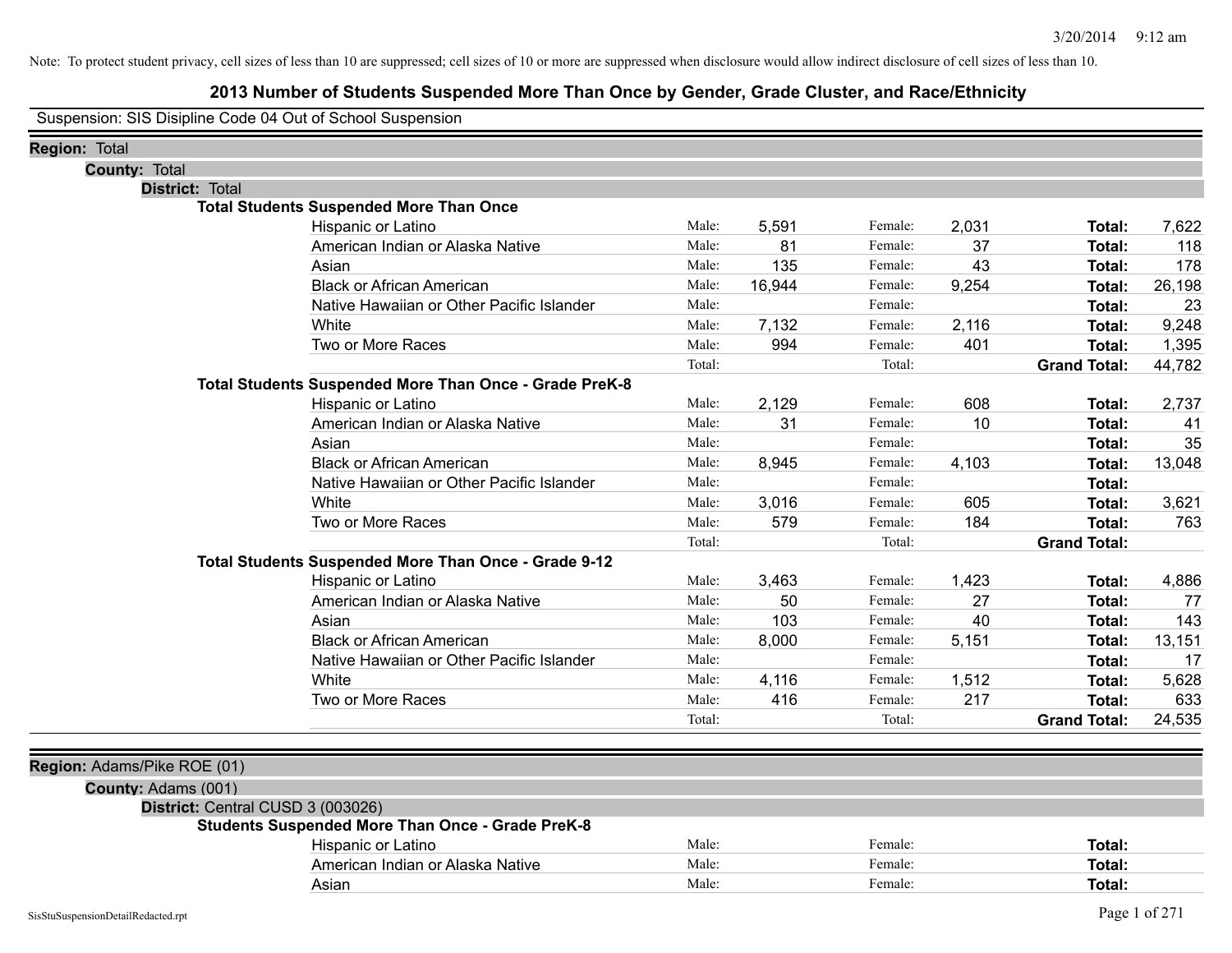| Suspension: SIS Disipline Code 04 Out of School Suspension |                                                         |        |         |                     |
|------------------------------------------------------------|---------------------------------------------------------|--------|---------|---------------------|
|                                                            | <b>Black or African American</b>                        | Male:  | Female: | Total:              |
|                                                            | Native Hawaiian or Other Pacific Islander               | Male:  | Female: | Total:              |
|                                                            | White                                                   | Male:  | Female: | Total:              |
|                                                            | Two or More Races                                       | Male:  | Female: | Total:              |
|                                                            |                                                         | Total: | Total:  | <b>Grand Total:</b> |
|                                                            | <b>Students Suspended More Than Once - Grade 9-12</b>   |        |         |                     |
|                                                            | Hispanic or Latino                                      | Male:  | Female: | Total:              |
|                                                            | American Indian or Alaska Native                        | Male:  | Female: | Total:              |
|                                                            | Asian                                                   | Male:  | Female: | Total:              |
|                                                            | <b>Black or African American</b>                        | Male:  | Female: | Total:              |
|                                                            | Native Hawaiian or Other Pacific Islander               | Male:  | Female: | Total:              |
|                                                            | White                                                   | Male:  | Female: | Total:              |
|                                                            | Two or More Races                                       | Male:  | Female: | Total:              |
|                                                            |                                                         | Total: | Total:  | <b>Grand Total:</b> |
| District: Liberty CUSD 2 (002026)                          |                                                         |        |         |                     |
|                                                            | <b>Students Suspended More Than Once - Grade PreK-8</b> |        |         |                     |
|                                                            | Hispanic or Latino                                      | Male:  | Female: | Total:              |
|                                                            | American Indian or Alaska Native                        | Male:  | Female: | Total:              |
|                                                            | Asian                                                   | Male:  | Female: | Total:              |
|                                                            | <b>Black or African American</b>                        | Male:  | Female: | Total:              |
|                                                            | Native Hawaiian or Other Pacific Islander               | Male:  | Female: | Total:              |
|                                                            | White                                                   | Male:  | Female: | Total:              |
|                                                            | Two or More Races                                       | Male:  | Female: | Total:              |
|                                                            |                                                         | Total: | Total:  | <b>Grand Total:</b> |
| District: Payson CUSD 1 (001026)                           |                                                         |        |         |                     |
|                                                            | <b>Students Suspended More Than Once - Grade PreK-8</b> |        |         |                     |
|                                                            | Hispanic or Latino                                      | Male:  | Female: | Total:              |
|                                                            | American Indian or Alaska Native                        | Male:  | Female: | Total:              |
|                                                            | Asian                                                   | Male:  | Female: | Total:              |
|                                                            | <b>Black or African American</b>                        | Male:  | Female: | Total:              |
|                                                            | Native Hawaiian or Other Pacific Islander               | Male:  | Female: | Total:              |
|                                                            | White                                                   | Male:  | Female: | Total:              |
|                                                            | Two or More Races                                       | Male:  | Female: | Total:              |
|                                                            |                                                         | Total: | Total:  | <b>Grand Total:</b> |
|                                                            | <b>Students Suspended More Than Once - Grade 9-12</b>   |        |         |                     |
|                                                            | Hispanic or Latino                                      | Male:  | Female: | Total:              |
|                                                            | American Indian or Alaska Native                        | Male:  | Female: | Total:              |
|                                                            | Asian                                                   | Male:  | Female: | Total:              |
|                                                            | <b>Black or African American</b>                        | Male:  | Female: | Total:              |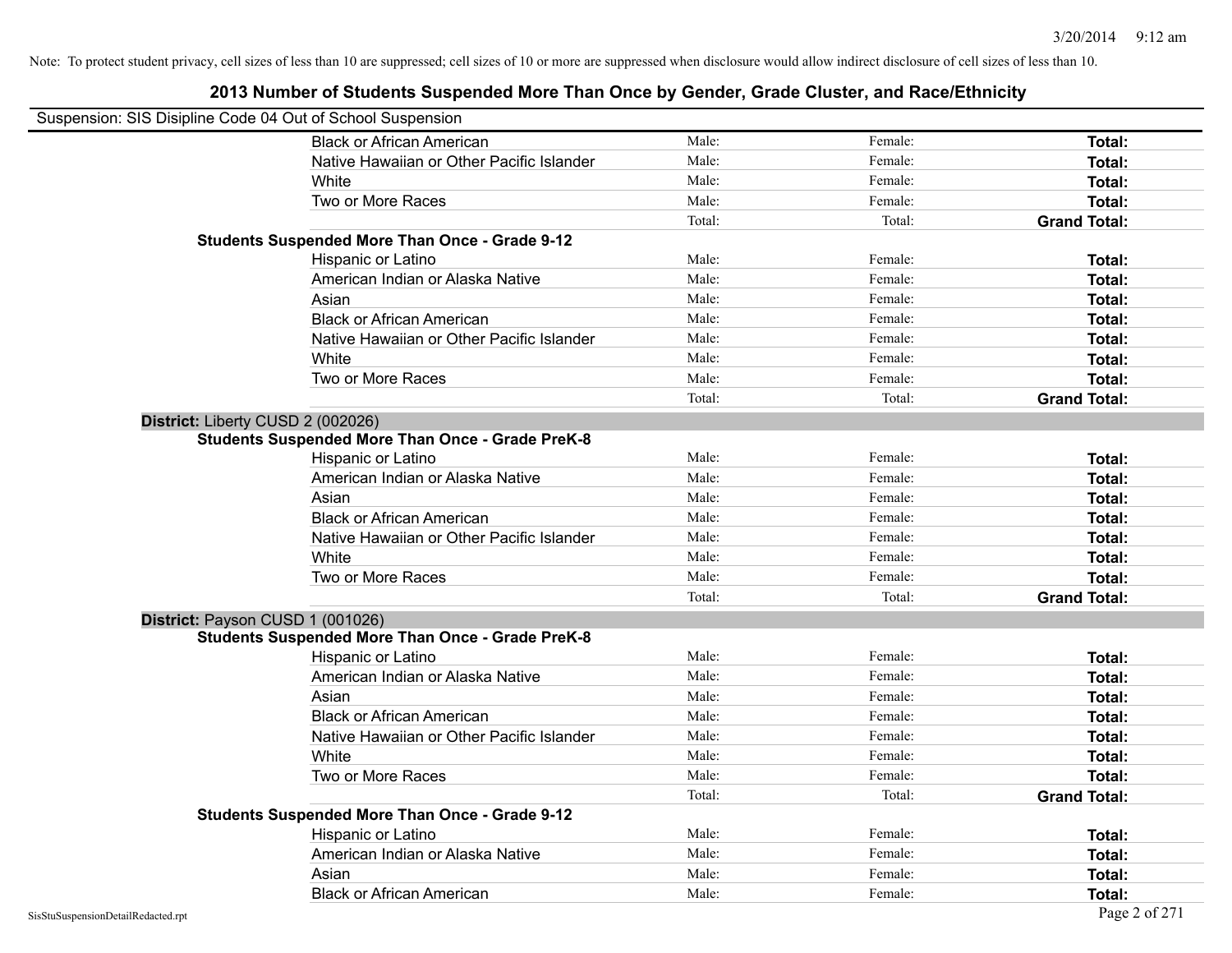|                                 | Suspension: SIS Disipline Code 04 Out of School Suspension |        |    |         |    |                     |    |
|---------------------------------|------------------------------------------------------------|--------|----|---------|----|---------------------|----|
|                                 | Native Hawaiian or Other Pacific Islander                  | Male:  |    | Female: |    | Total:              |    |
|                                 | White                                                      | Male:  |    | Female: |    | <b>Total:</b>       |    |
|                                 | Two or More Races                                          | Male:  |    | Female: |    | <b>Total:</b>       |    |
|                                 |                                                            | Total: |    | Total:  |    | <b>Grand Total:</b> |    |
|                                 | District: Quincy SD 172 (172022)                           |        |    |         |    |                     |    |
|                                 | <b>Students Suspended More Than Once - Grade PreK-8</b>    |        |    |         |    |                     |    |
|                                 | Hispanic or Latino                                         | Male:  |    | Female: |    | Total:              |    |
|                                 | American Indian or Alaska Native                           | Male:  |    | Female: |    | <b>Total:</b>       |    |
|                                 | Asian                                                      | Male:  |    | Female: |    | Total:              |    |
|                                 | <b>Black or African American</b>                           | Male:  | 10 | Female: | 14 | Total:              | 24 |
|                                 | Native Hawaiian or Other Pacific Islander                  | Male:  |    | Female: |    | <b>Total:</b>       |    |
|                                 | White                                                      | Male:  | 54 | Female: | 17 | <b>Total:</b>       | 71 |
|                                 | Two or More Races                                          | Male:  |    | Female: |    | <b>Total:</b>       | 10 |
|                                 |                                                            | Total: |    | Total:  |    | <b>Grand Total:</b> |    |
|                                 | <b>Students Suspended More Than Once - Grade 9-12</b>      |        |    |         |    |                     |    |
|                                 | Hispanic or Latino                                         | Male:  |    | Female: |    | Total:              |    |
|                                 | American Indian or Alaska Native                           | Male:  |    | Female: |    | Total:              |    |
|                                 | Asian                                                      | Male:  |    | Female: |    | Total:              |    |
|                                 | <b>Black or African American</b>                           | Male:  |    | Female: |    | Total:              |    |
|                                 | Native Hawaiian or Other Pacific Islander                  | Male:  |    | Female: |    | <b>Total:</b>       |    |
|                                 | White                                                      | Male:  |    | Female: |    | Total:              | 23 |
|                                 | Two or More Races                                          | Male:  |    | Female: |    | Total:              |    |
|                                 |                                                            | Total: |    | Total:  |    | <b>Grand Total:</b> |    |
| County: Non-Public School (000) |                                                            |        |    |         |    |                     |    |
|                                 | District: Adams/Pike ROE (000000)                          |        |    |         |    |                     |    |
|                                 | <b>Students Suspended More Than Once - Grade PreK-8</b>    |        |    |         |    |                     |    |
|                                 | Hispanic or Latino                                         | Male:  |    | Female: |    | Total:              |    |
|                                 | American Indian or Alaska Native                           | Male:  |    | Female: |    | Total:              |    |
|                                 | Asian                                                      | Male:  |    | Female: |    | Total:              |    |
|                                 | <b>Black or African American</b>                           | Male:  |    | Female: |    | <b>Total:</b>       |    |
|                                 | Native Hawaiian or Other Pacific Islander                  | Male:  |    | Female: |    | <b>Total:</b>       |    |
|                                 | White                                                      | Male:  |    | Female: |    | <b>Total:</b>       |    |
|                                 | Two or More Races                                          | Male:  |    | Female: |    | <b>Total:</b>       |    |
|                                 |                                                            | Total: |    | Total:  |    | <b>Grand Total:</b> |    |
|                                 | <b>Students Suspended More Than Once - Grade 9-12</b>      |        |    |         |    |                     |    |
|                                 | Hispanic or Latino                                         | Male:  |    | Female: |    | Total:              |    |
|                                 | American Indian or Alaska Native                           | Male:  |    | Female: |    | <b>Total:</b>       |    |
|                                 | Asian                                                      | Male:  |    | Female: |    | <b>Total:</b>       |    |
|                                 | <b>Black or African American</b>                           | Male:  |    | Female: |    | Total:              |    |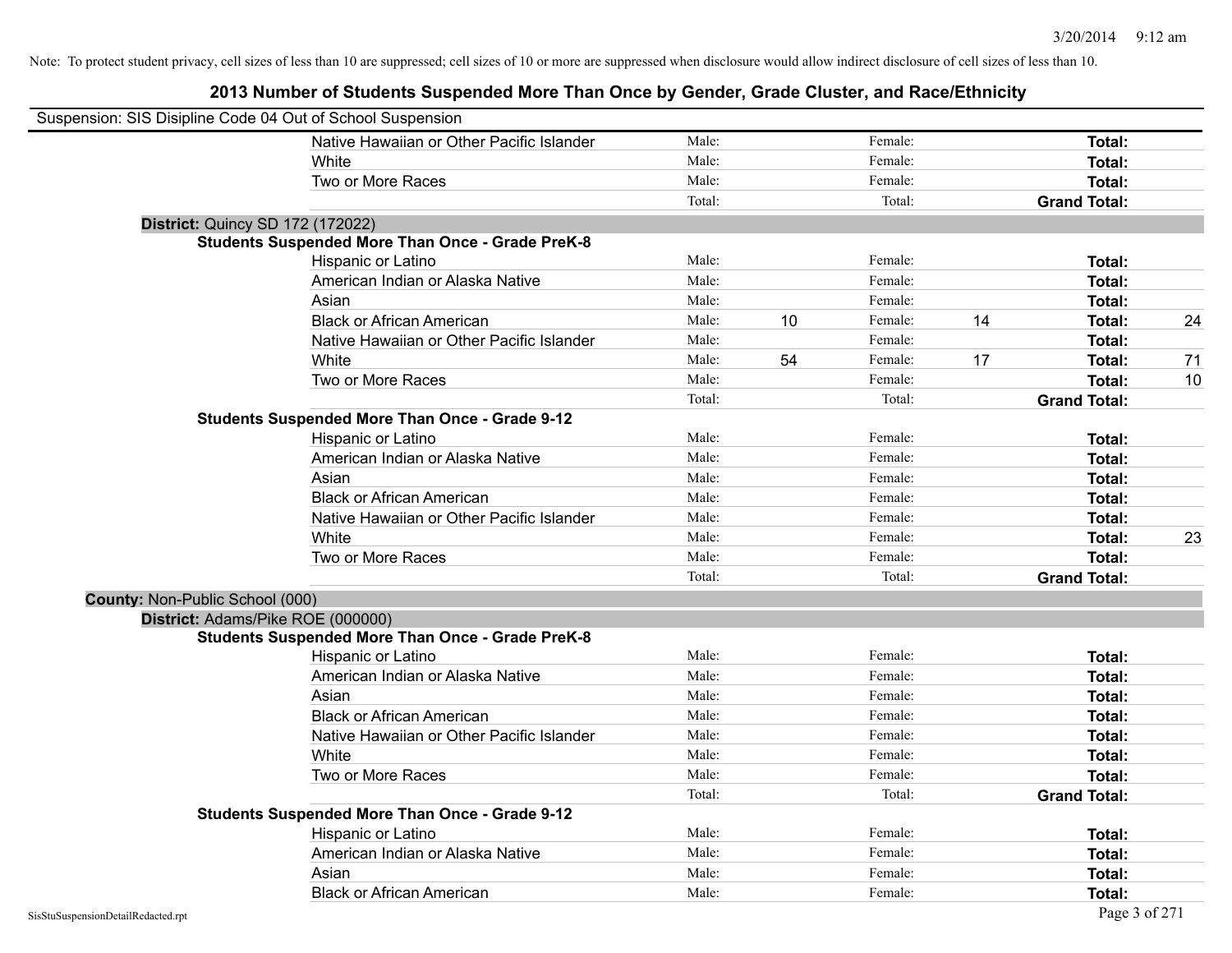| Suspension: SIS Disipline Code 04 Out of School Suspension |                                                         |        |         |                     |
|------------------------------------------------------------|---------------------------------------------------------|--------|---------|---------------------|
|                                                            | Native Hawaiian or Other Pacific Islander               | Male:  | Female: | Total:              |
|                                                            | <b>White</b>                                            | Male:  | Female: | Total:<br>14        |
|                                                            | Two or More Races                                       | Male:  | Female: | Total:              |
|                                                            |                                                         | Total: | Total:  | <b>Grand Total:</b> |
| County: Pike (075)                                         |                                                         |        |         |                     |
|                                                            | District: Griggsville-Perry CUSD 4 (004026)             |        |         |                     |
|                                                            | <b>Students Suspended More Than Once - Grade PreK-8</b> |        |         |                     |
|                                                            | Hispanic or Latino                                      | Male:  | Female: | Total:              |
|                                                            | American Indian or Alaska Native                        | Male:  | Female: | Total:              |
|                                                            | Asian                                                   | Male:  | Female: | Total:              |
|                                                            | <b>Black or African American</b>                        | Male:  | Female: | Total:              |
|                                                            | Native Hawaiian or Other Pacific Islander               | Male:  | Female: | Total:              |
|                                                            | White                                                   | Male:  | Female: | Total:              |
|                                                            | Two or More Races                                       | Male:  | Female: | Total:              |
|                                                            |                                                         | Total: | Total:  | <b>Grand Total:</b> |
|                                                            | District: Pikeland CUSD 10 (010026)                     |        |         |                     |
|                                                            | <b>Students Suspended More Than Once - Grade PreK-8</b> |        |         |                     |
|                                                            | Hispanic or Latino                                      | Male:  | Female: | Total:              |
|                                                            | American Indian or Alaska Native                        | Male:  | Female: | Total:              |
|                                                            | Asian                                                   | Male:  | Female: | Total:              |
|                                                            | <b>Black or African American</b>                        | Male:  | Female: | Total:              |
|                                                            | Native Hawaiian or Other Pacific Islander               | Male:  | Female: | Total:              |
|                                                            | White                                                   | Male:  | Female: | 17<br>Total:        |
|                                                            | Two or More Races                                       | Male:  | Female: | Total:              |
|                                                            |                                                         | Total: | Total:  | <b>Grand Total:</b> |
|                                                            | <b>Students Suspended More Than Once - Grade 9-12</b>   |        |         |                     |
|                                                            | Hispanic or Latino                                      | Male:  | Female: | Total:              |
|                                                            | American Indian or Alaska Native                        | Male:  | Female: | Total:              |
|                                                            | Asian                                                   | Male:  | Female: | Total:              |
|                                                            | <b>Black or African American</b>                        | Male:  | Female: | Total:              |
|                                                            | Native Hawaiian or Other Pacific Islander               | Male:  | Female: | Total:              |
|                                                            | White                                                   | Male:  | Female: | Total:              |
|                                                            | Two or More Races                                       | Male:  | Female: | Total:              |
|                                                            |                                                         | Total: | Total:  | <b>Grand Total:</b> |
|                                                            | District: Western CUSD 12 (012026)                      |        |         |                     |
|                                                            | <b>Students Suspended More Than Once - Grade PreK-8</b> |        |         |                     |
|                                                            | Hispanic or Latino                                      | Male:  | Female: | Total:              |
|                                                            | American Indian or Alaska Native                        | Male:  | Female: | Total:              |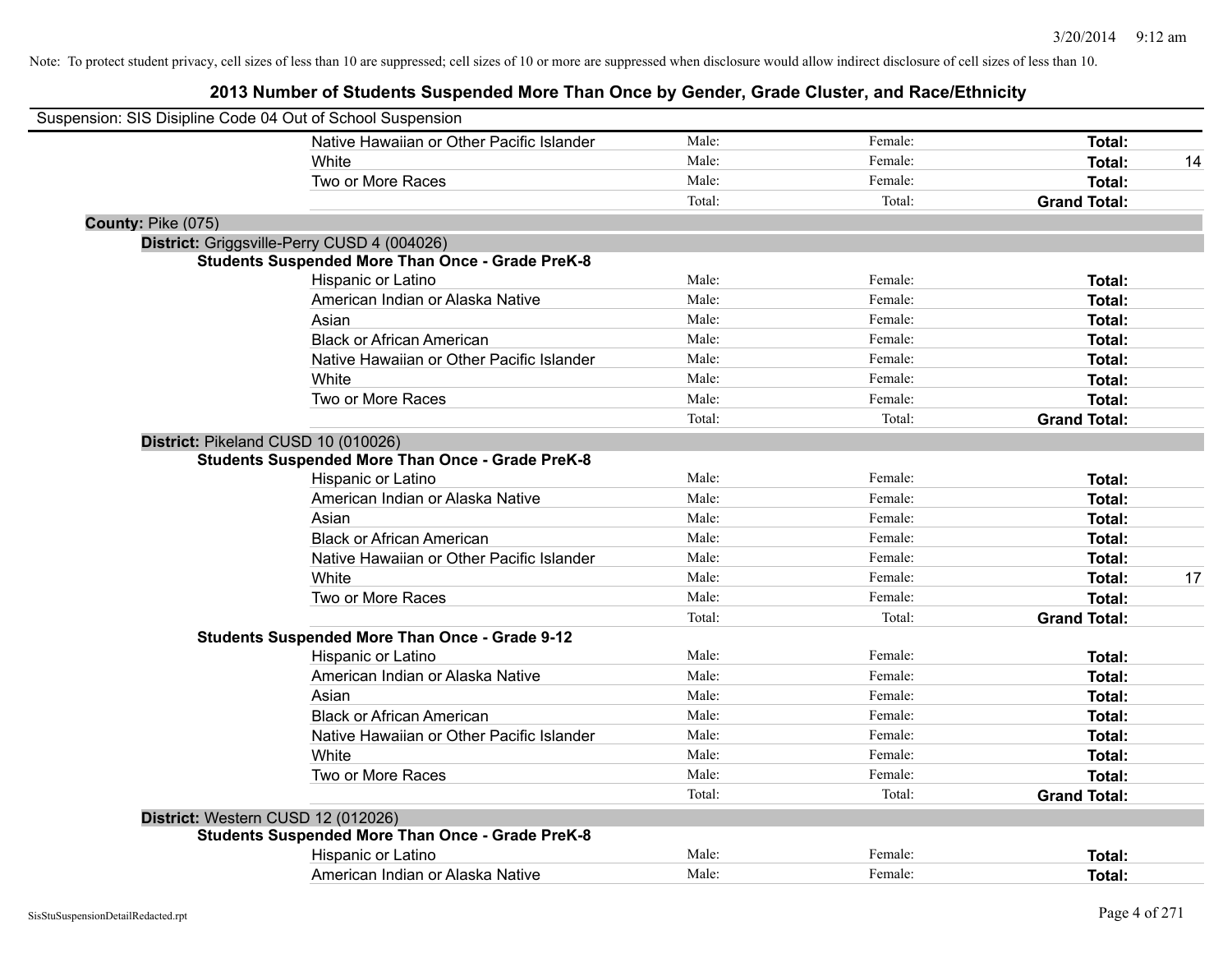Note: To protect student privacy, cell sizes of less than 10 are suppressed; cell sizes of 10 or more are suppressed when disclosure would allow indirect disclosure of cell sizes of less than 10.

#### **2013 Number of Students Suspended More Than Once by Gender, Grade Cluster, and Race/Ethnicity**

| Suspension: SIS Disipline Code 04 Out of School Suspension |                                                         |        |         |                     |
|------------------------------------------------------------|---------------------------------------------------------|--------|---------|---------------------|
|                                                            | Asian                                                   | Male:  | Female: | <b>Total:</b>       |
|                                                            | <b>Black or African American</b>                        | Male:  | Female: | Total:              |
|                                                            | Native Hawaiian or Other Pacific Islander               | Male:  | Female: | Total:              |
|                                                            | White                                                   | Male:  | Female: | Total:              |
|                                                            | Two or More Races                                       | Male:  | Female: | Total:              |
|                                                            |                                                         | Total: | Total:  | <b>Grand Total:</b> |
|                                                            | <b>Students Suspended More Than Once - Grade 9-12</b>   |        |         |                     |
|                                                            | Hispanic or Latino                                      | Male:  | Female: | Total:              |
|                                                            | American Indian or Alaska Native                        | Male:  | Female: | Total:              |
|                                                            | Asian                                                   | Male:  | Female: | Total:              |
|                                                            | <b>Black or African American</b>                        | Male:  | Female: | Total:              |
|                                                            | Native Hawaiian or Other Pacific Islander               | Male:  | Female: | Total:              |
|                                                            | White                                                   | Male:  | Female: | Total:              |
|                                                            | Two or More Races                                       | Male:  | Female: | Total:              |
|                                                            |                                                         | Total: | Total:  | <b>Grand Total:</b> |
| County: Alexander (002)<br>District: Cairo USD 1 (001022)  | <b>Students Suspended More Than Once - Grade PreK-8</b> |        |         |                     |
|                                                            | Hispanic or Latino                                      | Male:  | Female: | Total:              |
|                                                            | American Indian or Alaska Native                        | Male:  | Female: | Total:              |
|                                                            | Asian                                                   | Male:  | Female: | Total:              |
|                                                            | <b>Black or African American</b>                        | Male:  | Female: | Total:<br>17        |
|                                                            | Native Hawaiian or Other Pacific Islander               | Male:  | Female: | Total:              |
|                                                            | White                                                   | Male:  | Female: | Total:              |
|                                                            | Two or More Races                                       | Male:  | Female: | Total:              |
|                                                            |                                                         | Total: | Total:  | <b>Grand Total:</b> |
|                                                            | <b>Students Suspended More Than Once - Grade 9-12</b>   |        |         |                     |
|                                                            | Hispanic or Latino                                      | Male:  | Female: | Total:              |
|                                                            | American Indian or Alaska Native                        | Male:  | Female: | Total:              |
|                                                            | Asian                                                   | Male:  | Female: | Total:              |
|                                                            | <b>Black or African American</b>                        | Male:  | Female: | Total:              |
|                                                            | Native Hawaiian or Other Pacific Islander               | Male:  | Female: | Total:              |
|                                                            | White                                                   | Male:  | Female: | Total:              |
|                                                            | Two or More Races                                       | Male:  | Female: | Total:              |

**District:** Egyptian CUSD 5 (005026)

Total: Total: Total: Total: **Grand Total:** 11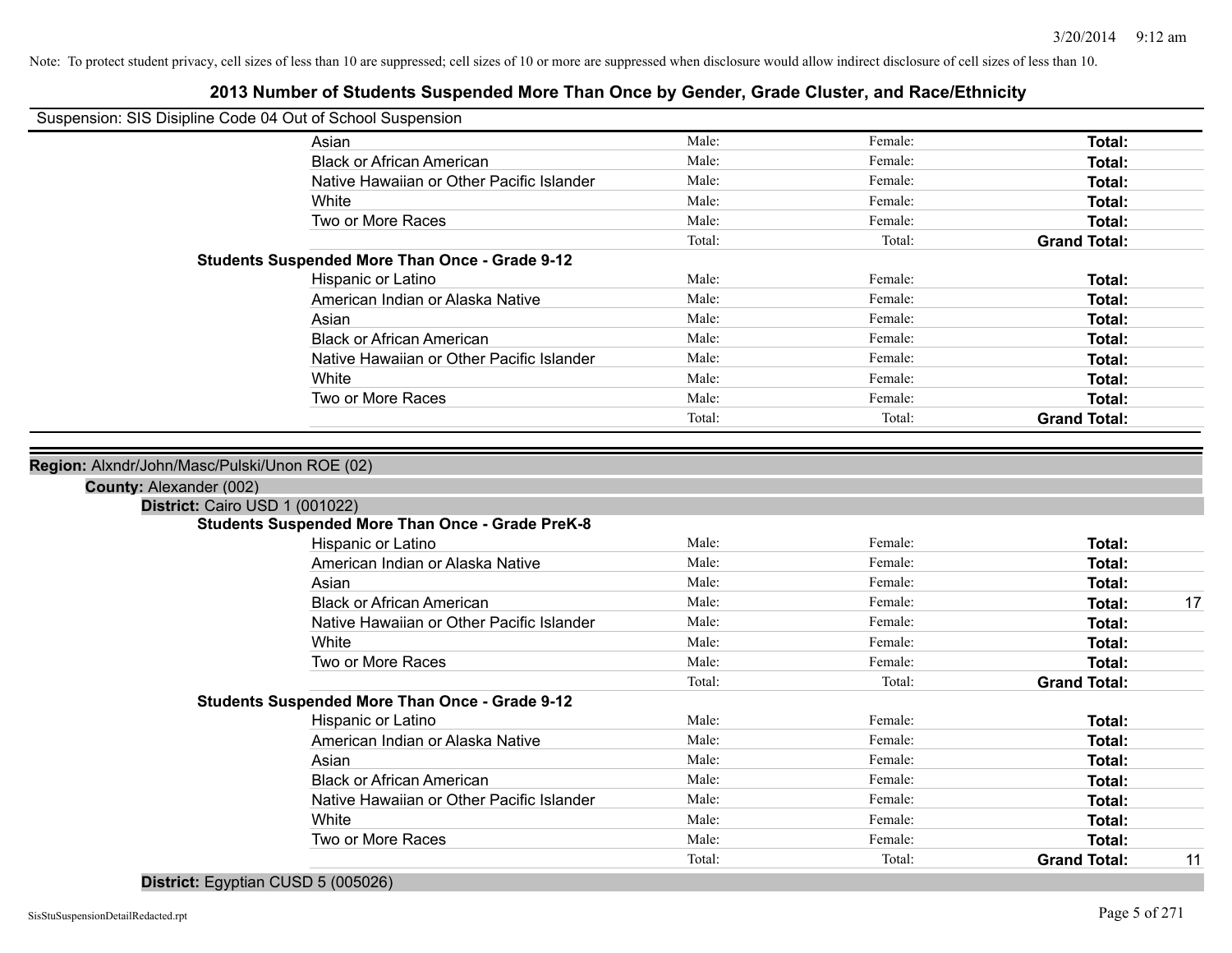|                       | Suspension: SIS Disipline Code 04 Out of School Suspension |        |         |                     |
|-----------------------|------------------------------------------------------------|--------|---------|---------------------|
|                       | <b>Students Suspended More Than Once - Grade PreK-8</b>    |        |         |                     |
|                       | Hispanic or Latino                                         | Male:  | Female: | Total:              |
|                       | American Indian or Alaska Native                           | Male:  | Female: | Total:              |
|                       | Asian                                                      | Male:  | Female: | Total:              |
|                       | <b>Black or African American</b>                           | Male:  | Female: | Total:              |
|                       | Native Hawaiian or Other Pacific Islander                  | Male:  | Female: | Total:              |
|                       | White                                                      | Male:  | Female: | Total:              |
|                       | Two or More Races                                          | Male:  | Female: | Total:              |
|                       |                                                            | Total: | Total:  | <b>Grand Total:</b> |
|                       | <b>Students Suspended More Than Once - Grade 9-12</b>      |        |         |                     |
|                       | Hispanic or Latino                                         | Male:  | Female: | Total:              |
|                       | American Indian or Alaska Native                           | Male:  | Female: | Total:              |
|                       | Asian                                                      | Male:  | Female: | Total:              |
|                       | <b>Black or African American</b>                           | Male:  | Female: | Total:              |
|                       | Native Hawaiian or Other Pacific Islander                  | Male:  | Female: | Total:              |
|                       | White                                                      | Male:  | Female: | Total:              |
|                       | Two or More Races                                          | Male:  | Female: | Total:              |
|                       |                                                            | Total: | Total:  | <b>Grand Total:</b> |
| County: Johnson (044) |                                                            |        |         |                     |
|                       | District: Goreville CUD 1 (001026)                         |        |         |                     |
|                       | <b>Students Suspended More Than Once - Grade PreK-8</b>    |        |         |                     |
|                       | Hispanic or Latino                                         | Male:  | Female: | Total:              |
|                       | American Indian or Alaska Native                           | Male:  | Female: | Total:              |
|                       | Asian                                                      | Male:  | Female: | Total:              |
|                       | <b>Black or African American</b>                           | Male:  | Female: | Total:              |
|                       | Native Hawaiian or Other Pacific Islander                  | Male:  | Female: | Total:              |
|                       | White                                                      | Male:  | Female: | Total:              |
|                       | Two or More Races                                          | Male:  | Female: | Total:              |
|                       |                                                            | Total: | Total:  | <b>Grand Total:</b> |
|                       | District: Vienna HSD 133 (133017)                          |        |         |                     |
|                       | <b>Students Suspended More Than Once - Grade 9-12</b>      |        |         |                     |
|                       | Hispanic or Latino                                         | Male:  | Female: | Total:              |
|                       | American Indian or Alaska Native                           | Male:  | Female: | Total:              |
|                       | Asian                                                      | Male:  | Female: | Total:              |
|                       | <b>Black or African American</b>                           | Male:  | Female: | Total:              |
|                       | Native Hawaiian or Other Pacific Islander                  | Male:  | Female: | Total:              |
|                       | White                                                      | Male:  | Female: | 12<br>Total:        |
|                       | Two or More Races                                          | Male:  | Female: | Total:              |
|                       |                                                            | Total: | Total:  | <b>Grand Total:</b> |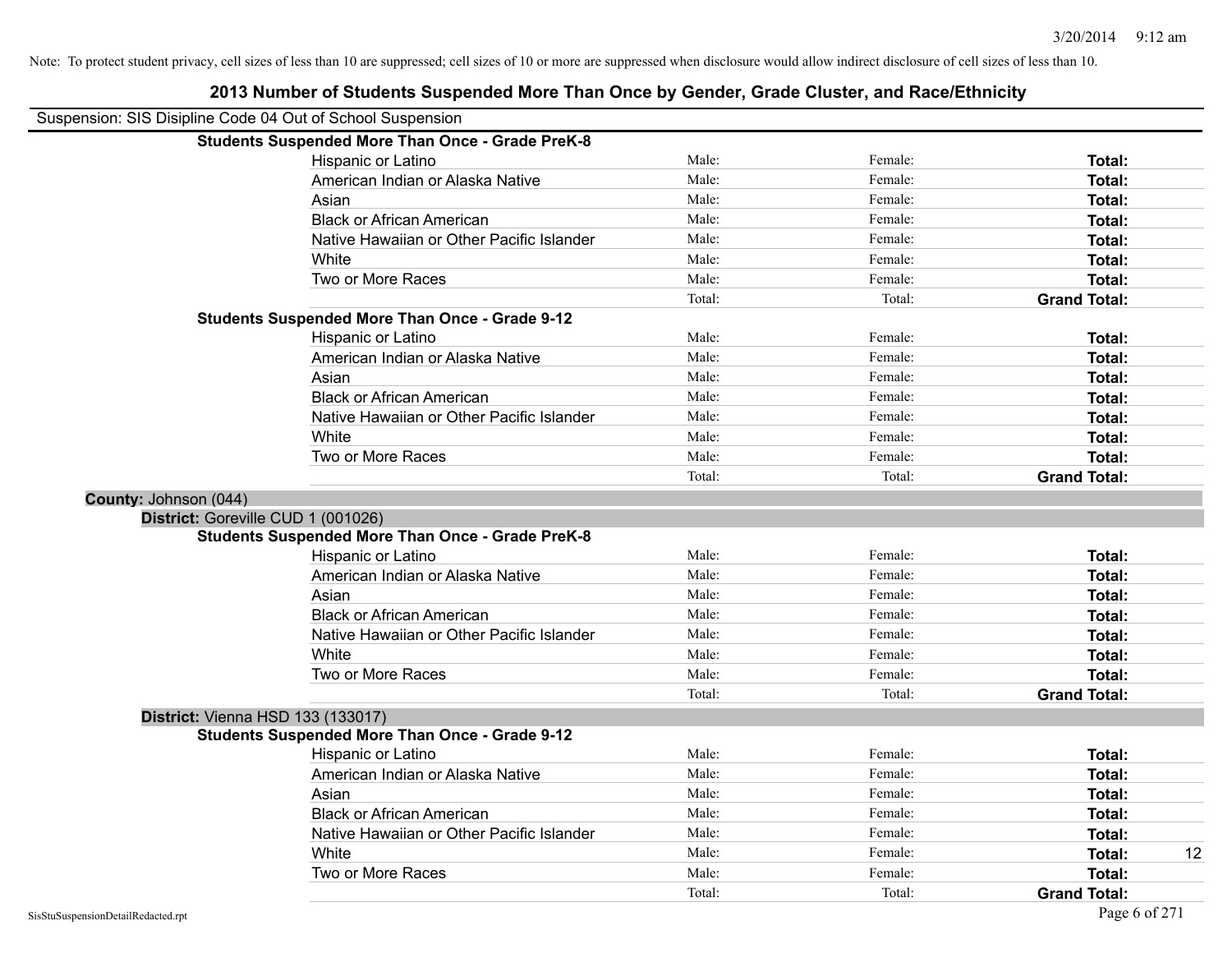|                      | Suspension: SIS Disipline Code 04 Out of School Suspension |        |         |                     |
|----------------------|------------------------------------------------------------|--------|---------|---------------------|
|                      | District: Vienna SD 55 (055002)                            |        |         |                     |
|                      | <b>Students Suspended More Than Once - Grade PreK-8</b>    |        |         |                     |
|                      | Hispanic or Latino                                         | Male:  | Female: | Total:              |
|                      | American Indian or Alaska Native                           | Male:  | Female: | Total:              |
|                      | Asian                                                      | Male:  | Female: | Total:              |
|                      | <b>Black or African American</b>                           | Male:  | Female: | Total:              |
|                      | Native Hawaiian or Other Pacific Islander                  | Male:  | Female: | Total:              |
|                      | White                                                      | Male:  | Female: | Total:              |
|                      | Two or More Races                                          | Male:  | Female: | Total:              |
|                      |                                                            | Total: | Total:  | <b>Grand Total:</b> |
| County: Massac (061) |                                                            |        |         |                     |
|                      | District: Joppa-Maple Grove UD 38 (038026)                 |        |         |                     |
|                      | <b>Students Suspended More Than Once - Grade PreK-8</b>    |        |         |                     |
|                      | Hispanic or Latino                                         | Male:  | Female: | Total:              |
|                      | American Indian or Alaska Native                           | Male:  | Female: | Total:              |
|                      | Asian                                                      | Male:  | Female: | Total:              |
|                      | <b>Black or African American</b>                           | Male:  | Female: | Total:              |
|                      | Native Hawaiian or Other Pacific Islander                  | Male:  | Female: | Total:              |
|                      | White                                                      | Male:  | Female: | Total:              |
|                      | Two or More Races                                          | Male:  | Female: | Total:              |
|                      |                                                            | Total: | Total:  | <b>Grand Total:</b> |
|                      | <b>Students Suspended More Than Once - Grade 9-12</b>      |        |         |                     |
|                      | Hispanic or Latino                                         | Male:  | Female: | Total:              |
|                      | American Indian or Alaska Native                           | Male:  | Female: | Total:              |
|                      | Asian                                                      | Male:  | Female: | Total:              |
|                      | <b>Black or African American</b>                           | Male:  | Female: | Total:              |
|                      | Native Hawaiian or Other Pacific Islander                  | Male:  | Female: | Total:              |
|                      | White                                                      | Male:  | Female: | Total:              |
|                      | Two or More Races                                          | Male:  | Female: | Total:              |
|                      |                                                            | Total: | Total:  | <b>Grand Total:</b> |
|                      | District: Massac UD 1 (001026)                             |        |         |                     |
|                      | <b>Students Suspended More Than Once - Grade PreK-8</b>    |        |         |                     |
|                      | Hispanic or Latino                                         | Male:  | Female: | Total:              |
|                      | American Indian or Alaska Native                           | Male:  | Female: | Total:              |
|                      | Asian                                                      | Male:  | Female: | Total:              |
|                      | <b>Black or African American</b>                           | Male:  | Female: | Total:              |
|                      | Native Hawaiian or Other Pacific Islander                  | Male:  | Female: | Total:              |
|                      | White                                                      | Male:  | Female: | 14<br>Total:        |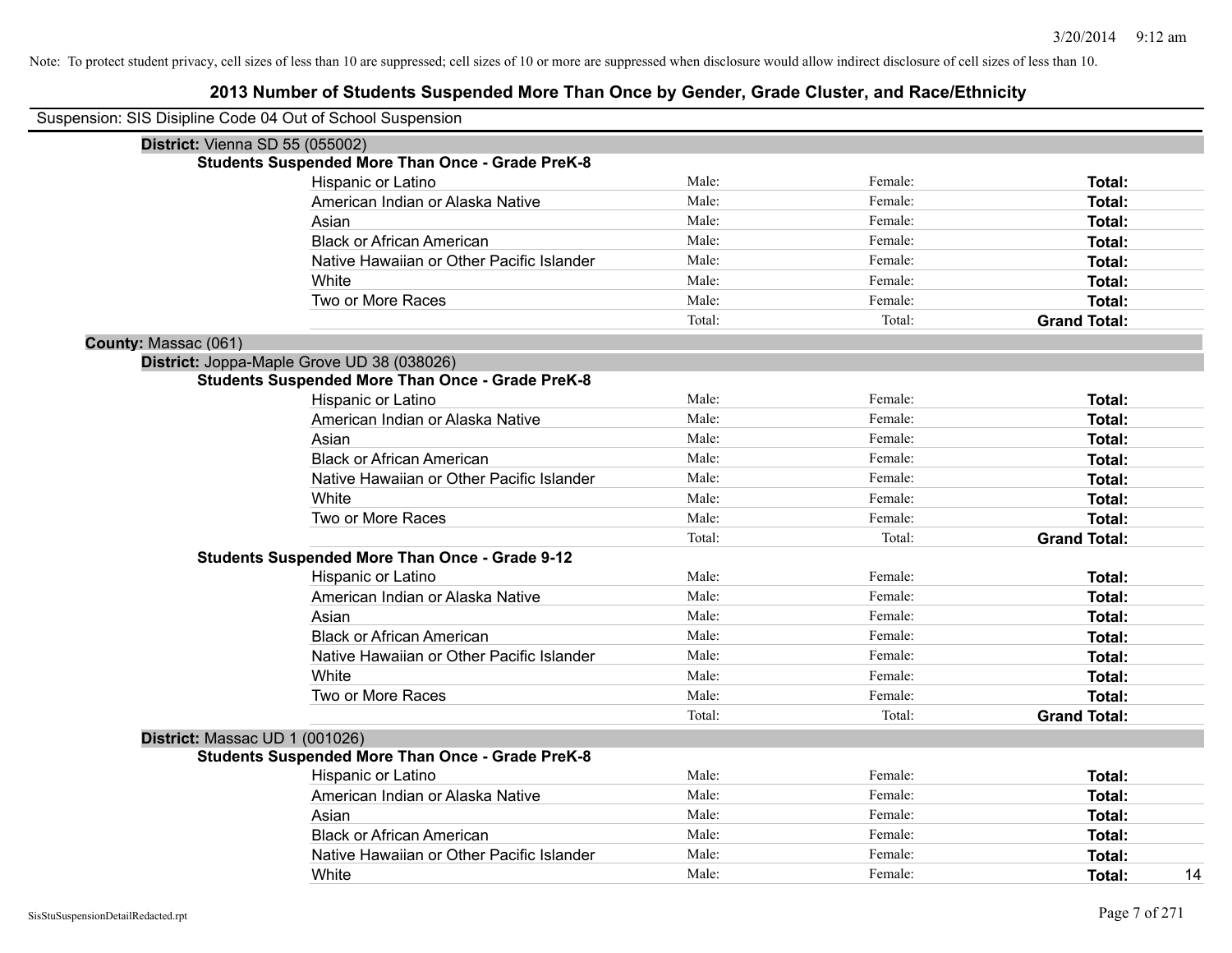|                       | Suspension: SIS Disipline Code 04 Out of School Suspension |        |         |                     |    |
|-----------------------|------------------------------------------------------------|--------|---------|---------------------|----|
|                       | Two or More Races                                          | Male:  | Female: | Total:              |    |
|                       |                                                            | Total: | Total:  | <b>Grand Total:</b> |    |
|                       | <b>Students Suspended More Than Once - Grade 9-12</b>      |        |         |                     |    |
|                       | Hispanic or Latino                                         | Male:  | Female: | Total:              |    |
|                       | American Indian or Alaska Native                           | Male:  | Female: | Total:              |    |
|                       | Asian                                                      | Male:  | Female: | Total:              |    |
|                       | <b>Black or African American</b>                           | Male:  | Female: | Total:              |    |
|                       | Native Hawaiian or Other Pacific Islander                  | Male:  | Female: | Total:              |    |
|                       | White                                                      | Male:  | Female: | Total:              |    |
|                       | Two or More Races                                          | Male:  | Female: | Total:              |    |
|                       |                                                            | Total: | Total:  | <b>Grand Total:</b> | 11 |
| County: Pulaski (077) |                                                            |        |         |                     |    |
|                       | District: Century CUSD 100 (100026)                        |        |         |                     |    |
|                       | <b>Students Suspended More Than Once - Grade PreK-8</b>    |        |         |                     |    |
|                       | Hispanic or Latino                                         | Male:  | Female: | Total:              |    |
|                       | American Indian or Alaska Native                           | Male:  | Female: | Total:              |    |
|                       | Asian                                                      | Male:  | Female: | Total:              |    |
|                       | <b>Black or African American</b>                           | Male:  | Female: | Total:              |    |
|                       | Native Hawaiian or Other Pacific Islander                  | Male:  | Female: | Total:              |    |
|                       | White                                                      | Male:  | Female: | Total:              |    |
|                       | Two or More Races                                          | Male:  | Female: | <b>Total:</b>       |    |
|                       |                                                            | Total: | Total:  | <b>Grand Total:</b> |    |
|                       | <b>Students Suspended More Than Once - Grade 9-12</b>      |        |         |                     |    |
|                       | Hispanic or Latino                                         | Male:  | Female: | Total:              |    |
|                       | American Indian or Alaska Native                           | Male:  | Female: | Total:              |    |
|                       | Asian                                                      | Male:  | Female: | Total:              |    |
|                       | <b>Black or African American</b>                           | Male:  | Female: | Total:              |    |
|                       | Native Hawaiian or Other Pacific Islander                  | Male:  | Female: | Total:              |    |
|                       | White                                                      | Male:  | Female: | Total:              |    |
|                       | Two or More Races                                          | Male:  | Female: | Total:              |    |
|                       |                                                            | Total: | Total:  | <b>Grand Total:</b> |    |
|                       | District: Jamp Spec Educ Services (801060)                 |        |         |                     |    |
|                       | <b>Students Suspended More Than Once - Grade 9-12</b>      |        |         |                     |    |
|                       | Hispanic or Latino                                         | Male:  | Female: | Total:              |    |
|                       | American Indian or Alaska Native                           | Male:  | Female: | Total:              |    |
|                       | Asian                                                      | Male:  | Female: | Total:              |    |
|                       | <b>Black or African American</b>                           | Male:  | Female: | Total:              |    |
|                       | Native Hawaiian or Other Pacific Islander                  | Male:  | Female: | Total:              |    |
|                       | White                                                      | Male:  | Female: | Total:              |    |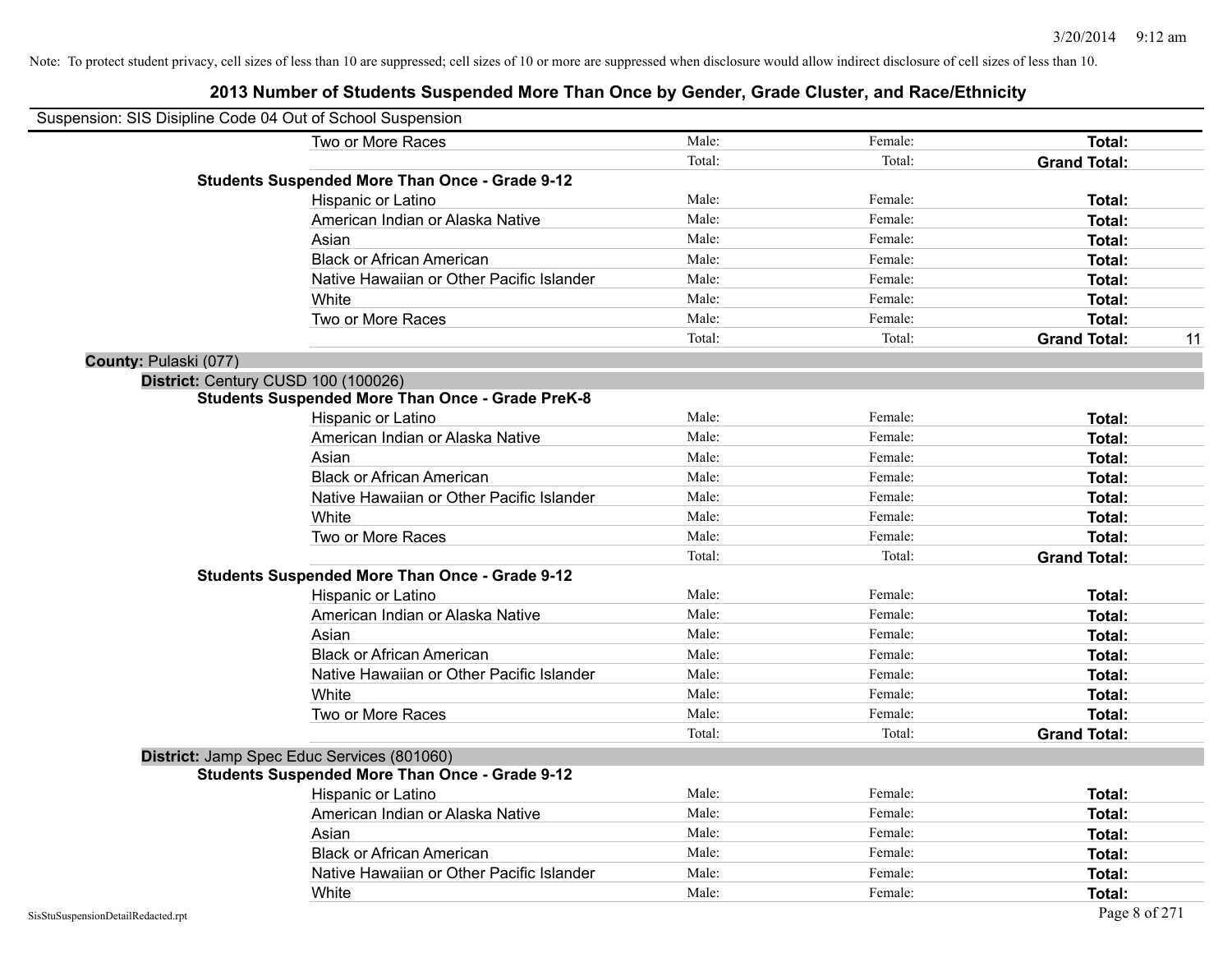| Suspension: SIS Disipline Code 04 Out of School Suspension |                                                         |        |         |                     |    |
|------------------------------------------------------------|---------------------------------------------------------|--------|---------|---------------------|----|
|                                                            | Two or More Races                                       | Male:  | Female: | Total:              |    |
|                                                            |                                                         | Total: | Total:  | <b>Grand Total:</b> |    |
|                                                            | District: Meridian CUSD 101 (101026)                    |        |         |                     |    |
|                                                            | <b>Students Suspended More Than Once - Grade PreK-8</b> |        |         |                     |    |
|                                                            | Hispanic or Latino                                      | Male:  | Female: | Total:              |    |
|                                                            | American Indian or Alaska Native                        | Male:  | Female: | Total:              |    |
|                                                            | Asian                                                   | Male:  | Female: | Total:              |    |
|                                                            | <b>Black or African American</b>                        | Male:  | Female: | Total:              | 12 |
|                                                            | Native Hawaiian or Other Pacific Islander               | Male:  | Female: | Total:              |    |
|                                                            | White                                                   | Male:  | Female: | Total:              |    |
|                                                            | Two or More Races                                       | Male:  | Female: | Total:              |    |
|                                                            |                                                         | Total: | Total:  | <b>Grand Total:</b> |    |
|                                                            | <b>Students Suspended More Than Once - Grade 9-12</b>   |        |         |                     |    |
|                                                            | Hispanic or Latino                                      | Male:  | Female: | Total:              |    |
|                                                            | American Indian or Alaska Native                        | Male:  | Female: | Total:              |    |
|                                                            | Asian                                                   | Male:  | Female: | Total:              |    |
|                                                            | <b>Black or African American</b>                        | Male:  | Female: | Total:              |    |
|                                                            | Native Hawaiian or Other Pacific Islander               | Male:  | Female: | Total:              |    |
|                                                            | White                                                   | Male:  | Female: | Total:              |    |
|                                                            | Two or More Races                                       | Male:  | Female: | Total:              |    |
|                                                            |                                                         | Total: | Total:  | <b>Grand Total:</b> |    |
| County: Union (091)                                        |                                                         |        |         |                     |    |
|                                                            | District: Anna CCSD 37 (037004)                         |        |         |                     |    |
|                                                            | <b>Students Suspended More Than Once - Grade PreK-8</b> |        |         |                     |    |
|                                                            | Hispanic or Latino                                      | Male:  | Female: | Total:              |    |
|                                                            | American Indian or Alaska Native                        | Male:  | Female: | Total:              |    |
|                                                            | Asian                                                   | Male:  | Female: | Total:              |    |
|                                                            | <b>Black or African American</b>                        | Male:  | Female: | Total:              |    |
|                                                            | Native Hawaiian or Other Pacific Islander               | Male:  | Female: | Total:              |    |
|                                                            | White                                                   | Male:  | Female: | Total:              |    |
|                                                            | Two or More Races                                       | Male:  | Female: | Total:              |    |
|                                                            |                                                         | Total: | Total:  | <b>Grand Total:</b> |    |
|                                                            | District: Cobden SUD 17 (017022)                        |        |         |                     |    |
|                                                            | <b>Students Suspended More Than Once - Grade PreK-8</b> |        |         |                     |    |
|                                                            | Hispanic or Latino                                      | Male:  | Female: | Total:              |    |
|                                                            | American Indian or Alaska Native                        | Male:  | Female: | Total:              |    |
|                                                            | Asian                                                   | Male:  | Female: | Total:              |    |
|                                                            | <b>Black or African American</b>                        | Male:  | Female: | Total:              |    |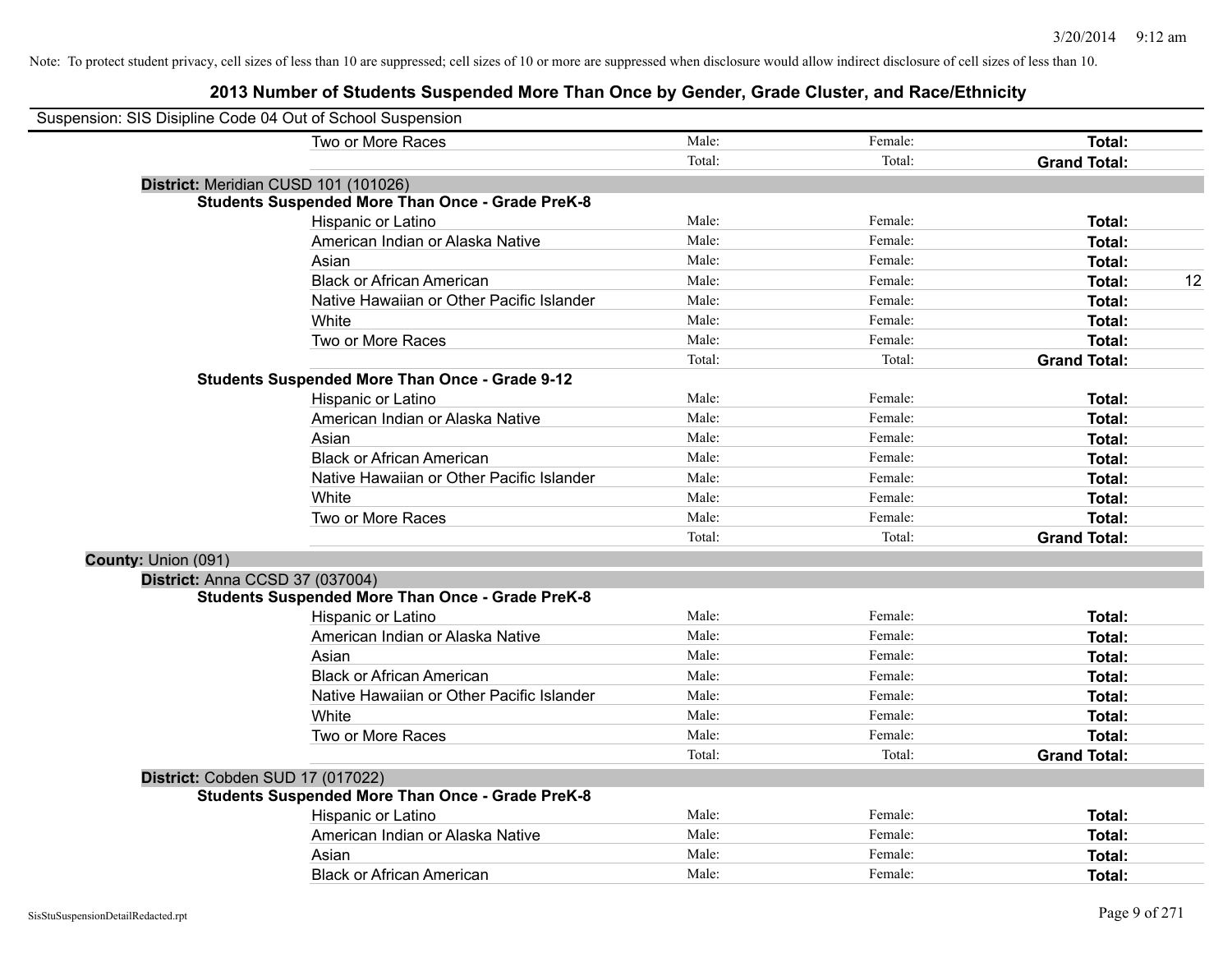| Suspension: SIS Disipline Code 04 Out of School Suspension |                                                         |        |         |                     |
|------------------------------------------------------------|---------------------------------------------------------|--------|---------|---------------------|
|                                                            | Native Hawaiian or Other Pacific Islander               | Male:  | Female: | Total:              |
|                                                            | White                                                   | Male:  | Female: | Total:              |
|                                                            | Two or More Races                                       | Male:  | Female: | Total:              |
|                                                            |                                                         | Total: | Total:  | <b>Grand Total:</b> |
|                                                            | District: County of Union Sch Dist No43 (043004)        |        |         |                     |
|                                                            | <b>Students Suspended More Than Once - Grade PreK-8</b> |        |         |                     |
|                                                            | Hispanic or Latino                                      | Male:  | Female: | Total:              |
|                                                            | American Indian or Alaska Native                        | Male:  | Female: | Total:              |
|                                                            | Asian                                                   | Male:  | Female: | Total:              |
|                                                            | <b>Black or African American</b>                        | Male:  | Female: | Total:              |
|                                                            | Native Hawaiian or Other Pacific Islander               | Male:  | Female: | Total:              |
|                                                            | White                                                   | Male:  | Female: | Total:              |
|                                                            | Two or More Races                                       | Male:  | Female: | Total:              |
|                                                            |                                                         | Total: | Total:  | <b>Grand Total:</b> |
| District: Dongola USD 66 (066022)                          |                                                         |        |         |                     |
|                                                            | <b>Students Suspended More Than Once - Grade PreK-8</b> |        |         |                     |
|                                                            | Hispanic or Latino                                      | Male:  | Female: | Total:              |
|                                                            | American Indian or Alaska Native                        | Male:  | Female: | Total:              |
|                                                            | Asian                                                   | Male:  | Female: | Total:              |
|                                                            | <b>Black or African American</b>                        | Male:  | Female: | Total:              |
|                                                            | Native Hawaiian or Other Pacific Islander               | Male:  | Female: | Total:              |
|                                                            | White                                                   | Male:  | Female: | Total:<br>10        |
|                                                            | Two or More Races                                       | Male:  | Female: | Total:              |
|                                                            |                                                         | Total: | Total:  | <b>Grand Total:</b> |
|                                                            | <b>Students Suspended More Than Once - Grade 9-12</b>   |        |         |                     |
|                                                            | Hispanic or Latino                                      | Male:  | Female: | Total:              |
|                                                            | American Indian or Alaska Native                        | Male:  | Female: | Total:              |
|                                                            | Asian                                                   | Male:  | Female: | Total:              |
|                                                            | <b>Black or African American</b>                        | Male:  | Female: | Total:              |
|                                                            | Native Hawaiian or Other Pacific Islander               | Male:  | Female: | Total:              |
|                                                            | White                                                   | Male:  | Female: | Total:              |
|                                                            | Two or More Races                                       | Male:  | Female: | Total:              |
|                                                            |                                                         | Total: | Total:  | <b>Grand Total:</b> |
| District: Lick Creek CCSD 16 (016004)                      |                                                         |        |         |                     |
|                                                            | <b>Students Suspended More Than Once - Grade PreK-8</b> |        |         |                     |
|                                                            | Hispanic or Latino                                      | Male:  | Female: | Total:              |
|                                                            | American Indian or Alaska Native                        | Male:  | Female: | Total:              |
|                                                            | Asian                                                   | Male:  | Female: | Total:              |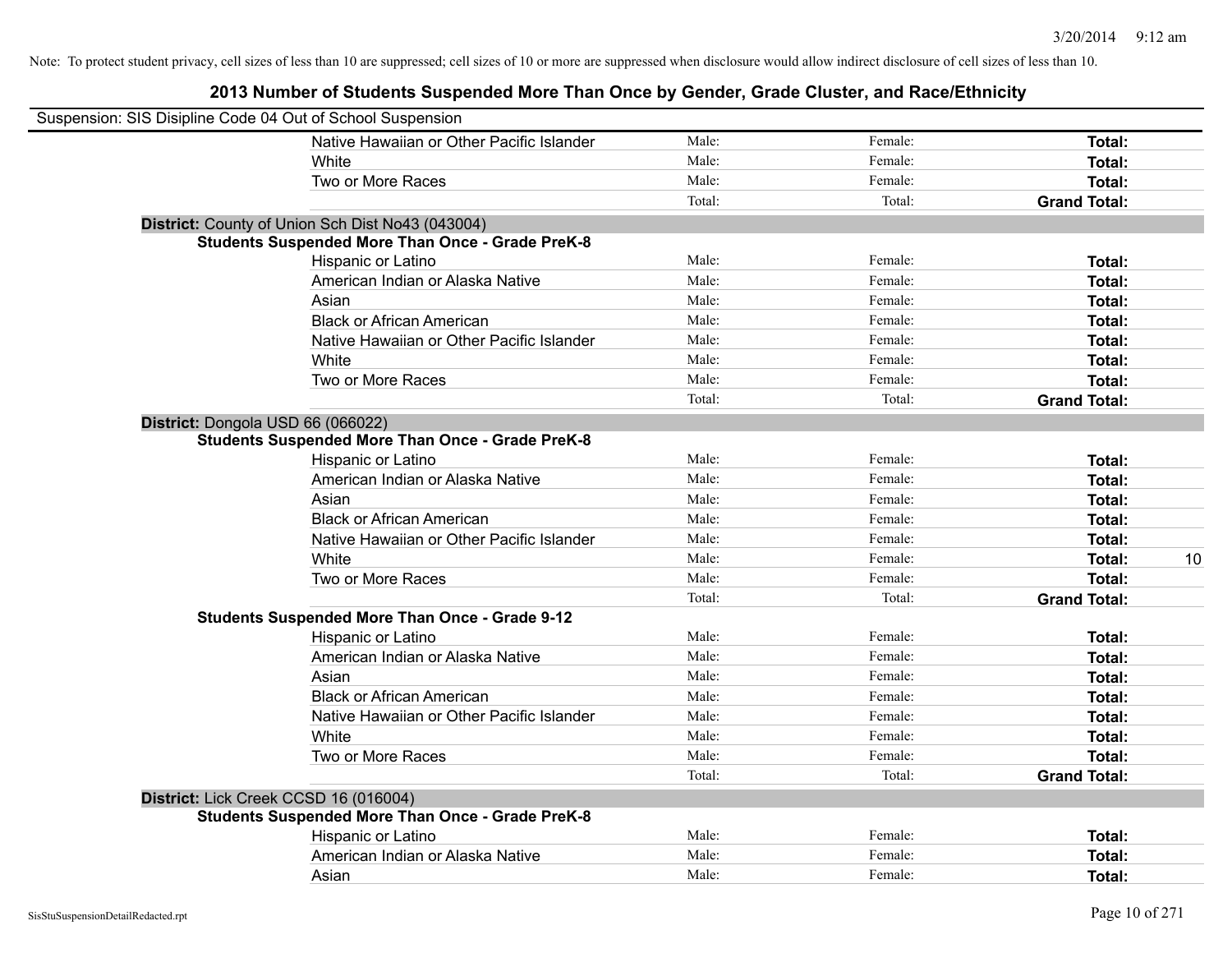### **2013 Number of Students Suspended More Than Once by Gender, Grade Cluster, and Race/Ethnicity**

| Suspension: SIS Disipline Code 04 Out of School Suspension |                                                         |        |         |                     |
|------------------------------------------------------------|---------------------------------------------------------|--------|---------|---------------------|
|                                                            | <b>Black or African American</b>                        | Male:  | Female: | Total:              |
|                                                            | Native Hawaiian or Other Pacific Islander               | Male:  | Female: | Total:              |
|                                                            | White                                                   | Male:  | Female: | Total:              |
|                                                            | Two or More Races                                       | Male:  | Female: | <b>Total:</b>       |
|                                                            |                                                         | Total: | Total:  | <b>Grand Total:</b> |
| District: Shawnee CUSD 84 (084026)                         |                                                         |        |         |                     |
|                                                            | <b>Students Suspended More Than Once - Grade PreK-8</b> |        |         |                     |
|                                                            | Hispanic or Latino                                      | Male:  | Female: | Total:              |
|                                                            | American Indian or Alaska Native                        | Male:  | Female: | Total:              |
|                                                            | Asian                                                   | Male:  | Female: | Total:              |
|                                                            | <b>Black or African American</b>                        | Male:  | Female: | <b>Total:</b>       |
|                                                            | Native Hawaiian or Other Pacific Islander               | Male:  | Female: | <b>Total:</b>       |
|                                                            | White                                                   | Male:  | Female: | <b>Total:</b>       |
|                                                            | Two or More Races                                       | Male:  | Female: | <b>Total:</b>       |
|                                                            |                                                         | Total: | Total:  | <b>Grand Total:</b> |
|                                                            |                                                         |        |         |                     |
| Region: Bond/Effingham/Fayette ROE (03)                    |                                                         |        |         |                     |
| County: Bond (003)                                         |                                                         |        |         |                     |
| District: Bond County CUSD 2 (002026)                      |                                                         |        |         |                     |
|                                                            | <b>Students Suspended More Than Once - Grade PreK-8</b> |        |         |                     |
|                                                            | Hispanic or Latino                                      | Male:  | Female: | Total:              |
|                                                            | American Indian or Alaska Native                        | Male:  | Female: | <b>Total:</b>       |
|                                                            | Asian                                                   | Male:  | Female: | <b>Total:</b>       |
|                                                            | <b>Black or African American</b>                        | Male:  | Female: | <b>Total:</b>       |
|                                                            | Native Hawaiian or Other Pacific Islander               | Male:  | Female: | <b>Total:</b>       |
|                                                            | White                                                   | Male:  | Female: | Total:              |
|                                                            | Two or More Races                                       | Male:  | Female: | Total:              |
|                                                            |                                                         | Total: | Total:  | <b>Grand Total:</b> |
|                                                            | <b>Students Suspended More Than Once - Grade 9-12</b>   |        |         |                     |
|                                                            | Hispanic or Latino                                      | Male:  | Female: | <b>Total:</b>       |
|                                                            | American Indian or Alaska Native                        | Male:  | Female: | Total:              |
|                                                            | Asian                                                   | Male:  | Female: | Total:              |
|                                                            | <b>Black or African American</b>                        | Male:  | Female: | Total:              |
|                                                            | Native Hawaiian or Other Pacific Islander               | Male:  | Female: | <b>Total:</b>       |
|                                                            | White                                                   | Male:  | Female: | 21<br><b>Total:</b> |
|                                                            | Two or More Races                                       | Male:  | Female: | <b>Total:</b>       |
|                                                            |                                                         | Total: | Total:  | <b>Grand Total:</b> |

**District:** Mulberry Grove CUSD 1 (001026)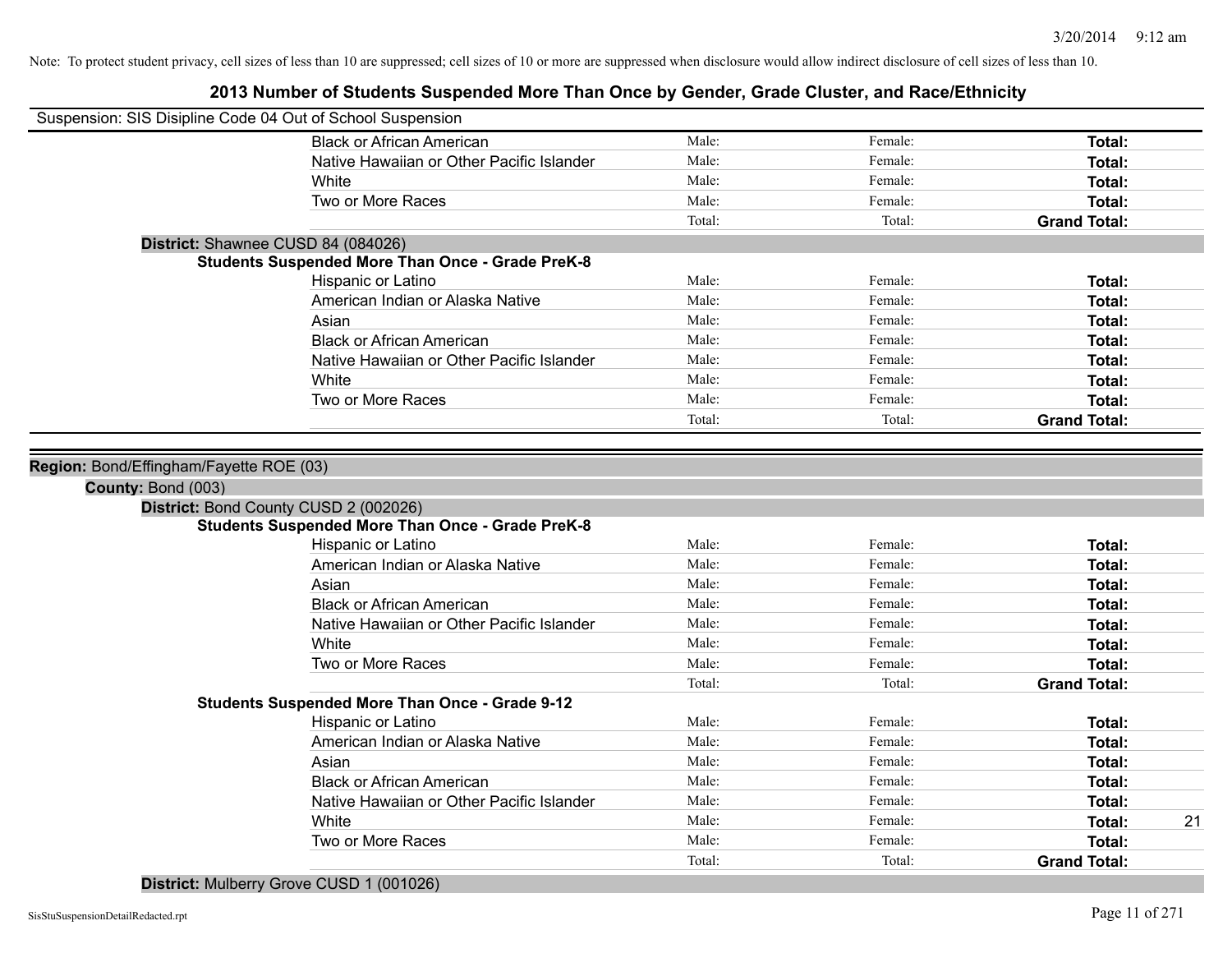|                         | Suspension: SIS Disipline Code 04 Out of School Suspension |        |         |                     |
|-------------------------|------------------------------------------------------------|--------|---------|---------------------|
|                         | <b>Students Suspended More Than Once - Grade PreK-8</b>    |        |         |                     |
|                         | Hispanic or Latino                                         | Male:  | Female: | Total:              |
|                         | American Indian or Alaska Native                           | Male:  | Female: | Total:              |
|                         | Asian                                                      | Male:  | Female: | Total:              |
|                         | <b>Black or African American</b>                           | Male:  | Female: | Total:              |
|                         | Native Hawaiian or Other Pacific Islander                  | Male:  | Female: | Total:              |
|                         | White                                                      | Male:  | Female: | Total:              |
|                         | Two or More Races                                          | Male:  | Female: | Total:              |
|                         |                                                            | Total: | Total:  | <b>Grand Total:</b> |
|                         | <b>Students Suspended More Than Once - Grade 9-12</b>      |        |         |                     |
|                         | Hispanic or Latino                                         | Male:  | Female: | Total:              |
|                         | American Indian or Alaska Native                           | Male:  | Female: | Total:              |
|                         | Asian                                                      | Male:  | Female: | Total:              |
|                         | <b>Black or African American</b>                           | Male:  | Female: | Total:              |
|                         | Native Hawaiian or Other Pacific Islander                  | Male:  | Female: | Total:              |
|                         | White                                                      | Male:  | Female: | Total:              |
|                         | Two or More Races                                          | Male:  | Female: | Total:              |
|                         |                                                            | Total: | Total:  | <b>Grand Total:</b> |
| County: Effingham (025) |                                                            |        |         |                     |
|                         | District: Altamont CUSD 10 (010026)                        |        |         |                     |
|                         | <b>Students Suspended More Than Once - Grade 9-12</b>      |        |         |                     |
|                         | Hispanic or Latino                                         | Male:  | Female: | Total:              |
|                         | American Indian or Alaska Native                           | Male:  | Female: | Total:              |
|                         | Asian                                                      | Male:  | Female: | Total:              |
|                         | <b>Black or African American</b>                           | Male:  | Female: | Total:              |
|                         | Native Hawaiian or Other Pacific Islander                  | Male:  | Female: | Total:              |
|                         | White                                                      | Male:  | Female: | Total:              |
|                         | Two or More Races                                          | Male:  | Female: | Total:              |
|                         |                                                            | Total: | Total:  | <b>Grand Total:</b> |
|                         | District: Beecher City CUSD 20 (020026)                    |        |         |                     |
|                         | <b>Students Suspended More Than Once - Grade PreK-8</b>    |        |         |                     |
|                         | Hispanic or Latino                                         | Male:  | Female: | Total:              |
|                         | American Indian or Alaska Native                           | Male:  | Female: | Total:              |
|                         | Asian                                                      | Male:  | Female: | Total:              |
|                         | <b>Black or African American</b>                           | Male:  | Female: | Total:              |
|                         | Native Hawaiian or Other Pacific Islander                  | Male:  | Female: | Total:              |
|                         |                                                            |        |         |                     |
|                         | White                                                      | Male:  | Female: | Total:              |
|                         | Two or More Races                                          | Male:  | Female: | Total:              |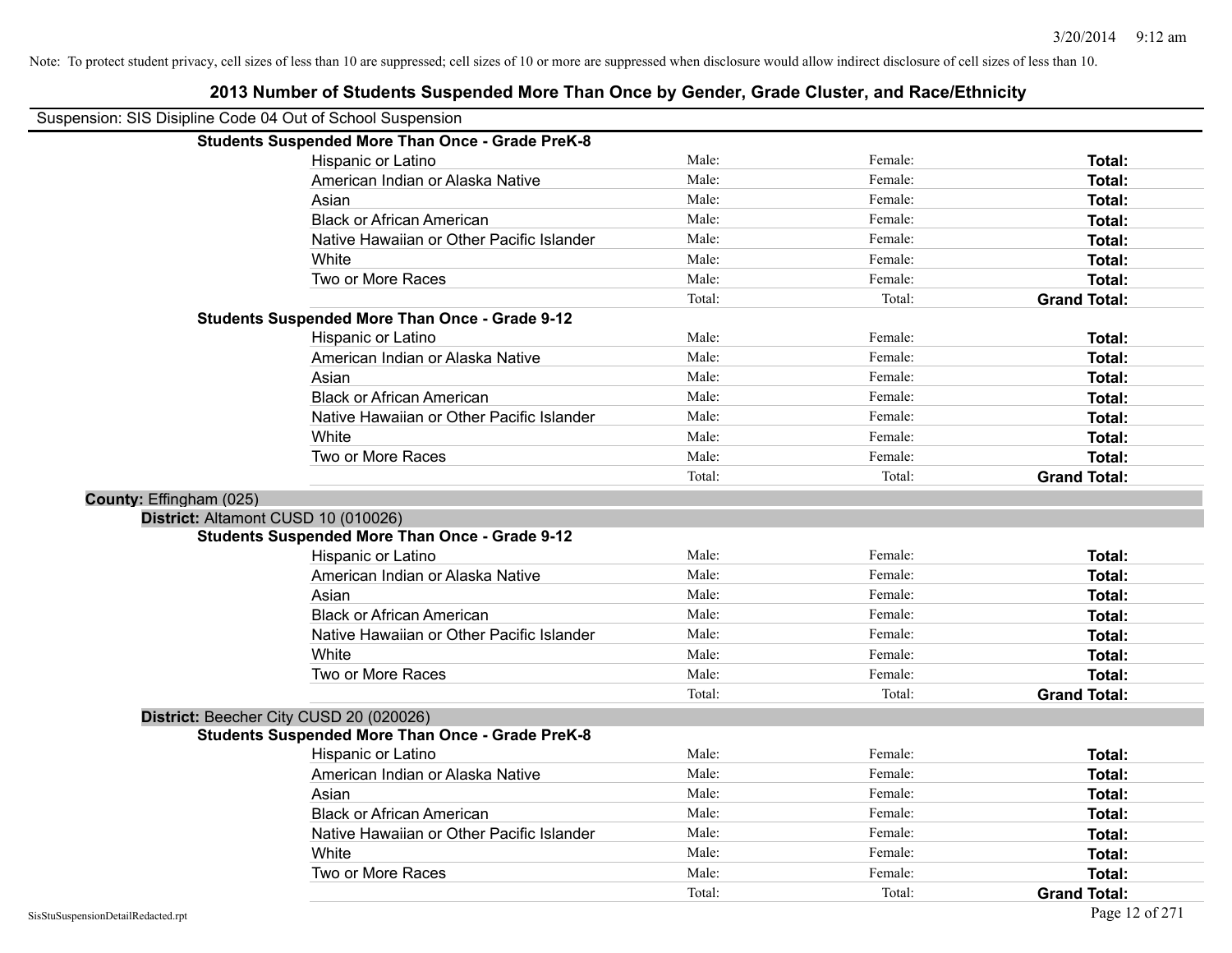| Suspension: SIS Disipline Code 04 Out of School Suspension |        |         |                     |
|------------------------------------------------------------|--------|---------|---------------------|
| District: Dieterich CUSD 30 (030026)                       |        |         |                     |
| <b>Students Suspended More Than Once - Grade PreK-8</b>    |        |         |                     |
| Hispanic or Latino                                         | Male:  | Female: | Total:              |
| American Indian or Alaska Native                           | Male:  | Female: | Total:              |
| Asian                                                      | Male:  | Female: | <b>Total:</b>       |
| <b>Black or African American</b>                           | Male:  | Female: | <b>Total:</b>       |
| Native Hawaiian or Other Pacific Islander                  | Male:  | Female: | <b>Total:</b>       |
| White                                                      | Male:  | Female: | Total:              |
| Two or More Races                                          | Male:  | Female: | Total:              |
|                                                            | Total: | Total:  | <b>Grand Total:</b> |
| <b>Students Suspended More Than Once - Grade 9-12</b>      |        |         |                     |
| Hispanic or Latino                                         | Male:  | Female: | Total:              |
| American Indian or Alaska Native                           | Male:  | Female: | Total:              |
| Asian                                                      | Male:  | Female: | <b>Total:</b>       |
| <b>Black or African American</b>                           | Male:  | Female: | <b>Total:</b>       |
| Native Hawaiian or Other Pacific Islander                  | Male:  | Female: | Total:              |
| White                                                      | Male:  | Female: | <b>Total:</b>       |
| Two or More Races                                          | Male:  | Female: | Total:              |
|                                                            | Total: | Total:  | <b>Grand Total:</b> |
| District: Effingham CUSD 40 (040026)                       |        |         |                     |
| <b>Students Suspended More Than Once - Grade PreK-8</b>    |        |         |                     |
| Hispanic or Latino                                         | Male:  | Female: | <b>Total:</b>       |
| American Indian or Alaska Native                           | Male:  | Female: | <b>Total:</b>       |
| Asian                                                      | Male:  | Female: | <b>Total:</b>       |
| <b>Black or African American</b>                           | Male:  | Female: | <b>Total:</b>       |
| Native Hawaiian or Other Pacific Islander                  | Male:  | Female: | Total:              |
| White                                                      | Male:  | Female: | <b>Total:</b>       |
| Two or More Races                                          | Male:  | Female: | <b>Total:</b>       |
|                                                            | Total: | Total:  | <b>Grand Total:</b> |
| <b>Students Suspended More Than Once - Grade 9-12</b>      |        |         |                     |
| <b>Hispanic or Latino</b>                                  | Male:  | Female: | Total:              |
| American Indian or Alaska Native                           | Male:  | Female: | <b>Total:</b>       |
| Asian                                                      | Male:  | Female: | <b>Total:</b>       |
| <b>Black or African American</b>                           | Male:  | Female: | <b>Total:</b>       |
| Native Hawaiian or Other Pacific Islander                  | Male:  | Female: | <b>Total:</b>       |
| White                                                      | Male:  | Female: | <b>Total:</b><br>11 |
| Two or More Races                                          | Male:  | Female: | <b>Total:</b>       |
|                                                            | Total: | Total:  | <b>Grand Total:</b> |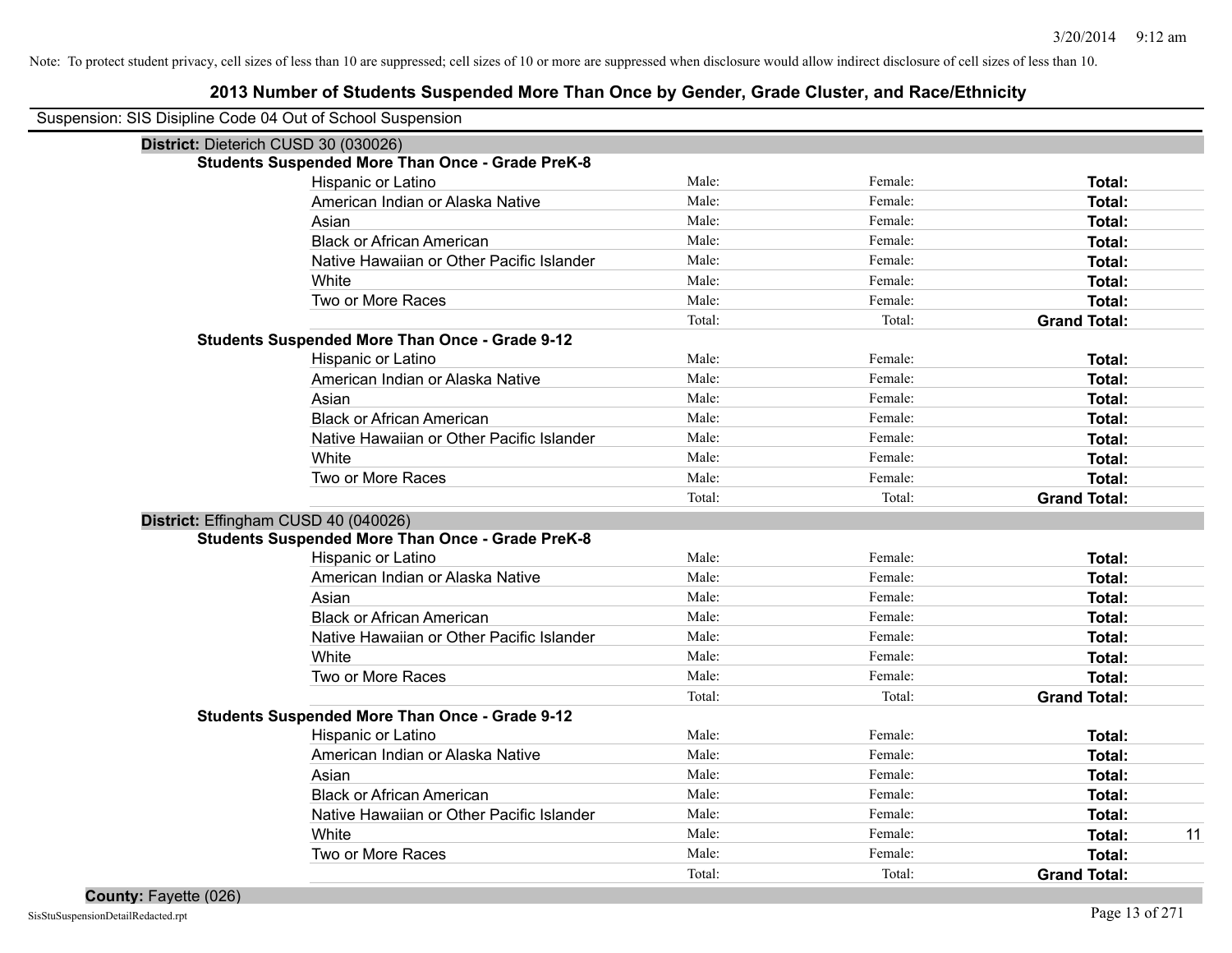| Suspension: SIS Disipline Code 04 Out of School Suspension |                                                         |        |         |                     |
|------------------------------------------------------------|---------------------------------------------------------|--------|---------|---------------------|
| District: Brownstown CUSD 201 (201026)                     |                                                         |        |         |                     |
|                                                            | <b>Students Suspended More Than Once - Grade PreK-8</b> |        |         |                     |
|                                                            | Hispanic or Latino                                      | Male:  | Female: | Total:              |
|                                                            | American Indian or Alaska Native                        | Male:  | Female: | Total:              |
|                                                            | Asian                                                   | Male:  | Female: | Total:              |
|                                                            | <b>Black or African American</b>                        | Male:  | Female: | Total:              |
|                                                            | Native Hawaiian or Other Pacific Islander               | Male:  | Female: | Total:              |
|                                                            | White                                                   | Male:  | Female: | Total:              |
|                                                            | Two or More Races                                       | Male:  | Female: | <b>Total:</b>       |
|                                                            |                                                         | Total: | Total:  | <b>Grand Total:</b> |
|                                                            | <b>Students Suspended More Than Once - Grade 9-12</b>   |        |         |                     |
|                                                            | Hispanic or Latino                                      | Male:  | Female: | Total:              |
|                                                            | American Indian or Alaska Native                        | Male:  | Female: | Total:              |
|                                                            | Asian                                                   | Male:  | Female: | Total:              |
|                                                            | <b>Black or African American</b>                        | Male:  | Female: | Total:              |
|                                                            | Native Hawaiian or Other Pacific Islander               | Male:  | Female: | Total:              |
|                                                            | White                                                   | Male:  | Female: | Total:              |
|                                                            | Two or More Races                                       | Male:  | Female: | Total:              |
|                                                            |                                                         | Total: | Total:  | <b>Grand Total:</b> |
| District: Ramsey CUSD 204 (204026)                         |                                                         |        |         |                     |
|                                                            | <b>Students Suspended More Than Once - Grade PreK-8</b> |        |         |                     |
|                                                            | Hispanic or Latino                                      | Male:  | Female: | Total:              |
|                                                            | American Indian or Alaska Native                        | Male:  | Female: | Total:              |
|                                                            | Asian                                                   | Male:  | Female: | Total:              |
|                                                            | <b>Black or African American</b>                        | Male:  | Female: | Total:              |
|                                                            | Native Hawaiian or Other Pacific Islander               | Male:  | Female: | Total:              |
|                                                            | White                                                   | Male:  | Female: | Total:              |
|                                                            | Two or More Races                                       | Male:  | Female: | Total:              |
|                                                            |                                                         | Total: | Total:  | <b>Grand Total:</b> |
|                                                            | <b>Students Suspended More Than Once - Grade 9-12</b>   |        |         |                     |
|                                                            | Hispanic or Latino                                      | Male:  | Female: | Total:              |
|                                                            | American Indian or Alaska Native                        | Male:  | Female: | Total:              |
|                                                            | Asian                                                   | Male:  | Female: | Total:              |
|                                                            | <b>Black or African American</b>                        | Male:  | Female: | Total:              |
|                                                            | Native Hawaiian or Other Pacific Islander               | Male:  | Female: | Total:              |
|                                                            | White                                                   | Male:  | Female: | 12<br>Total:        |
|                                                            | Two or More Races                                       | Male:  | Female: | <b>Total:</b>       |
|                                                            |                                                         | Total: | Total:  | <b>Grand Total:</b> |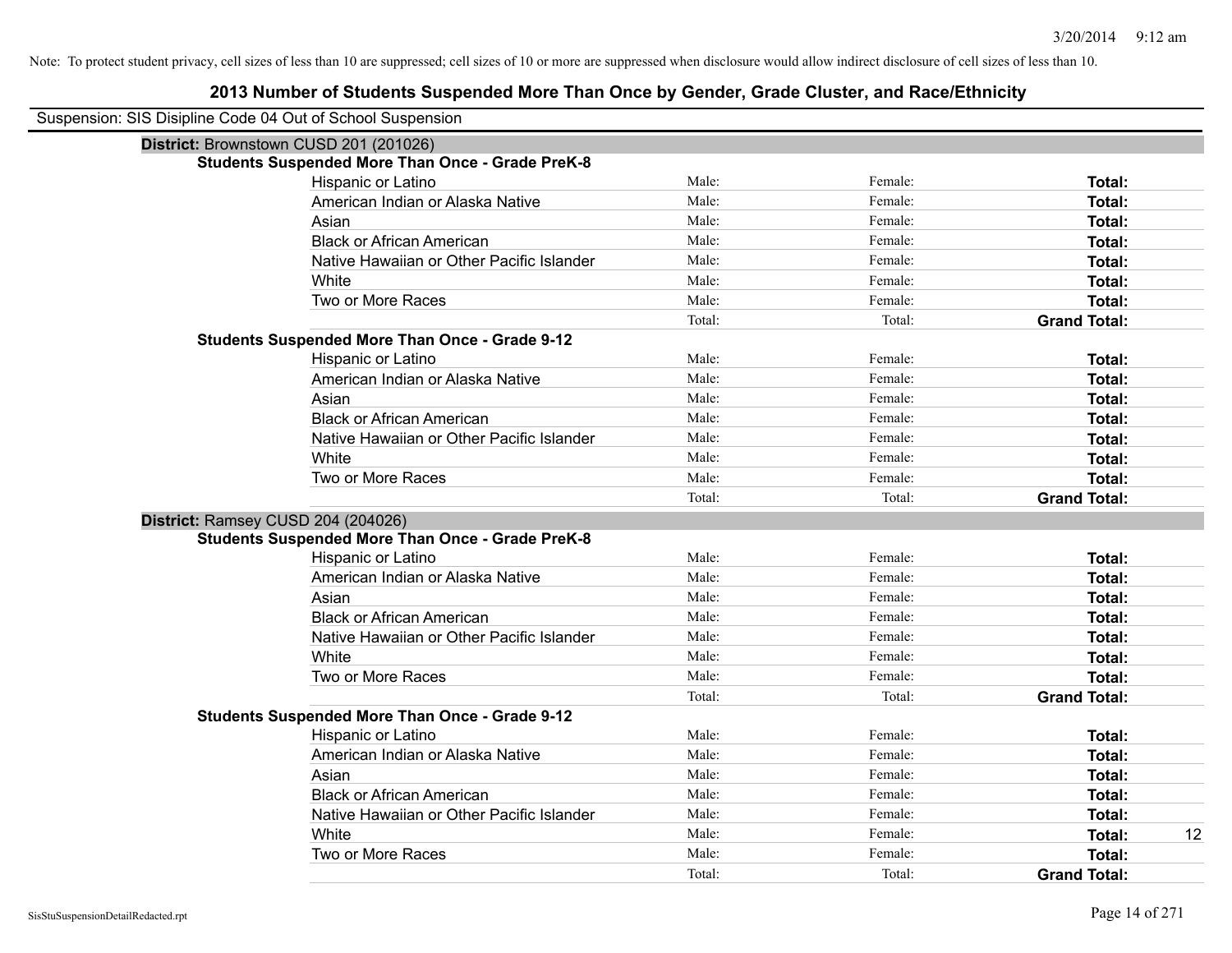| Suspension: SIS Disipline Code 04 Out of School Suspension |                                                         |        |         |                     |    |
|------------------------------------------------------------|---------------------------------------------------------|--------|---------|---------------------|----|
|                                                            | District: St Elmo CUSD 202 (202026)                     |        |         |                     |    |
|                                                            | <b>Students Suspended More Than Once - Grade PreK-8</b> |        |         |                     |    |
|                                                            | Hispanic or Latino                                      | Male:  | Female: | Total:              |    |
|                                                            | American Indian or Alaska Native                        | Male:  | Female: | Total:              |    |
|                                                            | Asian                                                   | Male:  | Female: | Total:              |    |
|                                                            | <b>Black or African American</b>                        | Male:  | Female: | Total:              |    |
|                                                            | Native Hawaiian or Other Pacific Islander               | Male:  | Female: | Total:              |    |
|                                                            | White                                                   | Male:  | Female: | Total:              |    |
|                                                            | Two or More Races                                       | Male:  | Female: | Total:              |    |
|                                                            |                                                         | Total: | Total:  | <b>Grand Total:</b> |    |
|                                                            | <b>Students Suspended More Than Once - Grade 9-12</b>   |        |         |                     |    |
|                                                            | Hispanic or Latino                                      | Male:  | Female: | Total:              |    |
|                                                            | American Indian or Alaska Native                        | Male:  | Female: | Total:              |    |
|                                                            | Asian                                                   | Male:  | Female: | Total:              |    |
|                                                            | <b>Black or African American</b>                        | Male:  | Female: | Total:              |    |
|                                                            | Native Hawaiian or Other Pacific Islander               | Male:  | Female: | Total:              |    |
|                                                            | White                                                   | Male:  | Female: | Total:              | 13 |
|                                                            | Two or More Races                                       | Male:  | Female: | Total:              |    |
|                                                            |                                                         | Total: | Total:  | <b>Grand Total:</b> |    |
|                                                            | District: Vandalia CUSD 203 (203026)                    |        |         |                     |    |
|                                                            | <b>Students Suspended More Than Once - Grade PreK-8</b> |        |         |                     |    |
|                                                            | Hispanic or Latino                                      | Male:  | Female: | Total:              |    |
|                                                            | American Indian or Alaska Native                        | Male:  | Female: | Total:              |    |
|                                                            | Asian                                                   | Male:  | Female: | Total:              |    |
|                                                            | <b>Black or African American</b>                        | Male:  | Female: | Total:              |    |
|                                                            | Native Hawaiian or Other Pacific Islander               | Male:  | Female: | Total:              |    |
|                                                            | White                                                   | Male:  | Female: | Total:              | 17 |
|                                                            | Two or More Races                                       | Male:  | Female: | Total:              |    |
|                                                            |                                                         | Total: | Total:  | <b>Grand Total:</b> |    |
|                                                            | <b>Students Suspended More Than Once - Grade 9-12</b>   |        |         |                     |    |
|                                                            | Hispanic or Latino                                      | Male:  | Female: | Total:              |    |
|                                                            | American Indian or Alaska Native                        | Male:  | Female: | Total:              |    |
|                                                            | Asian                                                   | Male:  | Female: | Total:              |    |
|                                                            | <b>Black or African American</b>                        | Male:  | Female: | Total:              |    |
|                                                            | Native Hawaiian or Other Pacific Islander               | Male:  | Female: | Total:              |    |
|                                                            | White                                                   | Male:  | Female: | Total:              | 11 |
|                                                            | Two or More Races                                       | Male:  | Female: | Total:              |    |
|                                                            |                                                         | Total: | Total:  | <b>Grand Total:</b> |    |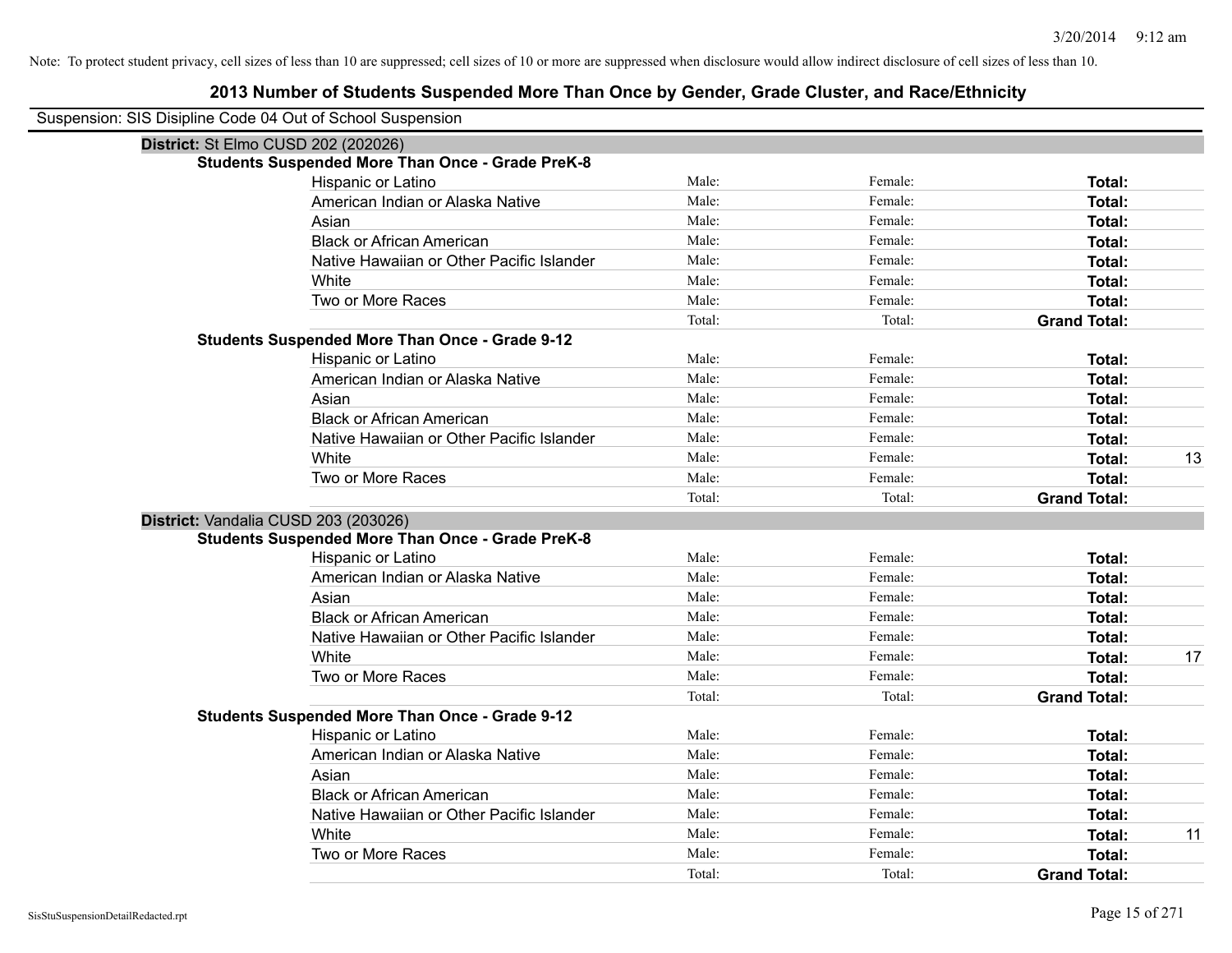### **2013 Number of Students Suspended More Than Once by Gender, Grade Cluster, and Race/Ethnicity**

Suspension: SIS Disipline Code 04 Out of School Suspension

| Region: Boone/Winnebago ROE (04)       |                                                         |        |         |                     |    |
|----------------------------------------|---------------------------------------------------------|--------|---------|---------------------|----|
| County: Boone (004)                    |                                                         |        |         |                     |    |
|                                        | District: Belvidere CUSD 100 (100026)                   |        |         |                     |    |
|                                        | <b>Students Suspended More Than Once - Grade PreK-8</b> |        |         |                     |    |
|                                        | Hispanic or Latino                                      | Male:  | Female: | Total:              | 10 |
|                                        | American Indian or Alaska Native                        | Male:  | Female: | Total:              |    |
|                                        | Asian                                                   | Male:  | Female: | Total:              |    |
|                                        | <b>Black or African American</b>                        | Male:  | Female: | Total:              |    |
|                                        | Native Hawaiian or Other Pacific Islander               | Male:  | Female: | Total:              |    |
|                                        | White                                                   | Male:  | Female: | Total:              | 13 |
|                                        | Two or More Races                                       | Male:  | Female: | <b>Total:</b>       |    |
|                                        |                                                         | Total: | Total:  | <b>Grand Total:</b> |    |
|                                        | <b>Students Suspended More Than Once - Grade 9-12</b>   |        |         |                     |    |
|                                        | Hispanic or Latino                                      | Male:  | Female: | Total:              |    |
|                                        | American Indian or Alaska Native                        | Male:  | Female: | Total:              |    |
|                                        | Asian                                                   | Male:  | Female: | Total:              |    |
|                                        | <b>Black or African American</b>                        | Male:  | Female: | Total:              |    |
|                                        | Native Hawaiian or Other Pacific Islander               | Male:  | Female: | Total:              |    |
|                                        | White                                                   | Male:  | Female: | Total:              | 11 |
|                                        | Two or More Races                                       | Male:  | Female: | Total:              |    |
|                                        |                                                         | Total: | Total:  | <b>Grand Total:</b> | 23 |
|                                        | District: North Boone CUSD 200 (200026)                 |        |         |                     |    |
|                                        | <b>Students Suspended More Than Once - Grade PreK-8</b> |        |         |                     |    |
|                                        | Hispanic or Latino                                      | Male:  | Female: | Total:              |    |
|                                        | American Indian or Alaska Native                        | Male:  | Female: | Total:              |    |
|                                        | Asian                                                   | Male:  | Female: | Total:              |    |
|                                        | <b>Black or African American</b>                        | Male:  | Female: | Total:              |    |
|                                        | Native Hawaiian or Other Pacific Islander               | Male:  | Female: | Total:              |    |
|                                        | White                                                   | Male:  | Female: | Total:              |    |
|                                        | Two or More Races                                       | Male:  | Female: | Total:              |    |
|                                        |                                                         | Total: | Total:  | <b>Grand Total:</b> |    |
| <b>County: Non-Public School (000)</b> |                                                         |        |         |                     |    |
|                                        | District: Boone/Winnebago ROE (000000)                  |        |         |                     |    |
|                                        | <b>Students Suspended More Than Once - Grade 9-12</b>   |        |         |                     |    |
|                                        | Hispanic or Latino                                      | Male:  | Female: | Total:              |    |
|                                        | American Indian or Alaska Native                        | Male:  | Female: | Total:              |    |
|                                        | Asian                                                   | Male:  | Female: | Total:              |    |
|                                        |                                                         |        |         |                     |    |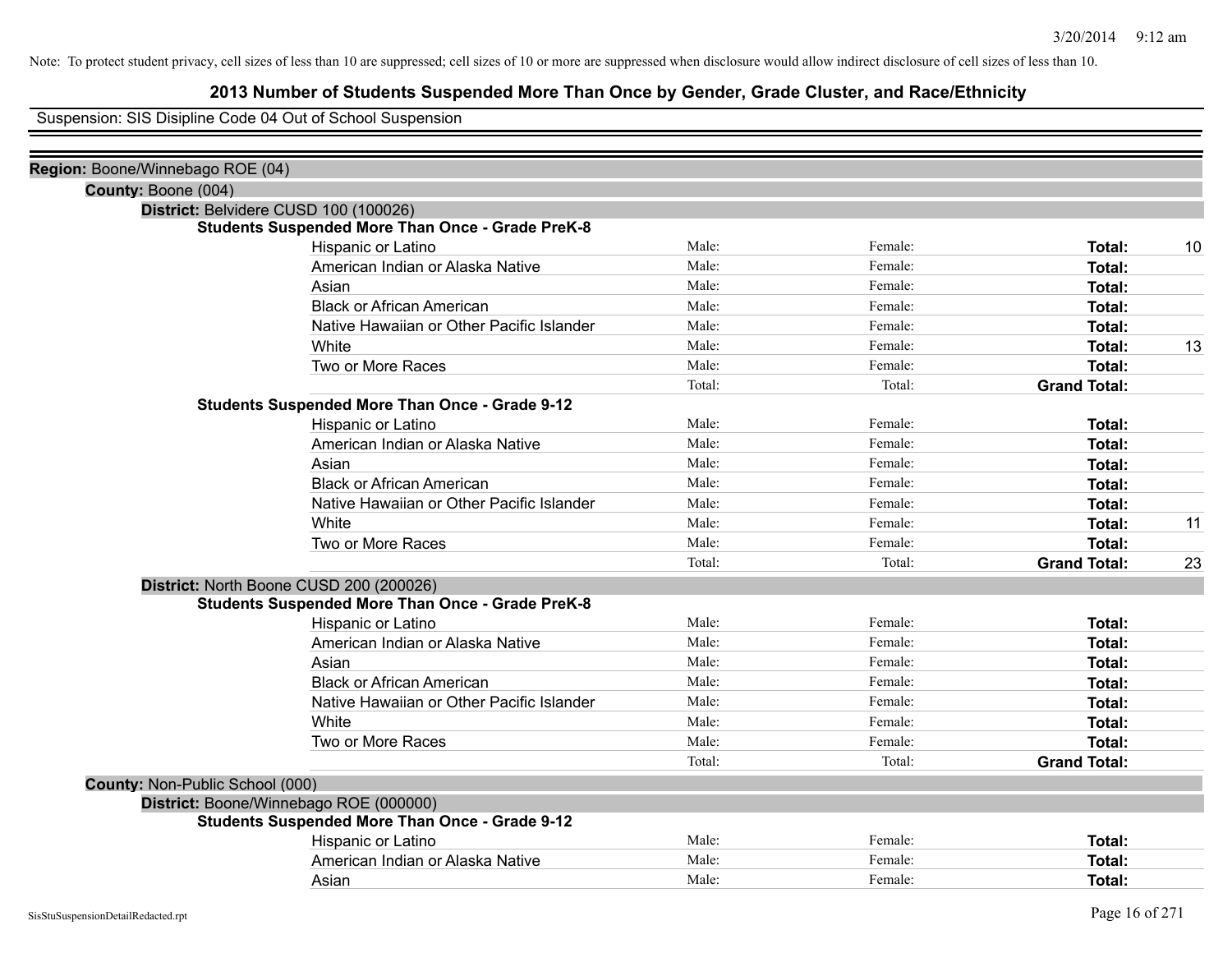| Suspension: SIS Disipline Code 04 Out of School Suspension |                                                         |        |         |                     |    |
|------------------------------------------------------------|---------------------------------------------------------|--------|---------|---------------------|----|
|                                                            | <b>Black or African American</b>                        | Male:  | Female: | Total:              |    |
|                                                            | Native Hawaiian or Other Pacific Islander               | Male:  | Female: | Total:              |    |
|                                                            | White                                                   | Male:  | Female: | Total:              |    |
|                                                            | Two or More Races                                       | Male:  | Female: | Total:              |    |
|                                                            |                                                         | Total: | Total:  | <b>Grand Total:</b> |    |
| County: Winnebago (101)                                    |                                                         |        |         |                     |    |
|                                                            | District: County of Winnebago SD 320 (320026)           |        |         |                     |    |
|                                                            | <b>Students Suspended More Than Once - Grade PreK-8</b> |        |         |                     |    |
|                                                            | Hispanic or Latino                                      | Male:  | Female: | Total:              |    |
|                                                            | American Indian or Alaska Native                        | Male:  | Female: | Total:              |    |
|                                                            | Asian                                                   | Male:  | Female: | Total:              |    |
|                                                            | <b>Black or African American</b>                        | Male:  | Female: | Total:              |    |
|                                                            | Native Hawaiian or Other Pacific Islander               | Male:  | Female: | Total:              |    |
|                                                            | White                                                   | Male:  | Female: | Total:              |    |
|                                                            | Two or More Races                                       | Male:  | Female: | Total:              |    |
|                                                            |                                                         | Total: | Total:  | <b>Grand Total:</b> | 10 |
|                                                            | <b>Students Suspended More Than Once - Grade 9-12</b>   |        |         |                     |    |
|                                                            | Hispanic or Latino                                      | Male:  | Female: | Total:              | 10 |
|                                                            | American Indian or Alaska Native                        | Male:  | Female: | Total:              |    |
|                                                            | Asian                                                   | Male:  | Female: | Total:              |    |
|                                                            | <b>Black or African American</b>                        | Male:  | Female: | Total:              |    |
|                                                            | Native Hawaiian or Other Pacific Islander               | Male:  | Female: | Total:              |    |
|                                                            | White                                                   | Male:  | Female: | Total:              | 27 |
|                                                            | Two or More Races                                       | Male:  | Female: | Total:              |    |
|                                                            |                                                         | Total: | Total:  | <b>Grand Total:</b> |    |
|                                                            | District: Durand CUSD 322 (322026)                      |        |         |                     |    |
|                                                            | <b>Students Suspended More Than Once - Grade PreK-8</b> |        |         |                     |    |
|                                                            | Hispanic or Latino                                      | Male:  | Female: | Total:              |    |
|                                                            | American Indian or Alaska Native                        | Male:  | Female: | Total:              |    |
|                                                            | Asian                                                   | Male:  | Female: | Total:              |    |
|                                                            | <b>Black or African American</b>                        | Male:  | Female: | Total:              |    |
|                                                            | Native Hawaiian or Other Pacific Islander               | Male:  | Female: | Total:              |    |
|                                                            | White                                                   | Male:  | Female: | Total:              |    |
|                                                            | Two or More Races                                       | Male:  | Female: | Total:              |    |
|                                                            |                                                         | Total: | Total:  | <b>Grand Total:</b> |    |
|                                                            | <b>Students Suspended More Than Once - Grade 9-12</b>   |        |         |                     |    |
|                                                            | Hispanic or Latino                                      | Male:  | Female: | Total:              |    |
|                                                            | American Indian or Alaska Native                        | Male:  | Female: | <b>Total:</b>       |    |
|                                                            | Asian                                                   | Male:  | Female: | Total:              |    |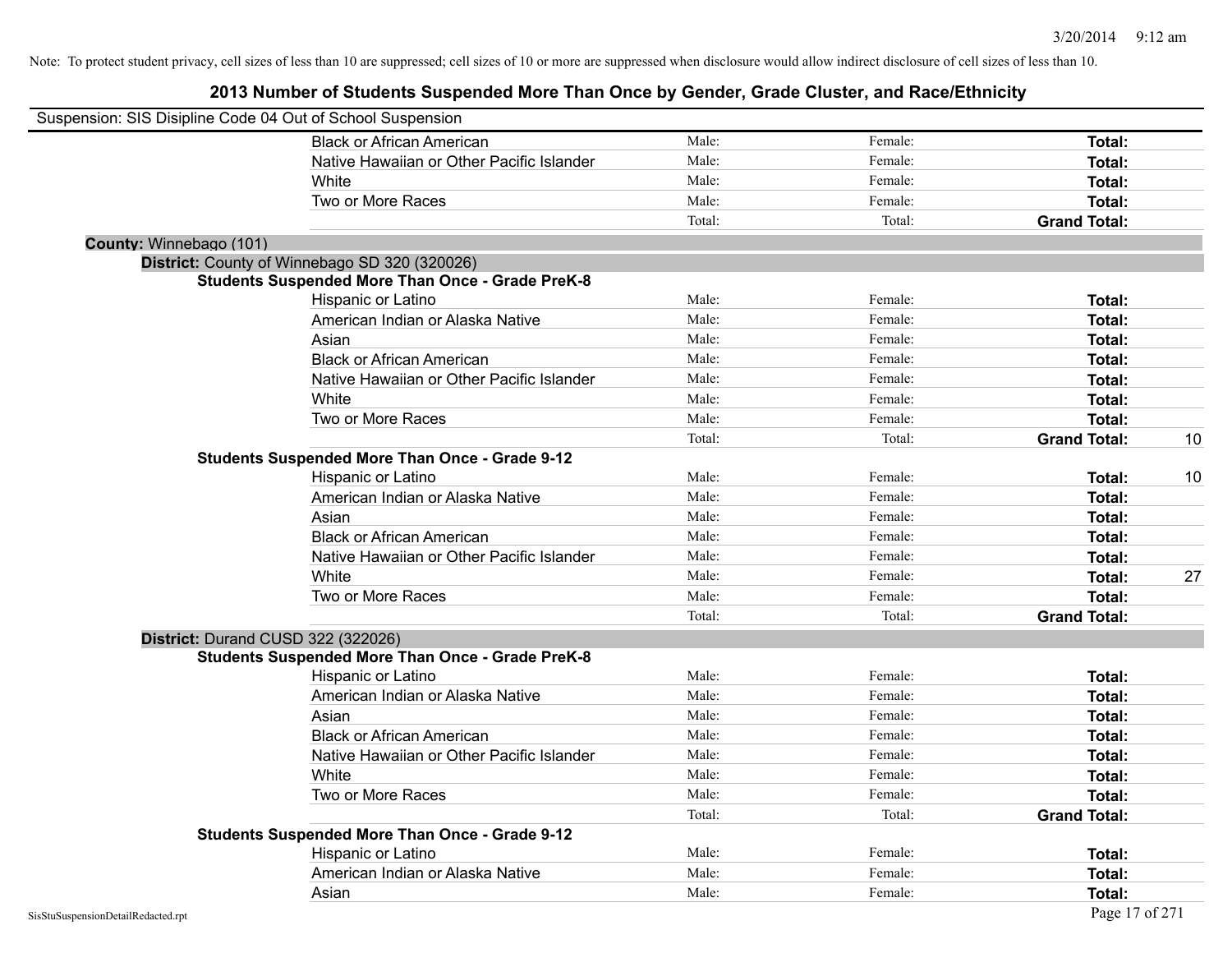| Suspension: SIS Disipline Code 04 Out of School Suspension |                                                         |        |    |         |    |                     |     |
|------------------------------------------------------------|---------------------------------------------------------|--------|----|---------|----|---------------------|-----|
|                                                            | <b>Black or African American</b>                        | Male:  |    | Female: |    | Total:              |     |
|                                                            | Native Hawaiian or Other Pacific Islander               | Male:  |    | Female: |    | Total:              |     |
|                                                            | White                                                   | Male:  |    | Female: |    | Total:              |     |
|                                                            | Two or More Races                                       | Male:  |    | Female: |    | Total:              |     |
|                                                            |                                                         | Total: |    | Total:  |    | <b>Grand Total:</b> |     |
| District: Harlem UD 122 (122022)                           |                                                         |        |    |         |    |                     |     |
|                                                            | <b>Students Suspended More Than Once - Grade PreK-8</b> |        |    |         |    |                     |     |
|                                                            | Hispanic or Latino                                      | Male:  |    | Female: |    | Total:              |     |
|                                                            | American Indian or Alaska Native                        | Male:  |    | Female: |    | Total:              |     |
|                                                            | Asian                                                   | Male:  |    | Female: |    | Total:              |     |
|                                                            | <b>Black or African American</b>                        | Male:  |    | Female: |    | Total:              |     |
|                                                            | Native Hawaiian or Other Pacific Islander               | Male:  |    | Female: |    | Total:              |     |
|                                                            | White                                                   | Male:  | 36 | Female: | 14 | Total:              | 50  |
|                                                            | Two or More Races                                       | Male:  |    | Female: |    | Total:              |     |
|                                                            |                                                         | Total: |    | Total:  |    | <b>Grand Total:</b> | 68  |
|                                                            | <b>Students Suspended More Than Once - Grade 9-12</b>   |        |    |         |    |                     |     |
|                                                            | Hispanic or Latino                                      | Male:  |    | Female: |    | Total:              | 13  |
|                                                            | American Indian or Alaska Native                        | Male:  |    | Female: |    | Total:              |     |
|                                                            | Asian                                                   | Male:  |    | Female: |    | Total:              |     |
|                                                            | <b>Black or African American</b>                        | Male:  |    | Female: |    | Total:              |     |
|                                                            | Native Hawaiian or Other Pacific Islander               | Male:  |    | Female: |    | Total:              |     |
|                                                            | White                                                   | Male:  | 72 | Female: | 27 | Total:              | 99  |
|                                                            | Two or More Races                                       | Male:  |    | Female: |    | Total:              |     |
|                                                            |                                                         | Total: |    | Total:  |    | <b>Grand Total:</b> | 124 |
|                                                            | District: Hononegah CHD 207 (207016)                    |        |    |         |    |                     |     |
|                                                            | <b>Students Suspended More Than Once - Grade 9-12</b>   |        |    |         |    |                     |     |
|                                                            | Hispanic or Latino                                      | Male:  |    | Female: |    | Total:              |     |
|                                                            | American Indian or Alaska Native                        | Male:  |    | Female: |    | Total:              |     |
|                                                            | Asian                                                   | Male:  |    | Female: |    | Total:              |     |
|                                                            | <b>Black or African American</b>                        | Male:  |    | Female: |    | Total:              |     |
|                                                            | Native Hawaiian or Other Pacific Islander               | Male:  |    | Female: |    | Total:              |     |
|                                                            | White                                                   | Male:  |    | Female: |    | Total:              |     |
|                                                            | Two or More Races                                       | Male:  |    | Female: |    | Total:              |     |
|                                                            |                                                         | Total: |    | Total:  |    | <b>Grand Total:</b> |     |
|                                                            | District: Kinnikinnick CCSD 131 (131004)                |        |    |         |    |                     |     |
|                                                            | <b>Students Suspended More Than Once - Grade PreK-8</b> |        |    |         |    |                     |     |
|                                                            | Hispanic or Latino                                      | Male:  |    | Female: |    | <b>Total:</b>       |     |
|                                                            | American Indian or Alaska Native                        | Male:  |    | Female: |    | Total:              |     |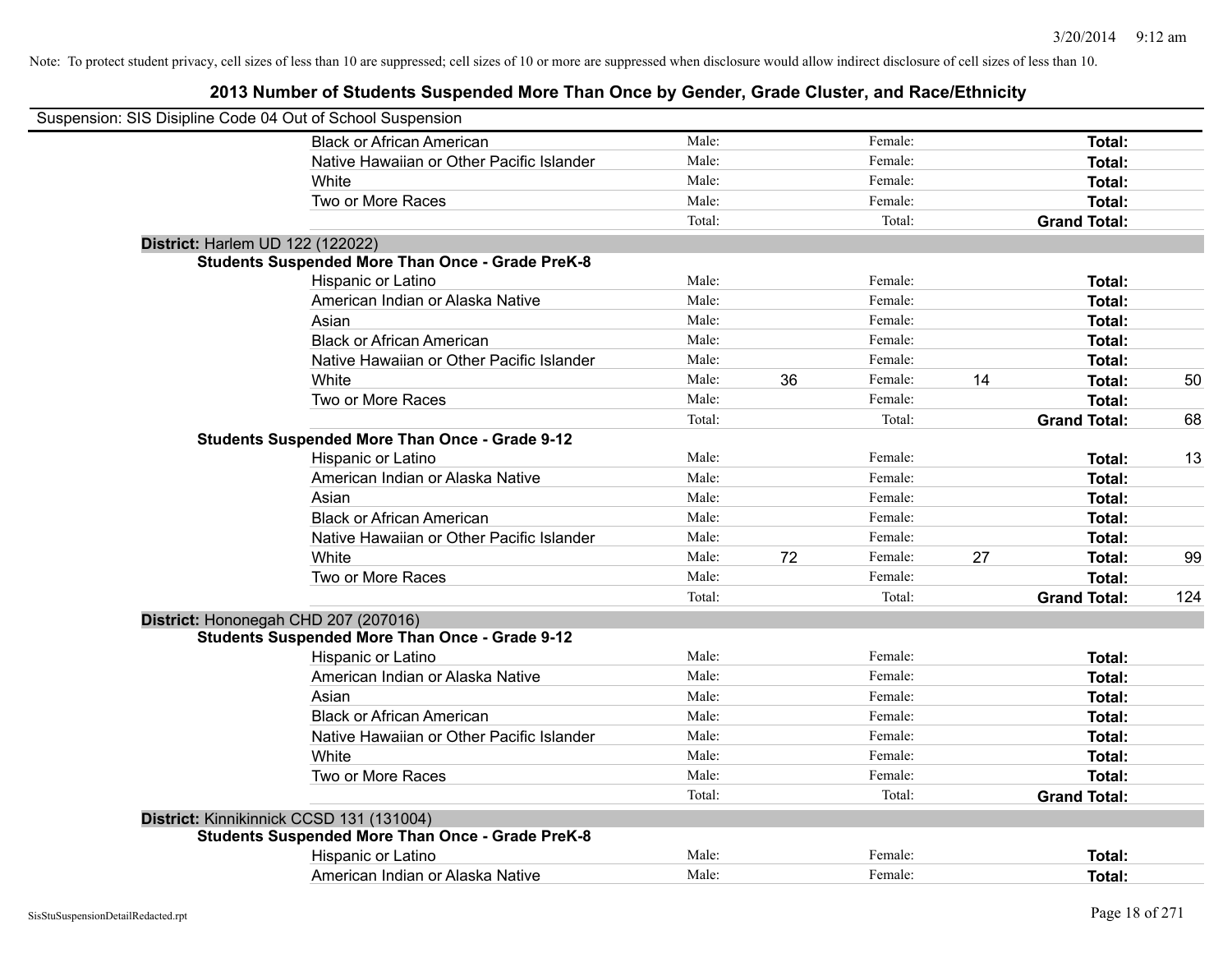| Suspension: SIS Disipline Code 04 Out of School Suspension |                                                         |        |     |         |     |                     |     |
|------------------------------------------------------------|---------------------------------------------------------|--------|-----|---------|-----|---------------------|-----|
|                                                            | Asian                                                   | Male:  |     | Female: |     | Total:              |     |
|                                                            | <b>Black or African American</b>                        | Male:  |     | Female: |     | Total:              |     |
|                                                            | Native Hawaiian or Other Pacific Islander               | Male:  |     | Female: |     | Total:              |     |
|                                                            | White                                                   | Male:  |     | Female: |     | Total:              |     |
|                                                            | Two or More Races                                       | Male:  |     | Female: |     | Total:              |     |
|                                                            |                                                         | Total: |     | Total:  |     | <b>Grand Total:</b> |     |
| District: Pecatonica CUSD 321 (321026)                     |                                                         |        |     |         |     |                     |     |
|                                                            | <b>Students Suspended More Than Once - Grade PreK-8</b> |        |     |         |     |                     |     |
|                                                            | Hispanic or Latino                                      | Male:  |     | Female: |     | Total:              |     |
|                                                            | American Indian or Alaska Native                        | Male:  |     | Female: |     | Total:              |     |
|                                                            | Asian                                                   | Male:  |     | Female: |     | Total:              |     |
|                                                            | <b>Black or African American</b>                        | Male:  |     | Female: |     | Total:              |     |
|                                                            | Native Hawaiian or Other Pacific Islander               | Male:  |     | Female: |     | Total:              |     |
|                                                            | White                                                   | Male:  |     | Female: |     | Total:              |     |
|                                                            | Two or More Races                                       | Male:  |     | Female: |     | Total:              |     |
|                                                            |                                                         | Total: |     | Total:  |     | <b>Grand Total:</b> |     |
| District: Rockford SD 205 (205025)                         |                                                         |        |     |         |     |                     |     |
|                                                            | <b>Students Suspended More Than Once - Grade PreK-8</b> |        |     |         |     |                     |     |
|                                                            | Hispanic or Latino                                      | Male:  | 102 | Female: | 44  | Total:              | 146 |
|                                                            | American Indian or Alaska Native                        | Male:  |     | Female: |     | Total:              |     |
|                                                            | Asian                                                   | Male:  |     | Female: |     | Total:              |     |
|                                                            | <b>Black or African American</b>                        | Male:  | 536 | Female: | 350 | Total:              | 886 |
|                                                            | Native Hawaiian or Other Pacific Islander               | Male:  |     | Female: |     | Total:              |     |
|                                                            | White                                                   | Male:  | 145 | Female: | 40  | Total:              | 185 |
|                                                            | Two or More Races                                       | Male:  | 49  | Female: | 32  | Total:              | 81  |
|                                                            |                                                         | Total: |     | Total:  |     | <b>Grand Total:</b> |     |
|                                                            | <b>Students Suspended More Than Once - Grade 9-12</b>   |        |     |         |     |                     |     |
|                                                            | Hispanic or Latino                                      | Male:  | 218 | Female: | 152 | Total:              | 370 |
|                                                            | American Indian or Alaska Native                        | Male:  |     | Female: |     | Total:              |     |
|                                                            | Asian                                                   | Male:  |     | Female: |     | Total:              | 17  |
|                                                            | <b>Black or African American</b>                        | Male:  | 478 | Female: | 362 | Total:              | 840 |
|                                                            | Native Hawaiian or Other Pacific Islander               | Male:  |     | Female: |     | Total:              |     |
|                                                            | White                                                   | Male:  | 206 | Female: | 149 | Total:              | 355 |
|                                                            | Two or More Races                                       | Male:  | 45  | Female: | 34  | Total:              | 79  |
|                                                            |                                                         | Total: |     | Total:  |     | <b>Grand Total:</b> |     |
| District: Rockton SD 140 (140004)                          |                                                         |        |     |         |     |                     |     |
|                                                            | <b>Students Suspended More Than Once - Grade PreK-8</b> |        |     |         |     |                     |     |
|                                                            | Hispanic or Latino                                      | Male:  |     | Female: |     | Total:              |     |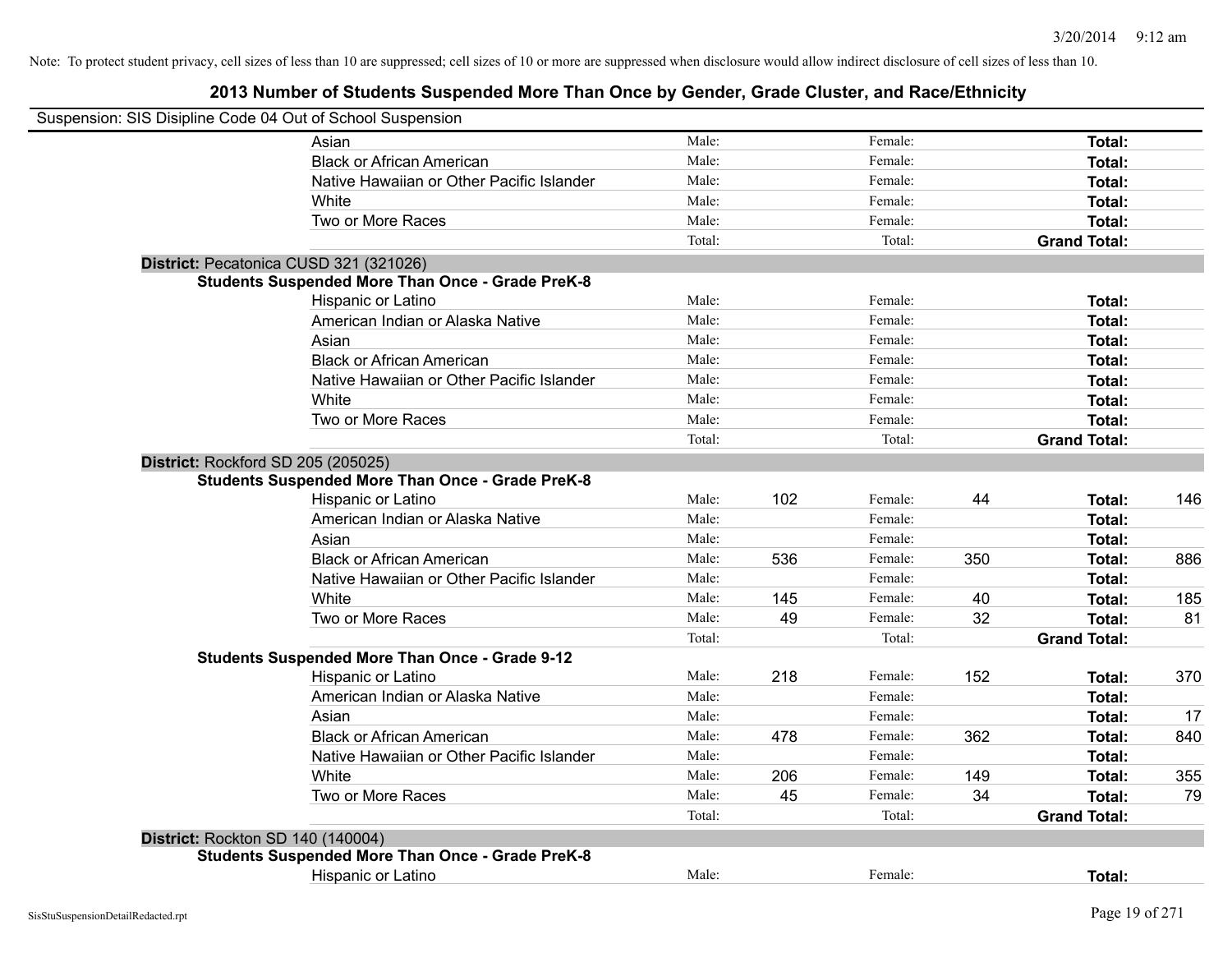### **2013 Number of Students Suspended More Than Once by Gender, Grade Cluster, and Race/Ethnicity**

| Suspension: SIS Disipline Code 04 Out of School Suspension |                                                         |        |         |                     |
|------------------------------------------------------------|---------------------------------------------------------|--------|---------|---------------------|
|                                                            | American Indian or Alaska Native                        | Male:  | Female: | <b>Total:</b>       |
|                                                            | Asian                                                   | Male:  | Female: | Total:              |
|                                                            | <b>Black or African American</b>                        | Male:  | Female: | Total:              |
|                                                            | Native Hawaiian or Other Pacific Islander               | Male:  | Female: | Total:              |
|                                                            | White                                                   | Male:  | Female: | Total:              |
|                                                            | Two or More Races                                       | Male:  | Female: | <b>Total:</b>       |
|                                                            |                                                         | Total: | Total:  | <b>Grand Total:</b> |
| District: Shirland CCSD 134 (134004)                       |                                                         |        |         |                     |
|                                                            | <b>Students Suspended More Than Once - Grade PreK-8</b> |        |         |                     |
|                                                            | Hispanic or Latino                                      | Male:  | Female: | Total:              |
|                                                            | American Indian or Alaska Native                        | Male:  | Female: | Total:              |
|                                                            | Asian                                                   | Male:  | Female: | Total:              |
|                                                            | <b>Black or African American</b>                        | Male:  | Female: | Total:              |
|                                                            | Native Hawaiian or Other Pacific Islander               | Male:  | Female: | Total:              |
|                                                            | White                                                   | Male:  | Female: | Total:              |
|                                                            | Two or More Races                                       | Male:  | Female: | Total:              |
|                                                            |                                                         | Total: | Total:  | <b>Grand Total:</b> |
| District: Winnebago CUSD 323 (323026)                      |                                                         |        |         |                     |
|                                                            | <b>Students Suspended More Than Once - Grade PreK-8</b> |        |         |                     |
|                                                            | Hispanic or Latino                                      | Male:  | Female: | Total:              |
|                                                            | American Indian or Alaska Native                        | Male:  | Female: | Total:              |
|                                                            | Asian                                                   | Male:  | Female: | Total:              |
|                                                            | <b>Black or African American</b>                        | Male:  | Female: | Total:              |
|                                                            | Native Hawaiian or Other Pacific Islander               | Male:  | Female: | Total:              |
|                                                            | White                                                   | Male:  | Female: | Total:              |
|                                                            | Two or More Races                                       | Male:  | Female: | Total:              |
|                                                            |                                                         | Total: | Total:  | <b>Grand Total:</b> |
|                                                            | <b>Students Suspended More Than Once - Grade 9-12</b>   |        |         |                     |
|                                                            | Hispanic or Latino                                      | Male:  | Female: | Total:              |
|                                                            | American Indian or Alaska Native                        | Male:  | Female: | Total:              |
|                                                            | Asian                                                   | Male:  | Female: | Total:              |
|                                                            | <b>Black or African American</b>                        | Male:  | Female: | Total:              |
|                                                            | Native Hawaiian or Other Pacific Islander               | Male:  | Female: | Total:              |
|                                                            | White                                                   | Male:  | Female: | Total:<br>13        |
|                                                            | Two or More Races                                       | Male:  | Female: | Total:              |
|                                                            |                                                         | Total: | Total:  | <b>Grand Total:</b> |

**Region:** Brown/Cass/Morgan/Scott ROE (46)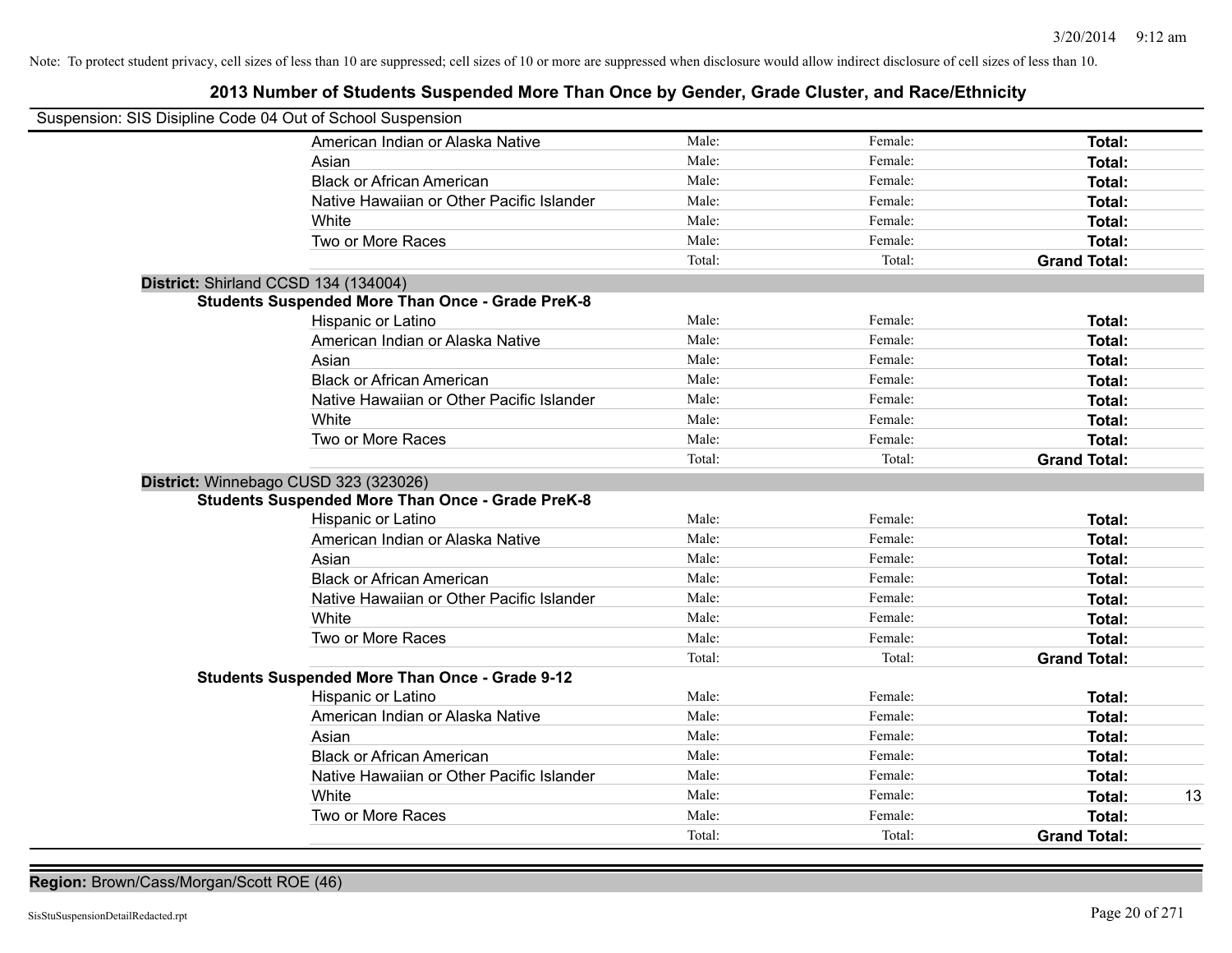| Suspension: SIS Disipline Code 04 Out of School Suspension |        |         |                     |
|------------------------------------------------------------|--------|---------|---------------------|
| County: Brown (005)                                        |        |         |                     |
| District: Brown County CUSD 1 (001026)                     |        |         |                     |
| <b>Students Suspended More Than Once - Grade 9-12</b>      |        |         |                     |
| Hispanic or Latino                                         | Male:  | Female: | Total:              |
| American Indian or Alaska Native                           | Male:  | Female: | Total:              |
| Asian                                                      | Male:  | Female: | Total:              |
| <b>Black or African American</b>                           | Male:  | Female: | Total:              |
| Native Hawaiian or Other Pacific Islander                  | Male:  | Female: | Total:              |
| White                                                      | Male:  | Female: | Total:              |
| Two or More Races                                          | Male:  | Female: | <b>Total:</b>       |
|                                                            | Total: | Total:  | <b>Grand Total:</b> |
| County: Cass (009)                                         |        |         |                     |
| District: Beardstown CUSD 15 (015026)                      |        |         |                     |
| <b>Students Suspended More Than Once - Grade PreK-8</b>    |        |         |                     |
| Hispanic or Latino                                         | Male:  | Female: | Total:              |
| American Indian or Alaska Native                           | Male:  | Female: | Total:              |
| Asian                                                      | Male:  | Female: | Total:              |
| <b>Black or African American</b>                           | Male:  | Female: | Total:              |
| Native Hawaiian or Other Pacific Islander                  | Male:  | Female: | Total:              |
| White                                                      | Male:  | Female: | Total:              |
| Two or More Races                                          | Male:  | Female: | Total:              |
|                                                            | Total: | Total:  | <b>Grand Total:</b> |
| <b>Students Suspended More Than Once - Grade 9-12</b>      |        |         |                     |
| Hispanic or Latino                                         | Male:  | Female: | Total:              |
| American Indian or Alaska Native                           | Male:  | Female: | Total:              |
| Asian                                                      | Male:  | Female: | Total:              |
| <b>Black or African American</b>                           | Male:  | Female: | Total:              |
| Native Hawaiian or Other Pacific Islander                  | Male:  | Female: | Total:              |
| White                                                      | Male:  | Female: | Total:              |
| Two or More Races                                          | Male:  | Female: | <b>Total:</b>       |
|                                                            | Total: | Total:  | <b>Grand Total:</b> |
| District: Virginia CUSD 64 (064026)                        |        |         |                     |
| <b>Students Suspended More Than Once - Grade PreK-8</b>    |        |         |                     |
| Hispanic or Latino                                         | Male:  | Female: | Total:              |
| American Indian or Alaska Native                           | Male:  | Female: | Total:              |
| Asian                                                      | Male:  | Female: | Total:              |
| <b>Black or African American</b>                           | Male:  | Female: | Total:              |
| Native Hawaiian or Other Pacific Islander                  | Male:  | Female: | <b>Total:</b>       |
| White                                                      | Male:  | Female: | Total:              |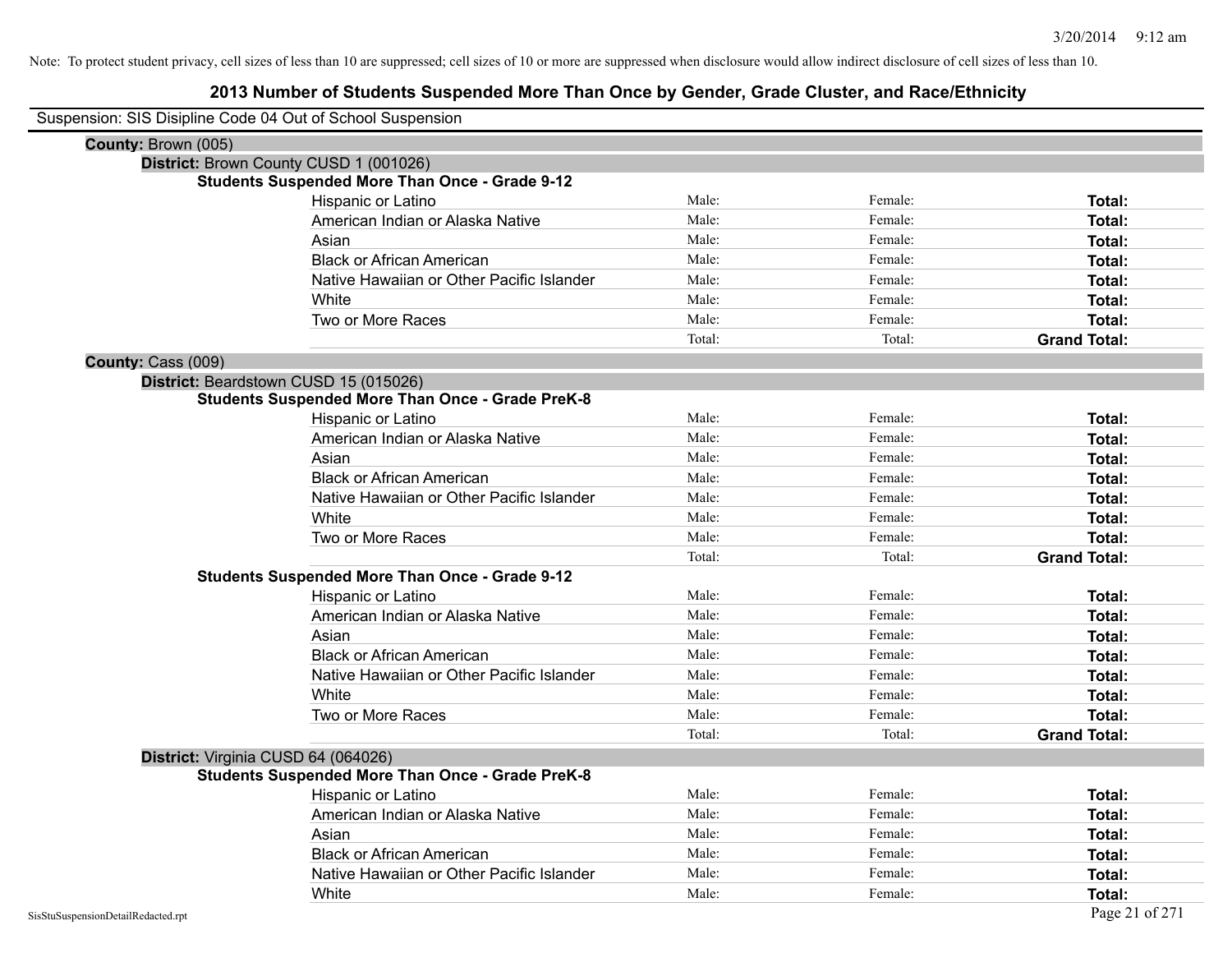| Suspension: SIS Disipline Code 04 Out of School Suspension |                                                         |        |    |         |    |                     |    |
|------------------------------------------------------------|---------------------------------------------------------|--------|----|---------|----|---------------------|----|
|                                                            | Two or More Races                                       | Male:  |    | Female: |    | Total:              |    |
|                                                            |                                                         | Total: |    | Total:  |    | <b>Grand Total:</b> |    |
| County: Morgan (069)                                       |                                                         |        |    |         |    |                     |    |
| District: Franklin CUSD 1 (001026)                         |                                                         |        |    |         |    |                     |    |
|                                                            | <b>Students Suspended More Than Once - Grade 9-12</b>   |        |    |         |    |                     |    |
|                                                            | Hispanic or Latino                                      | Male:  |    | Female: |    | Total:              |    |
|                                                            | American Indian or Alaska Native                        | Male:  |    | Female: |    | Total:              |    |
|                                                            | Asian                                                   | Male:  |    | Female: |    | Total:              |    |
|                                                            | <b>Black or African American</b>                        | Male:  |    | Female: |    | Total:              |    |
|                                                            | Native Hawaiian or Other Pacific Islander               | Male:  |    | Female: |    | Total:              |    |
|                                                            | White                                                   | Male:  |    | Female: |    | Total:              |    |
|                                                            | Two or More Races                                       | Male:  |    | Female: |    | Total:              |    |
|                                                            |                                                         | Total: |    | Total:  |    | <b>Grand Total:</b> |    |
| District: Jacksonville SD 117 (117022)                     |                                                         |        |    |         |    |                     |    |
|                                                            | <b>Students Suspended More Than Once - Grade PreK-8</b> |        |    |         |    |                     |    |
|                                                            | Hispanic or Latino                                      | Male:  |    | Female: |    | Total:              |    |
|                                                            | American Indian or Alaska Native                        | Male:  |    | Female: |    | Total:              |    |
|                                                            | Asian                                                   | Male:  |    | Female: |    | Total:              |    |
|                                                            | <b>Black or African American</b>                        | Male:  |    | Female: |    | Total:              |    |
|                                                            | Native Hawaiian or Other Pacific Islander               | Male:  |    | Female: |    | Total:              |    |
|                                                            | White                                                   | Male:  |    | Female: |    | Total:              | 12 |
|                                                            | Two or More Races                                       | Male:  |    | Female: |    | Total:              |    |
|                                                            |                                                         | Total: |    | Total:  |    | <b>Grand Total:</b> |    |
|                                                            | <b>Students Suspended More Than Once - Grade 9-12</b>   |        |    |         |    |                     |    |
|                                                            | Hispanic or Latino                                      | Male:  |    | Female: |    | Total:              |    |
|                                                            | American Indian or Alaska Native                        | Male:  |    | Female: |    | Total:              |    |
|                                                            | Asian                                                   | Male:  |    | Female: |    | Total:              |    |
|                                                            | <b>Black or African American</b>                        | Male:  |    | Female: |    | Total:              |    |
|                                                            | Native Hawaiian or Other Pacific Islander               | Male:  |    | Female: |    | Total:              |    |
|                                                            | White                                                   | Male:  |    | Female: |    | Total:              | 29 |
|                                                            | Two or More Races                                       | Male:  |    | Female: |    | Total:              |    |
|                                                            |                                                         | Total: | 29 | Total:  | 10 | <b>Grand Total:</b> | 39 |
|                                                            | District: Meredosia-Chambersburg CUSD 11 (011026)       |        |    |         |    |                     |    |
|                                                            | <b>Students Suspended More Than Once - Grade PreK-8</b> |        |    |         |    |                     |    |
|                                                            | Hispanic or Latino                                      | Male:  |    | Female: |    | Total:              |    |
|                                                            | American Indian or Alaska Native                        | Male:  |    | Female: |    | Total:              |    |
|                                                            | Asian                                                   | Male:  |    | Female: |    | Total:              |    |
|                                                            | <b>Black or African American</b>                        | Male:  |    | Female: |    | Total:              |    |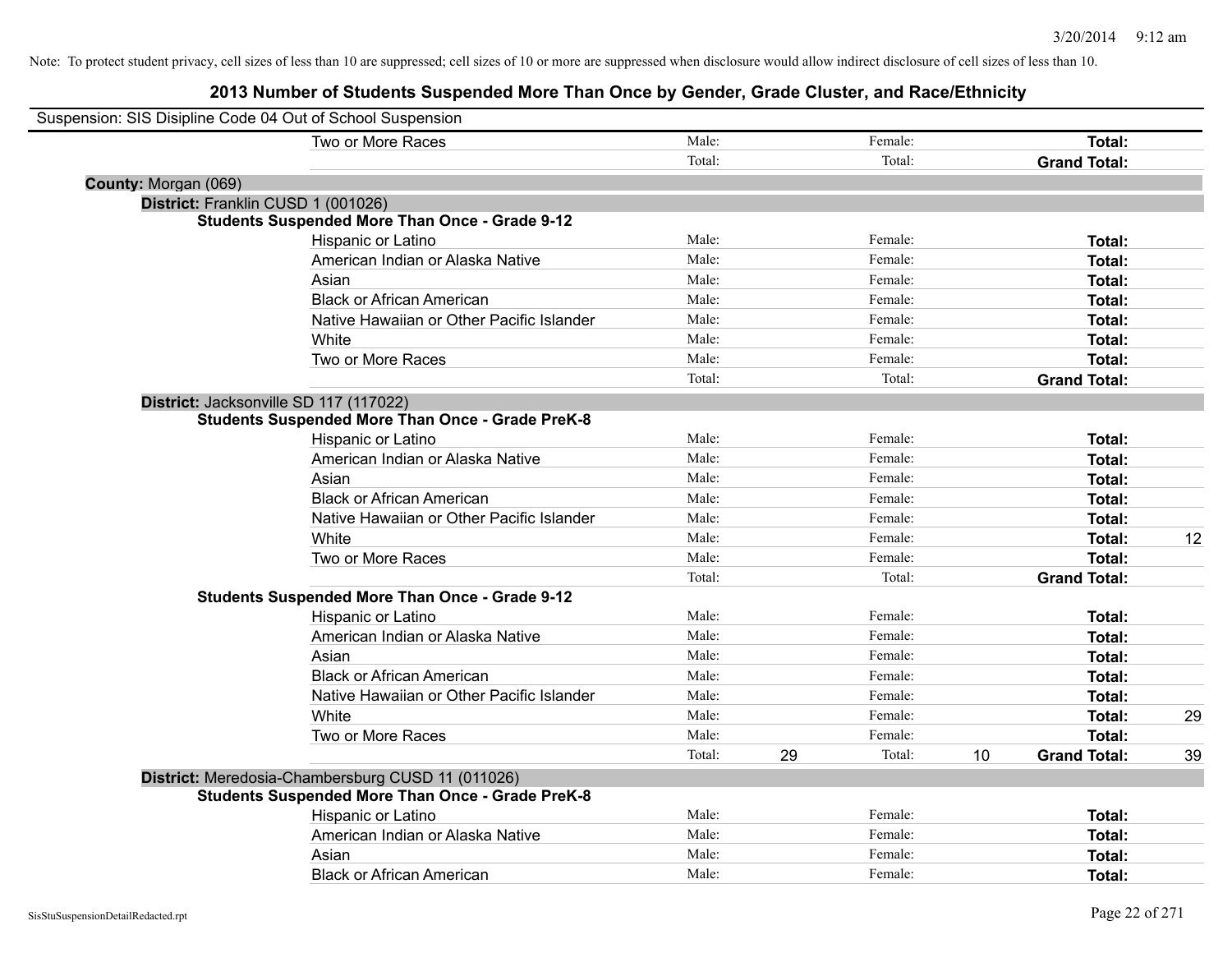| Suspension: SIS Disipline Code 04 Out of School Suspension |        |         |                     |
|------------------------------------------------------------|--------|---------|---------------------|
| Native Hawaiian or Other Pacific Islander                  | Male:  | Female: | Total:              |
| White                                                      | Male:  | Female: | Total:              |
| Two or More Races                                          | Male:  | Female: | <b>Total:</b>       |
|                                                            | Total: | Total:  | <b>Grand Total:</b> |
| <b>Students Suspended More Than Once - Grade 9-12</b>      |        |         |                     |
| Hispanic or Latino                                         | Male:  | Female: | Total:              |
| American Indian or Alaska Native                           | Male:  | Female: | <b>Total:</b>       |
| Asian                                                      | Male:  | Female: | Total:              |
| <b>Black or African American</b>                           | Male:  | Female: | <b>Total:</b>       |
| Native Hawaiian or Other Pacific Islander                  | Male:  | Female: | <b>Total:</b>       |
| White                                                      | Male:  | Female: | <b>Total:</b>       |
| Two or More Races                                          | Male:  | Female: | <b>Total:</b>       |
|                                                            | Total: | Total:  | <b>Grand Total:</b> |
| District: Triopia CUSD 27 (027026)                         |        |         |                     |
| <b>Students Suspended More Than Once - Grade PreK-8</b>    |        |         |                     |
| Hispanic or Latino                                         | Male:  | Female: | <b>Total:</b>       |
| American Indian or Alaska Native                           | Male:  | Female: | Total:              |
| Asian                                                      | Male:  | Female: | <b>Total:</b>       |
| <b>Black or African American</b>                           | Male:  | Female: | <b>Total:</b>       |
| Native Hawaiian or Other Pacific Islander                  | Male:  | Female: | Total:              |
| White                                                      | Male:  | Female: | <b>Total:</b>       |
| Two or More Races                                          | Male:  | Female: | <b>Total:</b>       |
|                                                            | Total: | Total:  | <b>Grand Total:</b> |
| District: Waverly CUSD 6 (006026)                          |        |         |                     |
| Students Suspended More Than Once - Grade 9-12             |        |         |                     |
| Hispanic or Latino                                         | Male:  | Female: | Total:              |
| American Indian or Alaska Native                           | Male:  | Female: | Total:              |
| Asian                                                      | Male:  | Female: | <b>Total:</b>       |
| <b>Black or African American</b>                           | Male:  | Female: | Total:              |
| Native Hawaiian or Other Pacific Islander                  | Male:  | Female: | Total:              |
| White                                                      | Male:  | Female: | <b>Total:</b>       |
| Two or More Races                                          | Male:  | Female: | <b>Total:</b>       |
|                                                            | Total: | Total:  | <b>Grand Total:</b> |
| County: Scott (086)                                        |        |         |                     |
| District: Scott-Morgan CUSD 2 (002026)                     |        |         |                     |
| <b>Students Suspended More Than Once - Grade PreK-8</b>    |        |         |                     |
| Hispanic or Latino                                         | Male:  | Female: | <b>Total:</b>       |
| American Indian or Alaska Native                           | Male:  |         |                     |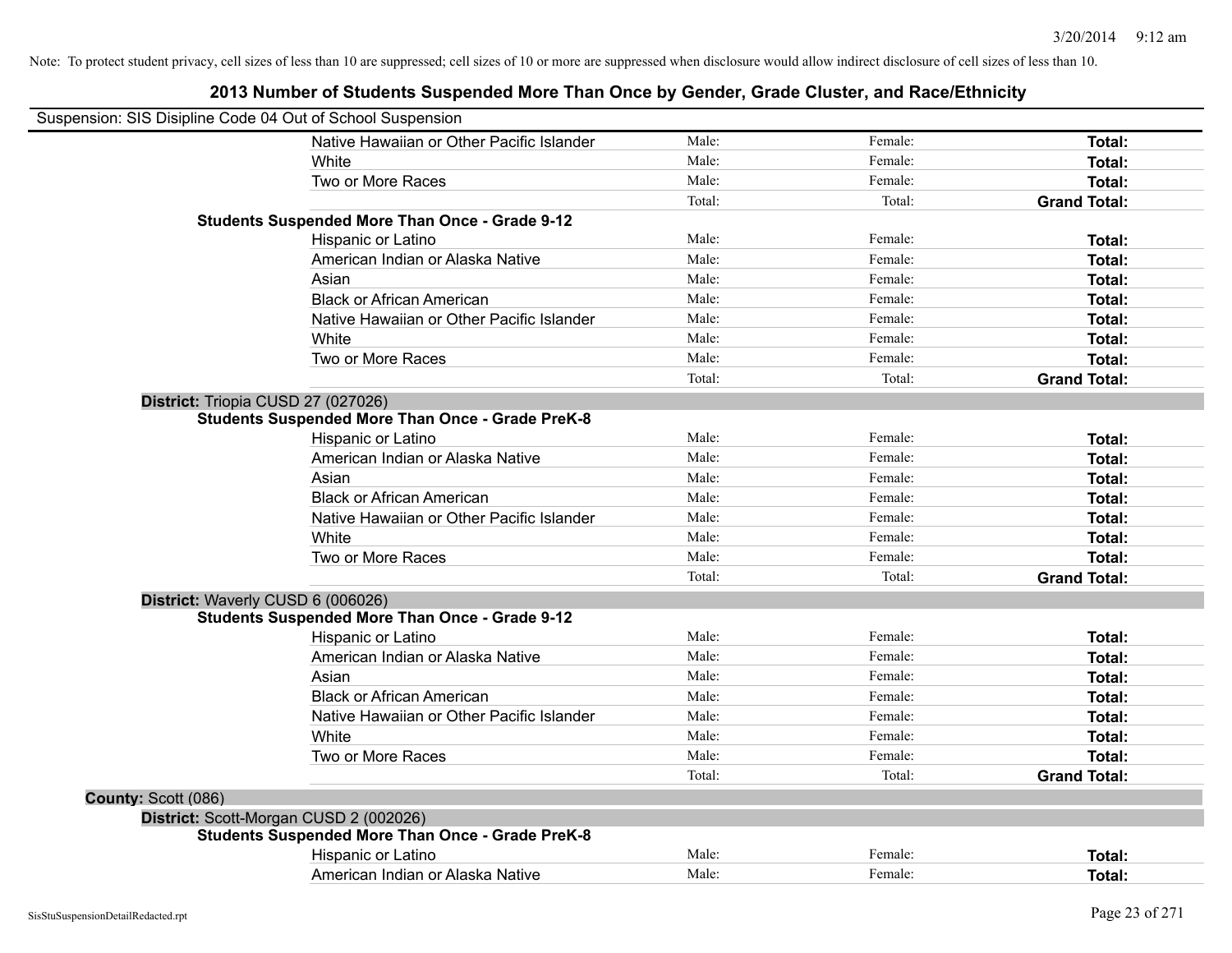| Suspension: SIS Disipline Code 04 Out of School Suspension |                                                         |        |         |                     |
|------------------------------------------------------------|---------------------------------------------------------|--------|---------|---------------------|
|                                                            | Asian                                                   | Male:  | Female: | Total:              |
|                                                            | <b>Black or African American</b>                        | Male:  | Female: | Total:              |
|                                                            | Native Hawaiian or Other Pacific Islander               | Male:  | Female: | Total:              |
|                                                            | White                                                   | Male:  | Female: | Total:              |
|                                                            | Two or More Races                                       | Male:  | Female: | Total:              |
|                                                            |                                                         | Total: | Total:  | <b>Grand Total:</b> |
|                                                            | <b>Students Suspended More Than Once - Grade 9-12</b>   |        |         |                     |
|                                                            | Hispanic or Latino                                      | Male:  | Female: | Total:              |
|                                                            | American Indian or Alaska Native                        | Male:  | Female: | Total:              |
|                                                            | Asian                                                   | Male:  | Female: | Total:              |
|                                                            | <b>Black or African American</b>                        | Male:  | Female: | Total:              |
|                                                            | Native Hawaiian or Other Pacific Islander               | Male:  | Female: | Total:              |
|                                                            | White                                                   | Male:  | Female: | Total:              |
|                                                            | Two or More Races                                       | Male:  | Female: | Total:              |
|                                                            |                                                         | Total: | Total:  | <b>Grand Total:</b> |
| District: Winchester CUSD 1 (001026)                       |                                                         |        |         |                     |
|                                                            | <b>Students Suspended More Than Once - Grade 9-12</b>   |        |         |                     |
|                                                            | Hispanic or Latino                                      | Male:  | Female: | Total:              |
|                                                            | American Indian or Alaska Native                        | Male:  | Female: | Total:              |
|                                                            | Asian                                                   | Male:  | Female: | Total:              |
|                                                            | <b>Black or African American</b>                        | Male:  | Female: | Total:              |
|                                                            | Native Hawaiian or Other Pacific Islander               | Male:  | Female: | Total:              |
|                                                            | White                                                   | Male:  | Female: | Total:              |
|                                                            | Two or More Races                                       | Male:  | Female: | Total:              |
|                                                            |                                                         | Total: | Total:  | <b>Grand Total:</b> |
|                                                            |                                                         |        |         |                     |
| Region: Bureau/Henry/Stark ROE (28)                        |                                                         |        |         |                     |
| County: Bureau (006)                                       |                                                         |        |         |                     |
| District: Bureau Valley CUSD 340 (340026)                  |                                                         |        |         |                     |
|                                                            | <b>Students Suspended More Than Once - Grade PreK-8</b> |        |         |                     |
|                                                            | Hispanic or Latino                                      | Male:  | Female: | Total:              |
|                                                            | American Indian or Alaska Native                        | Male:  | Female: | Total:              |
|                                                            | Asian                                                   | Male:  | Female: | Total:              |
|                                                            | <b>Black or African American</b>                        | Male:  | Female: | <b>Total:</b>       |
|                                                            | Native Hawaiian or Other Pacific Islander               | Male:  | Female: | Total:              |
|                                                            | White                                                   | Male:  | Female: | Total:              |
|                                                            | Two or More Races                                       | Male:  | Female: | Total:              |
|                                                            |                                                         | Total: | Total:  | <b>Grand Total:</b> |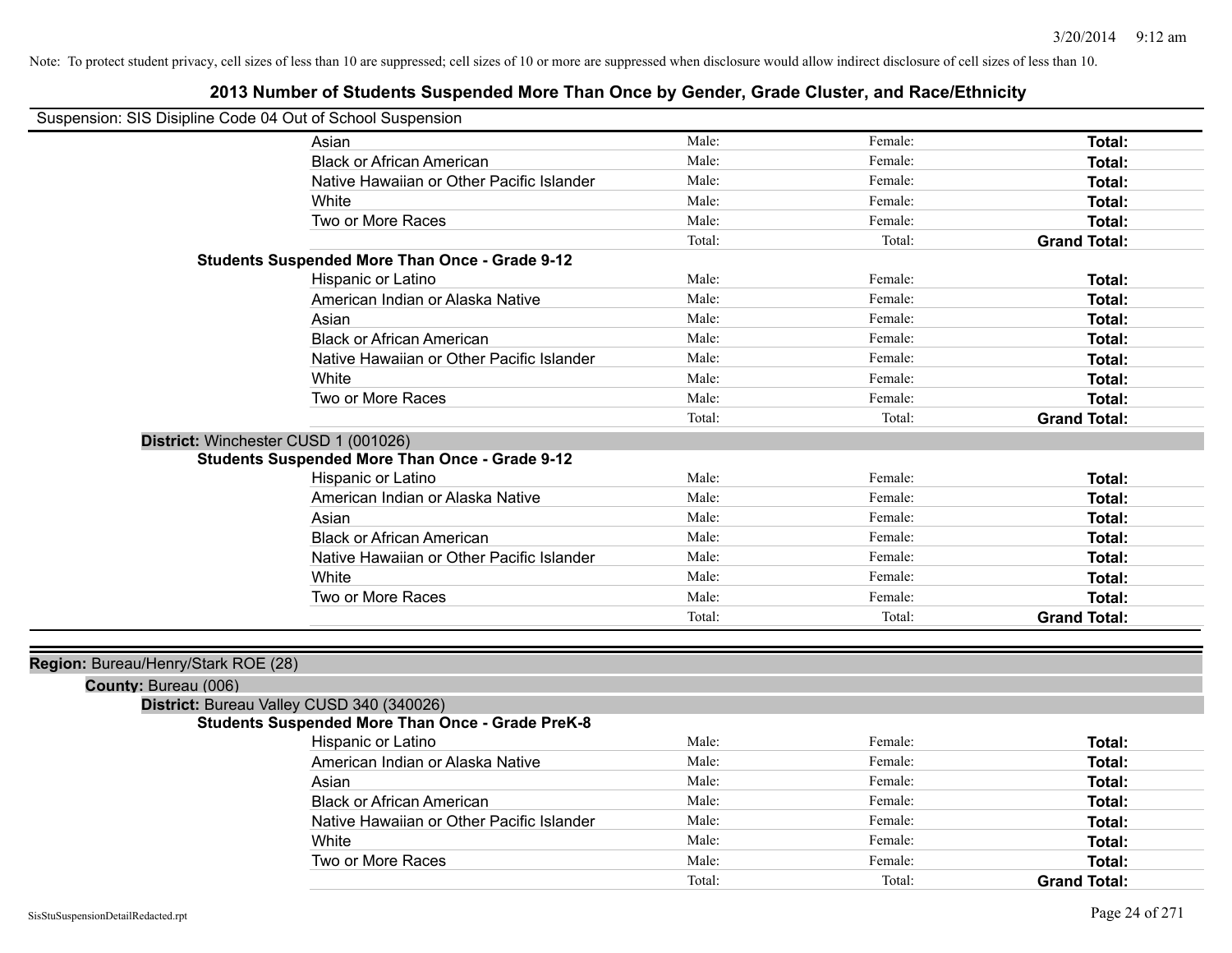| Suspension: SIS Disipline Code 04 Out of School Suspension |                                                         |        |         |                           |
|------------------------------------------------------------|---------------------------------------------------------|--------|---------|---------------------------|
| District: DePue USD 103 (103022)                           |                                                         |        |         |                           |
|                                                            | <b>Students Suspended More Than Once - Grade PreK-8</b> |        |         |                           |
|                                                            | Hispanic or Latino                                      | Male:  | Female: | Total:                    |
|                                                            | American Indian or Alaska Native                        | Male:  | Female: | Total:                    |
|                                                            | Asian                                                   | Male:  | Female: | Total:                    |
|                                                            | <b>Black or African American</b>                        | Male:  | Female: | Total:                    |
|                                                            | Native Hawaiian or Other Pacific Islander               | Male:  | Female: | Total:                    |
|                                                            | White                                                   | Male:  | Female: | Total:                    |
|                                                            | Two or More Races                                       | Male:  | Female: | Total:                    |
|                                                            |                                                         | Total: | Total:  | <b>Grand Total:</b>       |
|                                                            | <b>Students Suspended More Than Once - Grade 9-12</b>   |        |         |                           |
|                                                            | Hispanic or Latino                                      | Male:  | Female: | 12<br>Total:              |
|                                                            | American Indian or Alaska Native                        | Male:  | Female: | Total:                    |
|                                                            | Asian                                                   | Male:  | Female: | Total:                    |
|                                                            | <b>Black or African American</b>                        | Male:  | Female: | Total:                    |
|                                                            | Native Hawaiian or Other Pacific Islander               | Male:  | Female: | Total:                    |
|                                                            | White                                                   | Male:  | Female: | Total:                    |
|                                                            | Two or More Races                                       | Male:  | Female: | Total:                    |
|                                                            |                                                         | Total: | Total:  | <b>Grand Total:</b>       |
| District: Hall HSD 502 (502017)                            |                                                         |        |         |                           |
|                                                            | <b>Students Suspended More Than Once - Grade 9-12</b>   |        |         |                           |
|                                                            | Hispanic or Latino                                      | Male:  | Female: | Total:                    |
|                                                            | American Indian or Alaska Native                        | Male:  | Female: | Total:                    |
|                                                            | Asian                                                   | Male:  | Female: | Total:                    |
|                                                            | <b>Black or African American</b>                        | Male:  | Female: | Total:                    |
|                                                            | Native Hawaiian or Other Pacific Islander               | Male:  | Female: | Total:                    |
|                                                            | White                                                   | Male:  | Female: | Total:                    |
|                                                            | Two or More Races                                       | Male:  | Female: | <b>Total:</b>             |
|                                                            |                                                         | Total: | Total:  | <b>Grand Total:</b><br>11 |
| District: La Moille CUSD 303 (303026)                      |                                                         |        |         |                           |
|                                                            | <b>Students Suspended More Than Once - Grade PreK-8</b> |        |         |                           |
|                                                            | Hispanic or Latino                                      | Male:  | Female: | Total:                    |
|                                                            | American Indian or Alaska Native                        | Male:  | Female: | Total:                    |
|                                                            | Asian                                                   | Male:  | Female: | Total:                    |
|                                                            | <b>Black or African American</b>                        | Male:  | Female: | Total:                    |
|                                                            | Native Hawaiian or Other Pacific Islander               | Male:  | Female: | Total:                    |
|                                                            | White                                                   | Male:  | Female: | <b>Total:</b>             |
|                                                            | Two or More Races                                       | Male:  | Female: | Total:                    |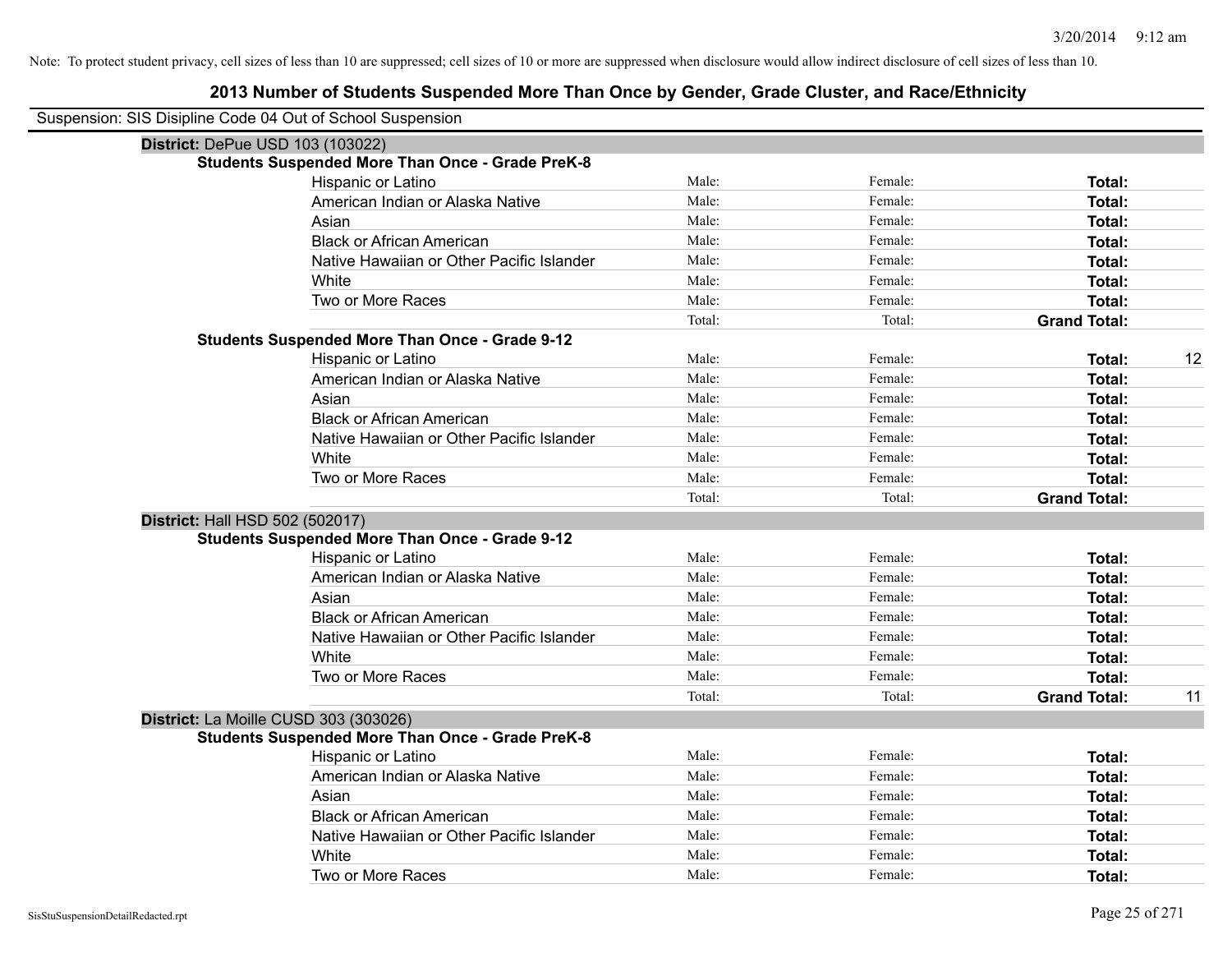|                                         | Suspension: SIS Disipline Code 04 Out of School Suspension |        |         |                     |  |
|-----------------------------------------|------------------------------------------------------------|--------|---------|---------------------|--|
|                                         |                                                            | Total: | Total:  | <b>Grand Total:</b> |  |
|                                         | <b>Students Suspended More Than Once - Grade 9-12</b>      |        |         |                     |  |
|                                         | Hispanic or Latino                                         | Male:  | Female: | Total:              |  |
|                                         | American Indian or Alaska Native                           | Male:  | Female: | Total:              |  |
|                                         | Asian                                                      | Male:  | Female: | Total:              |  |
|                                         | <b>Black or African American</b>                           | Male:  | Female: | Total:              |  |
|                                         | Native Hawaiian or Other Pacific Islander                  | Male:  | Female: | Total:              |  |
|                                         | White                                                      | Male:  | Female: | Total:              |  |
|                                         | Two or More Races                                          | Male:  | Female: | Total:              |  |
|                                         |                                                            | Total: | Total:  | <b>Grand Total:</b> |  |
| <b>District: Ohio CHSD 505 (505016)</b> |                                                            |        |         |                     |  |
|                                         | <b>Students Suspended More Than Once - Grade 9-12</b>      |        |         |                     |  |
|                                         | Hispanic or Latino                                         | Male:  | Female: | Total:              |  |
|                                         | American Indian or Alaska Native                           | Male:  | Female: | Total:              |  |
|                                         | Asian                                                      | Male:  | Female: | Total:              |  |
|                                         | <b>Black or African American</b>                           | Male:  | Female: | Total:              |  |
|                                         | Native Hawaiian or Other Pacific Islander                  | Male:  | Female: | Total:              |  |
|                                         | White                                                      | Male:  | Female: | Total:              |  |
|                                         | Two or More Races                                          | Male:  | Female: | Total:              |  |
|                                         |                                                            | Total: | Total:  | <b>Grand Total:</b> |  |
| District: Princeton ESD 115 (115002)    |                                                            |        |         |                     |  |
|                                         | <b>Students Suspended More Than Once - Grade PreK-8</b>    |        |         |                     |  |
|                                         | Hispanic or Latino                                         | Male:  | Female: | Total:              |  |
|                                         | American Indian or Alaska Native                           | Male:  | Female: | Total:              |  |
|                                         | Asian                                                      | Male:  | Female: | Total:              |  |
|                                         | <b>Black or African American</b>                           | Male:  | Female: | Total:              |  |
|                                         | Native Hawaiian or Other Pacific Islander                  | Male:  | Female: | Total:              |  |
|                                         | White                                                      | Male:  | Female: | Total:              |  |
|                                         | Two or More Races                                          | Male:  | Female: | Total:              |  |
|                                         |                                                            | Total: | Total:  | <b>Grand Total:</b> |  |
| District: Princeton HSD 500 (500015)    |                                                            |        |         |                     |  |
|                                         | <b>Students Suspended More Than Once - Grade 9-12</b>      |        |         |                     |  |
|                                         | <b>Hispanic or Latino</b>                                  | Male:  | Female: | Total:              |  |
|                                         | American Indian or Alaska Native                           | Male:  | Female: | Total:              |  |
|                                         | Asian                                                      | Male:  | Female: | Total:              |  |
|                                         | <b>Black or African American</b>                           | Male:  | Female: | Total:              |  |
|                                         | Native Hawaiian or Other Pacific Islander                  | Male:  | Female: | Total:              |  |
|                                         | White                                                      | Male:  | Female: | Total:              |  |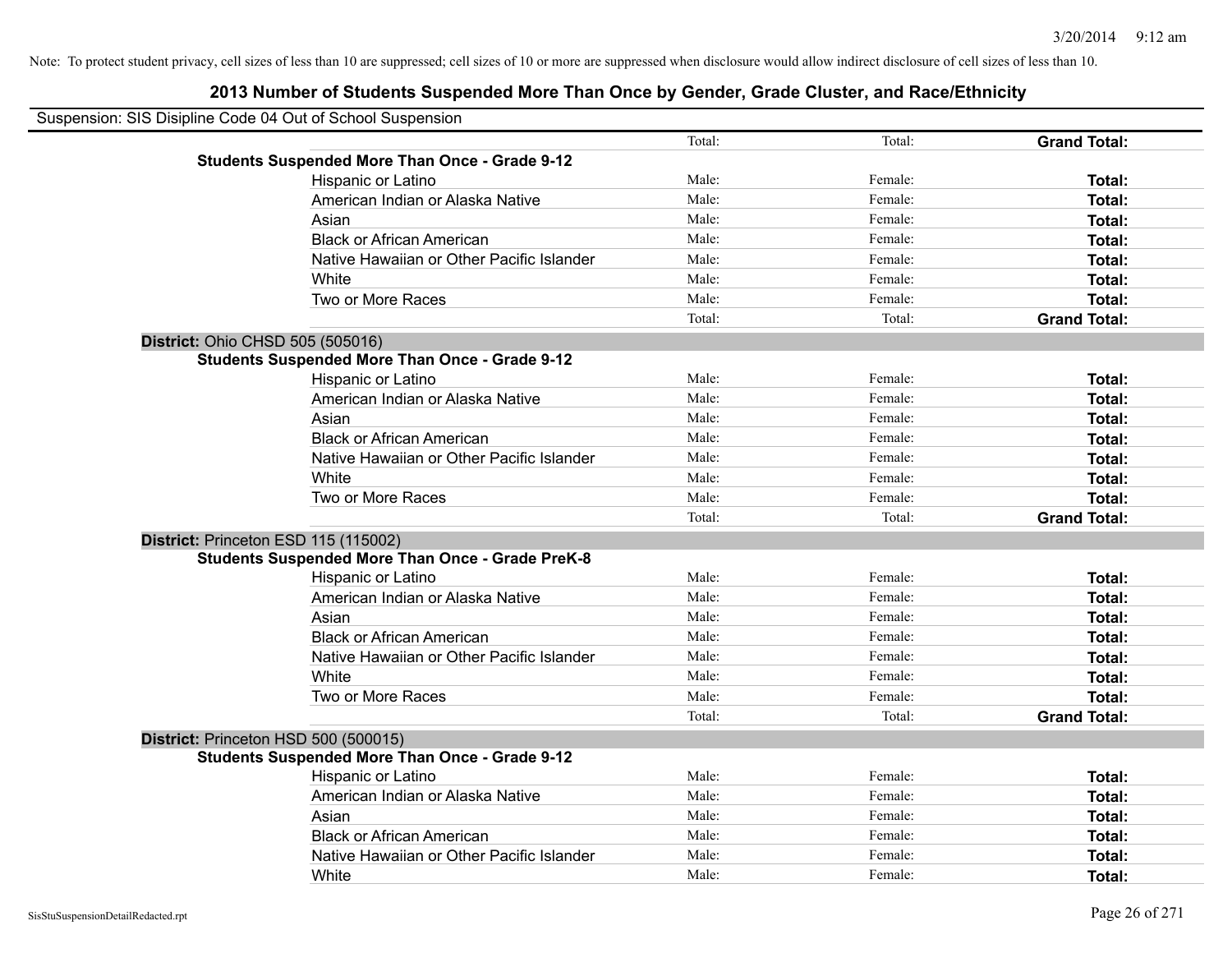| Suspension: SIS Disipline Code 04 Out of School Suspension |                                                         |        |         |                     |
|------------------------------------------------------------|---------------------------------------------------------|--------|---------|---------------------|
|                                                            | Two or More Races                                       | Male:  | Female: | Total:              |
|                                                            |                                                         | Total: | Total:  | <b>Grand Total:</b> |
| District: Spring Valley CCSD 99 (099004)                   |                                                         |        |         |                     |
|                                                            | <b>Students Suspended More Than Once - Grade PreK-8</b> |        |         |                     |
|                                                            | Hispanic or Latino                                      | Male:  | Female: | Total:              |
|                                                            | American Indian or Alaska Native                        | Male:  | Female: | Total:              |
|                                                            | Asian                                                   | Male:  | Female: | Total:              |
|                                                            | <b>Black or African American</b>                        | Male:  | Female: | Total:              |
|                                                            | Native Hawaiian or Other Pacific Islander               | Male:  | Female: | Total:              |
|                                                            | White                                                   | Male:  | Female: | Total:              |
|                                                            | Two or More Races                                       | Male:  | Female: | Total:              |
|                                                            |                                                         | Total: | Total:  | <b>Grand Total:</b> |
| County: Henry (037)                                        |                                                         |        |         |                     |
| District: AlWood CUSD 225 (225026)                         |                                                         |        |         |                     |
|                                                            | <b>Students Suspended More Than Once - Grade PreK-8</b> |        |         |                     |
|                                                            | Hispanic or Latino                                      | Male:  | Female: | Total:              |
|                                                            | American Indian or Alaska Native                        | Male:  | Female: | Total:              |
|                                                            | Asian                                                   | Male:  | Female: | Total:              |
|                                                            | <b>Black or African American</b>                        | Male:  | Female: | Total:              |
|                                                            | Native Hawaiian or Other Pacific Islander               | Male:  | Female: | Total:              |
|                                                            | White                                                   | Male:  | Female: | Total:              |
|                                                            | Two or More Races                                       | Male:  | Female: | Total:              |
|                                                            |                                                         | Total: | Total:  | <b>Grand Total:</b> |
|                                                            | <b>Students Suspended More Than Once - Grade 9-12</b>   |        |         |                     |
|                                                            | Hispanic or Latino                                      | Male:  | Female: | Total:              |
|                                                            | American Indian or Alaska Native                        | Male:  | Female: | Total:              |
|                                                            | Asian                                                   | Male:  | Female: | Total:              |
|                                                            | <b>Black or African American</b>                        | Male:  | Female: | <b>Total:</b>       |
|                                                            | Native Hawaiian or Other Pacific Islander               | Male:  | Female: | Total:              |
|                                                            | White                                                   | Male:  | Female: | Total:              |
|                                                            | Two or More Races                                       | Male:  | Female: | Total:              |
|                                                            |                                                         | Total: | Total:  | <b>Grand Total:</b> |
| District: Annawan CUSD 226 (226026)                        |                                                         |        |         |                     |
|                                                            | <b>Students Suspended More Than Once - Grade PreK-8</b> |        |         |                     |
|                                                            | Hispanic or Latino                                      | Male:  | Female: | Total:              |
|                                                            | American Indian or Alaska Native                        | Male:  | Female: | Total:              |
|                                                            | Asian                                                   | Male:  | Female: | Total:              |
|                                                            | <b>Black or African American</b>                        | Male:  | Female: | Total:              |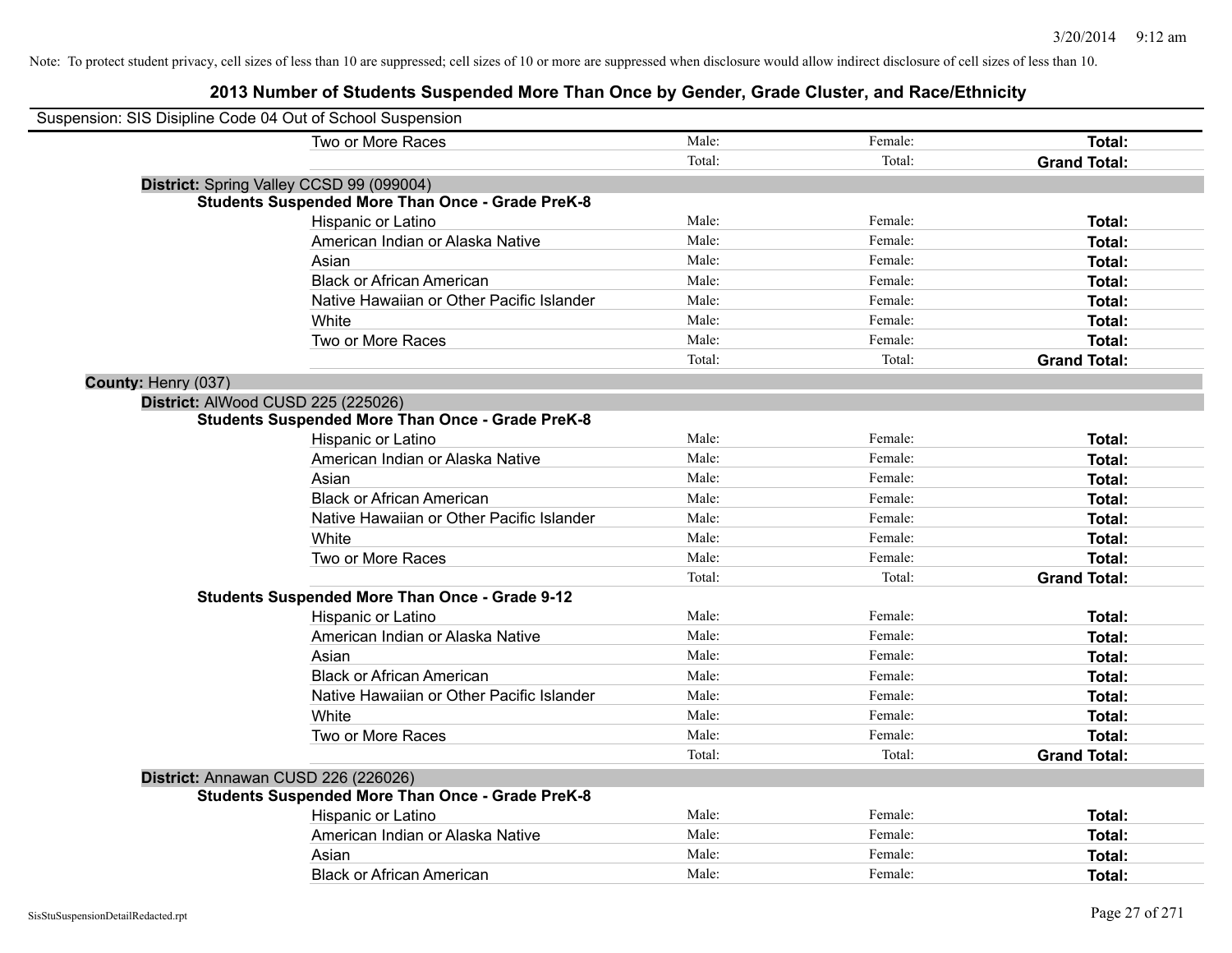| Suspension: SIS Disipline Code 04 Out of School Suspension |                                                         |        |         |                     |
|------------------------------------------------------------|---------------------------------------------------------|--------|---------|---------------------|
|                                                            | Native Hawaiian or Other Pacific Islander               | Male:  | Female: | Total:              |
|                                                            | White                                                   | Male:  | Female: | Total:              |
|                                                            | Two or More Races                                       | Male:  | Female: | Total:              |
|                                                            |                                                         | Total: | Total:  | <b>Grand Total:</b> |
|                                                            | <b>Students Suspended More Than Once - Grade 9-12</b>   |        |         |                     |
|                                                            | Hispanic or Latino                                      | Male:  | Female: | Total:              |
|                                                            | American Indian or Alaska Native                        | Male:  | Female: | Total:              |
|                                                            | Asian                                                   | Male:  | Female: | Total:              |
|                                                            | <b>Black or African American</b>                        | Male:  | Female: | Total:              |
|                                                            | Native Hawaiian or Other Pacific Islander               | Male:  | Female: | Total:              |
|                                                            | White                                                   | Male:  | Female: | Total:              |
|                                                            | Two or More Races                                       | Male:  | Female: | Total:              |
|                                                            |                                                         | Total: | Total:  | <b>Grand Total:</b> |
| District: Cambridge CUSD 227 (227026)                      |                                                         |        |         |                     |
|                                                            | <b>Students Suspended More Than Once - Grade 9-12</b>   |        |         |                     |
|                                                            | Hispanic or Latino                                      | Male:  | Female: | Total:              |
|                                                            | American Indian or Alaska Native                        | Male:  | Female: | Total:              |
|                                                            | Asian                                                   | Male:  | Female: | Total:              |
|                                                            | <b>Black or African American</b>                        | Male:  | Female: | Total:              |
|                                                            | Native Hawaiian or Other Pacific Islander               | Male:  | Female: | Total:              |
|                                                            | White                                                   | Male:  | Female: | Total:              |
|                                                            | Two or More Races                                       | Male:  | Female: | Total:              |
|                                                            |                                                         | Total: | Total:  | <b>Grand Total:</b> |
| District: Colona SD 190 (190002)                           |                                                         |        |         |                     |
|                                                            | <b>Students Suspended More Than Once - Grade PreK-8</b> |        |         |                     |
|                                                            | Hispanic or Latino                                      | Male:  | Female: | Total:              |
|                                                            | American Indian or Alaska Native                        | Male:  | Female: | Total:              |
|                                                            | Asian                                                   | Male:  | Female: | Total:              |
|                                                            | <b>Black or African American</b>                        | Male:  | Female: | Total:              |
|                                                            | Native Hawaiian or Other Pacific Islander               | Male:  | Female: | Total:              |
|                                                            | White                                                   | Male:  | Female: | Total:              |
|                                                            | Two or More Races                                       | Male:  | Female: | Total:              |
|                                                            |                                                         | Total: | Total:  | <b>Grand Total:</b> |
| District: Galva CUSD 224 (224026)                          |                                                         |        |         |                     |
|                                                            | <b>Students Suspended More Than Once - Grade PreK-8</b> |        |         |                     |
|                                                            | Hispanic or Latino                                      | Male:  | Female: | Total:              |
|                                                            | American Indian or Alaska Native                        | Male:  | Female: | Total:              |
|                                                            | Asian                                                   | Male:  | Female: | Total:              |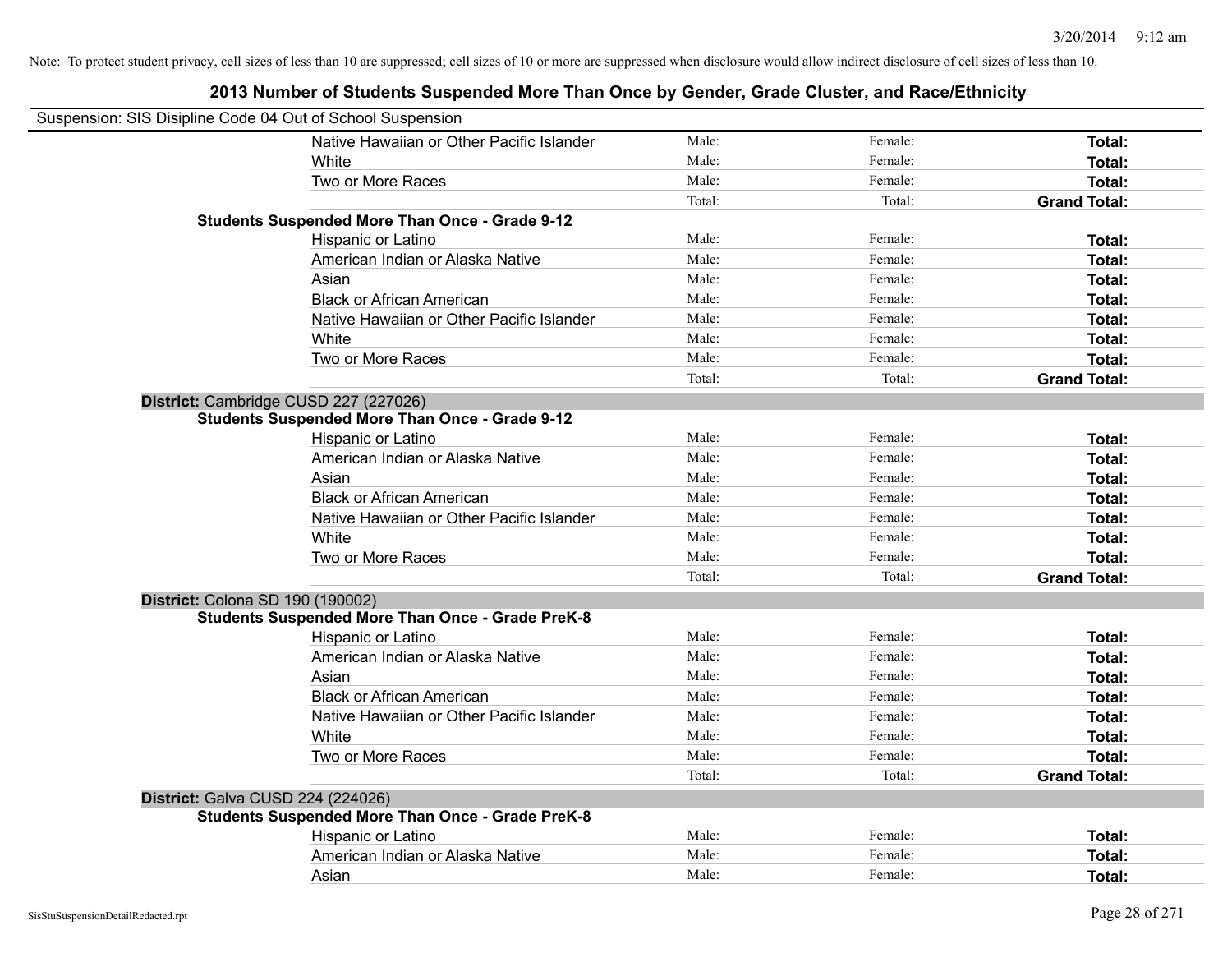| Suspension: SIS Disipline Code 04 Out of School Suspension |                                                         |        |         |                     |
|------------------------------------------------------------|---------------------------------------------------------|--------|---------|---------------------|
|                                                            | <b>Black or African American</b>                        | Male:  | Female: | <b>Total:</b>       |
|                                                            | Native Hawaiian or Other Pacific Islander               | Male:  | Female: | Total:              |
|                                                            | White                                                   | Male:  | Female: | Total:              |
|                                                            | Two or More Races                                       | Male:  | Female: | Total:              |
|                                                            |                                                         | Total: | Total:  | <b>Grand Total:</b> |
|                                                            | <b>Students Suspended More Than Once - Grade 9-12</b>   |        |         |                     |
|                                                            | Hispanic or Latino                                      | Male:  | Female: | Total:              |
|                                                            | American Indian or Alaska Native                        | Male:  | Female: | Total:              |
|                                                            | Asian                                                   | Male:  | Female: | Total:              |
|                                                            | <b>Black or African American</b>                        | Male:  | Female: | Total:              |
|                                                            | Native Hawaiian or Other Pacific Islander               | Male:  | Female: | Total:              |
|                                                            | White                                                   | Male:  | Female: | Total:              |
|                                                            | Two or More Races                                       | Male:  | Female: | Total:              |
|                                                            |                                                         | Total: | Total:  | <b>Grand Total:</b> |
|                                                            | District: Geneseo CUSD 228 (228026)                     |        |         |                     |
|                                                            | <b>Students Suspended More Than Once - Grade PreK-8</b> |        |         |                     |
|                                                            | Hispanic or Latino                                      | Male:  | Female: | <b>Total:</b>       |
|                                                            | American Indian or Alaska Native                        | Male:  | Female: | Total:              |
|                                                            | Asian                                                   | Male:  | Female: | Total:              |
|                                                            | <b>Black or African American</b>                        | Male:  | Female: | Total:              |
|                                                            | Native Hawaiian or Other Pacific Islander               | Male:  | Female: | Total:              |
|                                                            | White                                                   | Male:  | Female: | Total:              |
|                                                            | Two or More Races                                       | Male:  | Female: | Total:              |
|                                                            |                                                         | Total: | Total:  | <b>Grand Total:</b> |
|                                                            | <b>Students Suspended More Than Once - Grade 9-12</b>   |        |         |                     |
|                                                            | Hispanic or Latino                                      | Male:  | Female: | Total:              |
|                                                            | American Indian or Alaska Native                        | Male:  | Female: | Total:              |
|                                                            | Asian                                                   | Male:  | Female: | Total:              |
|                                                            | <b>Black or African American</b>                        | Male:  | Female: | Total:              |
|                                                            | Native Hawaiian or Other Pacific Islander               | Male:  | Female: | Total:              |
|                                                            | White                                                   | Male:  | Female: | 14<br>Total:        |
|                                                            | Two or More Races                                       | Male:  | Female: | Total:              |
|                                                            |                                                         | Total: | Total:  | <b>Grand Total:</b> |
|                                                            | District: Henry-Stark County Spec Ed Dist (801060)      |        |         |                     |
|                                                            | <b>Students Suspended More Than Once - Grade PreK-8</b> |        |         |                     |
|                                                            | Hispanic or Latino                                      | Male:  | Female: | Total:              |
|                                                            | American Indian or Alaska Native                        | Male:  | Female: | Total:              |
|                                                            | Asian                                                   | Male:  | Female: | Total:              |
|                                                            | <b>Black or African American</b>                        | Male:  | Female: | Total:              |
| SisStuSuspensionDetailRedacted.rpt                         |                                                         |        |         | Page 29 of 271      |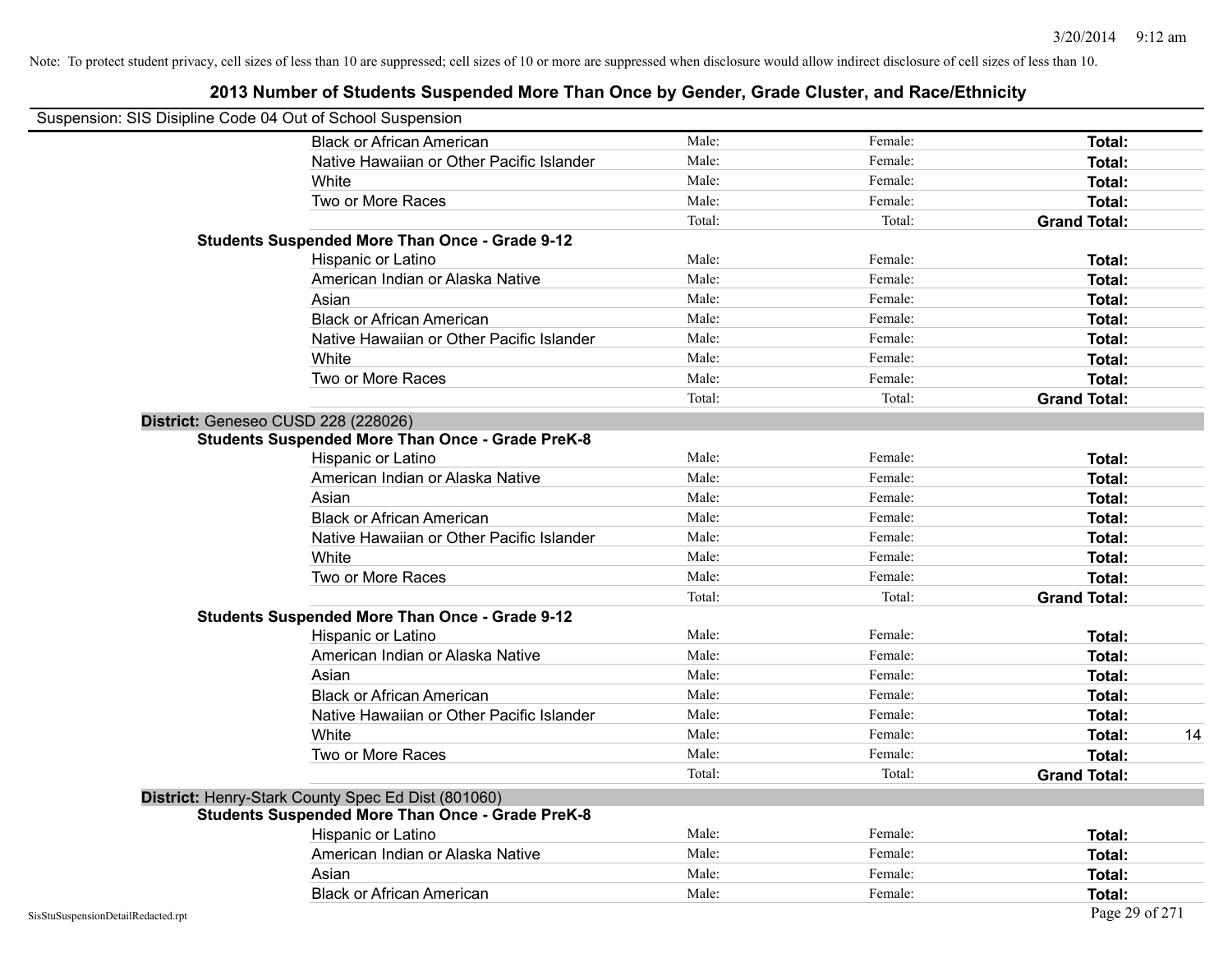| Suspension: SIS Disipline Code 04 Out of School Suspension |                                                         |        |    |         |    |                     |    |
|------------------------------------------------------------|---------------------------------------------------------|--------|----|---------|----|---------------------|----|
|                                                            | Native Hawaiian or Other Pacific Islander               | Male:  |    | Female: |    | Total:              |    |
|                                                            | White                                                   | Male:  |    | Female: |    | Total:              |    |
|                                                            | Two or More Races                                       | Male:  |    | Female: |    | Total:              |    |
|                                                            |                                                         | Total: |    | Total:  |    | <b>Grand Total:</b> |    |
| District: Kewanee CUSD 229 (229026)                        |                                                         |        |    |         |    |                     |    |
|                                                            | <b>Students Suspended More Than Once - Grade PreK-8</b> |        |    |         |    |                     |    |
|                                                            | Hispanic or Latino                                      | Male:  |    | Female: |    | Total:              | 12 |
|                                                            | American Indian or Alaska Native                        | Male:  |    | Female: |    | Total:              |    |
|                                                            | Asian                                                   | Male:  |    | Female: |    | Total:              |    |
|                                                            | <b>Black or African American</b>                        | Male:  |    | Female: |    | Total:              | 15 |
|                                                            | Native Hawaiian or Other Pacific Islander               | Male:  |    | Female: |    | Total:              |    |
|                                                            | White                                                   | Male:  | 34 | Female: | 11 | Total:              | 45 |
|                                                            | Two or More Races                                       | Male:  |    | Female: |    | Total:              |    |
|                                                            |                                                         | Total: |    | Total:  |    | <b>Grand Total:</b> |    |
|                                                            | <b>Students Suspended More Than Once - Grade 9-12</b>   |        |    |         |    |                     |    |
|                                                            | Hispanic or Latino                                      | Male:  |    | Female: |    | Total:              |    |
|                                                            | American Indian or Alaska Native                        | Male:  |    | Female: |    | Total:              |    |
|                                                            | Asian                                                   | Male:  |    | Female: |    | Total:              |    |
|                                                            | <b>Black or African American</b>                        | Male:  |    | Female: |    | Total:              |    |
|                                                            | Native Hawaiian or Other Pacific Islander               | Male:  |    | Female: |    | Total:              |    |
|                                                            | White                                                   | Male:  |    | Female: |    | Total:              | 11 |
|                                                            | Two or More Races                                       | Male:  |    | Female: |    | Total:              |    |
|                                                            |                                                         | Total: |    | Total:  |    | <b>Grand Total:</b> |    |
| District: Orion CUSD 223 (223026)                          |                                                         |        |    |         |    |                     |    |
|                                                            | <b>Students Suspended More Than Once - Grade PreK-8</b> |        |    |         |    |                     |    |
|                                                            | Hispanic or Latino                                      | Male:  |    | Female: |    | Total:              |    |
|                                                            | American Indian or Alaska Native                        | Male:  |    | Female: |    | Total:              |    |
|                                                            | Asian                                                   | Male:  |    | Female: |    | Total:              |    |
|                                                            | <b>Black or African American</b>                        | Male:  |    | Female: |    | Total:              |    |
|                                                            | Native Hawaiian or Other Pacific Islander               | Male:  |    | Female: |    | Total:              |    |
|                                                            | White                                                   | Male:  |    | Female: |    | Total:              |    |
|                                                            | Two or More Races                                       | Male:  |    | Female: |    | Total:              |    |
|                                                            |                                                         | Total: |    | Total:  |    | <b>Grand Total:</b> |    |
|                                                            | District: Wethersfield CUSD 230 (230026)                |        |    |         |    |                     |    |
|                                                            | <b>Students Suspended More Than Once - Grade PreK-8</b> |        |    |         |    |                     |    |
|                                                            | Hispanic or Latino                                      | Male:  |    | Female: |    | Total:              |    |
|                                                            | American Indian or Alaska Native                        | Male:  |    | Female: |    | Total:              |    |
|                                                            | Asian                                                   | Male:  |    | Female: |    | Total:              |    |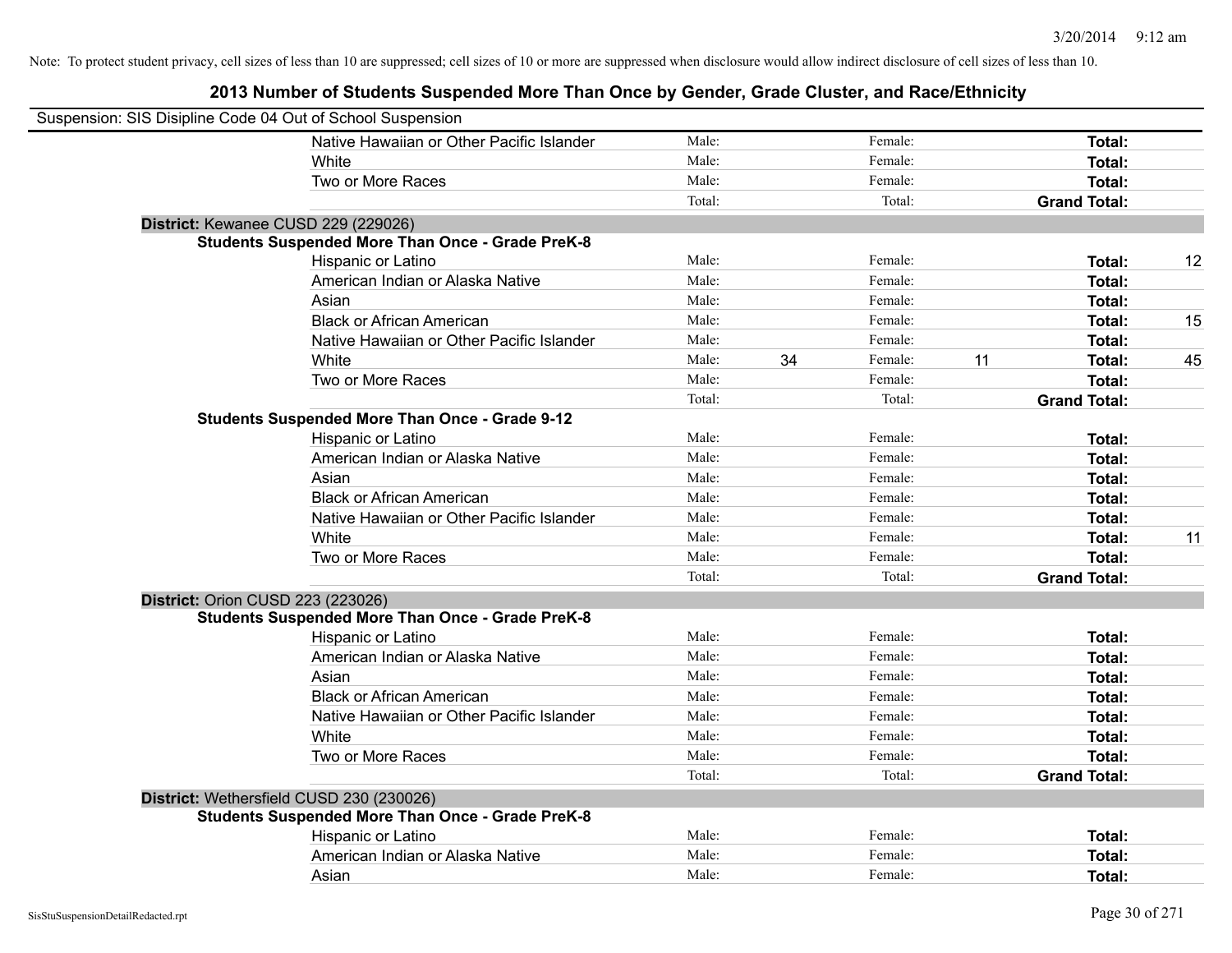### **2013 Number of Students Suspended More Than Once by Gender, Grade Cluster, and Race/Ethnicity**

|                     | Suspension: SIS Disipline Code 04 Out of School Suspension |        |         |                     |    |
|---------------------|------------------------------------------------------------|--------|---------|---------------------|----|
|                     | <b>Black or African American</b>                           | Male:  | Female: | Total:              |    |
|                     | Native Hawaiian or Other Pacific Islander                  | Male:  | Female: | Total:              |    |
|                     | White                                                      | Male:  | Female: | Total:              |    |
|                     | Two or More Races                                          | Male:  | Female: | Total:              |    |
|                     |                                                            | Total: | Total:  | <b>Grand Total:</b> |    |
|                     | <b>Students Suspended More Than Once - Grade 9-12</b>      |        |         |                     |    |
|                     | Hispanic or Latino                                         | Male:  | Female: | Total:              |    |
|                     | American Indian or Alaska Native                           | Male:  | Female: | Total:              |    |
|                     | Asian                                                      | Male:  | Female: | Total:              |    |
|                     | <b>Black or African American</b>                           | Male:  | Female: | Total:              |    |
|                     | Native Hawaiian or Other Pacific Islander                  | Male:  | Female: | Total:              |    |
|                     | White                                                      | Male:  | Female: | Total:              |    |
|                     | Two or More Races                                          | Male:  | Female: | Total:              |    |
|                     |                                                            | Total: | Total:  | <b>Grand Total:</b> |    |
| County: Stark (088) |                                                            |        |         |                     |    |
|                     | District: Stark County CUSD 100 (100026)                   |        |         |                     |    |
|                     | <b>Students Suspended More Than Once - Grade PreK-8</b>    |        |         |                     |    |
|                     | Hispanic or Latino                                         | Male:  | Female: | <b>Total:</b>       |    |
|                     | American Indian or Alaska Native                           | Male:  | Female: | Total:              |    |
|                     | Asian                                                      | Male:  | Female: | Total:              |    |
|                     | <b>Black or African American</b>                           | Male:  | Female: | Total:              |    |
|                     | Native Hawaiian or Other Pacific Islander                  | Male:  | Female: | Total:              |    |
|                     | White                                                      | Male:  | Female: | <b>Total:</b>       |    |
|                     | Two or More Races                                          | Male:  | Female: | Total:              |    |
|                     |                                                            | Total: | Total:  | <b>Grand Total:</b> |    |
|                     | <b>Students Suspended More Than Once - Grade 9-12</b>      |        |         |                     |    |
|                     | <b>Hispanic or Latino</b>                                  | Male:  | Female: | Total:              |    |
|                     | American Indian or Alaska Native                           | Male:  | Female: | <b>Total:</b>       |    |
|                     | Asian                                                      | Male:  | Female: | Total:              |    |
|                     | <b>Black or African American</b>                           | Male:  | Female: | Total:              |    |
|                     | Native Hawaiian or Other Pacific Islander                  | Male:  | Female: | Total:              |    |
|                     | White                                                      | Male:  | Female: | Total:              |    |
|                     | Two or More Races                                          | Male:  | Female: | <b>Total:</b>       |    |
|                     |                                                            | Total: | Total:  | <b>Grand Total:</b> | 10 |
|                     |                                                            |        |         |                     |    |

**Region:** Calhoun/Greene/Jersy/Macoupin ROE (40)

**County:** Calhoun (007)

**District:** Calhoun CUSD 40 (040026)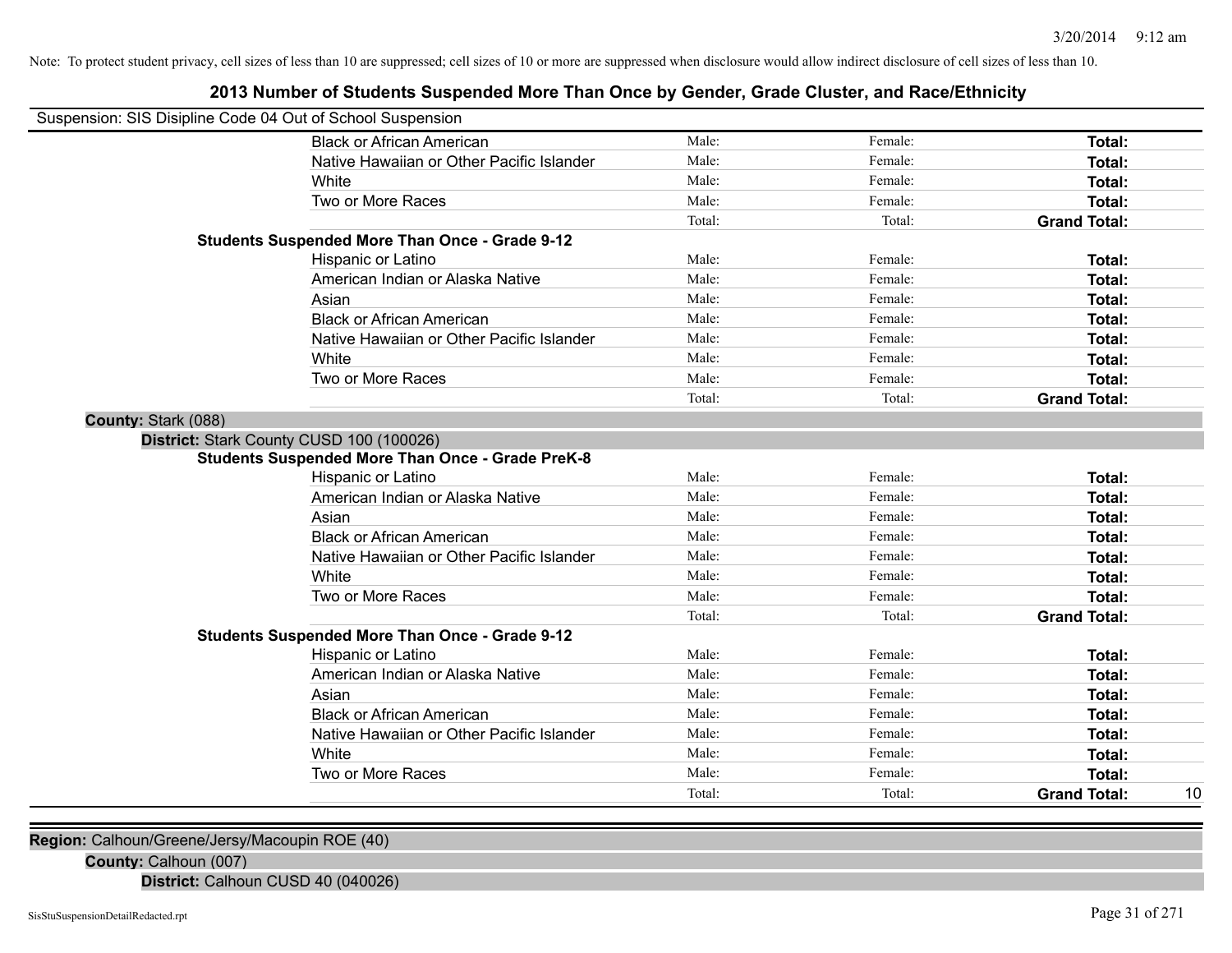| Suspension: SIS Disipline Code 04 Out of School Suspension |                                                         |        |         |                     |
|------------------------------------------------------------|---------------------------------------------------------|--------|---------|---------------------|
|                                                            | <b>Students Suspended More Than Once - Grade 9-12</b>   |        |         |                     |
|                                                            | Hispanic or Latino                                      | Male:  | Female: | Total:              |
|                                                            | American Indian or Alaska Native                        | Male:  | Female: | Total:              |
|                                                            | Asian                                                   | Male:  | Female: | Total:              |
|                                                            | <b>Black or African American</b>                        | Male:  | Female: | Total:              |
|                                                            | Native Hawaiian or Other Pacific Islander               | Male:  | Female: | Total:              |
|                                                            | White                                                   | Male:  | Female: | Total:              |
|                                                            | Two or More Races                                       | Male:  | Female: | Total:              |
|                                                            |                                                         | Total: | Total:  | <b>Grand Total:</b> |
| County: Greene (031)                                       |                                                         |        |         |                     |
|                                                            | District: Carrollton CUSD 1 (001026)                    |        |         |                     |
|                                                            | <b>Students Suspended More Than Once - Grade PreK-8</b> |        |         |                     |
|                                                            | Hispanic or Latino                                      | Male:  | Female: | Total:              |
|                                                            | American Indian or Alaska Native                        | Male:  | Female: | Total:              |
|                                                            | Asian                                                   | Male:  | Female: | Total:              |
|                                                            | <b>Black or African American</b>                        | Male:  | Female: | Total:              |
|                                                            | Native Hawaiian or Other Pacific Islander               | Male:  | Female: | Total:              |
|                                                            | White                                                   | Male:  | Female: | Total:              |
|                                                            | Two or More Races                                       | Male:  | Female: | Total:              |
|                                                            |                                                         | Total: | Total:  | <b>Grand Total:</b> |
|                                                            | District: Greenfield CUSD 10 (010026)                   |        |         |                     |
|                                                            | <b>Students Suspended More Than Once - Grade 9-12</b>   |        |         |                     |
|                                                            | Hispanic or Latino                                      | Male:  | Female: | Total:              |
|                                                            | American Indian or Alaska Native                        | Male:  | Female: | Total:              |
|                                                            | Asian                                                   | Male:  | Female: | Total:              |
|                                                            | <b>Black or African American</b>                        | Male:  | Female: | Total:              |
|                                                            | Native Hawaiian or Other Pacific Islander               | Male:  | Female: | Total:              |
|                                                            | White                                                   | Male:  | Female: | Total:              |
|                                                            | Two or More Races                                       | Male:  | Female: | Total:              |
|                                                            |                                                         | Total: | Total:  | <b>Grand Total:</b> |
|                                                            | District: North Greene CUSD 3 (003026)                  |        |         |                     |
|                                                            | <b>Students Suspended More Than Once - Grade PreK-8</b> |        |         |                     |
|                                                            | <b>Hispanic or Latino</b>                               | Male:  | Female: | Total:              |
|                                                            | American Indian or Alaska Native                        | Male:  | Female: | Total:              |
|                                                            | Asian                                                   | Male:  | Female: | Total:              |
|                                                            | <b>Black or African American</b>                        | Male:  | Female: | Total:              |
|                                                            | Native Hawaiian or Other Pacific Islander               | Male:  | Female: | Total:              |
|                                                            | White                                                   | Male:  | Female: | Total:              |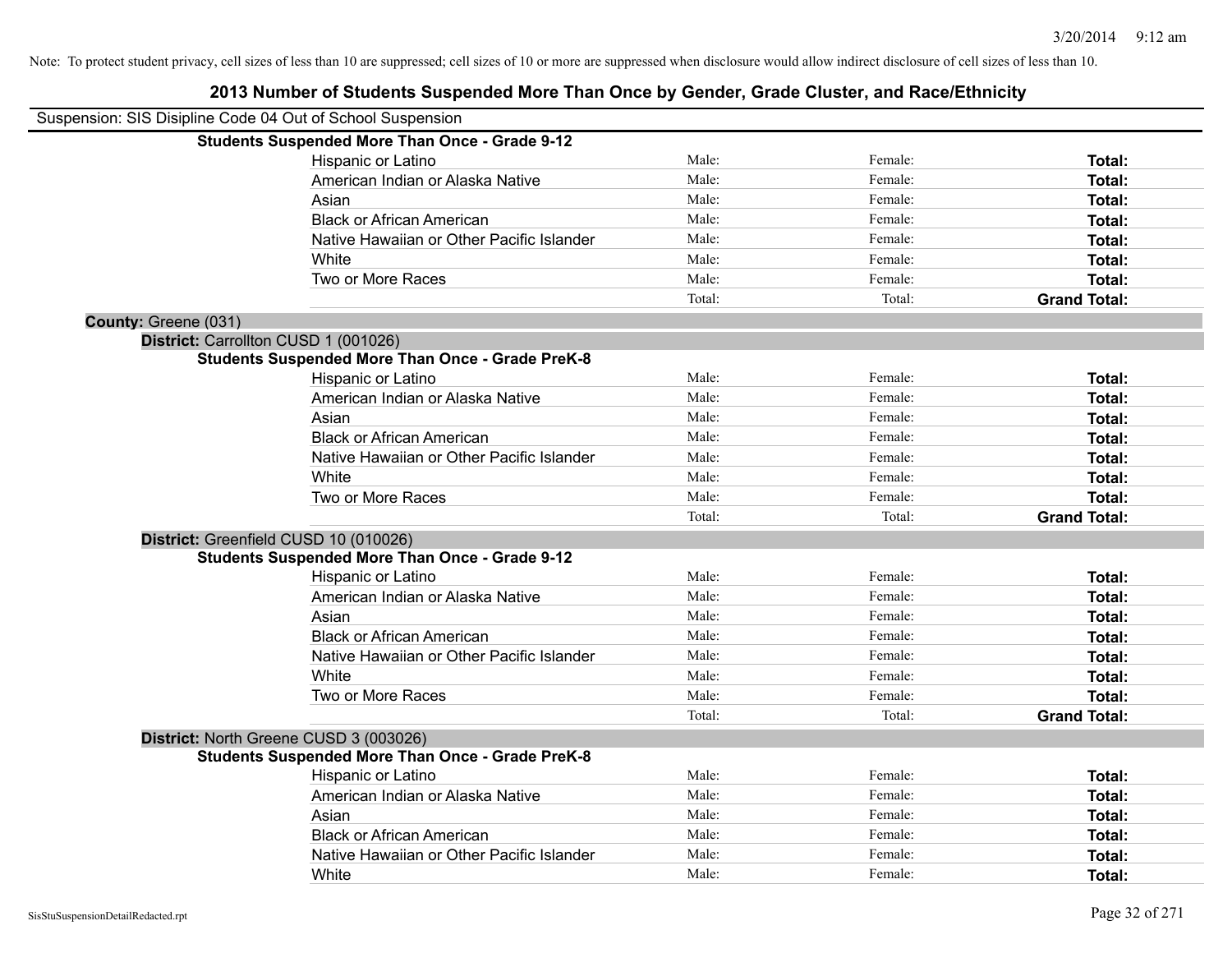|                                    | Suspension: SIS Disipline Code 04 Out of School Suspension |        |         |                     |    |
|------------------------------------|------------------------------------------------------------|--------|---------|---------------------|----|
|                                    | Two or More Races                                          | Male:  | Female: | Total:              |    |
|                                    |                                                            | Total: | Total:  | <b>Grand Total:</b> |    |
|                                    | <b>Students Suspended More Than Once - Grade 9-12</b>      |        |         |                     |    |
|                                    | Hispanic or Latino                                         | Male:  | Female: | Total:              |    |
|                                    | American Indian or Alaska Native                           | Male:  | Female: | Total:              |    |
|                                    | Asian                                                      | Male:  | Female: | Total:              |    |
|                                    | <b>Black or African American</b>                           | Male:  | Female: | Total:              |    |
|                                    | Native Hawaiian or Other Pacific Islander                  | Male:  | Female: | Total:              |    |
|                                    | White                                                      | Male:  | Female: | Total:              |    |
|                                    | Two or More Races                                          | Male:  | Female: | Total:              |    |
|                                    |                                                            | Total: | Total:  | <b>Grand Total:</b> |    |
| County: Jersey (042)               |                                                            |        |         |                     |    |
|                                    | District: Jersey CUSD 100 (100026)                         |        |         |                     |    |
|                                    | <b>Students Suspended More Than Once - Grade PreK-8</b>    |        |         |                     |    |
|                                    | Hispanic or Latino                                         | Male:  | Female: | Total:              |    |
|                                    | American Indian or Alaska Native                           | Male:  | Female: | Total:              |    |
|                                    | Asian                                                      | Male:  | Female: | Total:              |    |
|                                    | <b>Black or African American</b>                           | Male:  | Female: | Total:              |    |
|                                    | Native Hawaiian or Other Pacific Islander                  | Male:  | Female: | Total:              |    |
|                                    | White                                                      | Male:  | Female: | Total:              | 25 |
|                                    | Two or More Races                                          | Male:  | Female: | Total:              |    |
|                                    |                                                            | Total: | Total:  | <b>Grand Total:</b> |    |
|                                    | <b>Students Suspended More Than Once - Grade 9-12</b>      |        |         |                     |    |
|                                    | Hispanic or Latino                                         | Male:  | Female: | Total:              |    |
|                                    | American Indian or Alaska Native                           | Male:  | Female: | Total:              |    |
|                                    | Asian                                                      | Male:  | Female: | Total:              |    |
|                                    | <b>Black or African American</b>                           | Male:  | Female: | Total:              |    |
|                                    | Native Hawaiian or Other Pacific Islander                  | Male:  | Female: | Total:              |    |
|                                    | White                                                      | Male:  | Female: | Total:              | 21 |
|                                    | Two or More Races                                          | Male:  | Female: | Total:              |    |
|                                    |                                                            | Total: | Total:  | <b>Grand Total:</b> |    |
| County: Macoupin (056)             |                                                            |        |         |                     |    |
|                                    | District: Bunker Hill CUSD 8 (008026)                      |        |         |                     |    |
|                                    | <b>Students Suspended More Than Once - Grade 9-12</b>      |        |         |                     |    |
|                                    | Hispanic or Latino                                         | Male:  | Female: | Total:              |    |
|                                    | American Indian or Alaska Native                           | Male:  | Female: | Total:              |    |
|                                    | Asian                                                      | Male:  | Female: | Total:              |    |
|                                    | <b>Black or African American</b>                           | Male:  | Female: | Total:              |    |
|                                    | Native Hawaiian or Other Pacific Islander                  | Male:  | Female: | Total:              |    |
| SisStuSuspensionDetailRedacted.rpt |                                                            |        |         | Page 33 of 271      |    |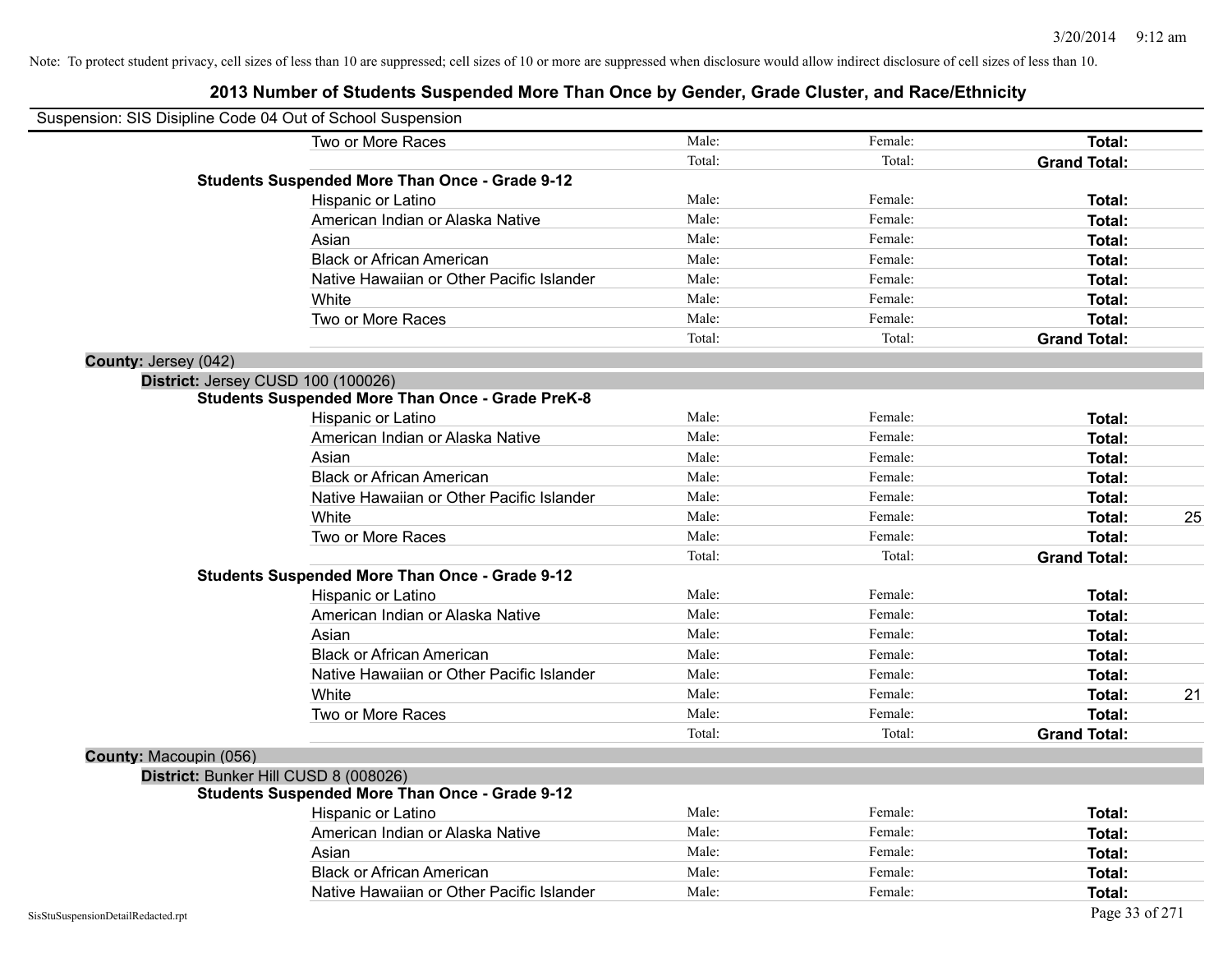| Suspension: SIS Disipline Code 04 Out of School Suspension |                                                         |        |         |                     |
|------------------------------------------------------------|---------------------------------------------------------|--------|---------|---------------------|
|                                                            | White                                                   | Male:  | Female: | Total:              |
|                                                            | Two or More Races                                       | Male:  | Female: | Total:              |
|                                                            |                                                         | Total: | Total:  | <b>Grand Total:</b> |
|                                                            | District: Carlinville CUSD 1 (001026)                   |        |         |                     |
|                                                            | <b>Students Suspended More Than Once - Grade PreK-8</b> |        |         |                     |
|                                                            | Hispanic or Latino                                      | Male:  | Female: | Total:              |
|                                                            | American Indian or Alaska Native                        | Male:  | Female: | Total:              |
|                                                            | Asian                                                   | Male:  | Female: | Total:              |
|                                                            | <b>Black or African American</b>                        | Male:  | Female: | Total:              |
|                                                            | Native Hawaiian or Other Pacific Islander               | Male:  | Female: | Total:              |
|                                                            | White                                                   | Male:  | Female: | Total:              |
|                                                            | Two or More Races                                       | Male:  | Female: | Total:              |
|                                                            |                                                         | Total: | Total:  | <b>Grand Total:</b> |
|                                                            | <b>Students Suspended More Than Once - Grade 9-12</b>   |        |         |                     |
|                                                            | Hispanic or Latino                                      | Male:  | Female: | Total:              |
|                                                            | American Indian or Alaska Native                        | Male:  | Female: | Total:              |
|                                                            | Asian                                                   | Male:  | Female: | Total:              |
|                                                            | <b>Black or African American</b>                        | Male:  | Female: | Total:              |
|                                                            | Native Hawaiian or Other Pacific Islander               | Male:  | Female: | Total:              |
|                                                            | White                                                   | Male:  | Female: | Total:              |
|                                                            | Two or More Races                                       | Male:  | Female: | Total:              |
|                                                            |                                                         | Total: | Total:  | <b>Grand Total:</b> |
|                                                            | District: Gillespie CUSD 7 (007026)                     |        |         |                     |
|                                                            | <b>Students Suspended More Than Once - Grade PreK-8</b> |        |         |                     |
|                                                            | Hispanic or Latino                                      | Male:  | Female: | Total:              |
|                                                            | American Indian or Alaska Native                        | Male:  | Female: | Total:              |
|                                                            | Asian                                                   | Male:  | Female: | Total:              |
|                                                            | <b>Black or African American</b>                        | Male:  | Female: | Total:              |
|                                                            | Native Hawaiian or Other Pacific Islander               | Male:  | Female: | Total:              |
|                                                            | White                                                   | Male:  | Female: | Total:              |
|                                                            | Two or More Races                                       | Male:  | Female: | Total:              |
|                                                            |                                                         | Total: | Total:  | <b>Grand Total:</b> |
|                                                            | <b>Students Suspended More Than Once - Grade 9-12</b>   |        |         |                     |
|                                                            | Hispanic or Latino                                      | Male:  | Female: | Total:              |
|                                                            | American Indian or Alaska Native                        | Male:  | Female: | Total:              |
|                                                            | Asian                                                   | Male:  | Female: | Total:              |
|                                                            | <b>Black or African American</b>                        | Male:  | Female: | Total:              |
|                                                            | Native Hawaiian or Other Pacific Islander               | Male:  | Female: | Total:              |
|                                                            | White                                                   | Male:  | Female: | Total:<br>14        |
| SisStuSuspensionDetailRedacted.rpt                         |                                                         |        |         | Page 34 of 271      |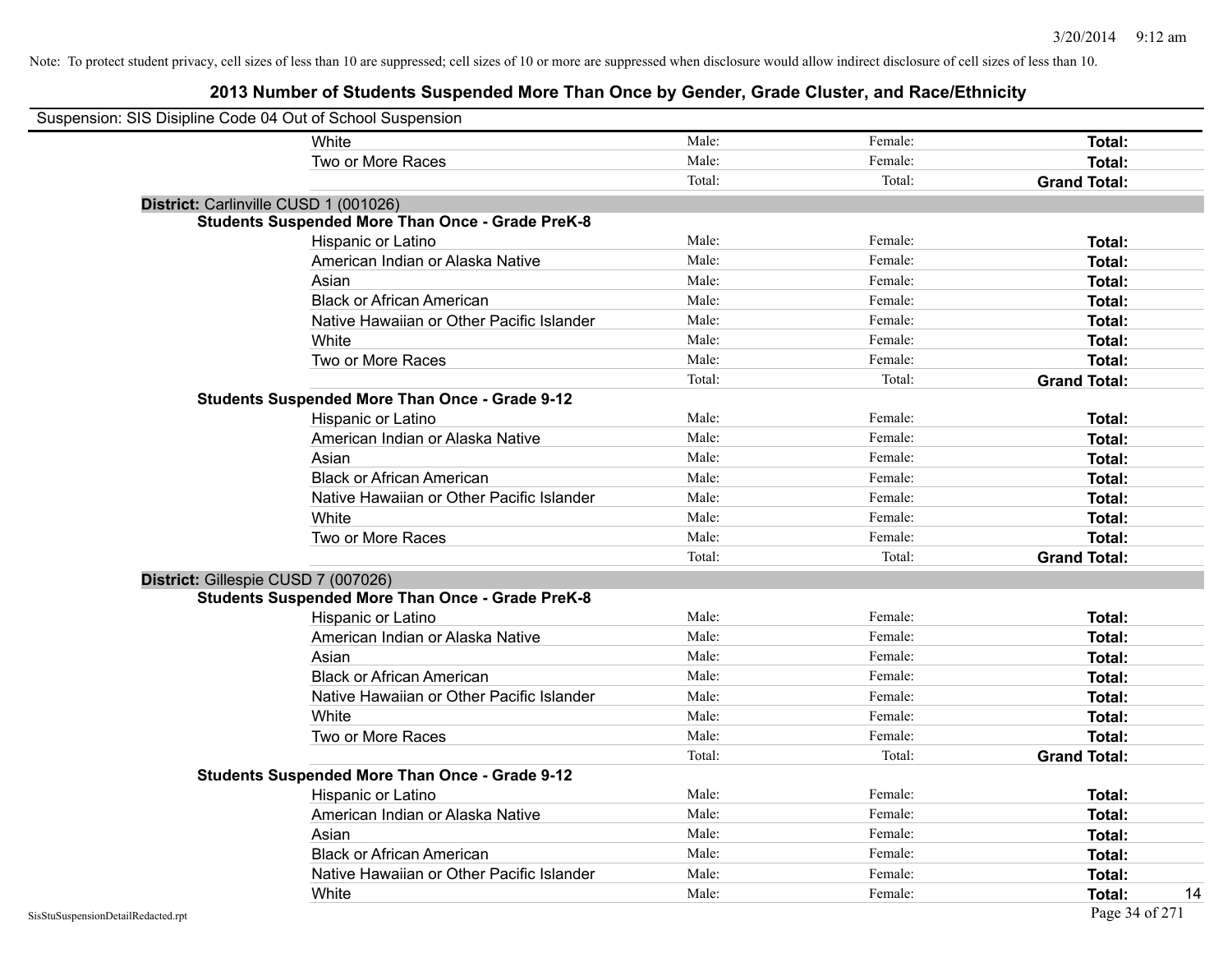| Suspension: SIS Disipline Code 04 Out of School Suspension |                                                         |        |         |                     |
|------------------------------------------------------------|---------------------------------------------------------|--------|---------|---------------------|
|                                                            | Two or More Races                                       | Male:  | Female: | <b>Total:</b>       |
|                                                            |                                                         | Total: | Total:  | <b>Grand Total:</b> |
|                                                            | District: Mount Olive CUSD 5 (005026)                   |        |         |                     |
|                                                            | <b>Students Suspended More Than Once - Grade PreK-8</b> |        |         |                     |
|                                                            | Hispanic or Latino                                      | Male:  | Female: | Total:              |
|                                                            | American Indian or Alaska Native                        | Male:  | Female: | Total:              |
|                                                            | Asian                                                   | Male:  | Female: | Total:              |
|                                                            | <b>Black or African American</b>                        | Male:  | Female: | Total:              |
|                                                            | Native Hawaiian or Other Pacific Islander               | Male:  | Female: | Total:              |
|                                                            | White                                                   | Male:  | Female: | Total:              |
|                                                            | Two or More Races                                       | Male:  | Female: | Total:              |
|                                                            |                                                         | Total: | Total:  | <b>Grand Total:</b> |
|                                                            | <b>Students Suspended More Than Once - Grade 9-12</b>   |        |         |                     |
|                                                            | Hispanic or Latino                                      | Male:  | Female: | Total:              |
|                                                            | American Indian or Alaska Native                        | Male:  | Female: | Total:              |
|                                                            | Asian                                                   | Male:  | Female: | Total:              |
|                                                            | <b>Black or African American</b>                        | Male:  | Female: | Total:              |
|                                                            | Native Hawaiian or Other Pacific Islander               | Male:  | Female: | Total:              |
|                                                            | White                                                   | Male:  | Female: | Total:              |
|                                                            | Two or More Races                                       | Male:  | Female: | Total:              |
|                                                            |                                                         | Total: | Total:  | <b>Grand Total:</b> |
|                                                            | District: North Mac CUSD 34 (034026)                    |        |         |                     |
|                                                            | <b>Students Suspended More Than Once - Grade PreK-8</b> |        |         |                     |
|                                                            | Hispanic or Latino                                      | Male:  | Female: | Total:              |
|                                                            | American Indian or Alaska Native                        | Male:  | Female: | Total:              |
|                                                            | Asian                                                   | Male:  | Female: | Total:              |
|                                                            | <b>Black or African American</b>                        | Male:  | Female: | Total:              |
|                                                            | Native Hawaiian or Other Pacific Islander               | Male:  | Female: | Total:              |
|                                                            | White                                                   | Male:  | Female: | Total:              |
|                                                            | Two or More Races                                       | Male:  | Female: | Total:              |
|                                                            |                                                         | Total: | Total:  | <b>Grand Total:</b> |
|                                                            | Students Suspended More Than Once - Grade 9-12          |        |         |                     |
|                                                            | Hispanic or Latino                                      | Male:  | Female: | Total:              |
|                                                            | American Indian or Alaska Native                        | Male:  | Female: | Total:              |
|                                                            | Asian                                                   | Male:  | Female: | Total:              |
|                                                            | <b>Black or African American</b>                        | Male:  | Female: | Total:              |
|                                                            | Native Hawaiian or Other Pacific Islander               | Male:  | Female: | Total:              |
|                                                            | White                                                   | Male:  | Female: | 15<br>Total:        |
|                                                            | Two or More Races                                       | Male:  | Female: | Total:              |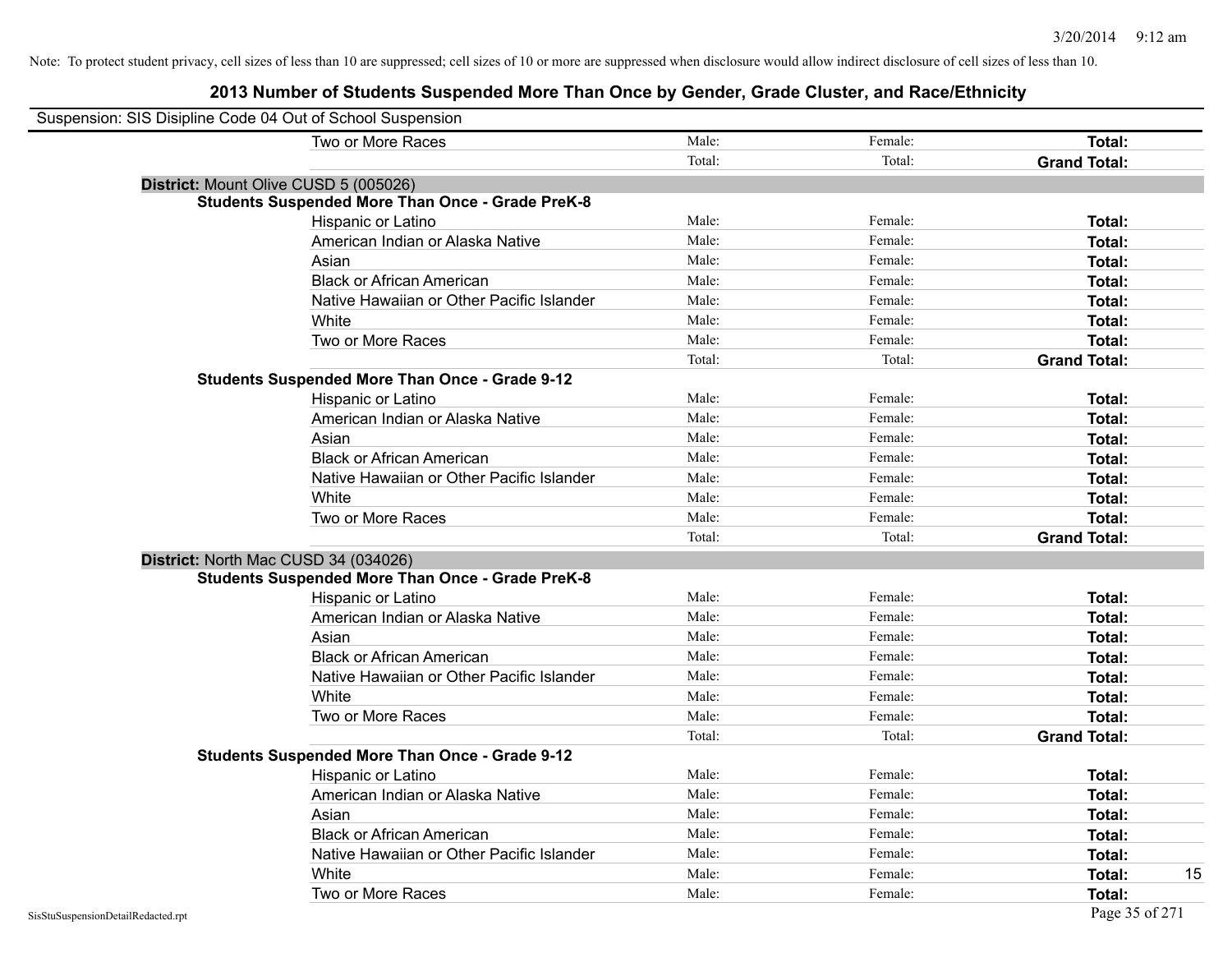| Suspension: SIS Disipline Code 04 Out of School Suspension |                                                         |        |         |                     |    |
|------------------------------------------------------------|---------------------------------------------------------|--------|---------|---------------------|----|
|                                                            |                                                         | Total: | Total:  | <b>Grand Total:</b> |    |
|                                                            | District: Northwestern CUSD 2 (002026)                  |        |         |                     |    |
|                                                            | <b>Students Suspended More Than Once - Grade PreK-8</b> |        |         |                     |    |
|                                                            | Hispanic or Latino                                      | Male:  | Female: | Total:              |    |
|                                                            | American Indian or Alaska Native                        | Male:  | Female: | Total:              |    |
|                                                            | Asian                                                   | Male:  | Female: | Total:              |    |
|                                                            | <b>Black or African American</b>                        | Male:  | Female: | Total:              |    |
|                                                            | Native Hawaiian or Other Pacific Islander               | Male:  | Female: | Total:              |    |
|                                                            | White                                                   | Male:  | Female: | Total:              |    |
|                                                            | Two or More Races                                       | Male:  | Female: | Total:              |    |
|                                                            |                                                         | Total: | Total:  | <b>Grand Total:</b> |    |
|                                                            | <b>Students Suspended More Than Once - Grade 9-12</b>   |        |         |                     |    |
|                                                            | Hispanic or Latino                                      | Male:  | Female: | Total:              |    |
|                                                            | American Indian or Alaska Native                        | Male:  | Female: | Total:              |    |
|                                                            | Asian                                                   | Male:  | Female: | Total:              |    |
|                                                            | <b>Black or African American</b>                        | Male:  | Female: | Total:              |    |
|                                                            | Native Hawaiian or Other Pacific Islander               | Male:  | Female: | Total:              |    |
|                                                            | White                                                   | Male:  | Female: | Total:              |    |
|                                                            | Two or More Races                                       | Male:  | Female: | Total:              |    |
|                                                            |                                                         | Total: | Total:  | <b>Grand Total:</b> |    |
|                                                            | District: Southwestern CUSD 9 (009026)                  |        |         |                     |    |
|                                                            | <b>Students Suspended More Than Once - Grade PreK-8</b> |        |         |                     |    |
|                                                            | Hispanic or Latino                                      | Male:  | Female: | Total:              |    |
|                                                            | American Indian or Alaska Native                        | Male:  | Female: | Total:              |    |
|                                                            | Asian                                                   | Male:  | Female: | Total:              |    |
|                                                            | <b>Black or African American</b>                        | Male:  | Female: | Total:              |    |
|                                                            | Native Hawaiian or Other Pacific Islander               | Male:  | Female: | Total:              |    |
|                                                            | White                                                   | Male:  | Female: | Total:              |    |
|                                                            | Two or More Races                                       | Male:  | Female: | Total:              |    |
|                                                            |                                                         | Total: | Total:  | <b>Grand Total:</b> |    |
|                                                            | <b>Students Suspended More Than Once - Grade 9-12</b>   |        |         |                     |    |
|                                                            | Hispanic or Latino                                      | Male:  | Female: | Total:              |    |
|                                                            | American Indian or Alaska Native                        | Male:  | Female: | Total:              |    |
|                                                            | Asian                                                   | Male:  | Female: | Total:              |    |
|                                                            | <b>Black or African American</b>                        | Male:  | Female: | Total:              |    |
|                                                            | Native Hawaiian or Other Pacific Islander               | Male:  | Female: | Total:              |    |
|                                                            | White                                                   | Male:  | Female: | Total:              | 11 |
|                                                            | Two or More Races                                       | Male:  | Female: | Total:              |    |
|                                                            |                                                         | Total: | Total:  | <b>Grand Total:</b> |    |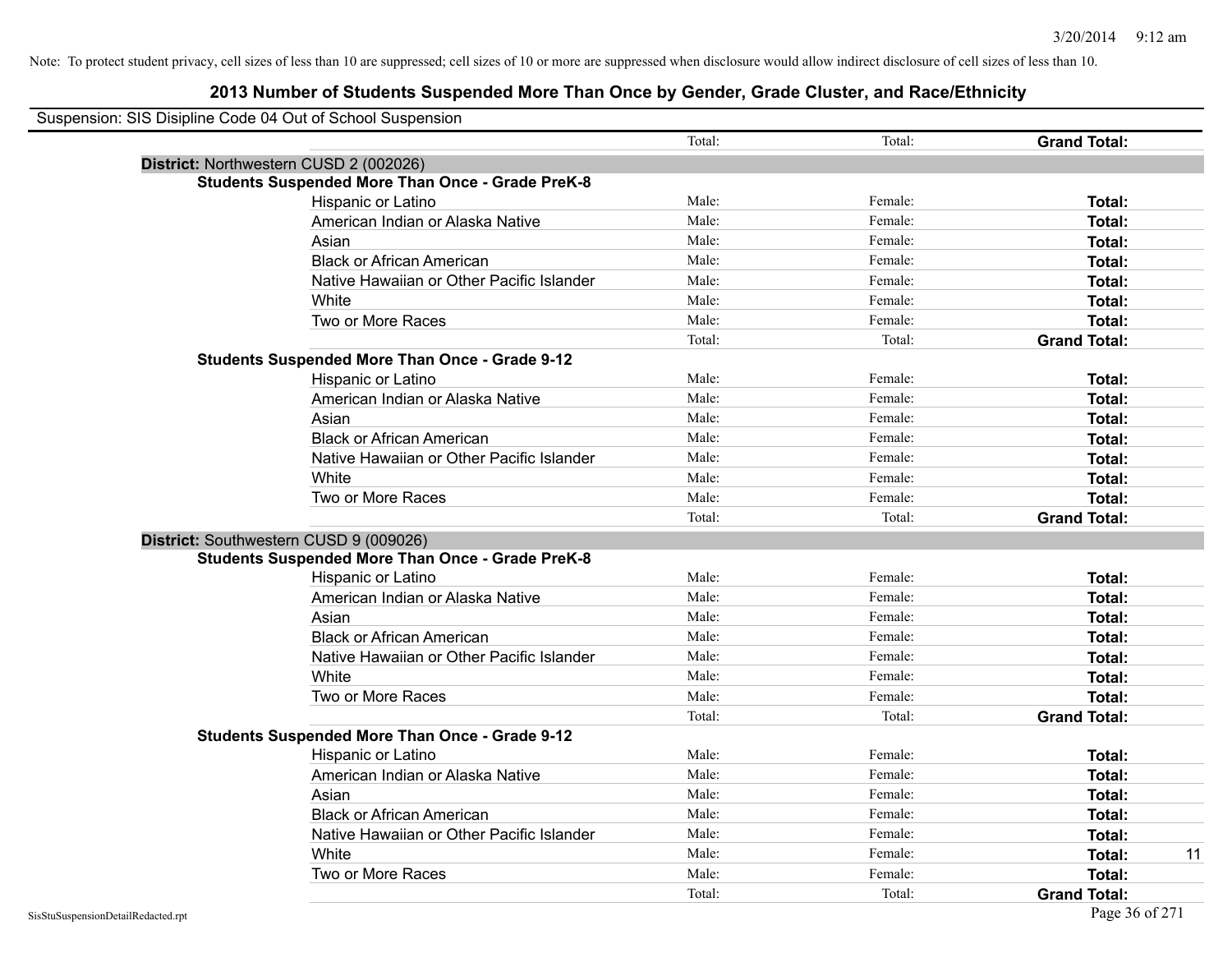|                                                | Suspension: SIS Disipline Code 04 Out of School Suspension |        |         |                     |    |
|------------------------------------------------|------------------------------------------------------------|--------|---------|---------------------|----|
|                                                | District: Staunton CUSD 6 (006026)                         |        |         |                     |    |
|                                                | <b>Students Suspended More Than Once - Grade PreK-8</b>    |        |         |                     |    |
|                                                | Hispanic or Latino                                         | Male:  | Female: | Total:              |    |
|                                                | American Indian or Alaska Native                           | Male:  | Female: | Total:              |    |
|                                                | Asian                                                      | Male:  | Female: | Total:              |    |
|                                                | <b>Black or African American</b>                           | Male:  | Female: | Total:              |    |
|                                                | Native Hawaiian or Other Pacific Islander                  | Male:  | Female: | Total:              |    |
|                                                | White                                                      | Male:  | Female: | Total:              |    |
|                                                | Two or More Races                                          | Male:  | Female: | Total:              |    |
|                                                |                                                            | Total: | Total:  | <b>Grand Total:</b> |    |
|                                                | <b>Students Suspended More Than Once - Grade 9-12</b>      |        |         |                     |    |
|                                                | Hispanic or Latino                                         | Male:  | Female: | Total:              |    |
|                                                | American Indian or Alaska Native                           | Male:  | Female: | Total:              |    |
|                                                | Asian                                                      | Male:  | Female: | Total:              |    |
|                                                | <b>Black or African American</b>                           | Male:  | Female: | Total:              |    |
|                                                | Native Hawaiian or Other Pacific Islander                  | Male:  | Female: | Total:              |    |
|                                                | White                                                      | Male:  | Female: | Total:              | 13 |
|                                                | Two or More Races                                          | Male:  | Female: | <b>Total:</b>       |    |
|                                                |                                                            | Total: | Total:  | <b>Grand Total:</b> |    |
|                                                |                                                            |        |         |                     |    |
| Region: Carroll/Jo Daviess/Stephenson ROE (08) |                                                            |        |         |                     |    |
| County: Carroll (008)                          |                                                            |        |         |                     |    |
|                                                | District: Chadwick-Milledgeville CUSD 399 (399026)         |        |         |                     |    |
|                                                | <b>Students Suspended More Than Once - Grade PreK-8</b>    |        |         |                     |    |
|                                                | <b>Hispanic or Latino</b>                                  | Male:  | Female: | Total:              |    |
|                                                | American Indian or Alaska Native                           | Male:  | Female: | Total:              |    |
|                                                | Asian                                                      | Male:  | Female: | Total:              |    |
|                                                | <b>Black or African American</b>                           | Male:  | Female: | Total:              |    |
|                                                | Native Hawaiian or Other Pacific Islander                  | Male:  | Female: | Total:              |    |
|                                                | White                                                      | Male:  | Female: | Total:              |    |
|                                                | Two or More Races                                          | Male:  | Female: | Total:              |    |
|                                                |                                                            | Total: | Total:  | <b>Grand Total:</b> |    |
|                                                | District: West Carroll CUSD 314 (314026)                   |        |         |                     |    |
|                                                | <b>Students Suspended More Than Once - Grade PreK-8</b>    |        |         |                     |    |
|                                                | Hispanic or Latino                                         | Male:  | Female: | Total:              |    |
|                                                | American Indian or Alaska Native                           | Male:  | Female: | Total:              |    |
|                                                | Asian                                                      | Male:  | Female: | <b>Total:</b>       |    |
|                                                | <b>Black or African American</b>                           | Male:  | Female: | Total:              |    |
|                                                |                                                            |        |         |                     |    |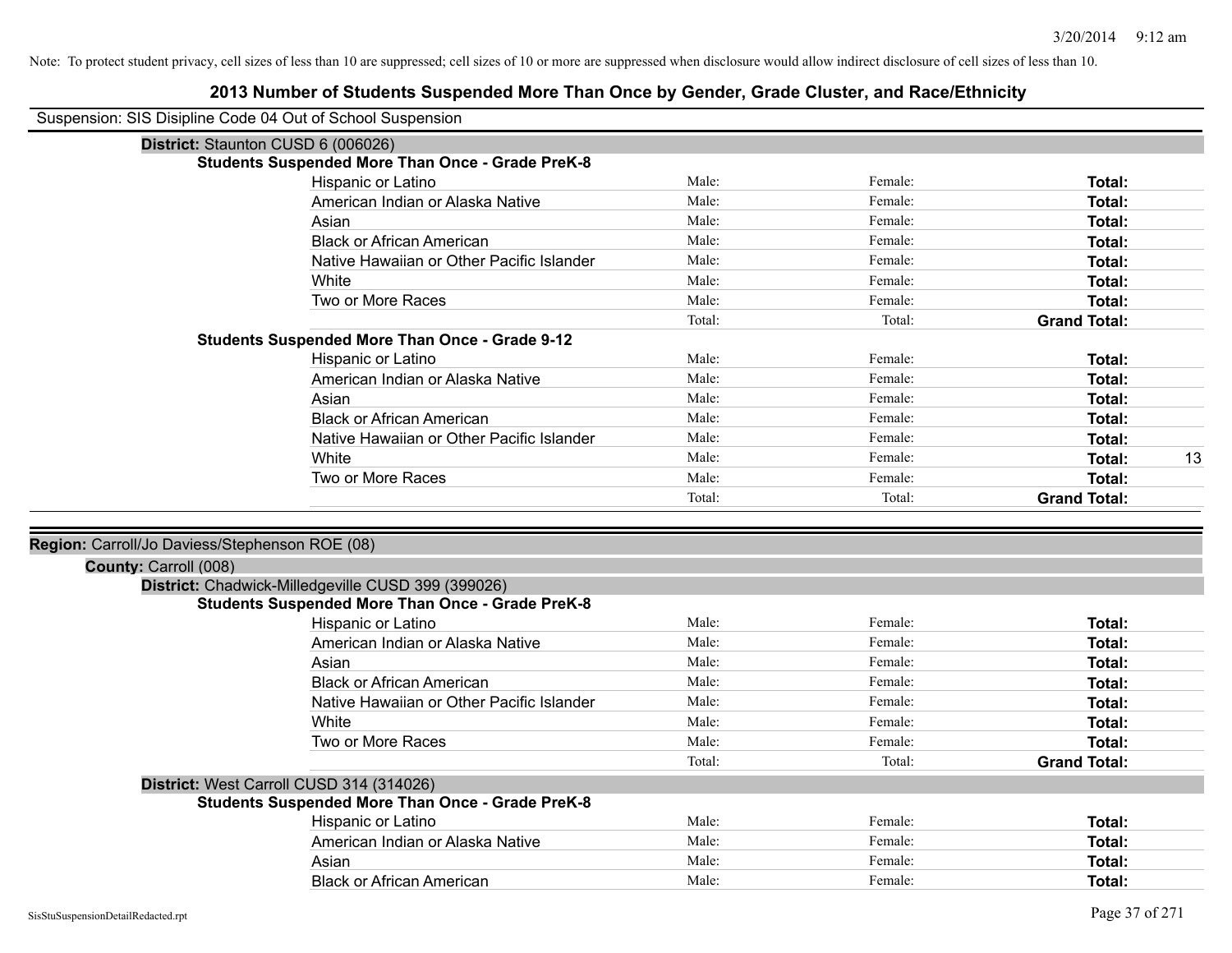## Suspension: SIS Disipline Code 04 Out of School Suspension Native Hawaiian or Other Pacific Islander Male: Total: Female: Female: Total: Total: White **Male:** Male: **Total: 23** Male: **Total: 23** Two or More Races **Total:** Total: Male: Female: Female: **Total:** Total: Total: Total: **Grand Total: Students Suspended More Than Once - Grade 9-12** Hispanic or Latino **Finale:** Female: **Total:** Female: **Total:** Female: **Total:** Female: **Finale: Total:** Finale: American Indian or Alaska Native **Male:** Male: Female: Female: **Total:** Total: Asian **Asian Male:** Female: **Total:** Female: **Total:** Female: **Total:** Female: **Total:** Total: Black or African American **Figure 1.1 and Total:** Male: Female: Female: **Total:** Total: Native Hawaiian or Other Pacific Islander **Male:** Male: Female: Female: **Total:** Total: White **Male:** Male: **Total: 22** Male: **Total: 22** Male: **Total: 22** Male: **Total:** 22 Two or More Races **Total:** Total: Male: Female: Female: **Total:** Total: Total: Total: **Grand Total: County:** Jodaviess (043) **District:** East Dubuque USD 119 (119022) **Students Suspended More Than Once - Grade PreK-8** Hispanic or Latino **Finale:** Female: **Total:** Female: **Total:** Female: **Total:** Female: **Finale:** Female: **Total:** Finale: **Finale:** Finale: **Finale:** Finale: **Finale:** Finale: **Finale:** Finale: **Finale:** Finale: **Finale:** American Indian or Alaska Native **Male:** Male: Female: Female: **Total:** Total: Asian Male: Female: **Total:** Black or African American **Figure 1.1 Contained American** Male: Female: **Female: Total: Total: Total: Total: Total: Total: Total: Total: Total: Total: Total: Total: Total: Total: Total: Tota** Native Hawaiian or Other Pacific Islander **Male:** Male: Female: Female: **Total:** Total: White **Total:** Male: Female: **Total:** Total: **Total:** Female: **Total:** Total: Two or More Races **Total:** The Male: The Female: Female: **Total:** Total: Total: Total: Total: **Grand Total: District:** River Ridge CUSD 210 (210026) **Students Suspended More Than Once - Grade PreK-8** Hispanic or Latino **Finale:** Female: **Total:** Female: **Total:** Female: **Total:** Female: **Finale:** Female: **Total:** Finale: **Finale:** Finale: **Finale:** Finale: **Finale:** Finale: **Finale:** Finale: **Finale:** Finale: **Finale:** American Indian or Alaska Native **Male:** Male: Female: Female: **Total:** Total: Asian **Male:** Female: **Total:** Total: **Total:** Female: **Total:** Total: **Total:** Total: Total: Total: Total: Total: Total: Total: Total: Total: Total: Total: Total: Total: Total: Total: Total: Total: Total: Total: Total: To Black or African American **Figure 1.1 and Total:** Male: Female: Female: **Total: Total:** Total: Native Hawaiian or Other Pacific Islander **Male:** Male: Female: Female: **Total:** Total: White **Total:** Male: Female: **Total:** Total: **Total:** Female: **Total:** Total: Two or More Races **Total:** The Male: The Female: Female: **Total:** Total: Total: Total: Total: **Grand Total: Students Suspended More Than Once - Grade 9-12** Hispanic or Latino **Finale:** Female: **Total:** Female: **Total:** Female: **Total:** Female: **Total:** Female: **Total:** Female: **Total:** Female: **Finale:** Female: **Finale:** Female: **Finale:** Finale: **Finale:** Finale: **Finale:** F American Indian or Alaska Native **Male:** Male: Female: Female: **Total:** Total: Asian **Male:** Female: **Total:** Total: **Total:** Female: **Total:** Total: **Total:** Total: Total: Total: Total: Total: Total: Total: Total: Total: Total: Total: Total: Total: Total: Total: Total: Total: Total: Total: Total: To Black or African American **Figure 1.1 and Total:** Male: Female: Female: **Total:** Total: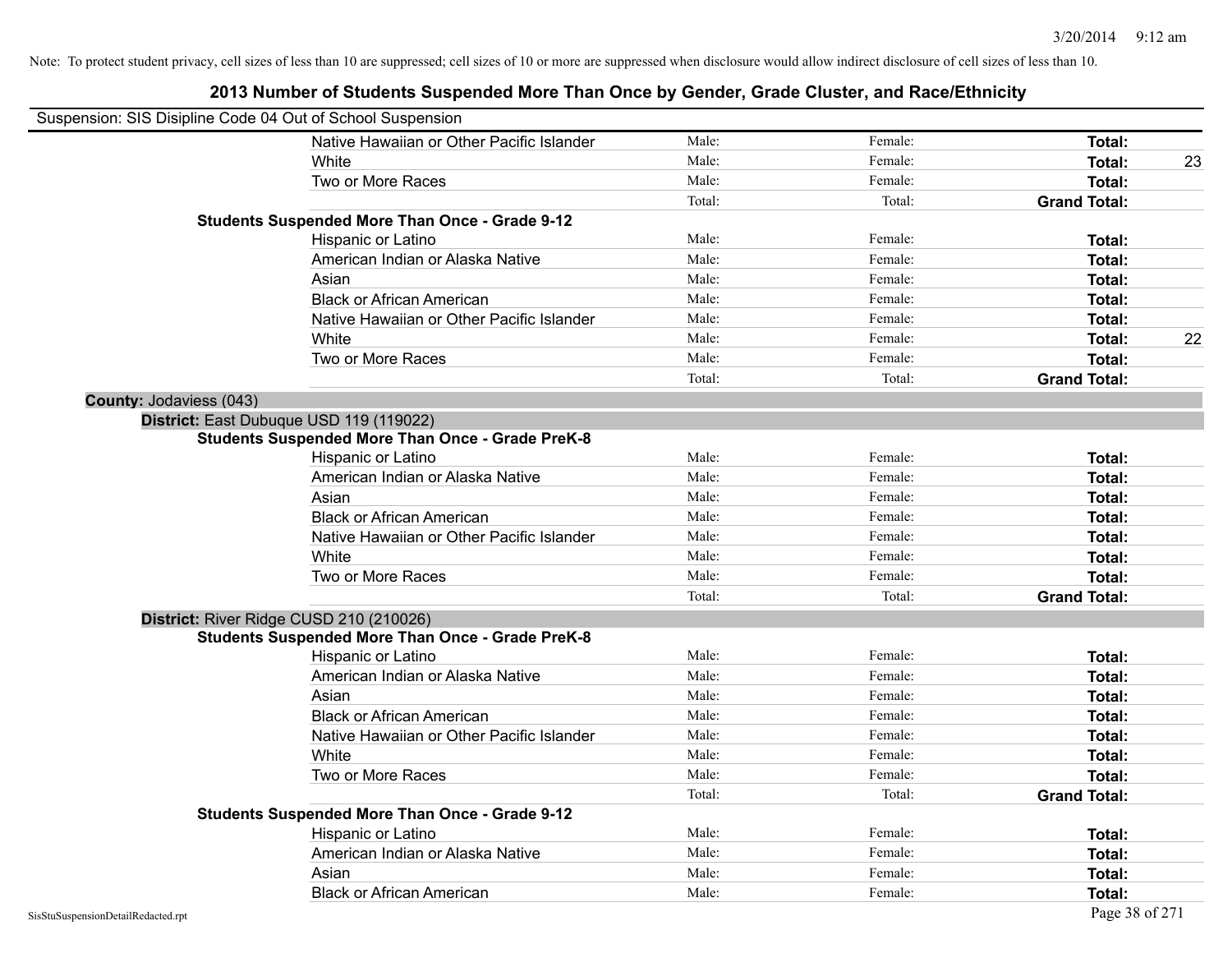| Suspension: SIS Disipline Code 04 Out of School Suspension |                                                         |        |         |                     |
|------------------------------------------------------------|---------------------------------------------------------|--------|---------|---------------------|
|                                                            | Native Hawaiian or Other Pacific Islander               | Male:  | Female: | Total:              |
|                                                            | White                                                   | Male:  | Female: | Total:              |
|                                                            | Two or More Races                                       | Male:  | Female: | Total:              |
|                                                            |                                                         | Total: | Total:  | <b>Grand Total:</b> |
| District: Stockton CUSD 206 (206026)                       |                                                         |        |         |                     |
|                                                            | <b>Students Suspended More Than Once - Grade 9-12</b>   |        |         |                     |
|                                                            | Hispanic or Latino                                      | Male:  | Female: | Total:              |
|                                                            | American Indian or Alaska Native                        | Male:  | Female: | Total:              |
|                                                            | Asian                                                   | Male:  | Female: | Total:              |
|                                                            | <b>Black or African American</b>                        | Male:  | Female: | Total:              |
|                                                            | Native Hawaiian or Other Pacific Islander               | Male:  | Female: | Total:              |
|                                                            | White                                                   | Male:  | Female: | Total:              |
|                                                            | Two or More Races                                       | Male:  | Female: | Total:              |
|                                                            |                                                         | Total: | Total:  | <b>Grand Total:</b> |
| County: Non-Public School (000)                            |                                                         |        |         |                     |
|                                                            | District: Carroll/Jo Daviess/Stephenson ROE (000000)    |        |         |                     |
|                                                            | <b>Students Suspended More Than Once - Grade 9-12</b>   |        |         |                     |
|                                                            | Hispanic or Latino                                      | Male:  | Female: | Total:              |
|                                                            | American Indian or Alaska Native                        | Male:  | Female: | Total:              |
|                                                            | Asian                                                   | Male:  | Female: | Total:              |
|                                                            | <b>Black or African American</b>                        | Male:  | Female: | Total:              |
|                                                            | Native Hawaiian or Other Pacific Islander               | Male:  | Female: | Total:              |
|                                                            | White                                                   | Male:  | Female: | Total:              |
|                                                            | Two or More Races                                       | Male:  | Female: | Total:              |
|                                                            |                                                         | Total: | Total:  | <b>Grand Total:</b> |
| <b>County: Stephenson (089)</b>                            |                                                         |        |         |                     |
| District: Dakota CUSD 201 (201026)                         |                                                         |        |         |                     |
|                                                            | <b>Students Suspended More Than Once - Grade PreK-8</b> |        |         |                     |
|                                                            | Hispanic or Latino                                      | Male:  | Female: | Total:              |
|                                                            | American Indian or Alaska Native                        | Male:  | Female: | Total:              |
|                                                            | Asian                                                   | Male:  | Female: | Total:              |
|                                                            | <b>Black or African American</b>                        | Male:  | Female: | Total:              |
|                                                            | Native Hawaiian or Other Pacific Islander               | Male:  | Female: | Total:              |
|                                                            | White                                                   | Male:  | Female: | Total:              |
|                                                            | Two or More Races                                       | Male:  | Female: | Total:              |
|                                                            |                                                         | Total: | Total:  | <b>Grand Total:</b> |
|                                                            | <b>Students Suspended More Than Once - Grade 9-12</b>   |        |         |                     |
|                                                            | Hispanic or Latino                                      | Male:  | Female: | Total:              |
|                                                            | American Indian or Alaska Native                        | Male:  | Female: | Total:              |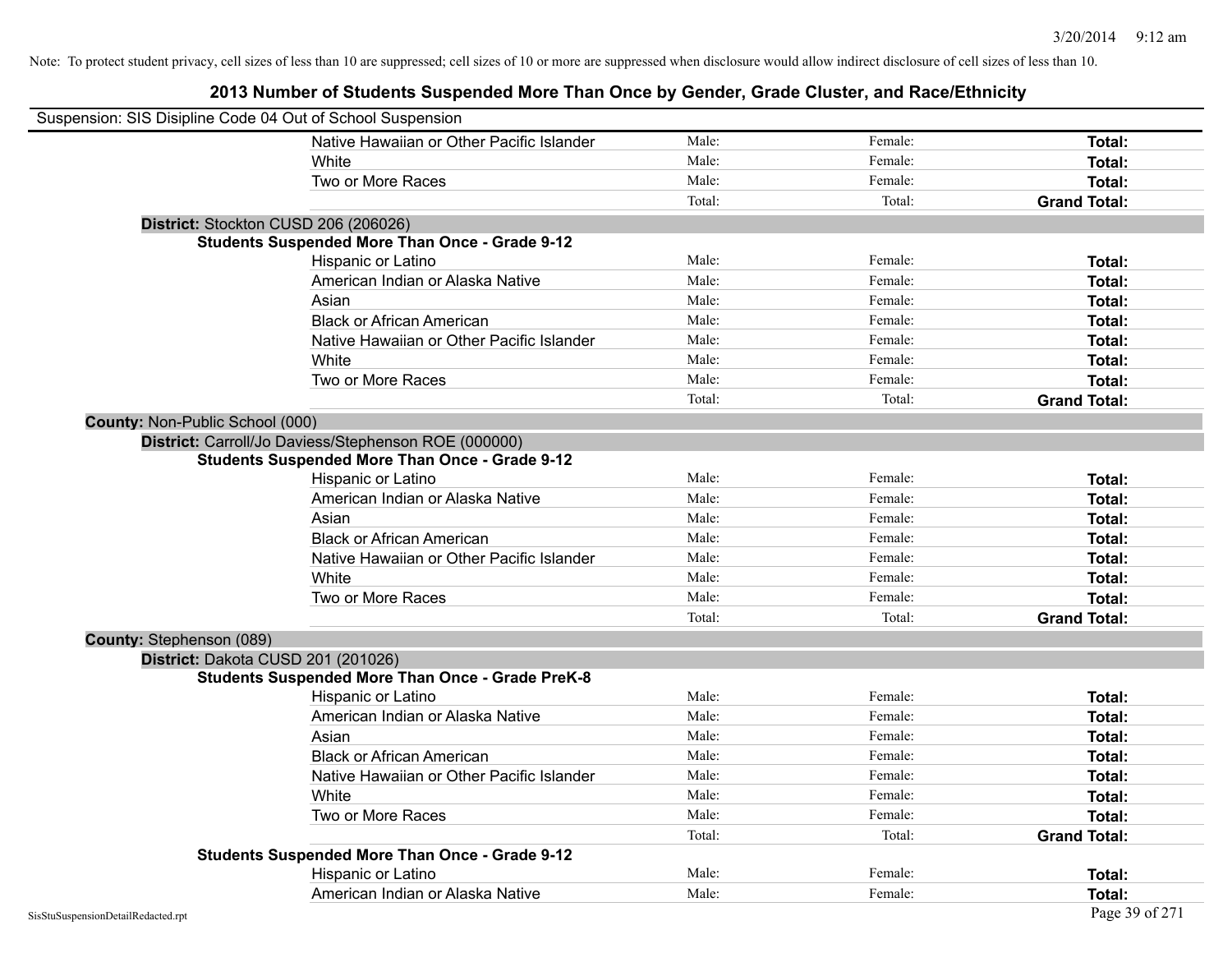|                                    | Suspension: SIS Disipline Code 04 Out of School Suspension |        |    |         |    |                     |    |
|------------------------------------|------------------------------------------------------------|--------|----|---------|----|---------------------|----|
|                                    | Asian                                                      | Male:  |    | Female: |    | Total:              |    |
|                                    | <b>Black or African American</b>                           | Male:  |    | Female: |    | Total:              |    |
|                                    | Native Hawaiian or Other Pacific Islander                  | Male:  |    | Female: |    | Total:              |    |
|                                    | White                                                      | Male:  |    | Female: |    | Total:              |    |
|                                    | Two or More Races                                          | Male:  |    | Female: |    | Total:              |    |
|                                    |                                                            | Total: |    | Total:  |    | <b>Grand Total:</b> |    |
|                                    | District: Freeport SD 145 (145022)                         |        |    |         |    |                     |    |
|                                    | <b>Students Suspended More Than Once - Grade PreK-8</b>    |        |    |         |    |                     |    |
|                                    | Hispanic or Latino                                         | Male:  |    | Female: |    | Total:              |    |
|                                    | American Indian or Alaska Native                           | Male:  |    | Female: |    | Total:              |    |
|                                    | Asian                                                      | Male:  |    | Female: |    | Total:              |    |
|                                    | <b>Black or African American</b>                           | Male:  | 46 | Female: | 26 | Total:              | 72 |
|                                    | Native Hawaiian or Other Pacific Islander                  | Male:  |    | Female: |    | Total:              |    |
|                                    | White                                                      | Male:  | 37 | Female: | 11 | Total:              | 48 |
|                                    | Two or More Races                                          | Male:  |    | Female: |    | Total:              | 25 |
|                                    |                                                            | Total: |    | Total:  |    | <b>Grand Total:</b> |    |
|                                    | <b>Students Suspended More Than Once - Grade 9-12</b>      |        |    |         |    |                     |    |
|                                    | Hispanic or Latino                                         | Male:  |    | Female: |    | Total:              |    |
|                                    | American Indian or Alaska Native                           | Male:  |    | Female: |    | Total:              |    |
|                                    | Asian                                                      | Male:  |    | Female: |    | Total:              |    |
|                                    | <b>Black or African American</b>                           | Male:  |    | Female: |    | Total:              | 25 |
|                                    | Native Hawaiian or Other Pacific Islander                  | Male:  |    | Female: |    | Total:              |    |
|                                    | White                                                      | Male:  |    | Female: |    | Total:              | 22 |
|                                    | Two or More Races                                          | Male:  |    | Female: |    | Total:              |    |
|                                    |                                                            | Total: | 38 | Total:  | 21 | <b>Grand Total:</b> | 59 |
|                                    | District: Lena Winslow CUSD 202 (202026)                   |        |    |         |    |                     |    |
|                                    | <b>Students Suspended More Than Once - Grade PreK-8</b>    |        |    |         |    |                     |    |
|                                    | Hispanic or Latino                                         | Male:  |    | Female: |    | Total:              |    |
|                                    | American Indian or Alaska Native                           | Male:  |    | Female: |    | Total:              |    |
|                                    | Asian                                                      | Male:  |    | Female: |    | Total:              |    |
|                                    | <b>Black or African American</b>                           | Male:  |    | Female: |    | Total:              |    |
|                                    | Native Hawaiian or Other Pacific Islander                  | Male:  |    | Female: |    | Total:              |    |
|                                    | White                                                      | Male:  |    | Female: |    | Total:              |    |
|                                    | Two or More Races                                          | Male:  |    | Female: |    | Total:              |    |
|                                    |                                                            | Total: |    | Total:  |    | <b>Grand Total:</b> |    |
|                                    | <b>Students Suspended More Than Once - Grade 9-12</b>      |        |    |         |    |                     |    |
|                                    | Hispanic or Latino                                         | Male:  |    | Female: |    | Total:              |    |
|                                    | American Indian or Alaska Native                           | Male:  |    | Female: |    | Total:              |    |
|                                    | Asian                                                      | Male:  |    | Female: |    | Total:              |    |
| SisStuSuspensionDetailRedacted.rpt |                                                            |        |    |         |    | Page 40 of 271      |    |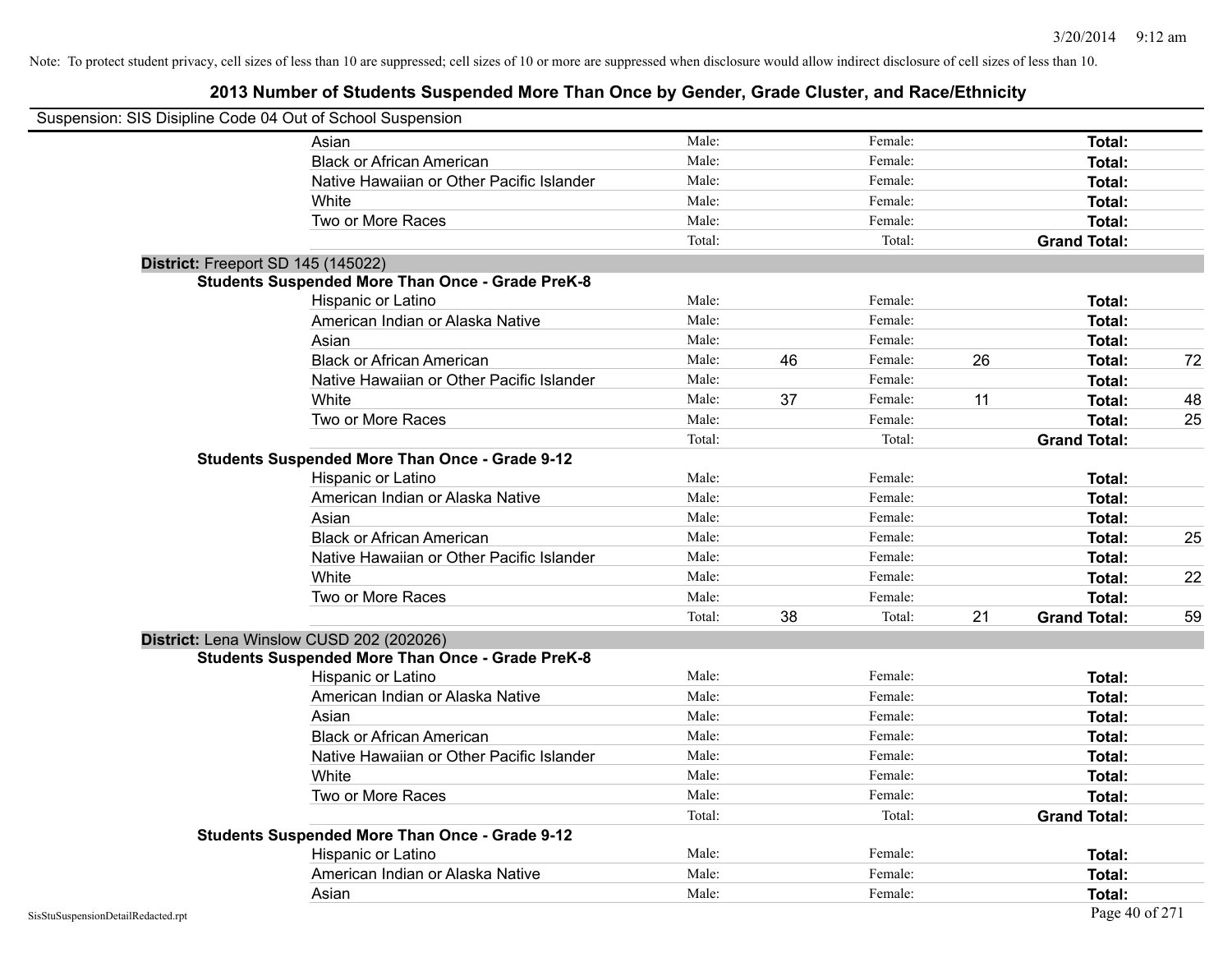## **2013 Number of Students Suspended More Than Once by Gender, Grade Cluster, and Race/Ethnicity**

| Suspension: SIS Disipline Code 04 Out of School Suspension |        |         |                     |
|------------------------------------------------------------|--------|---------|---------------------|
| <b>Black or African American</b>                           | Male:  | Female: | Total:              |
| Native Hawaiian or Other Pacific Islander                  | Male:  | Female: | Total:              |
| White                                                      | Male:  | Female: | Total:              |
| Two or More Races                                          | Male:  | Female: | Total:              |
|                                                            | Total: | Total:  | <b>Grand Total:</b> |
| District: Northwest Sp Ed Cooperative (145061)             |        |         |                     |
| <b>Students Suspended More Than Once - Grade PreK-8</b>    |        |         |                     |
| Hispanic or Latino                                         | Male:  | Female: | Total:              |
| American Indian or Alaska Native                           | Male:  | Female: | Total:              |
| Asian                                                      | Male:  | Female: | Total:              |
| <b>Black or African American</b>                           | Male:  | Female: | Total:              |
| Native Hawaiian or Other Pacific Islander                  | Male:  | Female: | Total:              |
| White                                                      | Male:  | Female: | Total:              |
| Two or More Races                                          | Male:  | Female: | Total:              |
|                                                            | Total: | Total:  | <b>Grand Total:</b> |
| District: Orangeville CUSD 203 (203026)                    |        |         |                     |
| <b>Students Suspended More Than Once - Grade PreK-8</b>    |        |         |                     |
| Hispanic or Latino                                         | Male:  | Female: | Total:              |
| American Indian or Alaska Native                           | Male:  | Female: | Total:              |
| Asian                                                      | Male:  | Female: | Total:              |
| <b>Black or African American</b>                           | Male:  | Female: | Total:              |
| Native Hawaiian or Other Pacific Islander                  | Male:  | Female: | Total:              |
| White                                                      | Male:  | Female: | Total:              |
| Two or More Races                                          | Male:  | Female: | Total:              |
|                                                            | Total: | Total:  | <b>Grand Total:</b> |
| <b>Students Suspended More Than Once - Grade 9-12</b>      |        |         |                     |
| <b>Hispanic or Latino</b>                                  | Male:  | Female: | Total:              |
| American Indian or Alaska Native                           | Male:  | Female: | Total:              |
| Asian                                                      | Male:  | Female: | Total:              |
| <b>Black or African American</b>                           | Male:  | Female: | Total:              |
| Native Hawaiian or Other Pacific Islander                  | Male:  | Female: | Total:              |
| White                                                      | Male:  | Female: | Total:              |
| Two or More Races                                          | Male:  | Female: | Total:              |
|                                                            | Total: | Total:  | <b>Grand Total:</b> |

**Region:** Champaign/Ford ROE (09)

**County:** Champaign (010)

**District:** Champaign CUSD 4 (004026)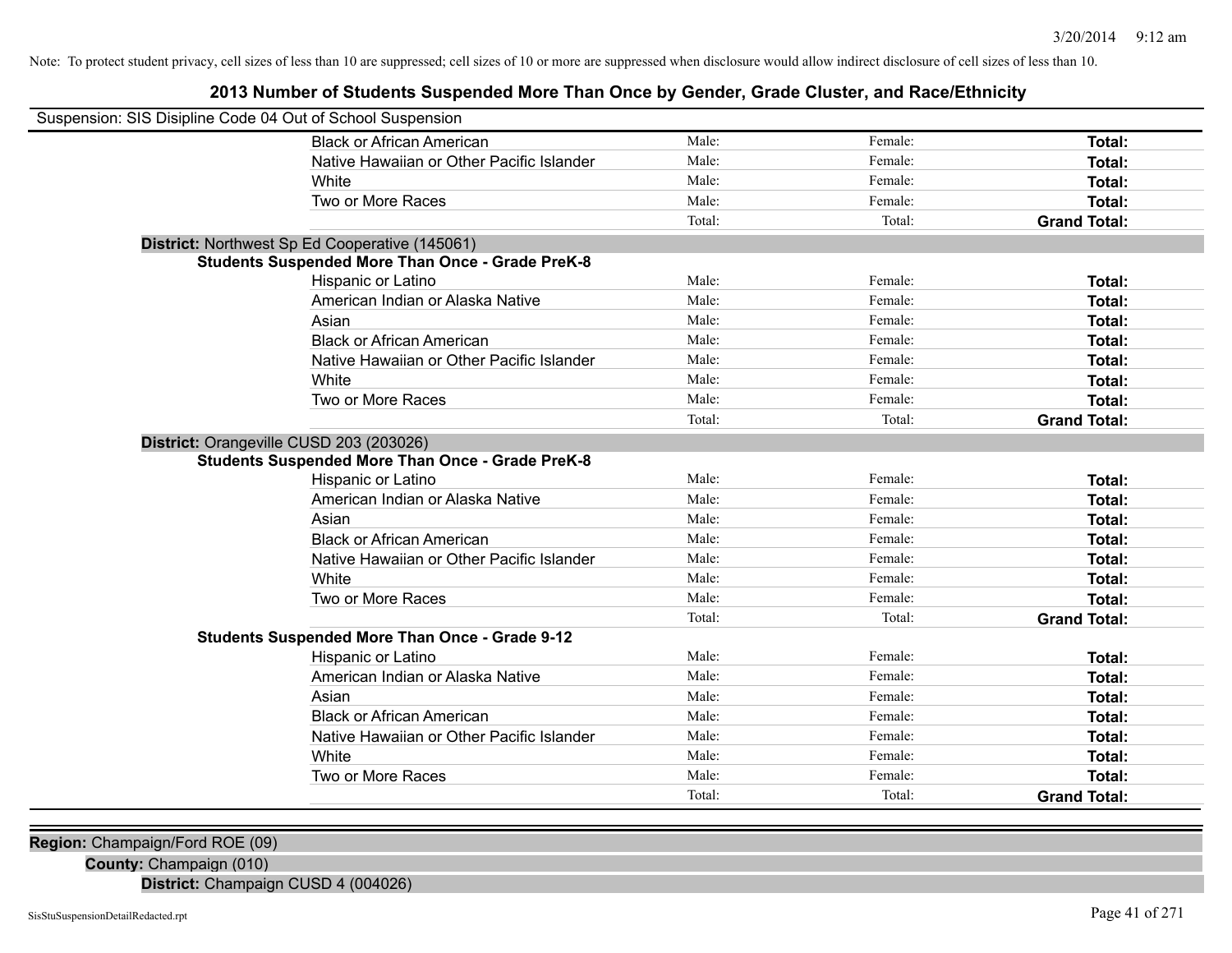|                                    | Suspension: SIS Disipline Code 04 Out of School Suspension |        |    |         |    |                     |     |
|------------------------------------|------------------------------------------------------------|--------|----|---------|----|---------------------|-----|
|                                    | <b>Students Suspended More Than Once - Grade PreK-8</b>    |        |    |         |    |                     |     |
|                                    | Hispanic or Latino                                         | Male:  |    | Female: |    | Total:              |     |
|                                    | American Indian or Alaska Native                           | Male:  |    | Female: |    | Total:              |     |
|                                    | Asian                                                      | Male:  |    | Female: |    | Total:              |     |
|                                    | <b>Black or African American</b>                           | Male:  | 78 | Female: | 37 | Total:              | 115 |
|                                    | Native Hawaiian or Other Pacific Islander                  | Male:  |    | Female: |    | Total:              |     |
|                                    | White                                                      | Male:  |    | Female: |    | Total:              | 21  |
|                                    | Two or More Races                                          | Male:  |    | Female: |    | Total:              |     |
|                                    |                                                            | Total: |    | Total:  |    | <b>Grand Total:</b> | 154 |
|                                    | <b>Students Suspended More Than Once - Grade 9-12</b>      |        |    |         |    |                     |     |
|                                    | Hispanic or Latino                                         | Male:  |    | Female: |    | Total:              |     |
|                                    | American Indian or Alaska Native                           | Male:  |    | Female: |    | Total:              |     |
|                                    | Asian                                                      | Male:  |    | Female: |    | Total:              |     |
|                                    | <b>Black or African American</b>                           | Male:  | 39 | Female: | 13 | <b>Total:</b>       | 52  |
|                                    | Native Hawaiian or Other Pacific Islander                  | Male:  |    | Female: |    | Total:              |     |
|                                    | White                                                      | Male:  |    | Female: |    | Total:              | 11  |
|                                    | Two or More Races                                          | Male:  |    | Female: |    | Total:              |     |
|                                    |                                                            | Total: |    | Total:  |    | <b>Grand Total:</b> |     |
| District: Fisher CUSD 1 (001026)   |                                                            |        |    |         |    |                     |     |
|                                    | <b>Students Suspended More Than Once - Grade PreK-8</b>    |        |    |         |    |                     |     |
|                                    | Hispanic or Latino                                         | Male:  |    | Female: |    | Total:              |     |
|                                    | American Indian or Alaska Native                           | Male:  |    | Female: |    | Total:              |     |
|                                    | Asian                                                      | Male:  |    | Female: |    | Total:              |     |
|                                    | <b>Black or African American</b>                           | Male:  |    | Female: |    | <b>Total:</b>       |     |
|                                    | Native Hawaiian or Other Pacific Islander                  | Male:  |    | Female: |    | <b>Total:</b>       |     |
|                                    | White                                                      | Male:  |    | Female: |    | Total:              |     |
|                                    | Two or More Races                                          | Male:  |    | Female: |    | Total:              |     |
|                                    |                                                            | Total: |    | Total:  |    | <b>Grand Total:</b> |     |
| District: Heritage CUSD 8 (008026) |                                                            |        |    |         |    |                     |     |
|                                    | Students Suspended More Than Once - Grade PreK-8           |        |    |         |    |                     |     |
|                                    | Hispanic or Latino                                         | Male:  |    | Female: |    | <b>Total:</b>       |     |
|                                    | American Indian or Alaska Native                           | Male:  |    | Female: |    | Total:              |     |
|                                    | Asian                                                      | Male:  |    | Female: |    | Total:              |     |
|                                    | <b>Black or African American</b>                           | Male:  |    | Female: |    | <b>Total:</b>       |     |
|                                    | Native Hawaiian or Other Pacific Islander                  | Male:  |    | Female: |    | Total:              |     |
|                                    | White                                                      | Male:  |    | Female: |    | Total:              |     |
|                                    | Two or More Races                                          | Male:  |    | Female: |    | Total:              |     |
|                                    |                                                            | Total: |    | Total:  |    | <b>Grand Total:</b> |     |
|                                    |                                                            |        |    |         |    |                     |     |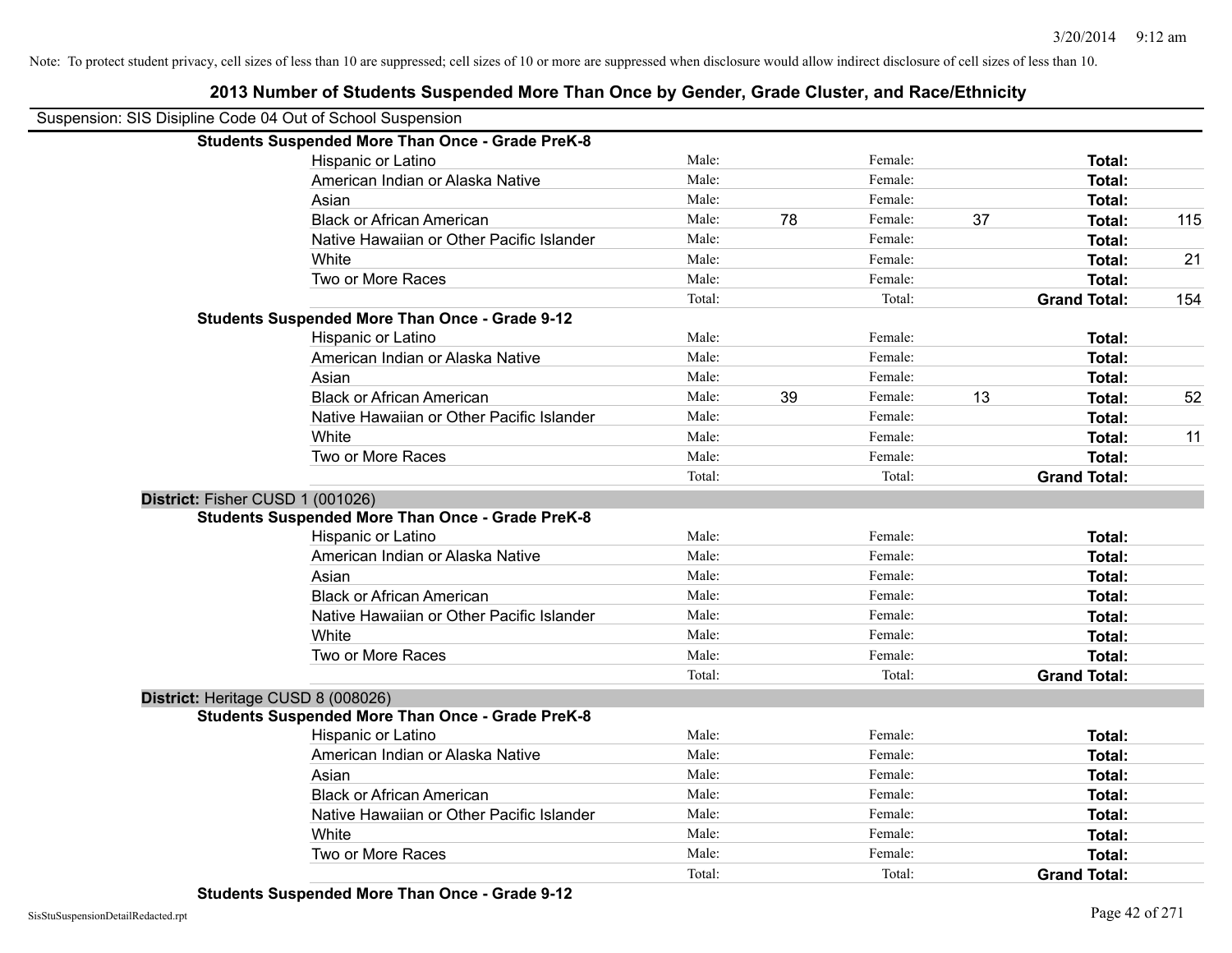| Suspension: SIS Disipline Code 04 Out of School Suspension |        |    |         |    |                     |    |
|------------------------------------------------------------|--------|----|---------|----|---------------------|----|
| Hispanic or Latino                                         | Male:  |    | Female: |    | <b>Total:</b>       |    |
| American Indian or Alaska Native                           | Male:  |    | Female: |    | Total:              |    |
| Asian                                                      | Male:  |    | Female: |    | Total:              |    |
| <b>Black or African American</b>                           | Male:  |    | Female: |    | Total:              |    |
| Native Hawaiian or Other Pacific Islander                  | Male:  |    | Female: |    | Total:              |    |
| White                                                      | Male:  |    | Female: |    | Total:              |    |
| Two or More Races                                          | Male:  |    | Female: |    | Total:              |    |
|                                                            | Total: |    | Total:  |    | <b>Grand Total:</b> |    |
| District: Mahomet-Seymour CUSD 3 (003026)                  |        |    |         |    |                     |    |
| <b>Students Suspended More Than Once - Grade PreK-8</b>    |        |    |         |    |                     |    |
| Hispanic or Latino                                         | Male:  |    | Female: |    | Total:              |    |
| American Indian or Alaska Native                           | Male:  |    | Female: |    | Total:              |    |
| Asian                                                      | Male:  |    | Female: |    | Total:              |    |
| <b>Black or African American</b>                           | Male:  |    | Female: |    | Total:              |    |
| Native Hawaiian or Other Pacific Islander                  | Male:  |    | Female: |    | Total:              |    |
| White                                                      | Male:  |    | Female: |    | Total:              |    |
| Two or More Races                                          | Male:  |    | Female: |    | Total:              |    |
|                                                            | Total: |    | Total:  |    | <b>Grand Total:</b> |    |
| <b>Students Suspended More Than Once - Grade 9-12</b>      |        |    |         |    |                     |    |
| Hispanic or Latino                                         | Male:  |    | Female: |    | Total:              |    |
| American Indian or Alaska Native                           | Male:  |    | Female: |    | Total:              |    |
| Asian                                                      | Male:  |    | Female: |    | Total:              |    |
| <b>Black or African American</b>                           | Male:  |    | Female: |    | Total:              |    |
| Native Hawaiian or Other Pacific Islander                  | Male:  |    | Female: |    | Total:              |    |
| White                                                      | Male:  |    | Female: |    | Total:              |    |
| Two or More Races                                          | Male:  |    | Female: |    | Total:              |    |
|                                                            | Total: |    | Total:  |    | <b>Grand Total:</b> |    |
| District: Rantoul City SD 137 (137002)                     |        |    |         |    |                     |    |
| <b>Students Suspended More Than Once - Grade PreK-8</b>    |        |    |         |    |                     |    |
| Hispanic or Latino                                         | Male:  |    | Female: |    | Total:              |    |
| American Indian or Alaska Native                           | Male:  |    | Female: |    | Total:              |    |
| Asian                                                      | Male:  |    | Female: |    | Total:              |    |
| <b>Black or African American</b>                           | Male:  | 25 | Female: | 13 | Total:              | 38 |
| Native Hawaiian or Other Pacific Islander                  | Male:  |    | Female: |    | Total:              |    |
| White                                                      | Male:  |    | Female: |    | Total:              | 18 |
| Two or More Races                                          | Male:  |    | Female: |    | Total:              |    |
|                                                            | Total: | 45 | Total:  | 26 | <b>Grand Total:</b> | 71 |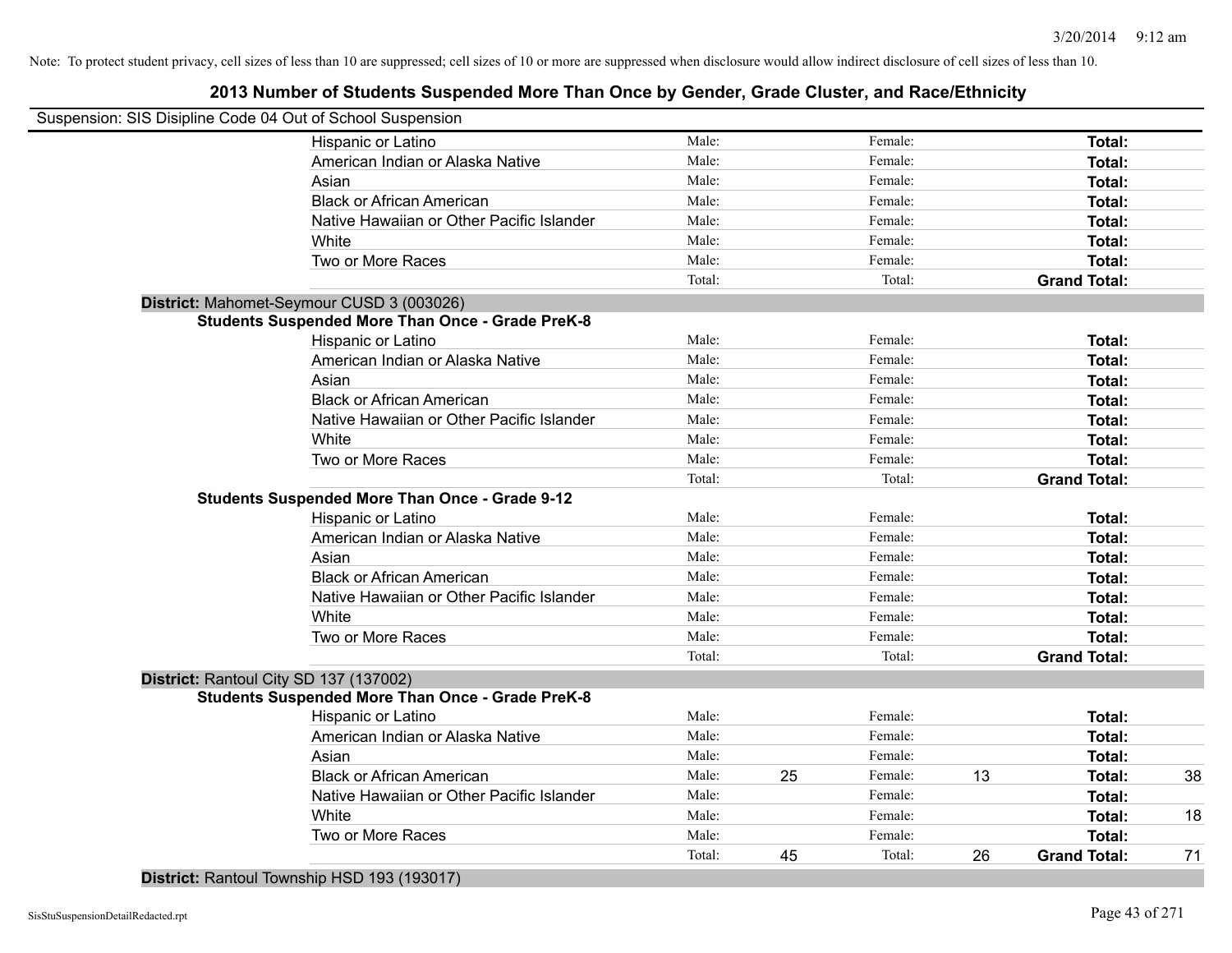| Suspension: SIS Disipline Code 04 Out of School Suspension |        |         |                     |    |
|------------------------------------------------------------|--------|---------|---------------------|----|
| <b>Students Suspended More Than Once - Grade 9-12</b>      |        |         |                     |    |
| Hispanic or Latino                                         | Male:  | Female: | Total:              |    |
| American Indian or Alaska Native                           | Male:  | Female: | <b>Total:</b>       |    |
| Asian                                                      | Male:  | Female: | Total:              |    |
| <b>Black or African American</b>                           | Male:  | Female: | <b>Total:</b>       | 14 |
| Native Hawaiian or Other Pacific Islander                  | Male:  | Female: | Total:              |    |
| White                                                      | Male:  | Female: | <b>Total:</b>       | 10 |
| Two or More Races                                          | Male:  | Female: | <b>Total:</b>       |    |
|                                                            | Total: | Total:  | <b>Grand Total:</b> |    |
| District: St Joseph CCSD 169 (169004)                      |        |         |                     |    |
| <b>Students Suspended More Than Once - Grade PreK-8</b>    |        |         |                     |    |
| Hispanic or Latino                                         | Male:  | Female: | Total:              |    |
| American Indian or Alaska Native                           | Male:  | Female: | Total:              |    |
| Asian                                                      | Male:  | Female: | <b>Total:</b>       |    |
| <b>Black or African American</b>                           | Male:  | Female: | <b>Total:</b>       |    |
| Native Hawaiian or Other Pacific Islander                  | Male:  | Female: | Total:              |    |
| White                                                      | Male:  | Female: | Total:              |    |
| Two or More Races                                          | Male:  | Female: | <b>Total:</b>       |    |
|                                                            | Total: | Total:  | <b>Grand Total:</b> |    |
| District: St Joseph Ogden CHSD 305 (305016)                |        |         |                     |    |
| <b>Students Suspended More Than Once - Grade 9-12</b>      |        |         |                     |    |
| Hispanic or Latino                                         | Male:  | Female: | <b>Total:</b>       |    |
| American Indian or Alaska Native                           | Male:  | Female: | <b>Total:</b>       |    |
| Asian                                                      | Male:  | Female: | Total:              |    |
| <b>Black or African American</b>                           | Male:  | Female: | Total:              |    |
| Native Hawaiian or Other Pacific Islander                  | Male:  | Female: | <b>Total:</b>       |    |
| White                                                      | Male:  | Female: | <b>Total:</b>       |    |
| Two or More Races                                          | Male:  | Female: | <b>Total:</b>       |    |
|                                                            | Total: | Total:  | <b>Grand Total:</b> |    |
| District: Thomasboro CCSD 130 (130004)                     |        |         |                     |    |
| <b>Students Suspended More Than Once - Grade PreK-8</b>    |        |         |                     |    |
| <b>Hispanic or Latino</b>                                  | Male:  | Female: | Total:              |    |
| American Indian or Alaska Native                           | Male:  | Female: | Total:              |    |
| Asian                                                      | Male:  | Female: | Total:              |    |
| <b>Black or African American</b>                           | Male:  | Female: | Total:              |    |
| Native Hawaiian or Other Pacific Islander                  | Male:  | Female: | <b>Total:</b>       |    |
| White                                                      | Male:  | Female: | Total:              |    |
| Two or More Races                                          | Male:  | Female: | Total:              |    |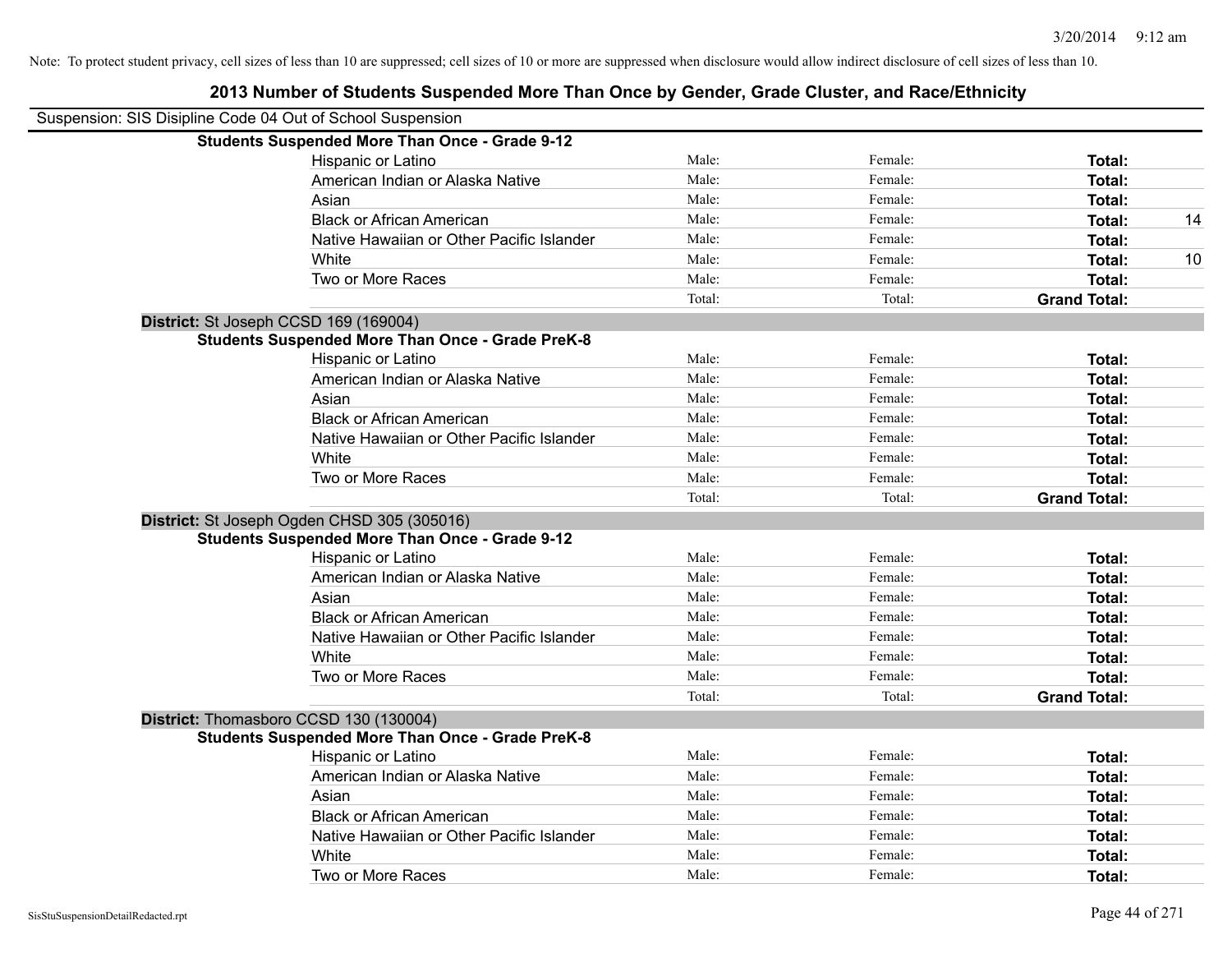| Suspension: SIS Disipline Code 04 Out of School Suspension |                                           |        |    |         |    |                     |    |
|------------------------------------------------------------|-------------------------------------------|--------|----|---------|----|---------------------|----|
|                                                            |                                           | Total: |    | Total:  |    | <b>Grand Total:</b> |    |
| District: Tolono CUSD 7 (007026)                           |                                           |        |    |         |    |                     |    |
| <b>Students Suspended More Than Once - Grade PreK-8</b>    |                                           |        |    |         |    |                     |    |
| Hispanic or Latino                                         |                                           | Male:  |    | Female: |    | Total:              |    |
| American Indian or Alaska Native                           |                                           | Male:  |    | Female: |    | Total:              |    |
| Asian                                                      |                                           | Male:  |    | Female: |    | Total:              |    |
| <b>Black or African American</b>                           |                                           | Male:  |    | Female: |    | Total:              |    |
|                                                            | Native Hawaiian or Other Pacific Islander | Male:  |    | Female: |    | Total:              |    |
| White                                                      |                                           | Male:  |    | Female: |    | Total:              |    |
| Two or More Races                                          |                                           | Male:  |    | Female: |    | Total:              |    |
|                                                            |                                           | Total: |    | Total:  |    | <b>Grand Total:</b> |    |
| <b>Students Suspended More Than Once - Grade 9-12</b>      |                                           |        |    |         |    |                     |    |
| Hispanic or Latino                                         |                                           | Male:  |    | Female: |    | Total:              |    |
| American Indian or Alaska Native                           |                                           | Male:  |    | Female: |    | Total:              |    |
| Asian                                                      |                                           | Male:  |    | Female: |    | <b>Total:</b>       |    |
| <b>Black or African American</b>                           |                                           | Male:  |    | Female: |    | Total:              |    |
|                                                            | Native Hawaiian or Other Pacific Islander | Male:  |    | Female: |    | Total:              |    |
| White                                                      |                                           | Male:  |    | Female: |    | Total:              |    |
| Two or More Races                                          |                                           | Male:  |    | Female: |    | Total:              |    |
|                                                            |                                           | Total: |    | Total:  |    | <b>Grand Total:</b> |    |
| District: Urbana SD 116 (116022)                           |                                           |        |    |         |    |                     |    |
| <b>Students Suspended More Than Once - Grade PreK-8</b>    |                                           |        |    |         |    |                     |    |
| Hispanic or Latino                                         |                                           | Male:  |    | Female: |    | Total:              |    |
| American Indian or Alaska Native                           |                                           | Male:  |    | Female: |    | Total:              |    |
| Asian                                                      |                                           | Male:  |    | Female: |    | Total:              |    |
| <b>Black or African American</b>                           |                                           | Male:  | 39 | Female: | 21 | Total:              | 60 |
|                                                            | Native Hawaiian or Other Pacific Islander | Male:  |    | Female: |    | Total:              |    |
| White                                                      |                                           | Male:  |    | Female: |    | Total:              | 16 |
| Two or More Races                                          |                                           | Male:  |    | Female: |    | Total:              |    |
|                                                            |                                           | Total: |    | Total:  |    | <b>Grand Total:</b> | 90 |
| <b>Students Suspended More Than Once - Grade 9-12</b>      |                                           |        |    |         |    |                     |    |
| Hispanic or Latino                                         |                                           | Male:  |    | Female: |    | Total:              |    |
| American Indian or Alaska Native                           |                                           | Male:  |    | Female: |    | Total:              |    |
| Asian                                                      |                                           | Male:  |    | Female: |    | Total:              |    |
| <b>Black or African American</b>                           |                                           | Male:  |    | Female: |    | Total:              | 23 |
|                                                            | Native Hawaiian or Other Pacific Islander | Male:  |    | Female: |    | Total:              |    |
| White                                                      |                                           | Male:  |    | Female: |    | Total:              |    |
| Two or More Races                                          |                                           | Male:  |    | Female: |    | Total:              |    |
|                                                            |                                           | Total: |    | Total:  |    | <b>Grand Total:</b> |    |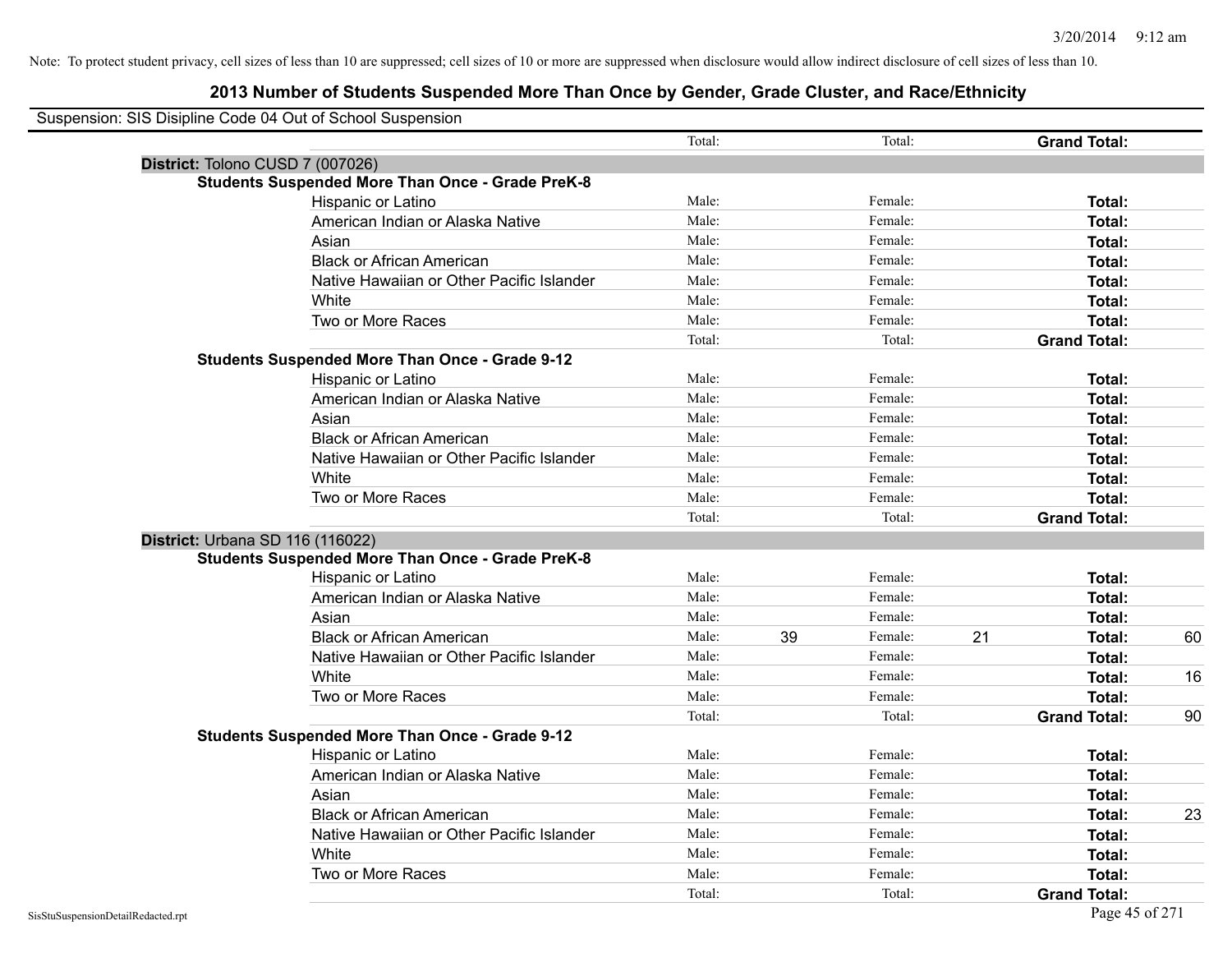| Suspension: SIS Disipline Code 04 Out of School Suspension |
|------------------------------------------------------------|
|------------------------------------------------------------|

| County: Ford (027)                                                          |               |
|-----------------------------------------------------------------------------|---------------|
| District: Gibson City-Melvin-Sibley CUSD 5 (005026)                         |               |
| <b>Students Suspended More Than Once - Grade PreK-8</b><br>Male:<br>Female: |               |
| <b>Hispanic or Latino</b><br>Male:<br>Female:                               | Total:        |
| American Indian or Alaska Native                                            | <b>Total:</b> |
| Male:<br>Female:<br>Asian                                                   | Total:        |
| Male:<br>Female:<br><b>Black or African American</b>                        | <b>Total:</b> |
| Male:<br>Female:<br>Native Hawaiian or Other Pacific Islander               | Total:        |
| Male:<br>Female:<br>White                                                   | Total:        |
| Two or More Races<br>Male:<br>Female:                                       | Total:        |
| Total:<br>Total:<br><b>Grand Total:</b>                                     |               |
| <b>Students Suspended More Than Once - Grade 9-12</b>                       |               |
| Male:<br>Female:<br>Hispanic or Latino                                      | Total:        |
| Male:<br>American Indian or Alaska Native<br>Female:                        | Total:        |
| Male:<br>Female:<br>Asian                                                   | Total:        |
| Male:<br><b>Black or African American</b><br>Female:                        | Total:        |
| Male:<br>Female:<br>Native Hawaiian or Other Pacific Islander               | <b>Total:</b> |
| Male:<br>Female:<br>White                                                   | Total:        |
| Male:<br>Female:<br>Two or More Races                                       | Total:        |
| Total:<br>Total:<br><b>Grand Total:</b>                                     |               |
| District: Paxton-Buckley-Loda CUD 10 (010026)                               |               |
| <b>Students Suspended More Than Once - Grade PreK-8</b>                     |               |
| Hispanic or Latino<br>Male:<br>Female:                                      | Total:        |
| American Indian or Alaska Native<br>Male:<br>Female:                        | Total:        |
| Asian<br>Male:<br>Female:                                                   | Total:        |
| <b>Black or African American</b><br>Male:<br>Female:                        | <b>Total:</b> |
| Native Hawaiian or Other Pacific Islander<br>Male:<br>Female:               | Total:        |
| Male:<br>Female:<br>White                                                   | <b>Total:</b> |
| Male:<br>Female:<br>Two or More Races                                       | Total:        |
| Total:<br>Total:<br><b>Grand Total:</b>                                     |               |
| <b>Students Suspended More Than Once - Grade 9-12</b>                       |               |
| Male:<br>Female:<br><b>Hispanic or Latino</b>                               | Total:        |
| Male:<br>Female:<br>American Indian or Alaska Native                        | Total:        |
| Male:<br>Female:<br>Asian                                                   | Total:        |
| <b>Black or African American</b><br>Female:<br>Male:                        | Total:        |
| Native Hawaiian or Other Pacific Islander<br>Male:<br>Female:               | Total:        |
| Male:<br>White<br>Female:                                                   | Total:        |
| Two or More Races<br>Male:<br>Female:                                       | Total:        |
| Total:<br>Total:<br><b>Grand Total:</b>                                     |               |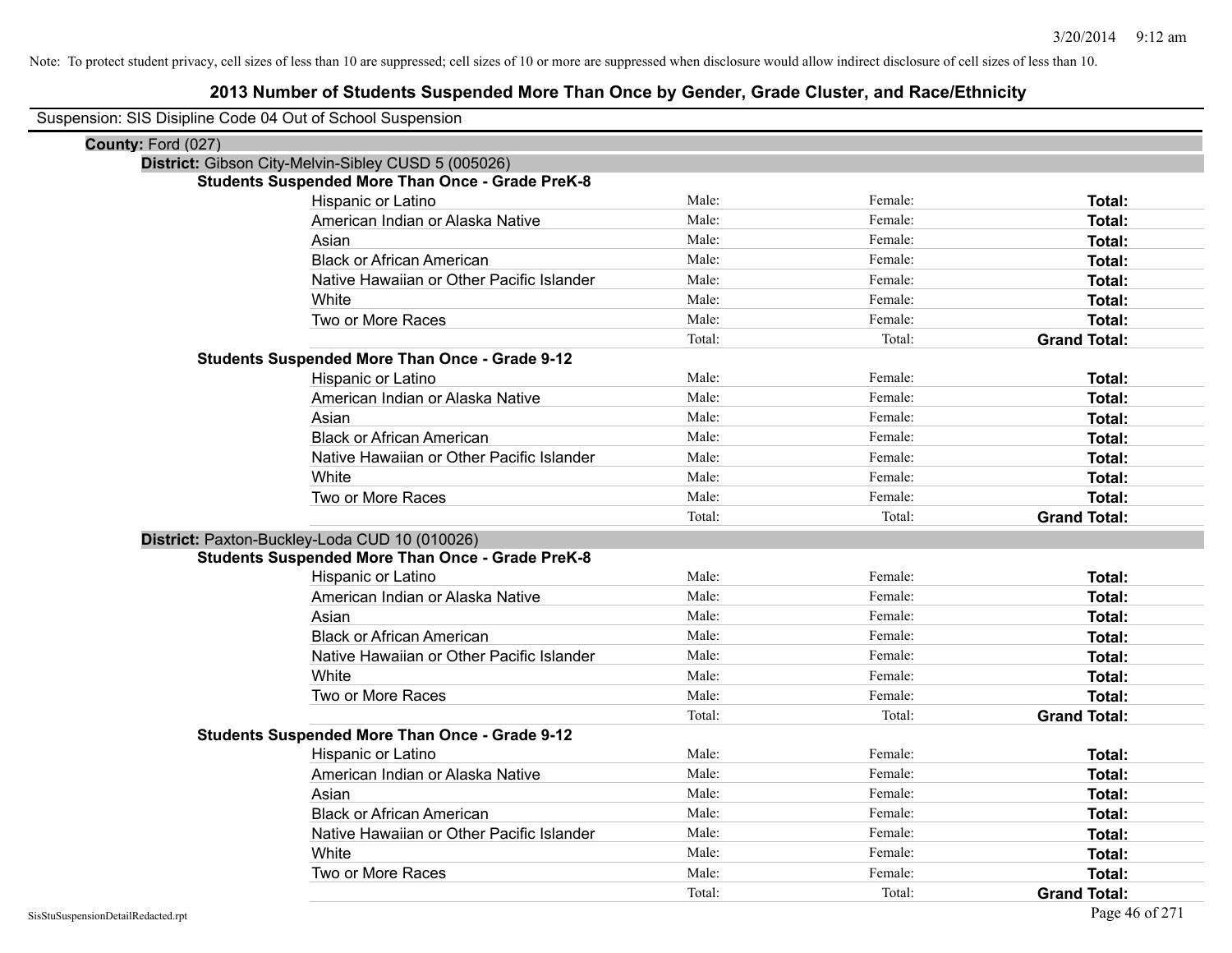| Suspension: SIS Disipline Code 04 Out of School Suspension |                                                         |        |         |                     |
|------------------------------------------------------------|---------------------------------------------------------|--------|---------|---------------------|
| County: Non-Public School (000)                            |                                                         |        |         |                     |
|                                                            | District: Champaign/Ford ROE (000000)                   |        |         |                     |
|                                                            | <b>Students Suspended More Than Once - Grade 9-12</b>   |        |         |                     |
|                                                            | Hispanic or Latino                                      | Male:  | Female: | Total:              |
|                                                            | American Indian or Alaska Native                        | Male:  | Female: | Total:              |
|                                                            | Asian                                                   | Male:  | Female: | Total:              |
|                                                            | <b>Black or African American</b>                        | Male:  | Female: | Total:              |
|                                                            | Native Hawaiian or Other Pacific Islander               | Male:  | Female: | Total:              |
|                                                            | White                                                   | Male:  | Female: | Total:              |
|                                                            | Two or More Races                                       | Male:  | Female: | Total:              |
|                                                            |                                                         | Total: | Total:  | <b>Grand Total:</b> |
|                                                            |                                                         |        |         |                     |
| Region: Christian/Montgomery ROE (10)                      |                                                         |        |         |                     |
| County: Christian (011)                                    |                                                         |        |         |                     |
| District: Edinburg CUSD 4 (004026)                         |                                                         |        |         |                     |
|                                                            | <b>Students Suspended More Than Once - Grade PreK-8</b> |        |         |                     |
|                                                            | Hispanic or Latino                                      | Male:  | Female: | Total:              |
|                                                            | American Indian or Alaska Native                        | Male:  | Female: | <b>Total:</b>       |
|                                                            | Asian                                                   | Male:  | Female: | Total:              |
|                                                            | <b>Black or African American</b>                        | Male:  | Female: | Total:              |
|                                                            | Native Hawaiian or Other Pacific Islander               | Male:  | Female: | Total:              |
|                                                            | White                                                   | Male:  | Female: | Total:              |
|                                                            | Two or More Races                                       | Male:  | Female: | Total:              |
|                                                            |                                                         | Total: | Total:  | <b>Grand Total:</b> |
|                                                            | Students Suspended More Than Once - Grade 9-12          |        |         |                     |
|                                                            | Hispanic or Latino                                      | Male:  | Female: | Total:              |
|                                                            | American Indian or Alaska Native                        | Male:  | Female: | Total:              |
|                                                            | Asian                                                   | Male:  | Female: | Total:              |
|                                                            | <b>Black or African American</b>                        | Male:  | Female: | Total:              |
|                                                            | Native Hawaiian or Other Pacific Islander               | Male:  | Female: | <b>Total:</b>       |
|                                                            | White                                                   | Male:  | Female: | Total:              |
|                                                            | Two or More Races                                       | Male:  | Female: | Total:              |
|                                                            |                                                         | Total: | Total:  | <b>Grand Total:</b> |
|                                                            | District: Morrisonville CUSD 1 (001026)                 |        |         |                     |
|                                                            | <b>Students Suspended More Than Once - Grade PreK-8</b> |        |         |                     |
|                                                            | Hispanic or Latino                                      | Male:  | Female: | <b>Total:</b>       |
|                                                            | American Indian or Alaska Native                        | Male:  | Female: | <b>Total:</b>       |
|                                                            | Asian                                                   | Male:  | Female: | <b>Total:</b>       |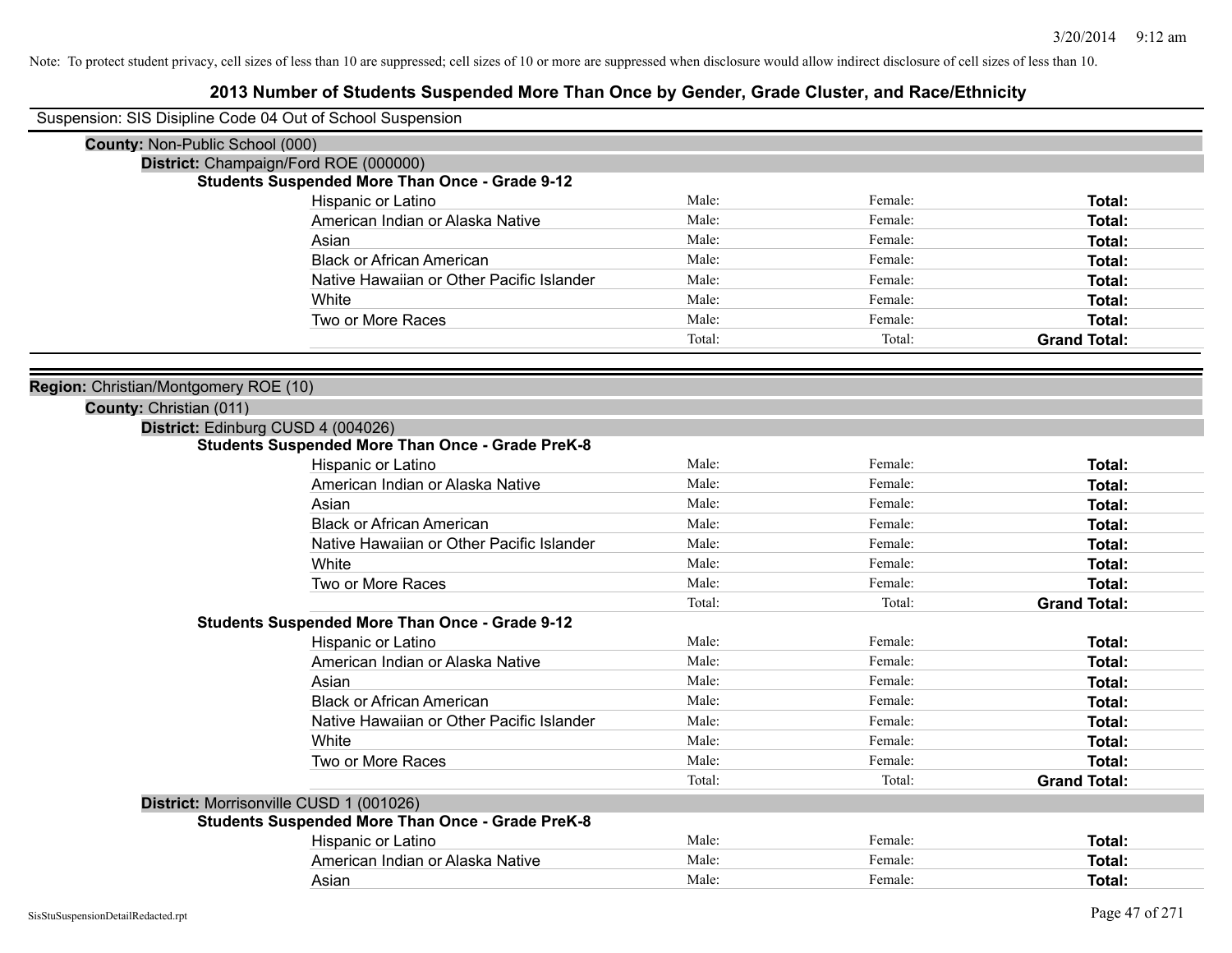| Suspension: SIS Disipline Code 04 Out of School Suspension |                                                         |        |         |                     |    |
|------------------------------------------------------------|---------------------------------------------------------|--------|---------|---------------------|----|
|                                                            | <b>Black or African American</b>                        | Male:  | Female: | Total:              |    |
|                                                            | Native Hawaiian or Other Pacific Islander               | Male:  | Female: | Total:              |    |
|                                                            | White                                                   | Male:  | Female: | Total:              |    |
|                                                            | Two or More Races                                       | Male:  | Female: | Total:              |    |
|                                                            |                                                         | Total: | Total:  | <b>Grand Total:</b> |    |
| District: Pana CUSD 8 (008026)                             |                                                         |        |         |                     |    |
|                                                            | <b>Students Suspended More Than Once - Grade 9-12</b>   |        |         |                     |    |
|                                                            | Hispanic or Latino                                      | Male:  | Female: | Total:              |    |
|                                                            | American Indian or Alaska Native                        | Male:  | Female: | Total:              |    |
|                                                            | Asian                                                   | Male:  | Female: | Total:              |    |
|                                                            | <b>Black or African American</b>                        | Male:  | Female: | Total:              |    |
|                                                            | Native Hawaiian or Other Pacific Islander               | Male:  | Female: | Total:              |    |
|                                                            | White                                                   | Male:  | Female: | Total:              |    |
|                                                            | Two or More Races                                       | Male:  | Female: | Total:              |    |
|                                                            |                                                         | Total: | Total:  | <b>Grand Total:</b> |    |
| District: South Fork SD 14 (014024)                        |                                                         |        |         |                     |    |
|                                                            | <b>Students Suspended More Than Once - Grade PreK-8</b> |        |         |                     |    |
|                                                            | Hispanic or Latino                                      | Male:  | Female: | Total:              |    |
|                                                            | American Indian or Alaska Native                        | Male:  | Female: | Total:              |    |
|                                                            | Asian                                                   | Male:  | Female: | Total:              |    |
|                                                            | <b>Black or African American</b>                        | Male:  | Female: | Total:              |    |
|                                                            | Native Hawaiian or Other Pacific Islander               | Male:  | Female: | Total:              |    |
|                                                            | White                                                   | Male:  | Female: | Total:              |    |
|                                                            | Two or More Races                                       | Male:  | Female: | Total:              |    |
|                                                            |                                                         | Total: | Total:  | <b>Grand Total:</b> | 10 |
|                                                            | <b>Students Suspended More Than Once - Grade 9-12</b>   |        |         |                     |    |
|                                                            | Hispanic or Latino                                      | Male:  | Female: | Total:              |    |
|                                                            | American Indian or Alaska Native                        | Male:  | Female: | Total:              |    |
|                                                            | Asian                                                   | Male:  | Female: | Total:              |    |
|                                                            | <b>Black or African American</b>                        | Male:  | Female: | Total:              |    |
|                                                            | Native Hawaiian or Other Pacific Islander               | Male:  | Female: | Total:              |    |
|                                                            | White                                                   | Male:  | Female: | Total:              |    |
|                                                            | Two or More Races                                       | Male:  | Female: | Total:              |    |
|                                                            |                                                         | Total: | Total:  | <b>Grand Total:</b> |    |
| District: Taylorville CUSD 3 (003026)                      |                                                         |        |         |                     |    |
|                                                            | <b>Students Suspended More Than Once - Grade PreK-8</b> |        |         |                     |    |
|                                                            | Hispanic or Latino                                      | Male:  | Female: | <b>Total:</b>       |    |
|                                                            | American Indian or Alaska Native                        | Male:  | Female: | Total:              |    |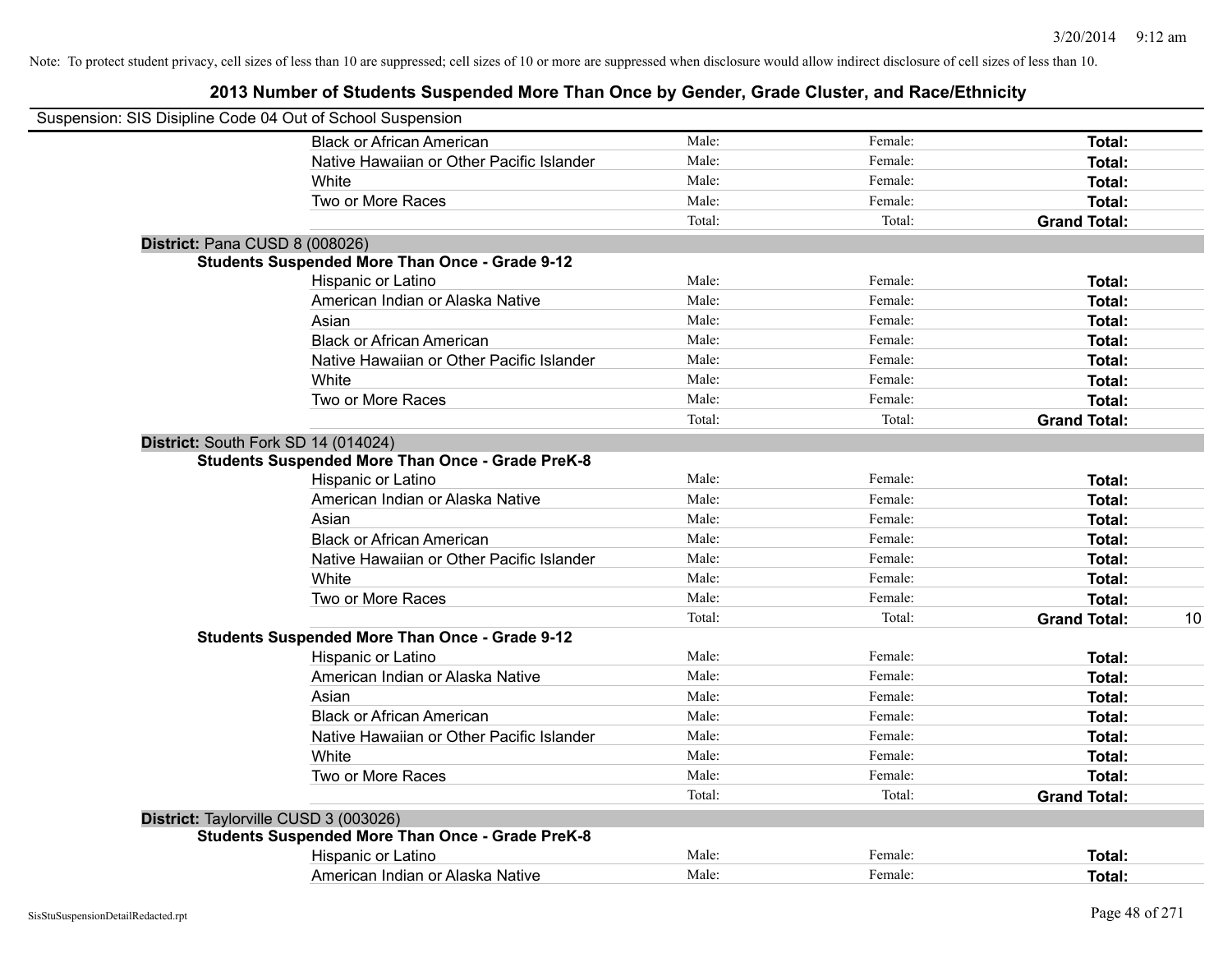|                                 | Suspension: SIS Disipline Code 04 Out of School Suspension |        |         |                     |    |
|---------------------------------|------------------------------------------------------------|--------|---------|---------------------|----|
|                                 | Asian                                                      | Male:  | Female: | Total:              |    |
|                                 | <b>Black or African American</b>                           | Male:  | Female: | Total:              |    |
|                                 | Native Hawaiian or Other Pacific Islander                  | Male:  | Female: | Total:              |    |
|                                 | White                                                      | Male:  | Female: | Total:              | 24 |
|                                 | Two or More Races                                          | Male:  | Female: | Total:              |    |
|                                 |                                                            | Total: | Total:  | <b>Grand Total:</b> | 34 |
|                                 | <b>Students Suspended More Than Once - Grade 9-12</b>      |        |         |                     |    |
|                                 | Hispanic or Latino                                         | Male:  | Female: | Total:              |    |
|                                 | American Indian or Alaska Native                           | Male:  | Female: | Total:              |    |
|                                 | Asian                                                      | Male:  | Female: | Total:              |    |
|                                 | <b>Black or African American</b>                           | Male:  | Female: | Total:              |    |
|                                 | Native Hawaiian or Other Pacific Islander                  | Male:  | Female: | Total:              |    |
|                                 | White                                                      | Male:  | Female: | Total:              | 21 |
|                                 | Two or More Races                                          | Male:  | Female: | <b>Total:</b>       |    |
|                                 |                                                            | Total: | Total:  | <b>Grand Total:</b> |    |
| <b>County: Montgomery (068)</b> |                                                            |        |         |                     |    |
|                                 | District: Hillsboro CUSD 3 (003026)                        |        |         |                     |    |
|                                 | <b>Students Suspended More Than Once - Grade PreK-8</b>    |        |         |                     |    |
|                                 | Hispanic or Latino                                         | Male:  | Female: | Total:              |    |
|                                 | American Indian or Alaska Native                           | Male:  | Female: | Total:              |    |
|                                 | Asian                                                      | Male:  | Female: | Total:              |    |
|                                 | <b>Black or African American</b>                           | Male:  | Female: | Total:              |    |
|                                 | Native Hawaiian or Other Pacific Islander                  | Male:  | Female: | Total:              |    |
|                                 | White                                                      | Male:  | Female: | Total:              |    |
|                                 | Two or More Races                                          | Male:  | Female: | Total:              |    |
|                                 |                                                            | Total: | Total:  | <b>Grand Total:</b> | 10 |
|                                 | <b>Students Suspended More Than Once - Grade 9-12</b>      |        |         |                     |    |
|                                 | Hispanic or Latino                                         | Male:  | Female: | Total:              |    |
|                                 | American Indian or Alaska Native                           | Male:  | Female: | Total:              |    |
|                                 | Asian                                                      | Male:  | Female: | Total:              |    |
|                                 | <b>Black or African American</b>                           | Male:  | Female: | Total:              |    |
|                                 | Native Hawaiian or Other Pacific Islander                  | Male:  | Female: | Total:              |    |
|                                 | White                                                      | Male:  | Female: | Total:              | 20 |
|                                 | Two or More Races                                          | Male:  | Female: | Total:              |    |
|                                 |                                                            | Total: | Total:  | <b>Grand Total:</b> |    |
|                                 | District: Litchfield CUSD 12 (012026)                      |        |         |                     |    |
|                                 | <b>Students Suspended More Than Once - Grade PreK-8</b>    |        |         |                     |    |
|                                 | Hispanic or Latino                                         | Male:  | Female: | <b>Total:</b>       |    |
|                                 | American Indian or Alaska Native                           | Male:  | Female: | Total:              |    |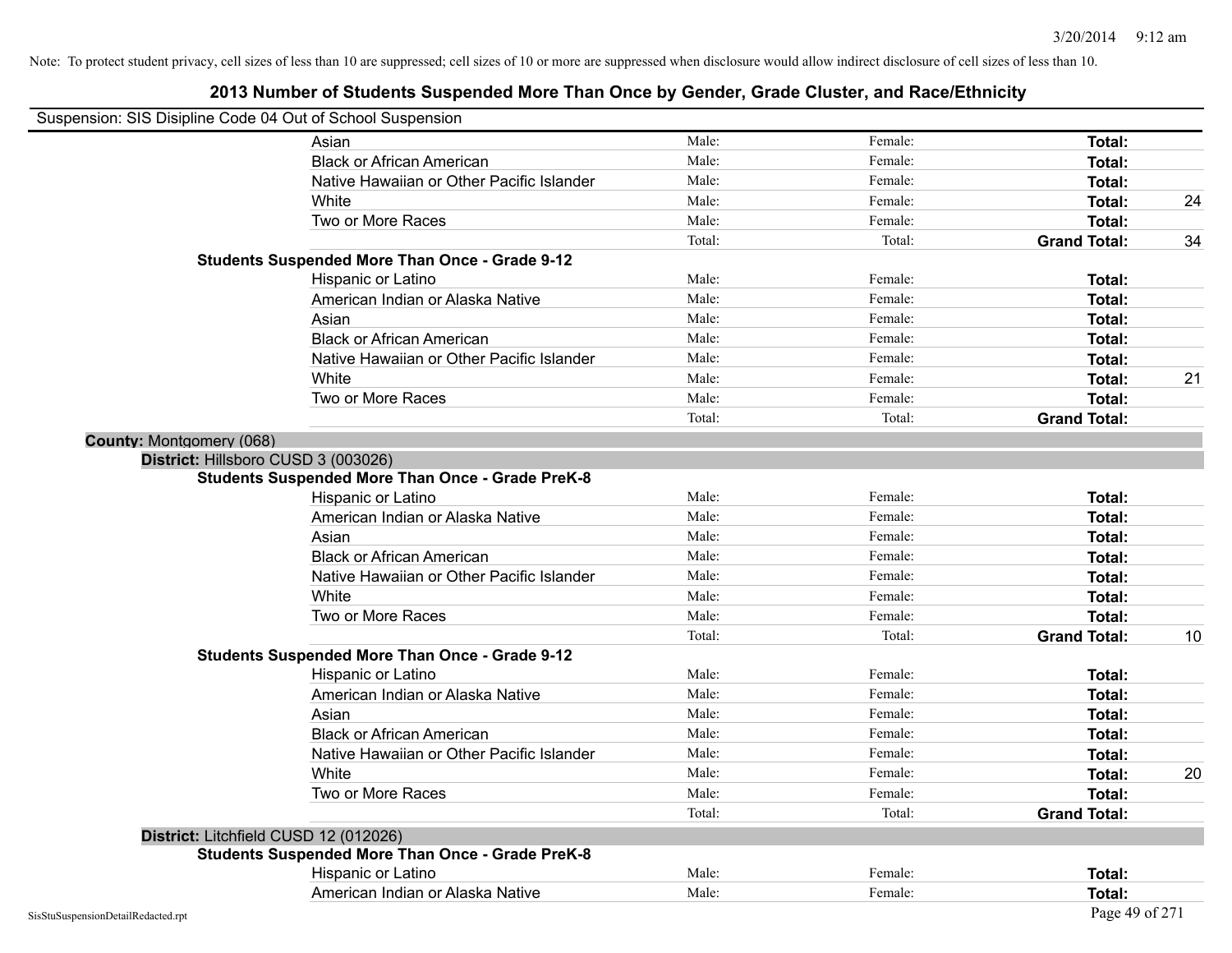|                                    | Suspension: SIS Disipline Code 04 Out of School Suspension |        |         |                           |
|------------------------------------|------------------------------------------------------------|--------|---------|---------------------------|
|                                    | Asian                                                      | Male:  | Female: | Total:                    |
|                                    | <b>Black or African American</b>                           | Male:  | Female: | Total:                    |
|                                    | Native Hawaiian or Other Pacific Islander                  | Male:  | Female: | Total:                    |
|                                    | White                                                      | Male:  | Female: | Total:                    |
|                                    | Two or More Races                                          | Male:  | Female: | Total:                    |
|                                    |                                                            | Total: | Total:  | <b>Grand Total:</b>       |
|                                    | District: Nokomis CUSD 22 (022026)                         |        |         |                           |
|                                    | <b>Students Suspended More Than Once - Grade PreK-8</b>    |        |         |                           |
|                                    | Hispanic or Latino                                         | Male:  | Female: | Total:                    |
|                                    | American Indian or Alaska Native                           | Male:  | Female: | Total:                    |
|                                    | Asian                                                      | Male:  | Female: | Total:                    |
|                                    | <b>Black or African American</b>                           | Male:  | Female: | Total:                    |
|                                    | Native Hawaiian or Other Pacific Islander                  | Male:  | Female: | Total:                    |
|                                    | White                                                      | Male:  | Female: | Total:                    |
|                                    | Two or More Races                                          | Male:  | Female: | Total:                    |
|                                    |                                                            | Total: | Total:  | <b>Grand Total:</b>       |
|                                    | <b>Students Suspended More Than Once - Grade 9-12</b>      |        |         |                           |
|                                    | Hispanic or Latino                                         | Male:  | Female: | Total:                    |
|                                    | American Indian or Alaska Native                           | Male:  | Female: | Total:                    |
|                                    | Asian                                                      | Male:  | Female: | Total:                    |
|                                    | <b>Black or African American</b>                           | Male:  | Female: | Total:                    |
|                                    | Native Hawaiian or Other Pacific Islander                  | Male:  | Female: | Total:                    |
|                                    | White                                                      | Male:  | Female: | <b>Total:</b>             |
|                                    | Two or More Races                                          | Male:  | Female: | Total:                    |
|                                    |                                                            | Total: | Total:  | 10<br><b>Grand Total:</b> |
|                                    | District: Panhandle CUSD 2 (002026)                        |        |         |                           |
|                                    | <b>Students Suspended More Than Once - Grade PreK-8</b>    |        |         |                           |
|                                    | Hispanic or Latino                                         | Male:  | Female: | Total:                    |
|                                    | American Indian or Alaska Native                           | Male:  | Female: | Total:                    |
|                                    | Asian                                                      | Male:  | Female: | Total:                    |
|                                    | <b>Black or African American</b>                           | Male:  | Female: | Total:                    |
|                                    | Native Hawaiian or Other Pacific Islander                  | Male:  | Female: | Total:                    |
|                                    | White                                                      | Male:  | Female: | Total:                    |
|                                    | Two or More Races                                          | Male:  | Female: | Total:                    |
|                                    |                                                            | Total: | Total:  | <b>Grand Total:</b>       |
|                                    | <b>Students Suspended More Than Once - Grade 9-12</b>      |        |         |                           |
|                                    | Hispanic or Latino                                         | Male:  | Female: | Total:                    |
|                                    | American Indian or Alaska Native                           | Male:  | Female: | Total:                    |
|                                    | Asian                                                      | Male:  | Female: | Total:                    |
| SisStuSuspensionDetailRedacted.rpt |                                                            |        |         | Page 50 of 271            |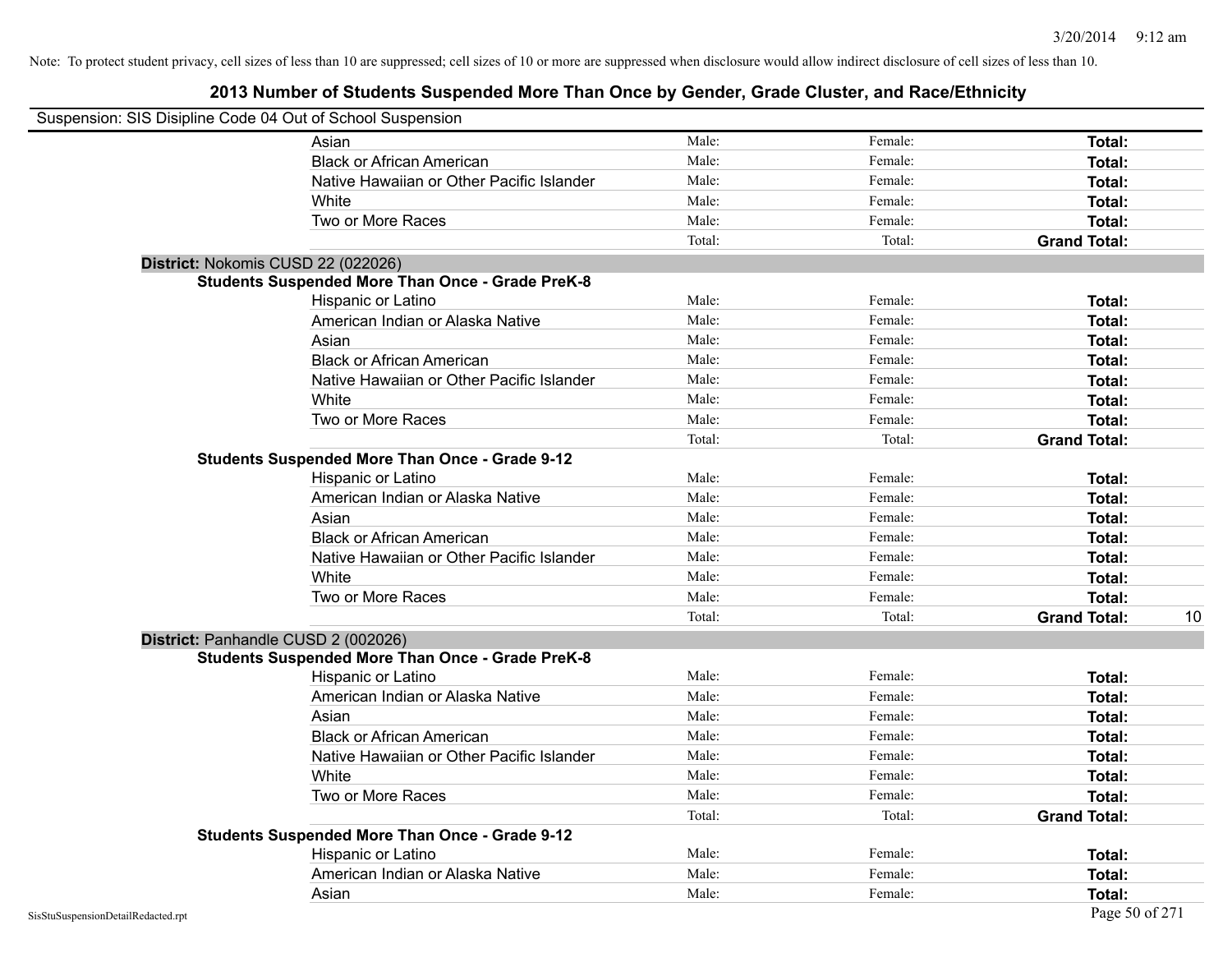|                                              | Suspension: SIS Disipline Code 04 Out of School Suspension |        |         |                     |    |
|----------------------------------------------|------------------------------------------------------------|--------|---------|---------------------|----|
|                                              | <b>Black or African American</b>                           | Male:  | Female: | Total:              |    |
|                                              | Native Hawaiian or Other Pacific Islander                  | Male:  | Female: | Total:              |    |
|                                              | White                                                      | Male:  | Female: | Total:              |    |
|                                              | Two or More Races                                          | Male:  | Female: | Total:              |    |
|                                              |                                                            | Total: | Total:  | <b>Grand Total:</b> |    |
| Region: Clay/Cwford/Jsper/Lwrnce/Rhland (12) |                                                            |        |         |                     |    |
| County: Clay (013)                           |                                                            |        |         |                     |    |
|                                              | District: Flora CUSD 35 (035026)                           |        |         |                     |    |
|                                              | <b>Students Suspended More Than Once - Grade PreK-8</b>    |        |         |                     |    |
|                                              | Hispanic or Latino                                         | Male:  | Female: | Total:              |    |
|                                              | American Indian or Alaska Native                           | Male:  | Female: | Total:              |    |
|                                              | Asian                                                      | Male:  | Female: | Total:              |    |
|                                              | <b>Black or African American</b>                           | Male:  | Female: | Total:              |    |
|                                              | Native Hawaiian or Other Pacific Islander                  | Male:  | Female: | Total:              |    |
|                                              | White                                                      | Male:  | Female: | Total:              | 15 |
|                                              | Two or More Races                                          | Male:  | Female: | Total:              |    |
|                                              |                                                            | Total: | Total:  | <b>Grand Total:</b> |    |
|                                              | <b>Students Suspended More Than Once - Grade 9-12</b>      |        |         |                     |    |
|                                              | Hispanic or Latino                                         | Male:  | Female: | Total:              |    |
|                                              | American Indian or Alaska Native                           | Male:  | Female: | Total:              |    |
|                                              | Asian                                                      | Male:  | Female: | Total:              |    |
|                                              | <b>Black or African American</b>                           | Male:  | Female: | Total:              |    |
|                                              | Native Hawaiian or Other Pacific Islander                  | Male:  | Female: | Total:              |    |
|                                              | White                                                      | Male:  | Female: | Total:              | 20 |
|                                              | Two or More Races                                          | Male:  | Female: | Total:              |    |
|                                              |                                                            | Total: | Total:  | <b>Grand Total:</b> |    |
| County: Crawford (017)                       |                                                            |        |         |                     |    |
|                                              | District: Oblong CUSD 4 (004026)                           |        |         |                     |    |
|                                              | <b>Students Suspended More Than Once - Grade PreK-8</b>    |        |         |                     |    |
|                                              | Hispanic or Latino                                         | Male:  | Female: | Total:              |    |
|                                              | American Indian or Alaska Native                           | Male:  | Female: | Total:              |    |
|                                              | Asian                                                      | Male:  | Female: | Total:              |    |
|                                              | <b>Black or African American</b>                           | Male:  | Female: | Total:              |    |
|                                              | Native Hawaiian or Other Pacific Islander                  | Male:  | Female: | Total:              |    |
|                                              | White                                                      | Male:  | Female: | Total:              |    |
|                                              | Two or More Races                                          | Male:  | Female: | <b>Total:</b>       |    |
|                                              |                                                            | Total: | Total:  | <b>Grand Total:</b> |    |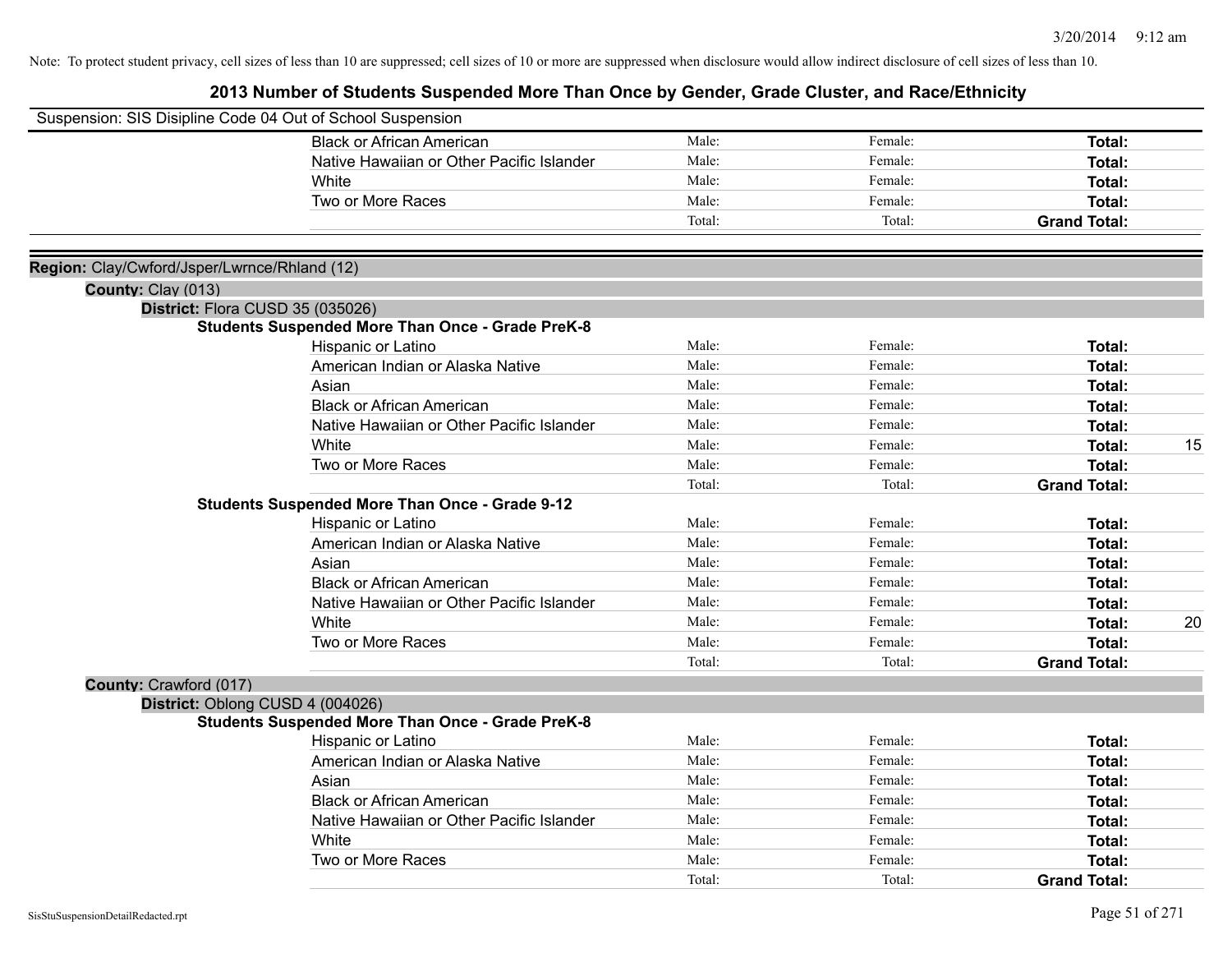| Suspension: SIS Disipline Code 04 Out of School Suspension |                                                         |        |         |                     |    |
|------------------------------------------------------------|---------------------------------------------------------|--------|---------|---------------------|----|
|                                                            | <b>Students Suspended More Than Once - Grade 9-12</b>   |        |         |                     |    |
|                                                            | Hispanic or Latino                                      | Male:  | Female: | Total:              |    |
|                                                            | American Indian or Alaska Native                        | Male:  | Female: | Total:              |    |
|                                                            | Asian                                                   | Male:  | Female: | Total:              |    |
|                                                            | <b>Black or African American</b>                        | Male:  | Female: | Total:              |    |
|                                                            | Native Hawaiian or Other Pacific Islander               | Male:  | Female: | Total:              |    |
|                                                            | White                                                   | Male:  | Female: | Total:              |    |
|                                                            | Two or More Races                                       | Male:  | Female: | Total:              |    |
|                                                            |                                                         | Total: | Total:  | <b>Grand Total:</b> |    |
| District: Robinson CUSD 2 (002026)                         |                                                         |        |         |                     |    |
|                                                            | <b>Students Suspended More Than Once - Grade PreK-8</b> |        |         |                     |    |
|                                                            | Hispanic or Latino                                      | Male:  | Female: | Total:              |    |
|                                                            | American Indian or Alaska Native                        | Male:  | Female: | Total:              |    |
|                                                            | Asian                                                   | Male:  | Female: | Total:              |    |
|                                                            | <b>Black or African American</b>                        | Male:  | Female: | Total:              |    |
|                                                            | Native Hawaiian or Other Pacific Islander               | Male:  | Female: | Total:              |    |
|                                                            | White                                                   | Male:  | Female: | Total:              | 13 |
|                                                            | Two or More Races                                       | Male:  | Female: | Total:              |    |
|                                                            |                                                         | Total: | Total:  | <b>Grand Total:</b> |    |
|                                                            | <b>Students Suspended More Than Once - Grade 9-12</b>   |        |         |                     |    |
|                                                            | Hispanic or Latino                                      | Male:  | Female: | Total:              |    |
|                                                            | American Indian or Alaska Native                        | Male:  | Female: | Total:              |    |
|                                                            | Asian                                                   | Male:  | Female: | Total:              |    |
|                                                            | <b>Black or African American</b>                        | Male:  | Female: | Total:              |    |
|                                                            | Native Hawaiian or Other Pacific Islander               | Male:  | Female: | Total:              |    |
|                                                            | White                                                   | Male:  | Female: | Total:              |    |
|                                                            | Two or More Races                                       | Male:  | Female: | Total:              |    |
|                                                            |                                                         | Total: | Total:  | <b>Grand Total:</b> |    |
|                                                            | District: South Eastern Sp Ed Program (801060)          |        |         |                     |    |
|                                                            | <b>Students Suspended More Than Once - Grade 9-12</b>   |        |         |                     |    |
|                                                            | Hispanic or Latino                                      | Male:  | Female: | Total:              |    |
|                                                            | American Indian or Alaska Native                        | Male:  | Female: | Total:              |    |
|                                                            | Asian                                                   | Male:  | Female: | Total:              |    |
|                                                            | <b>Black or African American</b>                        | Male:  | Female: | Total:              |    |
|                                                            | Native Hawaiian or Other Pacific Islander               | Male:  | Female: | Total:              |    |
|                                                            | White                                                   | Male:  | Female: | Total:              |    |
|                                                            | Two or More Races                                       | Male:  | Female: | Total:              |    |
|                                                            |                                                         | Total: | Total:  | <b>Grand Total:</b> |    |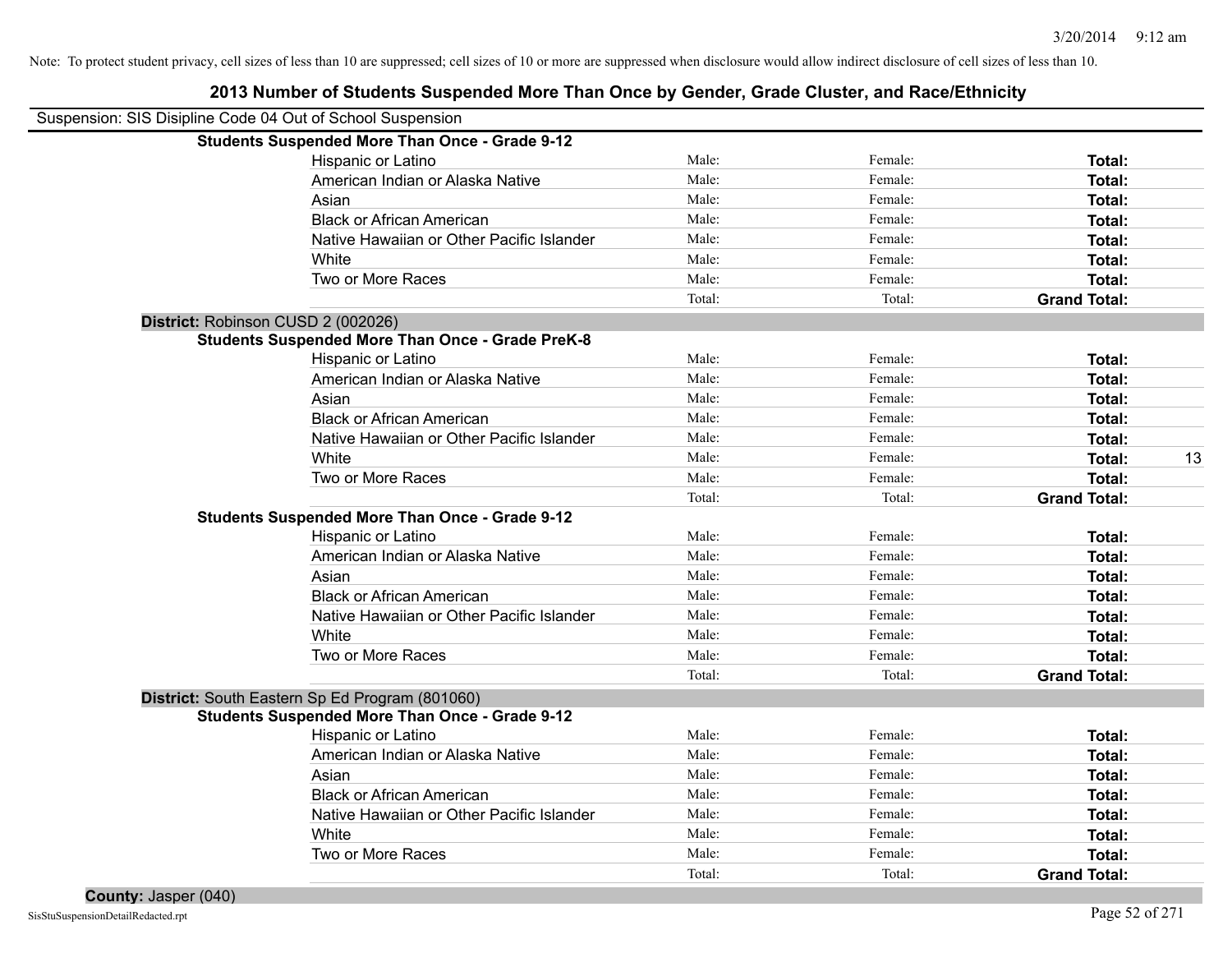| Suspension: SIS Disipline Code 04 Out of School Suspension |                                                         |        |         |                                      |
|------------------------------------------------------------|---------------------------------------------------------|--------|---------|--------------------------------------|
| District: Jasper County CUD 1 (001026)                     |                                                         |        |         |                                      |
|                                                            | <b>Students Suspended More Than Once - Grade PreK-8</b> |        |         |                                      |
|                                                            | Hispanic or Latino                                      | Male:  | Female: | Total:                               |
|                                                            | American Indian or Alaska Native                        | Male:  | Female: | Total:                               |
|                                                            | Asian                                                   | Male:  | Female: | <b>Total:</b>                        |
|                                                            | <b>Black or African American</b>                        | Male:  | Female: | Total:                               |
|                                                            | Native Hawaiian or Other Pacific Islander               | Male:  | Female: | Total:                               |
|                                                            | White                                                   | Male:  | Female: | Total:                               |
|                                                            | Two or More Races                                       | Male:  | Female: | <b>Total:</b>                        |
|                                                            |                                                         | Total: | Total:  | <b>Grand Total:</b>                  |
|                                                            | <b>Students Suspended More Than Once - Grade 9-12</b>   |        |         |                                      |
|                                                            | Hispanic or Latino                                      | Male:  | Female: | Total:                               |
|                                                            | American Indian or Alaska Native                        | Male:  | Female: | <b>Total:</b>                        |
|                                                            | Asian                                                   | Male:  | Female: | <b>Total:</b>                        |
|                                                            | <b>Black or African American</b>                        | Male:  | Female: | Total:                               |
|                                                            | Native Hawaiian or Other Pacific Islander               | Male:  | Female: | <b>Total:</b>                        |
|                                                            | White                                                   | Male:  | Female: | Total:                               |
|                                                            | Two or More Races                                       | Male:  | Female: | <b>Total:</b>                        |
|                                                            |                                                         | Total: | Total:  | <b>Grand Total:</b>                  |
| County: Lawrence (051)                                     |                                                         |        |         |                                      |
|                                                            | District: Lawrence County CUD 20 (020026)               |        |         |                                      |
|                                                            | <b>Students Suspended More Than Once - Grade PreK-8</b> |        |         |                                      |
|                                                            | Hispanic or Latino                                      | Male:  | Female: | Total:                               |
|                                                            | American Indian or Alaska Native                        | Male:  | Female: | Total:                               |
|                                                            | Asian                                                   | Male:  | Female: | <b>Total:</b>                        |
|                                                            | <b>Black or African American</b>                        | Male:  | Female: | Total:                               |
|                                                            | Native Hawaiian or Other Pacific Islander               | Male:  | Female: | Total:                               |
|                                                            |                                                         |        |         |                                      |
|                                                            | White                                                   | Male:  | Female: | Total:                               |
|                                                            | Two or More Races                                       | Male:  | Female: | Total:                               |
|                                                            |                                                         | Total: | Total:  | <b>Grand Total:</b>                  |
|                                                            | <b>Students Suspended More Than Once - Grade 9-12</b>   |        |         |                                      |
|                                                            | Hispanic or Latino                                      | Male:  | Female: | Total:                               |
|                                                            | American Indian or Alaska Native                        | Male:  | Female: | Total:                               |
|                                                            | Asian                                                   | Male:  | Female: | Total:                               |
|                                                            | <b>Black or African American</b>                        | Male:  | Female: | Total:                               |
|                                                            | Native Hawaiian or Other Pacific Islander               | Male:  | Female: | Total:                               |
|                                                            | White                                                   | Male:  | Female: | Total:                               |
|                                                            | Two or More Races                                       | Male:  | Female: | <b>Total:</b><br><b>Grand Total:</b> |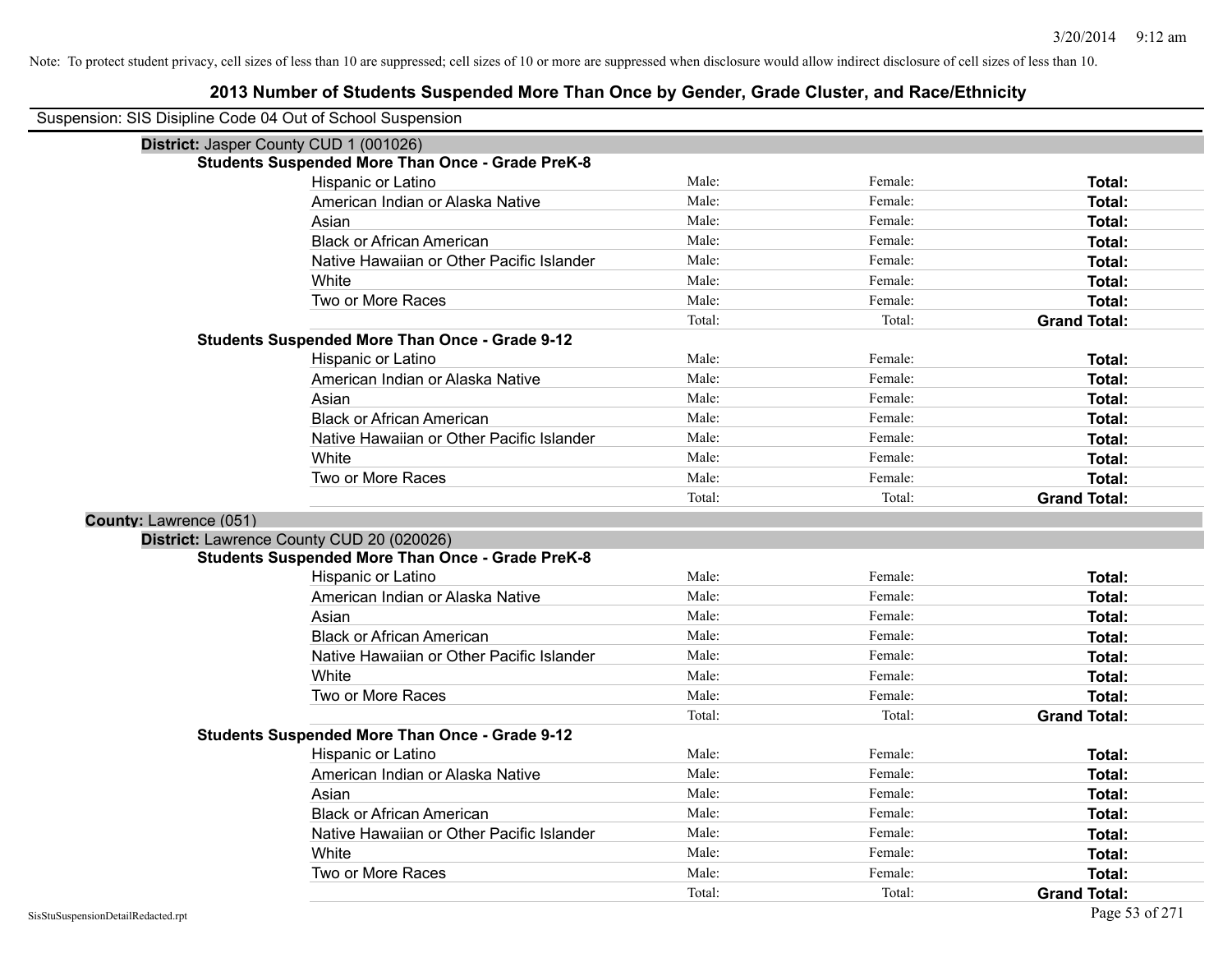## **2013 Number of Students Suspended More Than Once by Gender, Grade Cluster, and Race/Ethnicity**

| Suspension: SIS Disipline Code 04 Out of School Suspension |                                                         |        |         |                     |
|------------------------------------------------------------|---------------------------------------------------------|--------|---------|---------------------|
|                                                            | District: Red Hill CUSD 10 (010026)                     |        |         |                     |
|                                                            | <b>Students Suspended More Than Once - Grade PreK-8</b> |        |         |                     |
|                                                            | Hispanic or Latino                                      | Male:  | Female: | Total:              |
|                                                            | American Indian or Alaska Native                        | Male:  | Female: | Total:              |
|                                                            | Asian                                                   | Male:  | Female: | Total:              |
|                                                            | <b>Black or African American</b>                        | Male:  | Female: | Total:              |
|                                                            | Native Hawaiian or Other Pacific Islander               | Male:  | Female: | Total:              |
|                                                            | White                                                   | Male:  | Female: | <b>Total:</b>       |
|                                                            | Two or More Races                                       | Male:  | Female: | Total:              |
|                                                            |                                                         | Total: | Total:  | <b>Grand Total:</b> |
|                                                            | <b>Students Suspended More Than Once - Grade 9-12</b>   |        |         |                     |
|                                                            | Hispanic or Latino                                      | Male:  | Female: | Total:              |
|                                                            | American Indian or Alaska Native                        | Male:  | Female: | <b>Total:</b>       |
|                                                            | Asian                                                   | Male:  | Female: | Total:              |
|                                                            | <b>Black or African American</b>                        | Male:  | Female: | Total:              |
|                                                            | Native Hawaiian or Other Pacific Islander               | Male:  | Female: | Total:              |
|                                                            | White                                                   | Male:  | Female: | Total:              |
|                                                            | Two or More Races                                       | Male:  | Female: | <b>Total:</b>       |
|                                                            |                                                         | Total: | Total:  | <b>Grand Total:</b> |
| County: Non-Public School (000)                            |                                                         |        |         |                     |
|                                                            | District: Clay/Cwford/Jsper/Lwrnce/Rhland (000000)      |        |         |                     |
|                                                            | <b>Students Suspended More Than Once - Grade 9-12</b>   |        |         |                     |
|                                                            | Hispanic or Latino                                      | Male:  | Female: | Total:              |
|                                                            | American Indian or Alaska Native                        | Male:  | Female: | Total:              |
|                                                            | Asian                                                   | Male:  | Female: | Total:              |
|                                                            | <b>Black or African American</b>                        | Male:  | Female: | Total:              |
|                                                            | Native Hawaiian or Other Pacific Islander               | Male:  | Female: | Total:              |
|                                                            | White                                                   | Male:  | Female: | Total:              |
|                                                            | Two or More Races                                       | Male:  | Female: | Total:              |
|                                                            |                                                         | Total: | Total:  | <b>Grand Total:</b> |
| County: Richland (080)                                     |                                                         |        |         |                     |
|                                                            | District: East Richland CUSD 1 (001026)                 |        |         |                     |
|                                                            | <b>Students Suspended More Than Once - Grade PreK-8</b> |        |         |                     |
|                                                            | Hispanic or Latino                                      | Male:  | Female: | Total:              |
|                                                            | American Indian or Alaska Native                        | Male:  | Female: | Total:              |
|                                                            | Asian                                                   | Male:  | Female: | Total:              |
|                                                            | <b>Black or African American</b>                        | Male:  | Female: | Total:              |
|                                                            | Native Hawaiian or Other Pacific Islander               | Male:  | Female: | Total:              |
|                                                            | White                                                   | Male:  | Female: | 10<br><b>Total:</b> |
| SisStuSuspensionDetailRedacted.rpt                         |                                                         |        |         | Page 54 of 271      |

 $\overline{\phantom{0}}$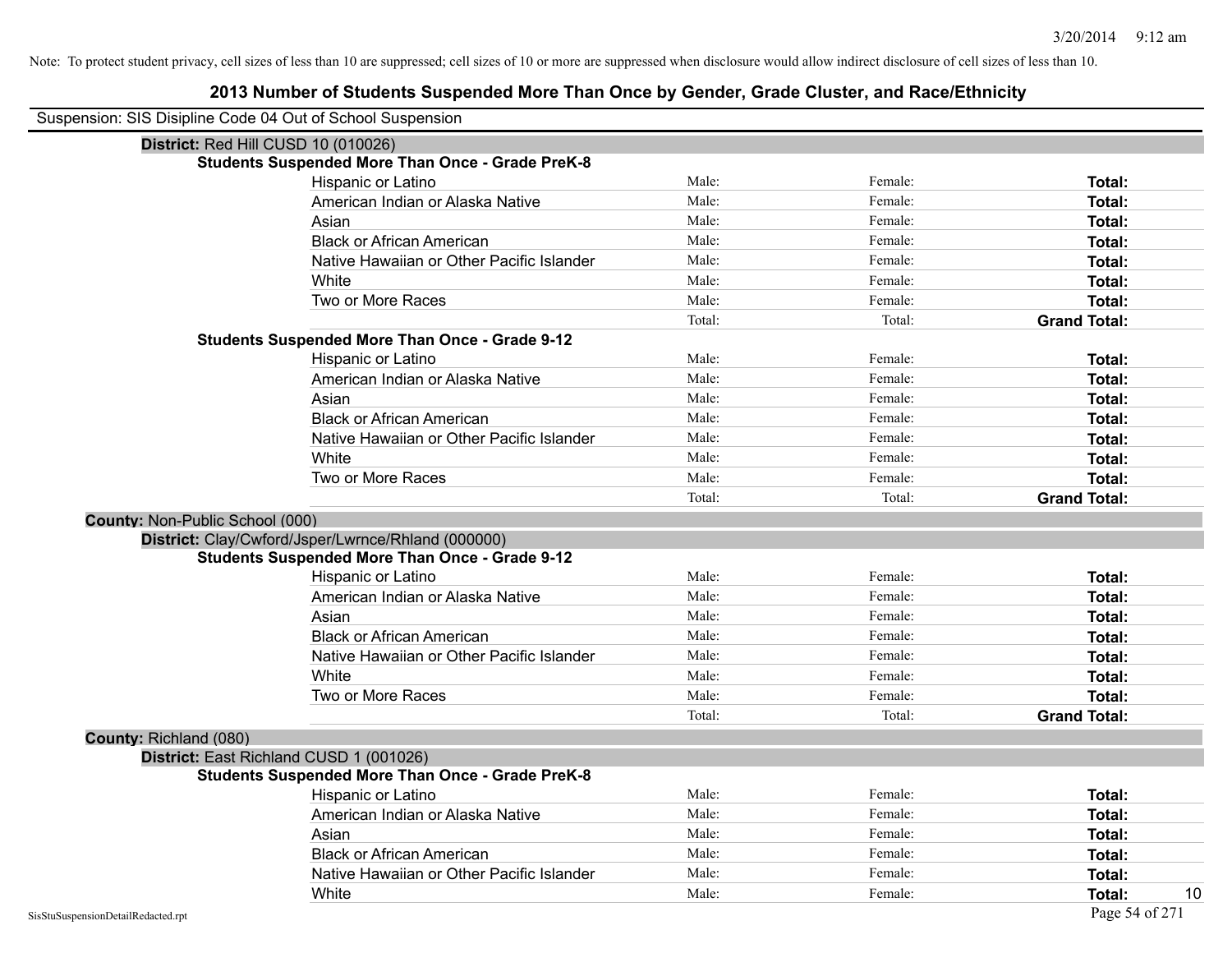| Suspension: SIS Disipline Code 04 Out of School Suspension |                                                         |        |         |                     |
|------------------------------------------------------------|---------------------------------------------------------|--------|---------|---------------------|
|                                                            | Two or More Races                                       | Male:  | Female: | Total:              |
|                                                            |                                                         | Total: | Total:  | <b>Grand Total:</b> |
|                                                            | <b>Students Suspended More Than Once - Grade 9-12</b>   |        |         |                     |
|                                                            | Hispanic or Latino                                      | Male:  | Female: | Total:              |
|                                                            | American Indian or Alaska Native                        | Male:  | Female: | Total:              |
|                                                            | Asian                                                   | Male:  | Female: | Total:              |
|                                                            | <b>Black or African American</b>                        | Male:  | Female: | Total:              |
|                                                            | Native Hawaiian or Other Pacific Islander               | Male:  | Female: | Total:              |
|                                                            | White                                                   | Male:  | Female: | Total:              |
|                                                            | Two or More Races                                       | Male:  | Female: | Total:              |
|                                                            |                                                         | Total: | Total:  | <b>Grand Total:</b> |
|                                                            | District: West Richland CUSD 2 (002026)                 |        |         |                     |
|                                                            | <b>Students Suspended More Than Once - Grade PreK-8</b> |        |         |                     |
|                                                            | Hispanic or Latino                                      | Male:  | Female: | Total:              |
|                                                            | American Indian or Alaska Native                        | Male:  | Female: | Total:              |
|                                                            | Asian                                                   | Male:  | Female: | Total:              |
|                                                            | <b>Black or African American</b>                        | Male:  | Female: | Total:              |
|                                                            | Native Hawaiian or Other Pacific Islander               | Male:  | Female: | Total:              |
|                                                            | White                                                   | Male:  | Female: | Total:              |
|                                                            | Two or More Races                                       | Male:  | Female: | Total:              |
|                                                            |                                                         | Total: | Total:  | <b>Grand Total:</b> |
|                                                            | <b>Students Suspended More Than Once - Grade 9-12</b>   |        |         |                     |
|                                                            | Hispanic or Latino                                      | Male:  | Female: | Total:              |
|                                                            | American Indian or Alaska Native                        | Male:  | Female: | Total:              |
|                                                            | Asian                                                   | Male:  | Female: | Total:              |
|                                                            | <b>Black or African American</b>                        | Male:  | Female: | Total:              |
|                                                            | Native Hawaiian or Other Pacific Islander               | Male:  | Female: | Total:              |
|                                                            | White                                                   | Male:  | Female: | Total:              |
|                                                            | Two or More Races                                       | Male:  | Female: | Total:              |
|                                                            |                                                         | Total: | Total:  | <b>Grand Total:</b> |
|                                                            |                                                         |        |         |                     |
| Region: Clinton/Marion/Washington ROE (13)                 |                                                         |        |         |                     |
| County: Clinton (014)                                      |                                                         |        |         |                     |
| District: Aviston SD 21 (021002)                           |                                                         |        |         |                     |
|                                                            | <b>Students Suspended More Than Once - Grade PreK-8</b> |        |         |                     |
|                                                            | Hispanic or Latino                                      | Male:  | Female: | Total:              |
|                                                            | American Indian or Alaska Native                        | Male:  | Female: | Total:              |
|                                                            | Asian                                                   | Male:  | Female: | Total:              |
|                                                            |                                                         |        |         |                     |
| SisStuSuspensionDetailRedacted.rpt                         |                                                         |        |         | Page 55 of 271      |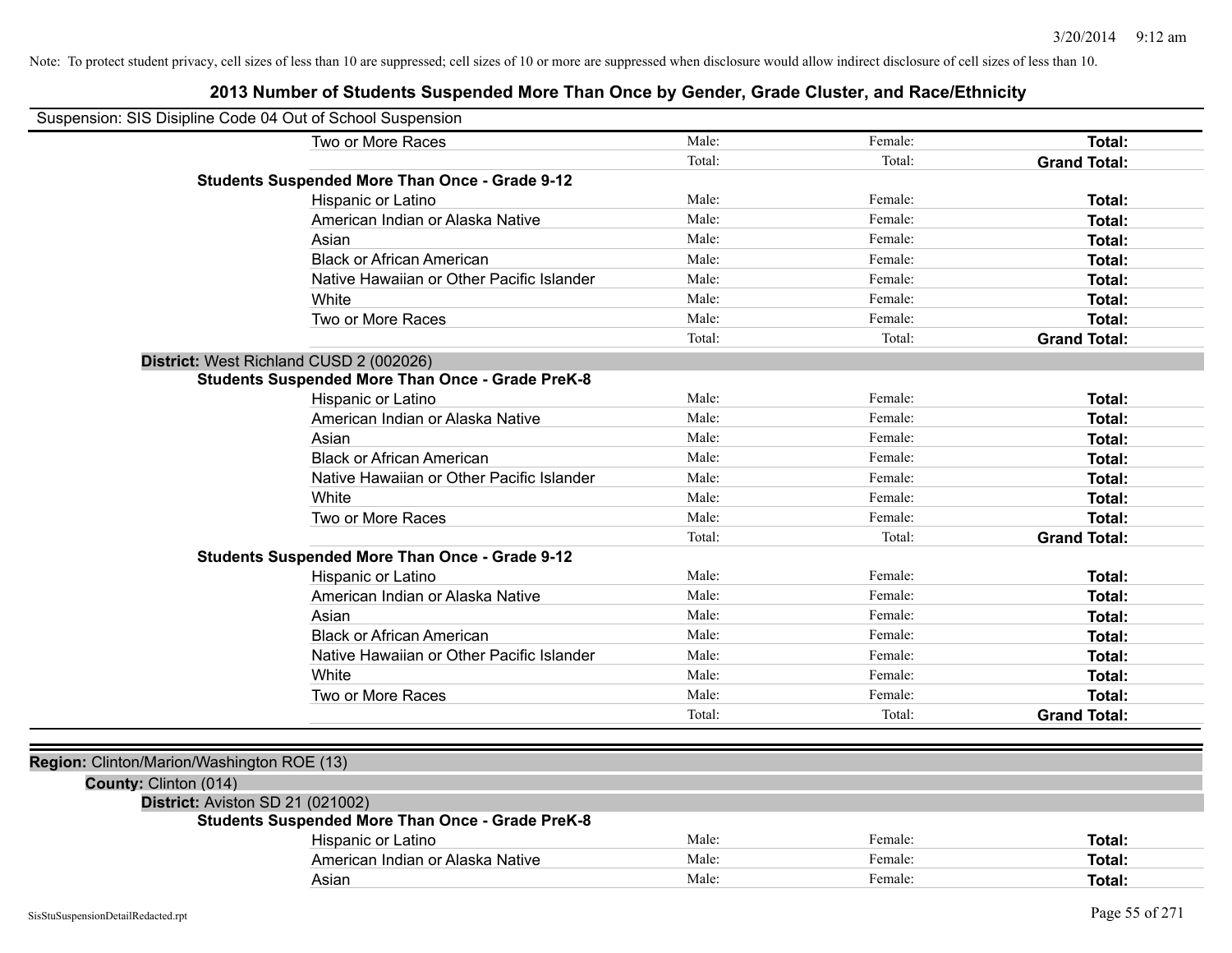| Suspension: SIS Disipline Code 04 Out of School Suspension |                                                         |        |         |                     |
|------------------------------------------------------------|---------------------------------------------------------|--------|---------|---------------------|
|                                                            | <b>Black or African American</b>                        | Male:  | Female: | Total:              |
|                                                            | Native Hawaiian or Other Pacific Islander               | Male:  | Female: | Total:              |
|                                                            | White                                                   | Male:  | Female: | Total:              |
|                                                            | Two or More Races                                       | Male:  | Female: | Total:              |
|                                                            |                                                         | Total: | Total:  | <b>Grand Total:</b> |
| District: Breese ESD 12 (012004)                           |                                                         |        |         |                     |
|                                                            | <b>Students Suspended More Than Once - Grade PreK-8</b> |        |         |                     |
|                                                            | Hispanic or Latino                                      | Male:  | Female: | Total:              |
|                                                            | American Indian or Alaska Native                        | Male:  | Female: | Total:              |
|                                                            | Asian                                                   | Male:  | Female: | Total:              |
|                                                            | <b>Black or African American</b>                        | Male:  | Female: | Total:              |
|                                                            | Native Hawaiian or Other Pacific Islander               | Male:  | Female: | Total:              |
|                                                            | White                                                   | Male:  | Female: | Total:              |
|                                                            | Two or More Races                                       | Male:  | Female: | Total:              |
|                                                            |                                                         | Total: | Total:  | <b>Grand Total:</b> |
| District: Carlyle CUSD 1 (001026)                          |                                                         |        |         |                     |
|                                                            | <b>Students Suspended More Than Once - Grade PreK-8</b> |        |         |                     |
|                                                            | Hispanic or Latino                                      | Male:  | Female: | Total:              |
|                                                            | American Indian or Alaska Native                        | Male:  | Female: | Total:              |
|                                                            | Asian                                                   | Male:  | Female: | Total:              |
|                                                            | <b>Black or African American</b>                        | Male:  | Female: | Total:              |
|                                                            | Native Hawaiian or Other Pacific Islander               | Male:  | Female: | Total:              |
|                                                            | White                                                   | Male:  | Female: | Total:<br>11        |
|                                                            | Two or More Races                                       | Male:  | Female: | Total:              |
|                                                            |                                                         | Total: | Total:  | <b>Grand Total:</b> |
|                                                            | <b>Students Suspended More Than Once - Grade 9-12</b>   |        |         |                     |
|                                                            | Hispanic or Latino                                      | Male:  | Female: | Total:              |
|                                                            | American Indian or Alaska Native                        | Male:  | Female: | Total:              |
|                                                            | Asian                                                   | Male:  | Female: | Total:              |
|                                                            | <b>Black or African American</b>                        | Male:  | Female: | Total:              |
|                                                            | Native Hawaiian or Other Pacific Islander               | Male:  | Female: | Total:              |
|                                                            | White                                                   | Male:  | Female: | Total:              |
|                                                            | Two or More Races                                       | Male:  | Female: | Total:              |
|                                                            |                                                         | Total: | Total:  | <b>Grand Total:</b> |
| <b>District:</b> St Rose SD 14-15 (141502)                 |                                                         |        |         |                     |
|                                                            | <b>Students Suspended More Than Once - Grade PreK-8</b> |        |         |                     |
|                                                            | Hispanic or Latino                                      | Male:  | Female: | Total:              |
|                                                            | American Indian or Alaska Native                        | Male:  | Female: | Total:              |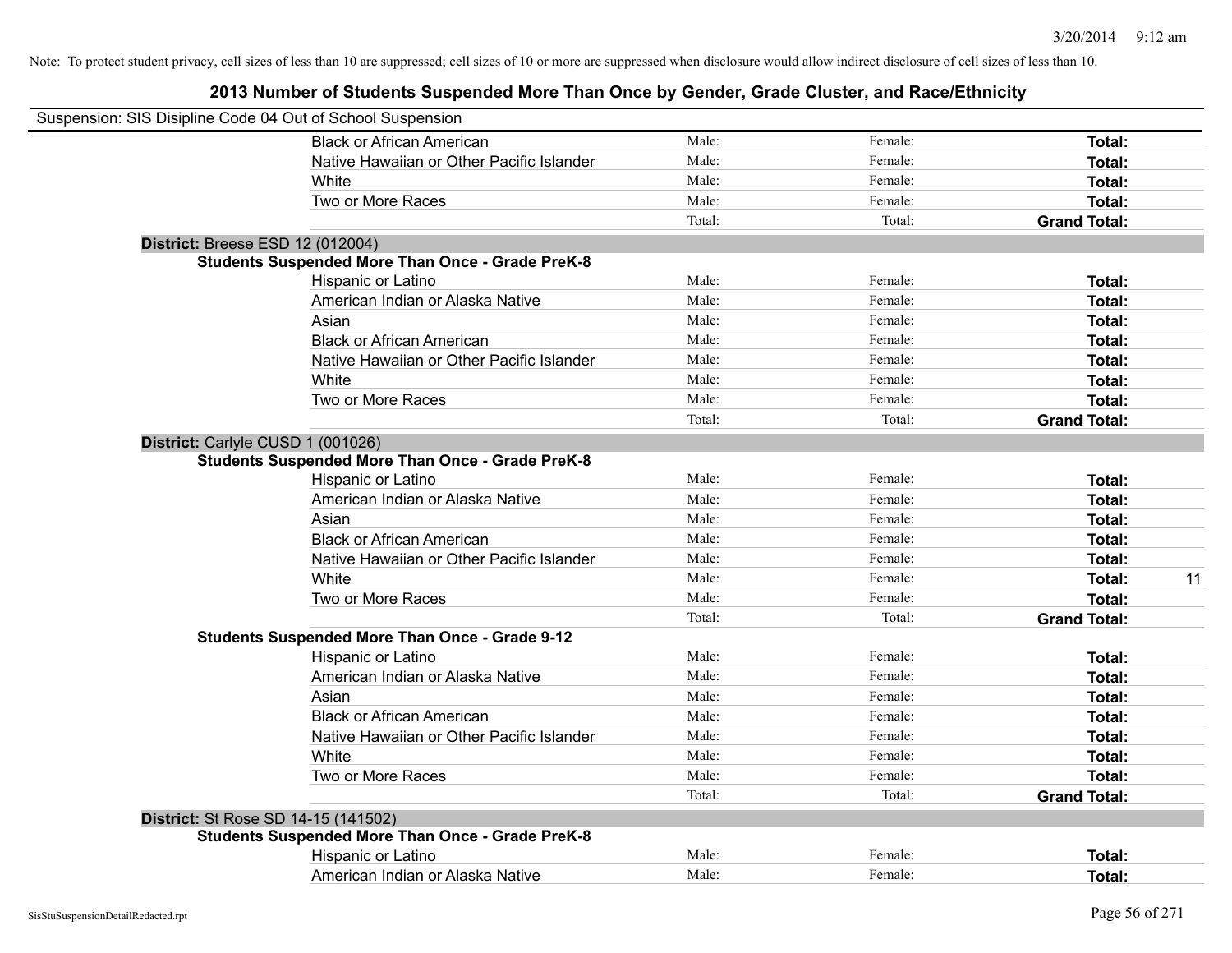## **2013 Number of Students Suspended More Than Once by Gender, Grade Cluster, and Race/Ethnicity**

| Male:<br>Female:<br>Asian<br>Male:<br>Female:<br><b>Black or African American</b><br>Male:<br>Female:<br>Native Hawaiian or Other Pacific Islander<br>Male:<br>Female:<br>White<br>Two or More Races<br>Male:<br>Female: | Total:<br>Total:<br>Total:<br>Total:<br>Total: |
|--------------------------------------------------------------------------------------------------------------------------------------------------------------------------------------------------------------------------|------------------------------------------------|
|                                                                                                                                                                                                                          |                                                |
|                                                                                                                                                                                                                          |                                                |
|                                                                                                                                                                                                                          |                                                |
|                                                                                                                                                                                                                          |                                                |
|                                                                                                                                                                                                                          |                                                |
| Total:<br>Total:<br><b>Grand Total:</b>                                                                                                                                                                                  |                                                |
| District: Wesclin CUSD 3 (003026)                                                                                                                                                                                        |                                                |
| <b>Students Suspended More Than Once - Grade PreK-8</b>                                                                                                                                                                  |                                                |
| Hispanic or Latino<br>Male:<br>Female:                                                                                                                                                                                   | Total:                                         |
| American Indian or Alaska Native<br>Male:<br>Female:                                                                                                                                                                     | Total:                                         |
| Male:<br>Asian<br>Female:                                                                                                                                                                                                | Total:                                         |
| <b>Black or African American</b><br>Male:<br>Female:                                                                                                                                                                     | Total:                                         |
| Native Hawaiian or Other Pacific Islander<br>Male:<br>Female:                                                                                                                                                            | Total:                                         |
| White<br>Male:<br>Female:                                                                                                                                                                                                | Total:                                         |
| Two or More Races<br>Male:<br>Female:                                                                                                                                                                                    | Total:                                         |
| Total:<br>Total:<br><b>Grand Total:</b>                                                                                                                                                                                  |                                                |
| <b>Students Suspended More Than Once - Grade 9-12</b>                                                                                                                                                                    |                                                |
| Male:<br>Hispanic or Latino<br>Female:                                                                                                                                                                                   | Total:                                         |
| American Indian or Alaska Native<br>Male:<br>Female:                                                                                                                                                                     | Total:                                         |
| Asian<br>Male:<br>Female:                                                                                                                                                                                                | Total:                                         |
| <b>Black or African American</b><br>Female:<br>Male:                                                                                                                                                                     | Total:                                         |
| Native Hawaiian or Other Pacific Islander<br>Male:<br>Female:                                                                                                                                                            | Total:                                         |
| White<br>Male:<br>Female:                                                                                                                                                                                                | Total:                                         |
| Two or More Races<br>Male:<br>Female:                                                                                                                                                                                    | Total:                                         |
| Total:<br>Total:<br><b>Grand Total:</b>                                                                                                                                                                                  |                                                |
| County: Marion (058)                                                                                                                                                                                                     |                                                |
| District: Centralia HSD 200 (200017)                                                                                                                                                                                     |                                                |
| <b>Students Suspended More Than Once - Grade 9-12</b>                                                                                                                                                                    |                                                |
| Male:<br>Hispanic or Latino<br>Female:                                                                                                                                                                                   | Total:                                         |
| American Indian or Alaska Native<br>Male:<br>Female:                                                                                                                                                                     | Total:                                         |
| Asian<br>Male:<br>Female:                                                                                                                                                                                                | Total:                                         |
| <b>Black or African American</b><br>Male:<br>Female:                                                                                                                                                                     | Total:                                         |
| Native Hawaiian or Other Pacific Islander<br>Male:<br>Female:                                                                                                                                                            | Total:                                         |
| White<br>Male:<br>Female:                                                                                                                                                                                                | Total:<br>20                                   |
| Two or More Races<br>Male:<br>Female:                                                                                                                                                                                    | Total:                                         |
| 19<br>Total:<br>Total:<br>14<br><b>Grand Total:</b>                                                                                                                                                                      | 33                                             |

**District:** Centralia SD 135 (135002) **Students Suspended More Than Once - Grade PreK-8**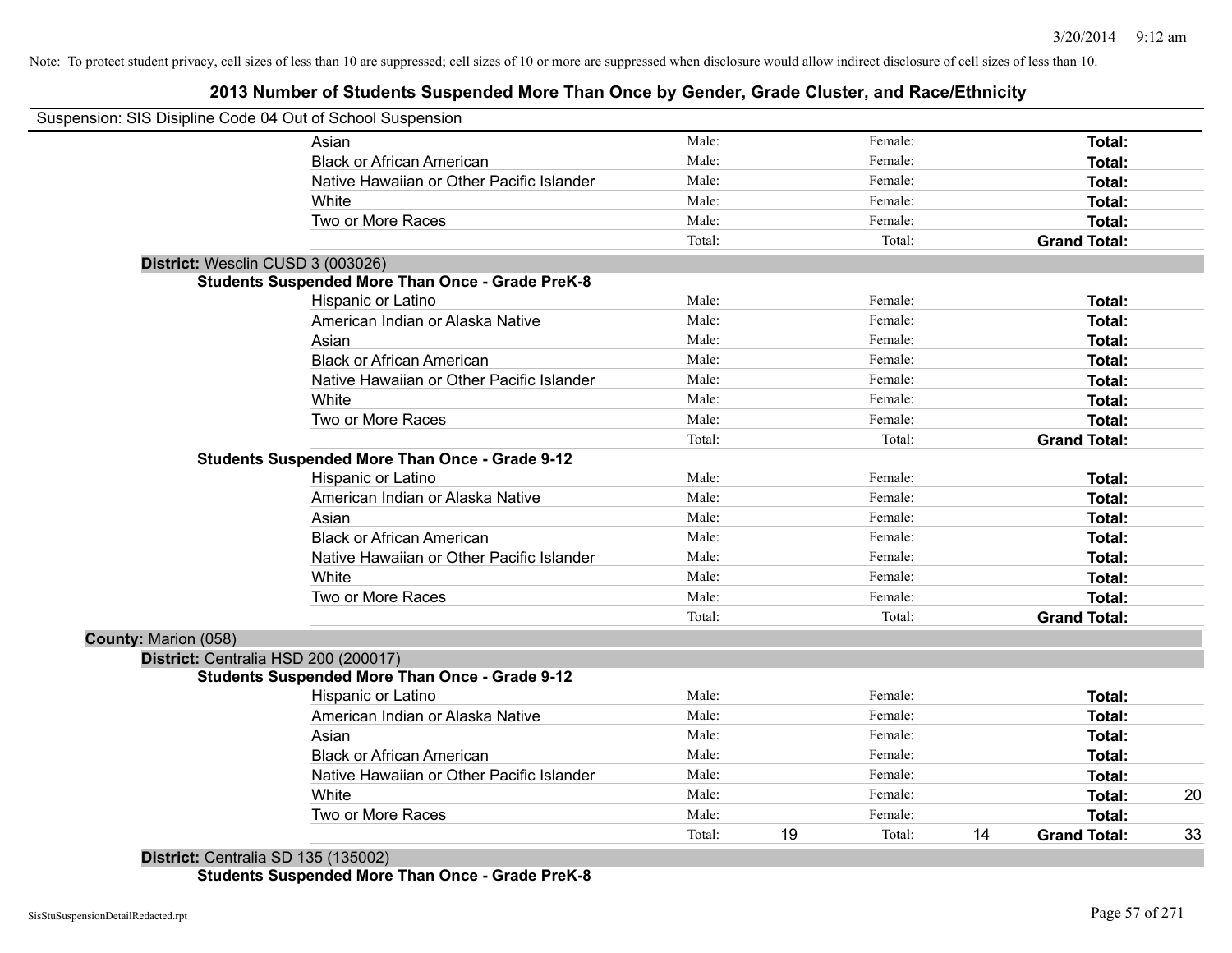| Suspension: SIS Disipline Code 04 Out of School Suspension |        |         |                     |    |
|------------------------------------------------------------|--------|---------|---------------------|----|
| Hispanic or Latino                                         | Male:  | Female: | Total:              |    |
| American Indian or Alaska Native                           | Male:  | Female: | Total:              |    |
| Asian                                                      | Male:  | Female: | Total:              |    |
| <b>Black or African American</b>                           | Male:  | Female: | Total:              | 13 |
| Native Hawaiian or Other Pacific Islander                  | Male:  | Female: | Total:              |    |
| White                                                      | Male:  | Female: | Total:              | 18 |
| Two or More Races                                          | Male:  | Female: | Total:              |    |
|                                                            | Total: | Total:  | <b>Grand Total:</b> |    |
| District: Odin PSD 722 (722026)                            |        |         |                     |    |
| <b>Students Suspended More Than Once - Grade PreK-8</b>    |        |         |                     |    |
| Hispanic or Latino                                         | Male:  | Female: | Total:              |    |
| American Indian or Alaska Native                           | Male:  | Female: | Total:              |    |
| Asian                                                      | Male:  | Female: | Total:              |    |
| <b>Black or African American</b>                           | Male:  | Female: | Total:              |    |
| Native Hawaiian or Other Pacific Islander                  | Male:  | Female: | Total:              |    |
| White                                                      | Male:  | Female: | Total:              |    |
| Two or More Races                                          | Male:  | Female: | Total:              |    |
|                                                            | Total: | Total:  | <b>Grand Total:</b> |    |
| District: Salem CHSD 600 (600016)                          |        |         |                     |    |
| <b>Students Suspended More Than Once - Grade 9-12</b>      |        |         |                     |    |
| Hispanic or Latino                                         | Male:  | Female: | Total:              |    |
| American Indian or Alaska Native                           | Male:  | Female: | Total:              |    |
| Asian                                                      | Male:  | Female: | Total:              |    |
| <b>Black or African American</b>                           | Male:  | Female: | Total:              |    |
| Native Hawaiian or Other Pacific Islander                  | Male:  | Female: | Total:              |    |
| White                                                      | Male:  | Female: | Total:              | 12 |
| Two or More Races                                          | Male:  | Female: | Total:              |    |
|                                                            | Total: | Total:  | <b>Grand Total:</b> |    |
| <b>District: Salem SD 111 (111002)</b>                     |        |         |                     |    |
| <b>Students Suspended More Than Once - Grade PreK-8</b>    |        |         |                     |    |
| Hispanic or Latino                                         | Male:  | Female: | Total:              |    |
| American Indian or Alaska Native                           | Male:  | Female: | Total:              |    |
| Asian                                                      | Male:  | Female: | Total:              |    |
| <b>Black or African American</b>                           | Male:  | Female: | Total:              |    |
| Native Hawaiian or Other Pacific Islander                  | Male:  | Female: | Total:              |    |
| White                                                      | Male:  | Female: | Total:              | 12 |
| Two or More Races                                          | Male:  | Female: | Total:              |    |
|                                                            | Total: | Total:  | <b>Grand Total:</b> |    |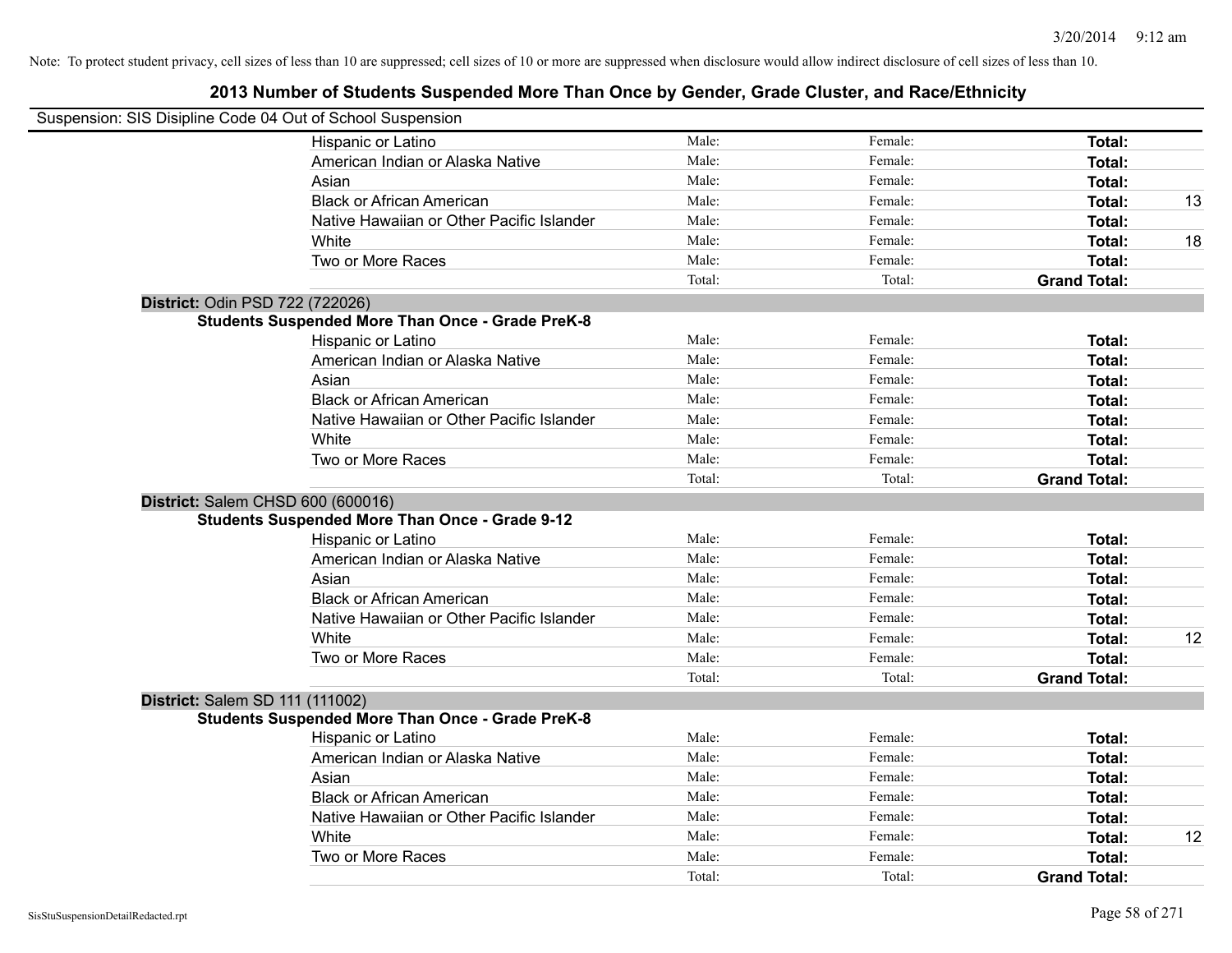| Suspension: SIS Disipline Code 04 Out of School Suspension |                                                         |        |         |                     |
|------------------------------------------------------------|---------------------------------------------------------|--------|---------|---------------------|
| District: Sandoval CUSD 501 (501026)                       |                                                         |        |         |                     |
|                                                            | <b>Students Suspended More Than Once - Grade PreK-8</b> |        |         |                     |
|                                                            | Hispanic or Latino                                      | Male:  | Female: | Total:              |
|                                                            | American Indian or Alaska Native                        | Male:  | Female: | <b>Total:</b>       |
|                                                            | Asian                                                   | Male:  | Female: | <b>Total:</b>       |
|                                                            | <b>Black or African American</b>                        | Male:  | Female: | Total:              |
|                                                            | Native Hawaiian or Other Pacific Islander               | Male:  | Female: | <b>Total:</b>       |
|                                                            | White                                                   | Male:  | Female: | 14<br>Total:        |
|                                                            | Two or More Races                                       | Male:  | Female: | <b>Total:</b>       |
|                                                            |                                                         | Total: | Total:  | <b>Grand Total:</b> |
|                                                            | <b>Students Suspended More Than Once - Grade 9-12</b>   |        |         |                     |
|                                                            | Hispanic or Latino                                      | Male:  | Female: | Total:              |
|                                                            | American Indian or Alaska Native                        | Male:  | Female: | Total:              |
|                                                            | Asian                                                   | Male:  | Female: | <b>Total:</b>       |
|                                                            | <b>Black or African American</b>                        | Male:  | Female: | <b>Total:</b>       |
|                                                            | Native Hawaiian or Other Pacific Islander               | Male:  | Female: | Total:              |
|                                                            | White                                                   | Male:  | Female: | Total:              |
|                                                            | Two or More Races                                       | Male:  | Female: | Total:              |
|                                                            |                                                         | Total: | Total:  | <b>Grand Total:</b> |
|                                                            | District: South Central CUD 401 (401026)                |        |         |                     |
|                                                            | <b>Students Suspended More Than Once - Grade 9-12</b>   |        |         |                     |
|                                                            | Hispanic or Latino                                      | Male:  | Female: | Total:              |
|                                                            | American Indian or Alaska Native                        | Male:  | Female: | <b>Total:</b>       |
|                                                            | Asian                                                   | Male:  | Female: | <b>Total:</b>       |
|                                                            | <b>Black or African American</b>                        | Male:  | Female: | <b>Total:</b>       |
|                                                            | Native Hawaiian or Other Pacific Islander               | Male:  | Female: | Total:              |
|                                                            | White                                                   | Male:  | Female: | <b>Total:</b>       |
|                                                            | Two or More Races                                       | Male:  | Female: | <b>Total:</b>       |
|                                                            |                                                         | Total: | Total:  | <b>Grand Total:</b> |
| County: Washington (095)                                   |                                                         |        |         |                     |
| District: Ashley CCSD 15 (015004)                          |                                                         |        |         |                     |
|                                                            | <b>Students Suspended More Than Once - Grade PreK-8</b> |        |         |                     |
|                                                            | Hispanic or Latino                                      | Male:  | Female: | Total:              |
|                                                            | American Indian or Alaska Native                        | Male:  | Female: | <b>Total:</b>       |
|                                                            | Asian                                                   | Male:  | Female: | <b>Total:</b>       |
|                                                            | <b>Black or African American</b>                        | Male:  | Female: | <b>Total:</b>       |
|                                                            | Native Hawaiian or Other Pacific Islander               | Male:  | Female: | <b>Total:</b>       |
|                                                            | White                                                   | Male:  | Female: | Total:              |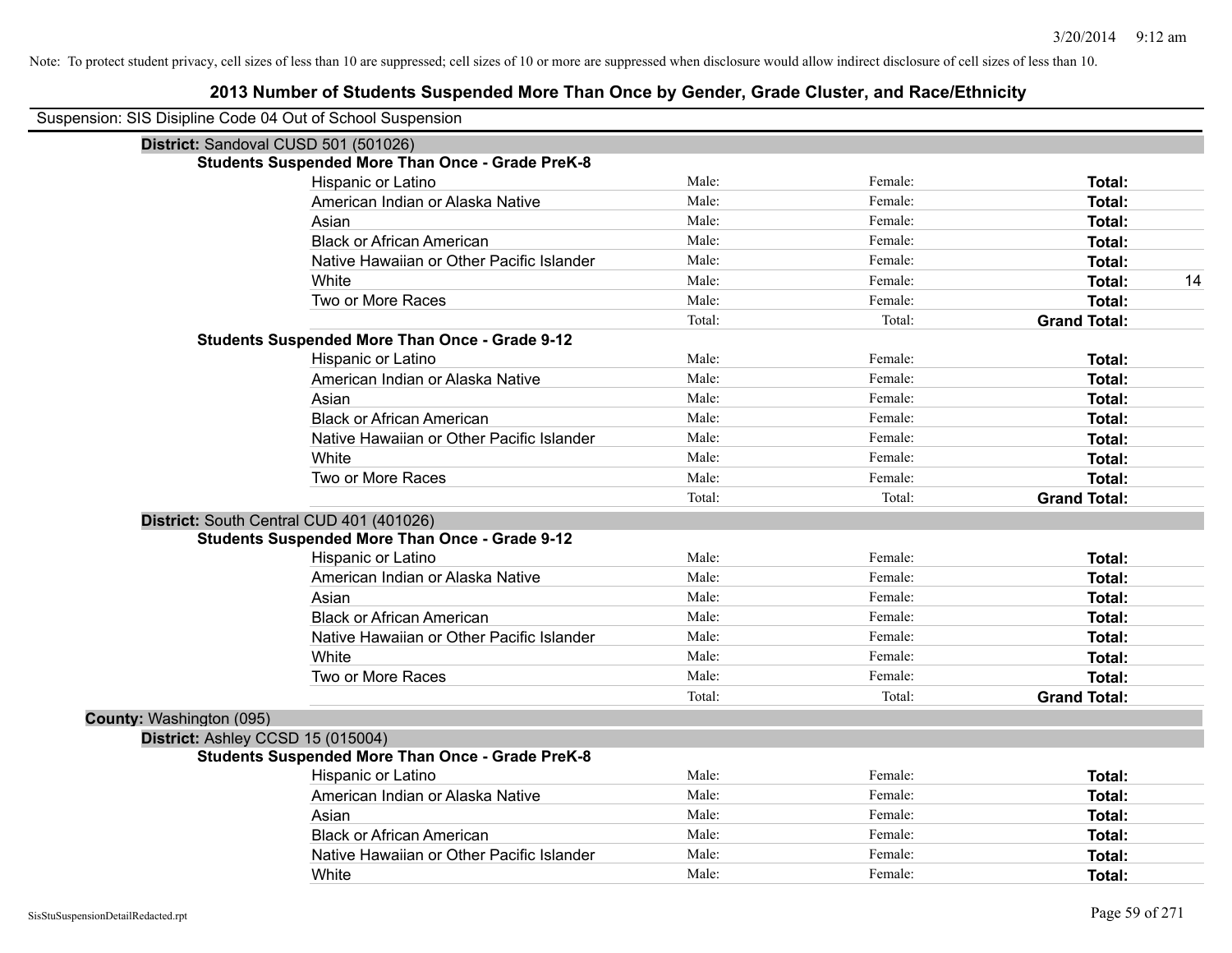| Suspension: SIS Disipline Code 04 Out of School Suspension |                                                         |        |         |                     |
|------------------------------------------------------------|---------------------------------------------------------|--------|---------|---------------------|
|                                                            | Two or More Races                                       | Male:  | Female: | <b>Total:</b>       |
|                                                            |                                                         | Total: | Total:  | <b>Grand Total:</b> |
| District: Irvington CCSD 11 (011004)                       |                                                         |        |         |                     |
|                                                            | <b>Students Suspended More Than Once - Grade PreK-8</b> |        |         |                     |
|                                                            | Hispanic or Latino                                      | Male:  | Female: | Total:              |
|                                                            | American Indian or Alaska Native                        | Male:  | Female: | Total:              |
|                                                            | Asian                                                   | Male:  | Female: | Total:              |
|                                                            | <b>Black or African American</b>                        | Male:  | Female: | Total:              |
|                                                            | Native Hawaiian or Other Pacific Islander               | Male:  | Female: | Total:              |
|                                                            | White                                                   | Male:  | Female: | Total:              |
|                                                            | Two or More Races                                       | Male:  | Female: | Total:              |
|                                                            |                                                         | Total: | Total:  | <b>Grand Total:</b> |
| District: Nashville CHSD 99 (099016)                       |                                                         |        |         |                     |
|                                                            | <b>Students Suspended More Than Once - Grade 9-12</b>   |        |         |                     |
|                                                            | Hispanic or Latino                                      | Male:  | Female: | Total:              |
|                                                            | American Indian or Alaska Native                        | Male:  | Female: | Total:              |
|                                                            | Asian                                                   | Male:  | Female: | Total:              |
|                                                            | <b>Black or African American</b>                        | Male:  | Female: | Total:              |
|                                                            | Native Hawaiian or Other Pacific Islander               | Male:  | Female: | Total:              |
|                                                            | White                                                   | Male:  | Female: | Total:              |
|                                                            | Two or More Races                                       | Male:  | Female: | Total:              |
|                                                            |                                                         | Total: | Total:  | <b>Grand Total:</b> |
|                                                            | District: West Washington Co CUD 10 (010026)            |        |         |                     |
|                                                            | <b>Students Suspended More Than Once - Grade PreK-8</b> |        |         |                     |
|                                                            | Hispanic or Latino                                      | Male:  | Female: | Total:              |
|                                                            | American Indian or Alaska Native                        | Male:  | Female: | Total:              |
|                                                            | Asian                                                   | Male:  | Female: | Total:              |
|                                                            | <b>Black or African American</b>                        | Male:  | Female: | Total:              |
|                                                            | Native Hawaiian or Other Pacific Islander               | Male:  | Female: | Total:              |
|                                                            | White                                                   | Male:  | Female: | Total:              |
|                                                            | Two or More Races                                       | Male:  | Female: | Total:              |
|                                                            |                                                         | Total: | Total:  | <b>Grand Total:</b> |
|                                                            | <b>Students Suspended More Than Once - Grade 9-12</b>   |        |         |                     |
|                                                            | Hispanic or Latino                                      | Male:  | Female: | Total:              |
|                                                            | American Indian or Alaska Native                        | Male:  | Female: | Total:              |
|                                                            | Asian                                                   | Male:  | Female: | Total:              |
|                                                            | <b>Black or African American</b>                        | Male:  | Female: | Total:              |
|                                                            | Native Hawaiian or Other Pacific Islander               | Male:  | Female: | Total:              |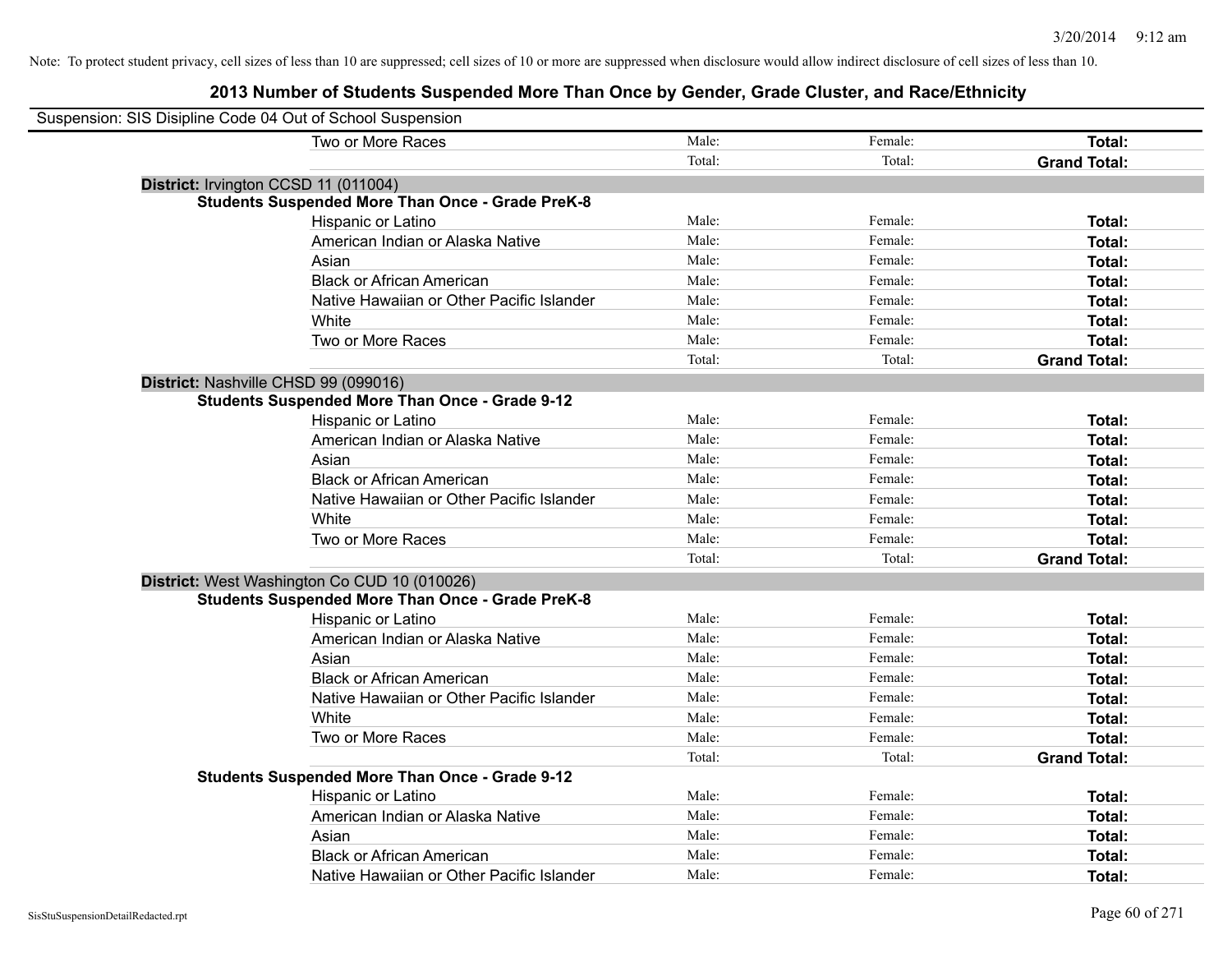| Suspension: SIS Disipline Code 04 Out of School Suspension |         |                     |
|------------------------------------------------------------|---------|---------------------|
| Male:<br>White                                             | Female: | Total:              |
| Male:<br>Two or More Races                                 | Female: | Total:              |
| Total:                                                     | Total:  | <b>Grand Total:</b> |
|                                                            |         |                     |
| Region: Clk/Cls/Cmbn/Dglas/Edgr/Mltr/Shlb (11)             |         |                     |
| County: Clark (012)                                        |         |                     |
| District: Casey-Westfield CUSD 4C (004C26)                 |         |                     |
| <b>Students Suspended More Than Once - Grade 9-12</b>      |         |                     |
| Male:<br>Hispanic or Latino                                | Female: | Total:              |
| Male:<br>American Indian or Alaska Native                  | Female: | Total:              |
| Male:<br>Asian                                             | Female: | Total:              |
| <b>Black or African American</b><br>Male:                  | Female: | Total:              |
| Native Hawaiian or Other Pacific Islander<br>Male:         | Female: | Total:              |
| White<br>Male:                                             | Female: | Total:              |
| Two or More Races<br>Male:                                 | Female: | Total:              |
| Total:                                                     | Total:  | <b>Grand Total:</b> |
| District: Marshall CUSD 2C (002C26)                        |         |                     |
| <b>Students Suspended More Than Once - Grade PreK-8</b>    |         |                     |
| Hispanic or Latino<br>Male:                                | Female: | Total:              |
| American Indian or Alaska Native<br>Male:                  | Female: | Total:              |
| Male:<br>Asian                                             | Female: | Total:              |
| <b>Black or African American</b><br>Male:                  | Female: | Total:              |
| Native Hawaiian or Other Pacific Islander<br>Male:         | Female: | Total:              |
| Male:<br>White                                             | Female: | Total:              |
| Two or More Races<br>Male:                                 | Female: | Total:              |
| Total:                                                     | Total:  | <b>Grand Total:</b> |
| <b>Students Suspended More Than Once - Grade 9-12</b>      |         |                     |
| Hispanic or Latino<br>Male:                                | Female: | Total:              |
| Male:<br>American Indian or Alaska Native                  | Female: | Total:              |
| Asian<br>Male:                                             | Female: | Total:              |
| <b>Black or African American</b><br>Male:                  | Female: | Total:              |
| Native Hawaiian or Other Pacific Islander<br>Male:         | Female: | Total:              |
| White<br>Male:                                             | Female: | 11<br>Total:        |
| Two or More Races<br>Male:                                 | Female: | Total:              |
| Total:                                                     | Total:  | <b>Grand Total:</b> |
| District: Martinsville CUSD 3C (003C26)                    |         |                     |
| <b>Students Suspended More Than Once - Grade PreK-8</b>    |         |                     |
| Male:<br>Hispanic or Latino                                | Female: | Total:              |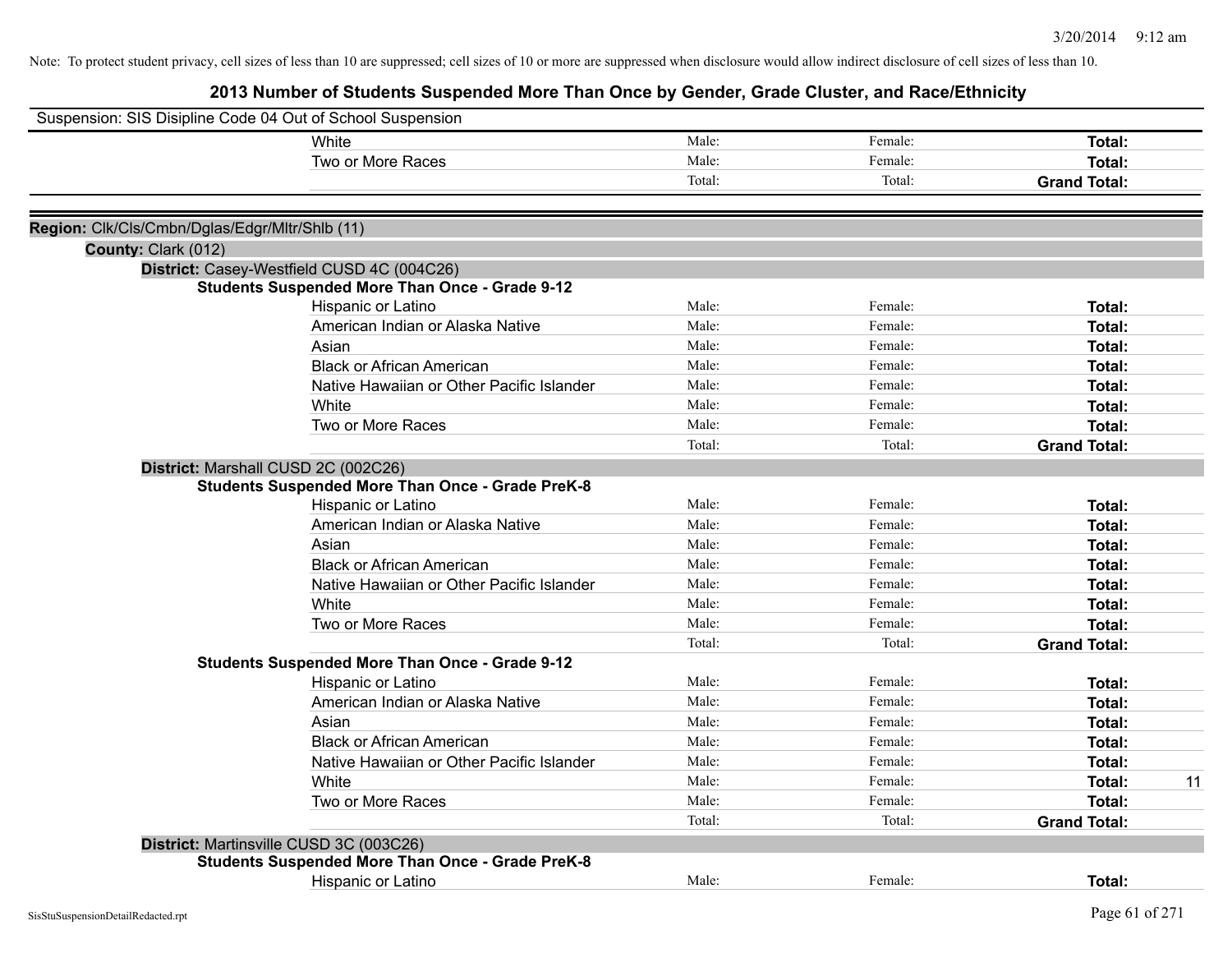## Suspension: SIS Disipline Code 04 Out of School Suspension American Indian or Alaska Native **Male:** Male: Female: Female: **Total:** Total: Asian **Asian Male:** Female: **Total:** Female: **Total:** Female: **Total:** Female: **Total:** Total: Black or African American **Figure 1.1 and Total:** Male: Female: Female: **Total: Total:** Total: Native Hawaiian or Other Pacific Islander **Male:** Male: Female: Female: **Total:** Total: White **Total:** Male: **Female:** Female: **Total:** Total: **Total:** Female: **Total:** Total: **Total:** Total: **Total:** Total: **Total:** Total: **Total:** Total: **Total:** Total: **Total:** Total: **Total:** Total: **Total:** Total: **Total** Two or More Races **Total:** Total: Male: Female: Female: **Total:** Total: Total: Total: Total: **Grand Total: Students Suspended More Than Once - Grade 9-12** Hispanic or Latino **Finally Hispanic or Latino** *Total:* Male: Female: Female: **Total:** Total: American Indian or Alaska Native **Male:** Male: Female: Female: **Total:** Total: Asian **Asian Male:** Female: **Total:** Female: **Total:** Female: **Total:** Female: **Total:** Total: Black or African American **Figure 1.1 and Total:** Male: Female: Female: **Total:** Total: Native Hawaiian or Other Pacific Islander **Male:** Male: Female: Female: **Total:** Total: White **Total:** Male: **Female:** Female: **Total:** Total: **Total:** Female: **Total:** Total: **Total:** Total: **Total:** Total: **Total:** Total: **Total:** Total: **Total:** Total: **Total:** Total: **Total:** Total: **Total:** Total: **Total** Two or More Races **Total:** Total: Male: Female: Female: **Total:** Female: **Total:** Total: Total: Total: Total: **Grand Total: County:** Coles (015) **District:** Charleston CUSD 1 (001026) **Students Suspended More Than Once - Grade PreK-8** Hispanic or Latino **Finale:** Female: **Female:** Female: **Total:** Female: **Total:** Female: **Female:** Female: **Total:** American Indian or Alaska Native **Male:** Male: Female: Female: **Total:** Total: Asian Male: Female: **Total:** Black or African American **Figure 1.1 and Total:** Male: Female: Female: **Total: Total:** Total: Native Hawaiian or Other Pacific Islander Male: Total: Female: Female: Total: Total: Total: Total: Total: Total: Total: Total: Total: Total: Total: Total: Total: Total: Total: Total: Total: Total: Total: Total: Total: Tota White **Male:** Male: **Total: 12** Male: **Total: 12** Male: **Total: 12** Two or More Races **Total:** Total: Male: Female: Female: **Total:** Total: Total: Total: **Grand Total: Students Suspended More Than Once - Grade 9-12** Hispanic or Latino **Finale:** Female: **Total:** Female: **Female: Following Total:** Female: **Total:** Female: **Total:** Final: **Finale:** Final: **Final:** Final: **Final:** Final: **Final:** Final: **Final:** Final: **Final:** Final: **Fi** American Indian or Alaska Native **Male:** Male: Female: Female: **Total:** Total: Asian Male: Female: **Total:** Black or African American **Figure 1.1 Contained American** Male: Female: **Female: Total: Total: Total: Total: Total: Total: Total: Total: Total: Total: Total: Total: Total: Total: Total: Tota** Native Hawaiian or Other Pacific Islander Male: Total: Female: Female: Total: Total: Total: Total: Total: Total: Total: Total: Total: Total: Total: Total: Total: Total: Total: Total: Total: Total: Total: Total: Total: Tota White **Male:** Male: **Total: 13** Male: **Total: 13** Two or More Races **Total:** The Male: The Female: Female: **Total:** Total: Total: Total: Total: Total: **Grand Total: District:** Mattoon CUSD 2 (002026) **Students Suspended More Than Once - Grade PreK-8** Hispanic or Latino **Finale:** Female: **Total:** Female: **Total:** Female: **Total:** Female: **Total:** Female: **Total:** Female: **Total:** Female: **Finale:** Female: **Finale:** Female: **Finale:** Finale: **Finale:** Finale: **Finale:** F  $\mathcal{S}^{\text{isStuSupsensionDetailRedacted.rpt}}$  Page 62 of 271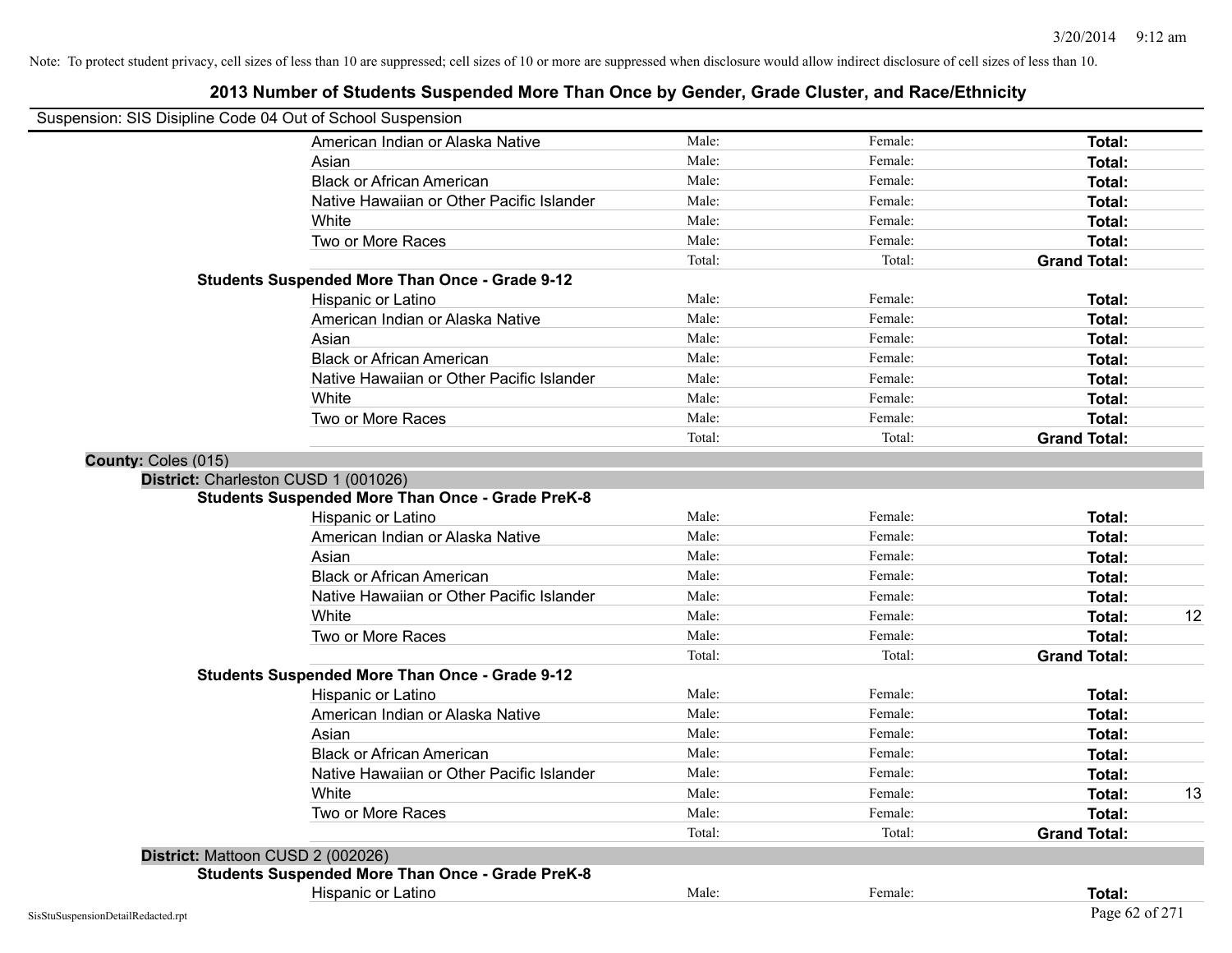## Suspension: SIS Disipline Code 04 Out of School Suspension American Indian or Alaska Native **Male:** Male: Female: Female: **Total:** Total: Asian **Asian Male:** Female: **Total:** Female: **Total:** Female: **Total:** Female: **Total:** Total: Black or African American **Figure 1.1 and Total:** Male: Female: Female: **Total: Total:** Total: Native Hawaiian or Other Pacific Islander **Male:** Male: Female: Female: **Total:** Total: White **Male:** Male: **Total: 11** Male: **Total: 11** Male: **Total: 11** Male: **Total:** 11 Two or More Races **Total:** Total: Male: Female: Female: **Total:** Female: **Total:** Total: Total: Total: Total: **Grand Total: Students Suspended More Than Once - Grade 9-12** Hispanic or Latino **Finally Hispanic or Latino** *Total:* Male: Female: Female: **Total:** Total: American Indian or Alaska Native **Male:** Male: Female: Female: **Total:** Total: Asian **Asian Male:** Female: **Total:** Female: **Total:** Female: **Total:** Female: **Total:** Total: Black or African American **Figure 1.1 and Total:** Male: Female: Female: **Total:** Total: Native Hawaiian or Other Pacific Islander Male: Total: Female: Female: Total: Total: White **Male:** Male: **Total: 16** Male: **Total: 16** Male: **Total: 16** Male: **Total: 16** Male: 16 Two or More Races **Total:** Total: Male: Female: Female: **Total:** Female: **Total:** Total: Total: Total: Total: **Grand Total: County:** Cumberland (018) **District:** Cumberland CUSD 77 (077026) **Students Suspended More Than Once - Grade 9-12** Hispanic or Latino **Finale:** Female: **Female:** Female: **Total:** Female: **Total:** Female: **Female:** Female: **Total:** American Indian or Alaska Native **Male:** Male: Female: Female: **Total:** Total: Asian Male: Female: **Total:** Black or African American **Figure 1.1 and Total:** Male: Female: Female: **Total: Total:** Total: Native Hawaiian or Other Pacific Islander Male: Total: Female: Female: Total: Total: Total: Total: Total: Total: Total: Total: Total: Total: Total: Total: Total: Total: Total: Total: Total: Total: Total: Total: Total: Tota White **Total:** Male: Female: **Total:** Total: **Total:** Female: **Total:** Total: Two or More Races **Total:** Total: Male: Female: Female: **Total:** Total: Total: Total: **Grand Total: District:** Neoga CUSD 3 (003026) **Students Suspended More Than Once - Grade PreK-8** Hispanic or Latino **Finale:** Female: **Female:** Female: **Total:** Female: **Total:** Female: **Finale:** Female: **Total:** American Indian or Alaska Native **Male:** Male: Female: Female: **Total:** Total: Asian **Male:** Female: **Total:** Total: **Total:** Female: **Total:** Total: **Total:** Total: Total: Total: Total: Total: Total: Total: Total: Total: Total: Total: Total: Total: Total: Total: Total: Total: Total: Total: Total: To Black or African American **Figure 1.1 and Total:** Male: Female: Female: **Total:** Total: Native Hawaiian or Other Pacific Islander Male: Total: Female: Female: Total: Total: Total: Total: Total: Total: Total: Total: Female: Total: Total: Total: Total: Total: Total: Total: Total: Total: Total: Total: Total: Tot White **Total:** Male: Female: **Total:** Total: **Total:** Female: **Total:** Total: Two or More Races **Total:** The Male: The Remain Remains of Male: Total: Total: Total: Total: Total: **Grand Total: Students Suspended More Than Once - Grade 9-12** Hispanic or Latino **Finale:** Female: **Total:** Female: **Total:** Female: **Total:** Female: **Total:** Female: **Total:** Female: **Total:** Female: **Finale:** Female: **Finale:** Female: **Finale:** Finale: **Finale:** Finale: **Finale:** F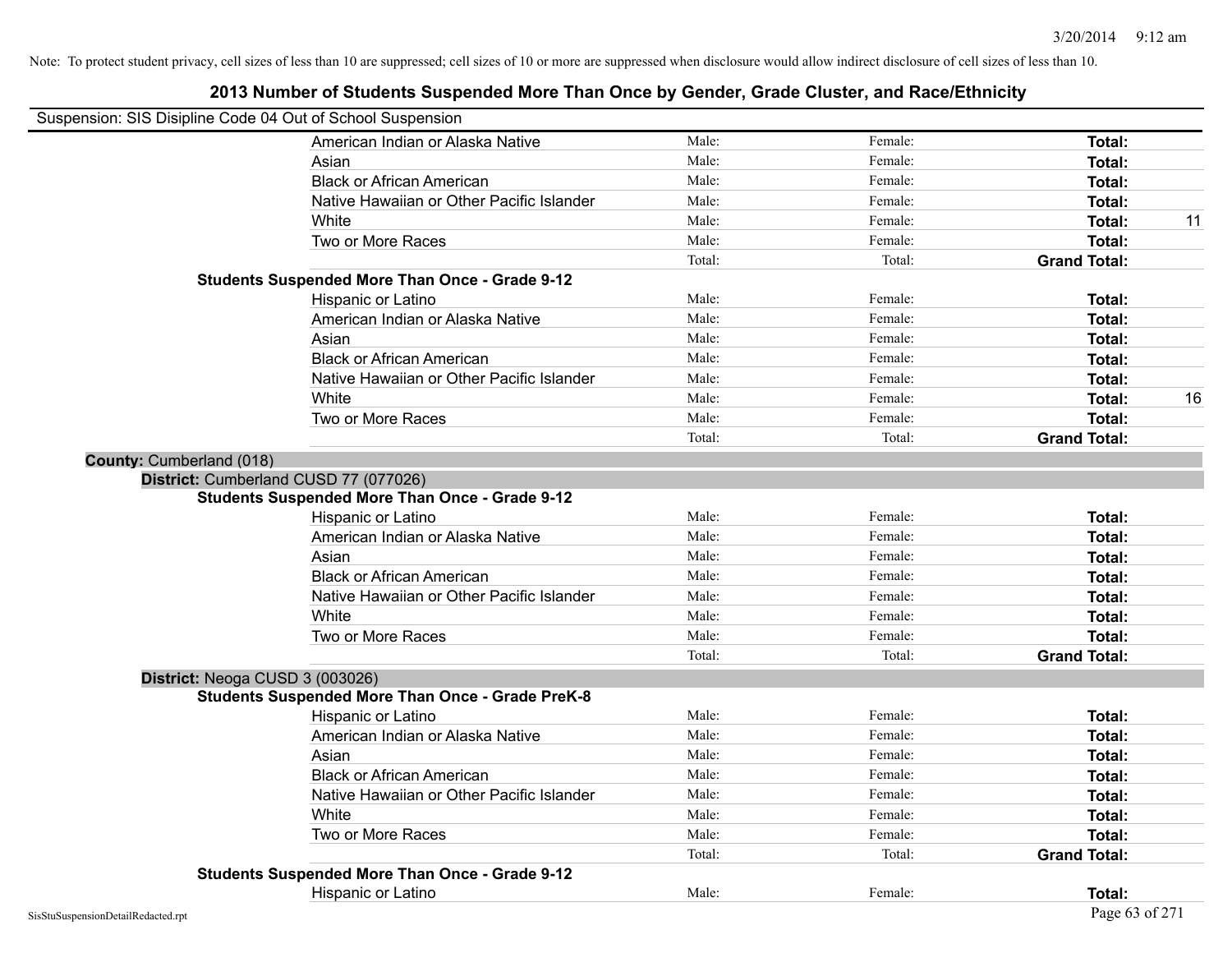| Suspension: SIS Disipline Code 04 Out of School Suspension |                                                         |        |         |                     |
|------------------------------------------------------------|---------------------------------------------------------|--------|---------|---------------------|
|                                                            | American Indian or Alaska Native                        | Male:  | Female: | Total:              |
|                                                            | Asian                                                   | Male:  | Female: | Total:              |
|                                                            | <b>Black or African American</b>                        | Male:  | Female: | Total:              |
|                                                            | Native Hawaiian or Other Pacific Islander               | Male:  | Female: | Total:              |
|                                                            | White                                                   | Male:  | Female: | Total:              |
|                                                            | Two or More Races                                       | Male:  | Female: | Total:              |
|                                                            |                                                         | Total: | Total:  | <b>Grand Total:</b> |
| County: Douglas (021)                                      |                                                         |        |         |                     |
| District: Arcola CUSD 306 (306026)                         |                                                         |        |         |                     |
|                                                            | <b>Students Suspended More Than Once - Grade PreK-8</b> |        |         |                     |
|                                                            | Hispanic or Latino                                      | Male:  | Female: | Total:              |
|                                                            | American Indian or Alaska Native                        | Male:  | Female: | Total:              |
|                                                            | Asian                                                   | Male:  | Female: | Total:              |
|                                                            | <b>Black or African American</b>                        | Male:  | Female: | Total:              |
|                                                            | Native Hawaiian or Other Pacific Islander               | Male:  | Female: | Total:              |
|                                                            | White                                                   | Male:  | Female: | Total:              |
|                                                            | Two or More Races                                       | Male:  | Female: | Total:              |
|                                                            |                                                         | Total: | Total:  | <b>Grand Total:</b> |
|                                                            | <b>Students Suspended More Than Once - Grade 9-12</b>   |        |         |                     |
|                                                            | Hispanic or Latino                                      | Male:  | Female: | Total:              |
|                                                            | American Indian or Alaska Native                        | Male:  | Female: | Total:              |
|                                                            | Asian                                                   | Male:  | Female: | Total:              |
|                                                            | <b>Black or African American</b>                        | Male:  | Female: | Total:              |
|                                                            | Native Hawaiian or Other Pacific Islander               | Male:  | Female: | Total:              |
|                                                            | White                                                   | Male:  | Female: | Total:              |
|                                                            | Two or More Races                                       | Male:  | Female: | Total:              |
|                                                            |                                                         | Total: | Total:  | <b>Grand Total:</b> |
| District: Arthur CUSD 305 (305026)                         |                                                         |        |         |                     |
|                                                            | <b>Students Suspended More Than Once - Grade PreK-8</b> |        |         |                     |
|                                                            | Hispanic or Latino                                      | Male:  | Female: | Total:              |
|                                                            | American Indian or Alaska Native                        | Male:  | Female: | Total:              |
|                                                            | Asian                                                   | Male:  | Female: | Total:              |
|                                                            | <b>Black or African American</b>                        | Male:  | Female: | Total:              |
|                                                            | Native Hawaiian or Other Pacific Islander               | Male:  | Female: | Total:              |
|                                                            | White                                                   | Male:  | Female: | Total:              |
|                                                            | Two or More Races                                       | Male:  | Female: | Total:              |
|                                                            |                                                         | Total: | Total:  | <b>Grand Total:</b> |
|                                                            | <b>Students Suspended More Than Once - Grade 9-12</b>   |        |         |                     |
|                                                            | Hispanic or Latino                                      | Male:  | Female: | Total:              |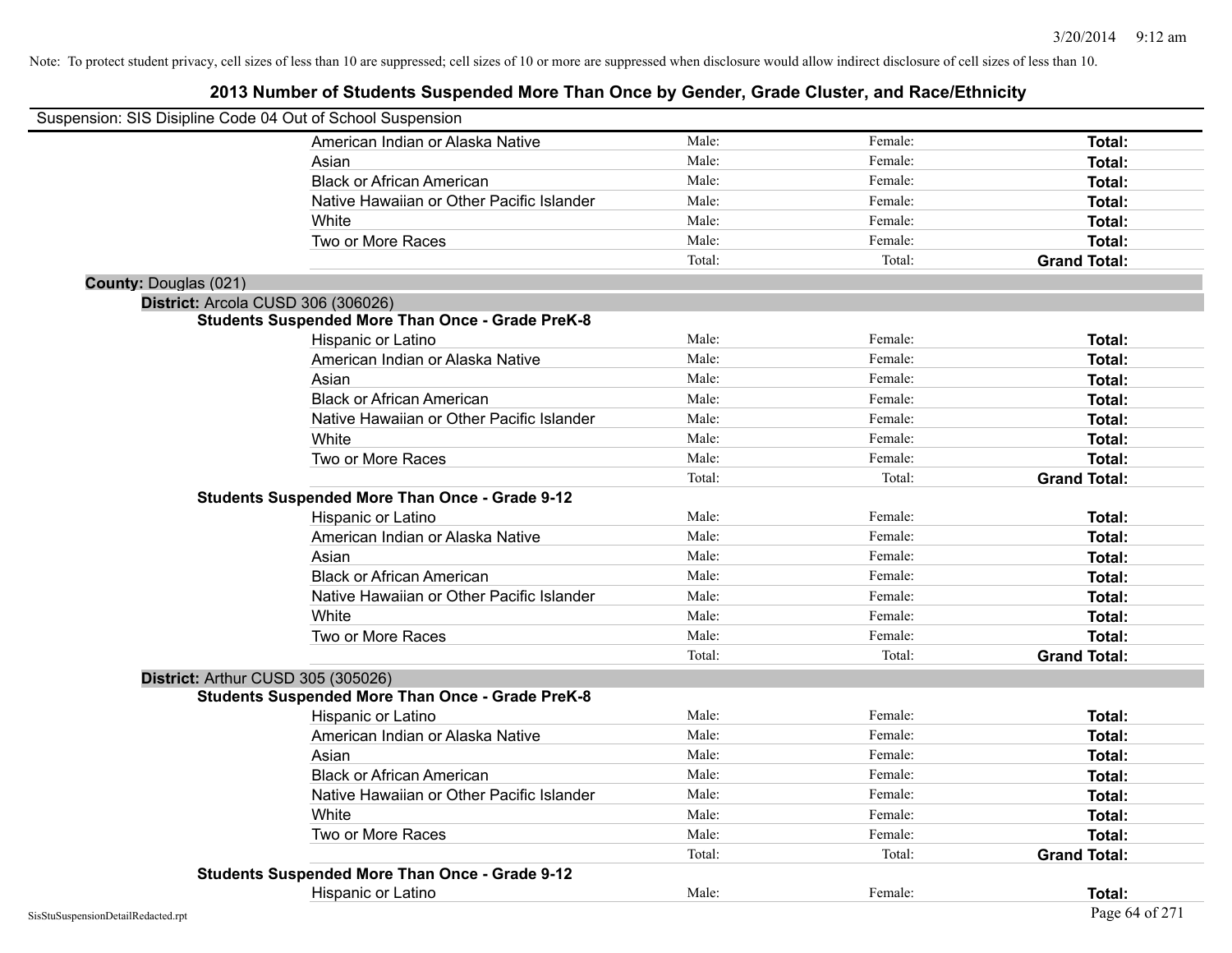| Suspension: SIS Disipline Code 04 Out of School Suspension |                                                         |        |         |                     |
|------------------------------------------------------------|---------------------------------------------------------|--------|---------|---------------------|
|                                                            | American Indian or Alaska Native                        | Male:  | Female: | Total:              |
|                                                            | Asian                                                   | Male:  | Female: | Total:              |
|                                                            | <b>Black or African American</b>                        | Male:  | Female: | Total:              |
|                                                            | Native Hawaiian or Other Pacific Islander               | Male:  | Female: | Total:              |
|                                                            | White                                                   | Male:  | Female: | Total:              |
|                                                            | Two or More Races                                       | Male:  | Female: | Total:              |
|                                                            |                                                         | Total: | Total:  | <b>Grand Total:</b> |
| District: Tuscola CUSD 301 (301026)                        |                                                         |        |         |                     |
|                                                            | <b>Students Suspended More Than Once - Grade PreK-8</b> |        |         |                     |
|                                                            | Hispanic or Latino                                      | Male:  | Female: | Total:              |
|                                                            | American Indian or Alaska Native                        | Male:  | Female: | Total:              |
|                                                            | Asian                                                   | Male:  | Female: | Total:              |
|                                                            | <b>Black or African American</b>                        | Male:  | Female: | Total:              |
|                                                            | Native Hawaiian or Other Pacific Islander               | Male:  | Female: | Total:              |
|                                                            | White                                                   | Male:  | Female: | Total:              |
|                                                            | Two or More Races                                       | Male:  | Female: | Total:              |
|                                                            |                                                         | Total: | Total:  | <b>Grand Total:</b> |
|                                                            | <b>Students Suspended More Than Once - Grade 9-12</b>   |        |         |                     |
|                                                            | Hispanic or Latino                                      | Male:  | Female: | Total:              |
|                                                            | American Indian or Alaska Native                        | Male:  | Female: | Total:              |
|                                                            | Asian                                                   | Male:  | Female: | Total:              |
|                                                            | <b>Black or African American</b>                        | Male:  | Female: | Total:              |
|                                                            | Native Hawaiian or Other Pacific Islander               | Male:  | Female: | Total:              |
|                                                            | White                                                   | Male:  | Female: | Total:              |
|                                                            | Two or More Races                                       | Male:  | Female: | Total:              |
|                                                            |                                                         | Total: | Total:  | <b>Grand Total:</b> |
|                                                            | District: Villa Grove CUSD 302 (302026)                 |        |         |                     |
|                                                            | <b>Students Suspended More Than Once - Grade PreK-8</b> |        |         |                     |
|                                                            | Hispanic or Latino                                      | Male:  | Female: | Total:              |
|                                                            | American Indian or Alaska Native                        | Male:  | Female: | Total:              |
|                                                            | Asian                                                   | Male:  | Female: | Total:              |
|                                                            | <b>Black or African American</b>                        | Male:  | Female: | Total:              |
|                                                            | Native Hawaiian or Other Pacific Islander               | Male:  | Female: | Total:              |
|                                                            | White                                                   | Male:  | Female: | Total:              |
|                                                            | Two or More Races                                       | Male:  | Female: | Total:              |
|                                                            |                                                         | Total: | Total:  | <b>Grand Total:</b> |
|                                                            | <b>Students Suspended More Than Once - Grade 9-12</b>   |        |         |                     |
|                                                            | Hispanic or Latino                                      | Male:  | Female: | Total:              |
|                                                            | American Indian or Alaska Native                        | Male:  | Female: | <b>Total:</b>       |
| SisStuSuspensionDetailRedacted.rpt                         |                                                         |        |         | Page 65 of 271      |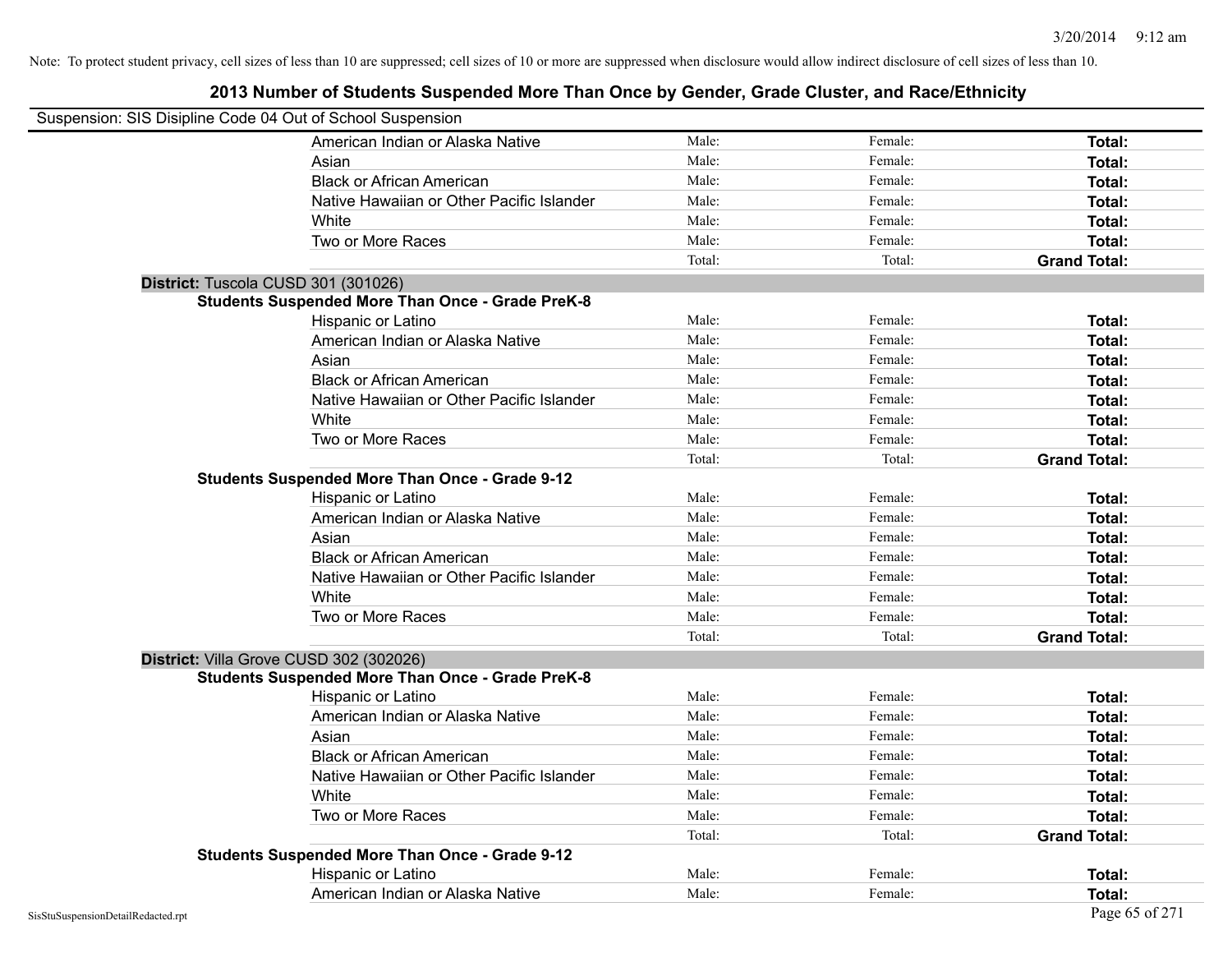|                     | Suspension: SIS Disipline Code 04 Out of School Suspension |        |         |                     |
|---------------------|------------------------------------------------------------|--------|---------|---------------------|
|                     | Asian                                                      | Male:  | Female: | Total:              |
|                     | <b>Black or African American</b>                           | Male:  | Female: | Total:              |
|                     | Native Hawaiian or Other Pacific Islander                  | Male:  | Female: | Total:              |
|                     | White                                                      | Male:  | Female: | Total:              |
|                     | Two or More Races                                          | Male:  | Female: | Total:              |
|                     |                                                            | Total: | Total:  | <b>Grand Total:</b> |
| County: Edgar (023) |                                                            |        |         |                     |
|                     | District: Edgar County CUD 6 (006026)                      |        |         |                     |
|                     | <b>Students Suspended More Than Once - Grade 9-12</b>      |        |         |                     |
|                     | Hispanic or Latino                                         | Male:  | Female: | Total:              |
|                     | American Indian or Alaska Native                           | Male:  | Female: | Total:              |
|                     | Asian                                                      | Male:  | Female: | Total:              |
|                     | <b>Black or African American</b>                           | Male:  | Female: | Total:              |
|                     | Native Hawaiian or Other Pacific Islander                  | Male:  | Female: | Total:              |
|                     | White                                                      | Male:  | Female: | Total:              |
|                     | Two or More Races                                          | Male:  | Female: | Total:              |
|                     |                                                            | Total: | Total:  | <b>Grand Total:</b> |
|                     | District: Kansas CUSD 3 (003026)                           |        |         |                     |
|                     | <b>Students Suspended More Than Once - Grade PreK-8</b>    |        |         |                     |
|                     | Hispanic or Latino                                         | Male:  | Female: | Total:              |
|                     | American Indian or Alaska Native                           | Male:  | Female: | Total:              |
|                     | Asian                                                      | Male:  | Female: | Total:              |
|                     | <b>Black or African American</b>                           | Male:  | Female: | Total:              |
|                     | Native Hawaiian or Other Pacific Islander                  | Male:  | Female: | Total:              |
|                     | White                                                      | Male:  | Female: | Total:              |
|                     | Two or More Races                                          | Male:  | Female: | Total:              |
|                     |                                                            | Total: | Total:  | <b>Grand Total:</b> |
|                     | District: Paris-Union SD 95 (095025)                       |        |         |                     |
|                     | <b>Students Suspended More Than Once - Grade PreK-8</b>    |        |         |                     |
|                     | Hispanic or Latino                                         | Male:  | Female: | Total:              |
|                     | American Indian or Alaska Native                           | Male:  | Female: | Total:              |
|                     | Asian                                                      | Male:  | Female: | Total:              |
|                     | <b>Black or African American</b>                           | Male:  | Female: | Total:              |
|                     | Native Hawaiian or Other Pacific Islander                  | Male:  | Female: | Total:              |
|                     | White                                                      | Male:  | Female: | Total:              |
|                     | Two or More Races                                          | Male:  | Female: | Total:              |
|                     |                                                            | Total: | Total:  | <b>Grand Total:</b> |
|                     |                                                            |        |         |                     |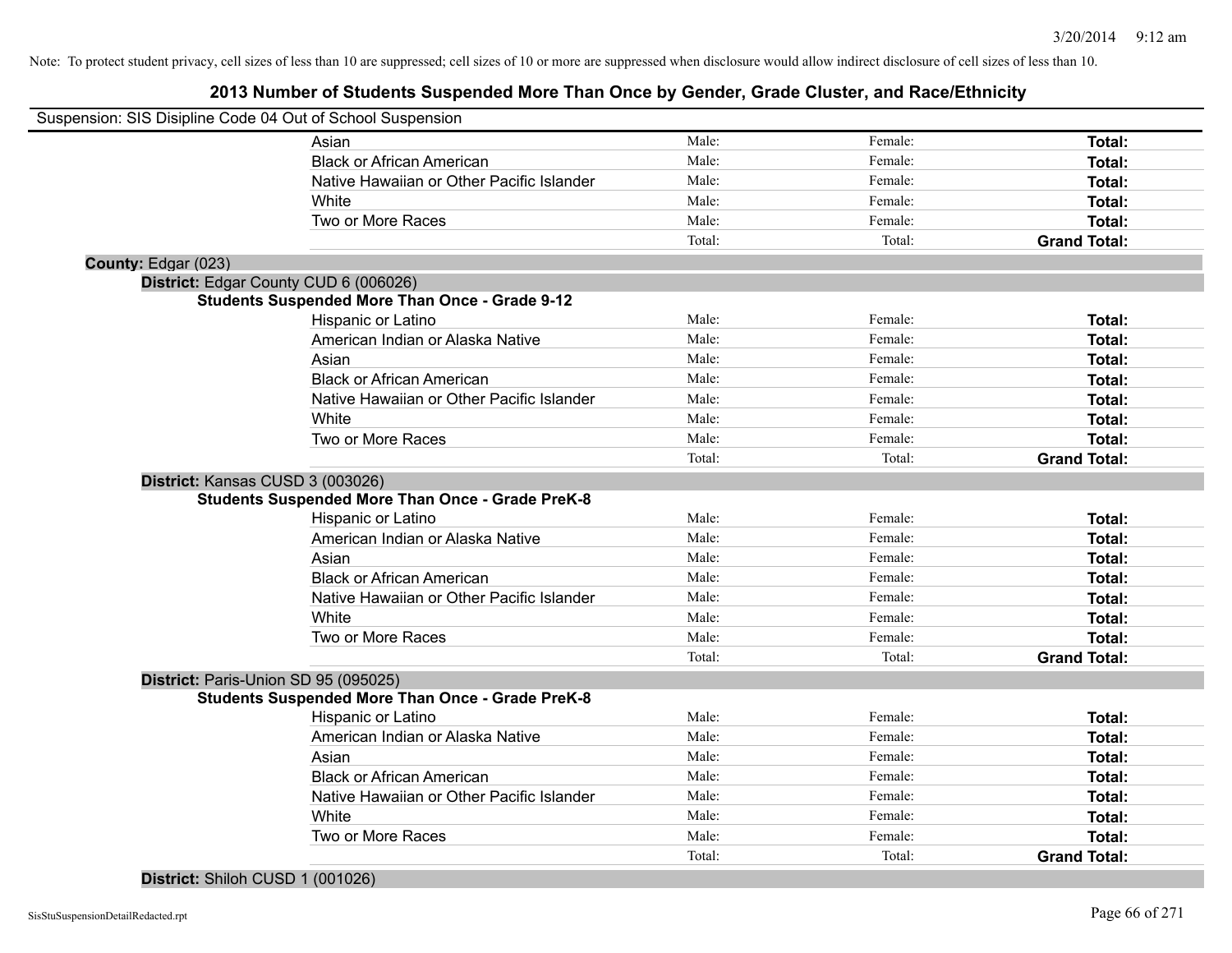| Suspension: SIS Disipline Code 04 Out of School Suspension |                                                         |        |         |                               |
|------------------------------------------------------------|---------------------------------------------------------|--------|---------|-------------------------------|
|                                                            | <b>Students Suspended More Than Once - Grade PreK-8</b> |        |         |                               |
|                                                            | Hispanic or Latino                                      | Male:  | Female: | Total:                        |
|                                                            | American Indian or Alaska Native                        | Male:  | Female: | Total:                        |
|                                                            | Asian                                                   | Male:  | Female: | Total:                        |
|                                                            | <b>Black or African American</b>                        | Male:  | Female: | Total:                        |
|                                                            | Native Hawaiian or Other Pacific Islander               | Male:  | Female: | Total:                        |
|                                                            | White                                                   | Male:  | Female: | Total:                        |
|                                                            | Two or More Races                                       | Male:  | Female: | Total:                        |
|                                                            |                                                         | Total: | Total:  | <b>Grand Total:</b>           |
|                                                            | <b>Students Suspended More Than Once - Grade 9-12</b>   |        |         |                               |
|                                                            | Hispanic or Latino                                      | Male:  | Female: | Total:                        |
|                                                            | American Indian or Alaska Native                        | Male:  | Female: | Total:                        |
|                                                            | Asian                                                   | Male:  | Female: | Total:                        |
|                                                            | <b>Black or African American</b>                        | Male:  | Female: | Total:                        |
|                                                            | Native Hawaiian or Other Pacific Islander               | Male:  | Female: | Total:                        |
|                                                            | White                                                   | Male:  | Female: | Total:                        |
|                                                            | Two or More Races                                       | Male:  | Female: | Total:                        |
|                                                            |                                                         | Total: | Total:  | <b>Grand Total:</b>           |
| <b>County: Moultrie (070)</b>                              |                                                         |        |         |                               |
|                                                            | District: Okaw Valley CUSD 302 (302026)                 |        |         |                               |
|                                                            | <b>Students Suspended More Than Once - Grade PreK-8</b> |        |         |                               |
|                                                            | Hispanic or Latino                                      | Male:  | Female: | Total:                        |
|                                                            | American Indian or Alaska Native                        | Male:  | Female: | Total:                        |
|                                                            | Asian                                                   | Male:  | Female: | Total:                        |
|                                                            | <b>Black or African American</b>                        | Male:  | Female: | Total:                        |
|                                                            | Native Hawaiian or Other Pacific Islander               | Male:  | Female: | Total:                        |
|                                                            | White                                                   | Male:  | Female: | Total:                        |
|                                                            | Two or More Races                                       | Male:  | Female: | Total:                        |
|                                                            |                                                         | Total: | Total:  | <b>Grand Total:</b>           |
|                                                            | Students Suspended More Than Once - Grade 9-12          |        |         |                               |
|                                                            | Hispanic or Latino                                      | Male:  | Female: | Total:                        |
|                                                            | American Indian or Alaska Native                        | Male:  | Female: | Total:                        |
|                                                            |                                                         |        |         |                               |
|                                                            | Asian                                                   | Male:  | Female: | Total:                        |
|                                                            | <b>Black or African American</b>                        | Male:  | Female: | Total:                        |
|                                                            | Native Hawaiian or Other Pacific Islander               | Male:  | Female: | Total:                        |
|                                                            | White                                                   | Male:  | Female: | Total:                        |
|                                                            | Two or More Races                                       | Male:  | Female: | Total:<br><b>Grand Total:</b> |

#### **2013 Number of Students Suspended More Than Once by Gender, Grade Cluster, and Race/Ethnicity**

**District:** Sullivan CUSD 300 (300026)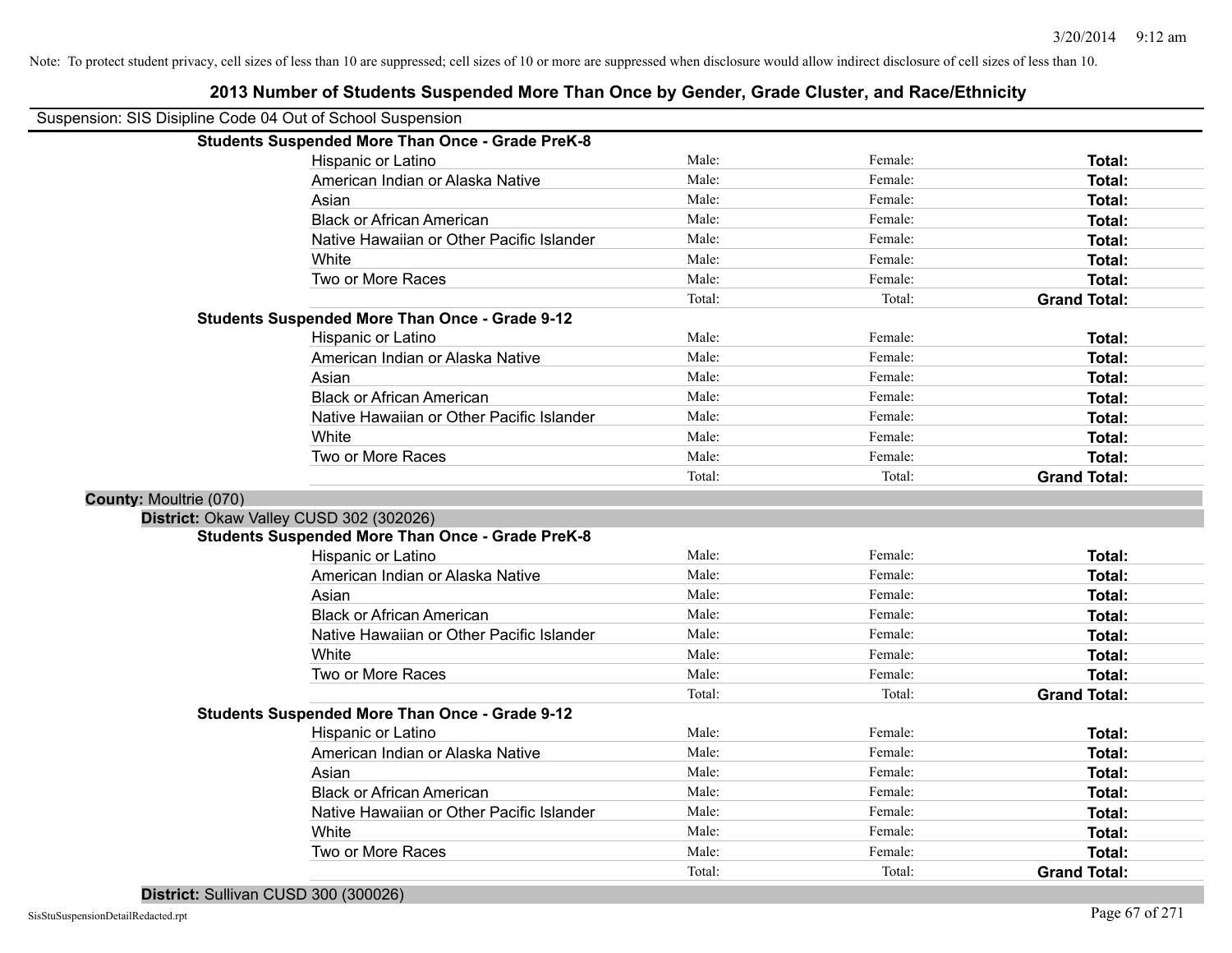|                      | Suspension: SIS Disipline Code 04 Out of School Suspension |        |         |                     |    |
|----------------------|------------------------------------------------------------|--------|---------|---------------------|----|
|                      | <b>Students Suspended More Than Once - Grade PreK-8</b>    |        |         |                     |    |
|                      | Hispanic or Latino                                         | Male:  | Female: | Total:              |    |
|                      | American Indian or Alaska Native                           | Male:  | Female: | Total:              |    |
|                      | Asian                                                      | Male:  | Female: | Total:              |    |
|                      | <b>Black or African American</b>                           | Male:  | Female: | Total:              |    |
|                      | Native Hawaiian or Other Pacific Islander                  | Male:  | Female: | Total:              |    |
|                      | White                                                      | Male:  | Female: | Total:              | 10 |
|                      | Two or More Races                                          | Male:  | Female: | Total:              |    |
|                      |                                                            | Total: | Total:  | <b>Grand Total:</b> |    |
|                      | <b>Students Suspended More Than Once - Grade 9-12</b>      |        |         |                     |    |
|                      | Hispanic or Latino                                         | Male:  | Female: | Total:              |    |
|                      | American Indian or Alaska Native                           | Male:  | Female: | Total:              |    |
|                      | Asian                                                      | Male:  | Female: | Total:              |    |
|                      | <b>Black or African American</b>                           | Male:  | Female: | Total:              |    |
|                      | Native Hawaiian or Other Pacific Islander                  | Male:  | Female: | Total:              |    |
|                      | White                                                      | Male:  | Female: | Total:              |    |
|                      | Two or More Races                                          | Male:  | Female: | Total:              |    |
|                      |                                                            | Total: | Total:  | <b>Grand Total:</b> |    |
| County: Shelby (087) |                                                            |        |         |                     |    |
|                      | District: Central A & M CUD 21 (021026)                    |        |         |                     |    |
|                      | <b>Students Suspended More Than Once - Grade PreK-8</b>    |        |         |                     |    |
|                      | Hispanic or Latino                                         | Male:  | Female: | Total:              |    |
|                      | American Indian or Alaska Native                           | Male:  | Female: | Total:              |    |
|                      | Asian                                                      | Male:  | Female: | Total:              |    |
|                      | <b>Black or African American</b>                           | Male:  | Female: | Total:              |    |
|                      | Native Hawaiian or Other Pacific Islander                  | Male:  | Female: | Total:              |    |
|                      | White                                                      | Male:  | Female: | Total:              |    |
|                      | Two or More Races                                          | Male:  | Female: | Total:              |    |
|                      |                                                            | Total: | Total:  | <b>Grand Total:</b> |    |
|                      | Students Suspended More Than Once - Grade 9-12             |        |         |                     |    |
|                      | Hispanic or Latino                                         | Male:  | Female: | Total:              |    |
|                      | American Indian or Alaska Native                           | Male:  | Female: | Total:              |    |
|                      | Asian                                                      | Male:  | Female: | Total:              |    |
|                      | <b>Black or African American</b>                           | Male:  | Female: | Total:              |    |
|                      | Native Hawaiian or Other Pacific Islander                  | Male:  | Female: | Total:              |    |
|                      | White                                                      | Male:  | Female: | Total:              | 10 |
|                      | Two or More Races                                          | Male:  | Female: | Total:              |    |
|                      |                                                            | Total: | Total:  | <b>Grand Total:</b> |    |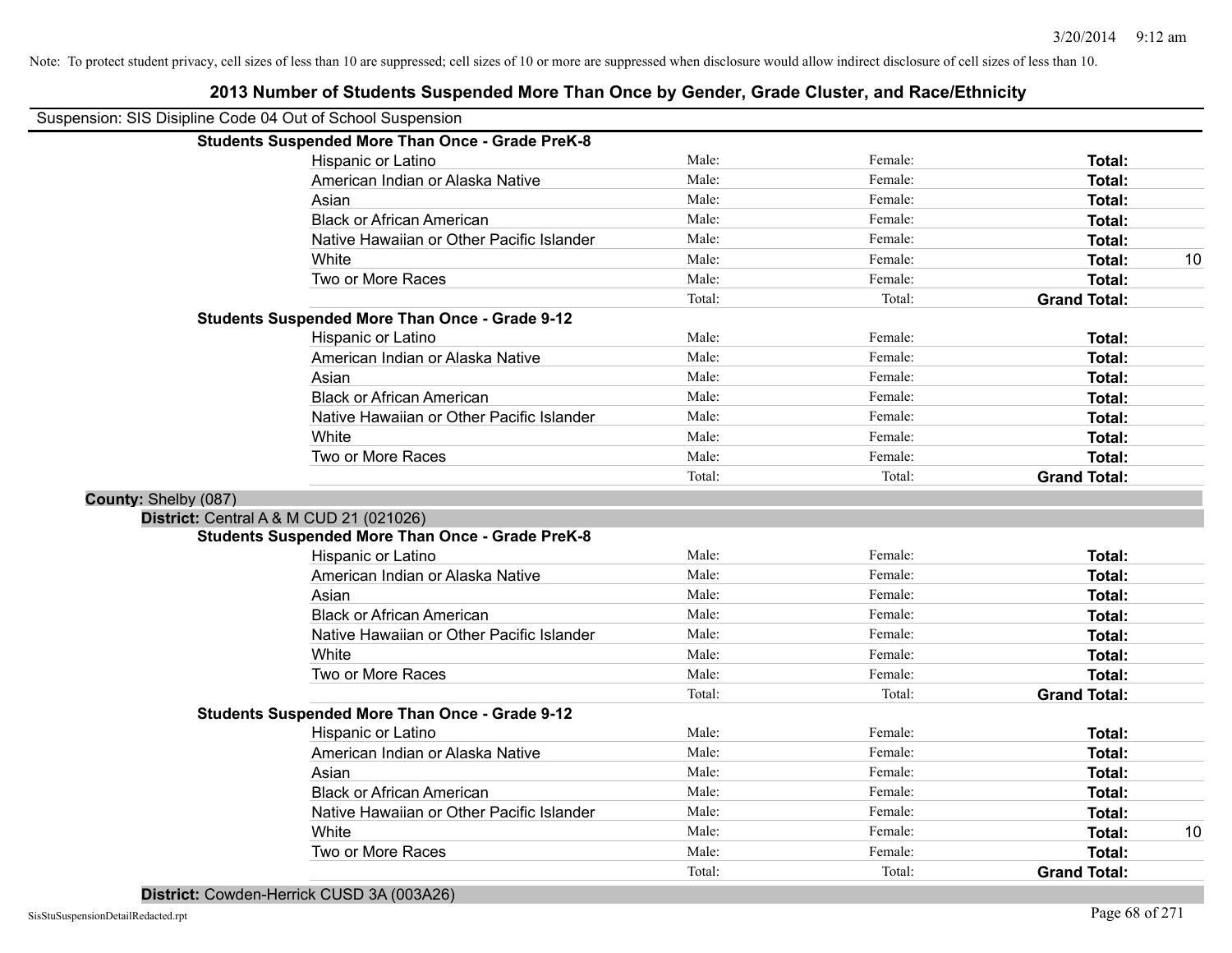| Suspension: SIS Disipline Code 04 Out of School Suspension |                                                         |        |         |                     |
|------------------------------------------------------------|---------------------------------------------------------|--------|---------|---------------------|
|                                                            | <b>Students Suspended More Than Once - Grade PreK-8</b> |        |         |                     |
|                                                            | Hispanic or Latino                                      | Male:  | Female: | Total:              |
|                                                            | American Indian or Alaska Native                        | Male:  | Female: | Total:              |
|                                                            | Asian                                                   | Male:  | Female: | Total:              |
|                                                            | <b>Black or African American</b>                        | Male:  | Female: | Total:              |
|                                                            | Native Hawaiian or Other Pacific Islander               | Male:  | Female: | Total:              |
|                                                            | White                                                   | Male:  | Female: | Total:              |
|                                                            | Two or More Races                                       | Male:  | Female: | Total:              |
|                                                            |                                                         | Total: | Total:  | <b>Grand Total:</b> |
|                                                            | <b>Students Suspended More Than Once - Grade 9-12</b>   |        |         |                     |
|                                                            | Hispanic or Latino                                      | Male:  | Female: | Total:              |
|                                                            | American Indian or Alaska Native                        | Male:  | Female: | Total:              |
|                                                            | Asian                                                   | Male:  | Female: | Total:              |
|                                                            | <b>Black or African American</b>                        | Male:  | Female: | Total:              |
|                                                            | Native Hawaiian or Other Pacific Islander               | Male:  | Female: | Total:              |
|                                                            | White                                                   | Male:  | Female: | Total:              |
|                                                            | Two or More Races                                       | Male:  | Female: | <b>Total:</b>       |
|                                                            |                                                         | Total: | Total:  | <b>Grand Total:</b> |
| District: Shelbyville CUSD 4 (004026)                      |                                                         |        |         |                     |
|                                                            | <b>Students Suspended More Than Once - Grade PreK-8</b> |        |         |                     |
|                                                            | Hispanic or Latino                                      | Male:  | Female: | Total:              |
|                                                            | American Indian or Alaska Native                        | Male:  | Female: | Total:              |
|                                                            | Asian                                                   | Male:  | Female: | Total:              |
|                                                            | <b>Black or African American</b>                        | Male:  | Female: | Total:              |
|                                                            | Native Hawaiian or Other Pacific Islander               | Male:  | Female: | Total:              |
|                                                            | White                                                   | Male:  | Female: | Total:              |
|                                                            | Two or More Races                                       | Male:  | Female: | Total:              |
|                                                            |                                                         | Total: | Total:  | <b>Grand Total:</b> |
|                                                            | <b>Students Suspended More Than Once - Grade 9-12</b>   |        |         |                     |
|                                                            | Hispanic or Latino                                      | Male:  | Female: | Total:              |
|                                                            | American Indian or Alaska Native                        | Male:  | Female: | Total:              |
|                                                            | Asian                                                   | Male:  | Female: | Total:              |
|                                                            | <b>Black or African American</b>                        | Male:  | Female: | <b>Total:</b>       |
|                                                            | Native Hawaiian or Other Pacific Islander               | Male:  | Female: | Total:              |
|                                                            | White                                                   | Male:  | Female: | Total:              |
|                                                            | Two or More Races                                       | Male:  | Female: | <b>Total:</b>       |
|                                                            |                                                         | Total: | Total:  | <b>Grand Total:</b> |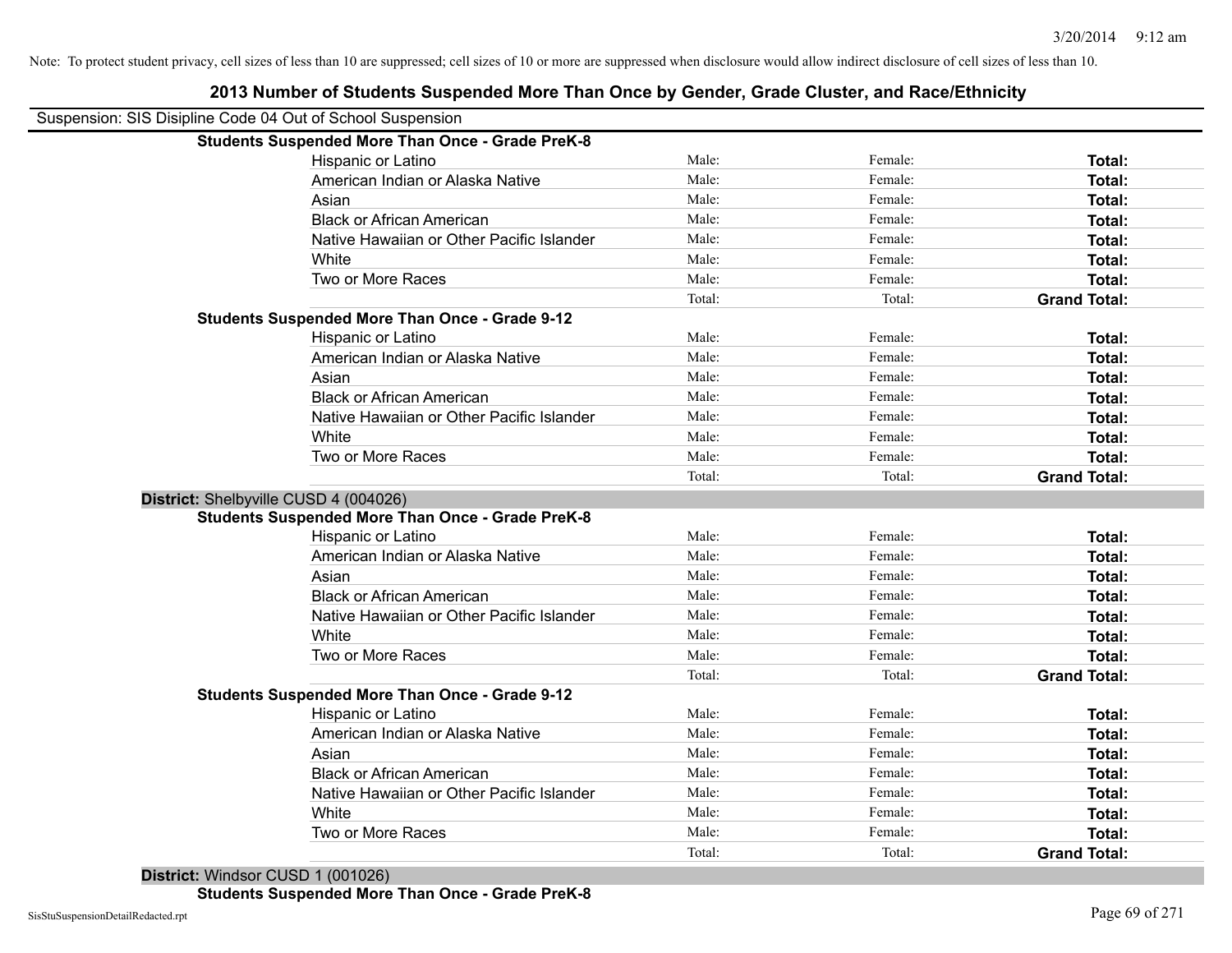|                                              | Suspension: SIS Disipline Code 04 Out of School Suspension |        |       |         |       |                     |       |
|----------------------------------------------|------------------------------------------------------------|--------|-------|---------|-------|---------------------|-------|
|                                              | Hispanic or Latino                                         | Male:  |       | Female: |       | Total:              |       |
|                                              | American Indian or Alaska Native                           | Male:  |       | Female: |       | Total:              |       |
|                                              | Asian                                                      | Male:  |       | Female: |       | Total:              |       |
|                                              | <b>Black or African American</b>                           | Male:  |       | Female: |       | Total:              |       |
|                                              | Native Hawaiian or Other Pacific Islander                  | Male:  |       | Female: |       | Total:              |       |
|                                              | White                                                      | Male:  |       | Female: |       | Total:              |       |
|                                              | Two or More Races                                          | Male:  |       | Female: |       | Total:              |       |
|                                              |                                                            | Total: |       | Total:  |       | <b>Grand Total:</b> |       |
|                                              | <b>Students Suspended More Than Once - Grade 9-12</b>      |        |       |         |       |                     |       |
|                                              | Hispanic or Latino                                         | Male:  |       | Female: |       | Total:              |       |
|                                              | American Indian or Alaska Native                           | Male:  |       | Female: |       | Total:              |       |
|                                              | Asian                                                      | Male:  |       | Female: |       | Total:              |       |
|                                              | <b>Black or African American</b>                           | Male:  |       | Female: |       | Total:              |       |
|                                              | Native Hawaiian or Other Pacific Islander                  | Male:  |       | Female: |       | Total:              |       |
|                                              | White                                                      | Male:  |       | Female: |       | Total:              |       |
|                                              | Two or More Races                                          | Male:  |       | Female: |       | Total:              |       |
|                                              |                                                            | Total: |       | Total:  |       | <b>Grand Total:</b> |       |
|                                              |                                                            |        |       |         |       |                     |       |
| Region: Crawford-Lawrence Educ Serv Reg (15) |                                                            |        |       |         |       |                     |       |
| County: Cook (016)                           |                                                            |        |       |         |       |                     |       |
|                                              | District: City of Chicago SD 299 (299025)                  |        |       |         |       |                     |       |
|                                              | <b>Students Suspended More Than Once - Grade PreK-8</b>    |        |       |         |       |                     |       |
|                                              | Hispanic or Latino                                         | Male:  | 791   | Female: | 224   | Total:              | 1,015 |
|                                              | American Indian or Alaska Native                           | Male:  |       | Female: |       | Total:              | 12    |
|                                              | Asian                                                      | Male:  |       | Female: |       | Total:              |       |
|                                              | <b>Black or African American</b>                           | Male:  | 4,218 | Female: | 1,918 | Total:              | 6,136 |
|                                              | Native Hawaiian or Other Pacific Islander                  | Male:  |       | Female: |       | Total:              |       |
|                                              | White                                                      | Male:  | 107   | Female: | 16    | Total:              | 123   |
|                                              | Two or More Races                                          | Male:  |       | Female: |       | Total:              | 42    |
|                                              |                                                            | Total: | 5,168 | Total:  | 2,170 | <b>Grand Total:</b> | 7,338 |
|                                              | <b>Students Suspended More Than Once - Grade 9-12</b>      |        |       |         |       |                     |       |
|                                              | Hispanic or Latino                                         | Male:  | 1,322 | Female: | 542   | Total:              | 1,864 |
|                                              | American Indian or Alaska Native                           | Male:  |       | Female: |       | Total:              | 21    |
|                                              | Asian                                                      | Male:  |       | Female: |       | Total:              | 27    |
|                                              | <b>Black or African American</b>                           | Male:  | 3,676 | Female: | 2,467 | Total:              | 6,143 |
|                                              | Native Hawaiian or Other Pacific Islander                  | Male:  |       | Female: |       | Total:              |       |
|                                              | White                                                      | Male:  | 146   | Female: | 65    | Total:              | 211   |
|                                              | Two or More Races                                          | Male:  | 36    | Female: | 23    | Total:              | 59    |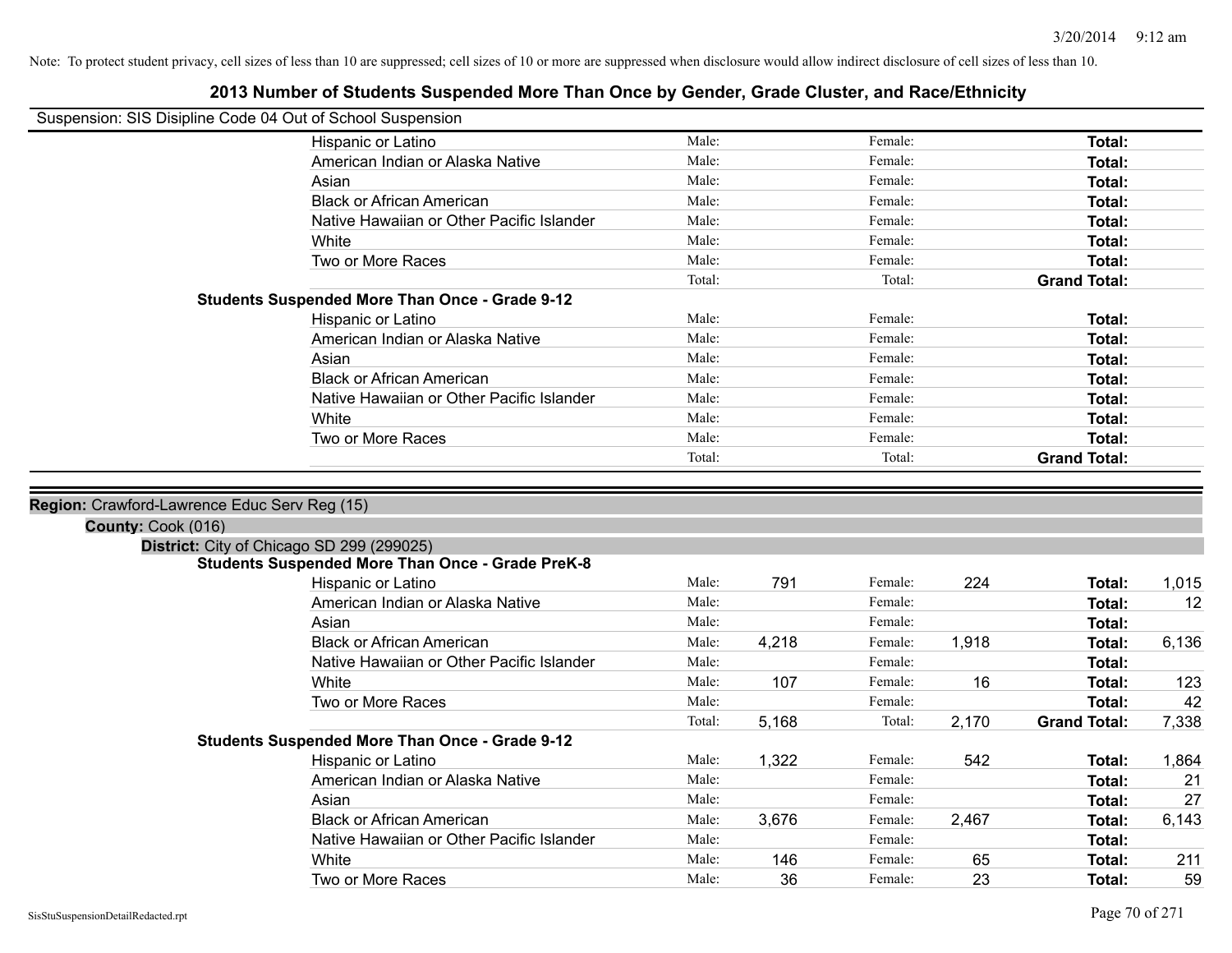| Suspension: SIS Disipline Code 04 Out of School Suspension |                                                         |        |    |         |    |                     |     |
|------------------------------------------------------------|---------------------------------------------------------|--------|----|---------|----|---------------------|-----|
|                                                            |                                                         | Total: |    | Total:  |    | <b>Grand Total:</b> |     |
| Region: De Kalb ROE (16)                                   |                                                         |        |    |         |    |                     |     |
| County: Dekalb (019)                                       |                                                         |        |    |         |    |                     |     |
|                                                            | District: DeKalb CUSD 428 (428026)                      |        |    |         |    |                     |     |
|                                                            | <b>Students Suspended More Than Once - Grade PreK-8</b> |        |    |         |    |                     |     |
|                                                            | Hispanic or Latino                                      | Male:  |    | Female: |    | Total:              | 12  |
|                                                            | American Indian or Alaska Native                        | Male:  |    | Female: |    | Total:              |     |
|                                                            | Asian                                                   | Male:  |    | Female: |    | Total:              |     |
|                                                            | <b>Black or African American</b>                        | Male:  | 26 | Female: | 13 | Total:              | 39  |
|                                                            | Native Hawaiian or Other Pacific Islander               | Male:  |    | Female: |    | Total:              |     |
|                                                            | White                                                   | Male:  |    | Female: |    | Total:              | 22  |
|                                                            | Two or More Races                                       | Male:  |    | Female: |    | Total:              |     |
|                                                            |                                                         | Total: |    | Total:  |    | <b>Grand Total:</b> |     |
|                                                            | <b>Students Suspended More Than Once - Grade 9-12</b>   |        |    |         |    |                     |     |
|                                                            | Hispanic or Latino                                      | Male:  |    | Female: |    | Total:              | 28  |
|                                                            | American Indian or Alaska Native                        | Male:  |    | Female: |    | Total:              |     |
|                                                            | Asian                                                   | Male:  |    | Female: |    | Total:              |     |
|                                                            | <b>Black or African American</b>                        | Male:  | 27 | Female: | 12 | Total:              | 39  |
|                                                            | Native Hawaiian or Other Pacific Islander               | Male:  |    | Female: |    | Total:              |     |
|                                                            | White                                                   | Male:  | 35 | Female: | 11 | Total:              | 46  |
|                                                            | Two or More Races                                       | Male:  |    | Female: |    | Total:              |     |
|                                                            |                                                         | Total: | 88 | Total:  | 35 | <b>Grand Total:</b> | 123 |
|                                                            | District: Genoa Kingston CUSD 424 (424026)              |        |    |         |    |                     |     |
|                                                            | <b>Students Suspended More Than Once - Grade PreK-8</b> |        |    |         |    |                     |     |
|                                                            | Hispanic or Latino                                      | Male:  |    | Female: |    | Total:              |     |
|                                                            | American Indian or Alaska Native                        | Male:  |    | Female: |    | Total:              |     |
|                                                            | Asian                                                   | Male:  |    | Female: |    | Total:              |     |
|                                                            | <b>Black or African American</b>                        | Male:  |    | Female: |    | Total:              |     |
|                                                            | Native Hawaiian or Other Pacific Islander               | Male:  |    | Female: |    | Total:              |     |
|                                                            | White                                                   | Male:  |    | Female: |    | Total:              |     |
|                                                            | Two or More Races                                       | Male:  |    | Female: |    | Total:              |     |
|                                                            |                                                         | Total: |    | Total:  |    | <b>Grand Total:</b> |     |
|                                                            | <b>Students Suspended More Than Once - Grade 9-12</b>   |        |    |         |    |                     |     |
|                                                            | Hispanic or Latino                                      | Male:  |    | Female: |    | Total:              |     |
|                                                            | American Indian or Alaska Native                        | Male:  |    | Female: |    | Total:              |     |
|                                                            | Asian                                                   | Male:  |    | Female: |    | Total:              |     |
|                                                            | <b>Black or African American</b>                        | Male:  |    | Female: |    | Total:              |     |
|                                                            |                                                         |        |    |         |    |                     |     |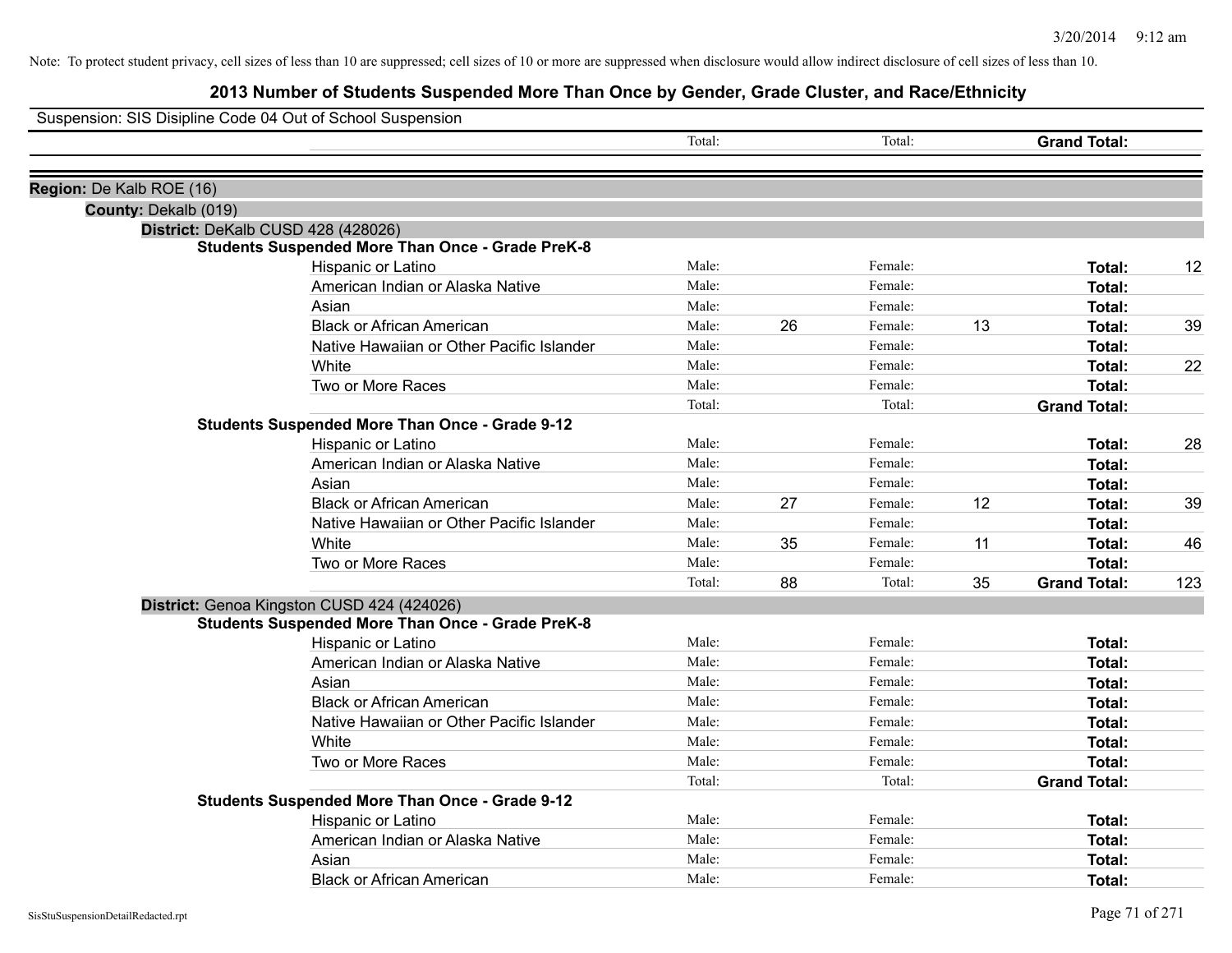| Suspension: SIS Disipline Code 04 Out of School Suspension |        |         |                     |
|------------------------------------------------------------|--------|---------|---------------------|
| Native Hawaiian or Other Pacific Islander                  | Male:  | Female: | Total:              |
| White                                                      | Male:  | Female: | Total:              |
| Two or More Races                                          | Male:  | Female: | Total:              |
|                                                            | Total: | Total:  | <b>Grand Total:</b> |
| District: Hiawatha CUSD 426 (426026)                       |        |         |                     |
| <b>Students Suspended More Than Once - Grade PreK-8</b>    |        |         |                     |
| Hispanic or Latino                                         | Male:  | Female: | Total:              |
| American Indian or Alaska Native                           | Male:  | Female: | Total:              |
| Asian                                                      | Male:  | Female: | Total:              |
| <b>Black or African American</b>                           | Male:  | Female: | Total:              |
| Native Hawaiian or Other Pacific Islander                  | Male:  | Female: | Total:              |
| White                                                      | Male:  | Female: | Total:              |
| Two or More Races                                          | Male:  | Female: | Total:              |
|                                                            | Total: | Total:  | <b>Grand Total:</b> |
| <b>Students Suspended More Than Once - Grade 9-12</b>      |        |         |                     |
| Hispanic or Latino                                         | Male:  | Female: | Total:              |
| American Indian or Alaska Native                           | Male:  | Female: | Total:              |
| Asian                                                      | Male:  | Female: | Total:              |
| <b>Black or African American</b>                           | Male:  | Female: | Total:              |
| Native Hawaiian or Other Pacific Islander                  | Male:  | Female: | Total:              |
| White                                                      | Male:  | Female: | Total:              |
| Two or More Races                                          | Male:  | Female: | Total:              |
|                                                            | Total: | Total:  | <b>Grand Total:</b> |
| District: Hinckley Big Rock CUSD 429 (429026)              |        |         |                     |
| <b>Students Suspended More Than Once - Grade 9-12</b>      |        |         |                     |
| Hispanic or Latino                                         | Male:  | Female: | Total:              |
| American Indian or Alaska Native                           | Male:  | Female: | Total:              |
| Asian                                                      | Male:  | Female: | Total:              |
| <b>Black or African American</b>                           | Male:  | Female: | Total:              |
| Native Hawaiian or Other Pacific Islander                  | Male:  | Female: | Total:              |
| White                                                      | Male:  | Female: | Total:              |
| Two or More Races                                          | Male:  | Female: | Total:              |
|                                                            | Total: | Total:  | <b>Grand Total:</b> |
| District: Indian Creek CUSD 425 (425026)                   |        |         |                     |
| <b>Students Suspended More Than Once - Grade PreK-8</b>    |        |         |                     |
| Hispanic or Latino                                         | Male:  | Female: | Total:              |
| American Indian or Alaska Native                           | Male:  | Female: | Total:              |
| Asian                                                      | Male:  | Female: | Total:              |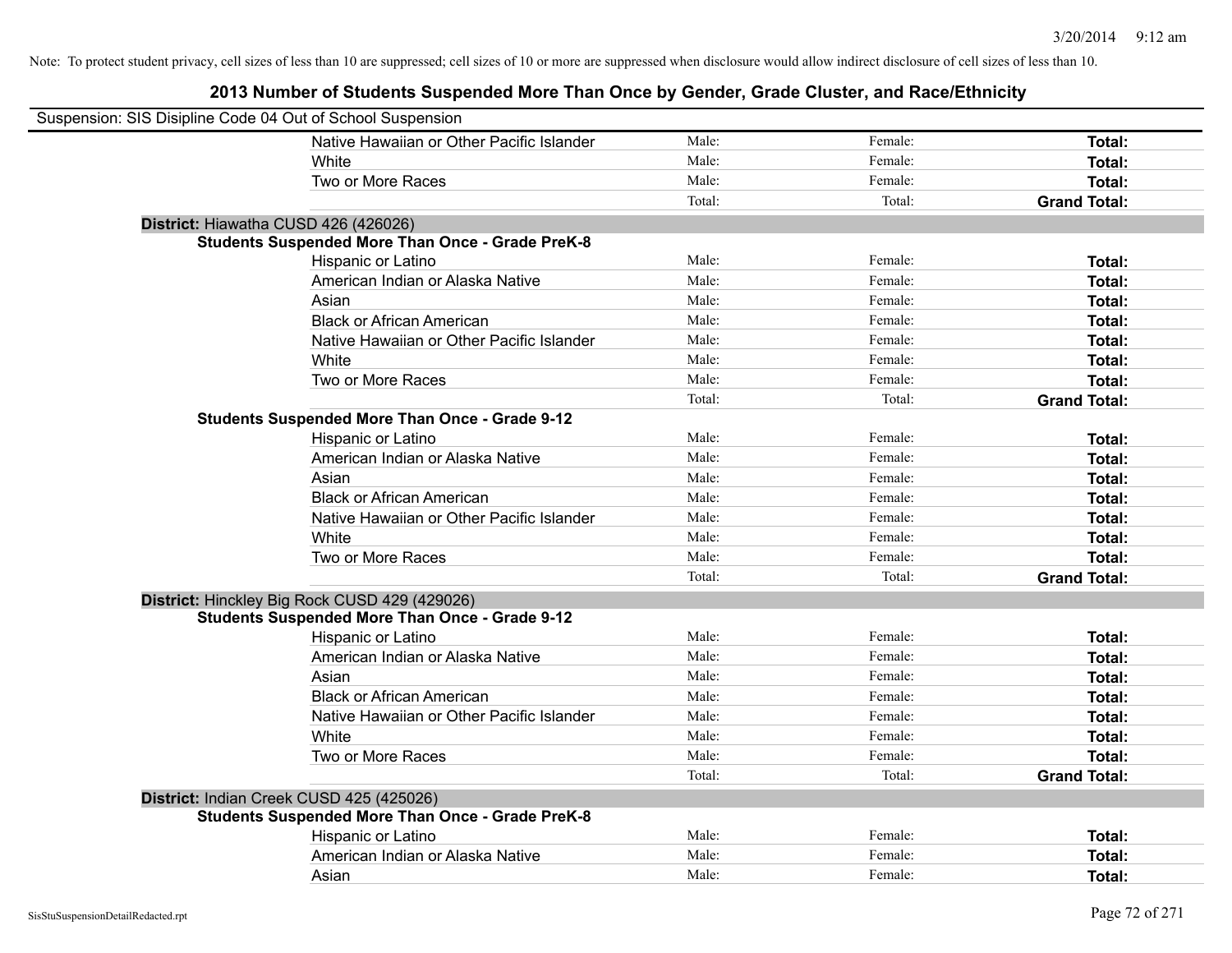| Suspension: SIS Disipline Code 04 Out of School Suspension |                                                         |        |         |                     |
|------------------------------------------------------------|---------------------------------------------------------|--------|---------|---------------------|
|                                                            | <b>Black or African American</b>                        | Male:  | Female: | Total:              |
|                                                            | Native Hawaiian or Other Pacific Islander               | Male:  | Female: | Total:              |
|                                                            | White                                                   | Male:  | Female: | Total:              |
|                                                            | Two or More Races                                       | Male:  | Female: | Total:              |
|                                                            |                                                         | Total: | Total:  | <b>Grand Total:</b> |
|                                                            | <b>Students Suspended More Than Once - Grade 9-12</b>   |        |         |                     |
|                                                            | Hispanic or Latino                                      | Male:  | Female: | Total:              |
|                                                            | American Indian or Alaska Native                        | Male:  | Female: | Total:              |
|                                                            | Asian                                                   | Male:  | Female: | Total:              |
|                                                            | <b>Black or African American</b>                        | Male:  | Female: | Total:              |
|                                                            | Native Hawaiian or Other Pacific Islander               | Male:  | Female: | Total:              |
|                                                            | White                                                   | Male:  | Female: | Total:              |
|                                                            | Two or More Races                                       | Male:  | Female: | Total:              |
|                                                            |                                                         | Total: | Total:  | <b>Grand Total:</b> |
| District: Non-Public School (4300)                         |                                                         |        |         |                     |
|                                                            | <b>Students Suspended More Than Once - Grade 9-12</b>   |        |         |                     |
|                                                            | Hispanic or Latino                                      | Male:  | Female: | Total:              |
|                                                            | American Indian or Alaska Native                        | Male:  | Female: | Total:              |
|                                                            | Asian                                                   | Male:  | Female: | Total:              |
|                                                            | <b>Black or African American</b>                        | Male:  | Female: | Total:              |
|                                                            | Native Hawaiian or Other Pacific Islander               | Male:  | Female: | Total:              |
|                                                            | White                                                   | Male:  | Female: | Total:              |
|                                                            | Two or More Races                                       | Male:  | Female: | Total:              |
|                                                            |                                                         | Total: | Total:  | <b>Grand Total:</b> |
| District: Sandwich CUSD 430 (430026)                       |                                                         |        |         |                     |
|                                                            | <b>Students Suspended More Than Once - Grade PreK-8</b> |        |         |                     |
|                                                            | Hispanic or Latino                                      | Male:  | Female: | Total:              |
|                                                            | American Indian or Alaska Native                        | Male:  | Female: | Total:              |
|                                                            | Asian                                                   | Male:  | Female: | Total:              |
|                                                            | <b>Black or African American</b>                        | Male:  | Female: | Total:              |
|                                                            | Native Hawaiian or Other Pacific Islander               | Male:  | Female: | Total:              |
|                                                            | <b>White</b>                                            | Male:  | Female: | Total:              |
|                                                            | Two or More Races                                       | Male:  | Female: | Total:              |
|                                                            |                                                         | Total: | Total:  | <b>Grand Total:</b> |
|                                                            | <b>Students Suspended More Than Once - Grade 9-12</b>   |        |         |                     |
|                                                            | Hispanic or Latino                                      | Male:  | Female: | Total:              |
|                                                            | American Indian or Alaska Native                        | Male:  | Female: | Total:              |
|                                                            | Asian                                                   | Male:  | Female: | Total:              |
|                                                            | <b>Black or African American</b>                        | Male:  | Female: | Total:              |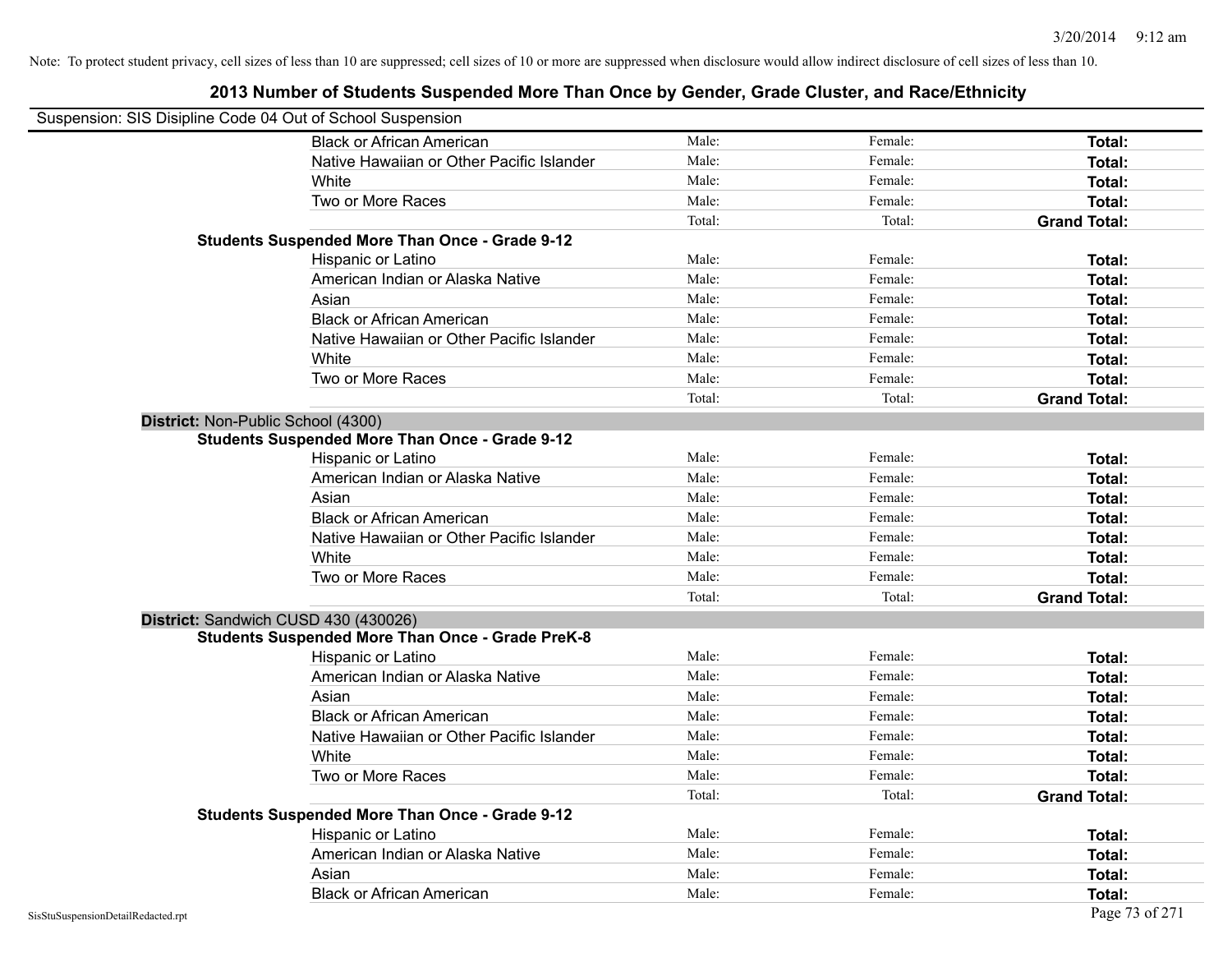| Suspension: SIS Disipline Code 04 Out of School Suspension |                                                         |        |         |                     |    |
|------------------------------------------------------------|---------------------------------------------------------|--------|---------|---------------------|----|
|                                                            | Native Hawaiian or Other Pacific Islander               | Male:  | Female: | Total:              |    |
|                                                            | White                                                   | Male:  | Female: | Total:              |    |
|                                                            | Two or More Races                                       | Male:  | Female: | <b>Total:</b>       |    |
|                                                            |                                                         | Total: | Total:  | <b>Grand Total:</b> |    |
|                                                            | District: Somonauk CUSD 432 (432026)                    |        |         |                     |    |
|                                                            | <b>Students Suspended More Than Once - Grade PreK-8</b> |        |         |                     |    |
|                                                            | Hispanic or Latino                                      | Male:  | Female: | Total:              |    |
|                                                            | American Indian or Alaska Native                        | Male:  | Female: | Total:              |    |
|                                                            | Asian                                                   | Male:  | Female: | Total:              |    |
|                                                            | <b>Black or African American</b>                        | Male:  | Female: | Total:              |    |
|                                                            | Native Hawaiian or Other Pacific Islander               | Male:  | Female: | <b>Total:</b>       |    |
|                                                            | White                                                   | Male:  | Female: | <b>Total:</b>       |    |
|                                                            | Two or More Races                                       | Male:  | Female: | <b>Total:</b>       |    |
|                                                            |                                                         | Total: | Total:  | <b>Grand Total:</b> |    |
|                                                            | <b>Students Suspended More Than Once - Grade 9-12</b>   |        |         |                     |    |
|                                                            | Hispanic or Latino                                      | Male:  | Female: | <b>Total:</b>       |    |
|                                                            | American Indian or Alaska Native                        | Male:  | Female: | <b>Total:</b>       |    |
|                                                            | Asian                                                   | Male:  | Female: | Total:              |    |
|                                                            | <b>Black or African American</b>                        | Male:  | Female: | Total:              |    |
|                                                            | Native Hawaiian or Other Pacific Islander               | Male:  | Female: | Total:              |    |
|                                                            | White                                                   | Male:  | Female: | Total:              |    |
|                                                            | Two or More Races                                       | Male:  | Female: | Total:              |    |
|                                                            |                                                         | Total: | Total:  | <b>Grand Total:</b> |    |
|                                                            | District: Sycamore CUSD 427 (427026)                    |        |         |                     |    |
|                                                            | <b>Students Suspended More Than Once - Grade 9-12</b>   |        |         |                     |    |
|                                                            | Hispanic or Latino                                      | Male:  | Female: | <b>Total:</b>       |    |
|                                                            | American Indian or Alaska Native                        | Male:  | Female: | <b>Total:</b>       |    |
|                                                            | Asian                                                   | Male:  | Female: | Total:              |    |
|                                                            | <b>Black or African American</b>                        | Male:  | Female: | <b>Total:</b>       |    |
|                                                            | Native Hawaiian or Other Pacific Islander               | Male:  | Female: | Total:              |    |
|                                                            | White                                                   | Male:  | Female: | Total:              |    |
|                                                            | Two or More Races                                       | Male:  | Female: | <b>Total:</b>       |    |
|                                                            |                                                         | Total: | Total:  | <b>Grand Total:</b> | 14 |
| <b>County: Non-Public School (000)</b>                     |                                                         |        |         |                     |    |
| District: Non-Public School (0000)                         |                                                         |        |         |                     |    |
|                                                            | <b>Students Suspended More Than Once - Grade PreK-8</b> |        |         |                     |    |
|                                                            | Hispanic or Latino                                      | Male:  | Female: | <b>Total:</b>       |    |
|                                                            | American Indian or Alaska Native                        | Male:  | Female: | Total:              |    |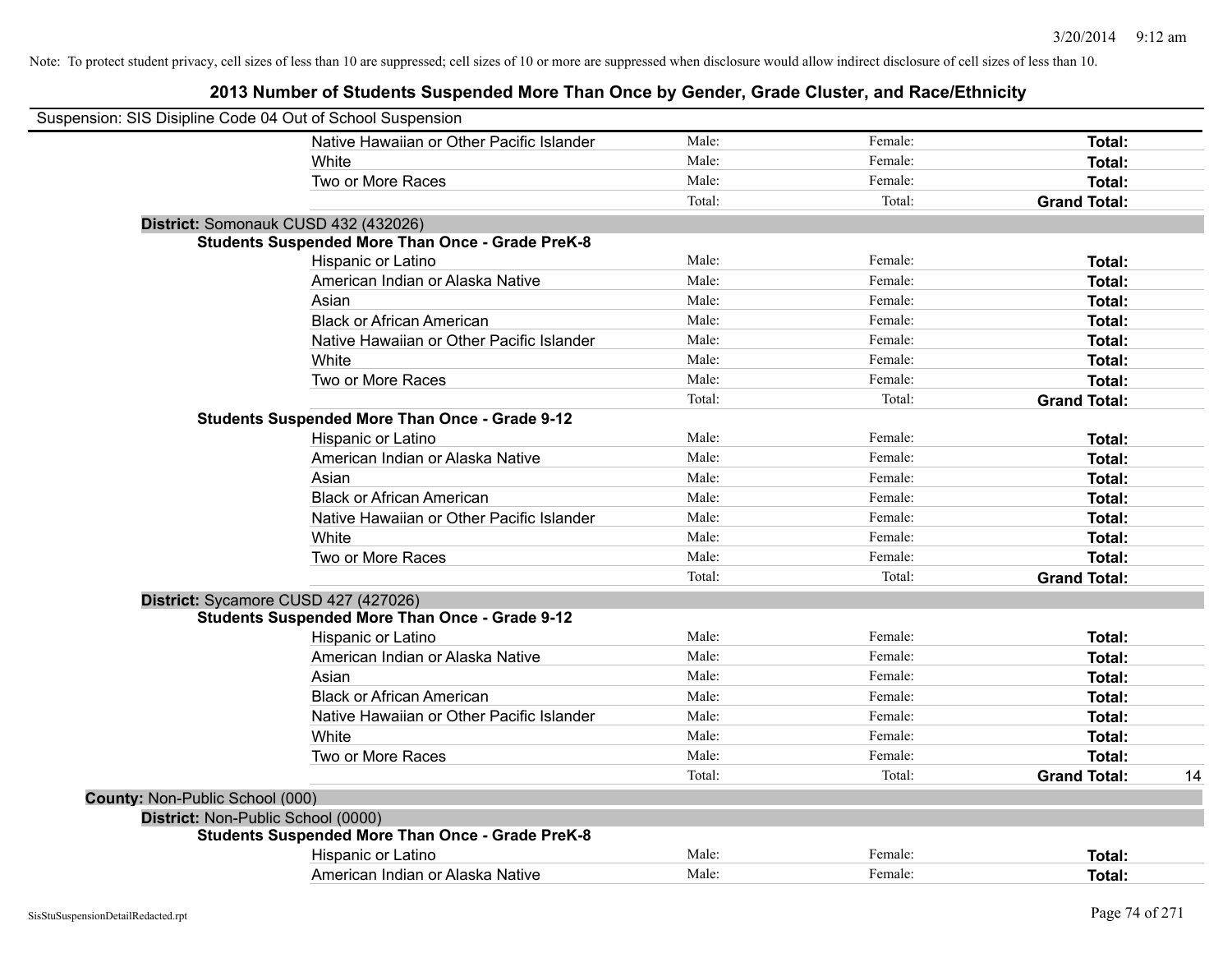#### **2013 Number of Students Suspended More Than Once by Gender, Grade Cluster, and Race/Ethnicity**

| Suspension: SIS Disipline Code 04 Out of School Suspension |  |
|------------------------------------------------------------|--|
|                                                            |  |

| Suspension: SIS Disipline Code 04 Out of School Suspension                |                                                         |        |         |                     |    |
|---------------------------------------------------------------------------|---------------------------------------------------------|--------|---------|---------------------|----|
|                                                                           | Asian                                                   | Male:  | Female: | Total:              |    |
|                                                                           | <b>Black or African American</b>                        | Male:  | Female: | Total:              |    |
|                                                                           | Native Hawaiian or Other Pacific Islander               | Male:  | Female: | Total:              |    |
|                                                                           | White                                                   | Male:  | Female: | Total:              |    |
|                                                                           | Two or More Races                                       | Male:  | Female: | Total:              |    |
|                                                                           |                                                         | Total: | Total:  | <b>Grand Total:</b> |    |
|                                                                           | <b>Students Suspended More Than Once - Grade 9-12</b>   |        |         |                     |    |
|                                                                           | Hispanic or Latino                                      | Male:  | Female: | Total:              |    |
|                                                                           | American Indian or Alaska Native                        | Male:  | Female: | Total:              |    |
|                                                                           | Asian                                                   | Male:  | Female: | Total:              |    |
|                                                                           | <b>Black or African American</b>                        | Male:  | Female: | Total:              |    |
|                                                                           | Native Hawaiian or Other Pacific Islander               | Male:  | Female: | Total:              |    |
|                                                                           | White                                                   | Male:  | Female: | Total:              |    |
|                                                                           | Two or More Races                                       | Male:  | Female: | <b>Total:</b>       |    |
|                                                                           |                                                         | Total: | Total:  | <b>Grand Total:</b> | 11 |
| Region: De Witt/Livingston/McLean ROE (17)<br><b>County: Dewitt (020)</b> | District: Blue Ridge CUSD 18 (018026)                   |        |         |                     |    |
|                                                                           | <b>Students Suspended More Than Once - Grade PreK-8</b> |        |         |                     |    |
|                                                                           | Hispanic or Latino                                      | Male:  | Female: | Total:              |    |
|                                                                           | American Indian or Alaska Native                        | Male:  | Female: | Total:              |    |
|                                                                           | Asian                                                   | Male:  | Female: | Total:              |    |
|                                                                           | <b>Black or African American</b>                        | Male:  | Female: | Total:              |    |
|                                                                           | Native Hawaiian or Other Pacific Islander               | Male:  | Female: | Total:              |    |
|                                                                           | White                                                   | Male:  | Female: | Total:              |    |
|                                                                           | Two or More Races                                       | Male:  | Female: | <b>Total:</b>       |    |
|                                                                           |                                                         | Total: | Total:  | <b>Grand Total:</b> |    |
|                                                                           | <b>Students Suspended More Than Once - Grade 9-12</b>   |        |         |                     |    |
|                                                                           | Hispanic or Latino                                      | Male:  | Female: | Total:              |    |
|                                                                           | American Indian or Alaska Native                        | Male:  | Female: | Total:              |    |
|                                                                           | Asian                                                   | Male:  | Female: | Total:              |    |
|                                                                           |                                                         |        |         |                     |    |

Native Hawaiian or Other Pacific Islander Male: Female: Female: **Total:** Total: **Total:** Total: **Female:** Total: **Total:** Total: **Total:** Total: **Total:** Total: Total: Total: Total: Total: Total: Total: Total: Total: Total White **Total:** Male: Female: **Total:** Total: **Total:** Female: **Total:** Total: Two or More Races **Total:** Male: Female: Female: **Total:** Total:

Total: Total: **Grand Total:**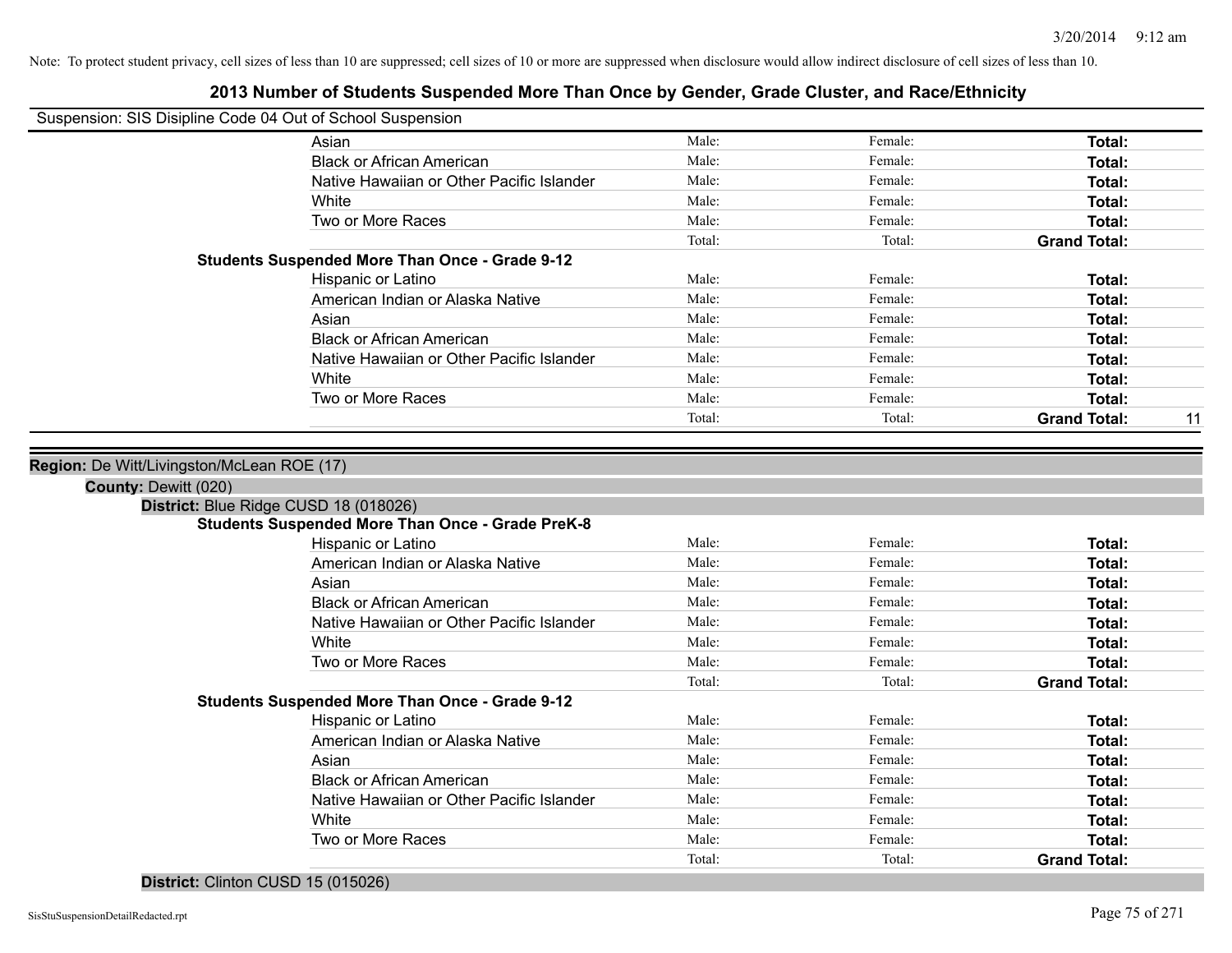|                          | Suspension: SIS Disipline Code 04 Out of School Suspension |        |         |                     |
|--------------------------|------------------------------------------------------------|--------|---------|---------------------|
|                          | <b>Students Suspended More Than Once - Grade PreK-8</b>    |        |         |                     |
|                          | Hispanic or Latino                                         | Male:  | Female: | Total:              |
|                          | American Indian or Alaska Native                           | Male:  | Female: | Total:              |
|                          | Asian                                                      | Male:  | Female: | Total:              |
|                          | <b>Black or African American</b>                           | Male:  | Female: | Total:              |
|                          | Native Hawaiian or Other Pacific Islander                  | Male:  | Female: | Total:              |
|                          | White                                                      | Male:  | Female: | Total:              |
|                          | Two or More Races                                          | Male:  | Female: | <b>Total:</b>       |
|                          |                                                            | Total: | Total:  | <b>Grand Total:</b> |
|                          | <b>Students Suspended More Than Once - Grade 9-12</b>      |        |         |                     |
|                          | Hispanic or Latino                                         | Male:  | Female: | Total:              |
|                          | American Indian or Alaska Native                           | Male:  | Female: | Total:              |
|                          | Asian                                                      | Male:  | Female: | Total:              |
|                          | <b>Black or African American</b>                           | Male:  | Female: | Total:              |
|                          | Native Hawaiian or Other Pacific Islander                  | Male:  | Female: | Total:              |
|                          | White                                                      | Male:  | Female: | Total:              |
|                          | Two or More Races                                          | Male:  | Female: | Total:              |
|                          |                                                            | Total: | Total:  | <b>Grand Total:</b> |
| County: Livingston (053) |                                                            |        |         |                     |
|                          | District: Cornell CCSD 426 (426004)                        |        |         |                     |
|                          | <b>Students Suspended More Than Once - Grade PreK-8</b>    |        |         |                     |
|                          | Hispanic or Latino                                         | Male:  | Female: | Total:              |
|                          | American Indian or Alaska Native                           | Male:  | Female: | Total:              |
|                          | Asian                                                      | Male:  | Female: | Total:              |
|                          | <b>Black or African American</b>                           | Male:  | Female: | Total:              |
|                          | Native Hawaiian or Other Pacific Islander                  | Male:  | Female: | Total:              |
|                          | White                                                      | Male:  | Female: | Total:              |
|                          | Two or More Races                                          | Male:  | Female: | <b>Total:</b>       |
|                          |                                                            | Total: | Total:  | <b>Grand Total:</b> |
|                          | District: Dwight Twp HSD 230 (230017)                      |        |         |                     |
|                          | <b>Students Suspended More Than Once - Grade 9-12</b>      |        |         |                     |
|                          | Hispanic or Latino                                         | Male:  | Female: | Total:              |
|                          | American Indian or Alaska Native                           | Male:  | Female: | Total:              |
|                          | Asian                                                      | Male:  | Female: | Total:              |
|                          | <b>Black or African American</b>                           | Male:  | Female: | Total:              |
|                          | Native Hawaiian or Other Pacific Islander                  | Male:  | Female: | Total:              |
|                          | White                                                      | Male:  | Female: | 11<br>Total:        |
|                          | Two or More Races                                          | Male:  | Female: | Total:              |
|                          |                                                            | Total: | Total:  | <b>Grand Total:</b> |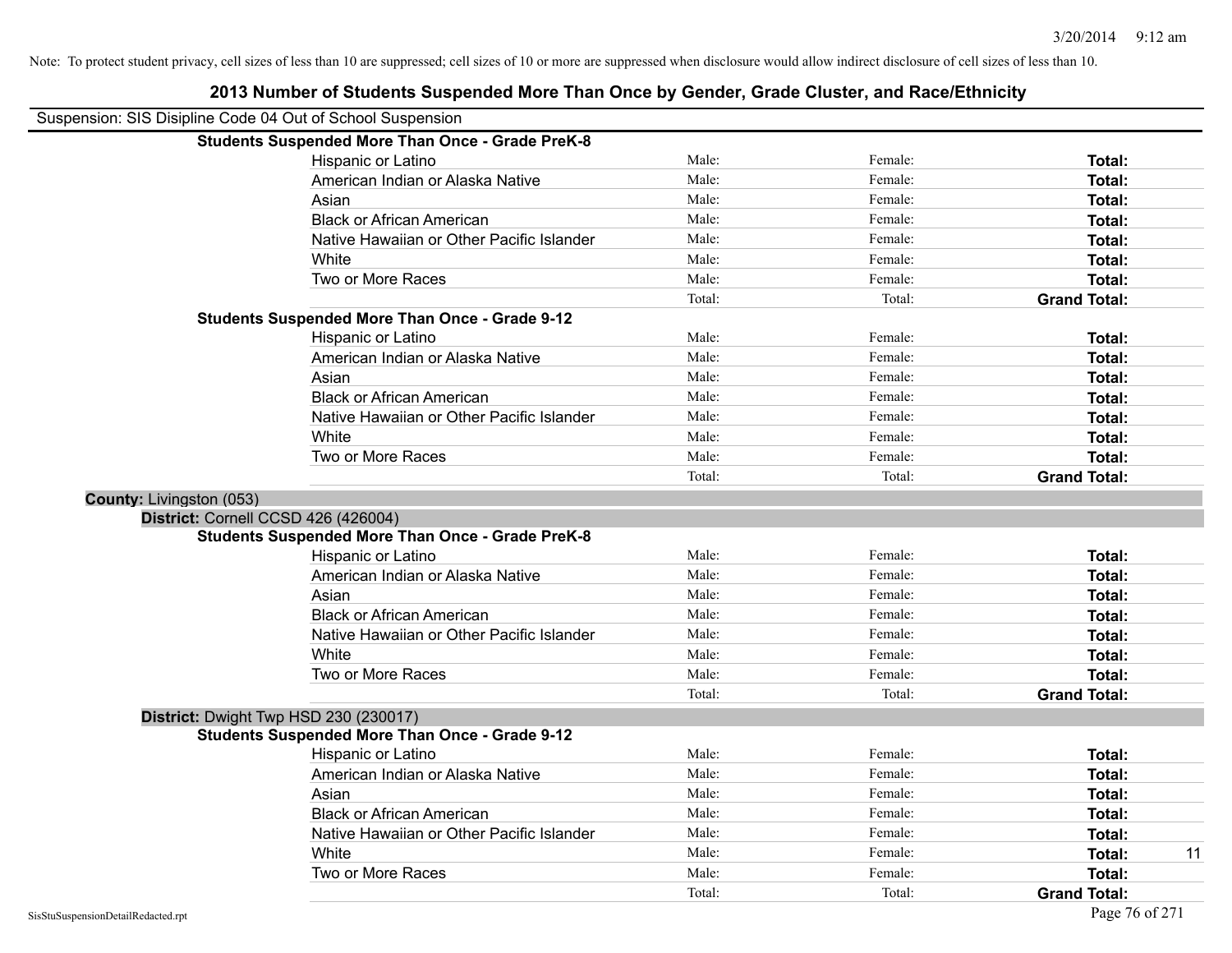| Suspension: SIS Disipline Code 04 Out of School Suspension |                                                         |        |         |                     |    |
|------------------------------------------------------------|---------------------------------------------------------|--------|---------|---------------------|----|
|                                                            | District: Flanagan-Cornell Dist 74 (074027)             |        |         |                     |    |
|                                                            | <b>Students Suspended More Than Once - Grade 9-12</b>   |        |         |                     |    |
|                                                            | Hispanic or Latino                                      | Male:  | Female: | <b>Total:</b>       |    |
|                                                            | American Indian or Alaska Native                        | Male:  | Female: | <b>Total:</b>       |    |
|                                                            | Asian                                                   | Male:  | Female: | <b>Total:</b>       |    |
|                                                            | <b>Black or African American</b>                        | Male:  | Female: | Total:              |    |
|                                                            | Native Hawaiian or Other Pacific Islander               | Male:  | Female: | <b>Total:</b>       |    |
|                                                            | White                                                   | Male:  | Female: | <b>Total:</b>       |    |
|                                                            | Two or More Races                                       | Male:  | Female: | <b>Total:</b>       |    |
|                                                            |                                                         | Total: | Total:  | <b>Grand Total:</b> |    |
| District: Pontiac CCSD 429 (429004)                        |                                                         |        |         |                     |    |
|                                                            | <b>Students Suspended More Than Once - Grade PreK-8</b> |        |         |                     |    |
|                                                            | Hispanic or Latino                                      | Male:  | Female: | Total:              |    |
|                                                            | American Indian or Alaska Native                        | Male:  | Female: | <b>Total:</b>       |    |
|                                                            | Asian                                                   | Male:  | Female: | <b>Total:</b>       |    |
|                                                            | <b>Black or African American</b>                        | Male:  | Female: | Total:              |    |
|                                                            | Native Hawaiian or Other Pacific Islander               | Male:  | Female: | <b>Total:</b>       |    |
|                                                            | White                                                   | Male:  | Female: | <b>Total:</b>       | 10 |
|                                                            | Two or More Races                                       | Male:  | Female: | Total:              |    |
|                                                            |                                                         | Total: | Total:  | <b>Grand Total:</b> |    |
| District: Pontiac Twp HSD 90 (090017)                      |                                                         |        |         |                     |    |
|                                                            | <b>Students Suspended More Than Once - Grade 9-12</b>   |        |         |                     |    |
|                                                            | Hispanic or Latino                                      | Male:  | Female: | <b>Total:</b>       |    |
|                                                            | American Indian or Alaska Native                        | Male:  | Female: | <b>Total:</b>       |    |
|                                                            | Asian                                                   | Male:  | Female: | Total:              |    |
|                                                            | <b>Black or African American</b>                        | Male:  | Female: | <b>Total:</b>       |    |
|                                                            | Native Hawaiian or Other Pacific Islander               | Male:  | Female: | <b>Total:</b>       |    |
|                                                            | White                                                   | Male:  | Female: | <b>Total:</b>       | 11 |
|                                                            | Two or More Races                                       | Male:  | Female: | <b>Total:</b>       |    |
|                                                            |                                                         | Total: | Total:  | <b>Grand Total:</b> |    |
|                                                            | District: Prairie Central CUSD 8 (008026)               |        |         |                     |    |
|                                                            | <b>Students Suspended More Than Once - Grade PreK-8</b> |        |         |                     |    |
|                                                            | Hispanic or Latino                                      | Male:  | Female: | Total:              |    |
|                                                            | American Indian or Alaska Native                        | Male:  | Female: | Total:              |    |
|                                                            | Asian                                                   | Male:  | Female: | <b>Total:</b>       |    |
|                                                            | <b>Black or African American</b>                        | Male:  | Female: | <b>Total:</b>       |    |
|                                                            | Native Hawaiian or Other Pacific Islander               | Male:  | Female: | <b>Total:</b>       |    |
|                                                            | White                                                   | Male:  | Female: | Total:              |    |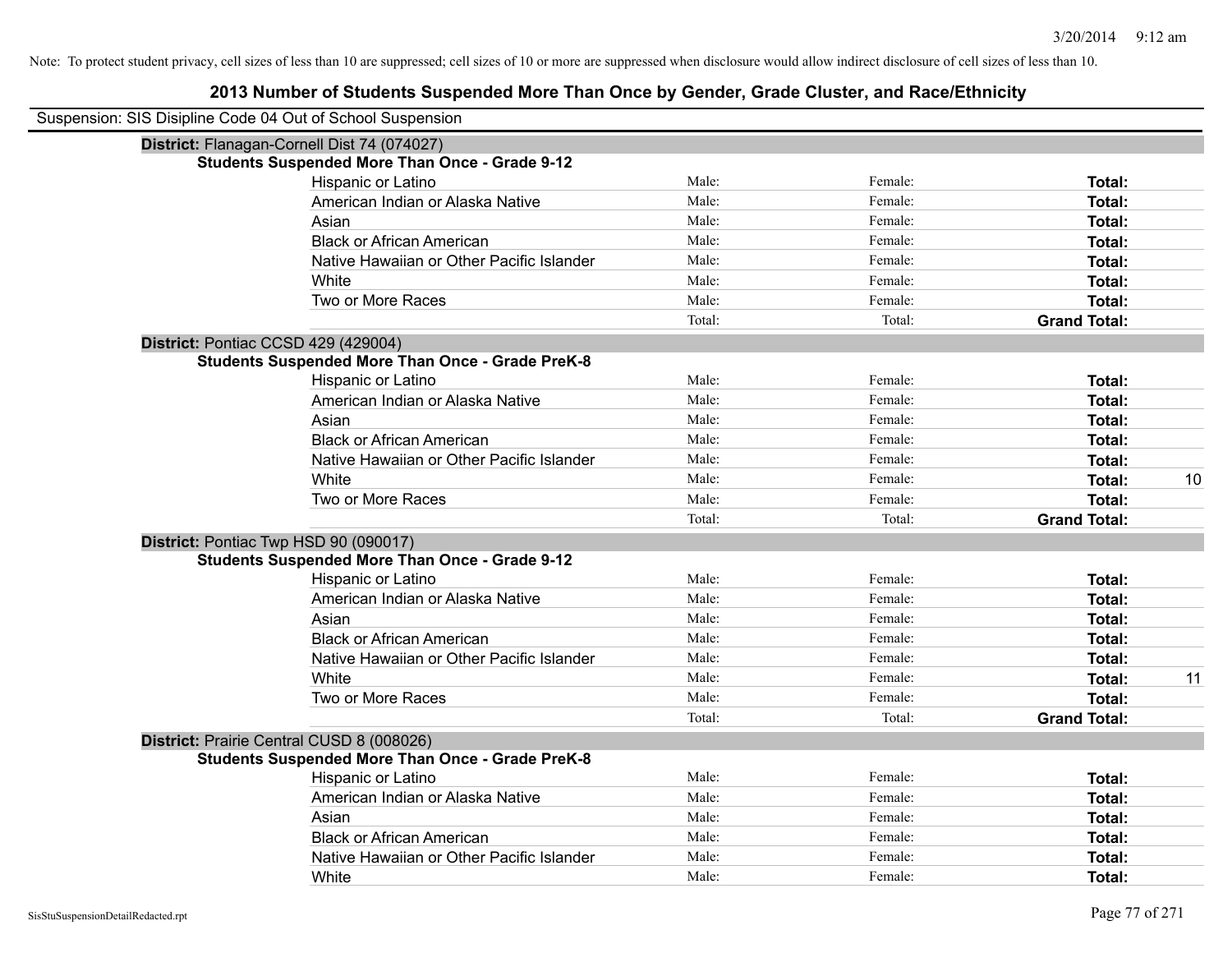| Suspension: SIS Disipline Code 04 Out of School Suspension |                                                         |        |         |                     |    |
|------------------------------------------------------------|---------------------------------------------------------|--------|---------|---------------------|----|
|                                                            | Two or More Races                                       | Male:  | Female: | Total:              |    |
|                                                            |                                                         | Total: | Total:  | <b>Grand Total:</b> |    |
|                                                            | <b>Students Suspended More Than Once - Grade 9-12</b>   |        |         |                     |    |
|                                                            | Hispanic or Latino                                      | Male:  | Female: | Total:              |    |
|                                                            | American Indian or Alaska Native                        | Male:  | Female: | Total:              |    |
|                                                            | Asian                                                   | Male:  | Female: | Total:              |    |
|                                                            | <b>Black or African American</b>                        | Male:  | Female: | Total:              |    |
|                                                            | Native Hawaiian or Other Pacific Islander               | Male:  | Female: | Total:              |    |
|                                                            | White                                                   | Male:  | Female: | Total:              | 11 |
|                                                            | Two or More Races                                       | Male:  | Female: | Total:              |    |
|                                                            |                                                         | Total: | Total:  | <b>Grand Total:</b> |    |
|                                                            | District: Tri Point CUSD 6-J (006J26)                   |        |         |                     |    |
|                                                            | <b>Students Suspended More Than Once - Grade PreK-8</b> |        |         |                     |    |
|                                                            | Hispanic or Latino                                      | Male:  | Female: | Total:              |    |
|                                                            | American Indian or Alaska Native                        | Male:  | Female: | Total:              |    |
|                                                            | Asian                                                   | Male:  | Female: | Total:              |    |
|                                                            | <b>Black or African American</b>                        | Male:  | Female: | Total:              |    |
|                                                            | Native Hawaiian or Other Pacific Islander               | Male:  | Female: | Total:              |    |
|                                                            | White                                                   | Male:  | Female: | Total:              |    |
|                                                            | Two or More Races                                       | Male:  | Female: | Total:              |    |
|                                                            |                                                         | Total: | Total:  | <b>Grand Total:</b> |    |
|                                                            | <b>Students Suspended More Than Once - Grade 9-12</b>   |        |         |                     |    |
|                                                            | Hispanic or Latino                                      | Male:  | Female: | Total:              |    |
|                                                            | American Indian or Alaska Native                        | Male:  | Female: | Total:              |    |
|                                                            | Asian                                                   | Male:  | Female: | Total:              |    |
|                                                            | <b>Black or African American</b>                        | Male:  | Female: | Total:              |    |
|                                                            | Native Hawaiian or Other Pacific Islander               | Male:  | Female: | Total:              |    |
|                                                            | White                                                   | Male:  | Female: | Total:              |    |
|                                                            | Two or More Races                                       | Male:  | Female: | Total:              |    |
|                                                            |                                                         | Total: | Total:  | <b>Grand Total:</b> |    |
|                                                            | District: Woodland CUSD 5 (005026)                      |        |         |                     |    |
|                                                            | <b>Students Suspended More Than Once - Grade 9-12</b>   |        |         |                     |    |
|                                                            | Hispanic or Latino                                      | Male:  | Female: | <b>Total:</b>       |    |
|                                                            | American Indian or Alaska Native                        | Male:  | Female: | Total:              |    |
|                                                            | Asian                                                   | Male:  | Female: | Total:              |    |
|                                                            | <b>Black or African American</b>                        | Male:  | Female: | Total:              |    |
|                                                            | Native Hawaiian or Other Pacific Islander               | Male:  | Female: | Total:              |    |
|                                                            | White                                                   | Male:  | Female: | Total:              |    |
|                                                            | Two or More Races                                       | Male:  | Female: | <b>Total:</b>       |    |
| SisStuSuspensionDetailRedacted.rpt                         |                                                         |        |         | Page 78 of 271      |    |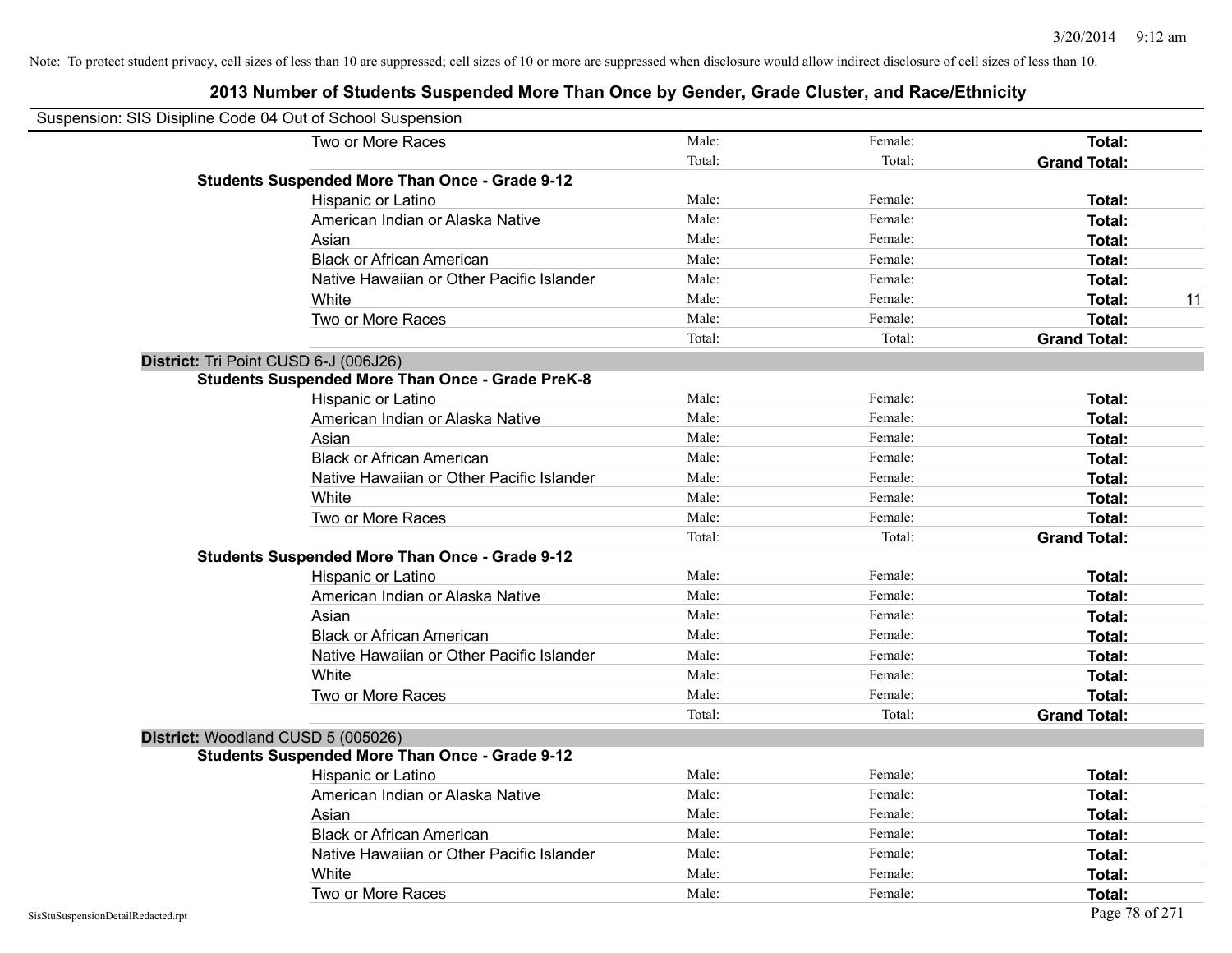## **2013 Number of Students Suspended More Than Once by Gender, Grade Cluster, and Race/Ethnicity**

|                      | Suspension: SIS Disipline Code 04 Out of School Suspension |        |    |         |    |                     |    |
|----------------------|------------------------------------------------------------|--------|----|---------|----|---------------------|----|
|                      |                                                            | Total: |    | Total:  |    | <b>Grand Total:</b> |    |
| County: Mclean (064) |                                                            |        |    |         |    |                     |    |
|                      | District: Bloomington SD 87 (087025)                       |        |    |         |    |                     |    |
|                      | <b>Students Suspended More Than Once - Grade PreK-8</b>    |        |    |         |    |                     |    |
|                      | Hispanic or Latino                                         | Male:  |    | Female: |    | Total:              |    |
|                      | American Indian or Alaska Native                           | Male:  |    | Female: |    | Total:              |    |
|                      | Asian                                                      | Male:  |    | Female: |    | Total:              |    |
|                      | <b>Black or African American</b>                           | Male:  | 42 | Female: | 16 | Total:              | 58 |
|                      | Native Hawaiian or Other Pacific Islander                  | Male:  |    | Female: |    | Total:              |    |
|                      | White                                                      | Male:  |    | Female: |    | Total:              | 24 |
|                      | Two or More Races                                          | Male:  |    | Female: |    | Total:              | 10 |
|                      |                                                            | Total: |    | Total:  |    | <b>Grand Total:</b> |    |
|                      | <b>Students Suspended More Than Once - Grade 9-12</b>      |        |    |         |    |                     |    |
|                      | Hispanic or Latino                                         | Male:  |    | Female: |    | Total:              |    |
|                      | American Indian or Alaska Native                           | Male:  |    | Female: |    | Total:              |    |
|                      | Asian                                                      | Male:  |    | Female: |    | Total:              |    |
|                      | <b>Black or African American</b>                           | Male:  | 17 | Female: | 13 | Total:              | 30 |
|                      | Native Hawaiian or Other Pacific Islander                  | Male:  |    | Female: |    | Total:              |    |
|                      | White                                                      | Male:  |    | Female: |    | Total:              |    |
|                      | Two or More Races                                          | Male:  |    | Female: |    | Total:              |    |
|                      |                                                            | Total: |    | Total:  |    | <b>Grand Total:</b> | 47 |
|                      | District: Heyworth CUSD 4 (004026)                         |        |    |         |    |                     |    |
|                      | <b>Students Suspended More Than Once - Grade PreK-8</b>    |        |    |         |    |                     |    |
|                      | Hispanic or Latino                                         | Male:  |    | Female: |    | Total:              |    |
|                      | American Indian or Alaska Native                           | Male:  |    | Female: |    | Total:              |    |
|                      | Asian                                                      | Male:  |    | Female: |    | Total:              |    |
|                      | <b>Black or African American</b>                           | Male:  |    | Female: |    | Total:              |    |
|                      | Native Hawaiian or Other Pacific Islander                  | Male:  |    | Female: |    | Total:              |    |
|                      | White                                                      | Male:  |    | Female: |    | Total:              |    |
|                      | Two or More Races                                          | Male:  |    | Female: |    | Total:              |    |
|                      |                                                            | Total: |    | Total:  |    | <b>Grand Total:</b> |    |
|                      | <b>Students Suspended More Than Once - Grade 9-12</b>      |        |    |         |    |                     |    |
|                      | Hispanic or Latino                                         | Male:  |    | Female: |    | Total:              |    |
|                      | American Indian or Alaska Native                           | Male:  |    | Female: |    | Total:              |    |
|                      | Asian                                                      | Male:  |    | Female: |    | Total:              |    |
|                      | <b>Black or African American</b>                           | Male:  |    | Female: |    | Total:              |    |
|                      | Native Hawaiian or Other Pacific Islander                  | Male:  |    | Female: |    | Total:              |    |
|                      | White                                                      | Male:  |    | Female: |    | Total:              |    |
|                      | Two or More Races                                          | Male:  |    | Female: |    | Total:              |    |

 $\overline{\phantom{0}}$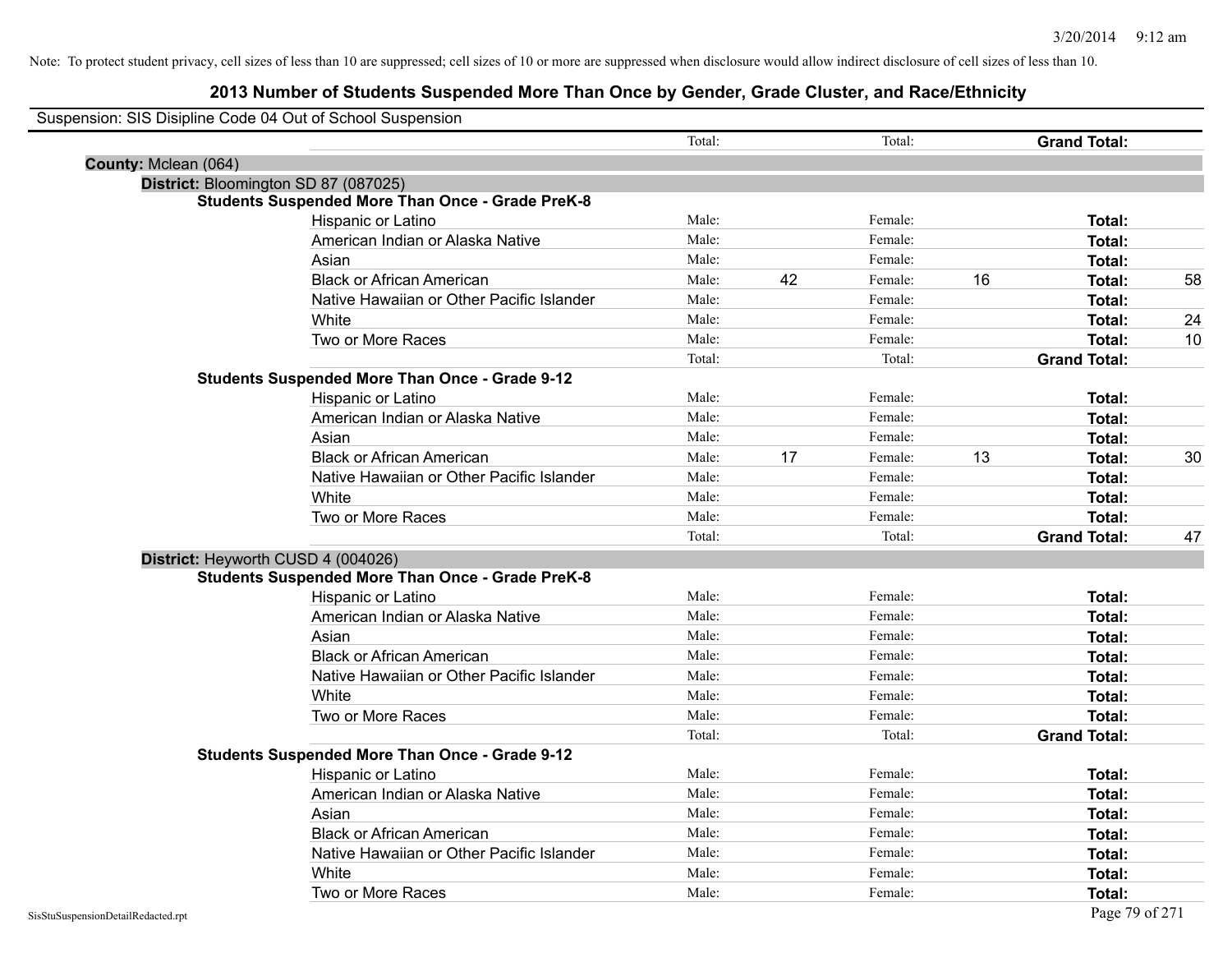| Suspension: SIS Disipline Code 04 Out of School Suspension |                                                         |        |    |         |    |                     |    |
|------------------------------------------------------------|---------------------------------------------------------|--------|----|---------|----|---------------------|----|
|                                                            |                                                         | Total: |    | Total:  |    | <b>Grand Total:</b> |    |
| District: Lexington CUSD 7 (007026)                        |                                                         |        |    |         |    |                     |    |
|                                                            | <b>Students Suspended More Than Once - Grade 9-12</b>   |        |    |         |    |                     |    |
|                                                            | Hispanic or Latino                                      | Male:  |    | Female: |    | Total:              |    |
|                                                            | American Indian or Alaska Native                        | Male:  |    | Female: |    | Total:              |    |
|                                                            | Asian                                                   | Male:  |    | Female: |    | Total:              |    |
|                                                            | <b>Black or African American</b>                        | Male:  |    | Female: |    | Total:              |    |
|                                                            | Native Hawaiian or Other Pacific Islander               | Male:  |    | Female: |    | Total:              |    |
|                                                            | White                                                   | Male:  |    | Female: |    | Total:              |    |
|                                                            | Two or More Races                                       | Male:  |    | Female: |    | Total:              |    |
|                                                            |                                                         | Total: |    | Total:  |    | <b>Grand Total:</b> |    |
| District: McLean County USD 5 (005026)                     |                                                         |        |    |         |    |                     |    |
|                                                            | <b>Students Suspended More Than Once - Grade PreK-8</b> |        |    |         |    |                     |    |
|                                                            | Hispanic or Latino                                      | Male:  |    | Female: |    | Total:              |    |
|                                                            | American Indian or Alaska Native                        | Male:  |    | Female: |    | Total:              |    |
|                                                            | Asian                                                   | Male:  |    | Female: |    | Total:              |    |
|                                                            | <b>Black or African American</b>                        | Male:  |    | Female: |    | Total:              | 21 |
|                                                            | Native Hawaiian or Other Pacific Islander               | Male:  |    | Female: |    | Total:              |    |
|                                                            | White                                                   | Male:  |    | Female: |    | Total:              | 18 |
|                                                            | Two or More Races                                       | Male:  |    | Female: |    | Total:              |    |
|                                                            |                                                         | Total: |    | Total:  |    | <b>Grand Total:</b> |    |
|                                                            | <b>Students Suspended More Than Once - Grade 9-12</b>   |        |    |         |    |                     |    |
|                                                            | Hispanic or Latino                                      | Male:  |    | Female: |    | Total:              |    |
|                                                            | American Indian or Alaska Native                        | Male:  |    | Female: |    | Total:              |    |
|                                                            | Asian                                                   | Male:  |    | Female: |    | Total:              |    |
|                                                            | <b>Black or African American</b>                        | Male:  | 24 | Female: | 10 | Total:              | 34 |
|                                                            | Native Hawaiian or Other Pacific Islander               | Male:  |    | Female: |    | Total:              |    |
|                                                            | White                                                   | Male:  | 23 | Female: | 12 | Total:              | 35 |
|                                                            | Two or More Races                                       | Male:  |    | Female: |    | Total:              |    |
|                                                            |                                                         | Total: |    | Total:  |    | <b>Grand Total:</b> | 83 |
| District: Olympia CUSD 16 (016026)                         |                                                         |        |    |         |    |                     |    |
|                                                            | <b>Students Suspended More Than Once - Grade PreK-8</b> |        |    |         |    |                     |    |
|                                                            | Hispanic or Latino                                      | Male:  |    | Female: |    | Total:              |    |
|                                                            | American Indian or Alaska Native                        | Male:  |    | Female: |    | Total:              |    |
|                                                            | Asian                                                   | Male:  |    | Female: |    | Total:              |    |
|                                                            | <b>Black or African American</b>                        | Male:  |    | Female: |    | Total:              |    |
|                                                            | Native Hawaiian or Other Pacific Islander               | Male:  |    | Female: |    | Total:              |    |
|                                                            | White                                                   | Male:  |    | Female: |    | Total:              |    |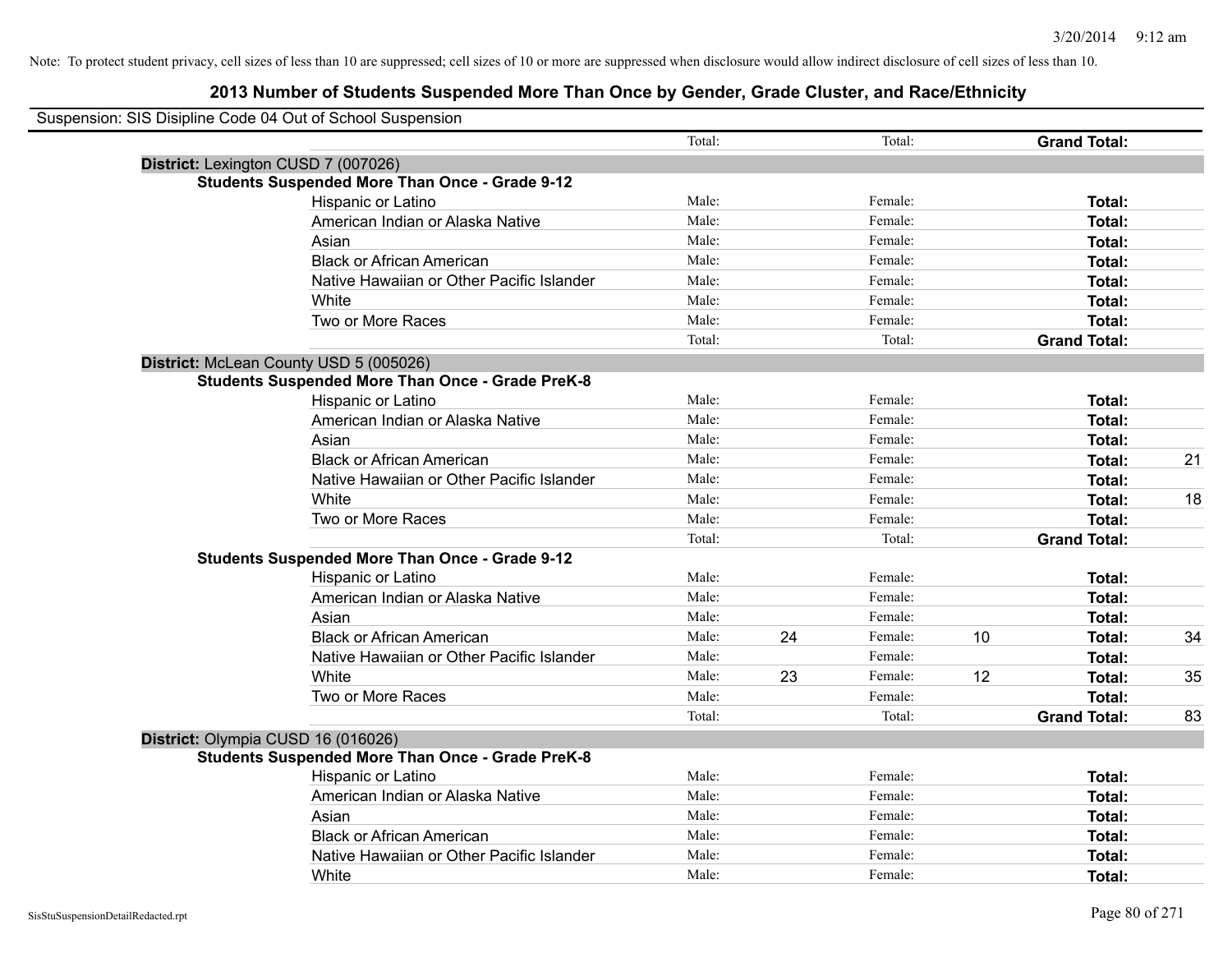| Suspension: SIS Disipline Code 04 Out of School Suspension |        |         |                     |    |
|------------------------------------------------------------|--------|---------|---------------------|----|
| Two or More Races                                          | Male:  | Female: | Total:              |    |
|                                                            | Total: | Total:  | <b>Grand Total:</b> |    |
| <b>Students Suspended More Than Once - Grade 9-12</b>      |        |         |                     |    |
| Hispanic or Latino                                         | Male:  | Female: | Total:              |    |
| American Indian or Alaska Native                           | Male:  | Female: | Total:              |    |
| Asian                                                      | Male:  | Female: | Total:              |    |
| <b>Black or African American</b>                           | Male:  | Female: | Total:              |    |
| Native Hawaiian or Other Pacific Islander                  | Male:  | Female: | Total:              |    |
| White                                                      | Male:  | Female: | Total:              | 11 |
| Two or More Races                                          | Male:  | Female: | <b>Total:</b>       |    |
|                                                            | Total: | Total:  | <b>Grand Total:</b> |    |
| District: Ridgeview CUSD 19 (019026)                       |        |         |                     |    |
| <b>Students Suspended More Than Once - Grade 9-12</b>      |        |         |                     |    |
| Hispanic or Latino                                         | Male:  | Female: | Total:              |    |
| American Indian or Alaska Native                           | Male:  | Female: | Total:              |    |
| Asian                                                      | Male:  | Female: | Total:              |    |
| <b>Black or African American</b>                           | Male:  | Female: | Total:              |    |
| Native Hawaiian or Other Pacific Islander                  | Male:  | Female: | Total:              |    |
| White                                                      | Male:  | Female: | Total:              |    |
| Two or More Races                                          | Male:  | Female: | <b>Total:</b>       |    |
|                                                            | Total: | Total:  | <b>Grand Total:</b> |    |
| Region: DuPage ROE (19)                                    |        |         |                     |    |
| <b>County: Dupage (022)</b>                                |        |         |                     |    |
| District: Addison SD 4 (004002)                            |        |         |                     |    |
| <b>Students Suspended More Than Once - Grade PreK-8</b>    |        |         |                     |    |
| Hispanic or Latino                                         | Male:  | Female: | Total:              |    |
| American Indian or Alaska Native                           | Male:  | Female: | Total:              |    |
| Asian                                                      | Male:  | Female: | Total:              |    |
| <b>Black or African American</b>                           | Male:  | Female: | Total:              |    |
| Native Hawaiian or Other Pacific Islander                  | Male:  | Female: | Total:              |    |
| White                                                      | Male:  | Female: | Total:              |    |
| Two or More Races                                          | Male:  | Female: | <b>Total:</b>       |    |
|                                                            | Total: | Total:  | <b>Grand Total:</b> | 18 |
| District: Benjamin SD 25 (025002)                          |        |         |                     |    |
| <b>Students Suspended More Than Once - Grade PreK-8</b>    |        |         |                     |    |
| Hispanic or Latino                                         | Male:  | Female: | <b>Total:</b>       |    |
| American Indian or Alaska Native                           | Male:  | Female: | Total:              |    |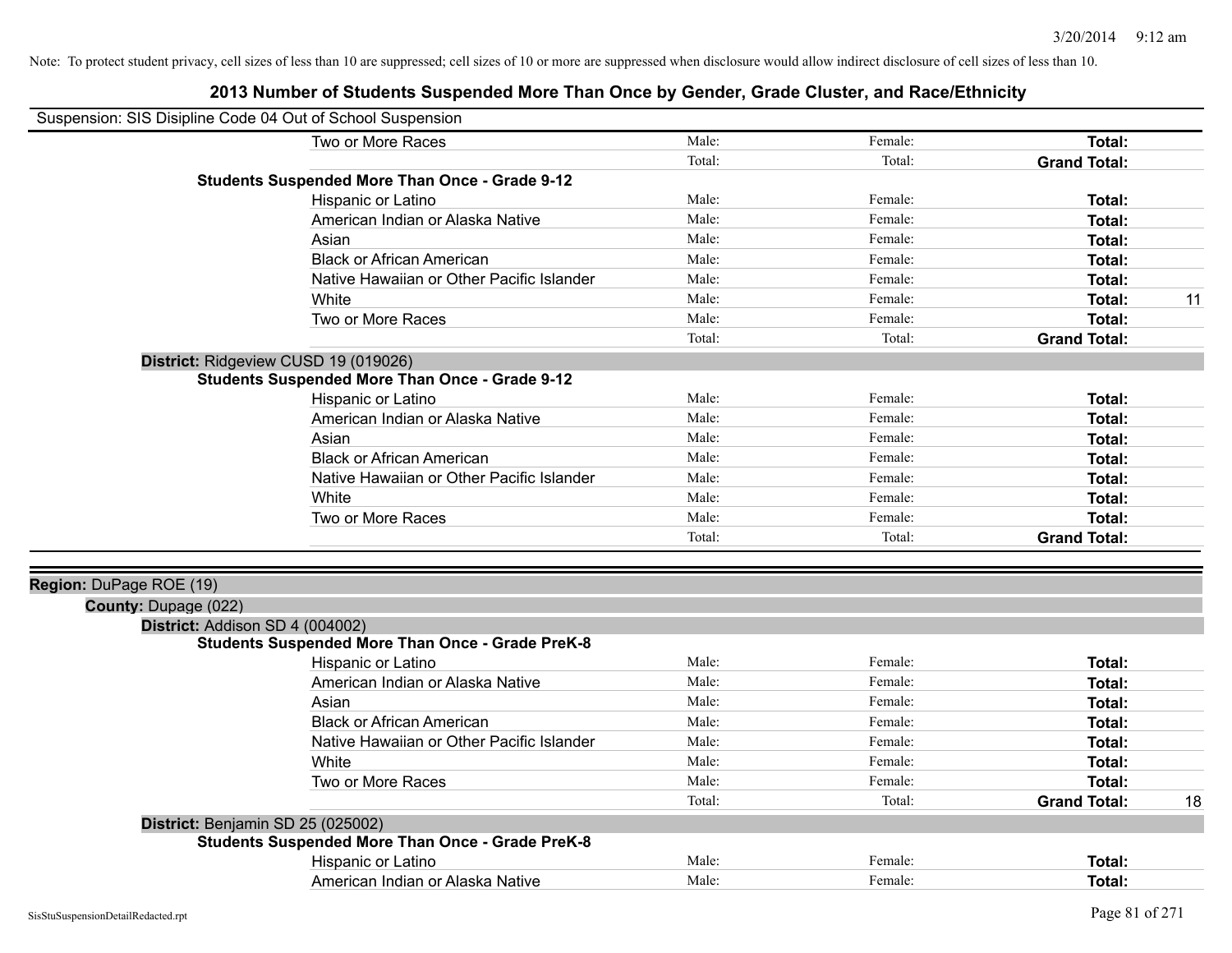## **2013 Number of Students Suspended More Than Once by Gender, Grade Cluster, and Race/Ethnicity**

|                                     | Suspension: SIS Disipline Code 04 Out of School Suspension |        |         |                     |
|-------------------------------------|------------------------------------------------------------|--------|---------|---------------------|
|                                     | Asian                                                      | Male:  | Female: | <b>Total:</b>       |
|                                     | <b>Black or African American</b>                           | Male:  | Female: | Total:              |
|                                     | Native Hawaiian or Other Pacific Islander                  | Male:  | Female: | Total:              |
|                                     | White                                                      | Male:  | Female: | Total:              |
|                                     | Two or More Races                                          | Male:  | Female: | Total:              |
|                                     |                                                            | Total: | Total:  | <b>Grand Total:</b> |
| District: Bensenville SD 2 (002002) |                                                            |        |         |                     |
|                                     | <b>Students Suspended More Than Once - Grade PreK-8</b>    |        |         |                     |
|                                     | Hispanic or Latino                                         | Male:  | Female: | Total:              |
|                                     | American Indian or Alaska Native                           | Male:  | Female: | Total:              |
|                                     | Asian                                                      | Male:  | Female: | Total:              |
|                                     | <b>Black or African American</b>                           | Male:  | Female: | Total:              |
|                                     | Native Hawaiian or Other Pacific Islander                  | Male:  | Female: | Total:              |
|                                     | White                                                      | Male:  | Female: | Total:              |
|                                     | Two or More Races                                          | Male:  | Female: | Total:              |
|                                     |                                                            | Total: | Total:  | <b>Grand Total:</b> |
| District: Cass SD 63 (063002)       |                                                            |        |         |                     |
|                                     | <b>Students Suspended More Than Once - Grade PreK-8</b>    |        |         |                     |
|                                     | Hispanic or Latino                                         | Male:  | Female: | Total:              |
|                                     | American Indian or Alaska Native                           | Male:  | Female: | Total:              |
|                                     | Asian                                                      | Male:  | Female: | Total:              |
|                                     | <b>Black or African American</b>                           | Male:  | Female: | Total:              |
|                                     | Native Hawaiian or Other Pacific Islander                  | Male:  | Female: | Total:              |
|                                     | White                                                      | Male:  | Female: | Total:              |
|                                     | Two or More Races                                          | Male:  | Female: | Total:              |
|                                     |                                                            | Total: | Total:  | <b>Grand Total:</b> |
| District: CCSD 180 (180004)         |                                                            |        |         |                     |
|                                     | Students Suspended More Than Once - Grade PreK-8           |        |         |                     |
|                                     | Hispanic or Latino                                         | Male:  | Female: | Total:              |
|                                     | American Indian or Alaska Native                           | Male:  | Female: | Total:              |
|                                     | Asian                                                      | Male:  | Female: | Total:              |
|                                     | <b>Black or African American</b>                           | Male:  | Female: | Total:              |
|                                     | Native Hawaiian or Other Pacific Islander                  | Male:  | Female: | Total:              |
|                                     | White                                                      | Male:  | Female: | Total:              |
|                                     | Two or More Races                                          | Male:  | Female: | <b>Total:</b>       |
|                                     |                                                            | Total: | Total:  | <b>Grand Total:</b> |
|                                     |                                                            |        |         |                     |

#### **District:** CCSD 89 (089004)

**Students Suspended More Than Once - Grade PreK-8**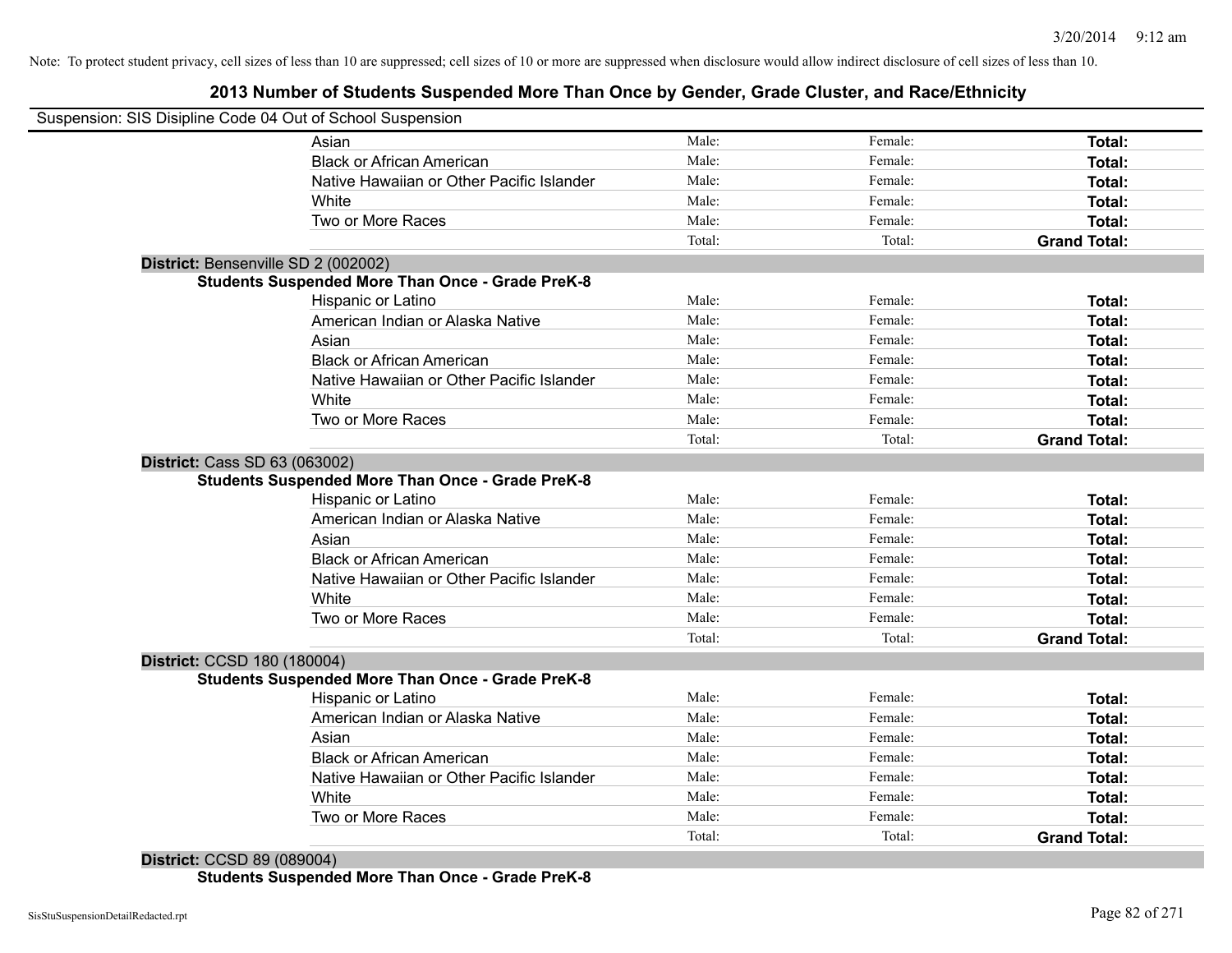| Suspension: SIS Disipline Code 04 Out of School Suspension |        |               |                     |    |
|------------------------------------------------------------|--------|---------------|---------------------|----|
| Hispanic or Latino                                         | Male:  | Female:       | Total:              |    |
| American Indian or Alaska Native                           | Male:  | Female:       | Total:              |    |
| Asian                                                      | Male:  | Female:       | Total:              |    |
| <b>Black or African American</b>                           | Male:  | Female:       | Total:              |    |
| Native Hawaiian or Other Pacific Islander                  | Male:  | Female:       | Total:              |    |
| White                                                      | Male:  | Female:       | Total:              |    |
| Two or More Races                                          | Male:  | Female:       | Total:              |    |
|                                                            | Total: | Total:        | <b>Grand Total:</b> |    |
| District: CCSD 93 (093004)                                 |        |               |                     |    |
| <b>Students Suspended More Than Once - Grade PreK-8</b>    |        |               |                     |    |
| Hispanic or Latino                                         | Male:  | Female:       | Total:              |    |
| American Indian or Alaska Native                           | Male:  | Female:       | Total:              |    |
| Asian                                                      | Male:  | Female:       | Total:              |    |
| <b>Black or African American</b>                           | Male:  | Female:       | Total:              |    |
| Native Hawaiian or Other Pacific Islander                  | Male:  | Female:       | Total:              |    |
| White                                                      | Male:  | Female:       | Total:              |    |
| Two or More Races                                          | Male:  | Female:       | Total:              |    |
|                                                            | Total: | Total:        | <b>Grand Total:</b> |    |
| District: Center Cass SD 66 (066002)                       |        |               |                     |    |
| <b>Students Suspended More Than Once - Grade PreK-8</b>    |        |               |                     |    |
| Hispanic or Latino                                         | Male:  | Female:       | Total:              |    |
| American Indian or Alaska Native                           | Male:  | Female:       | Total:              |    |
| Asian                                                      | Male:  | Female:       | Total:              |    |
| <b>Black or African American</b>                           | Male:  | Female:       | Total:              |    |
| Native Hawaiian or Other Pacific Islander                  | Male:  | Female:       | Total:              |    |
| White                                                      | Male:  | Female:       | Total:              |    |
| Two or More Races                                          | Male:  | Female:       | Total:              |    |
|                                                            | Total: | Total:        | <b>Grand Total:</b> |    |
| District: CHSD 94 (094016)                                 |        |               |                     |    |
| <b>Students Suspended More Than Once - Grade 9-12</b>      |        |               |                     |    |
| Hispanic or Latino                                         | Male:  | 28<br>Female: | 11<br>Total:        | 39 |
| American Indian or Alaska Native                           | Male:  | Female:       | Total:              |    |
| Asian                                                      | Male:  | Female:       | Total:              |    |
| <b>Black or African American</b>                           | Male:  | Female:       | Total:              |    |
| Native Hawaiian or Other Pacific Islander                  | Male:  | Female:       | Total:              |    |
| White                                                      | Male:  | Female:       | Total:              |    |
| Two or More Races                                          | Male:  | Female:       | Total:              |    |
|                                                            | Total: | Total:        | <b>Grand Total:</b> | 50 |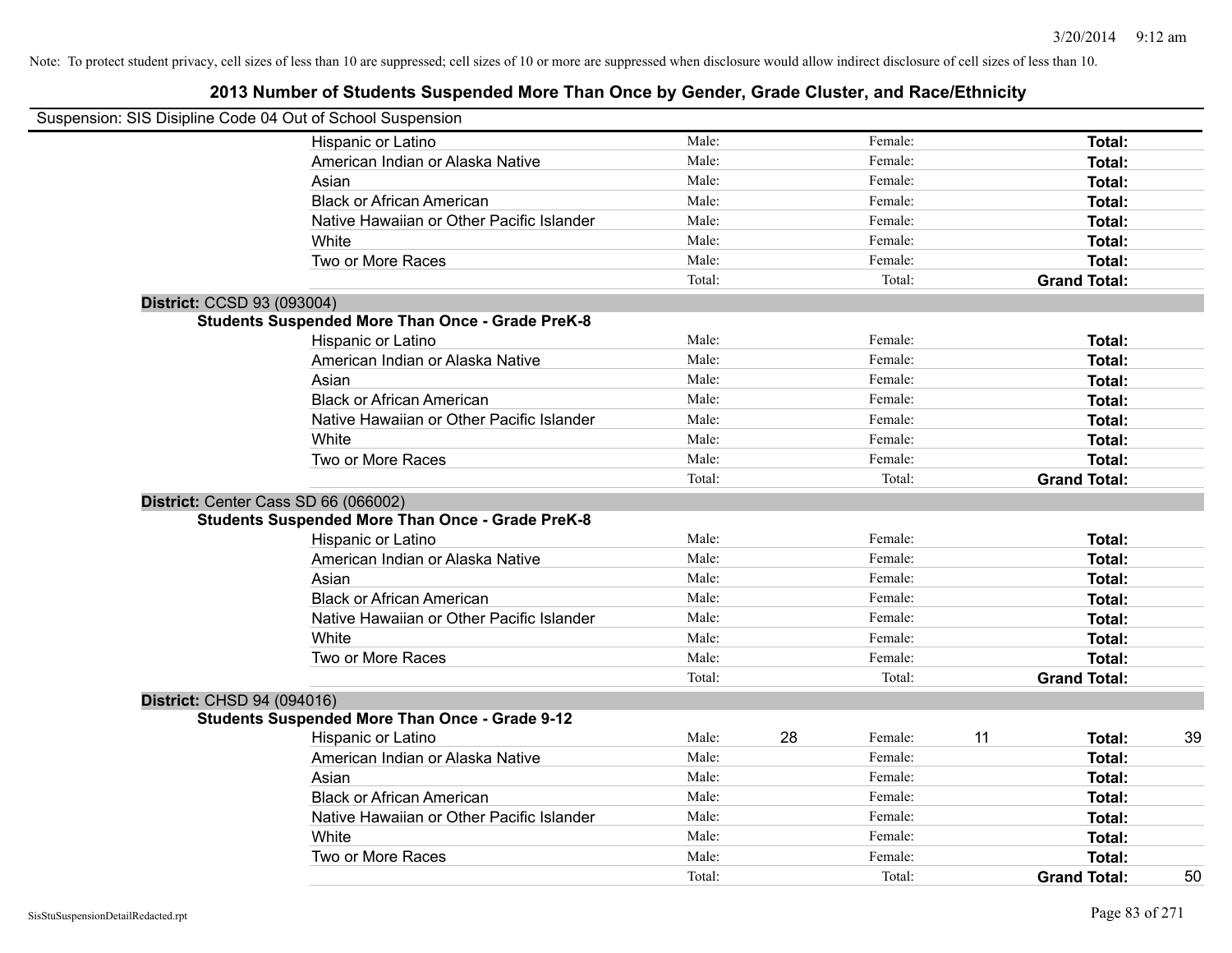## **2013 Number of Students Suspended More Than Once by Gender, Grade Cluster, and Race/Ethnicity**

| Suspension: SIS Disipline Code 04 Out of School Suspension |                                                         |        |    |         |    |                     |    |
|------------------------------------------------------------|---------------------------------------------------------|--------|----|---------|----|---------------------|----|
| District: CHSD 99 (099016)                                 |                                                         |        |    |         |    |                     |    |
|                                                            | <b>Students Suspended More Than Once - Grade 9-12</b>   |        |    |         |    |                     |    |
|                                                            | Hispanic or Latino                                      | Male:  |    | Female: |    | Total:              |    |
|                                                            | American Indian or Alaska Native                        | Male:  |    | Female: |    | Total:              |    |
|                                                            | Asian                                                   | Male:  |    | Female: |    | Total:              |    |
|                                                            | <b>Black or African American</b>                        | Male:  | 21 | Female: | 16 | Total:              | 37 |
|                                                            | Native Hawaiian or Other Pacific Islander               | Male:  |    | Female: |    | Total:              |    |
|                                                            | White                                                   | Male:  |    | Female: |    | Total:              | 20 |
|                                                            | Two or More Races                                       | Male:  |    | Female: |    | Total:              |    |
|                                                            |                                                         | Total: |    | Total:  |    | <b>Grand Total:</b> |    |
|                                                            | District: Coop Assoc for Spec Educ (016061)             |        |    |         |    |                     |    |
|                                                            | <b>Students Suspended More Than Once - Grade PreK-8</b> |        |    |         |    |                     |    |
|                                                            | Hispanic or Latino                                      | Male:  |    | Female: |    | Total:              |    |
|                                                            | American Indian or Alaska Native                        | Male:  |    | Female: |    | Total:              |    |
|                                                            | Asian                                                   | Male:  |    | Female: |    | Total:              |    |
|                                                            | <b>Black or African American</b>                        | Male:  |    | Female: |    | <b>Total:</b>       |    |
|                                                            | Native Hawaiian or Other Pacific Islander               | Male:  |    | Female: |    | Total:              |    |
|                                                            | White                                                   | Male:  |    | Female: |    | <b>Total:</b>       |    |
|                                                            | Two or More Races                                       | Male:  |    | Female: |    | Total:              |    |
|                                                            |                                                         | Total: |    | Total:  |    | <b>Grand Total:</b> |    |
|                                                            | <b>Students Suspended More Than Once - Grade 9-12</b>   |        |    |         |    |                     |    |
|                                                            | Hispanic or Latino                                      | Male:  |    | Female: |    | Total:              |    |
|                                                            | American Indian or Alaska Native                        | Male:  |    | Female: |    | Total:              |    |
|                                                            | Asian                                                   | Male:  |    | Female: |    | Total:              |    |
|                                                            | <b>Black or African American</b>                        | Male:  |    | Female: |    | Total:              |    |
|                                                            | Native Hawaiian or Other Pacific Islander               | Male:  |    | Female: |    | <b>Total:</b>       |    |
|                                                            | White                                                   | Male:  |    | Female: |    | Total:              |    |
|                                                            | Two or More Races                                       | Male:  |    | Female: |    | Total:              |    |
|                                                            |                                                         | Total: |    | Total:  |    | <b>Grand Total:</b> |    |
| District: CUSD 200 (200026)                                |                                                         |        |    |         |    |                     |    |
|                                                            | <b>Students Suspended More Than Once - Grade PreK-8</b> |        |    |         |    |                     |    |
|                                                            | <b>Hispanic or Latino</b>                               | Male:  |    | Female: |    | Total:              | 15 |
|                                                            | American Indian or Alaska Native                        | Male:  |    | Female: |    | Total:              |    |
|                                                            | Asian                                                   | Male:  |    | Female: |    | Total:              |    |
|                                                            | <b>Black or African American</b>                        | Male:  |    | Female: |    | Total:              | 24 |
|                                                            | Native Hawaiian or Other Pacific Islander               | Male:  |    | Female: |    | <b>Total:</b>       |    |
|                                                            | White                                                   | Male:  |    | Female: |    | <b>Total:</b>       | 26 |
|                                                            | Two or More Races                                       | Male:  |    | Female: |    | Total:              |    |

 $\overline{\phantom{0}}$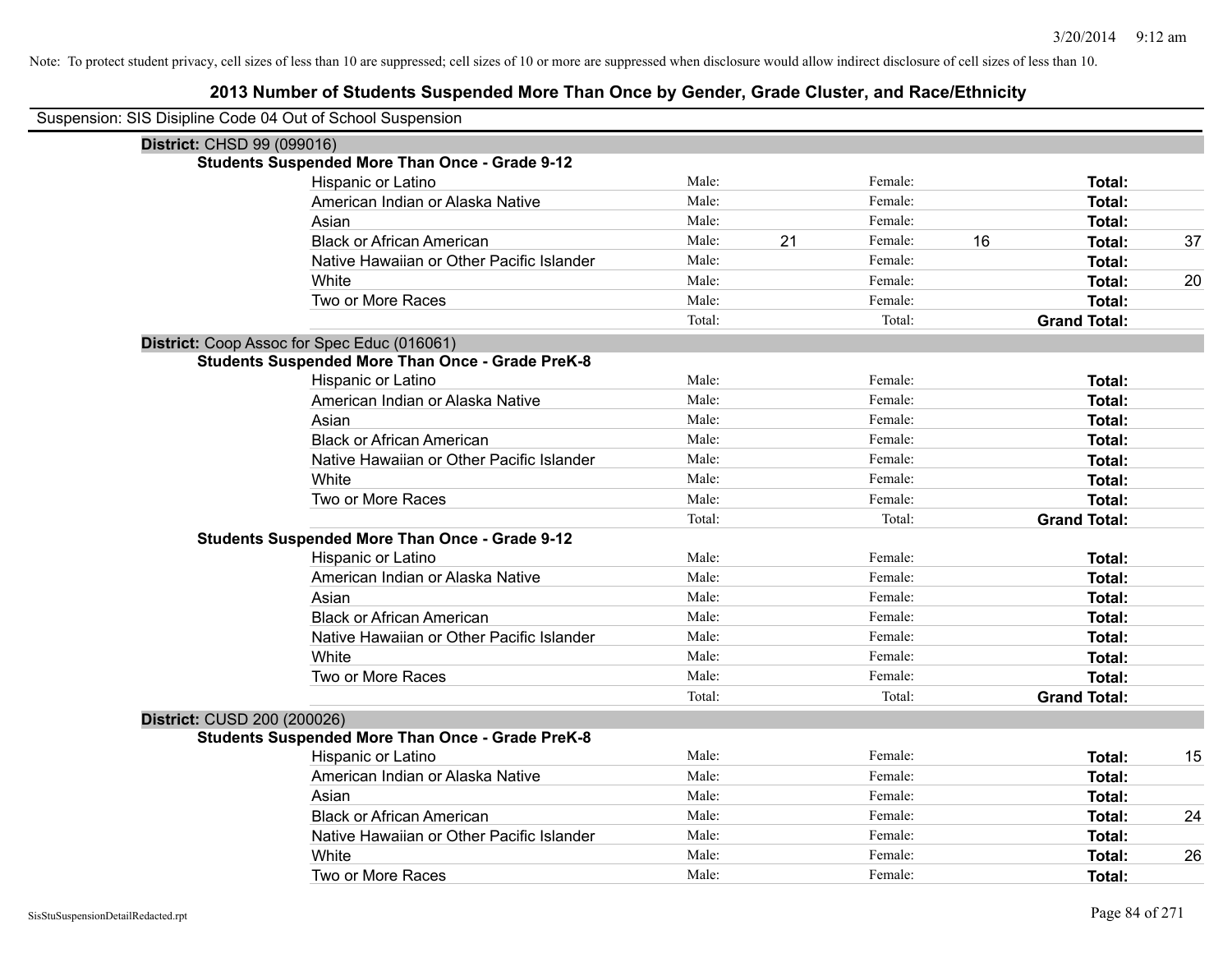| Suspension: SIS Disipline Code 04 Out of School Suspension |                                                         |        |         |                     |    |
|------------------------------------------------------------|---------------------------------------------------------|--------|---------|---------------------|----|
|                                                            |                                                         | Total: | Total:  | <b>Grand Total:</b> |    |
|                                                            | <b>Students Suspended More Than Once - Grade 9-12</b>   |        |         |                     |    |
|                                                            | Hispanic or Latino                                      | Male:  | Female: | Total:              | 11 |
|                                                            | American Indian or Alaska Native                        | Male:  | Female: | Total:              |    |
|                                                            | Asian                                                   | Male:  | Female: | Total:              |    |
|                                                            | <b>Black or African American</b>                        | Male:  | Female: | Total:              | 13 |
|                                                            | Native Hawaiian or Other Pacific Islander               | Male:  | Female: | Total:              |    |
|                                                            | White                                                   | Male:  | Female: | Total:              |    |
|                                                            | Two or More Races                                       | Male:  | Female: | Total:              |    |
|                                                            |                                                         | Total: | Total:  | <b>Grand Total:</b> | 36 |
| District: CUSD 201 (201026)                                |                                                         |        |         |                     |    |
|                                                            | <b>Students Suspended More Than Once - Grade PreK-8</b> |        |         |                     |    |
|                                                            | Hispanic or Latino                                      | Male:  | Female: | Total:              |    |
|                                                            | American Indian or Alaska Native                        | Male:  | Female: | Total:              |    |
|                                                            | Asian                                                   | Male:  | Female: | Total:              |    |
|                                                            | <b>Black or African American</b>                        | Male:  | Female: | Total:              |    |
|                                                            | Native Hawaiian or Other Pacific Islander               | Male:  | Female: | Total:              |    |
|                                                            | White                                                   | Male:  | Female: | Total:              |    |
|                                                            | Two or More Races                                       | Male:  | Female: | <b>Total:</b>       |    |
|                                                            |                                                         | Total: | Total:  | <b>Grand Total:</b> |    |
|                                                            | <b>Students Suspended More Than Once - Grade 9-12</b>   |        |         |                     |    |
|                                                            | Hispanic or Latino                                      | Male:  | Female: | Total:              |    |
|                                                            | American Indian or Alaska Native                        | Male:  | Female: | Total:              |    |
|                                                            | Asian                                                   | Male:  | Female: | Total:              |    |
|                                                            | <b>Black or African American</b>                        | Male:  | Female: | Total:              |    |
|                                                            | Native Hawaiian or Other Pacific Islander               | Male:  | Female: | Total:              |    |
|                                                            | White                                                   | Male:  | Female: | Total:              |    |
|                                                            | Two or More Races                                       | Male:  | Female: | Total:              |    |
|                                                            |                                                         | Total: | Total:  | <b>Grand Total:</b> |    |
|                                                            | District: Downers Grove GSD 58 (058002)                 |        |         |                     |    |
|                                                            | <b>Students Suspended More Than Once - Grade PreK-8</b> |        |         |                     |    |
|                                                            | Hispanic or Latino                                      | Male:  | Female: | Total:              |    |
|                                                            | American Indian or Alaska Native                        | Male:  | Female: | Total:              |    |
|                                                            | Asian                                                   | Male:  | Female: | Total:              |    |
|                                                            | <b>Black or African American</b>                        | Male:  | Female: | Total:              |    |
|                                                            | Native Hawaiian or Other Pacific Islander               | Male:  | Female: | Total:              |    |
|                                                            | White                                                   | Male:  | Female: | Total:              |    |
|                                                            | Two or More Races                                       | Male:  | Female: | <b>Total:</b>       |    |
|                                                            |                                                         | Total: | Total:  | <b>Grand Total:</b> |    |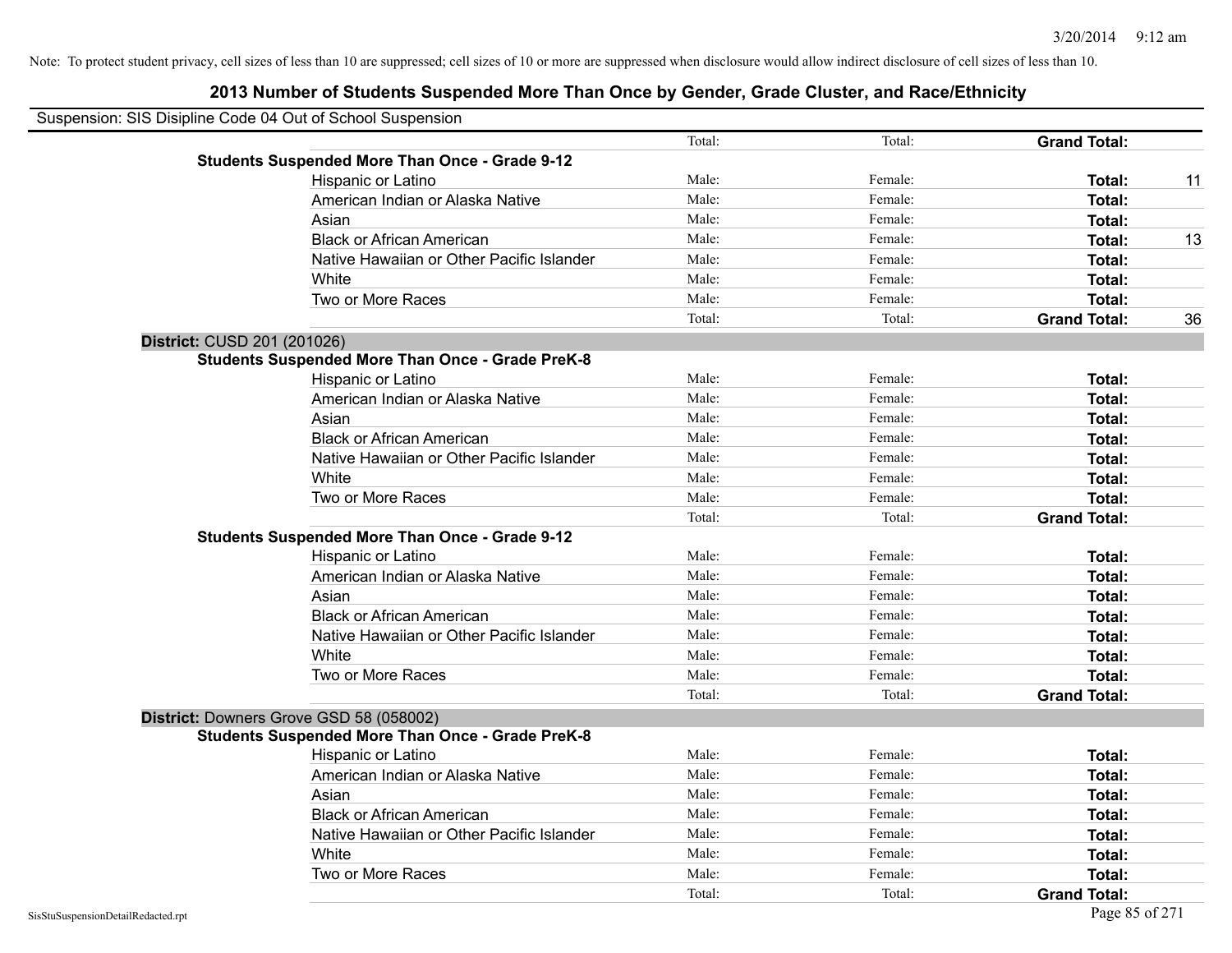| Suspension: SIS Disipline Code 04 Out of School Suspension |                                                         |        |    |         |    |                     |    |
|------------------------------------------------------------|---------------------------------------------------------|--------|----|---------|----|---------------------|----|
| District: DuPage HSD 88 (088016)                           |                                                         |        |    |         |    |                     |    |
|                                                            | <b>Students Suspended More Than Once - Grade 9-12</b>   |        |    |         |    |                     |    |
|                                                            | Hispanic or Latino                                      | Male:  | 32 | Female: | 13 | Total:              | 45 |
|                                                            | American Indian or Alaska Native                        | Male:  |    | Female: |    | Total:              |    |
|                                                            | Asian                                                   | Male:  |    | Female: |    | Total:              |    |
|                                                            | <b>Black or African American</b>                        | Male:  |    | Female: |    | Total:              | 23 |
|                                                            | Native Hawaiian or Other Pacific Islander               | Male:  |    | Female: |    | Total:              |    |
|                                                            | White                                                   | Male:  | 15 | Female: | 12 | Total:              | 27 |
|                                                            | Two or More Races                                       | Male:  |    | Female: |    | Total:              |    |
|                                                            |                                                         | Total: |    | Total:  |    | <b>Grand Total:</b> |    |
| <b>District: Elmhurst SD 205 (205026)</b>                  |                                                         |        |    |         |    |                     |    |
|                                                            | <b>Students Suspended More Than Once - Grade PreK-8</b> |        |    |         |    |                     |    |
|                                                            | Hispanic or Latino                                      | Male:  |    | Female: |    | Total:              |    |
|                                                            | American Indian or Alaska Native                        | Male:  |    | Female: |    | Total:              |    |
|                                                            | Asian                                                   | Male:  |    | Female: |    | Total:              |    |
|                                                            | <b>Black or African American</b>                        | Male:  |    | Female: |    | Total:              |    |
|                                                            | Native Hawaiian or Other Pacific Islander               | Male:  |    | Female: |    | Total:              |    |
|                                                            | White                                                   | Male:  |    | Female: |    | Total:              |    |
|                                                            | Two or More Races                                       | Male:  |    | Female: |    | Total:              |    |
|                                                            |                                                         | Total: |    | Total:  |    | <b>Grand Total:</b> |    |
|                                                            | <b>Students Suspended More Than Once - Grade 9-12</b>   |        |    |         |    |                     |    |
|                                                            | Hispanic or Latino                                      | Male:  |    | Female: |    | Total:              | 10 |
|                                                            | American Indian or Alaska Native                        | Male:  |    | Female: |    | Total:              |    |
|                                                            | Asian                                                   | Male:  |    | Female: |    | Total:              |    |
|                                                            | <b>Black or African American</b>                        | Male:  |    | Female: |    | Total:              |    |
|                                                            | Native Hawaiian or Other Pacific Islander               | Male:  |    | Female: |    | Total:              |    |
|                                                            | White                                                   | Male:  |    | Female: |    | Total:              | 13 |
|                                                            | Two or More Races                                       | Male:  |    | Female: |    | Total:              |    |
|                                                            |                                                         | Total: |    | Total:  |    | <b>Grand Total:</b> |    |
|                                                            | District: Fenton CHSD 100 (100016)                      |        |    |         |    |                     |    |
|                                                            | <b>Students Suspended More Than Once - Grade 9-12</b>   |        |    |         |    |                     |    |
|                                                            | Hispanic or Latino                                      | Male:  |    | Female: |    | Total:              | 15 |
|                                                            | American Indian or Alaska Native                        | Male:  |    | Female: |    | Total:              |    |
|                                                            | Asian                                                   | Male:  |    | Female: |    | Total:              |    |
|                                                            | <b>Black or African American</b>                        | Male:  |    | Female: |    | Total:              |    |
|                                                            | Native Hawaiian or Other Pacific Islander               | Male:  |    | Female: |    | Total:              |    |
|                                                            | White                                                   | Male:  |    | Female: |    | Total:              |    |
|                                                            | Two or More Races                                       | Male:  |    | Female: |    | Total:              |    |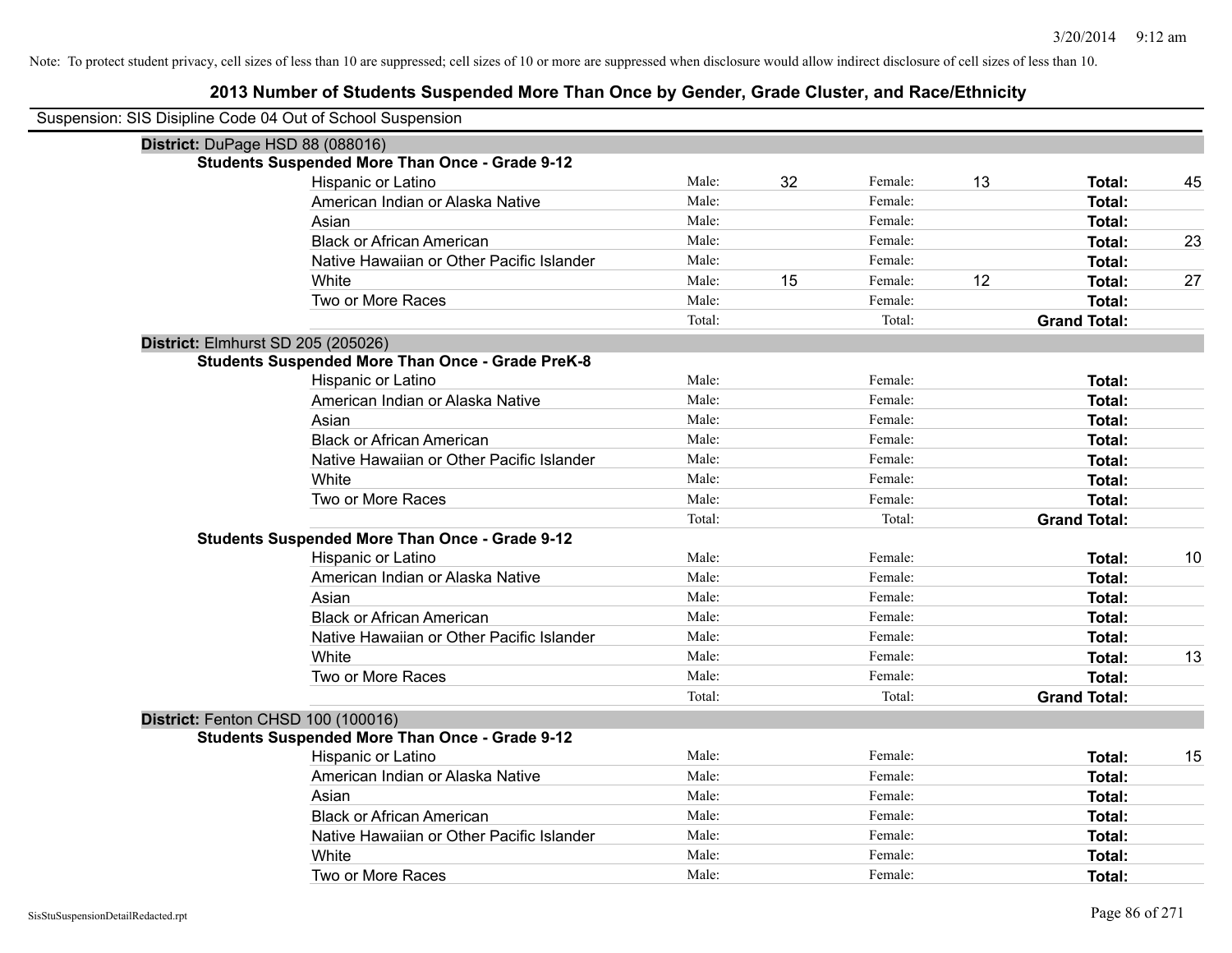| Suspension: SIS Disipline Code 04 Out of School Suspension |        |    |         |    |                     |    |
|------------------------------------------------------------|--------|----|---------|----|---------------------|----|
|                                                            | Total: |    | Total:  |    | <b>Grand Total:</b> |    |
| District: Glen Ellyn SD 41 (041002)                        |        |    |         |    |                     |    |
| <b>Students Suspended More Than Once - Grade PreK-8</b>    |        |    |         |    |                     |    |
| Hispanic or Latino                                         | Male:  |    | Female: |    | Total:              |    |
| American Indian or Alaska Native                           | Male:  |    | Female: |    | Total:              |    |
| Asian                                                      | Male:  |    | Female: |    | Total:              |    |
| <b>Black or African American</b>                           | Male:  |    | Female: |    | Total:              |    |
| Native Hawaiian or Other Pacific Islander                  | Male:  |    | Female: |    | Total:              |    |
| White                                                      | Male:  |    | Female: |    | Total:              |    |
| Two or More Races                                          | Male:  |    | Female: |    | Total:              |    |
|                                                            | Total: |    | Total:  |    | <b>Grand Total:</b> |    |
| District: Glenbard Twp HSD 87 (087017)                     |        |    |         |    |                     |    |
| <b>Students Suspended More Than Once - Grade 9-12</b>      |        |    |         |    |                     |    |
| Hispanic or Latino                                         | Male:  |    | Female: |    | Total:              | 22 |
| American Indian or Alaska Native                           | Male:  |    | Female: |    | Total:              |    |
| Asian                                                      | Male:  |    | Female: |    | Total:              |    |
| <b>Black or African American</b>                           | Male:  |    | Female: |    | Total:              | 35 |
| Native Hawaiian or Other Pacific Islander                  | Male:  |    | Female: |    | Total:              |    |
| White                                                      | Male:  |    | Female: |    | Total:              | 16 |
| Two or More Races                                          | Male:  |    | Female: |    | Total:              |    |
|                                                            | Total: |    | Total:  |    | <b>Grand Total:</b> |    |
| District: Hinsdale Twp HSD 86 (086017)                     |        |    |         |    |                     |    |
| <b>Students Suspended More Than Once - Grade 9-12</b>      |        |    |         |    |                     |    |
| Hispanic or Latino                                         | Male:  |    | Female: |    | Total:              |    |
| American Indian or Alaska Native                           | Male:  |    | Female: |    | Total:              |    |
| Asian                                                      | Male:  |    | Female: |    | Total:              |    |
| <b>Black or African American</b>                           | Male:  |    | Female: |    | Total:              | 20 |
| Native Hawaiian or Other Pacific Islander                  | Male:  |    | Female: |    | Total:              |    |
| White                                                      | Male:  |    | Female: |    | Total:              | 19 |
| Two or More Races                                          | Male:  |    | Female: |    | Total:              |    |
|                                                            | Total: | 39 | Total:  | 10 | <b>Grand Total:</b> | 49 |
| District: Indian Prairie CUSD 204 (204026)                 |        |    |         |    |                     |    |
| <b>Students Suspended More Than Once - Grade PreK-8</b>    |        |    |         |    |                     |    |
| Hispanic or Latino                                         | Male:  |    | Female: |    | Total:              |    |
| American Indian or Alaska Native                           | Male:  |    | Female: |    | Total:              |    |
| Asian                                                      | Male:  |    | Female: |    | Total:              |    |
| <b>Black or African American</b>                           | Male:  |    | Female: |    | Total:              | 26 |
| Native Hawaiian or Other Pacific Islander                  | Male:  |    | Female: |    | Total:              |    |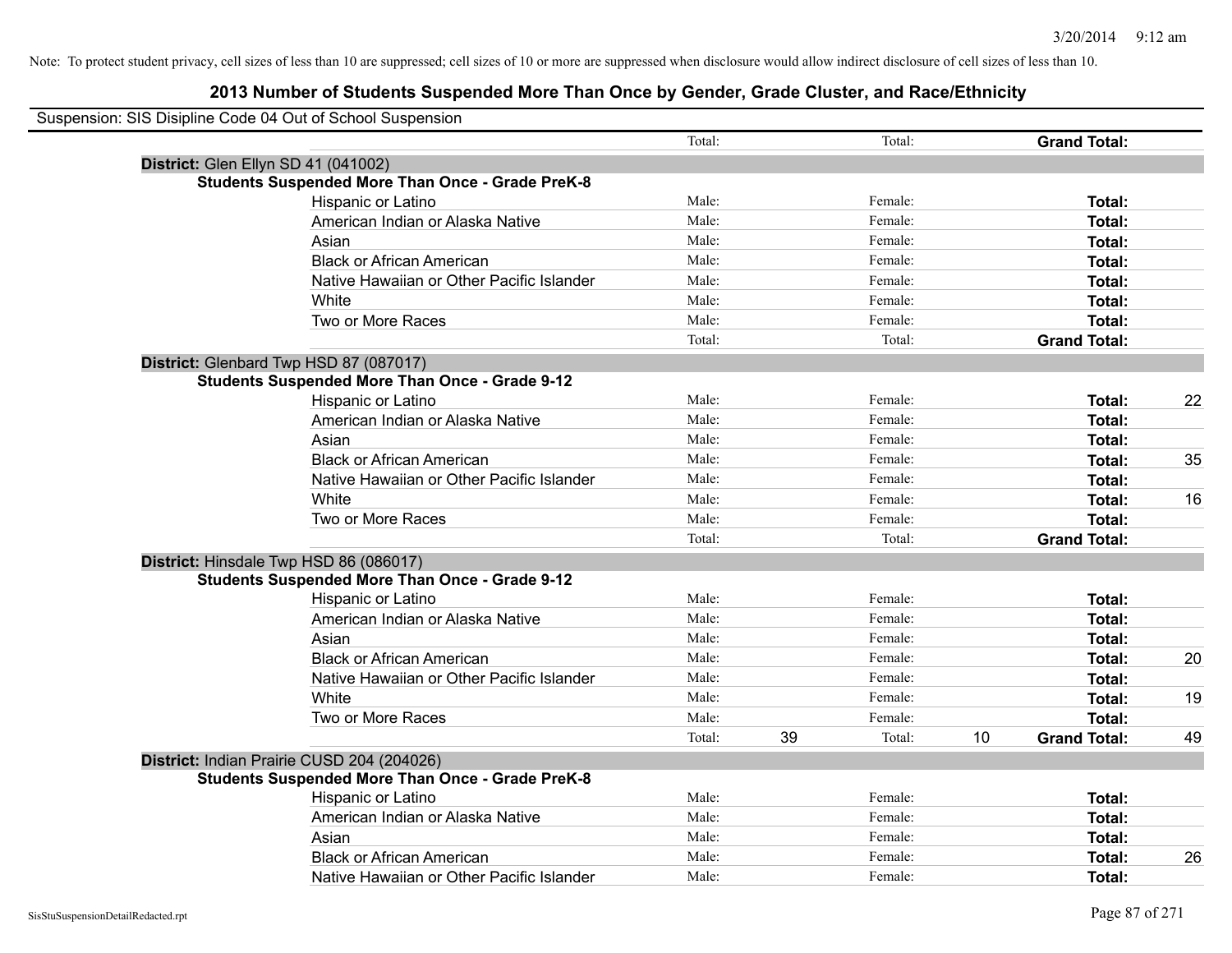| Suspension: SIS Disipline Code 04 Out of School Suspension |        |    |         |    |                     |    |
|------------------------------------------------------------|--------|----|---------|----|---------------------|----|
| White                                                      | Male:  |    | Female: |    | Total:              | 13 |
| Two or More Races                                          | Male:  |    | Female: |    | <b>Total:</b>       |    |
|                                                            | Total: |    | Total:  |    | <b>Grand Total:</b> | 51 |
| <b>Students Suspended More Than Once - Grade 9-12</b>      |        |    |         |    |                     |    |
| Hispanic or Latino                                         | Male:  |    | Female: |    | Total:              | 30 |
| American Indian or Alaska Native                           | Male:  |    | Female: |    | Total:              |    |
| Asian                                                      | Male:  |    | Female: |    | <b>Total:</b>       | 10 |
| <b>Black or African American</b>                           | Male:  | 57 | Female: | 24 | <b>Total:</b>       | 81 |
| Native Hawaiian or Other Pacific Islander                  | Male:  |    | Female: |    | Total:              |    |
| White                                                      | Male:  |    | Female: |    | <b>Total:</b>       | 59 |
| Two or More Races                                          | Male:  |    | Female: |    | <b>Total:</b>       |    |
|                                                            | Total: |    | Total:  |    | <b>Grand Total:</b> |    |
| District: Keeneyville SD 20 (020002)                       |        |    |         |    |                     |    |
| <b>Students Suspended More Than Once - Grade PreK-8</b>    |        |    |         |    |                     |    |
| Hispanic or Latino                                         | Male:  |    | Female: |    | <b>Total:</b>       |    |
| American Indian or Alaska Native                           | Male:  |    | Female: |    | <b>Total:</b>       |    |
| Asian                                                      | Male:  |    | Female: |    | Total:              |    |
| <b>Black or African American</b>                           | Male:  |    | Female: |    | Total:              |    |
| Native Hawaiian or Other Pacific Islander                  | Male:  |    | Female: |    | Total:              |    |
| White                                                      | Male:  |    | Female: |    | <b>Total:</b>       |    |
| Two or More Races                                          | Male:  |    | Female: |    | Total:              |    |
|                                                            | Total: |    | Total:  |    | <b>Grand Total:</b> | 15 |
| District: Lake Park CHSD 108 (108016)                      |        |    |         |    |                     |    |
| <b>Students Suspended More Than Once - Grade 9-12</b>      |        |    |         |    |                     |    |
| Hispanic or Latino                                         | Male:  |    | Female: |    | <b>Total:</b>       |    |
| American Indian or Alaska Native                           | Male:  |    | Female: |    | <b>Total:</b>       |    |
| Asian                                                      | Male:  |    | Female: |    | <b>Total:</b>       |    |
| <b>Black or African American</b>                           | Male:  |    | Female: |    | Total:              |    |
| Native Hawaiian or Other Pacific Islander                  | Male:  |    | Female: |    | Total:              |    |
| White                                                      | Male:  |    | Female: |    | <b>Total:</b>       |    |
| Two or More Races                                          | Male:  |    | Female: |    | <b>Total:</b>       |    |
|                                                            | Total: |    | Total:  |    | <b>Grand Total:</b> | 16 |
| District: Lisle CUSD 202 (202026)                          |        |    |         |    |                     |    |
| <b>Students Suspended More Than Once - Grade PreK-8</b>    |        |    |         |    |                     |    |
| Hispanic or Latino                                         | Male:  |    | Female: |    | Total:              |    |
| American Indian or Alaska Native                           | Male:  |    | Female: |    | <b>Total:</b>       |    |
| Asian                                                      | Male:  |    | Female: |    | <b>Total:</b>       |    |
| <b>Black or African American</b>                           | Male:  |    | Female: |    | Total:              |    |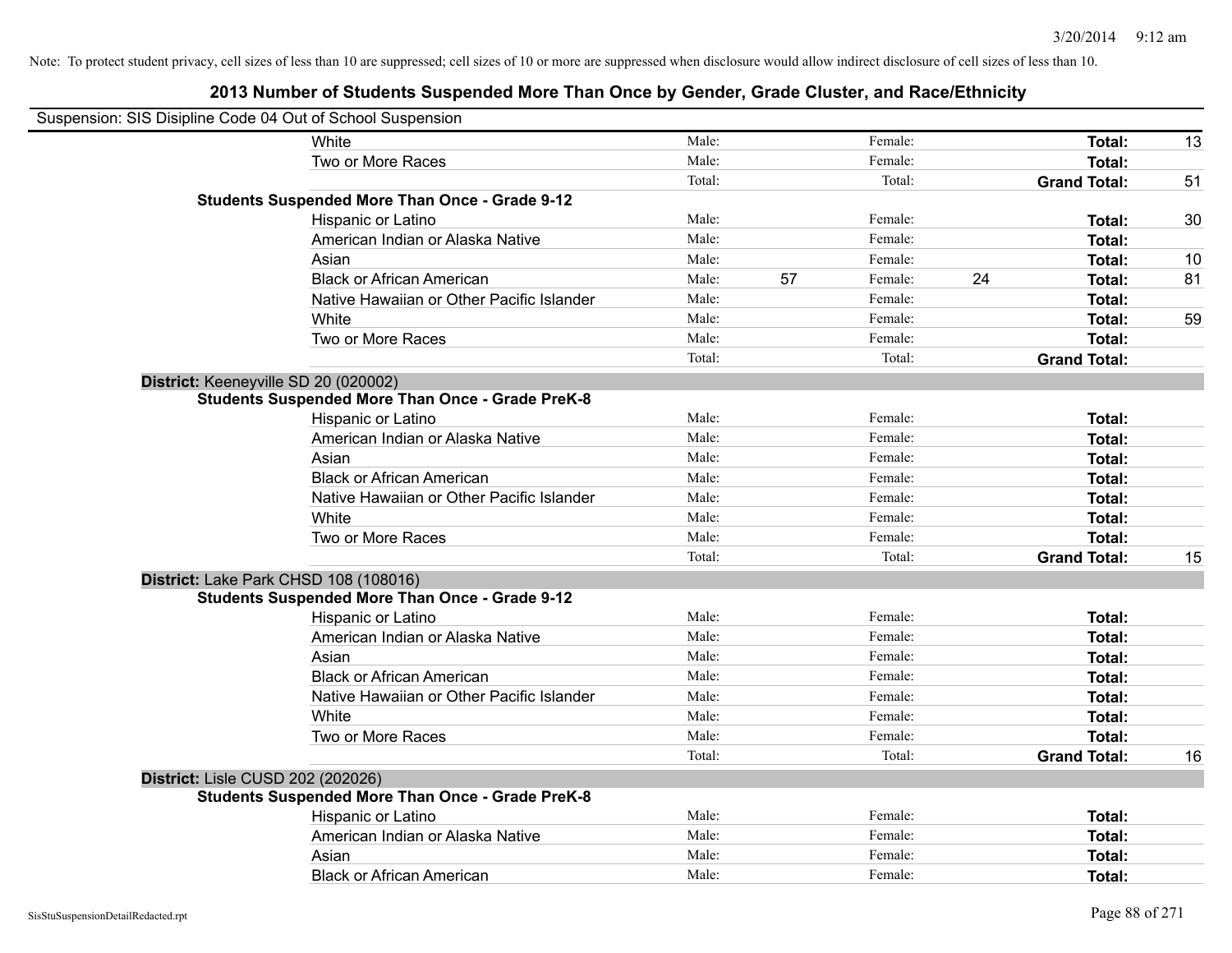| Suspension: SIS Disipline Code 04 Out of School Suspension |                                                         |        |         |                     |
|------------------------------------------------------------|---------------------------------------------------------|--------|---------|---------------------|
|                                                            | Native Hawaiian or Other Pacific Islander               | Male:  | Female: | <b>Total:</b>       |
| White                                                      |                                                         | Male:  | Female: | Total:              |
|                                                            | Two or More Races                                       | Male:  | Female: | Total:              |
|                                                            |                                                         | Total: | Total:  | <b>Grand Total:</b> |
|                                                            | Students Suspended More Than Once - Grade 9-12          |        |         |                     |
|                                                            | Hispanic or Latino                                      | Male:  | Female: | Total:              |
|                                                            | American Indian or Alaska Native                        | Male:  | Female: | Total:              |
| Asian                                                      |                                                         | Male:  | Female: | Total:              |
|                                                            | <b>Black or African American</b>                        | Male:  | Female: | Total:              |
|                                                            | Native Hawaiian or Other Pacific Islander               | Male:  | Female: | Total:              |
| White                                                      |                                                         | Male:  | Female: | Total:              |
|                                                            | Two or More Races                                       | Male:  | Female: | Total:              |
|                                                            |                                                         | Total: | Total:  | <b>Grand Total:</b> |
| District: Lombard SD 44 (044002)                           |                                                         |        |         |                     |
|                                                            | <b>Students Suspended More Than Once - Grade PreK-8</b> |        |         |                     |
|                                                            | Hispanic or Latino                                      | Male:  | Female: | Total:              |
|                                                            | American Indian or Alaska Native                        | Male:  | Female: | Total:              |
| Asian                                                      |                                                         | Male:  | Female: | Total:              |
|                                                            | <b>Black or African American</b>                        | Male:  | Female: | Total:              |
|                                                            | Native Hawaiian or Other Pacific Islander               | Male:  | Female: | Total:              |
| White                                                      |                                                         | Male:  | Female: | Total:              |
|                                                            | Two or More Races                                       | Male:  | Female: | Total:              |
|                                                            |                                                         | Total: | Total:  | <b>Grand Total:</b> |
| District: Maercker SD 60 (060002)                          |                                                         |        |         |                     |
|                                                            | <b>Students Suspended More Than Once - Grade PreK-8</b> |        |         |                     |
|                                                            | Hispanic or Latino                                      | Male:  | Female: | Total:              |
|                                                            | American Indian or Alaska Native                        | Male:  | Female: | Total:              |
| Asian                                                      |                                                         | Male:  | Female: | Total:              |
|                                                            | <b>Black or African American</b>                        | Male:  | Female: | Total:              |
|                                                            | Native Hawaiian or Other Pacific Islander               | Male:  | Female: | Total:              |
| White                                                      |                                                         | Male:  | Female: | Total:              |
|                                                            | Two or More Races                                       | Male:  | Female: | Total:              |
|                                                            |                                                         | Total: | Total:  | <b>Grand Total:</b> |
| District: Marquardt SD 15 (015002)                         |                                                         |        |         |                     |
|                                                            | <b>Students Suspended More Than Once - Grade PreK-8</b> |        |         |                     |
|                                                            | Hispanic or Latino                                      | Male:  | Female: | Total:              |
|                                                            | American Indian or Alaska Native                        | Male:  | Female: | Total:              |
| Asian                                                      |                                                         | Male:  | Female: | Total:              |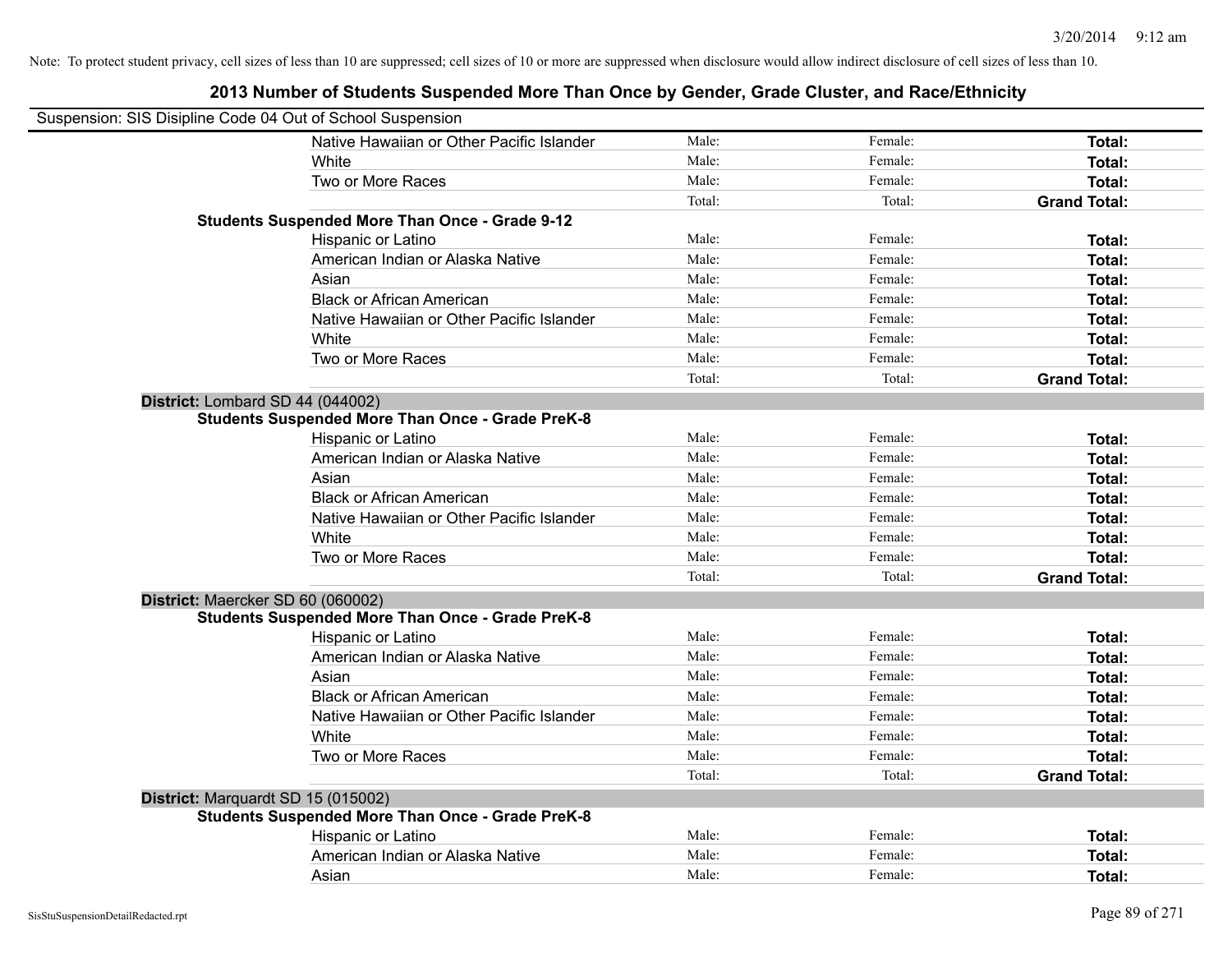| Suspension: SIS Disipline Code 04 Out of School Suspension |                                                         |        |         |                     |    |
|------------------------------------------------------------|---------------------------------------------------------|--------|---------|---------------------|----|
|                                                            | <b>Black or African American</b>                        | Male:  | Female: | Total:              |    |
|                                                            | Native Hawaiian or Other Pacific Islander               | Male:  | Female: | Total:              |    |
|                                                            | White                                                   | Male:  | Female: | Total:              |    |
|                                                            | Two or More Races                                       | Male:  | Female: | Total:              |    |
|                                                            |                                                         | Total: | Total:  | <b>Grand Total:</b> | 16 |
|                                                            | District: Naperville CUSD 203 (203026)                  |        |         |                     |    |
|                                                            | <b>Students Suspended More Than Once - Grade PreK-8</b> |        |         |                     |    |
|                                                            | Hispanic or Latino                                      | Male:  | Female: | Total:              |    |
|                                                            | American Indian or Alaska Native                        | Male:  | Female: | Total:              |    |
|                                                            | Asian                                                   | Male:  | Female: | Total:              |    |
|                                                            | <b>Black or African American</b>                        | Male:  | Female: | Total:              |    |
|                                                            | Native Hawaiian or Other Pacific Islander               | Male:  | Female: | Total:              |    |
|                                                            | White                                                   | Male:  | Female: | Total:              |    |
|                                                            | Two or More Races                                       | Male:  | Female: | Total:              |    |
|                                                            |                                                         | Total: | Total:  | <b>Grand Total:</b> |    |
|                                                            | <b>Students Suspended More Than Once - Grade 9-12</b>   |        |         |                     |    |
|                                                            | Hispanic or Latino                                      | Male:  | Female: | Total:              |    |
|                                                            | American Indian or Alaska Native                        | Male:  | Female: | Total:              |    |
|                                                            | Asian                                                   | Male:  | Female: | Total:              |    |
|                                                            | <b>Black or African American</b>                        | Male:  | Female: | Total:              |    |
|                                                            | Native Hawaiian or Other Pacific Islander               | Male:  | Female: | Total:              |    |
|                                                            | White                                                   | Male:  | Female: | Total:              |    |
|                                                            | Two or More Races                                       | Male:  | Female: | Total:              |    |
|                                                            |                                                         | Total: | Total:  | <b>Grand Total:</b> | 24 |
|                                                            | District: Non-Public School (5020)                      |        |         |                     |    |
|                                                            | <b>Students Suspended More Than Once - Grade 9-12</b>   |        |         |                     |    |
|                                                            | Hispanic or Latino                                      | Male:  | Female: | Total:              |    |
|                                                            | American Indian or Alaska Native                        | Male:  | Female: | Total:              |    |
|                                                            | Asian                                                   | Male:  | Female: | Total:              |    |
|                                                            | <b>Black or African American</b>                        | Male:  | Female: | Total:              |    |
|                                                            | Native Hawaiian or Other Pacific Islander               | Male:  | Female: | Total:              |    |
|                                                            | <b>White</b>                                            | Male:  | Female: | Total:              |    |
|                                                            | Two or More Races                                       | Male:  | Female: | Total:              |    |
|                                                            |                                                         | Total: | Total:  | <b>Grand Total:</b> |    |
|                                                            | District: North DuPage Sp Ed Cooperative (802060)       |        |         |                     |    |
|                                                            | <b>Students Suspended More Than Once - Grade PreK-8</b> |        |         |                     |    |
|                                                            | Hispanic or Latino                                      | Male:  | Female: | Total:              |    |
|                                                            | American Indian or Alaska Native                        | Male:  | Female: | Total:              |    |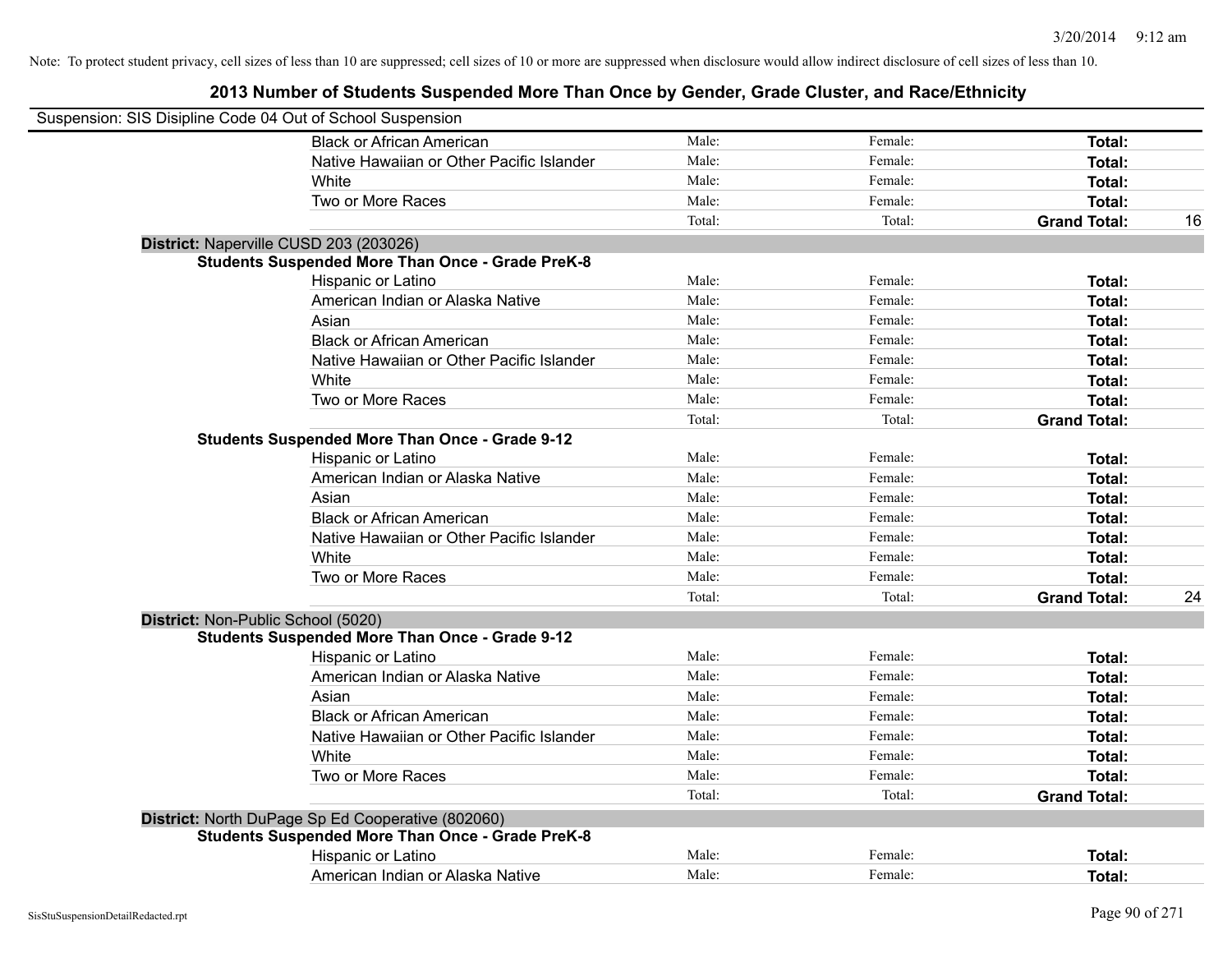## **2013 Number of Students Suspended More Than Once by Gender, Grade Cluster, and Race/Ethnicity**

| Suspension: SIS Disipline Code 04 Out of School Suspension |        |         |                     |    |
|------------------------------------------------------------|--------|---------|---------------------|----|
| Asian                                                      | Male:  | Female: | <b>Total:</b>       |    |
| <b>Black or African American</b>                           | Male:  | Female: | Total:              |    |
| Native Hawaiian or Other Pacific Islander                  | Male:  | Female: | Total:              |    |
| White                                                      | Male:  | Female: | Total:              |    |
| Two or More Races                                          | Male:  | Female: | Total:              |    |
|                                                            | Total: | Total:  | <b>Grand Total:</b> |    |
| District: Queen Bee SD 16 (016002)                         |        |         |                     |    |
| <b>Students Suspended More Than Once - Grade PreK-8</b>    |        |         |                     |    |
| Hispanic or Latino                                         | Male:  | Female: | Total:              |    |
| American Indian or Alaska Native                           | Male:  | Female: | Total:              |    |
| Asian                                                      | Male:  | Female: | Total:              |    |
| <b>Black or African American</b>                           | Male:  | Female: | Total:              |    |
| Native Hawaiian or Other Pacific Islander                  | Male:  | Female: | Total:              |    |
| White                                                      | Male:  | Female: | Total:              |    |
| Two or More Races                                          | Male:  | Female: | Total:              |    |
|                                                            | Total: | Total:  | <b>Grand Total:</b> |    |
| District: Sch Assoc Spec Educ DuPage SASED (066061)        |        |         |                     |    |
| <b>Students Suspended More Than Once - Grade PreK-8</b>    |        |         |                     |    |
| Hispanic or Latino                                         | Male:  | Female: | Total:              |    |
| American Indian or Alaska Native                           | Male:  | Female: | Total:              |    |
| Asian                                                      | Male:  | Female: | Total:              |    |
| <b>Black or African American</b>                           | Male:  | Female: | Total:              |    |
| Native Hawaiian or Other Pacific Islander                  | Male:  | Female: | Total:              |    |
| White                                                      | Male:  | Female: | Total:              |    |
| Two or More Races                                          | Male:  | Female: | Total:              |    |
|                                                            | Total: | Total:  | <b>Grand Total:</b> |    |
| District: SD 45 DuPage County (045002)                     |        |         |                     |    |
| <b>Students Suspended More Than Once - Grade PreK-8</b>    |        |         |                     |    |
| <b>Hispanic or Latino</b>                                  | Male:  | Female: | Total:              | 10 |
| American Indian or Alaska Native                           | Male:  | Female: | Total:              |    |
| Asian                                                      | Male:  | Female: | Total:              |    |
| <b>Black or African American</b>                           | Male:  | Female: | Total:              |    |
| Native Hawaiian or Other Pacific Islander                  | Male:  | Female: | Total:              |    |
| White                                                      | Male:  | Female: | Total:              |    |
| Two or More Races                                          | Male:  | Female: | Total:              |    |
|                                                            | Total: | Total:  | <b>Grand Total:</b> |    |

**Students Suspended More Than Once - Grade 9-12**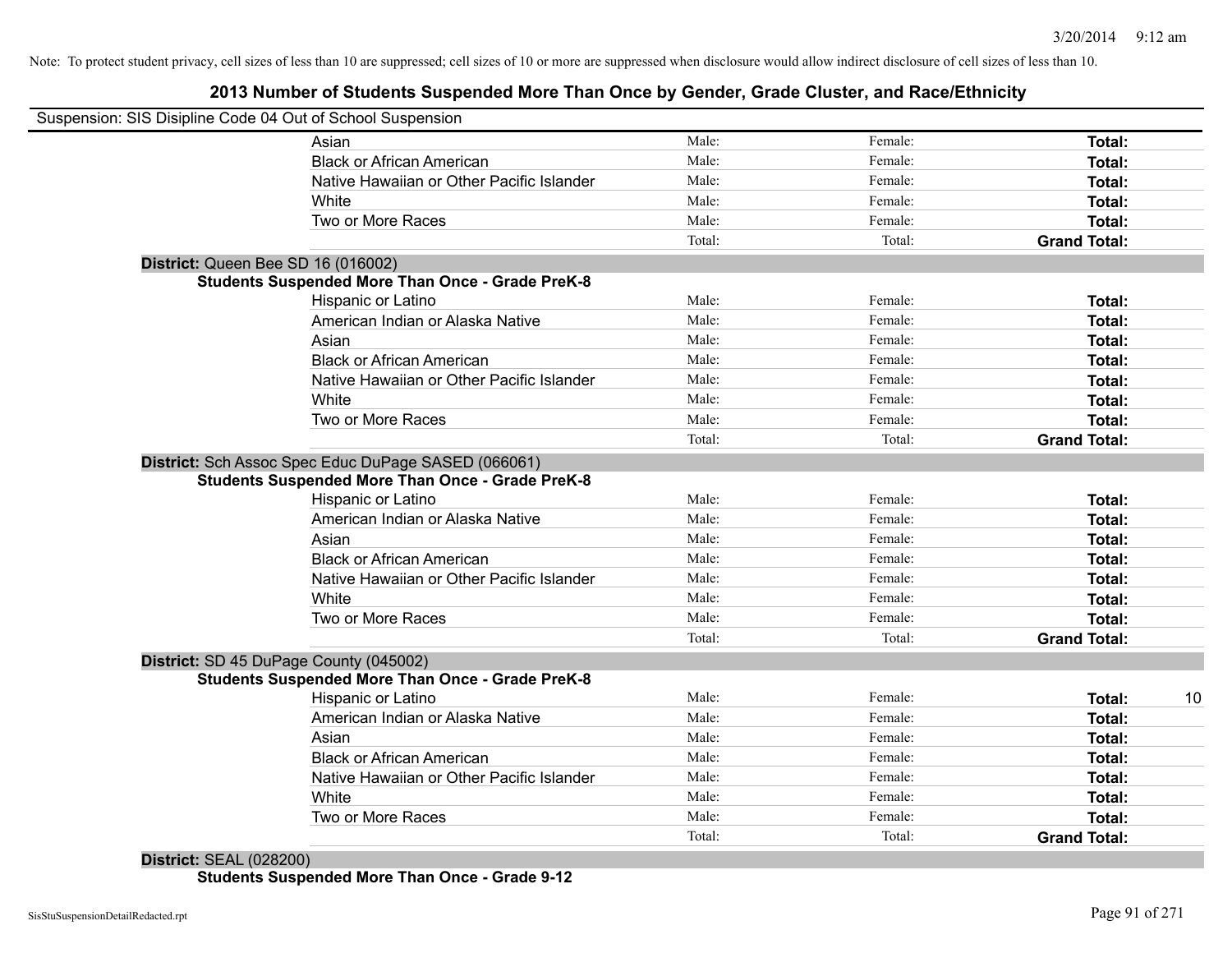|                                   | Suspension: SIS Disipline Code 04 Out of School Suspension |        |         |                     |    |
|-----------------------------------|------------------------------------------------------------|--------|---------|---------------------|----|
|                                   | Hispanic or Latino                                         | Male:  | Female: | Total:              |    |
|                                   | American Indian or Alaska Native                           | Male:  | Female: | Total:              |    |
|                                   | Asian                                                      | Male:  | Female: | Total:              |    |
|                                   | <b>Black or African American</b>                           | Male:  | Female: | Total:              |    |
|                                   | Native Hawaiian or Other Pacific Islander                  | Male:  | Female: | Total:              |    |
|                                   | White                                                      | Male:  | Female: | Total:              |    |
|                                   | Two or More Races                                          | Male:  | Female: | Total:              |    |
|                                   |                                                            | Total: | Total:  | <b>Grand Total:</b> |    |
|                                   | District: West Chicago ESD 33 (033002)                     |        |         |                     |    |
|                                   | <b>Students Suspended More Than Once - Grade PreK-8</b>    |        |         |                     |    |
|                                   | Hispanic or Latino                                         | Male:  | Female: | Total:              | 15 |
|                                   | American Indian or Alaska Native                           | Male:  | Female: | Total:              |    |
|                                   | Asian                                                      | Male:  | Female: | Total:              |    |
|                                   | <b>Black or African American</b>                           | Male:  | Female: | Total:              |    |
|                                   | Native Hawaiian or Other Pacific Islander                  | Male:  | Female: | Total:              |    |
|                                   | White                                                      | Male:  | Female: | Total:              |    |
|                                   | Two or More Races                                          | Male:  | Female: | Total:              |    |
|                                   |                                                            | Total: | Total:  | <b>Grand Total:</b> |    |
| District: Winfield SD 34 (034002) |                                                            |        |         |                     |    |
|                                   | <b>Students Suspended More Than Once - Grade PreK-8</b>    |        |         |                     |    |
|                                   | Hispanic or Latino                                         | Male:  | Female: | Total:              |    |
|                                   | American Indian or Alaska Native                           | Male:  | Female: | Total:              |    |
|                                   | Asian                                                      | Male:  | Female: | Total:              |    |
|                                   | <b>Black or African American</b>                           | Male:  | Female: | Total:              |    |
|                                   | Native Hawaiian or Other Pacific Islander                  | Male:  | Female: | Total:              |    |
|                                   | White                                                      | Male:  | Female: | Total:              |    |
|                                   | Two or More Races                                          | Male:  | Female: | Total:              |    |
|                                   |                                                            | Total: | Total:  | <b>Grand Total:</b> |    |
|                                   | District: Wood Dale SD 7 (007002)                          |        |         |                     |    |
|                                   | <b>Students Suspended More Than Once - Grade PreK-8</b>    |        |         |                     |    |
|                                   | Hispanic or Latino                                         | Male:  | Female: | Total:              |    |
|                                   | American Indian or Alaska Native                           | Male:  | Female: | Total:              |    |
|                                   | Asian                                                      | Male:  | Female: | Total:              |    |
|                                   | <b>Black or African American</b>                           | Male:  | Female: | Total:              |    |
|                                   | Native Hawaiian or Other Pacific Islander                  | Male:  | Female: | Total:              |    |
|                                   | White                                                      | Male:  | Female: | Total:              |    |
|                                   | Two or More Races                                          | Male:  | Female: | Total:              |    |
|                                   |                                                            | Total: | Total:  | <b>Grand Total:</b> |    |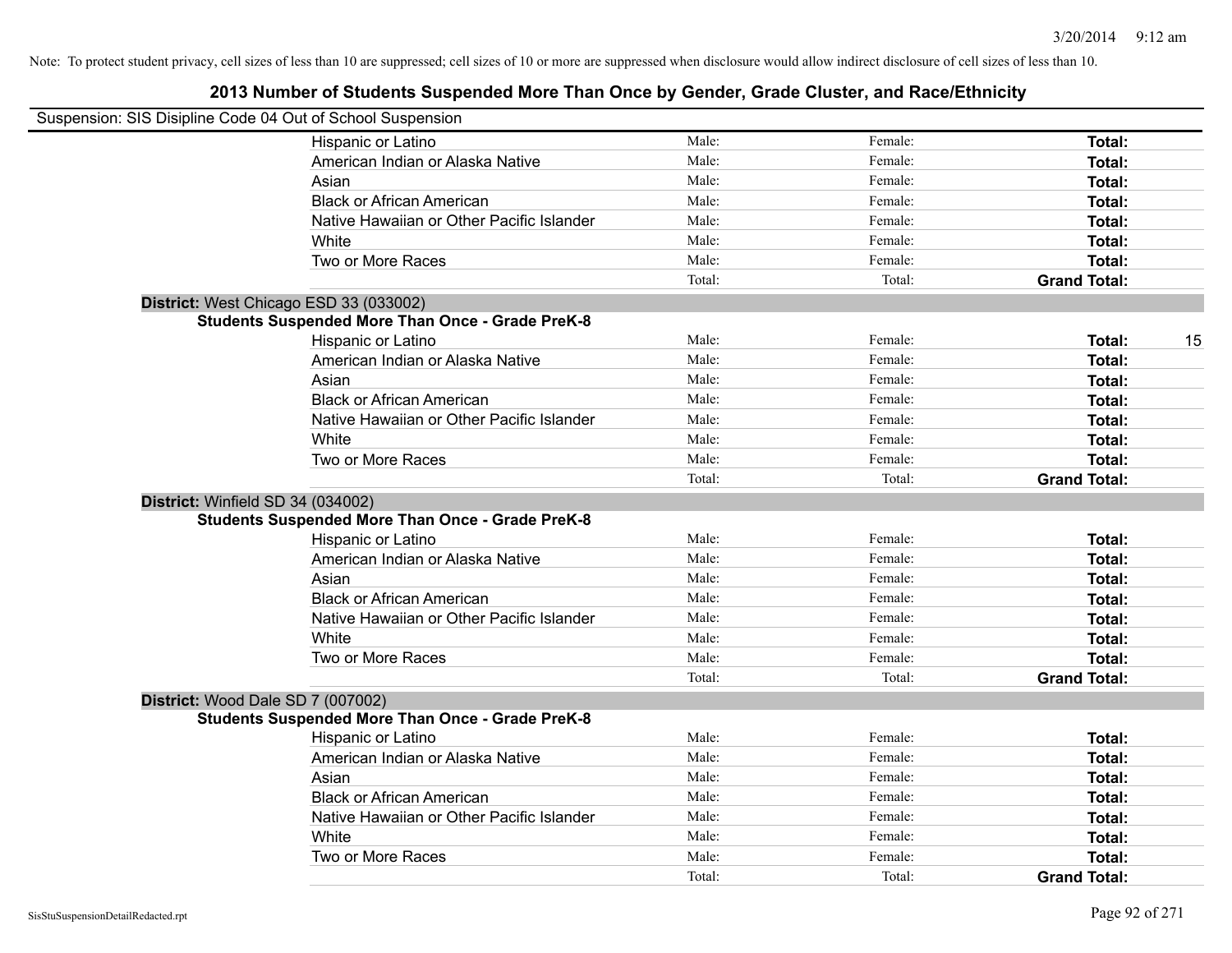| Suspension: SIS Disipline Code 04 Out of School Suspension              |                                                         |        |         |                     |    |
|-------------------------------------------------------------------------|---------------------------------------------------------|--------|---------|---------------------|----|
|                                                                         | District: Woodridge SD 68 (068002)                      |        |         |                     |    |
|                                                                         | <b>Students Suspended More Than Once - Grade PreK-8</b> |        |         |                     |    |
|                                                                         | Hispanic or Latino                                      | Male:  | Female: | Total:              |    |
|                                                                         | American Indian or Alaska Native                        | Male:  | Female: | Total:              |    |
|                                                                         | Asian                                                   | Male:  | Female: | Total:              |    |
|                                                                         | <b>Black or African American</b>                        | Male:  | Female: | Total:              |    |
|                                                                         | Native Hawaiian or Other Pacific Islander               | Male:  | Female: | Total:              |    |
|                                                                         | White                                                   | Male:  | Female: | Total:              |    |
|                                                                         | Two or More Races                                       | Male:  | Female: | Total:              |    |
|                                                                         |                                                         | Total: | Total:  | <b>Grand Total:</b> | 13 |
| County: Non-Public School (000)                                         |                                                         |        |         |                     |    |
| District: DuPage ROE (000000)                                           |                                                         |        |         |                     |    |
|                                                                         | <b>Students Suspended More Than Once - Grade 9-12</b>   |        |         |                     |    |
|                                                                         | Hispanic or Latino                                      | Male:  | Female: | Total:              |    |
|                                                                         | American Indian or Alaska Native                        | Male:  | Female: | Total:              |    |
|                                                                         | Asian                                                   | Male:  | Female: | Total:              |    |
|                                                                         | <b>Black or African American</b>                        | Male:  | Female: | <b>Total:</b>       |    |
|                                                                         | Native Hawaiian or Other Pacific Islander               | Male:  | Female: | <b>Total:</b>       |    |
|                                                                         | White                                                   | Male:  | Female: | Total:              |    |
|                                                                         | Two or More Races                                       | Male:  | Female: | Total:              |    |
|                                                                         |                                                         | Total: | Total:  | <b>Grand Total:</b> |    |
|                                                                         |                                                         |        |         |                     |    |
| Region: Edwd/Gltn/Hdin/Pop/Slne/Wbh/Wn/Wh (20)<br>County: Edwards (024) |                                                         |        |         |                     |    |
|                                                                         | District: Edwards County CUSD 1 (001026)                |        |         |                     |    |
|                                                                         | <b>Students Suspended More Than Once - Grade PreK-8</b> |        |         |                     |    |
|                                                                         | Hispanic or Latino                                      | Male:  | Female: | Total:              |    |
|                                                                         | American Indian or Alaska Native                        | Male:  | Female: | Total:              |    |
|                                                                         | Asian                                                   | Male:  | Female: | Total:              |    |
|                                                                         | <b>Black or African American</b>                        | Male:  | Female: | Total:              |    |
|                                                                         | Native Hawaiian or Other Pacific Islander               | Male:  | Female: | Total:              |    |
|                                                                         | White                                                   | Male:  | Female: | Total:              |    |
|                                                                         | Two or More Races                                       | Male:  | Female: | <b>Total:</b>       |    |
|                                                                         |                                                         | Total: | Total:  | <b>Grand Total:</b> |    |
|                                                                         | <b>Students Suspended More Than Once - Grade 9-12</b>   |        |         |                     |    |
|                                                                         | Hispanic or Latino                                      | Male:  | Female: | Total:              |    |
|                                                                         | American Indian or Alaska Native                        | Male:  | Female: | <b>Total:</b>       |    |
|                                                                         | Asian                                                   | Male:  | Female: | Total:              |    |
|                                                                         |                                                         |        |         |                     |    |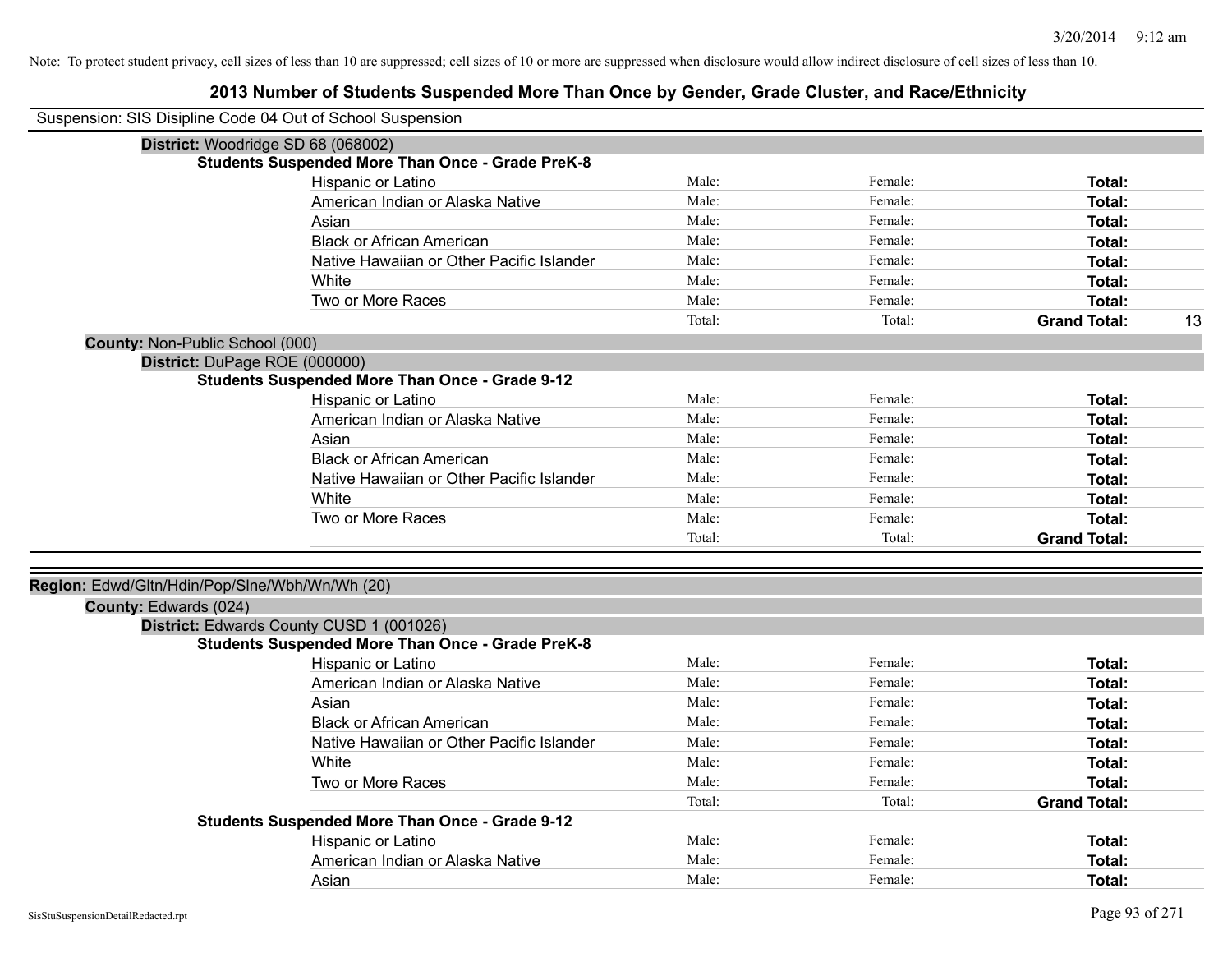| Suspension: SIS Disipline Code 04 Out of School Suspension |                                                         |        |         |                     |
|------------------------------------------------------------|---------------------------------------------------------|--------|---------|---------------------|
|                                                            | <b>Black or African American</b>                        | Male:  | Female: | Total:              |
|                                                            | Native Hawaiian or Other Pacific Islander               | Male:  | Female: | Total:              |
|                                                            | White                                                   | Male:  | Female: | Total:              |
|                                                            | Two or More Races                                       | Male:  | Female: | Total:              |
|                                                            |                                                         | Total: | Total:  | <b>Grand Total:</b> |
| County: Gallatin (030)                                     |                                                         |        |         |                     |
| District: Gallatin CUSD 7 (007026)                         |                                                         |        |         |                     |
|                                                            | <b>Students Suspended More Than Once - Grade PreK-8</b> |        |         |                     |
|                                                            | Hispanic or Latino                                      | Male:  | Female: | Total:              |
|                                                            | American Indian or Alaska Native                        | Male:  | Female: | Total:              |
|                                                            | Asian                                                   | Male:  | Female: | Total:              |
|                                                            | <b>Black or African American</b>                        | Male:  | Female: | Total:              |
|                                                            | Native Hawaiian or Other Pacific Islander               | Male:  | Female: | Total:              |
|                                                            | White                                                   | Male:  | Female: | Total:              |
|                                                            | Two or More Races                                       | Male:  | Female: | Total:              |
|                                                            |                                                         | Total: | Total:  | <b>Grand Total:</b> |
|                                                            | <b>Students Suspended More Than Once - Grade 9-12</b>   |        |         |                     |
|                                                            | Hispanic or Latino                                      | Male:  | Female: | Total:              |
|                                                            | American Indian or Alaska Native                        | Male:  | Female: | Total:              |
|                                                            | Asian                                                   | Male:  | Female: | Total:              |
|                                                            | <b>Black or African American</b>                        | Male:  | Female: | Total:              |
|                                                            | Native Hawaiian or Other Pacific Islander               | Male:  | Female: | Total:              |
|                                                            | White                                                   | Male:  | Female: | Total:              |
|                                                            | Two or More Races                                       | Male:  | Female: | Total:              |
|                                                            |                                                         | Total: | Total:  | <b>Grand Total:</b> |
| County: Hardin (035)                                       |                                                         |        |         |                     |
|                                                            | District: Hardin County CUSD 1 (001026)                 |        |         |                     |
|                                                            | <b>Students Suspended More Than Once - Grade PreK-8</b> |        |         |                     |
|                                                            | Hispanic or Latino                                      | Male:  | Female: | Total:              |
|                                                            | American Indian or Alaska Native                        | Male:  | Female: | Total:              |
|                                                            | Asian                                                   | Male:  | Female: | Total:              |
|                                                            | <b>Black or African American</b>                        | Male:  | Female: | Total:              |
|                                                            | Native Hawaiian or Other Pacific Islander               | Male:  | Female: | Total:              |
|                                                            | White                                                   | Male:  | Female: | Total:              |
|                                                            | Two or More Races                                       | Male:  | Female: | Total:              |
|                                                            |                                                         | Total: | Total:  | <b>Grand Total:</b> |
|                                                            | <b>Students Suspended More Than Once - Grade 9-12</b>   |        |         |                     |
|                                                            | Hispanic or Latino                                      | Male:  | Female: | <b>Total:</b>       |
|                                                            | American Indian or Alaska Native                        | Male:  | Female: | Total:              |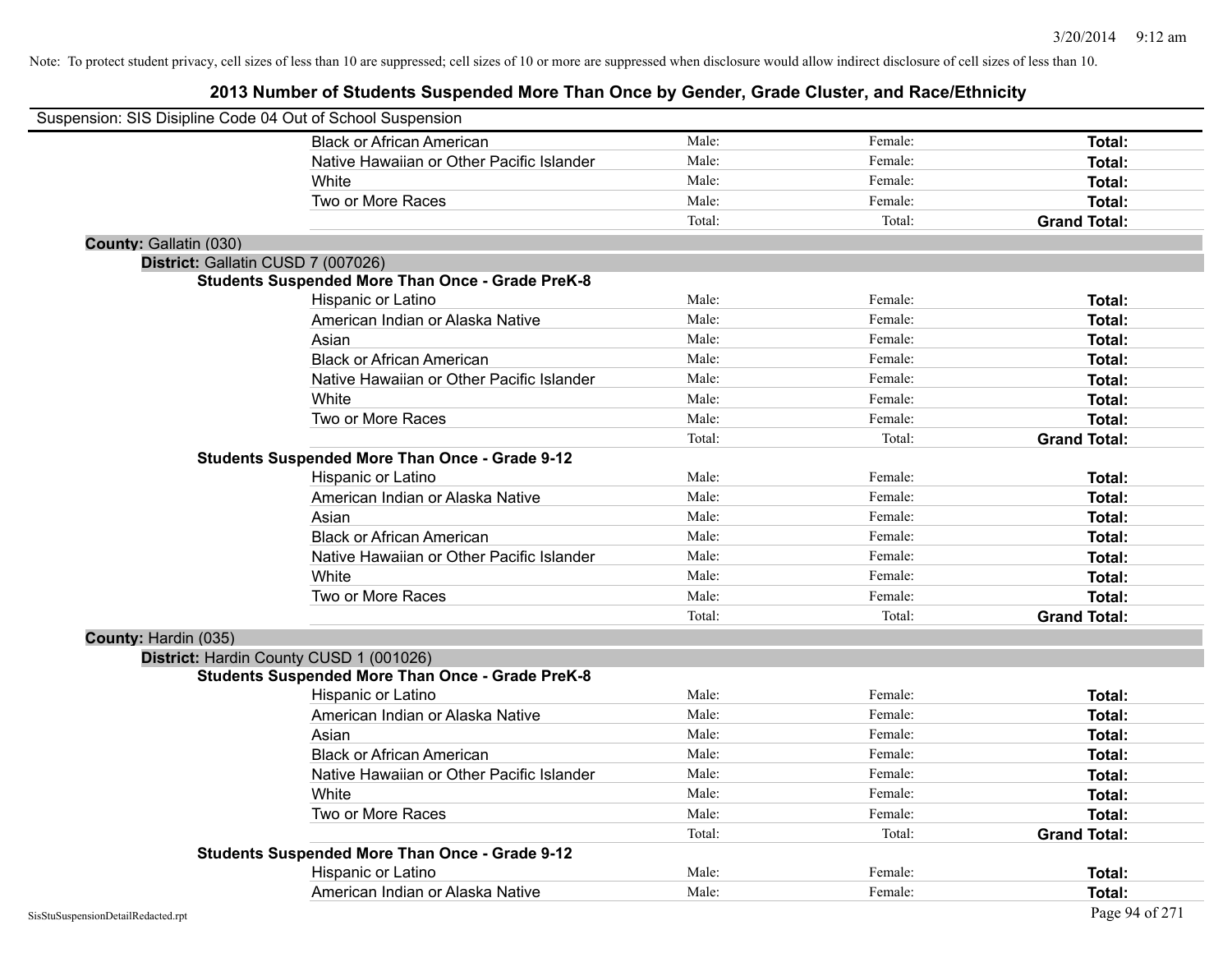|                                        | Suspension: SIS Disipline Code 04 Out of School Suspension |        |         |                     |
|----------------------------------------|------------------------------------------------------------|--------|---------|---------------------|
|                                        | Asian                                                      | Male:  | Female: | Total:              |
|                                        | <b>Black or African American</b>                           | Male:  | Female: | Total:              |
|                                        | Native Hawaiian or Other Pacific Islander                  | Male:  | Female: | Total:              |
|                                        | White                                                      | Male:  | Female: | Total:              |
|                                        | Two or More Races                                          | Male:  | Female: | Total:              |
|                                        |                                                            | Total: | Total:  | <b>Grand Total:</b> |
| <b>County: Non-Public School (000)</b> |                                                            |        |         |                     |
|                                        | District: Edwd/Gltn/Hdin/Pop/Slne/Wbh/Wn/Wh (000000)       |        |         |                     |
|                                        | <b>Students Suspended More Than Once - Grade PreK-8</b>    |        |         |                     |
|                                        | Hispanic or Latino                                         | Male:  | Female: | Total:              |
|                                        | American Indian or Alaska Native                           | Male:  | Female: | Total:              |
|                                        | Asian                                                      | Male:  | Female: | Total:              |
|                                        | <b>Black or African American</b>                           | Male:  | Female: | Total:              |
|                                        | Native Hawaiian or Other Pacific Islander                  | Male:  | Female: | Total:              |
|                                        | White                                                      | Male:  | Female: | Total:              |
|                                        | Two or More Races                                          | Male:  | Female: | Total:              |
|                                        |                                                            | Total: | Total:  | <b>Grand Total:</b> |
| County: Pope (076)                     |                                                            |        |         |                     |
|                                        | District: Pope Co CUD 1 (001026)                           |        |         |                     |
|                                        | <b>Students Suspended More Than Once - Grade PreK-8</b>    |        |         |                     |
|                                        | Hispanic or Latino                                         | Male:  | Female: | Total:              |
|                                        | American Indian or Alaska Native                           | Male:  | Female: | Total:              |
|                                        | Asian                                                      | Male:  | Female: | Total:              |
|                                        | <b>Black or African American</b>                           | Male:  | Female: | Total:              |
|                                        | Native Hawaiian or Other Pacific Islander                  | Male:  | Female: | Total:              |
|                                        | White                                                      | Male:  | Female: | Total:              |
|                                        | Two or More Races                                          | Male:  | Female: | Total:              |
|                                        |                                                            | Total: | Total:  | <b>Grand Total:</b> |
| County: Saline (083)                   |                                                            |        |         |                     |
|                                        | District: Carrier Mills-Stonefort CUSD 2 (002026)          |        |         |                     |
|                                        | <b>Students Suspended More Than Once - Grade PreK-8</b>    |        |         |                     |
|                                        | Hispanic or Latino                                         | Male:  | Female: | Total:              |
|                                        | American Indian or Alaska Native                           | Male:  | Female: | Total:              |
|                                        | Asian                                                      | Male:  | Female: | Total:              |
|                                        | <b>Black or African American</b>                           | Male:  | Female: | Total:              |
|                                        | Native Hawaiian or Other Pacific Islander                  | Male:  | Female: | Total:              |
|                                        | White                                                      | Male:  | Female: | Total:              |
|                                        | Two or More Races                                          | Male:  | Female: | Total:              |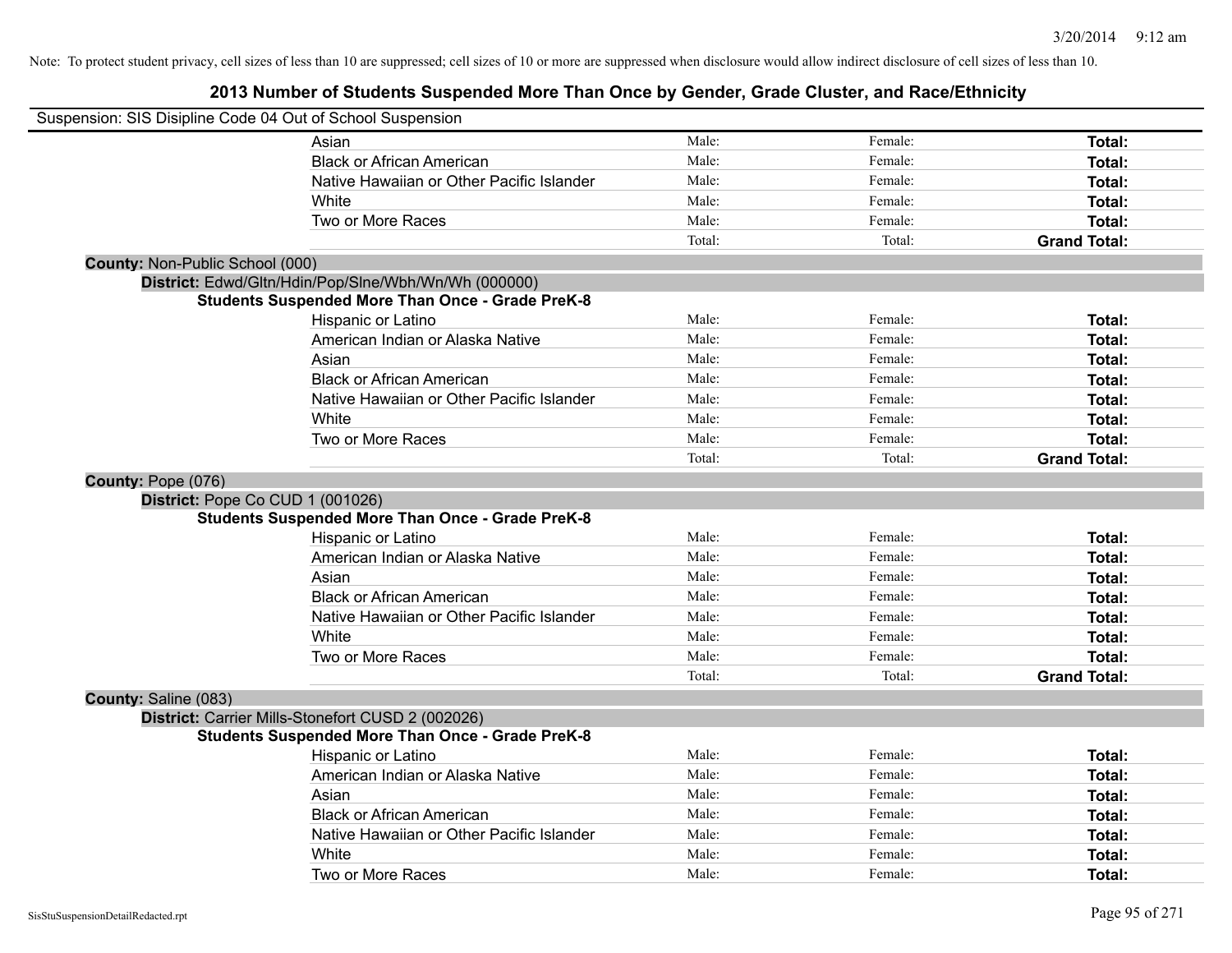| Suspension: SIS Disipline Code 04 Out of School Suspension |                                                         |        |         |                           |
|------------------------------------------------------------|---------------------------------------------------------|--------|---------|---------------------------|
|                                                            |                                                         | Total: | Total:  | <b>Grand Total:</b><br>10 |
|                                                            | <b>Students Suspended More Than Once - Grade 9-12</b>   |        |         |                           |
|                                                            | Hispanic or Latino                                      | Male:  | Female: | Total:                    |
|                                                            | American Indian or Alaska Native                        | Male:  | Female: | Total:                    |
|                                                            | Asian                                                   | Male:  | Female: | Total:                    |
|                                                            | <b>Black or African American</b>                        | Male:  | Female: | Total:                    |
|                                                            | Native Hawaiian or Other Pacific Islander               | Male:  | Female: | Total:                    |
|                                                            | White                                                   | Male:  | Female: | <b>Total:</b>             |
|                                                            | Two or More Races                                       | Male:  | Female: | Total:                    |
|                                                            |                                                         | Total: | Total:  | <b>Grand Total:</b>       |
| District: Eldorado CUSD 4 (004026)                         |                                                         |        |         |                           |
|                                                            | <b>Students Suspended More Than Once - Grade PreK-8</b> |        |         |                           |
|                                                            | Hispanic or Latino                                      | Male:  | Female: | Total:                    |
|                                                            | American Indian or Alaska Native                        | Male:  | Female: | Total:                    |
|                                                            | Asian                                                   | Male:  | Female: | <b>Total:</b>             |
|                                                            | <b>Black or African American</b>                        | Male:  | Female: | Total:                    |
|                                                            | Native Hawaiian or Other Pacific Islander               | Male:  | Female: | Total:                    |
|                                                            | White                                                   | Male:  | Female: | Total:                    |
|                                                            | Two or More Races                                       | Male:  | Female: | Total:                    |
|                                                            |                                                         | Total: | Total:  | <b>Grand Total:</b>       |
|                                                            | <b>Students Suspended More Than Once - Grade 9-12</b>   |        |         |                           |
|                                                            | Hispanic or Latino                                      | Male:  | Female: | Total:                    |
|                                                            | American Indian or Alaska Native                        | Male:  | Female: | <b>Total:</b>             |
|                                                            | Asian                                                   | Male:  | Female: | <b>Total:</b>             |
|                                                            | <b>Black or African American</b>                        | Male:  | Female: | Total:                    |
|                                                            | Native Hawaiian or Other Pacific Islander               | Male:  | Female: | Total:                    |
|                                                            | White                                                   | Male:  | Female: | Total:                    |
|                                                            | Two or More Races                                       | Male:  | Female: | Total:                    |
|                                                            |                                                         | Total: | Total:  | <b>Grand Total:</b>       |
| District: Galatia CUSD 1 (001026)                          |                                                         |        |         |                           |
|                                                            | <b>Students Suspended More Than Once - Grade PreK-8</b> |        |         |                           |
|                                                            | Hispanic or Latino                                      | Male:  | Female: | Total:                    |
|                                                            | American Indian or Alaska Native                        | Male:  | Female: | Total:                    |
|                                                            | Asian                                                   | Male:  | Female: | Total:                    |
|                                                            | <b>Black or African American</b>                        | Male:  | Female: | Total:                    |
|                                                            | Native Hawaiian or Other Pacific Islander               | Male:  | Female: | Total:                    |
|                                                            | White                                                   | Male:  | Female: | Total:                    |
|                                                            | Two or More Races                                       | Male:  | Female: | Total:                    |
|                                                            |                                                         | Total: | Total:  | <b>Grand Total:</b>       |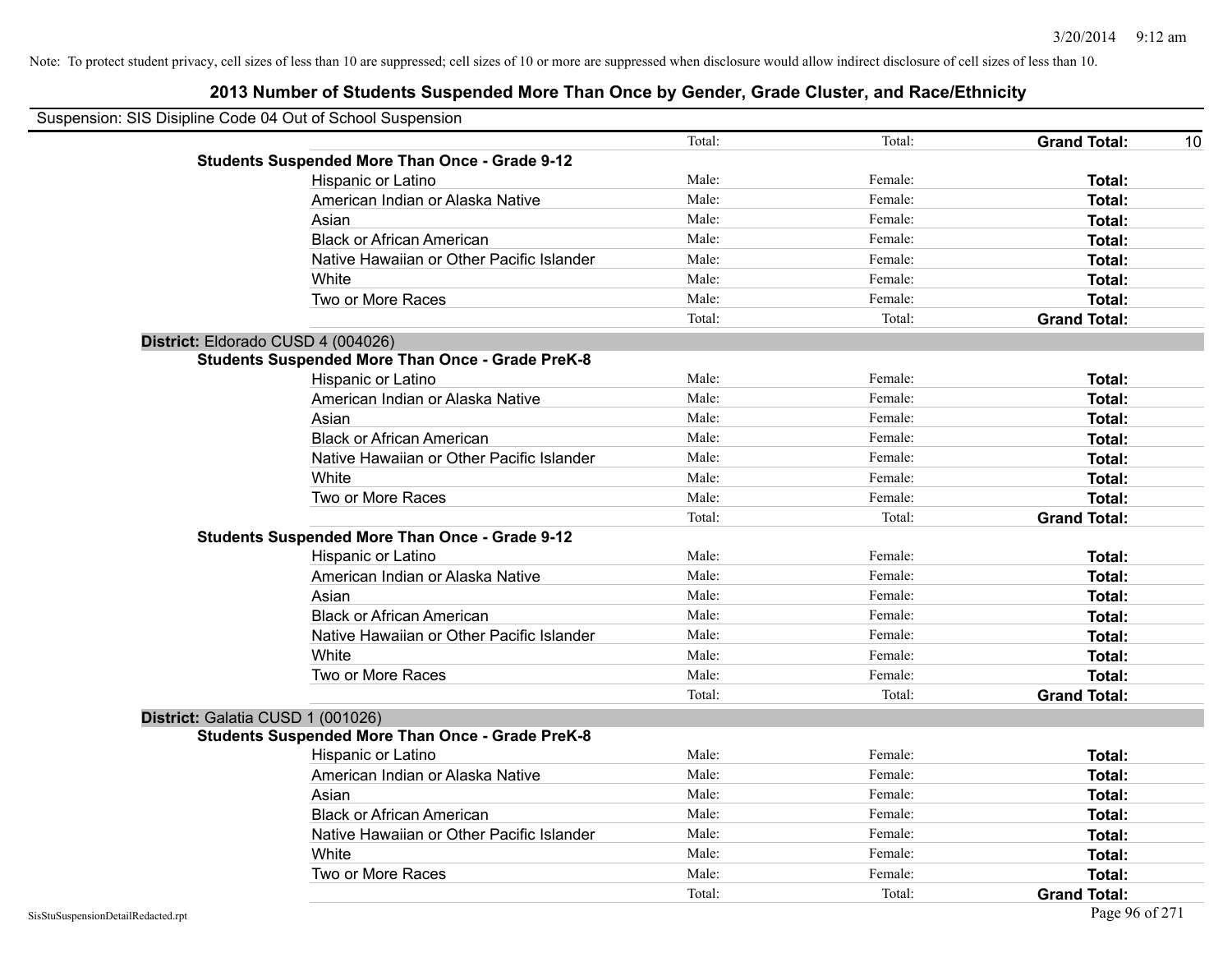| Suspension: SIS Disipline Code 04 Out of School Suspension |                                                         |        |         |                     |    |
|------------------------------------------------------------|---------------------------------------------------------|--------|---------|---------------------|----|
|                                                            | <b>Students Suspended More Than Once - Grade 9-12</b>   |        |         |                     |    |
|                                                            | Hispanic or Latino                                      | Male:  | Female: | Total:              |    |
|                                                            | American Indian or Alaska Native                        | Male:  | Female: | <b>Total:</b>       |    |
|                                                            | Asian                                                   | Male:  | Female: | <b>Total:</b>       |    |
|                                                            | <b>Black or African American</b>                        | Male:  | Female: | <b>Total:</b>       |    |
|                                                            | Native Hawaiian or Other Pacific Islander               | Male:  | Female: | <b>Total:</b>       |    |
|                                                            | White                                                   | Male:  | Female: | Total:              |    |
|                                                            | Two or More Races                                       | Male:  | Female: | Total:              |    |
|                                                            |                                                         | Total: | Total:  | <b>Grand Total:</b> |    |
|                                                            | District: Harrisburg CUSD 3 (003026)                    |        |         |                     |    |
|                                                            | <b>Students Suspended More Than Once - Grade PreK-8</b> |        |         |                     |    |
|                                                            | Hispanic or Latino                                      | Male:  | Female: | Total:              |    |
|                                                            | American Indian or Alaska Native                        | Male:  | Female: | <b>Total:</b>       |    |
|                                                            | Asian                                                   | Male:  | Female: | Total:              |    |
|                                                            | <b>Black or African American</b>                        | Male:  | Female: | Total:              |    |
|                                                            | Native Hawaiian or Other Pacific Islander               | Male:  | Female: | <b>Total:</b>       |    |
|                                                            | White                                                   | Male:  | Female: | Total:              | 19 |
|                                                            | Two or More Races                                       | Male:  | Female: | <b>Total:</b>       |    |
|                                                            |                                                         | Total: | Total:  | <b>Grand Total:</b> |    |
|                                                            | <b>Students Suspended More Than Once - Grade 9-12</b>   |        |         |                     |    |
|                                                            | Hispanic or Latino                                      | Male:  | Female: | Total:              |    |
|                                                            | American Indian or Alaska Native                        | Male:  | Female: | <b>Total:</b>       |    |
|                                                            | Asian                                                   | Male:  | Female: | Total:              |    |
|                                                            | <b>Black or African American</b>                        | Male:  | Female: | <b>Total:</b>       |    |
|                                                            | Native Hawaiian or Other Pacific Islander               | Male:  | Female: | <b>Total:</b>       |    |
|                                                            | White                                                   | Male:  | Female: | <b>Total:</b>       | 11 |
|                                                            | Two or More Races                                       | Male:  | Female: | Total:              |    |
|                                                            |                                                         | Total: | Total:  | <b>Grand Total:</b> |    |
| County: Wabash (093)                                       |                                                         |        |         |                     |    |
|                                                            | District: Wabash CUSD 348 (348026)                      |        |         |                     |    |
|                                                            | <b>Students Suspended More Than Once - Grade PreK-8</b> |        |         |                     |    |
|                                                            | Hispanic or Latino                                      | Male:  | Female: | Total:              |    |
|                                                            | American Indian or Alaska Native                        | Male:  | Female: | Total:              |    |
|                                                            | Asian                                                   | Male:  | Female: | <b>Total:</b>       |    |
|                                                            | <b>Black or African American</b>                        | Male:  | Female: | <b>Total:</b>       |    |
|                                                            | Native Hawaiian or Other Pacific Islander               | Male:  | Female: | Total:              |    |
|                                                            | White                                                   | Male:  | Female: | <b>Total:</b>       |    |
|                                                            | Two or More Races                                       | Male:  | Female: | <b>Total:</b>       |    |
|                                                            |                                                         | Total: | Total:  | <b>Grand Total:</b> |    |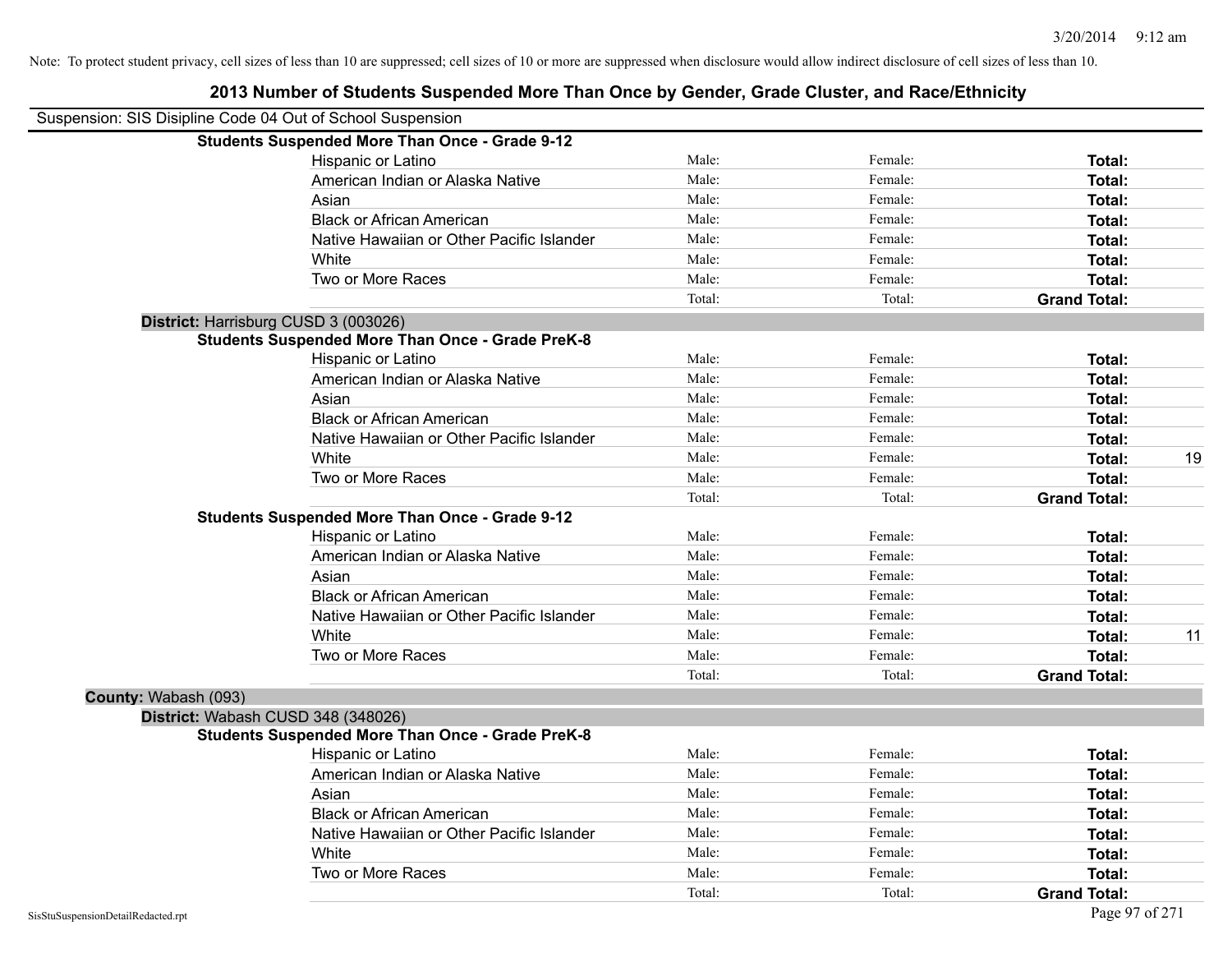|                     | Suspension: SIS Disipline Code 04 Out of School Suspension |        |         |                     |    |
|---------------------|------------------------------------------------------------|--------|---------|---------------------|----|
|                     | <b>Students Suspended More Than Once - Grade 9-12</b>      |        |         |                     |    |
|                     | Hispanic or Latino                                         | Male:  | Female: | Total:              |    |
|                     | American Indian or Alaska Native                           | Male:  | Female: | Total:              |    |
|                     | Asian                                                      | Male:  | Female: | Total:              |    |
|                     | <b>Black or African American</b>                           | Male:  | Female: | Total:              |    |
|                     | Native Hawaiian or Other Pacific Islander                  | Male:  | Female: | Total:              |    |
|                     | White                                                      | Male:  | Female: | Total:              | 25 |
|                     | Two or More Races                                          | Male:  | Female: | Total:              |    |
|                     |                                                            | Total: | Total:  | <b>Grand Total:</b> |    |
| County: Wayne (096) |                                                            |        |         |                     |    |
|                     | District: Fairfield Comm H S Dist 225 (225016)             |        |         |                     |    |
|                     | <b>Students Suspended More Than Once - Grade 9-12</b>      |        |         |                     |    |
|                     | Hispanic or Latino                                         | Male:  | Female: | Total:              |    |
|                     | American Indian or Alaska Native                           | Male:  | Female: | Total:              |    |
|                     | Asian                                                      | Male:  | Female: | Total:              |    |
|                     | <b>Black or African American</b>                           | Male:  | Female: | Total:              |    |
|                     | Native Hawaiian or Other Pacific Islander                  | Male:  | Female: | Total:              |    |
|                     | White                                                      | Male:  | Female: | Total:              | 12 |
|                     | Two or More Races                                          | Male:  | Female: | Total:              |    |
|                     |                                                            | Total: | Total:  | <b>Grand Total:</b> |    |
|                     | District: Fairfield PSD 112 (112004)                       |        |         |                     |    |
|                     | <b>Students Suspended More Than Once - Grade PreK-8</b>    |        |         |                     |    |
|                     | Hispanic or Latino                                         | Male:  | Female: | Total:              |    |
|                     | American Indian or Alaska Native                           | Male:  | Female: | Total:              |    |
|                     | Asian                                                      | Male:  | Female: | Total:              |    |
|                     | <b>Black or African American</b>                           | Male:  | Female: | Total:              |    |
|                     | Native Hawaiian or Other Pacific Islander                  | Male:  | Female: | Total:              |    |
|                     | White                                                      | Male:  | Female: | Total:              |    |
|                     | Two or More Races                                          | Male:  | Female: | Total:              |    |
|                     |                                                            | Total: | Total:  | <b>Grand Total:</b> |    |
|                     | District: New Hope CCSD 6 (006004)                         |        |         |                     |    |
|                     | <b>Students Suspended More Than Once - Grade PreK-8</b>    |        |         |                     |    |
|                     | Hispanic or Latino                                         | Male:  | Female: | Total:              |    |
|                     | American Indian or Alaska Native                           | Male:  | Female: | Total:              |    |
|                     | Asian                                                      | Male:  | Female: | Total:              |    |
|                     | <b>Black or African American</b>                           | Male:  | Female: | Total:              |    |
|                     | Native Hawaiian or Other Pacific Islander                  | Male:  | Female: | Total:              |    |
|                     | White                                                      | Male:  | Female: | Total:              |    |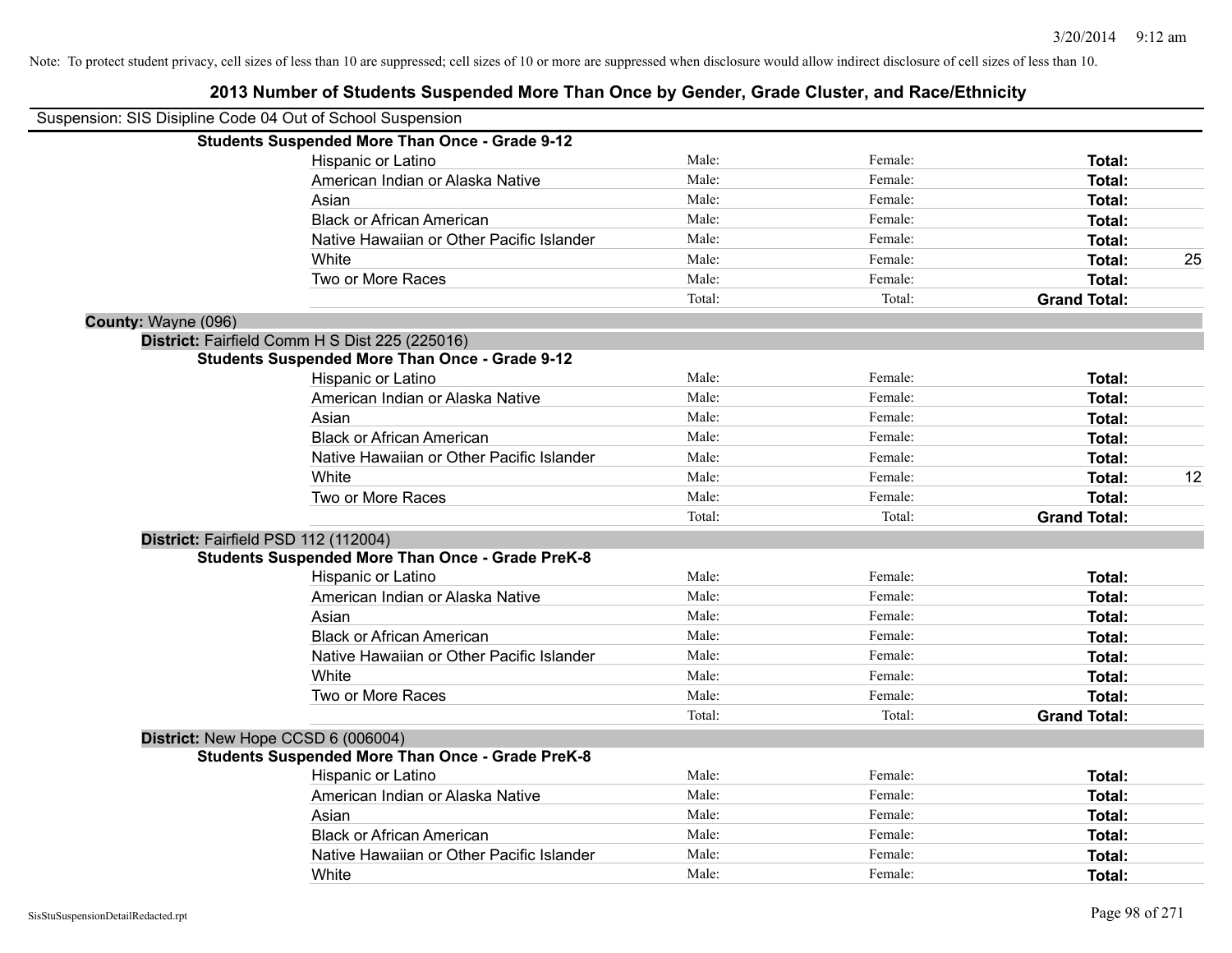| Suspension: SIS Disipline Code 04 Out of School Suspension |                                                         |        |         |                     |
|------------------------------------------------------------|---------------------------------------------------------|--------|---------|---------------------|
|                                                            | Two or More Races                                       | Male:  | Female: | Total:              |
|                                                            |                                                         | Total: | Total:  | <b>Grand Total:</b> |
|                                                            | District: Wayne City CUSD 100 (100026)                  |        |         |                     |
|                                                            | <b>Students Suspended More Than Once - Grade PreK-8</b> |        |         |                     |
|                                                            | Hispanic or Latino                                      | Male:  | Female: | Total:              |
|                                                            | American Indian or Alaska Native                        | Male:  | Female: | Total:              |
|                                                            | Asian                                                   | Male:  | Female: | Total:              |
|                                                            | <b>Black or African American</b>                        | Male:  | Female: | Total:              |
|                                                            | Native Hawaiian or Other Pacific Islander               | Male:  | Female: | Total:              |
|                                                            | White                                                   | Male:  | Female: | Total:              |
|                                                            | Two or More Races                                       | Male:  | Female: | Total:              |
|                                                            |                                                         | Total: | Total:  | <b>Grand Total:</b> |
|                                                            | <b>Students Suspended More Than Once - Grade 9-12</b>   |        |         |                     |
|                                                            | Hispanic or Latino                                      | Male:  | Female: | Total:              |
|                                                            | American Indian or Alaska Native                        | Male:  | Female: | Total:              |
|                                                            | Asian                                                   | Male:  | Female: | Total:              |
|                                                            | <b>Black or African American</b>                        | Male:  | Female: | Total:              |
|                                                            | Native Hawaiian or Other Pacific Islander               | Male:  | Female: | Total:              |
|                                                            | White                                                   | Male:  | Female: | Total:              |
|                                                            | Two or More Races                                       | Male:  | Female: | Total:              |
|                                                            |                                                         | Total: | Total:  | <b>Grand Total:</b> |
| County: White (097)                                        |                                                         |        |         |                     |
|                                                            | District: Carmi-White County CUSD 5 (005026)            |        |         |                     |
|                                                            | <b>Students Suspended More Than Once - Grade 9-12</b>   |        |         |                     |
|                                                            | Hispanic or Latino                                      | Male:  | Female: | Total:              |
|                                                            | American Indian or Alaska Native                        | Male:  | Female: | Total:              |
|                                                            | Asian                                                   | Male:  | Female: | Total:              |
|                                                            | <b>Black or African American</b>                        | Male:  | Female: | Total:              |
|                                                            | Native Hawaiian or Other Pacific Islander               | Male:  | Female: | Total:              |
|                                                            | White                                                   | Male:  | Female: | Total:              |
|                                                            | Two or More Races                                       | Male:  | Female: | Total:              |
|                                                            |                                                         | Total: | Total:  | <b>Grand Total:</b> |
| District: Grayville CUSD 1 (001026)                        |                                                         |        |         |                     |
|                                                            | <b>Students Suspended More Than Once - Grade PreK-8</b> |        |         |                     |
|                                                            | Hispanic or Latino                                      | Male:  | Female: | Total:              |
|                                                            | American Indian or Alaska Native                        | Male:  | Female: | Total:              |
|                                                            | Asian                                                   | Male:  | Female: | Total:              |
|                                                            | <b>Black or African American</b>                        | Male:  | Female: | Total:              |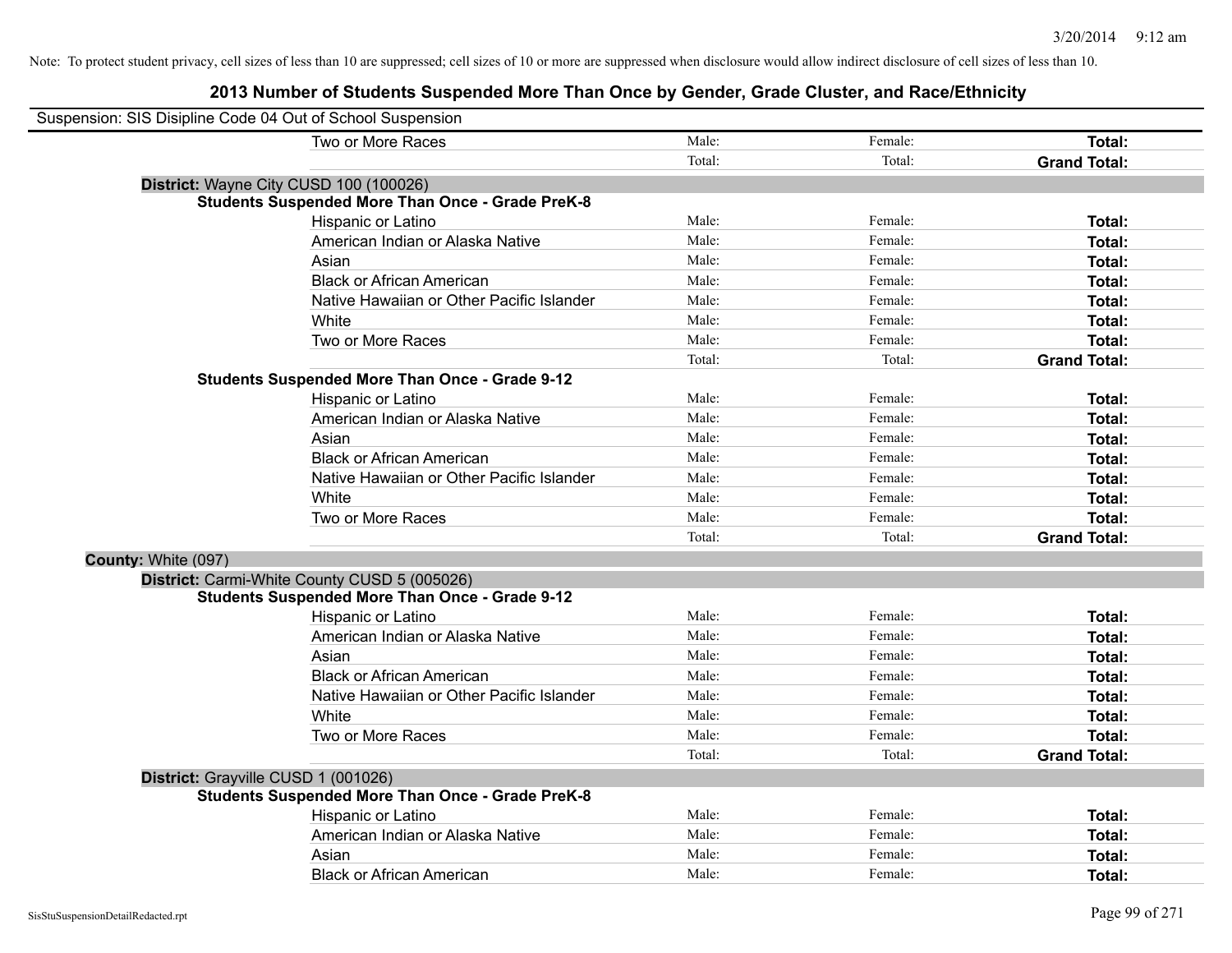|                                      | Suspension: SIS Disipline Code 04 Out of School Suspension |        |         |                     |    |
|--------------------------------------|------------------------------------------------------------|--------|---------|---------------------|----|
|                                      | Native Hawaiian or Other Pacific Islander                  | Male:  | Female: | Total:              |    |
|                                      | White                                                      | Male:  | Female: | Total:              |    |
|                                      | Two or More Races                                          | Male:  | Female: | Total:              |    |
|                                      |                                                            | Total: | Total:  | <b>Grand Total:</b> |    |
|                                      | District: Norris City-Omaha-Enfield CUSD 3 (003026)        |        |         |                     |    |
|                                      | <b>Students Suspended More Than Once - Grade PreK-8</b>    |        |         |                     |    |
|                                      | Hispanic or Latino                                         | Male:  | Female: | Total:              |    |
|                                      | American Indian or Alaska Native                           | Male:  | Female: | Total:              |    |
|                                      | Asian                                                      | Male:  | Female: | Total:              |    |
|                                      | <b>Black or African American</b>                           | Male:  | Female: | Total:              |    |
|                                      | Native Hawaiian or Other Pacific Islander                  | Male:  | Female: | Total:              |    |
|                                      | White                                                      | Male:  | Female: | Total:              |    |
|                                      | Two or More Races                                          | Male:  | Female: | Total:              |    |
|                                      |                                                            | Total: | Total:  | <b>Grand Total:</b> |    |
|                                      |                                                            |        |         |                     |    |
| Region: Franklin/Williamson ROE (21) |                                                            |        |         |                     |    |
| County: Franklin (028)               |                                                            |        |         |                     |    |
|                                      | District: Benton CCSD 47 (047004)                          |        |         |                     |    |
|                                      | <b>Students Suspended More Than Once - Grade PreK-8</b>    |        |         |                     |    |
|                                      | Hispanic or Latino                                         | Male:  | Female: | Total:              |    |
|                                      | American Indian or Alaska Native                           | Male:  | Female: | Total:              |    |
|                                      | Asian                                                      | Male:  | Female: | Total:              |    |
|                                      | <b>Black or African American</b>                           | Male:  | Female: | Total:              |    |
|                                      | Native Hawaiian or Other Pacific Islander                  | Male:  | Female: | Total:              |    |
|                                      | White                                                      | Male:  | Female: | Total:              |    |
|                                      | Two or More Races                                          | Male:  | Female: | Total:              |    |
|                                      |                                                            | Total: | Total:  | <b>Grand Total:</b> |    |
|                                      | District: Benton Cons HSD 103 (103013)                     |        |         |                     |    |
|                                      | <b>Students Suspended More Than Once - Grade 9-12</b>      |        |         |                     |    |
|                                      | Hispanic or Latino                                         | Male:  | Female: | Total:              |    |
|                                      | American Indian or Alaska Native                           | Male:  | Female: | Total:              |    |
|                                      | Asian                                                      | Male:  | Female: | Total:              |    |
|                                      | <b>Black or African American</b>                           | Male:  | Female: | Total:              |    |
|                                      | Native Hawaiian or Other Pacific Islander                  | Male:  | Female: | Total:              |    |
|                                      | White                                                      | Male:  | Female: | Total:              | 15 |
|                                      | Two or More Races                                          | Male:  | Female: | Total:              |    |
|                                      |                                                            | Total: | Total:  | <b>Grand Total:</b> |    |
|                                      |                                                            |        |         |                     |    |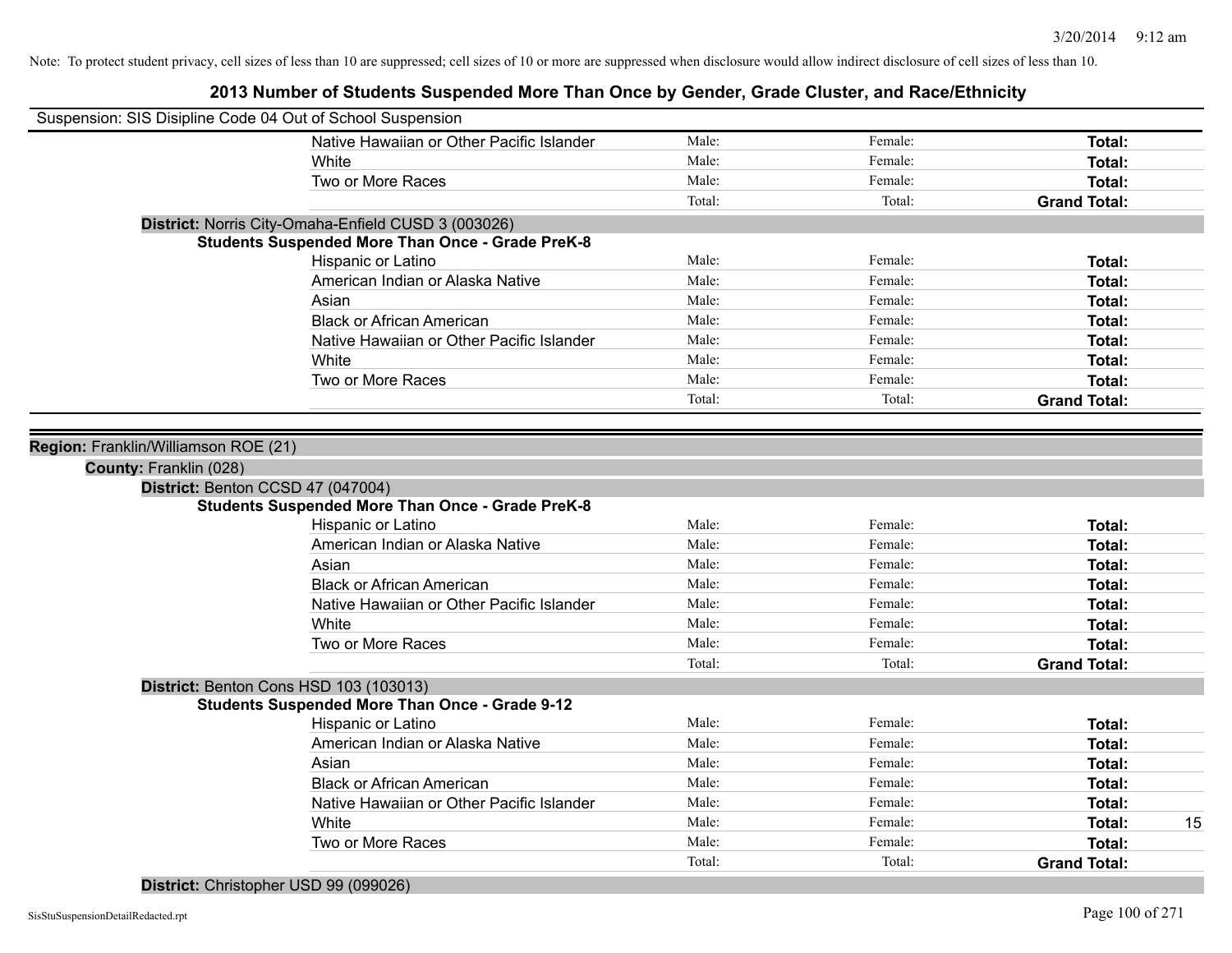| Suspension: SIS Disipline Code 04 Out of School Suspension |        |         |                     |
|------------------------------------------------------------|--------|---------|---------------------|
| <b>Students Suspended More Than Once - Grade PreK-8</b>    |        |         |                     |
| Hispanic or Latino                                         | Male:  | Female: | Total:              |
| American Indian or Alaska Native                           | Male:  | Female: | Total:              |
| Asian                                                      | Male:  | Female: | Total:              |
| <b>Black or African American</b>                           | Male:  | Female: | Total:              |
| Native Hawaiian or Other Pacific Islander                  | Male:  | Female: | Total:              |
| White                                                      | Male:  | Female: | Total:              |
| Two or More Races                                          | Male:  | Female: | <b>Total:</b>       |
|                                                            | Total: | Total:  | <b>Grand Total:</b> |
| <b>Students Suspended More Than Once - Grade 9-12</b>      |        |         |                     |
| Hispanic or Latino                                         | Male:  | Female: | Total:              |
| American Indian or Alaska Native                           | Male:  | Female: | Total:              |
| Asian                                                      | Male:  | Female: | Total:              |
| <b>Black or African American</b>                           | Male:  | Female: | <b>Total:</b>       |
| Native Hawaiian or Other Pacific Islander                  | Male:  | Female: | Total:              |
| White                                                      | Male:  | Female: | Total:              |
| Two or More Races                                          | Male:  | Female: | <b>Total:</b>       |
|                                                            | Total: | Total:  | <b>Grand Total:</b> |
| District: Frankfort CUSD 168 (168026)                      |        |         |                     |
| <b>Students Suspended More Than Once - Grade 9-12</b>      |        |         |                     |
| Hispanic or Latino                                         | Male:  | Female: | Total:              |
| American Indian or Alaska Native                           | Male:  | Female: | Total:              |
| Asian                                                      | Male:  | Female: | Total:              |
| <b>Black or African American</b>                           | Male:  | Female: | Total:              |
| Native Hawaiian or Other Pacific Islander                  | Male:  | Female: | Total:              |
| White                                                      | Male:  | Female: | Total:              |
| Two or More Races                                          | Male:  | Female: | Total:              |
|                                                            | Total: | Total:  | <b>Grand Total:</b> |
| District: Sesser-Valier CUSD 196 (196026)                  |        |         |                     |
| <b>Students Suspended More Than Once - Grade PreK-8</b>    |        |         |                     |
| Hispanic or Latino                                         | Male:  | Female: | Total:              |
| American Indian or Alaska Native                           | Male:  | Female: | Total:              |
| Asian                                                      | Male:  | Female: | Total:              |
| <b>Black or African American</b>                           | Male:  | Female: | Total:              |
| Native Hawaiian or Other Pacific Islander                  | Male:  | Female: | Total:              |
| White                                                      | Male:  | Female: | Total:              |
| Two or More Races                                          | Male:  | Female: | <b>Total:</b>       |
|                                                            | Total: | Total:  | <b>Grand Total:</b> |
|                                                            |        |         |                     |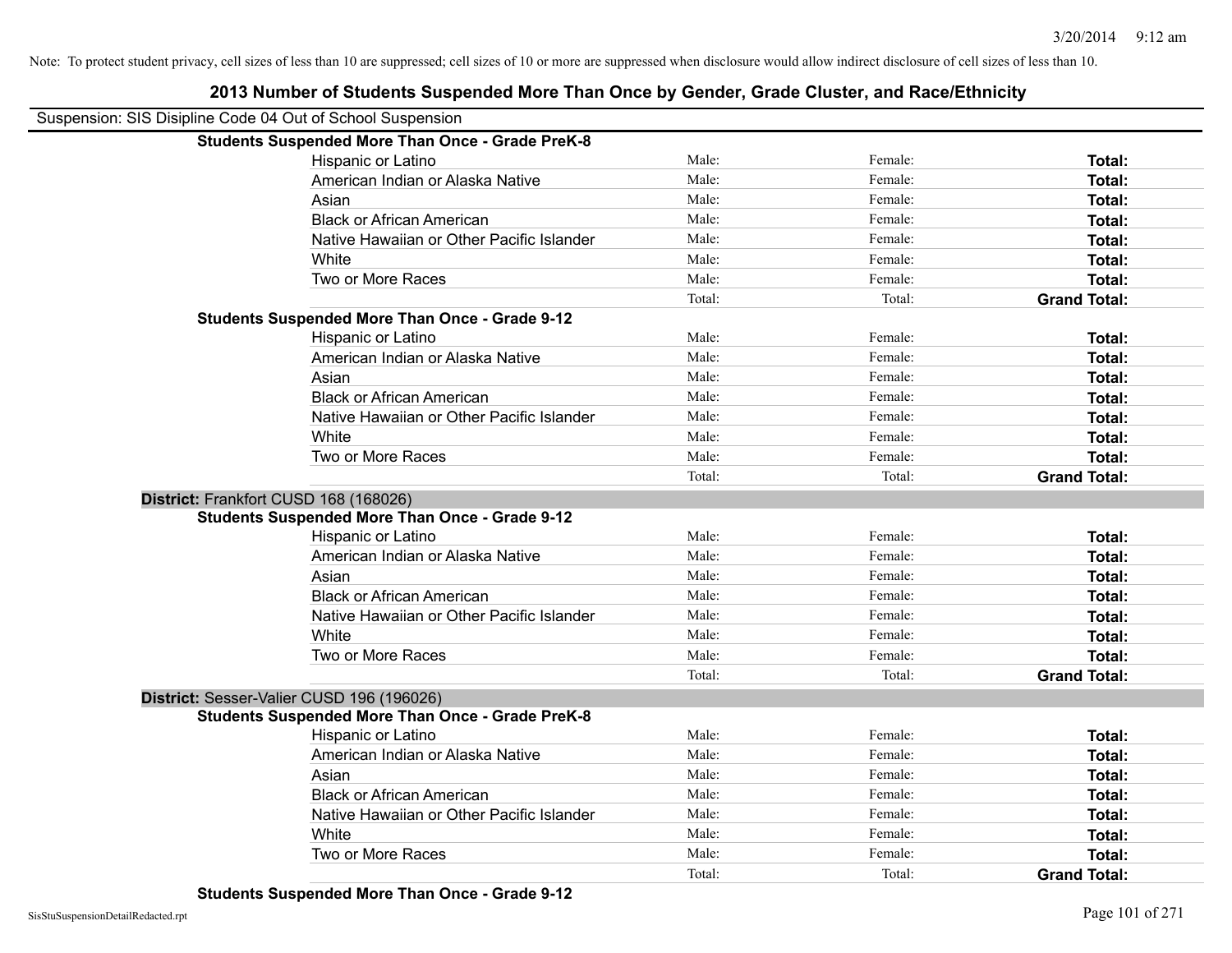## **2013 Number of Students Suspended More Than Once by Gender, Grade Cluster, and Race/Ethnicity**

| Suspension: SIS Disipline Code 04 Out of School Suspension |        |         |                     |
|------------------------------------------------------------|--------|---------|---------------------|
| Hispanic or Latino                                         | Male:  | Female: | Total:              |
| American Indian or Alaska Native                           | Male:  | Female: | Total:              |
| Asian                                                      | Male:  | Female: | Total:              |
| <b>Black or African American</b>                           | Male:  | Female: | Total:              |
| Native Hawaiian or Other Pacific Islander                  | Male:  | Female: | Total:              |
| White                                                      | Male:  | Female: | Total:              |
| Two or More Races                                          | Male:  | Female: | Total:              |
|                                                            | Total: | Total:  | <b>Grand Total:</b> |
| District: Thompsonville CUSD 174 (174026)                  |        |         |                     |
| <b>Students Suspended More Than Once - Grade PreK-8</b>    |        |         |                     |
| Hispanic or Latino                                         | Male:  | Female: | Total:              |
| American Indian or Alaska Native                           | Male:  | Female: | Total:              |
| Asian                                                      | Male:  | Female: | Total:              |
| <b>Black or African American</b>                           | Male:  | Female: | Total:              |
| Native Hawaiian or Other Pacific Islander                  | Male:  | Female: | Total:              |
| White                                                      | Male:  | Female: | Total:              |
| Two or More Races                                          | Male:  | Female: | Total:              |
|                                                            | Total: | Total:  | <b>Grand Total:</b> |
| <b>Students Suspended More Than Once - Grade 9-12</b>      |        |         |                     |
| Hispanic or Latino                                         | Male:  | Female: | Total:              |
| American Indian or Alaska Native                           | Male:  | Female: | Total:              |
| Asian                                                      | Male:  | Female: | Total:              |
| <b>Black or African American</b>                           | Male:  | Female: | Total:              |
| Native Hawaiian or Other Pacific Islander                  | Male:  | Female: | Total:              |
| White                                                      | Male:  | Female: | Total:              |
| Two or More Races                                          | Male:  | Female: | Total:              |
|                                                            | Total: | Total:  | <b>Grand Total:</b> |
| District: Zeigler-Royalton CUSD 188 (188026)               |        |         |                     |
| <b>Students Suspended More Than Once - Grade 9-12</b>      |        |         |                     |
| Hispanic or Latino                                         | Male:  | Female: | Total:              |
| American Indian or Alaska Native                           | Male:  | Female: | Total:              |
| Asian                                                      | Male:  | Female: | Total:              |
| <b>Black or African American</b>                           | Male:  | Female: | Total:              |
| Native Hawaiian or Other Pacific Islander                  | Male:  | Female: | Total:              |
| White                                                      | Male:  | Female: | Total:              |
| Two or More Races                                          | Male:  | Female: | Total:              |
|                                                            | Total: | Total:  | <b>Grand Total:</b> |

**County:** Williamson (100)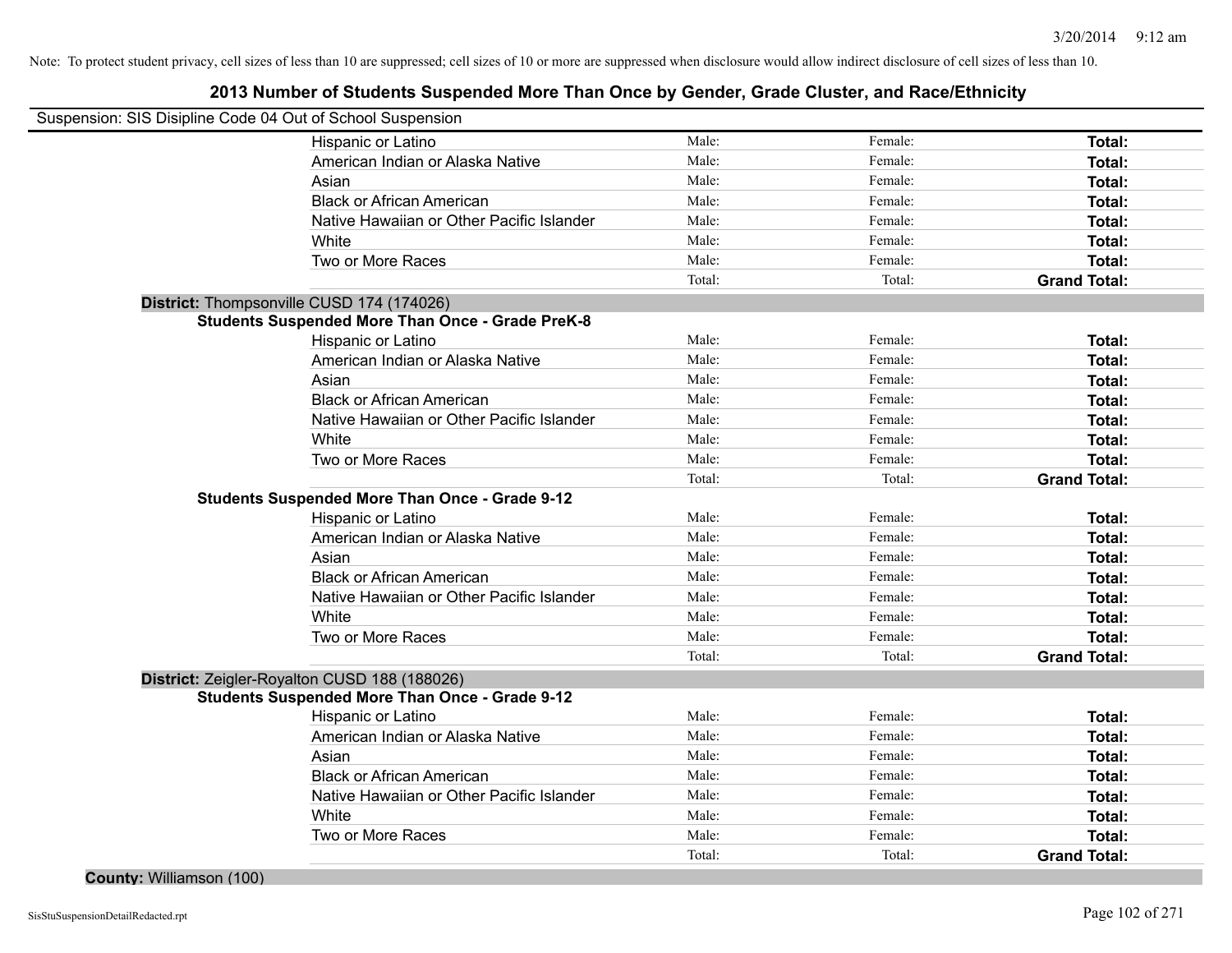| Suspension: SIS Disipline Code 04 Out of School Suspension |        |         |                     |
|------------------------------------------------------------|--------|---------|---------------------|
| District: Carterville CUSD 5 (005026)                      |        |         |                     |
| <b>Students Suspended More Than Once - Grade PreK-8</b>    |        |         |                     |
| Hispanic or Latino                                         | Male:  | Female: | <b>Total:</b>       |
| American Indian or Alaska Native                           | Male:  | Female: | Total:              |
| Asian                                                      | Male:  | Female: | <b>Total:</b>       |
| <b>Black or African American</b>                           | Male:  | Female: | <b>Total:</b>       |
| Native Hawaiian or Other Pacific Islander                  | Male:  | Female: | Total:              |
| White                                                      | Male:  | Female: | 11<br>Total:        |
| Two or More Races                                          | Male:  | Female: | <b>Total:</b>       |
|                                                            | Total: | Total:  | <b>Grand Total:</b> |
| District: Crab Orchard CUSD 3 (003026)                     |        |         |                     |
| <b>Students Suspended More Than Once - Grade 9-12</b>      |        |         |                     |
| Hispanic or Latino                                         | Male:  | Female: | Total:              |
| American Indian or Alaska Native                           | Male:  | Female: | <b>Total:</b>       |
| Asian                                                      | Male:  | Female: | Total:              |
| <b>Black or African American</b>                           | Male:  | Female: | <b>Total:</b>       |
| Native Hawaiian or Other Pacific Islander                  | Male:  | Female: | <b>Total:</b>       |
| White                                                      | Male:  | Female: | Total:              |
| Two or More Races                                          | Male:  | Female: | <b>Total:</b>       |
|                                                            | Total: | Total:  | <b>Grand Total:</b> |
| District: Herrin CUSD 4 (004026)                           |        |         |                     |
| <b>Students Suspended More Than Once - Grade PreK-8</b>    |        |         |                     |
| Hispanic or Latino                                         | Male:  | Female: | Total:              |
| American Indian or Alaska Native                           | Male:  | Female: | Total:              |
| Asian                                                      | Male:  | Female: | <b>Total:</b>       |
| <b>Black or African American</b>                           | Male:  | Female: | <b>Total:</b>       |
| Native Hawaiian or Other Pacific Islander                  | Male:  | Female: | <b>Total:</b>       |
| White                                                      | Male:  | Female: | 26<br><b>Total:</b> |
| Two or More Races                                          | Male:  | Female: | <b>Total:</b>       |
|                                                            | Total: | Total:  | <b>Grand Total:</b> |
| <b>Students Suspended More Than Once - Grade 9-12</b>      |        |         |                     |
| Hispanic or Latino                                         | Male:  | Female: | Total:              |
| American Indian or Alaska Native                           | Male:  | Female: | <b>Total:</b>       |
| Asian                                                      | Male:  | Female: | <b>Total:</b>       |
| <b>Black or African American</b>                           | Male:  | Female: | <b>Total:</b>       |
| Native Hawaiian or Other Pacific Islander                  | Male:  | Female: | <b>Total:</b>       |
| White                                                      | Male:  | Female: | <b>Total:</b>       |
| Two or More Races                                          | Male:  | Female: | Total:              |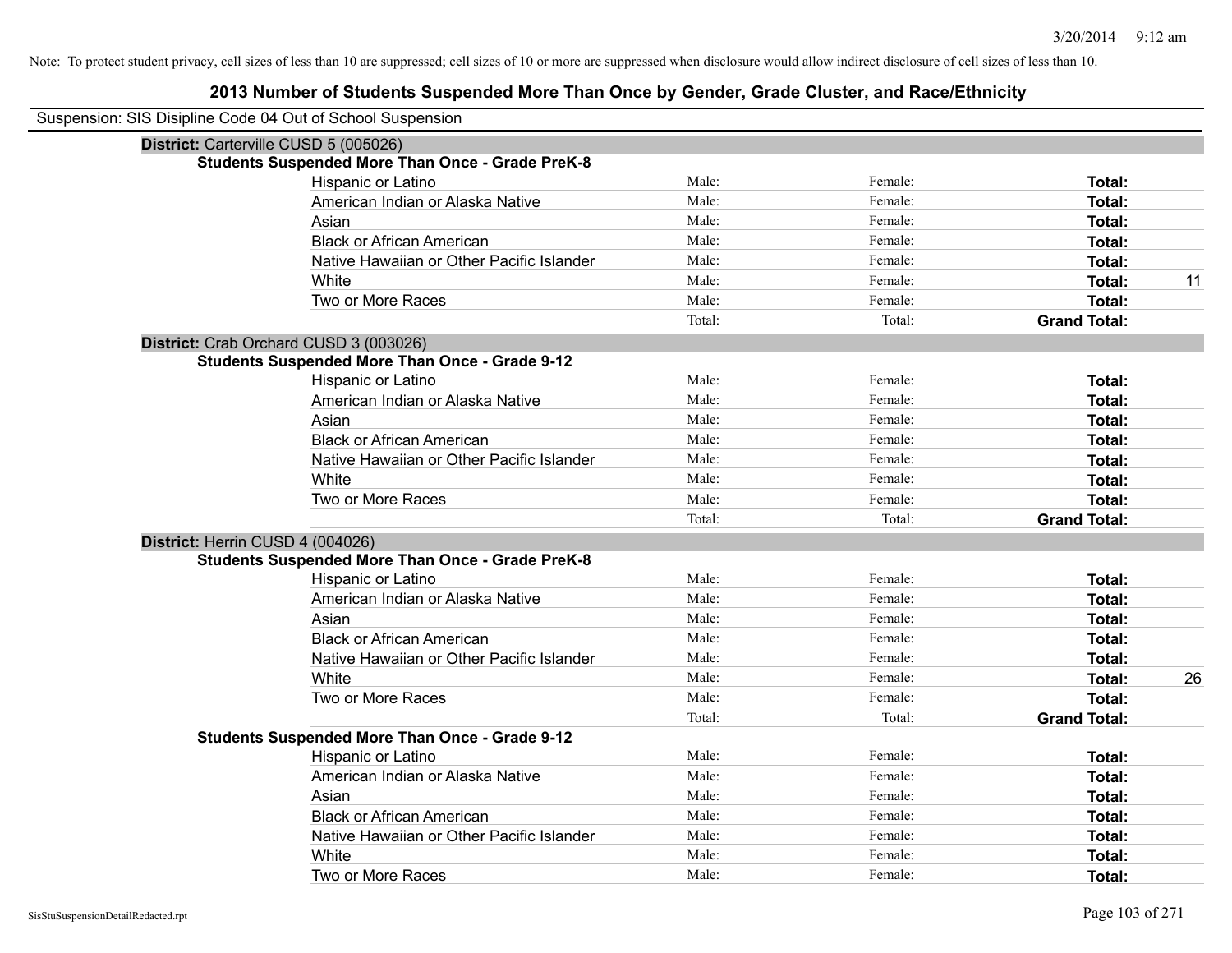| Suspension: SIS Disipline Code 04 Out of School Suspension |                                                         |        |         |                     |    |
|------------------------------------------------------------|---------------------------------------------------------|--------|---------|---------------------|----|
|                                                            |                                                         | Total: | Total:  | <b>Grand Total:</b> | 10 |
|                                                            | District: Johnston City CUSD 1 (001026)                 |        |         |                     |    |
|                                                            | <b>Students Suspended More Than Once - Grade PreK-8</b> |        |         |                     |    |
|                                                            | Hispanic or Latino                                      | Male:  | Female: | Total:              |    |
|                                                            | American Indian or Alaska Native                        | Male:  | Female: | Total:              |    |
|                                                            | Asian                                                   | Male:  | Female: | Total:              |    |
|                                                            | <b>Black or African American</b>                        | Male:  | Female: | <b>Total:</b>       |    |
|                                                            | Native Hawaiian or Other Pacific Islander               | Male:  | Female: | Total:              |    |
|                                                            | White                                                   | Male:  | Female: | <b>Total:</b>       |    |
|                                                            | Two or More Races                                       | Male:  | Female: | <b>Total:</b>       |    |
|                                                            |                                                         | Total: | Total:  | <b>Grand Total:</b> | 10 |
|                                                            | <b>Students Suspended More Than Once - Grade 9-12</b>   |        |         |                     |    |
|                                                            | Hispanic or Latino                                      | Male:  | Female: | Total:              |    |
|                                                            | American Indian or Alaska Native                        | Male:  | Female: | Total:              |    |
|                                                            | Asian                                                   | Male:  | Female: | <b>Total:</b>       |    |
|                                                            | <b>Black or African American</b>                        | Male:  | Female: | Total:              |    |
|                                                            | Native Hawaiian or Other Pacific Islander               | Male:  | Female: | <b>Total:</b>       |    |
|                                                            | White                                                   | Male:  | Female: | Total:              | 14 |
|                                                            | Two or More Races                                       | Male:  | Female: | Total:              |    |
|                                                            |                                                         | Total: | Total:  | <b>Grand Total:</b> |    |
| District: Marion CUSD 2 (002026)                           |                                                         |        |         |                     |    |
|                                                            | <b>Students Suspended More Than Once - Grade PreK-8</b> |        |         |                     |    |
|                                                            | Hispanic or Latino                                      | Male:  | Female: | Total:              |    |
|                                                            | American Indian or Alaska Native                        | Male:  | Female: | <b>Total:</b>       |    |
|                                                            | Asian                                                   | Male:  | Female: | Total:              |    |
|                                                            | <b>Black or African American</b>                        | Male:  | Female: | Total:              |    |
|                                                            | Native Hawaiian or Other Pacific Islander               | Male:  | Female: | Total:              |    |
|                                                            | White                                                   | Male:  | Female: | Total:              | 20 |
|                                                            | Two or More Races                                       | Male:  | Female: | <b>Total:</b>       |    |
|                                                            |                                                         | Total: | Total:  | <b>Grand Total:</b> |    |
|                                                            | <b>Students Suspended More Than Once - Grade 9-12</b>   |        |         |                     |    |
|                                                            | Hispanic or Latino                                      | Male:  | Female: | Total:              |    |
|                                                            | American Indian or Alaska Native                        | Male:  | Female: | Total:              |    |
|                                                            | Asian                                                   | Male:  | Female: | <b>Total:</b>       |    |
|                                                            | <b>Black or African American</b>                        | Male:  | Female: | Total:              |    |
|                                                            | Native Hawaiian or Other Pacific Islander               | Male:  | Female: | Total:              |    |
|                                                            | White                                                   | Male:  | Female: | <b>Total:</b>       | 20 |
|                                                            | Two or More Races                                       | Male:  | Female: | <b>Total:</b>       |    |
|                                                            |                                                         | Total: | Total:  | <b>Grand Total:</b> |    |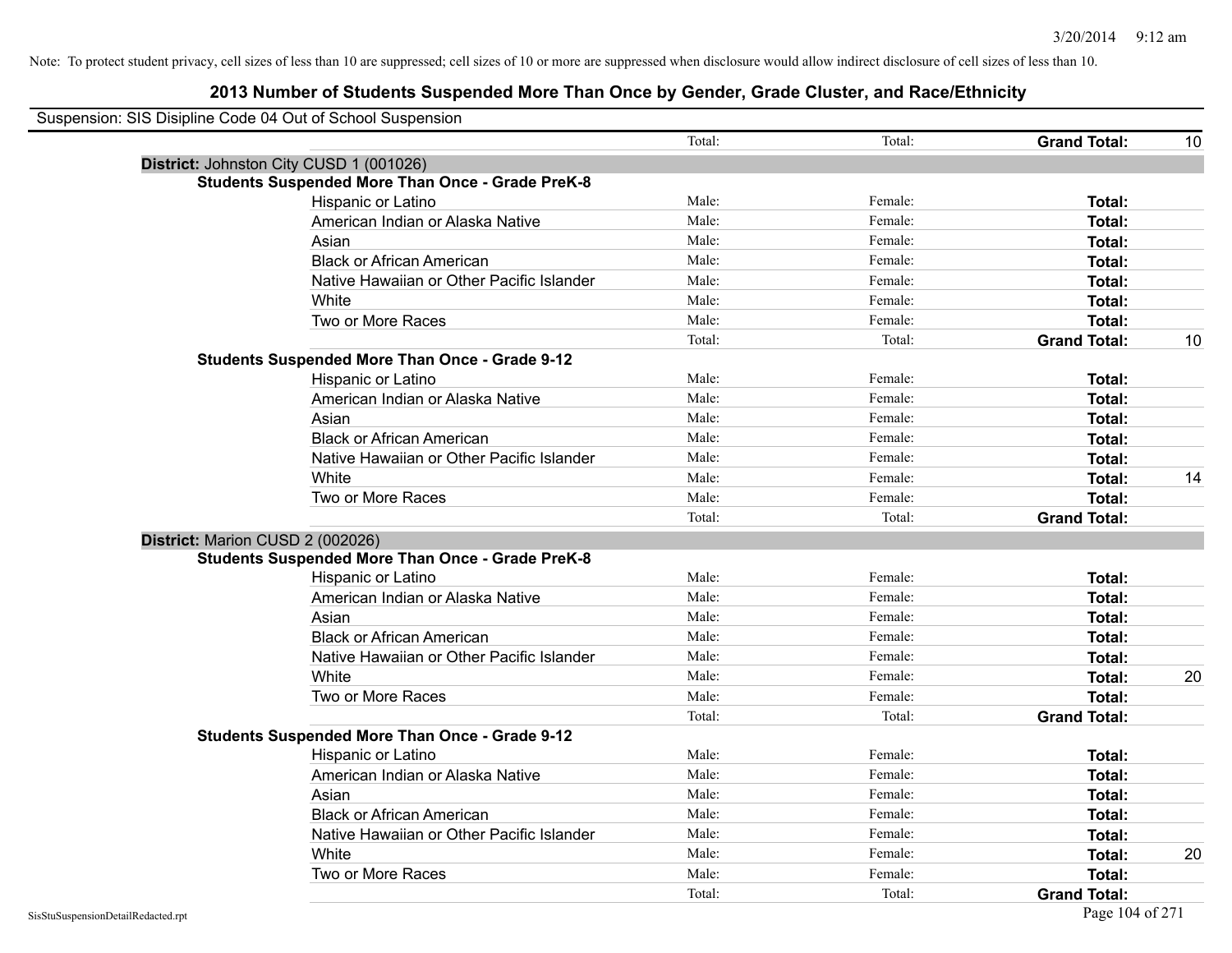## **2013 Number of Students Suspended More Than Once by Gender, Grade Cluster, and Race/Ethnicity**

Suspension: SIS Disipline Code 04 Out of School Suspension

| Region: Fulton/Schuyler ROE (22)  |                                                         |        |         |                     |    |
|-----------------------------------|---------------------------------------------------------|--------|---------|---------------------|----|
| County: Fulton (029)              |                                                         |        |         |                     |    |
| District: Astoria CUSD 1 (001026) |                                                         |        |         |                     |    |
|                                   | <b>Students Suspended More Than Once - Grade 9-12</b>   |        |         |                     |    |
|                                   | Hispanic or Latino                                      | Male:  | Female: | Total:              |    |
|                                   | American Indian or Alaska Native                        | Male:  | Female: | Total:              |    |
|                                   | Asian                                                   | Male:  | Female: | Total:              |    |
|                                   | <b>Black or African American</b>                        | Male:  | Female: | Total:              |    |
|                                   | Native Hawaiian or Other Pacific Islander               | Male:  | Female: | Total:              |    |
|                                   | White                                                   | Male:  | Female: | Total:              |    |
|                                   | Two or More Races                                       | Male:  | Female: | Total:              |    |
|                                   |                                                         | Total: | Total:  | <b>Grand Total:</b> |    |
| District: Avon CUSD 176 (176026)  |                                                         |        |         |                     |    |
|                                   | <b>Students Suspended More Than Once - Grade PreK-8</b> |        |         |                     |    |
|                                   | Hispanic or Latino                                      | Male:  | Female: | Total:              |    |
|                                   | American Indian or Alaska Native                        | Male:  | Female: | Total:              |    |
|                                   | Asian                                                   | Male:  | Female: | Total:              |    |
|                                   | <b>Black or African American</b>                        | Male:  | Female: | Total:              |    |
|                                   | Native Hawaiian or Other Pacific Islander               | Male:  | Female: | Total:              |    |
|                                   | White                                                   | Male:  | Female: | Total:              |    |
|                                   | Two or More Races                                       | Male:  | Female: | Total:              |    |
|                                   |                                                         | Total: | Total:  | <b>Grand Total:</b> |    |
|                                   | District: Canton Union SD 66 (066025)                   |        |         |                     |    |
|                                   | <b>Students Suspended More Than Once - Grade PreK-8</b> |        |         |                     |    |
|                                   | <b>Hispanic or Latino</b>                               | Male:  | Female: | Total:              |    |
|                                   | American Indian or Alaska Native                        | Male:  | Female: | Total:              |    |
|                                   | Asian                                                   | Male:  | Female: | Total:              |    |
|                                   | <b>Black or African American</b>                        | Male:  | Female: | Total:              |    |
|                                   | Native Hawaiian or Other Pacific Islander               | Male:  | Female: | Total:              |    |
|                                   | White                                                   | Male:  | Female: | Total:              | 16 |
|                                   | Two or More Races                                       | Male:  | Female: | <b>Total:</b>       |    |
|                                   |                                                         | Total: | Total:  | <b>Grand Total:</b> |    |
|                                   | <b>Students Suspended More Than Once - Grade 9-12</b>   |        |         |                     |    |
|                                   | Hispanic or Latino                                      | Male:  | Female: | Total:              |    |
|                                   | American Indian or Alaska Native                        | Male:  | Female: | Total:              |    |
|                                   | Asian                                                   | Male:  | Female: | <b>Total:</b>       |    |
|                                   | <b>Black or African American</b>                        | Male:  | Female: | Total:              |    |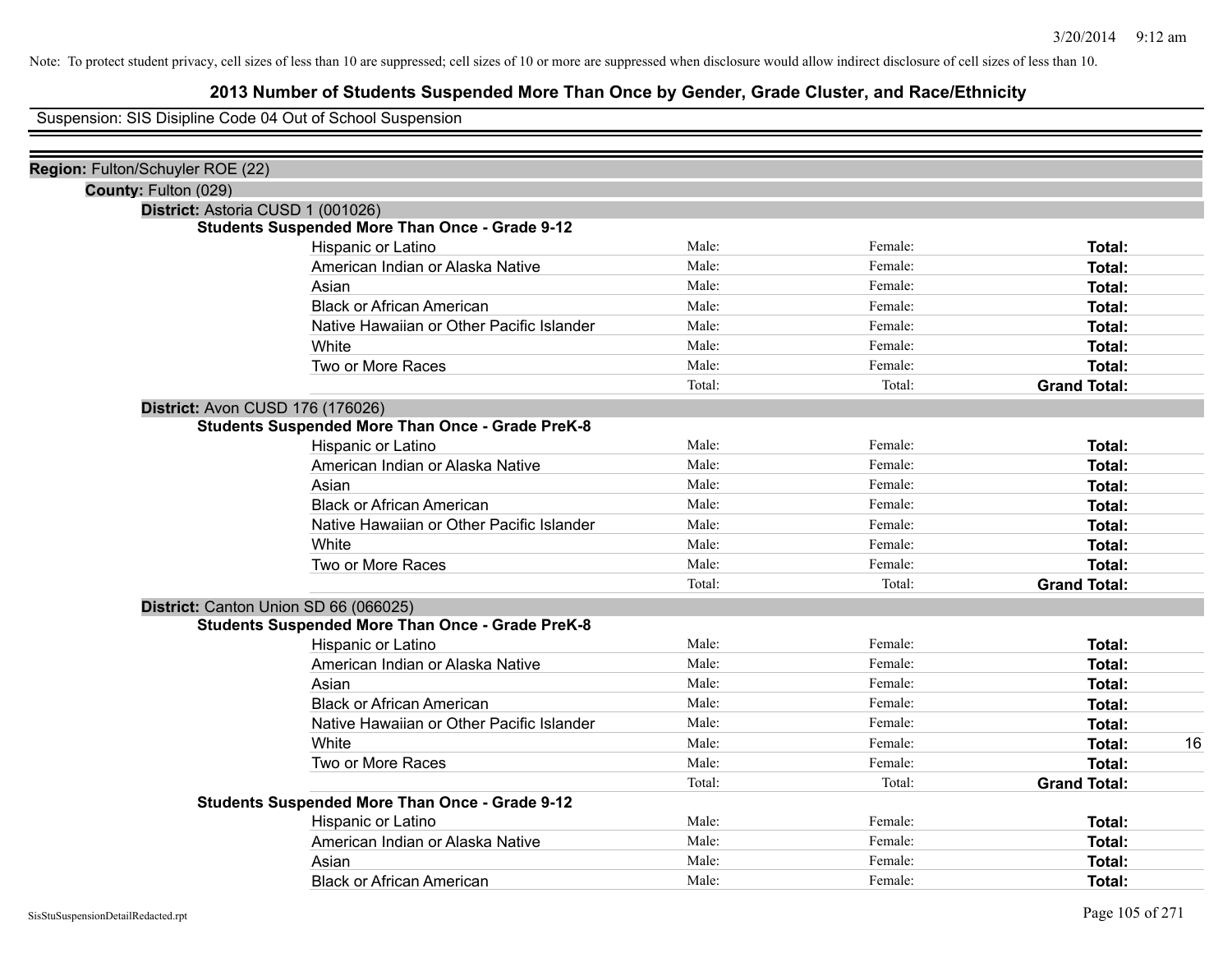| Suspension: SIS Disipline Code 04 Out of School Suspension |                                                         |        |         |                     |
|------------------------------------------------------------|---------------------------------------------------------|--------|---------|---------------------|
|                                                            | Native Hawaiian or Other Pacific Islander               | Male:  | Female: | Total:              |
|                                                            | White                                                   | Male:  | Female: | Total:              |
|                                                            | Two or More Races                                       | Male:  | Female: | Total:              |
|                                                            |                                                         | Total: | Total:  | <b>Grand Total:</b> |
| District: CUSD 3 Fulton County (003026)                    |                                                         |        |         |                     |
|                                                            | <b>Students Suspended More Than Once - Grade PreK-8</b> |        |         |                     |
|                                                            | Hispanic or Latino                                      | Male:  | Female: | Total:              |
|                                                            | American Indian or Alaska Native                        | Male:  | Female: | Total:              |
|                                                            | Asian                                                   | Male:  | Female: | Total:              |
|                                                            | <b>Black or African American</b>                        | Male:  | Female: | Total:              |
|                                                            | Native Hawaiian or Other Pacific Islander               | Male:  | Female: | Total:              |
|                                                            | White                                                   | Male:  | Female: | Total:              |
|                                                            | Two or More Races                                       | Male:  | Female: | Total:              |
|                                                            |                                                         | Total: | Total:  | <b>Grand Total:</b> |
|                                                            | <b>Students Suspended More Than Once - Grade 9-12</b>   |        |         |                     |
|                                                            | Hispanic or Latino                                      | Male:  | Female: | Total:              |
|                                                            | American Indian or Alaska Native                        | Male:  | Female: | Total:              |
|                                                            | Asian                                                   | Male:  | Female: | Total:              |
|                                                            | <b>Black or African American</b>                        | Male:  | Female: | Total:              |
|                                                            | Native Hawaiian or Other Pacific Islander               | Male:  | Female: | Total:              |
|                                                            | White                                                   | Male:  | Female: | Total:              |
|                                                            | Two or More Races                                       | Male:  | Female: | Total:              |
|                                                            |                                                         | Total: | Total:  | <b>Grand Total:</b> |
| District: Lewistown CUSD 97 (097026)                       |                                                         |        |         |                     |
|                                                            | <b>Students Suspended More Than Once - Grade 9-12</b>   |        |         |                     |
|                                                            | Hispanic or Latino                                      | Male:  | Female: | Total:              |
|                                                            | American Indian or Alaska Native                        | Male:  | Female: | Total:              |
|                                                            | Asian                                                   | Male:  | Female: | Total:              |
|                                                            | <b>Black or African American</b>                        | Male:  | Female: | Total:              |
|                                                            | Native Hawaiian or Other Pacific Islander               | Male:  | Female: | Total:              |
|                                                            | White                                                   | Male:  | Female: | Total:              |
|                                                            | Two or More Races                                       | Male:  | Female: | Total:              |
|                                                            |                                                         | Total: | Total:  | <b>Grand Total:</b> |
|                                                            | District: Spoon River Valley CUSD 4 (004026)            |        |         |                     |
|                                                            | <b>Students Suspended More Than Once - Grade PreK-8</b> |        |         |                     |
|                                                            | Hispanic or Latino                                      | Male:  | Female: | Total:              |
|                                                            | American Indian or Alaska Native                        | Male:  | Female: | Total:              |
|                                                            | Asian                                                   | Male:  | Female: | Total:              |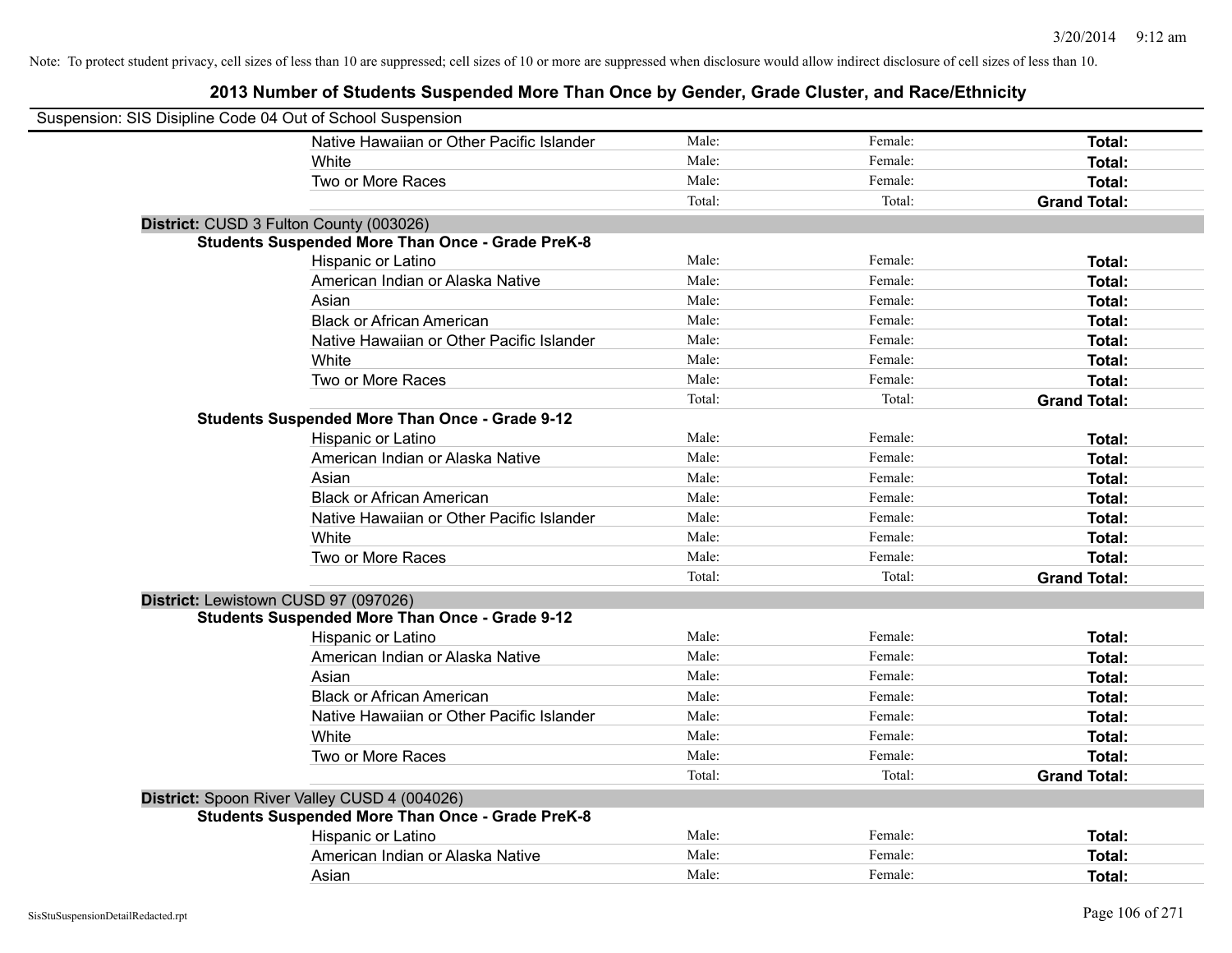|                                 | Suspension: SIS Disipline Code 04 Out of School Suspension                                                              |        |         |                     |
|---------------------------------|-------------------------------------------------------------------------------------------------------------------------|--------|---------|---------------------|
|                                 | <b>Black or African American</b>                                                                                        | Male:  | Female: | <b>Total:</b>       |
|                                 | Native Hawaiian or Other Pacific Islander                                                                               | Male:  | Female: | <b>Total:</b>       |
|                                 | White                                                                                                                   | Male:  | Female: | <b>Total:</b>       |
|                                 | Two or More Races                                                                                                       | Male:  | Female: | <b>Total:</b>       |
|                                 |                                                                                                                         | Total: | Total:  | <b>Grand Total:</b> |
|                                 | <b>Students Suspended More Than Once - Grade 9-12</b>                                                                   |        |         |                     |
|                                 | Hispanic or Latino                                                                                                      | Male:  | Female: | Total:              |
|                                 | American Indian or Alaska Native                                                                                        | Male:  | Female: | Total:              |
|                                 | Asian                                                                                                                   | Male:  | Female: | <b>Total:</b>       |
|                                 | <b>Black or African American</b>                                                                                        | Male:  | Female: | <b>Total:</b>       |
|                                 | Native Hawaiian or Other Pacific Islander                                                                               | Male:  | Female: | Total:              |
|                                 | White                                                                                                                   | Male:  | Female: | Total:              |
|                                 | Two or More Races                                                                                                       | Male:  | Female: | <b>Total:</b>       |
|                                 |                                                                                                                         | Total: | Total:  | <b>Grand Total:</b> |
| County: Non-Public School (000) |                                                                                                                         |        |         |                     |
|                                 | District: Fulton/Schuyler ROE (000000)<br><b>Students Suspended More Than Once - Grade PreK-8</b><br>Hispanic or Latino | Male:  | Female: | Total:              |
|                                 | American Indian or Alaska Native                                                                                        | Male:  | Female: | Total:              |
|                                 | Asian                                                                                                                   | Male:  | Female: | Total:              |
|                                 | <b>Black or African American</b>                                                                                        | Male:  | Female: | Total:              |
|                                 | Native Hawaiian or Other Pacific Islander                                                                               | Male:  | Female: | Total:              |
|                                 | White                                                                                                                   | Male:  | Female: | <b>Total:</b>       |
|                                 | Two or More Races                                                                                                       | Male:  | Female: | Total:              |
|                                 |                                                                                                                         | Total: | Total:  | <b>Grand Total:</b> |
|                                 | <b>Students Suspended More Than Once - Grade 9-12</b>                                                                   |        |         |                     |
|                                 | Hispanic or Latino                                                                                                      | Male:  | Female: | Total:              |
|                                 | American Indian or Alaska Native                                                                                        | Male:  | Female: | Total:              |
|                                 | Asian                                                                                                                   | Male:  | Female: | <b>Total:</b>       |
|                                 | <b>Black or African American</b>                                                                                        | Male:  | Female: | <b>Total:</b>       |
|                                 | Native Hawaiian or Other Pacific Islander                                                                               | Male:  | Female: | Total:              |
|                                 | White                                                                                                                   | Male:  | Female: | Total:              |
|                                 | Two or More Races                                                                                                       | Male:  | Female: | <b>Total:</b>       |
|                                 |                                                                                                                         | Total: | Total:  | <b>Grand Total:</b> |
| County: Schuyler (085)          |                                                                                                                         |        |         |                     |
|                                 | District: Schuyler-Industry CUSD 5 (005026)                                                                             |        |         |                     |
|                                 | <b>Students Suspended More Than Once - Grade PreK-8</b>                                                                 |        |         |                     |
|                                 | Hispanic or Latino                                                                                                      | Male:  | Female: | Total:              |
|                                 | American Indian or Alaska Native                                                                                        | Male:  | Female: | Total:              |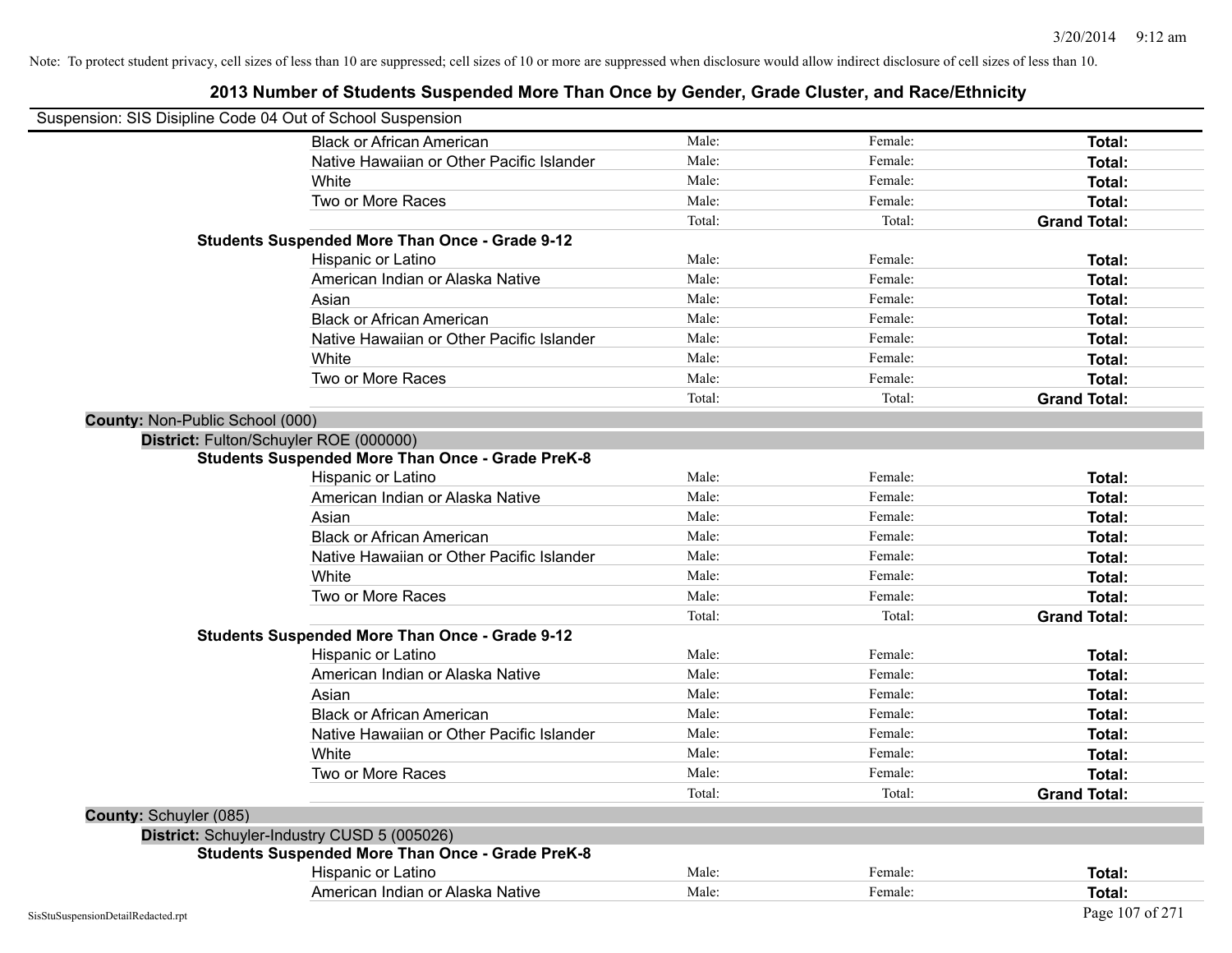## **2013 Number of Students Suspended More Than Once by Gender, Grade Cluster, and Race/Ethnicity**

| Suspension: SIS Disipline Code 04 Out of School Suspension |
|------------------------------------------------------------|
|------------------------------------------------------------|

| Suspension: SIS Disipline Code 04 Out of School Suspension |                                                                                                |        |         |                     |    |
|------------------------------------------------------------|------------------------------------------------------------------------------------------------|--------|---------|---------------------|----|
|                                                            | Asian                                                                                          | Male:  | Female: | Total:              |    |
|                                                            | <b>Black or African American</b>                                                               | Male:  | Female: | Total:              |    |
|                                                            | Native Hawaiian or Other Pacific Islander                                                      | Male:  | Female: | Total:              |    |
|                                                            | White                                                                                          | Male:  | Female: | <b>Total:</b>       |    |
|                                                            | Two or More Races                                                                              | Male:  | Female: | Total:              |    |
|                                                            |                                                                                                | Total: | Total:  | <b>Grand Total:</b> |    |
|                                                            | <b>Students Suspended More Than Once - Grade 9-12</b>                                          |        |         |                     |    |
|                                                            | Hispanic or Latino                                                                             | Male:  | Female: | Total:              |    |
|                                                            | American Indian or Alaska Native                                                               | Male:  | Female: | Total:              |    |
|                                                            | Asian                                                                                          | Male:  | Female: | Total:              |    |
|                                                            | <b>Black or African American</b>                                                               | Male:  | Female: | Total:              |    |
|                                                            | Native Hawaiian or Other Pacific Islander                                                      | Male:  | Female: | Total:              |    |
|                                                            | White                                                                                          | Male:  | Female: | Total:              |    |
|                                                            | Two or More Races                                                                              | Male:  | Female: | <b>Total:</b>       |    |
|                                                            |                                                                                                | Total: | Total:  | <b>Grand Total:</b> |    |
|                                                            | District: Coal City CUSD 1 (001026)<br><b>Students Suspended More Than Once - Grade PreK-8</b> |        |         |                     |    |
|                                                            | Hispanic or Latino                                                                             | Male:  | Female: | <b>Total:</b>       |    |
|                                                            | American Indian or Alaska Native                                                               | Male:  | Female: | Total:              |    |
|                                                            | Asian                                                                                          | Male:  | Female: | Total:              |    |
|                                                            | <b>Black or African American</b>                                                               | Male:  | Female: | Total:              |    |
|                                                            | Native Hawaiian or Other Pacific Islander                                                      | Male:  | Female: | Total:              |    |
|                                                            | White                                                                                          | Male:  | Female: | Total:              | 10 |
|                                                            | Two or More Races                                                                              | Male:  | Female: | Total:              |    |
|                                                            |                                                                                                | Total: | Total:  | <b>Grand Total:</b> |    |
|                                                            | <b>Students Suspended More Than Once - Grade 9-12</b>                                          |        |         |                     |    |
|                                                            | Hispanic or Latino                                                                             | Male:  | Female: | Total:              |    |
|                                                            | American Indian or Alaska Native                                                               |        | Female: |                     |    |
|                                                            |                                                                                                | Male:  |         | Total:              |    |
|                                                            | Asian                                                                                          | Male:  | Female: | Total:              |    |
|                                                            | <b>Black or African American</b>                                                               | Male:  | Female: | Total:              |    |
|                                                            | Native Hawaiian or Other Pacific Islander                                                      | Male:  | Female: | Total:              |    |

White **Total:** Male: Female: **Total:** Total: **Total:** Female: **Total:** Total: Two or More Races **Total:** Male: Female: Female: **Total:** Total:

Total: Total: **Grand Total:**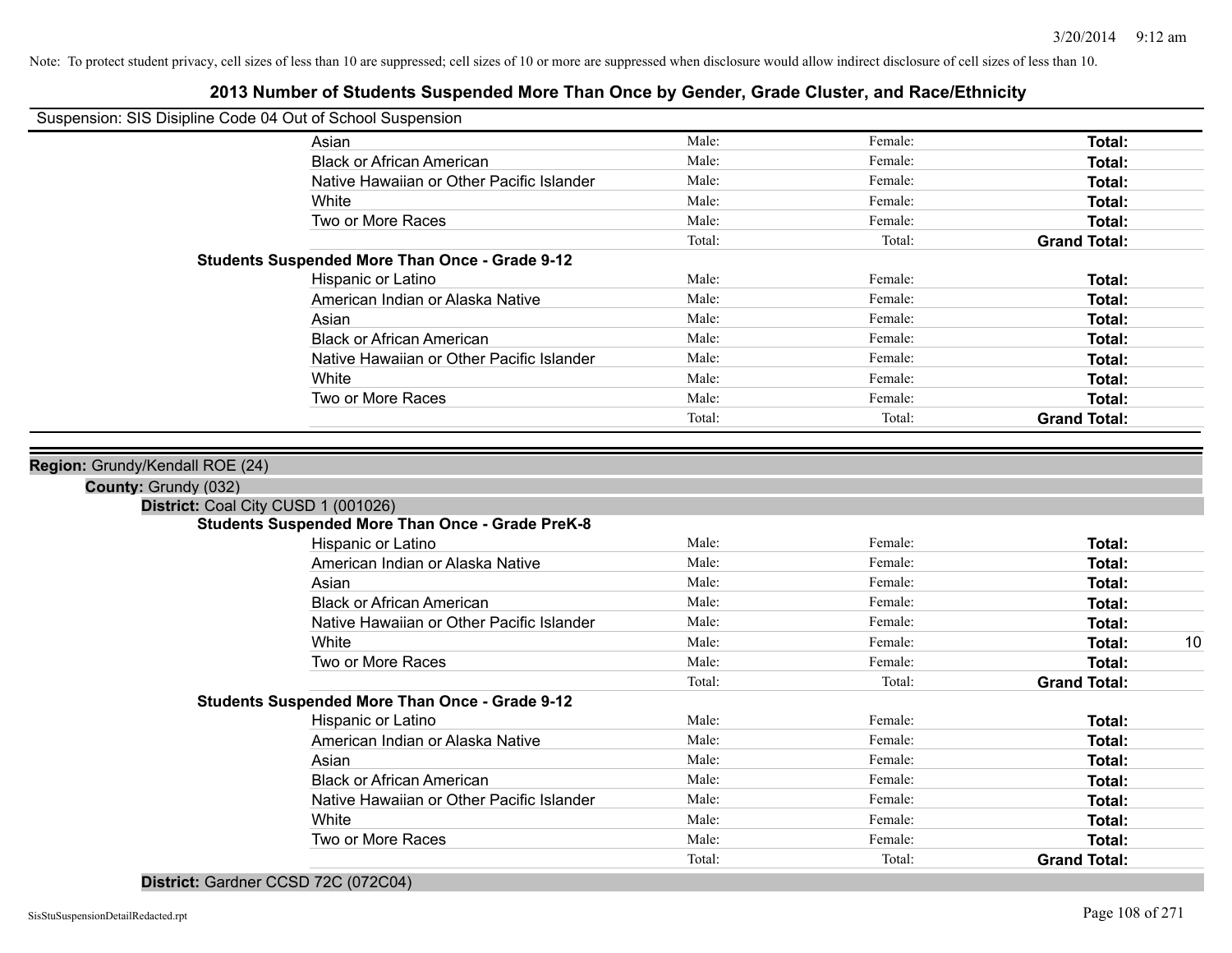| Suspension: SIS Disipline Code 04 Out of School Suspension |                                                         |        |         |                           |
|------------------------------------------------------------|---------------------------------------------------------|--------|---------|---------------------------|
|                                                            | <b>Students Suspended More Than Once - Grade PreK-8</b> |        |         |                           |
|                                                            | Hispanic or Latino                                      | Male:  | Female: | Total:                    |
|                                                            | American Indian or Alaska Native                        | Male:  | Female: | Total:                    |
|                                                            | Asian                                                   | Male:  | Female: | Total:                    |
|                                                            | <b>Black or African American</b>                        | Male:  | Female: | Total:                    |
|                                                            | Native Hawaiian or Other Pacific Islander               | Male:  | Female: | Total:                    |
|                                                            | White                                                   | Male:  | Female: | Total:                    |
|                                                            | Two or More Races                                       | Male:  | Female: | Total:                    |
|                                                            |                                                         | Total: | Total:  | <b>Grand Total:</b>       |
|                                                            | District: Minooka CCSD 201 (201004)                     |        |         |                           |
|                                                            | <b>Students Suspended More Than Once - Grade PreK-8</b> |        |         |                           |
|                                                            | Hispanic or Latino                                      | Male:  | Female: | Total:                    |
|                                                            | American Indian or Alaska Native                        | Male:  | Female: | Total:                    |
|                                                            | Asian                                                   | Male:  | Female: | Total:                    |
|                                                            | <b>Black or African American</b>                        | Male:  | Female: | Total:                    |
|                                                            | Native Hawaiian or Other Pacific Islander               | Male:  | Female: | Total:                    |
|                                                            | White                                                   | Male:  | Female: | Total:                    |
|                                                            | Two or More Races                                       | Male:  | Female: | <b>Total:</b>             |
|                                                            |                                                         | Total: | Total:  | 11<br><b>Grand Total:</b> |
|                                                            | District: Minooka CHSD 111 (111016)                     |        |         |                           |
|                                                            | <b>Students Suspended More Than Once - Grade 9-12</b>   |        |         |                           |
|                                                            | Hispanic or Latino                                      | Male:  | Female: | Total:                    |
|                                                            | American Indian or Alaska Native                        | Male:  | Female: | Total:                    |
|                                                            | Asian                                                   | Male:  | Female: | Total:                    |
|                                                            | <b>Black or African American</b>                        | Male:  | Female: | Total:                    |
|                                                            | Native Hawaiian or Other Pacific Islander               | Male:  | Female: | Total:                    |
|                                                            | White                                                   | Male:  | Female: | Total:                    |
|                                                            | Two or More Races                                       | Male:  | Female: | Total:                    |
|                                                            |                                                         | Total: | Total:  | <b>Grand Total:</b>       |
|                                                            | District: Morris CHSD 101 (101016)                      |        |         |                           |
|                                                            | <b>Students Suspended More Than Once - Grade 9-12</b>   |        |         |                           |
|                                                            | Hispanic or Latino                                      | Male:  | Female: | Total:                    |
|                                                            | American Indian or Alaska Native                        | Male:  | Female: | Total:                    |
|                                                            | Asian                                                   | Male:  | Female: | Total:                    |
|                                                            | <b>Black or African American</b>                        | Male:  | Female: | Total:                    |
|                                                            | Native Hawaiian or Other Pacific Islander               | Male:  | Female: | Total:                    |
|                                                            | White                                                   | Male:  | Female: | <b>Total:</b>             |
|                                                            | Two or More Races                                       | Male:  | Female: | Total:                    |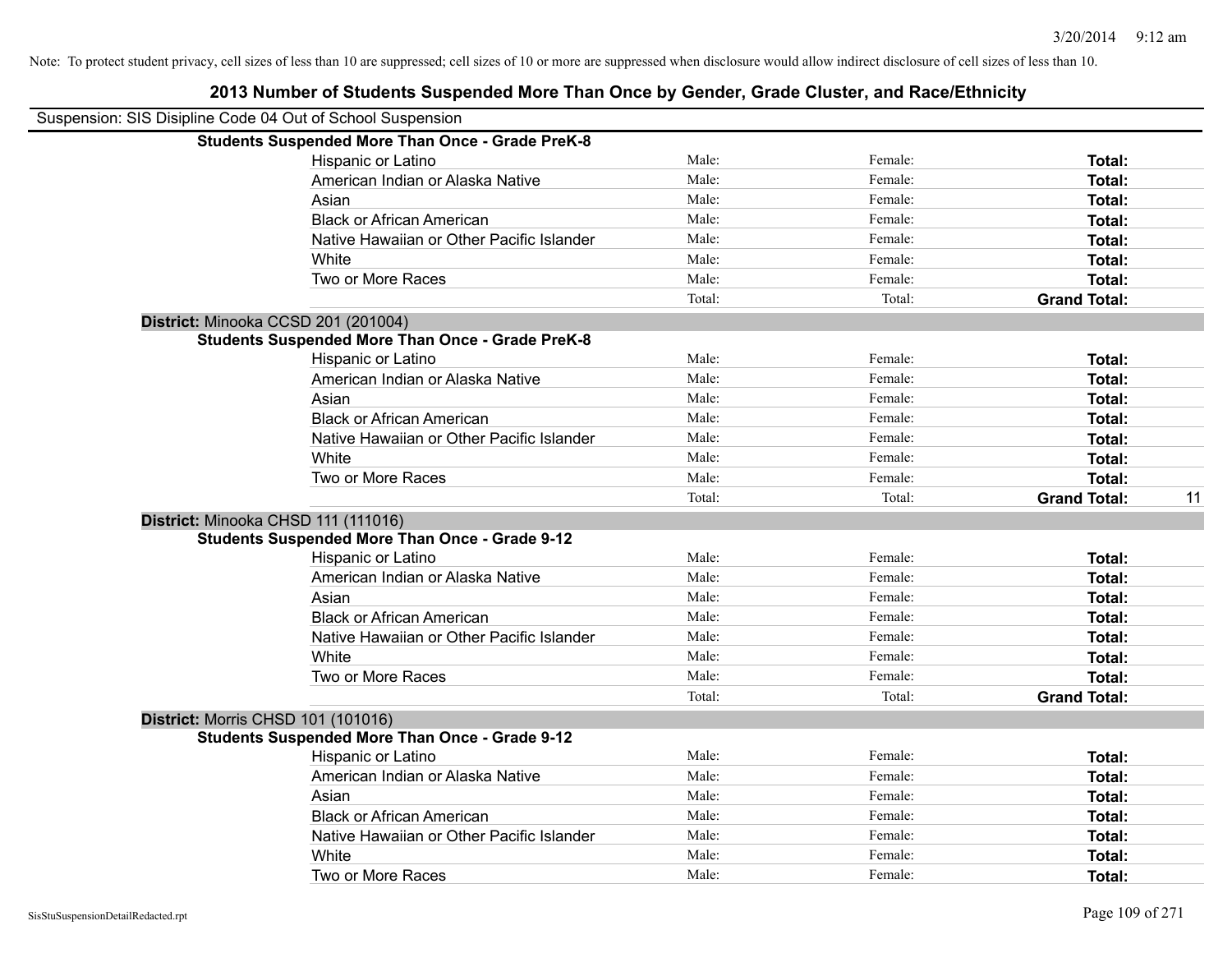| Suspension: SIS Disipline Code 04 Out of School Suspension |                                                         |        |         |                     |    |
|------------------------------------------------------------|---------------------------------------------------------|--------|---------|---------------------|----|
|                                                            |                                                         | Total: | Total:  | <b>Grand Total:</b> | 11 |
| <b>District: Morris SD 54 (054002)</b>                     |                                                         |        |         |                     |    |
|                                                            | <b>Students Suspended More Than Once - Grade PreK-8</b> |        |         |                     |    |
|                                                            | Hispanic or Latino                                      | Male:  | Female: | Total:              |    |
|                                                            | American Indian or Alaska Native                        | Male:  | Female: | Total:              |    |
|                                                            | Asian                                                   | Male:  | Female: | Total:              |    |
|                                                            | <b>Black or African American</b>                        | Male:  | Female: | Total:              |    |
|                                                            | Native Hawaiian or Other Pacific Islander               | Male:  | Female: | Total:              |    |
|                                                            | White                                                   | Male:  | Female: | Total:              |    |
|                                                            | Two or More Races                                       | Male:  | Female: | Total:              |    |
|                                                            |                                                         | Total: | Total:  | <b>Grand Total:</b> |    |
|                                                            | District: Non-Public School (7900)                      |        |         |                     |    |
|                                                            | <b>Students Suspended More Than Once - Grade 9-12</b>   |        |         |                     |    |
|                                                            | Hispanic or Latino                                      | Male:  | Female: | Total:              |    |
|                                                            | American Indian or Alaska Native                        | Male:  | Female: | Total:              |    |
|                                                            | Asian                                                   | Male:  | Female: | Total:              |    |
|                                                            | <b>Black or African American</b>                        | Male:  | Female: | Total:              |    |
|                                                            | Native Hawaiian or Other Pacific Islander               | Male:  | Female: | Total:              |    |
|                                                            | White                                                   | Male:  | Female: | Total:              |    |
|                                                            | Two or More Races                                       | Male:  | Female: | Total:              |    |
|                                                            |                                                         | Total: | Total:  | <b>Grand Total:</b> |    |
| County: Kendall (047)                                      |                                                         |        |         |                     |    |
|                                                            | District: Oswego CUSD 308 (308026)                      |        |         |                     |    |
|                                                            | <b>Students Suspended More Than Once - Grade PreK-8</b> |        |         |                     |    |
|                                                            | Hispanic or Latino                                      | Male:  | Female: | Total:              |    |
|                                                            | American Indian or Alaska Native                        | Male:  | Female: | Total:              |    |
|                                                            | Asian                                                   | Male:  | Female: | Total:              |    |
|                                                            | <b>Black or African American</b>                        | Male:  | Female: | Total:              |    |
|                                                            | Native Hawaiian or Other Pacific Islander               | Male:  | Female: | Total:              |    |
|                                                            | White                                                   | Male:  | Female: | Total:              | 16 |
|                                                            | Two or More Races                                       | Male:  | Female: | Total:              |    |
|                                                            |                                                         | Total: | Total:  | <b>Grand Total:</b> | 31 |
|                                                            | <b>Students Suspended More Than Once - Grade 9-12</b>   |        |         |                     |    |
|                                                            | Hispanic or Latino                                      | Male:  | Female: | Total:              | 31 |
|                                                            | American Indian or Alaska Native                        | Male:  | Female: | Total:              |    |
|                                                            | Asian                                                   | Male:  | Female: | Total:              |    |
|                                                            | <b>Black or African American</b>                        | Male:  | Female: | Total:              | 16 |
|                                                            | Native Hawaiian or Other Pacific Islander               | Male:  | Female: | Total:              |    |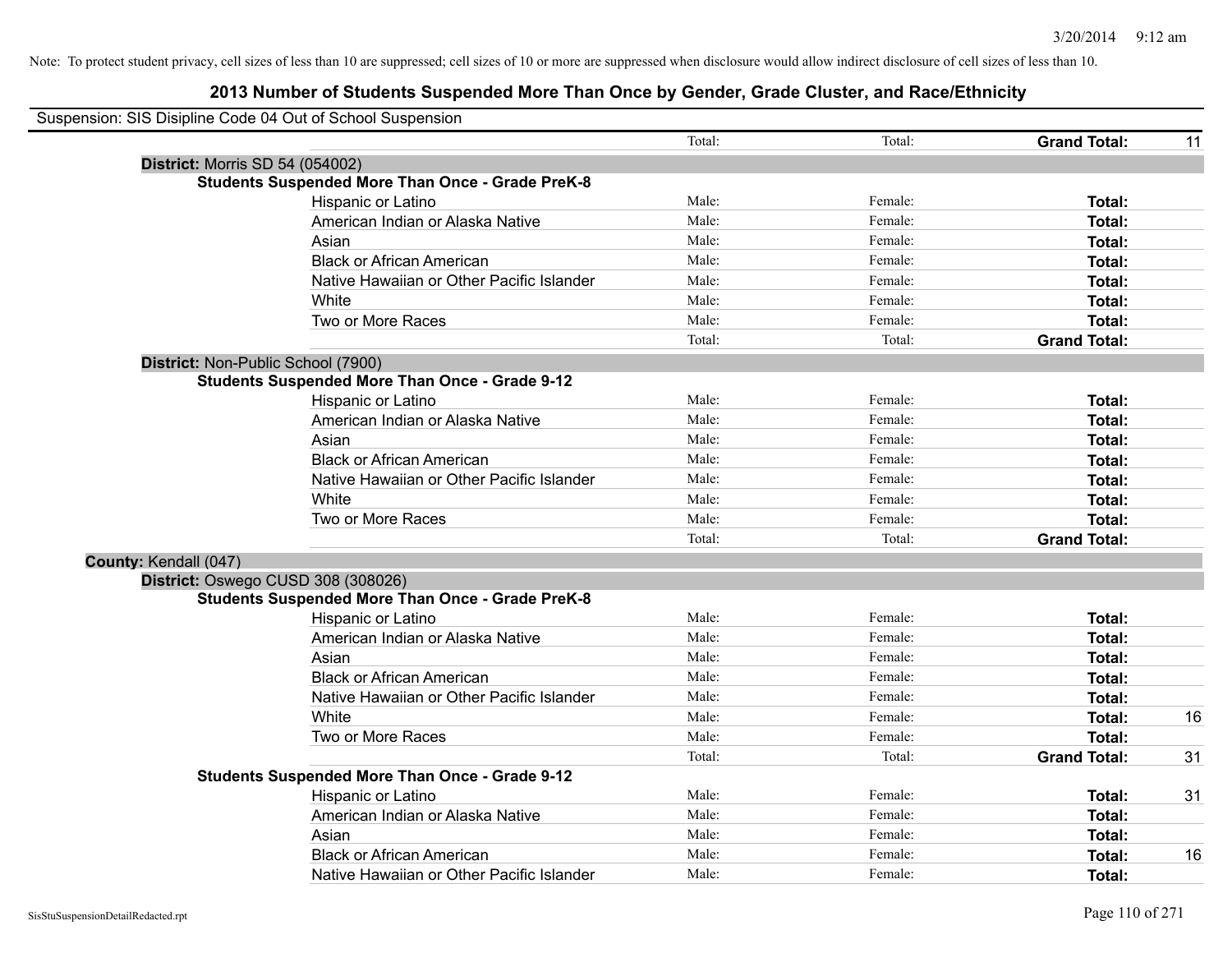| Suspension: SIS Disipline Code 04 Out of School Suspension |                                                         |        |         |                     |    |
|------------------------------------------------------------|---------------------------------------------------------|--------|---------|---------------------|----|
|                                                            | White                                                   | Male:  | Female: | Total:              | 46 |
|                                                            | Two or More Races                                       | Male:  | Female: | <b>Total:</b>       |    |
|                                                            |                                                         | Total: | Total:  | <b>Grand Total:</b> |    |
|                                                            | District: Plano CUSD 88 (088026)                        |        |         |                     |    |
|                                                            | <b>Students Suspended More Than Once - Grade PreK-8</b> |        |         |                     |    |
|                                                            | Hispanic or Latino                                      | Male:  | Female: | Total:              |    |
|                                                            | American Indian or Alaska Native                        | Male:  | Female: | Total:              |    |
|                                                            | Asian                                                   | Male:  | Female: | Total:              |    |
|                                                            | <b>Black or African American</b>                        | Male:  | Female: | Total:              |    |
|                                                            | Native Hawaiian or Other Pacific Islander               | Male:  | Female: | Total:              |    |
|                                                            | White                                                   | Male:  | Female: | Total:              |    |
|                                                            | Two or More Races                                       | Male:  | Female: | Total:              |    |
|                                                            |                                                         | Total: | Total:  | <b>Grand Total:</b> |    |
|                                                            | <b>Students Suspended More Than Once - Grade 9-12</b>   |        |         |                     |    |
|                                                            | Hispanic or Latino                                      | Male:  | Female: | Total:              |    |
|                                                            | American Indian or Alaska Native                        | Male:  | Female: | Total:              |    |
|                                                            | Asian                                                   | Male:  | Female: | Total:              |    |
|                                                            | <b>Black or African American</b>                        | Male:  | Female: | Total:              |    |
|                                                            | Native Hawaiian or Other Pacific Islander               | Male:  | Female: | Total:              |    |
|                                                            | White                                                   | Male:  | Female: | Total:              |    |
|                                                            | Two or More Races                                       | Male:  | Female: | Total:              |    |
|                                                            |                                                         | Total: | Total:  | <b>Grand Total:</b> | 13 |
|                                                            | District: Yorkville CUSD 115 (115026)                   |        |         |                     |    |
|                                                            | <b>Students Suspended More Than Once - Grade PreK-8</b> |        |         |                     |    |
|                                                            | Hispanic or Latino                                      | Male:  | Female: | Total:              |    |
|                                                            | American Indian or Alaska Native                        | Male:  | Female: | <b>Total:</b>       |    |
|                                                            | Asian                                                   | Male:  | Female: | Total:              |    |
|                                                            | <b>Black or African American</b>                        | Male:  | Female: | Total:              |    |
|                                                            | Native Hawaiian or Other Pacific Islander               | Male:  | Female: | Total:              |    |
|                                                            | White                                                   | Male:  | Female: | Total:              |    |
|                                                            | Two or More Races                                       | Male:  | Female: | <b>Total:</b>       |    |
|                                                            |                                                         | Total: | Total:  | <b>Grand Total:</b> |    |
|                                                            | <b>Students Suspended More Than Once - Grade 9-12</b>   |        |         |                     |    |
|                                                            | Hispanic or Latino                                      | Male:  | Female: | Total:              |    |
|                                                            | American Indian or Alaska Native                        | Male:  | Female: | Total:              |    |
|                                                            | Asian                                                   | Male:  | Female: | Total:              |    |
|                                                            | <b>Black or African American</b>                        | Male:  | Female: | Total:              |    |
|                                                            | Native Hawaiian or Other Pacific Islander               | Male:  | Female: | Total:              |    |
|                                                            | White                                                   | Male:  | Female: | <b>Total:</b>       |    |
| SisStuSuspensionDetailRedacted.rpt                         |                                                         |        |         | Page 111 of 271     |    |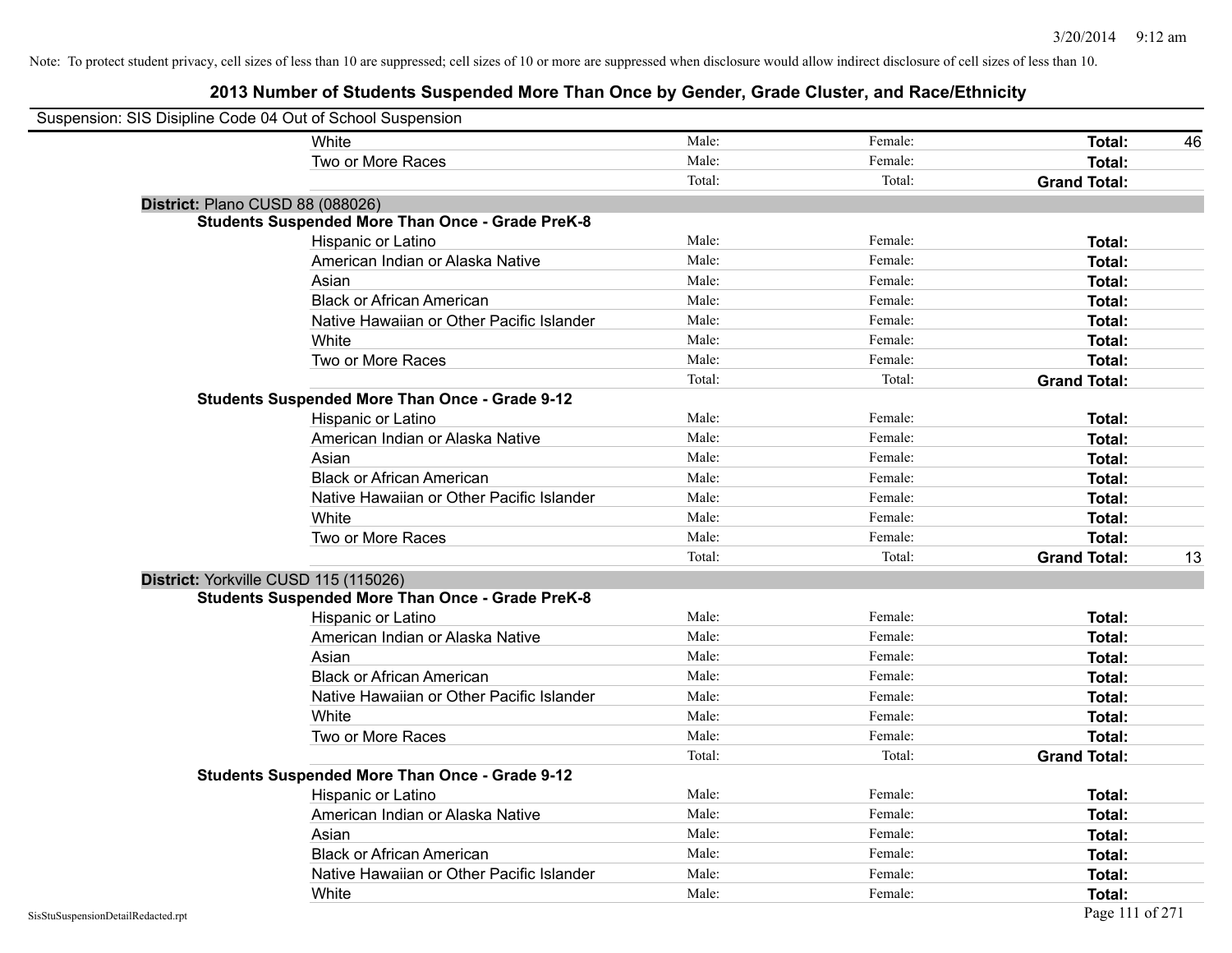# **2013 Number of Students Suspended More Than Once by Gender, Grade Cluster, and Race/Ethnicity**

| Two or More Races<br>Male:<br>Female:<br><b>Total:</b><br>Total:<br>Total:<br><b>Grand Total:</b><br><b>County: Non-Public School (000)</b><br>District: Grundy/Kendall ROE (000000)<br><b>Students Suspended More Than Once - Grade 9-12</b><br>Male:<br>Female:<br>Hispanic or Latino<br>Total:<br>Male:<br>Female:<br>American Indian or Alaska Native<br>Total:<br>Male:<br>Female:<br>Asian<br>Total:<br>Male:<br>Female:<br><b>Black or African American</b><br>Total:<br>Male:<br>Female:<br>Native Hawaiian or Other Pacific Islander<br>Total:<br>Male:<br>Female:<br>White<br>Total:<br>Male:<br>Two or More Races<br>Female:<br>Total:<br>Total:<br>Total:<br><b>Grand Total:</b><br>Region: Hamilton/Jefferson ROE (25)<br>County: Hamilton (033)<br>District: Hamilton Co CUSD 10 (010026)<br><b>Students Suspended More Than Once - Grade PreK-8</b><br>Male:<br>Female:<br>Hispanic or Latino<br>Total:<br>American Indian or Alaska Native<br>Male:<br>Female:<br>Total:<br>Male:<br>Asian<br>Female:<br>Total:<br><b>Black or African American</b><br>Male:<br>Female:<br>Total:<br>Male:<br>Female:<br>Native Hawaiian or Other Pacific Islander<br>Total:<br>Male:<br>Female:<br>White<br>Total:<br>Two or More Races<br>Male:<br>Female:<br>Total:<br>Total:<br>Total:<br><b>Grand Total:</b><br><b>Students Suspended More Than Once - Grade 9-12</b><br>Male:<br>Female:<br>Hispanic or Latino<br>Total:<br>Male:<br>Female:<br>American Indian or Alaska Native<br>Total:<br>Male:<br>Female:<br>Asian<br>Total:<br>Male:<br><b>Black or African American</b><br>Female:<br>Total:<br>Male:<br>Female:<br>Native Hawaiian or Other Pacific Islander<br>Total:<br>Male:<br>White<br>Female:<br>15<br>Total:<br>Two or More Races<br>Male:<br>Female:<br>Total:<br>Total:<br>Total:<br><b>Grand Total:</b> | Suspension: SIS Disipline Code 04 Out of School Suspension |  |  |  |
|---------------------------------------------------------------------------------------------------------------------------------------------------------------------------------------------------------------------------------------------------------------------------------------------------------------------------------------------------------------------------------------------------------------------------------------------------------------------------------------------------------------------------------------------------------------------------------------------------------------------------------------------------------------------------------------------------------------------------------------------------------------------------------------------------------------------------------------------------------------------------------------------------------------------------------------------------------------------------------------------------------------------------------------------------------------------------------------------------------------------------------------------------------------------------------------------------------------------------------------------------------------------------------------------------------------------------------------------------------------------------------------------------------------------------------------------------------------------------------------------------------------------------------------------------------------------------------------------------------------------------------------------------------------------------------------------------------------------------------------------------------------------------------------------------------------------------------|------------------------------------------------------------|--|--|--|
|                                                                                                                                                                                                                                                                                                                                                                                                                                                                                                                                                                                                                                                                                                                                                                                                                                                                                                                                                                                                                                                                                                                                                                                                                                                                                                                                                                                                                                                                                                                                                                                                                                                                                                                                                                                                                                 |                                                            |  |  |  |
|                                                                                                                                                                                                                                                                                                                                                                                                                                                                                                                                                                                                                                                                                                                                                                                                                                                                                                                                                                                                                                                                                                                                                                                                                                                                                                                                                                                                                                                                                                                                                                                                                                                                                                                                                                                                                                 |                                                            |  |  |  |
|                                                                                                                                                                                                                                                                                                                                                                                                                                                                                                                                                                                                                                                                                                                                                                                                                                                                                                                                                                                                                                                                                                                                                                                                                                                                                                                                                                                                                                                                                                                                                                                                                                                                                                                                                                                                                                 |                                                            |  |  |  |
|                                                                                                                                                                                                                                                                                                                                                                                                                                                                                                                                                                                                                                                                                                                                                                                                                                                                                                                                                                                                                                                                                                                                                                                                                                                                                                                                                                                                                                                                                                                                                                                                                                                                                                                                                                                                                                 |                                                            |  |  |  |
|                                                                                                                                                                                                                                                                                                                                                                                                                                                                                                                                                                                                                                                                                                                                                                                                                                                                                                                                                                                                                                                                                                                                                                                                                                                                                                                                                                                                                                                                                                                                                                                                                                                                                                                                                                                                                                 |                                                            |  |  |  |
|                                                                                                                                                                                                                                                                                                                                                                                                                                                                                                                                                                                                                                                                                                                                                                                                                                                                                                                                                                                                                                                                                                                                                                                                                                                                                                                                                                                                                                                                                                                                                                                                                                                                                                                                                                                                                                 |                                                            |  |  |  |
|                                                                                                                                                                                                                                                                                                                                                                                                                                                                                                                                                                                                                                                                                                                                                                                                                                                                                                                                                                                                                                                                                                                                                                                                                                                                                                                                                                                                                                                                                                                                                                                                                                                                                                                                                                                                                                 |                                                            |  |  |  |
|                                                                                                                                                                                                                                                                                                                                                                                                                                                                                                                                                                                                                                                                                                                                                                                                                                                                                                                                                                                                                                                                                                                                                                                                                                                                                                                                                                                                                                                                                                                                                                                                                                                                                                                                                                                                                                 |                                                            |  |  |  |
|                                                                                                                                                                                                                                                                                                                                                                                                                                                                                                                                                                                                                                                                                                                                                                                                                                                                                                                                                                                                                                                                                                                                                                                                                                                                                                                                                                                                                                                                                                                                                                                                                                                                                                                                                                                                                                 |                                                            |  |  |  |
|                                                                                                                                                                                                                                                                                                                                                                                                                                                                                                                                                                                                                                                                                                                                                                                                                                                                                                                                                                                                                                                                                                                                                                                                                                                                                                                                                                                                                                                                                                                                                                                                                                                                                                                                                                                                                                 |                                                            |  |  |  |
|                                                                                                                                                                                                                                                                                                                                                                                                                                                                                                                                                                                                                                                                                                                                                                                                                                                                                                                                                                                                                                                                                                                                                                                                                                                                                                                                                                                                                                                                                                                                                                                                                                                                                                                                                                                                                                 |                                                            |  |  |  |
|                                                                                                                                                                                                                                                                                                                                                                                                                                                                                                                                                                                                                                                                                                                                                                                                                                                                                                                                                                                                                                                                                                                                                                                                                                                                                                                                                                                                                                                                                                                                                                                                                                                                                                                                                                                                                                 |                                                            |  |  |  |
|                                                                                                                                                                                                                                                                                                                                                                                                                                                                                                                                                                                                                                                                                                                                                                                                                                                                                                                                                                                                                                                                                                                                                                                                                                                                                                                                                                                                                                                                                                                                                                                                                                                                                                                                                                                                                                 |                                                            |  |  |  |
|                                                                                                                                                                                                                                                                                                                                                                                                                                                                                                                                                                                                                                                                                                                                                                                                                                                                                                                                                                                                                                                                                                                                                                                                                                                                                                                                                                                                                                                                                                                                                                                                                                                                                                                                                                                                                                 |                                                            |  |  |  |
|                                                                                                                                                                                                                                                                                                                                                                                                                                                                                                                                                                                                                                                                                                                                                                                                                                                                                                                                                                                                                                                                                                                                                                                                                                                                                                                                                                                                                                                                                                                                                                                                                                                                                                                                                                                                                                 |                                                            |  |  |  |
|                                                                                                                                                                                                                                                                                                                                                                                                                                                                                                                                                                                                                                                                                                                                                                                                                                                                                                                                                                                                                                                                                                                                                                                                                                                                                                                                                                                                                                                                                                                                                                                                                                                                                                                                                                                                                                 |                                                            |  |  |  |
|                                                                                                                                                                                                                                                                                                                                                                                                                                                                                                                                                                                                                                                                                                                                                                                                                                                                                                                                                                                                                                                                                                                                                                                                                                                                                                                                                                                                                                                                                                                                                                                                                                                                                                                                                                                                                                 |                                                            |  |  |  |
|                                                                                                                                                                                                                                                                                                                                                                                                                                                                                                                                                                                                                                                                                                                                                                                                                                                                                                                                                                                                                                                                                                                                                                                                                                                                                                                                                                                                                                                                                                                                                                                                                                                                                                                                                                                                                                 |                                                            |  |  |  |
|                                                                                                                                                                                                                                                                                                                                                                                                                                                                                                                                                                                                                                                                                                                                                                                                                                                                                                                                                                                                                                                                                                                                                                                                                                                                                                                                                                                                                                                                                                                                                                                                                                                                                                                                                                                                                                 |                                                            |  |  |  |
|                                                                                                                                                                                                                                                                                                                                                                                                                                                                                                                                                                                                                                                                                                                                                                                                                                                                                                                                                                                                                                                                                                                                                                                                                                                                                                                                                                                                                                                                                                                                                                                                                                                                                                                                                                                                                                 |                                                            |  |  |  |
|                                                                                                                                                                                                                                                                                                                                                                                                                                                                                                                                                                                                                                                                                                                                                                                                                                                                                                                                                                                                                                                                                                                                                                                                                                                                                                                                                                                                                                                                                                                                                                                                                                                                                                                                                                                                                                 |                                                            |  |  |  |
|                                                                                                                                                                                                                                                                                                                                                                                                                                                                                                                                                                                                                                                                                                                                                                                                                                                                                                                                                                                                                                                                                                                                                                                                                                                                                                                                                                                                                                                                                                                                                                                                                                                                                                                                                                                                                                 |                                                            |  |  |  |
|                                                                                                                                                                                                                                                                                                                                                                                                                                                                                                                                                                                                                                                                                                                                                                                                                                                                                                                                                                                                                                                                                                                                                                                                                                                                                                                                                                                                                                                                                                                                                                                                                                                                                                                                                                                                                                 |                                                            |  |  |  |
|                                                                                                                                                                                                                                                                                                                                                                                                                                                                                                                                                                                                                                                                                                                                                                                                                                                                                                                                                                                                                                                                                                                                                                                                                                                                                                                                                                                                                                                                                                                                                                                                                                                                                                                                                                                                                                 |                                                            |  |  |  |
|                                                                                                                                                                                                                                                                                                                                                                                                                                                                                                                                                                                                                                                                                                                                                                                                                                                                                                                                                                                                                                                                                                                                                                                                                                                                                                                                                                                                                                                                                                                                                                                                                                                                                                                                                                                                                                 |                                                            |  |  |  |
|                                                                                                                                                                                                                                                                                                                                                                                                                                                                                                                                                                                                                                                                                                                                                                                                                                                                                                                                                                                                                                                                                                                                                                                                                                                                                                                                                                                                                                                                                                                                                                                                                                                                                                                                                                                                                                 |                                                            |  |  |  |
|                                                                                                                                                                                                                                                                                                                                                                                                                                                                                                                                                                                                                                                                                                                                                                                                                                                                                                                                                                                                                                                                                                                                                                                                                                                                                                                                                                                                                                                                                                                                                                                                                                                                                                                                                                                                                                 |                                                            |  |  |  |
|                                                                                                                                                                                                                                                                                                                                                                                                                                                                                                                                                                                                                                                                                                                                                                                                                                                                                                                                                                                                                                                                                                                                                                                                                                                                                                                                                                                                                                                                                                                                                                                                                                                                                                                                                                                                                                 |                                                            |  |  |  |
|                                                                                                                                                                                                                                                                                                                                                                                                                                                                                                                                                                                                                                                                                                                                                                                                                                                                                                                                                                                                                                                                                                                                                                                                                                                                                                                                                                                                                                                                                                                                                                                                                                                                                                                                                                                                                                 |                                                            |  |  |  |
|                                                                                                                                                                                                                                                                                                                                                                                                                                                                                                                                                                                                                                                                                                                                                                                                                                                                                                                                                                                                                                                                                                                                                                                                                                                                                                                                                                                                                                                                                                                                                                                                                                                                                                                                                                                                                                 |                                                            |  |  |  |
|                                                                                                                                                                                                                                                                                                                                                                                                                                                                                                                                                                                                                                                                                                                                                                                                                                                                                                                                                                                                                                                                                                                                                                                                                                                                                                                                                                                                                                                                                                                                                                                                                                                                                                                                                                                                                                 |                                                            |  |  |  |
|                                                                                                                                                                                                                                                                                                                                                                                                                                                                                                                                                                                                                                                                                                                                                                                                                                                                                                                                                                                                                                                                                                                                                                                                                                                                                                                                                                                                                                                                                                                                                                                                                                                                                                                                                                                                                                 |                                                            |  |  |  |
|                                                                                                                                                                                                                                                                                                                                                                                                                                                                                                                                                                                                                                                                                                                                                                                                                                                                                                                                                                                                                                                                                                                                                                                                                                                                                                                                                                                                                                                                                                                                                                                                                                                                                                                                                                                                                                 |                                                            |  |  |  |
|                                                                                                                                                                                                                                                                                                                                                                                                                                                                                                                                                                                                                                                                                                                                                                                                                                                                                                                                                                                                                                                                                                                                                                                                                                                                                                                                                                                                                                                                                                                                                                                                                                                                                                                                                                                                                                 |                                                            |  |  |  |
|                                                                                                                                                                                                                                                                                                                                                                                                                                                                                                                                                                                                                                                                                                                                                                                                                                                                                                                                                                                                                                                                                                                                                                                                                                                                                                                                                                                                                                                                                                                                                                                                                                                                                                                                                                                                                                 |                                                            |  |  |  |

#### **County:** Jefferson (041)

**District:** Farrington CCSD 99 (099004) **Students Suspended More Than Once - Grade PreK-8**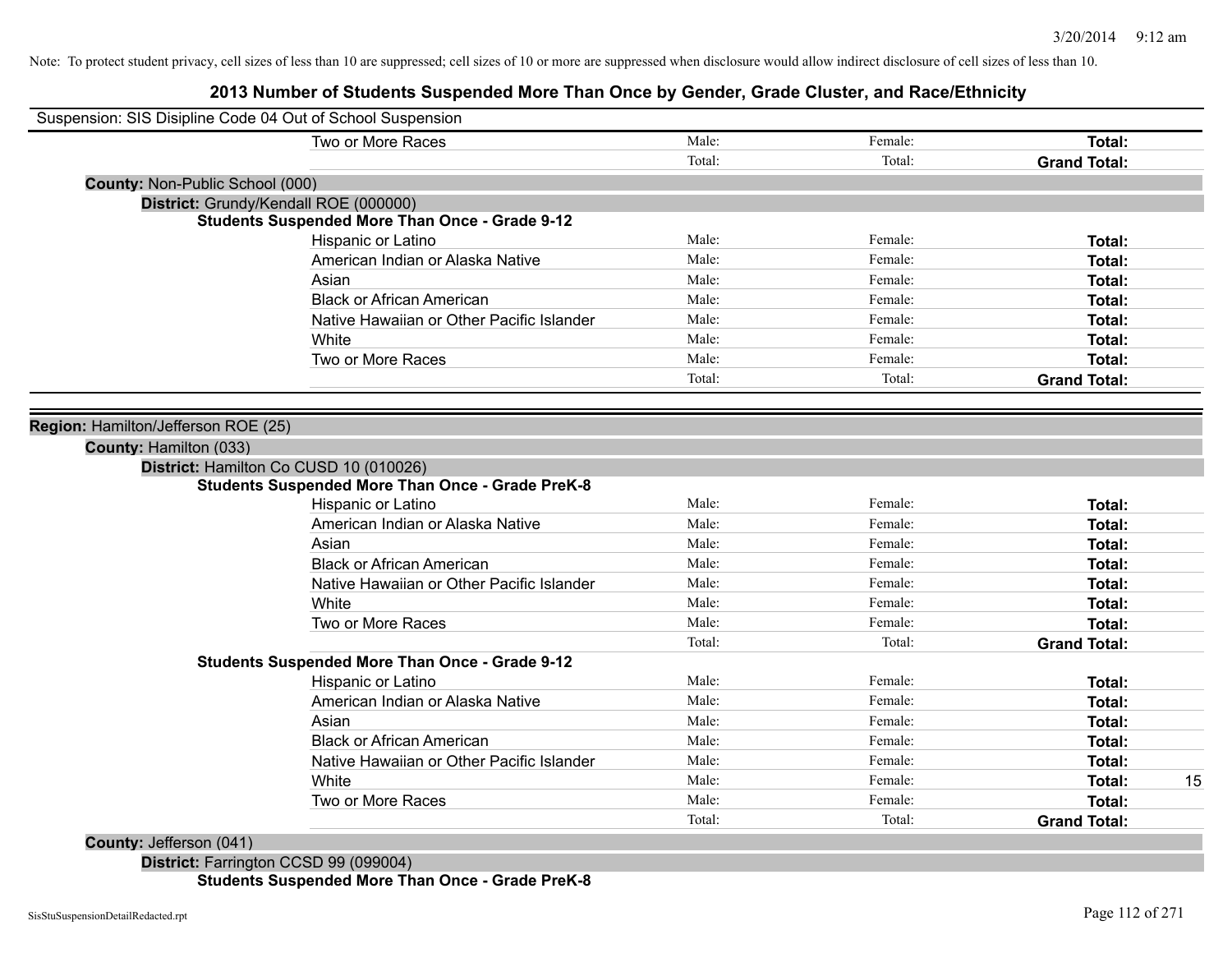| Suspension: SIS Disipline Code 04 Out of School Suspension |        |              |                           |    |
|------------------------------------------------------------|--------|--------------|---------------------------|----|
| Hispanic or Latino                                         | Male:  | Female:      | Total:                    |    |
| American Indian or Alaska Native                           | Male:  | Female:      | Total:                    |    |
| Asian                                                      | Male:  | Female:      | Total:                    |    |
| <b>Black or African American</b>                           | Male:  | Female:      | Total:                    |    |
| Native Hawaiian or Other Pacific Islander                  | Male:  | Female:      | Total:                    |    |
| White                                                      | Male:  | Female:      | Total:                    |    |
| Two or More Races                                          | Male:  | Female:      | Total:                    |    |
|                                                            | Total: | Total:       | <b>Grand Total:</b>       |    |
| District: Mount Vernon SD 80 (080002)                      |        |              |                           |    |
| <b>Students Suspended More Than Once - Grade PreK-8</b>    |        |              |                           |    |
| Hispanic or Latino                                         | Male:  | Female:      | Total:                    |    |
| American Indian or Alaska Native                           | Male:  | Female:      | Total:                    |    |
| Asian                                                      | Male:  | Female:      | Total:                    |    |
| <b>Black or African American</b>                           | Male:  | Female:      | Total:                    | 21 |
| Native Hawaiian or Other Pacific Islander                  | Male:  | Female:      | Total:                    |    |
| White                                                      | Male:  | Female:      | Total:                    | 18 |
| Two or More Races                                          | Male:  | Female:      | Total:                    |    |
|                                                            | Total: | 38<br>Total: | 11<br><b>Grand Total:</b> | 49 |
| District: Mt Vernon Twp HSD 201 (201017)                   |        |              |                           |    |
| <b>Students Suspended More Than Once - Grade 9-12</b>      |        |              |                           |    |
| Hispanic or Latino                                         | Male:  | Female:      | Total:                    |    |
| American Indian or Alaska Native                           | Male:  | Female:      | Total:                    |    |
| Asian                                                      | Male:  | Female:      | Total:                    |    |
| <b>Black or African American</b>                           | Male:  | Female:      | Total:                    | 26 |
| Native Hawaiian or Other Pacific Islander                  | Male:  | Female:      | Total:                    |    |
| White                                                      | Male:  | Female:      | Total:                    | 31 |
| Two or More Races                                          | Male:  | Female:      | Total:                    |    |
|                                                            | Total: | Total:       | <b>Grand Total:</b>       |    |
| District: Rome CCSD 2 (002004)                             |        |              |                           |    |
| <b>Students Suspended More Than Once - Grade PreK-8</b>    |        |              |                           |    |
| Hispanic or Latino                                         | Male:  | Female:      | Total:                    |    |
| American Indian or Alaska Native                           | Male:  | Female:      | Total:                    |    |
| Asian                                                      | Male:  | Female:      | Total:                    |    |
| <b>Black or African American</b>                           | Male:  | Female:      | Total:                    |    |
| Native Hawaiian or Other Pacific Islander                  | Male:  | Female:      | Total:                    |    |
| White                                                      | Male:  | Female:      | Total:                    |    |
| Two or More Races                                          | Male:  | Female:      | Total:                    |    |
|                                                            | Total: | Total:       | <b>Grand Total:</b>       |    |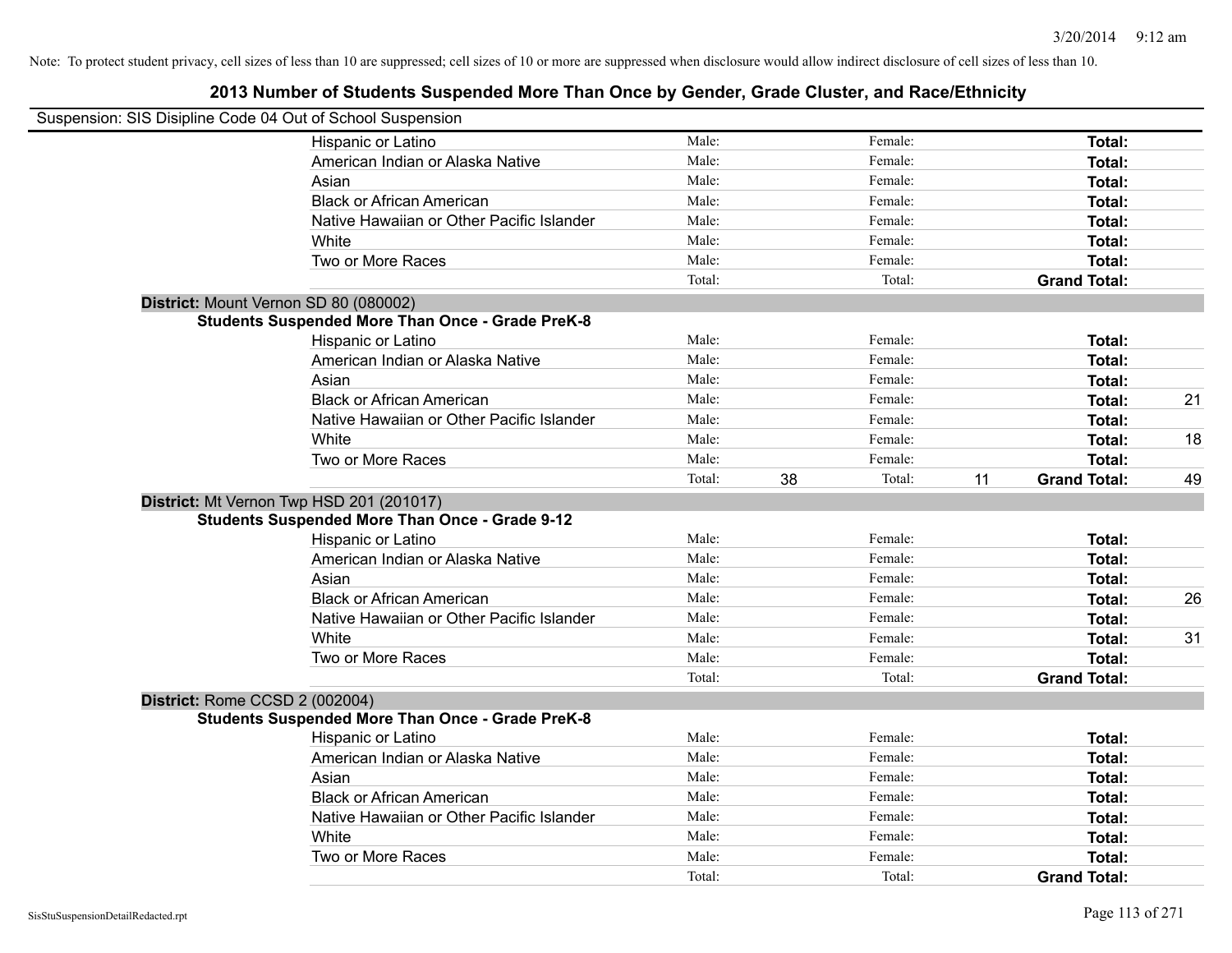| Suspension: SIS Disipline Code 04 Out of School Suspension |                                                         |        |         |                     |
|------------------------------------------------------------|---------------------------------------------------------|--------|---------|---------------------|
|                                                            | District: United Methodist Childrens Home (022900)      |        |         |                     |
|                                                            | <b>Students Suspended More Than Once - Grade PreK-8</b> |        |         |                     |
|                                                            | Hispanic or Latino                                      | Male:  | Female: | Total:              |
|                                                            | American Indian or Alaska Native                        | Male:  | Female: | Total:              |
|                                                            | Asian                                                   | Male:  | Female: | Total:              |
|                                                            | <b>Black or African American</b>                        | Male:  | Female: | Total:              |
|                                                            | Native Hawaiian or Other Pacific Islander               | Male:  | Female: | Total:              |
|                                                            | White                                                   | Male:  | Female: | Total:              |
|                                                            | Two or More Races                                       | Male:  | Female: | Total:              |
|                                                            |                                                         | Total: | Total:  | <b>Grand Total:</b> |
| District: Waltonville CUSD 1 (001026)                      |                                                         |        |         |                     |
|                                                            | <b>Students Suspended More Than Once - Grade 9-12</b>   |        |         |                     |
|                                                            | Hispanic or Latino                                      | Male:  | Female: | Total:              |
|                                                            | American Indian or Alaska Native                        | Male:  | Female: | Total:              |
|                                                            | Asian                                                   | Male:  | Female: | Total:              |
|                                                            | <b>Black or African American</b>                        | Male:  | Female: | Total:              |
|                                                            | Native Hawaiian or Other Pacific Islander               | Male:  | Female: | Total:              |
|                                                            | White                                                   | Male:  | Female: | Total:              |
|                                                            | Two or More Races                                       | Male:  | Female: | Total:              |
|                                                            |                                                         | Total: | Total:  | <b>Grand Total:</b> |
| District: Webber Twp HSD 204 (204017)                      |                                                         |        |         |                     |
|                                                            | <b>Students Suspended More Than Once - Grade 9-12</b>   |        |         |                     |
|                                                            | Hispanic or Latino                                      | Male:  | Female: | Total:              |
|                                                            | American Indian or Alaska Native                        | Male:  | Female: | Total:              |
|                                                            | Asian                                                   | Male:  | Female: | Total:              |
|                                                            | <b>Black or African American</b>                        | Male:  | Female: | Total:              |
|                                                            | Native Hawaiian or Other Pacific Islander               | Male:  | Female: | Total:              |
|                                                            | White                                                   | Male:  | Female: | Total:              |
|                                                            | Two or More Races                                       | Male:  | Female: | Total:              |
|                                                            |                                                         | Total: | Total:  | <b>Grand Total:</b> |
| District: Woodlawn CHSD 205 (205016)                       |                                                         |        |         |                     |
|                                                            | <b>Students Suspended More Than Once - Grade 9-12</b>   |        |         |                     |
|                                                            | <b>Hispanic or Latino</b>                               | Male:  | Female: | Total:              |
|                                                            | American Indian or Alaska Native                        | Male:  | Female: | Total:              |
|                                                            | Asian                                                   | Male:  | Female: | Total:              |
|                                                            | <b>Black or African American</b>                        | Male:  | Female: | Total:              |
|                                                            | Native Hawaiian or Other Pacific Islander               | Male:  | Female: | Total:              |
|                                                            | White                                                   | Male:  | Female: | Total:              |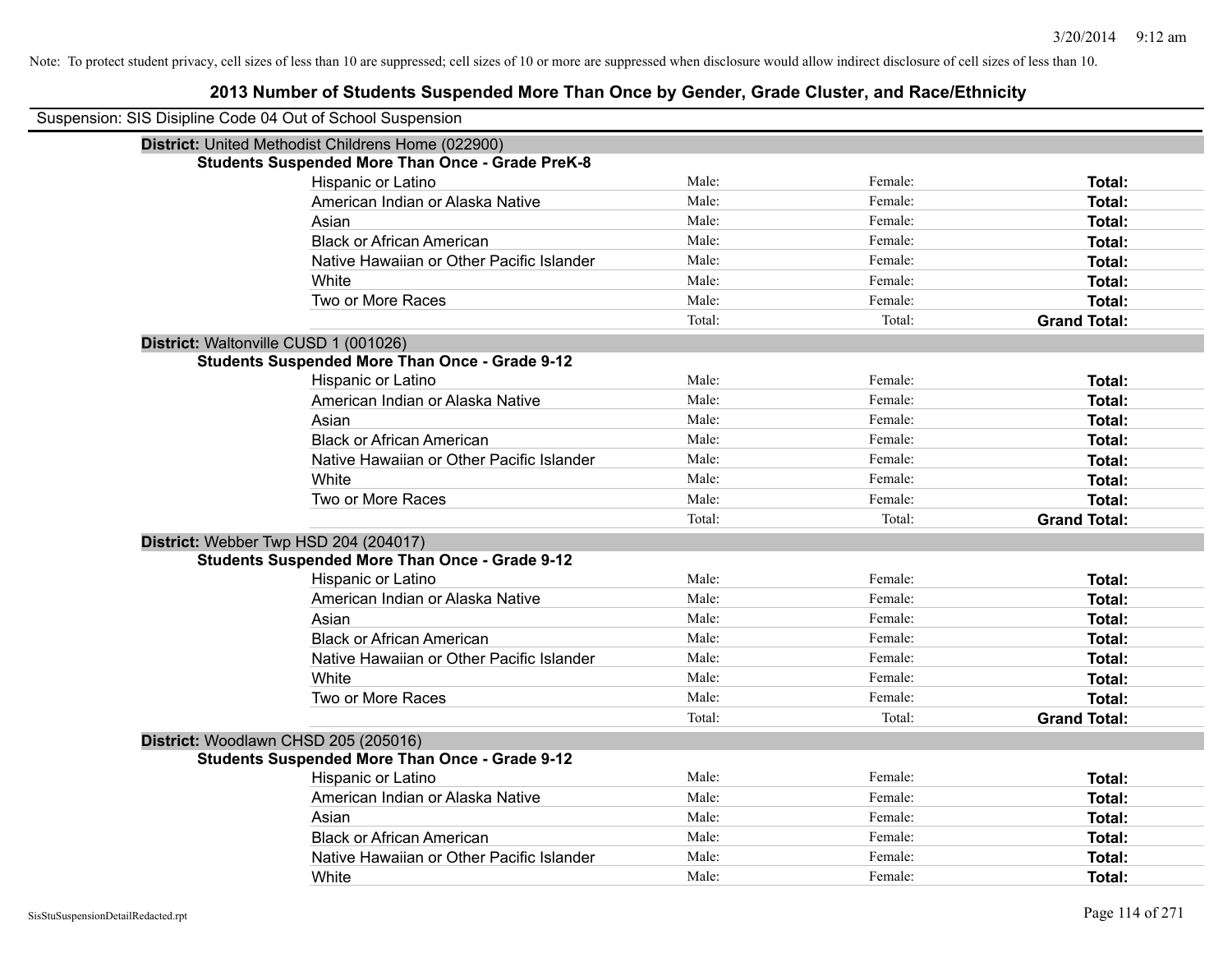# **2013 Number of Students Suspended More Than Once by Gender, Grade Cluster, and Race/Ethnicity**

| Suspension: SIS Disipline Code 04 Out of School Suspension |                                                         |        |         |                     |
|------------------------------------------------------------|---------------------------------------------------------|--------|---------|---------------------|
|                                                            | Two or More Races                                       | Male:  | Female: | Total:              |
|                                                            |                                                         | Total: | Total:  | <b>Grand Total:</b> |
| County: Non-Public School (000)                            |                                                         |        |         |                     |
|                                                            | District: Hamilton/Jefferson ROE (000000)               |        |         |                     |
|                                                            | <b>Students Suspended More Than Once - Grade 9-12</b>   |        |         |                     |
|                                                            | Hispanic or Latino                                      | Male:  | Female: | Total:              |
|                                                            | American Indian or Alaska Native                        | Male:  | Female: | Total:              |
|                                                            | Asian                                                   | Male:  | Female: | <b>Total:</b>       |
|                                                            | <b>Black or African American</b>                        | Male:  | Female: | <b>Total:</b>       |
|                                                            | Native Hawaiian or Other Pacific Islander               | Male:  | Female: | <b>Total:</b>       |
|                                                            | White                                                   | Male:  | Female: | Total:              |
|                                                            | Two or More Races                                       | Male:  | Female: | <b>Total:</b>       |
|                                                            |                                                         | Total: | Total:  | <b>Grand Total:</b> |
|                                                            |                                                         |        |         |                     |
| Region: Hancock/McDonough ROE (26)                         |                                                         |        |         |                     |
| County: Hancock (034)                                      |                                                         |        |         |                     |
|                                                            | District: Carthage ESD 317 (317004)                     |        |         |                     |
|                                                            | <b>Students Suspended More Than Once - Grade PreK-8</b> |        |         |                     |
|                                                            | Hispanic or Latino                                      | Male:  | Female: | Total:              |
|                                                            | American Indian or Alaska Native                        | Male:  | Female: | Total:              |
|                                                            | Asian                                                   | Male:  | Female: | Total:              |
|                                                            | <b>Black or African American</b>                        | Male:  | Female: | Total:              |
|                                                            | Native Hawaiian or Other Pacific Islander               | Male:  | Female: | Total:              |
|                                                            | White                                                   | Male:  | Female: | Total:              |
|                                                            | Two or More Races                                       | Male:  | Female: | Total:              |
|                                                            |                                                         | Total: | Total:  | <b>Grand Total:</b> |
| District: Dallas ESD 327 (327004)                          |                                                         |        |         |                     |
|                                                            | <b>Students Suspended More Than Once - Grade PreK-8</b> |        |         |                     |
|                                                            | Hispanic or Latino                                      | Male:  | Female: | Total:              |
|                                                            | American Indian or Alaska Native                        | Male:  | Female: | <b>Total:</b>       |
|                                                            | Asian                                                   | Male:  | Female: | Total:              |
|                                                            | <b>Black or African American</b>                        | Male:  | Female: | Total:              |
|                                                            | Native Hawaiian or Other Pacific Islander               | Male:  | Female: | Total:              |
|                                                            | White                                                   | Male:  | Female: | <b>Total:</b>       |
|                                                            | Two or More Races                                       | Male:  | Female: | <b>Total:</b>       |
|                                                            |                                                         | Total: | Total:  | <b>Grand Total:</b> |
|                                                            | District: Hamilton CCSD 328 (328024)                    |        |         |                     |

**Students Suspended More Than Once - Grade PreK-8**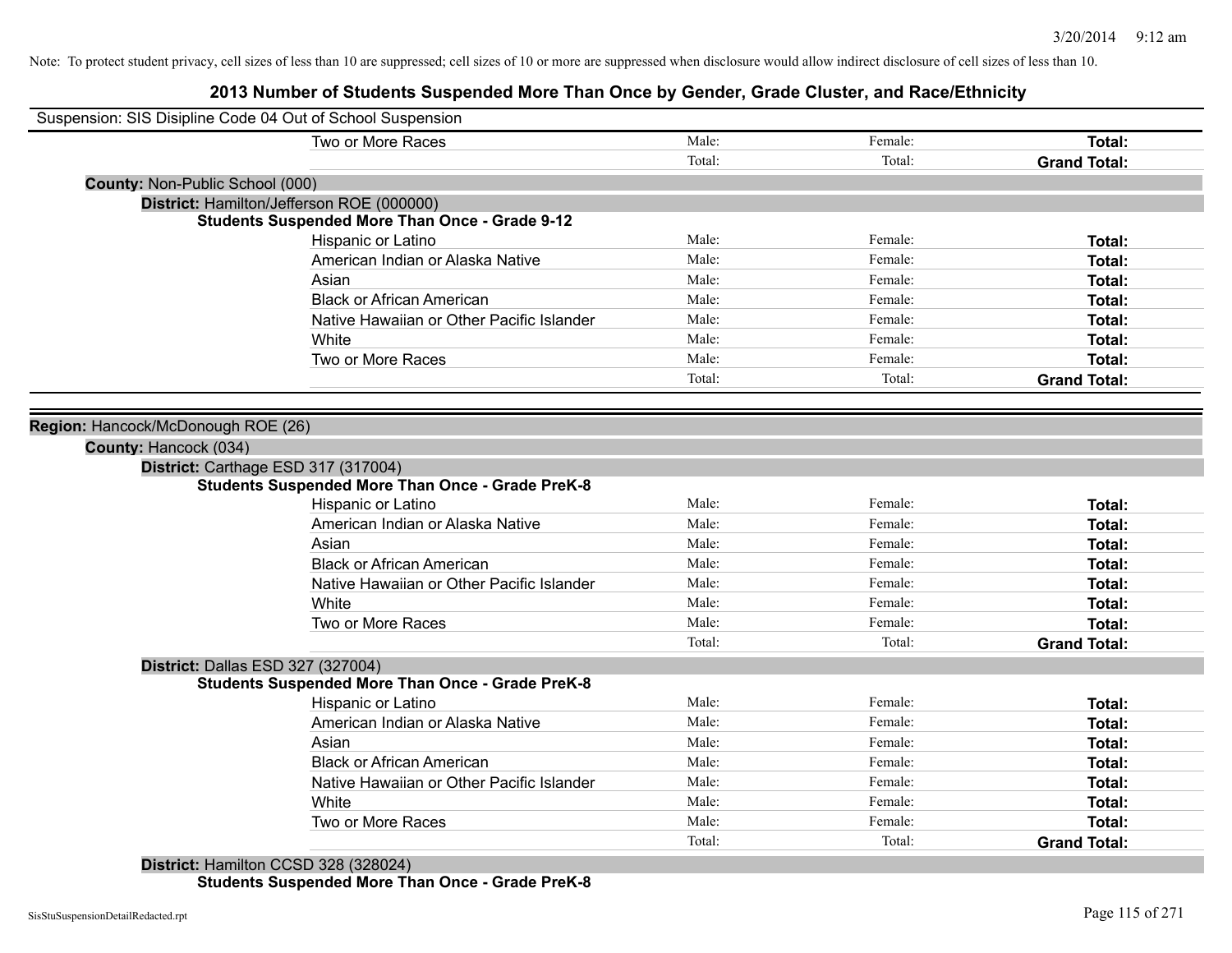| Suspension: SIS Disipline Code 04 Out of School Suspension |                                                         |        |         |                     |
|------------------------------------------------------------|---------------------------------------------------------|--------|---------|---------------------|
|                                                            | <b>Hispanic or Latino</b>                               | Male:  | Female: | Total:              |
|                                                            | American Indian or Alaska Native                        | Male:  | Female: | Total:              |
|                                                            | Asian                                                   | Male:  | Female: | Total:              |
|                                                            | <b>Black or African American</b>                        | Male:  | Female: | Total:              |
|                                                            | Native Hawaiian or Other Pacific Islander               | Male:  | Female: | Total:              |
|                                                            | White                                                   | Male:  | Female: | Total:              |
|                                                            | Two or More Races                                       | Male:  | Female: | Total:              |
|                                                            |                                                         | Total: | Total:  | <b>Grand Total:</b> |
|                                                            | <b>Students Suspended More Than Once - Grade 9-12</b>   |        |         |                     |
|                                                            | Hispanic or Latino                                      | Male:  | Female: | Total:              |
|                                                            | American Indian or Alaska Native                        | Male:  | Female: | Total:              |
|                                                            | Asian                                                   | Male:  | Female: | Total:              |
|                                                            | <b>Black or African American</b>                        | Male:  | Female: | Total:              |
|                                                            | Native Hawaiian or Other Pacific Islander               | Male:  | Female: | Total:              |
|                                                            | White                                                   | Male:  | Female: | Total:              |
|                                                            | Two or More Races                                       | Male:  | Female: | Total:              |
|                                                            |                                                         | Total: | Total:  | <b>Grand Total:</b> |
| District: Illini West H S Dist 307 (307016)                |                                                         |        |         |                     |
|                                                            | <b>Students Suspended More Than Once - Grade 9-12</b>   |        |         |                     |
|                                                            | Hispanic or Latino                                      | Male:  | Female: | Total:              |
|                                                            | American Indian or Alaska Native                        | Male:  | Female: | Total:              |
|                                                            | Asian                                                   | Male:  | Female: | Total:              |
|                                                            | <b>Black or African American</b>                        | Male:  | Female: | Total:              |
|                                                            | Native Hawaiian or Other Pacific Islander               | Male:  | Female: | <b>Total:</b>       |
|                                                            | White                                                   | Male:  | Female: | Total:              |
|                                                            | Two or More Races                                       | Male:  | Female: | Total:              |
|                                                            |                                                         | Total: | Total:  | <b>Grand Total:</b> |
| District: Warsaw CUSD 316 (316026)                         |                                                         |        |         |                     |
|                                                            | <b>Students Suspended More Than Once - Grade PreK-8</b> |        |         |                     |
|                                                            | Hispanic or Latino                                      | Male:  | Female: | Total:              |
|                                                            | American Indian or Alaska Native                        | Male:  | Female: | Total:              |
|                                                            | Asian                                                   | Male:  | Female: | Total:              |
|                                                            | <b>Black or African American</b>                        | Male:  | Female: | Total:              |
|                                                            | Native Hawaiian or Other Pacific Islander               | Male:  | Female: | Total:              |
|                                                            | White                                                   | Male:  | Female: | Total:              |
|                                                            | Two or More Races                                       | Male:  | Female: | Total:              |
|                                                            |                                                         | Total: | Total:  | <b>Grand Total:</b> |
|                                                            | <b>Students Suspended More Than Once - Grade 9-12</b>   |        |         |                     |
|                                                            | Hispanic or Latino                                      | Male:  | Female: | Total:              |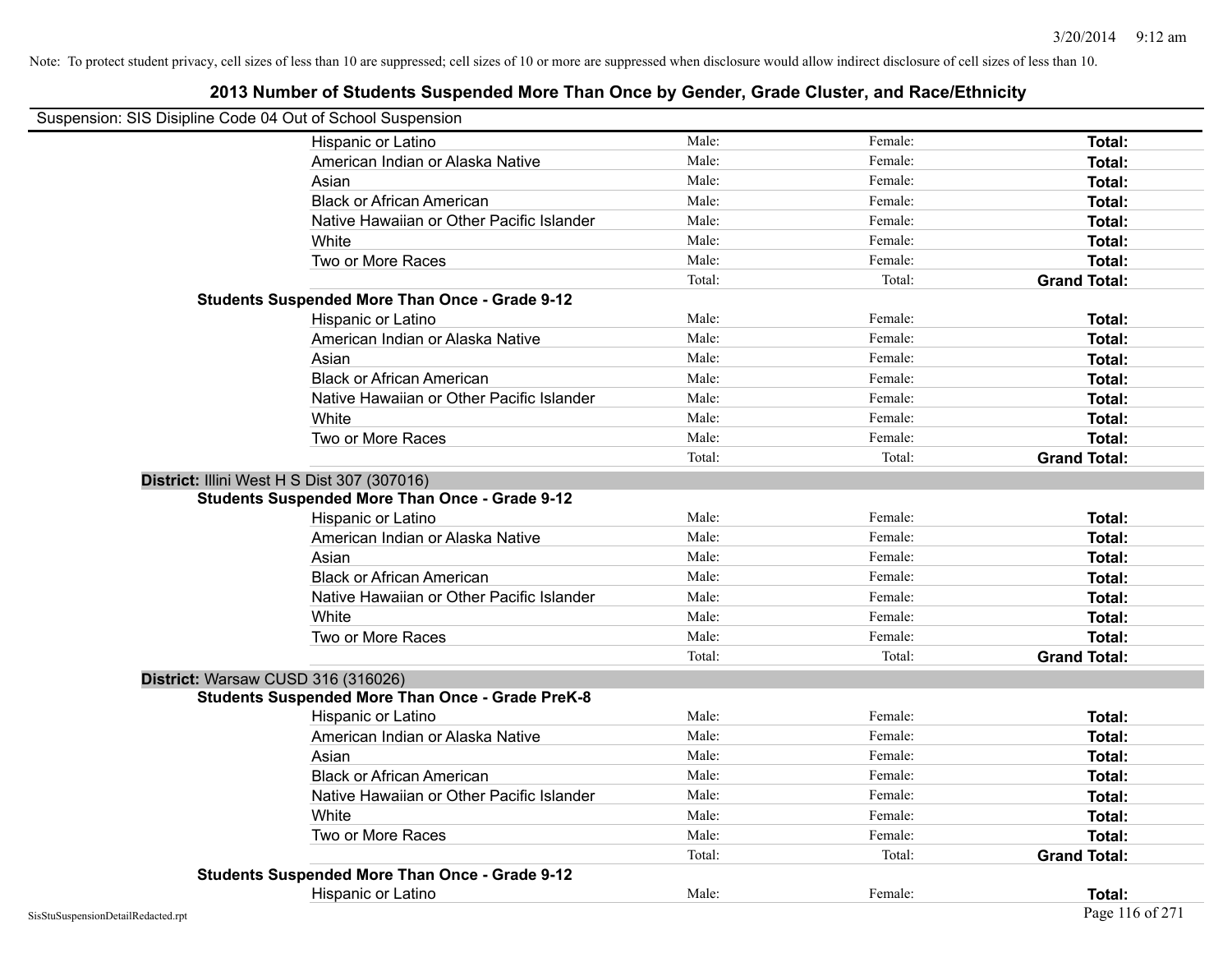| Suspension: SIS Disipline Code 04 Out of School Suspension |                                                         |        |         |                     |    |
|------------------------------------------------------------|---------------------------------------------------------|--------|---------|---------------------|----|
|                                                            | American Indian or Alaska Native                        | Male:  | Female: | Total:              |    |
|                                                            | Asian                                                   | Male:  | Female: | Total:              |    |
|                                                            | <b>Black or African American</b>                        | Male:  | Female: | Total:              |    |
|                                                            | Native Hawaiian or Other Pacific Islander               | Male:  | Female: | Total:              |    |
|                                                            | White                                                   | Male:  | Female: | Total:              |    |
|                                                            | Two or More Races                                       | Male:  | Female: | Total:              |    |
|                                                            |                                                         | Total: | Total:  | <b>Grand Total:</b> |    |
| County: Mcdonough (062)                                    |                                                         |        |         |                     |    |
|                                                            | District: Bushnell Prairie City CUSD 170 (170026)       |        |         |                     |    |
|                                                            | <b>Students Suspended More Than Once - Grade PreK-8</b> |        |         |                     |    |
|                                                            | Hispanic or Latino                                      | Male:  | Female: | Total:              |    |
|                                                            | American Indian or Alaska Native                        | Male:  | Female: | Total:              |    |
|                                                            | Asian                                                   | Male:  | Female: | Total:              |    |
|                                                            | <b>Black or African American</b>                        | Male:  | Female: | Total:              |    |
|                                                            | Native Hawaiian or Other Pacific Islander               | Male:  | Female: | Total:              |    |
|                                                            | White                                                   | Male:  | Female: | Total:              | 10 |
|                                                            | Two or More Races                                       | Male:  | Female: | Total:              |    |
|                                                            |                                                         | Total: | Total:  | <b>Grand Total:</b> |    |
|                                                            | <b>Students Suspended More Than Once - Grade 9-12</b>   |        |         |                     |    |
|                                                            | Hispanic or Latino                                      | Male:  | Female: | Total:              |    |
|                                                            | American Indian or Alaska Native                        | Male:  | Female: | Total:              |    |
|                                                            | Asian                                                   | Male:  | Female: | Total:              |    |
|                                                            | <b>Black or African American</b>                        | Male:  | Female: | Total:              |    |
|                                                            | Native Hawaiian or Other Pacific Islander               | Male:  | Female: | Total:              |    |
|                                                            | White                                                   | Male:  | Female: | Total:              |    |
|                                                            | Two or More Races                                       | Male:  | Female: | Total:              |    |
|                                                            |                                                         | Total: | Total:  | <b>Grand Total:</b> |    |
| District: Macomb CUSD 185 (185026)                         |                                                         |        |         |                     |    |
|                                                            | <b>Students Suspended More Than Once - Grade PreK-8</b> |        |         |                     |    |
|                                                            | Hispanic or Latino                                      | Male:  | Female: | Total:              |    |
|                                                            | American Indian or Alaska Native                        | Male:  | Female: | Total:              |    |
|                                                            | Asian                                                   | Male:  | Female: | Total:              |    |
|                                                            | <b>Black or African American</b>                        | Male:  | Female: | Total:              |    |
|                                                            | Native Hawaiian or Other Pacific Islander               | Male:  | Female: | Total:              |    |
|                                                            | White                                                   | Male:  | Female: | Total:              | 15 |
|                                                            | Two or More Races                                       | Male:  | Female: | Total:              |    |
|                                                            |                                                         | Total: | Total:  | <b>Grand Total:</b> |    |
|                                                            | <b>Students Suspended More Than Once - Grade 9-12</b>   |        |         |                     |    |
|                                                            | Hispanic or Latino                                      | Male:  | Female: | Total:              |    |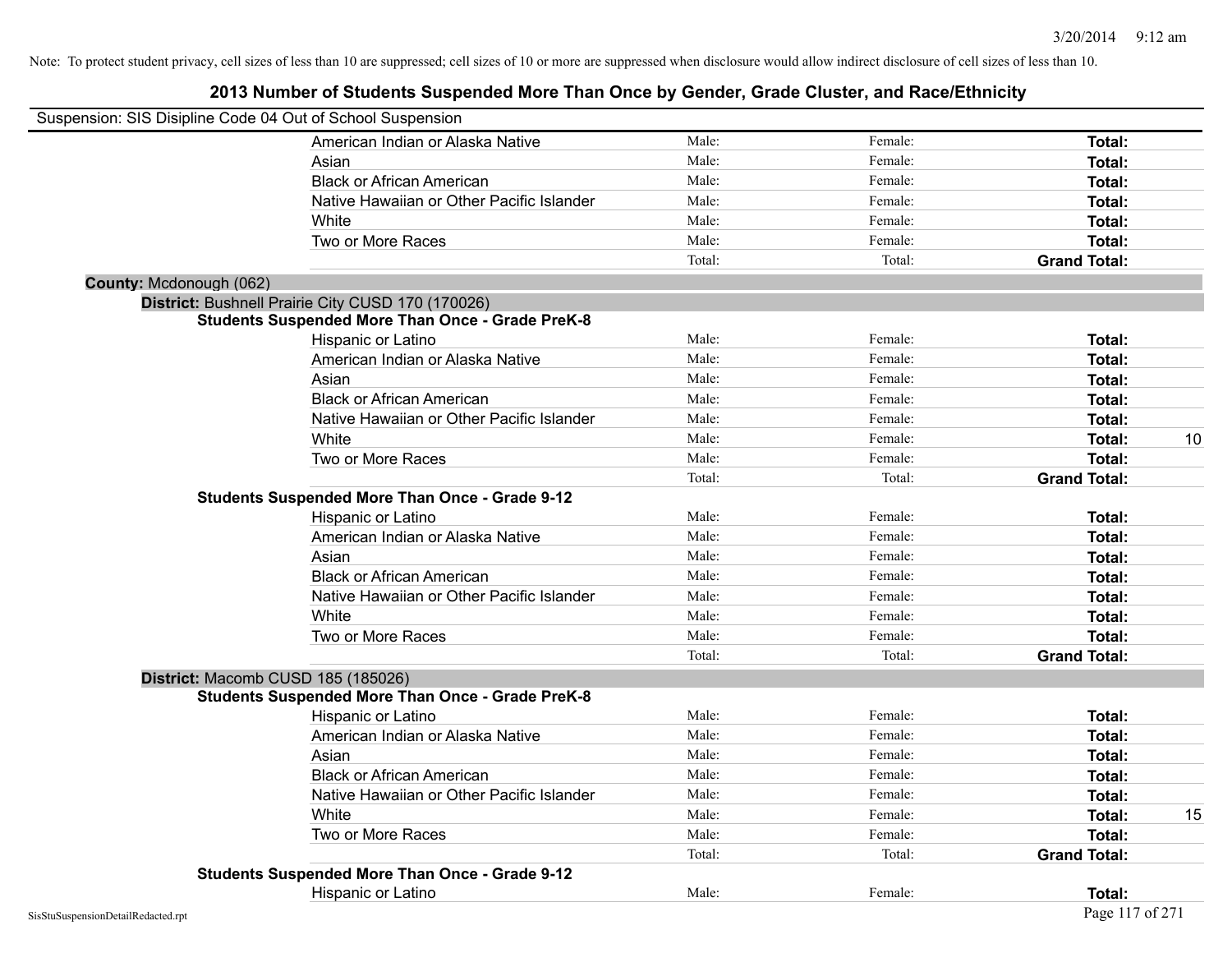| Suspension: SIS Disipline Code 04 Out of School Suspension |                                                         |        |         |                     |    |
|------------------------------------------------------------|---------------------------------------------------------|--------|---------|---------------------|----|
|                                                            | American Indian or Alaska Native                        | Male:  | Female: | <b>Total:</b>       |    |
|                                                            | Asian                                                   | Male:  | Female: | Total:              |    |
|                                                            | <b>Black or African American</b>                        | Male:  | Female: | Total:              |    |
|                                                            | Native Hawaiian or Other Pacific Islander               | Male:  | Female: | Total:              |    |
|                                                            | White                                                   | Male:  | Female: | Total:              |    |
|                                                            | Two or More Races                                       | Male:  | Female: | Total:              |    |
|                                                            |                                                         | Total: | Total:  | <b>Grand Total:</b> | 12 |
|                                                            | District: West Central IL Spec Educ Coop (000061)       |        |         |                     |    |
|                                                            | <b>Students Suspended More Than Once - Grade PreK-8</b> |        |         |                     |    |
|                                                            | Hispanic or Latino                                      | Male:  | Female: | Total:              |    |
|                                                            | American Indian or Alaska Native                        | Male:  | Female: | Total:              |    |
|                                                            | Asian                                                   | Male:  | Female: | Total:              |    |
|                                                            | <b>Black or African American</b>                        | Male:  | Female: | Total:              |    |
|                                                            | Native Hawaiian or Other Pacific Islander               | Male:  | Female: | Total:              |    |
|                                                            | White                                                   | Male:  | Female: | Total:              |    |
|                                                            | Two or More Races                                       | Male:  | Female: | Total:              |    |
|                                                            |                                                         | Total: | Total:  | <b>Grand Total:</b> |    |
|                                                            | <b>Students Suspended More Than Once - Grade 9-12</b>   |        |         |                     |    |
|                                                            | Hispanic or Latino                                      | Male:  | Female: | Total:              |    |
|                                                            | American Indian or Alaska Native                        | Male:  | Female: | Total:              |    |
|                                                            | Asian                                                   | Male:  | Female: | Total:              |    |
|                                                            | <b>Black or African American</b>                        | Male:  | Female: | Total:              |    |
|                                                            | Native Hawaiian or Other Pacific Islander               | Male:  | Female: | Total:              |    |
|                                                            | White                                                   | Male:  | Female: | Total:              |    |
|                                                            | Two or More Races                                       | Male:  | Female: | Total:              |    |
|                                                            |                                                         | Total: | Total:  | <b>Grand Total:</b> |    |
|                                                            | District: West Prairie CUSD 103 (103026)                |        |         |                     |    |
|                                                            | <b>Students Suspended More Than Once - Grade PreK-8</b> |        |         |                     |    |
|                                                            | Hispanic or Latino                                      | Male:  | Female: | Total:              |    |
|                                                            | American Indian or Alaska Native                        | Male:  | Female: | Total:              |    |
|                                                            | Asian                                                   | Male:  | Female: | Total:              |    |
|                                                            | <b>Black or African American</b>                        | Male:  | Female: | Total:              |    |
|                                                            | Native Hawaiian or Other Pacific Islander               | Male:  | Female: | Total:              |    |
|                                                            | White                                                   | Male:  | Female: | Total:              |    |
|                                                            | Two or More Races                                       | Male:  | Female: | Total:              |    |
|                                                            |                                                         | Total: | Total:  | <b>Grand Total:</b> |    |
|                                                            | <b>Students Suspended More Than Once - Grade 9-12</b>   |        |         |                     |    |
|                                                            | Hispanic or Latino                                      | Male:  | Female: | Total:              |    |
|                                                            | American Indian or Alaska Native                        | Male:  | Female: | Total:              |    |
| SisStuSuspensionDetailRedacted.rpt                         |                                                         |        |         | Page 118 of 271     |    |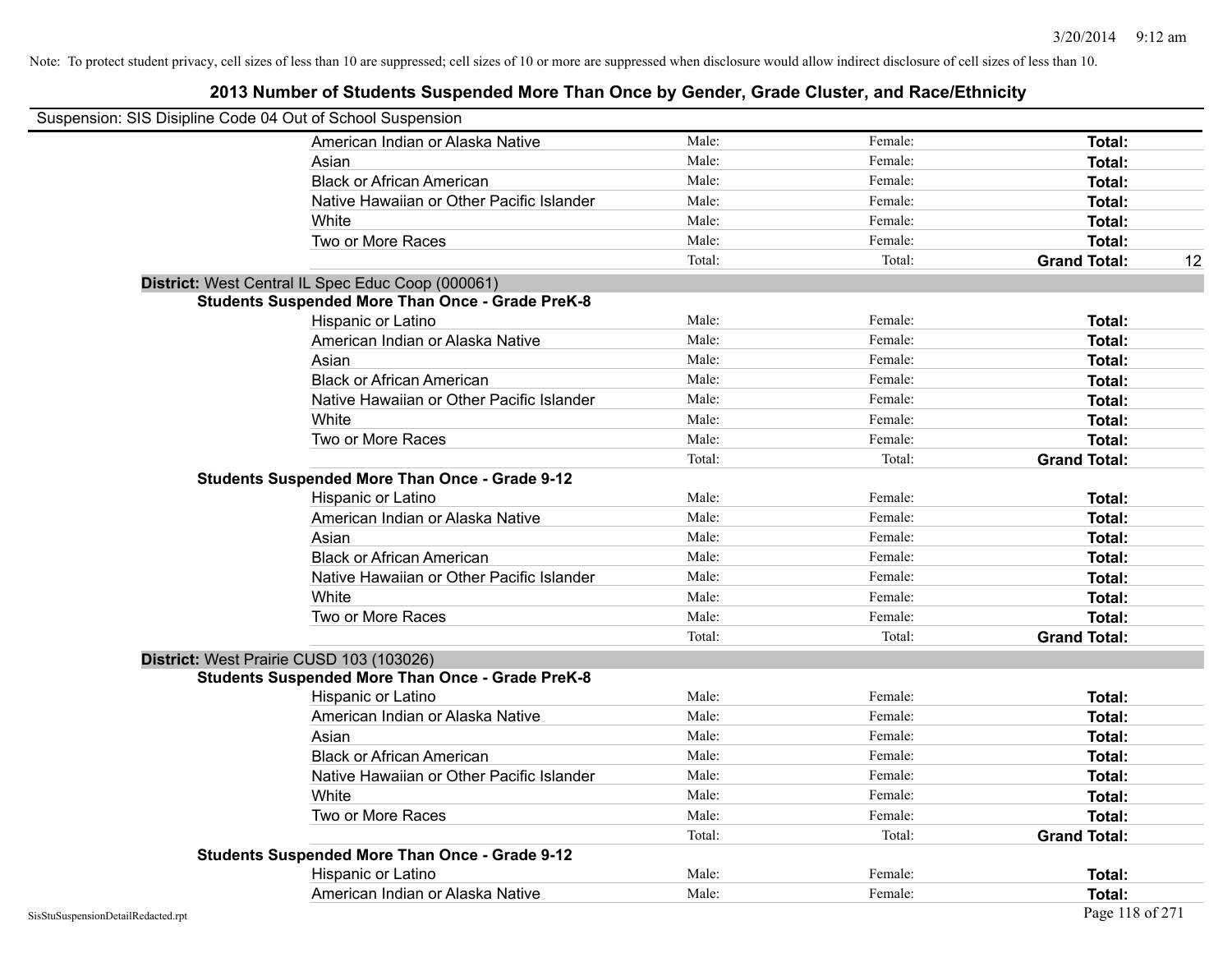|                                          | Suspension: SIS Disipline Code 04 Out of School Suspension |        |         |                     |    |
|------------------------------------------|------------------------------------------------------------|--------|---------|---------------------|----|
|                                          | Asian                                                      | Male:  | Female: | <b>Total:</b>       |    |
|                                          | <b>Black or African American</b>                           | Male:  | Female: | Total:              |    |
|                                          | Native Hawaiian or Other Pacific Islander                  | Male:  | Female: | Total:              |    |
|                                          | White                                                      | Male:  | Female: | <b>Total:</b>       | 11 |
|                                          | Two or More Races                                          | Male:  | Female: | Total:              |    |
|                                          |                                                            | Total: | Total:  | <b>Grand Total:</b> |    |
| Region: Henderson/Mercer/Warren ROE (27) |                                                            |        |         |                     |    |
| County: Henderson (036)                  |                                                            |        |         |                     |    |
|                                          | District: West Central CUSD 235 (235026)                   |        |         |                     |    |
|                                          | <b>Students Suspended More Than Once - Grade PreK-8</b>    |        |         |                     |    |
|                                          | Hispanic or Latino                                         | Male:  | Female: | Total:              |    |
|                                          | American Indian or Alaska Native                           | Male:  | Female: | <b>Total:</b>       |    |
|                                          | Asian                                                      | Male:  | Female: | <b>Total:</b>       |    |
|                                          | <b>Black or African American</b>                           | Male:  | Female: | Total:              |    |
|                                          | Native Hawaiian or Other Pacific Islander                  | Male:  | Female: | Total:              |    |
|                                          | White                                                      | Male:  | Female: | Total:              |    |
|                                          | Two or More Races                                          | Male:  | Female: | <b>Total:</b>       |    |
|                                          |                                                            | Total: | Total:  | <b>Grand Total:</b> |    |
|                                          | <b>Students Suspended More Than Once - Grade 9-12</b>      |        |         |                     |    |
|                                          | Hispanic or Latino                                         | Male:  | Female: | <b>Total:</b>       |    |
|                                          | American Indian or Alaska Native                           | Male:  | Female: | <b>Total:</b>       |    |
|                                          | Asian                                                      | Male:  | Female: | Total:              |    |
|                                          | <b>Black or African American</b>                           | Male:  | Female: | <b>Total:</b>       |    |
|                                          | Native Hawaiian or Other Pacific Islander                  | Male:  | Female: | Total:              |    |
|                                          | White                                                      | Male:  | Female: | <b>Total:</b>       |    |
|                                          | Two or More Races                                          | Male:  | Female: | <b>Total:</b>       |    |
|                                          |                                                            | Total: | Total:  | <b>Grand Total:</b> |    |
| County: Mercer (066)                     |                                                            |        |         |                     |    |
|                                          | District: Mercer County School District 404 (404026)       |        |         |                     |    |
|                                          | <b>Students Suspended More Than Once - Grade PreK-8</b>    |        |         |                     |    |
|                                          | Hispanic or Latino                                         | Male:  | Female: | Total:              |    |
|                                          | American Indian or Alaska Native                           | Male:  | Female: | <b>Total:</b>       |    |
|                                          | Asian                                                      | Male:  | Female: | Total:              |    |
|                                          | <b>Black or African American</b>                           | Male:  | Female: | Total:              |    |
|                                          | Native Hawaiian or Other Pacific Islander                  | Male:  | Female: | <b>Total:</b>       |    |
|                                          | White                                                      | Male:  | Female: | <b>Total:</b>       |    |
|                                          | Two or More Races                                          | Male:  | Female: | Total:              |    |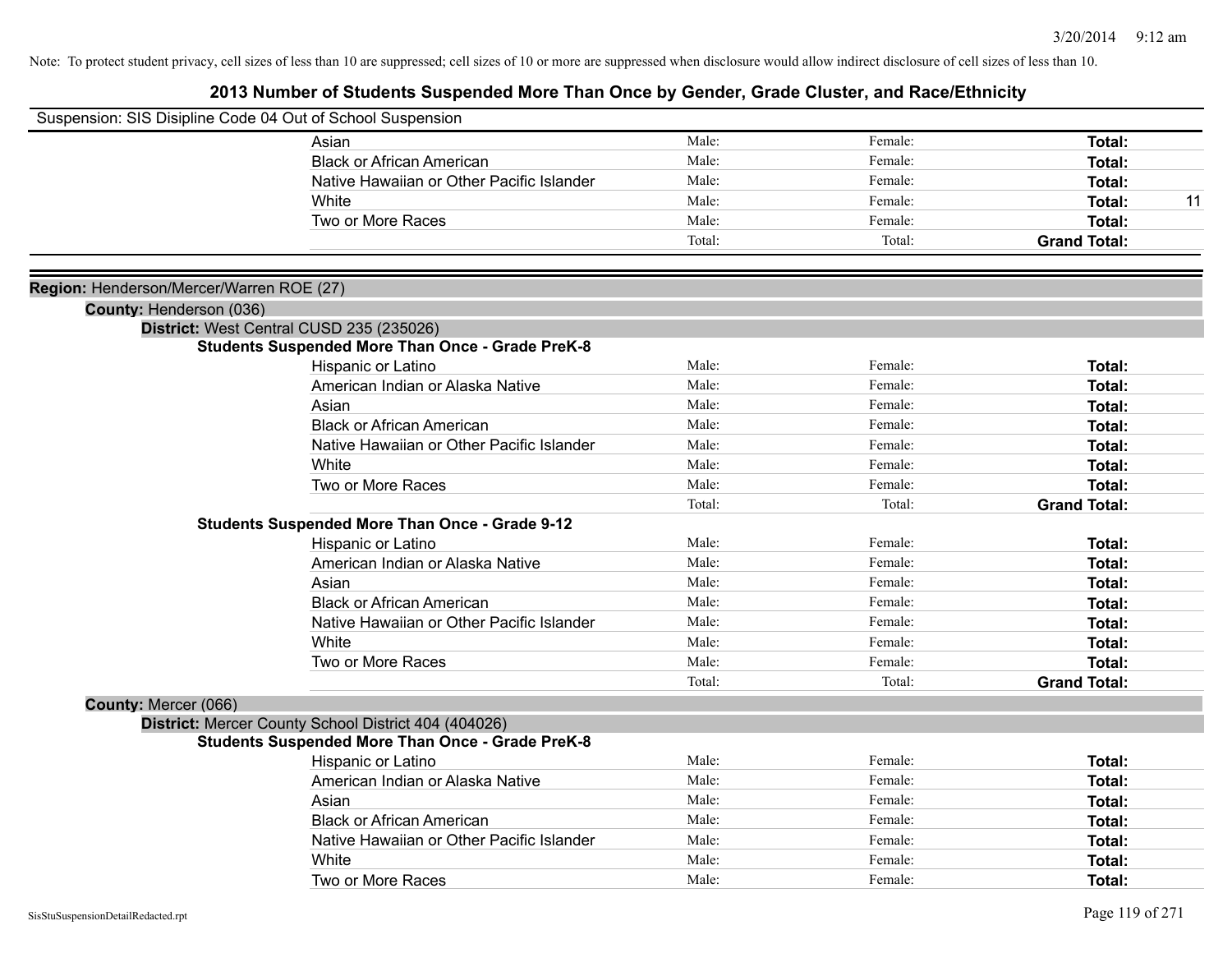|                      | Suspension: SIS Disipline Code 04 Out of School Suspension |        |         |                     |    |
|----------------------|------------------------------------------------------------|--------|---------|---------------------|----|
|                      |                                                            | Total: | Total:  | <b>Grand Total:</b> |    |
|                      | <b>Students Suspended More Than Once - Grade 9-12</b>      |        |         |                     |    |
|                      | Hispanic or Latino                                         | Male:  | Female: | Total:              |    |
|                      | American Indian or Alaska Native                           | Male:  | Female: | Total:              |    |
|                      | Asian                                                      | Male:  | Female: | Total:              |    |
|                      | <b>Black or African American</b>                           | Male:  | Female: | Total:              |    |
|                      | Native Hawaiian or Other Pacific Islander                  | Male:  | Female: | Total:              |    |
|                      | White                                                      | Male:  | Female: | Total:              | 14 |
|                      | Two or More Races                                          | Male:  | Female: | Total:              |    |
|                      |                                                            | Total: | Total:  | <b>Grand Total:</b> |    |
| County: Warren (094) |                                                            |        |         |                     |    |
|                      | District: Monmouth-Roseville CUSD 238 (238026)             |        |         |                     |    |
|                      | <b>Students Suspended More Than Once - Grade PreK-8</b>    |        |         |                     |    |
|                      | Hispanic or Latino                                         | Male:  | Female: | Total:              |    |
|                      | American Indian or Alaska Native                           | Male:  | Female: | Total:              |    |
|                      | Asian                                                      | Male:  | Female: | Total:              |    |
|                      | <b>Black or African American</b>                           | Male:  | Female: | Total:              |    |
|                      | Native Hawaiian or Other Pacific Islander                  | Male:  | Female: | Total:              |    |
|                      | White                                                      | Male:  | Female: | Total:              |    |
|                      | Two or More Races                                          | Male:  | Female: | Total:              |    |
|                      |                                                            | Total: | Total:  | <b>Grand Total:</b> |    |
|                      | District: United CUSD 304 (304026)                         |        |         |                     |    |
|                      | <b>Students Suspended More Than Once - Grade PreK-8</b>    |        |         |                     |    |
|                      | Hispanic or Latino                                         | Male:  | Female: | Total:              |    |
|                      | American Indian or Alaska Native                           | Male:  | Female: | Total:              |    |
|                      | Asian                                                      | Male:  | Female: | Total:              |    |
|                      | <b>Black or African American</b>                           | Male:  | Female: | Total:              |    |
|                      | Native Hawaiian or Other Pacific Islander                  | Male:  | Female: | Total:              |    |
|                      | White                                                      | Male:  | Female: | Total:              |    |
|                      | Two or More Races                                          | Male:  | Female: | Total:              |    |
|                      |                                                            | Total: | Total:  | <b>Grand Total:</b> |    |
|                      | <b>Students Suspended More Than Once - Grade 9-12</b>      |        |         |                     |    |
|                      | Hispanic or Latino                                         | Male:  | Female: | Total:              |    |
|                      | American Indian or Alaska Native                           | Male:  | Female: | Total:              |    |
|                      | Asian                                                      | Male:  | Female: | Total:              |    |
|                      | <b>Black or African American</b>                           | Male:  | Female: | Total:              |    |
|                      | Native Hawaiian or Other Pacific Islander                  | Male:  | Female: | Total:              |    |
|                      | White                                                      | Male:  | Female: | Total:              |    |
|                      | Two or More Races                                          | Male:  | Female: | Total:              |    |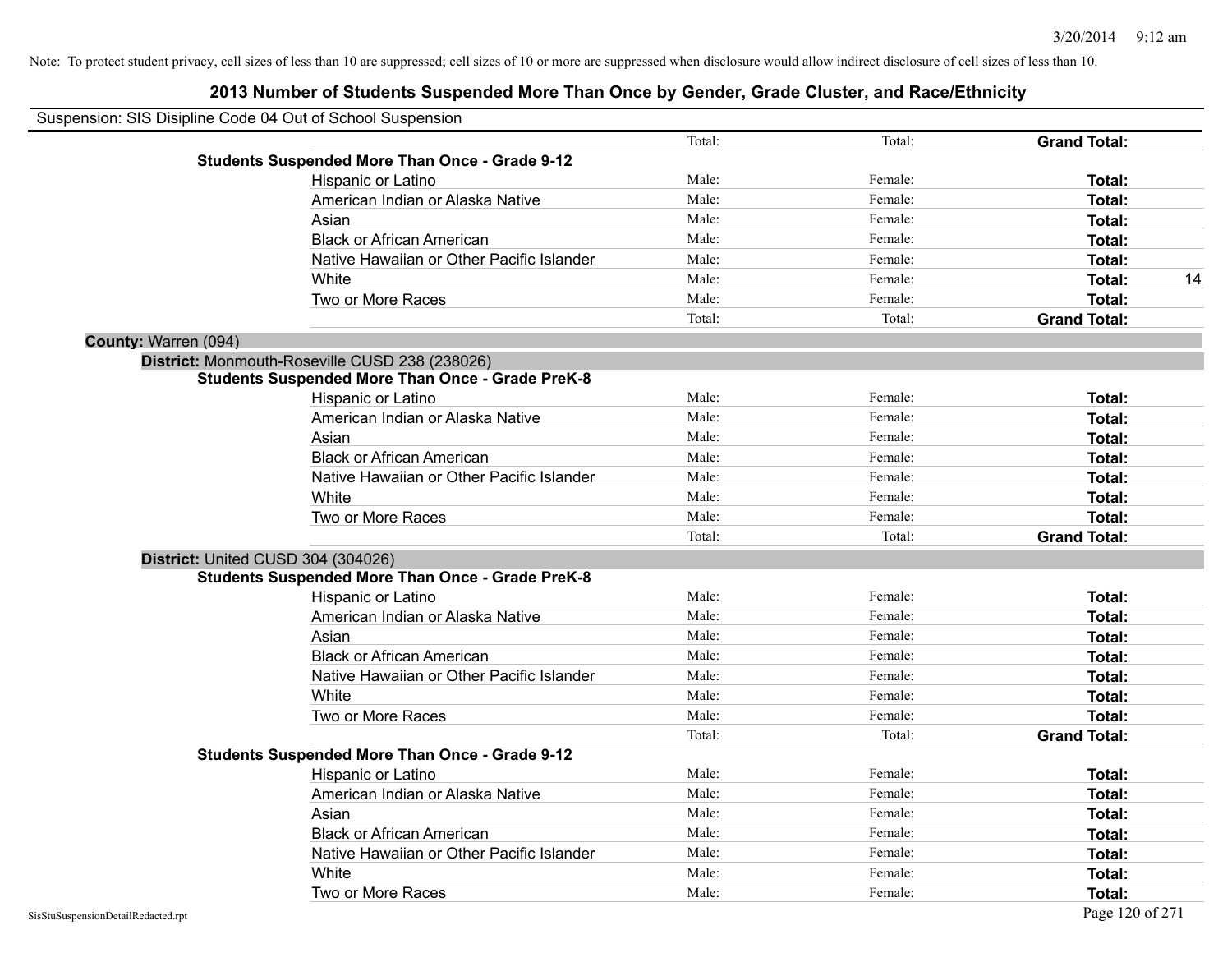| Suspension: SIS Disipline Code 04 Out of School Suspension  |        |         |                     |
|-------------------------------------------------------------|--------|---------|---------------------|
|                                                             | Total: | Total:  | <b>Grand Total:</b> |
| Region: Iroquois/Kankakee ROE (32)                          |        |         |                     |
|                                                             |        |         |                     |
| County: Iroquois (038)<br>District: Central CUSD 4 (004026) |        |         |                     |
| <b>Students Suspended More Than Once - Grade PreK-8</b>     |        |         |                     |
| Hispanic or Latino                                          | Male:  | Female: | Total:              |
| American Indian or Alaska Native                            | Male:  | Female: | Total:              |
| Asian                                                       | Male:  | Female: | Total:              |
| <b>Black or African American</b>                            | Male:  | Female: | Total:              |
| Native Hawaiian or Other Pacific Islander                   | Male:  | Female: | Total:              |
| White                                                       | Male:  | Female: | Total:              |
| Two or More Races                                           | Male:  | Female: | Total:              |
|                                                             | Total: | Total:  | <b>Grand Total:</b> |
| <b>Students Suspended More Than Once - Grade 9-12</b>       |        |         |                     |
| Hispanic or Latino                                          | Male:  | Female: | Total:              |
| American Indian or Alaska Native                            | Male:  | Female: | Total:              |
| Asian                                                       | Male:  | Female: | Total:              |
| <b>Black or African American</b>                            | Male:  | Female: | Total:              |
| Native Hawaiian or Other Pacific Islander                   | Male:  | Female: | Total:              |
| White                                                       | Male:  | Female: | Total:              |
| Two or More Races                                           | Male:  | Female: | Total:              |
|                                                             | Total: | Total:  | <b>Grand Total:</b> |
| District: Cissna Park CUSD 6 (006026)                       |        |         |                     |
| <b>Students Suspended More Than Once - Grade PreK-8</b>     |        |         |                     |
| Hispanic or Latino                                          | Male:  | Female: | Total:              |
| American Indian or Alaska Native                            | Male:  | Female: | Total:              |
| Asian                                                       | Male:  | Female: | Total:              |
| <b>Black or African American</b>                            | Male:  | Female: | Total:              |
| Native Hawaiian or Other Pacific Islander                   | Male:  | Female: | Total:              |
| <b>White</b>                                                | Male:  | Female: | Total:              |
| Two or More Races                                           | Male:  | Female: | Total:              |
|                                                             | Total: | Total:  | <b>Grand Total:</b> |
| <b>Students Suspended More Than Once - Grade 9-12</b>       |        |         |                     |
| Hispanic or Latino                                          | Male:  | Female: | Total:              |
| American Indian or Alaska Native                            | Male:  | Female: | Total:              |
| Asian                                                       | Male:  | Female: | Total:              |
| <b>Black or African American</b>                            | Male:  | Female: | Total:              |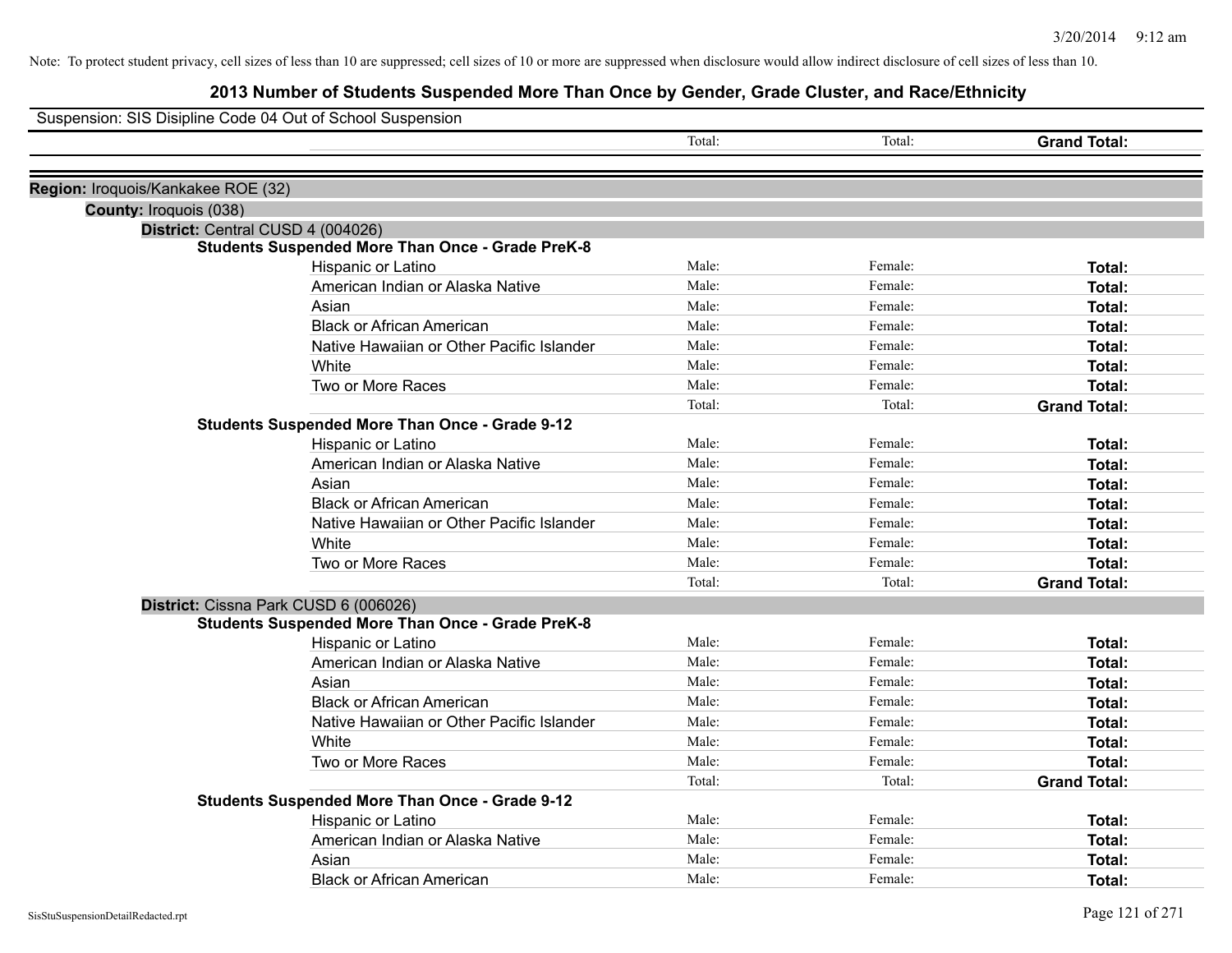| Suspension: SIS Disipline Code 04 Out of School Suspension |                                                         |        |         |                     |
|------------------------------------------------------------|---------------------------------------------------------|--------|---------|---------------------|
|                                                            | Native Hawaiian or Other Pacific Islander               | Male:  | Female: | Total:              |
|                                                            | White                                                   | Male:  | Female: | Total:              |
|                                                            | Two or More Races                                       | Male:  | Female: | Total:              |
|                                                            |                                                         | Total: | Total:  | <b>Grand Total:</b> |
| District: Donovan CUSD 3 (003026)                          |                                                         |        |         |                     |
|                                                            | <b>Students Suspended More Than Once - Grade PreK-8</b> |        |         |                     |
|                                                            | Hispanic or Latino                                      | Male:  | Female: | Total:              |
|                                                            | American Indian or Alaska Native                        | Male:  | Female: | Total:              |
|                                                            | Asian                                                   | Male:  | Female: | Total:              |
|                                                            | <b>Black or African American</b>                        | Male:  | Female: | Total:              |
|                                                            | Native Hawaiian or Other Pacific Islander               | Male:  | Female: | Total:              |
|                                                            | White                                                   | Male:  | Female: | Total:              |
|                                                            | Two or More Races                                       | Male:  | Female: | Total:              |
|                                                            |                                                         | Total: | Total:  | <b>Grand Total:</b> |
|                                                            | <b>Students Suspended More Than Once - Grade 9-12</b>   |        |         |                     |
|                                                            | Hispanic or Latino                                      | Male:  | Female: | Total:              |
|                                                            | American Indian or Alaska Native                        | Male:  | Female: | Total:              |
|                                                            | Asian                                                   | Male:  | Female: | Total:              |
|                                                            | <b>Black or African American</b>                        | Male:  | Female: | Total:              |
|                                                            | Native Hawaiian or Other Pacific Islander               | Male:  | Female: | Total:              |
|                                                            | White                                                   | Male:  | Female: | Total:              |
|                                                            | Two or More Races                                       | Male:  | Female: | Total:              |
|                                                            |                                                         | Total: | Total:  | <b>Grand Total:</b> |
| District: Iroquois County CUSD 9 (009026)                  |                                                         |        |         |                     |
|                                                            | <b>Students Suspended More Than Once - Grade PreK-8</b> |        |         |                     |
|                                                            | Hispanic or Latino                                      | Male:  | Female: | Total:              |
|                                                            | American Indian or Alaska Native                        | Male:  | Female: | Total:              |
|                                                            | Asian                                                   | Male:  | Female: | Total:              |
|                                                            | <b>Black or African American</b>                        | Male:  | Female: | Total:              |
|                                                            | Native Hawaiian or Other Pacific Islander               | Male:  | Female: | Total:              |
|                                                            | White                                                   | Male:  | Female: | Total:              |
|                                                            | Two or More Races                                       | Male:  | Female: | Total:              |
|                                                            |                                                         | Total: | Total:  | <b>Grand Total:</b> |
|                                                            | <b>Students Suspended More Than Once - Grade 9-12</b>   |        |         |                     |
|                                                            | Hispanic or Latino                                      | Male:  | Female: | Total:              |
|                                                            | American Indian or Alaska Native                        | Male:  | Female: | Total:              |
|                                                            | Asian                                                   | Male:  | Female: | Total:              |
|                                                            | <b>Black or African American</b>                        | Male:  | Female: | Total:              |
|                                                            | Native Hawaiian or Other Pacific Islander               | Male:  | Female: | Total:              |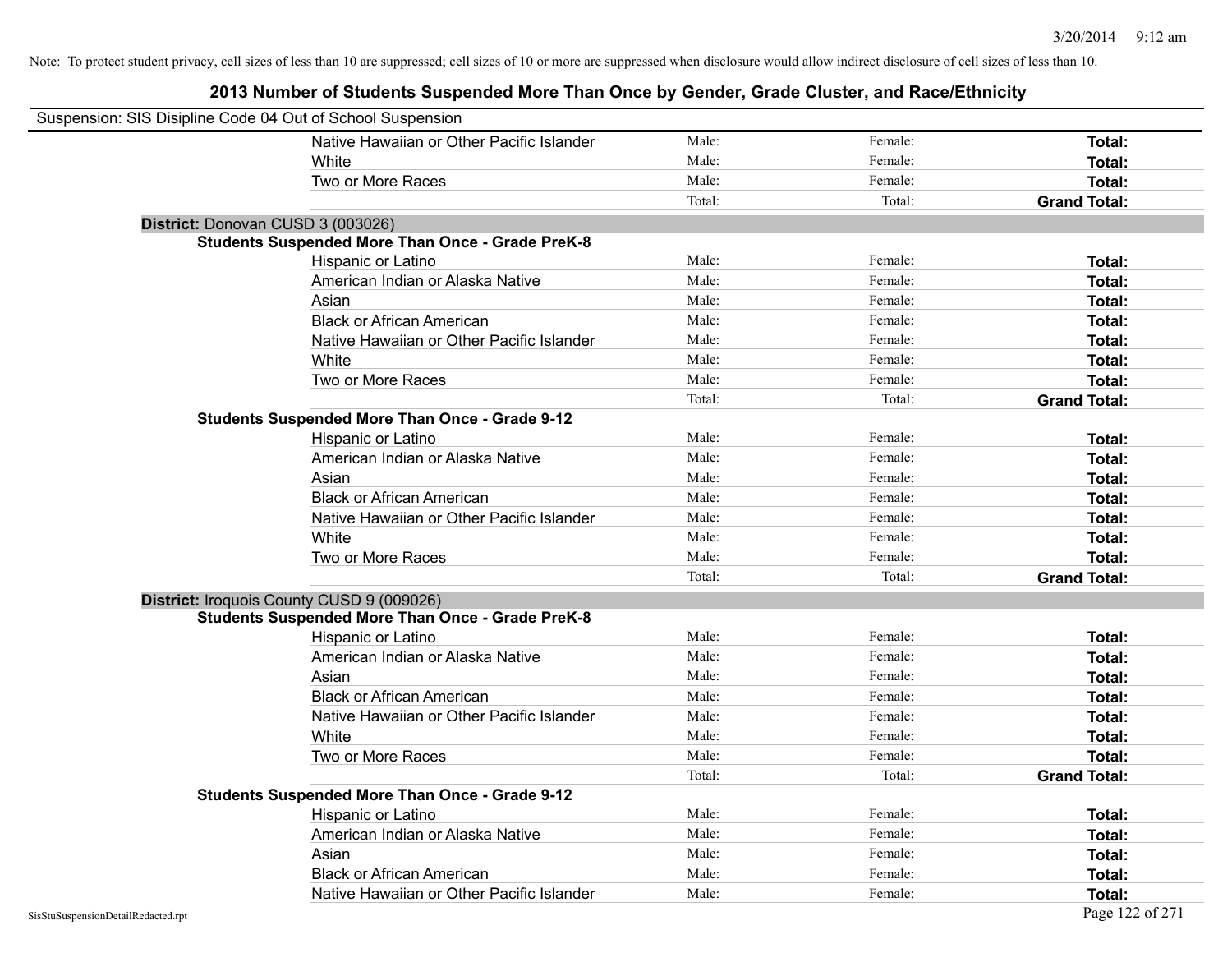| Suspension: SIS Disipline Code 04 Out of School Suspension |                                                         |        |         |                     |
|------------------------------------------------------------|---------------------------------------------------------|--------|---------|---------------------|
|                                                            | <b>White</b>                                            | Male:  | Female: | Total:              |
|                                                            | Two or More Races                                       | Male:  | Female: | Total:              |
|                                                            |                                                         | Total: | Total:  | <b>Grand Total:</b> |
| District: Iroquois West CUSD 10 (010026)                   |                                                         |        |         |                     |
|                                                            | <b>Students Suspended More Than Once - Grade PreK-8</b> |        |         |                     |
|                                                            | Hispanic or Latino                                      | Male:  | Female: | Total:              |
|                                                            | American Indian or Alaska Native                        | Male:  | Female: | Total:              |
|                                                            | Asian                                                   | Male:  | Female: | Total:              |
|                                                            | <b>Black or African American</b>                        | Male:  | Female: | Total:              |
|                                                            | Native Hawaiian or Other Pacific Islander               | Male:  | Female: | Total:              |
|                                                            | White                                                   | Male:  | Female: | Total:              |
|                                                            | Two or More Races                                       | Male:  | Female: | Total:              |
|                                                            |                                                         | Total: | Total:  | <b>Grand Total:</b> |
|                                                            | <b>Students Suspended More Than Once - Grade 9-12</b>   |        |         |                     |
|                                                            | Hispanic or Latino                                      | Male:  | Female: | Total:              |
|                                                            | American Indian or Alaska Native                        | Male:  | Female: | Total:              |
|                                                            | Asian                                                   | Male:  | Female: | Total:              |
|                                                            | <b>Black or African American</b>                        | Male:  | Female: | Total:              |
|                                                            | Native Hawaiian or Other Pacific Islander               | Male:  | Female: | Total:              |
|                                                            | White                                                   | Male:  | Female: | Total:              |
|                                                            | Two or More Races                                       | Male:  | Female: | Total:              |
|                                                            |                                                         | Total: | Total:  | <b>Grand Total:</b> |
| District: Milford CCSD 280 (280004)                        |                                                         |        |         |                     |
|                                                            | <b>Students Suspended More Than Once - Grade PreK-8</b> |        |         |                     |
|                                                            | Hispanic or Latino                                      | Male:  | Female: | Total:              |
|                                                            | American Indian or Alaska Native                        | Male:  | Female: | Total:              |
|                                                            | Asian                                                   | Male:  | Female: | Total:              |
|                                                            | <b>Black or African American</b>                        | Male:  | Female: | Total:              |
|                                                            | Native Hawaiian or Other Pacific Islander               | Male:  | Female: | Total:              |
|                                                            | White                                                   | Male:  | Female: | Total:              |
|                                                            | Two or More Races                                       | Male:  | Female: | Total:              |
|                                                            |                                                         | Total: | Total:  | <b>Grand Total:</b> |
| District: Milford Twp HSD 233 (233017)                     |                                                         |        |         |                     |
|                                                            | <b>Students Suspended More Than Once - Grade 9-12</b>   |        |         |                     |
|                                                            | Hispanic or Latino                                      | Male:  | Female: | Total:              |
|                                                            | American Indian or Alaska Native                        | Male:  | Female: | Total:              |
|                                                            | Asian                                                   | Male:  | Female: | Total:              |
|                                                            | <b>Black or African American</b>                        | Male:  | Female: | Total:              |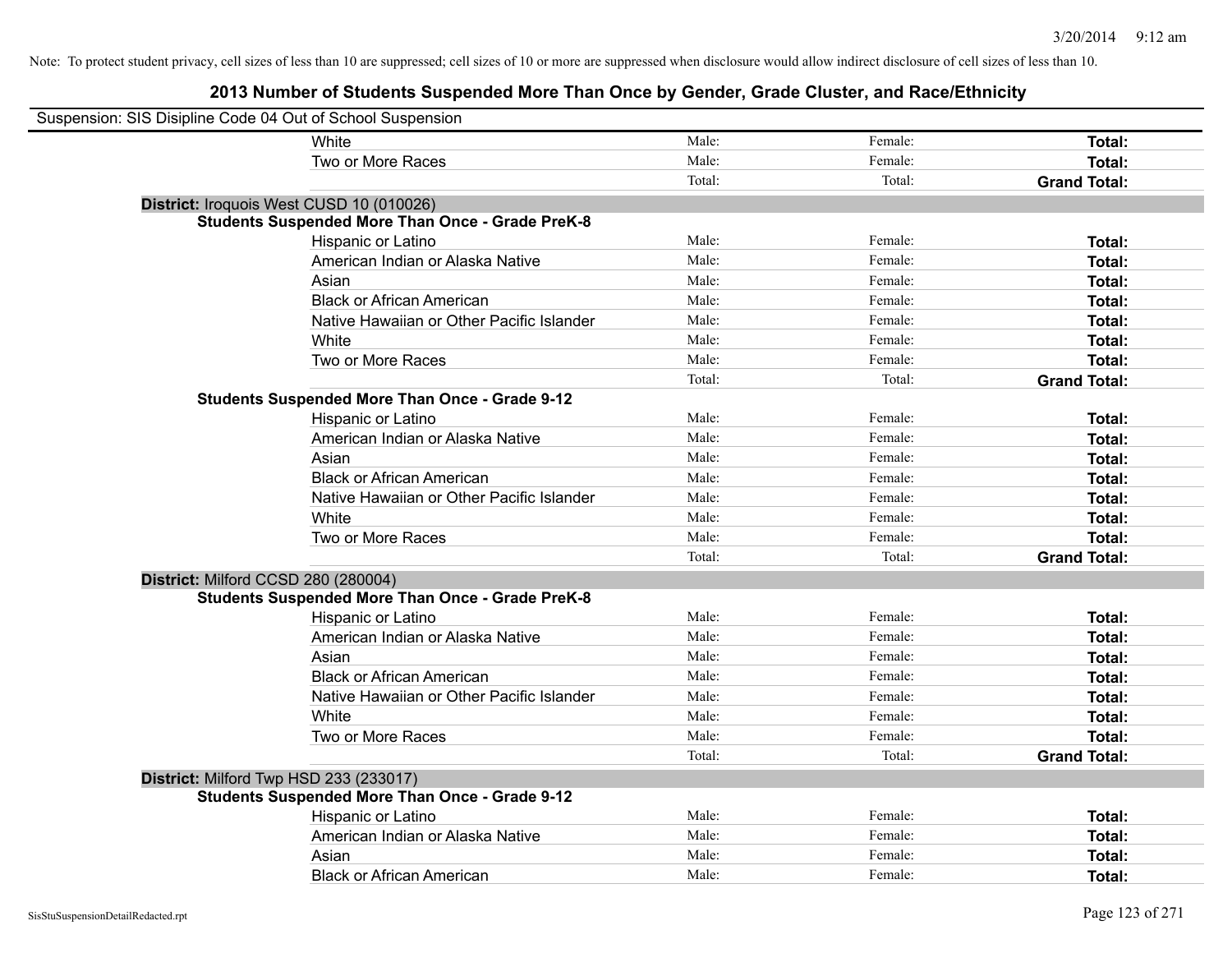| Suspension: SIS Disipline Code 04 Out of School Suspension |                                                         |        |    |         |    |                     |    |
|------------------------------------------------------------|---------------------------------------------------------|--------|----|---------|----|---------------------|----|
|                                                            | Native Hawaiian or Other Pacific Islander               | Male:  |    | Female: |    | Total:              |    |
|                                                            | <b>White</b>                                            | Male:  |    | Female: |    | Total:              |    |
|                                                            | Two or More Races                                       | Male:  |    | Female: |    | Total:              |    |
|                                                            |                                                         | Total: |    | Total:  |    | <b>Grand Total:</b> |    |
| County: Kankakee (046)                                     |                                                         |        |    |         |    |                     |    |
|                                                            | District: Bourbonnais SD 53 (053002)                    |        |    |         |    |                     |    |
|                                                            | <b>Students Suspended More Than Once - Grade PreK-8</b> |        |    |         |    |                     |    |
|                                                            | Hispanic or Latino                                      | Male:  |    | Female: |    | Total:              |    |
|                                                            | American Indian or Alaska Native                        | Male:  |    | Female: |    | Total:              |    |
|                                                            | Asian                                                   | Male:  |    | Female: |    | Total:              |    |
|                                                            | <b>Black or African American</b>                        | Male:  |    | Female: |    | Total:              |    |
|                                                            | Native Hawaiian or Other Pacific Islander               | Male:  |    | Female: |    | Total:              |    |
|                                                            | White                                                   | Male:  |    | Female: |    | Total:              |    |
|                                                            | Two or More Races                                       | Male:  |    | Female: |    | Total:              |    |
|                                                            |                                                         | Total: |    | Total:  |    | <b>Grand Total:</b> | 19 |
|                                                            | District: Bradley Bourbonnais CHSD 307 (307016)         |        |    |         |    |                     |    |
|                                                            | <b>Students Suspended More Than Once - Grade 9-12</b>   |        |    |         |    |                     |    |
|                                                            | Hispanic or Latino                                      | Male:  |    | Female: |    | Total:              | 17 |
|                                                            | American Indian or Alaska Native                        | Male:  |    | Female: |    | Total:              |    |
|                                                            | Asian                                                   | Male:  |    | Female: |    | Total:              |    |
|                                                            | <b>Black or African American</b>                        | Male:  |    | Female: |    | Total:              | 29 |
|                                                            | Native Hawaiian or Other Pacific Islander               | Male:  |    | Female: |    | Total:              |    |
|                                                            | White                                                   | Male:  | 58 | Female: | 17 | Total:              | 75 |
|                                                            | Two or More Races                                       | Male:  |    | Female: |    | Total:              |    |
|                                                            |                                                         | Total: |    | Total:  |    | <b>Grand Total:</b> |    |
| District: Bradley SD 61 (061002)                           |                                                         |        |    |         |    |                     |    |
|                                                            | <b>Students Suspended More Than Once - Grade PreK-8</b> |        |    |         |    |                     |    |
|                                                            | Hispanic or Latino                                      | Male:  |    | Female: |    | Total:              |    |
|                                                            | American Indian or Alaska Native                        | Male:  |    | Female: |    | Total:              |    |
|                                                            | Asian                                                   | Male:  |    | Female: |    | Total:              |    |
|                                                            | <b>Black or African American</b>                        | Male:  |    | Female: |    | Total:              |    |
|                                                            | Native Hawaiian or Other Pacific Islander               | Male:  |    | Female: |    | Total:              |    |
|                                                            | White                                                   | Male:  |    | Female: |    | Total:              |    |
|                                                            | Two or More Races                                       | Male:  |    | Female: |    | Total:              |    |
|                                                            |                                                         | Total: |    | Total:  |    | <b>Grand Total:</b> | 15 |
|                                                            | District: Grant Park CUSD 6 (006026)                    |        |    |         |    |                     |    |
|                                                            | <b>Students Suspended More Than Once - Grade PreK-8</b> |        |    |         |    |                     |    |
|                                                            | <b>Hispanic or Latino</b>                               | Male:  |    | Female: |    | Total:              |    |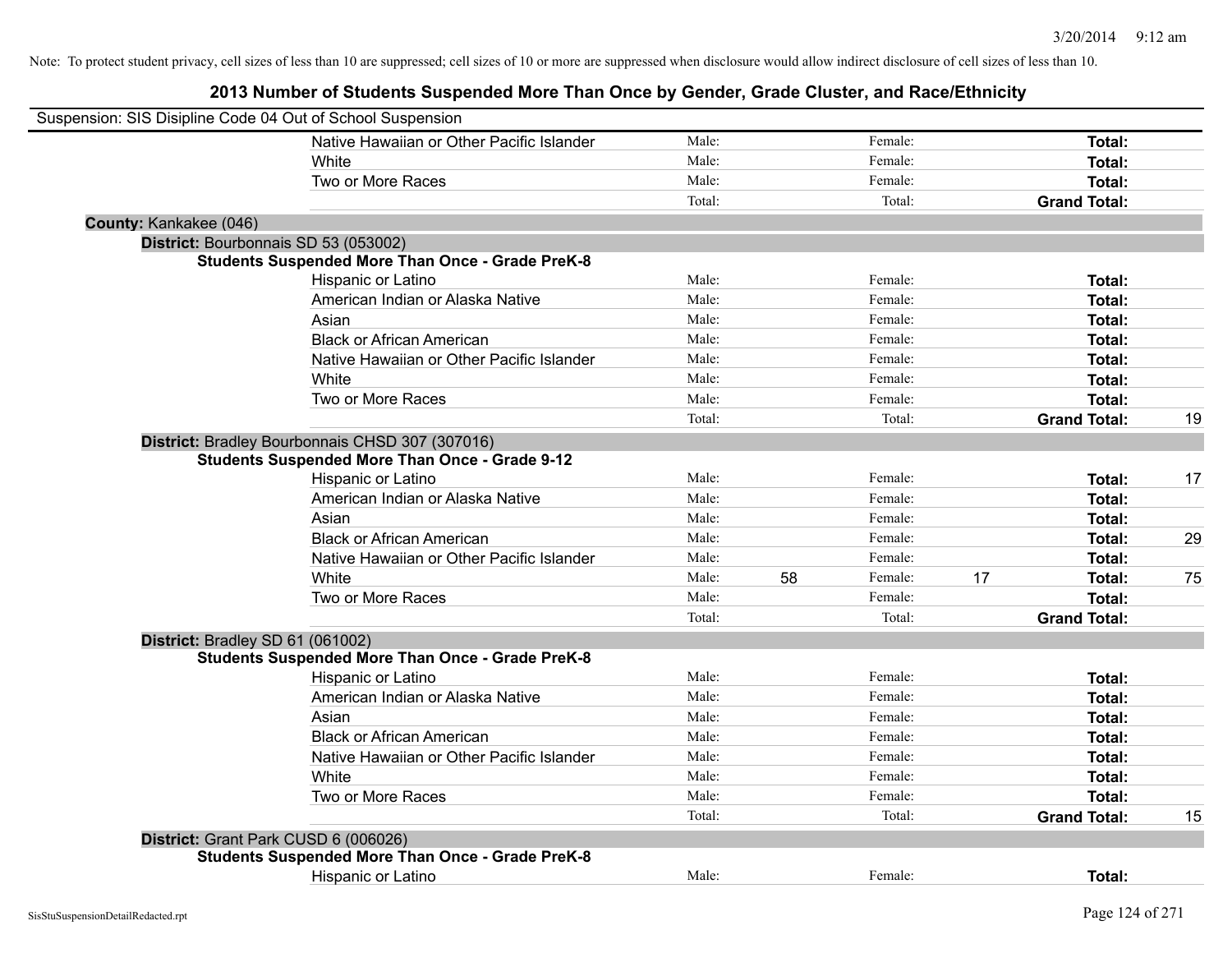|                                    | Suspension: SIS Disipline Code 04 Out of School Suspension |        |         |                     |    |
|------------------------------------|------------------------------------------------------------|--------|---------|---------------------|----|
|                                    | American Indian or Alaska Native                           | Male:  | Female: | Total:              |    |
|                                    | Asian                                                      | Male:  | Female: | Total:              |    |
|                                    | <b>Black or African American</b>                           | Male:  | Female: | Total:              |    |
|                                    | Native Hawaiian or Other Pacific Islander                  | Male:  | Female: | Total:              |    |
|                                    | White                                                      | Male:  | Female: | Total:              |    |
|                                    | Two or More Races                                          | Male:  | Female: | Total:              |    |
|                                    |                                                            | Total: | Total:  | <b>Grand Total:</b> |    |
|                                    | <b>Students Suspended More Than Once - Grade 9-12</b>      |        |         |                     |    |
|                                    | Hispanic or Latino                                         | Male:  | Female: | Total:              |    |
|                                    | American Indian or Alaska Native                           | Male:  | Female: | Total:              |    |
|                                    | Asian                                                      | Male:  | Female: | Total:              |    |
|                                    | <b>Black or African American</b>                           | Male:  | Female: | Total:              |    |
|                                    | Native Hawaiian or Other Pacific Islander                  | Male:  | Female: | Total:              |    |
|                                    | White                                                      | Male:  | Female: | Total:              |    |
|                                    | Two or More Races                                          | Male:  | Female: | Total:              |    |
|                                    |                                                            | Total: | Total:  | <b>Grand Total:</b> |    |
|                                    | District: Herscher CUSD 2 (002026)                         |        |         |                     |    |
|                                    | <b>Students Suspended More Than Once - Grade PreK-8</b>    |        |         |                     |    |
|                                    | Hispanic or Latino                                         | Male:  | Female: | Total:              |    |
|                                    | American Indian or Alaska Native                           | Male:  | Female: | Total:              |    |
|                                    | Asian                                                      | Male:  | Female: | Total:              |    |
|                                    | <b>Black or African American</b>                           | Male:  | Female: | Total:              |    |
|                                    | Native Hawaiian or Other Pacific Islander                  | Male:  | Female: | Total:              |    |
|                                    | White                                                      | Male:  | Female: | Total:              |    |
|                                    | Two or More Races                                          | Male:  | Female: | Total:              |    |
|                                    |                                                            | Total: | Total:  | <b>Grand Total:</b> |    |
|                                    | <b>Students Suspended More Than Once - Grade 9-12</b>      |        |         |                     |    |
|                                    | Hispanic or Latino                                         | Male:  | Female: | Total:              |    |
|                                    | American Indian or Alaska Native                           | Male:  | Female: | Total:              |    |
|                                    | Asian                                                      | Male:  | Female: | Total:              |    |
|                                    | <b>Black or African American</b>                           | Male:  | Female: | Total:              |    |
|                                    | Native Hawaiian or Other Pacific Islander                  | Male:  | Female: | Total:              |    |
|                                    | White                                                      | Male:  | Female: | Total:              | 10 |
|                                    | Two or More Races                                          | Male:  | Female: | Total:              |    |
|                                    |                                                            | Total: | Total:  | <b>Grand Total:</b> |    |
|                                    | District: Kankakee SD 111 (111025)                         |        |         |                     |    |
|                                    | <b>Students Suspended More Than Once - Grade PreK-8</b>    |        |         |                     |    |
|                                    | Hispanic or Latino                                         | Male:  | Female: | Total:              | 28 |
|                                    | American Indian or Alaska Native                           | Male:  | Female: | Total:              |    |
| SisStuSuspensionDetailRedacted.rpt |                                                            |        |         | Page 125 of 271     |    |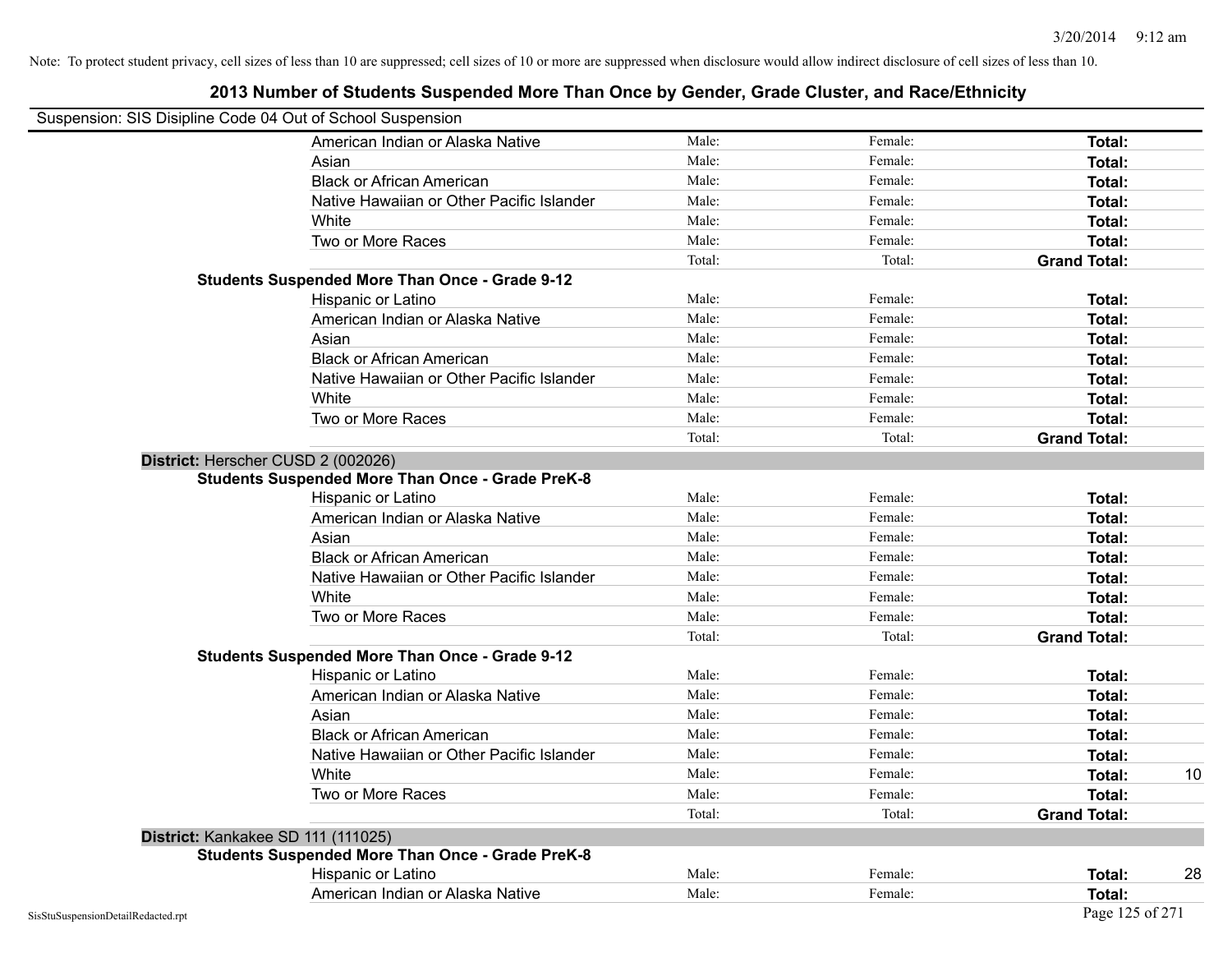| Suspension: SIS Disipline Code 04 Out of School Suspension |        |     |         |    |                     |     |
|------------------------------------------------------------|--------|-----|---------|----|---------------------|-----|
| Asian                                                      | Male:  |     | Female: |    | Total:              |     |
| <b>Black or African American</b>                           | Male:  | 151 | Female: | 73 | Total:              | 224 |
| Native Hawaiian or Other Pacific Islander                  | Male:  |     | Female: |    | Total:              |     |
| White                                                      | Male:  |     | Female: |    | Total:              | 28  |
| Two or More Races                                          | Male:  |     | Female: |    | Total:              | 12  |
|                                                            | Total: |     | Total:  |    | <b>Grand Total:</b> |     |
| <b>Students Suspended More Than Once - Grade 9-12</b>      |        |     |         |    |                     |     |
| Hispanic or Latino                                         | Male:  |     | Female: |    | Total:              | 11  |
| American Indian or Alaska Native                           | Male:  |     | Female: |    | Total:              |     |
| Asian                                                      | Male:  |     | Female: |    | Total:              |     |
| <b>Black or African American</b>                           | Male:  | 45  | Female: | 14 | Total:              | 59  |
| Native Hawaiian or Other Pacific Islander                  | Male:  |     | Female: |    | Total:              |     |
| White                                                      | Male:  |     | Female: |    | Total:              |     |
| Two or More Races                                          | Male:  |     | Female: |    | Total:              |     |
|                                                            | Total: | 57  | Total:  | 24 | <b>Grand Total:</b> | 81  |
| District: Manteno CUSD 5 (005026)                          |        |     |         |    |                     |     |
| <b>Students Suspended More Than Once - Grade PreK-8</b>    |        |     |         |    |                     |     |
| Hispanic or Latino                                         | Male:  |     | Female: |    | Total:              |     |
| American Indian or Alaska Native                           | Male:  |     | Female: |    | Total:              |     |
| Asian                                                      | Male:  |     | Female: |    | Total:              |     |
| <b>Black or African American</b>                           | Male:  |     | Female: |    | Total:              |     |
| Native Hawaiian or Other Pacific Islander                  | Male:  |     | Female: |    | Total:              |     |
| White                                                      | Male:  |     | Female: |    | Total:              |     |
| Two or More Races                                          | Male:  |     | Female: |    | Total:              |     |
|                                                            | Total: |     | Total:  |    | <b>Grand Total:</b> |     |
| <b>Students Suspended More Than Once - Grade 9-12</b>      |        |     |         |    |                     |     |
| Hispanic or Latino                                         | Male:  |     | Female: |    | Total:              |     |
| American Indian or Alaska Native                           | Male:  |     | Female: |    | Total:              |     |
| Asian                                                      | Male:  |     | Female: |    | Total:              |     |
| <b>Black or African American</b>                           | Male:  |     | Female: |    | Total:              |     |
| Native Hawaiian or Other Pacific Islander                  | Male:  |     | Female: |    | Total:              |     |
| White                                                      | Male:  |     | Female: |    | Total:              |     |
| Two or More Races                                          | Male:  |     | Female: |    | Total:              |     |
|                                                            | Total: |     | Total:  |    | <b>Grand Total:</b> |     |
| District: Momence CUSD 1 (001026)                          |        |     |         |    |                     |     |
| <b>Students Suspended More Than Once - Grade PreK-8</b>    |        |     |         |    |                     |     |
| Hispanic or Latino                                         | Male:  |     | Female: |    | Total:              |     |
| American Indian or Alaska Native                           | Male:  |     | Female: |    | <b>Total:</b>       |     |
| Asian                                                      | Male:  |     | Female: |    | Total:              |     |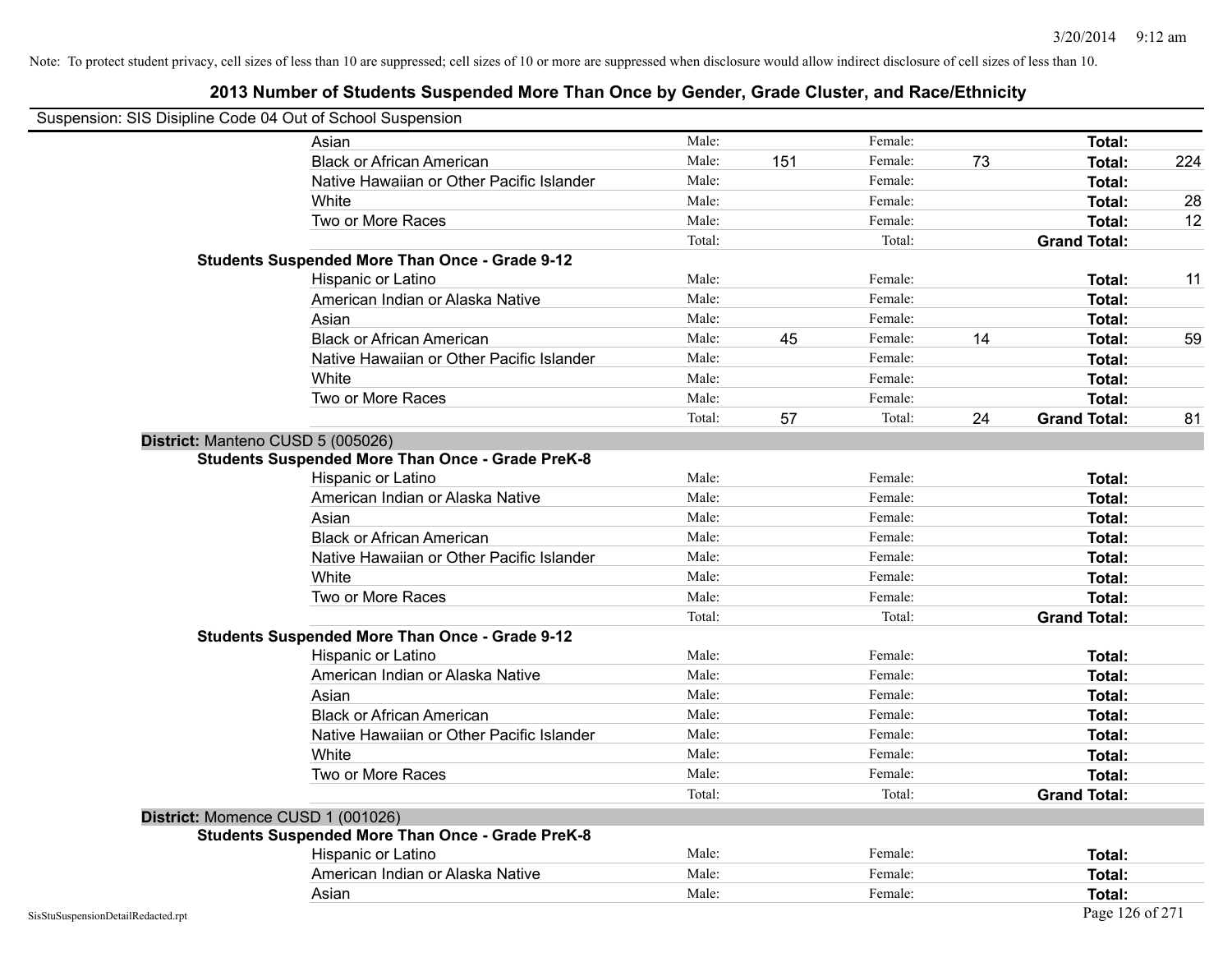| Suspension: SIS Disipline Code 04 Out of School Suspension |        |    |         |    |                     |    |
|------------------------------------------------------------|--------|----|---------|----|---------------------|----|
| <b>Black or African American</b>                           | Male:  |    | Female: |    | Total:              |    |
| Native Hawaiian or Other Pacific Islander                  | Male:  |    | Female: |    | Total:              |    |
| White                                                      | Male:  |    | Female: |    | Total:              |    |
| Two or More Races                                          | Male:  |    | Female: |    | Total:              |    |
|                                                            | Total: |    | Total:  |    | <b>Grand Total:</b> |    |
| <b>Students Suspended More Than Once - Grade 9-12</b>      |        |    |         |    |                     |    |
| Hispanic or Latino                                         | Male:  |    | Female: |    | Total:              |    |
| American Indian or Alaska Native                           | Male:  |    | Female: |    | Total:              |    |
| Asian                                                      | Male:  |    | Female: |    | Total:              |    |
| <b>Black or African American</b>                           | Male:  |    | Female: |    | Total:              |    |
| Native Hawaiian or Other Pacific Islander                  | Male:  |    | Female: |    | Total:              |    |
| White                                                      | Male:  |    | Female: |    | Total:              |    |
| Two or More Races                                          | Male:  |    | Female: |    | Total:              |    |
|                                                            | Total: |    | Total:  |    | <b>Grand Total:</b> |    |
| <b>District: St Anne CCSD 256 (256004)</b>                 |        |    |         |    |                     |    |
| <b>Students Suspended More Than Once - Grade PreK-8</b>    |        |    |         |    |                     |    |
| Hispanic or Latino                                         | Male:  |    | Female: |    | Total:              |    |
| American Indian or Alaska Native                           | Male:  |    | Female: |    | Total:              |    |
| Asian                                                      | Male:  |    | Female: |    | Total:              |    |
| <b>Black or African American</b>                           | Male:  |    | Female: |    | Total:              |    |
| Native Hawaiian or Other Pacific Islander                  | Male:  |    | Female: |    | Total:              |    |
| White                                                      | Male:  |    | Female: |    | Total:              |    |
| Two or More Races                                          | Male:  |    | Female: |    | Total:              |    |
|                                                            | Total: |    | Total:  |    | <b>Grand Total:</b> |    |
| District: St Anne CHSD 302 (302016)                        |        |    |         |    |                     |    |
| <b>Students Suspended More Than Once - Grade 9-12</b>      |        |    |         |    |                     |    |
| Hispanic or Latino                                         | Male:  |    | Female: |    | Total:              |    |
| American Indian or Alaska Native                           | Male:  |    | Female: |    | Total:              |    |
| Asian                                                      | Male:  |    | Female: |    | Total:              |    |
| <b>Black or African American</b>                           | Male:  | 16 | Female: | 10 | Total:              | 26 |
| Native Hawaiian or Other Pacific Islander                  | Male:  |    | Female: |    | Total:              |    |
| White                                                      | Male:  |    | Female: |    | Total:              |    |
| Two or More Races                                          | Male:  |    | Female: |    | Total:              |    |
|                                                            | Total: |    | Total:  |    | <b>Grand Total:</b> |    |
| District: St George CCSD 258 (258004)                      |        |    |         |    |                     |    |
| <b>Students Suspended More Than Once - Grade PreK-8</b>    |        |    |         |    |                     |    |
| Hispanic or Latino                                         | Male:  |    | Female: |    | Total:              |    |
| American Indian or Alaska Native                           | Male:  |    | Female: |    | Total:              |    |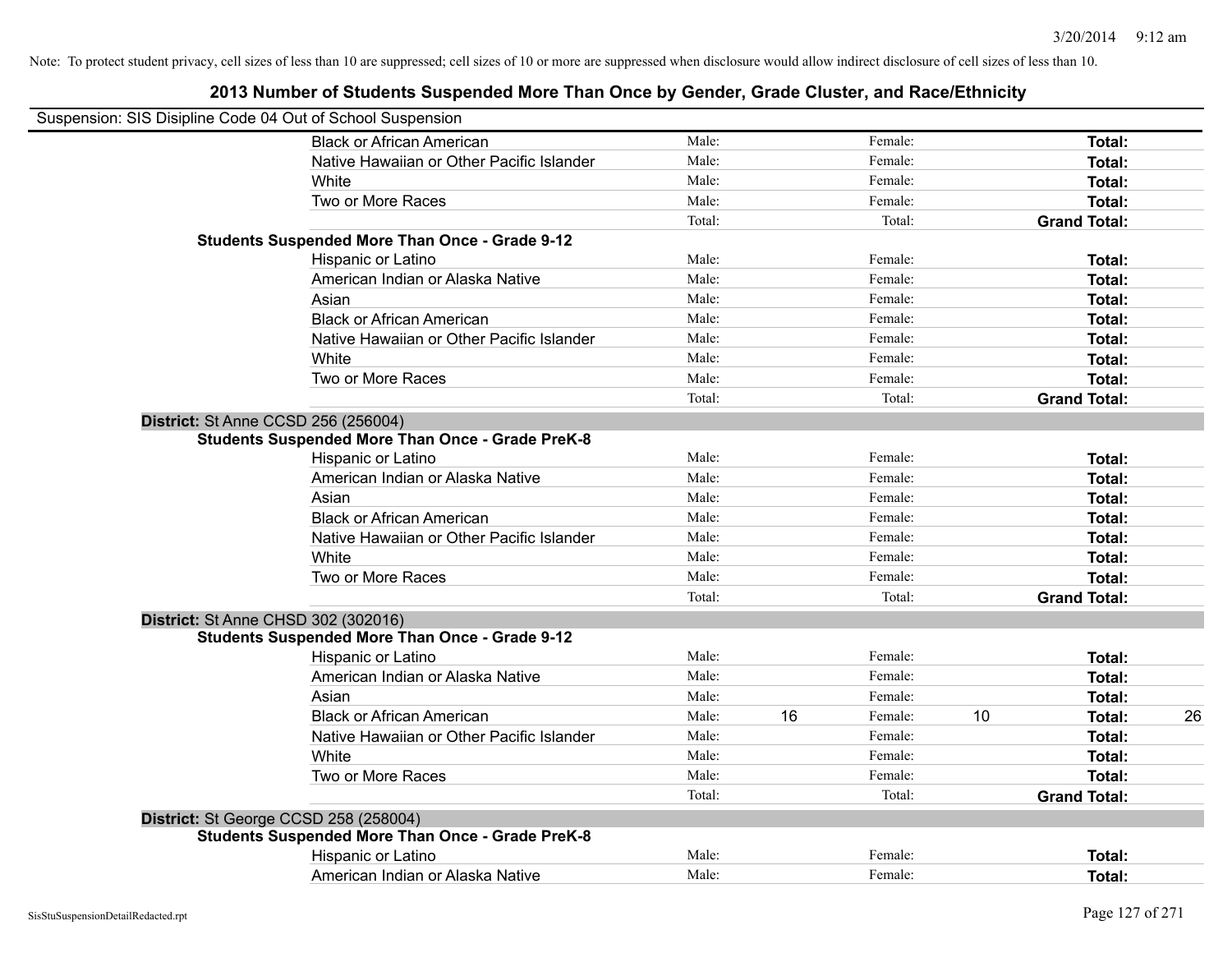|                                        | Suspension: SIS Disipline Code 04 Out of School Suspension |        |    |         |    |                     |    |
|----------------------------------------|------------------------------------------------------------|--------|----|---------|----|---------------------|----|
|                                        | Asian                                                      | Male:  |    | Female: |    | Total:              |    |
|                                        | <b>Black or African American</b>                           | Male:  |    | Female: |    | Total:              |    |
|                                        | Native Hawaiian or Other Pacific Islander                  | Male:  |    | Female: |    | Total:              |    |
|                                        | White                                                      | Male:  |    | Female: |    | Total:              |    |
|                                        | Two or More Races                                          | Male:  |    | Female: |    | Total:              |    |
|                                        |                                                            | Total: |    | Total:  |    | <b>Grand Total:</b> |    |
| <b>County: Non-Public School (000)</b> |                                                            |        |    |         |    |                     |    |
|                                        | District: Non-Public School (0000)                         |        |    |         |    |                     |    |
|                                        | <b>Students Suspended More Than Once - Grade 9-12</b>      |        |    |         |    |                     |    |
|                                        | Hispanic or Latino                                         | Male:  |    | Female: |    | Total:              |    |
|                                        | American Indian or Alaska Native                           | Male:  |    | Female: |    | Total:              |    |
|                                        | Asian                                                      | Male:  |    | Female: |    | Total:              |    |
|                                        | <b>Black or African American</b>                           | Male:  |    | Female: |    | Total:              |    |
|                                        | Native Hawaiian or Other Pacific Islander                  | Male:  |    | Female: |    | Total:              |    |
|                                        | White                                                      | Male:  |    | Female: |    | Total:              |    |
|                                        | Two or More Races                                          | Male:  |    | Female: |    | Total:              |    |
|                                        |                                                            | Total: |    | Total:  |    | <b>Grand Total:</b> |    |
| County: Jackson (039)                  |                                                            |        |    |         |    |                     |    |
|                                        | District: Carbondale CHSD 165 (165016)                     |        |    |         |    |                     |    |
|                                        | <b>Students Suspended More Than Once - Grade 9-12</b>      |        |    |         |    |                     |    |
|                                        | Hispanic or Latino                                         | Male:  |    | Female: |    | Total:              |    |
|                                        | American Indian or Alaska Native                           | Male:  |    | Female: |    | Total:              |    |
|                                        | Asian                                                      | Male:  |    | Female: |    | Total:              |    |
|                                        | <b>Black or African American</b>                           | Male:  | 16 | Female: | 14 | Total:              | 30 |
|                                        | Native Hawaiian or Other Pacific Islander                  | Male:  |    | Female: |    | Total:              |    |
|                                        | White                                                      | Male:  |    | Female: |    | Total:              |    |
|                                        | Two or More Races                                          | Male:  |    | Female: |    | Total:              |    |
|                                        |                                                            | Total: |    | Total:  |    | <b>Grand Total:</b> |    |
|                                        | District: Carbondale ESD 95 (095002)                       |        |    |         |    |                     |    |
|                                        | <b>Students Suspended More Than Once - Grade PreK-8</b>    |        |    |         |    |                     |    |
|                                        | Hispanic or Latino                                         | Male:  |    | Female: |    | Total:              |    |
|                                        | American Indian or Alaska Native                           | Male:  |    | Female: |    | Total:              |    |
|                                        | Asian                                                      | Male:  |    | Female: |    | Total:              |    |
|                                        | <b>Black or African American</b>                           | Male:  |    | Female: |    | Total:              | 20 |
|                                        | Native Hawaiian or Other Pacific Islander                  | Male:  |    | Female: |    | Total:              |    |
|                                        | White                                                      | Male:  |    | Female: |    |                     |    |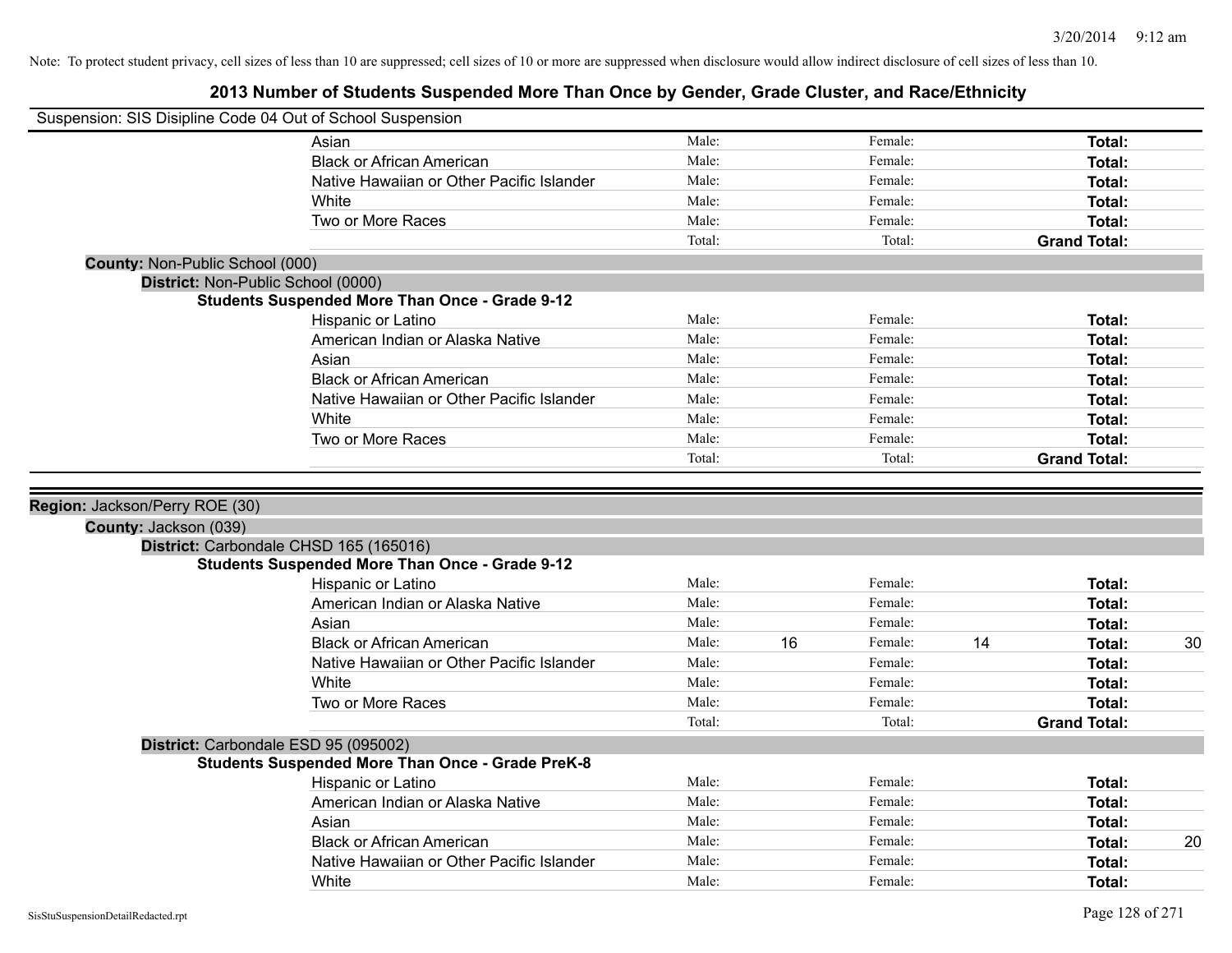| Suspension: SIS Disipline Code 04 Out of School Suspension |                                                         |        |         |                     |
|------------------------------------------------------------|---------------------------------------------------------|--------|---------|---------------------|
|                                                            | Two or More Races                                       | Male:  | Female: | Total:              |
|                                                            |                                                         | Total: | Total:  | <b>Grand Total:</b> |
|                                                            | District: Elverado CUSD 196 (196026)                    |        |         |                     |
|                                                            | <b>Students Suspended More Than Once - Grade PreK-8</b> |        |         |                     |
|                                                            | Hispanic or Latino                                      | Male:  | Female: | Total:              |
|                                                            | American Indian or Alaska Native                        | Male:  | Female: | Total:              |
|                                                            | Asian                                                   | Male:  | Female: | Total:              |
|                                                            | <b>Black or African American</b>                        | Male:  | Female: | Total:              |
|                                                            | Native Hawaiian or Other Pacific Islander               | Male:  | Female: | Total:              |
|                                                            | White                                                   | Male:  | Female: | Total:              |
|                                                            | Two or More Races                                       | Male:  | Female: | Total:              |
|                                                            |                                                         | Total: | Total:  | <b>Grand Total:</b> |
|                                                            | <b>Students Suspended More Than Once - Grade 9-12</b>   |        |         |                     |
|                                                            | Hispanic or Latino                                      | Male:  | Female: | Total:              |
|                                                            | American Indian or Alaska Native                        | Male:  | Female: | Total:              |
|                                                            | Asian                                                   | Male:  | Female: | Total:              |
|                                                            | <b>Black or African American</b>                        | Male:  | Female: | Total:              |
|                                                            | Native Hawaiian or Other Pacific Islander               | Male:  | Female: | Total:              |
|                                                            | White                                                   | Male:  | Female: | Total:              |
|                                                            | Two or More Races                                       | Male:  | Female: | Total:              |
|                                                            |                                                         | Total: | Total:  | <b>Grand Total:</b> |
|                                                            | District: Giant City CCSD 130 (130004)                  |        |         |                     |
|                                                            | <b>Students Suspended More Than Once - Grade PreK-8</b> |        |         |                     |
|                                                            | Hispanic or Latino                                      | Male:  | Female: | Total:              |
|                                                            | American Indian or Alaska Native                        | Male:  | Female: | Total:              |
|                                                            | Asian                                                   | Male:  | Female: | Total:              |
|                                                            | <b>Black or African American</b>                        | Male:  | Female: | Total:              |
|                                                            | Native Hawaiian or Other Pacific Islander               | Male:  | Female: | Total:              |
|                                                            | White                                                   | Male:  | Female: | Total:              |
|                                                            | Two or More Races                                       | Male:  | Female: | Total:              |
|                                                            |                                                         | Total: | Total:  | <b>Grand Total:</b> |
|                                                            | District: Murphysboro CUSD 186 (186026)                 |        |         |                     |
|                                                            | <b>Students Suspended More Than Once - Grade PreK-8</b> |        |         |                     |
|                                                            | Hispanic or Latino                                      | Male:  | Female: | Total:              |
|                                                            | American Indian or Alaska Native                        | Male:  | Female: | Total:              |
|                                                            | Asian                                                   | Male:  | Female: | Total:              |
|                                                            | <b>Black or African American</b>                        | Male:  | Female: | 15<br>Total:        |
|                                                            | Native Hawaiian or Other Pacific Islander               | Male:  | Female: | Total:              |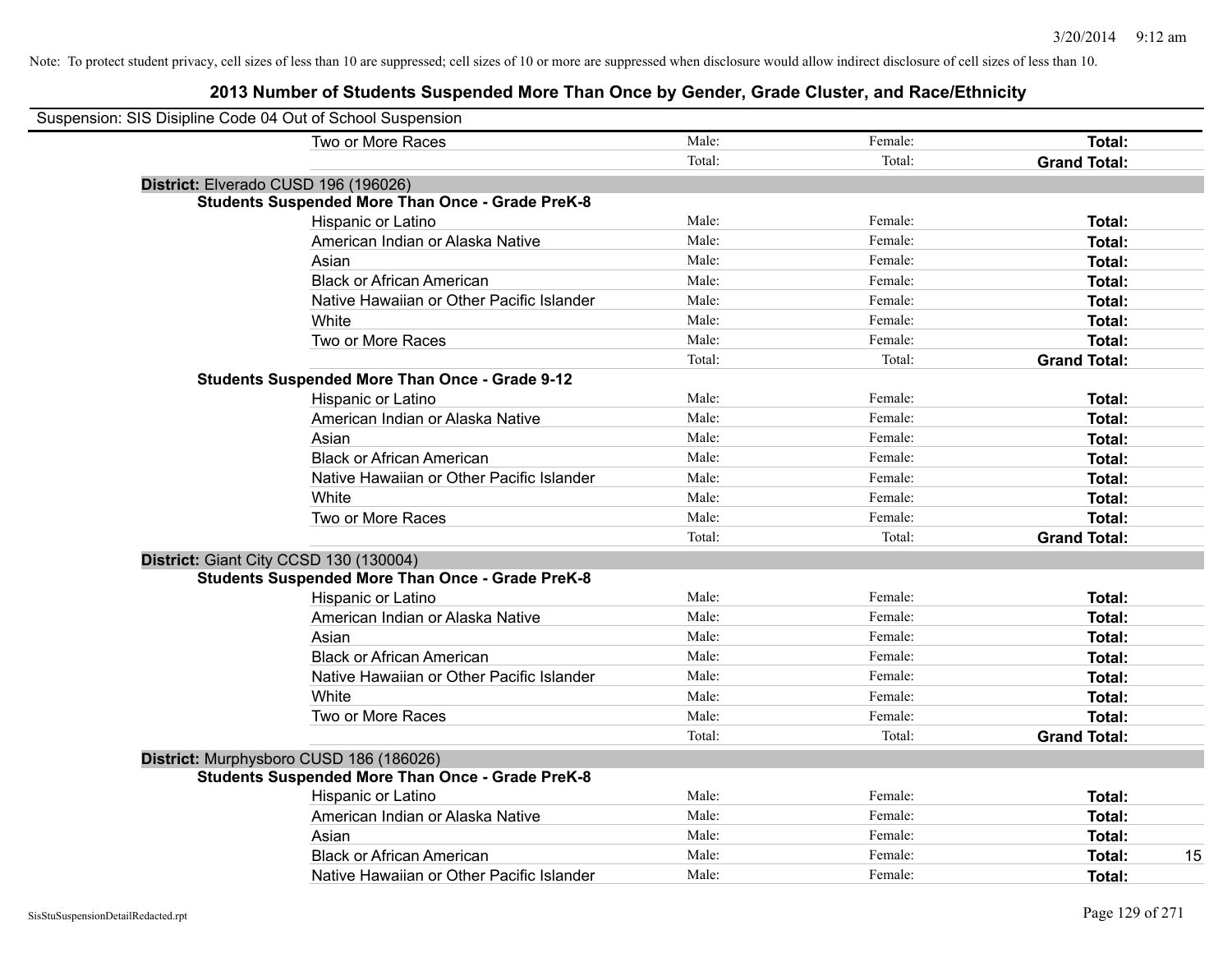| Suspension: SIS Disipline Code 04 Out of School Suspension |                                                         |        |         |                     |    |
|------------------------------------------------------------|---------------------------------------------------------|--------|---------|---------------------|----|
|                                                            | White                                                   | Male:  | Female: | Total:              | 13 |
|                                                            | Two or More Races                                       | Male:  | Female: | Total:              |    |
|                                                            |                                                         | Total: | Total:  | <b>Grand Total:</b> |    |
|                                                            | <b>Students Suspended More Than Once - Grade 9-12</b>   |        |         |                     |    |
|                                                            | Hispanic or Latino                                      | Male:  | Female: | Total:              |    |
|                                                            | American Indian or Alaska Native                        | Male:  | Female: | Total:              |    |
|                                                            | Asian                                                   | Male:  | Female: | <b>Total:</b>       |    |
|                                                            | <b>Black or African American</b>                        | Male:  | Female: | Total:              | 25 |
|                                                            | Native Hawaiian or Other Pacific Islander               | Male:  | Female: | Total:              |    |
|                                                            | White                                                   | Male:  | Female: | Total:              | 27 |
|                                                            | Two or More Races                                       | Male:  | Female: | Total:              |    |
|                                                            |                                                         | Total: | Total:  | <b>Grand Total:</b> |    |
|                                                            | District: Trico CUSD 176 (176026)                       |        |         |                     |    |
|                                                            | <b>Students Suspended More Than Once - Grade PreK-8</b> |        |         |                     |    |
|                                                            | Hispanic or Latino                                      | Male:  | Female: | Total:              |    |
|                                                            | American Indian or Alaska Native                        | Male:  | Female: | Total:              |    |
|                                                            | Asian                                                   | Male:  | Female: | <b>Total:</b>       |    |
|                                                            | <b>Black or African American</b>                        | Male:  | Female: | <b>Total:</b>       |    |
|                                                            | Native Hawaiian or Other Pacific Islander               | Male:  | Female: | <b>Total:</b>       |    |
|                                                            | White                                                   | Male:  | Female: | Total:              | 16 |
|                                                            | Two or More Races                                       | Male:  | Female: | Total:              |    |
|                                                            |                                                         | Total: | Total:  | <b>Grand Total:</b> |    |
|                                                            | <b>Students Suspended More Than Once - Grade 9-12</b>   |        |         |                     |    |
|                                                            | Hispanic or Latino                                      | Male:  | Female: | Total:              |    |
|                                                            | American Indian or Alaska Native                        | Male:  | Female: | Total:              |    |
|                                                            | Asian                                                   | Male:  | Female: | Total:              |    |
|                                                            | <b>Black or African American</b>                        | Male:  | Female: | Total:              |    |
|                                                            | Native Hawaiian or Other Pacific Islander               | Male:  | Female: | Total:              |    |
|                                                            | White                                                   | Male:  | Female: | Total:              |    |
|                                                            | Two or More Races                                       | Male:  | Female: | Total:              |    |
|                                                            |                                                         | Total: | Total:  | <b>Grand Total:</b> |    |
|                                                            | District: Unity Point CCSD 140 (140004)                 |        |         |                     |    |
|                                                            | Students Suspended More Than Once - Grade PreK-8        |        |         |                     |    |
|                                                            | Hispanic or Latino                                      | Male:  | Female: | Total:              |    |
|                                                            | American Indian or Alaska Native                        | Male:  | Female: | Total:              |    |
|                                                            | Asian                                                   | Male:  | Female: | Total:              |    |
|                                                            | <b>Black or African American</b>                        | Male:  | Female: | Total:              |    |
|                                                            | Native Hawaiian or Other Pacific Islander               | Male:  | Female: | Total:              |    |
|                                                            | White                                                   | Male:  | Female: | Total:              |    |
| SisStuSuspensionDetailRedacted.rpt                         |                                                         |        |         | Page 130 of 271     |    |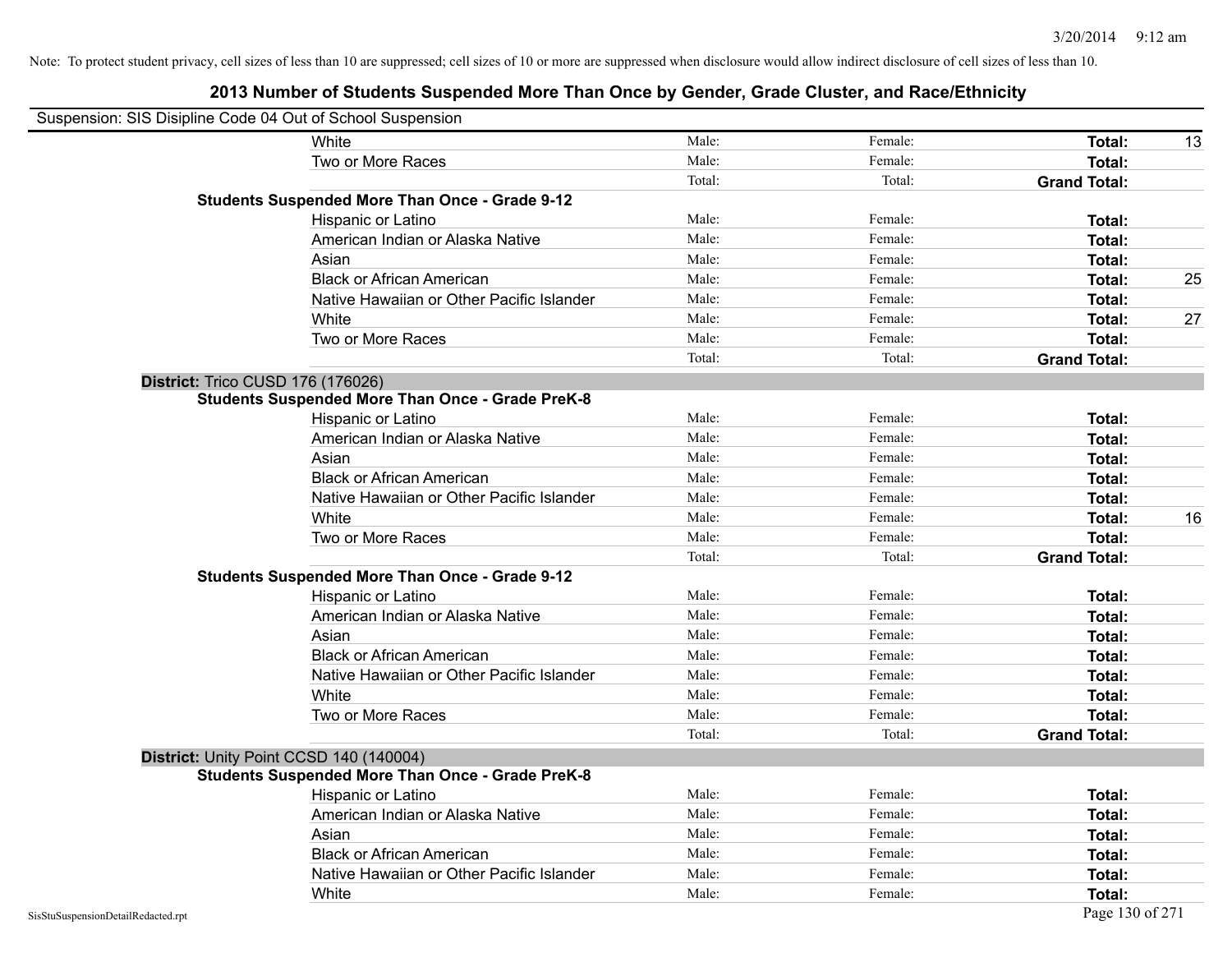# **2013 Number of Students Suspended More Than Once by Gender, Grade Cluster, and Race/Ethnicity**

| Suspension: SIS Disipline Code 04 Out of School Suspension |        |         |                     |
|------------------------------------------------------------|--------|---------|---------------------|
| Two or More Races                                          | Male:  | Female: | Total:              |
|                                                            | Total: | Total:  | <b>Grand Total:</b> |
| <b>County: Non-Public School (000)</b>                     |        |         |                     |
| District: Jackson/Perry ROE (000000)                       |        |         |                     |
| <b>Students Suspended More Than Once - Grade PreK-8</b>    |        |         |                     |
| Hispanic or Latino                                         | Male:  | Female: | Total:              |
| American Indian or Alaska Native                           | Male:  | Female: | Total:              |
| Asian                                                      | Male:  | Female: | Total:              |
| <b>Black or African American</b>                           | Male:  | Female: | Total:              |
| Native Hawaiian or Other Pacific Islander                  | Male:  | Female: | Total:              |
| White                                                      | Male:  | Female: | Total:              |
| Two or More Races                                          | Male:  | Female: | Total:              |
|                                                            | Total: | Total:  | <b>Grand Total:</b> |
| County: Perry (073)                                        |        |         |                     |
| District: Pinckneyville CHSD 101 (101016)                  |        |         |                     |
| <b>Students Suspended More Than Once - Grade 9-12</b>      |        |         |                     |
| Hispanic or Latino                                         | Male:  | Female: | Total:              |
| American Indian or Alaska Native                           | Male:  | Female: | Total:              |
| Asian                                                      | Male:  | Female: | Total:              |
| <b>Black or African American</b>                           | Male:  | Female: | Total:              |
| Native Hawaiian or Other Pacific Islander                  | Male:  | Female: | Total:              |
| White                                                      | Male:  | Female: | Total:              |
| Two or More Races                                          | Male:  | Female: | Total:              |
|                                                            | Total: | Total:  | <b>Grand Total:</b> |
| District: Pinckneyville SD 50 (050002)                     |        |         |                     |
| <b>Students Suspended More Than Once - Grade PreK-8</b>    |        |         |                     |
| <b>Hispanic or Latino</b>                                  | Male:  | Female: | Total:              |
| American Indian or Alaska Native                           | Male:  | Female: | Total:              |
| Asian                                                      | Male:  | Female: | Total:              |
| <b>Black or African American</b>                           | Male:  | Female: | Total:              |
| Native Hawaiian or Other Pacific Islander                  | Male:  | Female: | Total:              |
| White                                                      | Male:  | Female: | Total:              |
| Two or More Races                                          | Male:  | Female: | Total:              |
|                                                            | Total: | Total:  | <b>Grand Total:</b> |

**Region:** Kane ROE (31)

**County:** Kane (045)

**District:** Aurora East USD 131 (131022)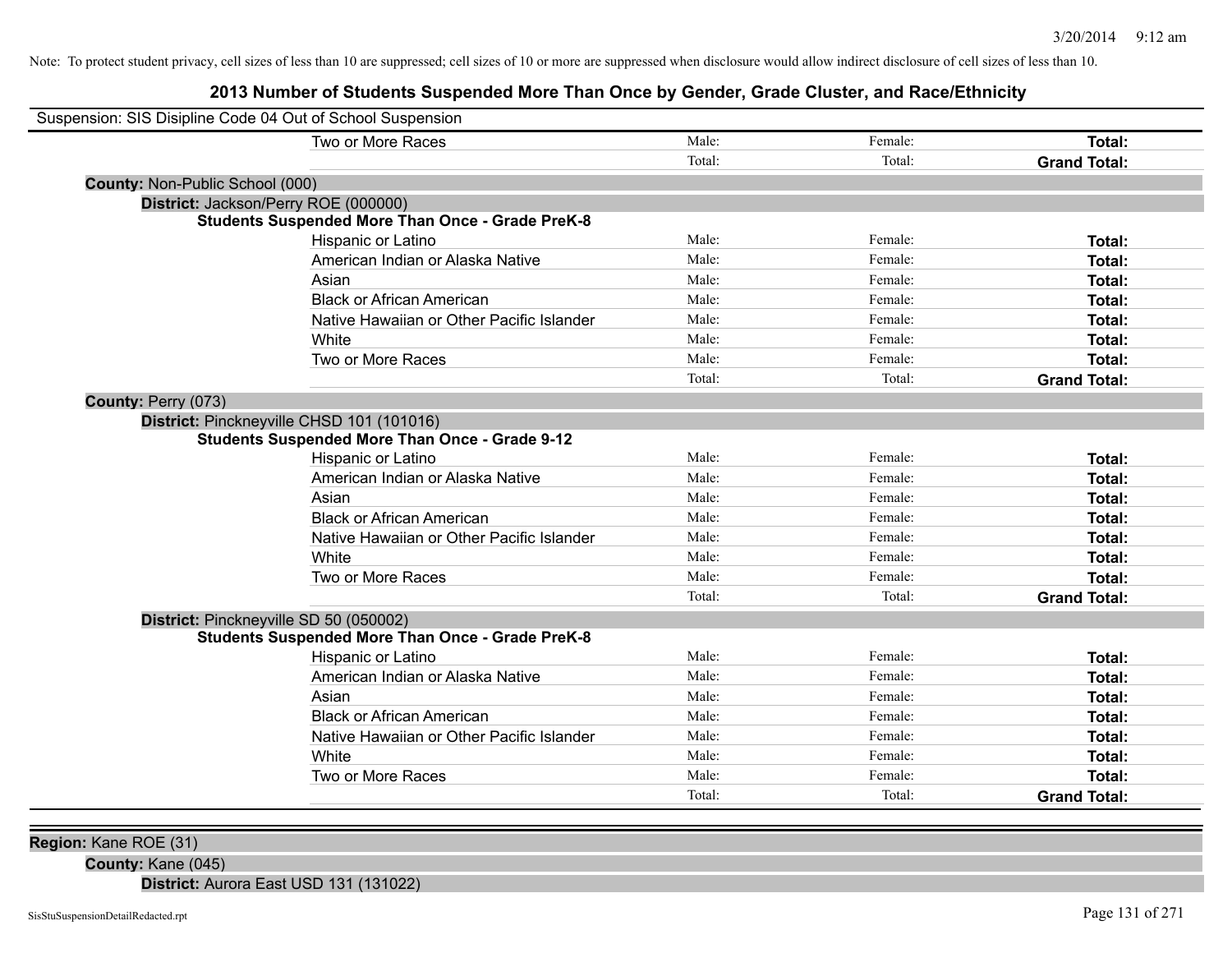| Suspension: SIS Disipline Code 04 Out of School Suspension |        |     |         |    |                     |     |
|------------------------------------------------------------|--------|-----|---------|----|---------------------|-----|
| <b>Students Suspended More Than Once - Grade PreK-8</b>    |        |     |         |    |                     |     |
| Hispanic or Latino                                         | Male:  | 117 | Female: | 59 | Total:              | 176 |
| American Indian or Alaska Native                           | Male:  |     | Female: |    | Total:              |     |
| Asian                                                      | Male:  |     | Female: |    | Total:              |     |
| <b>Black or African American</b>                           | Male:  |     | Female: |    | Total:              | 27  |
| Native Hawaiian or Other Pacific Islander                  | Male:  |     | Female: |    | Total:              |     |
| White                                                      | Male:  |     | Female: |    | Total:              |     |
| Two or More Races                                          | Male:  |     | Female: |    | Total:              |     |
|                                                            | Total: |     | Total:  |    | <b>Grand Total:</b> | 213 |
| <b>Students Suspended More Than Once - Grade 9-12</b>      |        |     |         |    |                     |     |
| Hispanic or Latino                                         | Male:  |     | Female: |    | Total:              | 15  |
| American Indian or Alaska Native                           | Male:  |     | Female: |    | <b>Total:</b>       |     |
| Asian                                                      | Male:  |     | Female: |    | <b>Total:</b>       |     |
| <b>Black or African American</b>                           | Male:  |     | Female: |    | <b>Total:</b>       |     |
| Native Hawaiian or Other Pacific Islander                  | Male:  |     | Female: |    | Total:              |     |
| White                                                      | Male:  |     | Female: |    | <b>Total:</b>       |     |
| Two or More Races                                          | Male:  |     | Female: |    | <b>Total:</b>       |     |
|                                                            | Total: |     | Total:  |    | <b>Grand Total:</b> |     |
| District: Aurora West USD 129 (129022)                     |        |     |         |    |                     |     |
| <b>Students Suspended More Than Once - Grade PreK-8</b>    |        |     |         |    |                     |     |
| Hispanic or Latino                                         | Male:  | 96  | Female: | 29 | <b>Total:</b>       | 125 |
| American Indian or Alaska Native                           | Male:  |     | Female: |    | Total:              |     |
| Asian                                                      | Male:  |     | Female: |    | Total:              |     |
| <b>Black or African American</b>                           | Male:  | 60  | Female: | 29 | Total:              | 89  |
| Native Hawaiian or Other Pacific Islander                  | Male:  |     | Female: |    | Total:              |     |
| White                                                      | Male:  | 34  | Female: | 15 | Total:              | 49  |
| Two or More Races                                          | Male:  |     | Female: |    | Total:              |     |
|                                                            | Total: |     | Total:  |    | <b>Grand Total:</b> | 274 |
| <b>Students Suspended More Than Once - Grade 9-12</b>      |        |     |         |    |                     |     |
| Hispanic or Latino                                         | Male:  | 36  | Female: | 11 | Total:              | 47  |
| American Indian or Alaska Native                           | Male:  |     | Female: |    | Total:              |     |
| Asian                                                      | Male:  |     | Female: |    | Total:              |     |
| <b>Black or African American</b>                           | Male:  |     | Female: |    | Total:              | 32  |
| Native Hawaiian or Other Pacific Islander                  | Male:  |     | Female: |    | Total:              |     |
| White                                                      | Male:  |     | Female: |    | Total:              | 18  |
| Two or More Races                                          | Male:  |     | Female: |    | Total:              |     |
|                                                            | Total: | 80  | Total:  | 31 | <b>Grand Total:</b> | 111 |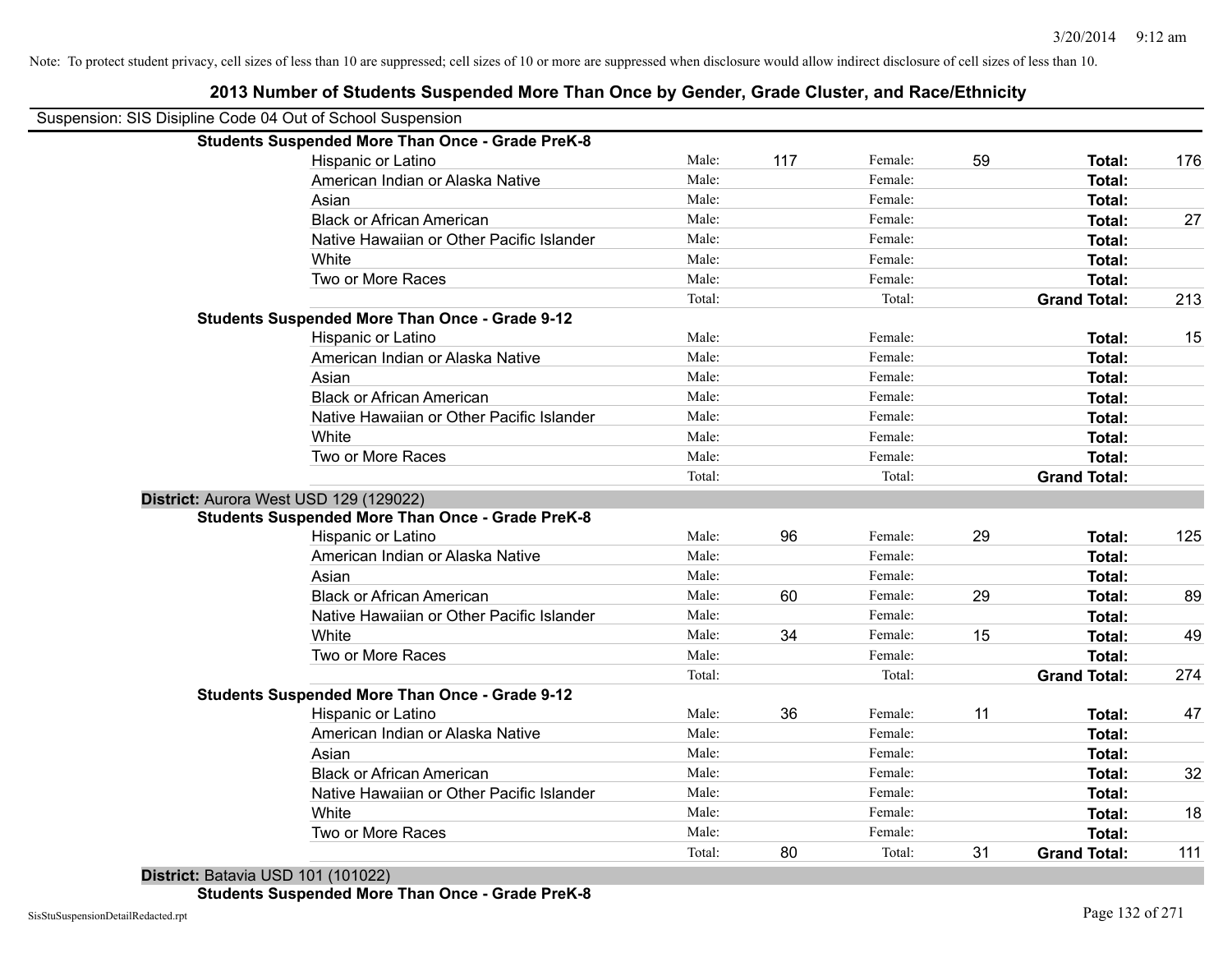|                                    | Suspension: SIS Disipline Code 04 Out of School Suspension |        |    |         |    |                     |    |
|------------------------------------|------------------------------------------------------------|--------|----|---------|----|---------------------|----|
|                                    | Hispanic or Latino                                         | Male:  |    | Female: |    | Total:              |    |
|                                    | American Indian or Alaska Native                           | Male:  |    | Female: |    | Total:              |    |
|                                    | Asian                                                      | Male:  |    | Female: |    | Total:              |    |
|                                    | <b>Black or African American</b>                           | Male:  |    | Female: |    | Total:              |    |
|                                    | Native Hawaiian or Other Pacific Islander                  | Male:  |    | Female: |    | Total:              |    |
|                                    | White                                                      | Male:  |    | Female: |    | Total:              | 14 |
|                                    | Two or More Races                                          | Male:  |    | Female: |    | Total:              |    |
|                                    |                                                            | Total: |    | Total:  |    | <b>Grand Total:</b> |    |
|                                    | <b>Students Suspended More Than Once - Grade 9-12</b>      |        |    |         |    |                     |    |
|                                    | Hispanic or Latino                                         | Male:  |    | Female: |    | Total:              |    |
|                                    | American Indian or Alaska Native                           | Male:  |    | Female: |    | Total:              |    |
|                                    | Asian                                                      | Male:  |    | Female: |    | Total:              |    |
|                                    | <b>Black or African American</b>                           | Male:  |    | Female: |    | Total:              |    |
|                                    | Native Hawaiian or Other Pacific Islander                  | Male:  |    | Female: |    | Total:              |    |
|                                    | White                                                      | Male:  |    | Female: |    | Total:              | 11 |
|                                    | Two or More Races                                          | Male:  |    | Female: |    | Total:              |    |
|                                    |                                                            | Total: |    | Total:  |    | <b>Grand Total:</b> |    |
|                                    | District: Central CUSD 301 (301026)                        |        |    |         |    |                     |    |
|                                    | <b>Students Suspended More Than Once - Grade PreK-8</b>    | Male:  |    | Female: |    | <b>Total:</b>       |    |
|                                    | Hispanic or Latino<br>American Indian or Alaska Native     | Male:  |    | Female: |    |                     |    |
|                                    |                                                            | Male:  |    |         |    | Total:              |    |
|                                    | Asian                                                      |        |    | Female: |    | Total:              |    |
|                                    | <b>Black or African American</b>                           | Male:  |    | Female: |    | Total:              |    |
|                                    | Native Hawaiian or Other Pacific Islander                  | Male:  |    | Female: |    | Total:              |    |
|                                    | White                                                      | Male:  |    | Female: |    | Total:              |    |
|                                    | Two or More Races                                          | Male:  |    | Female: |    | Total:              |    |
|                                    |                                                            | Total: |    | Total:  |    | <b>Grand Total:</b> |    |
|                                    | <b>Students Suspended More Than Once - Grade 9-12</b>      |        |    |         |    |                     |    |
|                                    | Hispanic or Latino                                         | Male:  |    | Female: |    | Total:              |    |
|                                    | American Indian or Alaska Native                           | Male:  |    | Female: |    | Total:              |    |
|                                    | Asian                                                      | Male:  |    | Female: |    | Total:              |    |
|                                    | <b>Black or African American</b>                           | Male:  |    | Female: |    | Total:              |    |
|                                    | Native Hawaiian or Other Pacific Islander                  | Male:  |    | Female: |    | Total:              |    |
|                                    | White                                                      | Male:  |    | Female: |    | Total:              |    |
|                                    | Two or More Races                                          | Male:  |    | Female: |    | Total:              |    |
|                                    |                                                            | Total: |    | Total:  |    | <b>Grand Total:</b> |    |
| District: CUSD 300 (300026)        |                                                            |        |    |         |    |                     |    |
|                                    | <b>Students Suspended More Than Once - Grade PreK-8</b>    |        |    |         |    |                     |    |
|                                    | Hispanic or Latino                                         | Male:  | 32 | Female: | 12 | Total:              | 44 |
| SisStuSuspensionDetailRedacted.rpt |                                                            |        |    |         |    | Page 133 of 271     |    |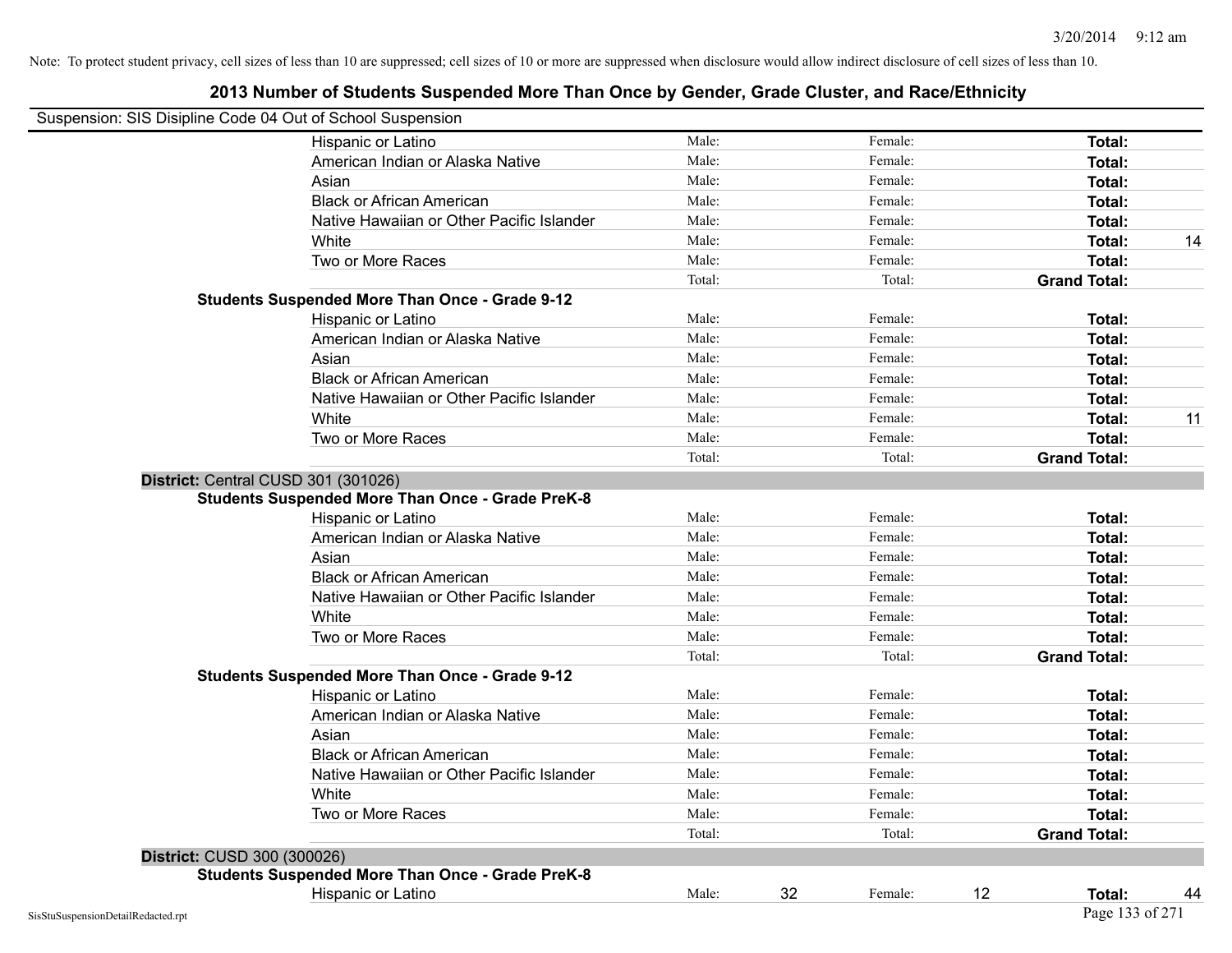| Suspension: SIS Disipline Code 04 Out of School Suspension |                                                         |        |    |         |    |                     |     |
|------------------------------------------------------------|---------------------------------------------------------|--------|----|---------|----|---------------------|-----|
|                                                            | American Indian or Alaska Native                        | Male:  |    | Female: |    | Total:              |     |
|                                                            | Asian                                                   | Male:  |    | Female: |    | Total:              |     |
|                                                            | <b>Black or African American</b>                        | Male:  | 38 | Female: | 18 | Total:              | 56  |
|                                                            | Native Hawaiian or Other Pacific Islander               | Male:  |    | Female: |    | Total:              |     |
|                                                            | White                                                   | Male:  |    | Female: |    | Total:              | 28  |
|                                                            | Two or More Races                                       | Male:  |    | Female: |    | Total:              |     |
|                                                            |                                                         | Total: |    | Total:  |    | <b>Grand Total:</b> |     |
|                                                            | <b>Students Suspended More Than Once - Grade 9-12</b>   |        |    |         |    |                     |     |
|                                                            | Hispanic or Latino                                      | Male:  | 65 | Female: | 42 | Total:              | 107 |
|                                                            | American Indian or Alaska Native                        | Male:  |    | Female: |    | Total:              |     |
|                                                            | Asian                                                   | Male:  |    | Female: |    | Total:              |     |
|                                                            | <b>Black or African American</b>                        | Male:  | 26 | Female: | 23 | Total:              | 49  |
|                                                            | Native Hawaiian or Other Pacific Islander               | Male:  |    | Female: |    | Total:              |     |
|                                                            | White                                                   | Male:  | 33 | Female: | 10 | Total:              | 43  |
|                                                            | Two or More Races                                       | Male:  |    | Female: |    | Total:              |     |
|                                                            |                                                         | Total: |    | Total:  |    | <b>Grand Total:</b> | 210 |
|                                                            | District: Geneva CUSD 304 (304026)                      |        |    |         |    |                     |     |
|                                                            | <b>Students Suspended More Than Once - Grade PreK-8</b> |        |    |         |    |                     |     |
|                                                            | Hispanic or Latino                                      | Male:  |    | Female: |    | Total:              |     |
|                                                            | American Indian or Alaska Native                        | Male:  |    | Female: |    | Total:              |     |
|                                                            | Asian                                                   | Male:  |    | Female: |    | Total:              |     |
|                                                            | <b>Black or African American</b>                        | Male:  |    | Female: |    | Total:              |     |
|                                                            | Native Hawaiian or Other Pacific Islander               | Male:  |    | Female: |    | Total:              |     |
|                                                            | White                                                   | Male:  |    | Female: |    | Total:              |     |
|                                                            | Two or More Races                                       | Male:  |    | Female: |    | <b>Total:</b>       |     |
|                                                            |                                                         | Total: |    | Total:  |    | <b>Grand Total:</b> |     |
|                                                            | <b>Students Suspended More Than Once - Grade 9-12</b>   |        |    |         |    |                     |     |
|                                                            | Hispanic or Latino                                      | Male:  |    | Female: |    | Total:              |     |
|                                                            | American Indian or Alaska Native                        | Male:  |    | Female: |    | Total:              |     |
|                                                            | Asian                                                   | Male:  |    | Female: |    | Total:              |     |
|                                                            | <b>Black or African American</b>                        | Male:  |    | Female: |    | Total:              |     |
|                                                            | Native Hawaiian or Other Pacific Islander               | Male:  |    | Female: |    | Total:              |     |
|                                                            | White                                                   | Male:  |    | Female: |    | Total:              | 11  |
|                                                            | Two or More Races                                       | Male:  |    | Female: |    | Total:              |     |
|                                                            |                                                         | Total: |    | Total:  |    | <b>Grand Total:</b> |     |
|                                                            | District: Kaneland CUSD 302 (302026)                    |        |    |         |    |                     |     |
|                                                            | <b>Students Suspended More Than Once - Grade PreK-8</b> |        |    |         |    |                     |     |
|                                                            | Hispanic or Latino                                      | Male:  |    | Female: |    | Total:              |     |
|                                                            | American Indian or Alaska Native                        | Male:  |    | Female: |    | Total:              |     |
| SisStuSuspensionDetailRedacted.rpt                         |                                                         |        |    |         |    | Page 134 of 271     |     |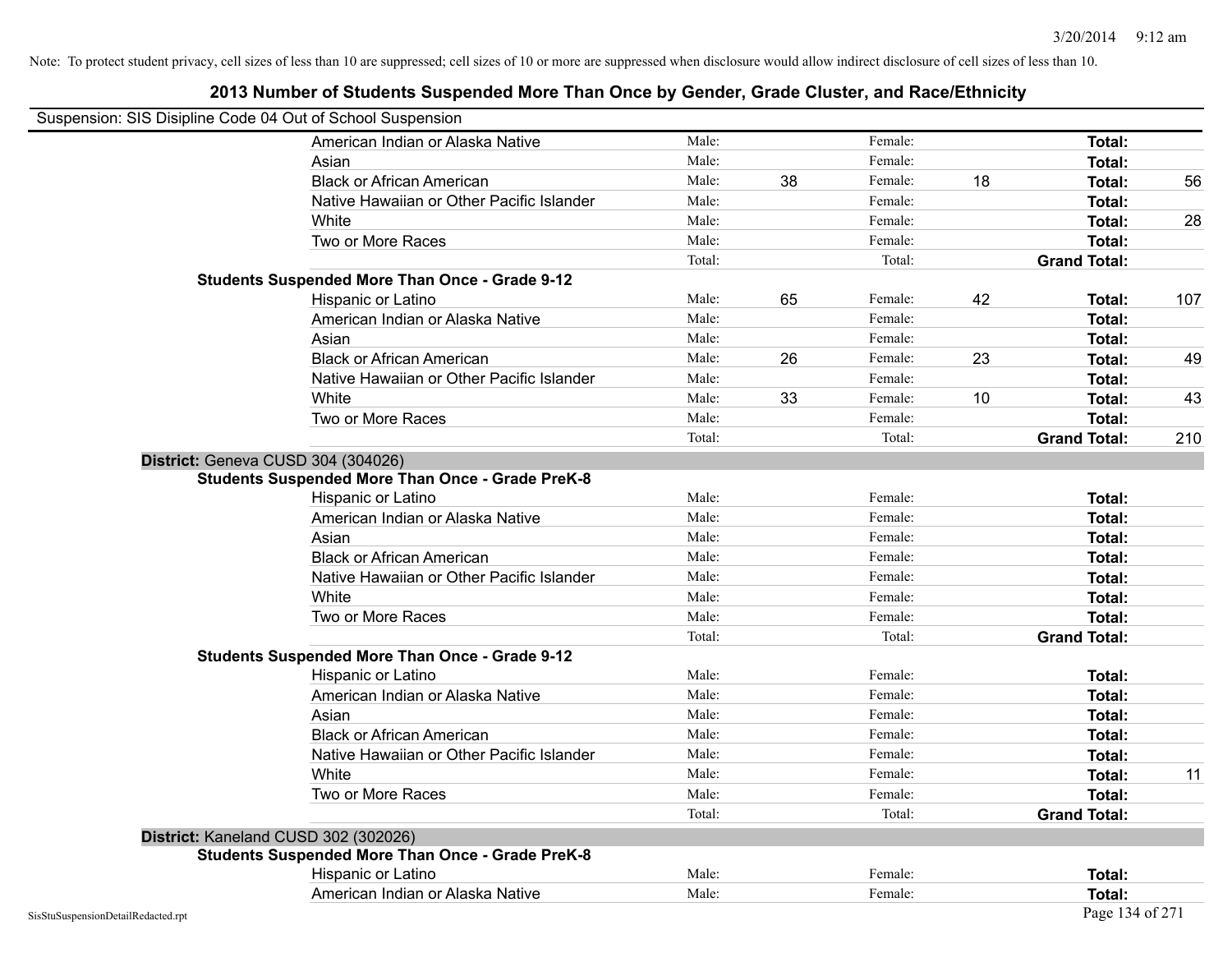|                                  | Suspension: SIS Disipline Code 04 Out of School Suspension |        |     |         |                     |     |
|----------------------------------|------------------------------------------------------------|--------|-----|---------|---------------------|-----|
|                                  | Asian                                                      | Male:  |     | Female: | <b>Total:</b>       |     |
|                                  | <b>Black or African American</b>                           | Male:  |     | Female: | Total:              |     |
|                                  | Native Hawaiian or Other Pacific Islander                  | Male:  |     | Female: | Total:              |     |
|                                  | White                                                      | Male:  |     | Female: | Total:              |     |
|                                  | Two or More Races                                          | Male:  |     | Female: | Total:              |     |
|                                  |                                                            | Total: |     | Total:  | <b>Grand Total:</b> |     |
|                                  | <b>Students Suspended More Than Once - Grade 9-12</b>      |        |     |         |                     |     |
|                                  | Hispanic or Latino                                         | Male:  |     | Female: | Total:              |     |
|                                  | American Indian or Alaska Native                           | Male:  |     | Female: | Total:              |     |
|                                  | Asian                                                      | Male:  |     | Female: | Total:              |     |
|                                  | <b>Black or African American</b>                           | Male:  |     | Female: | <b>Total:</b>       |     |
|                                  | Native Hawaiian or Other Pacific Islander                  | Male:  |     | Female: | Total:              |     |
|                                  | White                                                      | Male:  |     | Female: | <b>Total:</b>       |     |
|                                  | Two or More Races                                          | Male:  |     | Female: | Total:              |     |
|                                  |                                                            | Total: |     | Total:  | <b>Grand Total:</b> | 10  |
| District: Larkin Center (012500) |                                                            |        |     |         |                     |     |
|                                  | <b>Students Suspended More Than Once - Grade 9-12</b>      |        |     |         |                     |     |
|                                  | Hispanic or Latino                                         | Male:  |     | Female: | Total:              |     |
|                                  | American Indian or Alaska Native                           | Male:  |     | Female: | Total:              |     |
|                                  | Asian                                                      | Male:  |     | Female: | Total:              |     |
|                                  | <b>Black or African American</b>                           | Male:  |     | Female: | Total:              |     |
|                                  | Native Hawaiian or Other Pacific Islander                  | Male:  |     | Female: | <b>Total:</b>       |     |
|                                  | White                                                      | Male:  |     | Female: | <b>Total:</b>       |     |
|                                  | Two or More Races                                          | Male:  |     | Female: | Total:              |     |
|                                  |                                                            | Total: |     | Total:  | <b>Grand Total:</b> |     |
|                                  | District: Non-Public School (3020)                         |        |     |         |                     |     |
|                                  | <b>Students Suspended More Than Once - Grade 9-12</b>      |        |     |         |                     |     |
|                                  | <b>Hispanic or Latino</b>                                  | Male:  |     | Female: | Total:              |     |
|                                  | American Indian or Alaska Native                           | Male:  |     | Female: | Total:              |     |
|                                  | Asian                                                      | Male:  |     | Female: | Total:              |     |
|                                  | <b>Black or African American</b>                           | Male:  |     | Female: | Total:              |     |
|                                  | Native Hawaiian or Other Pacific Islander                  | Male:  |     | Female: | Total:              |     |
|                                  | White                                                      | Male:  |     | Female: | Total:              |     |
|                                  | Two or More Races                                          | Male:  |     | Female: | <b>Total:</b>       |     |
|                                  |                                                            | Total: |     | Total:  | <b>Grand Total:</b> |     |
| District: SD U-46 (046022)       |                                                            |        |     |         |                     |     |
|                                  | <b>Students Suspended More Than Once - Grade PreK-8</b>    |        |     |         |                     |     |
|                                  | Hispanic or Latino                                         | Male:  | 123 | Female: | 30<br>Total:        | 153 |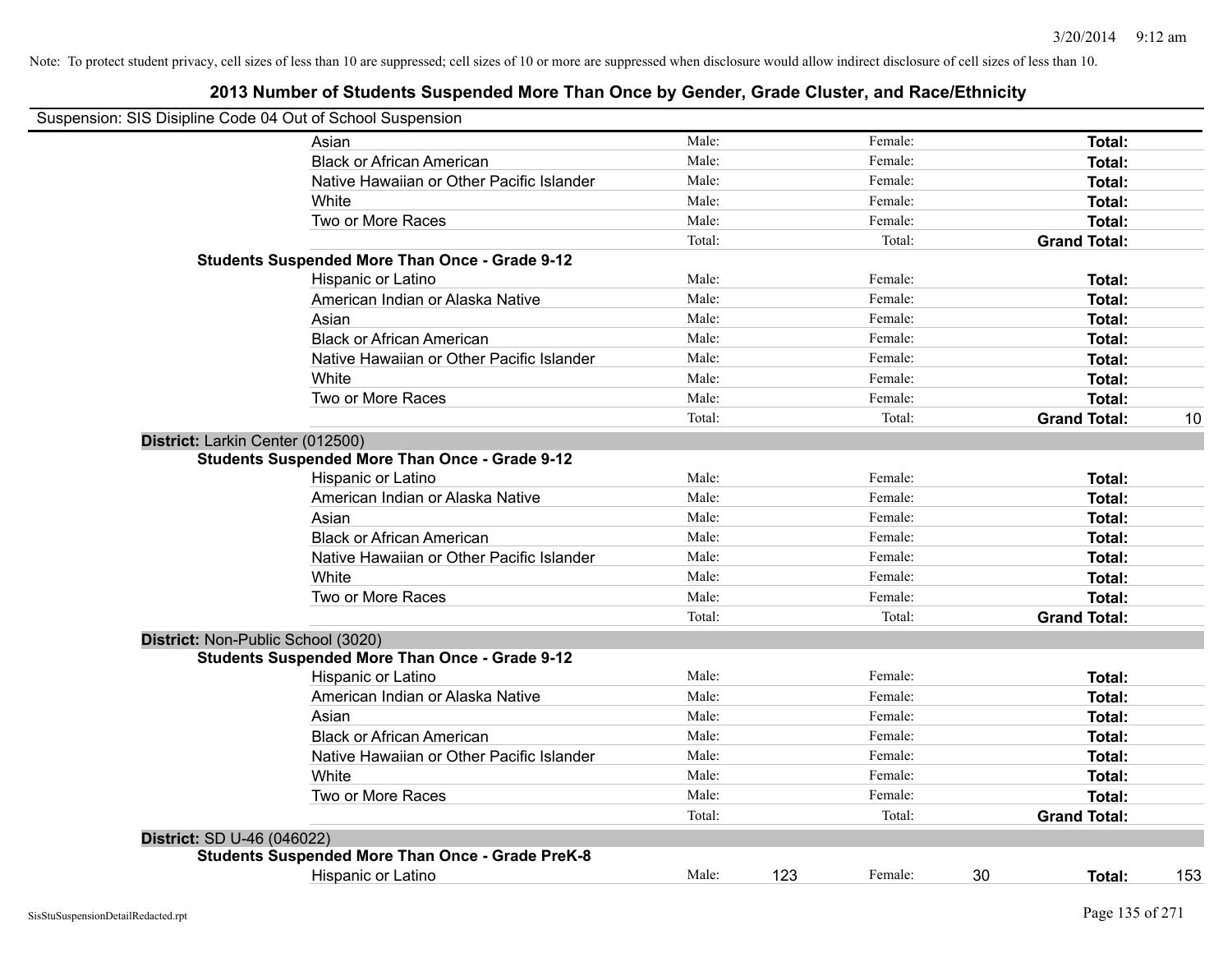# **2013 Number of Students Suspended More Than Once by Gender, Grade Cluster, and Race/Ethnicity** Suspension: SIS Disipline Code 04 Out of School Suspension American Indian or Alaska Native **Male:** Male: Female: Female: **Total:** Total: Asian **Asian Male:** Female: **Total:** Female: **Total:** Female: **Total:** Female: **Total:** Total: Black or African American **Male:** 77 Female: 21 Total: 98 Native Hawaiian or Other Pacific Islander **Male:** Male: Female: Female: **Total:** Total: White **Male:** Male: **Total: 52** Male: **Total: 52** Male: **Total: 52** Two or More Races **The Contract Contract Contract Contract Contract Contract Contract Contract Contract Contract Contract Contract Contract Contract Contract Contract Contract Contract Contract Contract Contract Contract C** Total: Total: Total: **Grand Total: Students Suspended More Than Once - Grade 9-12** Hispanic or Latino Male: 166 Female: 60 **Total:** 226 American Indian or Alaska Native **Male:** Male: Female: Female: **Total:** Total: Asian Male: Female: **Total:** Black or African American **Male:** 69 Female: 57 **Total:** 126 Native Hawaiian or Other Pacific Islander Male: Total: Female: Female: Total: Total: White **Male:** 61 Female: 17 Total: 78 Total: 78 Two or More Races **The Contract Contract Contract Contract Contract Contract Contract Contract Contract Contract Contract Contract Contract Contract Contract Contract Contract Contract Contract Contract Contract Contract C** Total: Total: Total: **Grand Total: District:** Special Education Services (020200) **Students Suspended More Than Once - Grade PreK-8** Hispanic or Latino **Finally Hispanic or Latino** *Total:* Male: Female: **Female: Total: Total: Total: Finally** American Indian or Alaska Native **Male:** Male: Female: Female: **Total:** Total: Asian **Female:** Total: Male: Female: **Total: Total:** Total: Total: Female: Total: Total: Total: Total: Total: Total: Total: Total: Total: Total: Total: Total: Total: Total: Total: Total: Total: Total: Total: Total: Total: Black or African American **Figure 1.1 and Total:** Male: Female: Female: **Total: Total:** Total: Native Hawaiian or Other Pacific Islander **Male:** Male: Female: Female: **Total:** Total: White **Total:** Male: Female: **Total:** Total: **Total:** Female: **Total:** Total: Two or More Races **Total:** Total: Male: Female: Female: **Total:** Total: Female: Total: Total: Total: **Grand Total: Students Suspended More Than Once - Grade 9-12** Hispanic or Latino **Finale:** Female: **Total:** Female: **Female: Folder Folder Poster Instal:** Total: American Indian or Alaska Native **Male:** Male: Female: Female: **Total:** Total: Asian **Female:** Total: Male: Female: **Total: Total:** Total: Total: Female: Total: Total: Total: Total: Total: Total: Total: Total: Total: Total: Total: Total: Total: Total: Total: Total: Total: Total: Total: Total: Total: Black or African American **Figure 1.1 and Total:** Male: Female: Female: **Total: Total:** Total: Native Hawaiian or Other Pacific Islander **Male:** Male: Female: Female: **Total:** Total: White **Total:** Male: Female: **Total:** Total: **Total:** Female: **Total:** Total: Two or More Races **Total:** Total: Male: Female: Female: **Total:** Total: Female: Total: Total: Total: **Grand Total: District:** St Charles CUSD 303 (303026) **Students Suspended More Than Once - Grade PreK-8** Hispanic or Latino **Finale:** Female: **Female:** Female: **Total:** Female: **Total:** Female: **Female:** Female: **Total:** Female: **Female:** Female: **Female:** Female: **Female:** Female: **Female:** Female: **Female:** Female: **Female:** American Indian or Alaska Native **Male:** Male: Female: Female: **Total:** Total: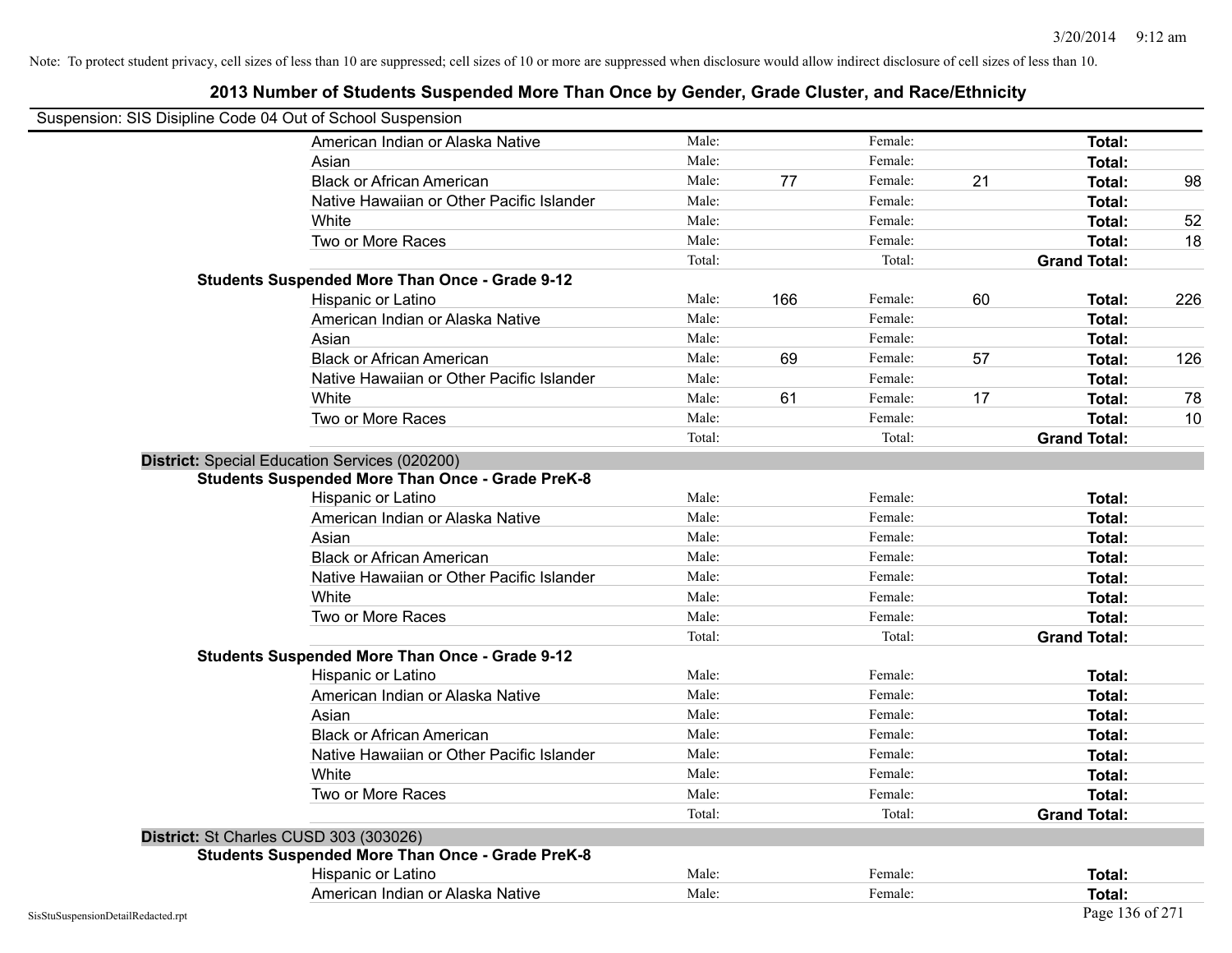| Suspension: SIS Disipline Code 04 Out of School Suspension |                                                         |        |         |                     |    |
|------------------------------------------------------------|---------------------------------------------------------|--------|---------|---------------------|----|
|                                                            | Asian                                                   | Male:  | Female: | Total:              |    |
|                                                            | <b>Black or African American</b>                        | Male:  | Female: | Total:              |    |
|                                                            | Native Hawaiian or Other Pacific Islander               | Male:  | Female: | Total:              |    |
|                                                            | White                                                   | Male:  | Female: | Total:              | 17 |
|                                                            | Two or More Races                                       | Male:  | Female: | Total:              |    |
|                                                            |                                                         | Total: | Total:  | <b>Grand Total:</b> |    |
|                                                            | <b>Students Suspended More Than Once - Grade 9-12</b>   |        |         |                     |    |
|                                                            | Hispanic or Latino                                      | Male:  | Female: | Total:              | 11 |
|                                                            | American Indian or Alaska Native                        | Male:  | Female: | Total:              |    |
|                                                            | Asian                                                   | Male:  | Female: | Total:              |    |
|                                                            | <b>Black or African American</b>                        | Male:  | Female: | Total:              |    |
|                                                            | Native Hawaiian or Other Pacific Islander               | Male:  | Female: | Total:              |    |
|                                                            | White                                                   | Male:  | Female: | Total:              | 25 |
|                                                            | Two or More Races                                       | Male:  | Female: | Total:              |    |
|                                                            |                                                         | Total: | Total:  | <b>Grand Total:</b> |    |
| County: Non-Public School (000)                            |                                                         |        |         |                     |    |
| District: Kane ROE (000000)                                |                                                         |        |         |                     |    |
|                                                            | <b>Students Suspended More Than Once - Grade PreK-8</b> |        |         |                     |    |
|                                                            | Hispanic or Latino                                      | Male:  | Female: | Total:              |    |
|                                                            | American Indian or Alaska Native                        | Male:  | Female: | Total:              |    |
|                                                            | Asian                                                   | Male:  | Female: | Total:              |    |
|                                                            | <b>Black or African American</b>                        | Male:  | Female: | Total:              |    |
|                                                            | Native Hawaiian or Other Pacific Islander               | Male:  | Female: | Total:              |    |
|                                                            | White                                                   | Male:  | Female: | Total:              |    |
|                                                            | Two or More Races                                       | Male:  | Female: | Total:              |    |
|                                                            |                                                         | Total: | Total:  | <b>Grand Total:</b> |    |
|                                                            | <b>Students Suspended More Than Once - Grade 9-12</b>   |        |         |                     |    |
|                                                            | Hispanic or Latino                                      | Male:  | Female: | Total:              | 12 |
|                                                            | American Indian or Alaska Native                        | Male:  | Female: | Total:              |    |
|                                                            | Asian                                                   | Male:  | Female: | Total:              |    |
|                                                            | <b>Black or African American</b>                        | Male:  | Female: | Total:              |    |
|                                                            | Native Hawaiian or Other Pacific Islander               | Male:  | Female: | Total:              |    |
|                                                            | White                                                   | Male:  | Female: | Total:              |    |
|                                                            | Two or More Races                                       | Male:  | Female: | Total:              |    |
|                                                            |                                                         | Total: | Total:  | <b>Grand Total:</b> | 22 |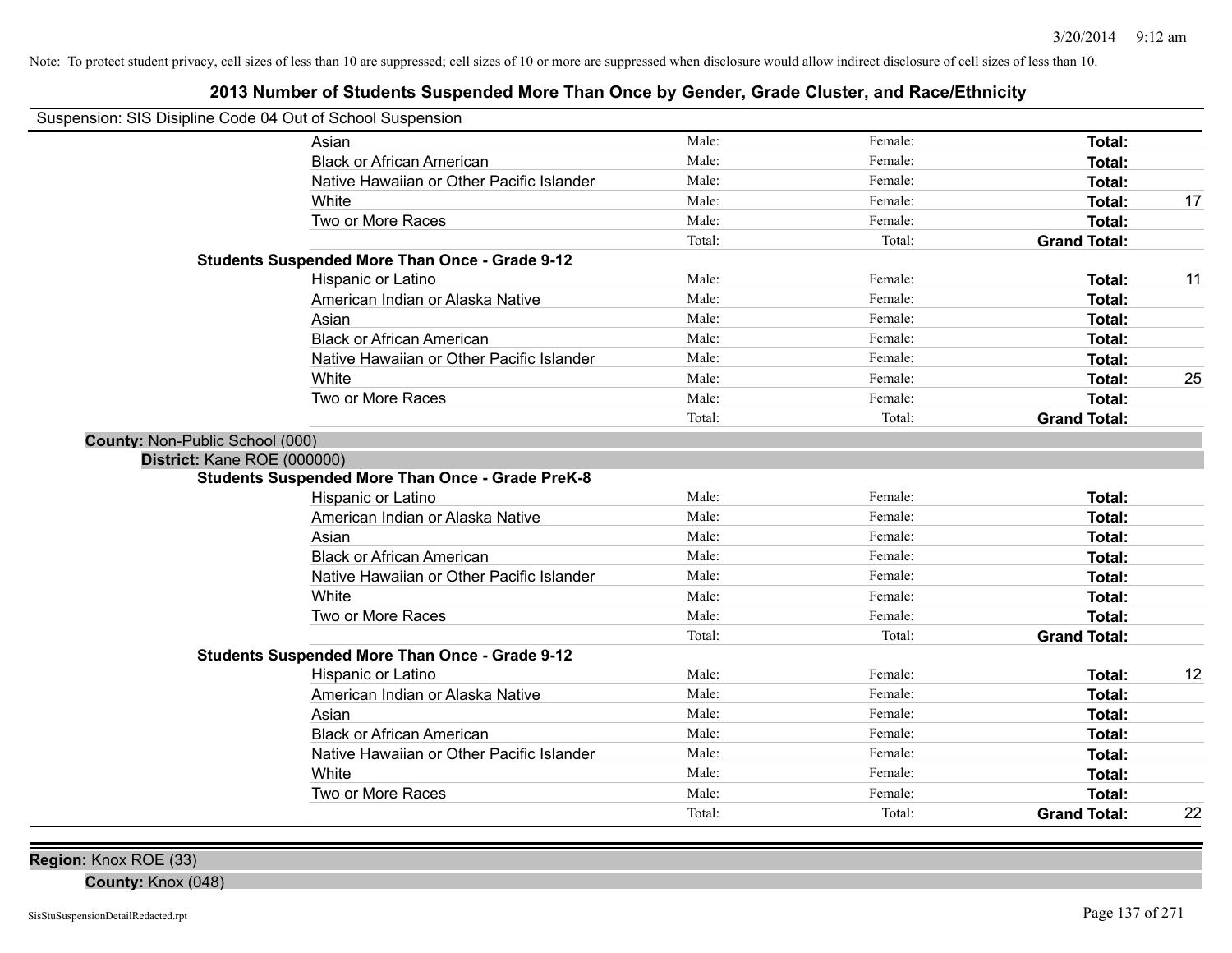| Suspension: SIS Disipline Code 04 Out of School Suspension |                                                         |        |    |         |    |                     |    |
|------------------------------------------------------------|---------------------------------------------------------|--------|----|---------|----|---------------------|----|
| District: Abingdon CUSD 217 (217026)                       |                                                         |        |    |         |    |                     |    |
|                                                            | <b>Students Suspended More Than Once - Grade PreK-8</b> |        |    |         |    |                     |    |
|                                                            | Hispanic or Latino                                      | Male:  |    | Female: |    | Total:              |    |
|                                                            | American Indian or Alaska Native                        | Male:  |    | Female: |    | Total:              |    |
|                                                            | Asian                                                   | Male:  |    | Female: |    | Total:              |    |
|                                                            | <b>Black or African American</b>                        | Male:  |    | Female: |    | Total:              |    |
|                                                            | Native Hawaiian or Other Pacific Islander               | Male:  |    | Female: |    | Total:              |    |
|                                                            | White                                                   | Male:  |    | Female: |    | Total:              | 11 |
|                                                            | Two or More Races                                       | Male:  |    | Female: |    | Total:              |    |
|                                                            |                                                         | Total: |    | Total:  |    | <b>Grand Total:</b> |    |
|                                                            | <b>Students Suspended More Than Once - Grade 9-12</b>   |        |    |         |    |                     |    |
|                                                            | Hispanic or Latino                                      | Male:  |    | Female: |    | Total:              |    |
|                                                            | American Indian or Alaska Native                        | Male:  |    | Female: |    | Total:              |    |
|                                                            | Asian                                                   | Male:  |    | Female: |    | Total:              |    |
|                                                            | <b>Black or African American</b>                        | Male:  |    | Female: |    | Total:              |    |
|                                                            | Native Hawaiian or Other Pacific Islander               | Male:  |    | Female: |    | Total:              |    |
|                                                            | White                                                   | Male:  |    | Female: |    | Total:              |    |
|                                                            | Two or More Races                                       | Male:  |    | Female: |    | Total:              |    |
|                                                            |                                                         | Total: |    | Total:  |    | <b>Grand Total:</b> |    |
| District: Galesburg CUSD 205 (205026)                      |                                                         |        |    |         |    |                     |    |
|                                                            | <b>Students Suspended More Than Once - Grade PreK-8</b> |        |    |         |    |                     |    |
|                                                            | Hispanic or Latino                                      | Male:  |    | Female: |    | Total:              | 13 |
|                                                            | American Indian or Alaska Native                        | Male:  |    | Female: |    | Total:              |    |
|                                                            | Asian                                                   | Male:  |    | Female: |    | Total:              |    |
|                                                            | <b>Black or African American</b>                        | Male:  | 18 | Female: | 11 | Total:              | 29 |
|                                                            | Native Hawaiian or Other Pacific Islander               | Male:  |    | Female: |    | Total:              |    |
|                                                            | White                                                   | Male:  |    | Female: |    | Total:              | 48 |
|                                                            | Two or More Races                                       | Male:  |    | Female: |    | Total:              |    |
|                                                            |                                                         | Total: |    | Total:  |    | <b>Grand Total:</b> |    |
|                                                            | <b>Students Suspended More Than Once - Grade 9-12</b>   |        |    |         |    |                     |    |
|                                                            | Hispanic or Latino                                      | Male:  |    | Female: |    | Total:              |    |
|                                                            | American Indian or Alaska Native                        | Male:  |    | Female: |    | Total:              |    |
|                                                            | Asian                                                   | Male:  |    | Female: |    | Total:              |    |
|                                                            | <b>Black or African American</b>                        | Male:  |    | Female: |    | Total:              | 12 |
|                                                            | Native Hawaiian or Other Pacific Islander               | Male:  |    | Female: |    | Total:              |    |
|                                                            | White                                                   | Male:  |    | Female: |    | Total:              | 29 |
|                                                            | Two or More Races                                       | Male:  |    | Female: |    | Total:              |    |
|                                                            |                                                         | Total: | 38 | Total:  | 20 | <b>Grand Total:</b> | 58 |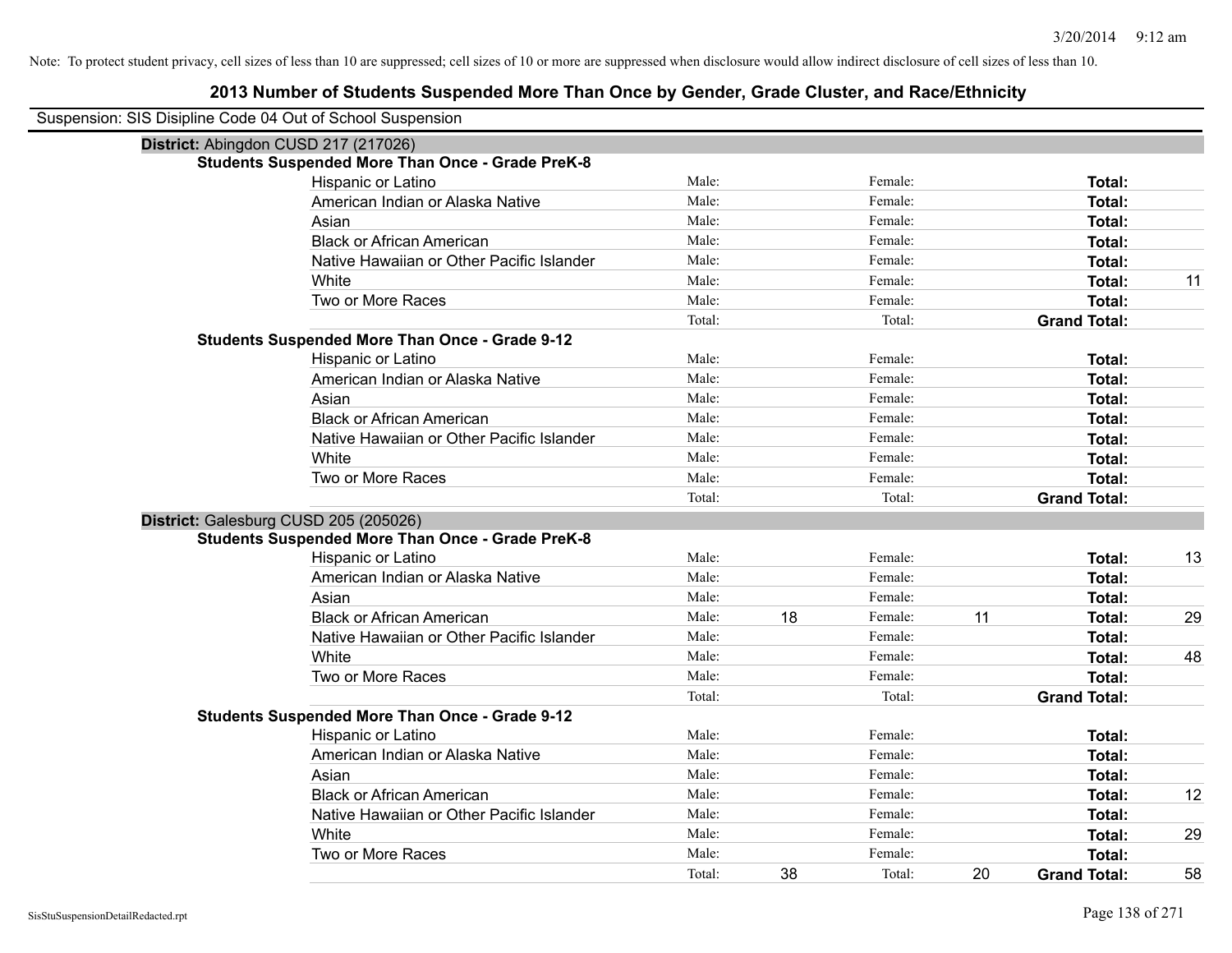| Suspension: SIS Disipline Code 04 Out of School Suspension |                                                         |        |         |                     |
|------------------------------------------------------------|---------------------------------------------------------|--------|---------|---------------------|
| District: Knoxville CUSD 202 (202026)                      |                                                         |        |         |                     |
|                                                            | <b>Students Suspended More Than Once - Grade PreK-8</b> |        |         |                     |
|                                                            | Hispanic or Latino                                      | Male:  | Female: | Total:              |
|                                                            | American Indian or Alaska Native                        | Male:  | Female: | <b>Total:</b>       |
|                                                            | Asian                                                   | Male:  | Female: | <b>Total:</b>       |
|                                                            | <b>Black or African American</b>                        | Male:  | Female: | <b>Total:</b>       |
|                                                            | Native Hawaiian or Other Pacific Islander               | Male:  | Female: | <b>Total:</b>       |
|                                                            | White                                                   | Male:  | Female: | 15<br><b>Total:</b> |
|                                                            | Two or More Races                                       | Male:  | Female: | <b>Total:</b>       |
|                                                            |                                                         | Total: | Total:  | <b>Grand Total:</b> |
|                                                            | <b>Students Suspended More Than Once - Grade 9-12</b>   |        |         |                     |
|                                                            | Hispanic or Latino                                      | Male:  | Female: | <b>Total:</b>       |
|                                                            | American Indian or Alaska Native                        | Male:  | Female: | Total:              |
|                                                            | Asian                                                   | Male:  | Female: | <b>Total:</b>       |
|                                                            | <b>Black or African American</b>                        | Male:  | Female: | <b>Total:</b>       |
|                                                            | Native Hawaiian or Other Pacific Islander               | Male:  | Female: | Total:              |
|                                                            | White                                                   | Male:  | Female: | <b>Total:</b>       |
|                                                            | Two or More Races                                       | Male:  | Female: | <b>Total:</b>       |
|                                                            |                                                         | Total: | Total:  | <b>Grand Total:</b> |
| District: Non-Public School (2050)                         |                                                         |        |         |                     |
|                                                            | <b>Students Suspended More Than Once - Grade 9-12</b>   |        |         |                     |
|                                                            | Hispanic or Latino                                      | Male:  | Female: | <b>Total:</b>       |
|                                                            | American Indian or Alaska Native                        | Male:  | Female: | <b>Total:</b>       |
|                                                            | Asian                                                   | Male:  | Female: | <b>Total:</b>       |
|                                                            | <b>Black or African American</b>                        | Male:  | Female: | <b>Total:</b>       |
|                                                            | Native Hawaiian or Other Pacific Islander               | Male:  | Female: | <b>Total:</b>       |
|                                                            | White                                                   | Male:  | Female: | <b>Total:</b>       |
|                                                            | Two or More Races                                       | Male:  | Female: | <b>Total:</b>       |
|                                                            |                                                         | Total: | Total:  | <b>Grand Total:</b> |
| <b>District:</b> R O W V A CUSD 208 (208026)               |                                                         |        |         |                     |
|                                                            | <b>Students Suspended More Than Once - Grade PreK-8</b> |        |         |                     |
|                                                            | Hispanic or Latino                                      | Male:  | Female: | Total:              |
|                                                            | American Indian or Alaska Native                        | Male:  | Female: | <b>Total:</b>       |
|                                                            | Asian                                                   | Male:  | Female: | <b>Total:</b>       |
|                                                            | <b>Black or African American</b>                        | Male:  | Female: | <b>Total:</b>       |
|                                                            | Native Hawaiian or Other Pacific Islander               | Male:  | Female: | <b>Total:</b>       |
|                                                            | White                                                   | Male:  | Female: | <b>Total:</b>       |
|                                                            | Two or More Races                                       | Male:  | Female: | Total:              |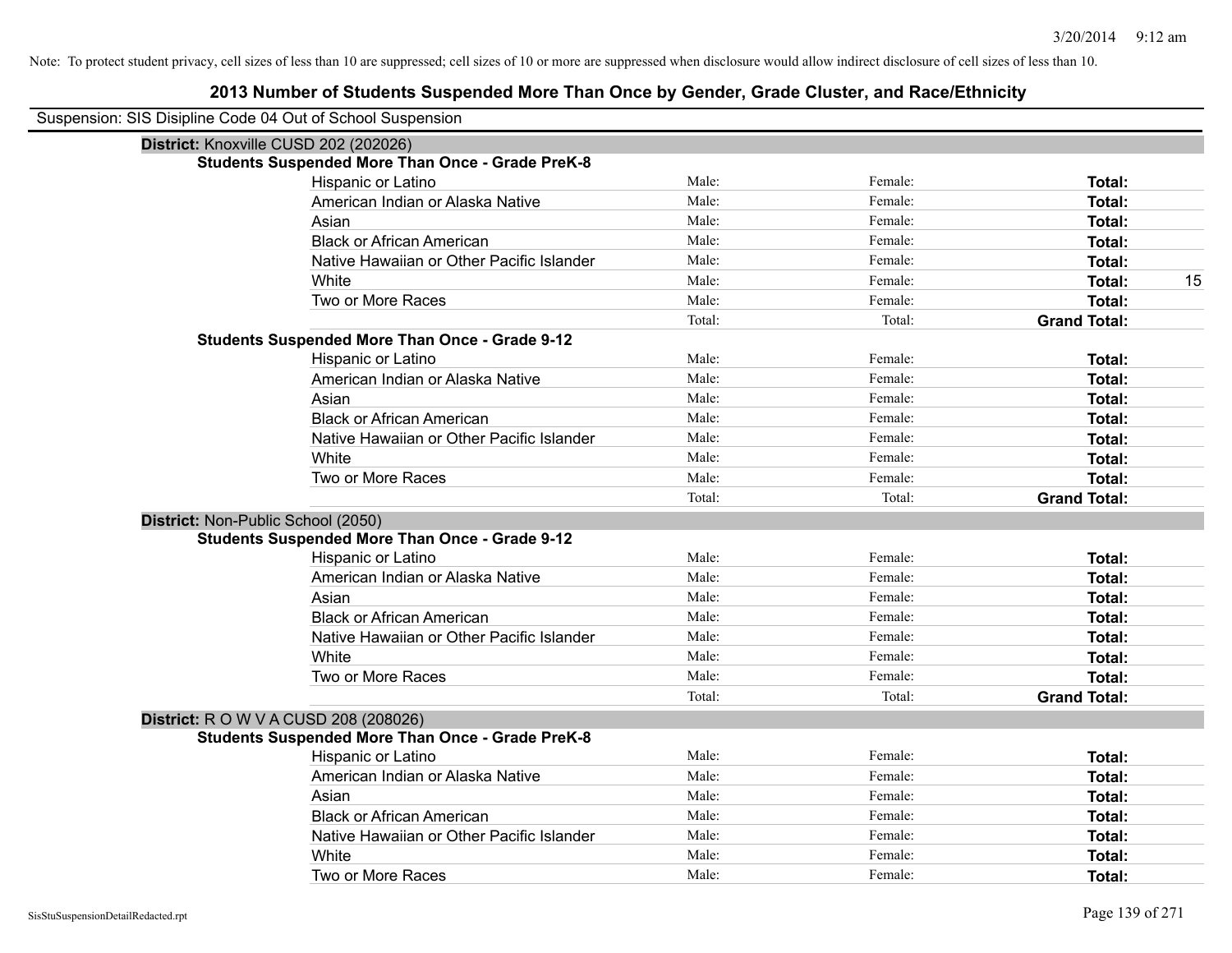| Suspension: SIS Disipline Code 04 Out of School Suspension |                                                         |        |         |                     |
|------------------------------------------------------------|---------------------------------------------------------|--------|---------|---------------------|
|                                                            |                                                         | Total: | Total:  | <b>Grand Total:</b> |
|                                                            | <b>Students Suspended More Than Once - Grade 9-12</b>   |        |         |                     |
|                                                            | Hispanic or Latino                                      | Male:  | Female: | Total:              |
|                                                            | American Indian or Alaska Native                        | Male:  | Female: | Total:              |
|                                                            | Asian                                                   | Male:  | Female: | <b>Total:</b>       |
|                                                            | <b>Black or African American</b>                        | Male:  | Female: | <b>Total:</b>       |
|                                                            | Native Hawaiian or Other Pacific Islander               | Male:  | Female: | Total:              |
|                                                            | White                                                   | Male:  | Female: | Total:              |
|                                                            | Two or More Races                                       | Male:  | Female: | Total:              |
|                                                            |                                                         | Total: | Total:  | <b>Grand Total:</b> |
|                                                            | District: Williamsfield CUSD 210 (210026)               |        |         |                     |
|                                                            | <b>Students Suspended More Than Once - Grade PreK-8</b> |        |         |                     |
|                                                            | Hispanic or Latino                                      | Male:  | Female: | <b>Total:</b>       |
|                                                            | American Indian or Alaska Native                        | Male:  | Female: | <b>Total:</b>       |
|                                                            | Asian                                                   | Male:  | Female: | <b>Total:</b>       |
|                                                            | <b>Black or African American</b>                        | Male:  | Female: | Total:              |
|                                                            | Native Hawaiian or Other Pacific Islander               | Male:  | Female: | Total:              |
|                                                            | White                                                   | Male:  | Female: | Total:              |
|                                                            | Two or More Races                                       | Male:  | Female: | Total:              |
|                                                            |                                                         | Total: | Total:  | <b>Grand Total:</b> |
|                                                            | <b>Students Suspended More Than Once - Grade 9-12</b>   |        |         |                     |
|                                                            | Hispanic or Latino                                      | Male:  | Female: | Total:              |
|                                                            | American Indian or Alaska Native                        | Male:  | Female: | <b>Total:</b>       |
|                                                            | Asian                                                   | Male:  | Female: | Total:              |
|                                                            | <b>Black or African American</b>                        | Male:  | Female: | Total:              |
|                                                            | Native Hawaiian or Other Pacific Islander               | Male:  | Female: | Total:              |
|                                                            | White                                                   | Male:  | Female: | Total:              |
|                                                            | Two or More Races                                       | Male:  | Female: | Total:              |
|                                                            |                                                         | Total: | Total:  | <b>Grand Total:</b> |
|                                                            |                                                         |        |         |                     |
| Region: La Salle ROE (35)                                  |                                                         |        |         |                     |
| County: Lasalle (050)                                      |                                                         |        |         |                     |
|                                                            | District: Allen-Otter Creek CCSD 65 (065004)            |        |         |                     |
|                                                            | <b>Students Suspended More Than Once - Grade PreK-8</b> |        |         |                     |
|                                                            | Hispanic or Latino                                      | Male:  | Female: | Total:              |
|                                                            | American Indian or Alaska Native                        | Male:  | Female: | <b>Total:</b>       |
|                                                            | Asian                                                   | Male:  | Female: | <b>Total:</b>       |
|                                                            | <b>Black or African American</b>                        | Male:  | Female: | <b>Total:</b>       |
|                                                            |                                                         |        |         |                     |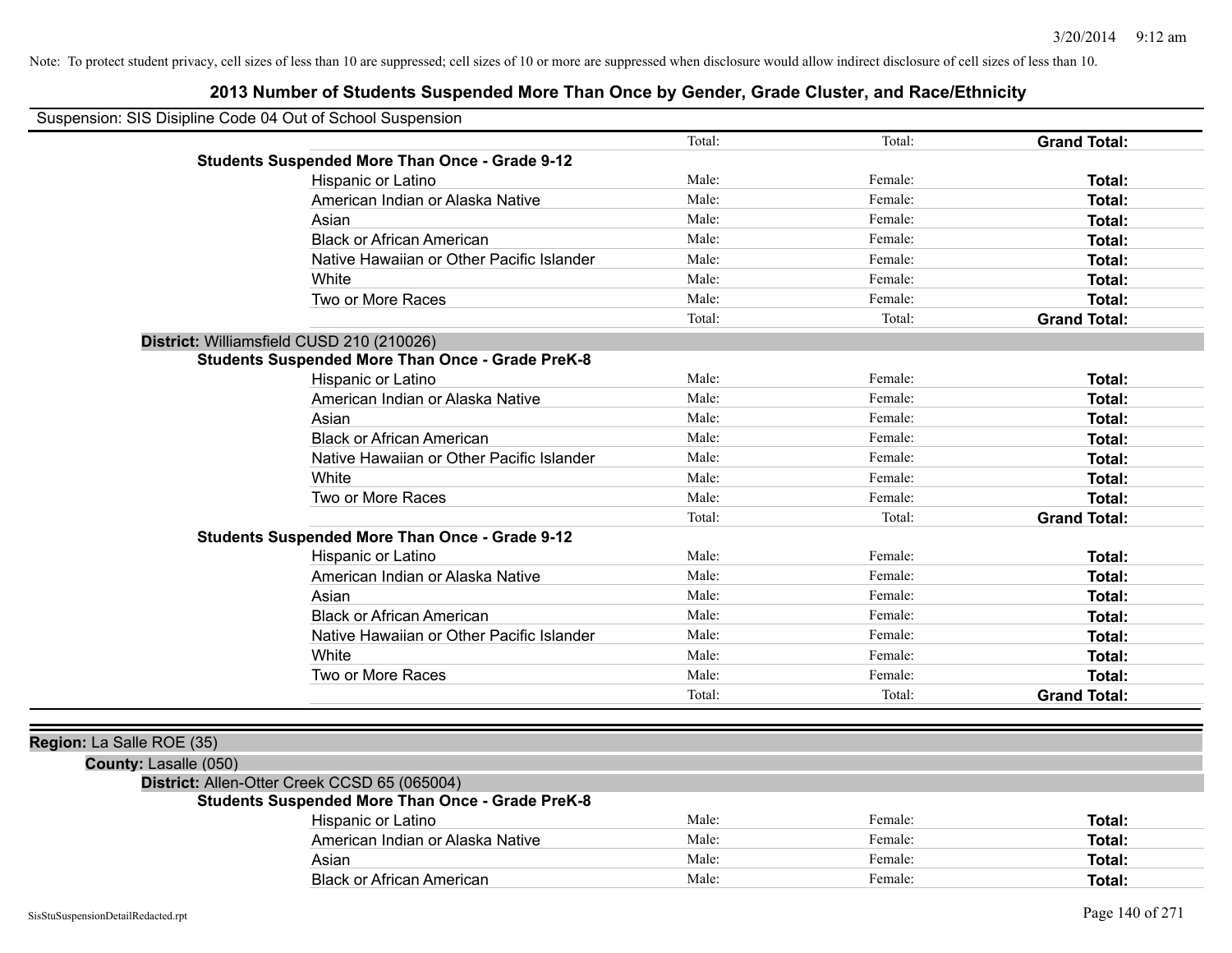| Suspension: SIS Disipline Code 04 Out of School Suspension |                                                         |        |         |                     |    |
|------------------------------------------------------------|---------------------------------------------------------|--------|---------|---------------------|----|
|                                                            | Native Hawaiian or Other Pacific Islander               | Male:  | Female: | Total:              |    |
|                                                            | White                                                   | Male:  | Female: | Total:              |    |
|                                                            | Two or More Races                                       | Male:  | Female: | Total:              |    |
|                                                            |                                                         | Total: | Total:  | <b>Grand Total:</b> |    |
| District: Earlville CUSD 9 (009026)                        |                                                         |        |         |                     |    |
|                                                            | <b>Students Suspended More Than Once - Grade PreK-8</b> |        |         |                     |    |
|                                                            | Hispanic or Latino                                      | Male:  | Female: | Total:              |    |
|                                                            | American Indian or Alaska Native                        | Male:  | Female: | Total:              |    |
|                                                            | Asian                                                   | Male:  | Female: | Total:              |    |
|                                                            | <b>Black or African American</b>                        | Male:  | Female: | Total:              |    |
|                                                            | Native Hawaiian or Other Pacific Islander               | Male:  | Female: | Total:              |    |
|                                                            | White                                                   | Male:  | Female: | Total:              |    |
|                                                            | Two or More Races                                       | Male:  | Female: | Total:              |    |
|                                                            |                                                         | Total: | Total:  | <b>Grand Total:</b> |    |
|                                                            | <b>Students Suspended More Than Once - Grade 9-12</b>   |        |         |                     |    |
|                                                            | Hispanic or Latino                                      | Male:  | Female: | Total:              |    |
|                                                            | American Indian or Alaska Native                        | Male:  | Female: | Total:              |    |
|                                                            | Asian                                                   | Male:  | Female: | Total:              |    |
|                                                            | <b>Black or African American</b>                        | Male:  | Female: | Total:              |    |
|                                                            | Native Hawaiian or Other Pacific Islander               | Male:  | Female: | Total:              |    |
|                                                            | White                                                   | Male:  | Female: | Total:              |    |
|                                                            | Two or More Races                                       | Male:  | Female: | Total:              |    |
|                                                            |                                                         | Total: | Total:  | <b>Grand Total:</b> |    |
| <b>District: La Salle ESD 122 (122002)</b>                 |                                                         |        |         |                     |    |
|                                                            | <b>Students Suspended More Than Once - Grade PreK-8</b> |        |         |                     |    |
|                                                            | Hispanic or Latino                                      | Male:  | Female: | Total:              |    |
|                                                            | American Indian or Alaska Native                        | Male:  | Female: | Total:              |    |
|                                                            | Asian                                                   | Male:  | Female: | Total:              |    |
|                                                            | <b>Black or African American</b>                        | Male:  | Female: | Total:              |    |
|                                                            | Native Hawaiian or Other Pacific Islander               | Male:  | Female: | Total:              |    |
|                                                            | White                                                   | Male:  | Female: | Total:              |    |
|                                                            | Two or More Races                                       | Male:  | Female: | <b>Total:</b>       |    |
|                                                            |                                                         | Total: | Total:  | <b>Grand Total:</b> | 16 |
|                                                            | District: La Salle-Peru Twp HSD 120 (120017)            |        |         |                     |    |
|                                                            | <b>Students Suspended More Than Once - Grade 9-12</b>   |        |         |                     |    |
|                                                            | Hispanic or Latino                                      | Male:  | Female: | Total:              | 13 |
|                                                            | American Indian or Alaska Native                        | Male:  | Female: | Total:              |    |
|                                                            | Asian                                                   | Male:  | Female: | Total:              |    |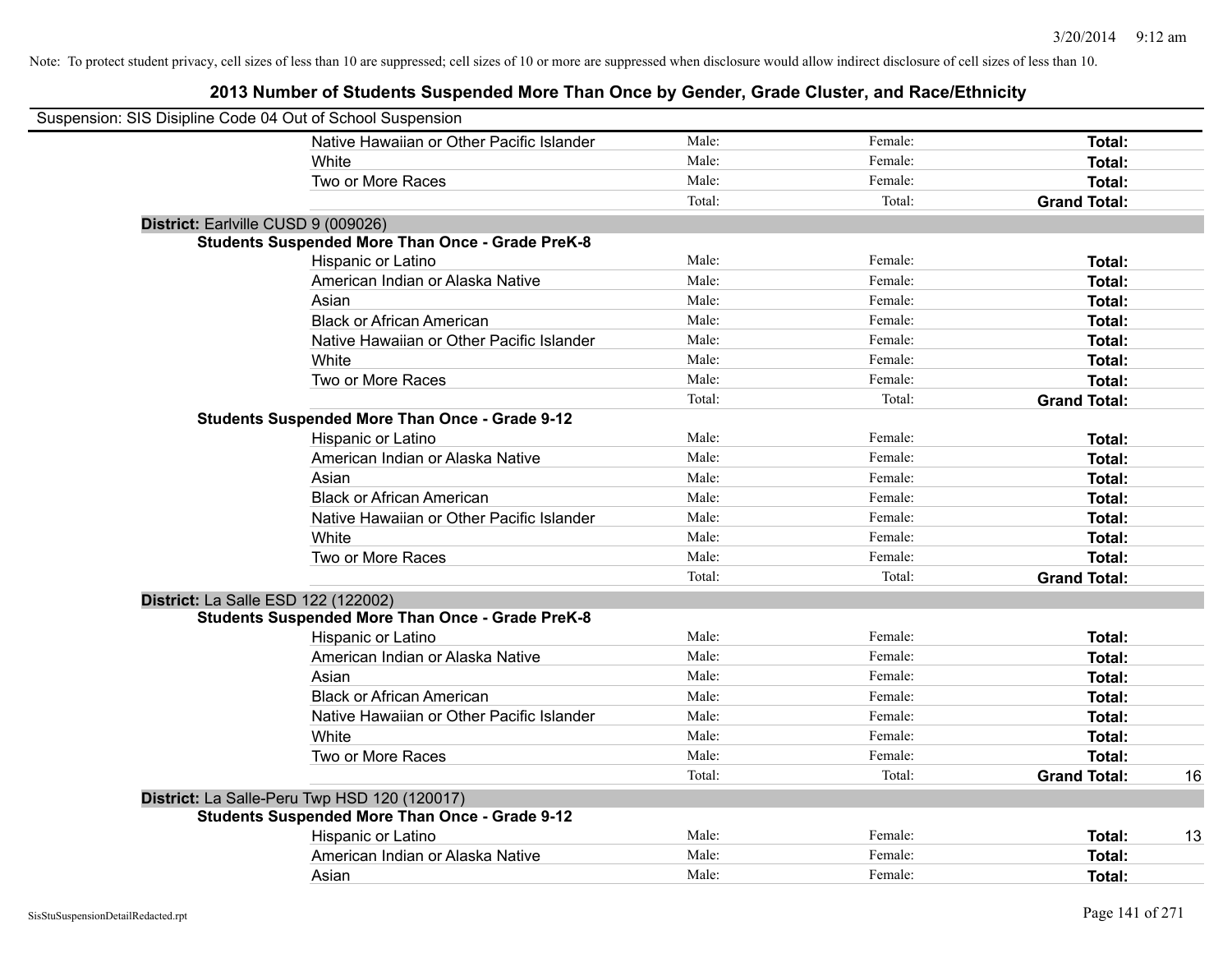| Suspension: SIS Disipline Code 04 Out of School Suspension |                                                         |        |    |         |    |                     |    |
|------------------------------------------------------------|---------------------------------------------------------|--------|----|---------|----|---------------------|----|
|                                                            | <b>Black or African American</b>                        | Male:  |    | Female: |    | Total:              |    |
|                                                            | Native Hawaiian or Other Pacific Islander               | Male:  |    | Female: |    | Total:              |    |
|                                                            | White                                                   | Male:  | 48 | Female: | 17 | Total:              | 65 |
|                                                            | Two or More Races                                       | Male:  |    | Female: |    | Total:              |    |
|                                                            |                                                         | Total: |    | Total:  |    | <b>Grand Total:</b> |    |
| District: Leland CUSD 1 (001026)                           |                                                         |        |    |         |    |                     |    |
|                                                            | <b>Students Suspended More Than Once - Grade PreK-8</b> |        |    |         |    |                     |    |
|                                                            | Hispanic or Latino                                      | Male:  |    | Female: |    | Total:              |    |
|                                                            | American Indian or Alaska Native                        | Male:  |    | Female: |    | Total:              |    |
|                                                            | Asian                                                   | Male:  |    | Female: |    | Total:              |    |
|                                                            | <b>Black or African American</b>                        | Male:  |    | Female: |    | Total:              |    |
|                                                            | Native Hawaiian or Other Pacific Islander               | Male:  |    | Female: |    | Total:              |    |
|                                                            | White                                                   | Male:  |    | Female: |    | Total:              |    |
|                                                            | Two or More Races                                       | Male:  |    | Female: |    | Total:              |    |
|                                                            |                                                         | Total: |    | Total:  |    | <b>Grand Total:</b> |    |
|                                                            | <b>Students Suspended More Than Once - Grade 9-12</b>   |        |    |         |    |                     |    |
|                                                            | Hispanic or Latino                                      | Male:  |    | Female: |    | Total:              |    |
|                                                            | American Indian or Alaska Native                        | Male:  |    | Female: |    | Total:              |    |
|                                                            | Asian                                                   | Male:  |    | Female: |    | Total:              |    |
|                                                            | <b>Black or African American</b>                        | Male:  |    | Female: |    | Total:              |    |
|                                                            | Native Hawaiian or Other Pacific Islander               | Male:  |    | Female: |    | Total:              |    |
|                                                            | White                                                   | Male:  |    | Female: |    | Total:              |    |
|                                                            | Two or More Races                                       | Male:  |    | Female: |    | Total:              |    |
|                                                            |                                                         | Total: |    | Total:  |    | <b>Grand Total:</b> |    |
|                                                            | District: Lostant CUSD 425 (425026)                     |        |    |         |    |                     |    |
|                                                            | <b>Students Suspended More Than Once - Grade PreK-8</b> |        |    |         |    |                     |    |
|                                                            | Hispanic or Latino                                      | Male:  |    | Female: |    | Total:              |    |
|                                                            | American Indian or Alaska Native                        | Male:  |    | Female: |    | Total:              |    |
|                                                            | Asian                                                   | Male:  |    | Female: |    | Total:              |    |
|                                                            | <b>Black or African American</b>                        | Male:  |    | Female: |    | Total:              |    |
|                                                            | Native Hawaiian or Other Pacific Islander               | Male:  |    | Female: |    | Total:              |    |
|                                                            | White                                                   | Male:  |    | Female: |    | Total:              |    |
|                                                            | Two or More Races                                       | Male:  |    | Female: |    | Total:              |    |
|                                                            |                                                         | Total: |    | Total:  |    | <b>Grand Total:</b> |    |
|                                                            | District: Marseilles ESD 150 (150002)                   |        |    |         |    |                     |    |
|                                                            | <b>Students Suspended More Than Once - Grade PreK-8</b> |        |    |         |    |                     |    |
|                                                            | Hispanic or Latino                                      | Male:  |    | Female: |    | Total:              |    |
|                                                            | American Indian or Alaska Native                        | Male:  |    | Female: |    | Total:              |    |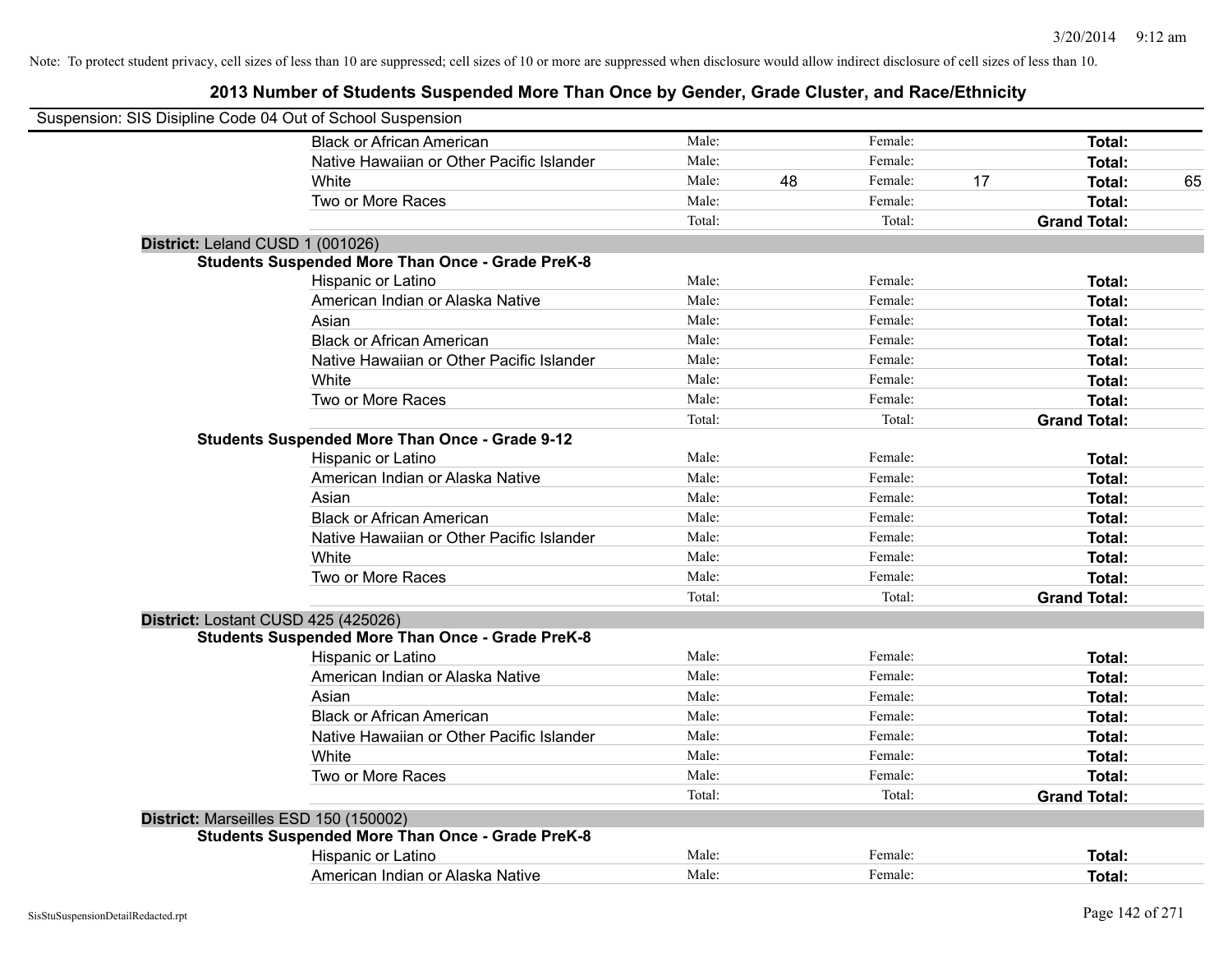# **2013 Number of Students Suspended More Than Once by Gender, Grade Cluster, and Race/Ethnicity**

| Suspension: SIS Disipline Code 04 Out of School Suspension |                 |         |                     |    |
|------------------------------------------------------------|-----------------|---------|---------------------|----|
| Asian                                                      | Male:           | Female: | <b>Total:</b>       |    |
| <b>Black or African American</b>                           | Male:           | Female: | Total:              |    |
| Native Hawaiian or Other Pacific Islander                  | Male:           | Female: | Total:              |    |
| White                                                      | Male:           | Female: | Total:              |    |
| Two or More Races                                          | Male:           | Female: | Total:              |    |
|                                                            | Total:          | Total:  | <b>Grand Total:</b> |    |
| District: Mendota CCSD 289 (289004)                        |                 |         |                     |    |
| <b>Students Suspended More Than Once - Grade PreK-8</b>    |                 |         |                     |    |
| Hispanic or Latino                                         | Male:           | Female: | Total:              |    |
| American Indian or Alaska Native                           | Male:           | Female: | <b>Total:</b>       |    |
| Asian                                                      | Male:           | Female: | Total:              |    |
| <b>Black or African American</b>                           | Male:           | Female: | Total:              |    |
| Native Hawaiian or Other Pacific Islander                  | Male:           | Female: | Total:              |    |
| White                                                      | Male:           | Female: | Total:              |    |
| Two or More Races                                          | Male:           | Female: | Total:              |    |
|                                                            | Total:          | Total:  | <b>Grand Total:</b> |    |
| District: Mendota Twp HSD 280 (280017)                     |                 |         |                     |    |
| <b>Students Suspended More Than Once - Grade 9-12</b>      |                 |         |                     |    |
| Hispanic or Latino                                         | Male:           | Female: | Total:              |    |
| American Indian or Alaska Native                           | Male:           | Female: | Total:              |    |
| Asian                                                      | Male:           | Female: | Total:              |    |
| <b>Black or African American</b>                           | Male:           | Female: | Total:              |    |
| Native Hawaiian or Other Pacific Islander                  | Male:           | Female: | Total:              |    |
| White                                                      | Male:           | Female: | Total:              | 15 |
| Two or More Races                                          | Male:           | Female: | <b>Total:</b>       |    |
|                                                            | Total:          | Total:  | <b>Grand Total:</b> |    |
| District: Miller Twp CCSD 210 (210004)                     |                 |         |                     |    |
| <b>Students Suspended More Than Once - Grade PreK-8</b>    |                 |         |                     |    |
| Hispanic or Latino                                         | Male:           | Female: | Total:              |    |
| American Indian or Alaska Native                           | Male:           | Female: | Total:              |    |
| Asian                                                      | Male:           | Female: | Total:              |    |
| <b>Black or African American</b>                           | Male:           | Female: | Total:              |    |
| Native Hawaiian or Other Pacific Islander                  | Male:           | Female: | Total:              |    |
| White                                                      | Male:           | Female: | Total:              |    |
| Two or More Races                                          | Male:<br>Total: | Female: | <b>Total:</b>       |    |
|                                                            |                 | Total:  | <b>Grand Total:</b> |    |

**Students Suspended More Than Once - Grade PreK-8**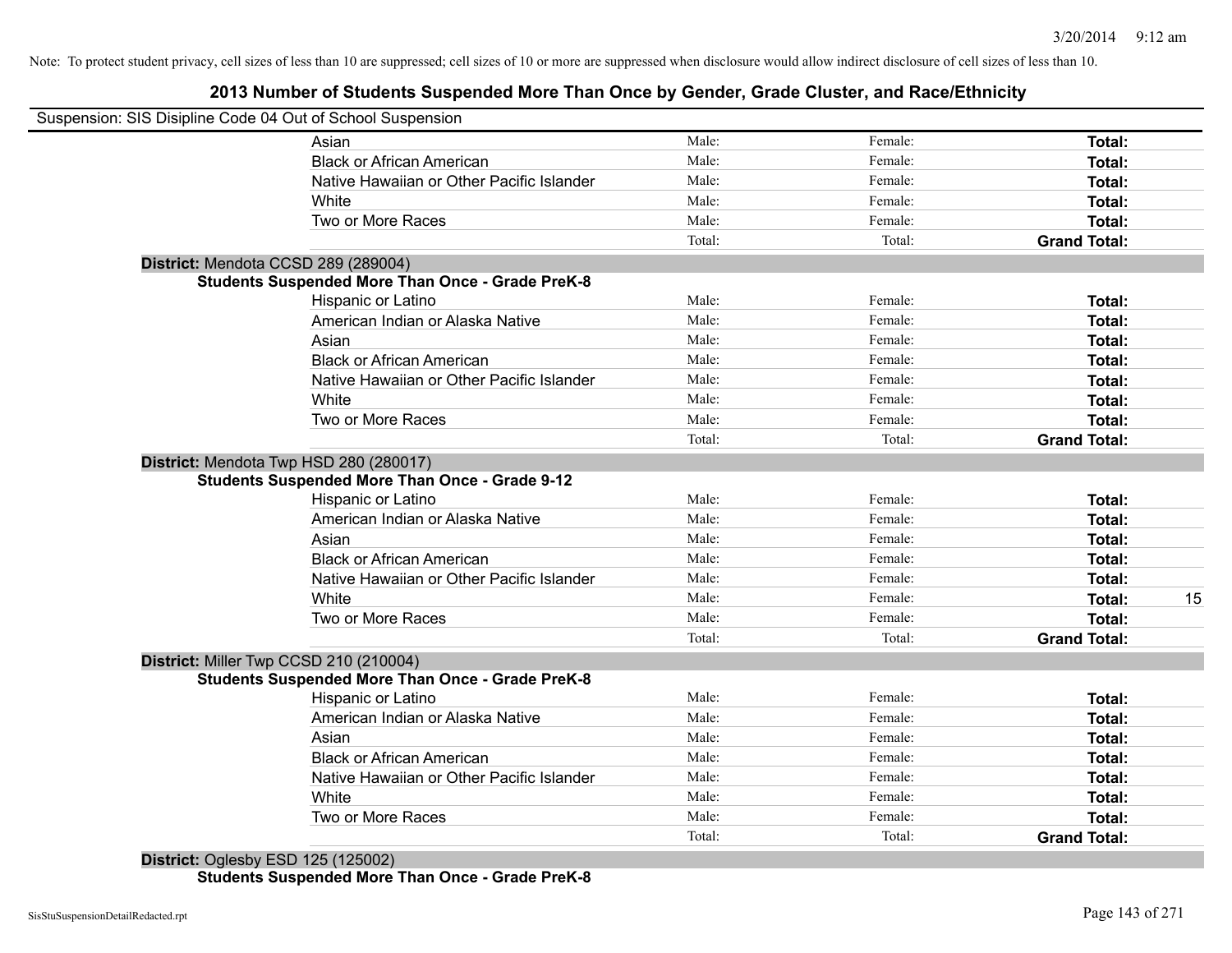# **2013 Number of Students Suspended More Than Once by Gender, Grade Cluster, and Race/Ethnicity**

| Suspension: SIS Disipline Code 04 Out of School Suspension |                                           |        |    |         |    |                     |     |
|------------------------------------------------------------|-------------------------------------------|--------|----|---------|----|---------------------|-----|
| Hispanic or Latino                                         |                                           | Male:  |    | Female: |    | Total:              |     |
| American Indian or Alaska Native                           |                                           | Male:  |    | Female: |    | Total:              |     |
| Asian                                                      |                                           | Male:  |    | Female: |    | Total:              |     |
| <b>Black or African American</b>                           |                                           | Male:  |    | Female: |    | Total:              |     |
|                                                            | Native Hawaiian or Other Pacific Islander | Male:  |    | Female: |    | Total:              |     |
| White                                                      |                                           | Male:  |    | Female: |    | Total:              | 10  |
| Two or More Races                                          |                                           | Male:  |    | Female: |    | Total:              |     |
|                                                            |                                           | Total: |    | Total:  |    | <b>Grand Total:</b> |     |
| District: Ottawa ESD 141 (141002)                          |                                           |        |    |         |    |                     |     |
| <b>Students Suspended More Than Once - Grade PreK-8</b>    |                                           |        |    |         |    |                     |     |
| Hispanic or Latino                                         |                                           | Male:  |    | Female: |    | Total:              |     |
| American Indian or Alaska Native                           |                                           | Male:  |    | Female: |    | Total:              |     |
| Asian                                                      |                                           | Male:  |    | Female: |    | Total:              |     |
| <b>Black or African American</b>                           |                                           | Male:  |    | Female: |    | Total:              |     |
|                                                            | Native Hawaiian or Other Pacific Islander | Male:  |    | Female: |    | Total:              |     |
| White                                                      |                                           | Male:  |    | Female: |    | Total:              |     |
| Two or More Races                                          |                                           | Male:  |    | Female: |    | Total:              |     |
|                                                            |                                           | Total: |    | Total:  |    | <b>Grand Total:</b> |     |
| <b>Students Suspended More Than Once - Grade 9-12</b>      |                                           |        |    |         |    |                     |     |
| Hispanic or Latino                                         |                                           | Male:  |    | Female: |    | Total:              |     |
| American Indian or Alaska Native                           |                                           | Male:  |    | Female: |    | Total:              |     |
| Asian                                                      |                                           | Male:  |    | Female: |    | Total:              |     |
| <b>Black or African American</b>                           |                                           | Male:  |    | Female: |    | Total:              |     |
|                                                            | Native Hawaiian or Other Pacific Islander | Male:  |    | Female: |    | Total:              |     |
| White                                                      |                                           | Male:  |    | Female: |    | Total:              |     |
| Two or More Races                                          |                                           | Male:  |    | Female: |    | Total:              |     |
|                                                            |                                           | Total: |    | Total:  |    | <b>Grand Total:</b> |     |
| District: Ottawa Twp HSD 140 (140017)                      |                                           |        |    |         |    |                     |     |
| <b>Students Suspended More Than Once - Grade 9-12</b>      |                                           |        |    |         |    |                     |     |
| Hispanic or Latino                                         |                                           | Male:  |    | Female: |    | Total:              | 20  |
| American Indian or Alaska Native                           |                                           | Male:  |    | Female: |    | Total:              |     |
| Asian                                                      |                                           | Male:  |    | Female: |    | Total:              |     |
| <b>Black or African American</b>                           |                                           | Male:  |    | Female: |    | Total:              | 12  |
|                                                            | Native Hawaiian or Other Pacific Islander | Male:  |    | Female: |    | Total:              |     |
| White                                                      |                                           | Male:  | 62 | Female: | 38 | Total:              | 100 |
| Two or More Races                                          |                                           | Male:  |    | Female: |    | Total:              |     |
|                                                            |                                           | Total: |    | Total:  |    | <b>Grand Total:</b> |     |

**District:** Peru ESD 124 (124002)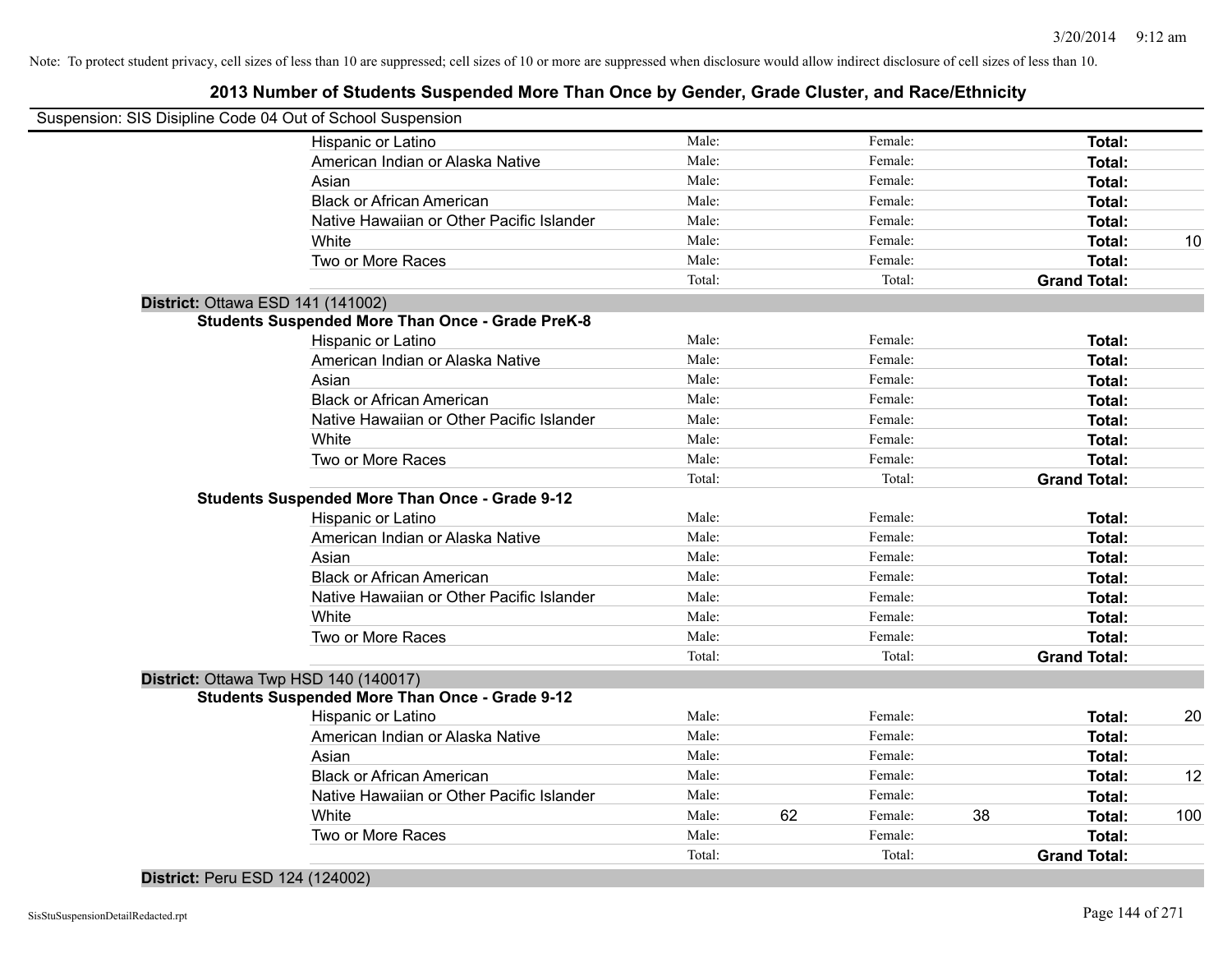| Suspension: SIS Disipline Code 04 Out of School Suspension |                                                         |        |         |                     |    |
|------------------------------------------------------------|---------------------------------------------------------|--------|---------|---------------------|----|
|                                                            | <b>Students Suspended More Than Once - Grade PreK-8</b> |        |         |                     |    |
|                                                            | Hispanic or Latino                                      | Male:  | Female: | Total:              |    |
|                                                            | American Indian or Alaska Native                        | Male:  | Female: | Total:              |    |
|                                                            | Asian                                                   | Male:  | Female: | Total:              |    |
|                                                            | <b>Black or African American</b>                        | Male:  | Female: | Total:              |    |
|                                                            | Native Hawaiian or Other Pacific Islander               | Male:  | Female: | Total:              |    |
|                                                            | White                                                   | Male:  | Female: | Total:              |    |
|                                                            | Two or More Races                                       | Male:  | Female: | Total:              |    |
|                                                            |                                                         | Total: | Total:  | <b>Grand Total:</b> |    |
| District: Serena CUSD 2 (002026)                           |                                                         |        |         |                     |    |
|                                                            | <b>Students Suspended More Than Once - Grade PreK-8</b> |        |         |                     |    |
|                                                            | Hispanic or Latino                                      | Male:  | Female: | Total:              |    |
|                                                            | American Indian or Alaska Native                        | Male:  | Female: | Total:              |    |
|                                                            | Asian                                                   | Male:  | Female: | Total:              |    |
|                                                            | <b>Black or African American</b>                        | Male:  | Female: | Total:              |    |
|                                                            | Native Hawaiian or Other Pacific Islander               | Male:  | Female: | Total:              |    |
|                                                            | White                                                   | Male:  | Female: | Total:              |    |
|                                                            | Two or More Races                                       | Male:  | Female: | Total:              |    |
|                                                            |                                                         | Total: | Total:  | <b>Grand Total:</b> |    |
|                                                            | <b>Students Suspended More Than Once - Grade 9-12</b>   |        |         |                     |    |
|                                                            | Hispanic or Latino                                      | Male:  | Female: | Total:              |    |
|                                                            | American Indian or Alaska Native                        | Male:  | Female: | Total:              |    |
|                                                            | Asian                                                   | Male:  | Female: | Total:              |    |
|                                                            | <b>Black or African American</b>                        | Male:  | Female: | Total:              |    |
|                                                            | Native Hawaiian or Other Pacific Islander               | Male:  | Female: | Total:              |    |
|                                                            | White                                                   | Male:  | Female: | Total:              |    |
|                                                            | Two or More Races                                       | Male:  | Female: | Total:              |    |
|                                                            |                                                         | Total: | Total:  | <b>Grand Total:</b> |    |
|                                                            | District: Streator ESD 44 (044002)                      |        |         |                     |    |
|                                                            | <b>Students Suspended More Than Once - Grade PreK-8</b> |        |         |                     |    |
|                                                            | Hispanic or Latino                                      | Male:  | Female: | Total:              |    |
|                                                            | American Indian or Alaska Native                        | Male:  | Female: | Total:              |    |
|                                                            | Asian                                                   | Male:  | Female: | Total:              |    |
|                                                            | <b>Black or African American</b>                        | Male:  | Female: | Total:              |    |
|                                                            | Native Hawaiian or Other Pacific Islander               | Male:  | Female: | Total:              |    |
|                                                            | White                                                   | Male:  | Female: | Total:              | 15 |
|                                                            | Two or More Races                                       | Male:  | Female: | Total:              |    |
|                                                            |                                                         | Total: | Total:  | <b>Grand Total:</b> |    |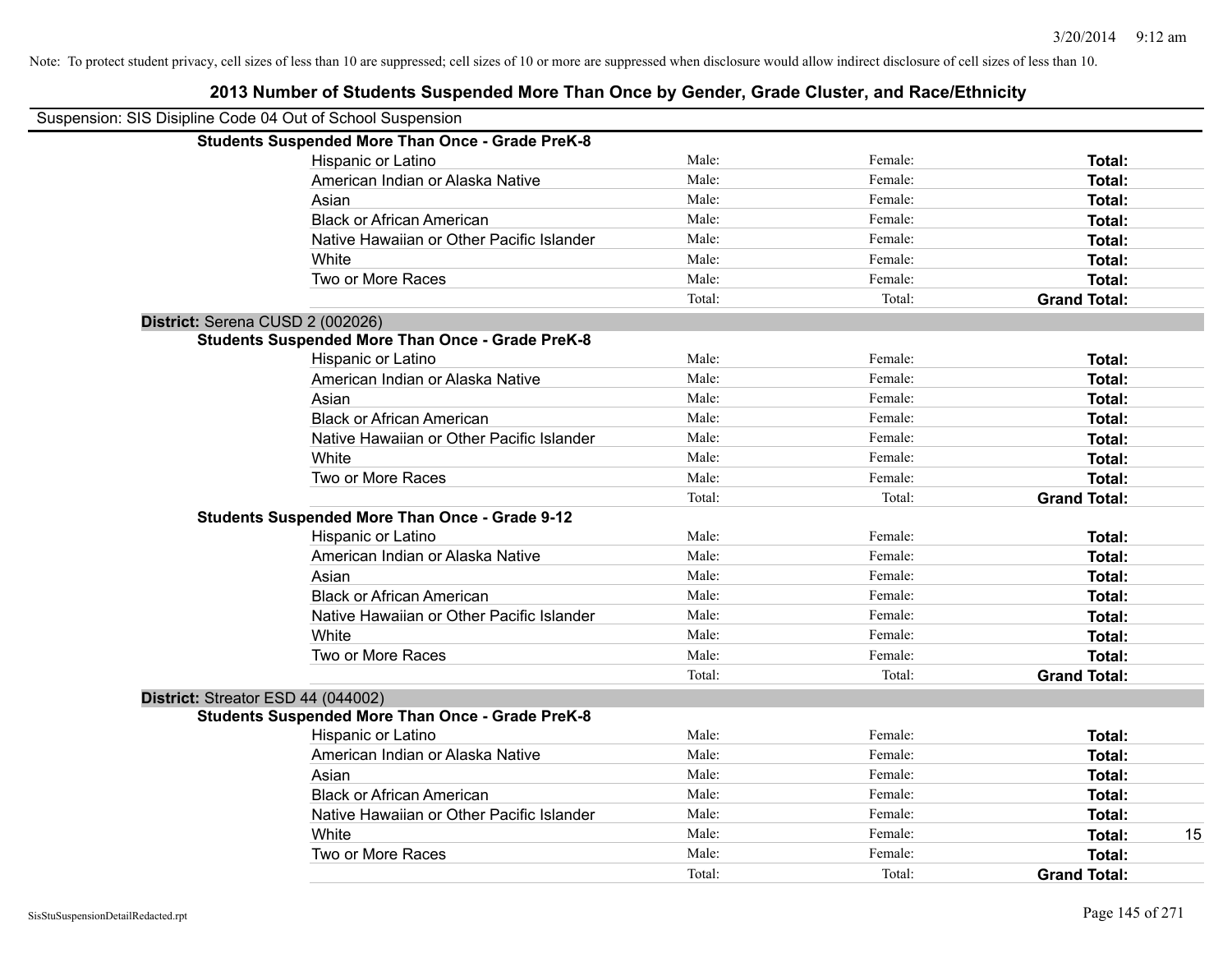| Suspension: SIS Disipline Code 04 Out of School Suspension |                                                         |        |         |                     |
|------------------------------------------------------------|---------------------------------------------------------|--------|---------|---------------------|
|                                                            | District: Streator Twp HSD 40 (040017)                  |        |         |                     |
|                                                            | <b>Students Suspended More Than Once - Grade 9-12</b>   |        |         |                     |
|                                                            | Hispanic or Latino                                      | Male:  | Female: | Total:              |
|                                                            | American Indian or Alaska Native                        | Male:  | Female: | Total:              |
|                                                            | Asian                                                   | Male:  | Female: | Total:              |
|                                                            | <b>Black or African American</b>                        | Male:  | Female: | Total:              |
|                                                            | Native Hawaiian or Other Pacific Islander               | Male:  | Female: | Total:              |
|                                                            | White                                                   | Male:  | Female: | 12<br>Total:        |
|                                                            | Two or More Races                                       | Male:  | Female: | Total:              |
|                                                            |                                                         | Total: | Total:  | <b>Grand Total:</b> |
|                                                            | District: Wallace CCSD 195 (195004)                     |        |         |                     |
|                                                            | <b>Students Suspended More Than Once - Grade PreK-8</b> |        |         |                     |
|                                                            | Hispanic or Latino                                      | Male:  | Female: | Total:              |
|                                                            | American Indian or Alaska Native                        | Male:  | Female: | Total:              |
|                                                            | Asian                                                   | Male:  | Female: | Total:              |
|                                                            | <b>Black or African American</b>                        | Male:  | Female: | Total:              |
|                                                            | Native Hawaiian or Other Pacific Islander               | Male:  | Female: | Total:              |
|                                                            | White                                                   | Male:  | Female: | <b>Total:</b>       |
|                                                            | Two or More Races                                       | Male:  | Female: | Total:              |
|                                                            |                                                         | Total: | Total:  | <b>Grand Total:</b> |
| County: Non-Public School (000)                            |                                                         |        |         |                     |
| District: La Salle ROE (000000)                            |                                                         |        |         |                     |
|                                                            | <b>Students Suspended More Than Once - Grade 9-12</b>   |        |         |                     |
|                                                            | Hispanic or Latino                                      | Male:  | Female: | Total:              |
|                                                            | American Indian or Alaska Native                        | Male:  | Female: | <b>Total:</b>       |
|                                                            | Asian                                                   | Male:  | Female: | <b>Total:</b>       |
|                                                            | <b>Black or African American</b>                        | Male:  | Female: | Total:              |
|                                                            | Native Hawaiian or Other Pacific Islander               | Male:  | Female: | Total:              |
|                                                            | White                                                   | Male:  | Female: | Total:              |
|                                                            | Two or More Races                                       | Male:  | Female: | Total:              |
|                                                            |                                                         | Total: | Total:  | <b>Grand Total:</b> |
|                                                            |                                                         |        |         |                     |
| Region: Lake ROE (34)                                      |                                                         |        |         |                     |
| County: Lake (049)                                         |                                                         |        |         |                     |
|                                                            | District: Adlai E Stevenson HSD 125 (125013)            |        |         |                     |
|                                                            | <b>Students Suspended More Than Once - Grade 9-12</b>   |        |         |                     |
|                                                            | Hispanic or Latino                                      | Male:  | Female: | <b>Total:</b>       |
|                                                            | American Indian or Alaska Native                        | Male:  | Female: | Total:              |
|                                                            |                                                         |        |         |                     |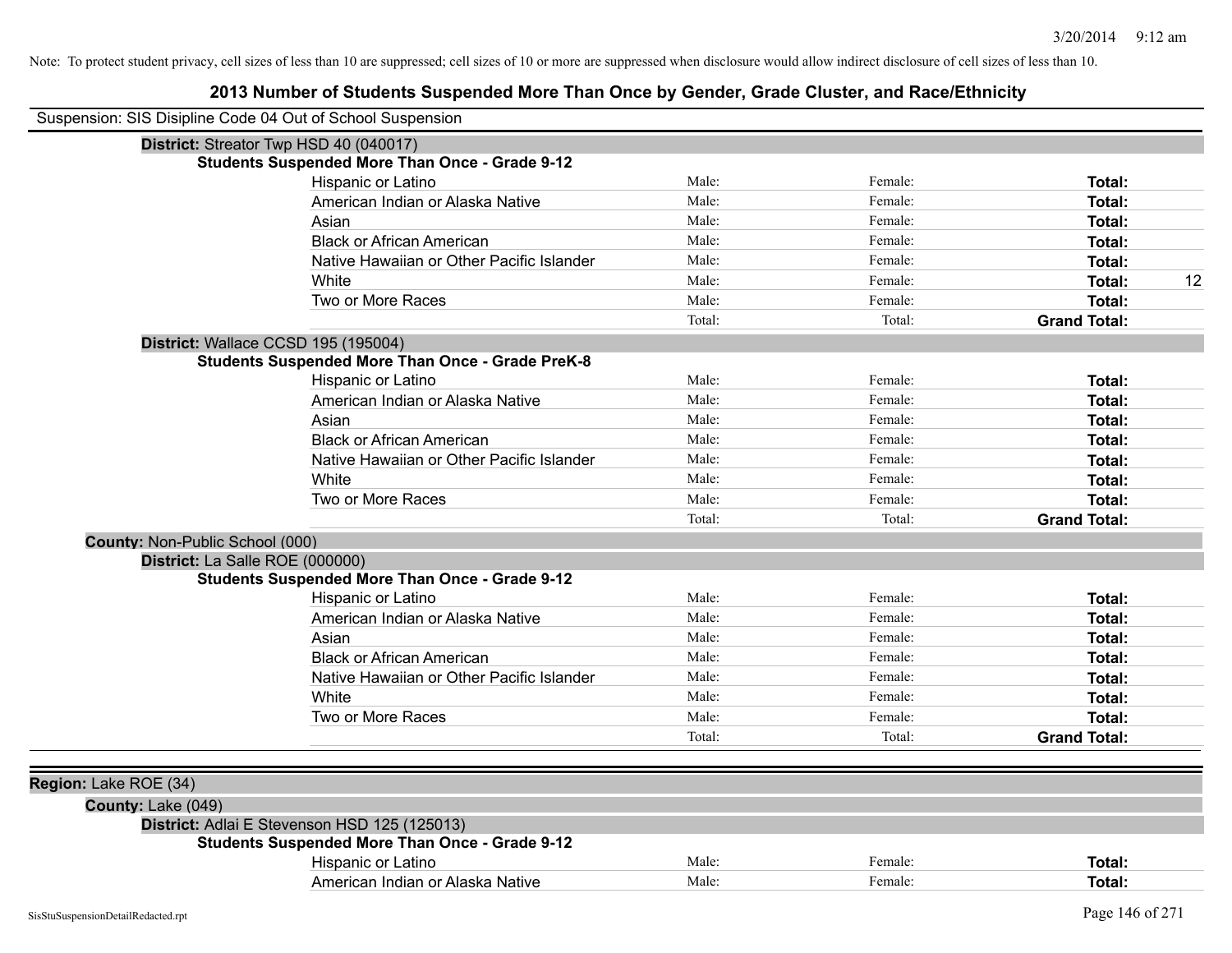## **2013 Number of Students Suspended More Than Once by Gender, Grade Cluster, and Race/Ethnicity**

| Suspension: SIS Disipline Code 04 Out of School Suspension |        |         |                     |    |
|------------------------------------------------------------|--------|---------|---------------------|----|
| Asian                                                      | Male:  | Female: | <b>Total:</b>       |    |
| <b>Black or African American</b>                           | Male:  | Female: | Total:              |    |
| Native Hawaiian or Other Pacific Islander                  | Male:  | Female: | Total:              |    |
| <b>White</b>                                               | Male:  | Female: | Total:              |    |
| Two or More Races                                          | Male:  | Female: | Total:              |    |
|                                                            | Total: | Total:  | <b>Grand Total:</b> |    |
| District: Allendale Association (000600)                   |        |         |                     |    |
| <b>Students Suspended More Than Once - Grade PreK-8</b>    |        |         |                     |    |
| Hispanic or Latino                                         | Male:  | Female: | Total:              |    |
| American Indian or Alaska Native                           | Male:  | Female: | Total:              |    |
| Asian                                                      | Male:  | Female: | Total:              |    |
| <b>Black or African American</b>                           | Male:  | Female: | Total:              |    |
| Native Hawaiian or Other Pacific Islander                  | Male:  | Female: | Total:              |    |
| White                                                      | Male:  | Female: | Total:              |    |
| Two or More Races                                          | Male:  | Female: | Total:              |    |
|                                                            | Total: | Total:  | <b>Grand Total:</b> |    |
| District: Antioch CCSD 34 (034004)                         |        |         |                     |    |
| <b>Students Suspended More Than Once - Grade PreK-8</b>    |        |         |                     |    |
| Hispanic or Latino                                         | Male:  | Female: | Total:              |    |
| American Indian or Alaska Native                           | Male:  | Female: | Total:              |    |
| Asian                                                      | Male:  | Female: | Total:              |    |
| <b>Black or African American</b>                           | Male:  | Female: | Total:              |    |
| Native Hawaiian or Other Pacific Islander                  | Male:  | Female: | Total:              |    |
| White                                                      | Male:  | Female: | Total:              | 12 |
| Two or More Races                                          | Male:  | Female: | <b>Total:</b>       |    |
|                                                            | Total: | Total:  | <b>Grand Total:</b> |    |
| District: Aptakisic-Tripp CCSD 102 (102004)                |        |         |                     |    |
| <b>Students Suspended More Than Once - Grade PreK-8</b>    |        |         |                     |    |
| Hispanic or Latino                                         | Male:  | Female: | Total:              |    |
| American Indian or Alaska Native                           | Male:  | Female: | Total:              |    |
| Asian                                                      | Male:  | Female: | Total:              |    |
| <b>Black or African American</b>                           | Male:  | Female: | Total:              |    |
| Native Hawaiian or Other Pacific Islander                  | Male:  | Female: | Total:              |    |
| White                                                      | Male:  | Female: | Total:              |    |
| Two or More Races                                          | Male:  | Female: | Total:              |    |
|                                                            | Total: | Total:  | <b>Grand Total:</b> |    |
| District: Barrington CUSD 220 (220026)                     |        |         |                     |    |

**Students Suspended More Than Once - Grade 9-12**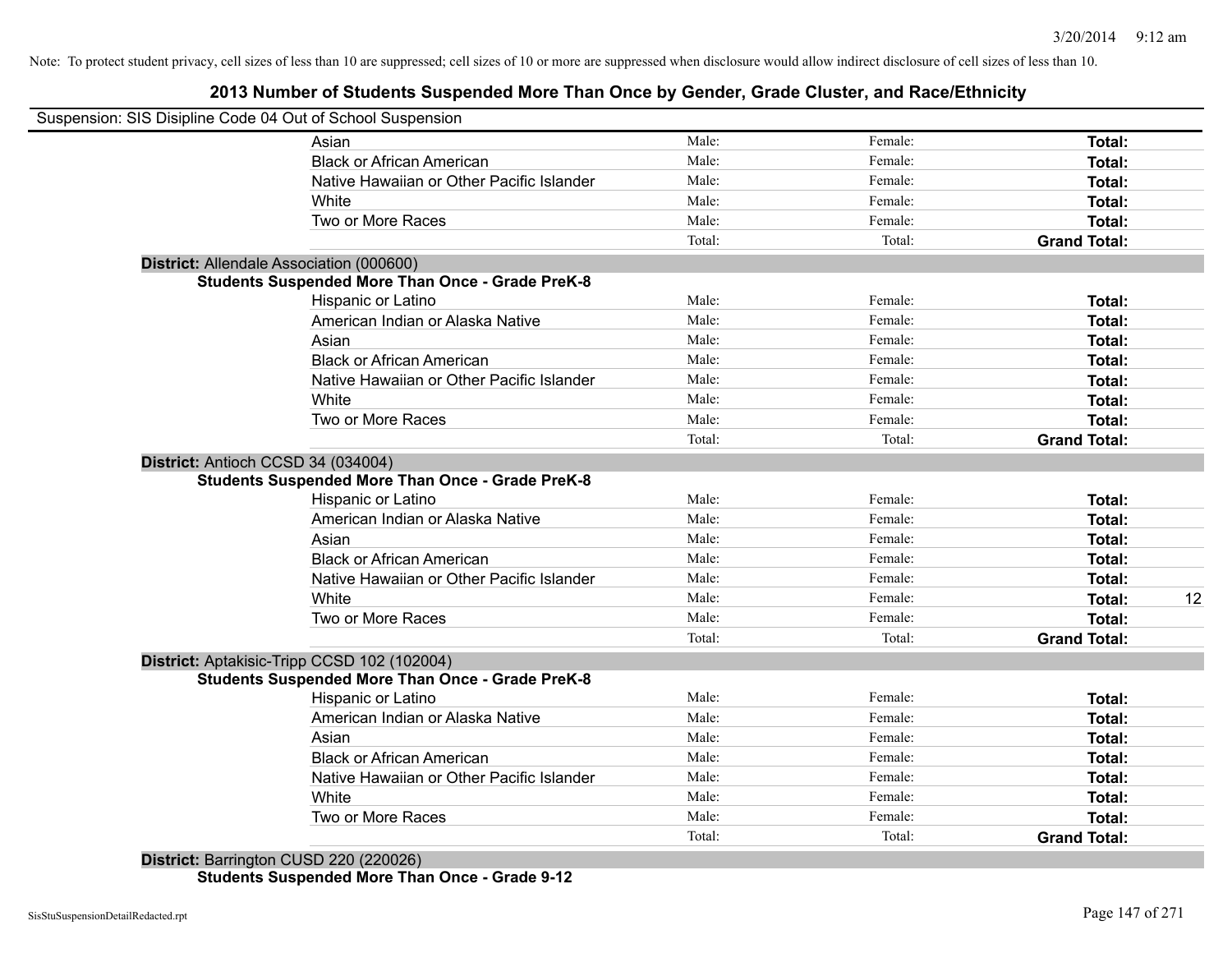|                             | Suspension: SIS Disipline Code 04 Out of School Suspension |        |    |         |    |                     |    |
|-----------------------------|------------------------------------------------------------|--------|----|---------|----|---------------------|----|
|                             | Hispanic or Latino                                         | Male:  |    | Female: |    | Total:              |    |
|                             | American Indian or Alaska Native                           | Male:  |    | Female: |    | Total:              |    |
|                             | Asian                                                      | Male:  |    | Female: |    | Total:              |    |
|                             | <b>Black or African American</b>                           | Male:  |    | Female: |    | Total:              |    |
|                             | Native Hawaiian or Other Pacific Islander                  | Male:  |    | Female: |    | Total:              |    |
|                             | White                                                      | Male:  |    | Female: |    | Total:              |    |
|                             | Two or More Races                                          | Male:  |    | Female: |    | Total:              |    |
|                             |                                                            | Total: |    | Total:  |    | <b>Grand Total:</b> |    |
|                             | District: Beach Park CCSD 3 (003004)                       |        |    |         |    |                     |    |
|                             | <b>Students Suspended More Than Once - Grade PreK-8</b>    |        |    |         |    |                     |    |
|                             | Hispanic or Latino                                         | Male:  |    | Female: |    | Total:              | 17 |
|                             | American Indian or Alaska Native                           | Male:  |    | Female: |    | Total:              |    |
|                             | Asian                                                      | Male:  |    | Female: |    | Total:              |    |
|                             | <b>Black or African American</b>                           | Male:  |    | Female: |    | Total:              | 26 |
|                             | Native Hawaiian or Other Pacific Islander                  | Male:  |    | Female: |    | Total:              |    |
|                             | White                                                      | Male:  |    | Female: |    | Total:              |    |
|                             | Two or More Races                                          | Male:  |    | Female: |    | Total:              |    |
|                             |                                                            | Total: | 41 | Total:  | 13 | <b>Grand Total:</b> | 54 |
| District: CHSD 117 (117016) |                                                            |        |    |         |    |                     |    |
|                             | <b>Students Suspended More Than Once - Grade 9-12</b>      |        |    |         |    |                     |    |
|                             | Hispanic or Latino                                         | Male:  |    | Female: |    | Total:              |    |
|                             | American Indian or Alaska Native                           | Male:  |    | Female: |    | Total:              |    |
|                             | Asian                                                      | Male:  |    | Female: |    | Total:              |    |
|                             | <b>Black or African American</b>                           | Male:  |    | Female: |    | Total:              |    |
|                             | Native Hawaiian or Other Pacific Islander                  | Male:  |    | Female: |    | Total:              |    |
|                             | White                                                      | Male:  |    | Female: |    | Total:              | 16 |
|                             | Two or More Races                                          | Male:  |    | Female: |    | Total:              |    |
|                             |                                                            | Total: |    | Total:  |    | <b>Grand Total:</b> |    |
| District: CHSD 128 (128016) |                                                            |        |    |         |    |                     |    |
|                             | <b>Students Suspended More Than Once - Grade 9-12</b>      |        |    |         |    |                     |    |
|                             | Hispanic or Latino                                         | Male:  |    | Female: |    | Total:              |    |
|                             | American Indian or Alaska Native                           | Male:  |    | Female: |    | Total:              |    |
|                             | Asian                                                      | Male:  |    | Female: |    | Total:              |    |
|                             | <b>Black or African American</b>                           | Male:  |    | Female: |    | Total:              |    |
|                             | Native Hawaiian or Other Pacific Islander                  | Male:  |    | Female: |    | Total:              |    |
|                             | White                                                      | Male:  |    | Female: |    | Total:              |    |
|                             | Two or More Races                                          | Male:  |    | Female: |    | Total:              |    |
|                             |                                                            | Total: |    | Total:  |    | <b>Grand Total:</b> |    |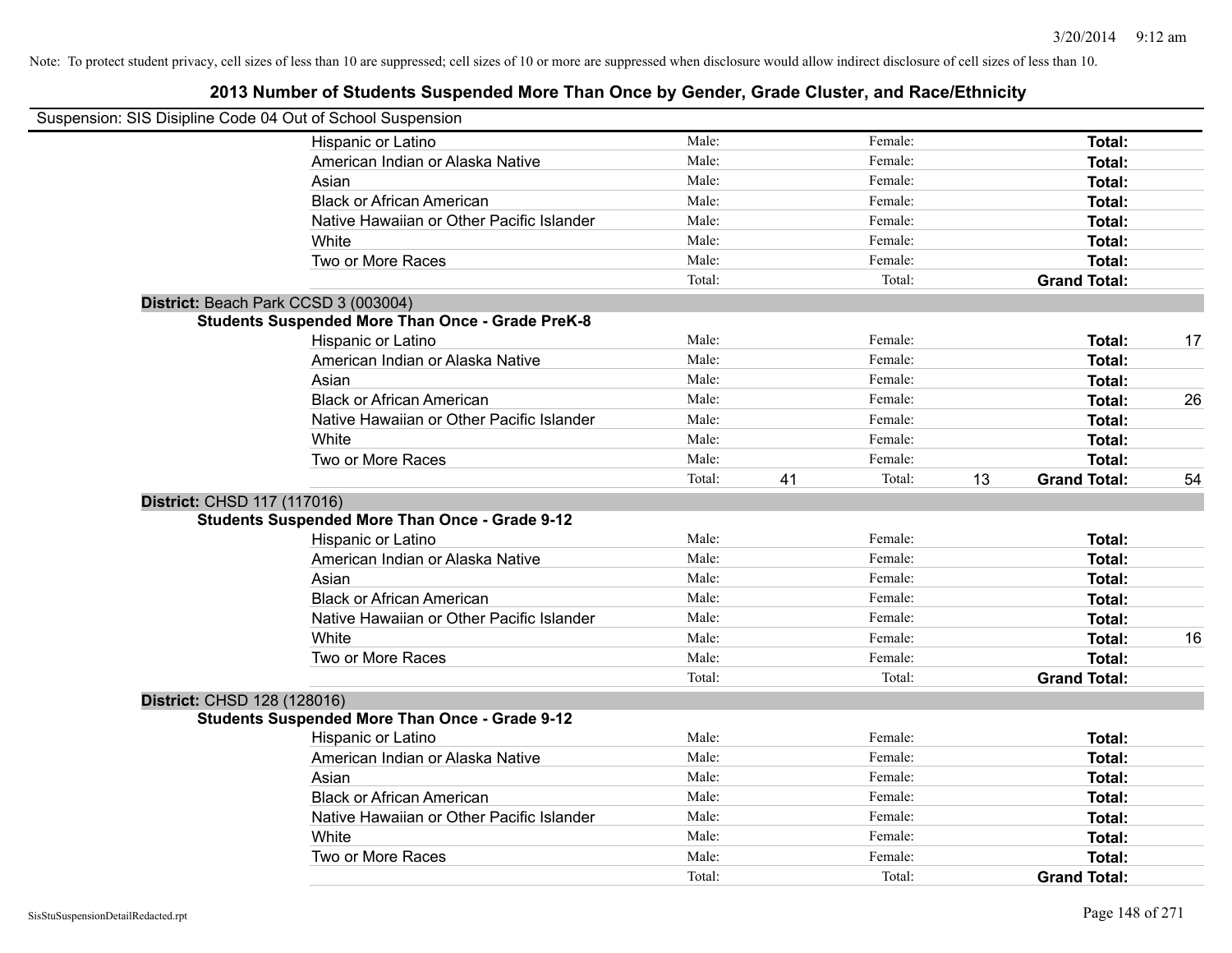| Suspension: SIS Disipline Code 04 Out of School Suspension |                                                         |        |         |                     |
|------------------------------------------------------------|---------------------------------------------------------|--------|---------|---------------------|
|                                                            | District: Connections Day School (025200)               |        |         |                     |
|                                                            | <b>Students Suspended More Than Once - Grade PreK-8</b> |        |         |                     |
|                                                            | Hispanic or Latino                                      | Male:  | Female: | Total:              |
|                                                            | American Indian or Alaska Native                        | Male:  | Female: | Total:              |
|                                                            | Asian                                                   | Male:  | Female: | Total:              |
|                                                            | <b>Black or African American</b>                        | Male:  | Female: | <b>Total:</b>       |
|                                                            | Native Hawaiian or Other Pacific Islander               | Male:  | Female: | Total:              |
|                                                            | White                                                   | Male:  | Female: | Total:              |
|                                                            | Two or More Races                                       | Male:  | Female: | <b>Total:</b>       |
|                                                            |                                                         | Total: | Total:  | <b>Grand Total:</b> |
| District: Diamond Lake SD 76 (076002)                      |                                                         |        |         |                     |
|                                                            | <b>Students Suspended More Than Once - Grade PreK-8</b> |        |         |                     |
|                                                            | Hispanic or Latino                                      | Male:  | Female: | <b>Total:</b>       |
|                                                            | American Indian or Alaska Native                        | Male:  | Female: | <b>Total:</b>       |
|                                                            | Asian                                                   | Male:  | Female: | <b>Total:</b>       |
|                                                            | <b>Black or African American</b>                        | Male:  | Female: | <b>Total:</b>       |
|                                                            | Native Hawaiian or Other Pacific Islander               | Male:  | Female: | <b>Total:</b>       |
|                                                            | White                                                   | Male:  | Female: | Total:              |
|                                                            | Two or More Races                                       | Male:  | Female: | <b>Total:</b>       |
|                                                            |                                                         | Total: | Total:  | <b>Grand Total:</b> |
| District: Fox Lake GSD 114 (114002)                        |                                                         |        |         |                     |
|                                                            | <b>Students Suspended More Than Once - Grade PreK-8</b> |        |         |                     |
|                                                            | Hispanic or Latino                                      | Male:  | Female: | Total:              |
|                                                            | American Indian or Alaska Native                        | Male:  | Female: | <b>Total:</b>       |
|                                                            | Asian                                                   | Male:  | Female: | <b>Total:</b>       |
|                                                            | <b>Black or African American</b>                        | Male:  | Female: | <b>Total:</b>       |
|                                                            | Native Hawaiian or Other Pacific Islander               | Male:  | Female: | <b>Total:</b>       |
|                                                            | White                                                   | Male:  | Female: | Total:              |
|                                                            | Two or More Races                                       | Male:  | Female: | <b>Total:</b>       |
|                                                            |                                                         | Total: | Total:  | <b>Grand Total:</b> |
| District: Fremont SD 79 (079002)                           |                                                         |        |         |                     |
|                                                            | <b>Students Suspended More Than Once - Grade PreK-8</b> |        |         |                     |
|                                                            | Hispanic or Latino                                      | Male:  | Female: | <b>Total:</b>       |
|                                                            | American Indian or Alaska Native                        | Male:  | Female: | Total:              |
|                                                            | Asian                                                   | Male:  | Female: | <b>Total:</b>       |
|                                                            | <b>Black or African American</b>                        | Male:  | Female: | <b>Total:</b>       |
|                                                            | Native Hawaiian or Other Pacific Islander               | Male:  | Female: | <b>Total:</b>       |
|                                                            | White                                                   | Male:  | Female: | Total:              |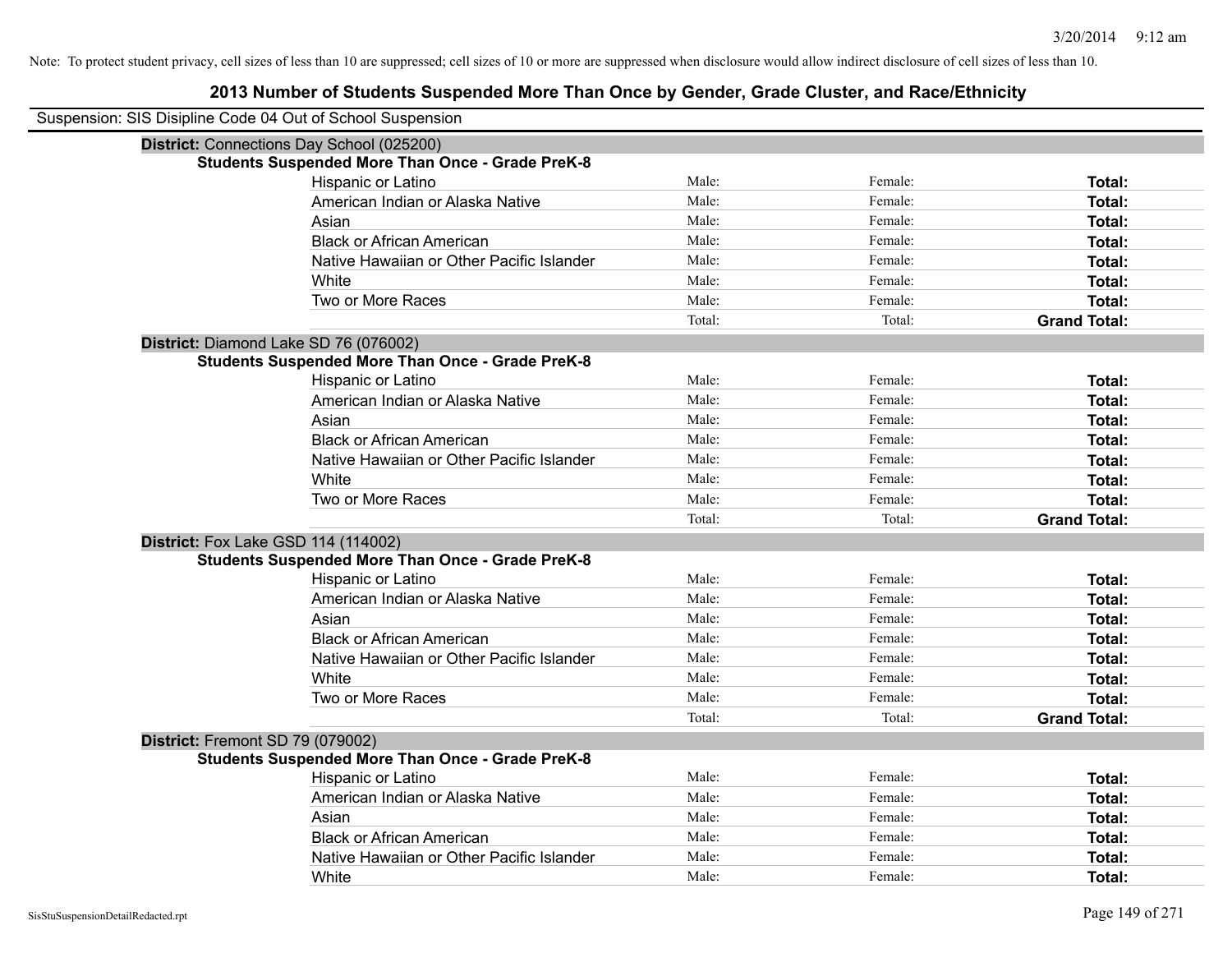| Suspension: SIS Disipline Code 04 Out of School Suspension |        |         |                     |    |
|------------------------------------------------------------|--------|---------|---------------------|----|
| Two or More Races                                          | Male:  | Female: | Total:              |    |
|                                                            | Total: | Total:  | <b>Grand Total:</b> |    |
| District: Gavin SD 37 (037002)                             |        |         |                     |    |
| <b>Students Suspended More Than Once - Grade PreK-8</b>    |        |         |                     |    |
| Hispanic or Latino                                         | Male:  | Female: | Total:              |    |
| American Indian or Alaska Native                           | Male:  | Female: | Total:              |    |
| Asian                                                      | Male:  | Female: | Total:              |    |
| <b>Black or African American</b>                           | Male:  | Female: | Total:              |    |
| Native Hawaiian or Other Pacific Islander                  | Male:  | Female: | Total:              |    |
| White                                                      | Male:  | Female: | Total:              |    |
| Two or More Races                                          | Male:  | Female: | Total:              |    |
|                                                            | Total: | Total:  | <b>Grand Total:</b> | 11 |
| District: Grant CHSD 124 (124016)                          |        |         |                     |    |
| <b>Students Suspended More Than Once - Grade 9-12</b>      |        |         |                     |    |
| Hispanic or Latino                                         | Male:  | Female: | Total:              |    |
| American Indian or Alaska Native                           | Male:  | Female: | Total:              |    |
| Asian                                                      | Male:  | Female: | Total:              |    |
| <b>Black or African American</b>                           | Male:  | Female: | Total:              |    |
| Native Hawaiian or Other Pacific Islander                  | Male:  | Female: | Total:              |    |
| White                                                      | Male:  | Female: | Total:              | 21 |
| Two or More Races                                          | Male:  | Female: | Total:              |    |
|                                                            | Total: | Total:  | <b>Grand Total:</b> | 31 |
| District: Grayslake CCSD 46 (046004)                       |        |         |                     |    |
| <b>Students Suspended More Than Once - Grade PreK-8</b>    |        |         |                     |    |
| Hispanic or Latino                                         | Male:  | Female: | Total:              |    |
| American Indian or Alaska Native                           | Male:  | Female: | Total:              |    |
| Asian                                                      | Male:  | Female: | Total:              |    |
| <b>Black or African American</b>                           | Male:  | Female: | Total:              |    |
| Native Hawaiian or Other Pacific Islander                  | Male:  | Female: | Total:              |    |
| White                                                      | Male:  | Female: | Total:              |    |
| Two or More Races                                          | Male:  | Female: | Total:              |    |
|                                                            | Total: | Total:  | <b>Grand Total:</b> |    |
| District: Grayslake CHSD 127 (127016)                      |        |         |                     |    |
| <b>Students Suspended More Than Once - Grade 9-12</b>      | Male:  |         |                     |    |
| Hispanic or Latino                                         | Male:  | Female: | Total:              |    |
| American Indian or Alaska Native                           |        | Female: | Total:              |    |
| Asian                                                      | Male:  | Female: | Total:              |    |
| <b>Black or African American</b>                           | Male:  | Female: | Total:              |    |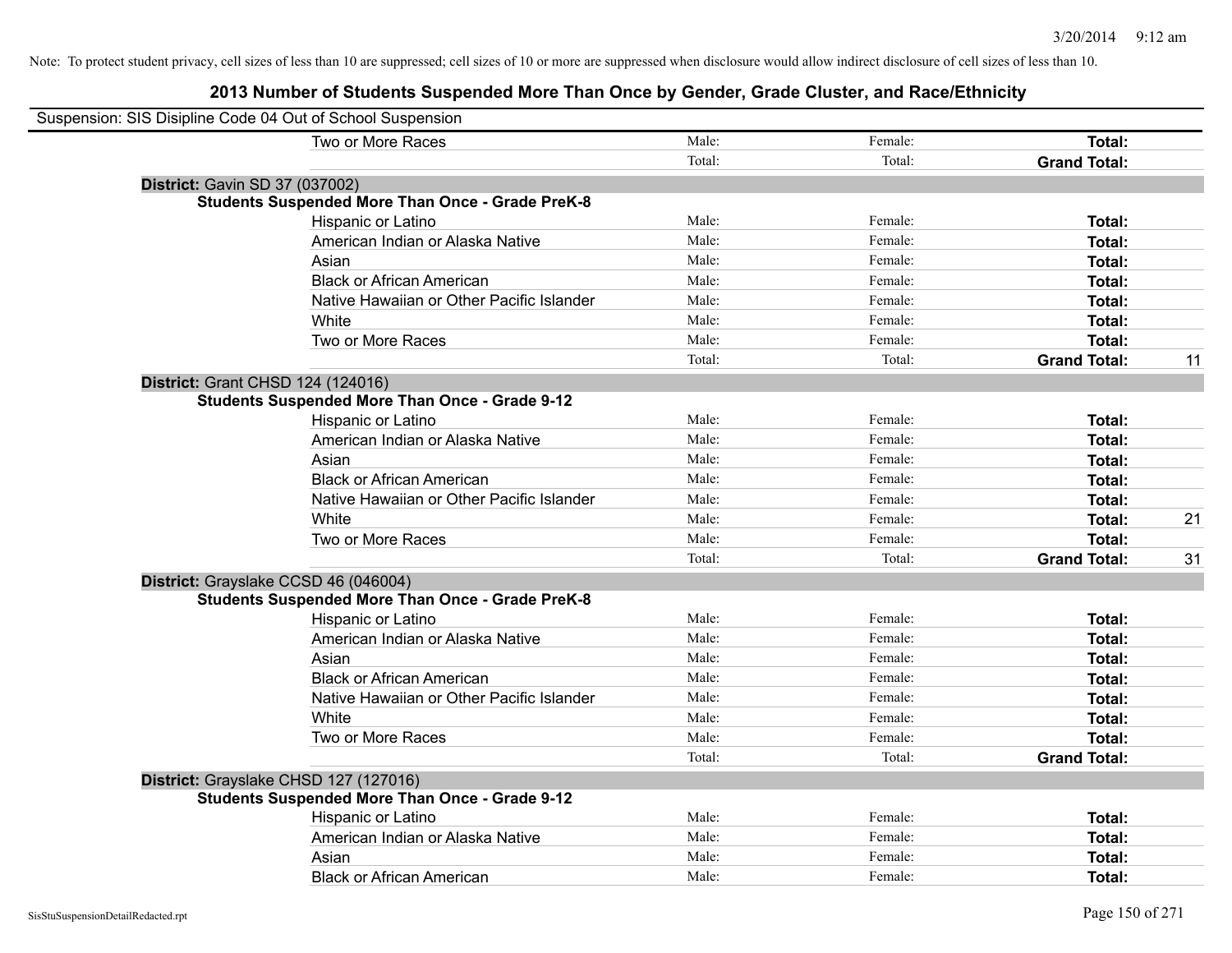|                                        | Suspension: SIS Disipline Code 04 Out of School Suspension |        |         |                     |    |
|----------------------------------------|------------------------------------------------------------|--------|---------|---------------------|----|
|                                        | Native Hawaiian or Other Pacific Islander                  | Male:  | Female: | <b>Total:</b>       |    |
|                                        | White                                                      | Male:  | Female: | Total:              | 16 |
|                                        | Two or More Races                                          | Male:  | Female: | Total:              |    |
|                                        |                                                            | Total: | Total:  | <b>Grand Total:</b> |    |
| <b>District: Gurnee SD 56 (056002)</b> |                                                            |        |         |                     |    |
|                                        | <b>Students Suspended More Than Once - Grade PreK-8</b>    |        |         |                     |    |
|                                        | Hispanic or Latino                                         | Male:  | Female: | Total:              |    |
|                                        | American Indian or Alaska Native                           | Male:  | Female: | Total:              |    |
|                                        | Asian                                                      | Male:  | Female: | Total:              |    |
|                                        | <b>Black or African American</b>                           | Male:  | Female: | <b>Total:</b>       |    |
|                                        | Native Hawaiian or Other Pacific Islander                  | Male:  | Female: | Total:              |    |
|                                        | White                                                      | Male:  | Female: | Total:              |    |
|                                        | Two or More Races                                          | Male:  | Female: | <b>Total:</b>       |    |
|                                        |                                                            | Total: | Total:  | <b>Grand Total:</b> | 14 |
|                                        | District: Hawthorn CCSD 73 (073004)                        |        |         |                     |    |
|                                        | <b>Students Suspended More Than Once - Grade PreK-8</b>    |        |         |                     |    |
|                                        | Hispanic or Latino                                         | Male:  | Female: | <b>Total:</b>       |    |
|                                        | American Indian or Alaska Native                           | Male:  | Female: | Total:              |    |
|                                        | Asian                                                      | Male:  | Female: | Total:              |    |
|                                        | <b>Black or African American</b>                           | Male:  | Female: | Total:              |    |
|                                        | Native Hawaiian or Other Pacific Islander                  | Male:  | Female: | Total:              |    |
|                                        | White                                                      | Male:  | Female: | <b>Total:</b>       |    |
|                                        | Two or More Races                                          | Male:  | Female: | <b>Total:</b>       |    |
|                                        |                                                            | Total: | Total:  | <b>Grand Total:</b> |    |
|                                        | District: Kildeer Countryside CCSD 96 (096004)             |        |         |                     |    |
|                                        | <b>Students Suspended More Than Once - Grade PreK-8</b>    |        |         |                     |    |
|                                        | Hispanic or Latino                                         | Male:  | Female: | Total:              |    |
|                                        | American Indian or Alaska Native                           | Male:  | Female: | Total:              |    |
|                                        | Asian                                                      | Male:  | Female: | Total:              |    |
|                                        | <b>Black or African American</b>                           | Male:  | Female: | Total:              |    |
|                                        | Native Hawaiian or Other Pacific Islander                  | Male:  | Female: | Total:              |    |
|                                        | White                                                      | Male:  | Female: | Total:              |    |
|                                        | Two or More Races                                          | Male:  | Female: | Total:              |    |
|                                        |                                                            | Total: | Total:  | <b>Grand Total:</b> |    |
|                                        | District: Lake Bluff ESD 65 (065002)                       |        |         |                     |    |
|                                        | <b>Students Suspended More Than Once - Grade PreK-8</b>    |        |         |                     |    |
|                                        | Hispanic or Latino                                         | Male:  | Female: | Total:              |    |
|                                        | American Indian or Alaska Native                           | Male:  | Female: | Total:              |    |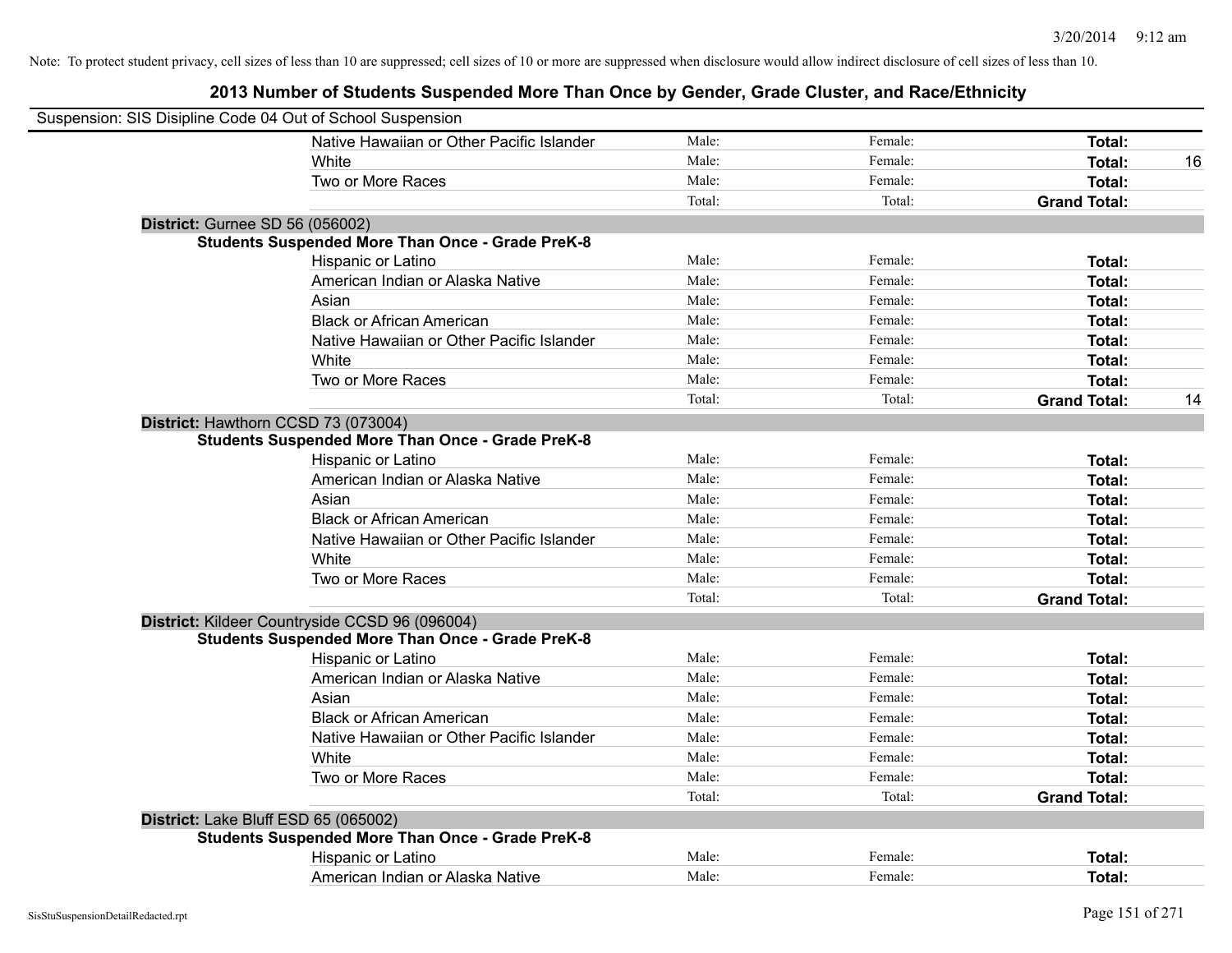## **2013 Number of Students Suspended More Than Once by Gender, Grade Cluster, and Race/Ethnicity**

| Suspension: SIS Disipline Code 04 Out of School Suspension |        |         |                     |
|------------------------------------------------------------|--------|---------|---------------------|
| Asian                                                      | Male:  | Female: | <b>Total:</b>       |
| <b>Black or African American</b>                           | Male:  | Female: | Total:              |
| Native Hawaiian or Other Pacific Islander                  | Male:  | Female: | Total:              |
| White                                                      | Male:  | Female: | Total:              |
| Two or More Races                                          | Male:  | Female: | Total:              |
|                                                            | Total: | Total:  | <b>Grand Total:</b> |
| District: Lake Forest CHSD 115 (115016)                    |        |         |                     |
| <b>Students Suspended More Than Once - Grade 9-12</b>      |        |         |                     |
| Hispanic or Latino                                         | Male:  | Female: | Total:              |
| American Indian or Alaska Native                           | Male:  | Female: | Total:              |
| Asian                                                      | Male:  | Female: | Total:              |
| <b>Black or African American</b>                           | Male:  | Female: | Total:              |
| Native Hawaiian or Other Pacific Islander                  | Male:  | Female: | Total:              |
| White                                                      | Male:  | Female: | Total:              |
| Two or More Races                                          | Male:  | Female: | Total:              |
|                                                            | Total: | Total:  | <b>Grand Total:</b> |
| District: Lake Forest SD 67 (067005)                       |        |         |                     |
| <b>Students Suspended More Than Once - Grade PreK-8</b>    |        |         |                     |
| Hispanic or Latino                                         | Male:  | Female: | Total:              |
| American Indian or Alaska Native                           | Male:  | Female: | Total:              |
| Asian                                                      | Male:  | Female: | Total:              |
| <b>Black or African American</b>                           | Male:  | Female: | Total:              |
| Native Hawaiian or Other Pacific Islander                  | Male:  | Female: | Total:              |
| White                                                      | Male:  | Female: | Total:              |
| Two or More Races                                          | Male:  | Female: | <b>Total:</b>       |
|                                                            | Total: | Total:  | <b>Grand Total:</b> |
| District: Lake Villa CCSD 41 (041004)                      |        |         |                     |
| <b>Students Suspended More Than Once - Grade PreK-8</b>    |        |         |                     |
| Hispanic or Latino                                         | Male:  | Female: | Total:              |
| American Indian or Alaska Native                           | Male:  | Female: | Total:              |
| Asian                                                      | Male:  | Female: | Total:              |
| <b>Black or African American</b>                           | Male:  | Female: | Total:              |
| Native Hawaiian or Other Pacific Islander                  | Male:  | Female: | Total:              |
| White                                                      | Male:  | Female: | Total:              |
| Two or More Races                                          | Male:  | Female: | <b>Total:</b>       |
|                                                            | Total: | Total:  | <b>Grand Total:</b> |

**Students Suspended More Than Once - Grade PreK-8**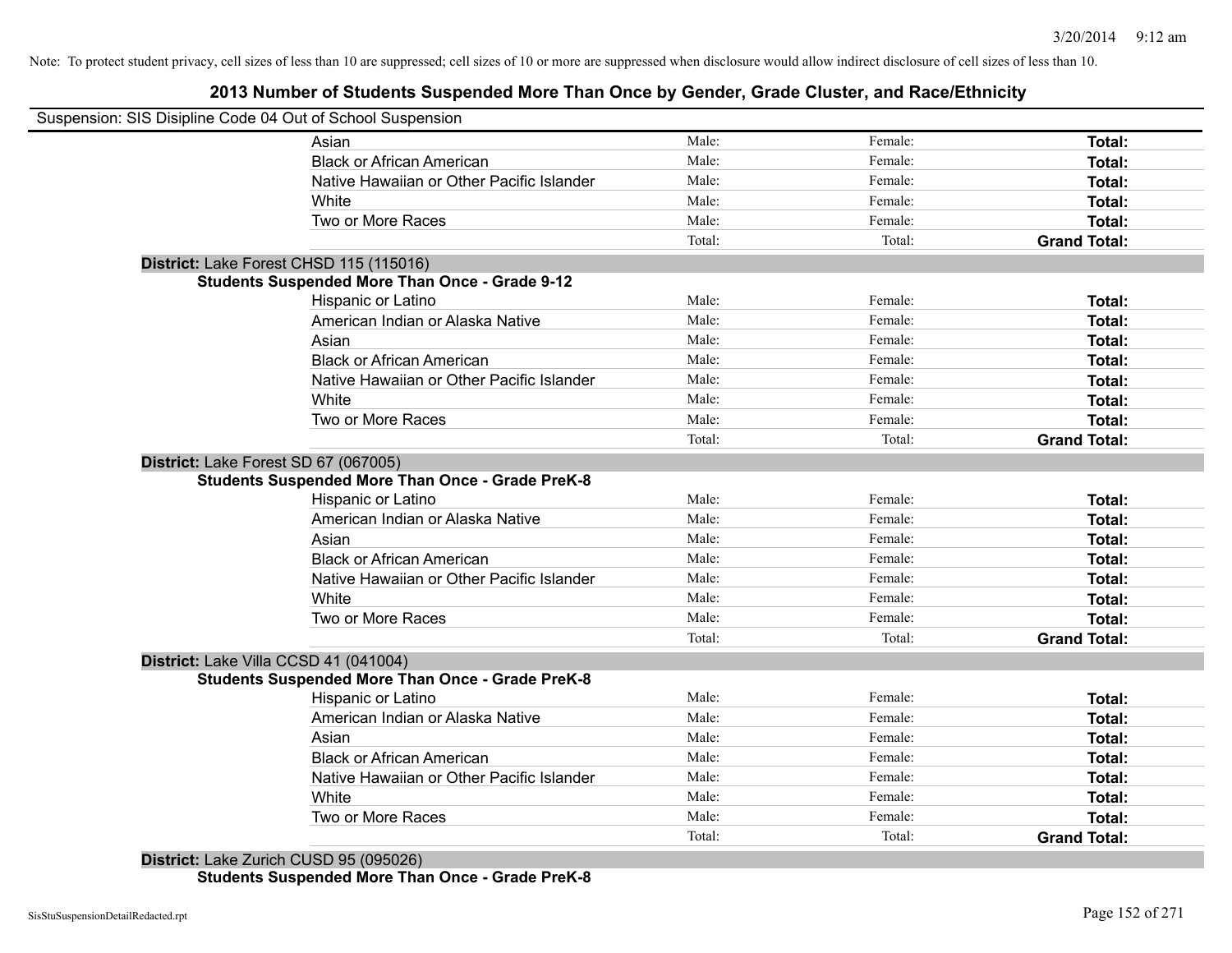## **2013 Number of Students Suspended More Than Once by Gender, Grade Cluster, and Race/Ethnicity**

| Suspension: SIS Disipline Code 04 Out of School Suspension |        |         |                     |    |
|------------------------------------------------------------|--------|---------|---------------------|----|
| Hispanic or Latino                                         | Male:  | Female: | Total:              |    |
| American Indian or Alaska Native                           | Male:  | Female: | Total:              |    |
| Asian                                                      | Male:  | Female: | Total:              |    |
| <b>Black or African American</b>                           | Male:  | Female: | Total:              |    |
| Native Hawaiian or Other Pacific Islander                  | Male:  | Female: | Total:              |    |
| White                                                      | Male:  | Female: | Total:              |    |
| Two or More Races                                          | Male:  | Female: | Total:              |    |
|                                                            | Total: | Total:  | <b>Grand Total:</b> |    |
| <b>Students Suspended More Than Once - Grade 9-12</b>      |        |         |                     |    |
| Hispanic or Latino                                         | Male:  | Female: | Total:              |    |
| American Indian or Alaska Native                           | Male:  | Female: | Total:              |    |
| Asian                                                      | Male:  | Female: | Total:              |    |
| <b>Black or African American</b>                           | Male:  | Female: | Total:              |    |
| Native Hawaiian or Other Pacific Islander                  | Male:  | Female: | Total:              |    |
| White                                                      | Male:  | Female: | Total:              |    |
| Two or More Races                                          | Male:  | Female: | Total:              |    |
|                                                            | Total: | Total:  | <b>Grand Total:</b> |    |
| District: Millburn CCSD 24 (024004)                        |        |         |                     |    |
| <b>Students Suspended More Than Once - Grade PreK-8</b>    |        |         |                     |    |
| Hispanic or Latino                                         | Male:  | Female: | Total:              |    |
| American Indian or Alaska Native                           | Male:  | Female: | Total:              |    |
| Asian                                                      | Male:  | Female: | Total:              |    |
| <b>Black or African American</b>                           | Male:  | Female: | Total:              |    |
| Native Hawaiian or Other Pacific Islander                  | Male:  | Female: | Total:              |    |
| White                                                      | Male:  | Female: | Total:              |    |
| Two or More Races                                          | Male:  | Female: | Total:              |    |
|                                                            | Total: | Total:  | <b>Grand Total:</b> |    |
| District: Mundelein Cons HSD 120 (120013)                  |        |         |                     |    |
| <b>Students Suspended More Than Once - Grade 9-12</b>      |        |         |                     |    |
| Hispanic or Latino                                         | Male:  | Female: | Total:              | 13 |
| American Indian or Alaska Native                           | Male:  | Female: | Total:              |    |
| Asian                                                      | Male:  | Female: | Total:              |    |
| <b>Black or African American</b>                           | Male:  | Female: | Total:              |    |
| Native Hawaiian or Other Pacific Islander                  | Male:  | Female: | Total:              |    |
| White                                                      | Male:  | Female: | Total:              |    |
| Two or More Races                                          | Male:  | Female: | <b>Total:</b>       |    |
|                                                            | Total: | Total:  | <b>Grand Total:</b> |    |
|                                                            |        |         |                     |    |

**District:** Mundelein ESD 75 (075002)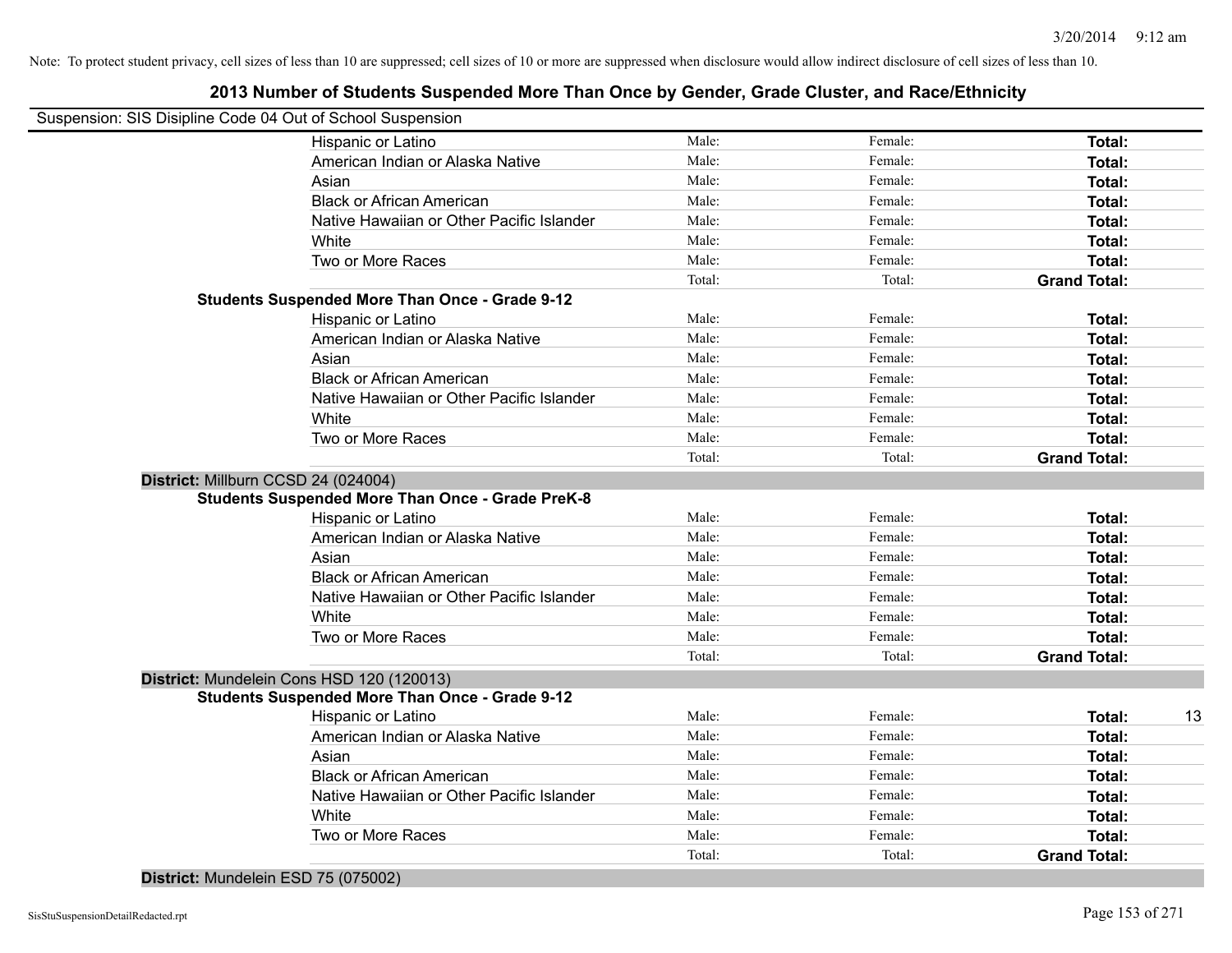|                                    | Suspension: SIS Disipline Code 04 Out of School Suspension |        |    |         |    |                     |    |
|------------------------------------|------------------------------------------------------------|--------|----|---------|----|---------------------|----|
|                                    | <b>Students Suspended More Than Once - Grade PreK-8</b>    |        |    |         |    |                     |    |
|                                    | Hispanic or Latino                                         | Male:  |    | Female: |    | Total:              |    |
|                                    | American Indian or Alaska Native                           | Male:  |    | Female: |    | Total:              |    |
|                                    | Asian                                                      | Male:  |    | Female: |    | Total:              |    |
|                                    | <b>Black or African American</b>                           | Male:  |    | Female: |    | Total:              |    |
|                                    | Native Hawaiian or Other Pacific Islander                  | Male:  |    | Female: |    | Total:              |    |
|                                    | White                                                      | Male:  |    | Female: |    | Total:              |    |
|                                    | Two or More Races                                          | Male:  |    | Female: |    | Total:              |    |
|                                    |                                                            | Total: |    | Total:  |    | <b>Grand Total:</b> | 12 |
| District: Non-Public School (044Z) |                                                            |        |    |         |    |                     |    |
|                                    | <b>Students Suspended More Than Once - Grade 9-12</b>      |        |    |         |    |                     |    |
|                                    | Hispanic or Latino                                         | Male:  |    | Female: |    | Total:              |    |
|                                    | American Indian or Alaska Native                           | Male:  |    | Female: |    | Total:              |    |
|                                    | Asian                                                      | Male:  |    | Female: |    | Total:              |    |
|                                    | <b>Black or African American</b>                           | Male:  |    | Female: |    | Total:              |    |
|                                    | Native Hawaiian or Other Pacific Islander                  | Male:  |    | Female: |    | Total:              |    |
|                                    | White                                                      | Male:  |    | Female: |    | Total:              |    |
|                                    | Two or More Races                                          | Male:  |    | Female: |    | Total:              |    |
|                                    |                                                            | Total: |    | Total:  |    | <b>Grand Total:</b> |    |
| District: Non-Public School (7900) |                                                            |        |    |         |    |                     |    |
|                                    | <b>Students Suspended More Than Once - Grade 9-12</b>      |        |    |         |    |                     |    |
|                                    | Hispanic or Latino                                         | Male:  |    | Female: |    | Total:              |    |
|                                    | American Indian or Alaska Native                           | Male:  |    | Female: |    | Total:              |    |
|                                    | Asian                                                      | Male:  |    | Female: |    | Total:              |    |
|                                    | <b>Black or African American</b>                           | Male:  |    | Female: |    | Total:              |    |
|                                    | Native Hawaiian or Other Pacific Islander                  | Male:  |    | Female: |    | Total:              |    |
|                                    | White                                                      | Male:  |    | Female: |    | Total:              |    |
|                                    | Two or More Races                                          | Male:  |    | Female: |    | Total:              |    |
|                                    |                                                            | Total: |    | Total:  |    | <b>Grand Total:</b> |    |
|                                    | District: North Chicago SD 187 (187026)                    |        |    |         |    |                     |    |
|                                    | <b>Students Suspended More Than Once - Grade PreK-8</b>    |        |    |         |    |                     |    |
|                                    | Hispanic or Latino                                         | Male:  |    | Female: |    | Total:              | 14 |
|                                    | American Indian or Alaska Native                           | Male:  |    | Female: |    | Total:              |    |
|                                    | Asian                                                      | Male:  |    | Female: |    | Total:              |    |
|                                    | <b>Black or African American</b>                           | Male:  | 27 | Female: | 13 | Total:              | 40 |
|                                    | Native Hawaiian or Other Pacific Islander                  | Male:  |    | Female: |    | Total:              |    |
|                                    | White                                                      | Male:  |    | Female: |    | <b>Total:</b>       |    |
|                                    | Two or More Races                                          | Male:  |    | Female: |    | Total:              |    |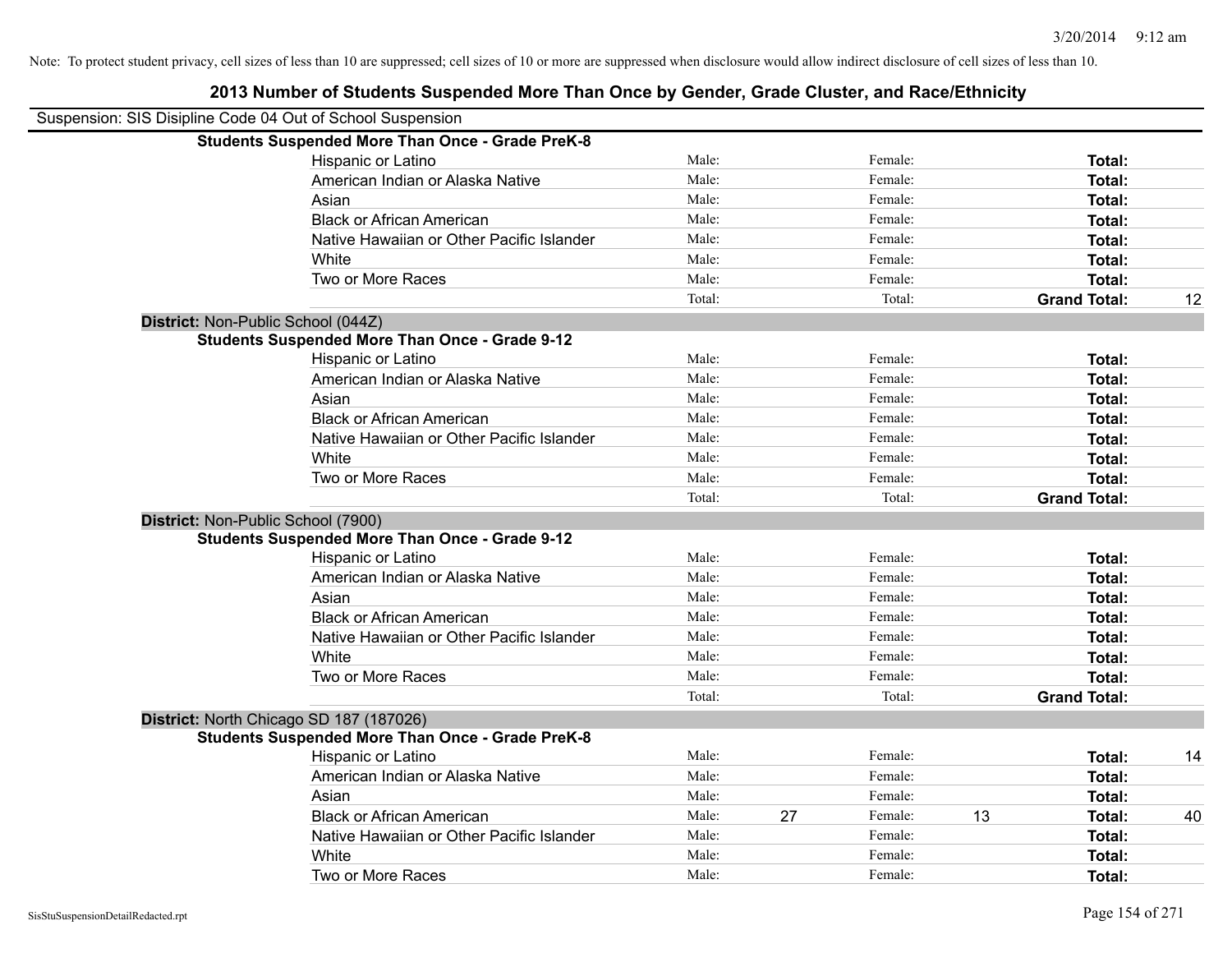| Suspension: SIS Disipline Code 04 Out of School Suspension |                                                         |        |    |         |    |                     |    |
|------------------------------------------------------------|---------------------------------------------------------|--------|----|---------|----|---------------------|----|
|                                                            |                                                         | Total: |    | Total:  |    | <b>Grand Total:</b> |    |
|                                                            | <b>Students Suspended More Than Once - Grade 9-12</b>   |        |    |         |    |                     |    |
|                                                            | Hispanic or Latino                                      | Male:  |    | Female: |    | Total:              |    |
|                                                            | American Indian or Alaska Native                        | Male:  |    | Female: |    | <b>Total:</b>       |    |
|                                                            | Asian                                                   | Male:  |    | Female: |    | <b>Total:</b>       |    |
|                                                            | <b>Black or African American</b>                        | Male:  | 25 | Female: | 11 | Total:              | 36 |
|                                                            | Native Hawaiian or Other Pacific Islander               | Male:  |    | Female: |    | Total:              |    |
|                                                            | White                                                   | Male:  |    | Female: |    | Total:              |    |
|                                                            | Two or More Races                                       | Male:  |    | Female: |    | Total:              |    |
|                                                            |                                                         | Total: |    | Total:  |    | <b>Grand Total:</b> |    |
|                                                            | District: North Shore SD 112 (112002)                   |        |    |         |    |                     |    |
|                                                            | <b>Students Suspended More Than Once - Grade PreK-8</b> |        |    |         |    |                     |    |
|                                                            | Hispanic or Latino                                      | Male:  |    | Female: |    | Total:              |    |
|                                                            | American Indian or Alaska Native                        | Male:  |    | Female: |    | <b>Total:</b>       |    |
|                                                            | Asian                                                   | Male:  |    | Female: |    | <b>Total:</b>       |    |
|                                                            | <b>Black or African American</b>                        | Male:  |    | Female: |    | <b>Total:</b>       |    |
|                                                            | Native Hawaiian or Other Pacific Islander               | Male:  |    | Female: |    | Total:              |    |
|                                                            | White                                                   | Male:  |    | Female: |    | Total:              |    |
|                                                            | Two or More Races                                       | Male:  |    | Female: |    | Total:              |    |
|                                                            |                                                         | Total: |    | Total:  |    | <b>Grand Total:</b> |    |
|                                                            | District: Northern Suburban Spec Ed Dist (804060)       |        |    |         |    |                     |    |
|                                                            | <b>Students Suspended More Than Once - Grade PreK-8</b> |        |    |         |    |                     |    |
|                                                            | Hispanic or Latino                                      | Male:  |    | Female: |    | <b>Total:</b>       |    |
|                                                            | American Indian or Alaska Native                        | Male:  |    | Female: |    | Total:              |    |
|                                                            | Asian                                                   | Male:  |    | Female: |    | <b>Total:</b>       |    |
|                                                            | <b>Black or African American</b>                        | Male:  |    | Female: |    | <b>Total:</b>       |    |
|                                                            | Native Hawaiian or Other Pacific Islander               | Male:  |    | Female: |    | <b>Total:</b>       |    |
|                                                            | White                                                   | Male:  |    | Female: |    | Total:              |    |
|                                                            | Two or More Races                                       | Male:  |    | Female: |    | Total:              |    |
|                                                            |                                                         | Total: |    | Total:  |    | <b>Grand Total:</b> |    |
|                                                            | District: Round Lake CUSD 116 (116026)                  |        |    |         |    |                     |    |
|                                                            | <b>Students Suspended More Than Once - Grade PreK-8</b> |        |    |         |    |                     |    |
|                                                            | Hispanic or Latino                                      | Male:  |    | Female: |    | Total:              |    |
|                                                            | American Indian or Alaska Native                        | Male:  |    | Female: |    | <b>Total:</b>       |    |
|                                                            | Asian                                                   | Male:  |    | Female: |    | <b>Total:</b>       |    |
|                                                            | <b>Black or African American</b>                        | Male:  |    | Female: |    | <b>Total:</b>       |    |
|                                                            | Native Hawaiian or Other Pacific Islander               | Male:  |    | Female: |    | <b>Total:</b>       |    |
|                                                            | White                                                   | Male:  |    | Female: |    | <b>Total:</b>       |    |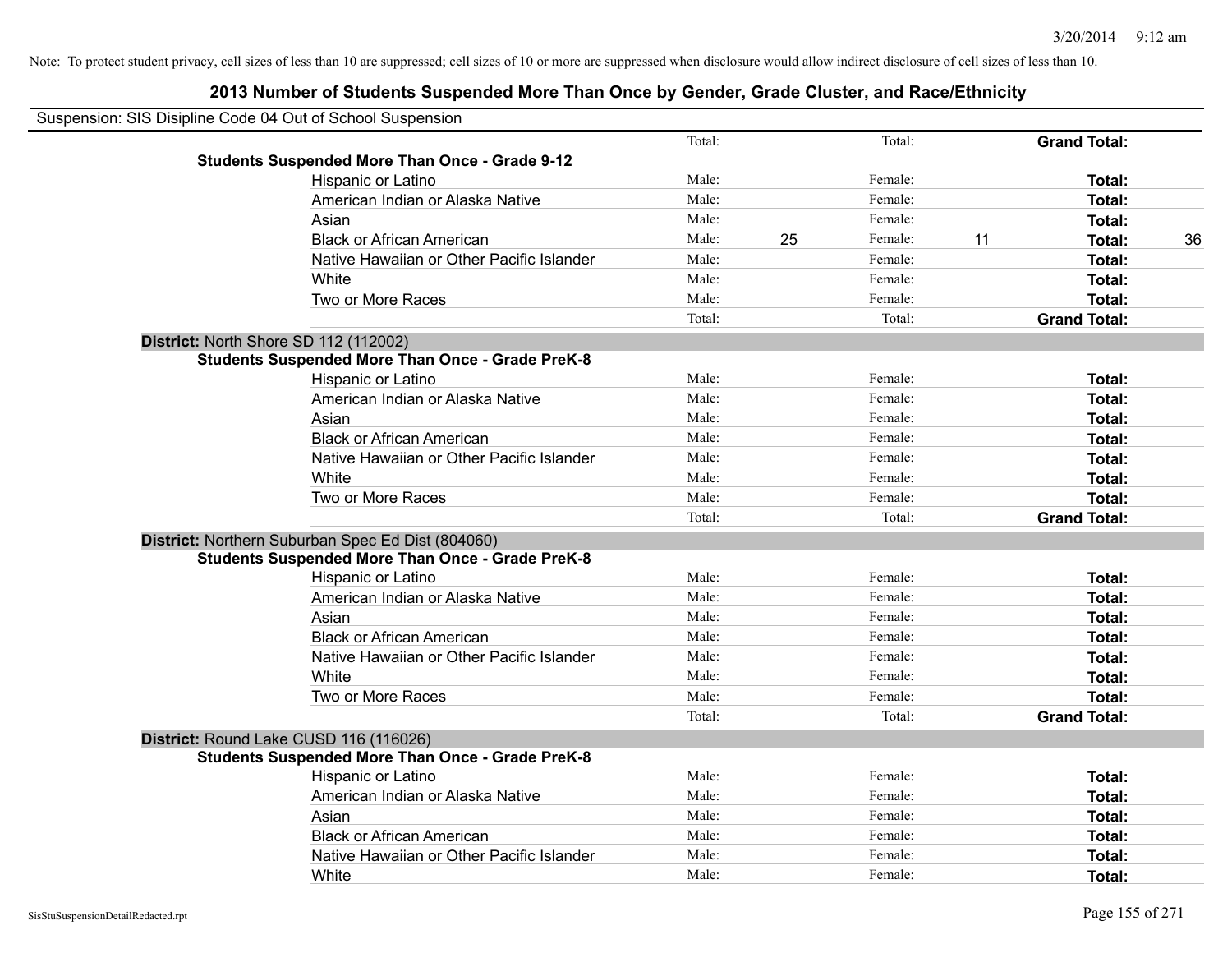| Suspension: SIS Disipline Code 04 Out of School Suspension |                                                         |        |    |         |    |                     |    |
|------------------------------------------------------------|---------------------------------------------------------|--------|----|---------|----|---------------------|----|
|                                                            | Two or More Races                                       | Male:  |    | Female: |    | <b>Total:</b>       |    |
|                                                            |                                                         | Total: |    | Total:  |    | <b>Grand Total:</b> | 19 |
|                                                            | <b>Students Suspended More Than Once - Grade 9-12</b>   |        |    |         |    |                     |    |
|                                                            | Hispanic or Latino                                      | Male:  | 48 | Female: | 18 | Total:              | 66 |
|                                                            | American Indian or Alaska Native                        | Male:  |    | Female: |    | <b>Total:</b>       |    |
|                                                            | Asian                                                   | Male:  |    | Female: |    | Total:              |    |
|                                                            | <b>Black or African American</b>                        | Male:  |    | Female: |    | Total:              | 14 |
|                                                            | Native Hawaiian or Other Pacific Islander               | Male:  |    | Female: |    | <b>Total:</b>       |    |
|                                                            | White                                                   | Male:  |    | Female: |    | Total:              | 17 |
|                                                            | Two or More Races                                       | Male:  |    | Female: |    | Total:              |    |
|                                                            |                                                         | Total: |    | Total:  |    | <b>Grand Total:</b> |    |
|                                                            | District: Spec Educ Dist Lake County/Sedol (825060)     |        |    |         |    |                     |    |
|                                                            | <b>Students Suspended More Than Once - Grade PreK-8</b> |        |    |         |    |                     |    |
|                                                            | Hispanic or Latino                                      | Male:  |    | Female: |    | Total:              |    |
|                                                            | American Indian or Alaska Native                        | Male:  |    | Female: |    | <b>Total:</b>       |    |
|                                                            | Asian                                                   | Male:  |    | Female: |    | Total:              |    |
|                                                            | <b>Black or African American</b>                        | Male:  |    | Female: |    | Total:              |    |
|                                                            | Native Hawaiian or Other Pacific Islander               | Male:  |    | Female: |    | Total:              |    |
|                                                            | White                                                   | Male:  |    | Female: |    | Total:              |    |
|                                                            | Two or More Races                                       | Male:  |    | Female: |    | <b>Total:</b>       |    |
|                                                            |                                                         | Total: |    | Total:  |    | <b>Grand Total:</b> | 13 |
|                                                            | <b>Students Suspended More Than Once - Grade 9-12</b>   |        |    |         |    |                     |    |
|                                                            | Hispanic or Latino                                      | Male:  |    | Female: |    | <b>Total:</b>       |    |
|                                                            | American Indian or Alaska Native                        | Male:  |    | Female: |    | <b>Total:</b>       |    |
|                                                            | Asian                                                   | Male:  |    | Female: |    | Total:              |    |
|                                                            | <b>Black or African American</b>                        | Male:  |    | Female: |    | Total:              |    |
|                                                            | Native Hawaiian or Other Pacific Islander               | Male:  |    | Female: |    | Total:              |    |
|                                                            | White                                                   | Male:  |    | Female: |    | Total:              |    |
|                                                            | Two or More Races                                       | Male:  |    | Female: |    | <b>Total:</b>       |    |
|                                                            |                                                         | Total: |    | Total:  |    | <b>Grand Total:</b> |    |
| District: Twp HSD 113 (113017)                             |                                                         |        |    |         |    |                     |    |
|                                                            | <b>Students Suspended More Than Once - Grade 9-12</b>   |        |    |         |    |                     |    |
|                                                            | Hispanic or Latino                                      | Male:  |    | Female: |    | Total:              |    |
|                                                            | American Indian or Alaska Native                        | Male:  |    | Female: |    | Total:              |    |
|                                                            | Asian                                                   | Male:  |    | Female: |    | Total:              |    |
|                                                            | <b>Black or African American</b>                        | Male:  |    | Female: |    | Total:              |    |
|                                                            | Native Hawaiian or Other Pacific Islander               | Male:  |    | Female: |    | <b>Total:</b>       |    |
|                                                            | White                                                   | Male:  |    | Female: |    | Total:              |    |
|                                                            | Two or More Races                                       | Male:  |    | Female: |    | <b>Total:</b>       |    |
| SisStuSuspensionDetailRedacted.rpt                         |                                                         |        |    |         |    | Page 156 of 271     |    |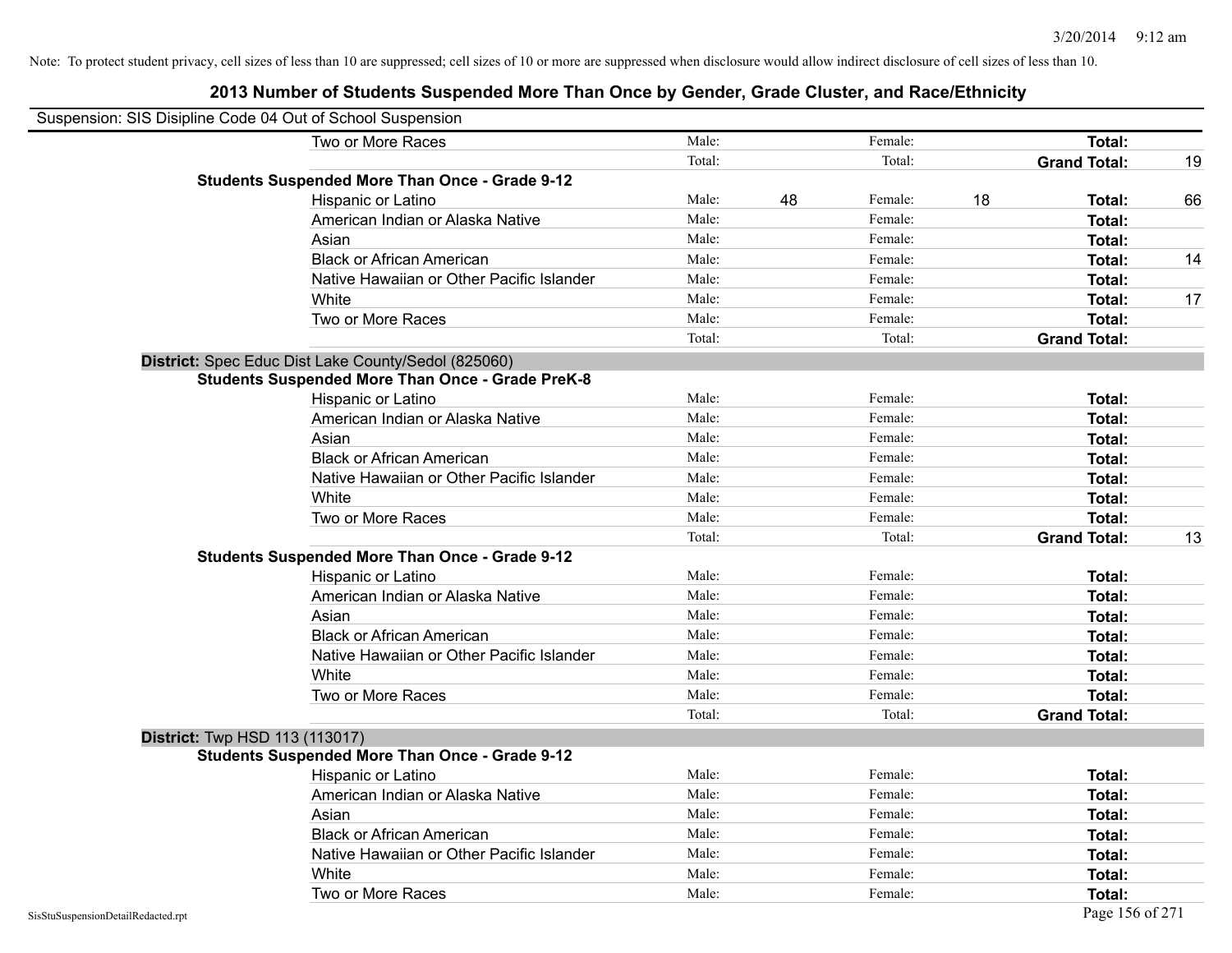| Suspension: SIS Disipline Code 04 Out of School Suspension |                                           |        |     |         |    |                     |     |
|------------------------------------------------------------|-------------------------------------------|--------|-----|---------|----|---------------------|-----|
|                                                            |                                           | Total: |     | Total:  |    | <b>Grand Total:</b> |     |
| District: Warren Twp HSD 121 (121017)                      |                                           |        |     |         |    |                     |     |
| <b>Students Suspended More Than Once - Grade 9-12</b>      |                                           |        |     |         |    |                     |     |
| Hispanic or Latino                                         |                                           | Male:  | 47  | Female: | 18 | Total:              | 65  |
|                                                            | American Indian or Alaska Native          | Male:  |     | Female: |    | Total:              |     |
| Asian                                                      |                                           | Male:  |     | Female: |    | Total:              |     |
| <b>Black or African American</b>                           |                                           | Male:  |     | Female: |    | Total:              | 24  |
|                                                            | Native Hawaiian or Other Pacific Islander | Male:  |     | Female: |    | Total:              |     |
| White                                                      |                                           | Male:  | 27  | Female: | 16 | Total:              | 43  |
| Two or More Races                                          |                                           | Male:  |     | Female: |    | Total:              |     |
|                                                            |                                           | Total: |     | Total:  |    | <b>Grand Total:</b> |     |
| District: Wauconda CUSD 118 (118026)                       |                                           |        |     |         |    |                     |     |
| <b>Students Suspended More Than Once - Grade PreK-8</b>    |                                           |        |     |         |    |                     |     |
| Hispanic or Latino                                         |                                           | Male:  |     | Female: |    | Total:              |     |
|                                                            | American Indian or Alaska Native          | Male:  |     | Female: |    | Total:              |     |
| Asian                                                      |                                           | Male:  |     | Female: |    | Total:              |     |
|                                                            | <b>Black or African American</b>          | Male:  |     | Female: |    | Total:              |     |
|                                                            | Native Hawaiian or Other Pacific Islander | Male:  |     | Female: |    | Total:              |     |
| White                                                      |                                           | Male:  |     | Female: |    | Total:              |     |
| Two or More Races                                          |                                           | Male:  |     | Female: |    | Total:              |     |
|                                                            |                                           | Total: |     | Total:  |    | <b>Grand Total:</b> |     |
| <b>Students Suspended More Than Once - Grade 9-12</b>      |                                           |        |     |         |    |                     |     |
| Hispanic or Latino                                         |                                           | Male:  |     | Female: |    | Total:              |     |
|                                                            | American Indian or Alaska Native          | Male:  |     | Female: |    | Total:              |     |
| Asian                                                      |                                           | Male:  |     | Female: |    | Total:              |     |
| <b>Black or African American</b>                           |                                           | Male:  |     | Female: |    | Total:              |     |
|                                                            | Native Hawaiian or Other Pacific Islander | Male:  |     | Female: |    | <b>Total:</b>       |     |
| White                                                      |                                           | Male:  |     | Female: |    | Total:              | 15  |
| Two or More Races                                          |                                           | Male:  |     | Female: |    | Total:              |     |
|                                                            |                                           | Total: |     | Total:  |    | <b>Grand Total:</b> |     |
| District: Waukegan CUSD 60 (060026)                        |                                           |        |     |         |    |                     |     |
| <b>Students Suspended More Than Once - Grade PreK-8</b>    |                                           |        |     |         |    |                     |     |
| Hispanic or Latino                                         |                                           | Male:  | 107 | Female: | 22 | Total:              | 129 |
|                                                            | American Indian or Alaska Native          | Male:  |     | Female: |    | Total:              |     |
| Asian                                                      |                                           | Male:  |     | Female: |    | Total:              |     |
|                                                            | <b>Black or African American</b>          | Male:  | 107 | Female: | 44 | Total:              | 151 |
|                                                            | Native Hawaiian or Other Pacific Islander | Male:  |     | Female: |    | <b>Total:</b>       |     |
| White                                                      |                                           | Male:  |     | Female: |    | Total:              |     |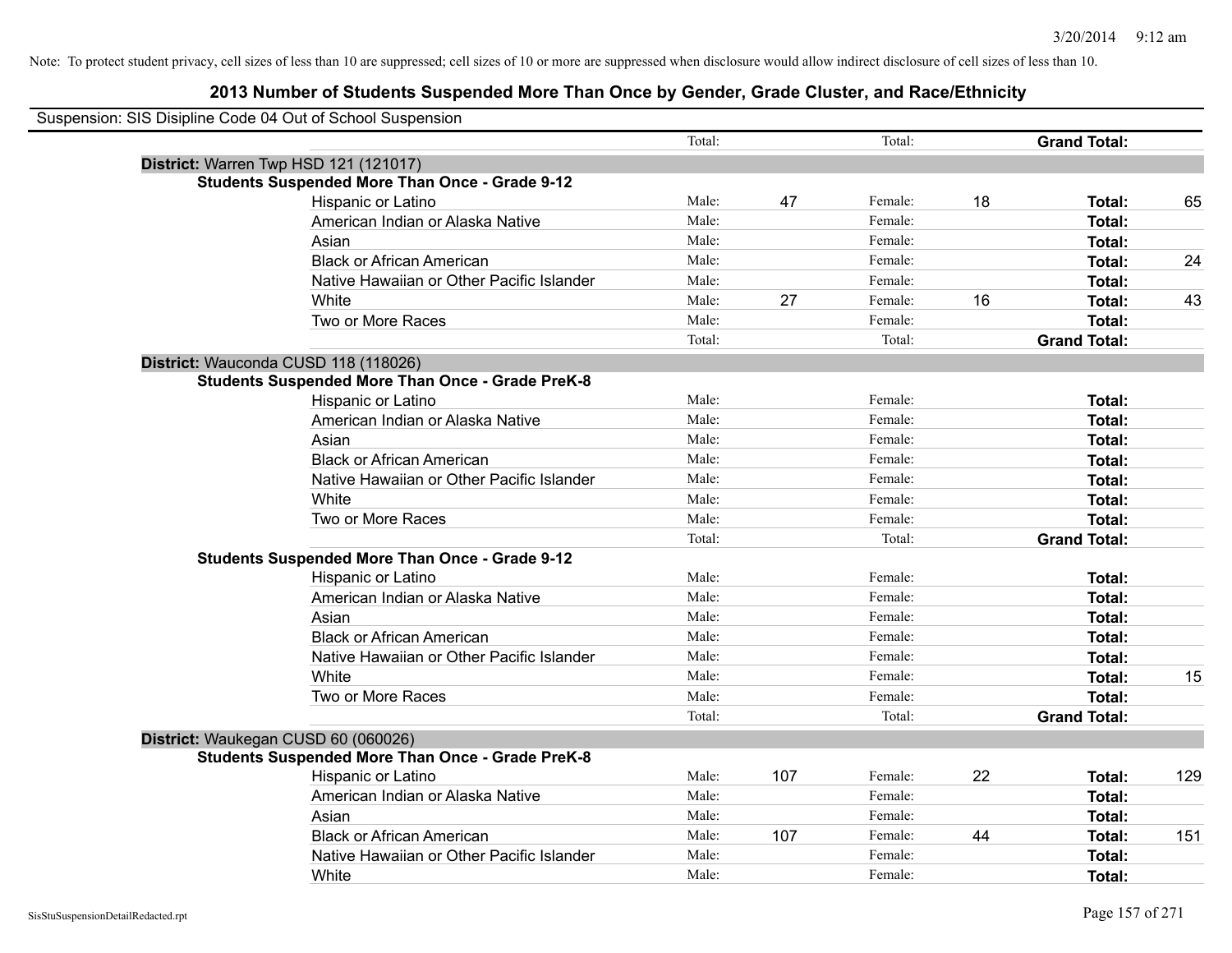|                                      | Suspension: SIS Disipline Code 04 Out of School Suspension |        |    |         |    |                     |     |
|--------------------------------------|------------------------------------------------------------|--------|----|---------|----|---------------------|-----|
|                                      | Two or More Races                                          | Male:  |    | Female: |    | Total:              | 12  |
|                                      |                                                            | Total: |    | Total:  |    | <b>Grand Total:</b> |     |
|                                      | <b>Students Suspended More Than Once - Grade 9-12</b>      |        |    |         |    |                     |     |
|                                      | Hispanic or Latino                                         | Male:  | 76 | Female: | 43 | Total:              | 119 |
|                                      | American Indian or Alaska Native                           | Male:  |    | Female: |    | Total:              |     |
|                                      | Asian                                                      | Male:  |    | Female: |    | Total:              |     |
|                                      | <b>Black or African American</b>                           | Male:  | 60 | Female: | 41 | Total:              | 101 |
|                                      | Native Hawaiian or Other Pacific Islander                  | Male:  |    | Female: |    | Total:              |     |
|                                      | White                                                      | Male:  |    | Female: |    | Total:              |     |
|                                      | Two or More Races                                          | Male:  |    | Female: |    | Total:              |     |
|                                      |                                                            | Total: |    | Total:  |    | <b>Grand Total:</b> | 235 |
|                                      | District: Winthrop Harbor SD 1 (001002)                    |        |    |         |    |                     |     |
|                                      | <b>Students Suspended More Than Once - Grade PreK-8</b>    |        |    |         |    |                     |     |
|                                      | Hispanic or Latino                                         | Male:  |    | Female: |    | Total:              |     |
|                                      | American Indian or Alaska Native                           | Male:  |    | Female: |    | Total:              |     |
|                                      | Asian                                                      | Male:  |    | Female: |    | Total:              |     |
|                                      | <b>Black or African American</b>                           | Male:  |    | Female: |    | Total:              |     |
|                                      | Native Hawaiian or Other Pacific Islander                  | Male:  |    | Female: |    | Total:              |     |
|                                      | White                                                      | Male:  |    | Female: |    | Total:              |     |
|                                      | Two or More Races                                          | Male:  |    | Female: |    | Total:              |     |
|                                      |                                                            | Total: |    | Total:  |    | <b>Grand Total:</b> |     |
|                                      | District: Woodland CCSD 50 (050004)                        |        |    |         |    |                     |     |
|                                      | <b>Students Suspended More Than Once - Grade PreK-8</b>    |        |    |         |    |                     |     |
|                                      | Hispanic or Latino                                         | Male:  |    | Female: |    | Total:              |     |
|                                      | American Indian or Alaska Native                           | Male:  |    | Female: |    | Total:              |     |
|                                      | Asian                                                      | Male:  |    | Female: |    | Total:              |     |
|                                      | <b>Black or African American</b>                           | Male:  |    | Female: |    | Total:              |     |
|                                      | Native Hawaiian or Other Pacific Islander                  | Male:  |    | Female: |    | Total:              |     |
|                                      | White                                                      | Male:  |    | Female: |    | Total:              |     |
|                                      | Two or More Races                                          | Male:  |    | Female: |    | Total:              |     |
|                                      |                                                            | Total: |    | Total:  |    | <b>Grand Total:</b> |     |
| <b>District: Zion ESD 6 (006002)</b> |                                                            |        |    |         |    |                     |     |
|                                      | <b>Students Suspended More Than Once - Grade PreK-8</b>    |        |    |         |    |                     |     |
|                                      | Hispanic or Latino                                         | Male:  |    | Female: |    | Total:              | 17  |
|                                      | American Indian or Alaska Native                           | Male:  |    | Female: |    | Total:              |     |
|                                      | Asian                                                      | Male:  |    | Female: |    | Total:              |     |
|                                      | <b>Black or African American</b>                           | Male:  | 51 | Female: | 25 | Total:              | 76  |
|                                      | Native Hawaiian or Other Pacific Islander                  | Male:  |    | Female: |    | Total:              |     |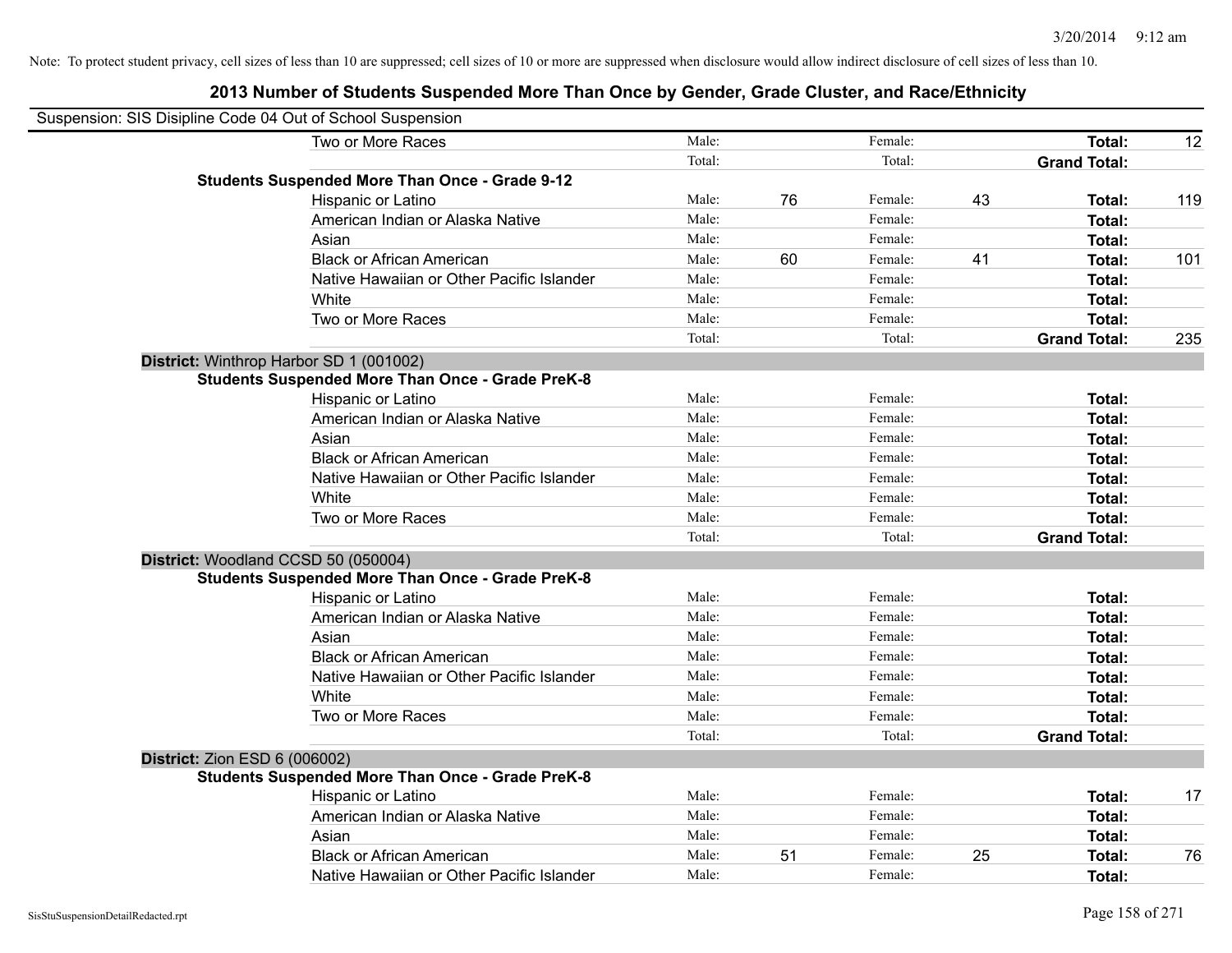# **2013 Number of Students Suspended More Than Once by Gender, Grade Cluster, and Race/Ethnicity**

| Suspension: SIS Disipline Code 04 Out of School Suspension |                                                         |        |    |         |    |                     |     |
|------------------------------------------------------------|---------------------------------------------------------|--------|----|---------|----|---------------------|-----|
|                                                            | White                                                   | Male:  |    | Female: |    | Total:              |     |
|                                                            | Two or More Races                                       | Male:  |    | Female: |    | <b>Total:</b>       |     |
|                                                            |                                                         | Total: |    | Total:  |    | <b>Grand Total:</b> | 105 |
|                                                            | District: Zion-Benton Twp HSD 126 (126017)              |        |    |         |    |                     |     |
|                                                            | <b>Students Suspended More Than Once - Grade 9-12</b>   |        |    |         |    |                     |     |
|                                                            | Hispanic or Latino                                      | Male:  |    | Female: |    | <b>Total:</b>       |     |
|                                                            | American Indian or Alaska Native                        | Male:  |    | Female: |    | <b>Total:</b>       |     |
|                                                            | Asian                                                   | Male:  |    | Female: |    | <b>Total:</b>       |     |
|                                                            | <b>Black or African American</b>                        | Male:  | 18 | Female: | 11 | <b>Total:</b>       | 29  |
|                                                            | Native Hawaiian or Other Pacific Islander               | Male:  |    | Female: |    | <b>Total:</b>       |     |
|                                                            | White                                                   | Male:  |    | Female: |    | <b>Total:</b>       |     |
|                                                            | Two or More Races                                       | Male:  |    | Female: |    | <b>Total:</b>       |     |
|                                                            |                                                         | Total: |    | Total:  |    | <b>Grand Total:</b> | 43  |
| County: Non-Public School (000)                            |                                                         |        |    |         |    |                     |     |
| District: Lake ROE (000000)                                |                                                         |        |    |         |    |                     |     |
|                                                            | <b>Students Suspended More Than Once - Grade 9-12</b>   |        |    |         |    |                     |     |
|                                                            | Hispanic or Latino                                      | Male:  |    | Female: |    | Total:              |     |
|                                                            | American Indian or Alaska Native                        | Male:  |    | Female: |    | Total:              |     |
|                                                            | Asian                                                   | Male:  |    | Female: |    | Total:              |     |
|                                                            | <b>Black or African American</b>                        | Male:  |    | Female: |    | Total:              |     |
|                                                            | Native Hawaiian or Other Pacific Islander               | Male:  |    | Female: |    | <b>Total:</b>       |     |
|                                                            | White                                                   | Male:  |    | Female: |    | <b>Total:</b>       |     |
|                                                            | Two or More Races                                       | Male:  |    | Female: |    | <b>Total:</b>       |     |
|                                                            |                                                         | Total: |    | Total:  |    | <b>Grand Total:</b> |     |
|                                                            |                                                         |        |    |         |    |                     |     |
| Region: Lee/Ogle ROE (47)                                  |                                                         |        |    |         |    |                     |     |
| County: Lee (052)                                          |                                                         |        |    |         |    |                     |     |
| District: Amboy CUSD 272 (272026)                          |                                                         |        |    |         |    |                     |     |
|                                                            | <b>Students Suspended More Than Once - Grade PreK-8</b> |        |    |         |    |                     |     |
|                                                            | Hispanic or Latino                                      | Male:  |    | Female: |    | <b>Total:</b>       |     |
|                                                            | American Indian or Alaska Native                        | Male:  |    | Female: |    | <b>Total:</b>       |     |
|                                                            | Asian                                                   | Male:  |    | Female: |    | <b>Total:</b>       |     |
|                                                            | <b>Black or African American</b>                        | Male:  |    | Female: |    | Total:              |     |
|                                                            | Native Hawaiian or Other Pacific Islander               | Male:  |    | Female: |    | <b>Total:</b>       |     |
|                                                            | White                                                   | Male:  |    | Female: |    | Total:              |     |
|                                                            | Two or More Races                                       | Male:  |    | Female: |    | <b>Total:</b>       |     |
|                                                            |                                                         | Total: |    | Total:  |    | <b>Grand Total:</b> |     |

**Students Suspended More Than Once - Grade 9-12**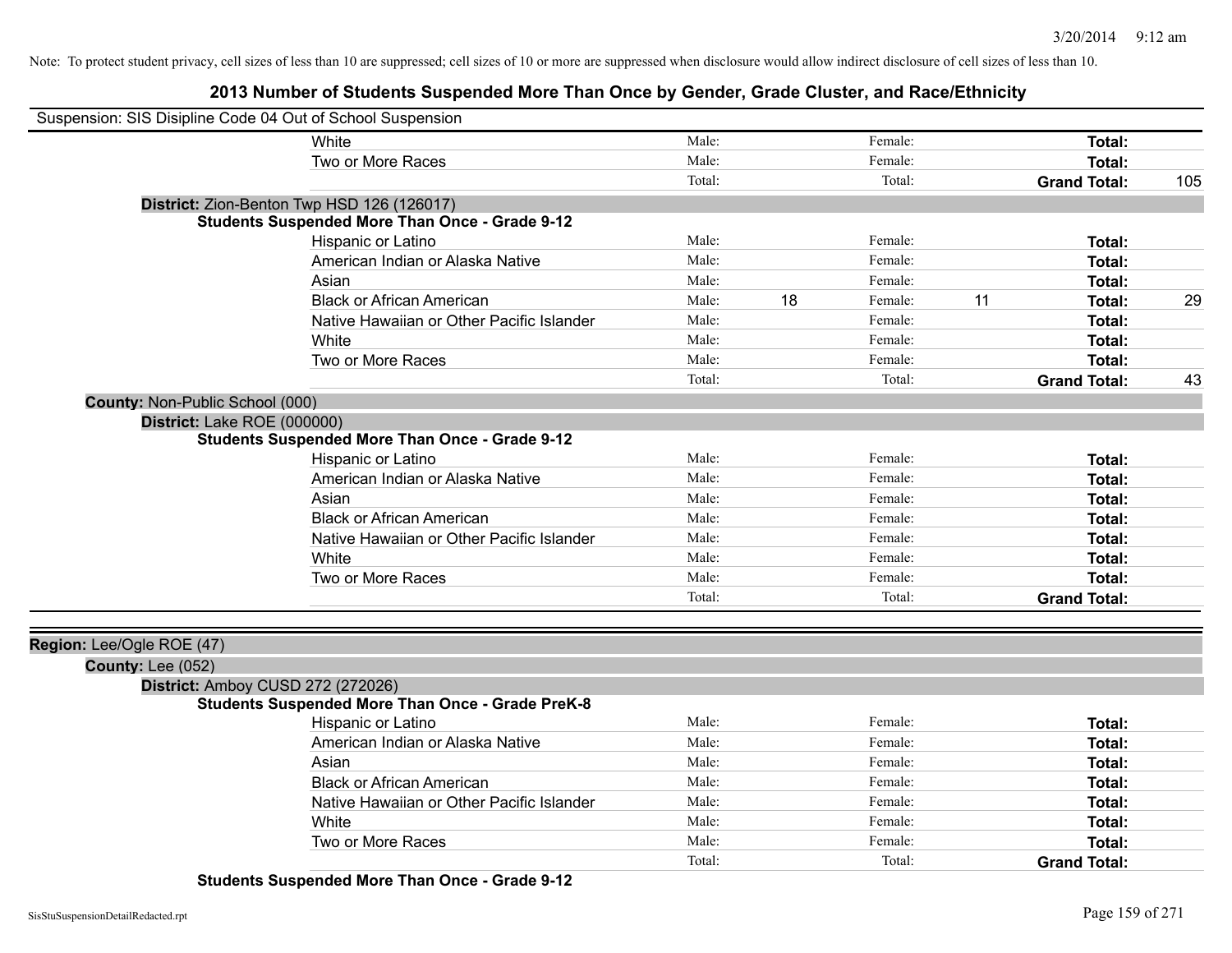| Suspension: SIS Disipline Code 04 Out of School Suspension |        |         |                     |    |
|------------------------------------------------------------|--------|---------|---------------------|----|
| Hispanic or Latino                                         | Male:  | Female: | Total:              |    |
| American Indian or Alaska Native                           | Male:  | Female: | Total:              |    |
| Asian                                                      | Male:  | Female: | Total:              |    |
| <b>Black or African American</b>                           | Male:  | Female: | Total:              |    |
| Native Hawaiian or Other Pacific Islander                  | Male:  | Female: | Total:              |    |
| White                                                      | Male:  | Female: | Total:              | 10 |
| Two or More Races                                          | Male:  | Female: | Total:              |    |
|                                                            | Total: | Total:  | <b>Grand Total:</b> |    |
| District: Ashton-Franklin Center CUSD 275 (275026)         |        |         |                     |    |
| <b>Students Suspended More Than Once - Grade PreK-8</b>    |        |         |                     |    |
| Hispanic or Latino                                         | Male:  | Female: | Total:              |    |
| American Indian or Alaska Native                           | Male:  | Female: | Total:              |    |
| Asian                                                      | Male:  | Female: | Total:              |    |
| <b>Black or African American</b>                           | Male:  | Female: | Total:              |    |
| Native Hawaiian or Other Pacific Islander                  | Male:  | Female: | Total:              |    |
| White                                                      | Male:  | Female: | Total:              |    |
| Two or More Races                                          | Male:  | Female: | Total:              |    |
|                                                            | Total: | Total:  | <b>Grand Total:</b> |    |
| <b>Students Suspended More Than Once - Grade 9-12</b>      |        |         |                     |    |
| Hispanic or Latino                                         | Male:  | Female: | Total:              |    |
| American Indian or Alaska Native                           | Male:  | Female: | Total:              |    |
| Asian                                                      | Male:  | Female: | Total:              |    |
| <b>Black or African American</b>                           | Male:  | Female: | Total:              |    |
| Native Hawaiian or Other Pacific Islander                  | Male:  | Female: | Total:              |    |
| White                                                      | Male:  | Female: | Total:              |    |
| Two or More Races                                          | Male:  | Female: | Total:              |    |
|                                                            | Total: | Total:  | <b>Grand Total:</b> |    |
| District: Dixon USD 170 (170022)                           |        |         |                     |    |
| <b>Students Suspended More Than Once - Grade PreK-8</b>    |        |         |                     |    |
| Hispanic or Latino                                         | Male:  | Female: | <b>Total:</b>       |    |
| American Indian or Alaska Native                           | Male:  | Female: | Total:              |    |
| Asian                                                      | Male:  | Female: | Total:              |    |
| <b>Black or African American</b>                           | Male:  | Female: | Total:              |    |
| Native Hawaiian or Other Pacific Islander                  | Male:  | Female: | Total:              |    |
| White                                                      | Male:  | Female: | Total:              | 18 |
| Two or More Races                                          | Male:  | Female: | Total:              |    |
|                                                            | Total: | Total:  | <b>Grand Total:</b> |    |
| <b>Students Suspended More Than Once - Grade 9-12</b>      |        |         |                     |    |
| Hispanic or Latino                                         | Male:  | Female: | Total:              |    |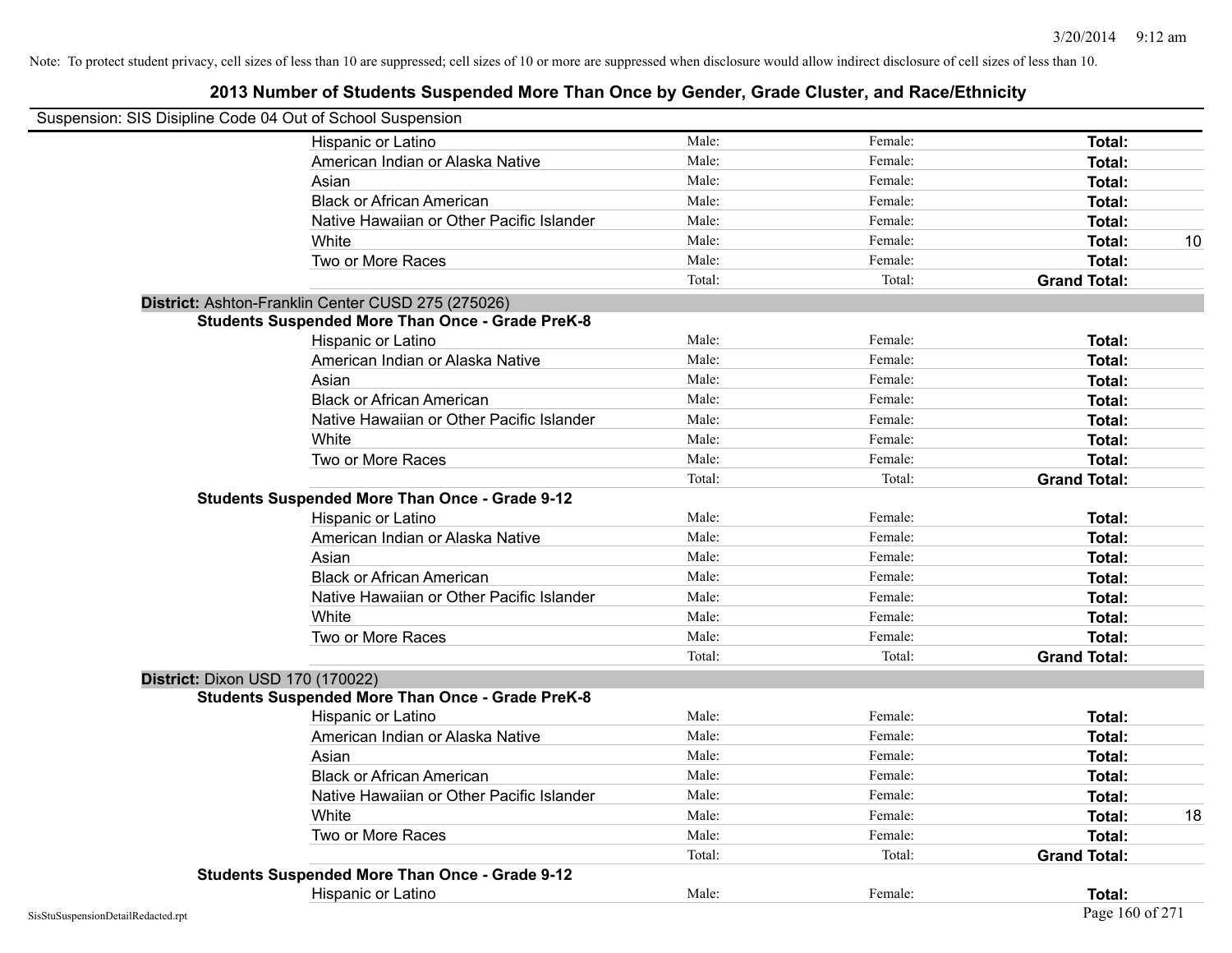|                                 | Suspension: SIS Disipline Code 04 Out of School Suspension |        |    |         |    |                     |    |
|---------------------------------|------------------------------------------------------------|--------|----|---------|----|---------------------|----|
|                                 | American Indian or Alaska Native                           | Male:  |    | Female: |    | Total:              |    |
|                                 | Asian                                                      | Male:  |    | Female: |    | Total:              |    |
|                                 | <b>Black or African American</b>                           | Male:  |    | Female: |    | Total:              |    |
|                                 | Native Hawaiian or Other Pacific Islander                  | Male:  |    | Female: |    | Total:              |    |
|                                 | White                                                      | Male:  | 25 | Female: | 13 | Total:              | 38 |
|                                 | Two or More Races                                          | Male:  |    | Female: |    | <b>Total:</b>       |    |
|                                 |                                                            | Total: |    | Total:  |    | <b>Grand Total:</b> | 56 |
| County: Non-Public School (000) |                                                            |        |    |         |    |                     |    |
| District: Lee/Ogle ROE (000000) |                                                            |        |    |         |    |                     |    |
|                                 | <b>Students Suspended More Than Once - Grade PreK-8</b>    |        |    |         |    |                     |    |
|                                 | Hispanic or Latino                                         | Male:  |    | Female: |    | Total:              |    |
|                                 | American Indian or Alaska Native                           | Male:  |    | Female: |    | Total:              |    |
|                                 | Asian                                                      | Male:  |    | Female: |    | Total:              |    |
|                                 | <b>Black or African American</b>                           | Male:  |    | Female: |    | Total:              |    |
|                                 | Native Hawaiian or Other Pacific Islander                  | Male:  |    | Female: |    | <b>Total:</b>       |    |
|                                 | White                                                      | Male:  |    | Female: |    | Total:              |    |
|                                 | Two or More Races                                          | Male:  |    | Female: |    | <b>Total:</b>       |    |
|                                 |                                                            | Total: |    | Total:  |    | <b>Grand Total:</b> |    |
|                                 | <b>Students Suspended More Than Once - Grade 9-12</b>      |        |    |         |    |                     |    |
|                                 | Hispanic or Latino                                         | Male:  |    | Female: |    | Total:              |    |
|                                 | American Indian or Alaska Native                           | Male:  |    | Female: |    | Total:              |    |
|                                 | Asian                                                      | Male:  |    | Female: |    | Total:              |    |
|                                 | <b>Black or African American</b>                           | Male:  |    | Female: |    | Total:              |    |
|                                 | Native Hawaiian or Other Pacific Islander                  | Male:  |    | Female: |    | <b>Total:</b>       |    |
|                                 | White                                                      | Male:  |    | Female: |    | Total:              |    |
|                                 | Two or More Races                                          | Male:  |    | Female: |    | <b>Total:</b>       |    |
|                                 |                                                            | Total: |    | Total:  |    | <b>Grand Total:</b> |    |
| County: Ogle (071)              |                                                            |        |    |         |    |                     |    |
|                                 | District: Byron CUSD 226 (226026)                          |        |    |         |    |                     |    |
|                                 | <b>Students Suspended More Than Once - Grade PreK-8</b>    |        |    |         |    |                     |    |
|                                 | Hispanic or Latino                                         | Male:  |    | Female: |    | Total:              |    |
|                                 | American Indian or Alaska Native                           | Male:  |    | Female: |    | Total:              |    |
|                                 | Asian                                                      | Male:  |    | Female: |    | Total:              |    |
|                                 | <b>Black or African American</b>                           | Male:  |    | Female: |    | Total:              |    |
|                                 | Native Hawaiian or Other Pacific Islander                  | Male:  |    | Female: |    | Total:              |    |
|                                 | White                                                      | Male:  |    | Female: |    | Total:              |    |
|                                 | Two or More Races                                          | Male:  |    | Female: |    | <b>Total:</b>       |    |
|                                 |                                                            | Total: |    | Total:  |    | <b>Grand Total:</b> |    |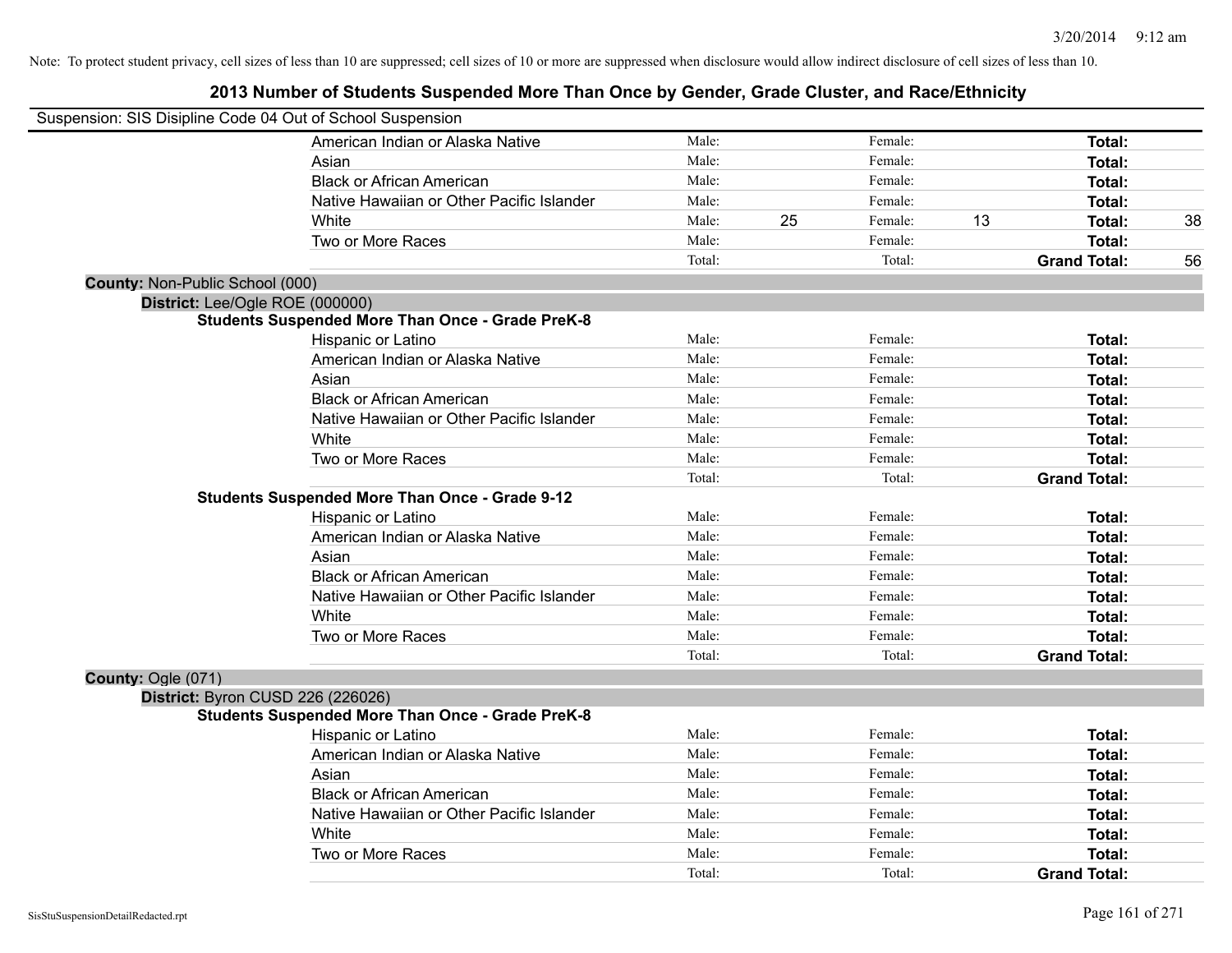| Suspension: SIS Disipline Code 04 Out of School Suspension |                                                         |        |         |                     |
|------------------------------------------------------------|---------------------------------------------------------|--------|---------|---------------------|
| District: Eswood CCSD 269 (269004)                         |                                                         |        |         |                     |
|                                                            | <b>Students Suspended More Than Once - Grade PreK-8</b> |        |         |                     |
|                                                            | Hispanic or Latino                                      | Male:  | Female: | Total:              |
|                                                            | American Indian or Alaska Native                        | Male:  | Female: | <b>Total:</b>       |
|                                                            | Asian                                                   | Male:  | Female: | <b>Total:</b>       |
|                                                            | <b>Black or African American</b>                        | Male:  | Female: | <b>Total:</b>       |
|                                                            | Native Hawaiian or Other Pacific Islander               | Male:  | Female: | <b>Total:</b>       |
|                                                            | White                                                   | Male:  | Female: | Total:              |
|                                                            | Two or More Races                                       | Male:  | Female: | Total:              |
|                                                            |                                                         | Total: | Total:  | <b>Grand Total:</b> |
|                                                            | District: Forrestville Valley CUSD 221 (221026)         |        |         |                     |
|                                                            | <b>Students Suspended More Than Once - Grade PreK-8</b> |        |         |                     |
|                                                            | Hispanic or Latino                                      | Male:  | Female: | Total:              |
|                                                            | American Indian or Alaska Native                        | Male:  | Female: | Total:              |
|                                                            | Asian                                                   | Male:  | Female: | <b>Total:</b>       |
|                                                            | <b>Black or African American</b>                        | Male:  | Female: | Total:              |
|                                                            | Native Hawaiian or Other Pacific Islander               | Male:  | Female: | <b>Total:</b>       |
|                                                            | White                                                   | Male:  | Female: | Total:              |
|                                                            | Two or More Races                                       | Male:  | Female: | <b>Total:</b>       |
|                                                            |                                                         | Total: | Total:  | <b>Grand Total:</b> |
|                                                            | <b>Students Suspended More Than Once - Grade 9-12</b>   |        |         |                     |
|                                                            | Hispanic or Latino                                      | Male:  | Female: | Total:              |
|                                                            | American Indian or Alaska Native                        | Male:  | Female: | Total:              |
|                                                            | Asian                                                   | Male:  | Female: | <b>Total:</b>       |
|                                                            | <b>Black or African American</b>                        | Male:  | Female: | Total:              |
|                                                            | Native Hawaiian or Other Pacific Islander               | Male:  | Female: | <b>Total:</b>       |
|                                                            | White                                                   | Male:  | Female: | <b>Total:</b>       |
|                                                            | Two or More Races                                       | Male:  | Female: | <b>Total:</b>       |
|                                                            |                                                         | Total: | Total:  | <b>Grand Total:</b> |
| District: Meridian CUSD 223 (223026)                       |                                                         |        |         |                     |
|                                                            | <b>Students Suspended More Than Once - Grade PreK-8</b> |        |         |                     |
|                                                            | Hispanic or Latino                                      | Male:  | Female: | Total:              |
|                                                            | American Indian or Alaska Native                        | Male:  | Female: | Total:              |
|                                                            | Asian                                                   | Male:  | Female: | <b>Total:</b>       |
|                                                            | <b>Black or African American</b>                        | Male:  | Female: | Total:              |
|                                                            | Native Hawaiian or Other Pacific Islander               | Male:  | Female: | <b>Total:</b>       |
|                                                            | White                                                   | Male:  | Female: | <b>Total:</b>       |
|                                                            | Two or More Races                                       | Male:  | Female: | Total:              |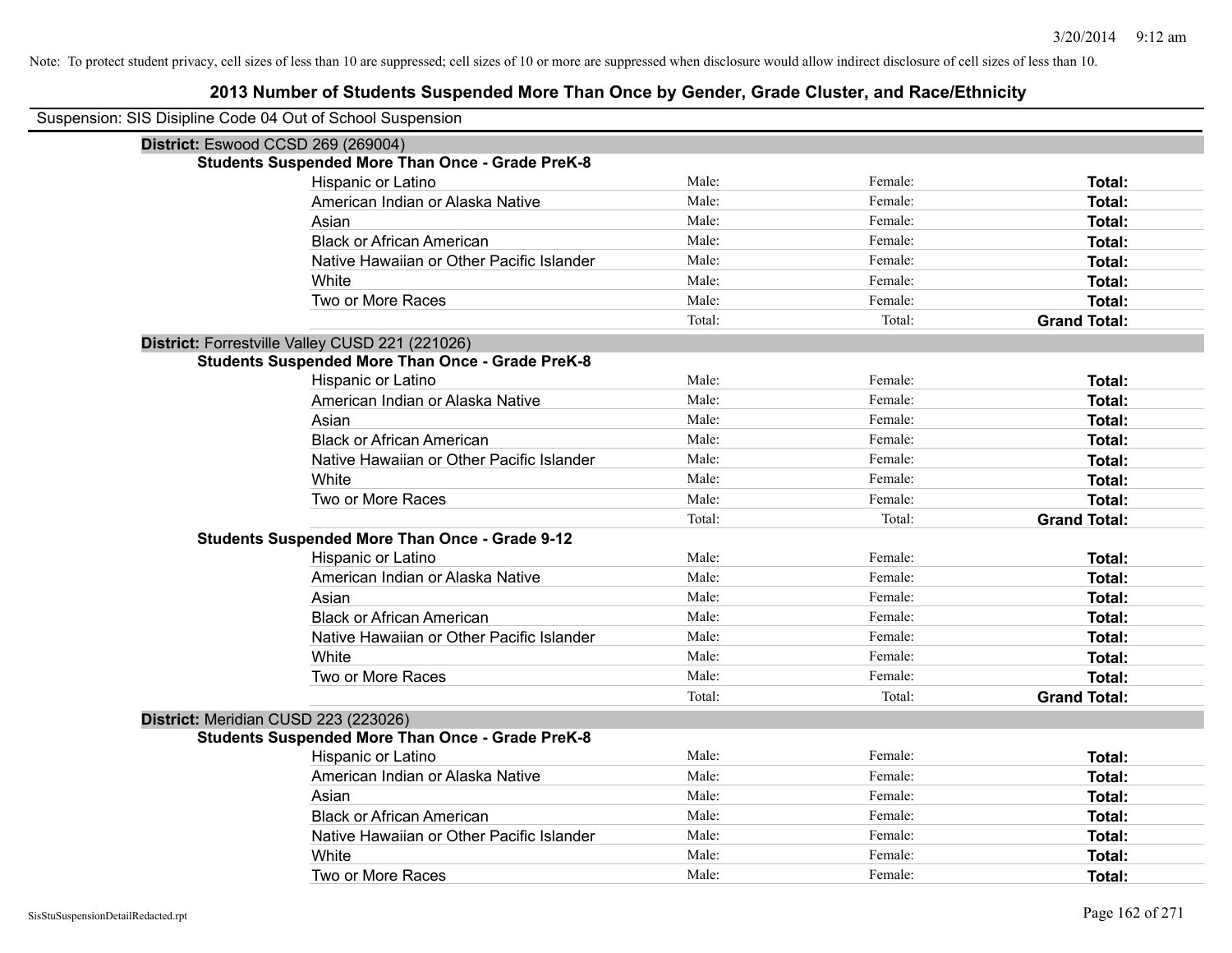| Suspension: SIS Disipline Code 04 Out of School Suspension |                                                         |        |         |                     |
|------------------------------------------------------------|---------------------------------------------------------|--------|---------|---------------------|
|                                                            |                                                         | Total: | Total:  | <b>Grand Total:</b> |
|                                                            | <b>Students Suspended More Than Once - Grade 9-12</b>   |        |         |                     |
|                                                            | Hispanic or Latino                                      | Male:  | Female: | Total:              |
|                                                            | American Indian or Alaska Native                        | Male:  | Female: | Total:              |
|                                                            | Asian                                                   | Male:  | Female: | Total:              |
|                                                            | <b>Black or African American</b>                        | Male:  | Female: | Total:              |
|                                                            | Native Hawaiian or Other Pacific Islander               | Male:  | Female: | Total:              |
|                                                            | White                                                   | Male:  | Female: | Total:              |
|                                                            | Two or More Races                                       | Male:  | Female: | Total:              |
|                                                            |                                                         | Total: | Total:  | <b>Grand Total:</b> |
|                                                            | District: Ogle Co Education Cooperative (801060)        |        |         |                     |
|                                                            | <b>Students Suspended More Than Once - Grade 9-12</b>   |        |         |                     |
|                                                            | Hispanic or Latino                                      | Male:  | Female: | Total:              |
|                                                            | American Indian or Alaska Native                        | Male:  | Female: | Total:              |
|                                                            | Asian                                                   | Male:  | Female: | <b>Total:</b>       |
|                                                            | <b>Black or African American</b>                        | Male:  | Female: | Total:              |
|                                                            | Native Hawaiian or Other Pacific Islander               | Male:  | Female: | Total:              |
|                                                            | White                                                   | Male:  | Female: | Total:              |
|                                                            | Two or More Races                                       | Male:  | Female: | Total:              |
|                                                            |                                                         | Total: | Total:  | <b>Grand Total:</b> |
| District: Oregon CUSD 220 (220026)                         |                                                         |        |         |                     |
|                                                            | <b>Students Suspended More Than Once - Grade PreK-8</b> |        |         |                     |
|                                                            | Hispanic or Latino                                      | Male:  | Female: | Total:              |
|                                                            | American Indian or Alaska Native                        | Male:  | Female: | Total:              |
|                                                            | Asian                                                   | Male:  | Female: | Total:              |
|                                                            | <b>Black or African American</b>                        | Male:  | Female: | Total:              |
|                                                            | Native Hawaiian or Other Pacific Islander               | Male:  | Female: | Total:              |
|                                                            | White                                                   | Male:  | Female: | Total:              |
|                                                            | Two or More Races                                       | Male:  | Female: | Total:              |
|                                                            |                                                         | Total: | Total:  | <b>Grand Total:</b> |
|                                                            | <b>Students Suspended More Than Once - Grade 9-12</b>   |        |         |                     |
|                                                            | Hispanic or Latino                                      | Male:  | Female: | Total:              |
|                                                            | American Indian or Alaska Native                        | Male:  | Female: | Total:              |
|                                                            | Asian                                                   | Male:  | Female: | Total:              |
|                                                            | <b>Black or African American</b>                        | Male:  | Female: | Total:              |
|                                                            | Native Hawaiian or Other Pacific Islander               | Male:  | Female: | Total:              |
|                                                            | White                                                   | Male:  | Female: | Total:              |
|                                                            | Two or More Races                                       | Male:  | Female: | Total:              |
|                                                            |                                                         | Total: | Total:  | <b>Grand Total:</b> |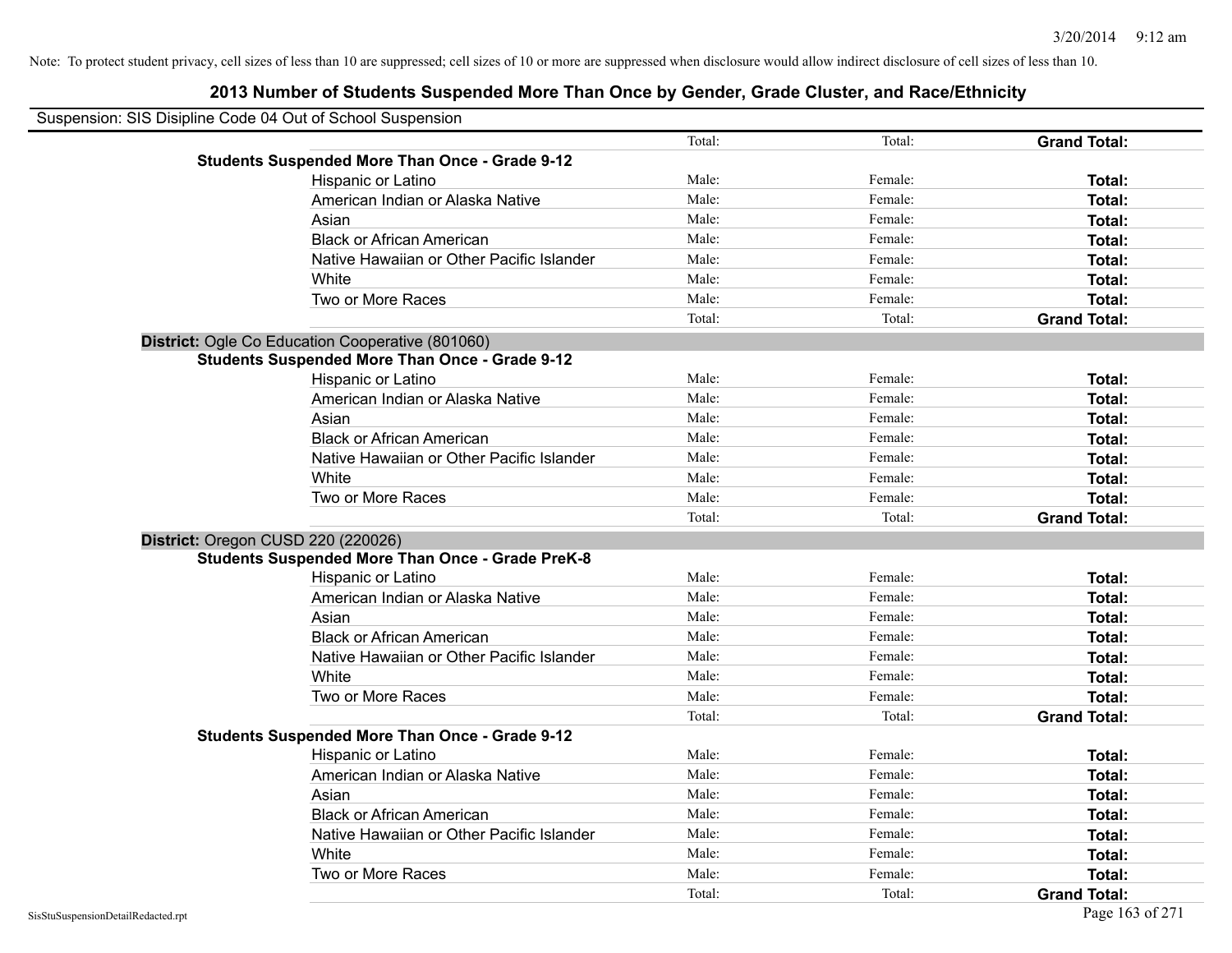| Suspension: SIS Disipline Code 04 Out of School Suspension |                                                         |        |         |                     |    |
|------------------------------------------------------------|---------------------------------------------------------|--------|---------|---------------------|----|
| District: Polo CUSD 222 (222026)                           |                                                         |        |         |                     |    |
|                                                            | <b>Students Suspended More Than Once - Grade 9-12</b>   |        |         |                     |    |
|                                                            | Hispanic or Latino                                      | Male:  | Female: | Total:              |    |
|                                                            | American Indian or Alaska Native                        | Male:  | Female: | Total:              |    |
|                                                            | Asian                                                   | Male:  | Female: | Total:              |    |
|                                                            | <b>Black or African American</b>                        | Male:  | Female: | Total:              |    |
|                                                            | Native Hawaiian or Other Pacific Islander               | Male:  | Female: | Total:              |    |
|                                                            | White                                                   | Male:  | Female: | Total:              |    |
|                                                            | Two or More Races                                       | Male:  | Female: | Total:              |    |
|                                                            |                                                         | Total: | Total:  | <b>Grand Total:</b> |    |
| District: Rochelle CCSD 231 (231004)                       |                                                         |        |         |                     |    |
|                                                            | <b>Students Suspended More Than Once - Grade PreK-8</b> |        |         |                     |    |
|                                                            | Hispanic or Latino                                      | Male:  | Female: | Total:              |    |
|                                                            | American Indian or Alaska Native                        | Male:  | Female: | <b>Total:</b>       |    |
|                                                            | Asian                                                   | Male:  | Female: | Total:              |    |
|                                                            | <b>Black or African American</b>                        | Male:  | Female: | Total:              |    |
|                                                            | Native Hawaiian or Other Pacific Islander               | Male:  | Female: | Total:              |    |
|                                                            | White                                                   | Male:  | Female: | Total:              |    |
|                                                            | Two or More Races                                       | Male:  | Female: | <b>Total:</b>       |    |
|                                                            |                                                         | Total: | Total:  | <b>Grand Total:</b> | 15 |
| District: Rochelle Twp HSD 212 (212017)                    |                                                         |        |         |                     |    |
|                                                            | <b>Students Suspended More Than Once - Grade 9-12</b>   |        |         |                     |    |
|                                                            | Hispanic or Latino                                      | Male:  | Female: | Total:              |    |
|                                                            | American Indian or Alaska Native                        | Male:  | Female: | Total:              |    |
|                                                            | Asian                                                   | Male:  | Female: | Total:              |    |
|                                                            | <b>Black or African American</b>                        | Male:  | Female: | Total:              |    |
|                                                            | Native Hawaiian or Other Pacific Islander               | Male:  | Female: | Total:              |    |
|                                                            | White                                                   | Male:  | Female: | Total:              |    |
|                                                            | Two or More Races                                       | Male:  | Female: | <b>Total:</b>       |    |
|                                                            |                                                         | Total: | Total:  | <b>Grand Total:</b> |    |
|                                                            |                                                         |        |         |                     |    |
| Region: Logan/Mason/Menard ROE (38)                        |                                                         |        |         |                     |    |
| County: Logan (054)                                        |                                                         |        |         |                     |    |
|                                                            | District: Chester-East Lincoln CCSD 61 (061004)         |        |         |                     |    |
|                                                            | <b>Students Suspended More Than Once - Grade PreK-8</b> |        |         |                     |    |
|                                                            | Hispanic or Latino                                      | Male:  | Female: | Total:              |    |
|                                                            | American Indian or Alaska Native                        | Male:  | Female: | <b>Total:</b>       |    |
|                                                            | Asian                                                   | Male:  | Female: | Total:              |    |
|                                                            |                                                         |        |         |                     |    |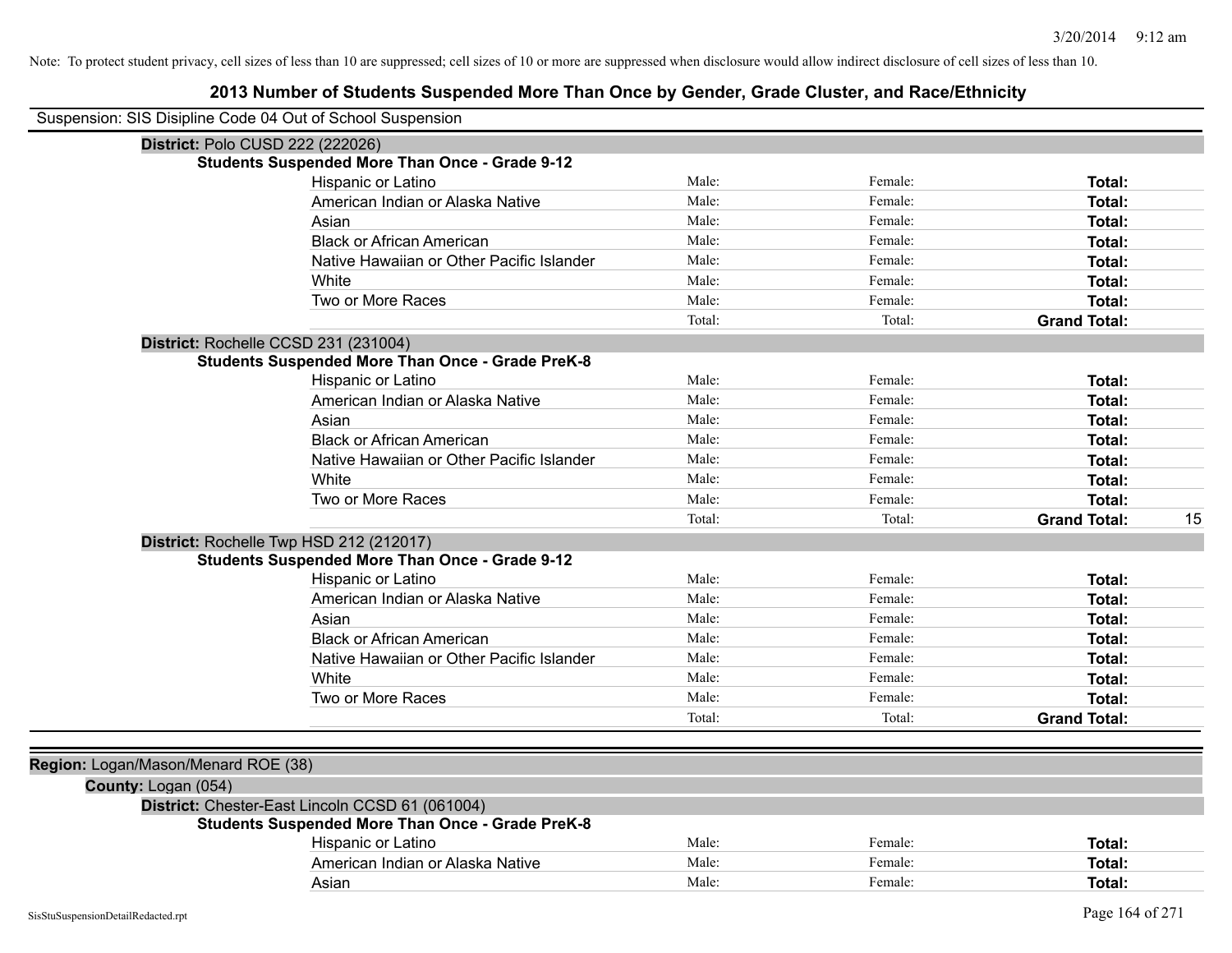| Suspension: SIS Disipline Code 04 Out of School Suspension |                                                         |        |         |                     |    |
|------------------------------------------------------------|---------------------------------------------------------|--------|---------|---------------------|----|
|                                                            | <b>Black or African American</b>                        | Male:  | Female: | Total:              |    |
|                                                            | Native Hawaiian or Other Pacific Islander               | Male:  | Female: | Total:              |    |
|                                                            | White                                                   | Male:  | Female: | Total:              |    |
|                                                            | Two or More Races                                       | Male:  | Female: | Total:              |    |
|                                                            |                                                         | Total: | Total:  | <b>Grand Total:</b> |    |
|                                                            | District: Lincoln CHSD 404 (404016)                     |        |         |                     |    |
|                                                            | <b>Students Suspended More Than Once - Grade 9-12</b>   |        |         |                     |    |
|                                                            | Hispanic or Latino                                      | Male:  | Female: | Total:              |    |
|                                                            | American Indian or Alaska Native                        | Male:  | Female: | Total:              |    |
|                                                            | Asian                                                   | Male:  | Female: | Total:              |    |
|                                                            | <b>Black or African American</b>                        | Male:  | Female: | Total:              |    |
|                                                            | Native Hawaiian or Other Pacific Islander               | Male:  | Female: | Total:              |    |
|                                                            | White                                                   | Male:  | Female: | Total:              | 32 |
|                                                            | Two or More Races                                       | Male:  | Female: | Total:              |    |
|                                                            |                                                         | Total: | Total:  | <b>Grand Total:</b> |    |
|                                                            | District: Lincoln ESD 27 (027002)                       |        |         |                     |    |
|                                                            | <b>Students Suspended More Than Once - Grade PreK-8</b> |        |         |                     |    |
|                                                            | Hispanic or Latino                                      | Male:  | Female: | Total:              |    |
|                                                            | American Indian or Alaska Native                        | Male:  | Female: | Total:              |    |
|                                                            | Asian                                                   | Male:  | Female: | Total:              |    |
|                                                            | <b>Black or African American</b>                        | Male:  | Female: | Total:              |    |
|                                                            | Native Hawaiian or Other Pacific Islander               | Male:  | Female: | Total:              |    |
|                                                            | White                                                   | Male:  | Female: | Total:              |    |
|                                                            | Two or More Races                                       | Male:  | Female: | Total:              |    |
|                                                            |                                                         | Total: | Total:  | <b>Grand Total:</b> |    |
|                                                            | District: Mt Pulaski CUSD 23 (023026)                   |        |         |                     |    |
|                                                            | <b>Students Suspended More Than Once - Grade PreK-8</b> |        |         |                     |    |
|                                                            | Hispanic or Latino                                      | Male:  | Female: | Total:              |    |
|                                                            | American Indian or Alaska Native                        | Male:  | Female: | Total:              |    |
|                                                            | Asian                                                   | Male:  | Female: | Total:              |    |
|                                                            | <b>Black or African American</b>                        | Male:  | Female: | Total:              |    |
|                                                            | Native Hawaiian or Other Pacific Islander               | Male:  | Female: | Total:              |    |
|                                                            | White                                                   | Male:  | Female: | Total:              |    |
|                                                            | Two or More Races                                       | Male:  | Female: | Total:              |    |
|                                                            |                                                         | Total: | Total:  | <b>Grand Total:</b> |    |
|                                                            | <b>Students Suspended More Than Once - Grade 9-12</b>   |        |         |                     |    |
|                                                            | Hispanic or Latino                                      | Male:  | Female: | Total:              |    |
|                                                            | American Indian or Alaska Native                        | Male:  | Female: | Total:              |    |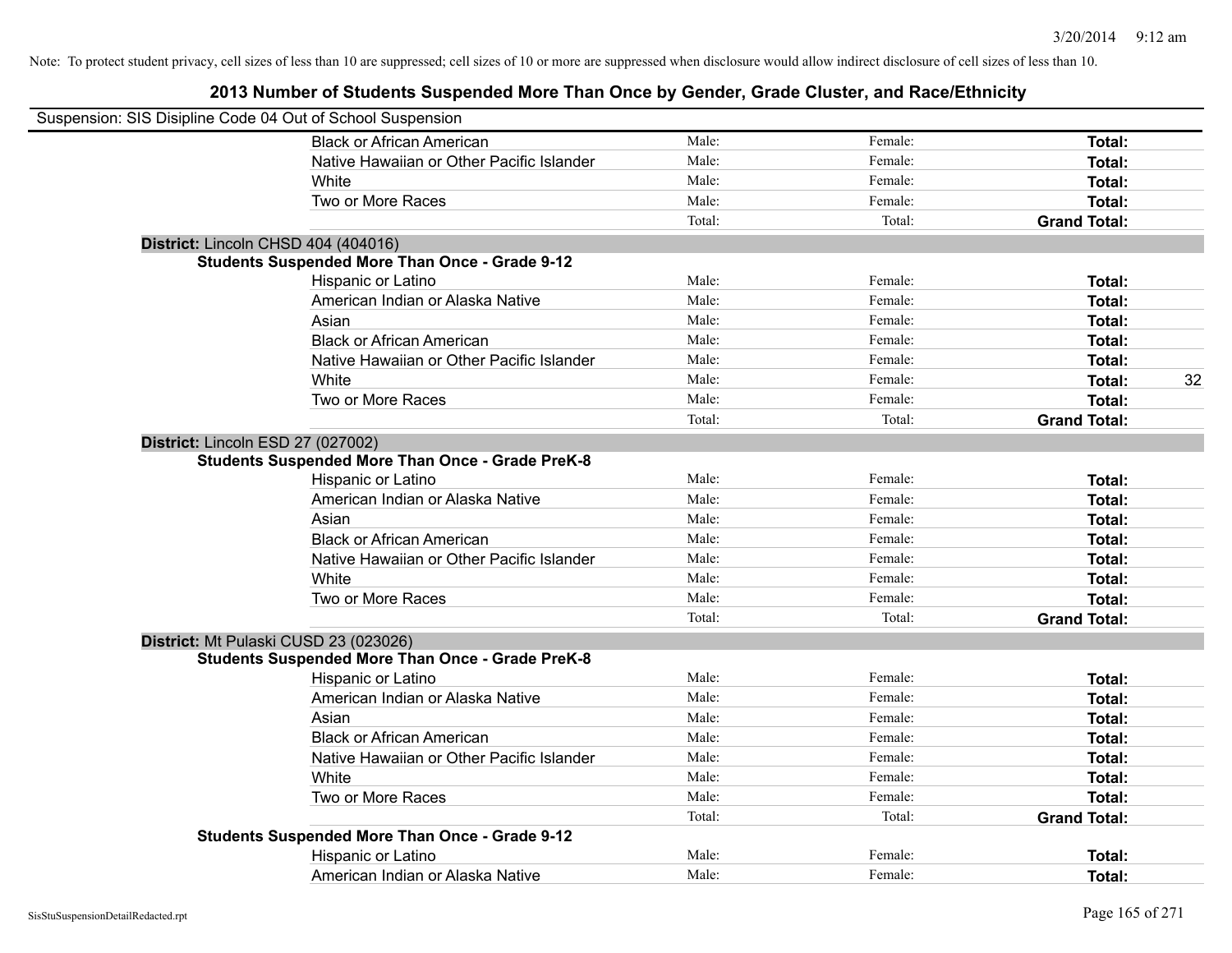## **2013 Number of Students Suspended More Than Once by Gender, Grade Cluster, and Race/Ethnicity**

| Suspension: SIS Disipline Code 04 Out of School Suspension |                                                         |        |         |                     |
|------------------------------------------------------------|---------------------------------------------------------|--------|---------|---------------------|
|                                                            | Asian                                                   | Male:  | Female: | Total:              |
|                                                            | <b>Black or African American</b>                        | Male:  | Female: | Total:              |
|                                                            | Native Hawaiian or Other Pacific Islander               | Male:  | Female: | Total:              |
|                                                            | White                                                   | Male:  | Female: | <b>Total:</b>       |
|                                                            | Two or More Races                                       | Male:  | Female: | Total:              |
|                                                            |                                                         | Total: | Total:  | <b>Grand Total:</b> |
|                                                            | District: New Holland-Middletown ED 88 (088002)         |        |         |                     |
|                                                            | <b>Students Suspended More Than Once - Grade PreK-8</b> |        |         |                     |
|                                                            | Hispanic or Latino                                      | Male:  | Female: | Total:              |
|                                                            | American Indian or Alaska Native                        | Male:  | Female: | Total:              |
|                                                            | Asian                                                   | Male:  | Female: | Total:              |
|                                                            | <b>Black or African American</b>                        | Male:  | Female: | Total:              |
|                                                            | Native Hawaiian or Other Pacific Islander               | Male:  | Female: | Total:              |
|                                                            | White                                                   | Male:  | Female: | Total:              |
|                                                            | Two or More Races                                       | Male:  | Female: | <b>Total:</b>       |
|                                                            |                                                         | Total: | Total:  | <b>Grand Total:</b> |
| County: Mason (060)                                        |                                                         |        |         |                     |
| District: Havana CUSD 126 (126026)                         |                                                         |        |         |                     |
|                                                            | <b>Students Suspended More Than Once - Grade PreK-8</b> |        |         |                     |
|                                                            | Hispanic or Latino                                      | Male:  | Female: | Total:              |
|                                                            | American Indian or Alaska Native                        | Male:  | Female: | Total:              |
|                                                            | Asian                                                   | Male:  | Female: | Total:              |
|                                                            | <b>Black or African American</b>                        | Male:  | Female: | Total:              |
|                                                            | Native Hawaiian or Other Pacific Islander               | Male:  | Female: | Total:              |
|                                                            | White                                                   | Male:  | Female: | Total:              |
|                                                            | Two or More Races                                       | Male:  | Female: | Total:              |
|                                                            |                                                         | Total: | Total:  | <b>Grand Total:</b> |
|                                                            | <b>Students Suspended More Than Once - Grade 9-12</b>   |        |         |                     |
|                                                            | Hispanic or Latino                                      | Male:  | Female: | Total:              |
|                                                            | American Indian or Alaska Native                        | Male:  | Female: | Total:              |
|                                                            | Asian                                                   | Male:  | Female: | Total:              |
|                                                            | <b>Black or African American</b>                        | Male:  | Female: | Total:              |
|                                                            | Native Hawaiian or Other Pacific Islander               | Male:  | Female: | <b>Total:</b>       |
|                                                            | White                                                   | Male:  | Female: | <b>Total:</b>       |
|                                                            | Two or More Races                                       | Male:  | Female: | Total:              |
|                                                            |                                                         | Total: | Total:  | <b>Grand Total:</b> |

**District:** Illini Central CUSD 189 (189026) **Students Suspended More Than Once - Grade PreK-8**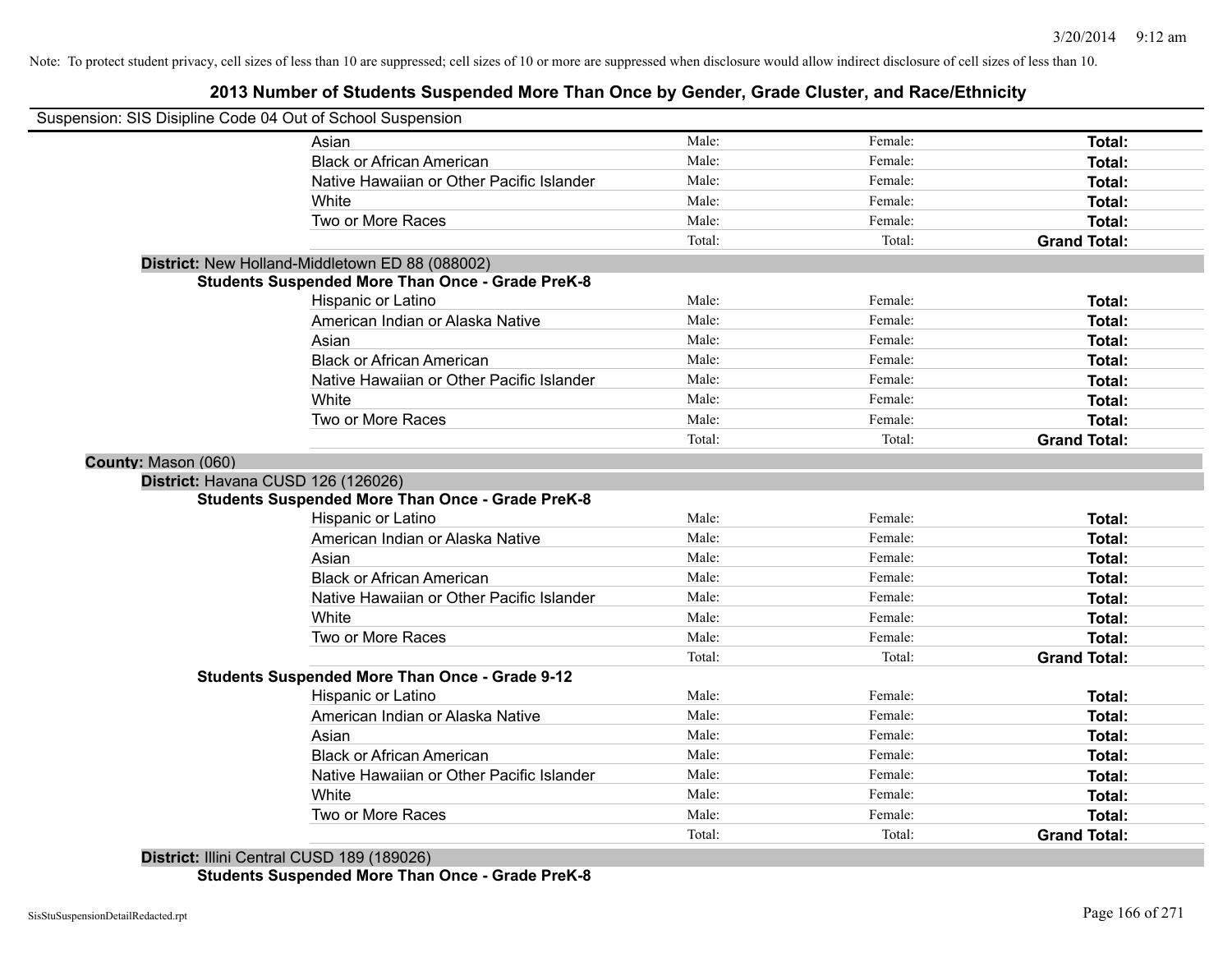| Suspension: SIS Disipline Code 04 Out of School Suspension |                                                         |        |         |                     |    |
|------------------------------------------------------------|---------------------------------------------------------|--------|---------|---------------------|----|
|                                                            | Hispanic or Latino                                      | Male:  | Female: | Total:              |    |
|                                                            | American Indian or Alaska Native                        | Male:  | Female: | Total:              |    |
|                                                            | Asian                                                   | Male:  | Female: | Total:              |    |
|                                                            | <b>Black or African American</b>                        | Male:  | Female: | Total:              |    |
|                                                            | Native Hawaiian or Other Pacific Islander               | Male:  | Female: | Total:              |    |
|                                                            | White                                                   | Male:  | Female: | Total:              | 14 |
|                                                            | Two or More Races                                       | Male:  | Female: | <b>Total:</b>       |    |
|                                                            |                                                         | Total: | Total:  | <b>Grand Total:</b> |    |
|                                                            | <b>Students Suspended More Than Once - Grade 9-12</b>   |        |         |                     |    |
|                                                            | Hispanic or Latino                                      | Male:  | Female: | Total:              |    |
|                                                            | American Indian or Alaska Native                        | Male:  | Female: | Total:              |    |
|                                                            | Asian                                                   | Male:  | Female: | Total:              |    |
|                                                            | <b>Black or African American</b>                        | Male:  | Female: | Total:              |    |
|                                                            | Native Hawaiian or Other Pacific Islander               | Male:  | Female: | Total:              |    |
|                                                            | White                                                   | Male:  | Female: | Total:              |    |
|                                                            | Two or More Races                                       | Male:  | Female: | <b>Total:</b>       |    |
|                                                            |                                                         | Total: | Total:  | <b>Grand Total:</b> |    |
| District: Midwest Central CUSD 191 (191026)                |                                                         |        |         |                     |    |
|                                                            | <b>Students Suspended More Than Once - Grade PreK-8</b> |        |         |                     |    |
|                                                            | Hispanic or Latino                                      | Male:  | Female: | Total:              |    |
|                                                            | American Indian or Alaska Native                        | Male:  | Female: | Total:              |    |
|                                                            | Asian                                                   | Male:  | Female: | Total:              |    |
|                                                            | <b>Black or African American</b>                        | Male:  | Female: | Total:              |    |
|                                                            | Native Hawaiian or Other Pacific Islander               | Male:  | Female: | Total:              |    |
|                                                            | White                                                   | Male:  | Female: | Total:              | 10 |
|                                                            | Two or More Races                                       | Male:  | Female: | Total:              |    |
|                                                            |                                                         | Total: | Total:  | <b>Grand Total:</b> |    |
|                                                            | <b>Students Suspended More Than Once - Grade 9-12</b>   |        |         |                     |    |
|                                                            | Hispanic or Latino                                      | Male:  | Female: | Total:              |    |
|                                                            | American Indian or Alaska Native                        | Male:  | Female: | Total:              |    |
|                                                            | Asian                                                   | Male:  | Female: | Total:              |    |
|                                                            | <b>Black or African American</b>                        | Male:  | Female: | Total:              |    |
|                                                            | Native Hawaiian or Other Pacific Islander               | Male:  | Female: | Total:              |    |
|                                                            | White                                                   | Male:  | Female: | Total:              |    |
|                                                            | Two or More Races                                       | Male:  | Female: | Total:              |    |
|                                                            |                                                         | Total: | Total:  | <b>Grand Total:</b> |    |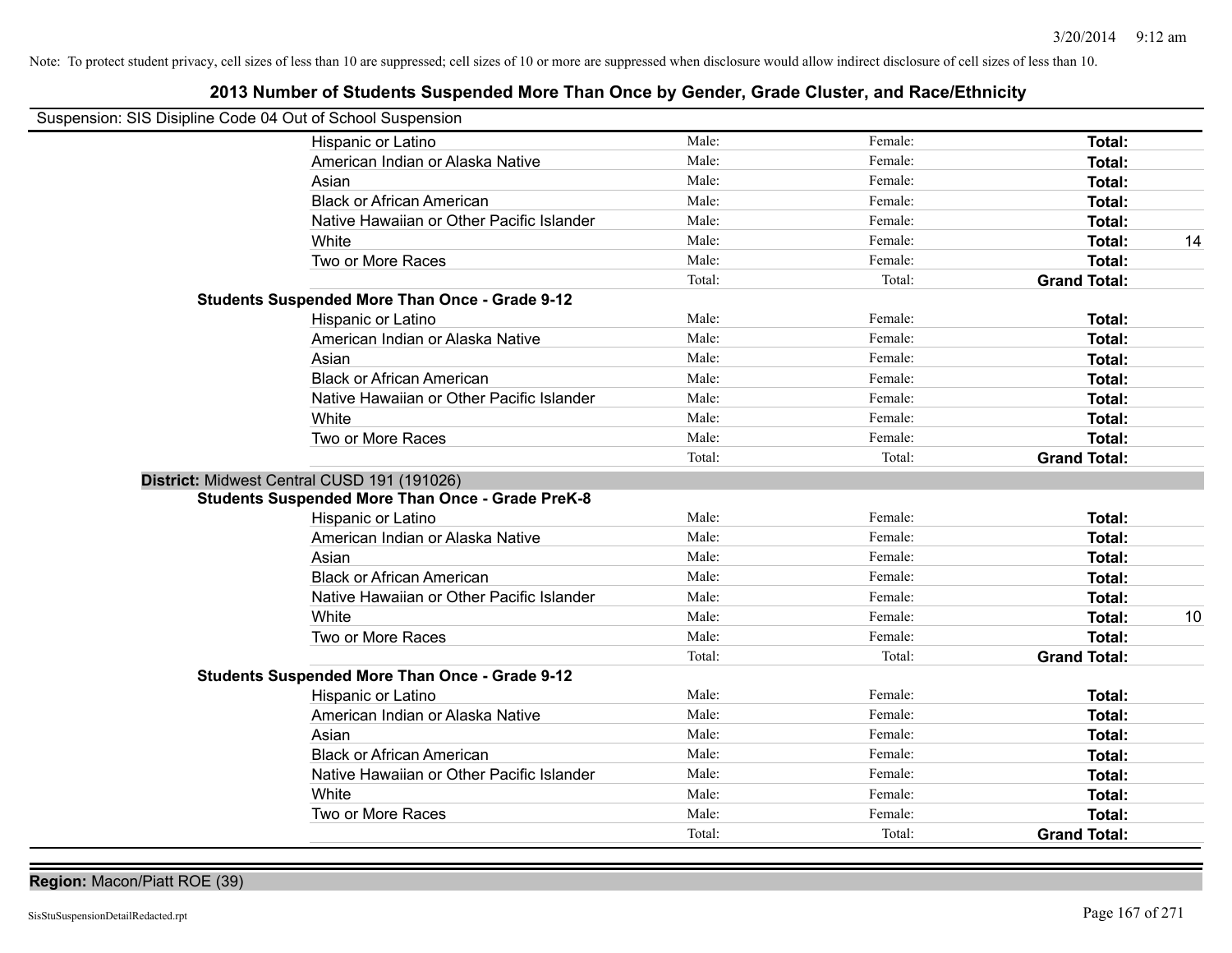| County: Macon (055)<br>District: Argenta-Oreana CUSD 1 (001026)<br><b>Students Suspended More Than Once - Grade PreK-8</b><br>Male:<br>Hispanic or Latino<br>Female:<br>Total:<br>Male:<br>Female:<br>American Indian or Alaska Native<br>Total:<br>Male:<br>Female:<br>Asian<br>Total:<br><b>Black or African American</b><br>Male:<br>Female:<br>Total:<br>Male:<br>Native Hawaiian or Other Pacific Islander<br>Female:<br>Total:<br>Male:<br>Female:<br>White<br>Total:<br>Male:<br>Female:<br>Two or More Races<br>Total: |
|--------------------------------------------------------------------------------------------------------------------------------------------------------------------------------------------------------------------------------------------------------------------------------------------------------------------------------------------------------------------------------------------------------------------------------------------------------------------------------------------------------------------------------|
|                                                                                                                                                                                                                                                                                                                                                                                                                                                                                                                                |
|                                                                                                                                                                                                                                                                                                                                                                                                                                                                                                                                |
|                                                                                                                                                                                                                                                                                                                                                                                                                                                                                                                                |
|                                                                                                                                                                                                                                                                                                                                                                                                                                                                                                                                |
|                                                                                                                                                                                                                                                                                                                                                                                                                                                                                                                                |
|                                                                                                                                                                                                                                                                                                                                                                                                                                                                                                                                |
|                                                                                                                                                                                                                                                                                                                                                                                                                                                                                                                                |
|                                                                                                                                                                                                                                                                                                                                                                                                                                                                                                                                |
|                                                                                                                                                                                                                                                                                                                                                                                                                                                                                                                                |
|                                                                                                                                                                                                                                                                                                                                                                                                                                                                                                                                |
| Total:<br>Total:<br><b>Grand Total:</b>                                                                                                                                                                                                                                                                                                                                                                                                                                                                                        |
| <b>Students Suspended More Than Once - Grade 9-12</b>                                                                                                                                                                                                                                                                                                                                                                                                                                                                          |
| Male:<br>Female:<br>Hispanic or Latino<br>Total:                                                                                                                                                                                                                                                                                                                                                                                                                                                                               |
| Male:<br>Female:<br>American Indian or Alaska Native<br>Total:                                                                                                                                                                                                                                                                                                                                                                                                                                                                 |
| Male:<br>Female:<br>Asian<br>Total:                                                                                                                                                                                                                                                                                                                                                                                                                                                                                            |
| Male:<br>Female:<br><b>Black or African American</b><br>Total:                                                                                                                                                                                                                                                                                                                                                                                                                                                                 |
| Male:<br>Female:<br>Native Hawaiian or Other Pacific Islander<br>Total:                                                                                                                                                                                                                                                                                                                                                                                                                                                        |
| White<br>Male:<br>Female:<br>Total:                                                                                                                                                                                                                                                                                                                                                                                                                                                                                            |
| Two or More Races<br>Male:<br>Female:<br>Total:                                                                                                                                                                                                                                                                                                                                                                                                                                                                                |
| Total:<br>Total:<br><b>Grand Total:</b>                                                                                                                                                                                                                                                                                                                                                                                                                                                                                        |
| District: Decatur SD 61 (061025)                                                                                                                                                                                                                                                                                                                                                                                                                                                                                               |
| <b>Students Suspended More Than Once - Grade PreK-8</b>                                                                                                                                                                                                                                                                                                                                                                                                                                                                        |
| Male:<br>Female:<br>Hispanic or Latino<br>Total:                                                                                                                                                                                                                                                                                                                                                                                                                                                                               |
| American Indian or Alaska Native<br>Male:<br>Female:<br>Total:                                                                                                                                                                                                                                                                                                                                                                                                                                                                 |
| Asian<br>Male:<br>Female:<br>Total:                                                                                                                                                                                                                                                                                                                                                                                                                                                                                            |
| <b>Black or African American</b><br>68<br>32<br>Male:<br>100<br>Female:<br>Total:                                                                                                                                                                                                                                                                                                                                                                                                                                              |
| Native Hawaiian or Other Pacific Islander<br>Male:<br>Female:<br>Total:                                                                                                                                                                                                                                                                                                                                                                                                                                                        |
| White<br>Male:<br>Female:<br>Total:<br>24                                                                                                                                                                                                                                                                                                                                                                                                                                                                                      |
| Two or More Races<br>Male:<br>Female:<br>18<br>Total:                                                                                                                                                                                                                                                                                                                                                                                                                                                                          |
| Total:<br>Total:<br><b>Grand Total:</b>                                                                                                                                                                                                                                                                                                                                                                                                                                                                                        |
| <b>Students Suspended More Than Once - Grade 9-12</b>                                                                                                                                                                                                                                                                                                                                                                                                                                                                          |
| Hispanic or Latino<br>Male:<br>Female:<br>Total:                                                                                                                                                                                                                                                                                                                                                                                                                                                                               |
| American Indian or Alaska Native<br>Male:<br>Female:<br>Total:                                                                                                                                                                                                                                                                                                                                                                                                                                                                 |
| Asian<br>Male:<br>Female:<br>Total:                                                                                                                                                                                                                                                                                                                                                                                                                                                                                            |
| 19<br><b>Black or African American</b><br>57<br>Male:<br>Female:<br>76<br>Total:                                                                                                                                                                                                                                                                                                                                                                                                                                               |
| Native Hawaiian or Other Pacific Islander<br>Male:<br>Female:<br>Total:                                                                                                                                                                                                                                                                                                                                                                                                                                                        |
| 21<br>12<br>White<br>Male:<br>33<br>Female:<br>Total:                                                                                                                                                                                                                                                                                                                                                                                                                                                                          |
| Two or More Races<br>Male:<br>Female:<br>Total:                                                                                                                                                                                                                                                                                                                                                                                                                                                                                |
| Total:<br>Total:<br><b>Grand Total:</b>                                                                                                                                                                                                                                                                                                                                                                                                                                                                                        |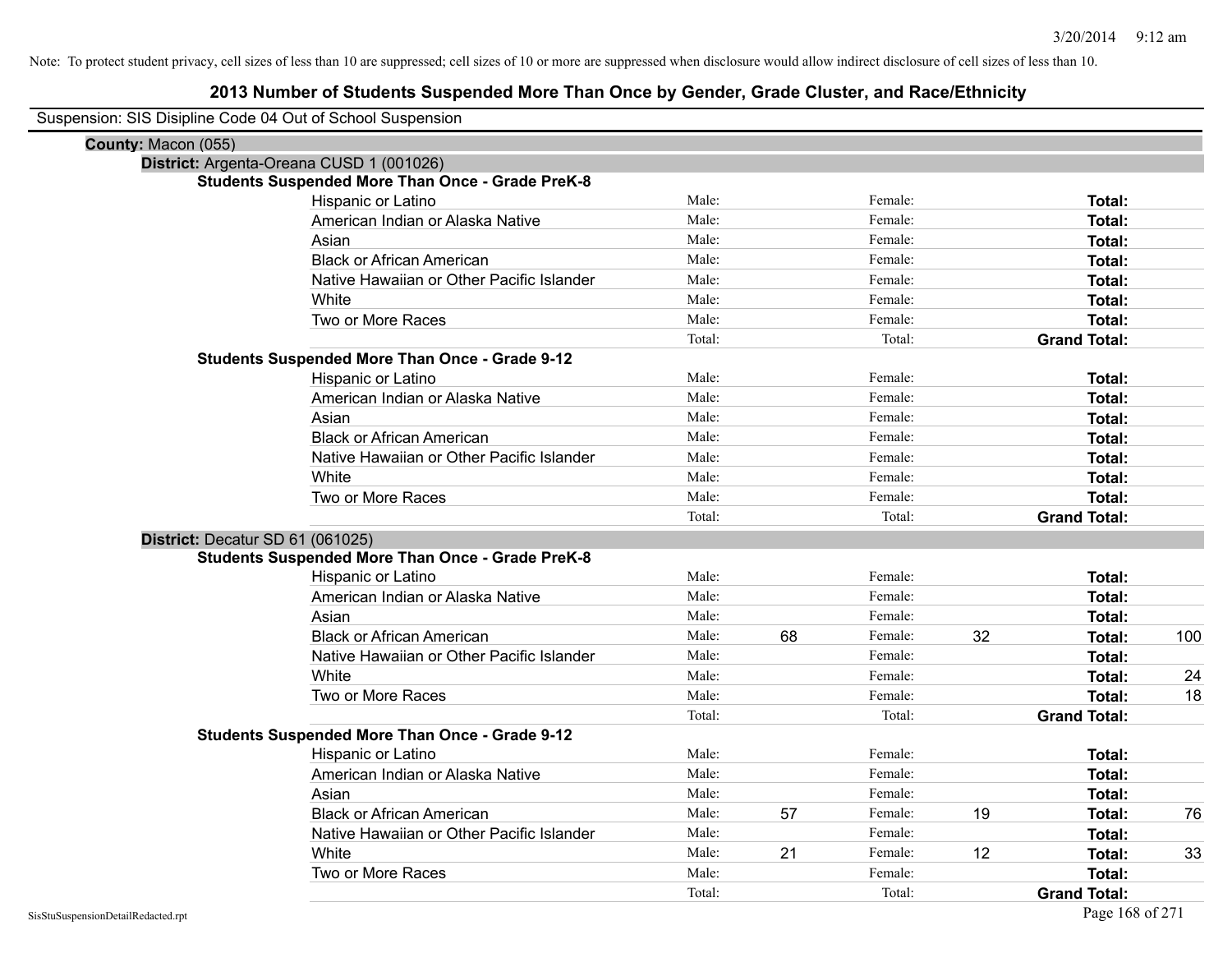| Suspension: SIS Disipline Code 04 Out of School Suspension |                                                         |        |         |                     |
|------------------------------------------------------------|---------------------------------------------------------|--------|---------|---------------------|
|                                                            | District: Maroa Forsyth CUSD 2 (002026)                 |        |         |                     |
|                                                            | <b>Students Suspended More Than Once - Grade 9-12</b>   |        |         |                     |
|                                                            | Hispanic or Latino                                      | Male:  | Female: | Total:              |
|                                                            | American Indian or Alaska Native                        | Male:  | Female: | <b>Total:</b>       |
|                                                            | Asian                                                   | Male:  | Female: | Total:              |
|                                                            | <b>Black or African American</b>                        | Male:  | Female: | Total:              |
|                                                            | Native Hawaiian or Other Pacific Islander               | Male:  | Female: | Total:              |
|                                                            | White                                                   | Male:  | Female: | Total:              |
|                                                            | Two or More Races                                       | Male:  | Female: | <b>Total:</b>       |
|                                                            |                                                         | Total: | Total:  | <b>Grand Total:</b> |
| District: Meridian CUSD 15 (015026)                        |                                                         |        |         |                     |
|                                                            | <b>Students Suspended More Than Once - Grade PreK-8</b> |        |         |                     |
|                                                            | Hispanic or Latino                                      | Male:  | Female: | Total:              |
|                                                            | American Indian or Alaska Native                        | Male:  | Female: | Total:              |
|                                                            | Asian                                                   | Male:  | Female: | Total:              |
|                                                            | <b>Black or African American</b>                        | Male:  | Female: | Total:              |
|                                                            | Native Hawaiian or Other Pacific Islander               | Male:  | Female: | Total:              |
|                                                            | White                                                   | Male:  | Female: | 11<br>Total:        |
|                                                            | Two or More Races                                       | Male:  | Female: | <b>Total:</b>       |
|                                                            |                                                         | Total: | Total:  | <b>Grand Total:</b> |
|                                                            | <b>Students Suspended More Than Once - Grade 9-12</b>   |        |         |                     |
|                                                            | Hispanic or Latino                                      | Male:  | Female: | Total:              |
|                                                            | American Indian or Alaska Native                        | Male:  | Female: | Total:              |
|                                                            | Asian                                                   | Male:  | Female: | Total:              |
|                                                            | <b>Black or African American</b>                        | Male:  | Female: | <b>Total:</b>       |
|                                                            | Native Hawaiian or Other Pacific Islander               | Male:  | Female: | Total:              |
|                                                            | White                                                   | Male:  | Female: | <b>Total:</b>       |
|                                                            | Two or More Races                                       | Male:  | Female: | Total:              |
|                                                            |                                                         | Total: | Total:  | <b>Grand Total:</b> |
| District: Mt Zion CUSD 3 (003026)                          |                                                         |        |         |                     |
|                                                            | <b>Students Suspended More Than Once - Grade PreK-8</b> |        |         |                     |
|                                                            | Hispanic or Latino                                      | Male:  | Female: | Total:              |
|                                                            | American Indian or Alaska Native                        | Male:  | Female: | Total:              |
|                                                            | Asian                                                   | Male:  | Female: | Total:              |
|                                                            | <b>Black or African American</b>                        | Male:  | Female: | Total:              |
|                                                            | Native Hawaiian or Other Pacific Islander               | Male:  | Female: | Total:              |
|                                                            | White                                                   | Male:  | Female: | <b>Total:</b>       |
|                                                            | Two or More Races                                       | Male:  | Female: | Total:              |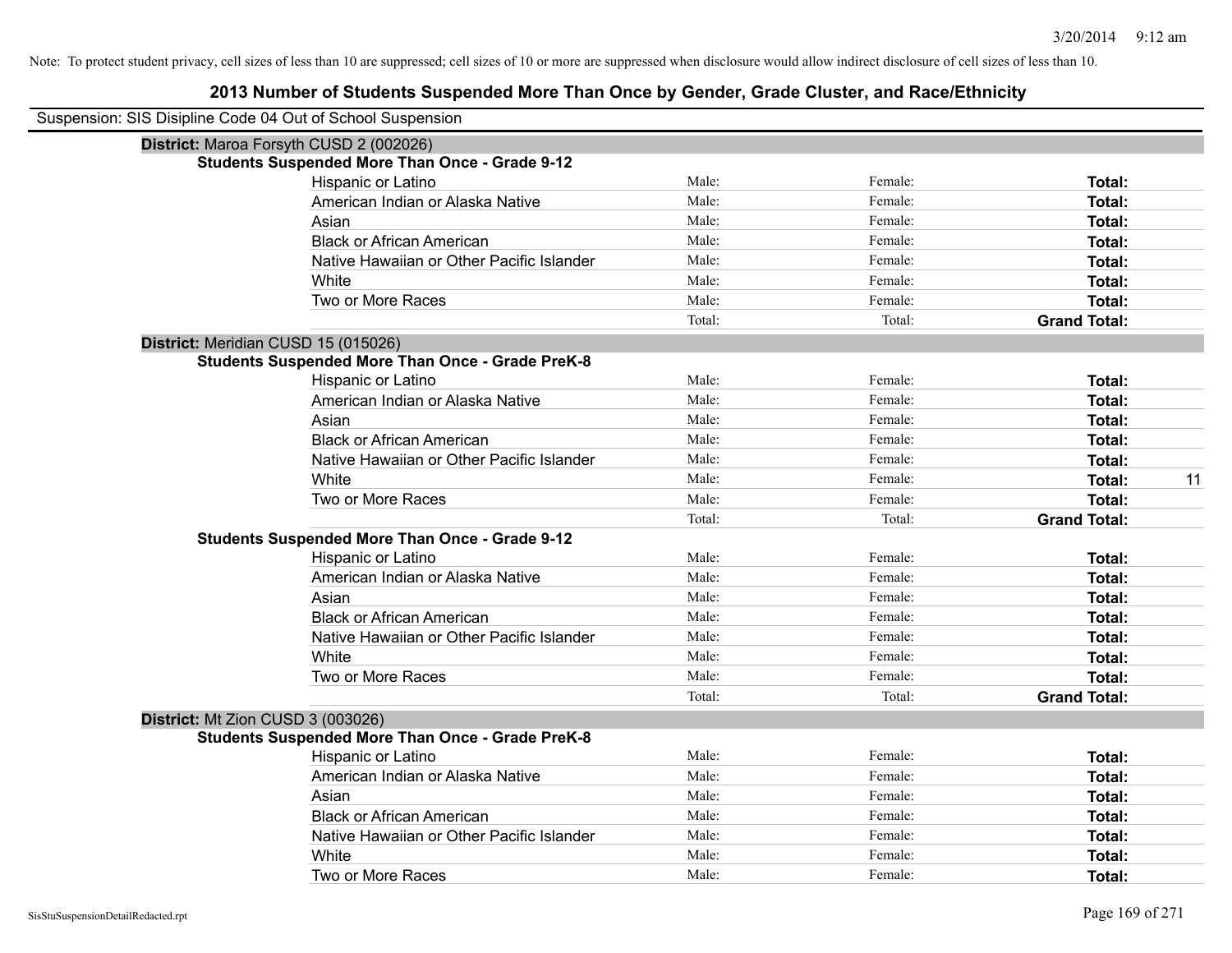| Suspension: SIS Disipline Code 04 Out of School Suspension |                                                         |        |         |                     |
|------------------------------------------------------------|---------------------------------------------------------|--------|---------|---------------------|
|                                                            |                                                         | Total: | Total:  | <b>Grand Total:</b> |
|                                                            | District: Sangamon Valley CUSD 9 (009026)               |        |         |                     |
|                                                            | <b>Students Suspended More Than Once - Grade PreK-8</b> |        |         |                     |
|                                                            | Hispanic or Latino                                      | Male:  | Female: | Total:              |
|                                                            | American Indian or Alaska Native                        | Male:  | Female: | Total:              |
|                                                            | Asian                                                   | Male:  | Female: | Total:              |
|                                                            | <b>Black or African American</b>                        | Male:  | Female: | Total:              |
|                                                            | Native Hawaiian or Other Pacific Islander               | Male:  | Female: | Total:              |
|                                                            | White                                                   | Male:  | Female: | Total:              |
|                                                            | Two or More Races                                       | Male:  | Female: | Total:              |
|                                                            |                                                         | Total: | Total:  | <b>Grand Total:</b> |
|                                                            | <b>Students Suspended More Than Once - Grade 9-12</b>   |        |         |                     |
|                                                            | Hispanic or Latino                                      | Male:  | Female: | Total:              |
|                                                            | American Indian or Alaska Native                        | Male:  | Female: | Total:              |
|                                                            | Asian                                                   | Male:  | Female: | Total:              |
|                                                            | <b>Black or African American</b>                        | Male:  | Female: | Total:              |
|                                                            | Native Hawaiian or Other Pacific Islander               | Male:  | Female: | Total:              |
|                                                            | White                                                   | Male:  | Female: | Total:              |
|                                                            | Two or More Races                                       | Male:  | Female: | Total:              |
|                                                            |                                                         | Total: | Total:  | <b>Grand Total:</b> |
|                                                            | District: Warrensburg-Latham CUSD 11 (011026)           |        |         |                     |
|                                                            | <b>Students Suspended More Than Once - Grade PreK-8</b> |        |         |                     |
|                                                            | <b>Hispanic or Latino</b>                               | Male:  | Female: | Total:              |
|                                                            | American Indian or Alaska Native                        | Male:  | Female: | Total:              |
|                                                            | Asian                                                   | Male:  | Female: | Total:              |
|                                                            | <b>Black or African American</b>                        | Male:  | Female: | Total:              |
|                                                            | Native Hawaiian or Other Pacific Islander               | Male:  | Female: | Total:              |
|                                                            | White                                                   | Male:  | Female: | Total:              |
|                                                            | Two or More Races                                       | Male:  | Female: | Total:              |
|                                                            |                                                         | Total: | Total:  | <b>Grand Total:</b> |
|                                                            | <b>Students Suspended More Than Once - Grade 9-12</b>   |        |         |                     |
|                                                            | Hispanic or Latino                                      | Male:  | Female: | Total:              |
|                                                            | American Indian or Alaska Native                        | Male:  | Female: | Total:              |
|                                                            | Asian                                                   | Male:  | Female: | Total:              |
|                                                            | <b>Black or African American</b>                        | Male:  | Female: | Total:              |
|                                                            | Native Hawaiian or Other Pacific Islander               | Male:  | Female: | Total:              |
|                                                            | White                                                   | Male:  | Female: | 10<br>Total:        |
|                                                            | Two or More Races                                       | Male:  | Female: | Total:              |
|                                                            |                                                         | Total: | Total:  | <b>Grand Total:</b> |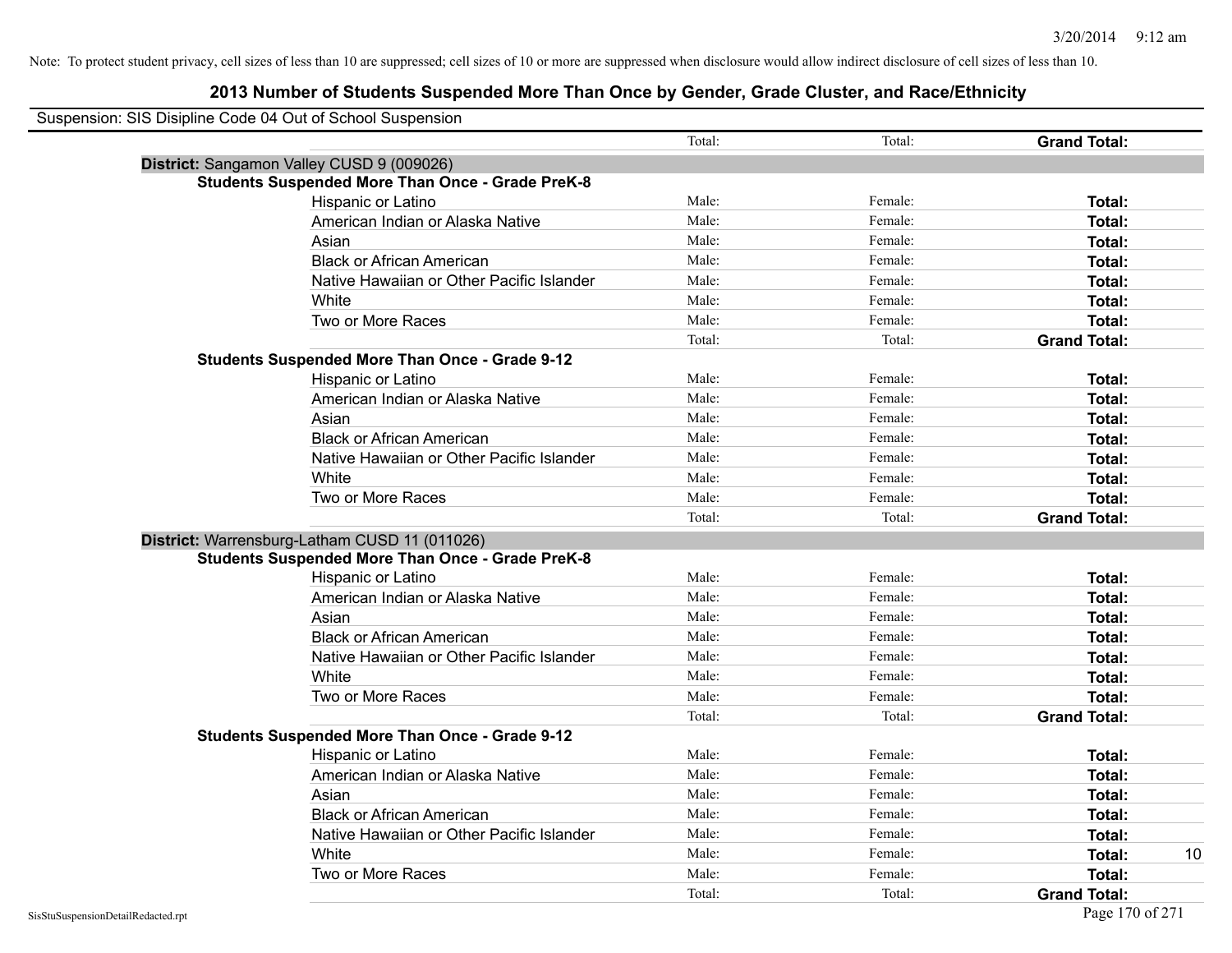| Suspension: SIS Disipline Code 04 Out of School Suspension |  |  |  |
|------------------------------------------------------------|--|--|--|
|------------------------------------------------------------|--|--|--|

| County: Piatt (074)              |                                                         |        |         |                     |
|----------------------------------|---------------------------------------------------------|--------|---------|---------------------|
|                                  | District: Atwood Hammond CUSD 39 (039026)               |        |         |                     |
|                                  | <b>Students Suspended More Than Once - Grade PreK-8</b> |        |         |                     |
|                                  | Hispanic or Latino                                      | Male:  | Female: | Total:              |
|                                  | American Indian or Alaska Native                        | Male:  | Female: | Total:              |
|                                  | Asian                                                   | Male:  | Female: | Total:              |
|                                  | <b>Black or African American</b>                        | Male:  | Female: | Total:              |
|                                  | Native Hawaiian or Other Pacific Islander               | Male:  | Female: | Total:              |
|                                  | White                                                   | Male:  | Female: | Total:              |
|                                  | Two or More Races                                       | Male:  | Female: | <b>Total:</b>       |
|                                  |                                                         | Total: | Total:  | <b>Grand Total:</b> |
|                                  | <b>Students Suspended More Than Once - Grade 9-12</b>   |        |         |                     |
|                                  | Hispanic or Latino                                      | Male:  | Female: | <b>Total:</b>       |
|                                  | American Indian or Alaska Native                        | Male:  | Female: | <b>Total:</b>       |
|                                  | Asian                                                   | Male:  | Female: | Total:              |
|                                  | <b>Black or African American</b>                        | Male:  | Female: | <b>Total:</b>       |
|                                  | Native Hawaiian or Other Pacific Islander               | Male:  | Female: | <b>Total:</b>       |
|                                  | White                                                   | Male:  | Female: | Total:              |
|                                  | Two or More Races                                       | Male:  | Female: | Total:              |
|                                  |                                                         | Total: | Total:  | <b>Grand Total:</b> |
| District: Bement CUSD 5 (005026) |                                                         |        |         |                     |
|                                  | <b>Students Suspended More Than Once - Grade PreK-8</b> |        |         |                     |
|                                  | Hispanic or Latino                                      | Male:  | Female: | Total:              |
|                                  | American Indian or Alaska Native                        | Male:  | Female: | Total:              |
|                                  | Asian                                                   | Male:  | Female: | Total:              |
|                                  | <b>Black or African American</b>                        | Male:  | Female: | <b>Total:</b>       |
|                                  | Native Hawaiian or Other Pacific Islander               | Male:  | Female: | Total:              |
|                                  | White                                                   | Male:  | Female: | <b>Total:</b>       |
|                                  | Two or More Races                                       | Male:  | Female: | <b>Total:</b>       |
|                                  |                                                         | Total: | Total:  | <b>Grand Total:</b> |
|                                  | District: Cerro Gordo CUSD 100 (100026)                 |        |         |                     |
|                                  | <b>Students Suspended More Than Once - Grade PreK-8</b> |        |         |                     |
|                                  | Hispanic or Latino                                      | Male:  | Female: | Total:              |
|                                  | American Indian or Alaska Native                        | Male:  | Female: | Total:              |
|                                  | Asian                                                   | Male:  | Female: | <b>Total:</b>       |
|                                  | <b>Black or African American</b>                        | Male:  | Female: | Total:              |
|                                  | Native Hawaiian or Other Pacific Islander               | Male:  | Female: | <b>Total:</b>       |
|                                  | White                                                   | Male:  | Female: | Total:              |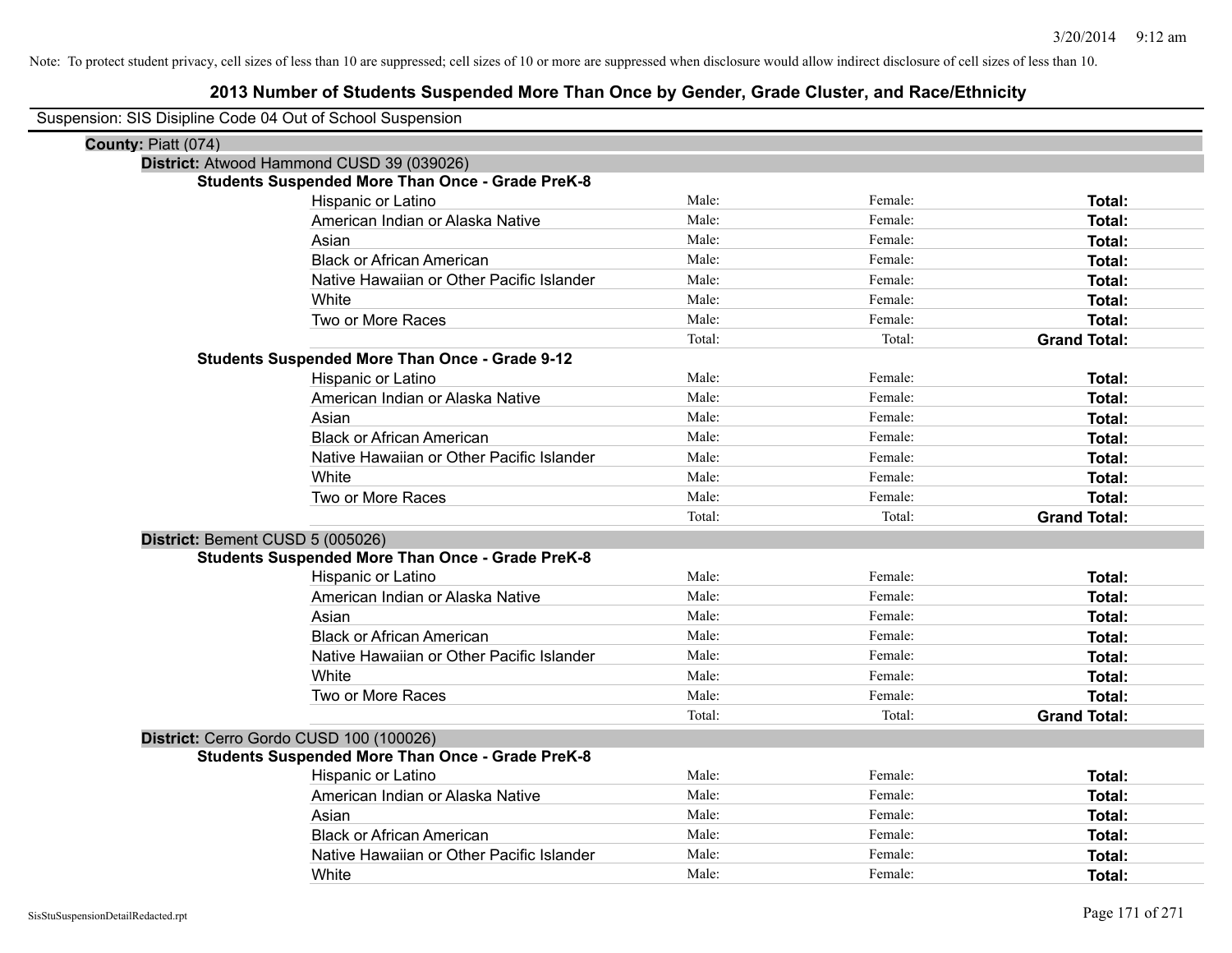| Suspension: SIS Disipline Code 04 Out of School Suspension |                                                         |        |         |                     |
|------------------------------------------------------------|---------------------------------------------------------|--------|---------|---------------------|
|                                                            | Two or More Races                                       | Male:  | Female: | Total:              |
|                                                            |                                                         | Total: | Total:  | <b>Grand Total:</b> |
|                                                            | <b>Students Suspended More Than Once - Grade 9-12</b>   |        |         |                     |
|                                                            | Hispanic or Latino                                      | Male:  | Female: | Total:              |
|                                                            | American Indian or Alaska Native                        | Male:  | Female: | Total:              |
|                                                            | Asian                                                   | Male:  | Female: | Total:              |
|                                                            | <b>Black or African American</b>                        | Male:  | Female: | Total:              |
|                                                            | Native Hawaiian or Other Pacific Islander               | Male:  | Female: | Total:              |
|                                                            | White                                                   | Male:  | Female: | Total:              |
|                                                            | Two or More Races                                       | Male:  | Female: | Total:              |
|                                                            |                                                         | Total: | Total:  | <b>Grand Total:</b> |
|                                                            | District: Deland-Weldon CUSD 57 (057026)                |        |         |                     |
|                                                            | <b>Students Suspended More Than Once - Grade PreK-8</b> |        |         |                     |
|                                                            | Hispanic or Latino                                      | Male:  | Female: | Total:              |
|                                                            | American Indian or Alaska Native                        | Male:  | Female: | Total:              |
|                                                            | Asian                                                   | Male:  | Female: | Total:              |
|                                                            | <b>Black or African American</b>                        | Male:  | Female: | Total:              |
|                                                            | Native Hawaiian or Other Pacific Islander               | Male:  | Female: | Total:              |
|                                                            | White                                                   | Male:  | Female: | Total:              |
|                                                            | Two or More Races                                       | Male:  | Female: | Total:              |
|                                                            |                                                         | Total: | Total:  | <b>Grand Total:</b> |
|                                                            | <b>Students Suspended More Than Once - Grade 9-12</b>   |        |         |                     |
|                                                            | Hispanic or Latino                                      | Male:  | Female: | Total:              |
|                                                            | American Indian or Alaska Native                        | Male:  | Female: | Total:              |
|                                                            | Asian                                                   | Male:  | Female: | Total:              |
|                                                            | <b>Black or African American</b>                        | Male:  | Female: | Total:              |
|                                                            | Native Hawaiian or Other Pacific Islander               | Male:  | Female: | Total:              |
|                                                            | White                                                   | Male:  | Female: | Total:              |
|                                                            | Two or More Races                                       | Male:  | Female: | Total:              |
|                                                            |                                                         | Total: | Total:  | <b>Grand Total:</b> |
|                                                            | District: Monticello CUSD 25 (025026)                   |        |         |                     |
|                                                            | <b>Students Suspended More Than Once - Grade PreK-8</b> |        |         |                     |
|                                                            | Hispanic or Latino                                      | Male:  | Female: | Total:              |
|                                                            | American Indian or Alaska Native                        | Male:  | Female: | Total:              |
|                                                            | Asian                                                   | Male:  | Female: | Total:              |
|                                                            | <b>Black or African American</b>                        | Male:  | Female: | Total:              |
|                                                            | Native Hawaiian or Other Pacific Islander               | Male:  | Female: | Total:              |
|                                                            | White                                                   | Male:  | Female: | Total:              |
|                                                            | Two or More Races                                       | Male:  | Female: | Total:              |
| SisStuSuspensionDetailRedacted.rpt                         |                                                         |        |         | Page 172 of 271     |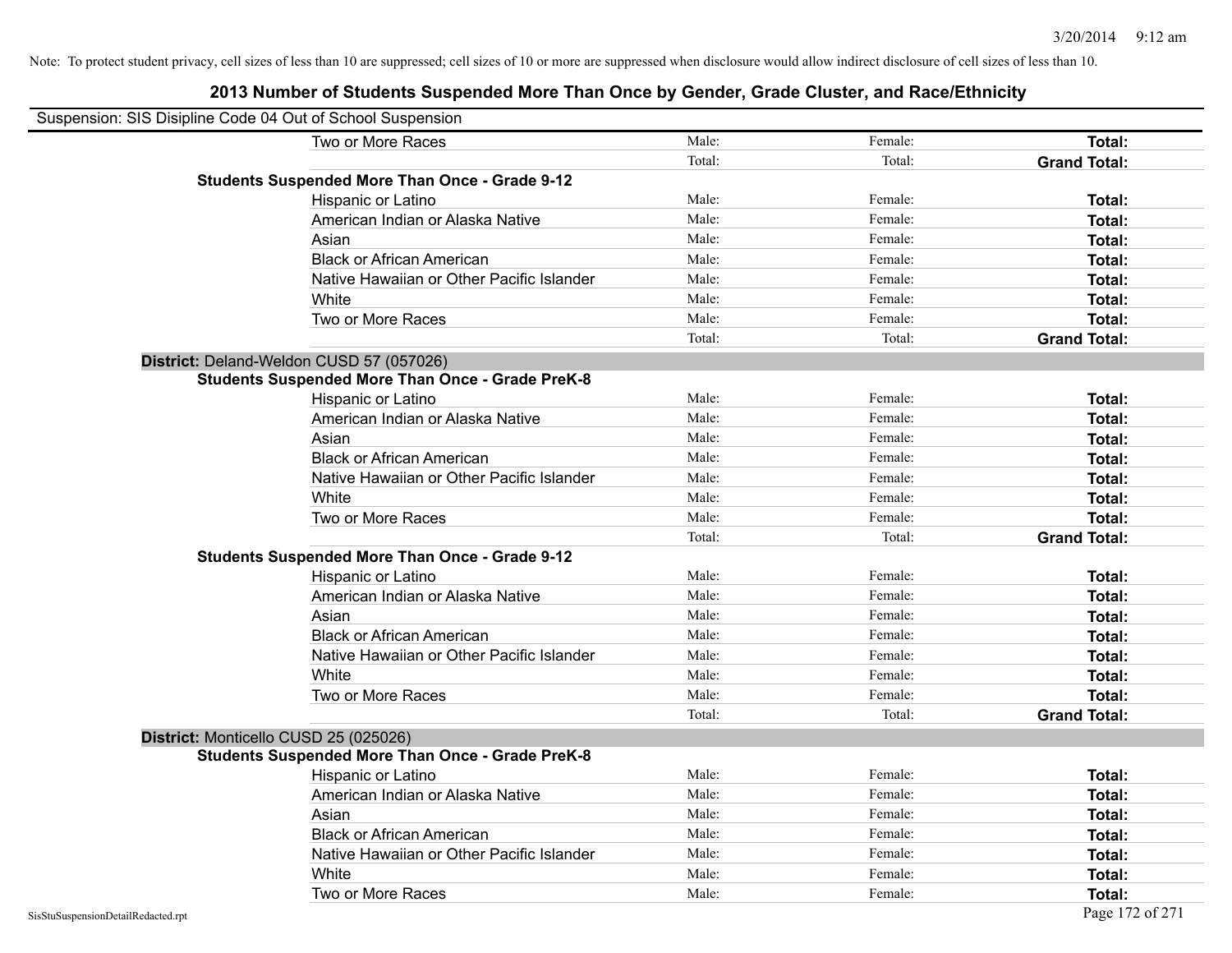| Suspension: SIS Disipline Code 04 Out of School Suspension |                                                         |        |    |         |    |                     |    |
|------------------------------------------------------------|---------------------------------------------------------|--------|----|---------|----|---------------------|----|
|                                                            |                                                         | Total: |    | Total:  |    | <b>Grand Total:</b> |    |
|                                                            | <b>Students Suspended More Than Once - Grade 9-12</b>   |        |    |         |    |                     |    |
|                                                            | <b>Hispanic or Latino</b>                               | Male:  |    | Female: |    | Total:              |    |
|                                                            | American Indian or Alaska Native                        | Male:  |    | Female: |    | Total:              |    |
|                                                            | Asian                                                   | Male:  |    | Female: |    | Total:              |    |
|                                                            | <b>Black or African American</b>                        | Male:  |    | Female: |    | Total:              |    |
|                                                            | Native Hawaiian or Other Pacific Islander               | Male:  |    | Female: |    | Total:              |    |
|                                                            | White                                                   | Male:  |    | Female: |    | Total:              |    |
|                                                            | Two or More Races                                       | Male:  |    | Female: |    | Total:              |    |
|                                                            |                                                         | Total: |    | Total:  |    | <b>Grand Total:</b> |    |
| Region: Madison ROE (41)                                   |                                                         |        |    |         |    |                     |    |
| County: Madison (057)                                      |                                                         |        |    |         |    |                     |    |
|                                                            | District: Alton CUSD 11 (011026)                        |        |    |         |    |                     |    |
|                                                            | <b>Students Suspended More Than Once - Grade PreK-8</b> |        |    |         |    |                     |    |
|                                                            | Hispanic or Latino                                      | Male:  |    | Female: |    | Total:              |    |
|                                                            | American Indian or Alaska Native                        | Male:  |    | Female: |    | Total:              |    |
|                                                            | Asian                                                   | Male:  |    | Female: |    | Total:              |    |
|                                                            | <b>Black or African American</b>                        | Male:  | 44 | Female: | 19 | Total:              | 63 |
|                                                            | Native Hawaiian or Other Pacific Islander               | Male:  |    | Female: |    | Total:              |    |
|                                                            | White                                                   | Male:  |    | Female: |    | Total:              | 39 |
|                                                            | Two or More Races                                       | Male:  |    | Female: |    | Total:              | 14 |
|                                                            |                                                         | Total: |    | Total:  |    | <b>Grand Total:</b> |    |
|                                                            | <b>Students Suspended More Than Once - Grade 9-12</b>   |        |    |         |    |                     |    |
|                                                            | Hispanic or Latino                                      | Male:  |    | Female: |    | Total:              |    |
|                                                            | American Indian or Alaska Native                        | Male:  |    | Female: |    | <b>Total:</b>       |    |
|                                                            | Asian                                                   | Male:  |    | Female: |    | <b>Total:</b>       |    |
|                                                            | <b>Black or African American</b>                        | Male:  | 32 | Female: | 20 | Total:              | 52 |
|                                                            | Native Hawaiian or Other Pacific Islander               | Male:  |    | Female: |    | Total:              |    |
|                                                            | White                                                   | Male:  | 27 | Female: | 11 | Total:              | 38 |
|                                                            | Two or More Races                                       | Male:  |    | Female: |    | Total:              |    |
|                                                            |                                                         | Total: |    | Total:  |    | <b>Grand Total:</b> |    |
|                                                            | District: Bethalto CUSD 8 (008026)                      |        |    |         |    |                     |    |
|                                                            | <b>Students Suspended More Than Once - Grade PreK-8</b> |        |    |         |    |                     |    |
|                                                            | Hispanic or Latino                                      | Male:  |    | Female: |    | Total:              |    |
|                                                            | American Indian or Alaska Native                        | Male:  |    | Female: |    | Total:              |    |
|                                                            | Asian                                                   | Male:  |    | Female: |    | Total:              |    |
|                                                            | <b>Black or African American</b>                        | Male:  |    | Female: |    | Total:              |    |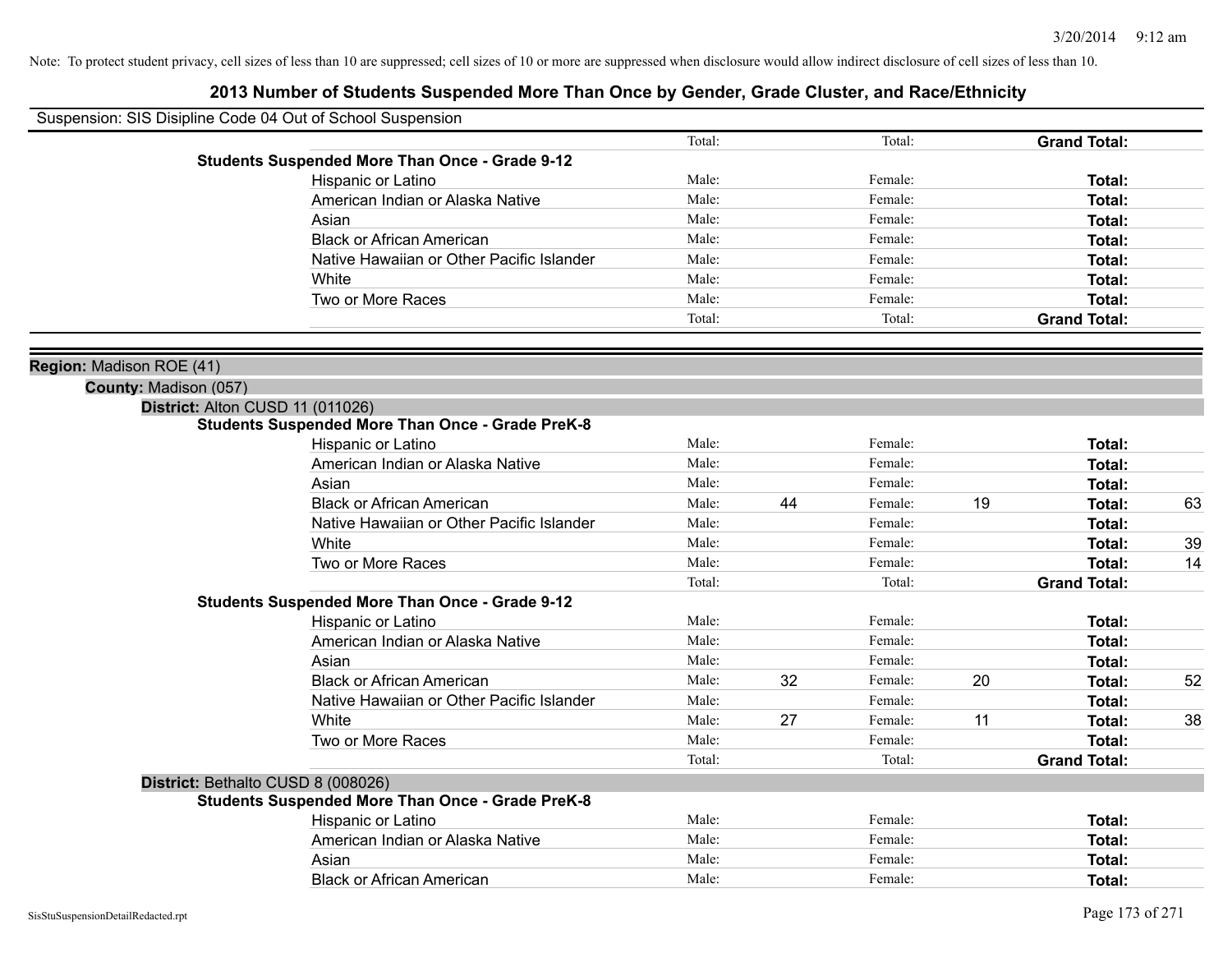|                                    | Suspension: SIS Disipline Code 04 Out of School Suspension                                                      |        |    |         |    |                     |    |
|------------------------------------|-----------------------------------------------------------------------------------------------------------------|--------|----|---------|----|---------------------|----|
|                                    | Native Hawaiian or Other Pacific Islander                                                                       | Male:  |    | Female: |    | Total:              |    |
|                                    | White                                                                                                           | Male:  |    | Female: |    | Total:              | 19 |
|                                    | Two or More Races                                                                                               | Male:  |    | Female: |    | <b>Total:</b>       |    |
|                                    |                                                                                                                 | Total: |    | Total:  |    | <b>Grand Total:</b> |    |
|                                    | <b>Students Suspended More Than Once - Grade 9-12</b>                                                           |        |    |         |    |                     |    |
|                                    | Hispanic or Latino                                                                                              | Male:  |    | Female: |    | Total:              |    |
|                                    | American Indian or Alaska Native                                                                                | Male:  |    | Female: |    | <b>Total:</b>       |    |
|                                    | Asian                                                                                                           | Male:  |    | Female: |    | Total:              |    |
|                                    | <b>Black or African American</b>                                                                                | Male:  |    | Female: |    | Total:              |    |
|                                    | Native Hawaiian or Other Pacific Islander                                                                       | Male:  |    | Female: |    | Total:              |    |
|                                    | White                                                                                                           | Male:  |    | Female: |    | <b>Total:</b>       | 12 |
|                                    | Two or More Races                                                                                               | Male:  |    | Female: |    | <b>Total:</b>       |    |
|                                    |                                                                                                                 | Total: |    | Total:  |    | <b>Grand Total:</b> |    |
|                                    | District: Collinsville CUSD 10 (010026)                                                                         |        |    |         |    |                     |    |
|                                    | <b>Students Suspended More Than Once - Grade PreK-8</b>                                                         |        |    |         |    |                     |    |
|                                    | Hispanic or Latino                                                                                              | Male:  |    | Female: |    | Total:              |    |
|                                    | American Indian or Alaska Native                                                                                | Male:  |    | Female: |    | Total:              |    |
|                                    | Asian                                                                                                           | Male:  |    | Female: |    | Total:              |    |
|                                    | <b>Black or African American</b>                                                                                | Male:  |    | Female: |    | Total:              | 18 |
|                                    | Native Hawaiian or Other Pacific Islander                                                                       | Male:  |    | Female: |    | Total:              |    |
|                                    | White                                                                                                           | Male:  |    | Female: |    | Total:              | 41 |
|                                    | Two or More Races                                                                                               | Male:  |    | Female: |    | Total:              |    |
|                                    |                                                                                                                 | Total: | 60 | Total:  | 12 | <b>Grand Total:</b> | 72 |
|                                    | <b>Students Suspended More Than Once - Grade 9-12</b>                                                           |        |    |         |    |                     |    |
|                                    | Hispanic or Latino                                                                                              | Male:  |    | Female: |    | Total:              | 12 |
|                                    | American Indian or Alaska Native                                                                                | Male:  |    | Female: |    | <b>Total:</b>       |    |
|                                    | Asian                                                                                                           | Male:  |    | Female: |    | Total:              |    |
|                                    | <b>Black or African American</b>                                                                                | Male:  | 25 | Female: | 17 | <b>Total:</b>       | 42 |
|                                    | Native Hawaiian or Other Pacific Islander                                                                       | Male:  |    | Female: |    | Total:              |    |
|                                    | White                                                                                                           | Male:  | 70 | Female: | 21 | <b>Total:</b>       | 91 |
|                                    | Two or More Races                                                                                               | Male:  |    | Female: |    | Total:              |    |
|                                    |                                                                                                                 | Total: |    | Total:  |    | <b>Grand Total:</b> |    |
|                                    | District: Coordinated Youth & Human Service (006000)<br><b>Students Suspended More Than Once - Grade PreK-8</b> |        |    |         |    |                     |    |
|                                    | Hispanic or Latino                                                                                              | Male:  |    | Female: |    | <b>Total:</b>       |    |
|                                    | American Indian or Alaska Native                                                                                | Male:  |    | Female: |    | Total:              |    |
|                                    | Asian                                                                                                           | Male:  |    | Female: |    | <b>Total:</b>       |    |
|                                    | <b>Black or African American</b>                                                                                | Male:  |    | Female: |    | Total:              |    |
|                                    | Native Hawaiian or Other Pacific Islander                                                                       | Male:  |    | Female: |    | <b>Total:</b>       |    |
| SisStuSuspensionDetailRedacted.rpt |                                                                                                                 |        |    |         |    | Page 174 of 271     |    |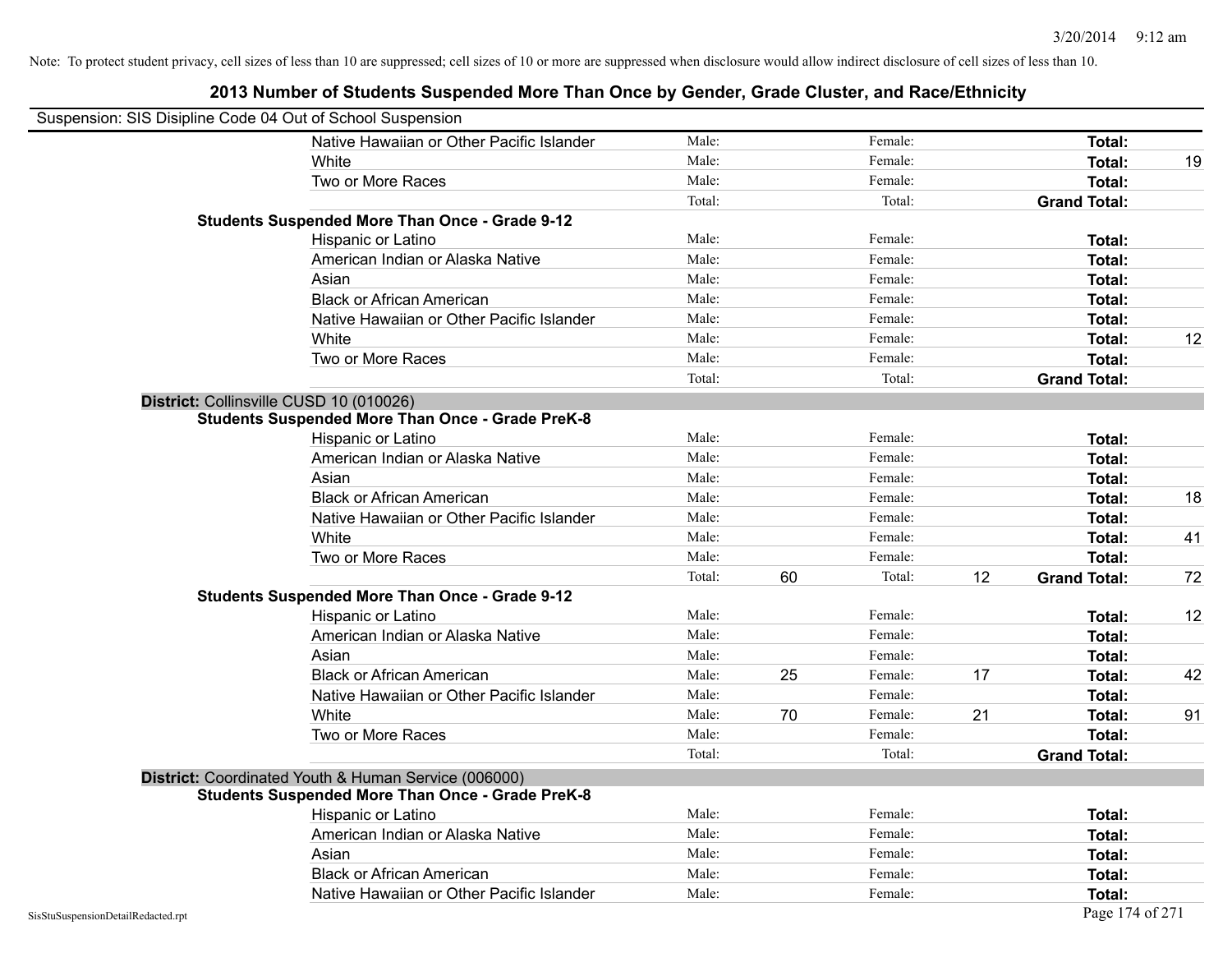| Suspension: SIS Disipline Code 04 Out of School Suspension |                                                         |        |    |         |    |                     |    |
|------------------------------------------------------------|---------------------------------------------------------|--------|----|---------|----|---------------------|----|
|                                                            | White                                                   | Male:  |    | Female: |    | Total:              |    |
|                                                            | Two or More Races                                       | Male:  |    | Female: |    | Total:              |    |
|                                                            |                                                         | Total: |    | Total:  |    | <b>Grand Total:</b> |    |
|                                                            | <b>Students Suspended More Than Once - Grade 9-12</b>   |        |    |         |    |                     |    |
|                                                            | Hispanic or Latino                                      | Male:  |    | Female: |    | Total:              |    |
|                                                            | American Indian or Alaska Native                        | Male:  |    | Female: |    | Total:              |    |
|                                                            | Asian                                                   | Male:  |    | Female: |    | Total:              |    |
|                                                            | <b>Black or African American</b>                        | Male:  |    | Female: |    | Total:              |    |
|                                                            | Native Hawaiian or Other Pacific Islander               | Male:  |    | Female: |    | Total:              |    |
|                                                            | White                                                   | Male:  |    | Female: |    | Total:              |    |
|                                                            | Two or More Races                                       | Male:  |    | Female: |    | Total:              |    |
|                                                            |                                                         | Total: |    | Total:  |    | <b>Grand Total:</b> |    |
| District: East Alton SD 13 (013002)                        |                                                         |        |    |         |    |                     |    |
|                                                            | <b>Students Suspended More Than Once - Grade PreK-8</b> |        |    |         |    |                     |    |
|                                                            | Hispanic or Latino                                      | Male:  |    | Female: |    | Total:              |    |
|                                                            | American Indian or Alaska Native                        | Male:  |    | Female: |    | Total:              |    |
|                                                            | Asian                                                   | Male:  |    | Female: |    | Total:              |    |
|                                                            | <b>Black or African American</b>                        | Male:  |    | Female: |    | Total:              |    |
|                                                            | Native Hawaiian or Other Pacific Islander               | Male:  |    | Female: |    | Total:              |    |
|                                                            | White                                                   | Male:  |    | Female: |    | Total:              |    |
|                                                            | Two or More Races                                       | Male:  |    | Female: |    | Total:              |    |
|                                                            |                                                         | Total: |    | Total:  |    | <b>Grand Total:</b> |    |
|                                                            | District: East Alton-Wood River CHSD 14 (014016)        |        |    |         |    |                     |    |
|                                                            | <b>Students Suspended More Than Once - Grade 9-12</b>   |        |    |         |    |                     |    |
|                                                            | Hispanic or Latino                                      | Male:  |    | Female: |    | Total:              |    |
|                                                            | American Indian or Alaska Native                        | Male:  |    | Female: |    | Total:              |    |
|                                                            | Asian                                                   | Male:  |    | Female: |    | Total:              |    |
|                                                            | <b>Black or African American</b>                        | Male:  |    | Female: |    | Total:              |    |
|                                                            | Native Hawaiian or Other Pacific Islander               | Male:  |    | Female: |    | Total:              |    |
|                                                            | White                                                   | Male:  | 33 | Female: | 19 | Total:              | 52 |
|                                                            | Two or More Races                                       | Male:  |    | Female: |    | Total:              |    |
|                                                            |                                                         | Total: |    | Total:  |    | <b>Grand Total:</b> |    |
| District: Edwardsville CUSD 7 (007026)                     |                                                         |        |    |         |    |                     |    |
|                                                            | <b>Students Suspended More Than Once - Grade PreK-8</b> |        |    |         |    |                     |    |
|                                                            | Hispanic or Latino                                      | Male:  |    | Female: |    | Total:              |    |
|                                                            | American Indian or Alaska Native                        | Male:  |    | Female: |    | Total:              |    |
|                                                            | Asian                                                   | Male:  |    | Female: |    | Total:              |    |
|                                                            | <b>Black or African American</b>                        | Male:  |    | Female: |    | Total:              |    |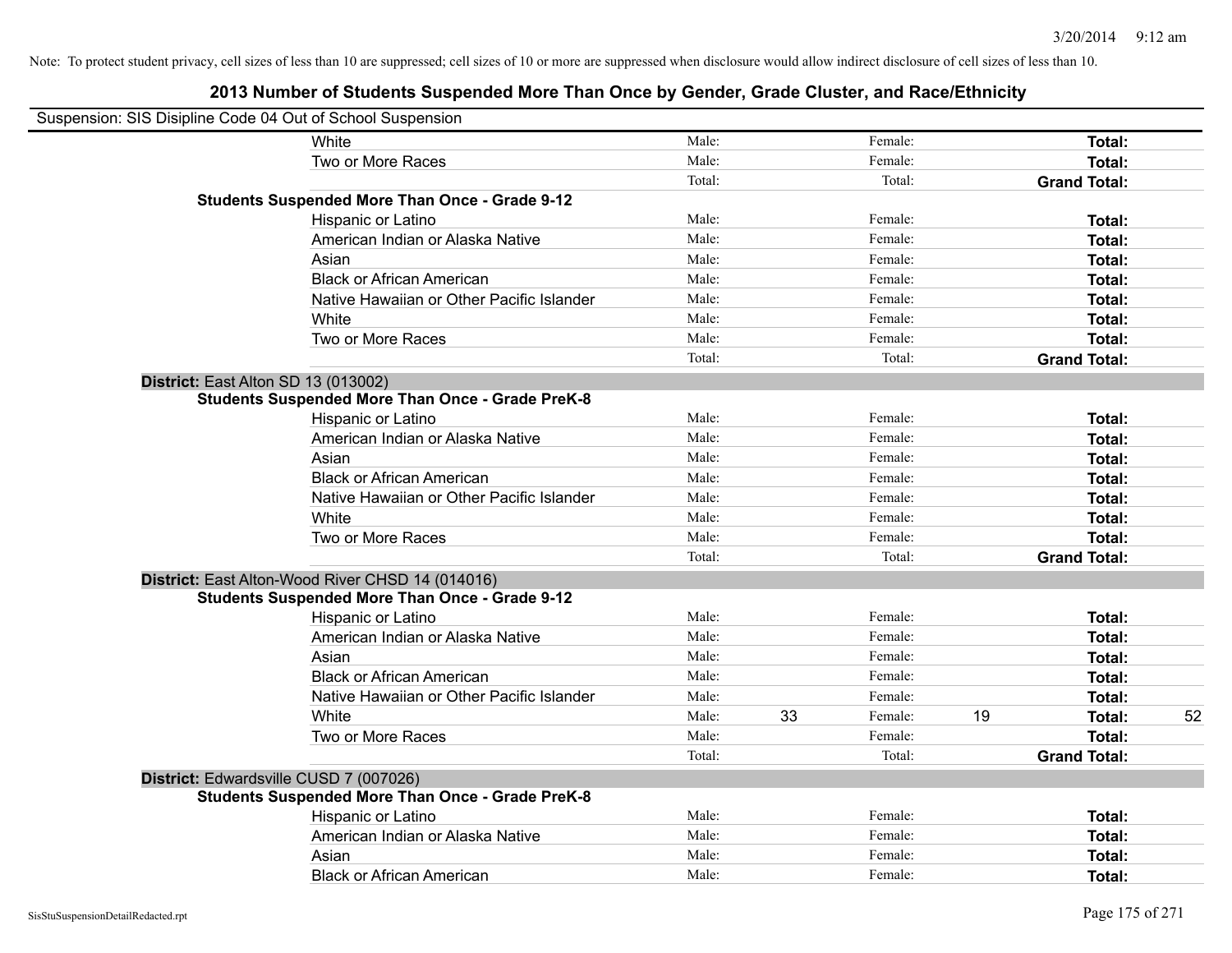| Suspension: SIS Disipline Code 04 Out of School Suspension |                                                         |        |         |                     |    |
|------------------------------------------------------------|---------------------------------------------------------|--------|---------|---------------------|----|
|                                                            | Native Hawaiian or Other Pacific Islander               | Male:  | Female: | Total:              |    |
|                                                            | White                                                   | Male:  | Female: | Total:              | 13 |
|                                                            | Two or More Races                                       | Male:  | Female: | Total:              |    |
|                                                            |                                                         | Total: | Total:  | <b>Grand Total:</b> |    |
|                                                            | <b>Students Suspended More Than Once - Grade 9-12</b>   |        |         |                     |    |
|                                                            | Hispanic or Latino                                      | Male:  | Female: | Total:              |    |
|                                                            | American Indian or Alaska Native                        | Male:  | Female: | <b>Total:</b>       |    |
|                                                            | Asian                                                   | Male:  | Female: | <b>Total:</b>       |    |
|                                                            | <b>Black or African American</b>                        | Male:  | Female: | Total:              |    |
|                                                            | Native Hawaiian or Other Pacific Islander               | Male:  | Female: | Total:              |    |
|                                                            | White                                                   | Male:  | Female: | Total:              | 33 |
|                                                            | Two or More Races                                       | Male:  | Female: | <b>Total:</b>       |    |
|                                                            |                                                         | Total: | Total:  | <b>Grand Total:</b> | 44 |
|                                                            | District: Granite City CUSD 9 (009026)                  |        |         |                     |    |
|                                                            | <b>Students Suspended More Than Once - Grade PreK-8</b> |        |         |                     |    |
|                                                            | Hispanic or Latino                                      | Male:  | Female: | Total:              |    |
|                                                            | American Indian or Alaska Native                        | Male:  | Female: | Total:              |    |
|                                                            | Asian                                                   | Male:  | Female: | <b>Total:</b>       |    |
|                                                            | <b>Black or African American</b>                        | Male:  | Female: | Total:              | 22 |
|                                                            | Native Hawaiian or Other Pacific Islander               | Male:  | Female: | Total:              |    |
|                                                            | White                                                   | Male:  | Female: | Total:              | 45 |
|                                                            | Two or More Races                                       | Male:  | Female: | Total:              |    |
|                                                            |                                                         | Total: | Total:  | <b>Grand Total:</b> |    |
|                                                            | <b>Students Suspended More Than Once - Grade 9-12</b>   |        |         |                     |    |
|                                                            | Hispanic or Latino                                      | Male:  | Female: | Total:              |    |
|                                                            | American Indian or Alaska Native                        | Male:  | Female: | Total:              |    |
|                                                            | Asian                                                   | Male:  | Female: | Total:              |    |
|                                                            | <b>Black or African American</b>                        | Male:  | Female: | Total:              | 13 |
|                                                            | Native Hawaiian or Other Pacific Islander               | Male:  | Female: | Total:              |    |
|                                                            | White                                                   | Male:  | Female: | <b>Total:</b>       | 25 |
|                                                            | Two or More Races                                       | Male:  | Female: | <b>Total:</b>       |    |
|                                                            |                                                         | Total: | Total:  | <b>Grand Total:</b> |    |
|                                                            | District: Highland CUSD 5 (005026)                      |        |         |                     |    |
|                                                            | <b>Students Suspended More Than Once - Grade PreK-8</b> |        |         |                     |    |
|                                                            | <b>Hispanic or Latino</b>                               | Male:  | Female: | <b>Total:</b>       |    |
|                                                            | American Indian or Alaska Native                        | Male:  | Female: | Total:              |    |
|                                                            | Asian                                                   | Male:  | Female: | Total:              |    |
|                                                            | <b>Black or African American</b>                        | Male:  | Female: | <b>Total:</b>       |    |
|                                                            | Native Hawaiian or Other Pacific Islander               | Male:  | Female: | Total:              |    |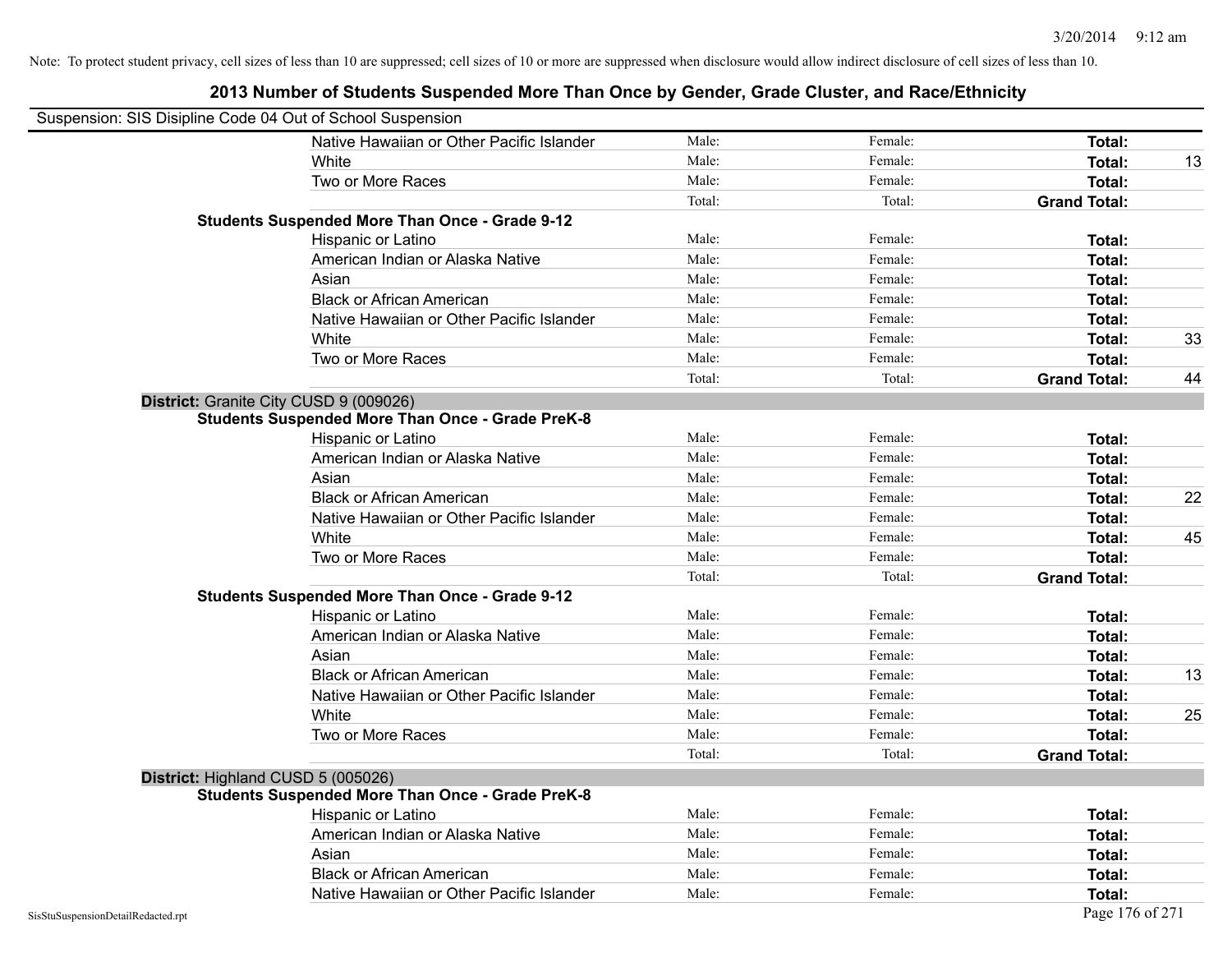| Suspension: SIS Disipline Code 04 Out of School Suspension |                                                         |        |    |         |    |                     |    |
|------------------------------------------------------------|---------------------------------------------------------|--------|----|---------|----|---------------------|----|
|                                                            | White                                                   | Male:  |    | Female: |    | Total:              |    |
|                                                            | Two or More Races                                       | Male:  |    | Female: |    | Total:              |    |
|                                                            |                                                         | Total: |    | Total:  |    | <b>Grand Total:</b> |    |
|                                                            | <b>Students Suspended More Than Once - Grade 9-12</b>   |        |    |         |    |                     |    |
|                                                            | Hispanic or Latino                                      | Male:  |    | Female: |    | Total:              |    |
|                                                            | American Indian or Alaska Native                        | Male:  |    | Female: |    | Total:              |    |
|                                                            | Asian                                                   | Male:  |    | Female: |    | Total:              |    |
|                                                            | <b>Black or African American</b>                        | Male:  |    | Female: |    | Total:              |    |
|                                                            | Native Hawaiian or Other Pacific Islander               | Male:  |    | Female: |    | Total:              |    |
|                                                            | White                                                   | Male:  |    | Female: |    | Total:              | 19 |
|                                                            | Two or More Races                                       | Male:  |    | Female: |    | Total:              |    |
|                                                            |                                                         | Total: |    | Total:  |    | <b>Grand Total:</b> |    |
|                                                            | District: Madison Co Regional Office of Ed (028400)     |        |    |         |    |                     |    |
|                                                            | <b>Students Suspended More Than Once - Grade PreK-8</b> |        |    |         |    |                     |    |
|                                                            | Hispanic or Latino                                      | Male:  |    | Female: |    | Total:              |    |
|                                                            | American Indian or Alaska Native                        | Male:  |    | Female: |    | Total:              |    |
|                                                            | Asian                                                   | Male:  |    | Female: |    | Total:              |    |
|                                                            | <b>Black or African American</b>                        | Male:  |    | Female: |    | Total:              |    |
|                                                            | Native Hawaiian or Other Pacific Islander               | Male:  |    | Female: |    | Total:              |    |
|                                                            | White                                                   | Male:  |    | Female: |    | Total:              |    |
|                                                            | Two or More Races                                       | Male:  |    | Female: |    | Total:              |    |
|                                                            |                                                         | Total: |    | Total:  |    | <b>Grand Total:</b> |    |
|                                                            | <b>Students Suspended More Than Once - Grade 9-12</b>   |        |    |         |    |                     |    |
|                                                            | Hispanic or Latino                                      | Male:  |    | Female: |    | Total:              |    |
|                                                            | American Indian or Alaska Native                        | Male:  |    | Female: |    | Total:              |    |
|                                                            | Asian                                                   | Male:  |    | Female: |    | Total:              |    |
|                                                            | <b>Black or African American</b>                        | Male:  |    | Female: |    | Total:              |    |
|                                                            | Native Hawaiian or Other Pacific Islander               | Male:  |    | Female: |    | Total:              |    |
|                                                            | White                                                   | Male:  |    | Female: |    | Total:              |    |
|                                                            | Two or More Races                                       | Male:  |    | Female: |    | Total:              |    |
|                                                            |                                                         | Total: |    | Total:  |    | <b>Grand Total:</b> |    |
|                                                            | District: Madison CUSD 12 (012026)                      |        |    |         |    |                     |    |
|                                                            | <b>Students Suspended More Than Once - Grade PreK-8</b> |        |    |         |    |                     |    |
|                                                            | Hispanic or Latino                                      | Male:  |    | Female: |    | Total:              |    |
|                                                            | American Indian or Alaska Native                        | Male:  |    | Female: |    | Total:              |    |
|                                                            | Asian                                                   | Male:  |    | Female: |    | Total:              |    |
|                                                            | <b>Black or African American</b>                        | Male:  | 28 | Female: | 17 | Total:              | 45 |
|                                                            | Native Hawaiian or Other Pacific Islander               | Male:  |    | Female: |    | Total:              |    |
|                                                            | White                                                   | Male:  |    | Female: |    | Total:              |    |
| SisStuSuspensionDetailRedacted.rpt                         |                                                         |        |    |         |    | Page 177 of 271     |    |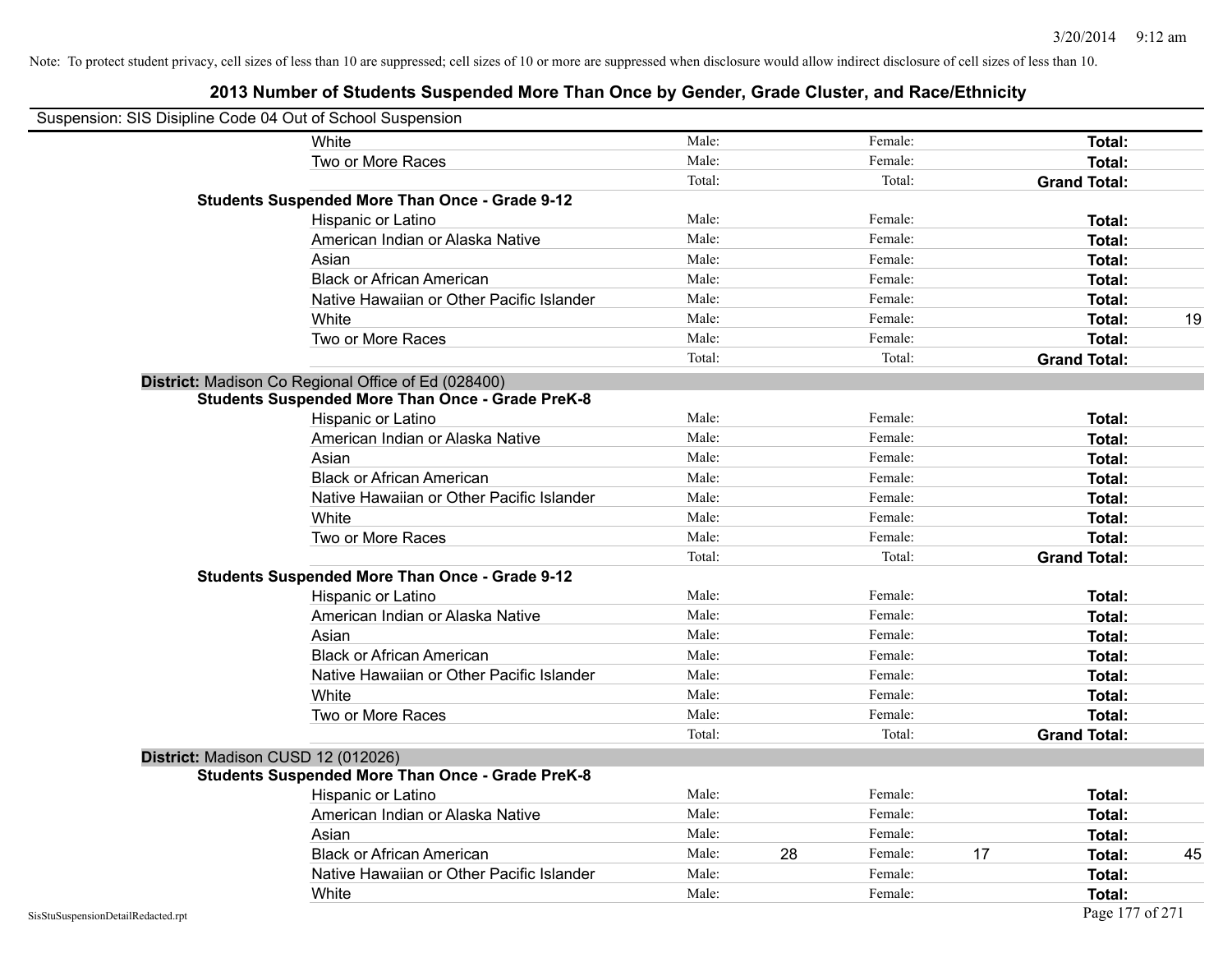| Suspension: SIS Disipline Code 04 Out of School Suspension |                                                         |        |    |         |    |                     |    |
|------------------------------------------------------------|---------------------------------------------------------|--------|----|---------|----|---------------------|----|
|                                                            | Two or More Races                                       | Male:  |    | Female: |    | Total:              |    |
|                                                            |                                                         | Total: |    | Total:  |    | <b>Grand Total:</b> |    |
|                                                            | <b>Students Suspended More Than Once - Grade 9-12</b>   |        |    |         |    |                     |    |
|                                                            | Hispanic or Latino                                      | Male:  |    | Female: |    | Total:              |    |
|                                                            | American Indian or Alaska Native                        | Male:  |    | Female: |    | Total:              |    |
|                                                            | Asian                                                   | Male:  |    | Female: |    | Total:              |    |
|                                                            | <b>Black or African American</b>                        | Male:  |    | Female: |    | Total:              |    |
|                                                            | Native Hawaiian or Other Pacific Islander               | Male:  |    | Female: |    | Total:              |    |
|                                                            | White                                                   | Male:  |    | Female: |    | Total:              |    |
|                                                            | Two or More Races                                       | Male:  |    | Female: |    | Total:              |    |
|                                                            |                                                         | Total: |    | Total:  |    | <b>Grand Total:</b> | 11 |
|                                                            | District: Roxana CUSD 1 (001026)                        |        |    |         |    |                     |    |
|                                                            | <b>Students Suspended More Than Once - Grade PreK-8</b> |        |    |         |    |                     |    |
|                                                            | Hispanic or Latino                                      | Male:  |    | Female: |    | Total:              |    |
|                                                            | American Indian or Alaska Native                        | Male:  |    | Female: |    | Total:              |    |
|                                                            | Asian                                                   | Male:  |    | Female: |    | Total:              |    |
|                                                            | <b>Black or African American</b>                        | Male:  |    | Female: |    | Total:              |    |
|                                                            | Native Hawaiian or Other Pacific Islander               | Male:  |    | Female: |    | Total:              |    |
|                                                            | White                                                   | Male:  |    | Female: |    | Total:              |    |
|                                                            | Two or More Races                                       | Male:  |    | Female: |    | Total:              |    |
|                                                            |                                                         | Total: |    | Total:  |    | <b>Grand Total:</b> | 10 |
|                                                            | <b>Students Suspended More Than Once - Grade 9-12</b>   |        |    |         |    |                     |    |
|                                                            | Hispanic or Latino                                      | Male:  |    | Female: |    | Total:              |    |
|                                                            | American Indian or Alaska Native                        | Male:  |    | Female: |    | Total:              |    |
|                                                            | Asian                                                   | Male:  |    | Female: |    | Total:              |    |
|                                                            | <b>Black or African American</b>                        | Male:  |    | Female: |    | Total:              |    |
|                                                            | Native Hawaiian or Other Pacific Islander               | Male:  |    | Female: |    | Total:              |    |
|                                                            | White                                                   | Male:  |    | Female: |    | Total:              | 15 |
|                                                            | Two or More Races                                       | Male:  |    | Female: |    | Total:              |    |
|                                                            |                                                         | Total: |    | Total:  |    | <b>Grand Total:</b> |    |
| District: Triad CUSD 2 (002026)                            |                                                         |        |    |         |    |                     |    |
|                                                            | <b>Students Suspended More Than Once - Grade 9-12</b>   |        |    |         |    |                     |    |
|                                                            | Hispanic or Latino                                      | Male:  |    | Female: |    | <b>Total:</b>       |    |
|                                                            | American Indian or Alaska Native                        | Male:  |    | Female: |    | Total:              |    |
|                                                            | Asian                                                   | Male:  |    | Female: |    | Total:              |    |
|                                                            | <b>Black or African American</b>                        | Male:  |    | Female: |    | Total:              |    |
|                                                            | Native Hawaiian or Other Pacific Islander               | Male:  |    | Female: |    | Total:              |    |
|                                                            | White                                                   | Male:  | 17 | Female: | 14 | Total:              | 31 |
|                                                            | Two or More Races                                       | Male:  |    | Female: |    | Total:              |    |
| SisStuSuspensionDetailRedacted.rpt                         |                                                         |        |    |         |    | Page 178 of 271     |    |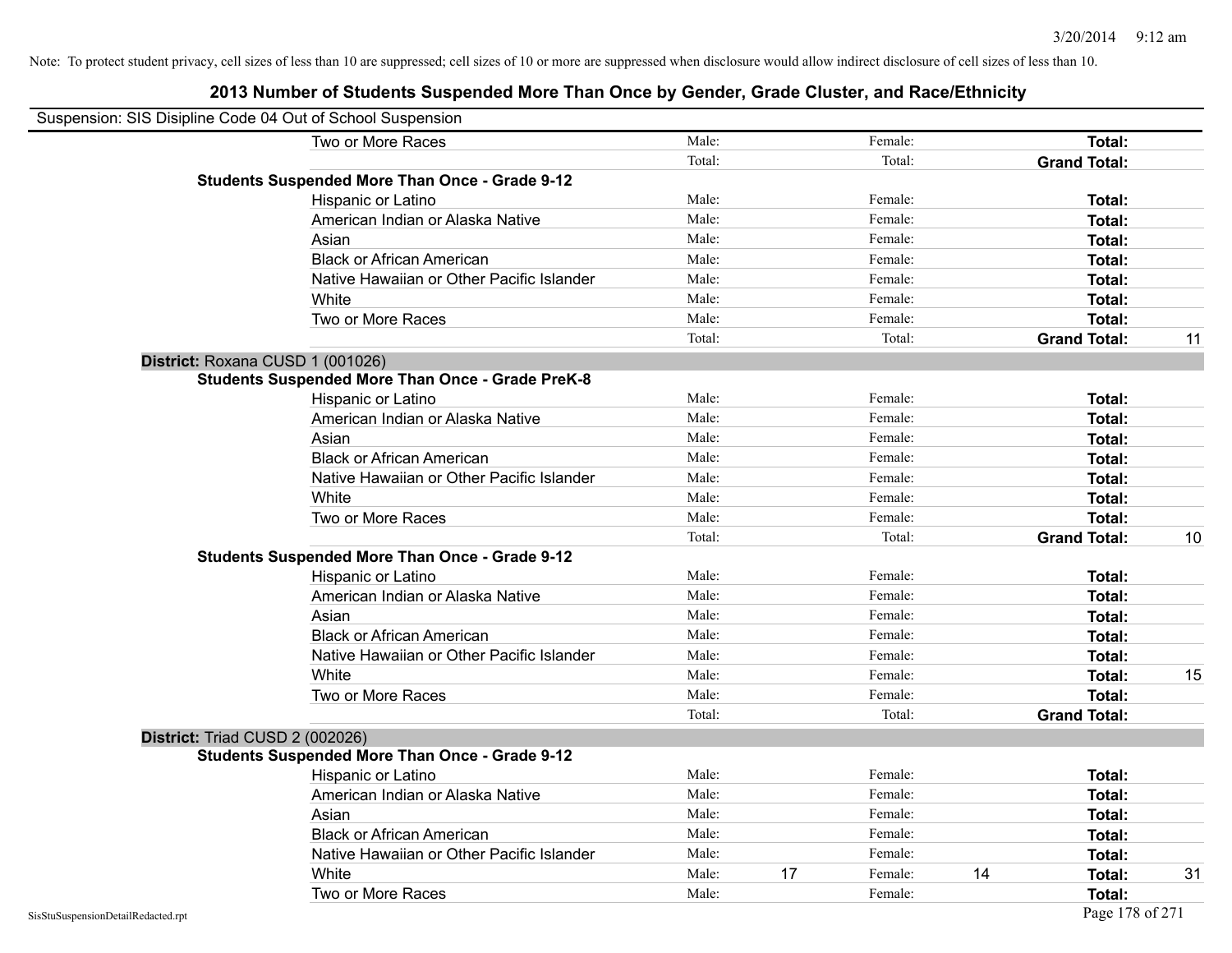|                                 | Suspension: SIS Disipline Code 04 Out of School Suspension |        |    |         |    |                     |    |
|---------------------------------|------------------------------------------------------------|--------|----|---------|----|---------------------|----|
|                                 |                                                            | Total: |    | Total:  |    | <b>Grand Total:</b> |    |
|                                 | District: Venice CUSD 3 (003026)                           |        |    |         |    |                     |    |
|                                 | <b>Students Suspended More Than Once - Grade PreK-8</b>    |        |    |         |    |                     |    |
|                                 | Hispanic or Latino                                         | Male:  |    | Female: |    | Total:              |    |
|                                 | American Indian or Alaska Native                           | Male:  |    | Female: |    | Total:              |    |
|                                 | Asian                                                      | Male:  |    | Female: |    | Total:              |    |
|                                 | <b>Black or African American</b>                           | Male:  | 10 | Female: | 10 | Total:              | 20 |
|                                 | Native Hawaiian or Other Pacific Islander                  | Male:  |    | Female: |    | Total:              |    |
|                                 | White                                                      | Male:  |    | Female: |    | Total:              |    |
|                                 | Two or More Races                                          | Male:  |    | Female: |    | Total:              |    |
|                                 |                                                            | Total: |    | Total:  |    | <b>Grand Total:</b> |    |
|                                 | District: Wood River-Hartford ESD 15 (015003)              |        |    |         |    |                     |    |
|                                 | <b>Students Suspended More Than Once - Grade PreK-8</b>    |        |    |         |    |                     |    |
|                                 | Hispanic or Latino                                         | Male:  |    | Female: |    | Total:              |    |
|                                 | American Indian or Alaska Native                           | Male:  |    | Female: |    | Total:              |    |
|                                 | Asian                                                      | Male:  |    | Female: |    | Total:              |    |
|                                 | <b>Black or African American</b>                           | Male:  |    | Female: |    | Total:              |    |
|                                 | Native Hawaiian or Other Pacific Islander                  | Male:  |    | Female: |    | Total:              |    |
|                                 | White                                                      | Male:  |    | Female: |    | Total:              | 10 |
|                                 | Two or More Races                                          | Male:  |    | Female: |    | Total:              |    |
|                                 |                                                            | Total: |    | Total:  |    | <b>Grand Total:</b> |    |
| County: Non-Public School (000) |                                                            |        |    |         |    |                     |    |
|                                 | District: Madison ROE (000000)                             |        |    |         |    |                     |    |
|                                 | <b>Students Suspended More Than Once - Grade PreK-8</b>    |        |    |         |    |                     |    |
|                                 | Hispanic or Latino                                         | Male:  |    | Female: |    | Total:              |    |
|                                 | American Indian or Alaska Native                           | Male:  |    | Female: |    | Total:              |    |
|                                 | Asian                                                      | Male:  |    | Female: |    | Total:              |    |
|                                 | <b>Black or African American</b>                           | Male:  |    | Female: |    | Total:              |    |
|                                 | Native Hawaiian or Other Pacific Islander                  | Male:  |    | Female: |    | Total:              |    |
|                                 | White                                                      | Male:  |    | Female: |    | Total:              |    |
|                                 | Two or More Races                                          | Male:  |    | Female: |    | Total:              |    |
|                                 |                                                            | Total: |    | Total:  |    | <b>Grand Total:</b> |    |
|                                 | <b>Students Suspended More Than Once - Grade 9-12</b>      |        |    |         |    |                     |    |
|                                 | Hispanic or Latino                                         | Male:  |    | Female: |    | Total:              |    |
|                                 | American Indian or Alaska Native                           | Male:  |    | Female: |    | Total:              |    |
|                                 | Asian                                                      | Male:  |    | Female: |    | Total:              |    |
|                                 | <b>Black or African American</b>                           | Male:  |    | Female: |    | Total:              |    |
|                                 | Native Hawaiian or Other Pacific Islander                  | Male:  |    | Female: |    | Total:              |    |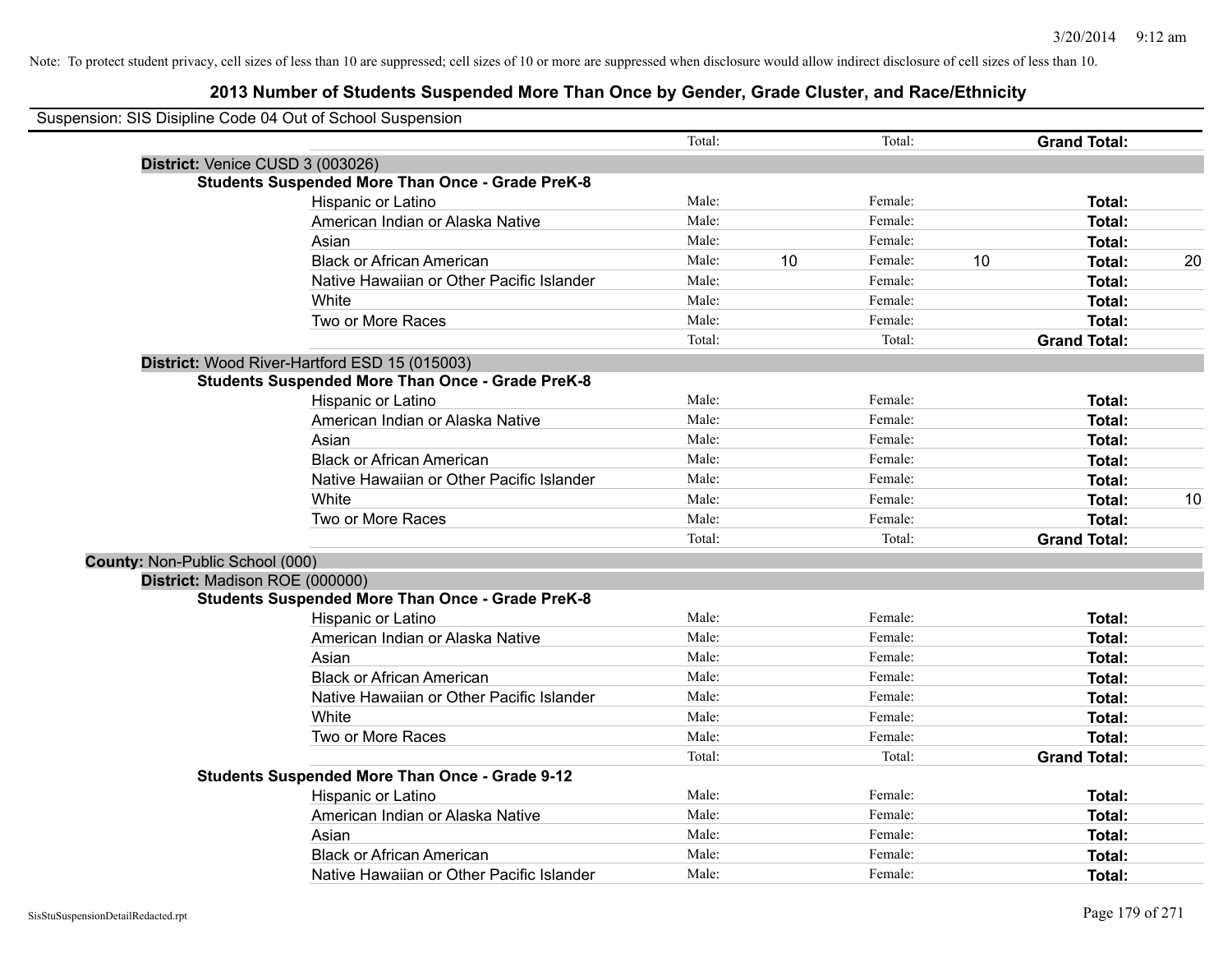| Suspension: SIS Disipline Code 04 Out of School Suspension |                                                                                                       |        |         |                     |
|------------------------------------------------------------|-------------------------------------------------------------------------------------------------------|--------|---------|---------------------|
|                                                            | White                                                                                                 | Male:  | Female: | Total:              |
|                                                            | Two or More Races                                                                                     | Male:  | Female: | Total:              |
|                                                            |                                                                                                       | Total: | Total:  | <b>Grand Total:</b> |
|                                                            |                                                                                                       |        |         |                     |
| Region: Marshall/Putnam/Woodford ROE (43)                  |                                                                                                       |        |         |                     |
| County: Marshall (059)                                     |                                                                                                       |        |         |                     |
|                                                            | District: Henry-Senachwine CUSD 5 (005026)<br><b>Students Suspended More Than Once - Grade PreK-8</b> |        |         |                     |
|                                                            | Hispanic or Latino                                                                                    | Male:  | Female: | Total:              |
|                                                            | American Indian or Alaska Native                                                                      | Male:  | Female: | Total:              |
|                                                            | Asian                                                                                                 | Male:  | Female: | Total:              |
|                                                            | <b>Black or African American</b>                                                                      | Male:  | Female: | Total:              |
|                                                            | Native Hawaiian or Other Pacific Islander                                                             | Male:  | Female: | Total:              |
|                                                            | White                                                                                                 | Male:  | Female: | Total:              |
|                                                            | Two or More Races                                                                                     | Male:  | Female: | Total:              |
|                                                            |                                                                                                       | Total: | Total:  | <b>Grand Total:</b> |
|                                                            | Students Suspended More Than Once - Grade 9-12                                                        |        |         |                     |
|                                                            | Hispanic or Latino                                                                                    | Male:  | Female: | Total:              |
|                                                            | American Indian or Alaska Native                                                                      | Male:  | Female: | Total:              |
|                                                            | Asian                                                                                                 | Male:  | Female: | Total:              |
|                                                            | <b>Black or African American</b>                                                                      | Male:  | Female: | Total:              |
|                                                            | Native Hawaiian or Other Pacific Islander                                                             | Male:  | Female: | Total:              |
|                                                            | White                                                                                                 | Male:  | Female: | Total:              |
|                                                            | Two or More Races                                                                                     | Male:  | Female: | Total:              |
|                                                            |                                                                                                       | Total: | Total:  | <b>Grand Total:</b> |
| District: Midland CUSD 7 (007026)                          |                                                                                                       |        |         |                     |
|                                                            | <b>Students Suspended More Than Once - Grade PreK-8</b>                                               |        |         |                     |
|                                                            | Hispanic or Latino                                                                                    | Male:  | Female: | Total:              |
|                                                            | American Indian or Alaska Native                                                                      | Male:  | Female: | Total:              |
|                                                            | Asian                                                                                                 | Male:  | Female: | Total:              |
|                                                            | <b>Black or African American</b>                                                                      | Male:  | Female: | Total:              |
|                                                            | Native Hawaiian or Other Pacific Islander                                                             | Male:  | Female: | Total:              |
|                                                            | White                                                                                                 | Male:  | Female: | Total:              |
|                                                            | Two or More Races                                                                                     | Male:  | Female: | Total:              |
|                                                            |                                                                                                       | Total: | Total:  | <b>Grand Total:</b> |
|                                                            | Students Suspended More Than Once - Grade 9-12                                                        |        |         |                     |
|                                                            | Hispanic or Latino                                                                                    | Male:  | Female: | Total:              |
|                                                            | American Indian or Alaska Native                                                                      | Male:  | Female: | Total:              |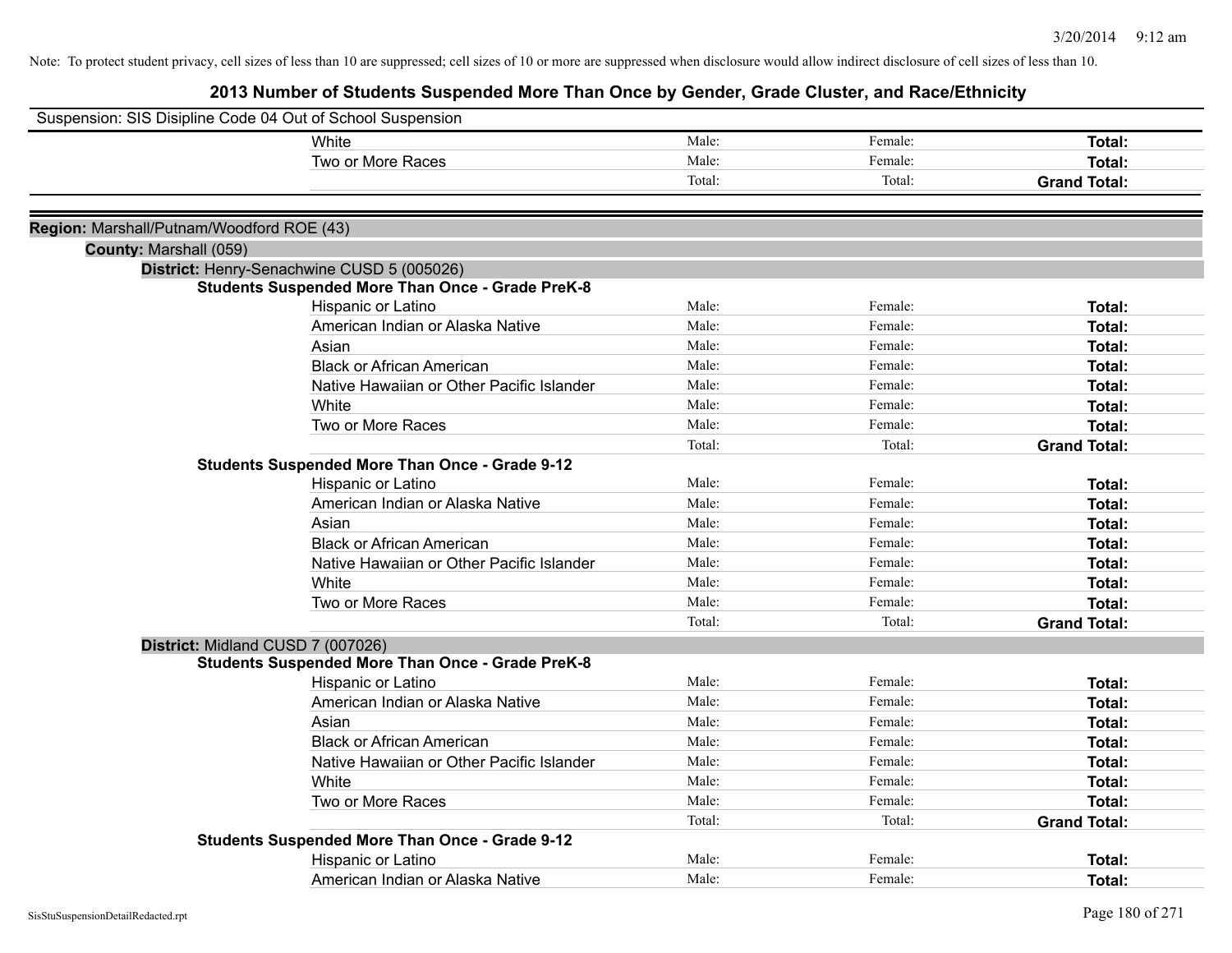| Suspension: SIS Disipline Code 04 Out of School Suspension |                                                         |        |         |                     |
|------------------------------------------------------------|---------------------------------------------------------|--------|---------|---------------------|
|                                                            | Asian                                                   | Male:  | Female: | Total:              |
|                                                            | <b>Black or African American</b>                        | Male:  | Female: | Total:              |
|                                                            | Native Hawaiian or Other Pacific Islander               | Male:  | Female: | Total:              |
|                                                            | White                                                   | Male:  | Female: | Total:              |
|                                                            | Two or More Races                                       | Male:  | Female: | Total:              |
|                                                            |                                                         | Total: | Total:  | <b>Grand Total:</b> |
| County: Non-Public School (000)                            |                                                         |        |         |                     |
|                                                            | District: Marshall/Putnam/Woodford ROE (000000)         |        |         |                     |
|                                                            | <b>Students Suspended More Than Once - Grade 9-12</b>   |        |         |                     |
|                                                            | Hispanic or Latino                                      | Male:  | Female: | Total:              |
|                                                            | American Indian or Alaska Native                        | Male:  | Female: | <b>Total:</b>       |
|                                                            | Asian                                                   | Male:  | Female: | <b>Total:</b>       |
|                                                            | <b>Black or African American</b>                        | Male:  | Female: | <b>Total:</b>       |
|                                                            | Native Hawaiian or Other Pacific Islander               | Male:  | Female: | Total:              |
|                                                            | White                                                   | Male:  | Female: | Total:              |
|                                                            | Two or More Races                                       | Male:  | Female: | Total:              |
|                                                            |                                                         | Total: | Total:  | <b>Grand Total:</b> |
| County: Putnam (078)                                       |                                                         |        |         |                     |
|                                                            | District: Putnam County CUSD 535 (535026)               |        |         |                     |
|                                                            | <b>Students Suspended More Than Once - Grade PreK-8</b> |        |         |                     |
|                                                            | Hispanic or Latino                                      | Male:  | Female: | Total:              |
|                                                            | American Indian or Alaska Native                        | Male:  | Female: | Total:              |
|                                                            | Asian                                                   | Male:  | Female: | Total:              |
|                                                            | <b>Black or African American</b>                        | Male:  | Female: | <b>Total:</b>       |
|                                                            | Native Hawaiian or Other Pacific Islander               | Male:  | Female: | Total:              |
|                                                            | White                                                   | Male:  | Female: | <b>Total:</b>       |
|                                                            | Two or More Races                                       | Male:  | Female: | <b>Total:</b>       |
|                                                            |                                                         | Total: | Total:  | <b>Grand Total:</b> |
|                                                            | <b>Students Suspended More Than Once - Grade 9-12</b>   |        |         |                     |
|                                                            | Hispanic or Latino                                      | Male:  | Female: | Total:              |
|                                                            | American Indian or Alaska Native                        | Male:  | Female: | Total:              |
|                                                            | Asian                                                   | Male:  | Female: | Total:              |
|                                                            | <b>Black or African American</b>                        | Male:  | Female: | <b>Total:</b>       |
|                                                            | Native Hawaiian or Other Pacific Islander               | Male:  | Female: | Total:              |
|                                                            | White                                                   | Male:  | Female: | <b>Total:</b>       |
|                                                            | Two or More Races                                       | Male:  | Female: | <b>Total:</b>       |
|                                                            |                                                         | Total: | Total:  | <b>Grand Total:</b> |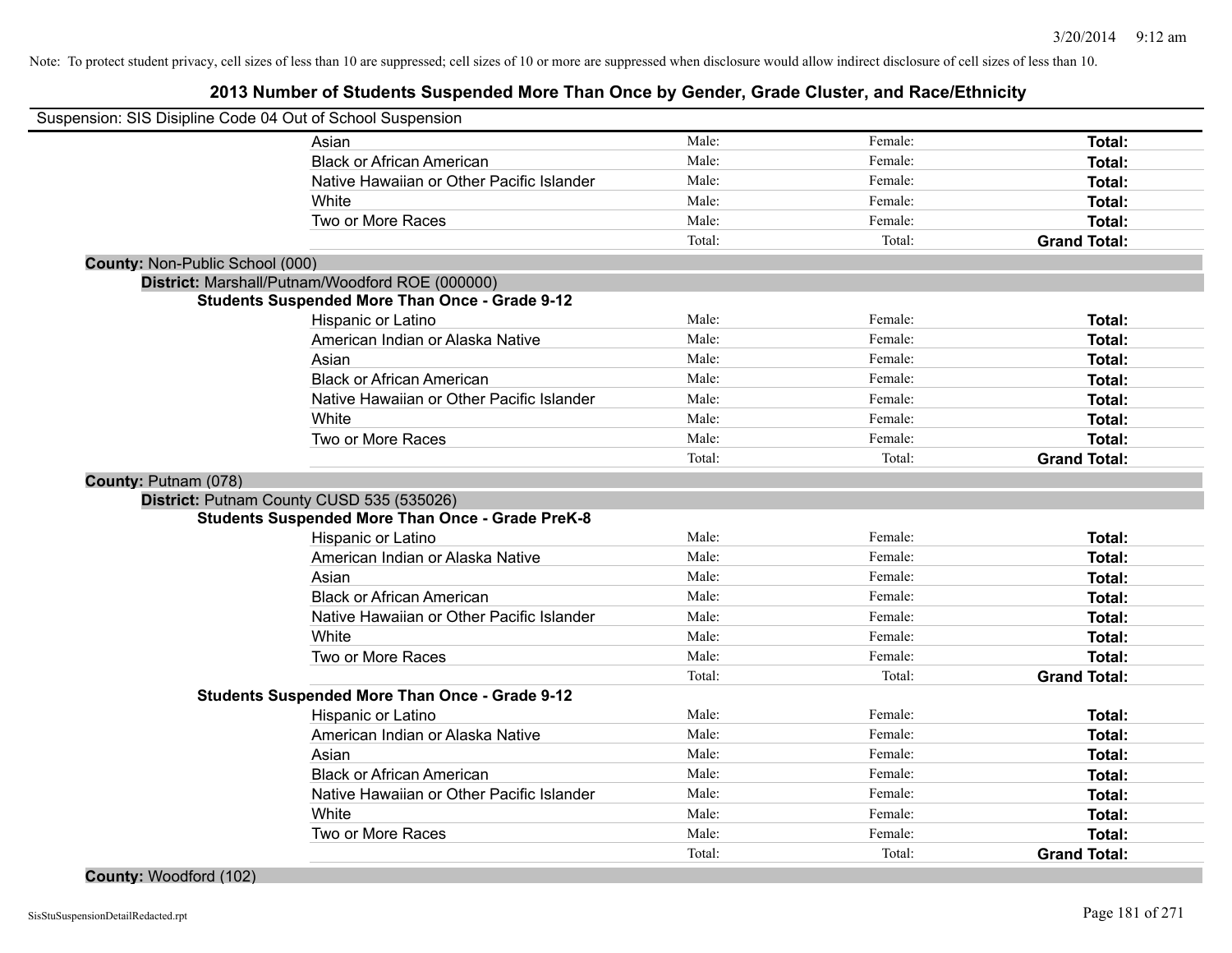| Suspension: SIS Disipline Code 04 Out of School Suspension |                                                         |        |         |                     |
|------------------------------------------------------------|---------------------------------------------------------|--------|---------|---------------------|
|                                                            | District: County of Woodford School (122017)            |        |         |                     |
|                                                            | <b>Students Suspended More Than Once - Grade 9-12</b>   |        |         |                     |
|                                                            | Hispanic or Latino                                      | Male:  | Female: | <b>Total:</b>       |
|                                                            | American Indian or Alaska Native                        | Male:  | Female: | Total:              |
|                                                            | Asian                                                   | Male:  | Female: | <b>Total:</b>       |
|                                                            | <b>Black or African American</b>                        | Male:  | Female: | <b>Total:</b>       |
|                                                            | Native Hawaiian or Other Pacific Islander               | Male:  | Female: | Total:              |
|                                                            | White                                                   | Male:  | Female: | 11<br>Total:        |
|                                                            | Two or More Races                                       | Male:  | Female: | <b>Total:</b>       |
|                                                            |                                                         | Total: | Total:  | <b>Grand Total:</b> |
|                                                            | District: El Paso-Gridley CUSD 11 (011026)              |        |         |                     |
|                                                            | <b>Students Suspended More Than Once - Grade PreK-8</b> |        |         |                     |
|                                                            | Hispanic or Latino                                      | Male:  | Female: | Total:              |
|                                                            | American Indian or Alaska Native                        | Male:  | Female: | <b>Total:</b>       |
|                                                            | Asian                                                   | Male:  | Female: | Total:              |
|                                                            | <b>Black or African American</b>                        | Male:  | Female: | <b>Total:</b>       |
|                                                            | Native Hawaiian or Other Pacific Islander               | Male:  | Female: | <b>Total:</b>       |
|                                                            | White                                                   | Male:  | Female: | Total:              |
|                                                            | Two or More Races                                       | Male:  | Female: | <b>Total:</b>       |
|                                                            |                                                         | Total: | Total:  | <b>Grand Total:</b> |
|                                                            | <b>Students Suspended More Than Once - Grade 9-12</b>   |        |         |                     |
|                                                            | Hispanic or Latino                                      | Male:  | Female: | Total:              |
|                                                            | American Indian or Alaska Native                        | Male:  | Female: | <b>Total:</b>       |
|                                                            | Asian                                                   | Male:  | Female: | <b>Total:</b>       |
|                                                            | <b>Black or African American</b>                        | Male:  | Female: | <b>Total:</b>       |
|                                                            | Native Hawaiian or Other Pacific Islander               | Male:  | Female: | <b>Total:</b>       |
|                                                            | White                                                   | Male:  | Female: | <b>Total:</b>       |
|                                                            | Two or More Races                                       | Male:  | Female: | <b>Total:</b>       |
|                                                            |                                                         | Total: | Total:  | <b>Grand Total:</b> |
| District: Eureka CUD 140 (140026)                          |                                                         |        |         |                     |
|                                                            | <b>Students Suspended More Than Once - Grade PreK-8</b> |        |         |                     |
|                                                            | Hispanic or Latino                                      | Male:  | Female: | Total:              |
|                                                            | American Indian or Alaska Native                        | Male:  | Female: | Total:              |
|                                                            | Asian                                                   | Male:  | Female: | <b>Total:</b>       |
|                                                            | <b>Black or African American</b>                        | Male:  | Female: | Total:              |
|                                                            | Native Hawaiian or Other Pacific Islander               | Male:  | Female: | <b>Total:</b>       |
|                                                            | White                                                   | Male:  | Female: | <b>Total:</b>       |
|                                                            | Two or More Races                                       | Male:  | Female: | Total:              |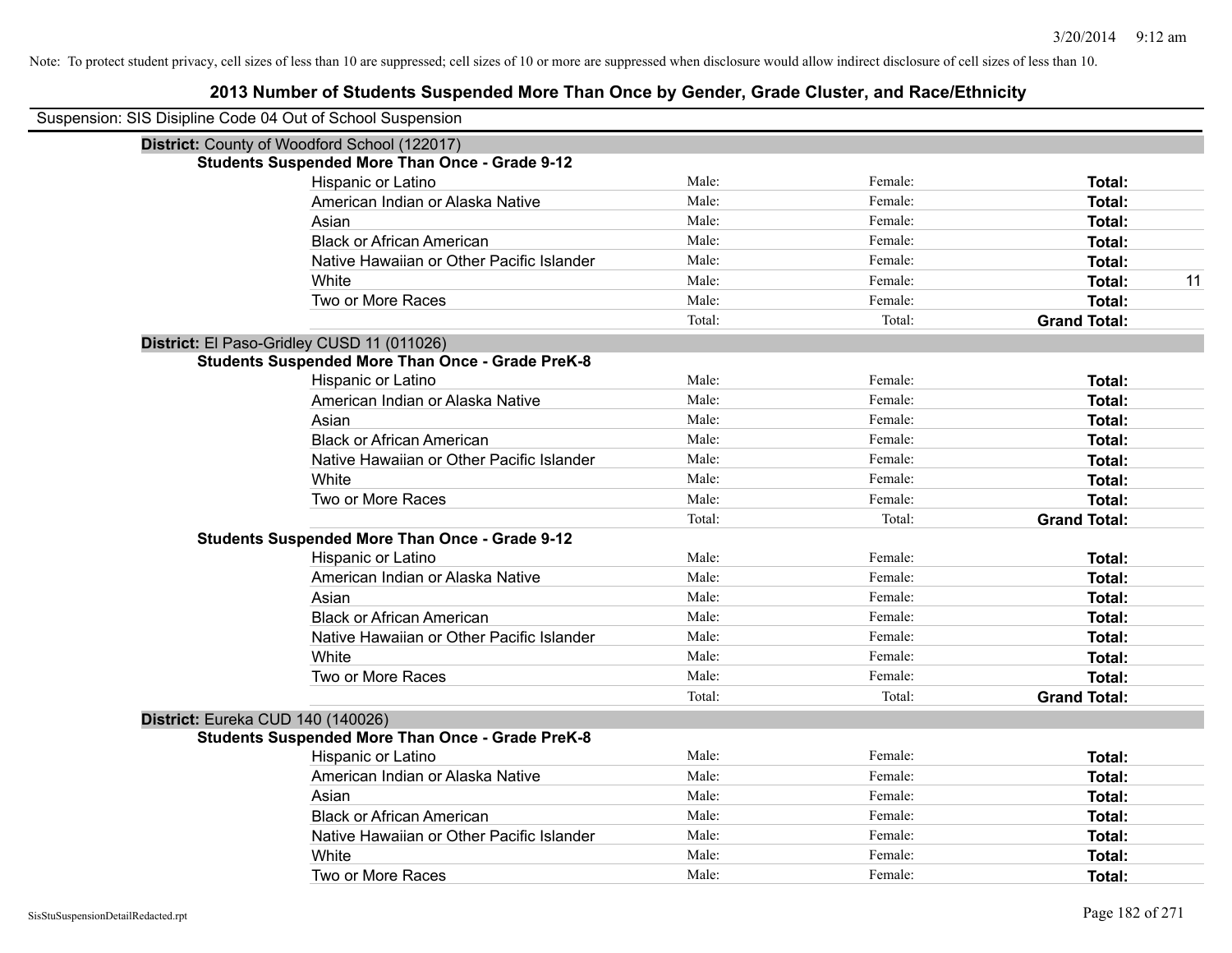| Suspension: SIS Disipline Code 04 Out of School Suspension |                                                         |        |         |                     |    |
|------------------------------------------------------------|---------------------------------------------------------|--------|---------|---------------------|----|
|                                                            |                                                         | Total: | Total:  | <b>Grand Total:</b> |    |
|                                                            | <b>Students Suspended More Than Once - Grade 9-12</b>   |        |         |                     |    |
|                                                            | Hispanic or Latino                                      | Male:  | Female: | Total:              |    |
|                                                            | American Indian or Alaska Native                        | Male:  | Female: | Total:              |    |
|                                                            | Asian                                                   | Male:  | Female: | Total:              |    |
|                                                            | <b>Black or African American</b>                        | Male:  | Female: | Total:              |    |
|                                                            | Native Hawaiian or Other Pacific Islander               | Male:  | Female: | Total:              |    |
|                                                            | White                                                   | Male:  | Female: | Total:              | 10 |
|                                                            | Two or More Races                                       | Male:  | Female: | Total:              |    |
|                                                            |                                                         | Total: | Total:  | <b>Grand Total:</b> |    |
|                                                            | District: Fieldcrest CUSD 6 (006026)                    |        |         |                     |    |
|                                                            | <b>Students Suspended More Than Once - Grade PreK-8</b> |        |         |                     |    |
|                                                            | Hispanic or Latino                                      | Male:  | Female: | Total:              |    |
|                                                            | American Indian or Alaska Native                        | Male:  | Female: | Total:              |    |
|                                                            | Asian                                                   | Male:  | Female: | Total:              |    |
|                                                            | <b>Black or African American</b>                        | Male:  | Female: | Total:              |    |
|                                                            | Native Hawaiian or Other Pacific Islander               | Male:  | Female: | Total:              |    |
|                                                            | White                                                   | Male:  | Female: | Total:              |    |
|                                                            | Two or More Races                                       | Male:  | Female: | Total:              |    |
|                                                            |                                                         | Total: | Total:  | <b>Grand Total:</b> |    |
|                                                            | <b>Students Suspended More Than Once - Grade 9-12</b>   |        |         |                     |    |
|                                                            | Hispanic or Latino                                      | Male:  | Female: | Total:              |    |
|                                                            | American Indian or Alaska Native                        | Male:  | Female: | Total:              |    |
|                                                            | Asian                                                   | Male:  | Female: | Total:              |    |
|                                                            | <b>Black or African American</b>                        | Male:  | Female: | Total:              |    |
|                                                            | Native Hawaiian or Other Pacific Islander               | Male:  | Female: | Total:              |    |
|                                                            | White                                                   | Male:  | Female: | Total:              |    |
|                                                            | Two or More Races                                       | Male:  | Female: | Total:              |    |
|                                                            |                                                         | Total: | Total:  | <b>Grand Total:</b> |    |
|                                                            | District: Lowpoint-Washburn CUSD 21 (021026)            |        |         |                     |    |
|                                                            | <b>Students Suspended More Than Once - Grade PreK-8</b> |        |         |                     |    |
|                                                            | Hispanic or Latino                                      | Male:  | Female: | Total:              |    |
|                                                            | American Indian or Alaska Native                        | Male:  | Female: | Total:              |    |
|                                                            | Asian                                                   | Male:  | Female: | Total:              |    |
|                                                            | <b>Black or African American</b>                        | Male:  | Female: | Total:              |    |
|                                                            | Native Hawaiian or Other Pacific Islander               | Male:  | Female: | Total:              |    |
|                                                            | White                                                   | Male:  | Female: | Total:              |    |
|                                                            | Two or More Races                                       | Male:  | Female: | Total:              |    |
|                                                            |                                                         | Total: | Total:  | <b>Grand Total:</b> |    |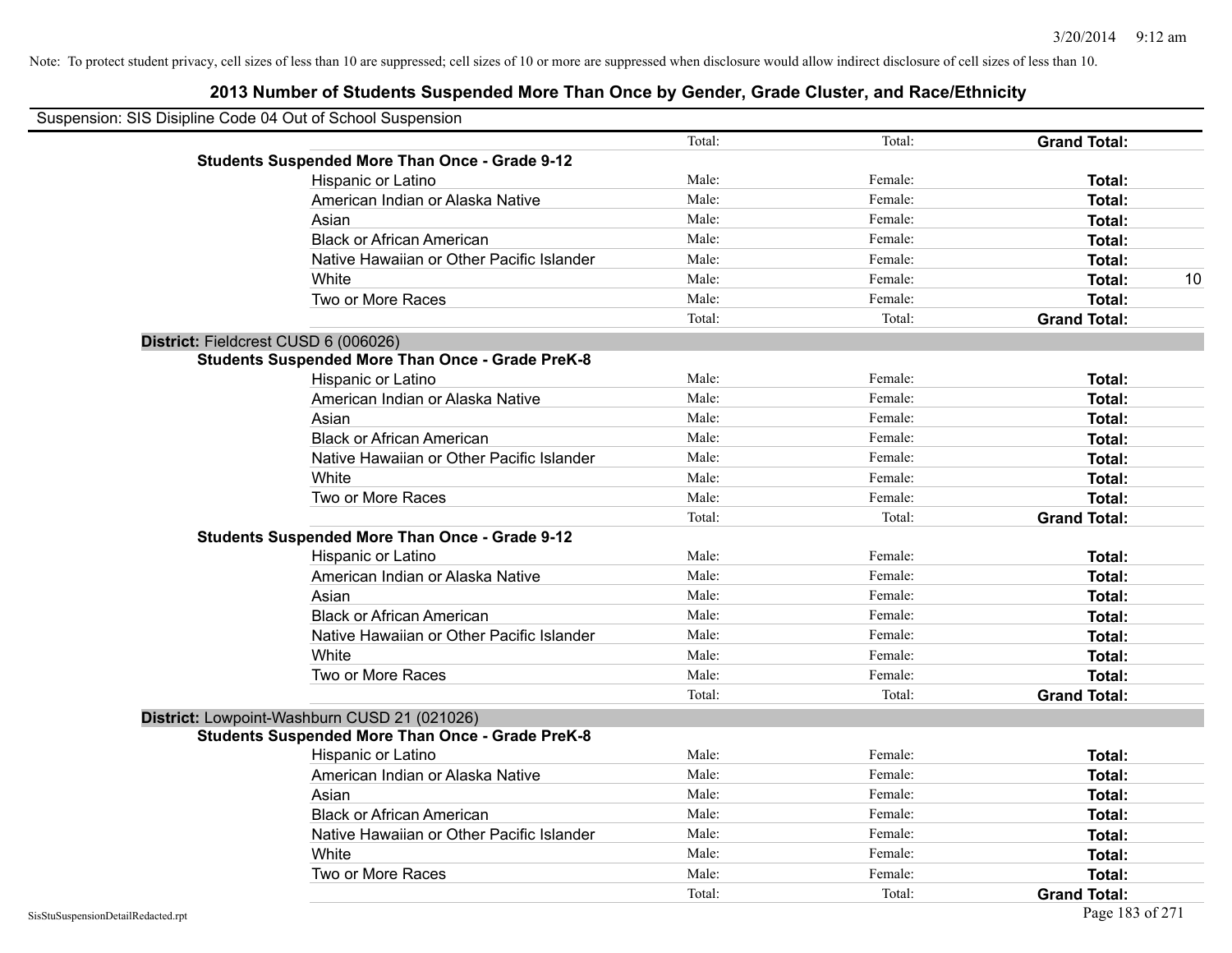| Suspension: SIS Disipline Code 04 Out of School Suspension |        |         |                     |
|------------------------------------------------------------|--------|---------|---------------------|
| <b>Students Suspended More Than Once - Grade 9-12</b>      |        |         |                     |
| Hispanic or Latino                                         | Male:  | Female: | Total:              |
| American Indian or Alaska Native                           | Male:  | Female: | <b>Total:</b>       |
| Asian                                                      | Male:  | Female: | <b>Total:</b>       |
| <b>Black or African American</b>                           | Male:  | Female: | Total:              |
| Native Hawaiian or Other Pacific Islander                  | Male:  | Female: | Total:              |
| White                                                      | Male:  | Female: | Total:              |
| Two or More Races                                          | Male:  | Female: | Total:              |
|                                                            | Total: | Total:  | <b>Grand Total:</b> |
| District: Metamora CCSD 1 (001004)                         |        |         |                     |
| <b>Students Suspended More Than Once - Grade PreK-8</b>    |        |         |                     |
| Hispanic or Latino                                         | Male:  | Female: | Total:              |
| American Indian or Alaska Native                           | Male:  | Female: | Total:              |
| Asian                                                      | Male:  | Female: | <b>Total:</b>       |
| <b>Black or African American</b>                           | Male:  | Female: | Total:              |
| Native Hawaiian or Other Pacific Islander                  | Male:  | Female: | Total:              |
| White                                                      | Male:  | Female: | Total:              |
| Two or More Races                                          | Male:  | Female: | Total:              |
|                                                            | Total: | Total:  | <b>Grand Total:</b> |
| District: Roanoke Benson CUSD 60 (060026)                  |        |         |                     |
| <b>Students Suspended More Than Once - Grade 9-12</b>      |        |         |                     |
| Hispanic or Latino                                         | Male:  | Female: | Total:              |
| American Indian or Alaska Native                           | Male:  | Female: | Total:              |
| Asian                                                      | Male:  | Female: | Total:              |
| <b>Black or African American</b>                           | Male:  | Female: | Total:              |
| Native Hawaiian or Other Pacific Islander                  | Male:  | Female: | Total:              |
| White                                                      | Male:  | Female: | Total:              |
| Two or More Races                                          | Male:  | Female: | Total:              |
|                                                            | Total: | Total:  | <b>Grand Total:</b> |
| District: Woodford County Spec Educ Assn (069061)          |        |         |                     |
| <b>Students Suspended More Than Once - Grade 9-12</b>      |        |         |                     |
| Hispanic or Latino                                         | Male:  | Female: | Total:              |
| American Indian or Alaska Native                           | Male:  | Female: | Total:              |
| Asian                                                      | Male:  | Female: | Total:              |
| <b>Black or African American</b>                           | Male:  | Female: | Total:              |
| Native Hawaiian or Other Pacific Islander                  | Male:  | Female: | Total:              |
| White                                                      | Male:  | Female: | <b>Total:</b>       |
| Two or More Races                                          | Male:  | Female: | Total:              |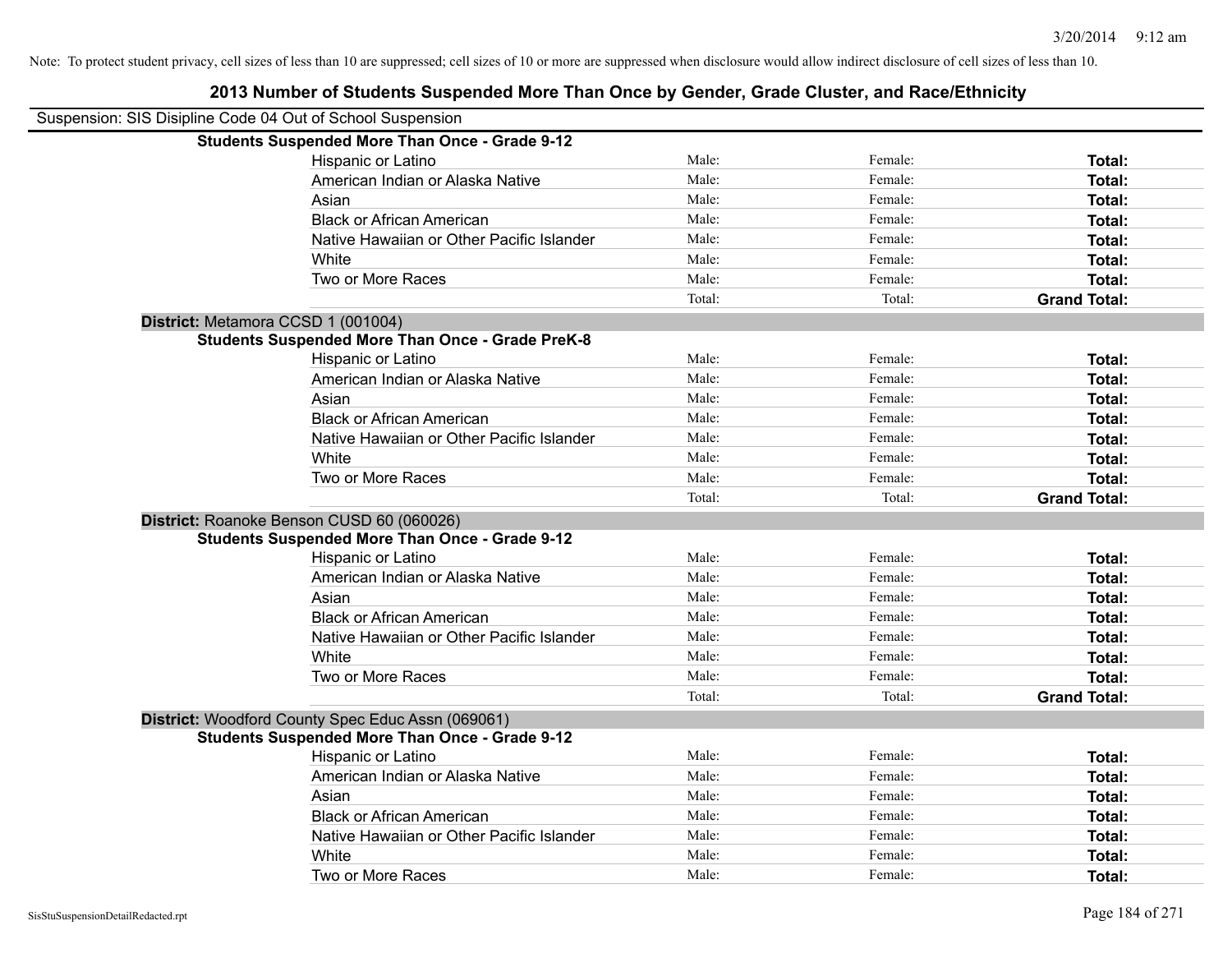|                          | Suspension: SIS Disipline Code 04 Out of School Suspension |        |    |         |    |                     |    |
|--------------------------|------------------------------------------------------------|--------|----|---------|----|---------------------|----|
|                          |                                                            | Total: |    | Total:  |    | <b>Grand Total:</b> |    |
|                          |                                                            |        |    |         |    |                     |    |
| Region: McHenry ROE (44) |                                                            |        |    |         |    |                     |    |
| County: Mchenry (063)    |                                                            |        |    |         |    |                     |    |
|                          | District: Alden Hebron SD 19 (019024)                      |        |    |         |    |                     |    |
|                          | <b>Students Suspended More Than Once - Grade 9-12</b>      |        |    |         |    |                     |    |
|                          | Hispanic or Latino                                         | Male:  |    | Female: |    | Total:              |    |
|                          | American Indian or Alaska Native                           | Male:  |    | Female: |    | Total:              |    |
|                          | Asian                                                      | Male:  |    | Female: |    | <b>Total:</b>       |    |
|                          | <b>Black or African American</b>                           | Male:  |    | Female: |    | <b>Total:</b>       |    |
|                          | Native Hawaiian or Other Pacific Islander                  | Male:  |    | Female: |    | Total:              |    |
|                          | White                                                      | Male:  |    | Female: |    | Total:              |    |
|                          | Two or More Races                                          | Male:  |    | Female: |    | <b>Total:</b>       |    |
|                          |                                                            | Total: |    | Total:  |    | <b>Grand Total:</b> |    |
|                          | <b>District: Cary CCSD 26 (026004)</b>                     |        |    |         |    |                     |    |
|                          | <b>Students Suspended More Than Once - Grade PreK-8</b>    |        |    |         |    |                     |    |
|                          | Hispanic or Latino                                         | Male:  |    | Female: |    | Total:              |    |
|                          | American Indian or Alaska Native                           | Male:  |    | Female: |    | Total:              |    |
|                          | Asian                                                      | Male:  |    | Female: |    | Total:              |    |
|                          | <b>Black or African American</b>                           | Male:  |    | Female: |    | Total:              |    |
|                          | Native Hawaiian or Other Pacific Islander                  | Male:  |    | Female: |    | Total:              |    |
|                          | White                                                      | Male:  |    | Female: |    | <b>Total:</b>       |    |
|                          | Two or More Races                                          | Male:  |    | Female: |    | Total:              |    |
|                          |                                                            | Total: |    | Total:  |    | <b>Grand Total:</b> |    |
|                          | District: CHSD 155 (155016)                                |        |    |         |    |                     |    |
|                          | <b>Students Suspended More Than Once - Grade 9-12</b>      |        |    |         |    |                     |    |
|                          | Hispanic or Latino                                         | Male:  |    | Female: |    | <b>Total:</b>       | 22 |
|                          | American Indian or Alaska Native                           | Male:  |    | Female: |    | Total:              |    |
|                          | Asian                                                      | Male:  |    | Female: |    | Total:              |    |
|                          | <b>Black or African American</b>                           | Male:  |    | Female: |    | Total:              |    |
|                          | Native Hawaiian or Other Pacific Islander                  | Male:  |    | Female: |    | <b>Total:</b>       |    |
|                          | White                                                      | Male:  | 46 | Female: | 10 | Total:              | 56 |
|                          | Two or More Races                                          | Male:  |    | Female: |    | <b>Total:</b>       |    |
|                          |                                                            | Total: |    | Total:  |    | <b>Grand Total:</b> |    |
|                          | District: Cons SD 158 (158022)                             |        |    |         |    |                     |    |
|                          | <b>Students Suspended More Than Once - Grade PreK-8</b>    |        |    |         |    |                     |    |
|                          | Hispanic or Latino                                         | Male:  |    | Female: |    | Total:              |    |
|                          | American Indian or Alaska Native                           | Male:  |    | Female: |    | Total:              |    |
|                          |                                                            |        |    |         |    |                     |    |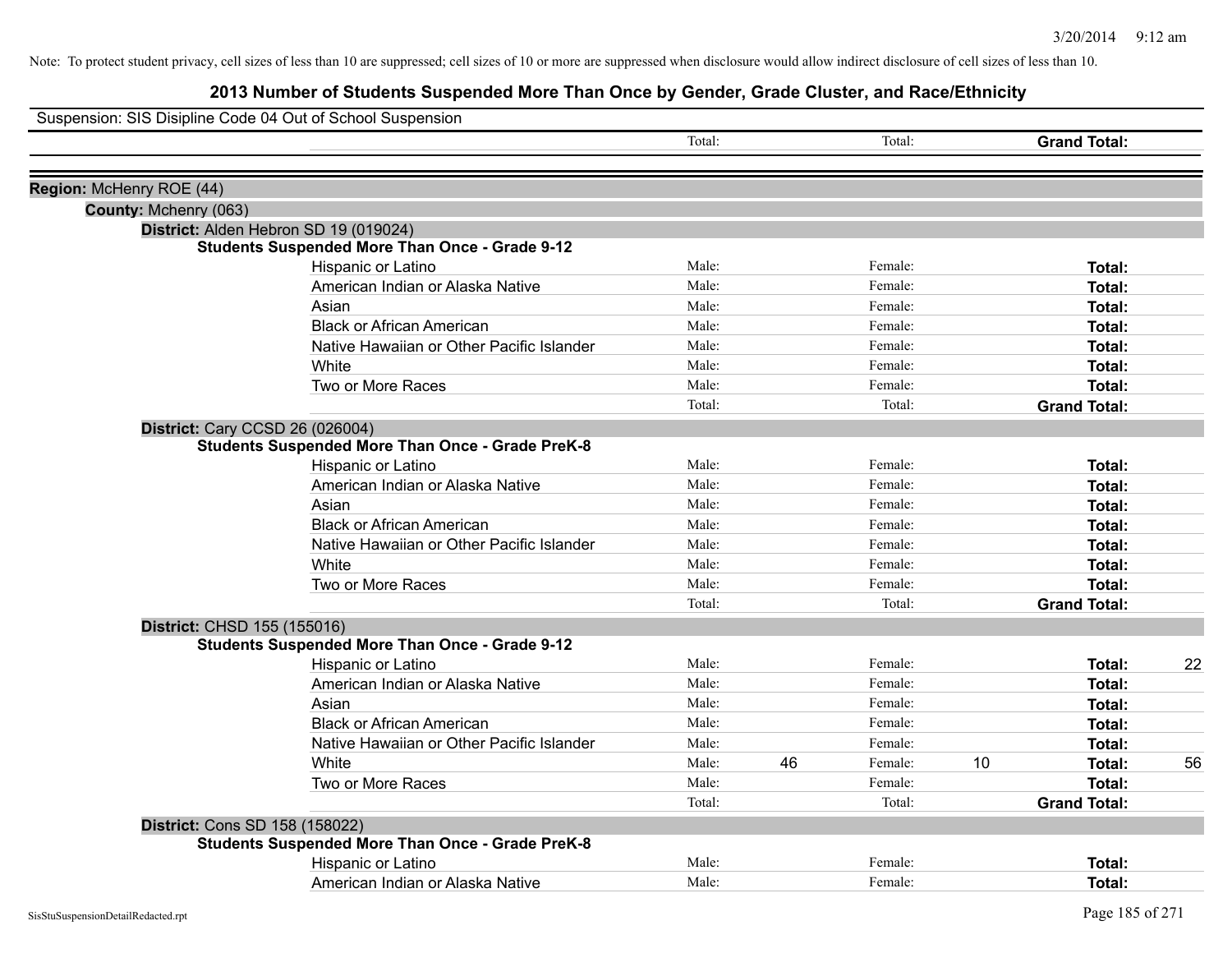| Suspension: SIS Disipline Code 04 Out of School Suspension |        |         |                     |    |
|------------------------------------------------------------|--------|---------|---------------------|----|
| Asian                                                      | Male:  | Female: | Total:              |    |
| <b>Black or African American</b>                           | Male:  | Female: | Total:              |    |
| Native Hawaiian or Other Pacific Islander                  | Male:  | Female: | Total:              |    |
| White                                                      | Male:  | Female: | Total:              |    |
| Two or More Races                                          | Male:  | Female: | Total:              |    |
|                                                            | Total: | Total:  | <b>Grand Total:</b> |    |
| <b>Students Suspended More Than Once - Grade 9-12</b>      |        |         |                     |    |
| Hispanic or Latino                                         | Male:  | Female: | Total:              |    |
| American Indian or Alaska Native                           | Male:  | Female: | Total:              |    |
| Asian                                                      | Male:  | Female: | Total:              |    |
| <b>Black or African American</b>                           | Male:  | Female: | Total:              |    |
| Native Hawaiian or Other Pacific Islander                  | Male:  | Female: | Total:              |    |
| White                                                      | Male:  | Female: | Total:              |    |
| Two or More Races                                          | Male:  | Female: | <b>Total:</b>       |    |
|                                                            | Total: | Total:  | <b>Grand Total:</b> |    |
| District: Crystal Lake CCSD 47 (047004)                    |        |         |                     |    |
| <b>Students Suspended More Than Once - Grade PreK-8</b>    |        |         |                     |    |
| Hispanic or Latino                                         | Male:  | Female: | Total:              |    |
| American Indian or Alaska Native                           | Male:  | Female: | Total:              |    |
| Asian                                                      | Male:  | Female: | Total:              |    |
| <b>Black or African American</b>                           | Male:  | Female: | Total:              |    |
| Native Hawaiian or Other Pacific Islander                  | Male:  | Female: | Total:              |    |
| White                                                      | Male:  | Female: | Total:              | 13 |
| Two or More Races                                          | Male:  | Female: | Total:              |    |
|                                                            | Total: | Total:  | <b>Grand Total:</b> |    |
| District: Fox River Grove Cons SD 3 (003003)               |        |         |                     |    |
| <b>Students Suspended More Than Once - Grade PreK-8</b>    |        |         |                     |    |
| Hispanic or Latino                                         | Male:  | Female: | Total:              |    |
| American Indian or Alaska Native                           | Male:  | Female: | Total:              |    |
| Asian                                                      | Male:  | Female: | Total:              |    |
| <b>Black or African American</b>                           | Male:  | Female: | Total:              |    |
| Native Hawaiian or Other Pacific Islander                  | Male:  | Female: | Total:              |    |
| White                                                      | Male:  | Female: | Total:              |    |
| Two or More Races                                          | Male:  | Female: | Total:              |    |
|                                                            | Total: | Total:  | <b>Grand Total:</b> |    |
| District: Harvard CUSD 50 (050026)                         |        |         |                     |    |
| <b>Students Suspended More Than Once - Grade PreK-8</b>    |        |         |                     |    |
| <b>Hispanic or Latino</b>                                  | Male:  | Female: | Total:              |    |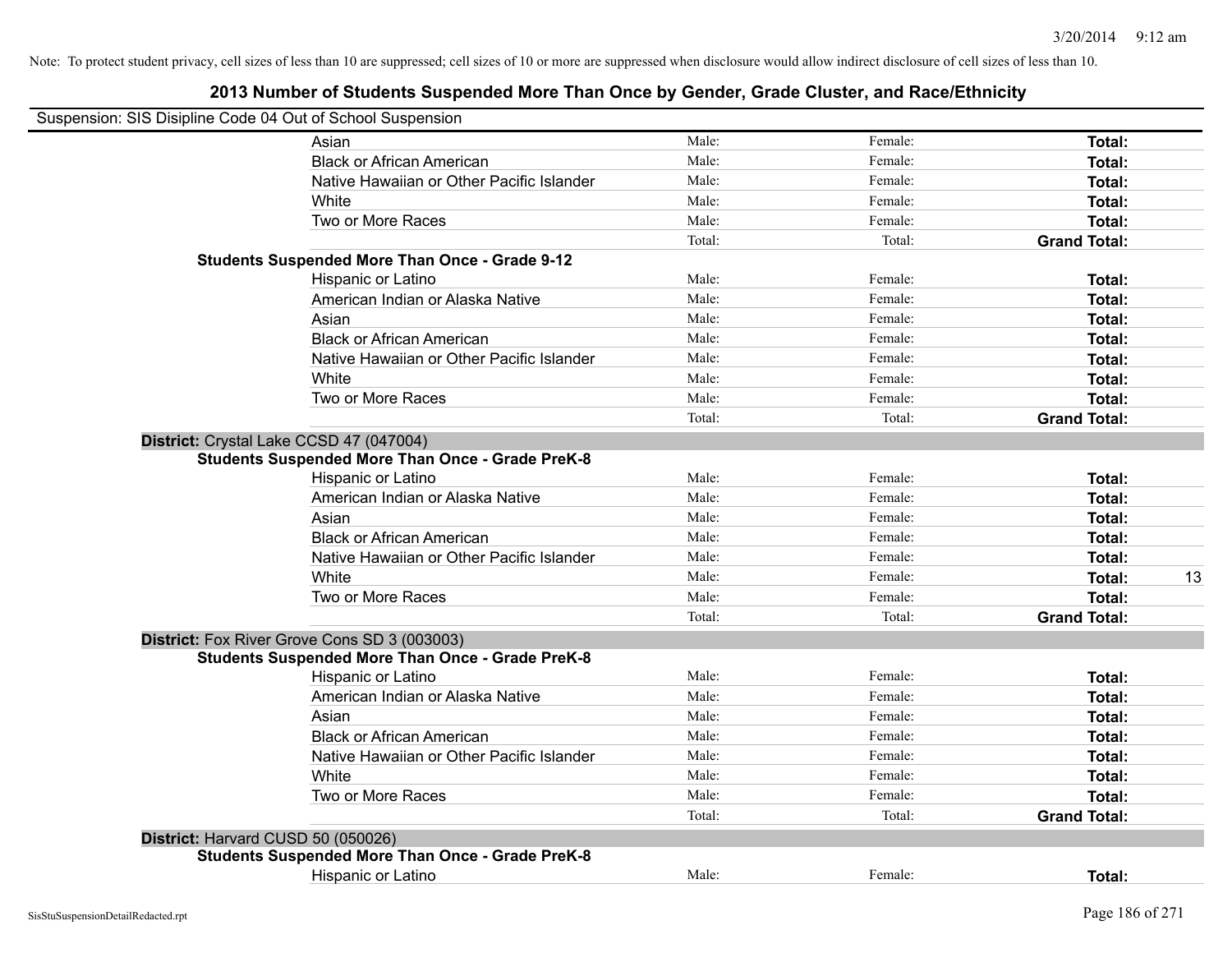# **2013 Number of Students Suspended More Than Once by Gender, Grade Cluster, and Race/Ethnicity**

|                                      | Suspension: SIS Disipline Code 04 Out of School Suspension |                 |                   |                     |    |
|--------------------------------------|------------------------------------------------------------|-----------------|-------------------|---------------------|----|
|                                      | American Indian or Alaska Native                           | Male:           | Female:           | <b>Total:</b>       |    |
|                                      | Asian                                                      | Male:           | Female:           | Total:              |    |
|                                      | <b>Black or African American</b>                           | Male:           | Female:           | Total:              |    |
|                                      | Native Hawaiian or Other Pacific Islander                  | Male:           | Female:           | Total:              |    |
|                                      | White                                                      | Male:           | Female:           | Total:              |    |
|                                      | Two or More Races                                          | Male:           | Female:           | Total:              |    |
|                                      |                                                            | Total:          | Total:            | <b>Grand Total:</b> |    |
|                                      | <b>Students Suspended More Than Once - Grade 9-12</b>      |                 |                   |                     |    |
|                                      | Hispanic or Latino                                         | Male:           | Female:           | Total:              | 13 |
|                                      | American Indian or Alaska Native                           | Male:           | Female:           | Total:              |    |
|                                      | Asian                                                      | Male:           | Female:           | Total:              |    |
|                                      | <b>Black or African American</b>                           | Male:           | Female:           | Total:              |    |
|                                      | Native Hawaiian or Other Pacific Islander                  | Male:           | Female:           | Total:              |    |
|                                      | White                                                      | Male:           | Female:           | Total:              |    |
|                                      | Two or More Races                                          | Male:           | Female:           | Total:              |    |
|                                      |                                                            | Total:          | Total:            | <b>Grand Total:</b> |    |
| District: Johnsburg CUSD 12 (012026) |                                                            |                 |                   |                     |    |
|                                      | <b>Students Suspended More Than Once - Grade 9-12</b>      |                 |                   |                     |    |
|                                      | <b>Hispanic or Latino</b>                                  | Male:           | Female:           | Total:              |    |
|                                      | American Indian or Alaska Native                           | Male:           | Female:           | Total:              |    |
|                                      | Asian                                                      | Male:           | Female:           | Total:              |    |
|                                      | <b>Black or African American</b>                           | Male:           | Female:           | Total:              |    |
|                                      | Native Hawaiian or Other Pacific Islander                  | Male:           | Female:           | Total:              |    |
|                                      | White                                                      | Male:           | Female:           | Total:              | 14 |
|                                      | Two or More Races                                          | Male:           | Female:           | Total:              |    |
|                                      |                                                            | Total:          | Total:            | <b>Grand Total:</b> |    |
|                                      | District: Marengo-Union E Cons D 165 (165003)              |                 |                   |                     |    |
|                                      | <b>Students Suspended More Than Once - Grade PreK-8</b>    |                 |                   |                     |    |
|                                      | Hispanic or Latino                                         | Male:           | Female:           | Total:              |    |
|                                      | American Indian or Alaska Native                           | Male:           | Female:           | Total:              |    |
|                                      | Asian                                                      | Male:           | Female:           | Total:              |    |
|                                      | <b>Black or African American</b>                           | Male:           | Female:           | Total:              |    |
|                                      | Native Hawaiian or Other Pacific Islander                  | Male:           | Female:           | Total:              |    |
|                                      |                                                            |                 |                   |                     |    |
|                                      | White                                                      | Male:           | Female:           | Total:              |    |
|                                      | Two or More Races                                          | Male:<br>Total: | Female:<br>Total: | Total:              |    |

**District:** McHenry CCSD 15 (015004) **Students Suspended More Than Once - Grade PreK-8**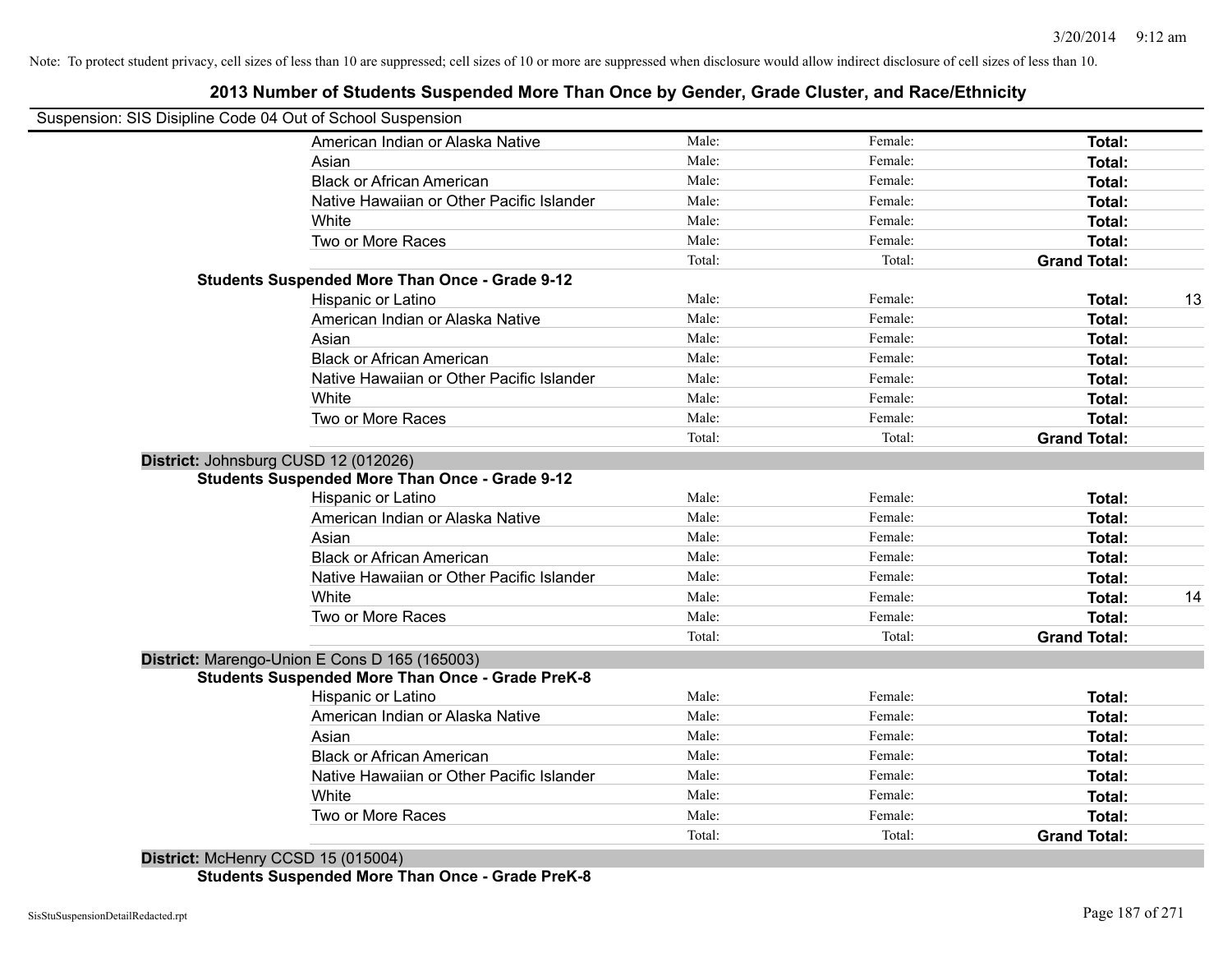| Suspension: SIS Disipline Code 04 Out of School Suspension |        |    |         |    |                     |    |
|------------------------------------------------------------|--------|----|---------|----|---------------------|----|
| Hispanic or Latino                                         | Male:  |    | Female: |    | Total:              |    |
| American Indian or Alaska Native                           | Male:  |    | Female: |    | Total:              |    |
| Asian                                                      | Male:  |    | Female: |    | Total:              |    |
| <b>Black or African American</b>                           | Male:  |    | Female: |    | Total:              |    |
| Native Hawaiian or Other Pacific Islander                  | Male:  |    | Female: |    | Total:              |    |
| White                                                      | Male:  |    | Female: |    | Total:              |    |
| Two or More Races                                          | Male:  |    | Female: |    | Total:              |    |
|                                                            | Total: |    | Total:  |    | <b>Grand Total:</b> |    |
| District: McHenry CHSD 156 (156016)                        |        |    |         |    |                     |    |
| <b>Students Suspended More Than Once - Grade 9-12</b>      |        |    |         |    |                     |    |
| Hispanic or Latino                                         | Male:  |    | Female: |    | Total:              |    |
| American Indian or Alaska Native                           | Male:  |    | Female: |    | Total:              |    |
| Asian                                                      | Male:  |    | Female: |    | Total:              |    |
| <b>Black or African American</b>                           | Male:  |    | Female: |    | Total:              |    |
| Native Hawaiian or Other Pacific Islander                  | Male:  |    | Female: |    | Total:              |    |
| White                                                      | Male:  | 13 | Female: | 10 | Total:              | 23 |
| Two or More Races                                          | Male:  |    | Female: |    | Total:              |    |
|                                                            | Total: |    | Total:  |    | <b>Grand Total:</b> |    |
| District: Nippersink SD 2 (002003)                         |        |    |         |    |                     |    |
| <b>Students Suspended More Than Once - Grade PreK-8</b>    |        |    |         |    |                     |    |
| Hispanic or Latino                                         | Male:  |    | Female: |    | Total:              |    |
| American Indian or Alaska Native                           | Male:  |    | Female: |    | Total:              |    |
| Asian                                                      | Male:  |    | Female: |    | Total:              |    |
| <b>Black or African American</b>                           | Male:  |    | Female: |    | Total:              |    |
| Native Hawaiian or Other Pacific Islander                  | Male:  |    | Female: |    | Total:              |    |
| White                                                      | Male:  |    | Female: |    | Total:              |    |
| Two or More Races                                          | Male:  |    | Female: |    | Total:              |    |
|                                                            | Total: |    | Total:  |    | <b>Grand Total:</b> |    |
| District: Prairie Grove CSD 46 (046003)                    |        |    |         |    |                     |    |
| <b>Students Suspended More Than Once - Grade PreK-8</b>    |        |    |         |    |                     |    |
| Hispanic or Latino                                         | Male:  |    | Female: |    | Total:              |    |
| American Indian or Alaska Native                           | Male:  |    | Female: |    | Total:              |    |
| Asian                                                      | Male:  |    | Female: |    | Total:              |    |
| <b>Black or African American</b>                           | Male:  |    | Female: |    | Total:              |    |
| Native Hawaiian or Other Pacific Islander                  | Male:  |    | Female: |    | Total:              |    |
| White                                                      | Male:  |    | Female: |    | Total:              |    |
| Two or More Races                                          | Male:  |    | Female: |    | Total:              |    |
|                                                            | Total: |    | Total:  |    | <b>Grand Total:</b> |    |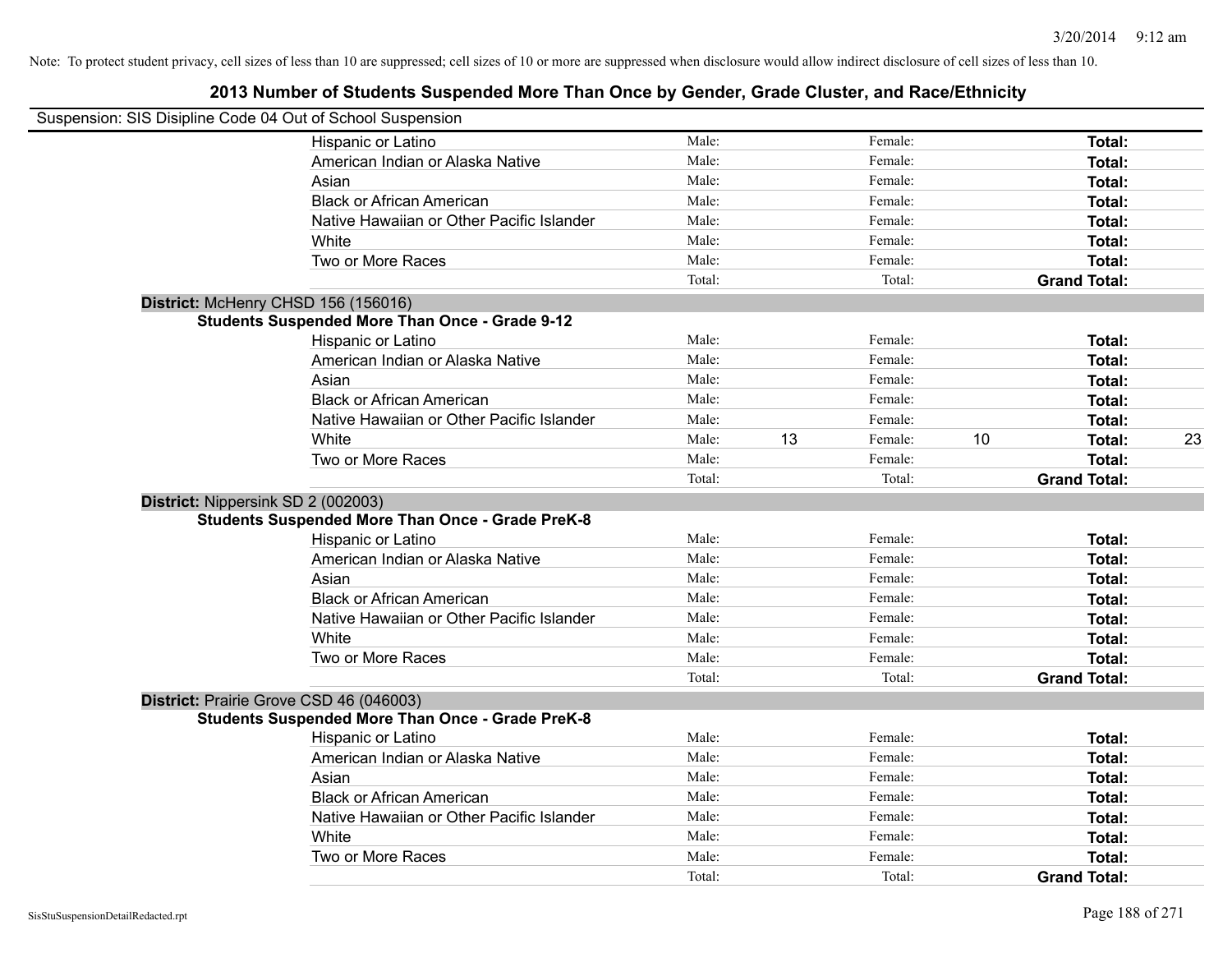| Suspension: SIS Disipline Code 04 Out of School Suspension                                       |        |         |                     |    |
|--------------------------------------------------------------------------------------------------|--------|---------|---------------------|----|
| District: Richmond-Burton CHSD 157 (157016)                                                      |        |         |                     |    |
| <b>Students Suspended More Than Once - Grade 9-12</b><br>Hispanic or Latino                      | Male:  | Female: | Total:              |    |
| American Indian or Alaska Native                                                                 | Male:  | Female: | Total:              |    |
| Asian                                                                                            | Male:  | Female: | Total:              |    |
| <b>Black or African American</b>                                                                 | Male:  | Female: | Total:              |    |
| Native Hawaiian or Other Pacific Islander                                                        | Male:  | Female: | Total:              |    |
| White                                                                                            | Male:  | Female: | Total:              |    |
| Two or More Races                                                                                | Male:  | Female: | Total:              |    |
|                                                                                                  | Total: | Total:  | <b>Grand Total:</b> |    |
|                                                                                                  |        |         |                     |    |
| District: Woodstock CUSD 200 (200026)<br><b>Students Suspended More Than Once - Grade PreK-8</b> |        |         |                     |    |
| Hispanic or Latino                                                                               | Male:  | Female: | Total:              |    |
| American Indian or Alaska Native                                                                 | Male:  | Female: | Total:              |    |
| Asian                                                                                            | Male:  | Female: | Total:              |    |
| <b>Black or African American</b>                                                                 | Male:  | Female: | Total:              |    |
| Native Hawaiian or Other Pacific Islander                                                        | Male:  | Female: | Total:              |    |
| White                                                                                            | Male:  | Female: | Total:              |    |
| Two or More Races                                                                                | Male:  | Female: | Total:              |    |
|                                                                                                  | Total: | Total:  | <b>Grand Total:</b> | 14 |
| <b>Students Suspended More Than Once - Grade 9-12</b>                                            |        |         |                     |    |
| Hispanic or Latino                                                                               | Male:  | Female: | Total:              | 16 |
| American Indian or Alaska Native                                                                 | Male:  | Female: | Total:              |    |
| Asian                                                                                            | Male:  | Female: | Total:              |    |
| <b>Black or African American</b>                                                                 | Male:  | Female: | Total:              |    |
| Native Hawaiian or Other Pacific Islander                                                        | Male:  | Female: | Total:              |    |
| White                                                                                            | Male:  | Female: | Total:              | 33 |
| Two or More Races                                                                                | Male:  | Female: | Total:              |    |
|                                                                                                  | Total: | Total:  | <b>Grand Total:</b> |    |
| County: Non-Public School (000)                                                                  |        |         |                     |    |
| District: McHenry ROE (000000)                                                                   |        |         |                     |    |
| <b>Students Suspended More Than Once - Grade 9-12</b>                                            |        |         |                     |    |
| <b>Hispanic or Latino</b>                                                                        | Male:  | Female: | Total:              |    |
| American Indian or Alaska Native                                                                 | Male:  | Female: | Total:              |    |
| Asian                                                                                            | Male:  | Female: | Total:              |    |
| <b>Black or African American</b>                                                                 | Male:  | Female: | Total:              |    |
| Native Hawaiian or Other Pacific Islander                                                        | Male:  | Female: | Total:              |    |
| White                                                                                            | Male:  | Female: | Total:              |    |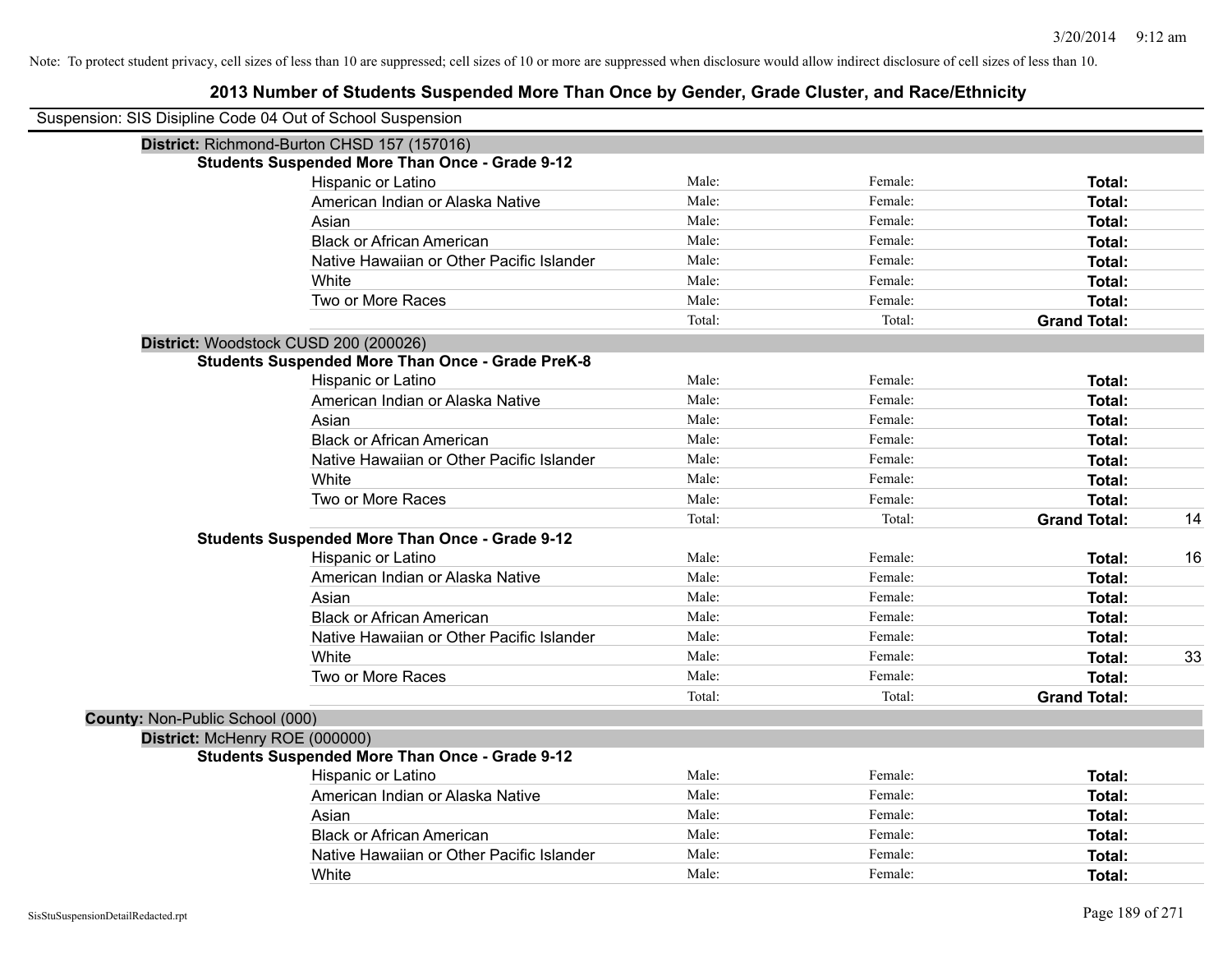| Suspension: SIS Disipline Code 04 Out of School Suspension |                                                         |        |         |                     |
|------------------------------------------------------------|---------------------------------------------------------|--------|---------|---------------------|
|                                                            | Two or More Races                                       | Male:  | Female: | Total:              |
|                                                            |                                                         | Total: | Total:  | <b>Grand Total:</b> |
|                                                            |                                                         |        |         |                     |
| Region: Monroe/Randolph ROE (45)                           |                                                         |        |         |                     |
| County: Monroe (067)                                       |                                                         |        |         |                     |
|                                                            | District: Columbia CUSD 4 (004026)                      |        |         |                     |
|                                                            | <b>Students Suspended More Than Once - Grade PreK-8</b> |        |         |                     |
|                                                            | Hispanic or Latino                                      | Male:  | Female: | Total:              |
|                                                            | American Indian or Alaska Native                        | Male:  | Female: | Total:              |
|                                                            | Asian                                                   | Male:  | Female: | Total:              |
|                                                            | <b>Black or African American</b>                        | Male:  | Female: | Total:              |
|                                                            | Native Hawaiian or Other Pacific Islander               | Male:  | Female: | Total:              |
|                                                            | White                                                   | Male:  | Female: | Total:              |
|                                                            | Two or More Races                                       | Male:  | Female: | Total:              |
|                                                            |                                                         | Total: | Total:  | <b>Grand Total:</b> |
|                                                            | <b>Students Suspended More Than Once - Grade 9-12</b>   |        |         |                     |
|                                                            | Hispanic or Latino                                      | Male:  | Female: | Total:              |
|                                                            | American Indian or Alaska Native                        | Male:  | Female: | Total:              |
|                                                            | Asian                                                   | Male:  | Female: | Total:              |
|                                                            | <b>Black or African American</b>                        | Male:  | Female: | Total:              |
|                                                            | Native Hawaiian or Other Pacific Islander               | Male:  | Female: | Total:              |
|                                                            | White                                                   | Male:  | Female: | Total:              |
|                                                            | Two or More Races                                       | Male:  | Female: | Total:              |
|                                                            |                                                         | Total: | Total:  | <b>Grand Total:</b> |
|                                                            | District: Valmeyer CUSD 3 (003026)                      |        |         |                     |
|                                                            | <b>Students Suspended More Than Once - Grade 9-12</b>   |        |         |                     |
|                                                            | Hispanic or Latino                                      | Male:  | Female: | Total:              |
|                                                            | American Indian or Alaska Native                        | Male:  | Female: | Total:              |
|                                                            | Asian                                                   | Male:  | Female: | Total:              |
|                                                            | <b>Black or African American</b>                        | Male:  | Female: | Total:              |
|                                                            | Native Hawaiian or Other Pacific Islander               | Male:  | Female: | Total:              |
|                                                            | White                                                   | Male:  | Female: | Total:              |
|                                                            | Two or More Races                                       | Male:  | Female: | Total:              |
|                                                            |                                                         | Total: | Total:  | <b>Grand Total:</b> |
|                                                            | District: Waterloo CUSD 5 (005026)                      |        |         |                     |
|                                                            | <b>Students Suspended More Than Once - Grade PreK-8</b> |        |         |                     |
|                                                            | Hispanic or Latino                                      | Male:  | Female: | Total:              |
|                                                            | American Indian or Alaska Native                        | Male:  | Female: | Total:              |
|                                                            |                                                         |        |         |                     |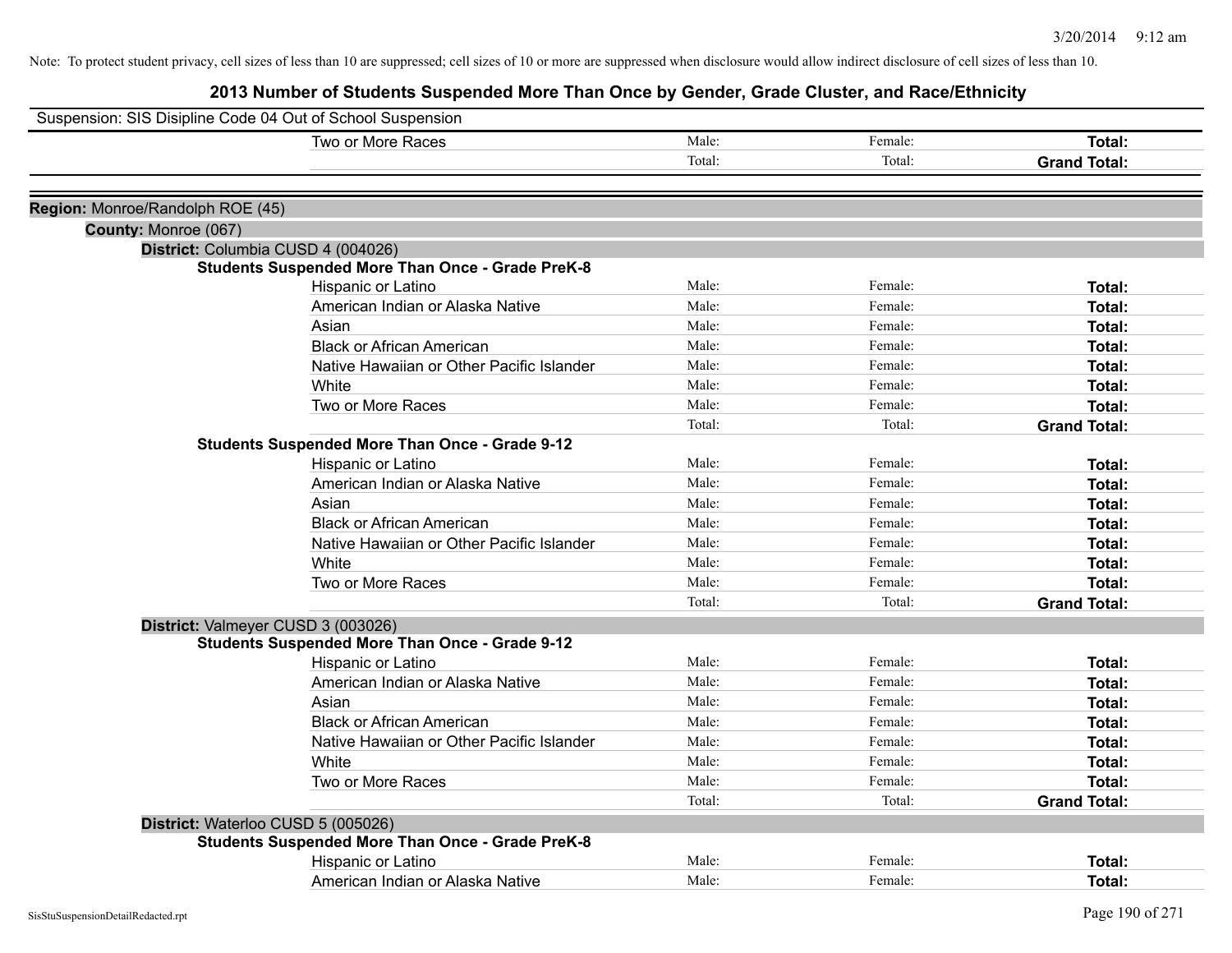#### **2013 Number of Students Suspended More Than Once by Gender, Grade Cluster, and Race/Ethnicity**

| <b>County: Randolph (079)</b>   |                                                                             | Total:         | Total:             | <b>Grand Total:</b> |
|---------------------------------|-----------------------------------------------------------------------------|----------------|--------------------|---------------------|
|                                 | Two or More Races                                                           | Male:          | Female:            | Total:              |
|                                 | White                                                                       | Male:          | Female:            | Total:              |
|                                 | Native Hawaiian or Other Pacific Islander                                   | Male:          | Female:            | Total:              |
|                                 | <b>Black or African American</b>                                            | Male:          | Female:            | Total:              |
|                                 | Asian                                                                       | Male:          | Female:            | Total:              |
|                                 | American Indian or Alaska Native                                            | Male:          | Female:            | Total:              |
|                                 | Hispanic or Latino                                                          | Male:          | Female:            | Total:              |
|                                 | <b>Students Suspended More Than Once - Grade 9-12</b>                       |                |                    |                     |
|                                 | District: Non-Public School (0000)                                          |                |                    |                     |
|                                 |                                                                             | Total:         | Total:             | <b>Grand Total:</b> |
|                                 | Two or More Races                                                           | Male:          | Female:            | Total:              |
|                                 | White                                                                       | Male:          | Female:            | Total:              |
|                                 | Native Hawaiian or Other Pacific Islander                                   | Male:          | Female:            | Total:              |
|                                 | <b>Black or African American</b>                                            | Male:          | Female:            | Total:              |
|                                 | Asian                                                                       | Male:          | Female:            | Total:              |
|                                 | American Indian or Alaska Native                                            | Male:          | Female:            | Total:              |
|                                 | Hispanic or Latino                                                          | Male:          | Female:            | Total:              |
|                                 | <b>Students Suspended More Than Once - Grade 9-12</b>                       |                |                    |                     |
|                                 | District: Monroe/Randolph ROE (000000)                                      |                |                    |                     |
| County: Non-Public School (000) |                                                                             |                |                    |                     |
|                                 |                                                                             | Total:         | Total:             | <b>Grand Total:</b> |
|                                 | Two or More Races                                                           | Male:          | Female:            | Total:              |
|                                 | White                                                                       | Male:          | Female:            | Total:              |
|                                 | Native Hawaiian or Other Pacific Islander                                   | Male:          | Female:            | Total:              |
|                                 | <b>Black or African American</b>                                            | Male:          | Female:            | Total:              |
|                                 | Asian                                                                       | Male:          | Female:            | Total:              |
|                                 | American Indian or Alaska Native                                            | Male:          | Female:            | Total:              |
|                                 | <b>Students Suspended More Than Once - Grade 9-12</b><br>Hispanic or Latino | Male:          | Female:            | Total:              |
|                                 |                                                                             |                |                    | <b>Grand Total:</b> |
|                                 |                                                                             | Total:         | Total:             | Total:              |
|                                 | White<br>Two or More Races                                                  | Male:          | Female:            | Total:              |
|                                 | Native Hawaiian or Other Pacific Islander                                   | Male:<br>Male: | Female:<br>Female: | Total:              |
|                                 | <b>Black or African American</b>                                            | Male:          | Female:            | Total:              |
|                                 | Asian                                                                       | Male:          | Female:            | Total:              |

**District:** Chester CUSD 139 (139026)

**Students Suspended More Than Once - Grade PreK-8**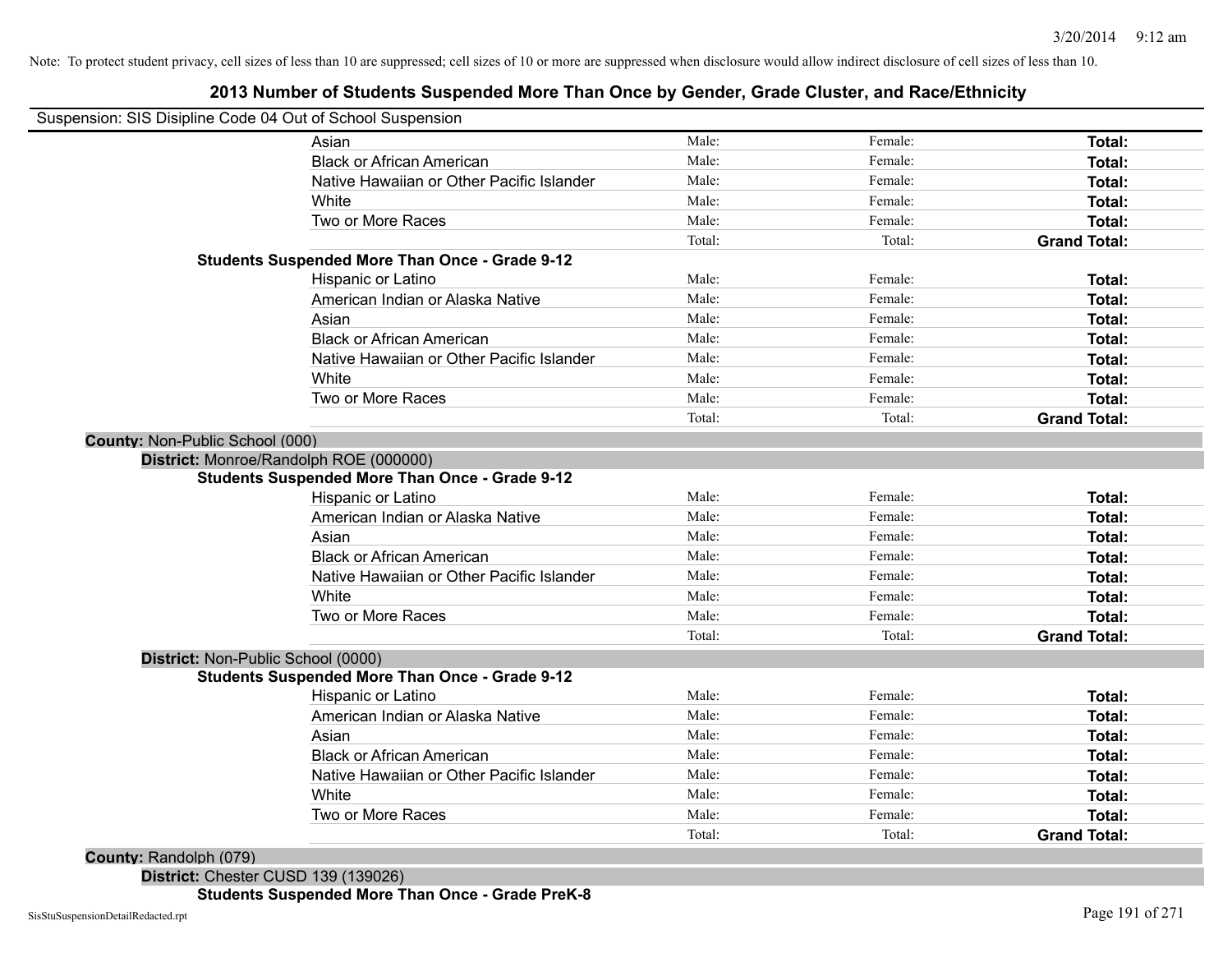#### **2013 Number of Students Suspended More Than Once by Gender, Grade Cluster, and Race/Ethnicity**

| Suspension: SIS Disipline Code 04 Out of School Suspension |        |         |                     |
|------------------------------------------------------------|--------|---------|---------------------|
| Hispanic or Latino                                         | Male:  | Female: | Total:              |
| American Indian or Alaska Native                           | Male:  | Female: | Total:              |
| Asian                                                      | Male:  | Female: | Total:              |
| <b>Black or African American</b>                           | Male:  | Female: | Total:              |
| Native Hawaiian or Other Pacific Islander                  | Male:  | Female: | Total:              |
| White                                                      | Male:  | Female: | Total:              |
| Two or More Races                                          | Male:  | Female: | Total:              |
|                                                            | Total: | Total:  | <b>Grand Total:</b> |
| District: Red Bud CUSD 132 (132026)                        |        |         |                     |
| <b>Students Suspended More Than Once - Grade PreK-8</b>    |        |         |                     |
| Hispanic or Latino                                         | Male:  | Female: | Total:              |
| American Indian or Alaska Native                           | Male:  | Female: | Total:              |
| Asian                                                      | Male:  | Female: | Total:              |
| <b>Black or African American</b>                           | Male:  | Female: | Total:              |
| Native Hawaiian or Other Pacific Islander                  | Male:  | Female: | Total:              |
| White                                                      | Male:  | Female: | <b>Total:</b>       |
| Two or More Races                                          | Male:  | Female: | Total:              |
|                                                            | Total: | Total:  | <b>Grand Total:</b> |
| District: Sparta CUSD 140 (140026)                         |        |         |                     |
| <b>Students Suspended More Than Once - Grade PreK-8</b>    |        |         |                     |
| Hispanic or Latino                                         | Male:  | Female: | Total:              |
| American Indian or Alaska Native                           | Male:  | Female: | Total:              |
| Asian                                                      | Male:  | Female: | Total:              |
| <b>Black or African American</b>                           | Male:  | Female: | Total:              |
| Native Hawaiian or Other Pacific Islander                  | Male:  | Female: | Total:              |
| White                                                      | Male:  | Female: | Total:              |
| Two or More Races                                          | Male:  | Female: | Total:              |
|                                                            | Total: | Total:  | <b>Grand Total:</b> |
| <b>Students Suspended More Than Once - Grade 9-12</b>      |        |         |                     |
| Hispanic or Latino                                         | Male:  | Female: | Total:              |
| American Indian or Alaska Native                           | Male:  | Female: | Total:              |
| Asian                                                      | Male:  | Female: | Total:              |
| <b>Black or African American</b>                           | Male:  | Female: | Total:              |
| Native Hawaiian or Other Pacific Islander                  | Male:  | Female: | Total:              |
| White                                                      | Male:  | Female: | Total:              |
| Two or More Races                                          | Male:  | Female: | <b>Total:</b>       |
|                                                            | Total: | Total:  | <b>Grand Total:</b> |

**District:** Steeleville CUSD 138 (138026)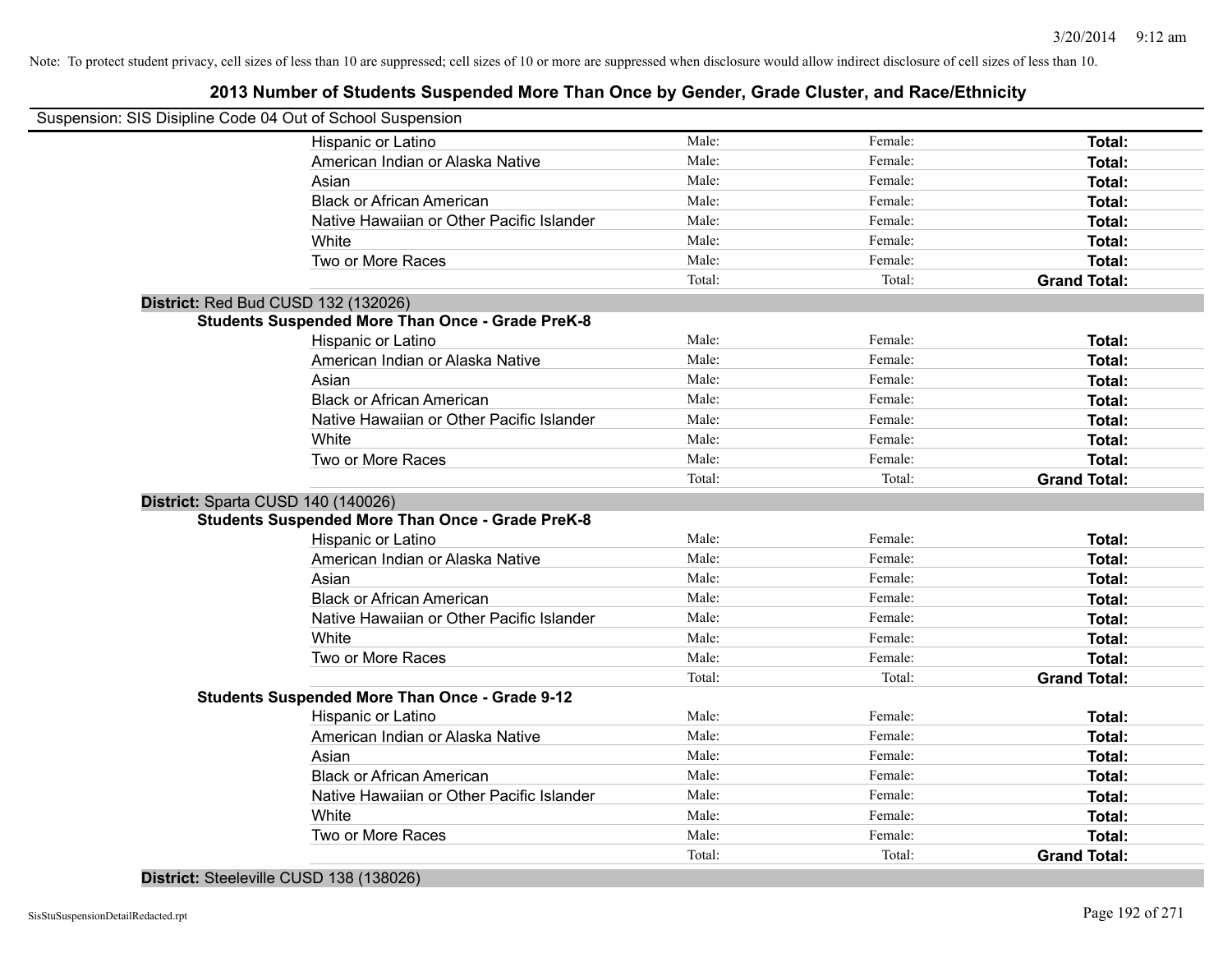| Suspension: SIS Disipline Code 04 Out of School Suspension        |                                                         |        |         |                     |
|-------------------------------------------------------------------|---------------------------------------------------------|--------|---------|---------------------|
|                                                                   | <b>Students Suspended More Than Once - Grade PreK-8</b> |        |         |                     |
|                                                                   | Hispanic or Latino                                      | Male:  | Female: | Total:              |
|                                                                   | American Indian or Alaska Native                        | Male:  | Female: | Total:              |
|                                                                   | Asian                                                   | Male:  | Female: | Total:              |
|                                                                   | <b>Black or African American</b>                        | Male:  | Female: | Total:              |
|                                                                   | Native Hawaiian or Other Pacific Islander               | Male:  | Female: | Total:              |
|                                                                   | White                                                   | Male:  | Female: | Total:              |
|                                                                   | Two or More Races                                       | Male:  | Female: | Total:              |
|                                                                   |                                                         | Total: | Total:  | <b>Grand Total:</b> |
|                                                                   |                                                         |        |         |                     |
| Region: Non-Public School (77)                                    |                                                         |        |         |                     |
| County: Non-Public School (777)                                   | District: Epworth Child & Family Services (008200)      |        |         |                     |
|                                                                   | <b>Students Suspended More Than Once - Grade 9-12</b>   |        |         |                     |
|                                                                   | Hispanic or Latino                                      | Male:  | Female: | Total:              |
|                                                                   | American Indian or Alaska Native                        | Male:  | Female: | Total:              |
|                                                                   | Asian                                                   | Male:  | Female: | Total:              |
|                                                                   | <b>Black or African American</b>                        | Male:  | Female: | Total:              |
|                                                                   | Native Hawaiian or Other Pacific Islander               | Male:  | Female: | Total:              |
|                                                                   | White                                                   | Male:  | Female: | Total:              |
|                                                                   | Two or More Races                                       | Male:  | Female: | <b>Total:</b>       |
|                                                                   |                                                         | Total: | Total:  | <b>Grand Total:</b> |
| District: Logos School (026800)                                   |                                                         |        |         |                     |
|                                                                   | <b>Students Suspended More Than Once - Grade 9-12</b>   |        |         |                     |
|                                                                   | Hispanic or Latino                                      | Male:  | Female: | Total:              |
|                                                                   | American Indian or Alaska Native                        | Male:  | Female: | Total:              |
|                                                                   | Asian                                                   | Male:  | Female: | Total:              |
|                                                                   | <b>Black or African American</b>                        | Male:  | Female: | Total:              |
|                                                                   | Native Hawaiian or Other Pacific Islander               | Male:  | Female: | Total:              |
|                                                                   | White                                                   | Male:  | Female: | Total:              |
|                                                                   | Two or More Races                                       | Male:  | Female: | Total:              |
|                                                                   |                                                         | Total: | Total:  | <b>Grand Total:</b> |
|                                                                   |                                                         |        |         |                     |
| <b>Region: Peoria ROE (48)</b><br>County: Non-Public School (000) |                                                         |        |         |                     |
| District: Peoria ROE (000000)                                     |                                                         |        |         |                     |
|                                                                   | <b>Students Suspended More Than Once - Grade PreK-8</b> |        |         |                     |
|                                                                   | Hispanic or Latino                                      | Male:  | Female: | Total:              |
| SisStuSuspensionDetailRedacted.rpt                                |                                                         |        |         | Page 193 of 271     |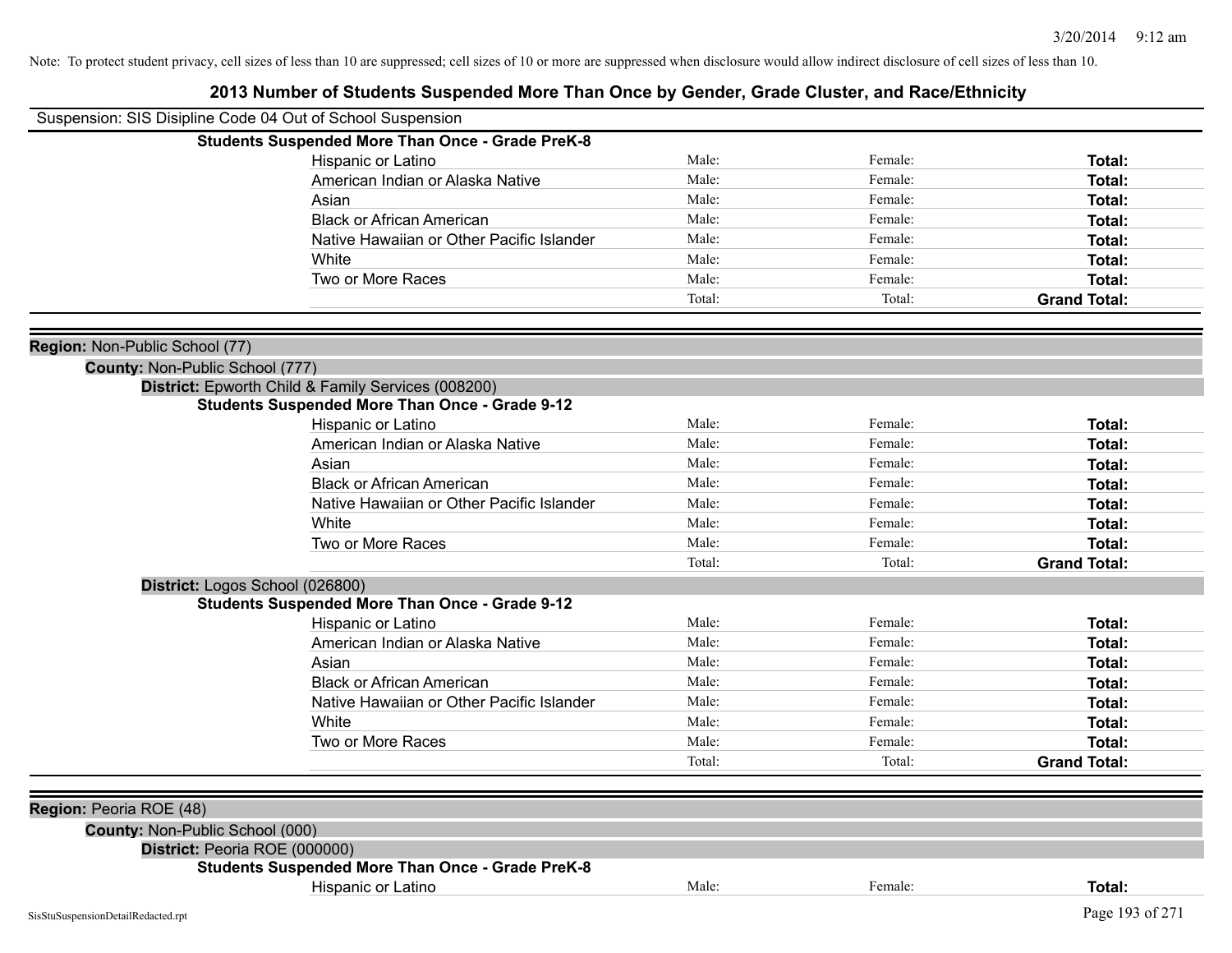|                                                            | zu is number of students suspended more inan Once by Gender, Grade Cluster, and Nace/Lumicity |        |    |         |    |                     |    |
|------------------------------------------------------------|-----------------------------------------------------------------------------------------------|--------|----|---------|----|---------------------|----|
| Suspension: SIS Disipline Code 04 Out of School Suspension |                                                                                               |        |    |         |    |                     |    |
|                                                            | American Indian or Alaska Native                                                              | Male:  |    | Female: |    | Total:              |    |
|                                                            | Asian                                                                                         | Male:  |    | Female: |    | Total:              |    |
|                                                            | <b>Black or African American</b>                                                              | Male:  |    | Female: |    | Total:              | 26 |
|                                                            | Native Hawaiian or Other Pacific Islander                                                     | Male:  |    | Female: |    | Total:              |    |
|                                                            | White                                                                                         | Male:  |    | Female: |    | Total:              |    |
|                                                            | Two or More Races                                                                             | Male:  |    | Female: |    | Total:              |    |
|                                                            |                                                                                               | Total: |    | Total:  |    | <b>Grand Total:</b> |    |
|                                                            | <b>Students Suspended More Than Once - Grade 9-12</b>                                         |        |    |         |    |                     |    |
|                                                            | Hispanic or Latino                                                                            | Male:  |    | Female: |    | Total:              |    |
|                                                            | American Indian or Alaska Native                                                              | Male:  |    | Female: |    | Total:              |    |
|                                                            | Asian                                                                                         | Male:  |    | Female: |    | Total:              |    |
|                                                            | <b>Black or African American</b>                                                              | Male:  | 26 | Female: | 15 | Total:              | 41 |
|                                                            | Native Hawaiian or Other Pacific Islander                                                     | Male:  |    | Female: |    | Total:              |    |
|                                                            | White                                                                                         | Male:  |    | Female: |    | Total:              |    |
|                                                            | Two or More Races                                                                             | Male:  |    | Female: |    | Total:              |    |
|                                                            |                                                                                               | Total: |    | Total:  |    | <b>Grand Total:</b> |    |
| County: Peoria (072)                                       |                                                                                               |        |    |         |    |                     |    |
|                                                            | District: Bartonville SD 66 (066002)                                                          |        |    |         |    |                     |    |
|                                                            | <b>Students Suspended More Than Once - Grade PreK-8</b>                                       |        |    |         |    |                     |    |
|                                                            | Hispanic or Latino                                                                            | Male:  |    | Female: |    | Total:              |    |
|                                                            | American Indian or Alaska Native                                                              | Male:  |    | Female: |    | Total:              |    |
|                                                            | Asian                                                                                         | Male:  |    | Female: |    | Total:              |    |
|                                                            | <b>Black or African American</b>                                                              | Male:  |    | Female: |    | Total:              |    |
|                                                            | Native Hawaiian or Other Pacific Islander                                                     | Male:  |    | Female: |    | Total:              |    |
|                                                            | White                                                                                         | Male:  |    | Female: |    | Total:              |    |
|                                                            | Two or More Races                                                                             | Male:  |    | Female: |    | Total:              |    |
|                                                            |                                                                                               | Total: |    | Total:  |    | <b>Grand Total:</b> |    |
|                                                            | District: Brimfield CUSD 309 (309026)                                                         |        |    |         |    |                     |    |
|                                                            | <b>Students Suspended More Than Once - Grade 9-12</b>                                         |        |    |         |    |                     |    |
|                                                            | Hispanic or Latino                                                                            | Male:  |    | Female: |    | Total:              |    |
|                                                            | American Indian or Alaska Native                                                              | Male:  |    | Female: |    | Total:              |    |
|                                                            | Asian                                                                                         | Male:  |    | Female: |    | Total:              |    |
|                                                            | <b>Black or African American</b>                                                              | Male:  |    | Female: |    | Total:              |    |
|                                                            | Native Hawaiian or Other Pacific Islander                                                     | Male:  |    | Female: |    | Total:              |    |
|                                                            | White                                                                                         | Male:  |    | Female: |    | Total:              |    |
|                                                            | Two or More Races                                                                             | Male:  |    | Female: |    | Total:              |    |
|                                                            |                                                                                               | Total: |    | Total:  |    | <b>Grand Total:</b> |    |
|                                                            |                                                                                               |        |    |         |    |                     |    |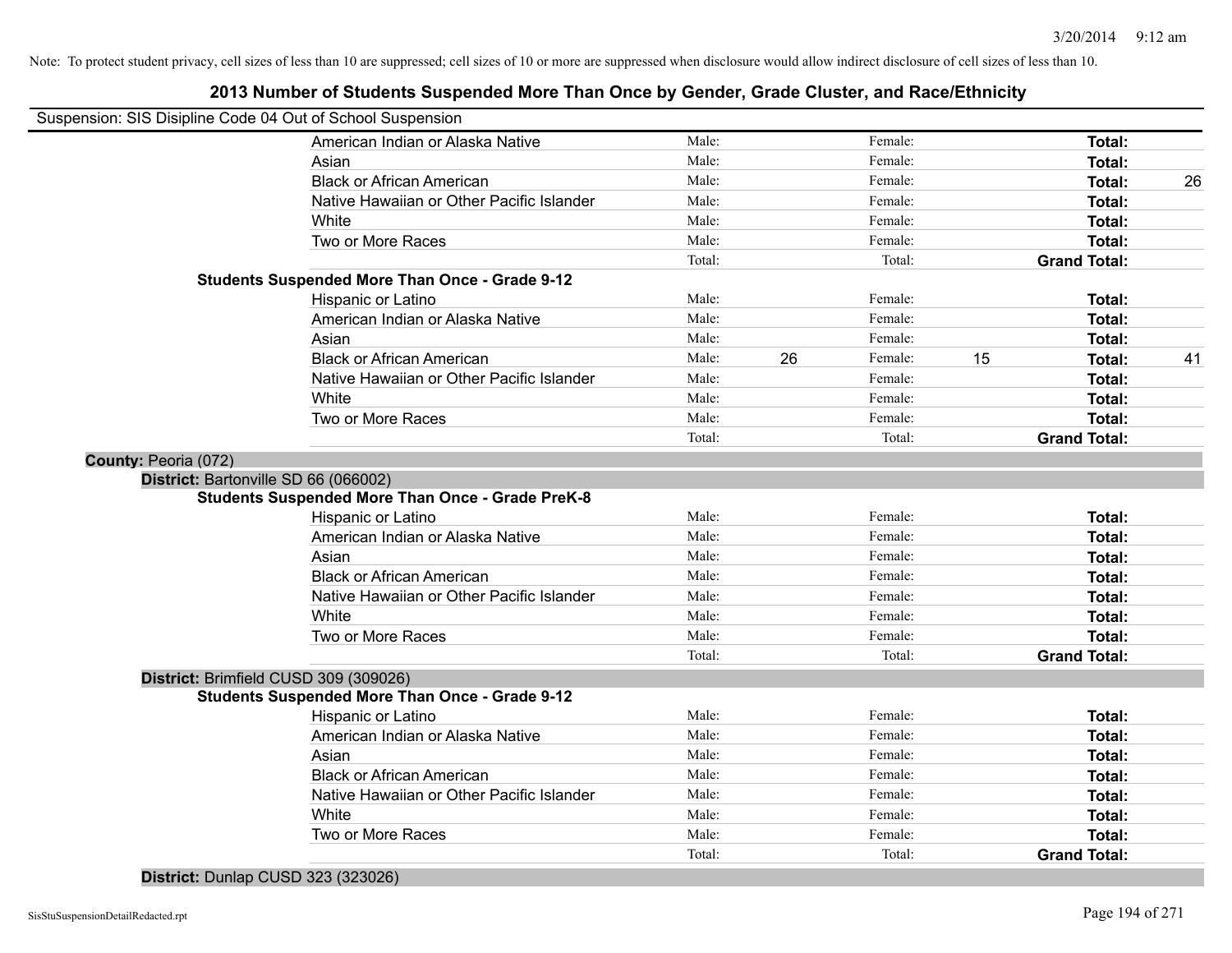| Suspension: SIS Disipline Code 04 Out of School Suspension |                                                         |        |         |                     |
|------------------------------------------------------------|---------------------------------------------------------|--------|---------|---------------------|
|                                                            | <b>Students Suspended More Than Once - Grade PreK-8</b> |        |         |                     |
|                                                            | Hispanic or Latino                                      | Male:  | Female: | Total:              |
|                                                            | American Indian or Alaska Native                        | Male:  | Female: | Total:              |
|                                                            | Asian                                                   | Male:  | Female: | Total:              |
|                                                            | <b>Black or African American</b>                        | Male:  | Female: | Total:              |
|                                                            | Native Hawaiian or Other Pacific Islander               | Male:  | Female: | <b>Total:</b>       |
|                                                            | White                                                   | Male:  | Female: | Total:              |
|                                                            | Two or More Races                                       | Male:  | Female: | <b>Total:</b>       |
|                                                            |                                                         | Total: | Total:  | <b>Grand Total:</b> |
|                                                            | <b>Students Suspended More Than Once - Grade 9-12</b>   |        |         |                     |
|                                                            | Hispanic or Latino                                      | Male:  | Female: | Total:              |
|                                                            | American Indian or Alaska Native                        | Male:  | Female: | Total:              |
|                                                            | Asian                                                   | Male:  | Female: | Total:              |
|                                                            | <b>Black or African American</b>                        | Male:  | Female: | Total:              |
|                                                            | Native Hawaiian or Other Pacific Islander               | Male:  | Female: | Total:              |
|                                                            | White                                                   | Male:  | Female: | Total:              |
|                                                            | Two or More Races                                       | Male:  | Female: | Total:              |
|                                                            |                                                         | Total: | Total:  | <b>Grand Total:</b> |
|                                                            | District: Elmwood CUSD 322 (322026)                     |        |         |                     |
|                                                            | <b>Students Suspended More Than Once - Grade 9-12</b>   |        |         |                     |
|                                                            | Hispanic or Latino                                      | Male:  | Female: | Total:              |
|                                                            | American Indian or Alaska Native                        | Male:  | Female: | Total:              |
|                                                            | Asian                                                   | Male:  | Female: | Total:              |
|                                                            | <b>Black or African American</b>                        | Male:  | Female: | Total:              |
|                                                            | Native Hawaiian or Other Pacific Islander               | Male:  | Female: | Total:              |
|                                                            | White                                                   | Male:  | Female: | Total:              |
|                                                            | Two or More Races                                       | Male:  | Female: | Total:              |
|                                                            |                                                         | Total: | Total:  | <b>Grand Total:</b> |
|                                                            | District: Farmington Central CUSD 265 (265026)          |        |         |                     |
|                                                            | <b>Students Suspended More Than Once - Grade PreK-8</b> |        |         |                     |
|                                                            | Hispanic or Latino                                      | Male:  | Female: | Total:              |
|                                                            | American Indian or Alaska Native                        | Male:  | Female: | Total:              |
|                                                            | Asian                                                   | Male:  | Female: | Total:              |
|                                                            | <b>Black or African American</b>                        | Male:  | Female: | <b>Total:</b>       |
|                                                            | Native Hawaiian or Other Pacific Islander               | Male:  | Female: | Total:              |
|                                                            | White                                                   | Male:  | Female: | Total:              |
|                                                            | Two or More Races                                       | Male:  | Female: | <b>Total:</b>       |
|                                                            |                                                         | Total: | Total:  | <b>Grand Total:</b> |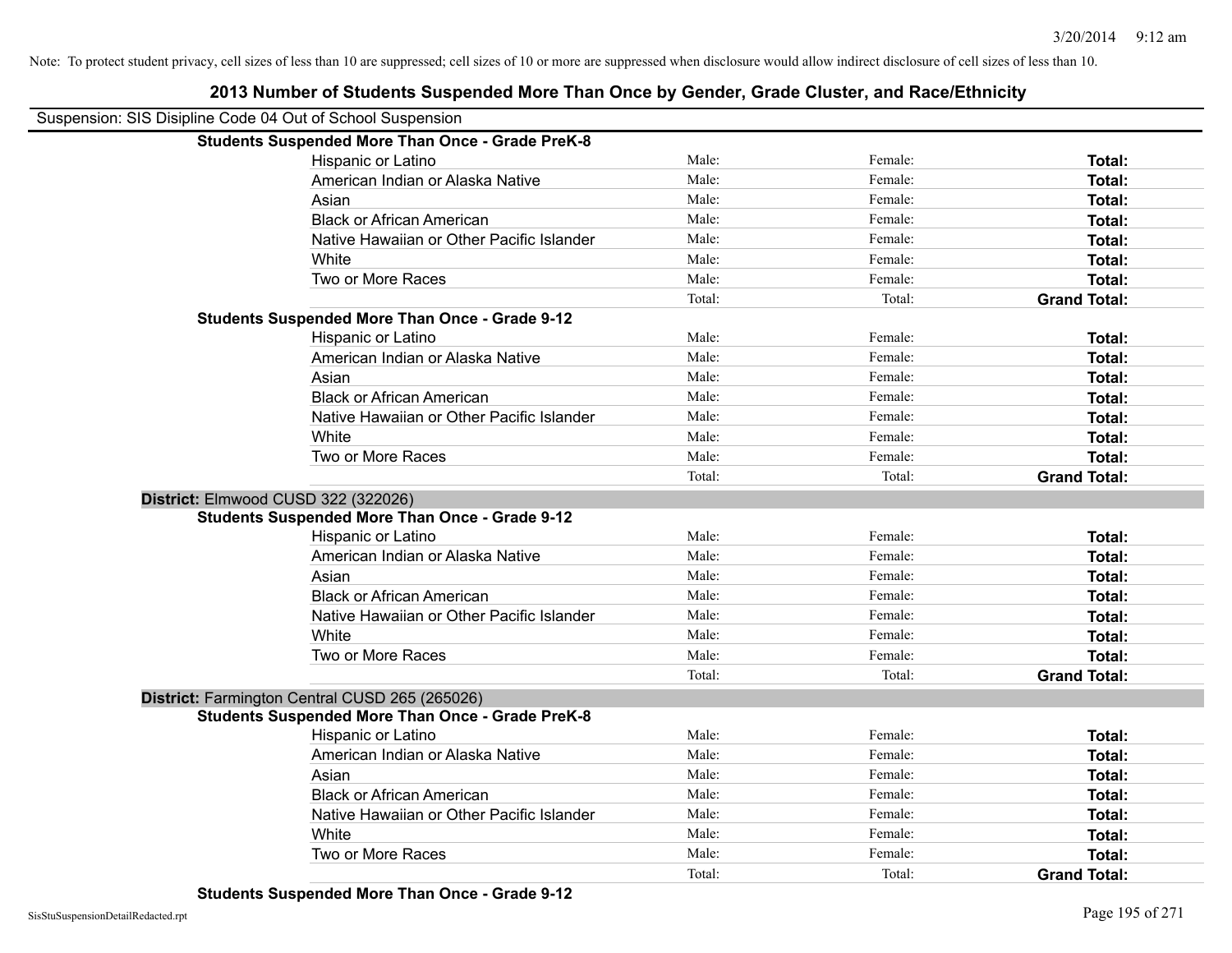| Suspension: SIS Disipline Code 04 Out of School Suspension |                                                         |        |         |                     |    |
|------------------------------------------------------------|---------------------------------------------------------|--------|---------|---------------------|----|
|                                                            | Hispanic or Latino                                      | Male:  | Female: | Total:              |    |
|                                                            | American Indian or Alaska Native                        | Male:  | Female: | Total:              |    |
|                                                            | Asian                                                   | Male:  | Female: | Total:              |    |
|                                                            | <b>Black or African American</b>                        | Male:  | Female: | Total:              |    |
|                                                            | Native Hawaiian or Other Pacific Islander               | Male:  | Female: | Total:              |    |
|                                                            | White                                                   | Male:  | Female: | Total:              |    |
|                                                            | Two or More Races                                       | Male:  | Female: | Total:              |    |
|                                                            |                                                         | Total: | Total:  | <b>Grand Total:</b> |    |
|                                                            | District: Il Valley Central USD 321 (321026)            |        |         |                     |    |
|                                                            | <b>Students Suspended More Than Once - Grade PreK-8</b> |        |         |                     |    |
|                                                            | Hispanic or Latino                                      | Male:  | Female: | Total:              |    |
|                                                            | American Indian or Alaska Native                        | Male:  | Female: | Total:              |    |
|                                                            | Asian                                                   | Male:  | Female: | Total:              |    |
|                                                            | <b>Black or African American</b>                        | Male:  | Female: | Total:              |    |
|                                                            | Native Hawaiian or Other Pacific Islander               | Male:  | Female: | Total:              |    |
|                                                            | White                                                   | Male:  | Female: | Total:              |    |
|                                                            | Two or More Races                                       | Male:  | Female: | Total:              |    |
|                                                            |                                                         | Total: | Total:  | <b>Grand Total:</b> |    |
|                                                            | <b>Students Suspended More Than Once - Grade 9-12</b>   |        |         |                     |    |
|                                                            | <b>Hispanic or Latino</b>                               | Male:  | Female: | Total:              |    |
|                                                            | American Indian or Alaska Native                        | Male:  | Female: | Total:              |    |
|                                                            | Asian                                                   | Male:  | Female: | Total:              |    |
|                                                            | <b>Black or African American</b>                        | Male:  | Female: | <b>Total:</b>       |    |
|                                                            | Native Hawaiian or Other Pacific Islander               | Male:  | Female: | Total:              |    |
|                                                            | White                                                   | Male:  | Female: | Total:              | 13 |
|                                                            | Two or More Races                                       | Male:  | Female: | Total:              |    |
|                                                            |                                                         | Total: | Total:  | <b>Grand Total:</b> |    |
| District: Illini Bluffs CUSD 327 (327026)                  |                                                         |        |         |                     |    |
|                                                            | <b>Students Suspended More Than Once - Grade PreK-8</b> |        |         |                     |    |
|                                                            | Hispanic or Latino                                      | Male:  | Female: | Total:              |    |
|                                                            | American Indian or Alaska Native                        | Male:  | Female: | Total:              |    |
|                                                            | Asian                                                   | Male:  | Female: | Total:              |    |
|                                                            | <b>Black or African American</b>                        | Male:  | Female: | Total:              |    |
|                                                            | Native Hawaiian or Other Pacific Islander               | Male:  | Female: | Total:              |    |
|                                                            | White                                                   | Male:  | Female: | Total:              |    |
|                                                            | Two or More Races                                       | Male:  | Female: | Total:              |    |
|                                                            |                                                         | Total: | Total:  | <b>Grand Total:</b> |    |
|                                                            | <b>Students Suspended More Than Once - Grade 9-12</b>   |        |         |                     |    |
|                                                            | Hispanic or Latino                                      | Male:  | Female: | Total:              |    |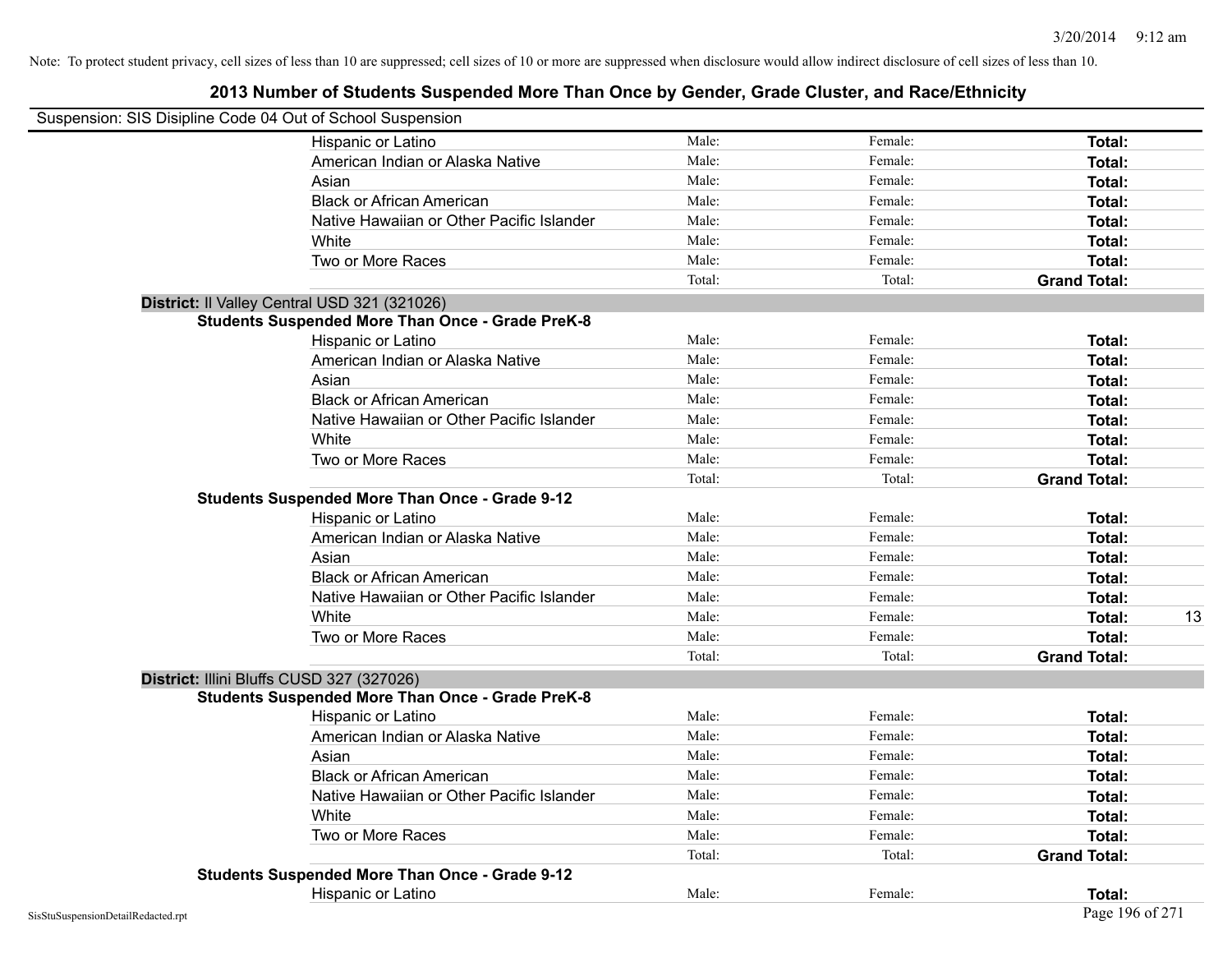#### **2013 Number of Students Suspended More Than Once by Gender, Grade Cluster, and Race/Ethnicity**

| Suspension: SIS Disipline Code 04 Out of School Suspension |        |    |         |    |                     |    |
|------------------------------------------------------------|--------|----|---------|----|---------------------|----|
| American Indian or Alaska Native                           | Male:  |    | Female: |    | Total:              |    |
| Asian                                                      | Male:  |    | Female: |    | Total:              |    |
| <b>Black or African American</b>                           | Male:  |    | Female: |    | Total:              |    |
| Native Hawaiian or Other Pacific Islander                  | Male:  |    | Female: |    | Total:              |    |
| White                                                      | Male:  |    | Female: |    | Total:              |    |
| Two or More Races                                          | Male:  |    | Female: |    | Total:              |    |
|                                                            | Total: |    | Total:  |    | <b>Grand Total:</b> |    |
| District: Limestone CHSD 310 (310016)                      |        |    |         |    |                     |    |
| <b>Students Suspended More Than Once - Grade 9-12</b>      |        |    |         |    |                     |    |
| Hispanic or Latino                                         | Male:  |    | Female: |    | Total:              |    |
| American Indian or Alaska Native                           | Male:  |    | Female: |    | Total:              |    |
| Asian                                                      | Male:  |    | Female: |    | Total:              |    |
| <b>Black or African American</b>                           | Male:  |    | Female: |    | Total:              | 21 |
| Native Hawaiian or Other Pacific Islander                  | Male:  |    | Female: |    | Total:              |    |
| White                                                      | Male:  | 23 | Female: | 12 | Total:              | 35 |
| Two or More Races                                          | Male:  |    | Female: |    | Total:              |    |
|                                                            | Total: | 42 | Total:  | 25 | <b>Grand Total:</b> | 67 |
| District: Norwood ESD 63 (063002)                          |        |    |         |    |                     |    |
| <b>Students Suspended More Than Once - Grade PreK-8</b>    |        |    |         |    |                     |    |
| Hispanic or Latino                                         | Male:  |    | Female: |    | Total:              |    |
| American Indian or Alaska Native                           | Male:  |    | Female: |    | Total:              |    |
| Asian                                                      | Male:  |    | Female: |    | Total:              |    |
| <b>Black or African American</b>                           | Male:  |    | Female: |    | Total:              |    |
| Native Hawaiian or Other Pacific Islander                  | Male:  |    | Female: |    | <b>Total:</b>       |    |
| White                                                      | Male:  |    | Female: |    | Total:              |    |
| Two or More Races                                          | Male:  |    | Female: |    | Total:              |    |
|                                                            | Total: |    | Total:  |    | <b>Grand Total:</b> | 11 |
| District: Oak Grove SD 68 (068002)                         |        |    |         |    |                     |    |
| <b>Students Suspended More Than Once - Grade PreK-8</b>    |        |    |         |    |                     |    |
| Hispanic or Latino                                         | Male:  |    | Female: |    | Total:              |    |
| American Indian or Alaska Native                           | Male:  |    | Female: |    | Total:              |    |
| Asian                                                      | Male:  |    | Female: |    | Total:              |    |
| <b>Black or African American</b>                           | Male:  |    | Female: |    | Total:              |    |
| Native Hawaiian or Other Pacific Islander                  | Male:  |    | Female: |    | Total:              |    |
| White                                                      | Male:  |    | Female: |    | Total:              |    |
| Two or More Races                                          | Male:  |    | Female: |    | Total:              |    |
|                                                            | Total: |    | Total:  |    | <b>Grand Total:</b> |    |
|                                                            |        |    |         |    |                     |    |

**District:** Peoria Heights CUSD 325 (325026)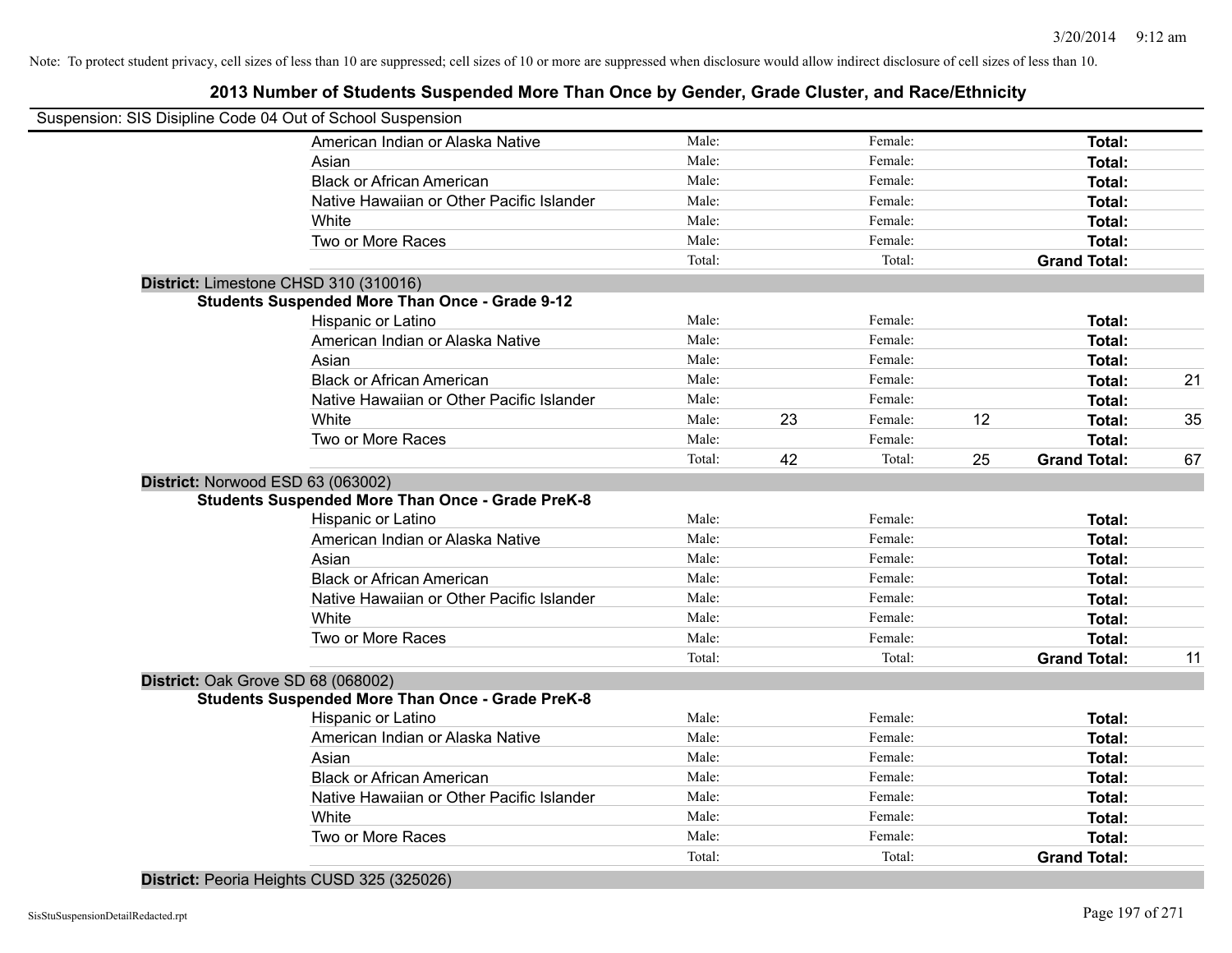| Suspension: SIS Disipline Code 04 Out of School Suspension |                                                         |        |     |         |     |                     |     |
|------------------------------------------------------------|---------------------------------------------------------|--------|-----|---------|-----|---------------------|-----|
|                                                            | <b>Students Suspended More Than Once - Grade PreK-8</b> |        |     |         |     |                     |     |
|                                                            | Hispanic or Latino                                      | Male:  |     | Female: |     | Total:              |     |
|                                                            | American Indian or Alaska Native                        | Male:  |     | Female: |     | Total:              |     |
|                                                            | Asian                                                   | Male:  |     | Female: |     | Total:              |     |
|                                                            | <b>Black or African American</b>                        | Male:  |     | Female: |     | Total:              |     |
|                                                            | Native Hawaiian or Other Pacific Islander               | Male:  |     | Female: |     | Total:              |     |
|                                                            | White                                                   | Male:  |     | Female: |     | Total:              |     |
|                                                            | Two or More Races                                       | Male:  |     | Female: |     | Total:              |     |
|                                                            |                                                         | Total: |     | Total:  |     | <b>Grand Total:</b> | 11  |
|                                                            | <b>Students Suspended More Than Once - Grade 9-12</b>   |        |     |         |     |                     |     |
|                                                            | Hispanic or Latino                                      | Male:  |     | Female: |     | Total:              |     |
|                                                            | American Indian or Alaska Native                        | Male:  |     | Female: |     | Total:              |     |
|                                                            | Asian                                                   | Male:  |     | Female: |     | <b>Total:</b>       |     |
|                                                            | <b>Black or African American</b>                        | Male:  |     | Female: |     | Total:              |     |
|                                                            | Native Hawaiian or Other Pacific Islander               | Male:  |     | Female: |     | Total:              |     |
|                                                            | White                                                   | Male:  |     | Female: |     | Total:              | 12  |
|                                                            | Two or More Races                                       | Male:  |     | Female: |     | Total:              |     |
|                                                            |                                                         | Total: |     | Total:  |     | <b>Grand Total:</b> |     |
| District: Peoria SD 150 (150025)                           |                                                         |        |     |         |     |                     |     |
|                                                            | <b>Students Suspended More Than Once - Grade PreK-8</b> |        |     |         |     |                     |     |
|                                                            | Hispanic or Latino                                      | Male:  |     | Female: |     | Total:              | 27  |
|                                                            | American Indian or Alaska Native                        | Male:  |     | Female: |     | Total:              |     |
|                                                            | Asian                                                   | Male:  |     | Female: |     | Total:              |     |
|                                                            | <b>Black or African American</b>                        | Male:  | 472 | Female: | 247 | Total:              | 719 |
|                                                            | Native Hawaiian or Other Pacific Islander               | Male:  |     | Female: |     | Total:              |     |
|                                                            | White                                                   | Male:  | 70  | Female: | 15  | Total:              | 85  |
|                                                            | Two or More Races                                       | Male:  | 49  | Female: | 18  | Total:              | 67  |
|                                                            |                                                         | Total: |     | Total:  |     | <b>Grand Total:</b> |     |
|                                                            | <b>Students Suspended More Than Once - Grade 9-12</b>   |        |     |         |     |                     |     |
|                                                            | Hispanic or Latino                                      | Male:  |     | Female: |     | Total:              | 26  |
|                                                            | American Indian or Alaska Native                        | Male:  |     | Female: |     | Total:              |     |
|                                                            | Asian                                                   | Male:  |     | Female: |     | Total:              |     |
|                                                            | <b>Black or African American</b>                        | Male:  | 291 | Female: | 180 | Total:              | 471 |
|                                                            | Native Hawaiian or Other Pacific Islander               | Male:  |     | Female: |     | Total:              |     |
|                                                            | White                                                   | Male:  | 36  | Female: | 12  | Total:              | 48  |
|                                                            | Two or More Races                                       | Male:  | 26  | Female: | 11  | Total:              | 37  |
|                                                            |                                                         | Total: |     | Total:  |     | <b>Grand Total:</b> |     |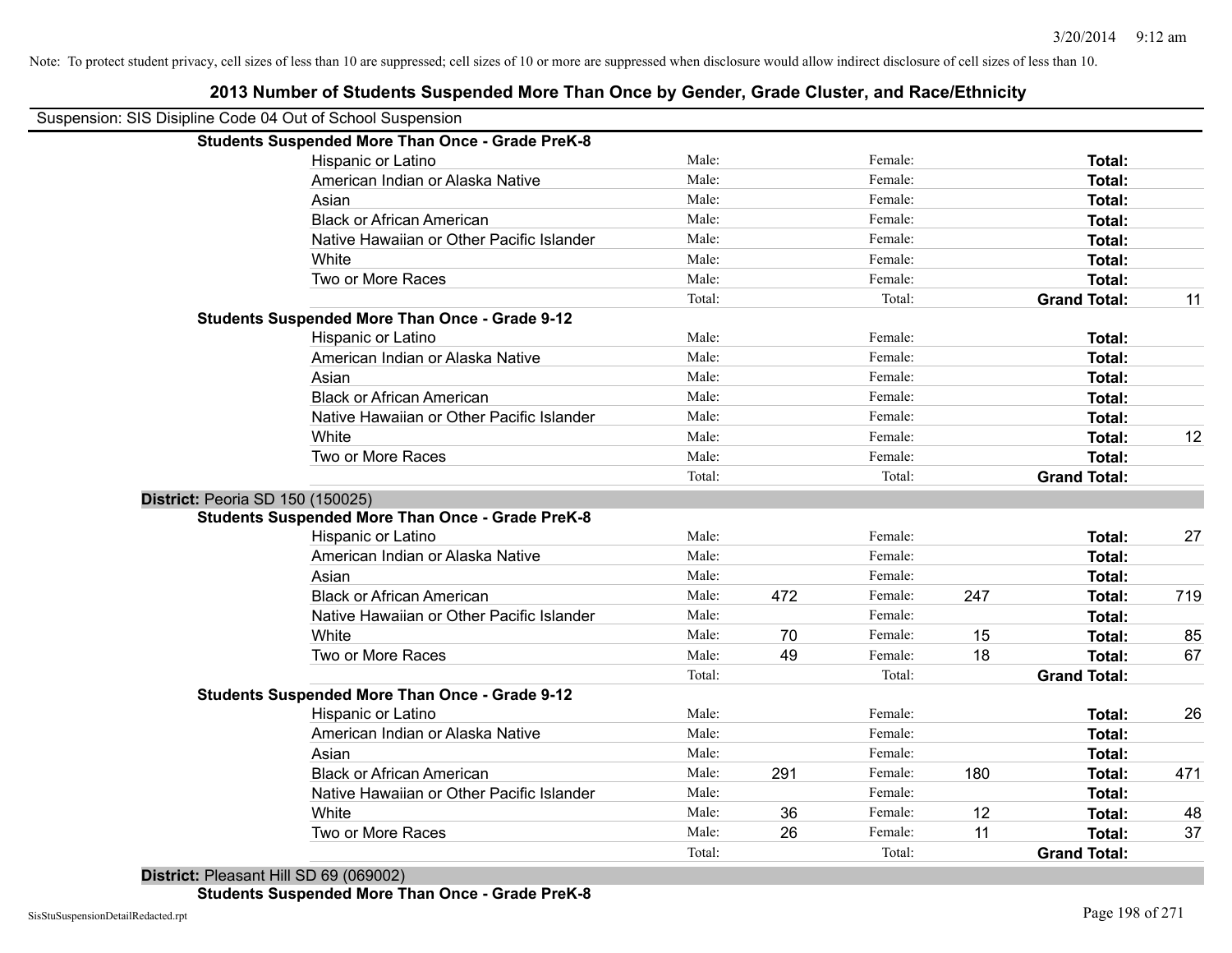| Suspension: SIS Disipline Code 04 Out of School Suspension |                                                         |        |         |                     |
|------------------------------------------------------------|---------------------------------------------------------|--------|---------|---------------------|
|                                                            | Hispanic or Latino                                      | Male:  | Female: | Total:              |
|                                                            | American Indian or Alaska Native                        | Male:  | Female: | Total:              |
|                                                            | Asian                                                   | Male:  | Female: | <b>Total:</b>       |
|                                                            | <b>Black or African American</b>                        | Male:  | Female: | <b>Total:</b>       |
|                                                            | Native Hawaiian or Other Pacific Islander               | Male:  | Female: | Total:              |
|                                                            | White                                                   | Male:  | Female: | Total:              |
|                                                            | Two or More Races                                       | Male:  | Female: | Total:              |
|                                                            |                                                         | Total: | Total:  | <b>Grand Total:</b> |
|                                                            | District: Pleasant Valley SD 62 (062002)                |        |         |                     |
|                                                            | <b>Students Suspended More Than Once - Grade PreK-8</b> |        |         |                     |
|                                                            | Hispanic or Latino                                      | Male:  | Female: | Total:              |
|                                                            | American Indian or Alaska Native                        | Male:  | Female: | Total:              |
|                                                            | Asian                                                   | Male:  | Female: | Total:              |
|                                                            | <b>Black or African American</b>                        | Male:  | Female: | 16<br>Total:        |
|                                                            | Native Hawaiian or Other Pacific Islander               | Male:  | Female: | <b>Total:</b>       |
|                                                            | White                                                   | Male:  | Female: | Total:              |
|                                                            | Two or More Races                                       | Male:  | Female: | Total:              |
|                                                            |                                                         | Total: | Total:  | <b>Grand Total:</b> |
|                                                            | District: Princeville CUSD 326 (326026)                 |        |         |                     |
|                                                            | <b>Students Suspended More Than Once - Grade 9-12</b>   |        |         |                     |
|                                                            | Hispanic or Latino                                      | Male:  | Female: | <b>Total:</b>       |
|                                                            | American Indian or Alaska Native                        | Male:  | Female: | <b>Total:</b>       |
|                                                            | Asian                                                   | Male:  | Female: | Total:              |
|                                                            | <b>Black or African American</b>                        | Male:  | Female: | <b>Total:</b>       |
|                                                            | Native Hawaiian or Other Pacific Islander               | Male:  | Female: | Total:              |
|                                                            | White                                                   | Male:  | Female: | Total:              |
|                                                            | Two or More Races                                       | Male:  | Female: | Total:              |
|                                                            |                                                         | Total: | Total:  | <b>Grand Total:</b> |
|                                                            |                                                         |        |         |                     |
| Region: Region 05 North Cook ISC 1 (05)                    |                                                         |        |         |                     |
| County: Cook (016)                                         |                                                         |        |         |                     |
|                                                            | District: Camelot Therapeutic Schools LLC (027000)      |        |         |                     |
|                                                            | <b>Students Suspended More Than Once - Grade 9-12</b>   |        |         |                     |
|                                                            | Hispanic or Latino                                      | Male:  | Female: | Total:              |
|                                                            | American Indian or Alaska Native                        | Male:  | Female: | <b>Total:</b>       |
|                                                            | Asian                                                   | Male:  | Female: | Total:              |
|                                                            | <b>Black or African American</b>                        | Male:  | Female: | <b>Total:</b>       |
|                                                            | Native Hawaiian or Other Pacific Islander               | Male:  | Female: | Total:              |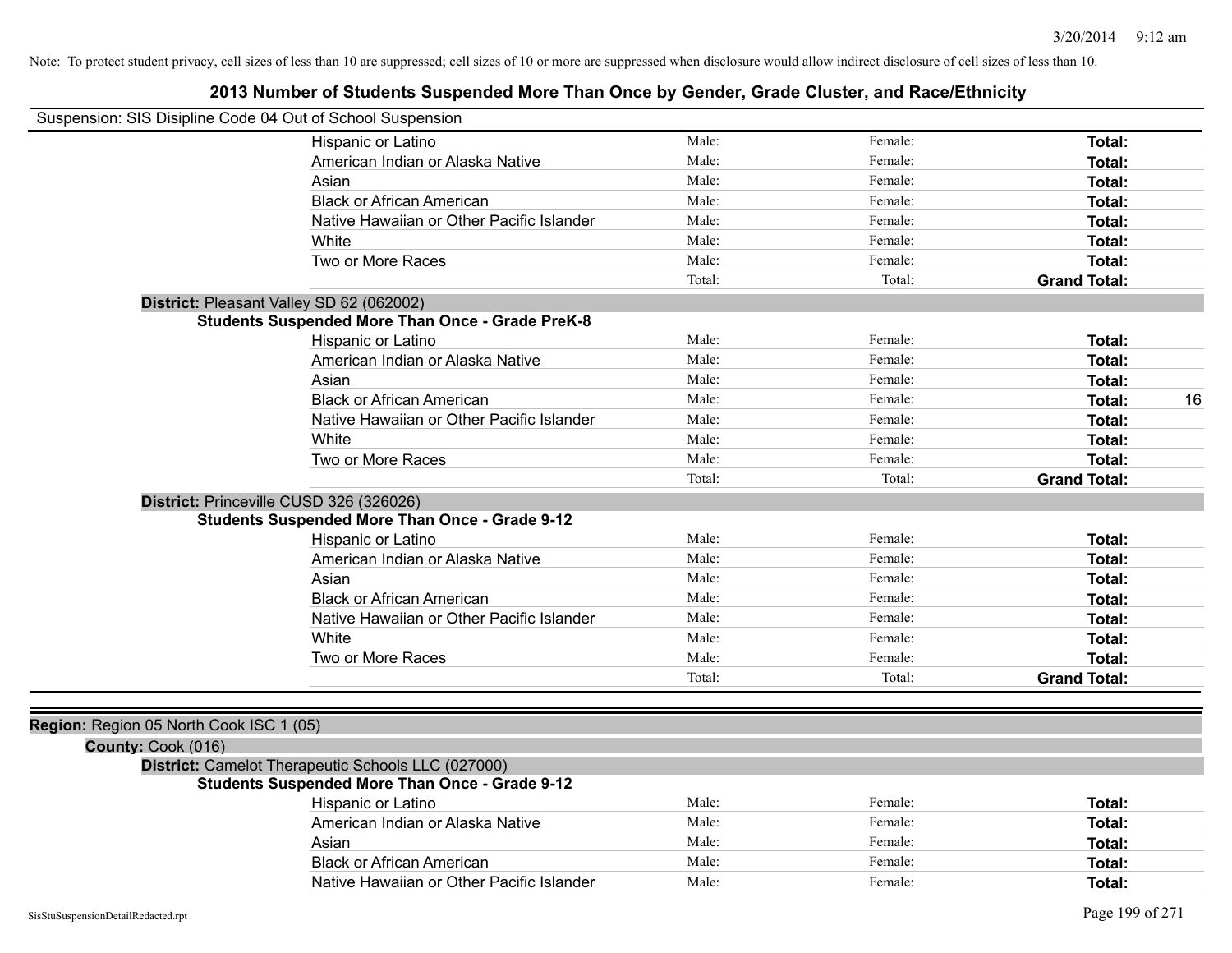| Suspension: SIS Disipline Code 04 Out of School Suspension |                                                         |        |         |                     |    |
|------------------------------------------------------------|---------------------------------------------------------|--------|---------|---------------------|----|
|                                                            | White                                                   | Male:  | Female: | Total:              |    |
|                                                            | Two or More Races                                       | Male:  | Female: | Total:              |    |
|                                                            |                                                         | Total: | Total:  | <b>Grand Total:</b> |    |
| District: CCSD 62 (062004)                                 |                                                         |        |         |                     |    |
|                                                            | <b>Students Suspended More Than Once - Grade PreK-8</b> |        |         |                     |    |
|                                                            | Hispanic or Latino                                      | Male:  | Female: | Total:              |    |
|                                                            | American Indian or Alaska Native                        | Male:  | Female: | Total:              |    |
|                                                            | Asian                                                   | Male:  | Female: | Total:              |    |
|                                                            | <b>Black or African American</b>                        | Male:  | Female: | Total:              |    |
|                                                            | Native Hawaiian or Other Pacific Islander               | Male:  | Female: | Total:              |    |
|                                                            | White                                                   | Male:  | Female: | Total:              |    |
|                                                            | Two or More Races                                       | Male:  | Female: | Total:              |    |
|                                                            |                                                         | Total: | Total:  | <b>Grand Total:</b> |    |
| District: Comm Cons SD 59 (059004)                         |                                                         |        |         |                     |    |
|                                                            | <b>Students Suspended More Than Once - Grade PreK-8</b> |        |         |                     |    |
|                                                            | Hispanic or Latino                                      | Male:  | Female: | Total:              | 12 |
|                                                            | American Indian or Alaska Native                        | Male:  | Female: | Total:              |    |
|                                                            | Asian                                                   | Male:  | Female: | Total:              |    |
|                                                            | <b>Black or African American</b>                        | Male:  | Female: | Total:              |    |
|                                                            | Native Hawaiian or Other Pacific Islander               | Male:  | Female: | Total:              |    |
|                                                            | White                                                   | Male:  | Female: | Total:              |    |
|                                                            | Two or More Races                                       | Male:  | Female: | Total:              |    |
|                                                            |                                                         | Total: | Total:  | <b>Grand Total:</b> |    |
| District: East Maine SD 63 (063002)                        |                                                         |        |         |                     |    |
|                                                            | <b>Students Suspended More Than Once - Grade PreK-8</b> |        |         |                     |    |
|                                                            | Hispanic or Latino                                      | Male:  | Female: | Total:              |    |
|                                                            | American Indian or Alaska Native                        | Male:  | Female: | Total:              |    |
|                                                            | Asian                                                   | Male:  | Female: | Total:              |    |
|                                                            | <b>Black or African American</b>                        | Male:  | Female: | Total:              |    |
|                                                            | Native Hawaiian or Other Pacific Islander               | Male:  | Female: | Total:              |    |
|                                                            | White                                                   | Male:  | Female: | Total:              |    |
|                                                            | Two or More Races                                       | Male:  | Female: | Total:              |    |
|                                                            |                                                         | Total: | Total:  | <b>Grand Total:</b> |    |
| District: Evanston CCSD 65 (065004)                        |                                                         |        |         |                     |    |
|                                                            | <b>Students Suspended More Than Once - Grade PreK-8</b> |        |         |                     |    |
|                                                            | Hispanic or Latino                                      | Male:  | Female: | Total:              |    |
|                                                            | American Indian or Alaska Native                        | Male:  | Female: | Total:              |    |
|                                                            | Asian                                                   | Male:  | Female: | Total:              |    |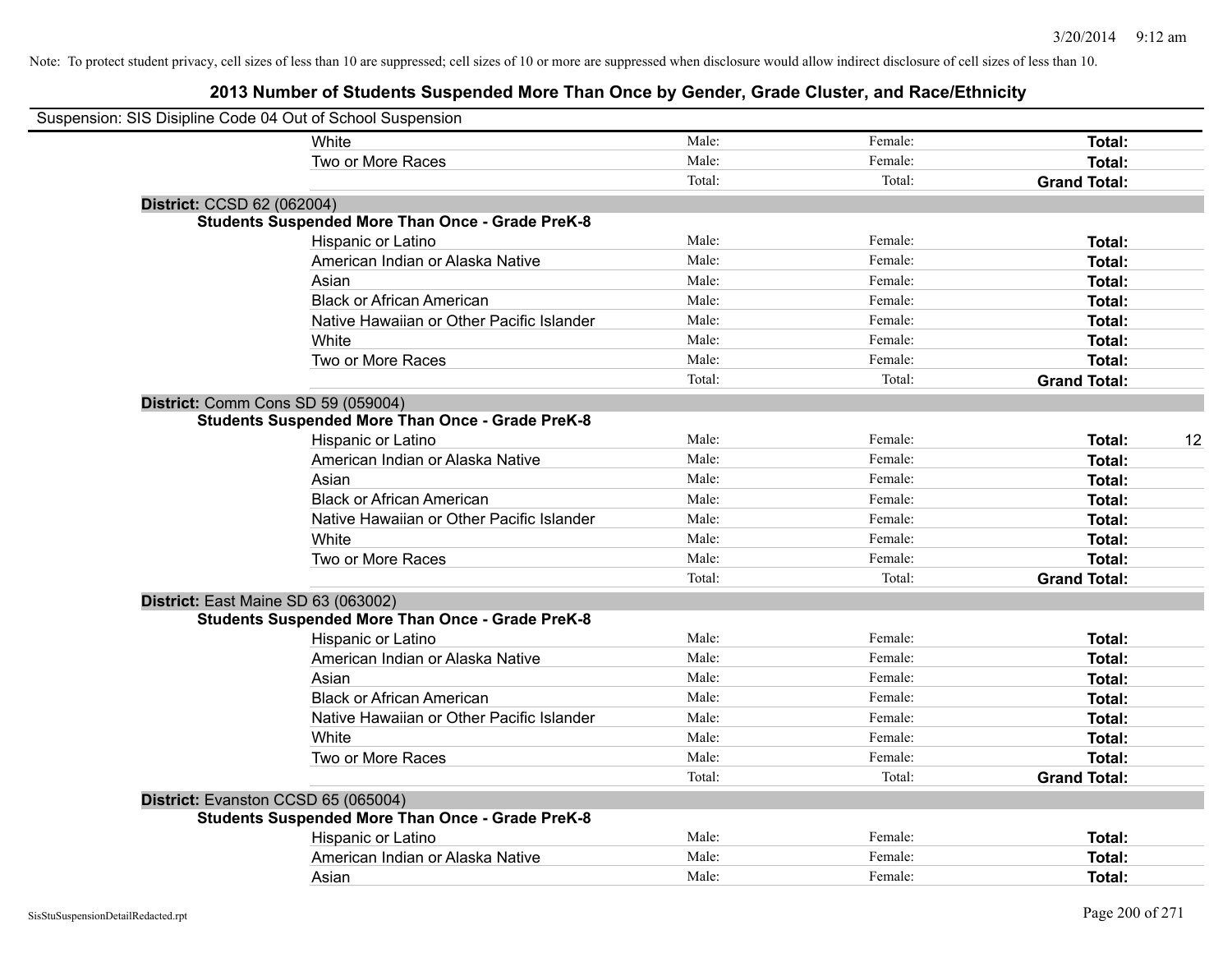| Suspension: SIS Disipline Code 04 Out of School Suspension |        |    |         |    |                     |    |
|------------------------------------------------------------|--------|----|---------|----|---------------------|----|
| <b>Black or African American</b>                           | Male:  | 29 | Female: | 10 | Total:              | 39 |
| Native Hawaiian or Other Pacific Islander                  | Male:  |    | Female: |    | Total:              |    |
| White                                                      | Male:  |    | Female: |    | Total:              |    |
| Two or More Races                                          | Male:  |    | Female: |    | Total:              |    |
|                                                            | Total: |    | Total:  |    | <b>Grand Total:</b> | 50 |
| District: Evanston Twp HSD 202 (202017)                    |        |    |         |    |                     |    |
| <b>Students Suspended More Than Once - Grade 9-12</b>      |        |    |         |    |                     |    |
| Hispanic or Latino                                         | Male:  |    | Female: |    | Total:              |    |
| American Indian or Alaska Native                           | Male:  |    | Female: |    | Total:              |    |
| Asian                                                      | Male:  |    | Female: |    | Total:              |    |
| <b>Black or African American</b>                           | Male:  | 27 | Female: | 12 | Total:              | 39 |
| Native Hawaiian or Other Pacific Islander                  | Male:  |    | Female: |    | Total:              |    |
| White                                                      | Male:  |    | Female: |    | Total:              |    |
| Two or More Races                                          | Male:  |    | Female: |    | Total:              |    |
|                                                            | Total: |    | Total:  |    | <b>Grand Total:</b> | 52 |
| District: Glenview CCSD 34 (034004)                        |        |    |         |    |                     |    |
| <b>Students Suspended More Than Once - Grade PreK-8</b>    |        |    |         |    |                     |    |
| Hispanic or Latino                                         | Male:  |    | Female: |    | Total:              |    |
| American Indian or Alaska Native                           | Male:  |    | Female: |    | Total:              |    |
| Asian                                                      | Male:  |    | Female: |    | Total:              |    |
| <b>Black or African American</b>                           | Male:  |    | Female: |    | Total:              |    |
| Native Hawaiian or Other Pacific Islander                  | Male:  |    | Female: |    | Total:              |    |
| White                                                      | Male:  |    | Female: |    | Total:              |    |
| Two or More Races                                          | Male:  |    | Female: |    | Total:              |    |
|                                                            | Total: |    | Total:  |    | <b>Grand Total:</b> |    |
| District: Golf ESD 67 (067002)                             |        |    |         |    |                     |    |
| <b>Students Suspended More Than Once - Grade PreK-8</b>    |        |    |         |    |                     |    |
| Hispanic or Latino                                         | Male:  |    | Female: |    | Total:              |    |
| American Indian or Alaska Native                           | Male:  |    | Female: |    | Total:              |    |
| Asian                                                      | Male:  |    | Female: |    | Total:              |    |
| <b>Black or African American</b>                           | Male:  |    | Female: |    | Total:              |    |
| Native Hawaiian or Other Pacific Islander                  | Male:  |    | Female: |    | Total:              |    |
| <b>White</b>                                               | Male:  |    | Female: |    | Total:              |    |
| Two or More Races                                          | Male:  |    | Female: |    | Total:              |    |
|                                                            | Total: |    | Total:  |    | <b>Grand Total:</b> |    |
| District: Lincolnwood SD 74 (074002)                       |        |    |         |    |                     |    |
| <b>Students Suspended More Than Once - Grade PreK-8</b>    |        |    |         |    |                     |    |
| <b>Hispanic or Latino</b>                                  | Male:  |    | Female: |    | Total:              |    |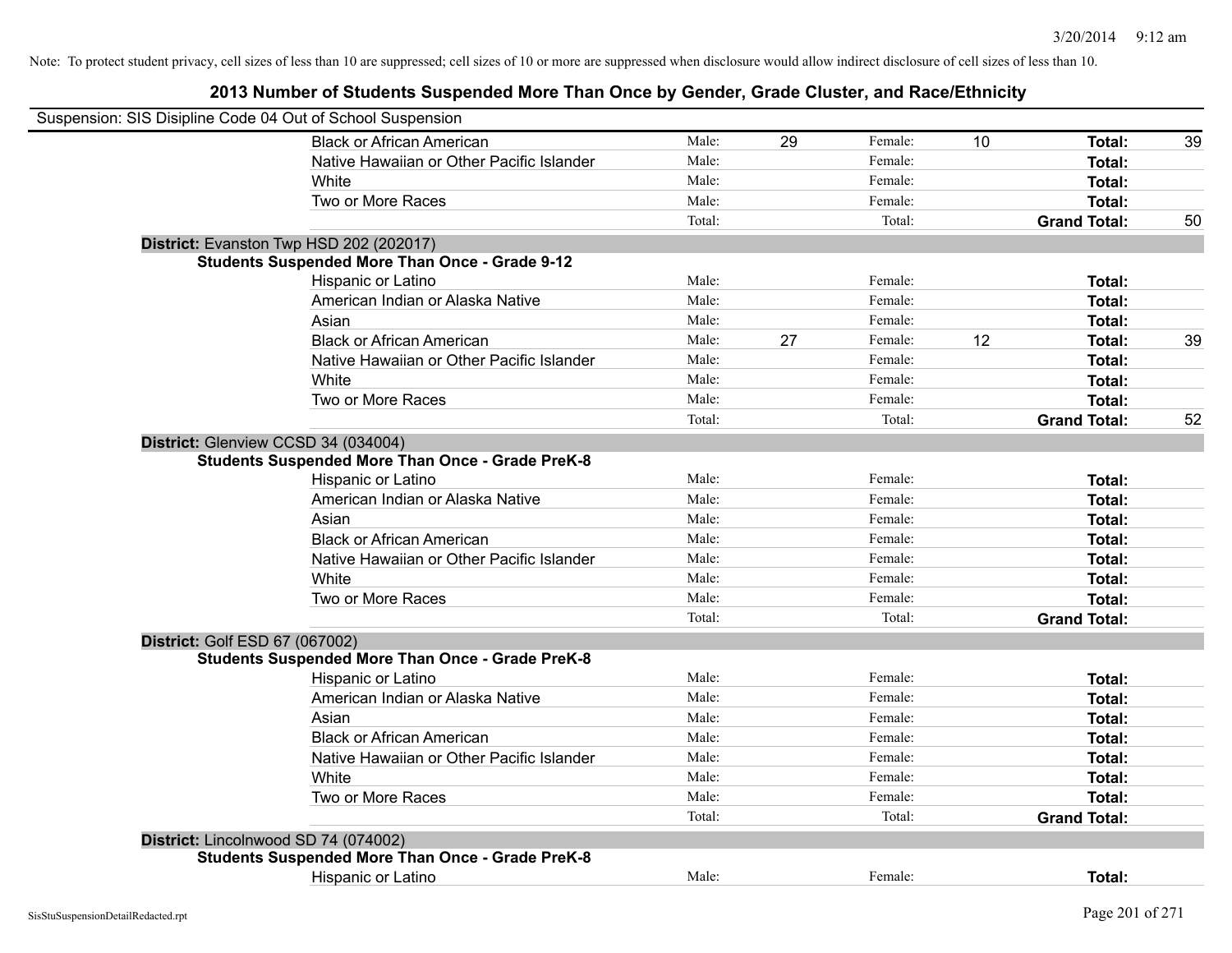#### **2013 Number of Students Suspended More Than Once by Gender, Grade Cluster, and Race/Ethnicity**

| Suspension: SIS Disipline Code 04 Out of School Suspension |        |    |         |    |                     |    |
|------------------------------------------------------------|--------|----|---------|----|---------------------|----|
| American Indian or Alaska Native                           | Male:  |    | Female: |    | Total:              |    |
| Asian                                                      | Male:  |    | Female: |    | Total:              |    |
| <b>Black or African American</b>                           | Male:  |    | Female: |    | Total:              |    |
| Native Hawaiian or Other Pacific Islander                  | Male:  |    | Female: |    | Total:              |    |
| White                                                      | Male:  |    | Female: |    | Total:              |    |
| Two or More Races                                          | Male:  |    | Female: |    | Total:              |    |
|                                                            | Total: |    | Total:  |    | <b>Grand Total:</b> |    |
| District: Maine Township HSD 207 (207017)                  |        |    |         |    |                     |    |
| <b>Students Suspended More Than Once - Grade 9-12</b>      |        |    |         |    |                     |    |
| Hispanic or Latino                                         | Male:  |    | Female: |    | Total:              | 28 |
| American Indian or Alaska Native                           | Male:  |    | Female: |    | Total:              |    |
| Asian                                                      | Male:  |    | Female: |    | Total:              |    |
| <b>Black or African American</b>                           | Male:  |    | Female: |    | Total:              |    |
| Native Hawaiian or Other Pacific Islander                  | Male:  |    | Female: |    | Total:              |    |
| White                                                      | Male:  | 27 | Female: | 11 | Total:              | 38 |
| Two or More Races                                          | Male:  |    | Female: |    | Total:              |    |
|                                                            | Total: | 61 | Total:  | 21 | <b>Grand Total:</b> | 82 |
| District: Morton Grove SD 70 (070002)                      |        |    |         |    |                     |    |
| <b>Students Suspended More Than Once - Grade PreK-8</b>    |        |    |         |    |                     |    |
| Hispanic or Latino                                         | Male:  |    | Female: |    | Total:              |    |
| American Indian or Alaska Native                           | Male:  |    | Female: |    | Total:              |    |
| Asian                                                      | Male:  |    | Female: |    | Total:              |    |
| <b>Black or African American</b>                           | Male:  |    | Female: |    | Total:              |    |
| Native Hawaiian or Other Pacific Islander                  | Male:  |    | Female: |    | Total:              |    |
| White                                                      | Male:  |    | Female: |    | Total:              |    |
| Two or More Races                                          | Male:  |    | Female: |    | Total:              |    |
|                                                            | Total: |    | Total:  |    | <b>Grand Total:</b> |    |
| District: Mount Prospect SD 57 (057002)                    |        |    |         |    |                     |    |
| <b>Students Suspended More Than Once - Grade PreK-8</b>    |        |    |         |    |                     |    |
| Hispanic or Latino                                         | Male:  |    | Female: |    | Total:              |    |
| American Indian or Alaska Native                           | Male:  |    | Female: |    | Total:              |    |
| Asian                                                      | Male:  |    | Female: |    | Total:              |    |
| <b>Black or African American</b>                           | Male:  |    | Female: |    | Total:              |    |
| Native Hawaiian or Other Pacific Islander                  | Male:  |    | Female: |    | Total:              |    |
| White                                                      | Male:  |    | Female: |    | Total:              |    |
| Two or More Races                                          | Male:  |    | Female: |    | <b>Total:</b>       |    |
|                                                            | Total: |    | Total:  |    | <b>Grand Total:</b> |    |

**District:** New Trier Twp HSD 203 (203017)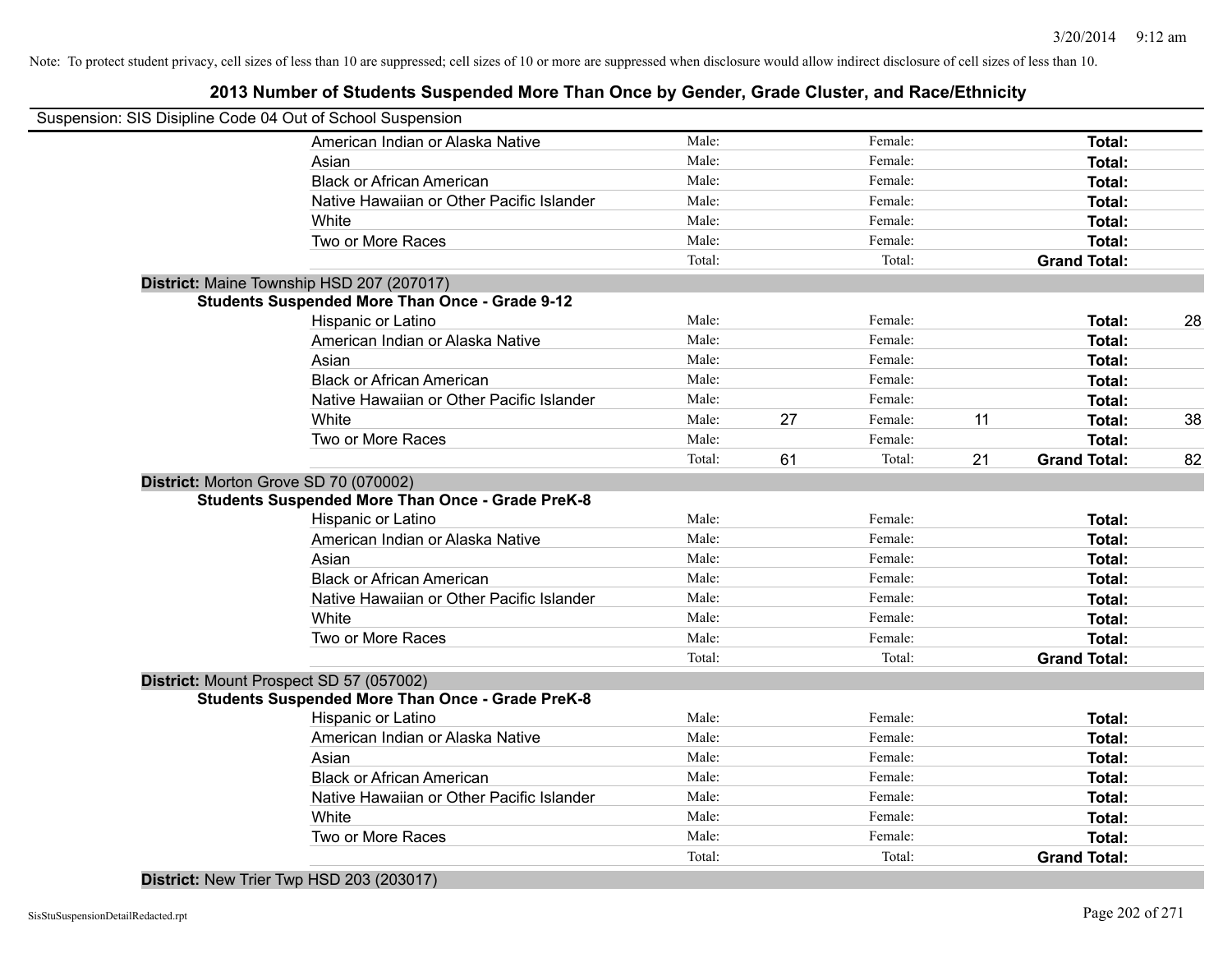## Suspension: SIS Disipline Code 04 Out of School Suspension **Students Suspended More Than Once - Grade 9-12** Hispanic or Latino **Finale:** Female: **Female:** Female: **Total:** Female: **Total:** Female: **Female:** Female: **Total:** Female: **Female:** Female: **Female:** Female: **Female:** Female: **Female:** Female: **Female:** Female: **Female:** American Indian or Alaska Native **Male:** Male: Female: Female: **Total:** Total: Asian **Asian Male:** Female: **Total:** Female: **Total:** Female: **Total:** Female: **Total:** Total: Black or African American **Figure 1.1 and Total:** Male: Female: Female: **Total:** Total: Native Hawaiian or Other Pacific Islander Male: Total: Female: Female: Total: Total: White **Total:** Male: **Female:** Female: **Total:** Total: **Total:** Female: **Total:** Total: **Total:** Total: **Total:** Total: **Total:** Total: **Total:** Total: **Total:** Total: **Total:** Total: **Total:** Total: **Total:** Total: **Total** Two or More Races **Total:** Total: Male: Female: Female: **Total:** Total: Total: Total: **Grand Total: District:** Niles Twp CHSD 219 (219017) **Students Suspended More Than Once - Grade 9-12** Hispanic or Latino **Male:** Male: **Female:** Female: **Total: 13** American Indian or Alaska Native **Male:** Male: Female: Female: **Total:** Total: Asian Male: Female: **Total:** Black or African American **Male:** Male: The Female: Total: 14 and Total: 14 and Total: 14 and Total: 14 and Total: 14 and Total: 14 and Total: 14 and Total: 14 and Total: 14 and Total: 14 and Total: 14 and Total: 14 and To Native Hawaiian or Other Pacific Islander **Male:** Male: Female: Female: **Total:** Total: White **Male:** Male: **Total: 15** Male: **Total: 15** Male: **Total: 15** Two or More Races **Total:** Total: Male: Female: Female: **Total:** Total: Total: 40 Total: 14 **Grand Total:** 54 **District:** Niles Twp District for Spec Educ (807060) **Students Suspended More Than Once - Grade PreK-8** Hispanic or Latino **Finally Hispanic or Latino** *Total:* Male: Female: **Female: Total: Total: Total:** American Indian or Alaska Native **Male:** Male: Female: Female: **Total:** Total: Asian **Male:** Female: **Total:** Total: **Total:** Female: **Total:** Total: **Total:** Total: Total: Total: Total: Total: Total: Total: Total: Total: Total: Total: Total: Total: Total: Total: Total: Total: Total: Total: Total: To Black or African American **Male:** Male: Female: Female: **Total:** Total: **Total:** Female: **Total:** Total: **Female:** Total: **Total:** Total: **Total:** Total: **Total:** Total: **Total:** Total: **Total:** Total: **Total:** Total: **Tot** Native Hawaiian or Other Pacific Islander **Male:** Male: Female: Female: **Total:** Total: White **Total:** Male: Female: **Total:** Total: **Total:** Female: **Total:** Total: Two or More Races **Total:** Total: Male: Female: Female: **Total:** Total: Female: Total: Total: Total: **Grand Total: District:** Northbrook ESD 27 (027002) **Students Suspended More Than Once - Grade PreK-8** Hispanic or Latino **Total:** Total: Male: Female: Female: **Total:** Total: Female: Total: American Indian or Alaska Native **Male:** Male: Female: Female: **Total:** Total: Asian **Female:** Total: Male: Female: **Total: Total:** Total: Total: Female: Total: Total: Total: Total: Total: Total: Total: Total: Total: Total: Total: Total: Total: Total: Total: Total: Total: Total: Total: Total: Total: Black or African American **Male:** Male: Female: Female: **Total:** Total: **Total:** Female: **Total:** Total: **Female:** Total: **Total:** Total: **Total:** Total: **Total:** Total: **Total:** Total: **Total:** Total: **Total:** Total: **Tot** Native Hawaiian or Other Pacific Islander Male: Total: Female: Female: Total: Total: White **Total:** Male: Female: **Total:** Total: **Total:** Female: **Total:** Total: Two or More Races **Total:** The Male: The Female: Female: **Total:** Total: Total: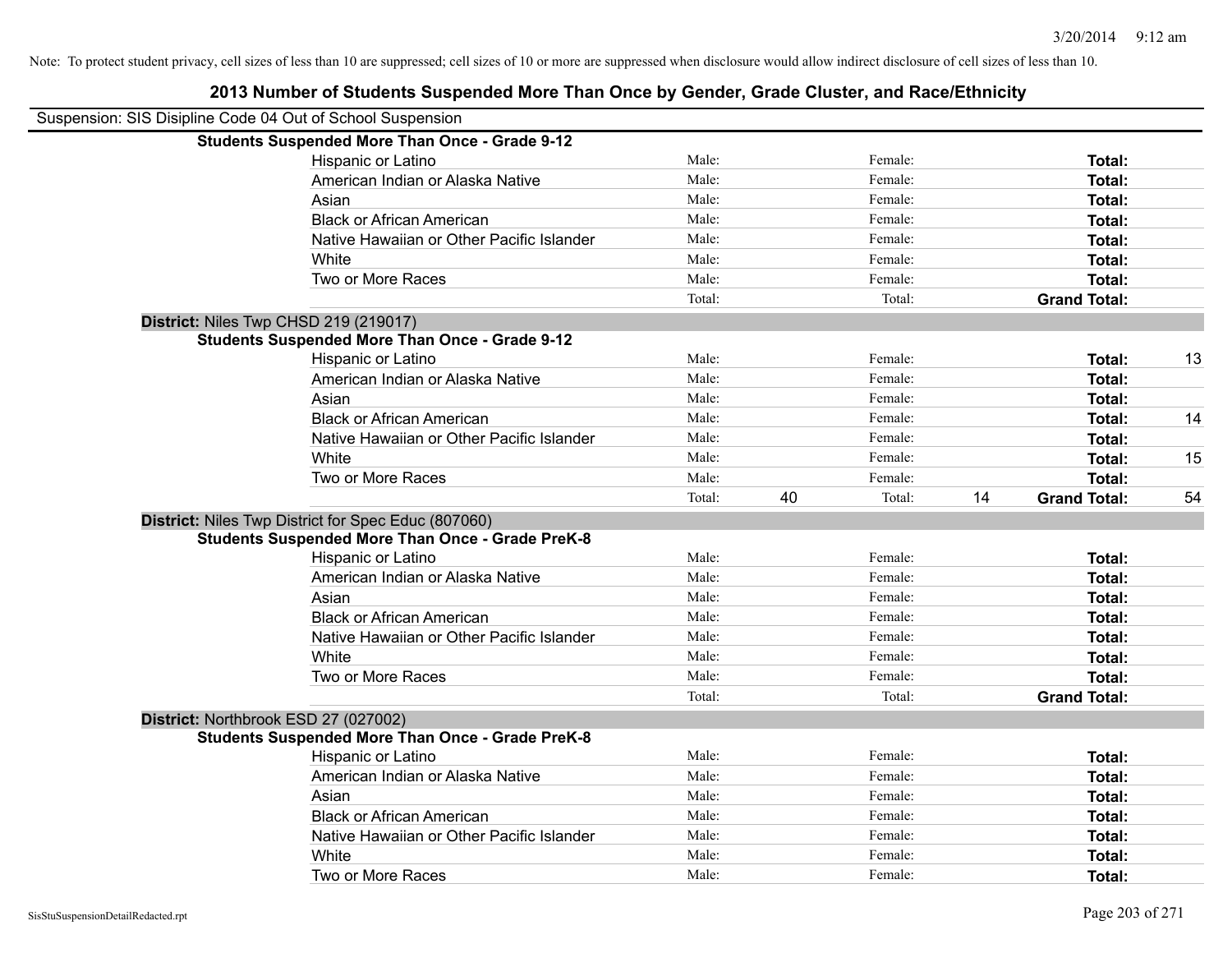| Suspension: SIS Disipline Code 04 Out of School Suspension |        |         |                     |    |
|------------------------------------------------------------|--------|---------|---------------------|----|
|                                                            | Total: | Total:  | <b>Grand Total:</b> |    |
| District: Northbrook SD 28 (028002)                        |        |         |                     |    |
| <b>Students Suspended More Than Once - Grade PreK-8</b>    |        |         |                     |    |
| Hispanic or Latino                                         | Male:  | Female: | Total:              |    |
| American Indian or Alaska Native                           | Male:  | Female: | Total:              |    |
| Asian                                                      | Male:  | Female: | Total:              |    |
| <b>Black or African American</b>                           | Male:  | Female: | Total:              |    |
| Native Hawaiian or Other Pacific Islander                  | Male:  | Female: | Total:              |    |
| White                                                      | Male:  | Female: | Total:              |    |
| Two or More Races                                          | Male:  | Female: | Total:              |    |
|                                                            | Total: | Total:  | <b>Grand Total:</b> |    |
| District: Northfield Twp HSD 225 (225017)                  |        |         |                     |    |
| <b>Students Suspended More Than Once - Grade 9-12</b>      |        |         |                     |    |
| Hispanic or Latino                                         | Male:  | Female: | Total:              |    |
| American Indian or Alaska Native                           | Male:  | Female: | Total:              |    |
| Asian                                                      | Male:  | Female: | Total:              |    |
| <b>Black or African American</b>                           | Male:  | Female: | Total:              |    |
| Native Hawaiian or Other Pacific Islander                  | Male:  | Female: | Total:              |    |
| White                                                      | Male:  | Female: | Total:              | 14 |
| Two or More Races                                          | Male:  | Female: | Total:              |    |
|                                                            | Total: | Total:  | <b>Grand Total:</b> | 25 |
| District: NW Suburban Spec Educ Org (805060)               |        |         |                     |    |
| <b>Students Suspended More Than Once - Grade PreK-8</b>    |        |         |                     |    |
| Hispanic or Latino                                         | Male:  | Female: | Total:              |    |
| American Indian or Alaska Native                           | Male:  | Female: | Total:              |    |
| Asian                                                      | Male:  | Female: | Total:              |    |
| <b>Black or African American</b>                           | Male:  | Female: | Total:              |    |
| Native Hawaiian or Other Pacific Islander                  | Male:  | Female: | Total:              |    |
| White                                                      | Male:  | Female: | Total:              |    |
| Two or More Races                                          | Male:  | Female: | Total:              |    |
|                                                            | Total: | Total:  | <b>Grand Total:</b> |    |
| District: Palatine CCSD 15 (015004)                        |        |         |                     |    |
| <b>Students Suspended More Than Once - Grade PreK-8</b>    |        |         |                     |    |
| Hispanic or Latino                                         | Male:  | Female: | Total:              |    |
| American Indian or Alaska Native                           | Male:  | Female: | Total:              |    |
| Asian                                                      | Male:  | Female: | Total:              |    |
| <b>Black or African American</b>                           | Male:  | Female: | Total:              |    |
| Native Hawaiian or Other Pacific Islander                  | Male:  | Female: | Total:              |    |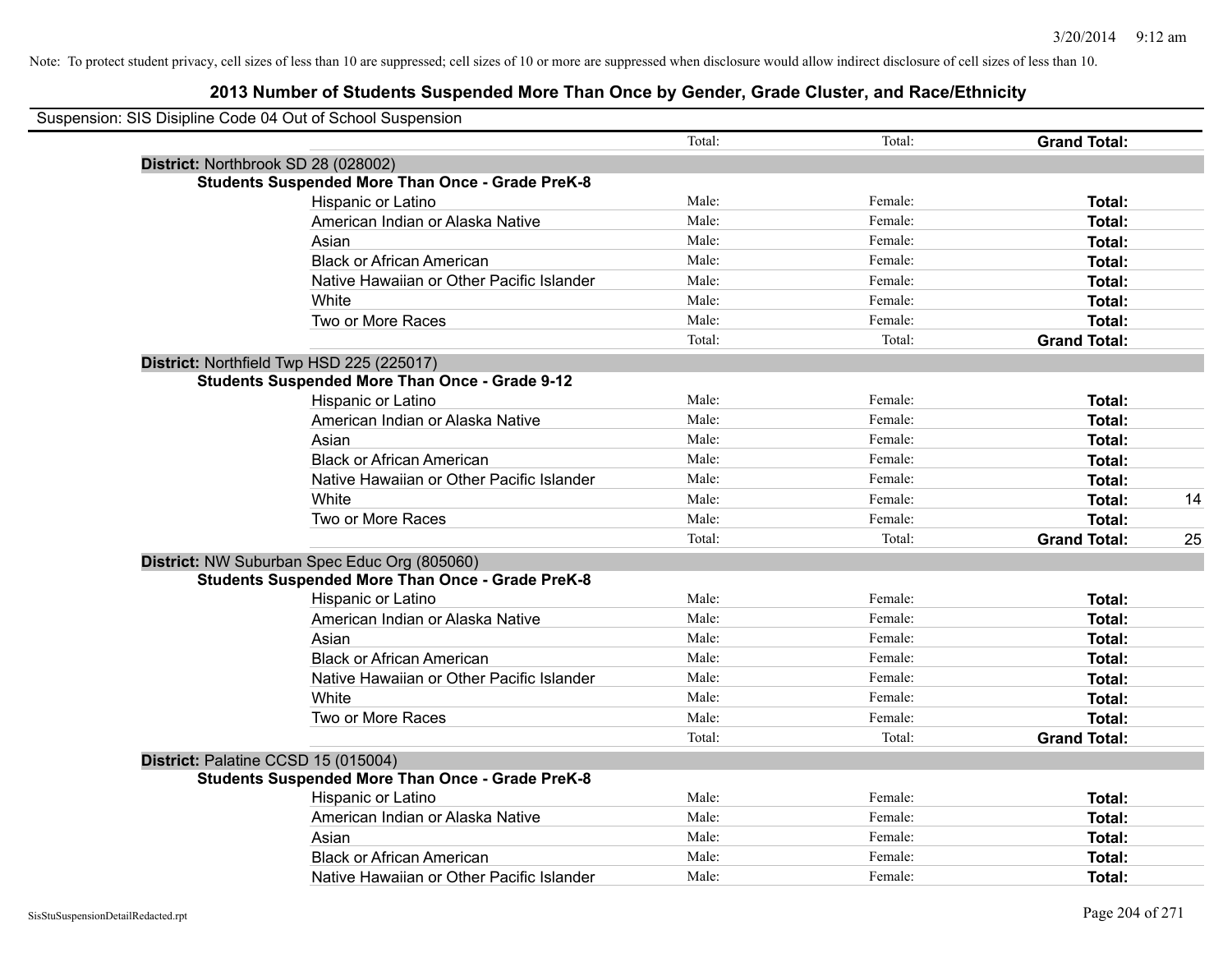| Suspension: SIS Disipline Code 04 Out of School Suspension |                                                         |        |         |                     |
|------------------------------------------------------------|---------------------------------------------------------|--------|---------|---------------------|
| White                                                      |                                                         | Male:  | Female: | <b>Total:</b>       |
| Two or More Races                                          |                                                         | Male:  | Female: | Total:              |
|                                                            |                                                         | Total: | Total:  | <b>Grand Total:</b> |
| District: Park Ridge CCSD 64 (064004)                      |                                                         |        |         |                     |
|                                                            | <b>Students Suspended More Than Once - Grade PreK-8</b> |        |         |                     |
| Hispanic or Latino                                         |                                                         | Male:  | Female: | Total:              |
|                                                            | American Indian or Alaska Native                        | Male:  | Female: | Total:              |
| Asian                                                      |                                                         | Male:  | Female: | Total:              |
|                                                            | <b>Black or African American</b>                        | Male:  | Female: | Total:              |
|                                                            | Native Hawaiian or Other Pacific Islander               | Male:  | Female: | Total:              |
| White                                                      |                                                         | Male:  | Female: | Total:              |
| Two or More Races                                          |                                                         | Male:  | Female: | Total:              |
|                                                            |                                                         | Total: | Total:  | <b>Grand Total:</b> |
| District: Prospect Heights SD 23 (023002)                  |                                                         |        |         |                     |
|                                                            | <b>Students Suspended More Than Once - Grade PreK-8</b> |        |         |                     |
| Hispanic or Latino                                         |                                                         | Male:  | Female: | Total:              |
|                                                            | American Indian or Alaska Native                        | Male:  | Female: | Total:              |
| Asian                                                      |                                                         | Male:  | Female: | Total:              |
|                                                            | <b>Black or African American</b>                        | Male:  | Female: | Total:              |
|                                                            | Native Hawaiian or Other Pacific Islander               | Male:  | Female: | Total:              |
| White                                                      |                                                         | Male:  | Female: | Total:              |
| Two or More Races                                          |                                                         | Male:  | Female: | Total:              |
|                                                            |                                                         | Total: | Total:  | <b>Grand Total:</b> |
| District: River Trails SD 26 (026002)                      |                                                         |        |         |                     |
|                                                            | Students Suspended More Than Once - Grade PreK-8        |        |         |                     |
| Hispanic or Latino                                         |                                                         | Male:  | Female: | Total:              |
|                                                            | American Indian or Alaska Native                        | Male:  | Female: | Total:              |
| Asian                                                      |                                                         | Male:  | Female: | Total:              |
|                                                            | <b>Black or African American</b>                        | Male:  | Female: | Total:              |
|                                                            | Native Hawaiian or Other Pacific Islander               | Male:  | Female: | Total:              |
| White                                                      |                                                         | Male:  | Female: | Total:              |
| Two or More Races                                          |                                                         | Male:  | Female: | Total:              |
|                                                            |                                                         | Total: | Total:  | <b>Grand Total:</b> |
| District: Schaumburg CCSD 54 (054004)                      |                                                         |        |         |                     |
|                                                            | <b>Students Suspended More Than Once - Grade PreK-8</b> |        |         |                     |
| Hispanic or Latino                                         |                                                         | Male:  | Female: | Total:              |
|                                                            | American Indian or Alaska Native                        | Male:  | Female: | Total:              |
| Asian                                                      |                                                         | Male:  | Female: | Total:              |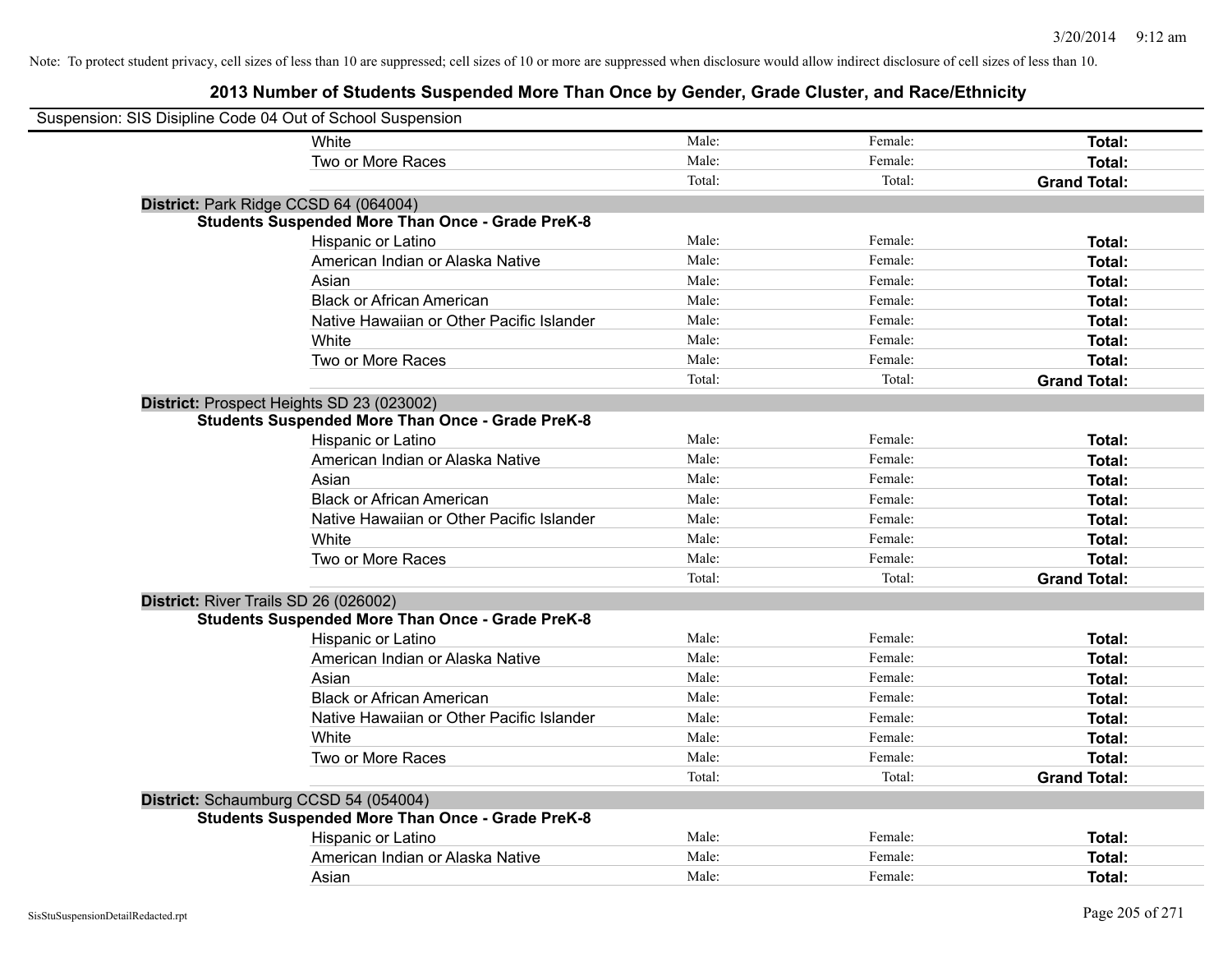| Suspension: SIS Disipline Code 04 Out of School Suspension |        |               |                     |    |
|------------------------------------------------------------|--------|---------------|---------------------|----|
| <b>Black or African American</b>                           | Male:  | Female:       | Total:              | 11 |
| Native Hawaiian or Other Pacific Islander                  | Male:  | Female:       | Total:              |    |
| White                                                      | Male:  | Female:       | Total:              |    |
| Two or More Races                                          | Male:  | Female:       | Total:              |    |
|                                                            | Total: | Total:        | <b>Grand Total:</b> |    |
| District: Skokie SD 68 (068002)                            |        |               |                     |    |
| <b>Students Suspended More Than Once - Grade PreK-8</b>    |        |               |                     |    |
| Hispanic or Latino                                         | Male:  | Female:       | Total:              |    |
| American Indian or Alaska Native                           | Male:  | Female:       | Total:              |    |
| Asian                                                      | Male:  | Female:       | Total:              |    |
| <b>Black or African American</b>                           | Male:  | Female:       | Total:              |    |
| Native Hawaiian or Other Pacific Islander                  | Male:  | Female:       | Total:              |    |
| White                                                      | Male:  | Female:       | Total:              |    |
| Two or More Races                                          | Male:  | Female:       | Total:              |    |
|                                                            | Total: | Total:        | <b>Grand Total:</b> |    |
| District: Skokie SD 69 (069002)                            |        |               |                     |    |
| <b>Students Suspended More Than Once - Grade PreK-8</b>    |        |               |                     |    |
| Hispanic or Latino                                         | Male:  | Female:       | Total:              |    |
| American Indian or Alaska Native                           | Male:  | Female:       | Total:              |    |
| Asian                                                      | Male:  | Female:       | Total:              |    |
| <b>Black or African American</b>                           | Male:  | Female:       | Total:              |    |
| Native Hawaiian or Other Pacific Islander                  | Male:  | Female:       | Total:              |    |
| White                                                      | Male:  | Female:       | Total:              |    |
| Two or More Races                                          | Male:  | Female:       | Total:              |    |
|                                                            | Total: | Total:        | <b>Grand Total:</b> |    |
| District: Skokie SD 73-5 (073502)                          |        |               |                     |    |
| <b>Students Suspended More Than Once - Grade PreK-8</b>    |        |               |                     |    |
| Hispanic or Latino                                         | Male:  | Female:       | <b>Total:</b>       |    |
| American Indian or Alaska Native                           | Male:  | Female:       | Total:              |    |
| Asian                                                      | Male:  | Female:       | Total:              |    |
| <b>Black or African American</b>                           | Male:  | Female:       | Total:              |    |
| Native Hawaiian or Other Pacific Islander                  | Male:  | Female:       | Total:              |    |
| White                                                      | Male:  | Female:       | Total:              |    |
| Two or More Races                                          | Male:  | Female:       | Total:              |    |
|                                                            | Total: | Total:        | <b>Grand Total:</b> |    |
| District: Township HSD 211 (211017)                        |        |               |                     |    |
| <b>Students Suspended More Than Once - Grade 9-12</b>      |        |               |                     |    |
| <b>Hispanic or Latino</b>                                  | Male:  | 32<br>Female: | 12<br>Total:        | 44 |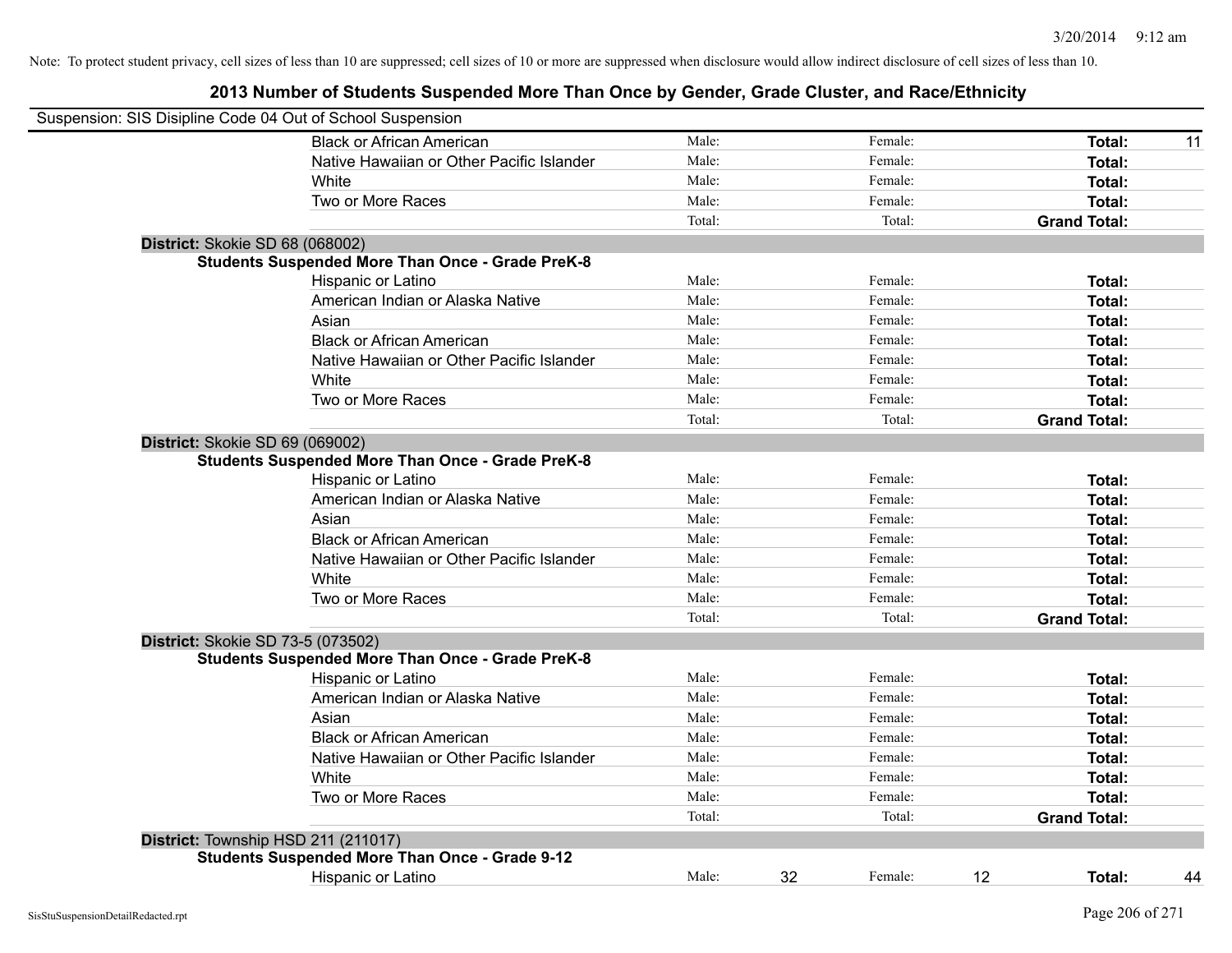|                                 | Suspension: SIS Disipline Code 04 Out of School Suspension |        |    |         |    |                     |    |
|---------------------------------|------------------------------------------------------------|--------|----|---------|----|---------------------|----|
|                                 | American Indian or Alaska Native                           | Male:  |    | Female: |    | Total:              |    |
|                                 | Asian                                                      | Male:  |    | Female: |    | Total:              |    |
|                                 | <b>Black or African American</b>                           | Male:  | 18 | Female: | 22 | <b>Total:</b>       | 40 |
|                                 | Native Hawaiian or Other Pacific Islander                  | Male:  |    | Female: |    | Total:              |    |
|                                 | White                                                      | Male:  |    | Female: |    | <b>Total:</b>       | 20 |
|                                 | Two or More Races                                          | Male:  |    | Female: |    | Total:              |    |
|                                 |                                                            | Total: |    | Total:  |    | <b>Grand Total:</b> |    |
|                                 | District: Township HSD 214 (214017)                        |        |    |         |    |                     |    |
|                                 | <b>Students Suspended More Than Once - Grade 9-12</b>      |        |    |         |    |                     |    |
|                                 | Hispanic or Latino                                         | Male:  | 57 | Female: | 16 | Total:              | 73 |
|                                 | American Indian or Alaska Native                           | Male:  |    | Female: |    | Total:              |    |
|                                 | Asian                                                      | Male:  |    | Female: |    | Total:              |    |
|                                 | <b>Black or African American</b>                           | Male:  |    | Female: |    | Total:              | 16 |
|                                 | Native Hawaiian or Other Pacific Islander                  | Male:  |    | Female: |    | Total:              |    |
|                                 | White                                                      | Male:  | 29 | Female: | 10 | Total:              | 39 |
|                                 | Two or More Races                                          | Male:  |    | Female: |    | <b>Total:</b>       |    |
|                                 |                                                            | Total: |    | Total:  |    | <b>Grand Total:</b> |    |
|                                 | District: Wheeling CCSD 21 (021004)                        |        |    |         |    |                     |    |
|                                 | <b>Students Suspended More Than Once - Grade PreK-8</b>    |        |    |         |    |                     |    |
|                                 | Hispanic or Latino                                         | Male:  |    | Female: |    | Total:              |    |
|                                 | American Indian or Alaska Native                           | Male:  |    | Female: |    | Total:              |    |
|                                 | Asian                                                      | Male:  |    | Female: |    | Total:              |    |
|                                 | <b>Black or African American</b>                           | Male:  |    | Female: |    | Total:              |    |
|                                 | Native Hawaiian or Other Pacific Islander                  | Male:  |    | Female: |    | Total:              |    |
|                                 | White                                                      | Male:  |    | Female: |    | Total:              |    |
|                                 | Two or More Races                                          | Male:  |    | Female: |    | Total:              |    |
|                                 |                                                            | Total: |    | Total:  |    | <b>Grand Total:</b> |    |
| County: Non-Public School (000) |                                                            |        |    |         |    |                     |    |
|                                 | District: Region 05 North Cook ISC 1 (000000)              |        |    |         |    |                     |    |
|                                 | <b>Students Suspended More Than Once - Grade PreK-8</b>    |        |    |         |    |                     |    |
|                                 | Hispanic or Latino                                         | Male:  |    | Female: |    | Total:              |    |
|                                 | American Indian or Alaska Native                           | Male:  |    | Female: |    | Total:              |    |
|                                 | Asian                                                      | Male:  |    | Female: |    | Total:              |    |
|                                 | <b>Black or African American</b>                           | Male:  |    | Female: |    | Total:              |    |
|                                 | Native Hawaiian or Other Pacific Islander                  | Male:  |    | Female: |    | Total:              |    |
|                                 | White                                                      | Male:  |    | Female: |    | Total:              |    |
|                                 | Two or More Races                                          | Male:  |    | Female: |    | Total:              |    |
|                                 |                                                            | Total: |    | Total:  |    | <b>Grand Total:</b> |    |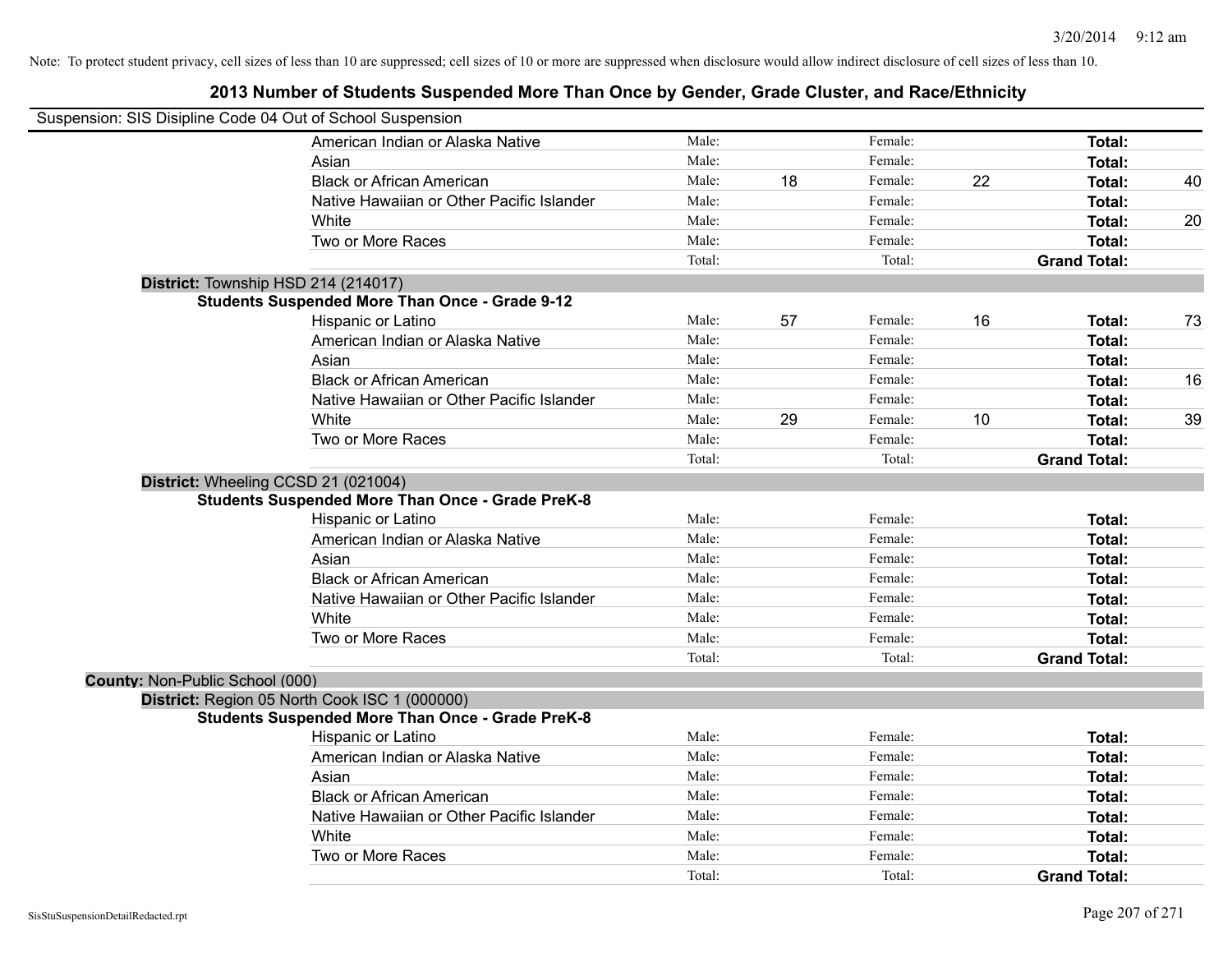|                                        | Suspension: SIS Disipline Code 04 Out of School Suspension |        |    |         |    |                     |    |
|----------------------------------------|------------------------------------------------------------|--------|----|---------|----|---------------------|----|
|                                        | <b>Students Suspended More Than Once - Grade 9-12</b>      |        |    |         |    |                     |    |
|                                        | Hispanic or Latino                                         | Male:  |    | Female: |    | Total:              |    |
|                                        | American Indian or Alaska Native                           | Male:  |    | Female: |    | Total:              |    |
|                                        | Asian                                                      | Male:  |    | Female: |    | Total:              |    |
|                                        | <b>Black or African American</b>                           | Male:  |    | Female: |    | Total:              |    |
|                                        | Native Hawaiian or Other Pacific Islander                  | Male:  |    | Female: |    | Total:              |    |
|                                        | White                                                      | Male:  |    | Female: |    | Total:              |    |
|                                        | Two or More Races                                          | Male:  |    | Female: |    | Total:              |    |
|                                        |                                                            | Total: |    | Total:  |    | <b>Grand Total:</b> |    |
| Region: Region 06 West Cook ISC 2 (06) |                                                            |        |    |         |    |                     |    |
| County: Cook (016)                     |                                                            |        |    |         |    |                     |    |
|                                        | District: Bellwood SD 88 (088002)                          |        |    |         |    |                     |    |
|                                        | <b>Students Suspended More Than Once - Grade PreK-8</b>    |        |    |         |    |                     |    |
|                                        | Hispanic or Latino                                         | Male:  |    | Female: |    | Total:              | 11 |
|                                        | American Indian or Alaska Native                           | Male:  |    | Female: |    | Total:              |    |
|                                        | Asian                                                      | Male:  |    | Female: |    | Total:              |    |
|                                        | <b>Black or African American</b>                           | Male:  |    | Female: |    | Total:              | 24 |
|                                        | Native Hawaiian or Other Pacific Islander                  | Male:  |    | Female: |    | Total:              |    |
|                                        | White                                                      | Male:  |    | Female: |    | Total:              |    |
|                                        | Two or More Races                                          | Male:  |    | Female: |    | Total:              |    |
|                                        |                                                            | Total: |    | Total:  |    | <b>Grand Total:</b> |    |
|                                        | District: Berkeley SD 87 (087002)                          |        |    |         |    |                     |    |
|                                        | <b>Students Suspended More Than Once - Grade PreK-8</b>    |        |    |         |    |                     |    |
|                                        | Hispanic or Latino                                         | Male:  |    | Female: |    | Total:              | 11 |
|                                        | American Indian or Alaska Native                           | Male:  |    | Female: |    | Total:              |    |
|                                        | Asian                                                      | Male:  |    | Female: |    | Total:              |    |
|                                        | <b>Black or African American</b>                           | Male:  | 24 | Female: | 12 | Total:              | 36 |
|                                        | Native Hawaiian or Other Pacific Islander                  | Male:  |    | Female: |    | Total:              |    |
|                                        | White                                                      | Male:  |    | Female: |    | Total:              |    |
|                                        | Two or More Races                                          | Male:  |    | Female: |    | Total:              |    |
|                                        |                                                            | Total: |    | Total:  |    | <b>Grand Total:</b> |    |
|                                        | District: Berwyn North SD 98 (098002)                      |        |    |         |    |                     |    |
|                                        | <b>Students Suspended More Than Once - Grade PreK-8</b>    |        |    |         |    |                     |    |
|                                        | Hispanic or Latino                                         | Male:  |    | Female: |    | Total:              |    |
|                                        | American Indian or Alaska Native                           | Male:  |    | Female: |    | Total:              |    |
|                                        | Asian                                                      | Male:  |    | Female: |    | Total:              |    |
|                                        | <b>Black or African American</b>                           | Male:  |    | Female: |    | Total:              |    |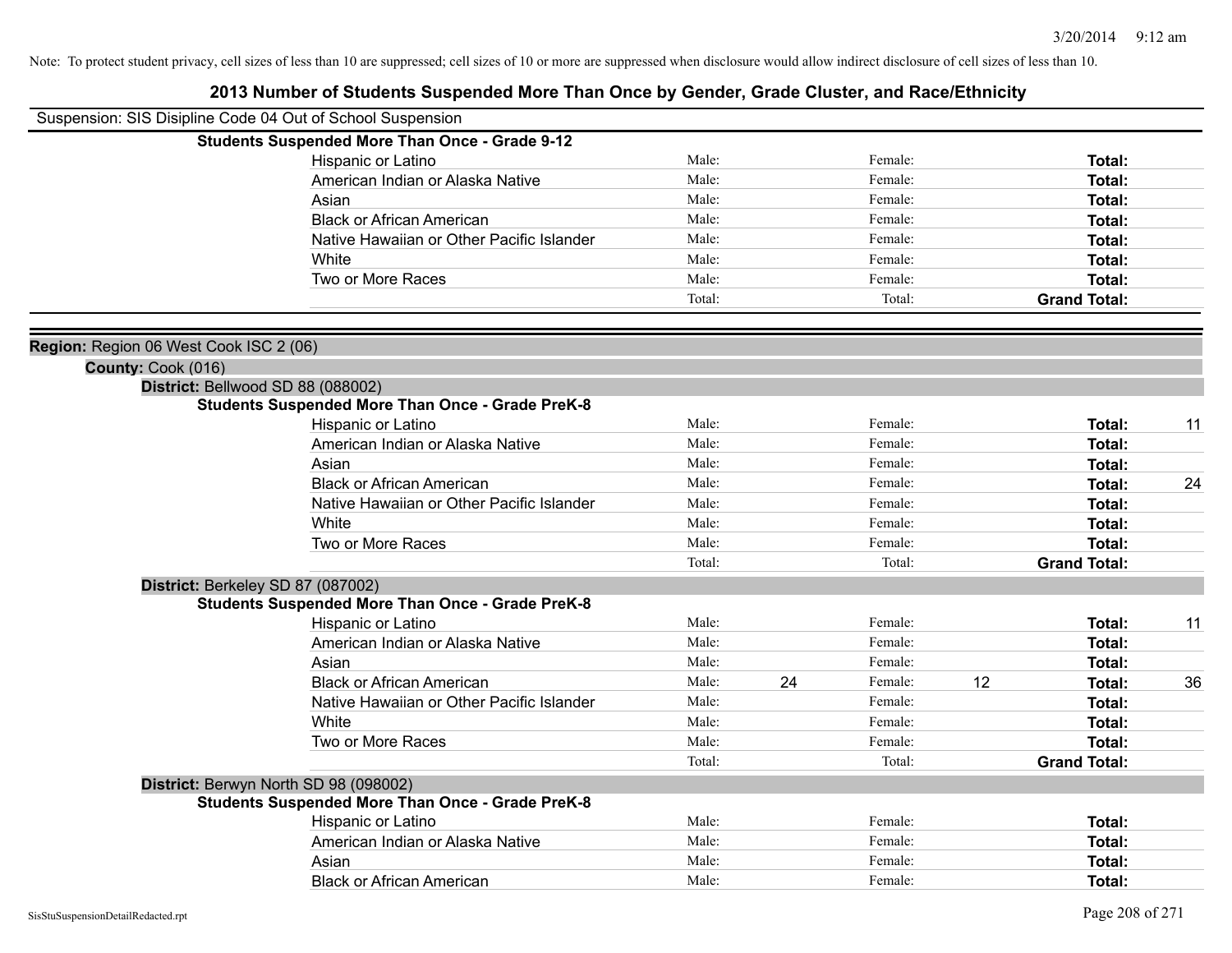| Suspension: SIS Disipline Code 04 Out of School Suspension |                                                         |        |         |                     |    |
|------------------------------------------------------------|---------------------------------------------------------|--------|---------|---------------------|----|
|                                                            | Native Hawaiian or Other Pacific Islander               | Male:  | Female: | Total:              |    |
|                                                            | White                                                   | Male:  | Female: | Total:              |    |
|                                                            | Two or More Races                                       | Male:  | Female: | Total:              |    |
|                                                            |                                                         | Total: | Total:  | <b>Grand Total:</b> | 10 |
|                                                            | District: Berwyn South SD 100 (100002)                  |        |         |                     |    |
|                                                            | <b>Students Suspended More Than Once - Grade PreK-8</b> |        |         |                     |    |
|                                                            | Hispanic or Latino                                      | Male:  | Female: | Total:              | 21 |
|                                                            | American Indian or Alaska Native                        | Male:  | Female: | <b>Total:</b>       |    |
|                                                            | Asian                                                   | Male:  | Female: | Total:              |    |
|                                                            | <b>Black or African American</b>                        | Male:  | Female: | Total:              |    |
|                                                            | Native Hawaiian or Other Pacific Islander               | Male:  | Female: | <b>Total:</b>       |    |
|                                                            | White                                                   | Male:  | Female: | <b>Total:</b>       |    |
|                                                            | Two or More Races                                       | Male:  | Female: | <b>Total:</b>       |    |
|                                                            |                                                         | Total: | Total:  | <b>Grand Total:</b> |    |
|                                                            | District: Brookfield Lagrange Park SD 95 (095002)       |        |         |                     |    |
|                                                            | <b>Students Suspended More Than Once - Grade PreK-8</b> |        |         |                     |    |
|                                                            | Hispanic or Latino                                      | Male:  | Female: | Total:              |    |
|                                                            | American Indian or Alaska Native                        | Male:  | Female: | <b>Total:</b>       |    |
|                                                            | Asian                                                   | Male:  | Female: | Total:              |    |
|                                                            | <b>Black or African American</b>                        | Male:  | Female: | Total:              |    |
|                                                            | Native Hawaiian or Other Pacific Islander               | Male:  | Female: | <b>Total:</b>       |    |
|                                                            | White                                                   | Male:  | Female: | Total:              |    |
|                                                            | Two or More Races                                       | Male:  | Female: | Total:              |    |
|                                                            |                                                         | Total: | Total:  | <b>Grand Total:</b> |    |
| <b>District: Cicero SD 99 (099002)</b>                     |                                                         |        |         |                     |    |
|                                                            | <b>Students Suspended More Than Once - Grade PreK-8</b> |        |         |                     |    |
|                                                            | Hispanic or Latino                                      | Male:  | Female: | <b>Total:</b>       | 63 |
|                                                            | American Indian or Alaska Native                        | Male:  | Female: | Total:              |    |
|                                                            | Asian                                                   | Male:  | Female: | Total:              |    |
|                                                            | <b>Black or African American</b>                        | Male:  | Female: | Total:              | 17 |
|                                                            | Native Hawaiian or Other Pacific Islander               | Male:  | Female: | Total:              |    |
|                                                            | White                                                   | Male:  | Female: | Total:              |    |
|                                                            | Two or More Races                                       | Male:  | Female: | Total:              |    |
|                                                            |                                                         | Total: | Total:  | <b>Grand Total:</b> |    |
|                                                            | District: Elmwood Park CUSD 401 (401026)                |        |         |                     |    |
|                                                            | <b>Students Suspended More Than Once - Grade PreK-8</b> |        |         |                     |    |
|                                                            | Hispanic or Latino                                      | Male:  | Female: | <b>Total:</b>       |    |
|                                                            | American Indian or Alaska Native                        | Male:  | Female: | Total:              |    |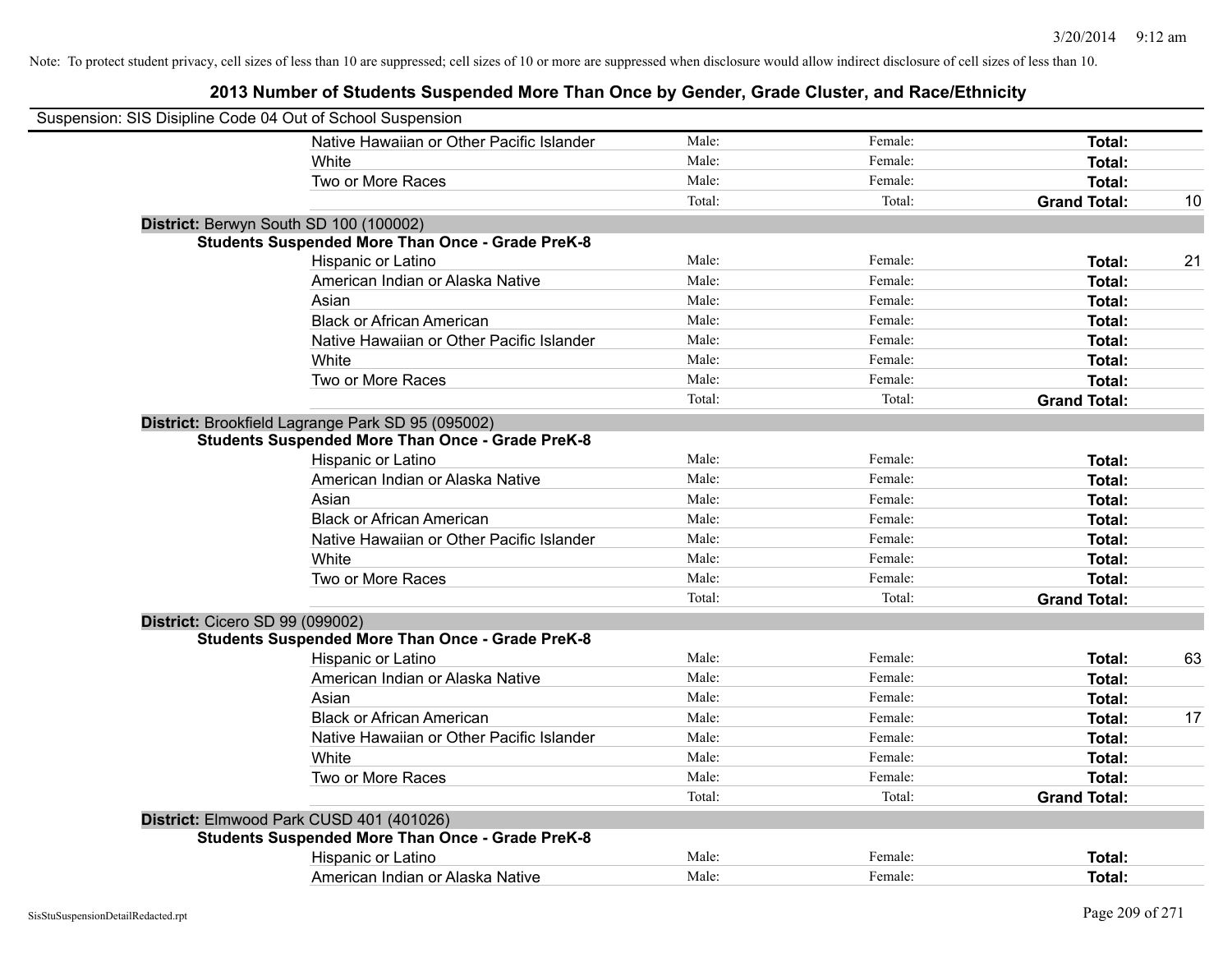| Suspension: SIS Disipline Code 04 Out of School Suspension |                                                         |        |     |         |                     |        |     |
|------------------------------------------------------------|---------------------------------------------------------|--------|-----|---------|---------------------|--------|-----|
|                                                            | Asian                                                   | Male:  |     | Female: |                     | Total: |     |
|                                                            | <b>Black or African American</b>                        | Male:  |     | Female: |                     | Total: |     |
|                                                            | Native Hawaiian or Other Pacific Islander               | Male:  |     | Female: |                     | Total: |     |
|                                                            | White                                                   | Male:  |     | Female: |                     | Total: |     |
|                                                            | Two or More Races                                       | Male:  |     | Female: |                     | Total: |     |
|                                                            |                                                         | Total: |     | Total:  | <b>Grand Total:</b> |        | 15  |
|                                                            | <b>Students Suspended More Than Once - Grade 9-12</b>   |        |     |         |                     |        |     |
|                                                            | Hispanic or Latino                                      | Male:  |     | Female: |                     | Total: | 16  |
|                                                            | American Indian or Alaska Native                        | Male:  |     | Female: |                     | Total: |     |
|                                                            | Asian                                                   | Male:  |     | Female: |                     | Total: |     |
|                                                            | <b>Black or African American</b>                        | Male:  |     | Female: |                     | Total: |     |
|                                                            | Native Hawaiian or Other Pacific Islander               | Male:  |     | Female: |                     | Total: |     |
|                                                            | White                                                   | Male:  |     | Female: |                     | Total: | 11  |
|                                                            | Two or More Races                                       | Male:  |     | Female: |                     | Total: |     |
|                                                            |                                                         | Total: |     | Total:  | <b>Grand Total:</b> |        |     |
| District: Franklin Park SD 84 (084002)                     |                                                         |        |     |         |                     |        |     |
|                                                            | <b>Students Suspended More Than Once - Grade PreK-8</b> |        |     |         |                     |        |     |
|                                                            | Hispanic or Latino                                      | Male:  |     | Female: |                     | Total: |     |
|                                                            | American Indian or Alaska Native                        | Male:  |     | Female: |                     | Total: |     |
|                                                            | Asian                                                   | Male:  |     | Female: |                     | Total: |     |
|                                                            | <b>Black or African American</b>                        | Male:  |     | Female: |                     | Total: |     |
|                                                            | Native Hawaiian or Other Pacific Islander               | Male:  |     | Female: |                     | Total: |     |
|                                                            | White                                                   | Male:  |     | Female: |                     | Total: |     |
|                                                            | Two or More Races                                       | Male:  |     | Female: |                     | Total: |     |
|                                                            |                                                         | Total: |     | Total:  | <b>Grand Total:</b> |        |     |
| District: Hillside SD 93 (093002)                          |                                                         |        |     |         |                     |        |     |
|                                                            | <b>Students Suspended More Than Once - Grade PreK-8</b> |        |     |         |                     |        |     |
|                                                            | Hispanic or Latino                                      | Male:  |     | Female: |                     | Total: |     |
|                                                            | American Indian or Alaska Native                        | Male:  |     | Female: |                     | Total: |     |
|                                                            | Asian                                                   | Male:  |     | Female: |                     | Total: |     |
|                                                            | <b>Black or African American</b>                        | Male:  |     | Female: |                     | Total: |     |
|                                                            | Native Hawaiian or Other Pacific Islander               | Male:  |     | Female: |                     | Total: |     |
|                                                            | White                                                   | Male:  |     | Female: |                     | Total: |     |
|                                                            | Two or More Races                                       | Male:  |     | Female: |                     | Total: |     |
|                                                            |                                                         | Total: |     | Total:  | <b>Grand Total:</b> |        |     |
| <b>District: J S Morton HSD 201 (201017)</b>               |                                                         |        |     |         |                     |        |     |
|                                                            | <b>Students Suspended More Than Once - Grade 9-12</b>   |        |     |         |                     |        |     |
|                                                            | <b>Hispanic or Latino</b>                               | Male:  | 246 | Female: | 109                 | Total: | 355 |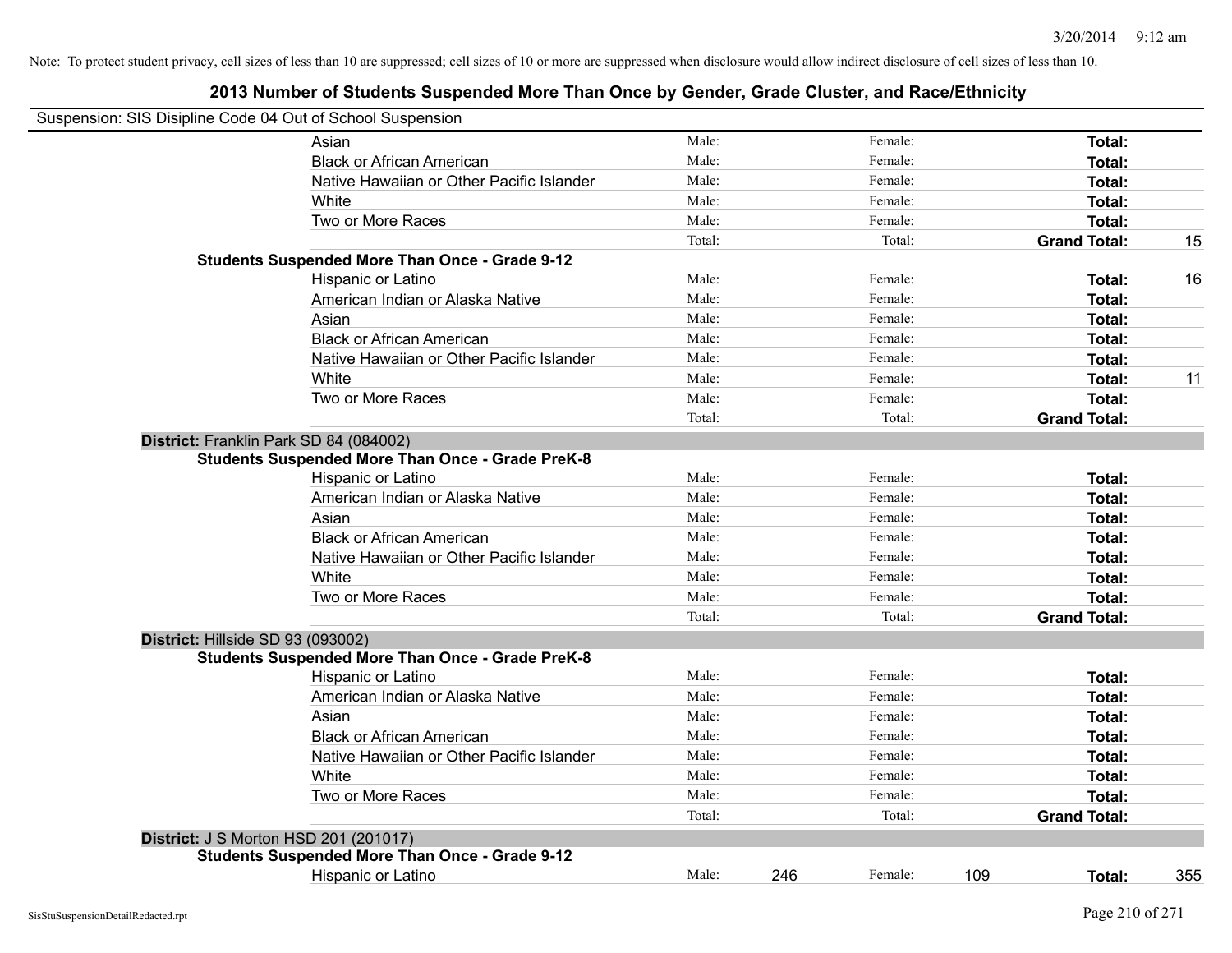#### **2013 Number of Students Suspended More Than Once by Gender, Grade Cluster, and Race/Ethnicity**

| Suspension: SIS Disipline Code 04 Out of School Suspension |                                                         |        |    |         |    |                     |     |
|------------------------------------------------------------|---------------------------------------------------------|--------|----|---------|----|---------------------|-----|
|                                                            | American Indian or Alaska Native                        | Male:  |    | Female: |    | Total:              |     |
|                                                            | Asian                                                   | Male:  |    | Female: |    | Total:              |     |
|                                                            | <b>Black or African American</b>                        | Male:  | 38 | Female: | 29 | Total:              | 67  |
|                                                            | Native Hawaiian or Other Pacific Islander               | Male:  |    | Female: |    | Total:              |     |
|                                                            | White                                                   | Male:  |    | Female: |    | Total:              | 33  |
|                                                            | Two or More Races                                       | Male:  |    | Female: |    | Total:              |     |
|                                                            |                                                         | Total: |    | Total:  |    | <b>Grand Total:</b> |     |
| District: Komarek SD 94 (094002)                           |                                                         |        |    |         |    |                     |     |
|                                                            | <b>Students Suspended More Than Once - Grade PreK-8</b> |        |    |         |    |                     |     |
|                                                            | Hispanic or Latino                                      | Male:  |    | Female: |    | Total:              |     |
|                                                            | American Indian or Alaska Native                        | Male:  |    | Female: |    | Total:              |     |
|                                                            | Asian                                                   | Male:  |    | Female: |    | Total:              |     |
|                                                            | <b>Black or African American</b>                        | Male:  |    | Female: |    | Total:              |     |
|                                                            | Native Hawaiian or Other Pacific Islander               | Male:  |    | Female: |    | Total:              |     |
|                                                            | White                                                   | Male:  |    | Female: |    | Total:              |     |
|                                                            | Two or More Races                                       | Male:  |    | Female: |    | Total:              |     |
|                                                            |                                                         | Total: |    | Total:  |    | <b>Grand Total:</b> |     |
| District: Leyden CHSD 212 (212016)                         |                                                         |        |    |         |    |                     |     |
|                                                            | <b>Students Suspended More Than Once - Grade 9-12</b>   |        |    |         |    |                     |     |
|                                                            | Hispanic or Latino                                      | Male:  | 73 | Female: | 22 | Total:              | 95  |
|                                                            | American Indian or Alaska Native                        | Male:  |    | Female: |    | Total:              |     |
|                                                            | Asian                                                   | Male:  |    | Female: |    | Total:              |     |
|                                                            | <b>Black or African American</b>                        | Male:  |    | Female: |    | Total:              |     |
|                                                            | Native Hawaiian or Other Pacific Islander               | Male:  |    | Female: |    | Total:              |     |
|                                                            | White                                                   | Male:  | 35 | Female: | 10 | Total:              | 45  |
|                                                            | Two or More Races                                       | Male:  |    | Female: |    | Total:              |     |
|                                                            |                                                         | Total: |    | Total:  |    | <b>Grand Total:</b> | 152 |
| District: Lindop SD 92 (092002)                            |                                                         |        |    |         |    |                     |     |
|                                                            | <b>Students Suspended More Than Once - Grade PreK-8</b> |        |    |         |    |                     |     |
|                                                            | Hispanic or Latino                                      | Male:  |    | Female: |    | Total:              |     |
|                                                            | American Indian or Alaska Native                        | Male:  |    | Female: |    | Total:              |     |
|                                                            | Asian                                                   | Male:  |    | Female: |    | Total:              |     |
|                                                            | <b>Black or African American</b>                        | Male:  |    | Female: |    | Total:              | 20  |
|                                                            | Native Hawaiian or Other Pacific Islander               | Male:  |    | Female: |    | Total:              |     |
|                                                            | White                                                   | Male:  |    | Female: |    | Total:              |     |
|                                                            | Two or More Races                                       | Male:  |    | Female: |    | Total:              |     |
|                                                            |                                                         | Total: |    | Total:  |    | <b>Grand Total:</b> |     |

#### **District:** Lyons SD 103 (103002)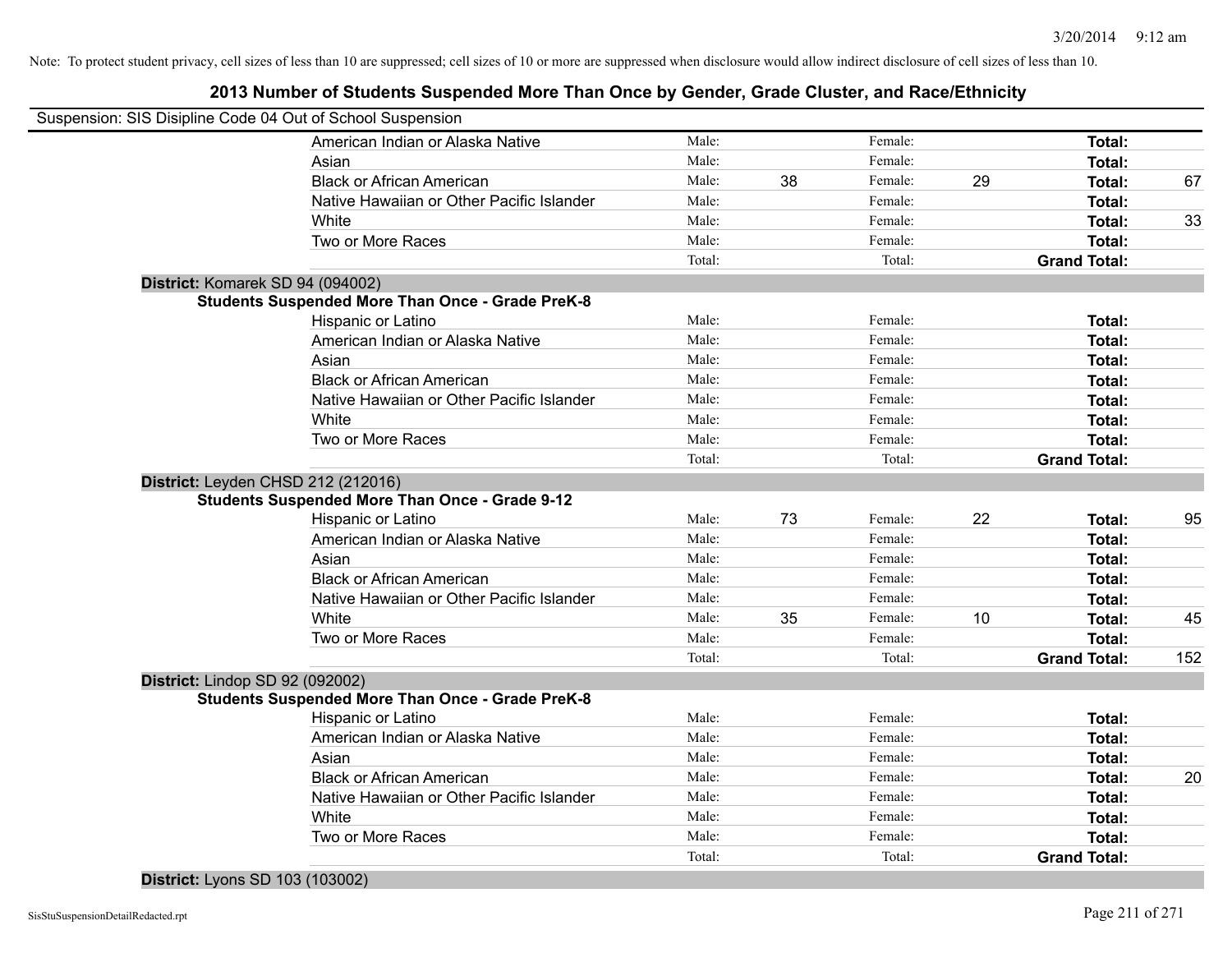| Suspension: SIS Disipline Code 04 Out of School Suspension |        |     |         |    |                     |     |
|------------------------------------------------------------|--------|-----|---------|----|---------------------|-----|
| <b>Students Suspended More Than Once - Grade PreK-8</b>    |        |     |         |    |                     |     |
| Hispanic or Latino                                         | Male:  |     | Female: |    | Total:              |     |
| American Indian or Alaska Native                           | Male:  |     | Female: |    | Total:              |     |
| Asian                                                      | Male:  |     | Female: |    | Total:              |     |
| <b>Black or African American</b>                           | Male:  |     | Female: |    | Total:              |     |
| Native Hawaiian or Other Pacific Islander                  | Male:  |     | Female: |    | Total:              |     |
| White                                                      | Male:  |     | Female: |    | Total:              |     |
| Two or More Races                                          | Male:  |     | Female: |    | Total:              |     |
|                                                            | Total: |     | Total:  |    | <b>Grand Total:</b> |     |
| District: Lyons Twp HSD 204 (204017)                       |        |     |         |    |                     |     |
| <b>Students Suspended More Than Once - Grade 9-12</b>      |        |     |         |    |                     |     |
| Hispanic or Latino                                         | Male:  |     | Female: |    | Total:              | 10  |
| American Indian or Alaska Native                           | Male:  |     | Female: |    | Total:              |     |
| Asian                                                      | Male:  |     | Female: |    | Total:              |     |
| <b>Black or African American</b>                           | Male:  |     | Female: |    | Total:              |     |
| Native Hawaiian or Other Pacific Islander                  | Male:  |     | Female: |    | Total:              |     |
| White                                                      | Male:  |     | Female: |    | Total:              | 16  |
| Two or More Races                                          | Male:  |     | Female: |    | Total:              |     |
|                                                            | Total: |     | Total:  |    | <b>Grand Total:</b> |     |
| District: Mannheim SD 83 (083002)                          |        |     |         |    |                     |     |
| <b>Students Suspended More Than Once - Grade PreK-8</b>    |        |     |         |    |                     |     |
| Hispanic or Latino                                         | Male:  |     | Female: |    | Total:              | 12  |
| American Indian or Alaska Native                           | Male:  |     | Female: |    | Total:              |     |
| Asian                                                      | Male:  |     | Female: |    | Total:              |     |
| <b>Black or African American</b>                           | Male:  |     | Female: |    | Total:              |     |
| Native Hawaiian or Other Pacific Islander                  | Male:  |     | Female: |    | Total:              |     |
| White                                                      | Male:  |     | Female: |    | Total:              |     |
| Two or More Races                                          | Male:  |     | Female: |    | Total:              |     |
|                                                            | Total: |     | Total:  |    | <b>Grand Total:</b> |     |
| District: Maywood-Melrose Park-Broadview 89 (089002)       |        |     |         |    |                     |     |
| <b>Students Suspended More Than Once - Grade PreK-8</b>    |        |     |         |    |                     |     |
| Hispanic or Latino                                         | Male:  |     | Female: |    | Total:              | 27  |
| American Indian or Alaska Native                           | Male:  |     | Female: |    | Total:              |     |
| Asian                                                      | Male:  |     | Female: |    | Total:              |     |
| <b>Black or African American</b>                           | Male:  | 117 | Female: | 55 | Total:              | 172 |
| Native Hawaiian or Other Pacific Islander                  | Male:  |     | Female: |    | Total:              |     |
| White                                                      | Male:  |     | Female: |    | <b>Total:</b>       |     |
| Two or More Races                                          | Male:  |     | Female: |    | Total:              |     |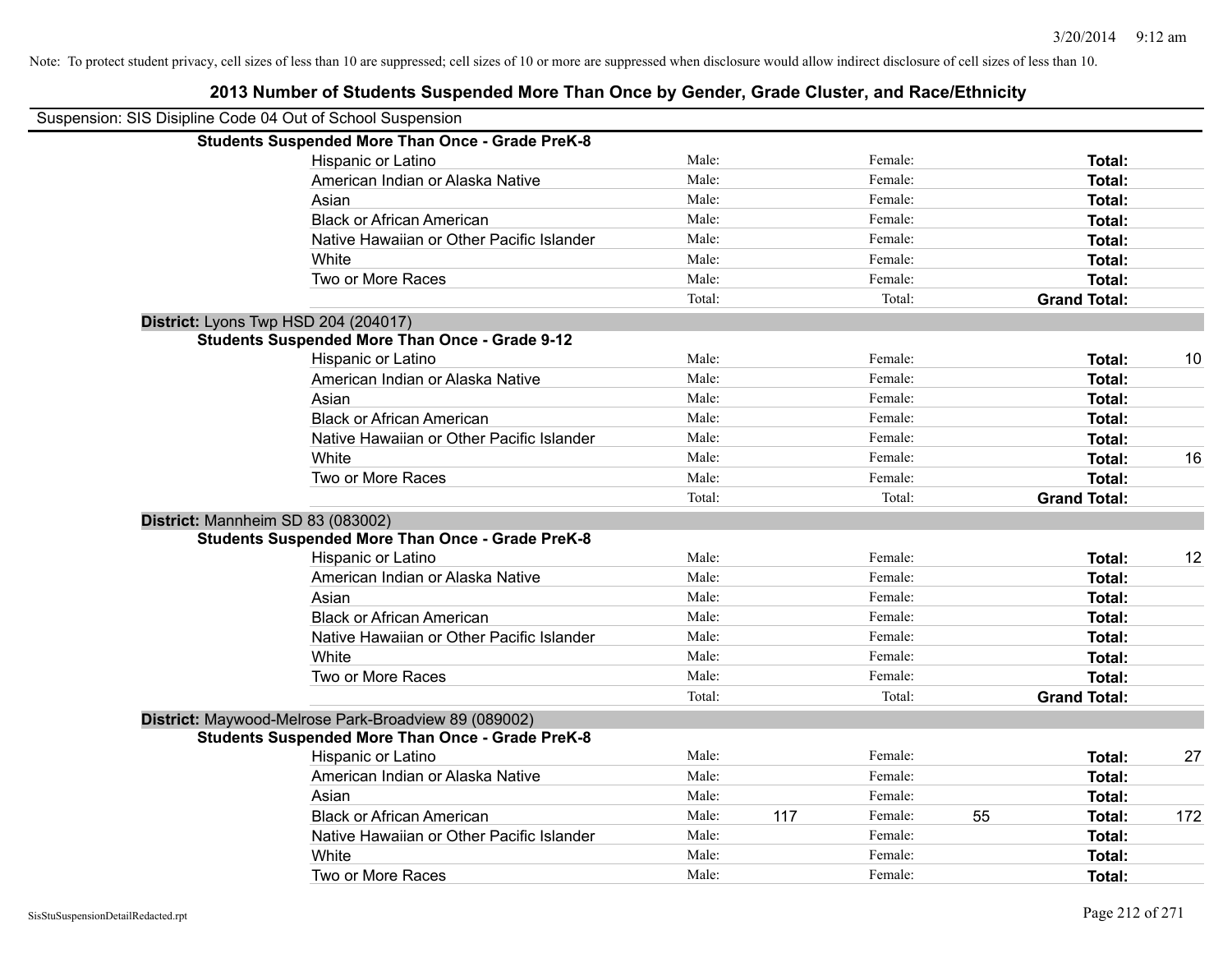| Suspension: SIS Disipline Code 04 Out of School Suspension |                                                         |        |     |         |    |                     |     |
|------------------------------------------------------------|---------------------------------------------------------|--------|-----|---------|----|---------------------|-----|
|                                                            |                                                         | Total: |     | Total:  |    | <b>Grand Total:</b> |     |
|                                                            | District: Oak Park - River Forest SD 200 (200013)       |        |     |         |    |                     |     |
|                                                            | <b>Students Suspended More Than Once - Grade 9-12</b>   |        |     |         |    |                     |     |
|                                                            | Hispanic or Latino                                      | Male:  |     | Female: |    | Total:              |     |
|                                                            | American Indian or Alaska Native                        | Male:  |     | Female: |    | Total:              |     |
|                                                            | Asian                                                   | Male:  |     | Female: |    | Total:              |     |
|                                                            | <b>Black or African American</b>                        | Male:  |     | Female: |    | Total:              | 12  |
|                                                            | Native Hawaiian or Other Pacific Islander               | Male:  |     | Female: |    | Total:              |     |
|                                                            | White                                                   | Male:  |     | Female: |    | Total:              |     |
|                                                            | Two or More Races                                       | Male:  |     | Female: |    | Total:              |     |
|                                                            |                                                         | Total: |     | Total:  |    | <b>Grand Total:</b> |     |
|                                                            | District: Oak Park ESD 97 (097002)                      |        |     |         |    |                     |     |
|                                                            | <b>Students Suspended More Than Once - Grade PreK-8</b> |        |     |         |    |                     |     |
|                                                            | Hispanic or Latino                                      | Male:  |     | Female: |    | Total:              |     |
|                                                            | American Indian or Alaska Native                        | Male:  |     | Female: |    | Total:              |     |
|                                                            | Asian                                                   | Male:  |     | Female: |    | Total:              |     |
|                                                            | <b>Black or African American</b>                        | Male:  |     | Female: |    | Total:              | 12  |
|                                                            | Native Hawaiian or Other Pacific Islander               | Male:  |     | Female: |    | Total:              |     |
|                                                            | White                                                   | Male:  |     | Female: |    | Total:              |     |
|                                                            | Two or More Races                                       | Male:  |     | Female: |    | Total:              |     |
|                                                            |                                                         | Total: |     | Total:  |    | <b>Grand Total:</b> |     |
|                                                            | District: Proviso Area Exceptional Child (803060)       |        |     |         |    |                     |     |
|                                                            | <b>Students Suspended More Than Once - Grade 9-12</b>   |        |     |         |    |                     |     |
|                                                            | Hispanic or Latino                                      | Male:  |     | Female: |    | Total:              |     |
|                                                            | American Indian or Alaska Native                        | Male:  |     | Female: |    | <b>Total:</b>       |     |
|                                                            | Asian                                                   | Male:  |     | Female: |    | Total:              |     |
|                                                            | <b>Black or African American</b>                        | Male:  |     | Female: |    | Total:              |     |
|                                                            | Native Hawaiian or Other Pacific Islander               | Male:  |     | Female: |    | Total:              |     |
|                                                            | White                                                   | Male:  |     | Female: |    | Total:              |     |
|                                                            | Two or More Races                                       | Male:  |     | Female: |    | Total:              |     |
|                                                            |                                                         | Total: |     | Total:  |    | <b>Grand Total:</b> |     |
|                                                            | District: Proviso Twp HSD 209 (209017)                  |        |     |         |    |                     |     |
|                                                            | <b>Students Suspended More Than Once - Grade 9-12</b>   |        |     |         |    |                     |     |
|                                                            | <b>Hispanic or Latino</b>                               | Male:  | 46  | Female: | 18 | Total:              | 64  |
|                                                            | American Indian or Alaska Native                        | Male:  |     | Female: |    | Total:              |     |
|                                                            | Asian                                                   | Male:  |     | Female: |    | Total:              |     |
|                                                            | <b>Black or African American</b>                        | Male:  | 202 | Female: | 96 | Total:              | 298 |
|                                                            | Native Hawaiian or Other Pacific Islander               | Male:  |     | Female: |    | Total:              |     |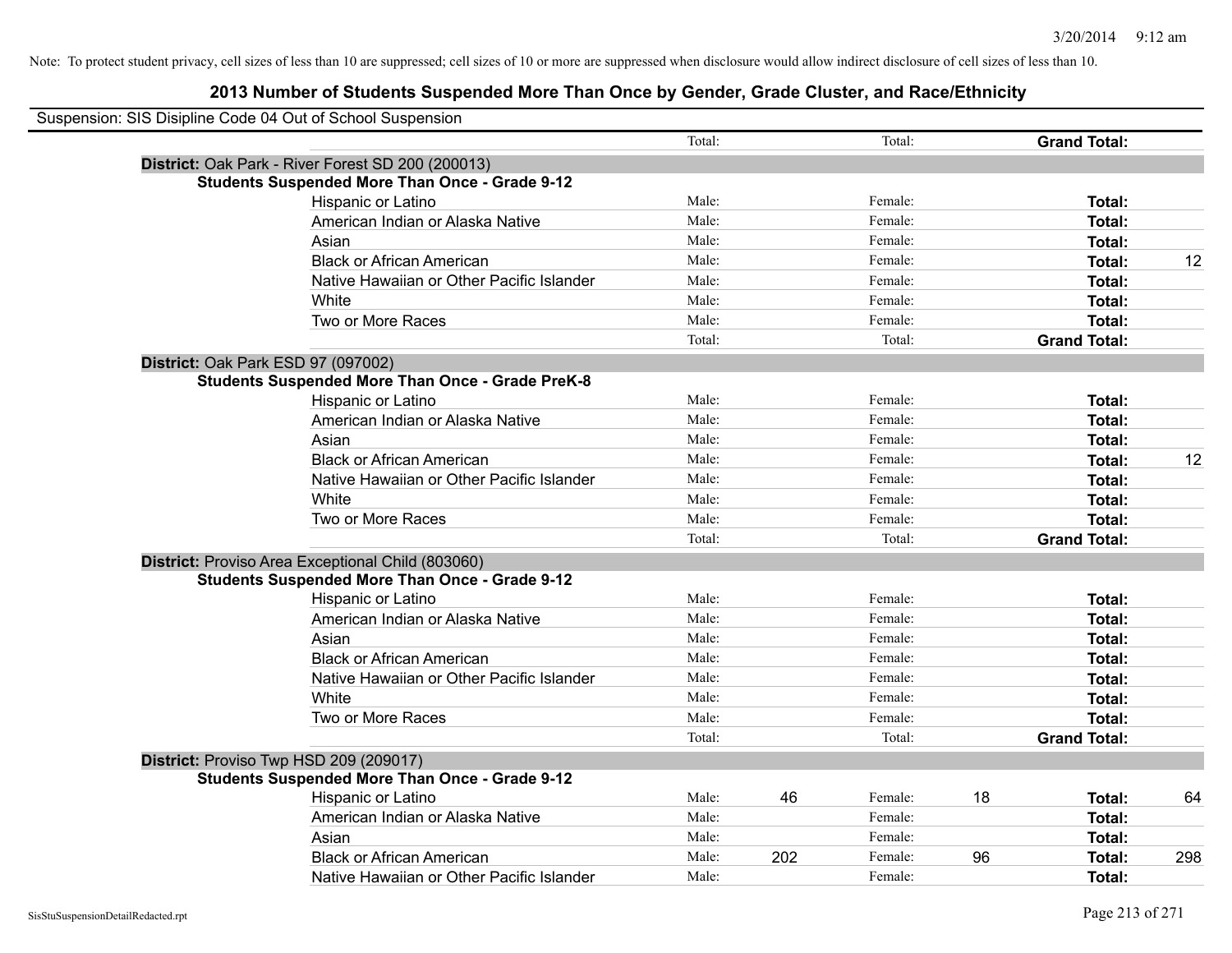| Suspension: SIS Disipline Code 04 Out of School Suspension |                                                         |        |         |                     |     |
|------------------------------------------------------------|---------------------------------------------------------|--------|---------|---------------------|-----|
|                                                            | White                                                   | Male:  | Female: | Total:              |     |
|                                                            | Two or More Races                                       | Male:  | Female: | Total:              |     |
|                                                            |                                                         | Total: | Total:  | <b>Grand Total:</b> | 374 |
|                                                            | District: Ridgewood CHSD 234 (234016)                   |        |         |                     |     |
|                                                            | <b>Students Suspended More Than Once - Grade 9-12</b>   |        |         |                     |     |
|                                                            | Hispanic or Latino                                      | Male:  | Female: | Total:              |     |
|                                                            | American Indian or Alaska Native                        | Male:  | Female: | Total:              |     |
|                                                            | Asian                                                   | Male:  | Female: | Total:              |     |
|                                                            | <b>Black or African American</b>                        | Male:  | Female: | Total:              |     |
|                                                            | Native Hawaiian or Other Pacific Islander               | Male:  | Female: | Total:              |     |
|                                                            | White                                                   | Male:  | Female: | Total:              | 10  |
|                                                            | Two or More Races                                       | Male:  | Female: | Total:              |     |
|                                                            |                                                         | Total: | Total:  | <b>Grand Total:</b> |     |
|                                                            | District: River Forest SD 90 (090002)                   |        |         |                     |     |
|                                                            | <b>Students Suspended More Than Once - Grade PreK-8</b> |        |         |                     |     |
|                                                            | Hispanic or Latino                                      | Male:  | Female: | Total:              |     |
|                                                            | American Indian or Alaska Native                        | Male:  | Female: | Total:              |     |
|                                                            | Asian                                                   | Male:  | Female: | Total:              |     |
|                                                            | <b>Black or African American</b>                        | Male:  | Female: | Total:              |     |
|                                                            | Native Hawaiian or Other Pacific Islander               | Male:  | Female: | Total:              |     |
|                                                            | White                                                   | Male:  | Female: | Total:              |     |
|                                                            | Two or More Races                                       | Male:  | Female: | Total:              |     |
|                                                            |                                                         | Total: | Total:  | <b>Grand Total:</b> |     |
|                                                            | District: River Grove SD 85-5 (085502)                  |        |         |                     |     |
|                                                            | <b>Students Suspended More Than Once - Grade PreK-8</b> |        |         |                     |     |
|                                                            | Hispanic or Latino                                      | Male:  | Female: | Total:              |     |
|                                                            | American Indian or Alaska Native                        | Male:  | Female: | Total:              |     |
|                                                            | Asian                                                   | Male:  | Female: | Total:              |     |
|                                                            | <b>Black or African American</b>                        | Male:  | Female: | Total:              |     |
|                                                            | Native Hawaiian or Other Pacific Islander               | Male:  | Female: | Total:              |     |
|                                                            | White                                                   | Male:  | Female: | Total:              |     |
|                                                            | Two or More Races                                       | Male:  | Female: | Total:              |     |
|                                                            |                                                         | Total: | Total:  | <b>Grand Total:</b> |     |
| District: Riverside SD 96 (096002)                         |                                                         |        |         |                     |     |
|                                                            | <b>Students Suspended More Than Once - Grade PreK-8</b> |        |         |                     |     |
|                                                            | Hispanic or Latino                                      | Male:  | Female: | Total:              |     |
|                                                            | American Indian or Alaska Native                        | Male:  | Female: | Total:              |     |
|                                                            | Asian                                                   | Male:  | Female: | Total:              |     |
|                                                            |                                                         |        |         |                     |     |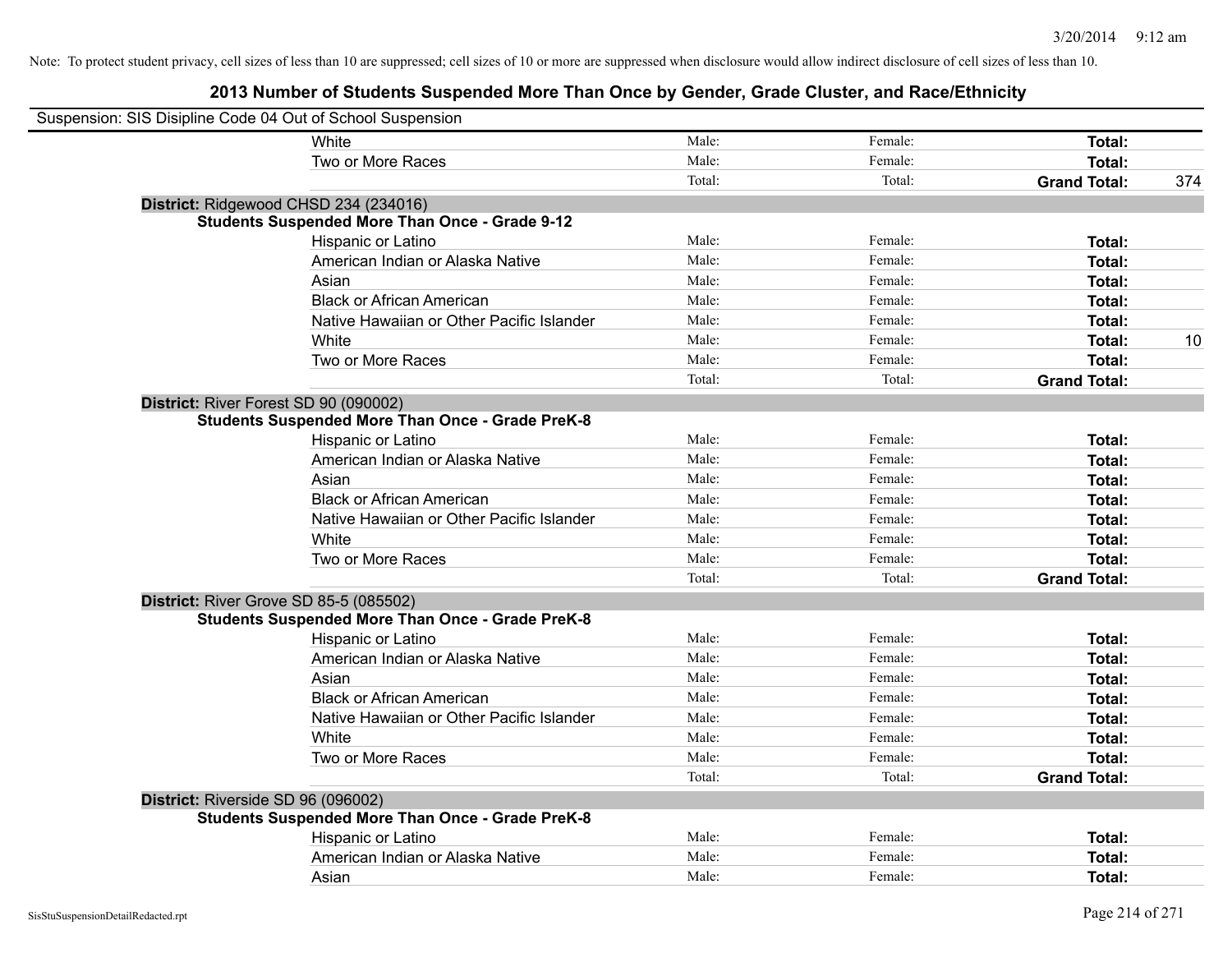#### **2013 Number of Students Suspended More Than Once by Gender, Grade Cluster, and Race/Ethnicity**

|                                 | Suspension: SIS Disipline Code 04 Out of School Suspension |        |         |                     |    |
|---------------------------------|------------------------------------------------------------|--------|---------|---------------------|----|
|                                 | <b>Black or African American</b>                           | Male:  | Female: | <b>Total:</b>       |    |
|                                 | Native Hawaiian or Other Pacific Islander                  | Male:  | Female: | Total:              |    |
|                                 | White                                                      | Male:  | Female: | Total:              |    |
|                                 | Two or More Races                                          | Male:  | Female: | Total:              |    |
|                                 |                                                            | Total: | Total:  | <b>Grand Total:</b> |    |
|                                 | District: Riverside-Brookfield Twp SD 208 (208017)         |        |         |                     |    |
|                                 | <b>Students Suspended More Than Once - Grade 9-12</b>      |        |         |                     |    |
|                                 | Hispanic or Latino                                         | Male:  | Female: | Total:              | 14 |
|                                 | American Indian or Alaska Native                           | Male:  | Female: | Total:              |    |
|                                 | Asian                                                      | Male:  | Female: | Total:              |    |
|                                 | <b>Black or African American</b>                           | Male:  | Female: | Total:              |    |
|                                 | Native Hawaiian or Other Pacific Islander                  | Male:  | Female: | Total:              |    |
|                                 | White                                                      | Male:  | Female: | Total:              | 18 |
|                                 | Two or More Races                                          | Male:  | Female: | Total:              |    |
|                                 |                                                            | Total: | Total:  | <b>Grand Total:</b> |    |
|                                 | District: Schiller Park SD 81 (081002)                     |        |         |                     |    |
|                                 | <b>Students Suspended More Than Once - Grade PreK-8</b>    |        |         |                     |    |
|                                 | Hispanic or Latino                                         | Male:  | Female: | Total:              |    |
|                                 | American Indian or Alaska Native                           | Male:  | Female: | Total:              |    |
|                                 | Asian                                                      | Male:  | Female: | Total:              |    |
|                                 | <b>Black or African American</b>                           | Male:  | Female: | Total:              |    |
|                                 | Native Hawaiian or Other Pacific Islander                  | Male:  | Female: | Total:              |    |
|                                 | White                                                      | Male:  | Female: | Total:              |    |
|                                 | Two or More Races                                          | Male:  | Female: | Total:              |    |
|                                 |                                                            | Total: | Total:  | <b>Grand Total:</b> |    |
|                                 | District: Westchester SD 92-5 (092502)                     |        |         |                     |    |
|                                 | <b>Students Suspended More Than Once - Grade PreK-8</b>    |        |         |                     |    |
|                                 | Hispanic or Latino                                         | Male:  | Female: | Total:              |    |
|                                 | American Indian or Alaska Native                           | Male:  | Female: | Total:              |    |
|                                 | Asian                                                      | Male:  | Female: | Total:              |    |
|                                 | <b>Black or African American</b>                           | Male:  | Female: | Total:              |    |
|                                 | Native Hawaiian or Other Pacific Islander                  | Male:  | Female: | Total:              |    |
|                                 | White                                                      | Male:  | Female: | Total:              |    |
|                                 | Two or More Races                                          | Male:  | Female: | Total:              |    |
|                                 |                                                            | Total: | Total:  | <b>Grand Total:</b> |    |
| County: Non-Public School (000) |                                                            |        |         |                     |    |

**Students Suspended More Than Once - Grade 9-12**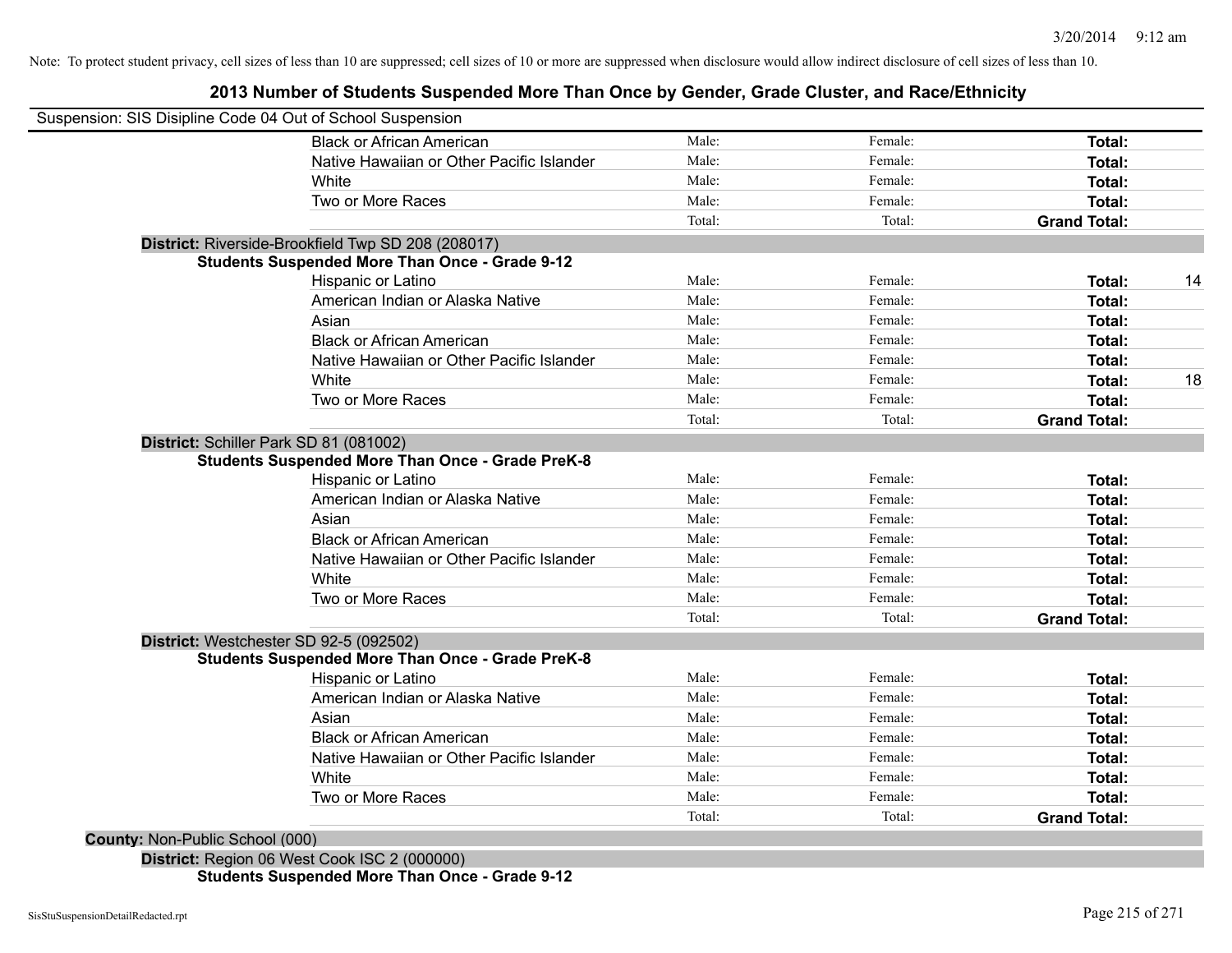|                                         | Suspension: SIS Disipline Code 04 Out of School Suspension                  |        |              |                           |    |
|-----------------------------------------|-----------------------------------------------------------------------------|--------|--------------|---------------------------|----|
|                                         | Hispanic or Latino                                                          | Male:  | Female:      | Total:                    | 23 |
|                                         | American Indian or Alaska Native                                            | Male:  | Female:      | Total:                    |    |
|                                         | Asian                                                                       | Male:  | Female:      | Total:                    |    |
|                                         | <b>Black or African American</b>                                            | Male:  | Female:      | Total:                    |    |
|                                         | Native Hawaiian or Other Pacific Islander                                   | Male:  | Female:      | Total:                    |    |
|                                         | White                                                                       | Male:  | Female:      | Total:                    |    |
|                                         | Two or More Races                                                           | Male:  | Female:      | <b>Total:</b>             |    |
|                                         |                                                                             | Total: | 24<br>Total: | 10<br><b>Grand Total:</b> | 34 |
| Region: Region 07 South Cook ISC 4 (07) |                                                                             |        |              |                           |    |
| County: Cook (016)                      |                                                                             |        |              |                           |    |
|                                         | District: A E R O Spec Educ Coop (806060)                                   |        |              |                           |    |
|                                         | <b>Students Suspended More Than Once - Grade 9-12</b>                       |        |              |                           |    |
|                                         | Hispanic or Latino                                                          | Male:  | Female:      | Total:                    |    |
|                                         | American Indian or Alaska Native                                            | Male:  | Female:      | <b>Total:</b>             |    |
|                                         | Asian                                                                       | Male:  | Female:      | Total:                    |    |
|                                         | <b>Black or African American</b>                                            | Male:  | Female:      | Total:                    |    |
|                                         | Native Hawaiian or Other Pacific Islander                                   | Male:  | Female:      | Total:                    |    |
|                                         | White                                                                       | Male:  | Female:      | Total:                    |    |
|                                         | Two or More Races                                                           | Male:  | Female:      | <b>Total:</b>             |    |
|                                         |                                                                             | Total: | Total:       | <b>Grand Total:</b>       |    |
|                                         | District: Alsip-Hazlgrn-Oaklwn SD 126 (126002)                              |        |              |                           |    |
|                                         | <b>Students Suspended More Than Once - Grade PreK-8</b>                     |        |              |                           |    |
|                                         | Hispanic or Latino                                                          | Male:  | Female:      | Total:                    |    |
|                                         | American Indian or Alaska Native                                            | Male:  | Female:      | Total:                    |    |
|                                         | Asian                                                                       | Male:  | Female:      | Total:                    |    |
|                                         | <b>Black or African American</b>                                            | Male:  | Female:      | Total:                    |    |
|                                         | Native Hawaiian or Other Pacific Islander                                   | Male:  | Female:      | <b>Total:</b>             |    |
|                                         | White                                                                       | Male:  | Female:      | Total:                    |    |
|                                         | Two or More Races                                                           | Male:  | Female:      | <b>Total:</b>             |    |
|                                         |                                                                             | Total: | Total:       | <b>Grand Total:</b>       |    |
|                                         | District: Argo CHSD 217 (217016)                                            |        |              |                           |    |
|                                         | <b>Students Suspended More Than Once - Grade 9-12</b><br>Hispanic or Latino | Male:  | Female:      | Total:                    | 24 |
|                                         | American Indian or Alaska Native                                            | Male:  | Female:      | Total:                    |    |
|                                         | Asian                                                                       | Male:  | Female:      | Total:                    |    |
|                                         | <b>Black or African American</b>                                            | Male:  | Female:      | <b>Total:</b>             | 23 |
|                                         |                                                                             | Male:  | Female:      |                           |    |
|                                         | Native Hawaiian or Other Pacific Islander                                   |        |              | Total:                    |    |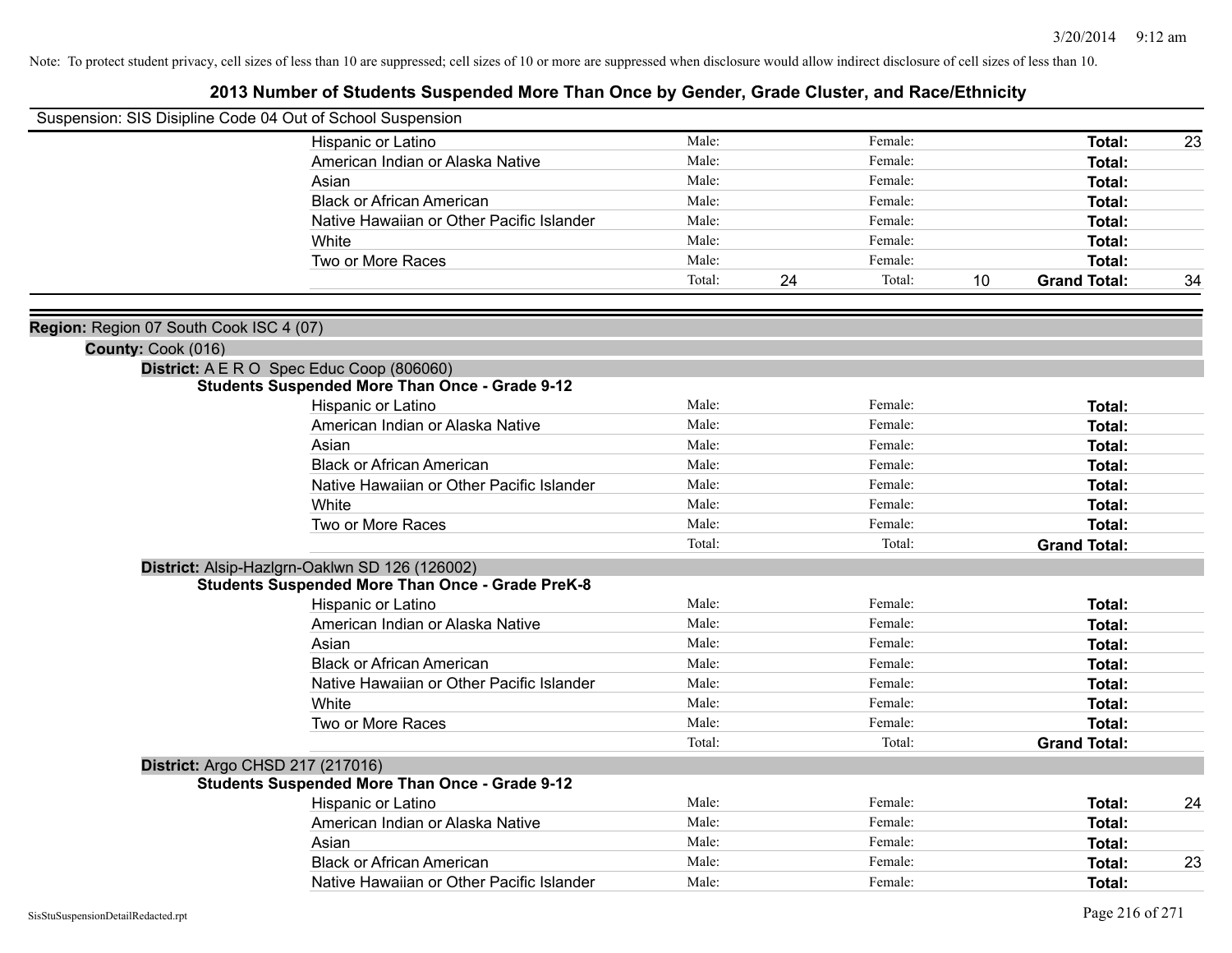| Suspension: SIS Disipline Code 04 Out of School Suspension |                                                         |        |     |         |    |                     |     |
|------------------------------------------------------------|---------------------------------------------------------|--------|-----|---------|----|---------------------|-----|
|                                                            | <b>White</b>                                            | Male:  |     | Female: |    | Total:              | 24  |
|                                                            | Two or More Races                                       | Male:  |     | Female: |    | Total:              |     |
|                                                            |                                                         | Total: |     | Total:  |    | <b>Grand Total:</b> |     |
|                                                            | District: Atwood Heights SD 125 (125002)                |        |     |         |    |                     |     |
|                                                            | <b>Students Suspended More Than Once - Grade PreK-8</b> |        |     |         |    |                     |     |
|                                                            | Hispanic or Latino                                      | Male:  |     | Female: |    | Total:              |     |
|                                                            | American Indian or Alaska Native                        | Male:  |     | Female: |    | Total:              |     |
|                                                            | Asian                                                   | Male:  |     | Female: |    | Total:              |     |
|                                                            | <b>Black or African American</b>                        | Male:  |     | Female: |    | Total:              |     |
|                                                            | Native Hawaiian or Other Pacific Islander               | Male:  |     | Female: |    | Total:              |     |
|                                                            | White                                                   | Male:  |     | Female: |    | Total:              |     |
|                                                            | Two or More Races                                       | Male:  |     | Female: |    | Total:              |     |
|                                                            |                                                         | Total: |     | Total:  |    | <b>Grand Total:</b> |     |
|                                                            | District: Bloom Twp HSD 206 (206017)                    |        |     |         |    |                     |     |
|                                                            | <b>Students Suspended More Than Once - Grade 9-12</b>   |        |     |         |    |                     |     |
|                                                            | Hispanic or Latino                                      | Male:  |     | Female: |    | Total:              | 13  |
|                                                            | American Indian or Alaska Native                        | Male:  |     | Female: |    | Total:              |     |
|                                                            | Asian                                                   | Male:  |     | Female: |    | Total:              |     |
|                                                            | <b>Black or African American</b>                        | Male:  | 91  | Female: | 58 | Total:              | 149 |
|                                                            | Native Hawaiian or Other Pacific Islander               | Male:  |     | Female: |    | Total:              |     |
|                                                            | White                                                   | Male:  |     | Female: |    | Total:              |     |
|                                                            | Two or More Races                                       | Male:  |     | Female: |    | Total:              |     |
|                                                            |                                                         | Total: | 106 | Total:  | 68 | <b>Grand Total:</b> | 174 |
|                                                            | District: Bremen CHSD 228 (228016)                      |        |     |         |    |                     |     |
|                                                            | <b>Students Suspended More Than Once - Grade 9-12</b>   |        |     |         |    |                     |     |
|                                                            | Hispanic or Latino                                      | Male:  |     | Female: |    | Total:              | 20  |
|                                                            | American Indian or Alaska Native                        | Male:  |     | Female: |    | Total:              |     |
|                                                            | Asian                                                   | Male:  |     | Female: |    | Total:              |     |
|                                                            | <b>Black or African American</b>                        | Male:  | 78  | Female: | 52 | Total:              | 130 |
|                                                            | Native Hawaiian or Other Pacific Islander               | Male:  |     | Female: |    | Total:              |     |
|                                                            | White                                                   | Male:  |     | Female: |    | Total:              | 24  |
|                                                            | Two or More Races                                       | Male:  |     | Female: |    | Total:              |     |
|                                                            |                                                         | Total: |     | Total:  |    | <b>Grand Total:</b> |     |
|                                                            | District: Brookwood SD 167 (167002)                     |        |     |         |    |                     |     |
|                                                            | <b>Students Suspended More Than Once - Grade PreK-8</b> |        |     |         |    |                     |     |
|                                                            | Hispanic or Latino                                      | Male:  |     | Female: |    | Total:              |     |
|                                                            | American Indian or Alaska Native                        | Male:  |     | Female: |    | Total:              |     |
|                                                            | Asian                                                   | Male:  |     | Female: |    | Total:              |     |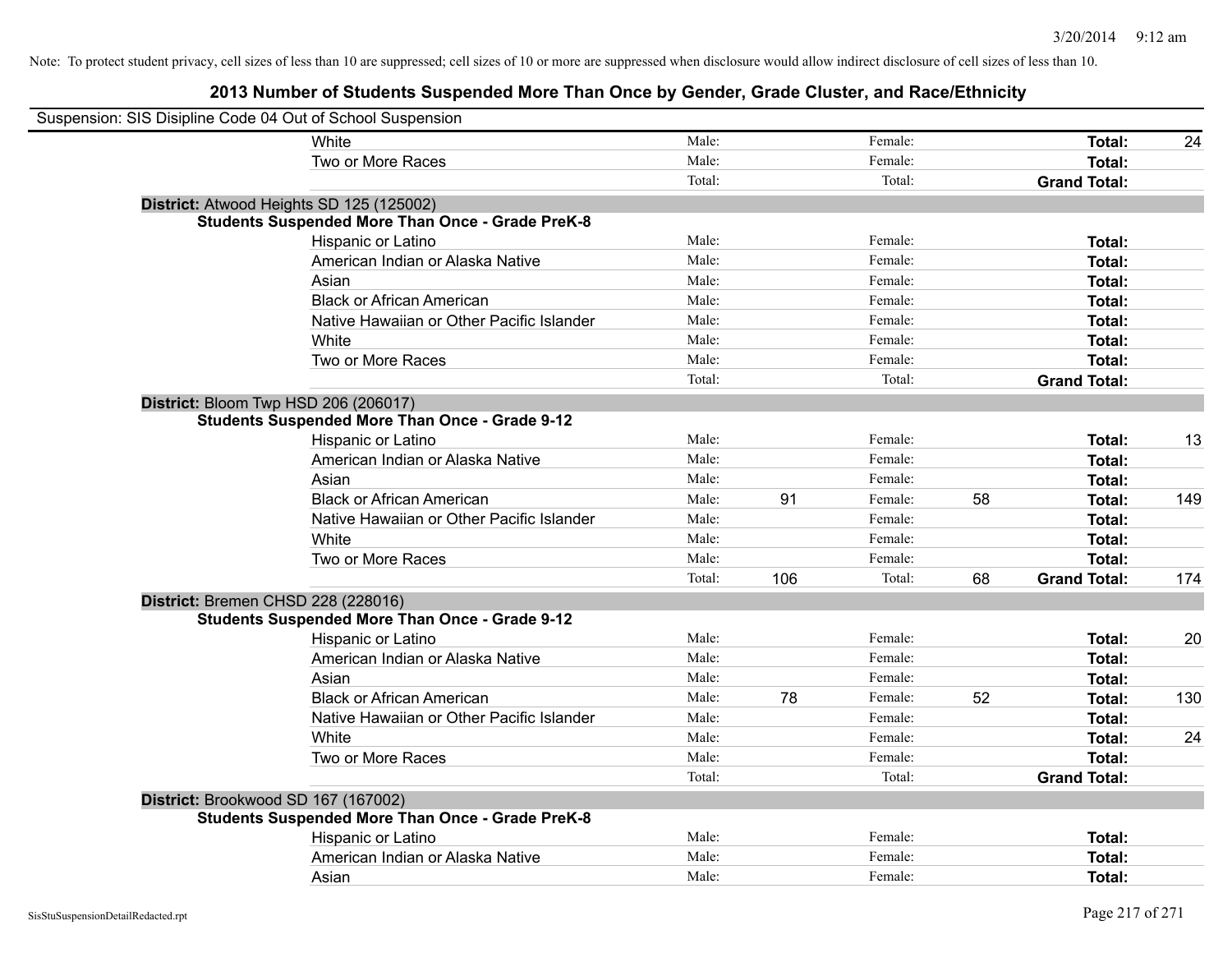| Suspension: SIS Disipline Code 04 Out of School Suspension |                                                         |        |    |         |    |                     |    |
|------------------------------------------------------------|---------------------------------------------------------|--------|----|---------|----|---------------------|----|
|                                                            | <b>Black or African American</b>                        | Male:  |    | Female: |    | Total:              |    |
|                                                            | Native Hawaiian or Other Pacific Islander               | Male:  |    | Female: |    | <b>Total:</b>       |    |
|                                                            | White                                                   | Male:  |    | Female: |    | Total:              |    |
|                                                            | Two or More Races                                       | Male:  |    | Female: |    | Total:              |    |
|                                                            |                                                         | Total: |    | Total:  |    | <b>Grand Total:</b> |    |
| District: Burbank SD 111 (111002)                          |                                                         |        |    |         |    |                     |    |
|                                                            | <b>Students Suspended More Than Once - Grade PreK-8</b> |        |    |         |    |                     |    |
|                                                            | Hispanic or Latino                                      | Male:  |    | Female: |    | Total:              |    |
|                                                            | American Indian or Alaska Native                        | Male:  |    | Female: |    | Total:              |    |
|                                                            | Asian                                                   | Male:  |    | Female: |    | Total:              |    |
|                                                            | <b>Black or African American</b>                        | Male:  |    | Female: |    | Total:              |    |
|                                                            | Native Hawaiian or Other Pacific Islander               | Male:  |    | Female: |    | Total:              |    |
|                                                            | White                                                   | Male:  |    | Female: |    | Total:              |    |
|                                                            | Two or More Races                                       | Male:  |    | Female: |    | Total:              |    |
|                                                            |                                                         | Total: |    | Total:  |    | <b>Grand Total:</b> | 10 |
| District: Calumet City SD 155 (155002)                     |                                                         |        |    |         |    |                     |    |
|                                                            | <b>Students Suspended More Than Once - Grade PreK-8</b> |        |    |         |    |                     |    |
|                                                            | Hispanic or Latino                                      | Male:  |    | Female: |    | Total:              |    |
|                                                            | American Indian or Alaska Native                        | Male:  |    | Female: |    | Total:              |    |
|                                                            | Asian                                                   | Male:  |    | Female: |    | Total:              |    |
|                                                            | <b>Black or African American</b>                        | Male:  |    | Female: |    | Total:              | 31 |
|                                                            | Native Hawaiian or Other Pacific Islander               | Male:  |    | Female: |    | <b>Total:</b>       |    |
|                                                            | White                                                   | Male:  |    | Female: |    | Total:              |    |
|                                                            | Two or More Races                                       | Male:  |    | Female: |    | Total:              |    |
|                                                            |                                                         | Total: |    | Total:  |    | <b>Grand Total:</b> |    |
| District: Calumet Public SD 132 (132002)                   |                                                         |        |    |         |    |                     |    |
|                                                            | <b>Students Suspended More Than Once - Grade PreK-8</b> |        |    |         |    |                     |    |
|                                                            | Hispanic or Latino                                      | Male:  |    | Female: |    | Total:              |    |
|                                                            | American Indian or Alaska Native                        | Male:  |    | Female: |    | Total:              |    |
|                                                            | Asian                                                   | Male:  |    | Female: |    | Total:              |    |
|                                                            | <b>Black or African American</b>                        | Male:  | 36 | Female: | 20 | Total:              | 56 |
|                                                            | Native Hawaiian or Other Pacific Islander               | Male:  |    | Female: |    | Total:              |    |
|                                                            | White                                                   | Male:  |    | Female: |    | Total:              |    |
|                                                            | Two or More Races                                       | Male:  |    | Female: |    | Total:              |    |
|                                                            |                                                         | Total: |    | Total:  |    | <b>Grand Total:</b> |    |
| District: CCSD 146 (146004)                                |                                                         |        |    |         |    |                     |    |
|                                                            | <b>Students Suspended More Than Once - Grade PreK-8</b> |        |    |         |    |                     |    |
|                                                            | Hispanic or Latino                                      | Male:  |    | Female: |    | Total:              |    |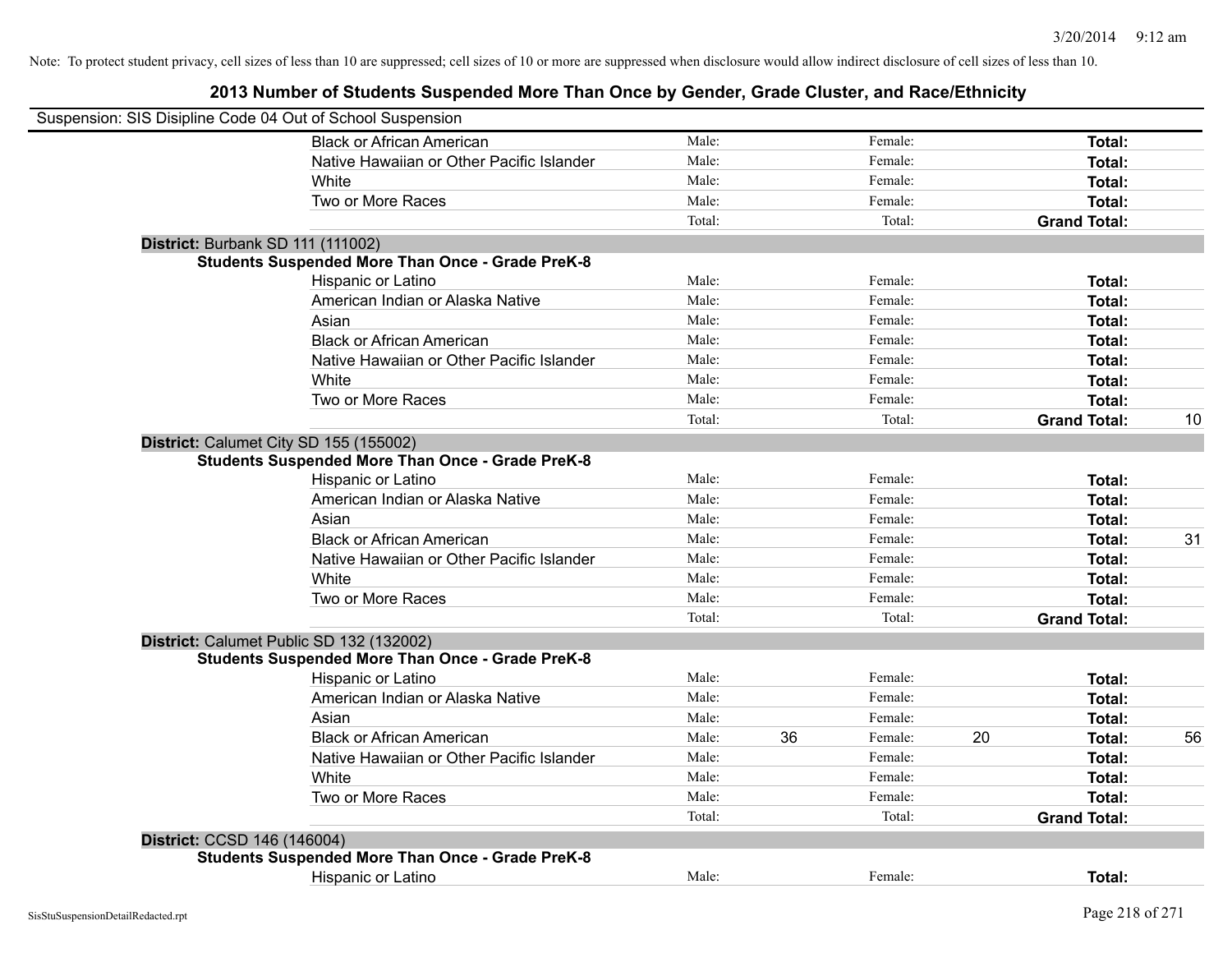## **2013 Number of Students Suspended More Than Once by Gender, Grade Cluster, and Race/Ethnicity**

|                             | Suspension: SIS Disipline Code 04 Out of School Suspension |        |    |         |    |                     |    |
|-----------------------------|------------------------------------------------------------|--------|----|---------|----|---------------------|----|
|                             | American Indian or Alaska Native                           | Male:  |    | Female: |    | Total:              |    |
|                             | Asian                                                      | Male:  |    | Female: |    | Total:              |    |
|                             | <b>Black or African American</b>                           | Male:  |    | Female: |    | Total:              |    |
|                             | Native Hawaiian or Other Pacific Islander                  | Male:  |    | Female: |    | Total:              |    |
|                             | White                                                      | Male:  |    | Female: |    | Total:              |    |
|                             | Two or More Races                                          | Male:  |    | Female: |    | Total:              |    |
|                             |                                                            | Total: |    | Total:  |    | <b>Grand Total:</b> |    |
| District: CCSD 168 (168004) |                                                            |        |    |         |    |                     |    |
|                             | <b>Students Suspended More Than Once - Grade PreK-8</b>    |        |    |         |    |                     |    |
|                             | Hispanic or Latino                                         | Male:  |    | Female: |    | Total:              |    |
|                             | American Indian or Alaska Native                           | Male:  |    | Female: |    | Total:              |    |
|                             | Asian                                                      | Male:  |    | Female: |    | Total:              |    |
|                             | <b>Black or African American</b>                           | Male:  |    | Female: |    | Total:              | 35 |
|                             | Native Hawaiian or Other Pacific Islander                  | Male:  |    | Female: |    | Total:              |    |
|                             | White                                                      | Male:  |    | Female: |    | Total:              |    |
|                             | Two or More Races                                          | Male:  |    | Female: |    | Total:              |    |
|                             |                                                            | Total: |    | Total:  |    | <b>Grand Total:</b> |    |
|                             | District: Central Stickney SD 110 (110002)                 |        |    |         |    |                     |    |
|                             | <b>Students Suspended More Than Once - Grade PreK-8</b>    |        |    |         |    |                     |    |
|                             | Hispanic or Latino                                         | Male:  |    | Female: |    | Total:              |    |
|                             | American Indian or Alaska Native                           | Male:  |    | Female: |    | Total:              |    |
|                             | Asian                                                      | Male:  |    | Female: |    | Total:              |    |
|                             | <b>Black or African American</b>                           | Male:  |    | Female: |    | Total:              |    |
|                             | Native Hawaiian or Other Pacific Islander                  | Male:  |    | Female: |    | Total:              |    |
|                             | White                                                      | Male:  |    | Female: |    | Total:              |    |
|                             | Two or More Races                                          | Male:  |    | Female: |    | Total:              |    |
|                             |                                                            | Total: |    | Total:  |    | <b>Grand Total:</b> |    |
|                             | District: Chicago Heights SD 170 (170002)                  |        |    |         |    |                     |    |
|                             | <b>Students Suspended More Than Once - Grade PreK-8</b>    |        |    |         |    |                     |    |
|                             | Hispanic or Latino                                         | Male:  |    | Female: |    | Total:              |    |
|                             | American Indian or Alaska Native                           | Male:  |    | Female: |    | Total:              |    |
|                             | Asian                                                      | Male:  |    | Female: |    | Total:              |    |
|                             | <b>Black or African American</b>                           | Male:  | 36 | Female: | 13 | Total:              | 49 |
|                             | Native Hawaiian or Other Pacific Islander                  | Male:  |    | Female: |    | Total:              |    |
|                             | White                                                      | Male:  |    | Female: |    | Total:              |    |
|                             | Two or More Races                                          | Male:  |    | Female: |    | <b>Total:</b>       |    |
|                             |                                                            | Total: |    | Total:  |    | <b>Grand Total:</b> |    |
|                             |                                                            |        |    |         |    |                     |    |

**District:** Chicago Ridge SD 127-5 (127502)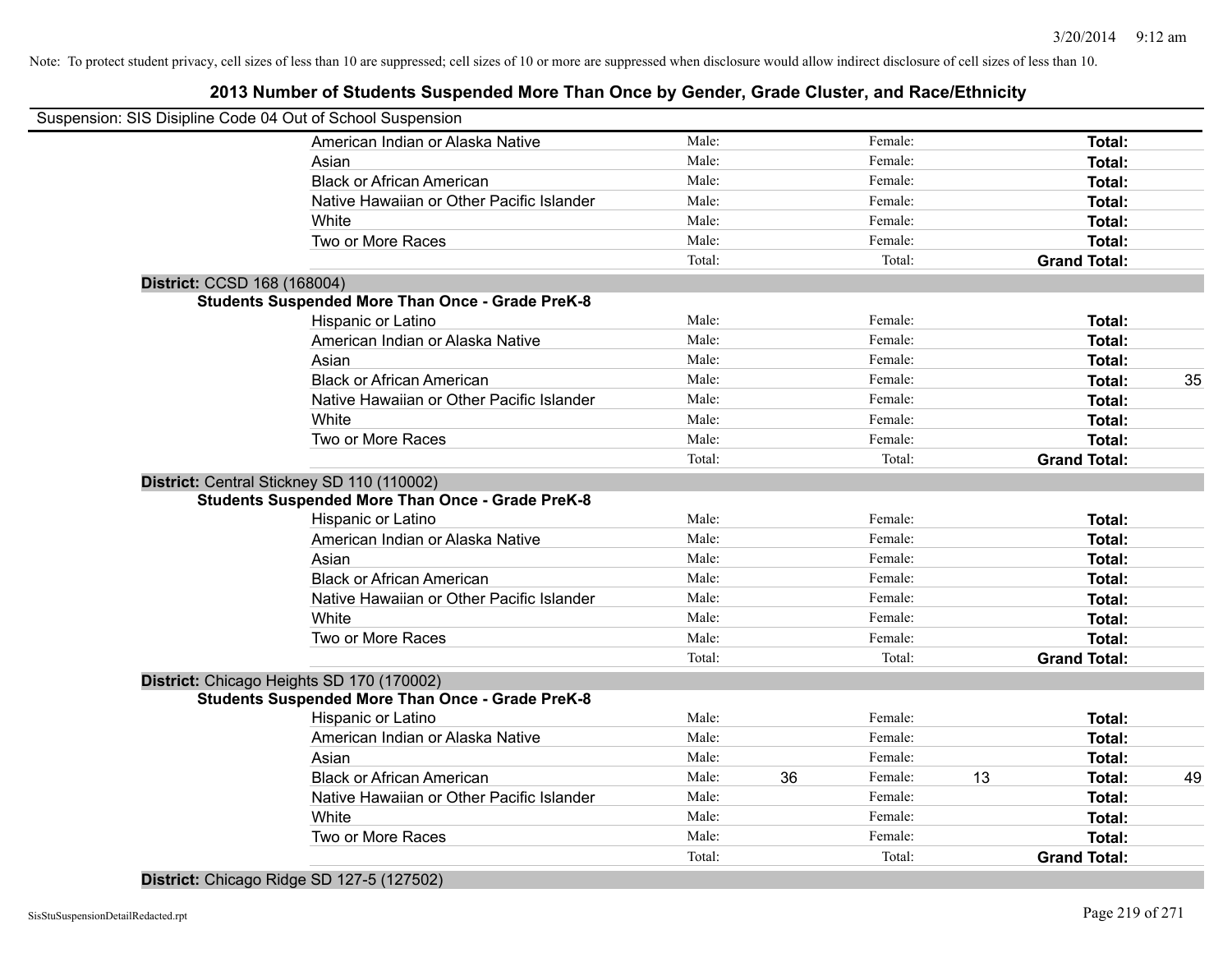|                             | Suspension: SIS Disipline Code 04 Out of School Suspension |        |     |         |    |                     |     |
|-----------------------------|------------------------------------------------------------|--------|-----|---------|----|---------------------|-----|
|                             | <b>Students Suspended More Than Once - Grade PreK-8</b>    |        |     |         |    |                     |     |
|                             | Hispanic or Latino                                         | Male:  |     | Female: |    | Total:              |     |
|                             | American Indian or Alaska Native                           | Male:  |     | Female: |    | Total:              |     |
|                             | Asian                                                      | Male:  |     | Female: |    | Total:              |     |
|                             | <b>Black or African American</b>                           | Male:  |     | Female: |    | Total:              |     |
|                             | Native Hawaiian or Other Pacific Islander                  | Male:  |     | Female: |    | Total:              |     |
|                             | White                                                      | Male:  |     | Female: |    | Total:              | 10  |
|                             | Two or More Races                                          | Male:  |     | Female: |    | Total:              |     |
|                             |                                                            | Total: |     | Total:  |    | <b>Grand Total:</b> |     |
| District: CHSD 218 (218016) |                                                            |        |     |         |    |                     |     |
|                             | <b>Students Suspended More Than Once - Grade 9-12</b>      |        |     |         |    |                     |     |
|                             | Hispanic or Latino                                         | Male:  | 48  | Female: | 16 | Total:              | 64  |
|                             | American Indian or Alaska Native                           | Male:  |     | Female: |    | Total:              |     |
|                             | Asian                                                      | Male:  |     | Female: |    | Total:              |     |
|                             | <b>Black or African American</b>                           | Male:  | 122 | Female: | 65 | Total:              | 187 |
|                             | Native Hawaiian or Other Pacific Islander                  | Male:  |     | Female: |    | Total:              |     |
|                             | White                                                      | Male:  | 62  | Female: | 17 | Total:              | 79  |
|                             | Two or More Races                                          | Male:  |     | Female: |    | Total:              |     |
|                             |                                                            | Total: |     | Total:  |    | <b>Grand Total:</b> | 344 |
|                             | District: Cons HSD 230 (230013)                            |        |     |         |    |                     |     |
|                             | <b>Students Suspended More Than Once - Grade 9-12</b>      |        |     |         |    |                     |     |
|                             | Hispanic or Latino                                         | Male:  |     | Female: |    | Total:              | 27  |
|                             | American Indian or Alaska Native                           | Male:  |     | Female: |    | Total:              |     |
|                             | Asian                                                      | Male:  |     | Female: |    | Total:              |     |
|                             | <b>Black or African American</b>                           | Male:  |     | Female: |    | Total:              | 34  |
|                             | Native Hawaiian or Other Pacific Islander                  | Male:  |     | Female: |    | Total:              |     |
|                             | White                                                      | Male:  | 108 | Female: | 39 | Total:              | 147 |
|                             | Two or More Races                                          | Male:  |     | Female: |    | Total:              |     |
|                             |                                                            | Total: |     | Total:  |    | <b>Grand Total:</b> |     |
|                             | District: Cook County SD 130 (130002)                      |        |     |         |    |                     |     |
|                             | <b>Students Suspended More Than Once - Grade PreK-8</b>    |        |     |         |    |                     |     |
|                             | Hispanic or Latino                                         | Male:  |     | Female: |    | Total:              | 13  |
|                             | American Indian or Alaska Native                           | Male:  |     | Female: |    | Total:              |     |
|                             | Asian                                                      | Male:  |     | Female: |    | Total:              |     |
|                             | <b>Black or African American</b>                           | Male:  |     | Female: |    | Total:              | 28  |
|                             | Native Hawaiian or Other Pacific Islander                  | Male:  |     | Female: |    | Total:              |     |
|                             | White                                                      | Male:  |     | Female: |    | Total:              |     |
|                             | Two or More Races                                          | Male:  |     | Female: |    | Total:              |     |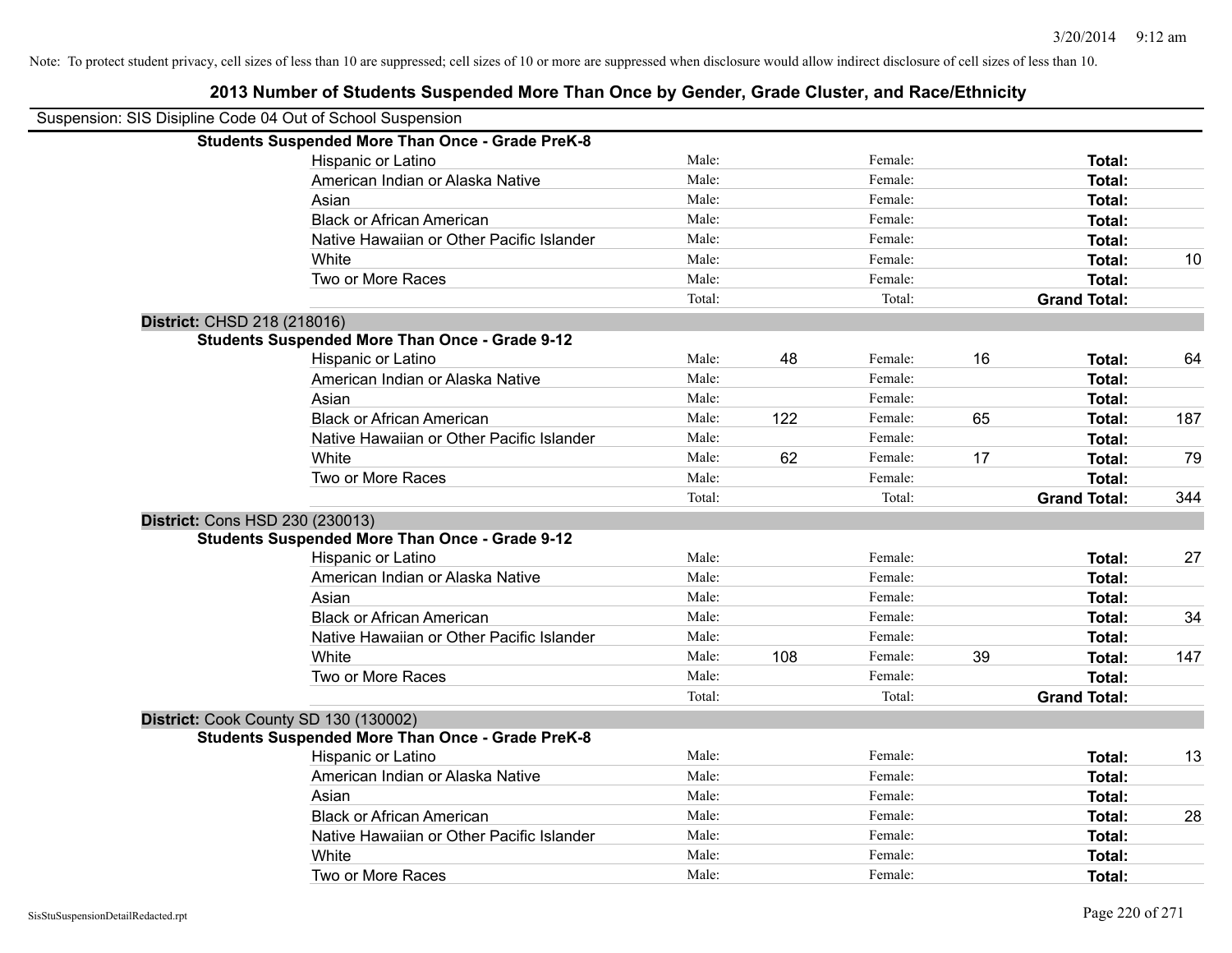|                                         | Suspension: SIS Disipline Code 04 Out of School Suspension |        |    |         |    |                     |    |
|-----------------------------------------|------------------------------------------------------------|--------|----|---------|----|---------------------|----|
|                                         |                                                            | Total: |    | Total:  |    | <b>Grand Total:</b> |    |
|                                         | District: Country Club Hills SD 160 (160002)               |        |    |         |    |                     |    |
|                                         | <b>Students Suspended More Than Once - Grade PreK-8</b>    |        |    |         |    |                     |    |
|                                         | Hispanic or Latino                                         | Male:  |    | Female: |    | Total:              |    |
|                                         | American Indian or Alaska Native                           | Male:  |    | Female: |    | Total:              |    |
|                                         | Asian                                                      | Male:  |    | Female: |    | Total:              |    |
|                                         | <b>Black or African American</b>                           | Male:  | 33 | Female: | 15 | Total:              | 48 |
|                                         | Native Hawaiian or Other Pacific Islander                  | Male:  |    | Female: |    | Total:              |    |
|                                         | White                                                      | Male:  |    | Female: |    | Total:              |    |
|                                         | Two or More Races                                          | Male:  |    | Female: |    | Total:              |    |
|                                         |                                                            | Total: |    | Total:  |    | <b>Grand Total:</b> |    |
| <b>District: Dolton SD 148 (148002)</b> |                                                            |        |    |         |    |                     |    |
|                                         | <b>Students Suspended More Than Once - Grade PreK-8</b>    |        |    |         |    |                     |    |
|                                         | Hispanic or Latino                                         | Male:  |    | Female: |    | Total:              |    |
|                                         | American Indian or Alaska Native                           | Male:  |    | Female: |    | Total:              |    |
|                                         | Asian                                                      | Male:  |    | Female: |    | Total:              |    |
|                                         | <b>Black or African American</b>                           | Male:  | 53 | Female: | 18 | Total:              | 71 |
|                                         | Native Hawaiian or Other Pacific Islander                  | Male:  |    | Female: |    | Total:              |    |
|                                         | White                                                      | Male:  |    | Female: |    | Total:              |    |
|                                         | Two or More Races                                          | Male:  |    | Female: |    | Total:              |    |
|                                         |                                                            | Total: |    | Total:  |    | <b>Grand Total:</b> |    |
| District: Dolton SD 149 (149002)        |                                                            |        |    |         |    |                     |    |
|                                         | <b>Students Suspended More Than Once - Grade PreK-8</b>    |        |    |         |    |                     |    |
|                                         | Hispanic or Latino                                         | Male:  |    | Female: |    | Total:              |    |
|                                         | American Indian or Alaska Native                           | Male:  |    | Female: |    | Total:              |    |
|                                         | Asian                                                      | Male:  |    | Female: |    | Total:              |    |
|                                         | <b>Black or African American</b>                           | Male:  |    | Female: |    | Total:              | 35 |
|                                         | Native Hawaiian or Other Pacific Islander                  | Male:  |    | Female: |    | Total:              |    |
|                                         | White                                                      | Male:  |    | Female: |    | Total:              |    |
|                                         | Two or More Races                                          | Male:  |    | Female: |    | Total:              |    |
|                                         |                                                            | Total: |    | Total:  |    | <b>Grand Total:</b> |    |
| District: ESD 159 (159002)              |                                                            |        |    |         |    |                     |    |
|                                         | <b>Students Suspended More Than Once - Grade PreK-8</b>    |        |    |         |    |                     |    |
|                                         | Hispanic or Latino                                         | Male:  |    | Female: |    | Total:              |    |
|                                         | American Indian or Alaska Native                           | Male:  |    | Female: |    | Total:              |    |
|                                         | Asian                                                      | Male:  |    | Female: |    | Total:              |    |
|                                         | <b>Black or African American</b>                           | Male:  | 43 | Female: | 21 | Total:              | 64 |
|                                         | Native Hawaiian or Other Pacific Islander                  | Male:  |    | Female: |    | Total:              |    |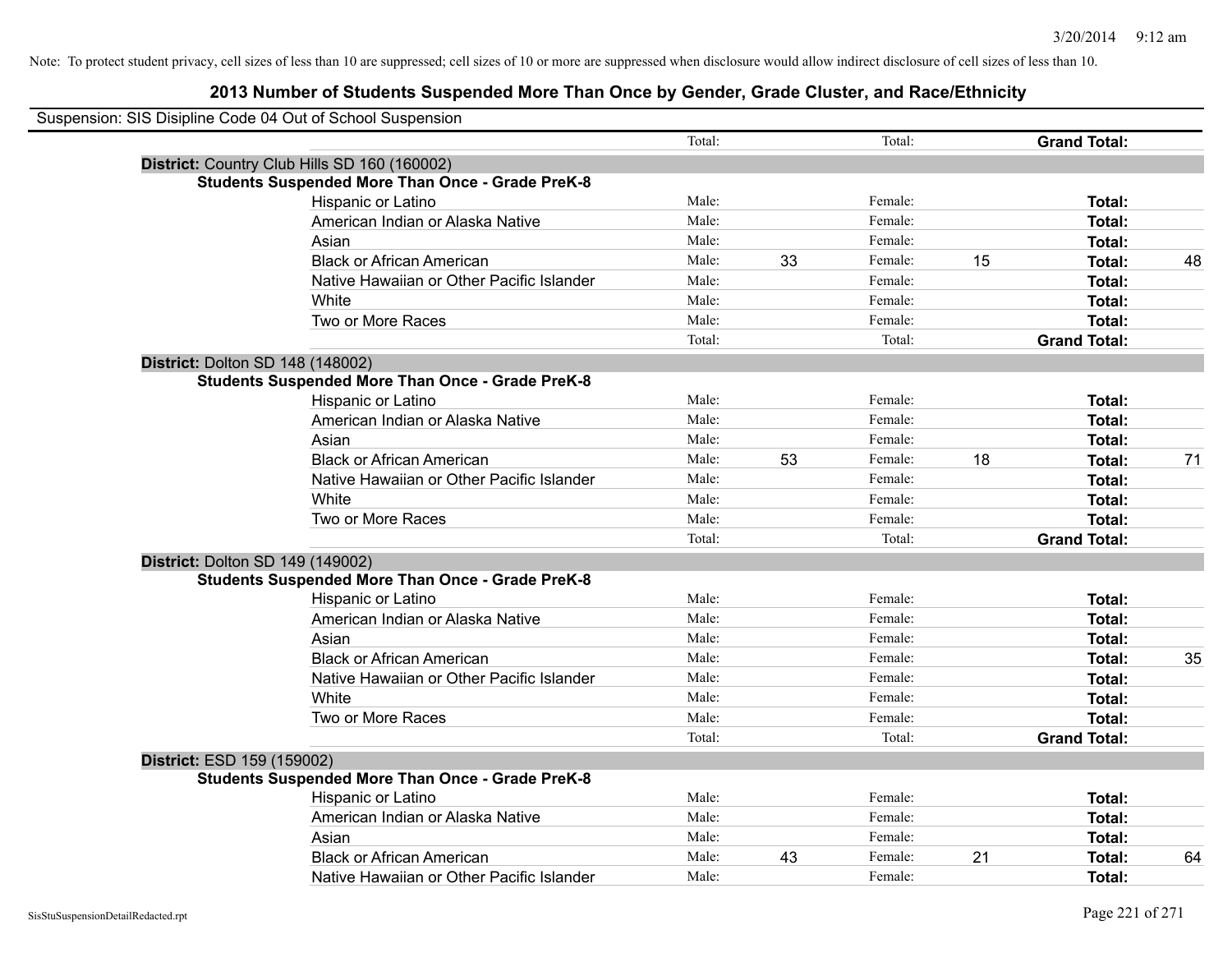| Suspension: SIS Disipline Code 04 Out of School Suspension |                                                         |        |         |                     |    |
|------------------------------------------------------------|---------------------------------------------------------|--------|---------|---------------------|----|
|                                                            | White                                                   | Male:  | Female: | Total:              |    |
|                                                            | Two or More Races                                       | Male:  | Female: | Total:              |    |
|                                                            |                                                         | Total: | Total:  | <b>Grand Total:</b> |    |
|                                                            | District: Evergreen Park CHSD 231 (231016)              |        |         |                     |    |
|                                                            | <b>Students Suspended More Than Once - Grade 9-12</b>   |        |         |                     |    |
|                                                            | Hispanic or Latino                                      | Male:  | Female: | Total:              |    |
|                                                            | American Indian or Alaska Native                        | Male:  | Female: | Total:              |    |
|                                                            | Asian                                                   | Male:  | Female: | Total:              |    |
|                                                            | <b>Black or African American</b>                        | Male:  | Female: | Total:              | 12 |
|                                                            | Native Hawaiian or Other Pacific Islander               | Male:  | Female: | Total:              |    |
|                                                            | White                                                   | Male:  | Female: | Total:              | 13 |
|                                                            | Two or More Races                                       | Male:  | Female: | Total:              |    |
|                                                            |                                                         | Total: | Total:  | <b>Grand Total:</b> |    |
| District: Evergreen Park ESD 124 (124002)                  |                                                         |        |         |                     |    |
|                                                            | <b>Students Suspended More Than Once - Grade PreK-8</b> |        |         |                     |    |
|                                                            | Hispanic or Latino                                      | Male:  | Female: | Total:              |    |
|                                                            | American Indian or Alaska Native                        | Male:  | Female: | Total:              |    |
|                                                            | Asian                                                   | Male:  | Female: | Total:              |    |
|                                                            | <b>Black or African American</b>                        | Male:  | Female: | Total:              |    |
|                                                            | Native Hawaiian or Other Pacific Islander               | Male:  | Female: | Total:              |    |
|                                                            | White                                                   | Male:  | Female: | Total:              |    |
|                                                            | Two or More Races                                       | Male:  | Female: | Total:              |    |
|                                                            |                                                         | Total: | Total:  | <b>Grand Total:</b> |    |
| District: Flossmoor SD 161 (161002)                        |                                                         |        |         |                     |    |
|                                                            | <b>Students Suspended More Than Once - Grade PreK-8</b> |        |         |                     |    |
|                                                            | Hispanic or Latino                                      | Male:  | Female: | Total:              |    |
|                                                            | American Indian or Alaska Native                        | Male:  | Female: | Total:              |    |
|                                                            | Asian                                                   | Male:  | Female: | Total:              |    |
|                                                            | <b>Black or African American</b>                        | Male:  | Female: | Total:              | 50 |
|                                                            | Native Hawaiian or Other Pacific Islander               | Male:  | Female: | Total:              |    |
|                                                            | White                                                   | Male:  | Female: | Total:              |    |
|                                                            | Two or More Races                                       | Male:  | Female: | Total:              |    |
|                                                            |                                                         | Total: | Total:  | <b>Grand Total:</b> |    |
| District: Ford Heights SD 169 (169002)                     |                                                         |        |         |                     |    |
|                                                            | <b>Students Suspended More Than Once - Grade PreK-8</b> |        |         |                     |    |
|                                                            | Hispanic or Latino                                      | Male:  | Female: | Total:              |    |
|                                                            | American Indian or Alaska Native                        | Male:  | Female: | Total:              |    |
|                                                            | Asian                                                   | Male:  | Female: | Total:              |    |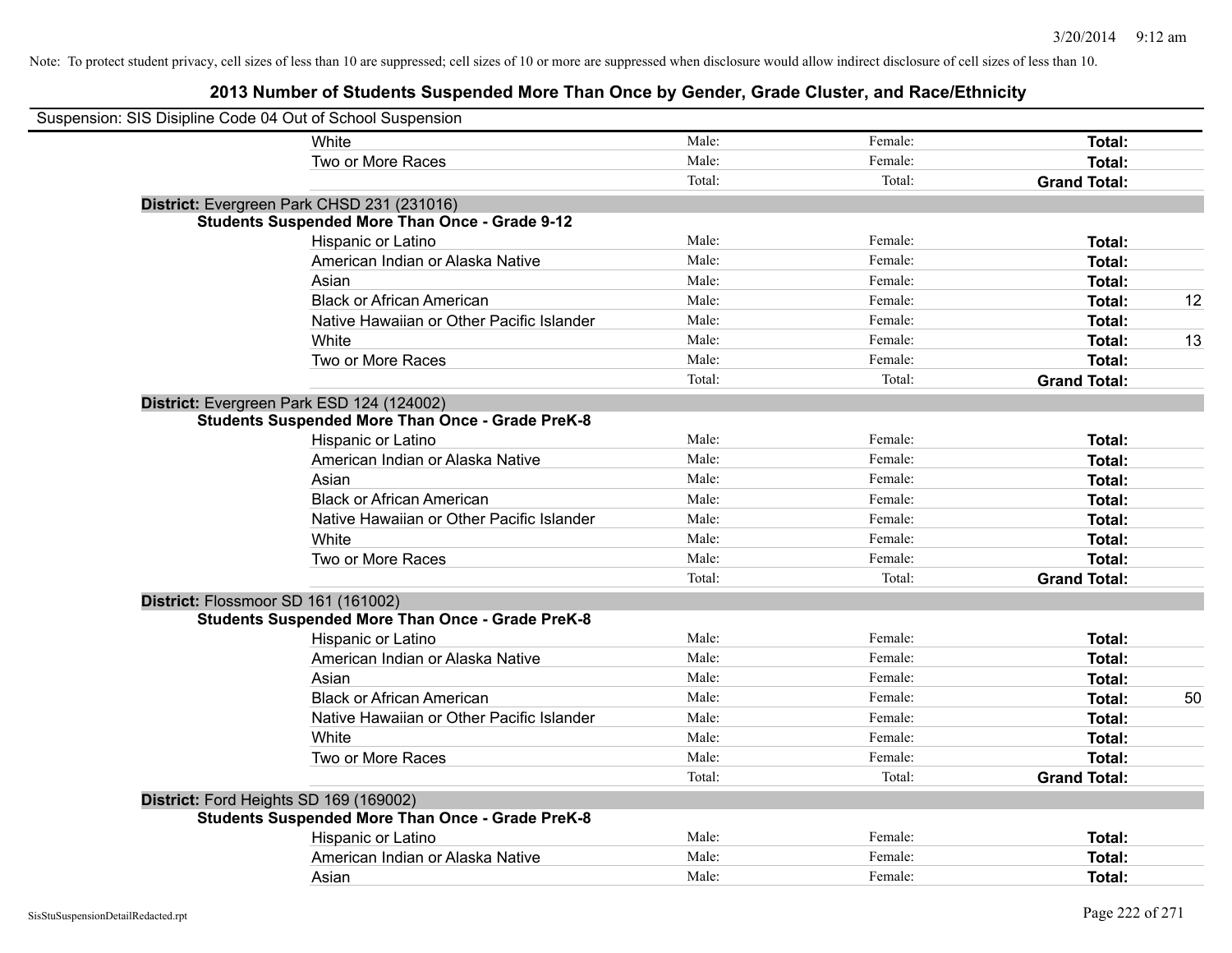| Suspension: SIS Disipline Code 04 Out of School Suspension |        |    |         |    |                     |     |
|------------------------------------------------------------|--------|----|---------|----|---------------------|-----|
| <b>Black or African American</b>                           | Male:  |    | Female: |    | Total:              | 13  |
| Native Hawaiian or Other Pacific Islander                  | Male:  |    | Female: |    | Total:              |     |
| White                                                      | Male:  |    | Female: |    | Total:              |     |
| Two or More Races                                          | Male:  |    | Female: |    | Total:              |     |
|                                                            | Total: |    | Total:  |    | <b>Grand Total:</b> |     |
| District: Gen George Patton SD 133 (133002)                |        |    |         |    |                     |     |
| <b>Students Suspended More Than Once - Grade PreK-8</b>    |        |    |         |    |                     |     |
| Hispanic or Latino                                         | Male:  |    | Female: |    | Total:              |     |
| American Indian or Alaska Native                           | Male:  |    | Female: |    | Total:              |     |
| Asian                                                      | Male:  |    | Female: |    | Total:              |     |
| <b>Black or African American</b>                           | Male:  |    | Female: |    | Total:              | 11  |
| Native Hawaiian or Other Pacific Islander                  | Male:  |    | Female: |    | Total:              |     |
| White                                                      | Male:  |    | Female: |    | Total:              |     |
| Two or More Races                                          | Male:  |    | Female: |    | Total:              |     |
|                                                            | Total: |    | Total:  |    | <b>Grand Total:</b> |     |
| <b>District: Harvey SD 152 (152002)</b>                    |        |    |         |    |                     |     |
| <b>Students Suspended More Than Once - Grade PreK-8</b>    |        |    |         |    |                     |     |
| Hispanic or Latino                                         | Male:  |    | Female: |    | Total:              |     |
| American Indian or Alaska Native                           | Male:  |    | Female: |    | Total:              |     |
| Asian                                                      | Male:  |    | Female: |    | Total:              |     |
| <b>Black or African American</b>                           | Male:  | 74 | Female: | 32 | Total:              | 106 |
| Native Hawaiian or Other Pacific Islander                  | Male:  |    | Female: |    | Total:              |     |
| White                                                      | Male:  |    | Female: |    | Total:              |     |
| Two or More Races                                          | Male:  |    | Female: |    | Total:              |     |
|                                                            | Total: |    | Total:  |    | <b>Grand Total:</b> |     |
| District: Hazel Crest SD 152-5 (152502)                    |        |    |         |    |                     |     |
| <b>Students Suspended More Than Once - Grade PreK-8</b>    |        |    |         |    |                     |     |
| Hispanic or Latino                                         | Male:  |    | Female: |    | Total:              |     |
| American Indian or Alaska Native                           | Male:  |    | Female: |    | Total:              |     |
| Asian                                                      | Male:  |    | Female: |    | Total:              |     |
| <b>Black or African American</b>                           | Male:  |    | Female: |    | Total:              |     |
| Native Hawaiian or Other Pacific Islander                  | Male:  |    | Female: |    | Total:              |     |
| White                                                      | Male:  |    | Female: |    | Total:              |     |
| Two or More Races                                          | Male:  |    | Female: |    | Total:              |     |
|                                                            | Total: |    | Total:  |    | <b>Grand Total:</b> |     |
| District: Homewood Flossmoor CHSD 233 (233016)             |        |    |         |    |                     |     |
| <b>Students Suspended More Than Once - Grade 9-12</b>      |        |    |         |    |                     |     |
| <b>Hispanic or Latino</b>                                  | Male:  |    | Female: |    | Total:              |     |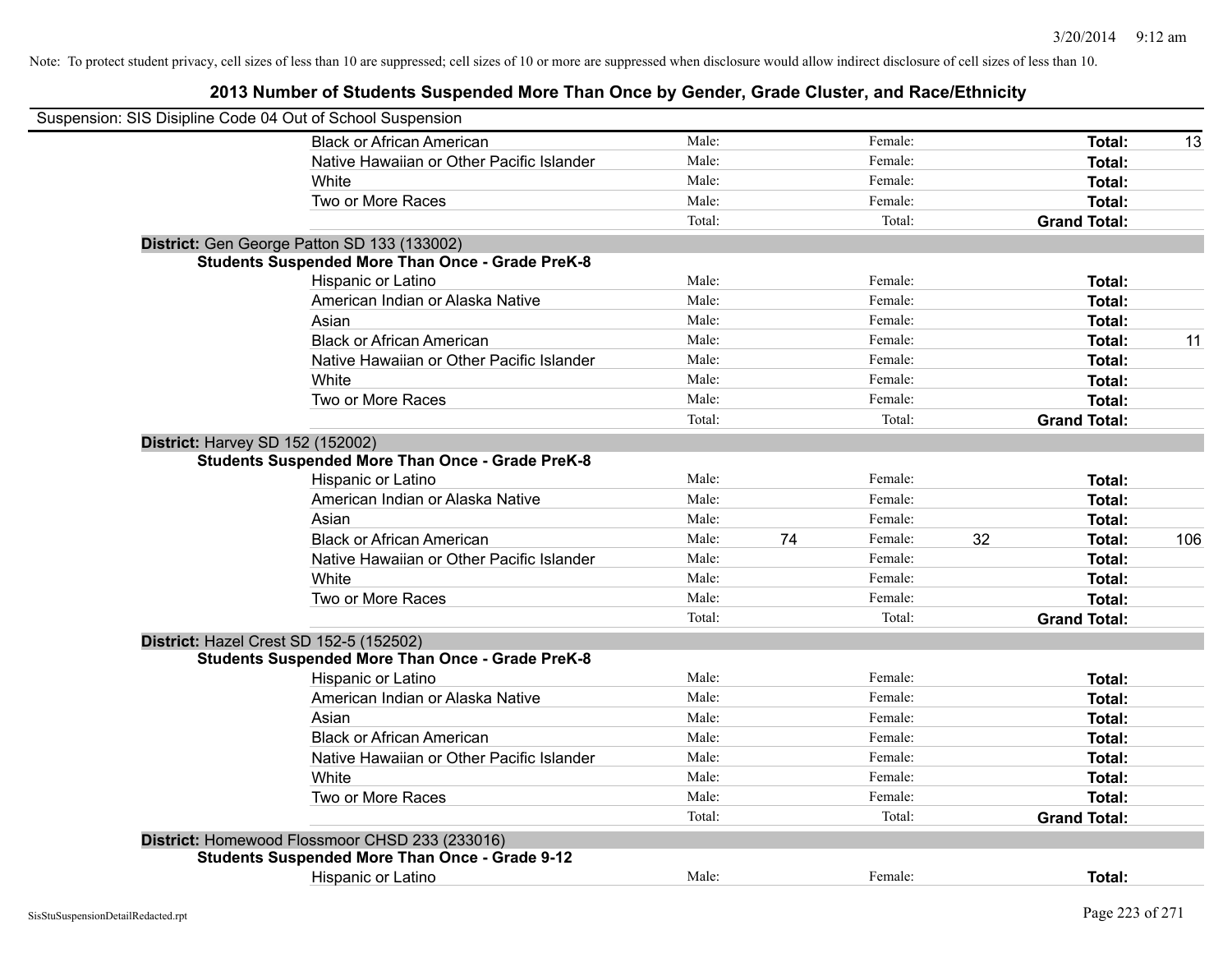| Suspension: SIS Disipline Code 04 Out of School Suspension |        |    |         |    |                     |    |
|------------------------------------------------------------|--------|----|---------|----|---------------------|----|
| American Indian or Alaska Native                           | Male:  |    | Female: |    | Total:              |    |
| Asian                                                      | Male:  |    | Female: |    | Total:              |    |
| <b>Black or African American</b>                           | Male:  | 57 | Female: | 22 | <b>Total:</b>       | 79 |
| Native Hawaiian or Other Pacific Islander                  | Male:  |    | Female: |    | <b>Total:</b>       |    |
| White                                                      | Male:  |    | Female: |    | Total:              |    |
| Two or More Races                                          | Male:  |    | Female: |    | Total:              |    |
|                                                            | Total: |    | Total:  |    | <b>Grand Total:</b> |    |
| District: Homewood SD 153 (153002)                         |        |    |         |    |                     |    |
| <b>Students Suspended More Than Once - Grade PreK-8</b>    |        |    |         |    |                     |    |
| Hispanic or Latino                                         | Male:  |    | Female: |    | Total:              |    |
| American Indian or Alaska Native                           | Male:  |    | Female: |    | Total:              |    |
| Asian                                                      | Male:  |    | Female: |    | Total:              |    |
| <b>Black or African American</b>                           | Male:  |    | Female: |    | Total:              |    |
| Native Hawaiian or Other Pacific Islander                  | Male:  |    | Female: |    | Total:              |    |
| White                                                      | Male:  |    | Female: |    | Total:              |    |
| Two or More Races                                          | Male:  |    | Female: |    | Total:              |    |
|                                                            | Total: |    | Total:  |    | <b>Grand Total:</b> | 10 |
| District: Hoover-Schrum Memorial SD 157 (157002)           |        |    |         |    |                     |    |
| <b>Students Suspended More Than Once - Grade PreK-8</b>    |        |    |         |    |                     |    |
| Hispanic or Latino                                         | Male:  |    | Female: |    | Total:              |    |
| American Indian or Alaska Native                           | Male:  |    | Female: |    | Total:              |    |
| Asian                                                      | Male:  |    | Female: |    | Total:              |    |
| <b>Black or African American</b>                           | Male:  | 55 | Female: | 25 | Total:              | 80 |
| Native Hawaiian or Other Pacific Islander                  | Male:  |    | Female: |    | Total:              |    |
| White                                                      | Male:  |    | Female: |    | Total:              |    |
| Two or More Races                                          | Male:  |    | Female: |    | Total:              |    |
|                                                            | Total: |    | Total:  |    | <b>Grand Total:</b> | 91 |
| District: Indian Springs SD 109 (109002)                   |        |    |         |    |                     |    |
| <b>Students Suspended More Than Once - Grade PreK-8</b>    |        |    |         |    |                     |    |
| Hispanic or Latino                                         | Male:  |    | Female: |    | Total:              |    |
| American Indian or Alaska Native                           | Male:  |    | Female: |    | Total:              |    |
| Asian                                                      | Male:  |    | Female: |    | Total:              |    |
| <b>Black or African American</b>                           | Male:  |    | Female: |    | Total:              |    |
| Native Hawaiian or Other Pacific Islander                  | Male:  |    | Female: |    | Total:              |    |
| White                                                      | Male:  |    | Female: |    | Total:              |    |
| Two or More Races                                          | Male:  |    | Female: |    | Total:              |    |
|                                                            | Total: |    | Total:  |    | <b>Grand Total:</b> | 11 |
|                                                            |        |    |         |    |                     |    |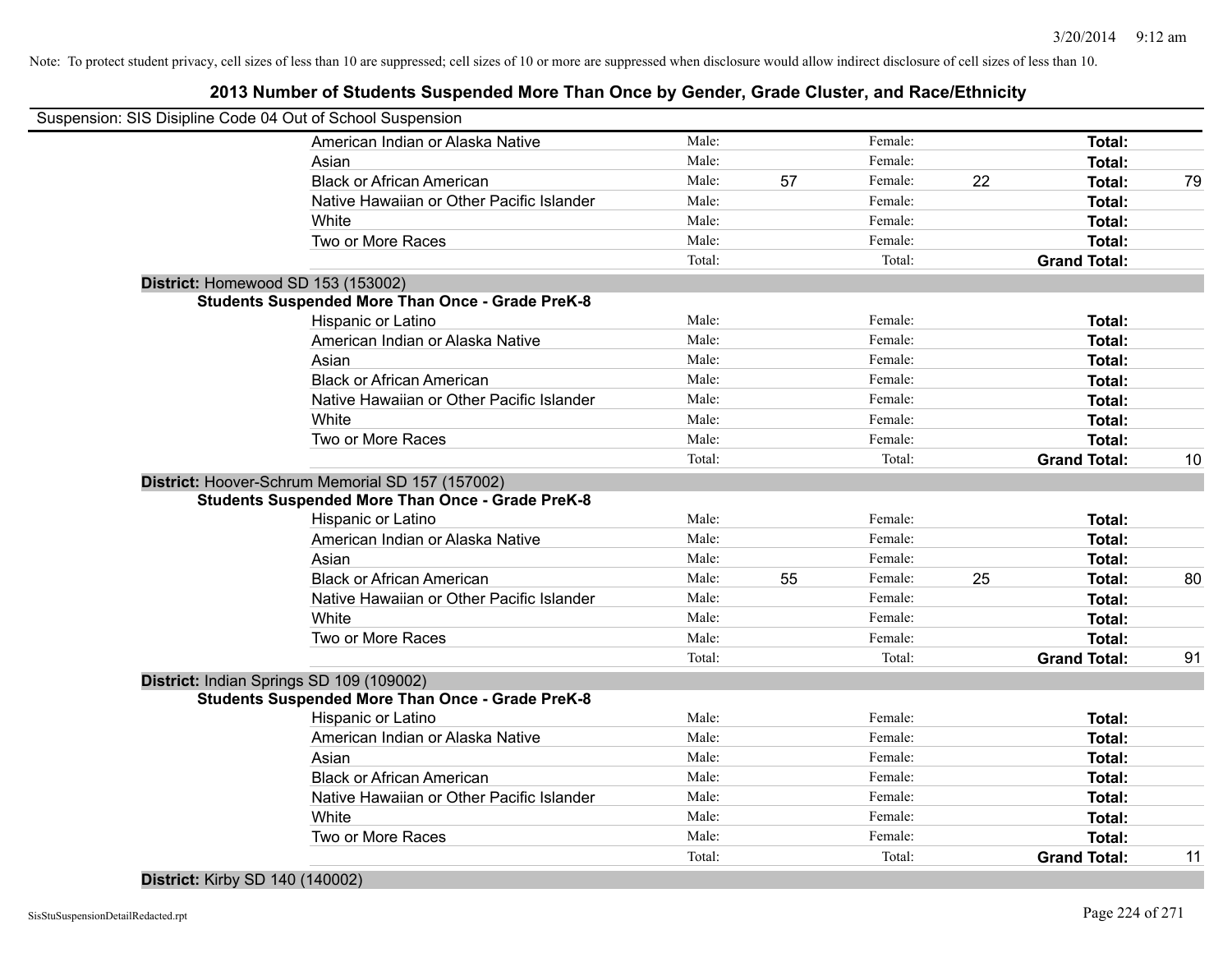| Suspension: SIS Disipline Code 04 Out of School Suspension |        |         |                     |    |
|------------------------------------------------------------|--------|---------|---------------------|----|
| <b>Students Suspended More Than Once - Grade PreK-8</b>    |        |         |                     |    |
| Hispanic or Latino                                         | Male:  | Female: | Total:              |    |
| American Indian or Alaska Native                           | Male:  | Female: | Total:              |    |
| Asian                                                      | Male:  | Female: | Total:              |    |
| <b>Black or African American</b>                           | Male:  | Female: | Total:              |    |
| Native Hawaiian or Other Pacific Islander                  | Male:  | Female: | Total:              |    |
| White                                                      | Male:  | Female: | Total:              |    |
| Two or More Races                                          | Male:  | Female: | Total:              |    |
|                                                            | Total: | Total:  | <b>Grand Total:</b> |    |
| District: Lemont Twp HSD 210 (210017)                      |        |         |                     |    |
| <b>Students Suspended More Than Once - Grade 9-12</b>      |        |         |                     |    |
| Hispanic or Latino                                         | Male:  | Female: | Total:              |    |
| American Indian or Alaska Native                           | Male:  | Female: | Total:              |    |
| Asian                                                      | Male:  | Female: | Total:              |    |
| <b>Black or African American</b>                           | Male:  | Female: | Total:              |    |
| Native Hawaiian or Other Pacific Islander                  | Male:  | Female: | Total:              |    |
| White                                                      | Male:  | Female: | Total:              | 20 |
| Two or More Races                                          | Male:  | Female: | Total:              |    |
|                                                            | Total: | Total:  | <b>Grand Total:</b> |    |
| District: Lemont-Bromberek CSD 113A (113A02)               |        |         |                     |    |
| <b>Students Suspended More Than Once - Grade PreK-8</b>    |        |         |                     |    |
| Hispanic or Latino                                         | Male:  | Female: | Total:              |    |
| American Indian or Alaska Native                           | Male:  | Female: | Total:              |    |
| Asian                                                      | Male:  | Female: | Total:              |    |
| <b>Black or African American</b>                           | Male:  | Female: | Total:              |    |
| Native Hawaiian or Other Pacific Islander                  | Male:  | Female: | Total:              |    |
| White                                                      | Male:  | Female: | Total:              | 10 |
| Two or More Races                                          | Male:  | Female: | Total:              |    |
|                                                            | Total: | Total:  | <b>Grand Total:</b> |    |
| District: Lincoln ESD 156 (156002)                         |        |         |                     |    |
| <b>Students Suspended More Than Once - Grade PreK-8</b>    |        |         |                     |    |
| Hispanic or Latino                                         | Male:  | Female: | Total:              |    |
| American Indian or Alaska Native                           | Male:  | Female: | Total:              |    |
| Asian                                                      | Male:  | Female: | Total:              |    |
| <b>Black or African American</b>                           | Male:  | Female: | Total:              | 24 |
| Native Hawaiian or Other Pacific Islander                  | Male:  | Female: | Total:              |    |
| White                                                      | Male:  | Female: | <b>Total:</b>       |    |
| Two or More Races                                          | Male:  | Female: | Total:              |    |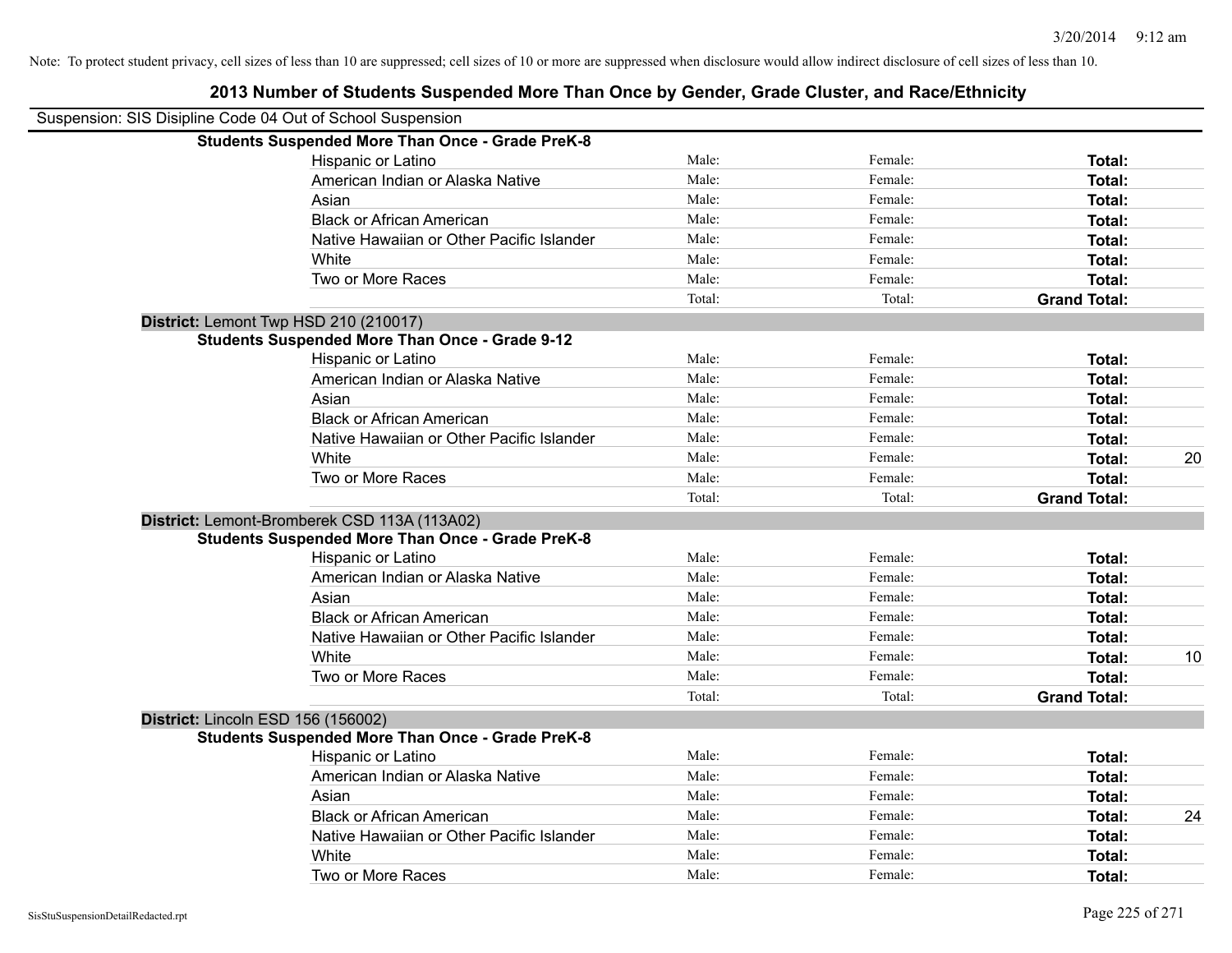| Suspension: SIS Disipline Code 04 Out of School Suspension |                                                         |        |    |         |    |                     |    |
|------------------------------------------------------------|---------------------------------------------------------|--------|----|---------|----|---------------------|----|
|                                                            |                                                         | Total: |    | Total:  |    | <b>Grand Total:</b> |    |
|                                                            | District: Matteson ESD 162 (162002)                     |        |    |         |    |                     |    |
|                                                            | <b>Students Suspended More Than Once - Grade PreK-8</b> |        |    |         |    |                     |    |
|                                                            | Hispanic or Latino                                      | Male:  |    | Female: |    | Total:              |    |
|                                                            | American Indian or Alaska Native                        | Male:  |    | Female: |    | Total:              |    |
|                                                            | Asian                                                   | Male:  |    | Female: |    | Total:              |    |
|                                                            | <b>Black or African American</b>                        | Male:  |    | Female: |    | Total:              | 45 |
|                                                            | Native Hawaiian or Other Pacific Islander               | Male:  |    | Female: |    | Total:              |    |
|                                                            | White                                                   | Male:  |    | Female: |    | Total:              |    |
|                                                            | Two or More Races                                       | Male:  |    | Female: |    | Total:              |    |
|                                                            |                                                         | Total: |    | Total:  |    | <b>Grand Total:</b> |    |
|                                                            | District: Midlothian SD 143 (143002)                    |        |    |         |    |                     |    |
|                                                            | <b>Students Suspended More Than Once - Grade PreK-8</b> |        |    |         |    |                     |    |
|                                                            | Hispanic or Latino                                      | Male:  |    | Female: |    | Total:              |    |
|                                                            | American Indian or Alaska Native                        | Male:  |    | Female: |    | Total:              |    |
|                                                            | Asian                                                   | Male:  |    | Female: |    | Total:              |    |
|                                                            | <b>Black or African American</b>                        | Male:  |    | Female: |    | Total:              |    |
|                                                            | Native Hawaiian or Other Pacific Islander               | Male:  |    | Female: |    | Total:              |    |
|                                                            | White                                                   | Male:  |    | Female: |    | Total:              |    |
|                                                            | Two or More Races                                       | Male:  |    | Female: |    | Total:              |    |
|                                                            |                                                         | Total: |    | Total:  |    | <b>Grand Total:</b> |    |
|                                                            | District: North Palos SD 117 (117002)                   |        |    |         |    |                     |    |
|                                                            | <b>Students Suspended More Than Once - Grade PreK-8</b> |        |    |         |    |                     |    |
|                                                            | Hispanic or Latino                                      | Male:  |    | Female: |    | Total:              |    |
|                                                            | American Indian or Alaska Native                        | Male:  |    | Female: |    | Total:              |    |
|                                                            | Asian                                                   | Male:  |    | Female: |    | Total:              |    |
|                                                            | <b>Black or African American</b>                        | Male:  |    | Female: |    | Total:              |    |
|                                                            | Native Hawaiian or Other Pacific Islander               | Male:  |    | Female: |    | Total:              |    |
|                                                            | White                                                   | Male:  |    | Female: |    | Total:              | 11 |
|                                                            | Two or More Races                                       | Male:  |    | Female: |    | Total:              |    |
|                                                            |                                                         | Total: |    | Total:  |    | <b>Grand Total:</b> |    |
|                                                            | District: Oak Lawn CHSD 229 (229016)                    |        |    |         |    |                     |    |
|                                                            | <b>Students Suspended More Than Once - Grade 9-12</b>   |        |    |         |    |                     |    |
|                                                            | Hispanic or Latino                                      | Male:  | 19 | Female: | 13 | Total:              | 32 |
|                                                            | American Indian or Alaska Native                        | Male:  |    | Female: |    | Total:              |    |
|                                                            | Asian                                                   | Male:  |    | Female: |    | Total:              |    |
|                                                            | <b>Black or African American</b>                        | Male:  |    | Female: |    | Total:              | 10 |
|                                                            | Native Hawaiian or Other Pacific Islander               | Male:  |    | Female: |    | Total:              |    |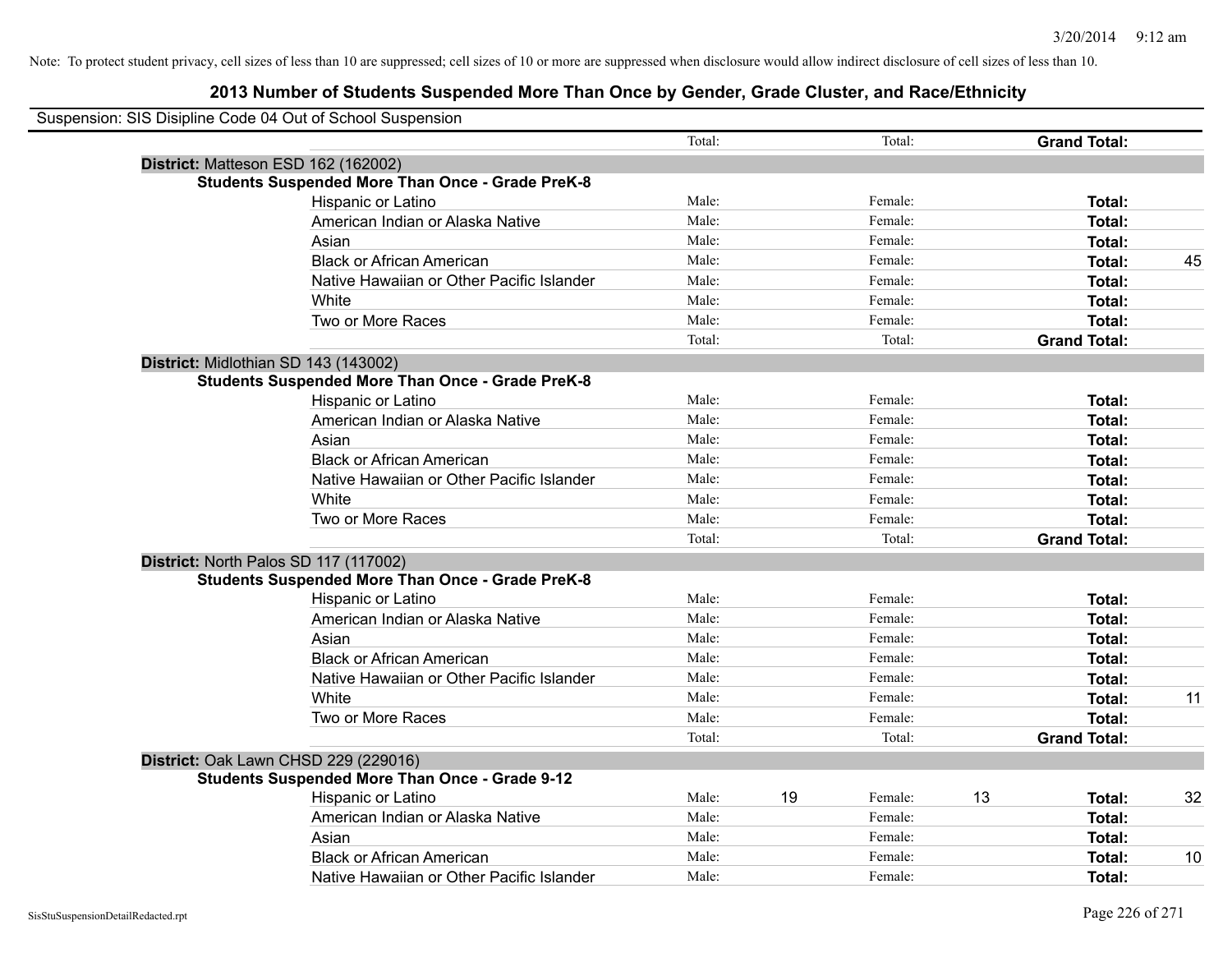|                                  | Suspension: SIS Disipline Code 04 Out of School Suspension |        |    |         |    |                     |    |
|----------------------------------|------------------------------------------------------------|--------|----|---------|----|---------------------|----|
|                                  | White                                                      | Male:  | 65 | Female: | 18 | Total:              | 83 |
|                                  | Two or More Races                                          | Male:  |    | Female: |    | Total:              |    |
|                                  |                                                            | Total: |    | Total:  |    | <b>Grand Total:</b> |    |
|                                  | District: Oak Lawn-Hometown SD 123 (123002)                |        |    |         |    |                     |    |
|                                  | <b>Students Suspended More Than Once - Grade PreK-8</b>    |        |    |         |    |                     |    |
|                                  | Hispanic or Latino                                         | Male:  |    | Female: |    | Total:              |    |
|                                  | American Indian or Alaska Native                           | Male:  |    | Female: |    | Total:              |    |
|                                  | Asian                                                      | Male:  |    | Female: |    | Total:              |    |
|                                  | <b>Black or African American</b>                           | Male:  |    | Female: |    | Total:              |    |
|                                  | Native Hawaiian or Other Pacific Islander                  | Male:  |    | Female: |    | Total:              |    |
|                                  | White                                                      | Male:  |    | Female: |    | Total:              |    |
|                                  | Two or More Races                                          | Male:  |    | Female: |    | Total:              |    |
|                                  |                                                            | Total: |    | Total:  |    | <b>Grand Total:</b> |    |
| District: Orland SD 135 (135002) |                                                            |        |    |         |    |                     |    |
|                                  | <b>Students Suspended More Than Once - Grade PreK-8</b>    |        |    |         |    |                     |    |
|                                  | Hispanic or Latino                                         | Male:  |    | Female: |    | Total:              |    |
|                                  | American Indian or Alaska Native                           | Male:  |    | Female: |    | Total:              |    |
|                                  | Asian                                                      | Male:  |    | Female: |    | Total:              |    |
|                                  | <b>Black or African American</b>                           | Male:  |    | Female: |    | Total:              |    |
|                                  | Native Hawaiian or Other Pacific Islander                  | Male:  |    | Female: |    | Total:              |    |
|                                  | White                                                      | Male:  |    | Female: |    | <b>Total:</b>       | 15 |
|                                  | Two or More Races                                          | Male:  |    | Female: |    | Total:              |    |
|                                  |                                                            | Total: |    | Total:  |    | <b>Grand Total:</b> |    |
|                                  | District: Palos CCSD 118 (118004)                          |        |    |         |    |                     |    |
|                                  | <b>Students Suspended More Than Once - Grade PreK-8</b>    |        |    |         |    |                     |    |
|                                  | Hispanic or Latino                                         | Male:  |    | Female: |    | Total:              |    |
|                                  | American Indian or Alaska Native                           | Male:  |    | Female: |    | Total:              |    |
|                                  | Asian                                                      | Male:  |    | Female: |    | Total:              |    |
|                                  | <b>Black or African American</b>                           | Male:  |    | Female: |    | Total:              |    |
|                                  | Native Hawaiian or Other Pacific Islander                  | Male:  |    | Female: |    | Total:              |    |
|                                  | White                                                      | Male:  |    | Female: |    | Total:              |    |
|                                  | Two or More Races                                          | Male:  |    | Female: |    | Total:              |    |
|                                  |                                                            | Total: |    | Total:  |    | <b>Grand Total:</b> |    |
|                                  | District: Park Forest SD 163 (163002)                      |        |    |         |    |                     |    |
|                                  | <b>Students Suspended More Than Once - Grade PreK-8</b>    |        |    |         |    |                     |    |
|                                  | Hispanic or Latino                                         | Male:  |    | Female: |    | Total:              |    |
|                                  | American Indian or Alaska Native                           | Male:  |    | Female: |    | Total:              |    |
|                                  | Asian                                                      | Male:  |    | Female: |    | Total:              |    |
|                                  |                                                            |        |    |         |    |                     |    |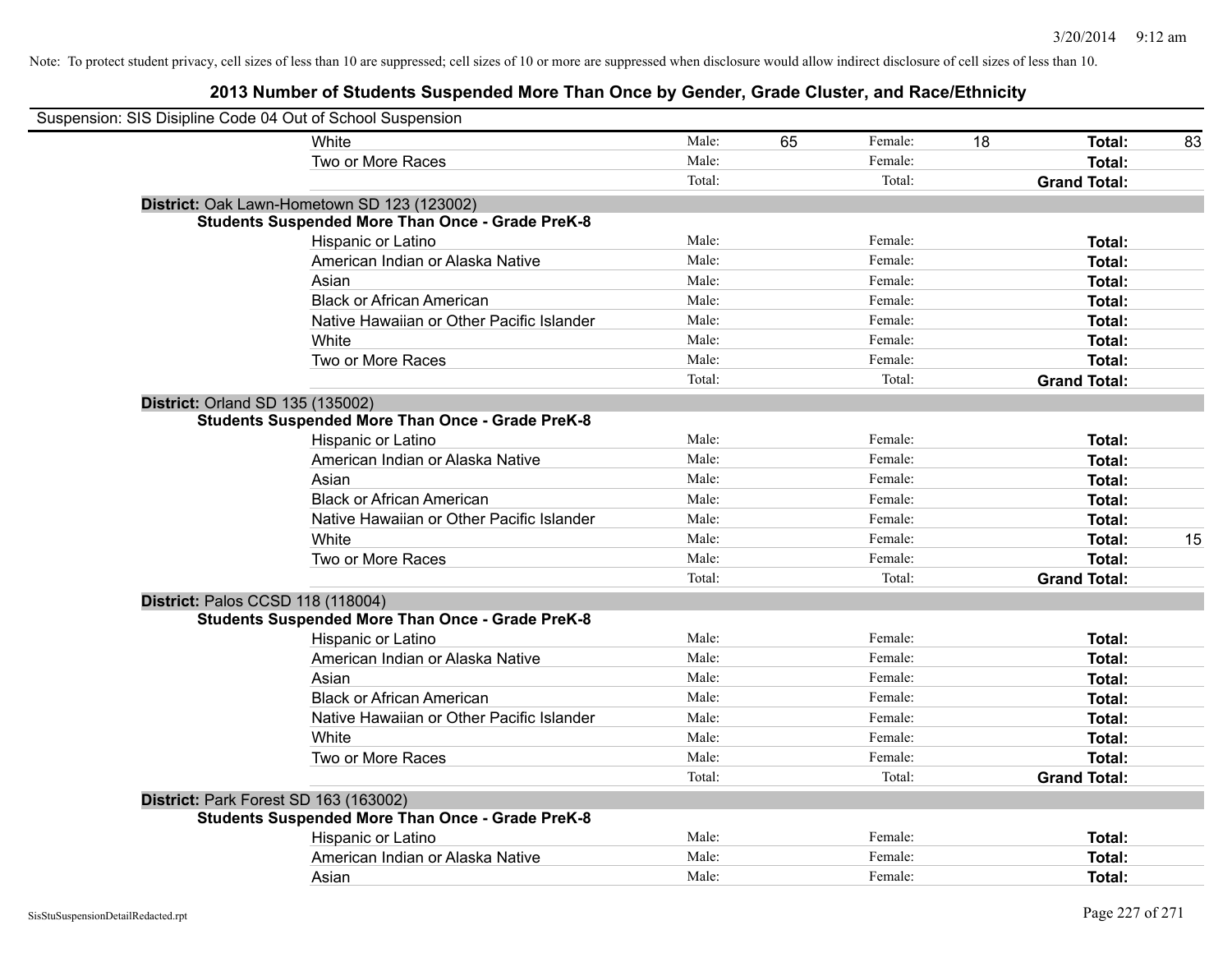| Suspension: SIS Disipline Code 04 Out of School Suspension |        |    |         |    |                     |     |
|------------------------------------------------------------|--------|----|---------|----|---------------------|-----|
| <b>Black or African American</b>                           | Male:  |    | Female: |    | Total:              | 25  |
| Native Hawaiian or Other Pacific Islander                  | Male:  |    | Female: |    | Total:              |     |
| White                                                      | Male:  |    | Female: |    | Total:              |     |
| Two or More Races                                          | Male:  |    | Female: |    | Total:              |     |
|                                                            | Total: |    | Total:  |    | <b>Grand Total:</b> |     |
| District: Posen-Robbins ESD 143-5 (143502)                 |        |    |         |    |                     |     |
| <b>Students Suspended More Than Once - Grade PreK-8</b>    |        |    |         |    |                     |     |
| Hispanic or Latino                                         | Male:  |    | Female: |    | Total:              |     |
| American Indian or Alaska Native                           | Male:  |    | Female: |    | Total:              |     |
| Asian                                                      | Male:  |    | Female: |    | Total:              |     |
| <b>Black or African American</b>                           | Male:  |    | Female: |    | Total:              | 36  |
| Native Hawaiian or Other Pacific Islander                  | Male:  |    | Female: |    | Total:              |     |
| White                                                      | Male:  |    | Female: |    | Total:              |     |
| Two or More Races                                          | Male:  |    | Female: |    | Total:              |     |
|                                                            | Total: |    | Total:  |    | <b>Grand Total:</b> |     |
| District: Prairie-Hills ESD 144 (144002)                   |        |    |         |    |                     |     |
| <b>Students Suspended More Than Once - Grade PreK-8</b>    |        |    |         |    |                     |     |
| Hispanic or Latino                                         | Male:  |    | Female: |    | Total:              |     |
| American Indian or Alaska Native                           | Male:  |    | Female: |    | Total:              |     |
| Asian                                                      | Male:  |    | Female: |    | Total:              |     |
| <b>Black or African American</b>                           | Male:  | 69 | Female: | 39 | Total:              | 108 |
| Native Hawaiian or Other Pacific Islander                  | Male:  |    | Female: |    | Total:              |     |
| White                                                      | Male:  |    | Female: |    | Total:              |     |
| Two or More Races                                          | Male:  |    | Female: |    | Total:              |     |
|                                                            | Total: |    | Total:  |    | <b>Grand Total:</b> |     |
| District: Reavis Twp HSD 220 (220017)                      |        |    |         |    |                     |     |
| <b>Students Suspended More Than Once - Grade 9-12</b>      |        |    |         |    |                     |     |
| Hispanic or Latino                                         | Male:  | 30 | Female: | 13 | Total:              | 43  |
| American Indian or Alaska Native                           | Male:  |    | Female: |    | Total:              |     |
| Asian                                                      | Male:  |    | Female: |    | Total:              |     |
| <b>Black or African American</b>                           | Male:  |    | Female: |    | Total:              |     |
| Native Hawaiian or Other Pacific Islander                  | Male:  |    | Female: |    | Total:              |     |
| <b>White</b>                                               | Male:  | 30 | Female: | 15 | Total:              | 45  |
| Two or More Races                                          | Male:  |    | Female: |    | Total:              |     |
|                                                            | Total: |    | Total:  |    | <b>Grand Total:</b> |     |
| District: Rich Twp HSD 227 (227017)                        |        |    |         |    |                     |     |
| <b>Students Suspended More Than Once - Grade 9-12</b>      |        |    |         |    |                     |     |
| Hispanic or Latino                                         | Male:  |    | Female: |    | Total:              |     |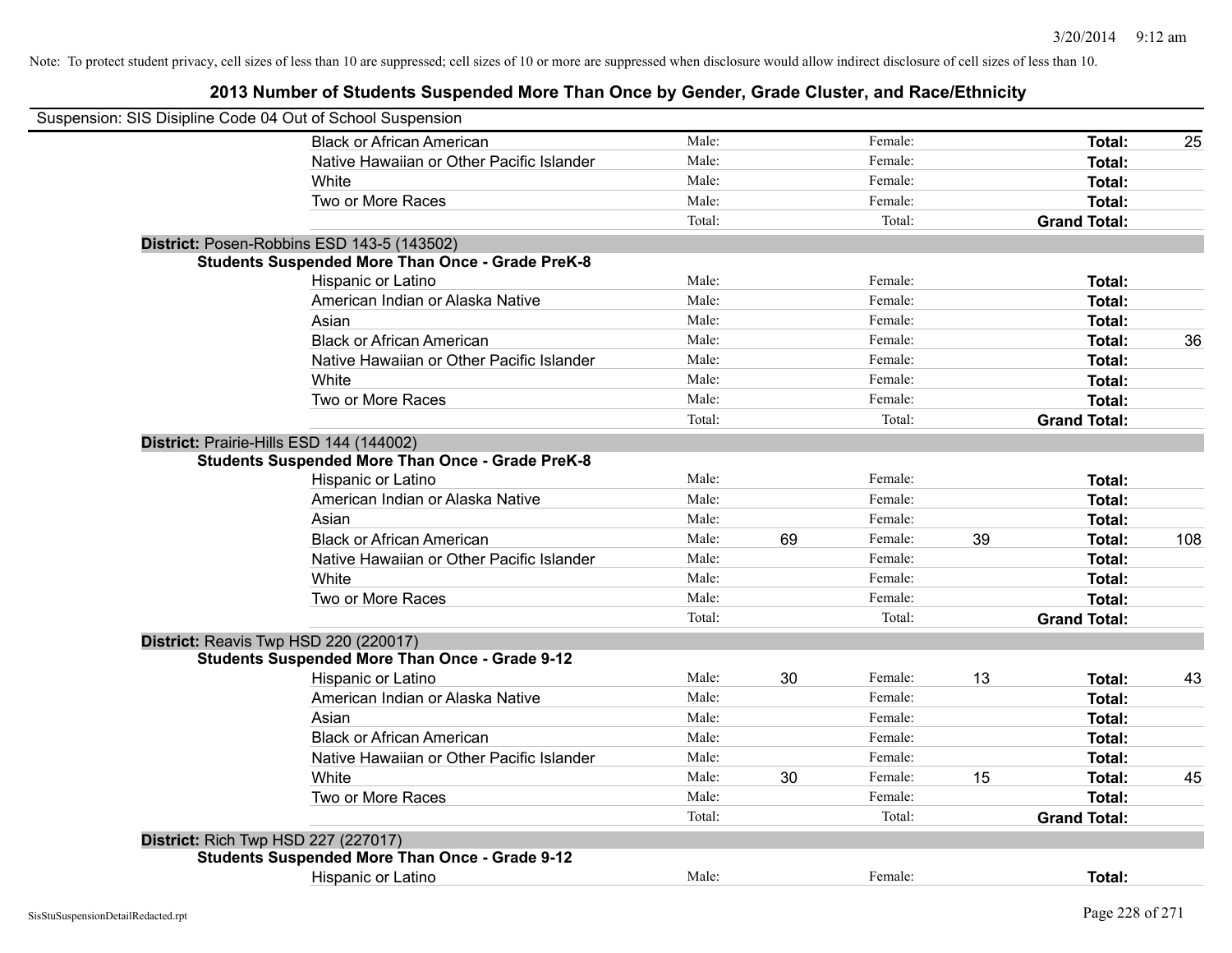## **2013 Number of Students Suspended More Than Once by Gender, Grade Cluster, and Race/Ethnicity**

|                                     | Suspension: SIS Disipline Code 04 Out of School Suspension |        |     |         |    |                     |     |
|-------------------------------------|------------------------------------------------------------|--------|-----|---------|----|---------------------|-----|
|                                     | American Indian or Alaska Native                           | Male:  |     | Female: |    | Total:              |     |
|                                     | Asian                                                      | Male:  |     | Female: |    | Total:              |     |
|                                     | <b>Black or African American</b>                           | Male:  | 125 | Female: | 55 | Total:              | 180 |
|                                     | Native Hawaiian or Other Pacific Islander                  | Male:  |     | Female: |    | Total:              |     |
|                                     | White                                                      | Male:  |     | Female: |    | Total:              |     |
|                                     | Two or More Races                                          | Male:  |     | Female: |    | Total:              |     |
|                                     |                                                            | Total: |     | Total:  |    | <b>Grand Total:</b> | 193 |
| District: Ridgeland SD 122 (122002) |                                                            |        |     |         |    |                     |     |
|                                     | <b>Students Suspended More Than Once - Grade PreK-8</b>    |        |     |         |    |                     |     |
|                                     | Hispanic or Latino                                         | Male:  |     | Female: |    | Total:              |     |
|                                     | American Indian or Alaska Native                           | Male:  |     | Female: |    | Total:              |     |
|                                     | Asian                                                      | Male:  |     | Female: |    | Total:              |     |
|                                     | <b>Black or African American</b>                           | Male:  |     | Female: |    | Total:              |     |
|                                     | Native Hawaiian or Other Pacific Islander                  | Male:  |     | Female: |    | Total:              |     |
|                                     | White                                                      | Male:  |     | Female: |    | Total:              |     |
|                                     | Two or More Races                                          | Male:  |     | Female: |    | Total:              |     |
|                                     |                                                            | Total: |     | Total:  |    | <b>Grand Total:</b> | 11  |
|                                     | District: South Holland SD 150 (150002)                    |        |     |         |    |                     |     |
|                                     | <b>Students Suspended More Than Once - Grade PreK-8</b>    |        |     |         |    |                     |     |
|                                     | Hispanic or Latino                                         | Male:  |     | Female: |    | Total:              |     |
|                                     | American Indian or Alaska Native                           | Male:  |     | Female: |    | Total:              |     |
|                                     | Asian                                                      | Male:  |     | Female: |    | Total:              |     |
|                                     | <b>Black or African American</b>                           | Male:  |     | Female: |    | Total:              | 18  |
|                                     | Native Hawaiian or Other Pacific Islander                  | Male:  |     | Female: |    | Total:              |     |
|                                     | White                                                      | Male:  |     | Female: |    | Total:              |     |
|                                     | Two or More Races                                          | Male:  |     | Female: |    | Total:              |     |
|                                     |                                                            | Total: |     | Total:  |    | <b>Grand Total:</b> |     |
|                                     | District: South Holland SD 151 (151002)                    |        |     |         |    |                     |     |
|                                     | <b>Students Suspended More Than Once - Grade PreK-8</b>    |        |     |         |    |                     |     |
|                                     | Hispanic or Latino                                         | Male:  |     | Female: |    | Total:              |     |
|                                     | American Indian or Alaska Native                           | Male:  |     | Female: |    | Total:              |     |
|                                     | Asian                                                      | Male:  |     | Female: |    | Total:              |     |
|                                     | <b>Black or African American</b>                           | Male:  | 46  | Female: | 13 | Total:              | 59  |
|                                     | Native Hawaiian or Other Pacific Islander                  | Male:  |     | Female: |    | Total:              |     |
|                                     | White                                                      | Male:  |     | Female: |    | Total:              |     |
|                                     | Two or More Races                                          | Male:  |     | Female: |    | Total:              |     |
|                                     |                                                            | Total: |     | Total:  |    | <b>Grand Total:</b> |     |
|                                     |                                                            |        |     |         |    |                     |     |

**District:** Southland College Prep (901025)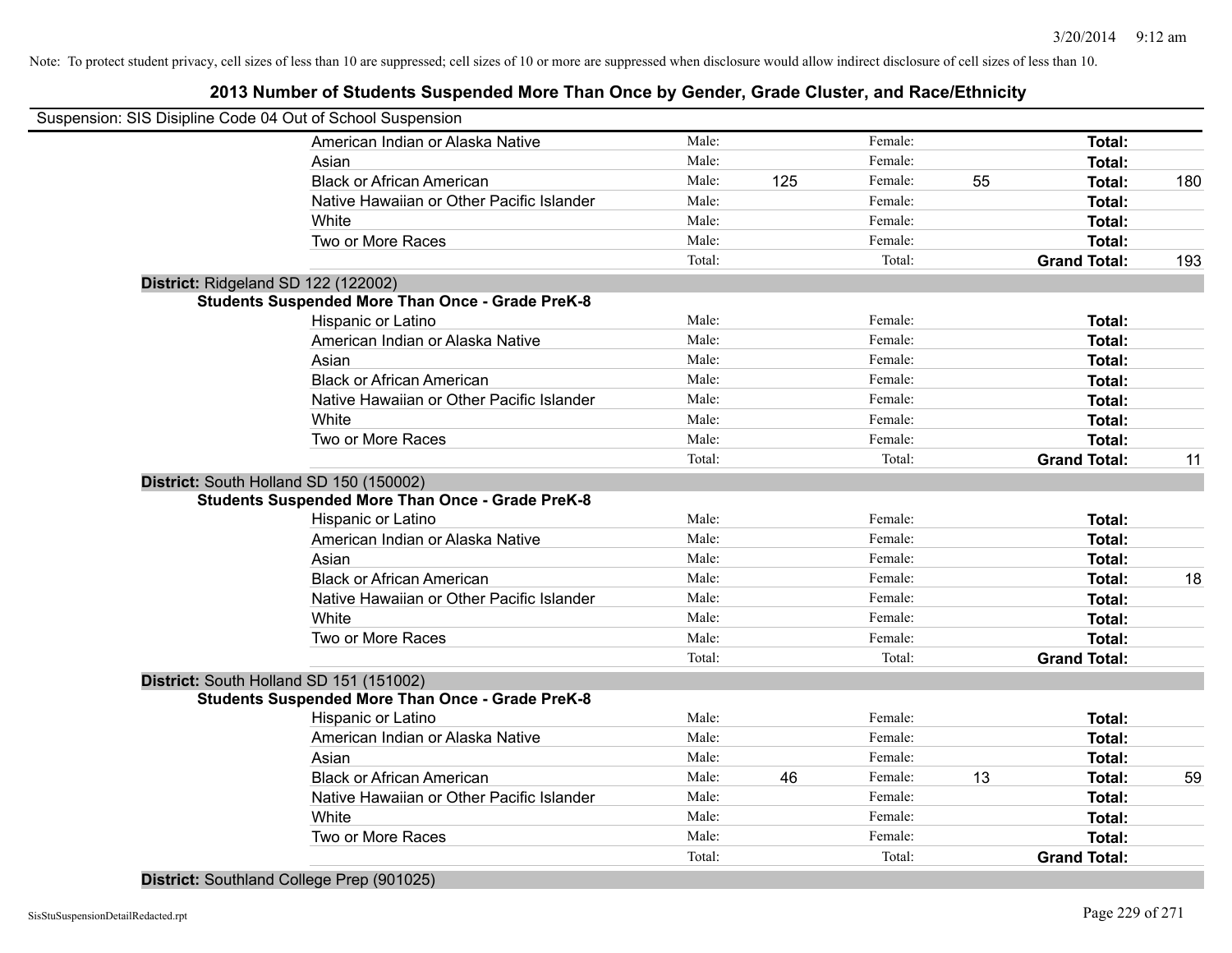## **2013 Number of Students Suspended More Than Once by Gender, Grade Cluster, and Race/Ethnicity** Suspension: SIS Disipline Code 04 Out of School Suspension **Students Suspended More Than Once - Grade 9-12** Hispanic or Latino **Finale:** Female: **Female:** Female: **Total:** Female: **Total:** Female: **Female:** Female: **Total:** Female: **Female:** Female: **Female:** Female: **Female:** Female: **Female:** Female: **Female:** Female: **Female:** American Indian or Alaska Native **Male:** Male: Female: Female: **Total:** Total: Asian **Asian Male:** Female: **Total:** Female: **Total:** Female: **Total:** Female: **Total:** Total: Black or African American **Male:** 24 Female: 28 Total: 52 Native Hawaiian or Other Pacific Islander Male: Total: Female: Female: Total: Total: White **Total:** Male: Female: **Total:** Total: **Total:** Female: **Total:** Total: Two or More Races **Total:** Total: Male: Female: Female: **Total:** Female: **Total:** Total: Total: Total: **Grand Total: District:** Speed SEJA #802 (802060) **Students Suspended More Than Once - Grade PreK-8** Hispanic or Latino **Finally Hispanic or Latino** *Total:* Male: Female: **Female: Total: Total: Total:** American Indian or Alaska Native **Male:** Male: Female: Female: **Total:** Total: Asian Male: Female: **Total:** Black or African American **Figure 1.1 and Total:** Male: Female: Female: **Total: Total:** Total: Native Hawaiian or Other Pacific Islander **Male:** Male: Female: Female: **Total:** Total: White **Total:** Male: Female: **Total:** Total: **Total:** Female: **Total:** Total: Two or More Races **Total:** Total: Male: Female: Female: **Total:** Total: Total: Total: **Grand Total: District:** Steger SD 194 (194002) **Students Suspended More Than Once - Grade PreK-8** Hispanic or Latino **Finally Hispanic or Latino** *Total:* Male: Female: **Female: Total: Total: Total:** American Indian or Alaska Native **Male:** Male: Female: Female: **Total:** Total: **Total:** Total: **Female:** Total: Total: Total: Total: Total: Total: Total: Total: Total: Total: Total: Total: Total: Total: Total: Total: Total Asian Male: Female: **Total:** Black or African American **Figure 1.1 and Total:** Male: Female: Female: **Total:** Total: Native Hawaiian or Other Pacific Islander **Male:** Male: Female: Female: **Total:** Total: White **Total:** Male: Female: **Total:** Total: **Total:** Female: **Total:** Total: Two or More Races **Total:** Total: Male: Female: Female: **Total:** Total: Female: Total: Total: Total: **Grand Total: District:** Summit SD 104 (104002) **Students Suspended More Than Once - Grade PreK-8** Hispanic or Latino **Male:** Male: The Female: The Total: 10 American Indian or Alaska Native **Male:** Male: Female: Female: **Total:** Total: Asian **Female:** Total: Male: Female: **Total: Total:** Total: Total: Female: Total: Total: Total: Total: Total: Total: Total: Total: Total: Total: Total: Total: Total: Total: Total: Total: Total: Total: Total: Total: Total: Black or African American **Male:** Male: Female: Female: **Total:** Total: **Total:** Female: **Total:** Total: **Female:** Total: **Total:** Total: **Total:** Total: **Total:** Total: **Total:** Total: **Total:** Total: **Total:** Total: **Tot** Native Hawaiian or Other Pacific Islander Male: Total: Female: Female: Total: Total: White **Total:** Male: Female: **Total:** Total: **Total:** Female: **Total:** Total: Two or More Races **Total:** The Male: The Female: Female: **Total:** Total: Total: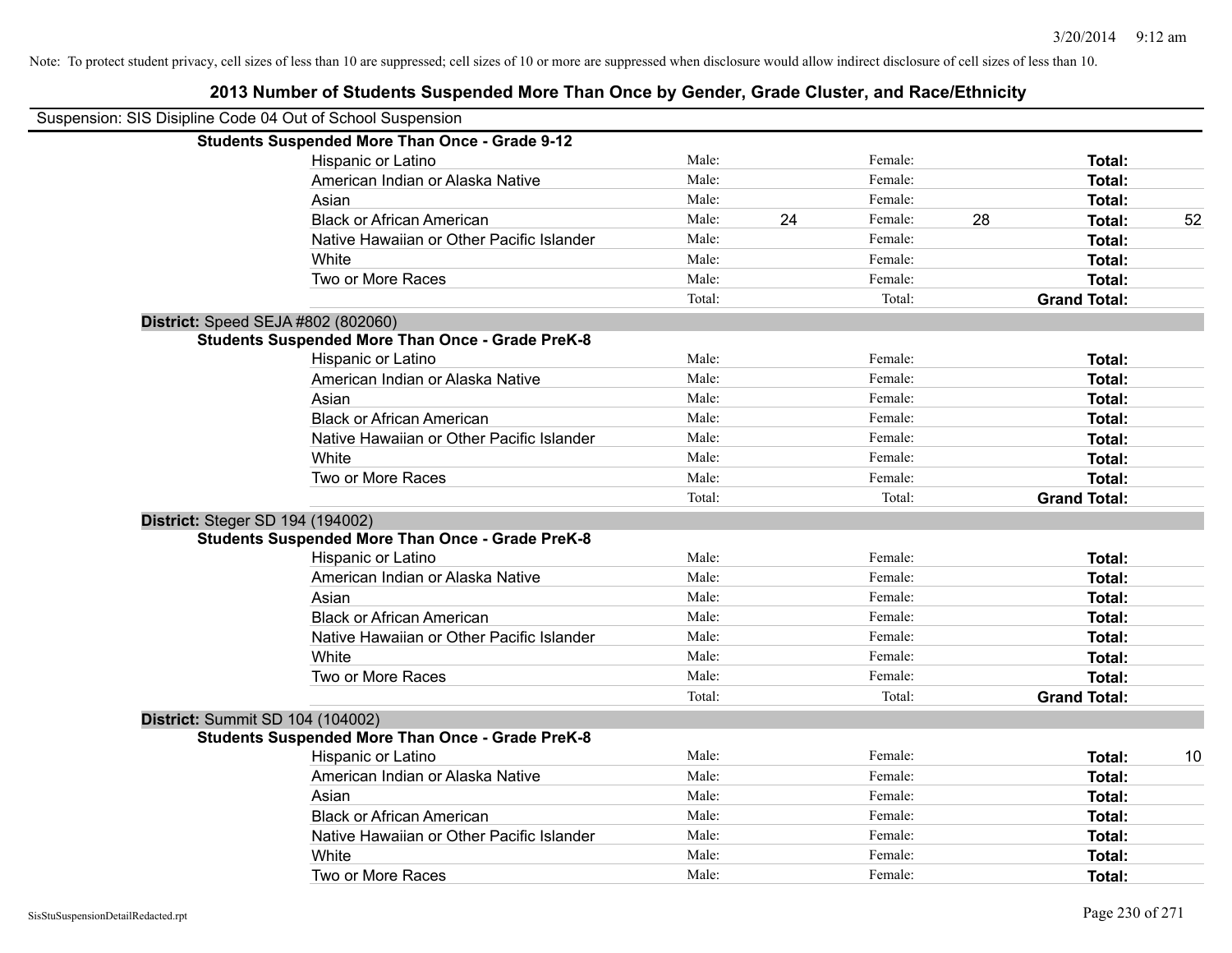| Suspension: SIS Disipline Code 04 Out of School Suspension |                                                         |        |     |         |     |                     |       |
|------------------------------------------------------------|---------------------------------------------------------|--------|-----|---------|-----|---------------------|-------|
|                                                            |                                                         | Total: |     | Total:  |     | <b>Grand Total:</b> |       |
|                                                            | District: Sunnybrook SD 171 (171002)                    |        |     |         |     |                     |       |
|                                                            | <b>Students Suspended More Than Once - Grade PreK-8</b> |        |     |         |     |                     |       |
|                                                            | Hispanic or Latino                                      | Male:  |     | Female: |     | Total:              |       |
|                                                            | American Indian or Alaska Native                        | Male:  |     | Female: |     | Total:              |       |
|                                                            | Asian                                                   | Male:  |     | Female: |     | Total:              |       |
|                                                            | <b>Black or African American</b>                        | Male:  |     | Female: |     | Total:              |       |
|                                                            | Native Hawaiian or Other Pacific Islander               | Male:  |     | Female: |     | Total:              |       |
|                                                            | White                                                   | Male:  |     | Female: |     | Total:              |       |
|                                                            | Two or More Races                                       | Male:  |     | Female: |     | Total:              |       |
|                                                            |                                                         | Total: |     | Total:  |     | <b>Grand Total:</b> |       |
|                                                            | District: Thornton Fractional Twp HSD 215 (215017)      |        |     |         |     |                     |       |
|                                                            | <b>Students Suspended More Than Once - Grade 9-12</b>   |        |     |         |     |                     |       |
|                                                            | Hispanic or Latino                                      | Male:  | 35  | Female: | 12  | Total:              | 47    |
|                                                            | American Indian or Alaska Native                        | Male:  |     | Female: |     | Total:              |       |
|                                                            | Asian                                                   | Male:  |     | Female: |     | Total:              |       |
|                                                            | <b>Black or African American</b>                        | Male:  | 199 | Female: | 126 | Total:              | 325   |
|                                                            | Native Hawaiian or Other Pacific Islander               | Male:  |     | Female: |     | Total:              |       |
|                                                            | White                                                   | Male:  |     | Female: |     | Total:              | 18    |
|                                                            | Two or More Races                                       | Male:  |     | Female: |     | Total:              | 11    |
|                                                            |                                                         | Total: |     | Total:  |     | <b>Grand Total:</b> |       |
|                                                            | District: Thornton SD 154 (154002)                      |        |     |         |     |                     |       |
|                                                            | <b>Students Suspended More Than Once - Grade PreK-8</b> |        |     |         |     |                     |       |
|                                                            | Hispanic or Latino                                      | Male:  |     | Female: |     | Total:              |       |
|                                                            | American Indian or Alaska Native                        | Male:  |     | Female: |     | Total:              |       |
|                                                            | Asian                                                   | Male:  |     | Female: |     | Total:              |       |
|                                                            | <b>Black or African American</b>                        | Male:  |     | Female: |     | Total:              |       |
|                                                            | Native Hawaiian or Other Pacific Islander               | Male:  |     | Female: |     | Total:              |       |
|                                                            | White                                                   | Male:  |     | Female: |     | Total:              |       |
|                                                            | Two or More Races                                       | Male:  |     | Female: |     | Total:              |       |
|                                                            |                                                         | Total: |     | Total:  |     | <b>Grand Total:</b> |       |
|                                                            | District: Thornton Twp HSD 205 (205017)                 |        |     |         |     |                     |       |
|                                                            | <b>Students Suspended More Than Once - Grade 9-12</b>   |        |     |         |     |                     |       |
|                                                            | <b>Hispanic or Latino</b>                               | Male:  |     | Female: |     | Total:              | 33    |
|                                                            | American Indian or Alaska Native                        | Male:  |     | Female: |     | Total:              |       |
|                                                            | Asian                                                   | Male:  |     | Female: |     | Total:              |       |
|                                                            | <b>Black or African American</b>                        | Male:  | 567 | Female: | 447 | Total:              | 1,014 |
|                                                            | Native Hawaiian or Other Pacific Islander               | Male:  |     | Female: |     | Total:              |       |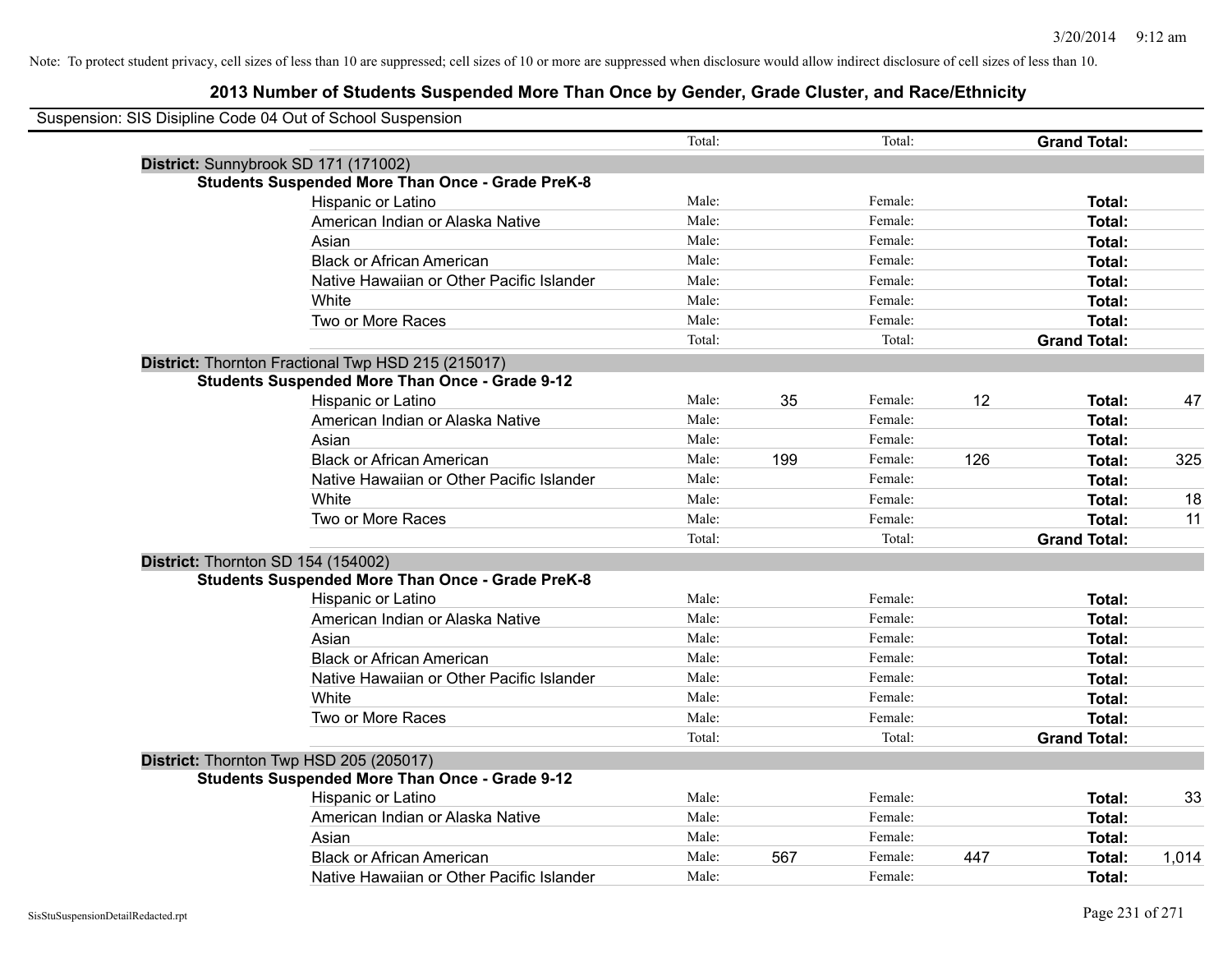## **2013 Number of Students Suspended More Than Once by Gender, Grade Cluster, and Race/Ethnicity**

| Suspension: SIS Disipline Code 04 Out of School Suspension |                                                         |        |    |         |    |                     |    |
|------------------------------------------------------------|---------------------------------------------------------|--------|----|---------|----|---------------------|----|
| White                                                      |                                                         | Male:  |    | Female: |    | <b>Total:</b>       |    |
|                                                            | Two or More Races                                       | Male:  |    | Female: |    | Total:              | 15 |
|                                                            |                                                         | Total: |    | Total:  |    | <b>Grand Total:</b> |    |
| District: W Harvey-Dixmoor PSD 147 (147002)                |                                                         |        |    |         |    |                     |    |
|                                                            | <b>Students Suspended More Than Once - Grade PreK-8</b> |        |    |         |    |                     |    |
|                                                            | Hispanic or Latino                                      | Male:  |    | Female: |    | Total:              | 12 |
|                                                            | American Indian or Alaska Native                        | Male:  |    | Female: |    | <b>Total:</b>       |    |
| Asian                                                      |                                                         | Male:  |    | Female: |    | Total:              |    |
|                                                            | <b>Black or African American</b>                        | Male:  | 56 | Female: | 31 | Total:              | 87 |
|                                                            | Native Hawaiian or Other Pacific Islander               | Male:  |    | Female: |    | Total:              |    |
| White                                                      |                                                         | Male:  |    | Female: |    | Total:              |    |
|                                                            | Two or More Races                                       | Male:  |    | Female: |    | Total:              |    |
|                                                            |                                                         | Total: |    | Total:  |    | <b>Grand Total:</b> |    |
| District: Worth SD 127 (127002)                            |                                                         |        |    |         |    |                     |    |
|                                                            | <b>Students Suspended More Than Once - Grade PreK-8</b> |        |    |         |    |                     |    |
|                                                            | Hispanic or Latino                                      | Male:  |    | Female: |    | Total:              |    |
|                                                            | American Indian or Alaska Native                        | Male:  |    | Female: |    | <b>Total:</b>       |    |
| Asian                                                      |                                                         | Male:  |    | Female: |    | <b>Total:</b>       |    |
|                                                            | <b>Black or African American</b>                        | Male:  |    | Female: |    | <b>Total:</b>       |    |
|                                                            | Native Hawaiian or Other Pacific Islander               | Male:  |    | Female: |    | Total:              |    |
| White                                                      |                                                         | Male:  |    | Female: |    | Total:              |    |
|                                                            | Two or More Races                                       | Male:  |    | Female: |    | Total:              |    |
|                                                            |                                                         | Total: |    | Total:  |    | <b>Grand Total:</b> |    |
| County: Non-Public School (000)                            |                                                         |        |    |         |    |                     |    |
| District: Region 07 South Cook ISC 4 (000000)              |                                                         |        |    |         |    |                     |    |
|                                                            | <b>Students Suspended More Than Once - Grade 9-12</b>   |        |    |         |    |                     |    |
|                                                            | Hispanic or Latino                                      | Male:  |    | Female: |    | <b>Total:</b>       |    |
|                                                            | American Indian or Alaska Native                        | Male:  |    | Female: |    | <b>Total:</b>       |    |
| Asian                                                      |                                                         | Male:  |    | Female: |    | <b>Total:</b>       |    |
|                                                            | <b>Black or African American</b>                        | Male:  |    | Female: |    | <b>Total:</b>       |    |
|                                                            | Native Hawaiian or Other Pacific Islander               | Male:  |    | Female: |    | Total:              |    |
| White                                                      |                                                         | Male:  |    | Female: |    | Total:              |    |
|                                                            | Two or More Races                                       | Male:  |    | Female: |    | Total:              |    |
|                                                            |                                                         | Total: |    | Total:  |    | <b>Grand Total:</b> |    |

**Region:** Rock Island ROE (49)

**County:** Non-Public School (000)

**District:** Rock Island ROE (000000)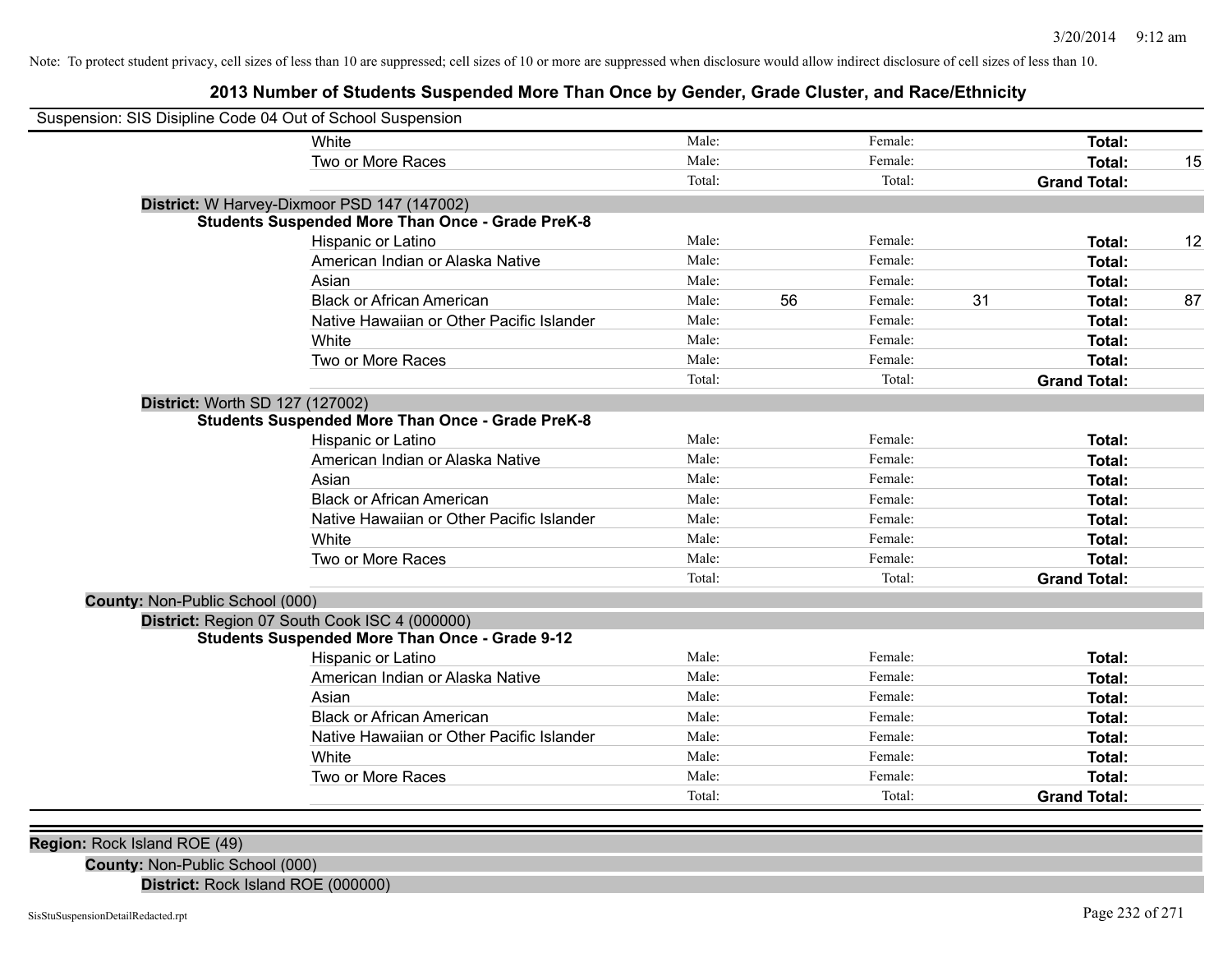| Suspension: SIS Disipline Code 04 Out of School Suspension |        |         |                     |    |
|------------------------------------------------------------|--------|---------|---------------------|----|
| <b>Students Suspended More Than Once - Grade PreK-8</b>    |        |         |                     |    |
| Hispanic or Latino                                         | Male:  | Female: | Total:              |    |
| American Indian or Alaska Native                           | Male:  | Female: | Total:              |    |
| Asian                                                      | Male:  | Female: | Total:              |    |
| <b>Black or African American</b>                           | Male:  | Female: | Total:              |    |
| Native Hawaiian or Other Pacific Islander                  | Male:  | Female: | Total:              |    |
| White                                                      | Male:  | Female: | Total:              |    |
| Two or More Races                                          | Male:  | Female: | Total:              |    |
|                                                            | Total: | Total:  | <b>Grand Total:</b> |    |
| <b>Students Suspended More Than Once - Grade 9-12</b>      |        |         |                     |    |
| Hispanic or Latino                                         | Male:  | Female: | Total:              |    |
| American Indian or Alaska Native                           | Male:  | Female: | Total:              |    |
| Asian                                                      | Male:  | Female: | Total:              |    |
| <b>Black or African American</b>                           | Male:  | Female: | Total:              |    |
| Native Hawaiian or Other Pacific Islander                  | Male:  | Female: | Total:              |    |
| White                                                      | Male:  | Female: | Total:              |    |
| Two or More Races                                          | Male:  | Female: | Total:              |    |
|                                                            | Total: | Total:  | <b>Grand Total:</b> |    |
| County: Rock Island (081)                                  |        |         |                     |    |
| District: Carbon Cliff-Barstow SD 36 (036002)              |        |         |                     |    |
| <b>Students Suspended More Than Once - Grade PreK-8</b>    |        |         |                     |    |
| Hispanic or Latino                                         | Male:  | Female: | Total:              |    |
| American Indian or Alaska Native                           | Male:  | Female: | Total:              |    |
| Asian                                                      | Male:  | Female: | Total:              |    |
| <b>Black or African American</b>                           | Male:  | Female: | Total:              | 10 |
| Native Hawaiian or Other Pacific Islander                  | Male:  | Female: | Total:              |    |
| White                                                      | Male:  | Female: | Total:              |    |
| Two or More Races                                          | Male:  | Female: | Total:              |    |
|                                                            | Total: | Total:  | <b>Grand Total:</b> | 26 |
| District: East Moline SD 37 (037002)                       |        |         |                     |    |
| <b>Students Suspended More Than Once - Grade PreK-8</b>    |        |         |                     |    |
| Hispanic or Latino                                         | Male:  | Female: | Total:              | 13 |
| American Indian or Alaska Native                           | Male:  | Female: | Total:              |    |
| Asian                                                      | Male:  | Female: | Total:              |    |
| <b>Black or African American</b>                           | Male:  | Female: | Total:              | 26 |
| Native Hawaiian or Other Pacific Islander                  | Male:  | Female: | Total:              |    |
| White                                                      | Male:  | Female: | Total:              | 14 |
| Two or More Races                                          | Male:  | Female: | Total:              | 10 |
|                                                            | Total: | Total:  | <b>Grand Total:</b> |    |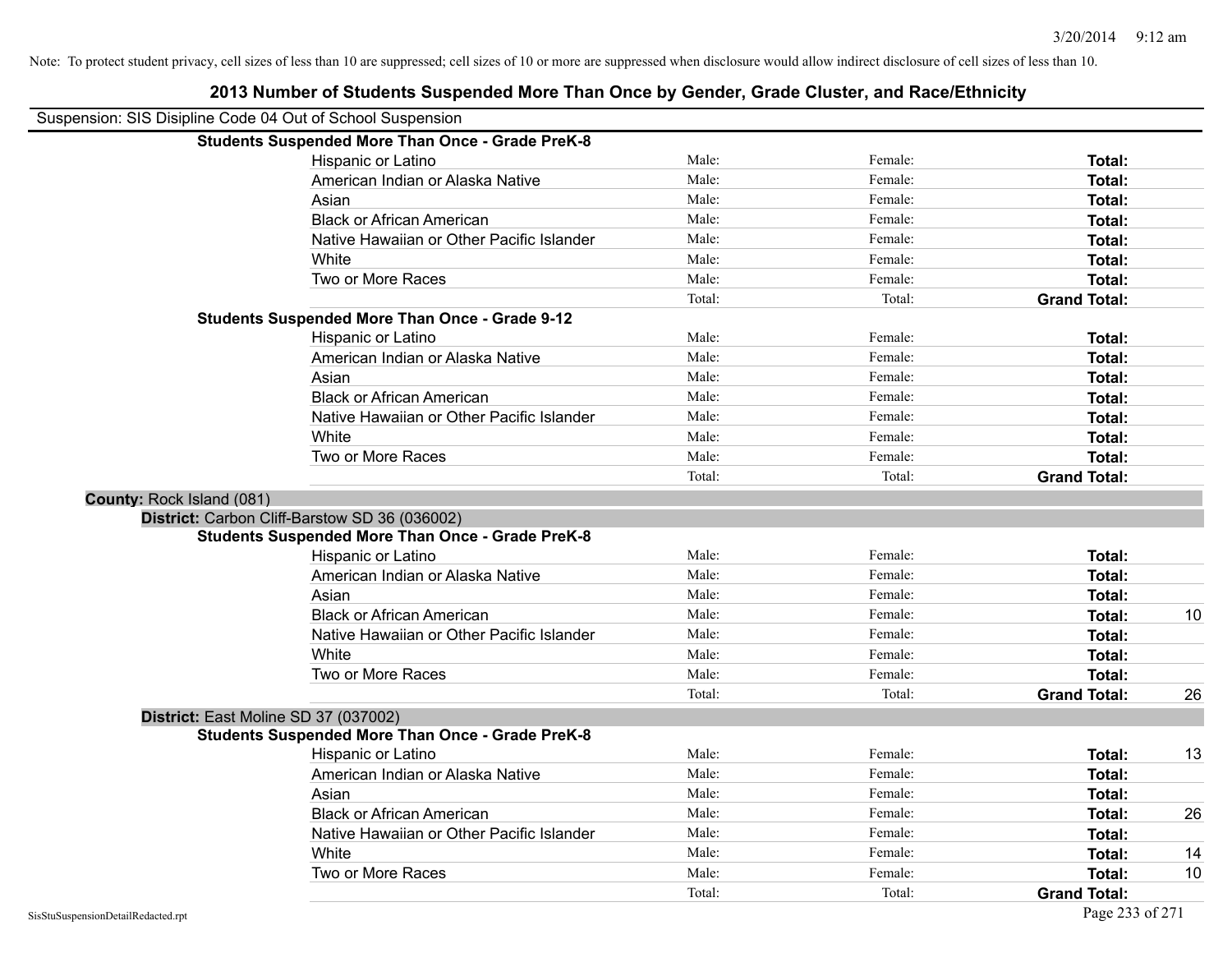| Suspension: SIS Disipline Code 04 Out of School Suspension |        |              |                           |    |
|------------------------------------------------------------|--------|--------------|---------------------------|----|
| District: Hampton SD 29 (029002)                           |        |              |                           |    |
| <b>Students Suspended More Than Once - Grade PreK-8</b>    |        |              |                           |    |
| Hispanic or Latino                                         | Male:  | Female:      | Total:                    |    |
| American Indian or Alaska Native                           | Male:  | Female:      | Total:                    |    |
| Asian                                                      | Male:  | Female:      | Total:                    |    |
| <b>Black or African American</b>                           | Male:  | Female:      | Total:                    |    |
| Native Hawaiian or Other Pacific Islander                  | Male:  | Female:      | Total:                    |    |
| White                                                      | Male:  | Female:      | Total:                    |    |
| Two or More Races                                          | Male:  | Female:      | Total:                    |    |
|                                                            | Total: | Total:       | <b>Grand Total:</b>       |    |
| District: Moline USD 40 (040022)                           |        |              |                           |    |
| <b>Students Suspended More Than Once - Grade PreK-8</b>    |        |              |                           |    |
| Hispanic or Latino                                         | Male:  | Female:      | Total:                    | 19 |
| American Indian or Alaska Native                           | Male:  | Female:      | <b>Total:</b>             |    |
| Asian                                                      | Male:  | Female:      | Total:                    |    |
| <b>Black or African American</b>                           | Male:  | Female:      | Total:                    | 16 |
| Native Hawaiian or Other Pacific Islander                  | Male:  | Female:      | Total:                    |    |
| White                                                      | Male:  | Female:      | Total:                    | 38 |
| Two or More Races                                          | Male:  | Female:      | Total:                    | 11 |
|                                                            | Total: | Total:       | <b>Grand Total:</b>       |    |
| <b>Students Suspended More Than Once - Grade 9-12</b>      |        |              |                           |    |
| Hispanic or Latino                                         | Male:  | Female:      | Total:                    | 20 |
| American Indian or Alaska Native                           | Male:  | Female:      | Total:                    |    |
| Asian                                                      | Male:  | Female:      | Total:                    |    |
| <b>Black or African American</b>                           | Male:  | Female:      | <b>Total:</b>             |    |
| Native Hawaiian or Other Pacific Islander                  | Male:  | Female:      | Total:                    |    |
| White                                                      | Male:  | Female:      | <b>Total:</b>             | 29 |
| Two or More Races                                          | Male:  | Female:      | <b>Total:</b>             |    |
|                                                            | Total: | 50<br>Total: | 12<br><b>Grand Total:</b> | 62 |
| District: Riverdale CUSD 100 (100026)                      |        |              |                           |    |
| <b>Students Suspended More Than Once - Grade PreK-8</b>    |        |              |                           |    |
| Hispanic or Latino                                         | Male:  | Female:      | Total:                    |    |
| American Indian or Alaska Native                           | Male:  | Female:      | Total:                    |    |
| Asian                                                      | Male:  | Female:      | Total:                    |    |
| <b>Black or African American</b>                           | Male:  | Female:      | Total:                    |    |
| Native Hawaiian or Other Pacific Islander                  | Male:  | Female:      | Total:                    |    |
| White                                                      | Male:  | Female:      | <b>Total:</b>             |    |
| Two or More Races                                          | Male:  | Female:      | Total:                    |    |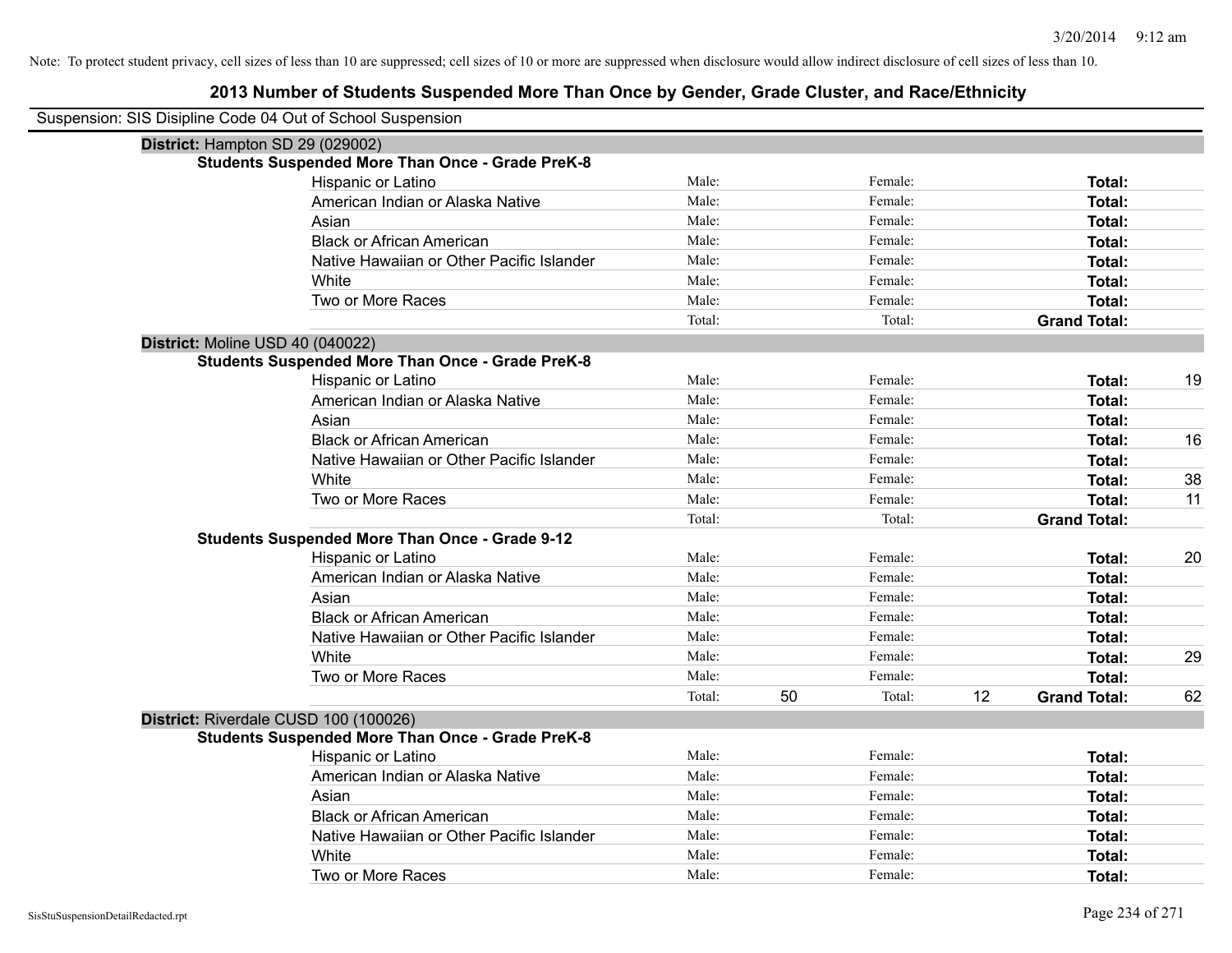| Suspension: SIS Disipline Code 04 Out of School Suspension |                                                         |        |    |         |    |                     |    |
|------------------------------------------------------------|---------------------------------------------------------|--------|----|---------|----|---------------------|----|
|                                                            |                                                         | Total: |    | Total:  |    | <b>Grand Total:</b> |    |
|                                                            | <b>Students Suspended More Than Once - Grade 9-12</b>   |        |    |         |    |                     |    |
|                                                            | Hispanic or Latino                                      | Male:  |    | Female: |    | Total:              |    |
|                                                            | American Indian or Alaska Native                        | Male:  |    | Female: |    | Total:              |    |
|                                                            | Asian                                                   | Male:  |    | Female: |    | Total:              |    |
|                                                            | <b>Black or African American</b>                        | Male:  |    | Female: |    | Total:              |    |
|                                                            | Native Hawaiian or Other Pacific Islander               | Male:  |    | Female: |    | Total:              |    |
|                                                            | White                                                   | Male:  |    | Female: |    | Total:              |    |
|                                                            | Two or More Races                                       | Male:  |    | Female: |    | Total:              |    |
|                                                            |                                                         | Total: |    | Total:  |    | <b>Grand Total:</b> |    |
| District: Rock Island SD 41 (041025)                       |                                                         |        |    |         |    |                     |    |
|                                                            | <b>Students Suspended More Than Once - Grade PreK-8</b> |        |    |         |    |                     |    |
|                                                            | Hispanic or Latino                                      | Male:  |    | Female: |    | Total:              |    |
|                                                            | American Indian or Alaska Native                        | Male:  |    | Female: |    | Total:              |    |
|                                                            | Asian                                                   | Male:  |    | Female: |    | Total:              |    |
|                                                            | <b>Black or African American</b>                        | Male:  |    | Female: |    | Total:              | 23 |
|                                                            | Native Hawaiian or Other Pacific Islander               | Male:  |    | Female: |    | Total:              |    |
|                                                            | White                                                   | Male:  |    | Female: |    | Total:              |    |
|                                                            | Two or More Races                                       | Male:  |    | Female: |    | Total:              |    |
|                                                            |                                                         | Total: | 29 | Total:  | 14 | <b>Grand Total:</b> | 43 |
|                                                            | <b>Students Suspended More Than Once - Grade 9-12</b>   |        |    |         |    |                     |    |
|                                                            | Hispanic or Latino                                      | Male:  |    | Female: |    | Total:              |    |
|                                                            | American Indian or Alaska Native                        | Male:  |    | Female: |    | Total:              |    |
|                                                            | Asian                                                   | Male:  |    | Female: |    | Total:              |    |
|                                                            | <b>Black or African American</b>                        | Male:  | 26 | Female: | 30 | Total:              | 56 |
|                                                            | Native Hawaiian or Other Pacific Islander               | Male:  |    | Female: |    | Total:              |    |
|                                                            | White                                                   | Male:  |    | Female: |    | Total:              | 25 |
|                                                            | Two or More Races                                       | Male:  |    | Female: |    | Total:              | 19 |
|                                                            |                                                         | Total: |    | Total:  |    | <b>Grand Total:</b> |    |
| District: Rockridge CUSD 300 (300026)                      |                                                         |        |    |         |    |                     |    |
|                                                            | <b>Students Suspended More Than Once - Grade PreK-8</b> |        |    |         |    |                     |    |
|                                                            | Hispanic or Latino                                      | Male:  |    | Female: |    | Total:              |    |
|                                                            | American Indian or Alaska Native                        | Male:  |    | Female: |    | Total:              |    |
|                                                            | Asian                                                   | Male:  |    | Female: |    | Total:              |    |
|                                                            | <b>Black or African American</b>                        | Male:  |    | Female: |    | Total:              |    |
|                                                            | Native Hawaiian or Other Pacific Islander               | Male:  |    | Female: |    | Total:              |    |
|                                                            | White                                                   | Male:  |    | Female: |    | Total:              |    |
|                                                            | Two or More Races                                       | Male:  |    | Female: |    | Total:              |    |
|                                                            |                                                         | Total: |    | Total:  |    | <b>Grand Total:</b> |    |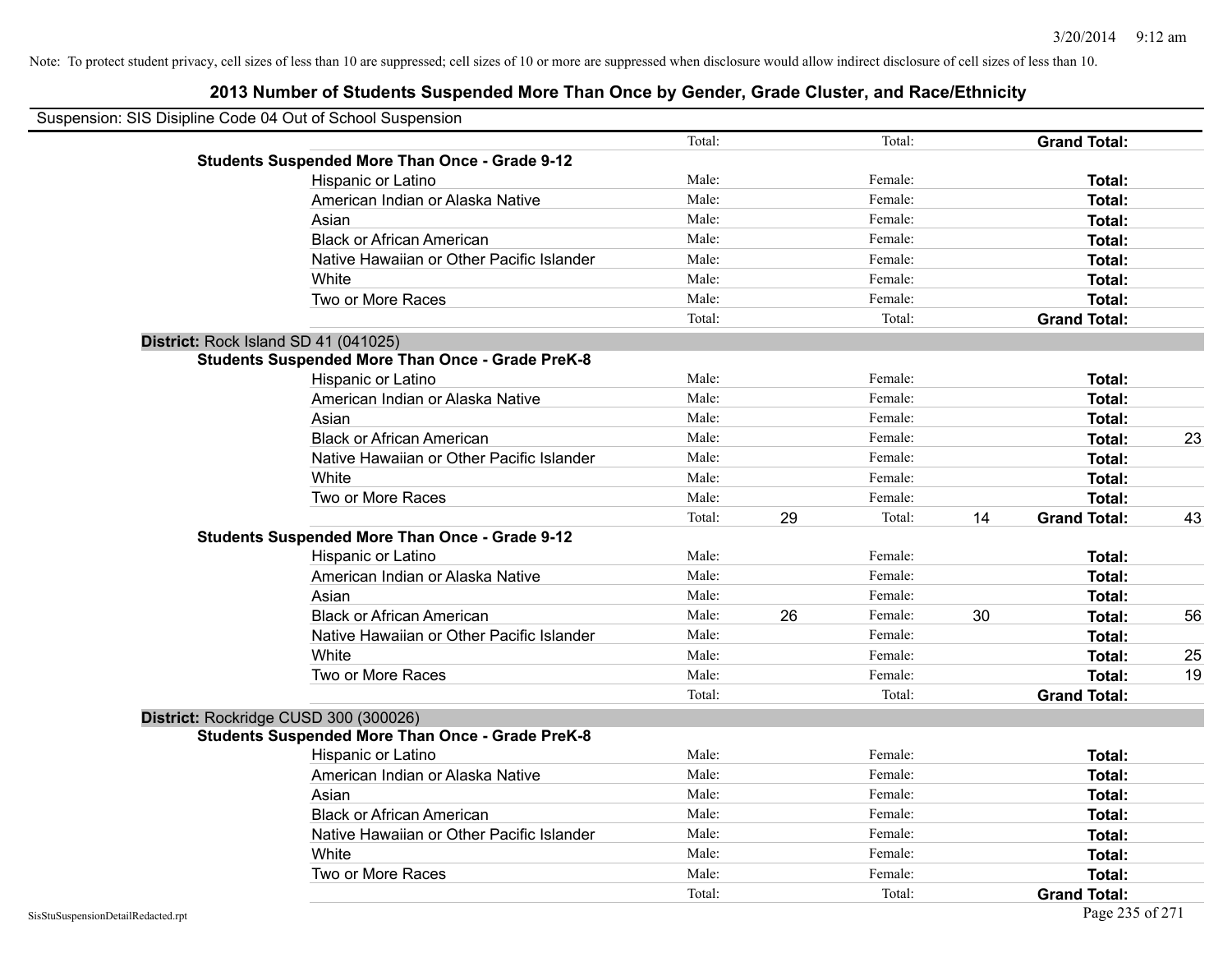| Suspension: SIS Disipline Code 04 Out of School Suspension |        |         |                     |    |
|------------------------------------------------------------|--------|---------|---------------------|----|
| <b>Students Suspended More Than Once - Grade 9-12</b>      |        |         |                     |    |
| Hispanic or Latino                                         | Male:  | Female: | Total:              |    |
| American Indian or Alaska Native                           | Male:  | Female: | Total:              |    |
| Asian                                                      | Male:  | Female: | Total:              |    |
| <b>Black or African American</b>                           | Male:  | Female: | Total:              |    |
| Native Hawaiian or Other Pacific Islander                  | Male:  | Female: | Total:              |    |
| White                                                      | Male:  | Female: | Total:              |    |
| Two or More Races                                          | Male:  | Female: | Total:              |    |
|                                                            | Total: | Total:  | <b>Grand Total:</b> |    |
| District: Sherrard CUSD 200 (200026)                       |        |         |                     |    |
| <b>Students Suspended More Than Once - Grade PreK-8</b>    |        |         |                     |    |
| Hispanic or Latino                                         | Male:  | Female: | Total:              |    |
| American Indian or Alaska Native                           | Male:  | Female: | Total:              |    |
| Asian                                                      | Male:  | Female: | Total:              |    |
| <b>Black or African American</b>                           | Male:  | Female: | Total:              |    |
| Native Hawaiian or Other Pacific Islander                  | Male:  | Female: | Total:              |    |
| White                                                      | Male:  | Female: | Total:              |    |
| Two or More Races                                          | Male:  | Female: | Total:              |    |
|                                                            | Total: | Total:  | <b>Grand Total:</b> |    |
| <b>Students Suspended More Than Once - Grade 9-12</b>      |        |         |                     |    |
| Hispanic or Latino                                         | Male:  | Female: | Total:              |    |
| American Indian or Alaska Native                           | Male:  | Female: | Total:              |    |
| Asian                                                      | Male:  | Female: | <b>Total:</b>       |    |
| <b>Black or African American</b>                           | Male:  | Female: | Total:              |    |
| Native Hawaiian or Other Pacific Islander                  | Male:  | Female: | Total:              |    |
| White                                                      | Male:  | Female: | Total:              |    |
| Two or More Races                                          | Male:  | Female: | Total:              |    |
|                                                            | Total: | Total:  | <b>Grand Total:</b> |    |
| <b>District: Silvis SD 34 (034002)</b>                     |        |         |                     |    |
| <b>Students Suspended More Than Once - Grade PreK-8</b>    |        |         |                     |    |
| Hispanic or Latino                                         | Male:  | Female: | <b>Total:</b>       |    |
| American Indian or Alaska Native                           | Male:  | Female: | Total:              |    |
| Asian                                                      | Male:  | Female: | Total:              |    |
| <b>Black or African American</b>                           | Male:  | Female: | Total:              |    |
| Native Hawaiian or Other Pacific Islander                  | Male:  | Female: | Total:              |    |
| White                                                      | Male:  | Female: | Total:              |    |
| Two or More Races                                          | Male:  | Female: | Total:              |    |
|                                                            | Total: | Total:  | <b>Grand Total:</b> | 15 |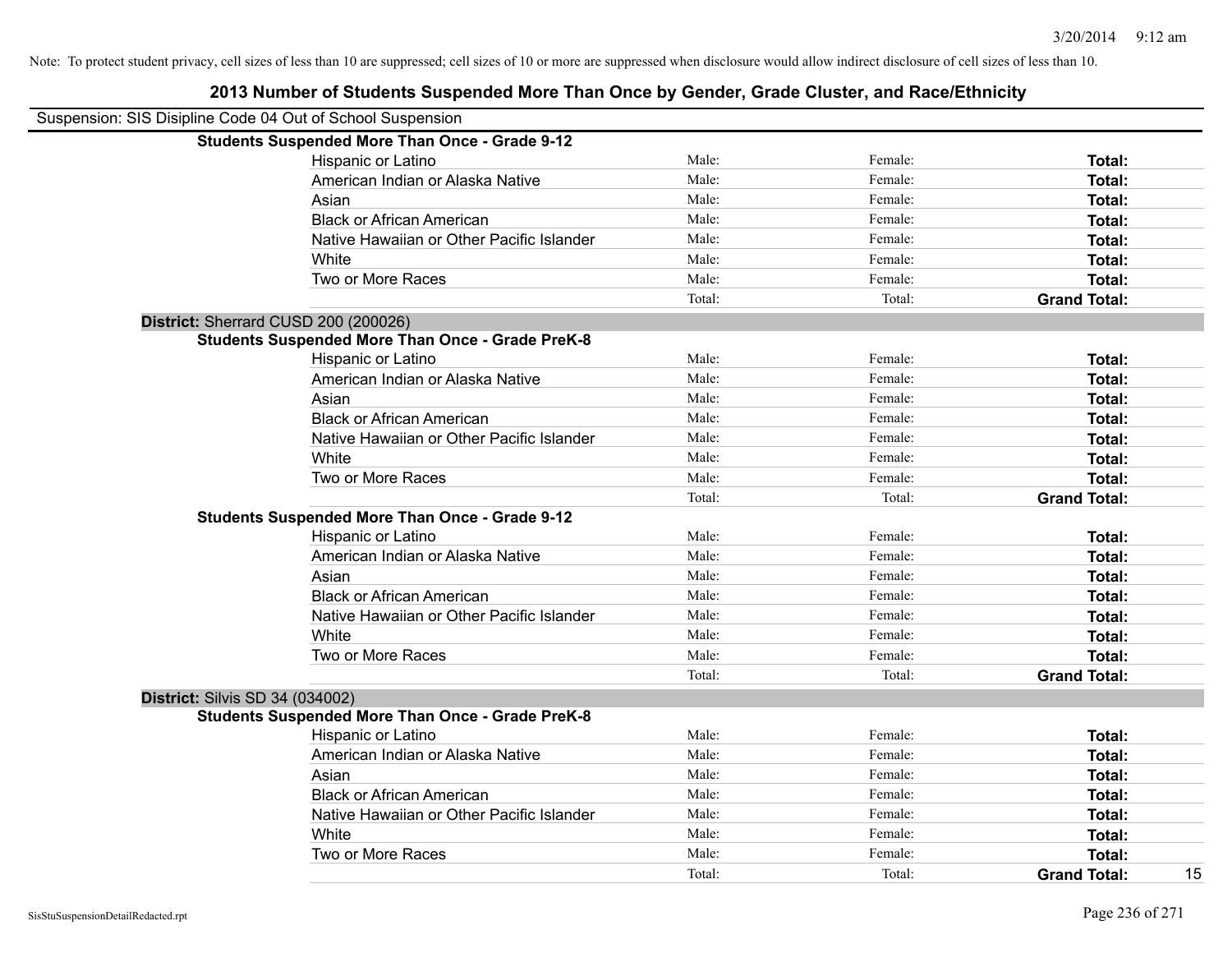| Suspension: SIS Disipline Code 04 Out of School Suspension |                                                         |        |    |         |    |                     |    |
|------------------------------------------------------------|---------------------------------------------------------|--------|----|---------|----|---------------------|----|
|                                                            | District: United Twp HSD 30 (030017)                    |        |    |         |    |                     |    |
|                                                            | <b>Students Suspended More Than Once - Grade 9-12</b>   |        |    |         |    |                     |    |
|                                                            | Hispanic or Latino                                      | Male:  |    | Female: |    | Total:              |    |
|                                                            | American Indian or Alaska Native                        | Male:  |    | Female: |    | Total:              |    |
|                                                            | Asian                                                   | Male:  |    | Female: |    | Total:              |    |
|                                                            | <b>Black or African American</b>                        | Male:  |    | Female: |    | Total:              |    |
|                                                            | Native Hawaiian or Other Pacific Islander               | Male:  |    | Female: |    | Total:              |    |
|                                                            | White                                                   | Male:  | 18 | Female: | 10 | Total:              | 28 |
|                                                            | Two or More Races                                       | Male:  |    | Female: |    | Total:              |    |
|                                                            |                                                         | Total: |    | Total:  |    | <b>Grand Total:</b> | 45 |
| Region: Sangamon ROE (51)                                  |                                                         |        |    |         |    |                     |    |
| County: Sangamon (084)                                     |                                                         |        |    |         |    |                     |    |
|                                                            | District: Auburn CUSD 10 (010026)                       |        |    |         |    |                     |    |
|                                                            | <b>Students Suspended More Than Once - Grade PreK-8</b> |        |    |         |    |                     |    |
|                                                            | Hispanic or Latino                                      | Male:  |    | Female: |    | Total:              |    |
|                                                            | American Indian or Alaska Native                        | Male:  |    | Female: |    | <b>Total:</b>       |    |
|                                                            | Asian                                                   | Male:  |    | Female: |    | <b>Total:</b>       |    |
|                                                            | <b>Black or African American</b>                        | Male:  |    | Female: |    | <b>Total:</b>       |    |
|                                                            | Native Hawaiian or Other Pacific Islander               | Male:  |    | Female: |    | <b>Total:</b>       |    |
|                                                            | White                                                   | Male:  |    | Female: |    | Total:              |    |
|                                                            | Two or More Races                                       | Male:  |    | Female: |    | Total:              |    |
|                                                            |                                                         | Total: |    | Total:  |    | <b>Grand Total:</b> |    |
|                                                            | <b>Students Suspended More Than Once - Grade 9-12</b>   |        |    |         |    |                     |    |
|                                                            | Hispanic or Latino                                      | Male:  |    | Female: |    | Total:              |    |
|                                                            | American Indian or Alaska Native                        | Male:  |    | Female: |    | <b>Total:</b>       |    |
|                                                            | Asian                                                   | Male:  |    | Female: |    | <b>Total:</b>       |    |
|                                                            | <b>Black or African American</b>                        | Male:  |    | Female: |    | Total:              |    |
|                                                            | Native Hawaiian or Other Pacific Islander               | Male:  |    | Female: |    | Total:              |    |
|                                                            | White                                                   | Male:  |    | Female: |    | Total:              | 16 |
|                                                            | Two or More Races                                       | Male:  |    | Female: |    | <b>Total:</b>       |    |
|                                                            |                                                         | Total: |    | Total:  |    | <b>Grand Total:</b> |    |
|                                                            | District: Ball Chatham CUSD 5 (005026)                  |        |    |         |    |                     |    |
|                                                            | <b>Students Suspended More Than Once - Grade PreK-8</b> |        |    |         |    |                     |    |
|                                                            | Hispanic or Latino                                      | Male:  |    | Female: |    | <b>Total:</b>       |    |
|                                                            | American Indian or Alaska Native                        | Male:  |    | Female: |    | Total:              |    |
|                                                            | Asian                                                   | Male:  |    | Female: |    | Total:              |    |
|                                                            | Black or African American                               | Male:  |    | Female: |    | Total:              |    |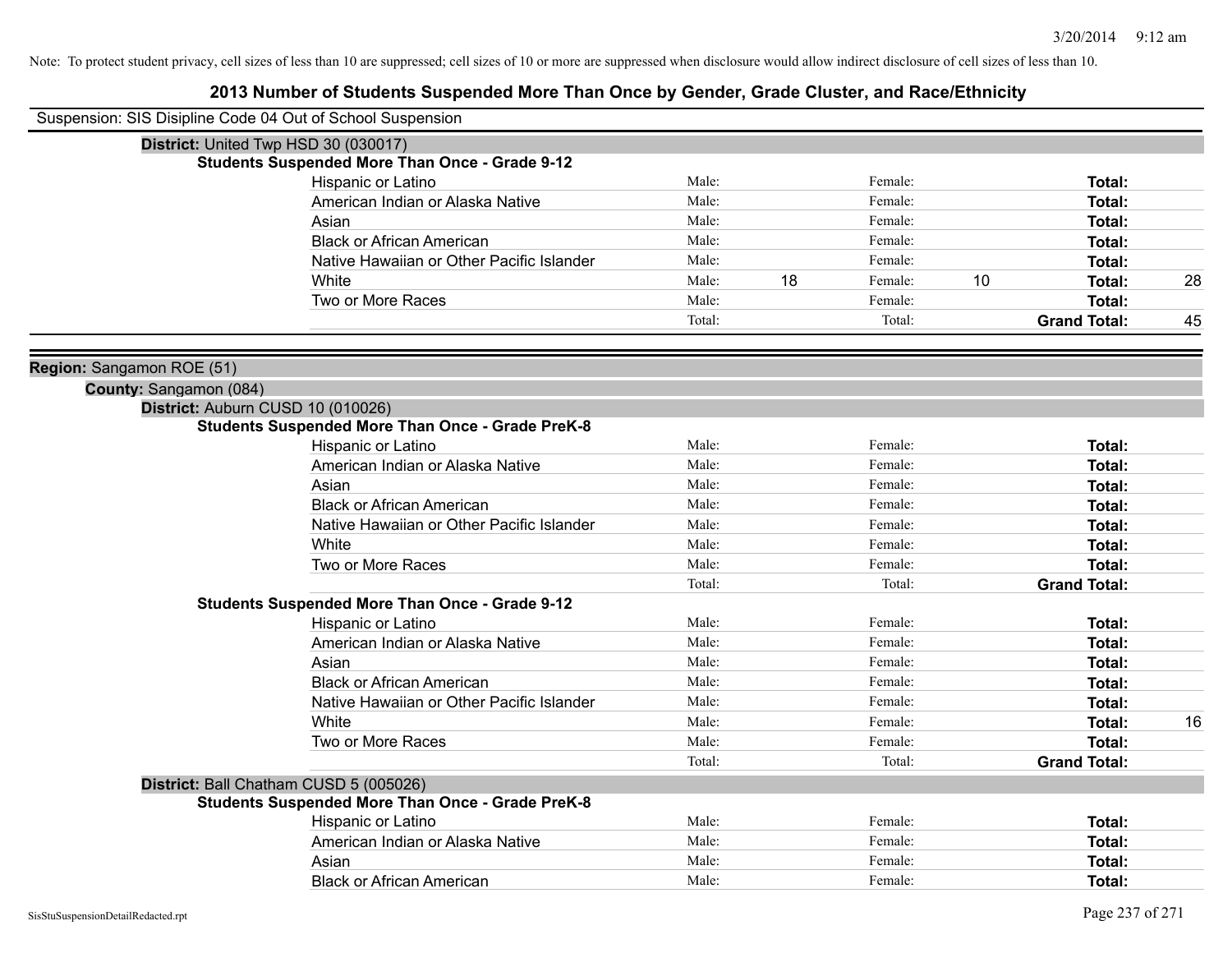| Suspension: SIS Disipline Code 04 Out of School Suspension |                                                         |        |         |                           |
|------------------------------------------------------------|---------------------------------------------------------|--------|---------|---------------------------|
|                                                            | Native Hawaiian or Other Pacific Islander               | Male:  | Female: | Total:                    |
|                                                            | White                                                   | Male:  | Female: | Total:                    |
|                                                            | Two or More Races                                       | Male:  | Female: | <b>Total:</b>             |
|                                                            |                                                         | Total: | Total:  | <b>Grand Total:</b><br>15 |
|                                                            | <b>Students Suspended More Than Once - Grade 9-12</b>   |        |         |                           |
|                                                            | Hispanic or Latino                                      | Male:  | Female: | Total:                    |
|                                                            | American Indian or Alaska Native                        | Male:  | Female: | <b>Total:</b>             |
|                                                            | Asian                                                   | Male:  | Female: | Total:                    |
|                                                            | <b>Black or African American</b>                        | Male:  | Female: | Total:                    |
|                                                            | Native Hawaiian or Other Pacific Islander               | Male:  | Female: | Total:                    |
|                                                            | White                                                   | Male:  | Female: | <b>Total:</b><br>13       |
|                                                            | Two or More Races                                       | Male:  | Female: | <b>Total:</b>             |
|                                                            |                                                         | Total: | Total:  | <b>Grand Total:</b>       |
|                                                            | District: New Berlin CUSD 16 (016026)                   |        |         |                           |
|                                                            | <b>Students Suspended More Than Once - Grade PreK-8</b> |        |         |                           |
|                                                            | Hispanic or Latino                                      | Male:  | Female: | Total:                    |
|                                                            | American Indian or Alaska Native                        | Male:  | Female: | Total:                    |
|                                                            | Asian                                                   | Male:  | Female: | Total:                    |
|                                                            | <b>Black or African American</b>                        | Male:  | Female: | Total:                    |
|                                                            | Native Hawaiian or Other Pacific Islander               | Male:  | Female: | Total:                    |
|                                                            | White                                                   | Male:  | Female: | Total:                    |
|                                                            | Two or More Races                                       | Male:  | Female: | Total:                    |
|                                                            |                                                         | Total: | Total:  | <b>Grand Total:</b>       |
|                                                            | District: Pawnee CUSD 11 (011026)                       |        |         |                           |
|                                                            | <b>Students Suspended More Than Once - Grade PreK-8</b> |        |         |                           |
|                                                            | Hispanic or Latino                                      | Male:  | Female: | Total:                    |
|                                                            | American Indian or Alaska Native                        | Male:  | Female: | Total:                    |
|                                                            | Asian                                                   | Male:  | Female: | Total:                    |
|                                                            | <b>Black or African American</b>                        | Male:  | Female: | <b>Total:</b>             |
|                                                            | Native Hawaiian or Other Pacific Islander               | Male:  | Female: | Total:                    |
|                                                            | White                                                   | Male:  | Female: | Total:                    |
|                                                            | Two or More Races                                       | Male:  | Female: | Total:                    |
|                                                            |                                                         | Total: | Total:  | <b>Grand Total:</b>       |
|                                                            | <b>Students Suspended More Than Once - Grade 9-12</b>   |        |         |                           |
|                                                            | Hispanic or Latino                                      | Male:  | Female: | Total:                    |
|                                                            | American Indian or Alaska Native                        | Male:  | Female: | Total:                    |
|                                                            | Asian                                                   | Male:  | Female: | Total:                    |
|                                                            | <b>Black or African American</b>                        | Male:  | Female: | Total:                    |
|                                                            | Native Hawaiian or Other Pacific Islander               | Male:  | Female: | <b>Total:</b>             |
| SisStuSuspensionDetailRedacted.rpt                         |                                                         |        |         | Page 238 of 271           |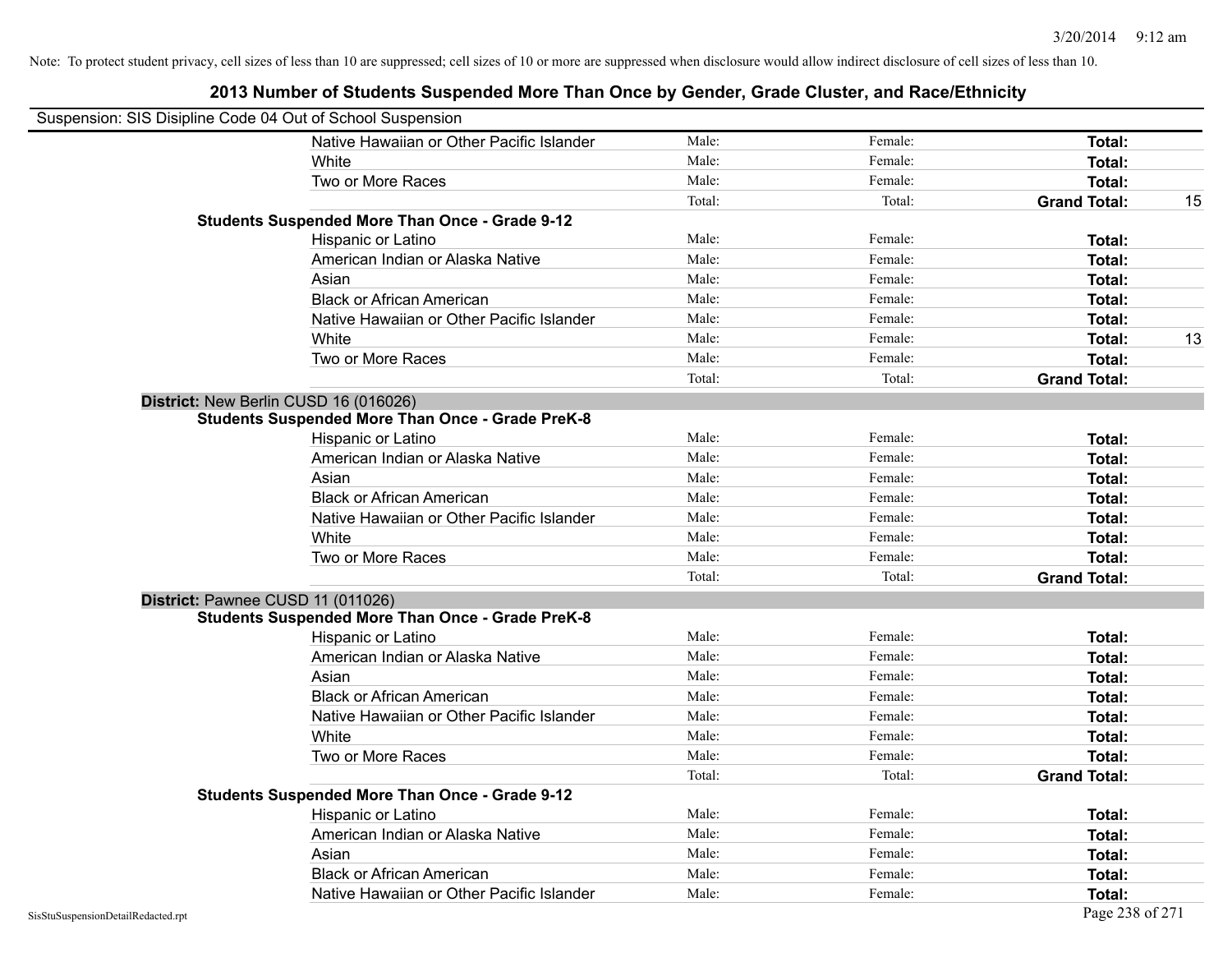| Suspension: SIS Disipline Code 04 Out of School Suspension |                                                         |        |         |                     |    |
|------------------------------------------------------------|---------------------------------------------------------|--------|---------|---------------------|----|
|                                                            | White                                                   | Male:  | Female: | Total:              |    |
|                                                            | Two or More Races                                       | Male:  | Female: | Total:              |    |
|                                                            |                                                         | Total: | Total:  | <b>Grand Total:</b> |    |
|                                                            | District: Pleasant Plains CUSD 8 (008026)               |        |         |                     |    |
|                                                            | <b>Students Suspended More Than Once - Grade PreK-8</b> |        |         |                     |    |
|                                                            | Hispanic or Latino                                      | Male:  | Female: | Total:              |    |
|                                                            | American Indian or Alaska Native                        | Male:  | Female: | Total:              |    |
|                                                            | Asian                                                   | Male:  | Female: | Total:              |    |
|                                                            | <b>Black or African American</b>                        | Male:  | Female: | Total:              |    |
|                                                            | Native Hawaiian or Other Pacific Islander               | Male:  | Female: | Total:              |    |
|                                                            | White                                                   | Male:  | Female: | Total:              |    |
|                                                            | Two or More Races                                       | Male:  | Female: | Total:              |    |
|                                                            |                                                         | Total: | Total:  | <b>Grand Total:</b> |    |
|                                                            | Students Suspended More Than Once - Grade 9-12          |        |         |                     |    |
|                                                            | Hispanic or Latino                                      | Male:  | Female: | Total:              |    |
|                                                            | American Indian or Alaska Native                        | Male:  | Female: | Total:              |    |
|                                                            | Asian                                                   | Male:  | Female: | Total:              |    |
|                                                            | <b>Black or African American</b>                        | Male:  | Female: | Total:              |    |
|                                                            | Native Hawaiian or Other Pacific Islander               | Male:  | Female: | Total:              |    |
|                                                            | White                                                   | Male:  | Female: | Total:              |    |
|                                                            | Two or More Races                                       | Male:  | Female: | Total:              |    |
|                                                            |                                                         | Total: | Total:  | <b>Grand Total:</b> |    |
|                                                            | District: Riverton CUSD 14 (014026)                     |        |         |                     |    |
|                                                            | <b>Students Suspended More Than Once - Grade PreK-8</b> |        |         |                     |    |
|                                                            | Hispanic or Latino                                      | Male:  | Female: | Total:              |    |
|                                                            | American Indian or Alaska Native                        | Male:  | Female: | Total:              |    |
|                                                            | Asian                                                   | Male:  | Female: | Total:              |    |
|                                                            | <b>Black or African American</b>                        | Male:  | Female: | Total:              |    |
|                                                            | Native Hawaiian or Other Pacific Islander               | Male:  | Female: | Total:              |    |
|                                                            | White                                                   | Male:  | Female: | Total:              | 21 |
|                                                            | Two or More Races                                       | Male:  | Female: | Total:              |    |
|                                                            |                                                         | Total: | Total:  | <b>Grand Total:</b> |    |
|                                                            | <b>Students Suspended More Than Once - Grade 9-12</b>   |        |         |                     |    |
|                                                            | Hispanic or Latino                                      | Male:  | Female: | Total:              |    |
|                                                            | American Indian or Alaska Native                        | Male:  | Female: | Total:              |    |
|                                                            | Asian                                                   | Male:  | Female: | Total:              |    |
|                                                            | <b>Black or African American</b>                        | Male:  | Female: | Total:              |    |
|                                                            | Native Hawaiian or Other Pacific Islander               | Male:  | Female: | Total:              |    |
|                                                            | White                                                   | Male:  | Female: | Total:              | 23 |
| SisStuSuspensionDetailRedacted.rpt                         |                                                         |        |         | Page 239 of 271     |    |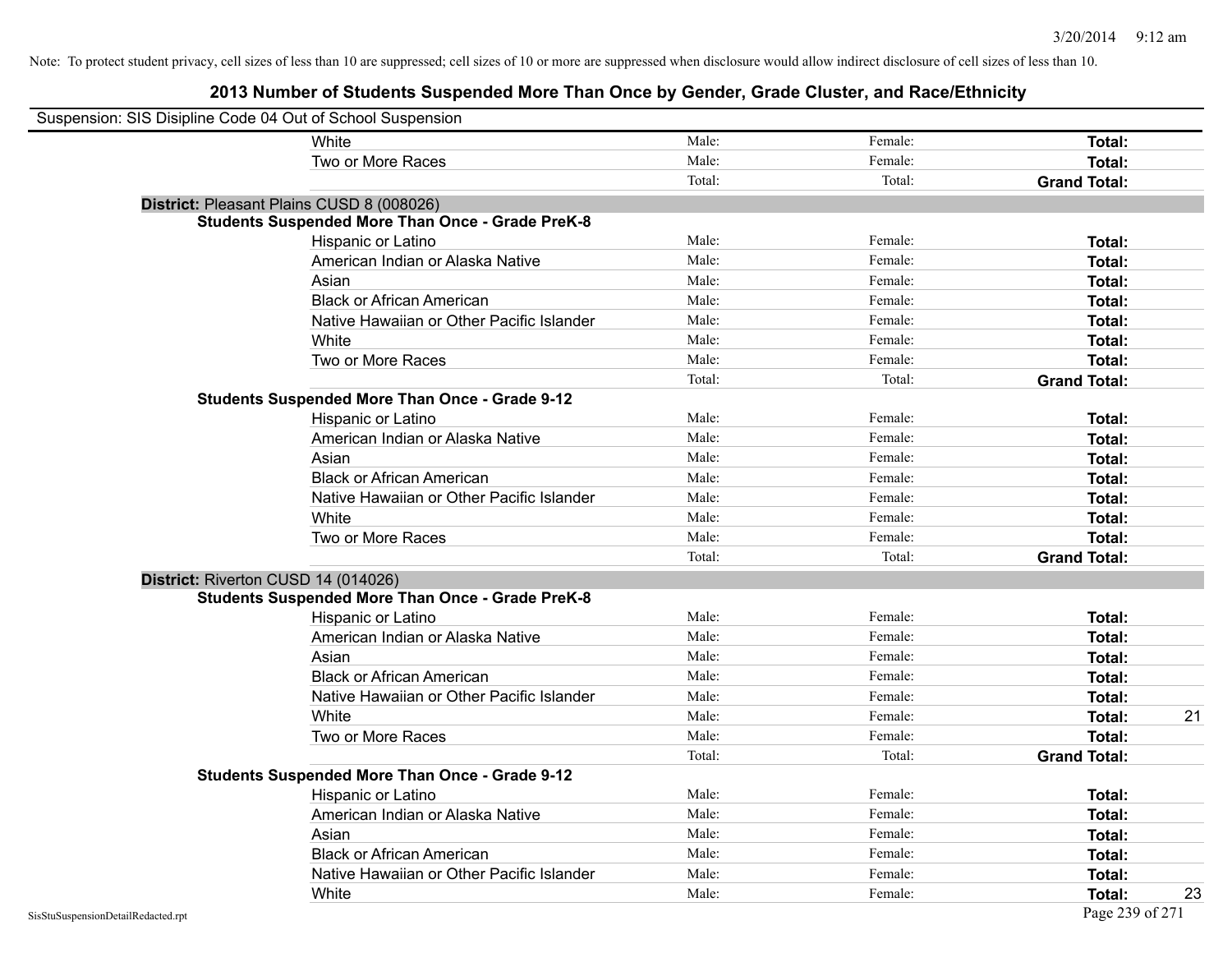| Suspension: SIS Disipline Code 04 Out of School Suspension |                                                         |        |     |         |                     |     |
|------------------------------------------------------------|---------------------------------------------------------|--------|-----|---------|---------------------|-----|
|                                                            | Two or More Races                                       | Male:  |     | Female: | Total:              |     |
|                                                            |                                                         | Total: |     | Total:  | <b>Grand Total:</b> |     |
|                                                            | District: Rochester CUSD 3A (003A26)                    |        |     |         |                     |     |
|                                                            | <b>Students Suspended More Than Once - Grade PreK-8</b> |        |     |         |                     |     |
|                                                            | Hispanic or Latino                                      | Male:  |     | Female: | Total:              |     |
|                                                            | American Indian or Alaska Native                        | Male:  |     | Female: | Total:              |     |
|                                                            | Asian                                                   | Male:  |     | Female: | Total:              |     |
|                                                            | <b>Black or African American</b>                        | Male:  |     | Female: | Total:              |     |
|                                                            | Native Hawaiian or Other Pacific Islander               | Male:  |     | Female: | Total:              |     |
|                                                            | White                                                   | Male:  |     | Female: | Total:              |     |
|                                                            | Two or More Races                                       | Male:  |     | Female: | Total:              |     |
|                                                            |                                                         | Total: |     | Total:  | <b>Grand Total:</b> |     |
|                                                            | <b>Students Suspended More Than Once - Grade 9-12</b>   |        |     |         |                     |     |
|                                                            | Hispanic or Latino                                      | Male:  |     | Female: | Total:              |     |
|                                                            | American Indian or Alaska Native                        | Male:  |     | Female: | Total:              |     |
|                                                            | Asian                                                   | Male:  |     | Female: | Total:              |     |
|                                                            | <b>Black or African American</b>                        | Male:  |     | Female: | Total:              |     |
|                                                            | Native Hawaiian or Other Pacific Islander               | Male:  |     | Female: | Total:              |     |
|                                                            | White                                                   | Male:  |     | Female: | Total:              |     |
|                                                            | Two or More Races                                       | Male:  |     | Female: | Total:              |     |
|                                                            |                                                         | Total: |     | Total:  | <b>Grand Total:</b> |     |
|                                                            | District: Sangamon Area Spec Ed Dist (010061)           |        |     |         |                     |     |
|                                                            | <b>Students Suspended More Than Once - Grade 9-12</b>   |        |     |         |                     |     |
|                                                            | Hispanic or Latino                                      | Male:  |     | Female: | Total:              |     |
|                                                            | American Indian or Alaska Native                        | Male:  |     | Female: | Total:              |     |
|                                                            | Asian                                                   | Male:  |     | Female: | Total:              |     |
|                                                            | <b>Black or African American</b>                        | Male:  |     | Female: | Total:              |     |
|                                                            | Native Hawaiian or Other Pacific Islander               | Male:  |     | Female: | Total:              |     |
|                                                            | White                                                   | Male:  |     | Female: | Total:              |     |
|                                                            | Two or More Races                                       | Male:  |     | Female: | Total:              |     |
|                                                            |                                                         | Total: |     | Total:  | <b>Grand Total:</b> |     |
|                                                            | District: Springfield SD 186 (186025)                   |        |     |         |                     |     |
|                                                            | <b>Students Suspended More Than Once - Grade PreK-8</b> |        |     |         |                     |     |
|                                                            | Hispanic or Latino                                      | Male:  |     | Female: | <b>Total:</b>       |     |
|                                                            | American Indian or Alaska Native                        | Male:  |     | Female: | Total:              |     |
|                                                            | Asian                                                   | Male:  |     | Female: | Total:              |     |
|                                                            | <b>Black or African American</b>                        | Male:  | 247 | Female: | 114<br>Total:       | 361 |
|                                                            | Native Hawaiian or Other Pacific Islander               | Male:  |     | Female: | Total:              |     |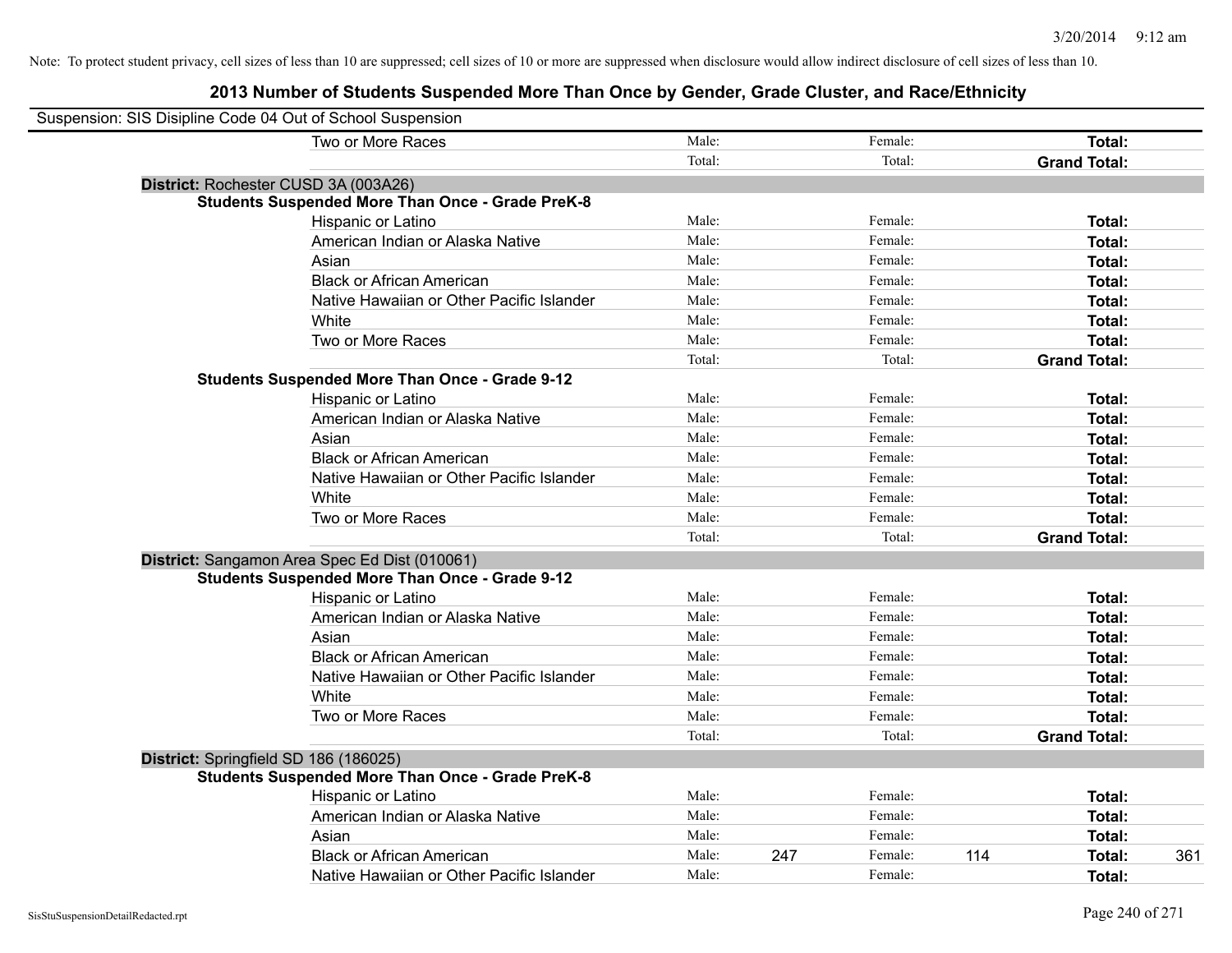| Suspension: SIS Disipline Code 04 Out of School Suspension |                                                         |        |     |         |    |                     |     |
|------------------------------------------------------------|---------------------------------------------------------|--------|-----|---------|----|---------------------|-----|
|                                                            | White                                                   | Male:  | 115 | Female: | 19 | Total:              | 134 |
|                                                            | Two or More Races                                       | Male:  | 45  | Female: | 11 | <b>Total:</b>       | 56  |
|                                                            |                                                         | Total: |     | Total:  |    | <b>Grand Total:</b> |     |
|                                                            | Students Suspended More Than Once - Grade 9-12          |        |     |         |    |                     |     |
|                                                            | Hispanic or Latino                                      | Male:  |     | Female: |    | Total:              |     |
|                                                            | American Indian or Alaska Native                        | Male:  |     | Female: |    | <b>Total:</b>       |     |
|                                                            | Asian                                                   | Male:  |     | Female: |    | Total:              |     |
|                                                            | <b>Black or African American</b>                        | Male:  | 146 | Female: | 85 | Total:              | 231 |
|                                                            | Native Hawaiian or Other Pacific Islander               | Male:  |     | Female: |    | Total:              |     |
|                                                            | White                                                   | Male:  | 68  | Female: | 40 | Total:              | 108 |
|                                                            | Two or More Races                                       | Male:  | 16  | Female: | 16 | Total:              | 32  |
|                                                            |                                                         | Total: |     | Total:  |    | <b>Grand Total:</b> | 381 |
| District: Tri City CUSD 1 (001026)                         |                                                         |        |     |         |    |                     |     |
|                                                            | <b>Students Suspended More Than Once - Grade PreK-8</b> |        |     |         |    |                     |     |
|                                                            | Hispanic or Latino                                      | Male:  |     | Female: |    | Total:              |     |
|                                                            | American Indian or Alaska Native                        | Male:  |     | Female: |    | Total:              |     |
|                                                            | Asian                                                   | Male:  |     | Female: |    | Total:              |     |
|                                                            | <b>Black or African American</b>                        | Male:  |     | Female: |    | Total:              |     |
|                                                            | Native Hawaiian or Other Pacific Islander               | Male:  |     | Female: |    | Total:              |     |
|                                                            | White                                                   | Male:  |     | Female: |    | Total:              |     |
|                                                            | Two or More Races                                       | Male:  |     | Female: |    | <b>Total:</b>       |     |
|                                                            |                                                         | Total: |     | Total:  |    | <b>Grand Total:</b> |     |
|                                                            | <b>Students Suspended More Than Once - Grade 9-12</b>   |        |     |         |    |                     |     |
|                                                            | Hispanic or Latino                                      | Male:  |     | Female: |    | Total:              |     |
|                                                            | American Indian or Alaska Native                        | Male:  |     | Female: |    | Total:              |     |
|                                                            | Asian                                                   | Male:  |     | Female: |    | Total:              |     |
|                                                            | <b>Black or African American</b>                        | Male:  |     | Female: |    | Total:              |     |
|                                                            | Native Hawaiian or Other Pacific Islander               | Male:  |     | Female: |    | Total:              |     |
|                                                            | White                                                   | Male:  |     | Female: |    | Total:              |     |
|                                                            | Two or More Races                                       | Male:  |     | Female: |    | Total:              |     |
|                                                            |                                                         | Total: |     | Total:  |    | <b>Grand Total:</b> |     |
| District: Williamsville CUSD 15 (015026)                   |                                                         |        |     |         |    |                     |     |
|                                                            | <b>Students Suspended More Than Once - Grade 9-12</b>   |        |     |         |    |                     |     |
|                                                            | Hispanic or Latino                                      | Male:  |     | Female: |    | Total:              |     |
|                                                            | American Indian or Alaska Native                        | Male:  |     | Female: |    | Total:              |     |
|                                                            | Asian                                                   | Male:  |     | Female: |    | <b>Total:</b>       |     |
|                                                            | <b>Black or African American</b>                        | Male:  |     | Female: |    | Total:              |     |
|                                                            | Native Hawaiian or Other Pacific Islander               | Male:  |     | Female: |    | Total:              |     |
|                                                            | White                                                   | Male:  |     | Female: |    | Total:              |     |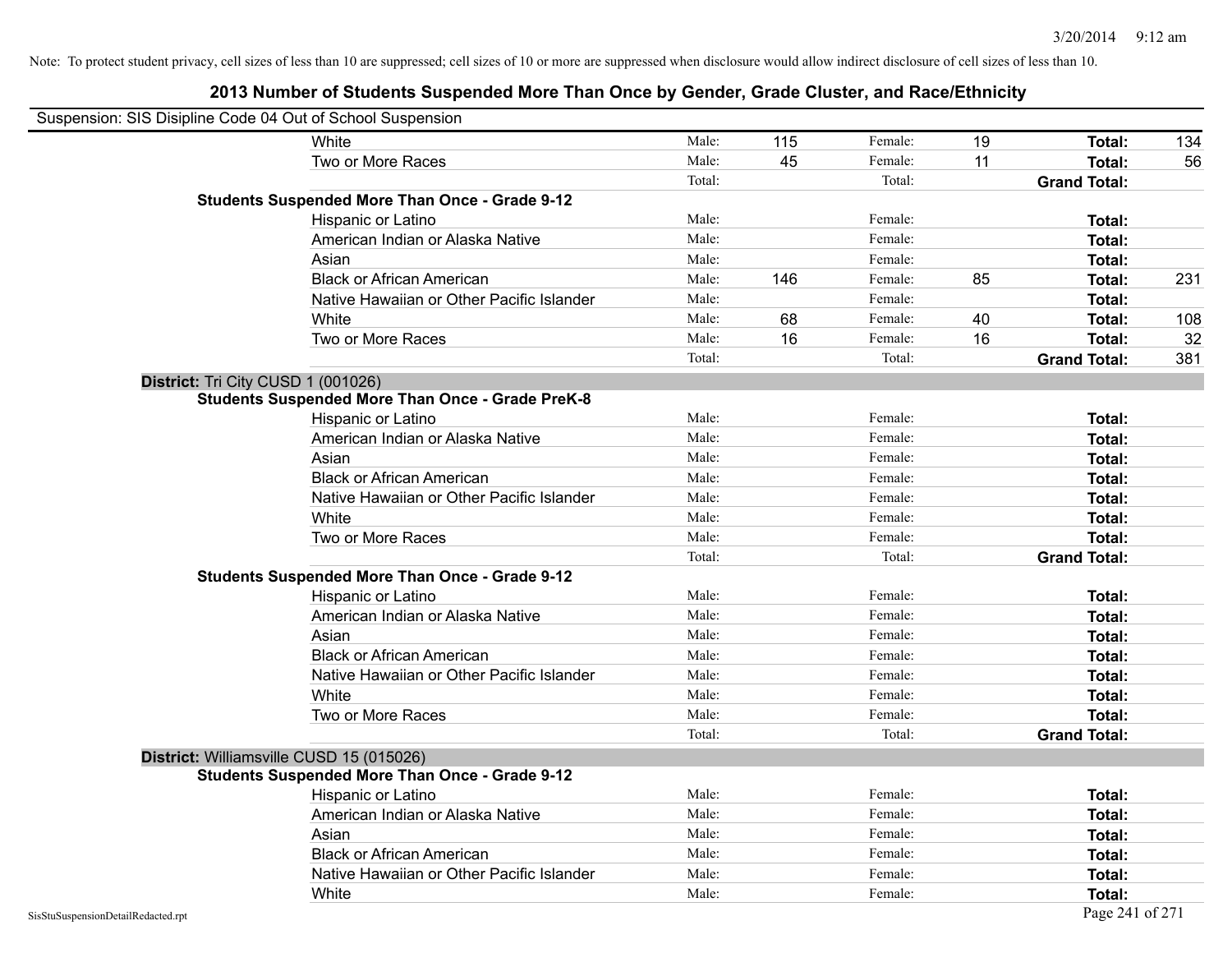| Male:<br>Two or More Races<br>Female:<br>Total:<br>Total:<br>Total:<br><b>Grand Total:</b><br>Region: St Clair ROE (50)<br><b>County: Non-Public School (000)</b><br>District: St Clair ROE (000000)<br><b>Students Suspended More Than Once - Grade PreK-8</b><br>Male:<br>Female:<br>Hispanic or Latino<br>Total:<br>Male:<br>Female:<br>American Indian or Alaska Native<br><b>Total:</b><br>Male:<br>Female:<br>Asian<br><b>Total:</b><br>Male:<br><b>Black or African American</b><br>Female:<br>Total:<br>Male:<br>Native Hawaiian or Other Pacific Islander<br>Female:<br><b>Total:</b><br>White<br>Male:<br>Female:<br>Total:<br>Two or More Races<br>Male:<br>Female:<br>Total:<br>Total:<br><b>Grand Total:</b><br>Total:<br><b>Students Suspended More Than Once - Grade 9-12</b><br>Male:<br>Female:<br>Hispanic or Latino<br>Total:<br>Male:<br>American Indian or Alaska Native<br>Female:<br>Total:<br>Male:<br>Female:<br>Asian<br><b>Total:</b><br>Male:<br><b>Black or African American</b><br>Female:<br><b>Total:</b><br>Native Hawaiian or Other Pacific Islander<br>Male:<br>Female:<br>Total:<br>Male:<br>White<br>Female:<br>Total:<br>Two or More Races<br>Male:<br>Female:<br><b>Total:</b><br>Total:<br>Total:<br><b>Grand Total:</b><br>County: Saint clair (082)<br>District: Belle Valley SD 119 (119002)<br><b>Students Suspended More Than Once - Grade PreK-8</b><br>Male:<br>Female:<br>Hispanic or Latino<br><b>Total:</b><br>Male:<br>Female:<br>American Indian or Alaska Native<br>Total:<br>Male:<br>Asian<br>Female:<br><b>Total:</b><br>21<br>10<br><b>Black or African American</b><br>Male:<br>Female:<br>31<br><b>Total:</b><br>Male:<br>Female:<br>Native Hawaiian or Other Pacific Islander<br><b>Total:</b><br>White<br>Male:<br>Female:<br>Total:<br>Two or More Races<br>Male:<br>Female:<br>Total:<br>Total:<br>Total:<br><b>Grand Total:</b><br>District: Belleville Area Special Services (801060)<br><b>Students Suspended More Than Once - Grade 9-12</b><br>Male:<br><b>Hispanic or Latino</b><br>Female:<br>Total: | Suspension: SIS Disipline Code 04 Out of School Suspension |  |  |  |
|----------------------------------------------------------------------------------------------------------------------------------------------------------------------------------------------------------------------------------------------------------------------------------------------------------------------------------------------------------------------------------------------------------------------------------------------------------------------------------------------------------------------------------------------------------------------------------------------------------------------------------------------------------------------------------------------------------------------------------------------------------------------------------------------------------------------------------------------------------------------------------------------------------------------------------------------------------------------------------------------------------------------------------------------------------------------------------------------------------------------------------------------------------------------------------------------------------------------------------------------------------------------------------------------------------------------------------------------------------------------------------------------------------------------------------------------------------------------------------------------------------------------------------------------------------------------------------------------------------------------------------------------------------------------------------------------------------------------------------------------------------------------------------------------------------------------------------------------------------------------------------------------------------------------------------------------------------------------------------------------------------------------------------------------------------------------------|------------------------------------------------------------|--|--|--|
|                                                                                                                                                                                                                                                                                                                                                                                                                                                                                                                                                                                                                                                                                                                                                                                                                                                                                                                                                                                                                                                                                                                                                                                                                                                                                                                                                                                                                                                                                                                                                                                                                                                                                                                                                                                                                                                                                                                                                                                                                                                                            |                                                            |  |  |  |
|                                                                                                                                                                                                                                                                                                                                                                                                                                                                                                                                                                                                                                                                                                                                                                                                                                                                                                                                                                                                                                                                                                                                                                                                                                                                                                                                                                                                                                                                                                                                                                                                                                                                                                                                                                                                                                                                                                                                                                                                                                                                            |                                                            |  |  |  |
|                                                                                                                                                                                                                                                                                                                                                                                                                                                                                                                                                                                                                                                                                                                                                                                                                                                                                                                                                                                                                                                                                                                                                                                                                                                                                                                                                                                                                                                                                                                                                                                                                                                                                                                                                                                                                                                                                                                                                                                                                                                                            |                                                            |  |  |  |
|                                                                                                                                                                                                                                                                                                                                                                                                                                                                                                                                                                                                                                                                                                                                                                                                                                                                                                                                                                                                                                                                                                                                                                                                                                                                                                                                                                                                                                                                                                                                                                                                                                                                                                                                                                                                                                                                                                                                                                                                                                                                            |                                                            |  |  |  |
|                                                                                                                                                                                                                                                                                                                                                                                                                                                                                                                                                                                                                                                                                                                                                                                                                                                                                                                                                                                                                                                                                                                                                                                                                                                                                                                                                                                                                                                                                                                                                                                                                                                                                                                                                                                                                                                                                                                                                                                                                                                                            |                                                            |  |  |  |
|                                                                                                                                                                                                                                                                                                                                                                                                                                                                                                                                                                                                                                                                                                                                                                                                                                                                                                                                                                                                                                                                                                                                                                                                                                                                                                                                                                                                                                                                                                                                                                                                                                                                                                                                                                                                                                                                                                                                                                                                                                                                            |                                                            |  |  |  |
|                                                                                                                                                                                                                                                                                                                                                                                                                                                                                                                                                                                                                                                                                                                                                                                                                                                                                                                                                                                                                                                                                                                                                                                                                                                                                                                                                                                                                                                                                                                                                                                                                                                                                                                                                                                                                                                                                                                                                                                                                                                                            |                                                            |  |  |  |
|                                                                                                                                                                                                                                                                                                                                                                                                                                                                                                                                                                                                                                                                                                                                                                                                                                                                                                                                                                                                                                                                                                                                                                                                                                                                                                                                                                                                                                                                                                                                                                                                                                                                                                                                                                                                                                                                                                                                                                                                                                                                            |                                                            |  |  |  |
|                                                                                                                                                                                                                                                                                                                                                                                                                                                                                                                                                                                                                                                                                                                                                                                                                                                                                                                                                                                                                                                                                                                                                                                                                                                                                                                                                                                                                                                                                                                                                                                                                                                                                                                                                                                                                                                                                                                                                                                                                                                                            |                                                            |  |  |  |
|                                                                                                                                                                                                                                                                                                                                                                                                                                                                                                                                                                                                                                                                                                                                                                                                                                                                                                                                                                                                                                                                                                                                                                                                                                                                                                                                                                                                                                                                                                                                                                                                                                                                                                                                                                                                                                                                                                                                                                                                                                                                            |                                                            |  |  |  |
|                                                                                                                                                                                                                                                                                                                                                                                                                                                                                                                                                                                                                                                                                                                                                                                                                                                                                                                                                                                                                                                                                                                                                                                                                                                                                                                                                                                                                                                                                                                                                                                                                                                                                                                                                                                                                                                                                                                                                                                                                                                                            |                                                            |  |  |  |
|                                                                                                                                                                                                                                                                                                                                                                                                                                                                                                                                                                                                                                                                                                                                                                                                                                                                                                                                                                                                                                                                                                                                                                                                                                                                                                                                                                                                                                                                                                                                                                                                                                                                                                                                                                                                                                                                                                                                                                                                                                                                            |                                                            |  |  |  |
|                                                                                                                                                                                                                                                                                                                                                                                                                                                                                                                                                                                                                                                                                                                                                                                                                                                                                                                                                                                                                                                                                                                                                                                                                                                                                                                                                                                                                                                                                                                                                                                                                                                                                                                                                                                                                                                                                                                                                                                                                                                                            |                                                            |  |  |  |
|                                                                                                                                                                                                                                                                                                                                                                                                                                                                                                                                                                                                                                                                                                                                                                                                                                                                                                                                                                                                                                                                                                                                                                                                                                                                                                                                                                                                                                                                                                                                                                                                                                                                                                                                                                                                                                                                                                                                                                                                                                                                            |                                                            |  |  |  |
|                                                                                                                                                                                                                                                                                                                                                                                                                                                                                                                                                                                                                                                                                                                                                                                                                                                                                                                                                                                                                                                                                                                                                                                                                                                                                                                                                                                                                                                                                                                                                                                                                                                                                                                                                                                                                                                                                                                                                                                                                                                                            |                                                            |  |  |  |
|                                                                                                                                                                                                                                                                                                                                                                                                                                                                                                                                                                                                                                                                                                                                                                                                                                                                                                                                                                                                                                                                                                                                                                                                                                                                                                                                                                                                                                                                                                                                                                                                                                                                                                                                                                                                                                                                                                                                                                                                                                                                            |                                                            |  |  |  |
|                                                                                                                                                                                                                                                                                                                                                                                                                                                                                                                                                                                                                                                                                                                                                                                                                                                                                                                                                                                                                                                                                                                                                                                                                                                                                                                                                                                                                                                                                                                                                                                                                                                                                                                                                                                                                                                                                                                                                                                                                                                                            |                                                            |  |  |  |
|                                                                                                                                                                                                                                                                                                                                                                                                                                                                                                                                                                                                                                                                                                                                                                                                                                                                                                                                                                                                                                                                                                                                                                                                                                                                                                                                                                                                                                                                                                                                                                                                                                                                                                                                                                                                                                                                                                                                                                                                                                                                            |                                                            |  |  |  |
|                                                                                                                                                                                                                                                                                                                                                                                                                                                                                                                                                                                                                                                                                                                                                                                                                                                                                                                                                                                                                                                                                                                                                                                                                                                                                                                                                                                                                                                                                                                                                                                                                                                                                                                                                                                                                                                                                                                                                                                                                                                                            |                                                            |  |  |  |
|                                                                                                                                                                                                                                                                                                                                                                                                                                                                                                                                                                                                                                                                                                                                                                                                                                                                                                                                                                                                                                                                                                                                                                                                                                                                                                                                                                                                                                                                                                                                                                                                                                                                                                                                                                                                                                                                                                                                                                                                                                                                            |                                                            |  |  |  |
|                                                                                                                                                                                                                                                                                                                                                                                                                                                                                                                                                                                                                                                                                                                                                                                                                                                                                                                                                                                                                                                                                                                                                                                                                                                                                                                                                                                                                                                                                                                                                                                                                                                                                                                                                                                                                                                                                                                                                                                                                                                                            |                                                            |  |  |  |
|                                                                                                                                                                                                                                                                                                                                                                                                                                                                                                                                                                                                                                                                                                                                                                                                                                                                                                                                                                                                                                                                                                                                                                                                                                                                                                                                                                                                                                                                                                                                                                                                                                                                                                                                                                                                                                                                                                                                                                                                                                                                            |                                                            |  |  |  |
|                                                                                                                                                                                                                                                                                                                                                                                                                                                                                                                                                                                                                                                                                                                                                                                                                                                                                                                                                                                                                                                                                                                                                                                                                                                                                                                                                                                                                                                                                                                                                                                                                                                                                                                                                                                                                                                                                                                                                                                                                                                                            |                                                            |  |  |  |
|                                                                                                                                                                                                                                                                                                                                                                                                                                                                                                                                                                                                                                                                                                                                                                                                                                                                                                                                                                                                                                                                                                                                                                                                                                                                                                                                                                                                                                                                                                                                                                                                                                                                                                                                                                                                                                                                                                                                                                                                                                                                            |                                                            |  |  |  |
|                                                                                                                                                                                                                                                                                                                                                                                                                                                                                                                                                                                                                                                                                                                                                                                                                                                                                                                                                                                                                                                                                                                                                                                                                                                                                                                                                                                                                                                                                                                                                                                                                                                                                                                                                                                                                                                                                                                                                                                                                                                                            |                                                            |  |  |  |
|                                                                                                                                                                                                                                                                                                                                                                                                                                                                                                                                                                                                                                                                                                                                                                                                                                                                                                                                                                                                                                                                                                                                                                                                                                                                                                                                                                                                                                                                                                                                                                                                                                                                                                                                                                                                                                                                                                                                                                                                                                                                            |                                                            |  |  |  |
|                                                                                                                                                                                                                                                                                                                                                                                                                                                                                                                                                                                                                                                                                                                                                                                                                                                                                                                                                                                                                                                                                                                                                                                                                                                                                                                                                                                                                                                                                                                                                                                                                                                                                                                                                                                                                                                                                                                                                                                                                                                                            |                                                            |  |  |  |
|                                                                                                                                                                                                                                                                                                                                                                                                                                                                                                                                                                                                                                                                                                                                                                                                                                                                                                                                                                                                                                                                                                                                                                                                                                                                                                                                                                                                                                                                                                                                                                                                                                                                                                                                                                                                                                                                                                                                                                                                                                                                            |                                                            |  |  |  |
|                                                                                                                                                                                                                                                                                                                                                                                                                                                                                                                                                                                                                                                                                                                                                                                                                                                                                                                                                                                                                                                                                                                                                                                                                                                                                                                                                                                                                                                                                                                                                                                                                                                                                                                                                                                                                                                                                                                                                                                                                                                                            |                                                            |  |  |  |
|                                                                                                                                                                                                                                                                                                                                                                                                                                                                                                                                                                                                                                                                                                                                                                                                                                                                                                                                                                                                                                                                                                                                                                                                                                                                                                                                                                                                                                                                                                                                                                                                                                                                                                                                                                                                                                                                                                                                                                                                                                                                            |                                                            |  |  |  |
|                                                                                                                                                                                                                                                                                                                                                                                                                                                                                                                                                                                                                                                                                                                                                                                                                                                                                                                                                                                                                                                                                                                                                                                                                                                                                                                                                                                                                                                                                                                                                                                                                                                                                                                                                                                                                                                                                                                                                                                                                                                                            |                                                            |  |  |  |
|                                                                                                                                                                                                                                                                                                                                                                                                                                                                                                                                                                                                                                                                                                                                                                                                                                                                                                                                                                                                                                                                                                                                                                                                                                                                                                                                                                                                                                                                                                                                                                                                                                                                                                                                                                                                                                                                                                                                                                                                                                                                            |                                                            |  |  |  |
|                                                                                                                                                                                                                                                                                                                                                                                                                                                                                                                                                                                                                                                                                                                                                                                                                                                                                                                                                                                                                                                                                                                                                                                                                                                                                                                                                                                                                                                                                                                                                                                                                                                                                                                                                                                                                                                                                                                                                                                                                                                                            |                                                            |  |  |  |
|                                                                                                                                                                                                                                                                                                                                                                                                                                                                                                                                                                                                                                                                                                                                                                                                                                                                                                                                                                                                                                                                                                                                                                                                                                                                                                                                                                                                                                                                                                                                                                                                                                                                                                                                                                                                                                                                                                                                                                                                                                                                            |                                                            |  |  |  |
|                                                                                                                                                                                                                                                                                                                                                                                                                                                                                                                                                                                                                                                                                                                                                                                                                                                                                                                                                                                                                                                                                                                                                                                                                                                                                                                                                                                                                                                                                                                                                                                                                                                                                                                                                                                                                                                                                                                                                                                                                                                                            |                                                            |  |  |  |
|                                                                                                                                                                                                                                                                                                                                                                                                                                                                                                                                                                                                                                                                                                                                                                                                                                                                                                                                                                                                                                                                                                                                                                                                                                                                                                                                                                                                                                                                                                                                                                                                                                                                                                                                                                                                                                                                                                                                                                                                                                                                            |                                                            |  |  |  |
|                                                                                                                                                                                                                                                                                                                                                                                                                                                                                                                                                                                                                                                                                                                                                                                                                                                                                                                                                                                                                                                                                                                                                                                                                                                                                                                                                                                                                                                                                                                                                                                                                                                                                                                                                                                                                                                                                                                                                                                                                                                                            |                                                            |  |  |  |
|                                                                                                                                                                                                                                                                                                                                                                                                                                                                                                                                                                                                                                                                                                                                                                                                                                                                                                                                                                                                                                                                                                                                                                                                                                                                                                                                                                                                                                                                                                                                                                                                                                                                                                                                                                                                                                                                                                                                                                                                                                                                            |                                                            |  |  |  |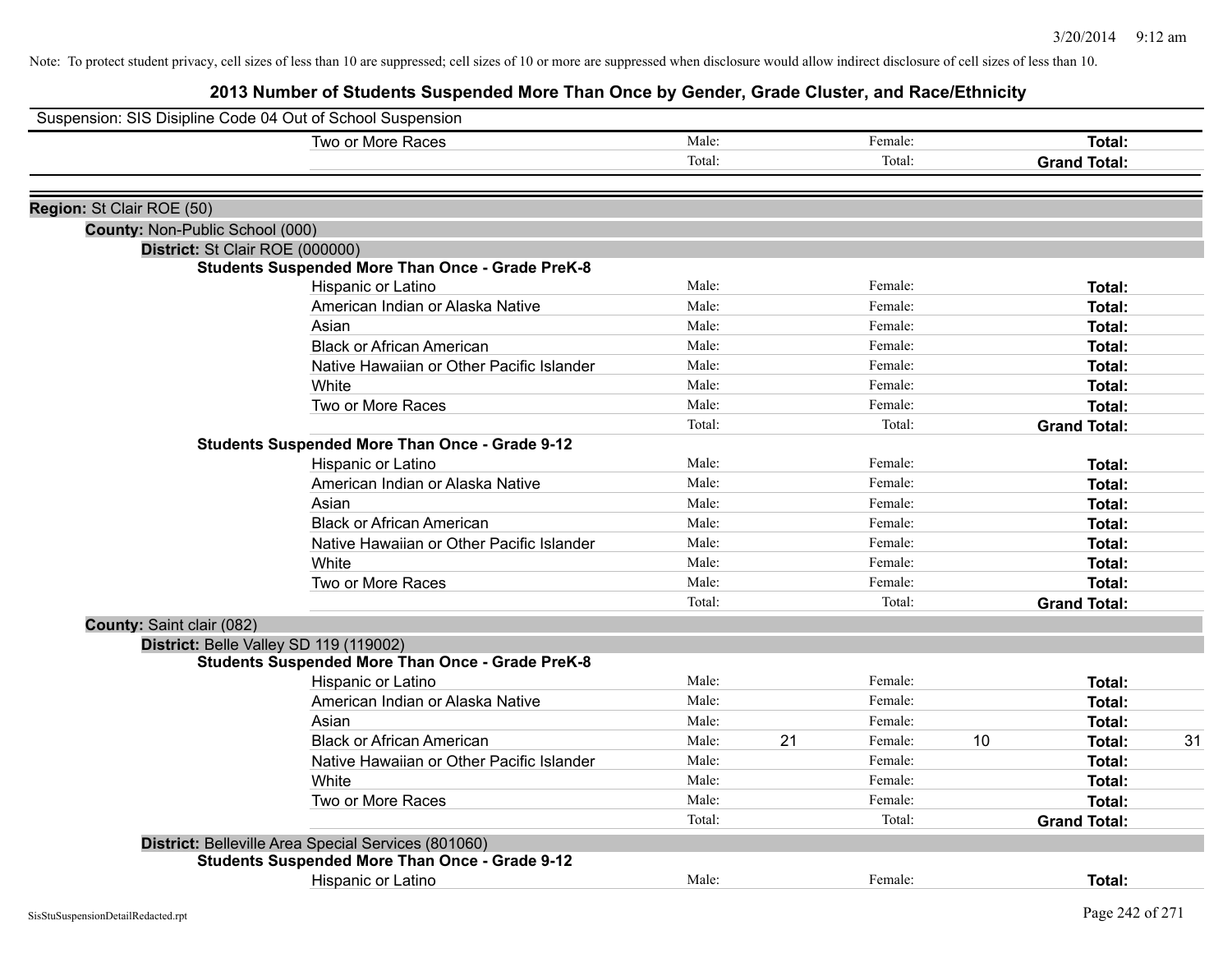## **2013 Number of Students Suspended More Than Once by Gender, Grade Cluster, and Race/Ethnicity**

| Suspension: SIS Disipline Code 04 Out of School Suspension |                                                         |        |               |                     |        |     |
|------------------------------------------------------------|---------------------------------------------------------|--------|---------------|---------------------|--------|-----|
|                                                            | American Indian or Alaska Native                        | Male:  | Female:       |                     | Total: |     |
|                                                            | Asian                                                   | Male:  | Female:       |                     | Total: |     |
|                                                            | <b>Black or African American</b>                        | Male:  | Female:       |                     | Total: |     |
|                                                            | Native Hawaiian or Other Pacific Islander               | Male:  | Female:       |                     | Total: |     |
|                                                            | White                                                   | Male:  | Female:       |                     | Total: |     |
|                                                            | Two or More Races                                       | Male:  | Female:       |                     | Total: |     |
|                                                            |                                                         | Total: | Total:        | <b>Grand Total:</b> |        |     |
| District: Belleville SD 118 (118002)                       |                                                         |        |               |                     |        |     |
|                                                            | <b>Students Suspended More Than Once - Grade PreK-8</b> |        |               |                     |        |     |
|                                                            | Hispanic or Latino                                      | Male:  | Female:       |                     | Total: |     |
|                                                            | American Indian or Alaska Native                        | Male:  | Female:       |                     | Total: |     |
|                                                            | Asian                                                   | Male:  | Female:       |                     | Total: |     |
|                                                            | <b>Black or African American</b>                        | Male:  | 22<br>Female: | 10                  | Total: | 32  |
|                                                            | Native Hawaiian or Other Pacific Islander               | Male:  | Female:       |                     | Total: |     |
|                                                            | White                                                   | Male:  | Female:       |                     | Total: | 12  |
|                                                            | Two or More Races                                       | Male:  | Female:       |                     | Total: |     |
|                                                            |                                                         | Total: | Total:        | <b>Grand Total:</b> |        |     |
| District: Belleville Twp HSD 201 (201017)                  |                                                         |        |               |                     |        |     |
|                                                            | <b>Students Suspended More Than Once - Grade 9-12</b>   |        |               |                     |        |     |
|                                                            | Hispanic or Latino                                      | Male:  | Female:       |                     | Total: |     |
|                                                            | American Indian or Alaska Native                        | Male:  | Female:       |                     | Total: |     |
|                                                            | Asian                                                   | Male:  | Female:       |                     | Total: |     |
|                                                            | <b>Black or African American</b>                        | Male:  | 83<br>Female: | 38                  | Total: | 121 |
|                                                            | Native Hawaiian or Other Pacific Islander               | Male:  | Female:       |                     | Total: |     |
|                                                            | White                                                   | Male:  | Female:       |                     | Total: | 33  |
|                                                            | Two or More Races                                       | Male:  | Female:       |                     | Total: | 16  |
|                                                            |                                                         | Total: | Total:        | <b>Grand Total:</b> |        |     |
| District: Brooklyn UD 188 (188022)                         |                                                         |        |               |                     |        |     |
|                                                            | <b>Students Suspended More Than Once - Grade PreK-8</b> |        |               |                     |        |     |
|                                                            | Hispanic or Latino                                      | Male:  | Female:       |                     | Total: |     |
|                                                            | American Indian or Alaska Native                        | Male:  | Female:       |                     | Total: |     |
|                                                            | Asian                                                   | Male:  | Female:       |                     | Total: |     |
|                                                            | <b>Black or African American</b>                        | Male:  | Female:       |                     | Total: | 12  |
|                                                            | Native Hawaiian or Other Pacific Islander               | Male:  | Female:       |                     | Total: |     |
|                                                            | White                                                   | Male:  | Female:       |                     | Total: |     |
|                                                            | Two or More Races                                       | Male:  | Female:       |                     | Total: |     |
|                                                            |                                                         | Total: | Total:        | <b>Grand Total:</b> |        |     |

**Students Suspended More Than Once - Grade 9-12**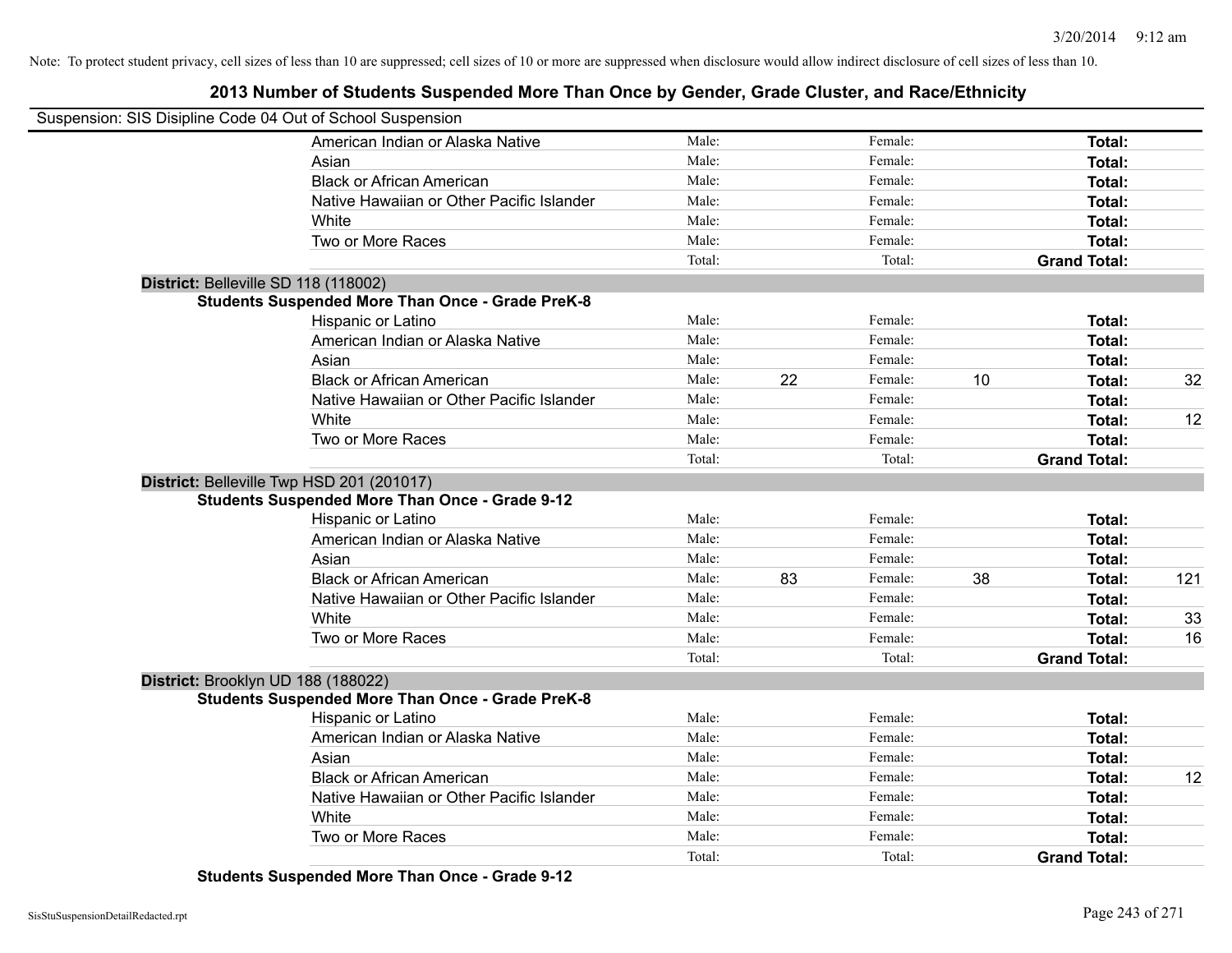| Suspension: SIS Disipline Code 04 Out of School Suspension |        |     |         |     |                     |     |
|------------------------------------------------------------|--------|-----|---------|-----|---------------------|-----|
|                                                            |        |     |         |     |                     |     |
| Hispanic or Latino                                         | Male:  |     | Female: |     | Total:              |     |
| American Indian or Alaska Native                           | Male:  |     | Female: |     | Total:              |     |
| Asian                                                      | Male:  |     | Female: |     | Total:              |     |
| <b>Black or African American</b>                           | Male:  |     | Female: |     | Total:              |     |
| Native Hawaiian or Other Pacific Islander                  | Male:  |     | Female: |     | Total:              |     |
| White                                                      | Male:  |     | Female: |     | Total:              |     |
| Two or More Races                                          | Male:  |     | Female: |     | Total:              |     |
|                                                            | Total: |     | Total:  |     | <b>Grand Total:</b> |     |
| District: Cahokia CUSD 187 (187026)                        |        |     |         |     |                     |     |
| <b>Students Suspended More Than Once - Grade PreK-8</b>    |        |     |         |     |                     |     |
| Hispanic or Latino                                         | Male:  |     | Female: |     | Total:              |     |
| American Indian or Alaska Native                           | Male:  |     | Female: |     | Total:              |     |
| Asian                                                      | Male:  |     | Female: |     | Total:              |     |
| <b>Black or African American</b>                           | Male:  | 323 | Female: | 185 | Total:              | 508 |
| Native Hawaiian or Other Pacific Islander                  | Male:  |     | Female: |     | Total:              |     |
| White                                                      | Male:  |     | Female: |     | Total:              | 28  |
| Two or More Races                                          | Male:  |     | Female: |     | Total:              |     |
|                                                            | Total: |     | Total:  |     | <b>Grand Total:</b> |     |
| <b>Students Suspended More Than Once - Grade 9-12</b>      |        |     |         |     |                     |     |
| Hispanic or Latino                                         | Male:  |     | Female: |     | Total:              |     |
| American Indian or Alaska Native                           | Male:  |     | Female: |     | Total:              |     |
| Asian                                                      | Male:  |     | Female: |     | Total:              |     |
| <b>Black or African American</b>                           | Male:  | 170 | Female: | 120 | Total:              | 290 |
| Native Hawaiian or Other Pacific Islander                  | Male:  |     | Female: |     | Total:              |     |
| White                                                      | Male:  |     | Female: |     | Total:              |     |
| Two or More Races                                          | Male:  |     | Female: |     | Total:              |     |
|                                                            | Total: |     | Total:  |     | <b>Grand Total:</b> |     |
| District: Central SD 104 (104002)                          |        |     |         |     |                     |     |
| <b>Students Suspended More Than Once - Grade PreK-8</b>    |        |     |         |     |                     |     |
| Hispanic or Latino                                         | Male:  |     | Female: |     | Total:              |     |
| American Indian or Alaska Native                           | Male:  |     | Female: |     | Total:              |     |
| Asian                                                      | Male:  |     | Female: |     | Total:              |     |
| <b>Black or African American</b>                           | Male:  |     | Female: |     | Total:              |     |
| Native Hawaiian or Other Pacific Islander                  | Male:  |     | Female: |     | Total:              |     |
| White                                                      | Male:  |     | Female: |     | Total:              |     |
| Two or More Races                                          | Male:  |     | Female: |     | Total:              |     |
|                                                            | Total: |     |         |     |                     |     |
|                                                            |        |     |         |     |                     |     |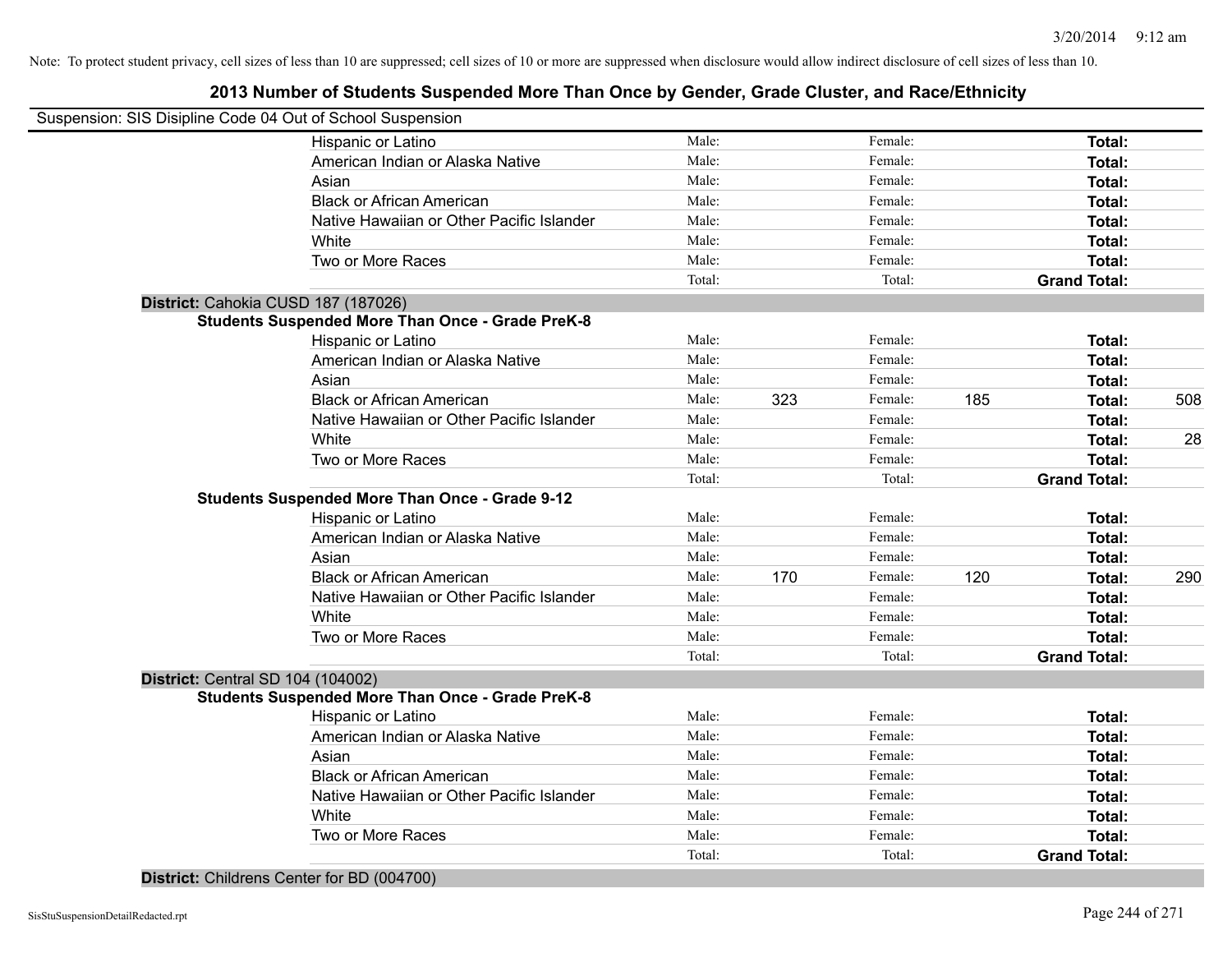| Suspension: SIS Disipline Code 04 Out of School Suspension |                                                         |        |         |                     |    |
|------------------------------------------------------------|---------------------------------------------------------|--------|---------|---------------------|----|
|                                                            | <b>Students Suspended More Than Once - Grade PreK-8</b> |        |         |                     |    |
|                                                            | Hispanic or Latino                                      | Male:  | Female: | Total:              |    |
|                                                            | American Indian or Alaska Native                        | Male:  | Female: | Total:              |    |
|                                                            | Asian                                                   | Male:  | Female: | Total:              |    |
|                                                            | <b>Black or African American</b>                        | Male:  | Female: | Total:              |    |
|                                                            | Native Hawaiian or Other Pacific Islander               | Male:  | Female: | Total:              |    |
|                                                            | White                                                   | Male:  | Female: | Total:              |    |
|                                                            | Two or More Races                                       | Male:  | Female: | Total:              |    |
|                                                            |                                                         | Total: | Total:  | <b>Grand Total:</b> |    |
|                                                            | <b>Students Suspended More Than Once - Grade 9-12</b>   |        |         |                     |    |
|                                                            | Hispanic or Latino                                      | Male:  | Female: | Total:              |    |
|                                                            | American Indian or Alaska Native                        | Male:  | Female: | Total:              |    |
|                                                            | Asian                                                   | Male:  | Female: | Total:              |    |
|                                                            | <b>Black or African American</b>                        | Male:  | Female: | Total:              |    |
|                                                            | Native Hawaiian or Other Pacific Islander               | Male:  | Female: | Total:              |    |
|                                                            | White                                                   | Male:  | Female: | Total:              |    |
|                                                            | Two or More Races                                       | Male:  | Female: | Total:              |    |
|                                                            |                                                         | Total: | Total:  | <b>Grand Total:</b> |    |
| District: Dupo CUSD 196 (196026)                           |                                                         |        |         |                     |    |
|                                                            | <b>Students Suspended More Than Once - Grade PreK-8</b> |        |         |                     |    |
|                                                            | Hispanic or Latino                                      | Male:  | Female: | Total:              |    |
|                                                            | American Indian or Alaska Native                        | Male:  | Female: | Total:              |    |
|                                                            | Asian                                                   | Male:  | Female: | Total:              |    |
|                                                            | <b>Black or African American</b>                        | Male:  | Female: | Total:              |    |
|                                                            | Native Hawaiian or Other Pacific Islander               | Male:  | Female: | Total:              |    |
|                                                            | White                                                   | Male:  | Female: | Total:              | 17 |
|                                                            | Two or More Races                                       | Male:  | Female: | Total:              |    |
|                                                            |                                                         | Total: | Total:  | <b>Grand Total:</b> |    |
|                                                            | <b>Students Suspended More Than Once - Grade 9-12</b>   |        |         |                     |    |
|                                                            | Hispanic or Latino                                      | Male:  | Female: | Total:              |    |
|                                                            | American Indian or Alaska Native                        | Male:  | Female: | Total:              |    |
|                                                            | Asian                                                   | Male:  | Female: | Total:              |    |
|                                                            | <b>Black or African American</b>                        | Male:  | Female: | Total:              |    |
|                                                            | Native Hawaiian or Other Pacific Islander               | Male:  | Female: | Total:              |    |
|                                                            | White                                                   | Male:  | Female: | Total:              | 22 |
|                                                            | Two or More Races                                       | Male:  | Female: | Total:              |    |
|                                                            |                                                         | Total: | Total:  | <b>Grand Total:</b> |    |
|                                                            |                                                         |        |         |                     |    |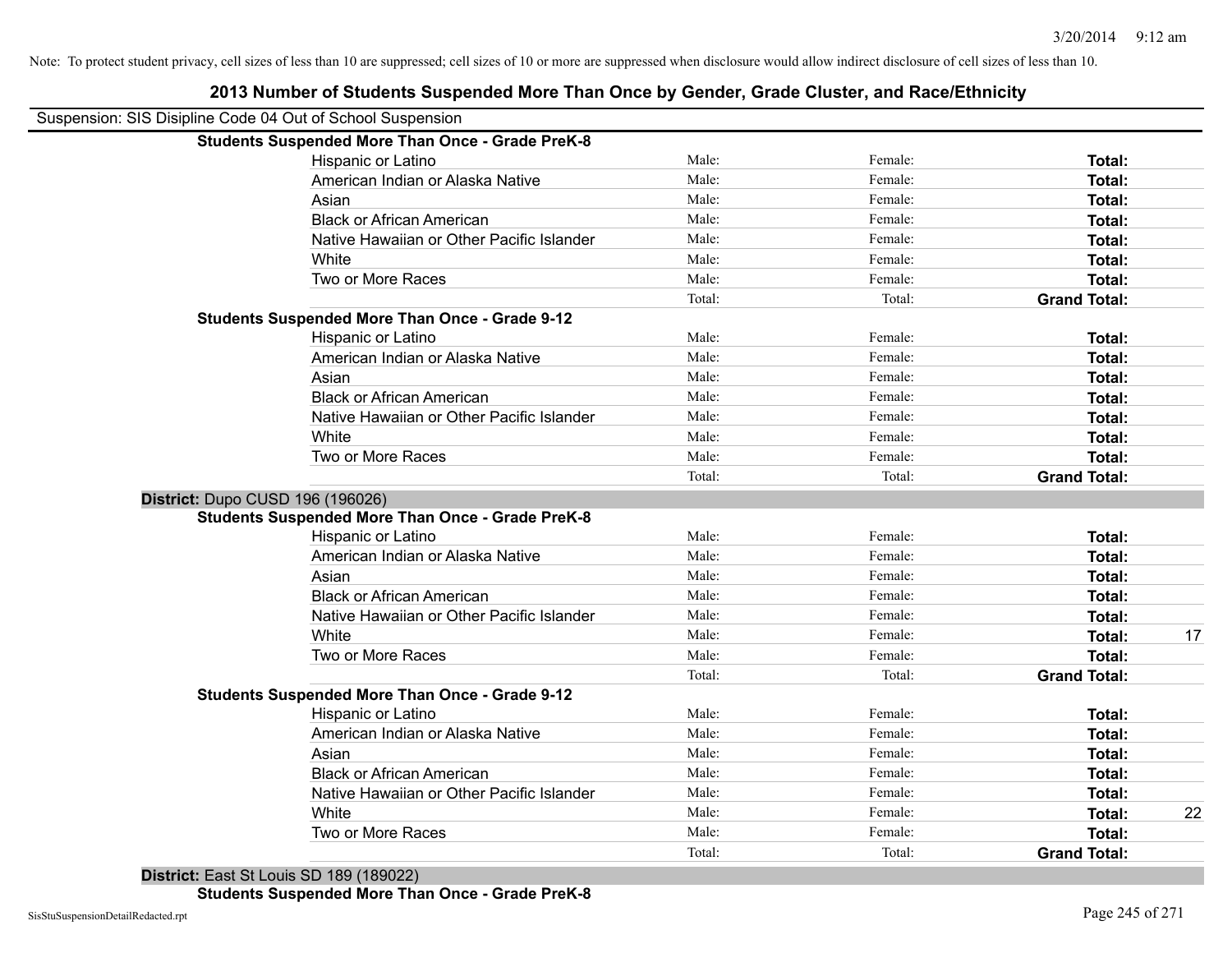## **2013 Number of Students Suspended More Than Once by Gender, Grade Cluster, and Race/Ethnicity**

|                                   | Suspension: SIS Disipline Code 04 Out of School Suspension |        |     |         |    |                     |     |
|-----------------------------------|------------------------------------------------------------|--------|-----|---------|----|---------------------|-----|
|                                   | Hispanic or Latino                                         | Male:  |     | Female: |    | Total:              |     |
|                                   | American Indian or Alaska Native                           | Male:  |     | Female: |    | Total:              |     |
|                                   | Asian                                                      | Male:  |     | Female: |    | Total:              |     |
|                                   | <b>Black or African American</b>                           | Male:  | 189 | Female: | 77 | Total:              | 266 |
|                                   | Native Hawaiian or Other Pacific Islander                  | Male:  |     | Female: |    | Total:              |     |
|                                   | White                                                      | Male:  |     | Female: |    | Total:              |     |
|                                   | Two or More Races                                          | Male:  |     | Female: |    | Total:              |     |
|                                   |                                                            | Total: |     | Total:  |    | <b>Grand Total:</b> |     |
|                                   | <b>Students Suspended More Than Once - Grade 9-12</b>      |        |     |         |    |                     |     |
|                                   | Hispanic or Latino                                         | Male:  |     | Female: |    | Total:              |     |
|                                   | American Indian or Alaska Native                           | Male:  |     | Female: |    | Total:              |     |
|                                   | Asian                                                      | Male:  |     | Female: |    | Total:              |     |
|                                   | <b>Black or African American</b>                           | Male:  | 115 | Female: | 62 | Total:              | 177 |
|                                   | Native Hawaiian or Other Pacific Islander                  | Male:  |     | Female: |    | Total:              |     |
|                                   | White                                                      | Male:  |     | Female: |    | Total:              |     |
|                                   | Two or More Races                                          | Male:  |     | Female: |    | Total:              |     |
|                                   |                                                            | Total: |     | Total:  |    | <b>Grand Total:</b> |     |
|                                   | District: Freeburg CHSD 77 (077016)                        |        |     |         |    |                     |     |
|                                   | <b>Students Suspended More Than Once - Grade 9-12</b>      |        |     |         |    |                     |     |
|                                   | Hispanic or Latino                                         | Male:  |     | Female: |    | Total:              |     |
|                                   | American Indian or Alaska Native                           | Male:  |     | Female: |    | Total:              |     |
|                                   | Asian                                                      | Male:  |     | Female: |    | Total:              |     |
|                                   | <b>Black or African American</b>                           | Male:  |     | Female: |    | Total:              |     |
|                                   | Native Hawaiian or Other Pacific Islander                  | Male:  |     | Female: |    | Total:              |     |
|                                   | White                                                      | Male:  |     | Female: |    | Total:              |     |
|                                   | Two or More Races                                          | Male:  |     | Female: |    | Total:              |     |
|                                   |                                                            | Total: |     | Total:  |    | <b>Grand Total:</b> |     |
| District: Grant CCSD 110 (110004) |                                                            |        |     |         |    |                     |     |
|                                   | <b>Students Suspended More Than Once - Grade PreK-8</b>    |        |     |         |    |                     |     |
|                                   | Hispanic or Latino                                         | Male:  |     | Female: |    | Total:              |     |
|                                   | American Indian or Alaska Native                           | Male:  |     | Female: |    | Total:              |     |
|                                   | Asian                                                      | Male:  |     | Female: |    | Total:              |     |
|                                   | <b>Black or African American</b>                           | Male:  |     | Female: |    | Total:              |     |
|                                   | Native Hawaiian or Other Pacific Islander                  | Male:  |     | Female: |    | Total:              |     |
|                                   | White                                                      | Male:  |     | Female: |    | Total:              |     |
|                                   | Two or More Races                                          | Male:  |     | Female: |    | Total:              |     |
|                                   |                                                            | Total: |     | Total:  |    | <b>Grand Total:</b> | 11  |
|                                   |                                                            |        |     |         |    |                     |     |

**District:** Harmony Emge SD 175 (175002)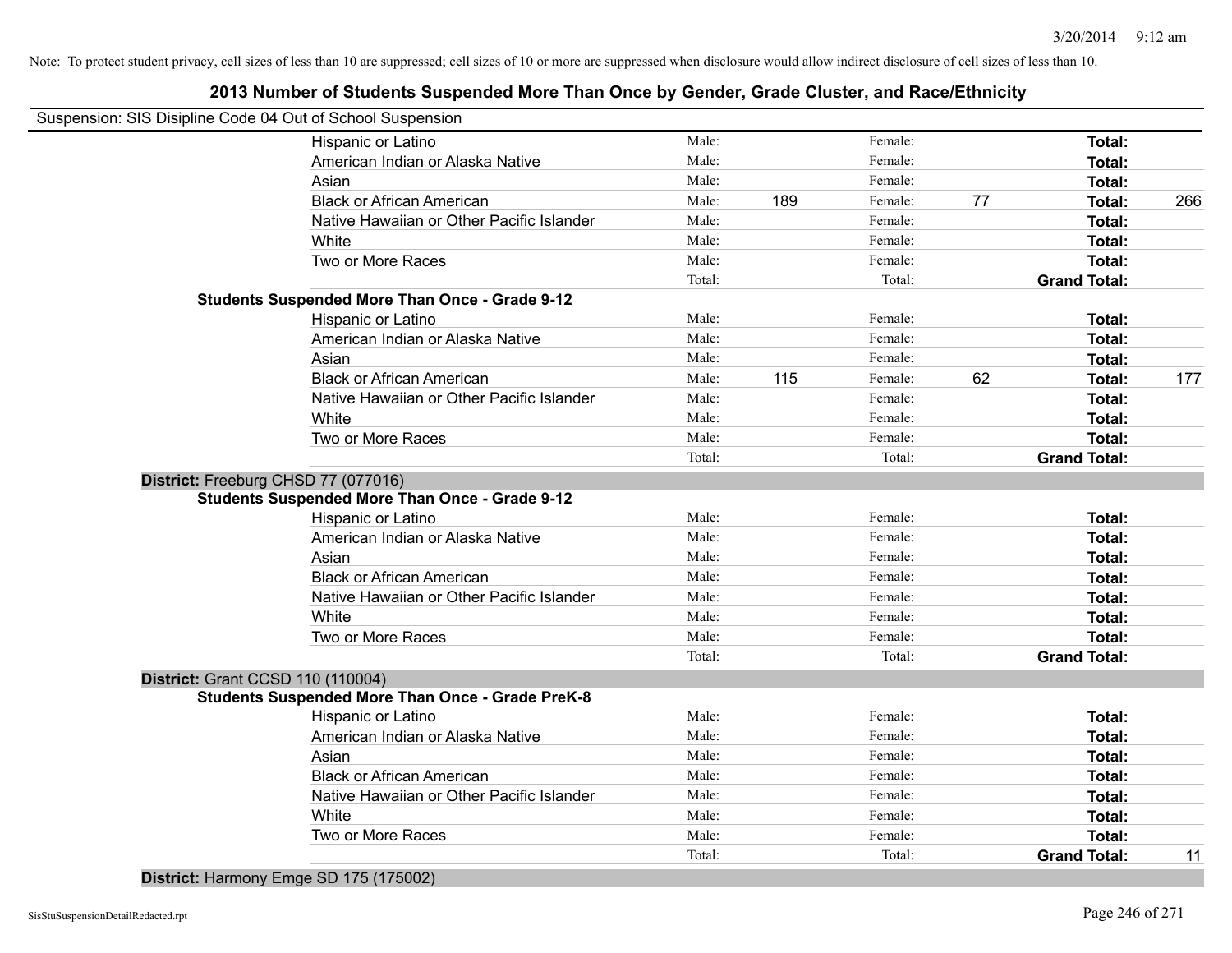| Suspension: SIS Disipline Code 04 Out of School Suspension |                                                         |        |         |                     |
|------------------------------------------------------------|---------------------------------------------------------|--------|---------|---------------------|
|                                                            | <b>Students Suspended More Than Once - Grade PreK-8</b> |        |         |                     |
|                                                            | Hispanic or Latino                                      | Male:  | Female: | Total:              |
|                                                            | American Indian or Alaska Native                        | Male:  | Female: | Total:              |
|                                                            | Asian                                                   | Male:  | Female: | Total:              |
|                                                            | <b>Black or African American</b>                        | Male:  | Female: | Total:              |
|                                                            | Native Hawaiian or Other Pacific Islander               | Male:  | Female: | Total:              |
|                                                            | White                                                   | Male:  | Female: | Total:              |
|                                                            | Two or More Races                                       | Male:  | Female: | Total:              |
|                                                            |                                                         | Total: | Total:  | <b>Grand Total:</b> |
| District: High Mount SD 116 (116002)                       |                                                         |        |         |                     |
|                                                            | <b>Students Suspended More Than Once - Grade PreK-8</b> |        |         |                     |
|                                                            | Hispanic or Latino                                      | Male:  | Female: | Total:              |
|                                                            | American Indian or Alaska Native                        | Male:  | Female: | Total:              |
|                                                            | Asian                                                   | Male:  | Female: | Total:              |
|                                                            | <b>Black or African American</b>                        | Male:  | Female: | Total:              |
|                                                            | Native Hawaiian or Other Pacific Islander               | Male:  | Female: | Total:              |
|                                                            | White                                                   | Male:  | Female: | Total:              |
|                                                            | Two or More Races                                       | Male:  | Female: | Total:              |
|                                                            |                                                         | Total: | Total:  | <b>Grand Total:</b> |
| District: Lebanon CUSD 9 (009026)                          |                                                         |        |         |                     |
|                                                            | <b>Students Suspended More Than Once - Grade PreK-8</b> |        |         |                     |
|                                                            | Hispanic or Latino                                      | Male:  | Female: | Total:              |
|                                                            | American Indian or Alaska Native                        | Male:  | Female: | Total:              |
|                                                            | Asian                                                   | Male:  | Female: | Total:              |
|                                                            | <b>Black or African American</b>                        | Male:  | Female: | Total:              |
|                                                            | Native Hawaiian or Other Pacific Islander               | Male:  | Female: | Total:              |
|                                                            | White                                                   | Male:  | Female: | Total:              |
|                                                            | Two or More Races                                       | Male:  | Female: | Total:              |
|                                                            |                                                         | Total: | Total:  | <b>Grand Total:</b> |
|                                                            | <b>Students Suspended More Than Once - Grade 9-12</b>   |        |         |                     |
|                                                            | Hispanic or Latino                                      | Male:  | Female: | Total:              |
|                                                            | American Indian or Alaska Native                        | Male:  | Female: | Total:              |
|                                                            | Asian                                                   | Male:  | Female: | Total:              |
|                                                            | <b>Black or African American</b>                        | Male:  | Female: | <b>Total:</b>       |
|                                                            | Native Hawaiian or Other Pacific Islander               | Male:  | Female: | Total:              |
|                                                            | White                                                   | Male:  | Female: | Total:              |
|                                                            | Two or More Races                                       | Male:  | Female: | Total:              |
|                                                            |                                                         | Total: | Total:  | <b>Grand Total:</b> |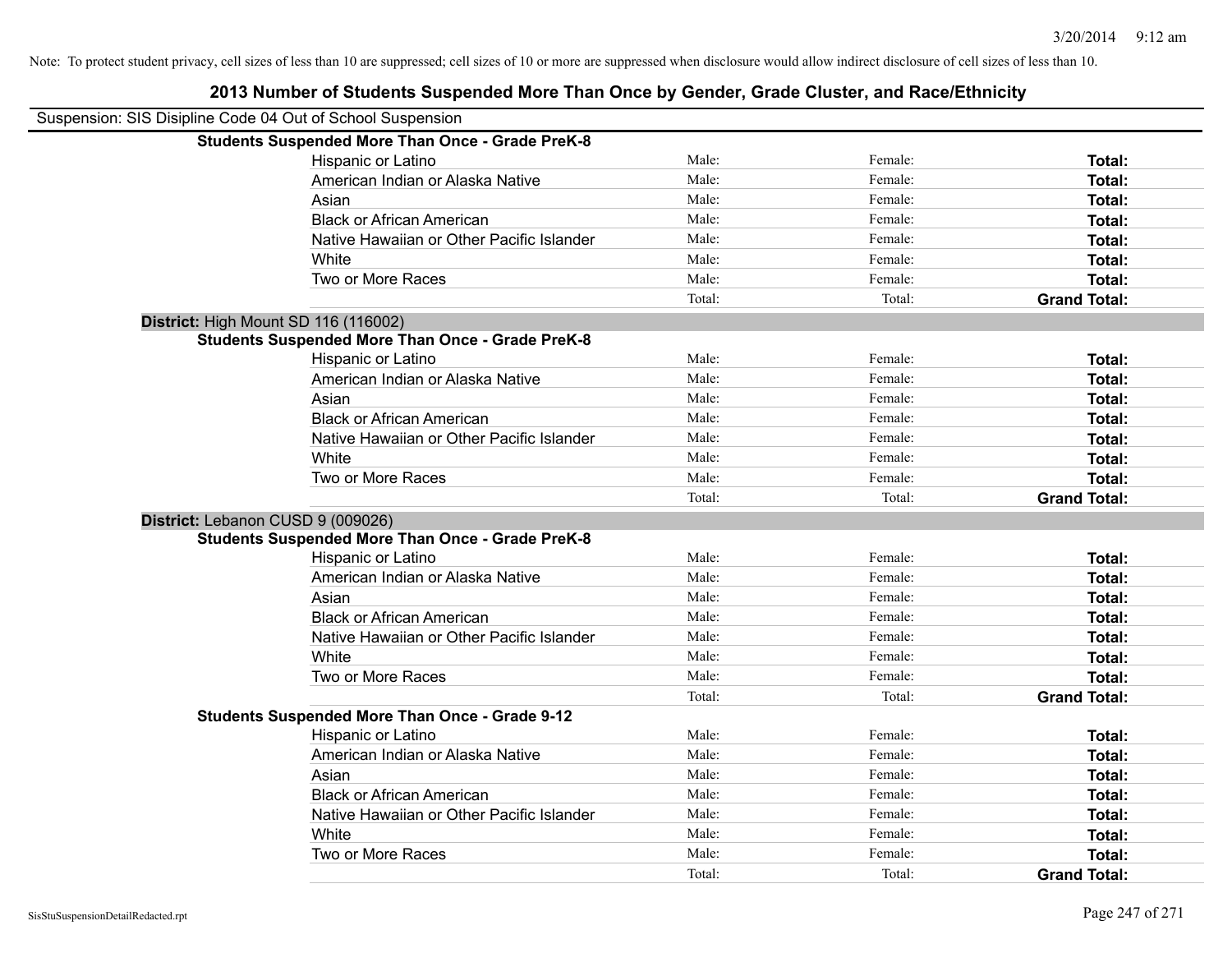| Suspension: SIS Disipline Code 04 Out of School Suspension |                                                         |        |         |                     |
|------------------------------------------------------------|---------------------------------------------------------|--------|---------|---------------------|
| District: Marissa CUSD 40 (040026)                         |                                                         |        |         |                     |
|                                                            | <b>Students Suspended More Than Once - Grade PreK-8</b> |        |         |                     |
|                                                            | Hispanic or Latino                                      | Male:  | Female: | Total:              |
|                                                            | American Indian or Alaska Native                        | Male:  | Female: | Total:              |
|                                                            | Asian                                                   | Male:  | Female: | Total:              |
|                                                            | <b>Black or African American</b>                        | Male:  | Female: | Total:              |
|                                                            | Native Hawaiian or Other Pacific Islander               | Male:  | Female: | Total:              |
|                                                            | White                                                   | Male:  | Female: | Total:              |
|                                                            | Two or More Races                                       | Male:  | Female: | Total:              |
|                                                            |                                                         | Total: | Total:  | <b>Grand Total:</b> |
|                                                            | <b>Students Suspended More Than Once - Grade 9-12</b>   |        |         |                     |
|                                                            | Hispanic or Latino                                      | Male:  | Female: | Total:              |
|                                                            | American Indian or Alaska Native                        | Male:  | Female: | Total:              |
|                                                            | Asian                                                   | Male:  | Female: | Total:              |
|                                                            | <b>Black or African American</b>                        | Male:  | Female: | Total:              |
|                                                            | Native Hawaiian or Other Pacific Islander               | Male:  | Female: | Total:              |
|                                                            | White                                                   | Male:  | Female: | Total:              |
|                                                            | Two or More Races                                       | Male:  | Female: | Total:              |
|                                                            |                                                         | Total: | Total:  | <b>Grand Total:</b> |
| District: Mascoutah CUD 19 (019026)                        |                                                         |        |         |                     |
|                                                            | <b>Students Suspended More Than Once - Grade PreK-8</b> |        |         |                     |
|                                                            | Hispanic or Latino                                      | Male:  | Female: | Total:              |
|                                                            | American Indian or Alaska Native                        | Male:  | Female: | Total:              |
|                                                            | Asian                                                   | Male:  | Female: | Total:              |
|                                                            | <b>Black or African American</b>                        | Male:  | Female: | Total:              |
|                                                            | Native Hawaiian or Other Pacific Islander               | Male:  | Female: | Total:              |
|                                                            | White                                                   | Male:  | Female: | Total:              |
|                                                            | Two or More Races                                       | Male:  | Female: | Total:              |
|                                                            |                                                         | Total: | Total:  | <b>Grand Total:</b> |
|                                                            | <b>Students Suspended More Than Once - Grade 9-12</b>   |        |         |                     |
|                                                            | Hispanic or Latino                                      | Male:  | Female: | Total:              |
|                                                            | American Indian or Alaska Native                        | Male:  | Female: | Total:              |
|                                                            | Asian                                                   | Male:  | Female: | Total:              |
|                                                            | <b>Black or African American</b>                        | Male:  | Female: | Total:              |
|                                                            | Native Hawaiian or Other Pacific Islander               | Male:  | Female: | Total:              |
|                                                            | White                                                   | Male:  | Female: | Total:              |
|                                                            | Two or More Races                                       | Male:  | Female: | Total:              |
|                                                            |                                                         | Total: | Total:  | <b>Grand Total:</b> |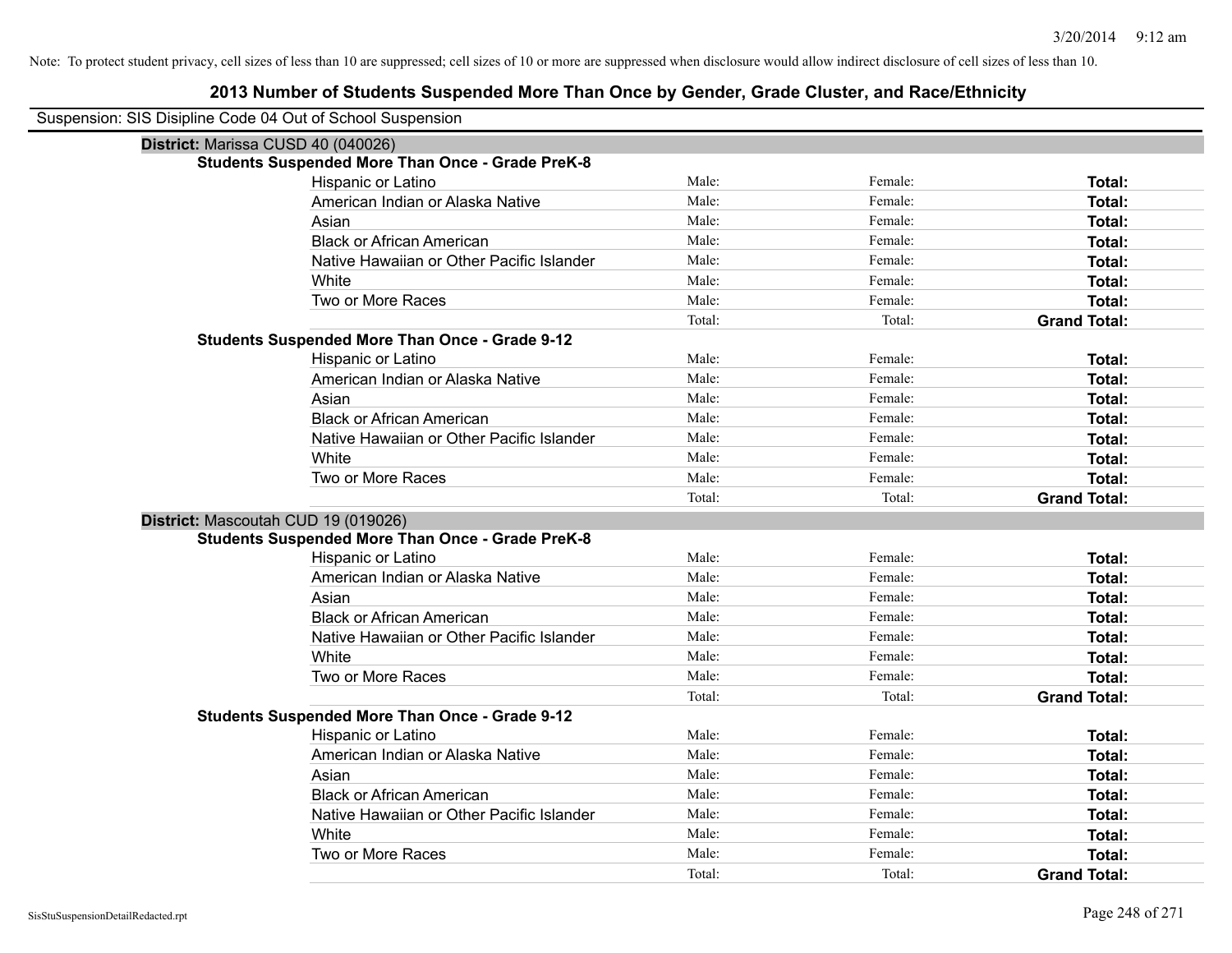| Suspension: SIS Disipline Code 04 Out of School Suspension |                                                         |        |    |         |    |                     |    |
|------------------------------------------------------------|---------------------------------------------------------|--------|----|---------|----|---------------------|----|
| District: Millstadt CCSD 160 (160004)                      |                                                         |        |    |         |    |                     |    |
|                                                            | <b>Students Suspended More Than Once - Grade PreK-8</b> |        |    |         |    |                     |    |
|                                                            | Hispanic or Latino                                      | Male:  |    | Female: |    | <b>Total:</b>       |    |
|                                                            | American Indian or Alaska Native                        | Male:  |    | Female: |    | <b>Total:</b>       |    |
|                                                            | Asian                                                   | Male:  |    | Female: |    | <b>Total:</b>       |    |
|                                                            | <b>Black or African American</b>                        | Male:  |    | Female: |    | <b>Total:</b>       |    |
|                                                            | Native Hawaiian or Other Pacific Islander               | Male:  |    | Female: |    | <b>Total:</b>       |    |
|                                                            | White                                                   | Male:  |    | Female: |    | Total:              |    |
|                                                            | Two or More Races                                       | Male:  |    | Female: |    | <b>Total:</b>       |    |
|                                                            |                                                         | Total: |    | Total:  |    | <b>Grand Total:</b> |    |
|                                                            | District: New Athens CUSD 60 (060026)                   |        |    |         |    |                     |    |
|                                                            | <b>Students Suspended More Than Once - Grade 9-12</b>   |        |    |         |    |                     |    |
|                                                            | Hispanic or Latino                                      | Male:  |    | Female: |    | Total:              |    |
|                                                            | American Indian or Alaska Native                        | Male:  |    | Female: |    | Total:              |    |
|                                                            | Asian                                                   | Male:  |    | Female: |    | <b>Total:</b>       |    |
|                                                            | <b>Black or African American</b>                        | Male:  |    | Female: |    | <b>Total:</b>       |    |
|                                                            | Native Hawaiian or Other Pacific Islander               | Male:  |    | Female: |    | Total:              |    |
|                                                            | White                                                   | Male:  |    | Female: |    | <b>Total:</b>       |    |
|                                                            | Two or More Races                                       | Male:  |    | Female: |    | <b>Total:</b>       |    |
|                                                            |                                                         | Total: |    | Total:  |    | <b>Grand Total:</b> |    |
| District: O Fallon CCSD 90 (090004)                        |                                                         |        |    |         |    |                     |    |
|                                                            | <b>Students Suspended More Than Once - Grade PreK-8</b> |        |    |         |    |                     |    |
|                                                            | Hispanic or Latino                                      | Male:  |    | Female: |    | <b>Total:</b>       |    |
|                                                            | American Indian or Alaska Native                        | Male:  |    | Female: |    | Total:              |    |
|                                                            | Asian                                                   | Male:  |    | Female: |    | <b>Total:</b>       |    |
|                                                            | <b>Black or African American</b>                        | Male:  |    | Female: |    | <b>Total:</b>       | 14 |
|                                                            | Native Hawaiian or Other Pacific Islander               | Male:  |    | Female: |    | <b>Total:</b>       |    |
|                                                            | White                                                   | Male:  |    | Female: |    | Total:              |    |
|                                                            | Two or More Races                                       | Male:  |    | Female: |    | <b>Total:</b>       |    |
|                                                            |                                                         | Total: |    | Total:  |    | <b>Grand Total:</b> |    |
|                                                            | District: O Fallon Twp HSD 203 (203017)                 |        |    |         |    |                     |    |
|                                                            | <b>Students Suspended More Than Once - Grade 9-12</b>   |        |    |         |    |                     |    |
|                                                            | Hispanic or Latino                                      | Male:  |    | Female: |    | Total:              |    |
|                                                            | American Indian or Alaska Native                        | Male:  |    | Female: |    | Total:              |    |
|                                                            | Asian                                                   | Male:  |    | Female: |    | <b>Total:</b>       |    |
|                                                            | <b>Black or African American</b>                        | Male:  | 30 | Female: | 13 | <b>Total:</b>       | 43 |
|                                                            | Native Hawaiian or Other Pacific Islander               | Male:  |    | Female: |    | <b>Total:</b>       |    |
|                                                            | White                                                   | Male:  |    | Female: |    | Total:              | 24 |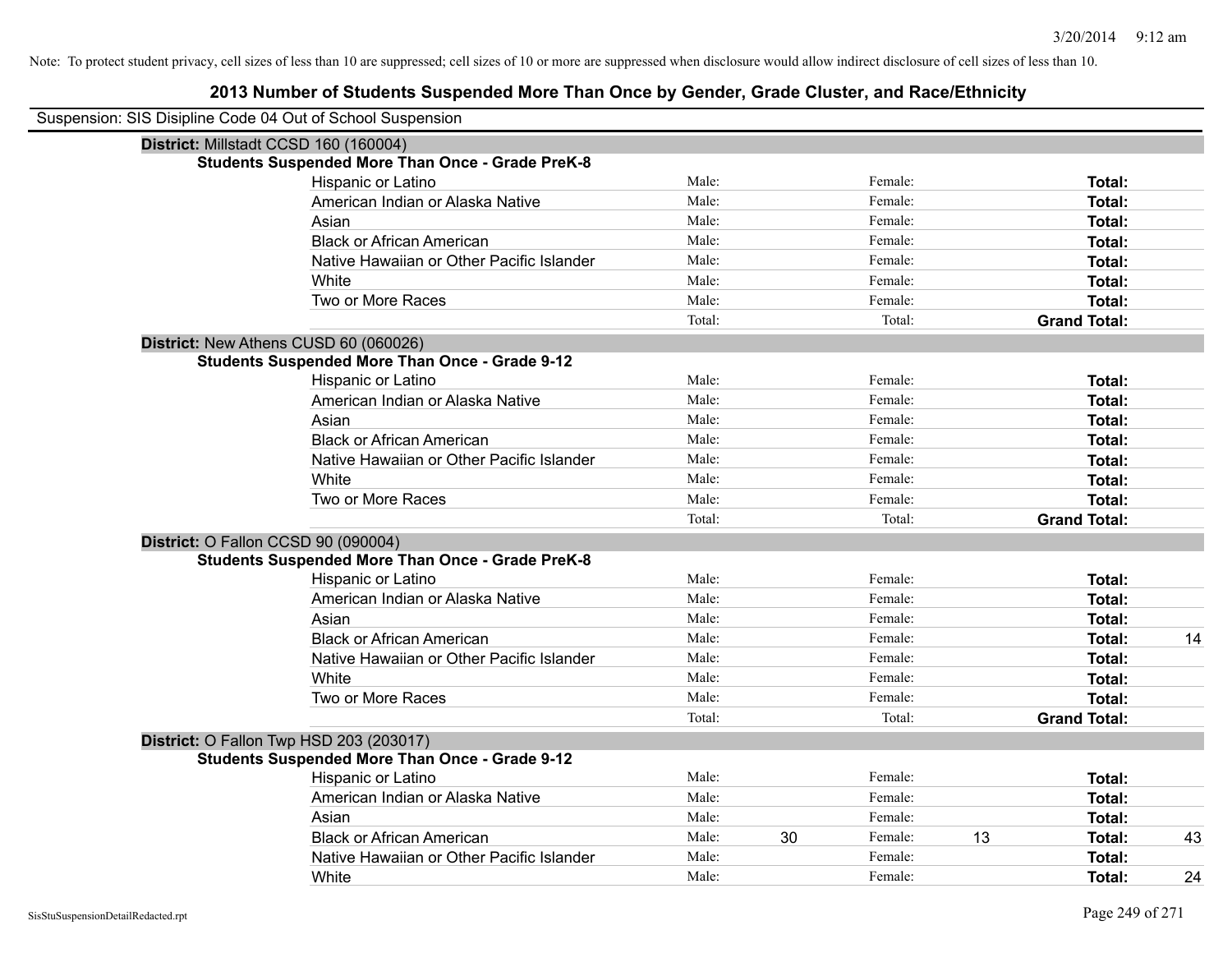| Suspension: SIS Disipline Code 04 Out of School Suspension |        |    |         |    |                     |    |
|------------------------------------------------------------|--------|----|---------|----|---------------------|----|
| Two or More Races                                          | Male:  |    | Female: |    | Total:              |    |
|                                                            | Total: |    | Total:  |    | <b>Grand Total:</b> |    |
| District: Pontiac-W Holliday SD 105 (105002)               |        |    |         |    |                     |    |
| <b>Students Suspended More Than Once - Grade PreK-8</b>    |        |    |         |    |                     |    |
| Hispanic or Latino                                         | Male:  |    | Female: |    | Total:              |    |
| American Indian or Alaska Native                           | Male:  |    | Female: |    | Total:              |    |
| Asian                                                      | Male:  |    | Female: |    | Total:              |    |
| <b>Black or African American</b>                           | Male:  |    | Female: |    | Total:              |    |
| Native Hawaiian or Other Pacific Islander                  | Male:  |    | Female: |    | Total:              |    |
| White                                                      | Male:  |    | Female: |    | Total:              |    |
| Two or More Races                                          | Male:  |    | Female: |    | Total:              |    |
|                                                            | Total: |    | Total:  |    | <b>Grand Total:</b> |    |
| District: Shiloh Village SD 85 (085002)                    |        |    |         |    |                     |    |
| <b>Students Suspended More Than Once - Grade PreK-8</b>    |        |    |         |    |                     |    |
| Hispanic or Latino                                         | Male:  |    | Female: |    | Total:              |    |
| American Indian or Alaska Native                           | Male:  |    | Female: |    | Total:              |    |
| Asian                                                      | Male:  |    | Female: |    | Total:              |    |
| <b>Black or African American</b>                           | Male:  |    | Female: |    | Total:              |    |
| Native Hawaiian or Other Pacific Islander                  | Male:  |    | Female: |    | Total:              |    |
| White                                                      | Male:  |    | Female: |    | Total:              |    |
| Two or More Races                                          | Male:  |    | Female: |    | Total:              |    |
|                                                            | Total: |    | Total:  |    | <b>Grand Total:</b> |    |
| District: Signal Hill SD 181 (181002)                      |        |    |         |    |                     |    |
| <b>Students Suspended More Than Once - Grade PreK-8</b>    |        |    |         |    |                     |    |
| <b>Hispanic or Latino</b>                                  | Male:  |    | Female: |    | Total:              |    |
| American Indian or Alaska Native                           | Male:  |    | Female: |    | Total:              |    |
| Asian                                                      | Male:  |    | Female: |    | Total:              |    |
| <b>Black or African American</b>                           | Male:  | 10 | Female: | 11 | Total:              | 21 |
| Native Hawaiian or Other Pacific Islander                  | Male:  |    | Female: |    | Total:              |    |
| White                                                      | Male:  |    | Female: |    | Total:              |    |
| Two or More Races                                          | Male:  |    | Female: |    | Total:              |    |
|                                                            | Total: |    | Total:  |    | <b>Grand Total:</b> |    |
| District: Whiteside SD 115 (115002)                        |        |    |         |    |                     |    |
| <b>Students Suspended More Than Once - Grade PreK-8</b>    |        |    |         |    |                     |    |
| Hispanic or Latino                                         | Male:  |    | Female: |    | Total:              |    |
| American Indian or Alaska Native                           | Male:  |    | Female: |    | Total:              |    |
| Asian                                                      | Male:  |    | Female: |    | Total:              |    |
| <b>Black or African American</b>                           | Male:  |    | Female: |    | Total:              | 40 |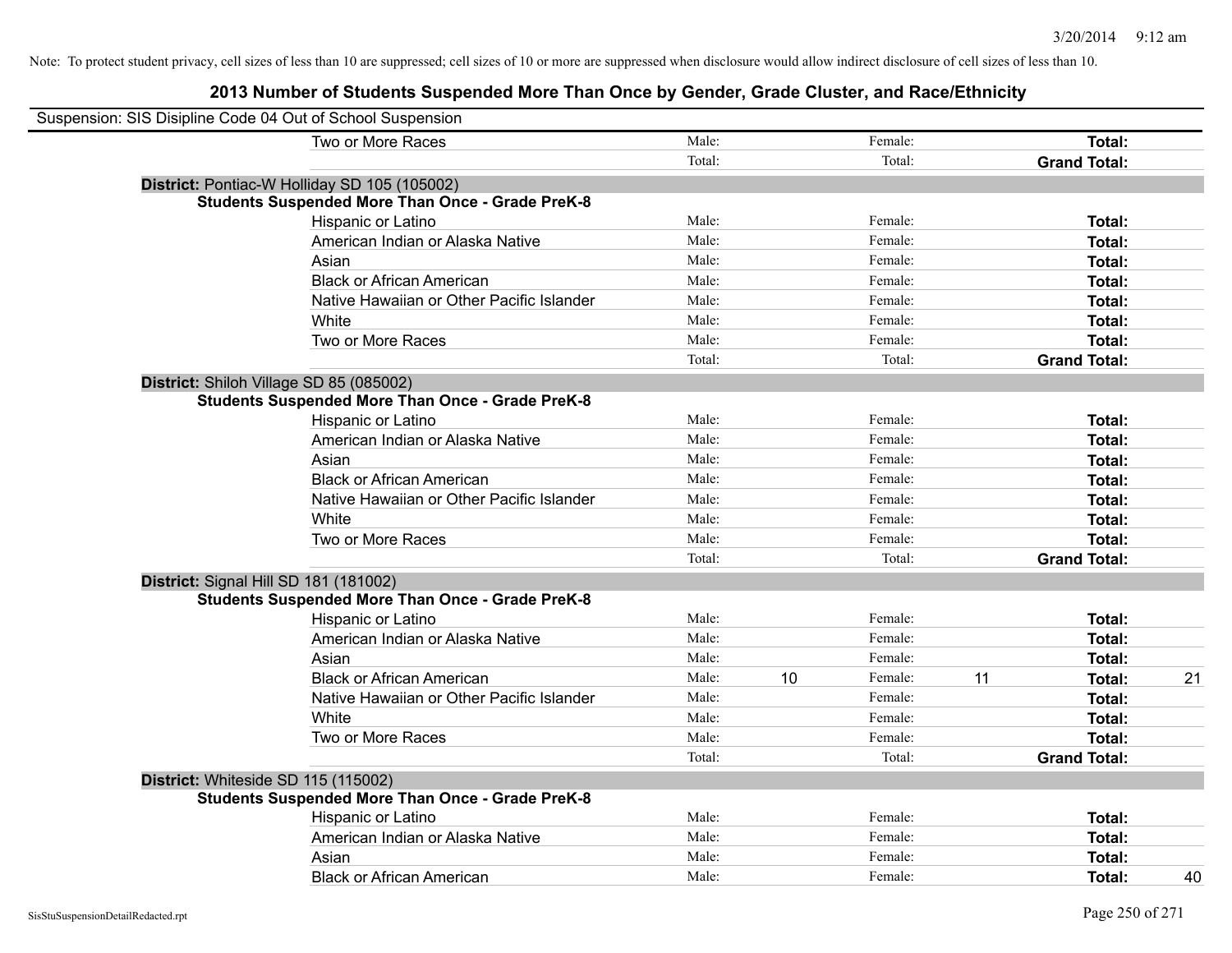| Suspension: SIS Disipline Code 04 Out of School Suspension |                                                         |        |         |                     |    |
|------------------------------------------------------------|---------------------------------------------------------|--------|---------|---------------------|----|
|                                                            | Native Hawaiian or Other Pacific Islander               | Male:  | Female: | Total:              |    |
|                                                            | White                                                   | Male:  | Female: | Total:              |    |
|                                                            | Two or More Races                                       | Male:  | Female: | Total:              |    |
|                                                            |                                                         | Total: | Total:  | <b>Grand Total:</b> | 52 |
|                                                            | District: Wolf Branch SD 113 (113002)                   |        |         |                     |    |
|                                                            | <b>Students Suspended More Than Once - Grade PreK-8</b> |        |         |                     |    |
|                                                            | Hispanic or Latino                                      | Male:  | Female: | Total:              |    |
|                                                            | American Indian or Alaska Native                        | Male:  | Female: | Total:              |    |
|                                                            | Asian                                                   | Male:  | Female: | Total:              |    |
|                                                            | <b>Black or African American</b>                        | Male:  | Female: | Total:              |    |
|                                                            | Native Hawaiian or Other Pacific Islander               | Male:  | Female: | Total:              |    |
|                                                            | White                                                   | Male:  | Female: | Total:              |    |
|                                                            | Two or More Races                                       | Male:  | Female: | Total:              |    |
|                                                            |                                                         | Total: | Total:  | <b>Grand Total:</b> |    |
|                                                            |                                                         |        |         |                     |    |
| Region: State of ILlinois (65)                             |                                                         |        |         |                     |    |
| County: State Of II (108)                                  |                                                         |        |         |                     |    |
| District: Non-Public School (9030)                         |                                                         |        |         |                     |    |
|                                                            | <b>Students Suspended More Than Once - Grade 9-12</b>   |        |         |                     |    |
|                                                            | Hispanic or Latino                                      | Male:  | Female: | Total:              |    |
|                                                            | American Indian or Alaska Native                        | Male:  | Female: | Total:              |    |
|                                                            | Asian                                                   | Male:  | Female: | Total:              |    |
|                                                            | <b>Black or African American</b>                        | Male:  | Female: | Total:              |    |
|                                                            | Native Hawaiian or Other Pacific Islander               | Male:  | Female: | Total:              |    |
|                                                            | White                                                   | Male:  | Female: | Total:              |    |
|                                                            | Two or More Races                                       | Male:  | Female: | Total:              |    |
|                                                            |                                                         | Total: | Total:  | <b>Grand Total:</b> |    |
|                                                            |                                                         |        |         |                     |    |
| Region: Tazewell ROE (53)                                  |                                                         |        |         |                     |    |
| County: Tazewell (090)                                     |                                                         |        |         |                     |    |
| District: Central SD 51 (051002)                           |                                                         |        |         |                     |    |
|                                                            | <b>Students Suspended More Than Once - Grade PreK-8</b> |        |         |                     |    |
|                                                            | Hispanic or Latino                                      | Male:  | Female: | Total:              |    |
|                                                            | American Indian or Alaska Native                        | Male:  | Female: | Total:              |    |
|                                                            | Asian                                                   | Male:  | Female: | Total:              |    |
|                                                            | <b>Black or African American</b>                        | Male:  | Female: | Total:              |    |
|                                                            | Native Hawaiian or Other Pacific Islander               | Male:  | Female: | Total:              |    |
|                                                            | White                                                   | Male:  | Female: | Total:              |    |
|                                                            |                                                         |        |         |                     |    |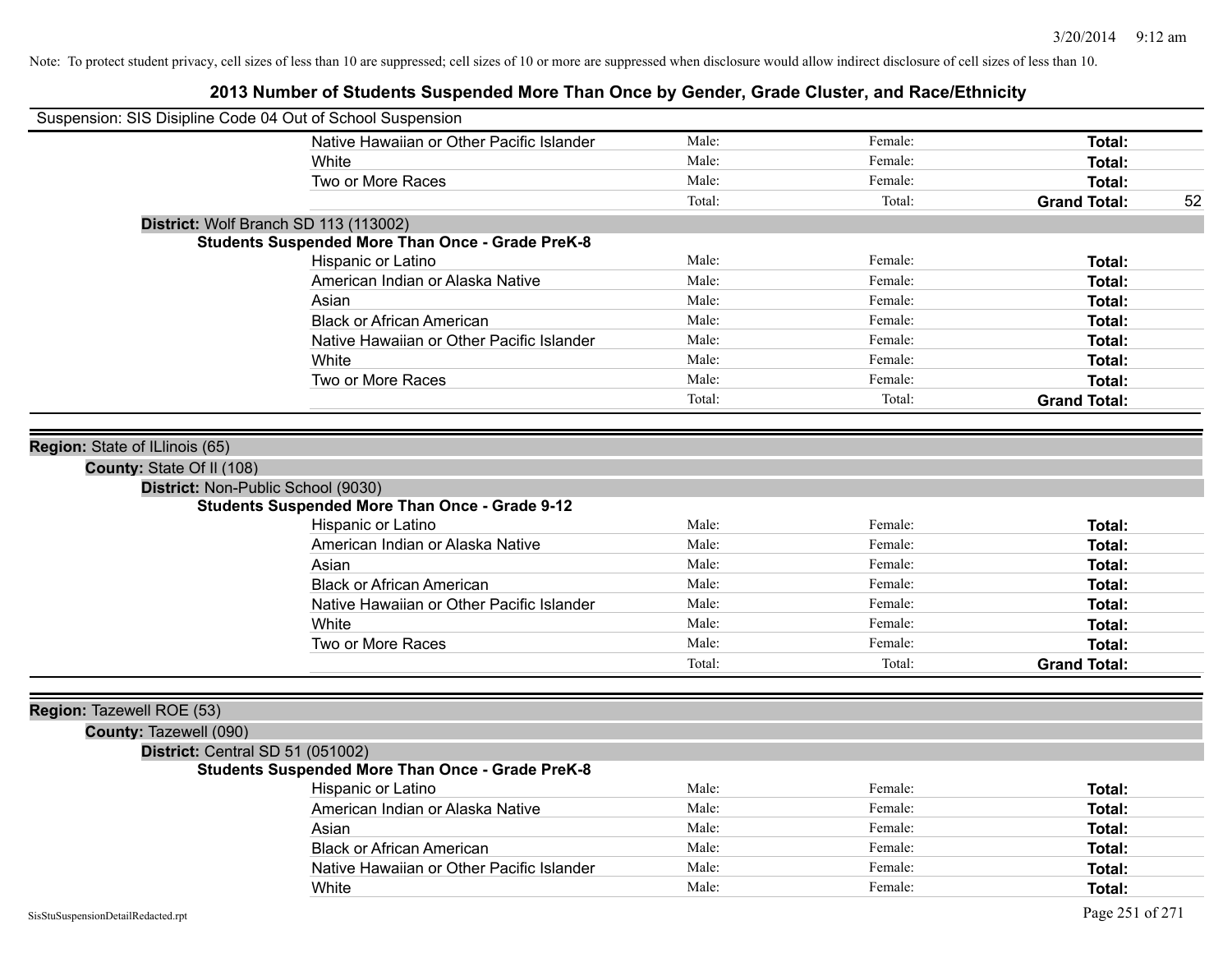| Suspension: SIS Disipline Code 04 Out of School Suspension |        |         |                     |
|------------------------------------------------------------|--------|---------|---------------------|
| Two or More Races                                          | Male:  | Female: | Total:              |
|                                                            | Total: | Total:  | <b>Grand Total:</b> |
| District: Creve Coeur SD 76 (076002)                       |        |         |                     |
| <b>Students Suspended More Than Once - Grade PreK-8</b>    |        |         |                     |
| Hispanic or Latino                                         | Male:  | Female: | Total:              |
| American Indian or Alaska Native                           | Male:  | Female: | Total:              |
| Asian                                                      | Male:  | Female: | Total:              |
| <b>Black or African American</b>                           | Male:  | Female: | Total:              |
| Native Hawaiian or Other Pacific Islander                  | Male:  | Female: | Total:              |
| White                                                      | Male:  | Female: | 17<br>Total:        |
| Two or More Races                                          | Male:  | Female: | Total:              |
|                                                            | Total: | Total:  | <b>Grand Total:</b> |
| District: Delavan CUSD 703 (703026)                        |        |         |                     |
| <b>Students Suspended More Than Once - Grade 9-12</b>      |        |         |                     |
| Hispanic or Latino                                         | Male:  | Female: | Total:              |
| American Indian or Alaska Native                           | Male:  | Female: | Total:              |
| Asian                                                      | Male:  | Female: | <b>Total:</b>       |
| <b>Black or African American</b>                           | Male:  | Female: | Total:              |
| Native Hawaiian or Other Pacific Islander                  | Male:  | Female: | Total:              |
| White                                                      | Male:  | Female: | Total:              |
| Two or More Races                                          | Male:  | Female: | Total:              |
|                                                            | Total: | Total:  | <b>Grand Total:</b> |
| District: District 50 Schools (050002)                     |        |         |                     |
| <b>Students Suspended More Than Once - Grade PreK-8</b>    |        |         |                     |
| Hispanic or Latino                                         | Male:  | Female: | Total:              |
| American Indian or Alaska Native                           | Male:  | Female: | Total:              |
| Asian                                                      | Male:  | Female: | Total:              |
| <b>Black or African American</b>                           | Male:  | Female: | Total:              |
| Native Hawaiian or Other Pacific Islander                  | Male:  | Female: | <b>Total:</b>       |
| White                                                      | Male:  | Female: | Total:              |
| Two or More Races                                          | Male:  | Female: | Total:              |
|                                                            | Total: | Total:  | <b>Grand Total:</b> |
| District: East Peoria CHSD 309 (309016)                    |        |         |                     |
| <b>Students Suspended More Than Once - Grade 9-12</b>      |        |         |                     |
| Hispanic or Latino                                         | Male:  | Female: | Total:              |
| American Indian or Alaska Native                           | Male:  | Female: | Total:              |
| Asian                                                      | Male:  | Female: | <b>Total:</b>       |
| <b>Black or African American</b>                           | Male:  | Female: | Total:              |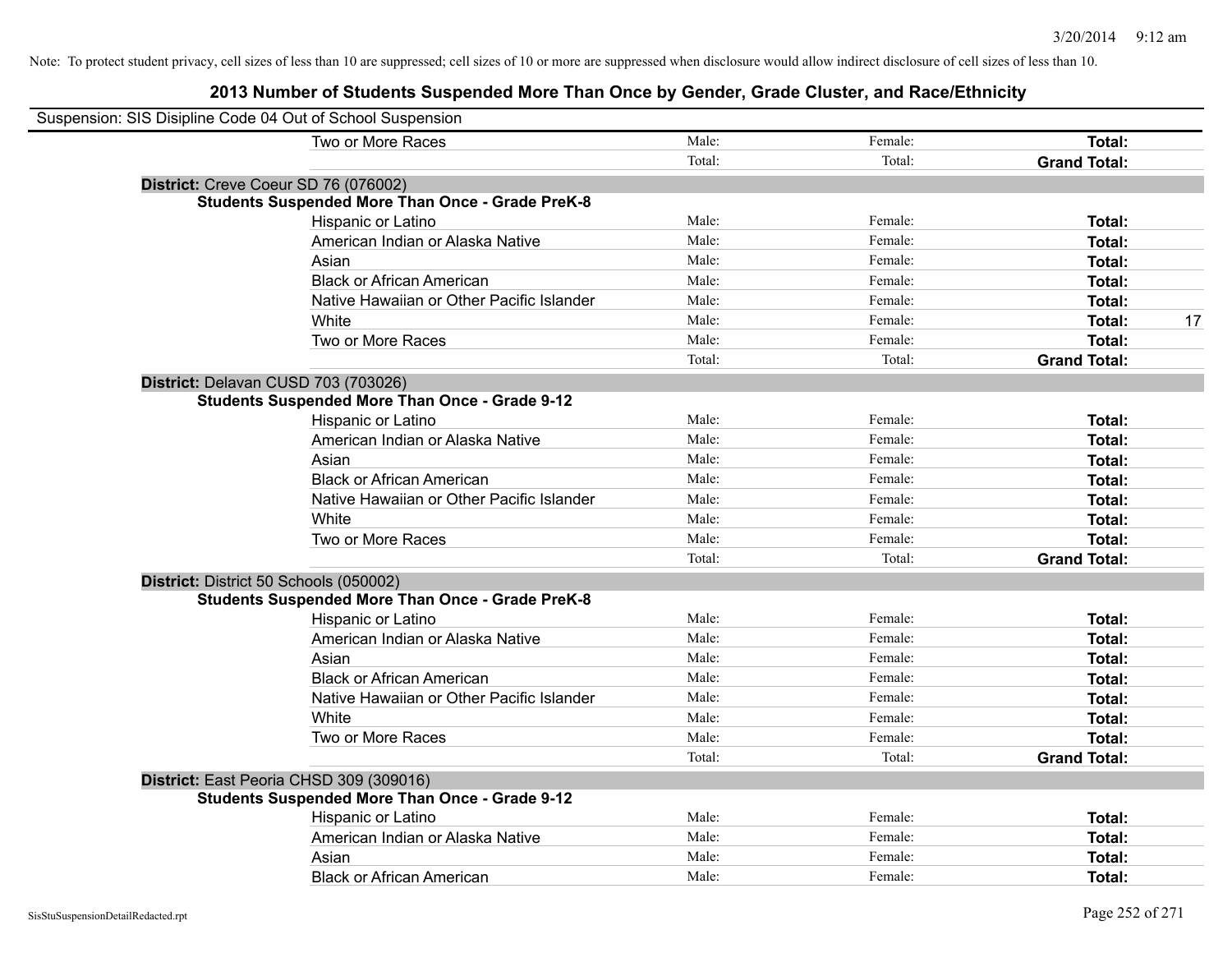| Suspension: SIS Disipline Code 04 Out of School Suspension |                                                         |        |    |         |    |                     |    |
|------------------------------------------------------------|---------------------------------------------------------|--------|----|---------|----|---------------------|----|
|                                                            | Native Hawaiian or Other Pacific Islander               | Male:  |    | Female: |    | Total:              |    |
|                                                            | White                                                   | Male:  | 50 | Female: | 20 | Total:              | 70 |
|                                                            | Two or More Races                                       | Male:  |    | Female: |    | Total:              |    |
|                                                            |                                                         | Total: |    | Total:  |    | <b>Grand Total:</b> |    |
| District: East Peoria SD 86 (086002)                       |                                                         |        |    |         |    |                     |    |
|                                                            | <b>Students Suspended More Than Once - Grade PreK-8</b> |        |    |         |    |                     |    |
|                                                            | Hispanic or Latino                                      | Male:  |    | Female: |    | Total:              |    |
|                                                            | American Indian or Alaska Native                        | Male:  |    | Female: |    | Total:              |    |
|                                                            | Asian                                                   | Male:  |    | Female: |    | Total:              |    |
|                                                            | <b>Black or African American</b>                        | Male:  |    | Female: |    | Total:              |    |
|                                                            | Native Hawaiian or Other Pacific Islander               | Male:  |    | Female: |    | Total:              |    |
|                                                            | White                                                   | Male:  |    | Female: |    | Total:              | 18 |
|                                                            | Two or More Races                                       | Male:  |    | Female: |    | <b>Total:</b>       |    |
|                                                            |                                                         | Total: |    | Total:  |    | <b>Grand Total:</b> | 32 |
| District: Morton CUSD 709 (709026)                         |                                                         |        |    |         |    |                     |    |
|                                                            | <b>Students Suspended More Than Once - Grade PreK-8</b> |        |    |         |    |                     |    |
|                                                            | Hispanic or Latino                                      | Male:  |    | Female: |    | Total:              |    |
|                                                            | American Indian or Alaska Native                        | Male:  |    | Female: |    | Total:              |    |
|                                                            | Asian                                                   | Male:  |    | Female: |    | Total:              |    |
|                                                            | <b>Black or African American</b>                        | Male:  |    | Female: |    | Total:              |    |
|                                                            | Native Hawaiian or Other Pacific Islander               | Male:  |    | Female: |    | Total:              |    |
|                                                            | White                                                   | Male:  |    | Female: |    | Total:              |    |
|                                                            | Two or More Races                                       | Male:  |    | Female: |    | Total:              |    |
|                                                            |                                                         | Total: |    | Total:  |    | <b>Grand Total:</b> |    |
|                                                            | <b>Students Suspended More Than Once - Grade 9-12</b>   |        |    |         |    |                     |    |
|                                                            | Hispanic or Latino                                      | Male:  |    | Female: |    | Total:              |    |
|                                                            | American Indian or Alaska Native                        | Male:  |    | Female: |    | Total:              |    |
|                                                            | Asian                                                   | Male:  |    | Female: |    | Total:              |    |
|                                                            | <b>Black or African American</b>                        | Male:  |    | Female: |    | Total:              |    |
|                                                            | Native Hawaiian or Other Pacific Islander               | Male:  |    | Female: |    | Total:              |    |
|                                                            | White                                                   | Male:  |    | Female: |    | Total:              |    |
|                                                            | Two or More Races                                       | Male:  |    | Female: |    | Total:              |    |
|                                                            |                                                         | Total: |    | Total:  |    | <b>Grand Total:</b> |    |
| District: Pekin CSD 303 (303016)                           |                                                         |        |    |         |    |                     |    |
|                                                            | <b>Students Suspended More Than Once - Grade 9-12</b>   |        |    |         |    |                     |    |
|                                                            | Hispanic or Latino                                      | Male:  |    | Female: |    | Total:              |    |
|                                                            | American Indian or Alaska Native                        | Male:  |    | Female: |    | Total:              |    |
|                                                            | Asian                                                   | Male:  |    | Female: |    | Total:              |    |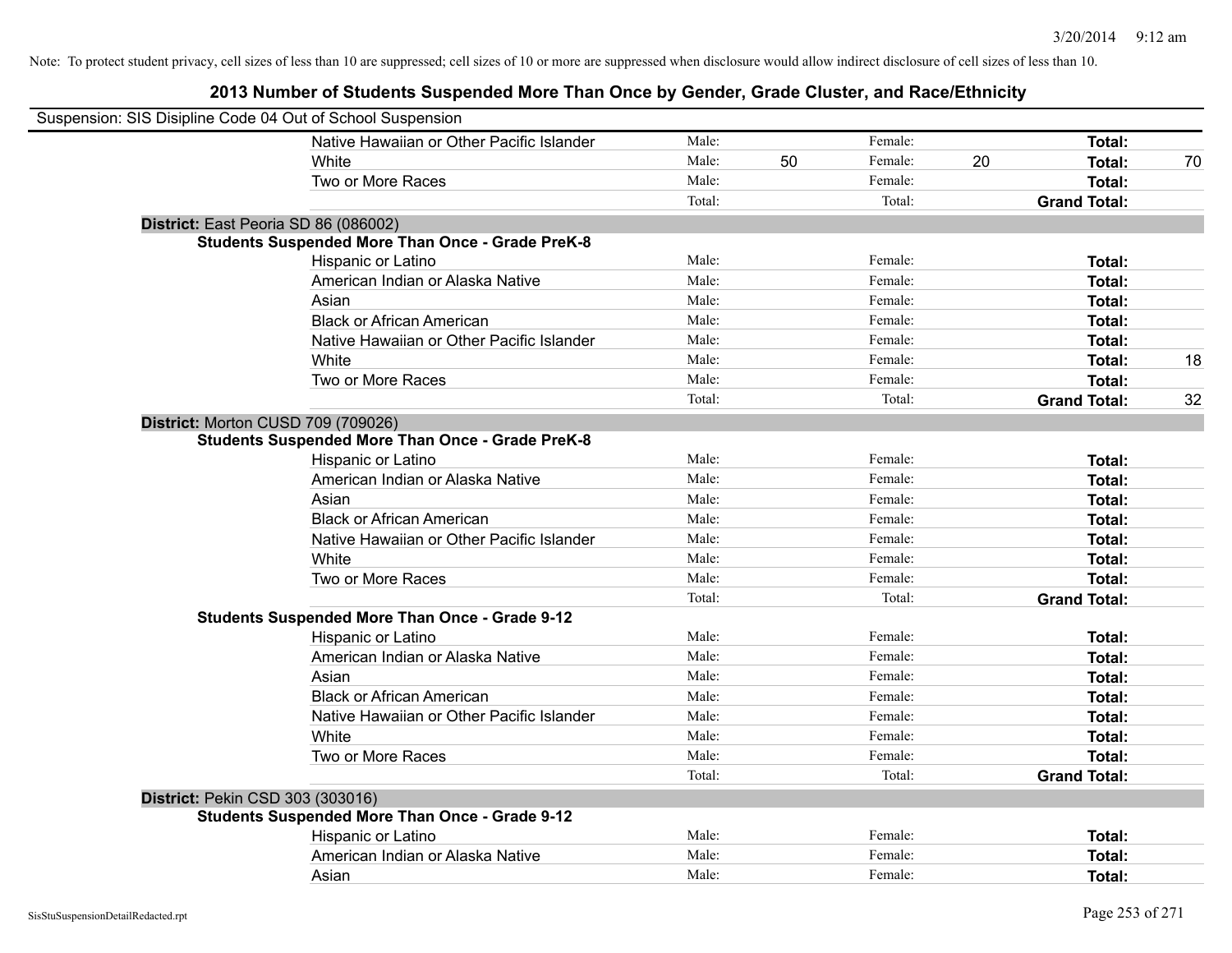| Suspension: SIS Disipline Code 04 Out of School Suspension |        |     |         |    |                     |     |
|------------------------------------------------------------|--------|-----|---------|----|---------------------|-----|
| <b>Black or African American</b>                           | Male:  |     | Female: |    | Total:              |     |
| Native Hawaiian or Other Pacific Islander                  | Male:  |     | Female: |    | Total:              |     |
| White                                                      | Male:  | 145 | Female: | 73 | Total:              | 218 |
| Two or More Races                                          | Male:  |     | Female: |    | Total:              |     |
|                                                            | Total: |     | Total:  |    | <b>Grand Total:</b> | 229 |
| District: Pekin PSD 108 (108002)                           |        |     |         |    |                     |     |
| <b>Students Suspended More Than Once - Grade PreK-8</b>    |        |     |         |    |                     |     |
| Hispanic or Latino                                         | Male:  |     | Female: |    | Total:              |     |
| American Indian or Alaska Native                           | Male:  |     | Female: |    | Total:              |     |
| Asian                                                      | Male:  |     | Female: |    | Total:              |     |
| <b>Black or African American</b>                           | Male:  |     | Female: |    | Total:              |     |
| Native Hawaiian or Other Pacific Islander                  | Male:  |     | Female: |    | Total:              |     |
| White                                                      | Male:  |     | Female: |    | Total:              | 30  |
| Two or More Races                                          | Male:  |     | Female: |    | Total:              |     |
|                                                            | Total: |     | Total:  |    | <b>Grand Total:</b> |     |
| District: Rankin CSD 98 (098002)                           |        |     |         |    |                     |     |
| <b>Students Suspended More Than Once - Grade PreK-8</b>    |        |     |         |    |                     |     |
| Hispanic or Latino                                         | Male:  |     | Female: |    | Total:              |     |
| American Indian or Alaska Native                           | Male:  |     | Female: |    | Total:              |     |
| Asian                                                      | Male:  |     | Female: |    | Total:              |     |
| <b>Black or African American</b>                           | Male:  |     | Female: |    | Total:              |     |
| Native Hawaiian or Other Pacific Islander                  | Male:  |     | Female: |    | Total:              |     |
| White                                                      | Male:  |     | Female: |    | Total:              |     |
| Two or More Races                                          | Male:  |     | Female: |    | Total:              |     |
|                                                            | Total: |     | Total:  |    | <b>Grand Total:</b> |     |
| District: South Pekin SD 137 (137002)                      |        |     |         |    |                     |     |
| <b>Students Suspended More Than Once - Grade PreK-8</b>    |        |     |         |    |                     |     |
| Hispanic or Latino                                         | Male:  |     | Female: |    | Total:              |     |
| American Indian or Alaska Native                           | Male:  |     | Female: |    | Total:              |     |
| Asian                                                      | Male:  |     | Female: |    | Total:              |     |
| <b>Black or African American</b>                           | Male:  |     | Female: |    | Total:              |     |
| Native Hawaiian or Other Pacific Islander                  | Male:  |     | Female: |    | Total:              |     |
| White                                                      | Male:  |     | Female: |    | Total:              |     |
| Two or More Races                                          | Male:  |     | Female: |    | Total:              |     |
|                                                            | Total: |     | Total:  |    | <b>Grand Total:</b> |     |
| District: Tremont CUSD 702 (702026)                        |        |     |         |    |                     |     |
| <b>Students Suspended More Than Once - Grade PreK-8</b>    |        |     |         |    |                     |     |
| <b>Hispanic or Latino</b>                                  | Male:  |     | Female: |    | Total:              |     |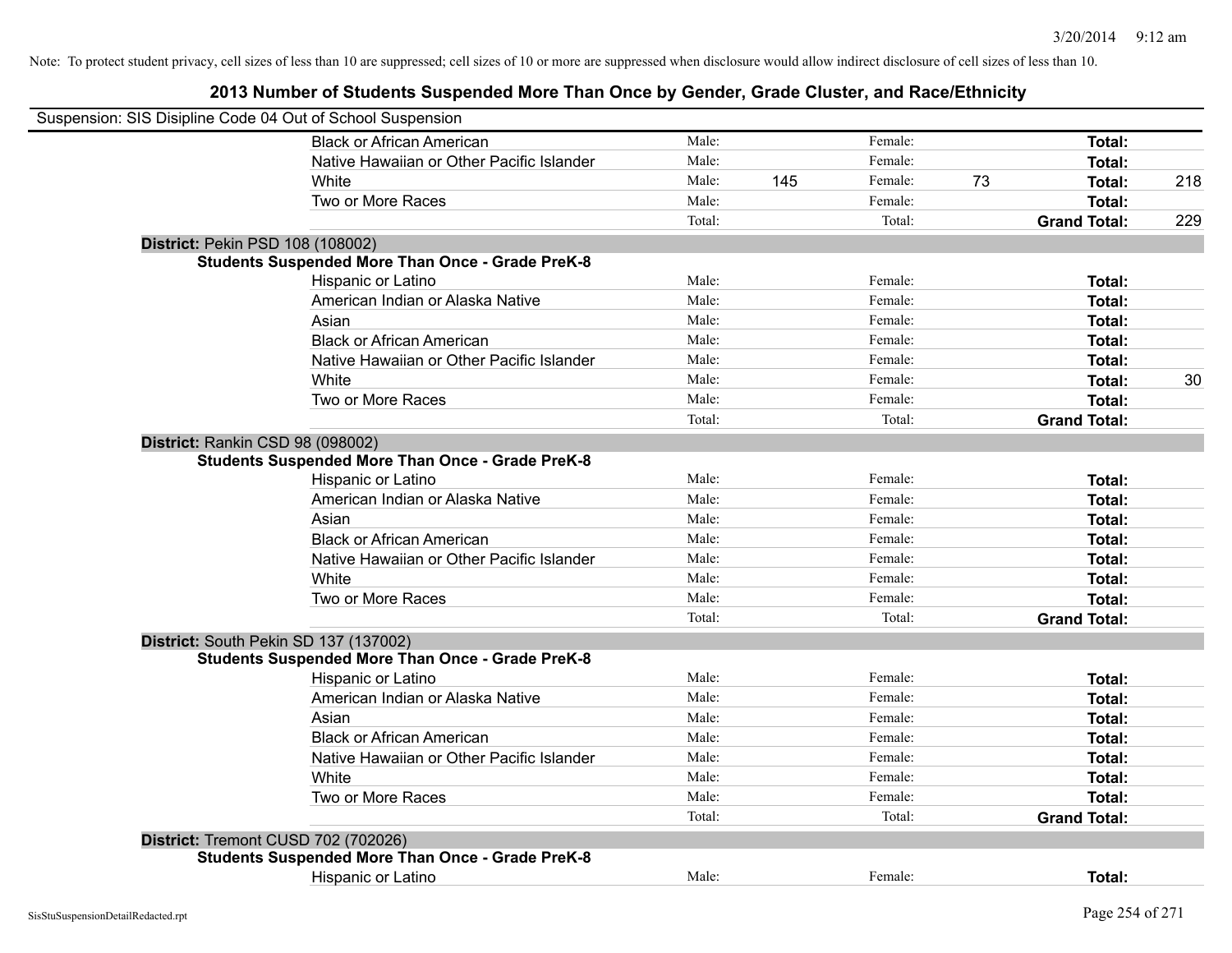| Suspension: SIS Disipline Code 04 Out of School Suspension |                                                                                                   |        |         |                     |
|------------------------------------------------------------|---------------------------------------------------------------------------------------------------|--------|---------|---------------------|
|                                                            | American Indian or Alaska Native                                                                  | Male:  | Female: | Total:              |
|                                                            | Asian                                                                                             | Male:  | Female: | Total:              |
|                                                            | <b>Black or African American</b>                                                                  | Male:  | Female: | Total:              |
|                                                            | Native Hawaiian or Other Pacific Islander                                                         | Male:  | Female: | Total:              |
|                                                            | White                                                                                             | Male:  | Female: | Total:              |
|                                                            | Two or More Races                                                                                 | Male:  | Female: | Total:              |
|                                                            |                                                                                                   | Total: | Total:  | <b>Grand Total:</b> |
|                                                            | District: Washington CHSD 308 (308016)                                                            |        |         |                     |
|                                                            | <b>Students Suspended More Than Once - Grade 9-12</b>                                             |        |         |                     |
|                                                            | Hispanic or Latino                                                                                | Male:  | Female: | Total:              |
|                                                            | American Indian or Alaska Native                                                                  | Male:  | Female: | Total:              |
|                                                            | Asian                                                                                             | Male:  | Female: | Total:              |
|                                                            | <b>Black or African American</b>                                                                  | Male:  | Female: | Total:              |
|                                                            | Native Hawaiian or Other Pacific Islander                                                         | Male:  | Female: | Total:              |
|                                                            | White                                                                                             | Male:  | Female: | 19<br>Total:        |
|                                                            | Two or More Races                                                                                 | Male:  | Female: | Total:              |
|                                                            |                                                                                                   | Total: | Total:  | <b>Grand Total:</b> |
|                                                            |                                                                                                   |        |         |                     |
|                                                            |                                                                                                   |        |         |                     |
|                                                            |                                                                                                   |        |         |                     |
| Region: Vermilion ROE (54)                                 |                                                                                                   |        |         |                     |
| County: Non-Public School (000)                            |                                                                                                   |        |         |                     |
| District: Vermilion ROE (000000)                           | <b>Students Suspended More Than Once - Grade PreK-8</b>                                           |        |         |                     |
|                                                            | Hispanic or Latino                                                                                | Male:  | Female: | Total:              |
|                                                            | American Indian or Alaska Native                                                                  | Male:  | Female: | Total:              |
|                                                            | Asian                                                                                             | Male:  | Female: | Total:              |
|                                                            | <b>Black or African American</b>                                                                  | Male:  | Female: | Total:              |
|                                                            | Native Hawaiian or Other Pacific Islander                                                         | Male:  | Female: | Total:              |
|                                                            | White                                                                                             | Male:  | Female: | Total:              |
|                                                            | Two or More Races                                                                                 | Male:  | Female: | Total:              |
|                                                            |                                                                                                   | Total: | Total:  | <b>Grand Total:</b> |
|                                                            |                                                                                                   |        |         |                     |
| County: Vermilion (092)                                    |                                                                                                   |        |         |                     |
|                                                            | District: Armstrong Twp HSD 225 (225017)<br><b>Students Suspended More Than Once - Grade 9-12</b> |        |         |                     |
|                                                            | Hispanic or Latino                                                                                | Male:  | Female: | Total:              |
|                                                            | American Indian or Alaska Native                                                                  | Male:  | Female: | Total:              |
|                                                            | Asian                                                                                             | Male:  | Female: | Total:              |
|                                                            | <b>Black or African American</b>                                                                  | Male:  | Female: | Total:              |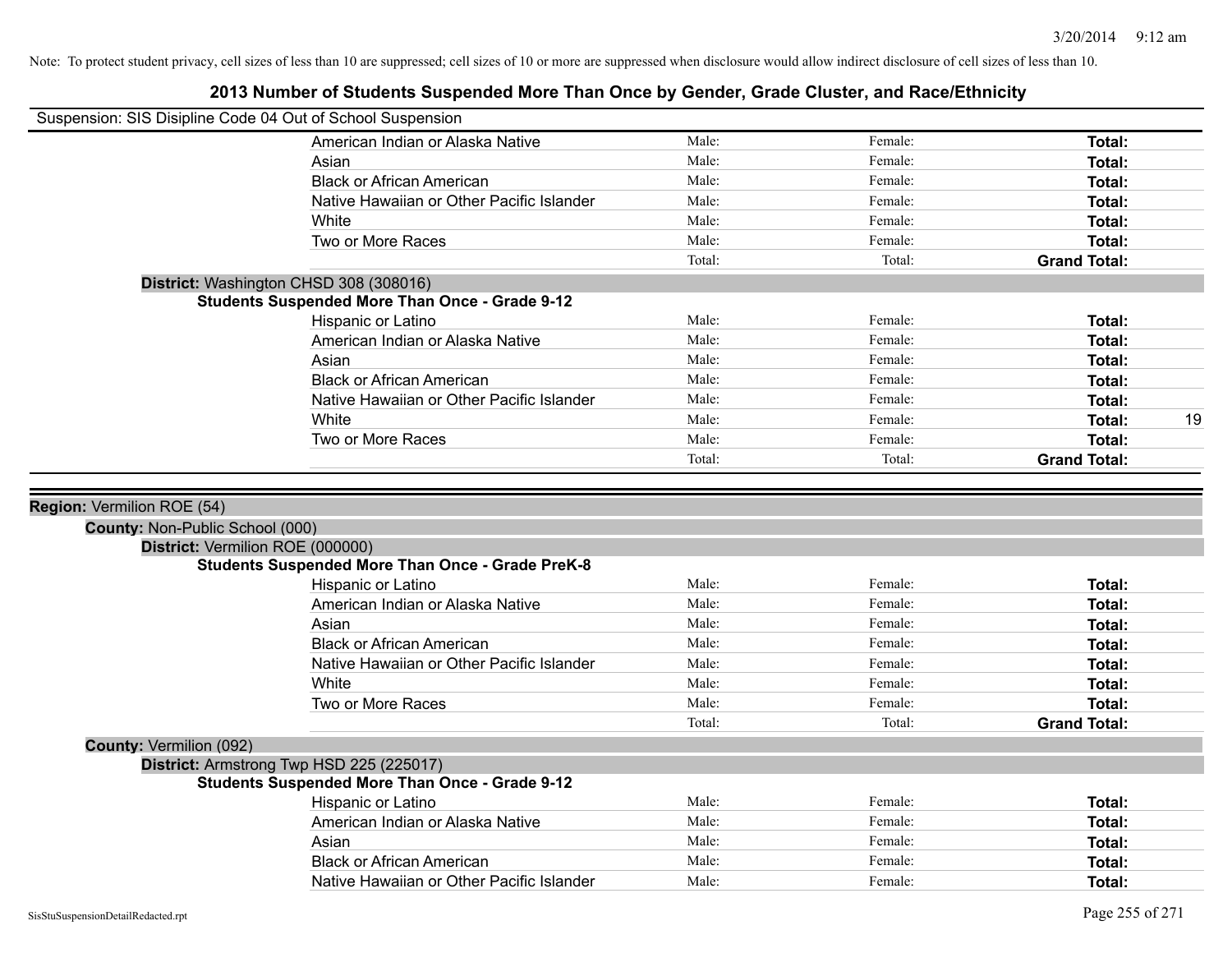| Suspension: SIS Disipline Code 04 Out of School Suspension |        |     |         |    |                     |     |
|------------------------------------------------------------|--------|-----|---------|----|---------------------|-----|
| White                                                      | Male:  |     | Female: |    | <b>Total:</b>       |     |
| Two or More Races                                          | Male:  |     | Female: |    | Total:              |     |
|                                                            | Total: |     | Total:  |    | <b>Grand Total:</b> |     |
| District: Bismarck Henning CUSD (001026)                   |        |     |         |    |                     |     |
| <b>Students Suspended More Than Once - Grade PreK-8</b>    |        |     |         |    |                     |     |
| Hispanic or Latino                                         | Male:  |     | Female: |    | Total:              |     |
| American Indian or Alaska Native                           | Male:  |     | Female: |    | Total:              |     |
| Asian                                                      | Male:  |     | Female: |    | Total:              |     |
| <b>Black or African American</b>                           | Male:  |     | Female: |    | Total:              |     |
| Native Hawaiian or Other Pacific Islander                  | Male:  |     | Female: |    | Total:              |     |
| White                                                      | Male:  |     | Female: |    | Total:              |     |
| Two or More Races                                          | Male:  |     | Female: |    | Total:              |     |
|                                                            | Total: |     | Total:  |    | <b>Grand Total:</b> |     |
| <b>Students Suspended More Than Once - Grade 9-12</b>      |        |     |         |    |                     |     |
| Hispanic or Latino                                         | Male:  |     | Female: |    | Total:              |     |
| American Indian or Alaska Native                           | Male:  |     | Female: |    | Total:              |     |
| Asian                                                      | Male:  |     | Female: |    | Total:              |     |
| <b>Black or African American</b>                           | Male:  |     | Female: |    | Total:              |     |
| Native Hawaiian or Other Pacific Islander                  | Male:  |     | Female: |    | Total:              |     |
| White                                                      | Male:  |     | Female: |    | Total:              |     |
| Two or More Races                                          | Male:  |     | Female: |    | Total:              |     |
|                                                            | Total: |     | Total:  |    | <b>Grand Total:</b> | 10  |
| District: Catlin CUSD 5 (005026)                           |        |     |         |    |                     |     |
| <b>Students Suspended More Than Once - Grade PreK-8</b>    |        |     |         |    |                     |     |
| Hispanic or Latino                                         | Male:  |     | Female: |    | Total:              |     |
| American Indian or Alaska Native                           | Male:  |     | Female: |    | Total:              |     |
| Asian                                                      | Male:  |     | Female: |    | Total:              |     |
| <b>Black or African American</b>                           | Male:  |     | Female: |    | Total:              |     |
| Native Hawaiian or Other Pacific Islander                  | Male:  |     | Female: |    | Total:              |     |
| White                                                      | Male:  |     | Female: |    | Total:              |     |
| Two or More Races                                          | Male:  |     | Female: |    | Total:              |     |
|                                                            | Total: |     | Total:  |    | <b>Grand Total:</b> |     |
| District: Danville CCSD 118 (118024)                       |        |     |         |    |                     |     |
| <b>Students Suspended More Than Once - Grade PreK-8</b>    |        |     |         |    |                     |     |
| Hispanic or Latino                                         | Male:  |     | Female: |    | Total:              | 15  |
| American Indian or Alaska Native                           | Male:  |     | Female: |    | Total:              |     |
| Asian                                                      | Male:  |     | Female: |    | Total:              |     |
| <b>Black or African American</b>                           | Male:  | 137 | Female: | 79 | Total:              | 216 |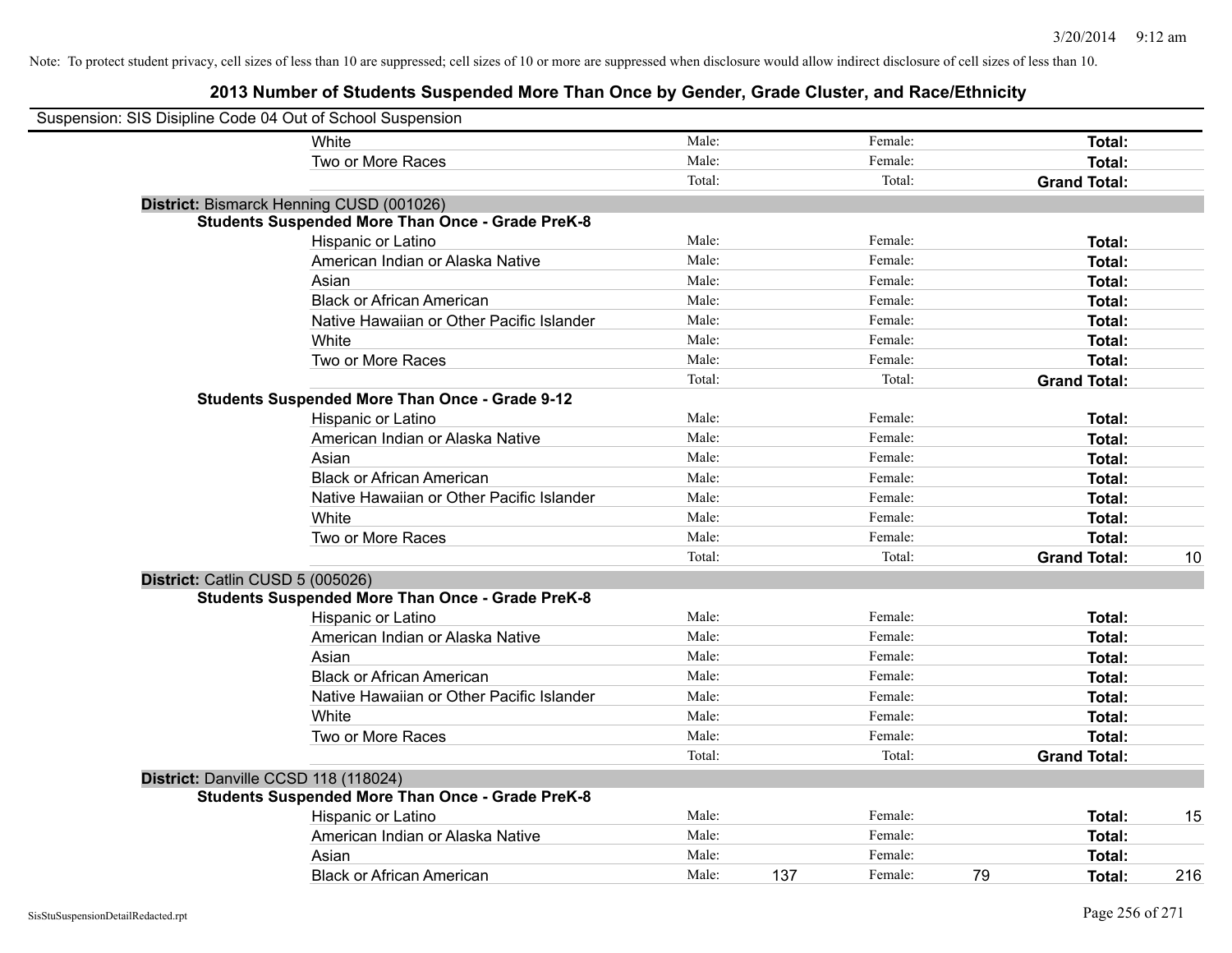|                                    | Suspension: SIS Disipline Code 04 Out of School Suspension |        |    |         |    |                     |     |
|------------------------------------|------------------------------------------------------------|--------|----|---------|----|---------------------|-----|
|                                    | Native Hawaiian or Other Pacific Islander                  | Male:  |    | Female: |    | Total:              |     |
|                                    | White                                                      | Male:  | 70 | Female: | 26 | Total:              | 96  |
|                                    | Two or More Races                                          | Male:  |    | Female: |    | Total:              | 29  |
|                                    |                                                            | Total: |    | Total:  |    | <b>Grand Total:</b> |     |
|                                    | <b>Students Suspended More Than Once - Grade 9-12</b>      |        |    |         |    |                     |     |
|                                    | Hispanic or Latino                                         | Male:  |    | Female: |    | Total:              | 13  |
|                                    | American Indian or Alaska Native                           | Male:  |    | Female: |    | Total:              |     |
|                                    | Asian                                                      | Male:  |    | Female: |    | Total:              |     |
|                                    | <b>Black or African American</b>                           | Male:  | 73 | Female: | 75 | Total:              | 148 |
|                                    | Native Hawaiian or Other Pacific Islander                  | Male:  |    | Female: |    | Total:              |     |
|                                    | White                                                      | Male:  | 37 | Female: | 22 | <b>Total:</b>       | 59  |
|                                    | Two or More Races                                          | Male:  |    | Female: |    | Total:              |     |
|                                    |                                                            | Total: |    | Total:  |    | <b>Grand Total:</b> |     |
|                                    | District: Georgetown-Ridge Farm CUD 4 (004026)             |        |    |         |    |                     |     |
|                                    | <b>Students Suspended More Than Once - Grade PreK-8</b>    |        |    |         |    |                     |     |
|                                    | Hispanic or Latino                                         | Male:  |    | Female: |    | Total:              |     |
|                                    | American Indian or Alaska Native                           | Male:  |    | Female: |    | <b>Total:</b>       |     |
|                                    | Asian                                                      | Male:  |    | Female: |    | <b>Total:</b>       |     |
|                                    | <b>Black or African American</b>                           | Male:  |    | Female: |    | Total:              |     |
|                                    | Native Hawaiian or Other Pacific Islander                  | Male:  |    | Female: |    | Total:              |     |
|                                    | White                                                      | Male:  |    | Female: |    | Total:              | 13  |
|                                    | Two or More Races                                          | Male:  |    | Female: |    | Total:              |     |
|                                    |                                                            | Total: |    | Total:  |    | <b>Grand Total:</b> |     |
|                                    | <b>Students Suspended More Than Once - Grade 9-12</b>      |        |    |         |    |                     |     |
|                                    | Hispanic or Latino                                         | Male:  |    | Female: |    | Total:              |     |
|                                    | American Indian or Alaska Native                           | Male:  |    | Female: |    | Total:              |     |
|                                    | Asian                                                      | Male:  |    | Female: |    | <b>Total:</b>       |     |
|                                    | <b>Black or African American</b>                           | Male:  |    | Female: |    | <b>Total:</b>       |     |
|                                    | Native Hawaiian or Other Pacific Islander                  | Male:  |    | Female: |    | <b>Total:</b>       |     |
|                                    | White                                                      | Male:  |    | Female: |    | Total:              | 10  |
|                                    | Two or More Races                                          | Male:  |    | Female: |    | Total:              |     |
|                                    |                                                            | Total: |    | Total:  |    | <b>Grand Total:</b> |     |
|                                    | District: Hoopeston Area CUSD 11 (011026)                  |        |    |         |    |                     |     |
|                                    | <b>Students Suspended More Than Once - Grade PreK-8</b>    |        |    |         |    |                     |     |
|                                    | Hispanic or Latino                                         | Male:  |    | Female: |    | Total:              |     |
|                                    | American Indian or Alaska Native                           | Male:  |    | Female: |    | Total:              |     |
|                                    | Asian                                                      | Male:  |    | Female: |    | Total:              |     |
|                                    | <b>Black or African American</b>                           | Male:  |    | Female: |    | Total:              |     |
|                                    | Native Hawaiian or Other Pacific Islander                  | Male:  |    | Female: |    | Total:              |     |
| SisStuSuspensionDetailRedacted.rpt |                                                            |        |    |         |    | Page 257 of 271     |     |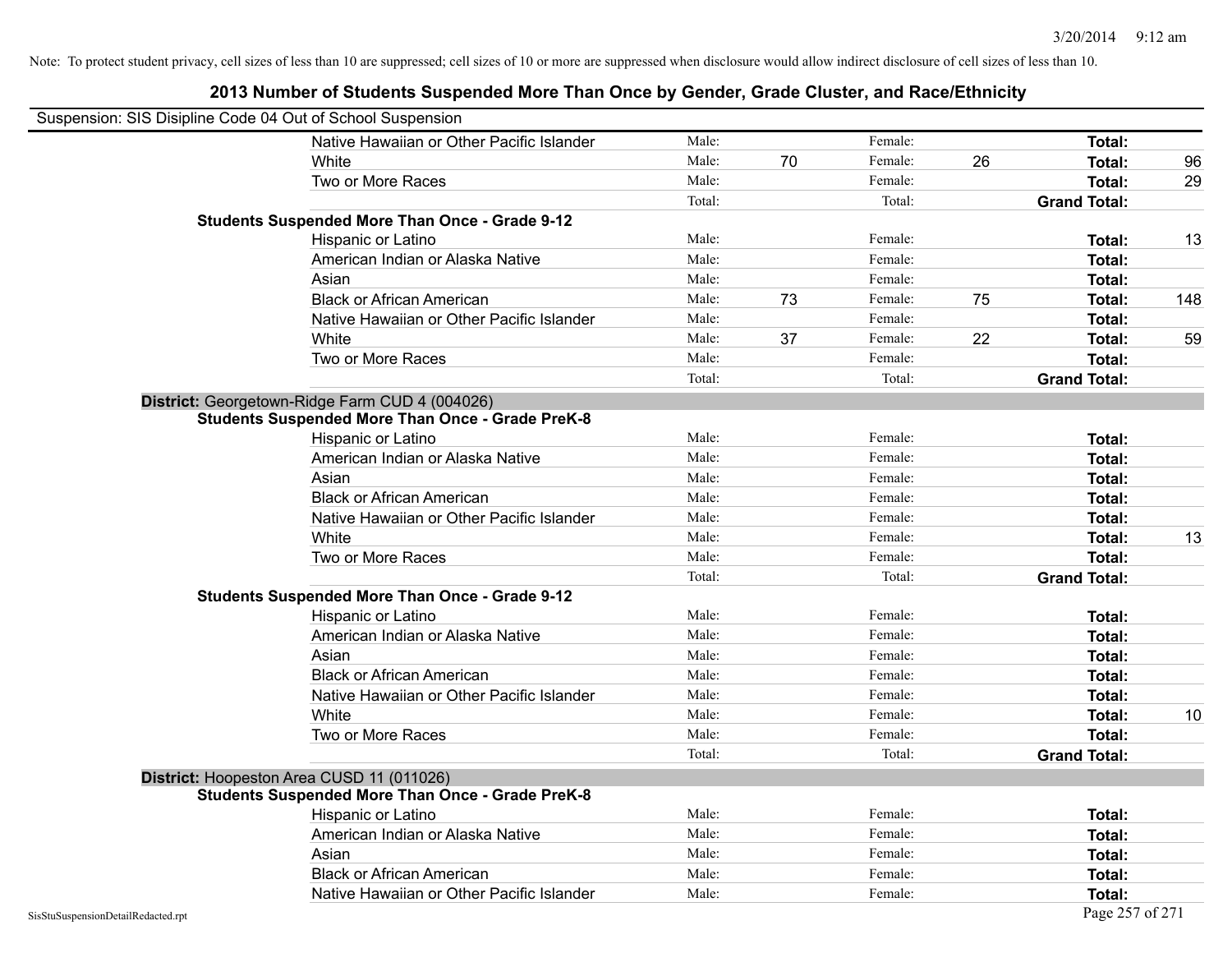| Suspension: SIS Disipline Code 04 Out of School Suspension |                                                         |        |    |         |    |                     |    |
|------------------------------------------------------------|---------------------------------------------------------|--------|----|---------|----|---------------------|----|
|                                                            | White                                                   | Male:  |    | Female: |    | Total:              |    |
|                                                            | Two or More Races                                       | Male:  |    | Female: |    | Total:              |    |
|                                                            |                                                         | Total: |    | Total:  |    | <b>Grand Total:</b> |    |
|                                                            | <b>Students Suspended More Than Once - Grade 9-12</b>   |        |    |         |    |                     |    |
|                                                            | Hispanic or Latino                                      | Male:  |    | Female: |    | Total:              |    |
|                                                            | American Indian or Alaska Native                        | Male:  |    | Female: |    | Total:              |    |
|                                                            | Asian                                                   | Male:  |    | Female: |    | Total:              |    |
|                                                            | <b>Black or African American</b>                        | Male:  |    | Female: |    | Total:              |    |
|                                                            | Native Hawaiian or Other Pacific Islander               | Male:  |    | Female: |    | Total:              |    |
|                                                            | White                                                   | Male:  | 11 | Female: | 12 | Total:              | 23 |
|                                                            | Two or More Races                                       | Male:  |    | Female: |    | Total:              |    |
|                                                            |                                                         | Total: |    | Total:  |    | <b>Grand Total:</b> | 34 |
|                                                            | District: Jamaica CUSD 12 (012026)                      |        |    |         |    |                     |    |
|                                                            | <b>Students Suspended More Than Once - Grade PreK-8</b> |        |    |         |    |                     |    |
|                                                            | Hispanic or Latino                                      | Male:  |    | Female: |    | Total:              |    |
|                                                            | American Indian or Alaska Native                        | Male:  |    | Female: |    | Total:              |    |
|                                                            | Asian                                                   | Male:  |    | Female: |    | Total:              |    |
|                                                            | <b>Black or African American</b>                        | Male:  |    | Female: |    | Total:              |    |
|                                                            | Native Hawaiian or Other Pacific Islander               | Male:  |    | Female: |    | Total:              |    |
|                                                            | White                                                   | Male:  |    | Female: |    | Total:              |    |
|                                                            | Two or More Races                                       | Male:  |    | Female: |    | Total:              |    |
|                                                            |                                                         | Total: |    | Total:  |    | <b>Grand Total:</b> |    |
|                                                            | District: Oakwood CUSD 76 (076026)                      |        |    |         |    |                     |    |
|                                                            | <b>Students Suspended More Than Once - Grade PreK-8</b> |        |    |         |    |                     |    |
|                                                            | Hispanic or Latino                                      | Male:  |    | Female: |    | Total:              |    |
|                                                            | American Indian or Alaska Native                        | Male:  |    | Female: |    | Total:              |    |
|                                                            | Asian                                                   | Male:  |    | Female: |    | Total:              |    |
|                                                            | <b>Black or African American</b>                        | Male:  |    | Female: |    | Total:              |    |
|                                                            | Native Hawaiian or Other Pacific Islander               | Male:  |    | Female: |    | Total:              |    |
|                                                            | White                                                   | Male:  |    | Female: |    | Total:              |    |
|                                                            | Two or More Races                                       | Male:  |    | Female: |    | Total:              |    |
|                                                            |                                                         | Total: |    | Total:  |    | <b>Grand Total:</b> |    |
|                                                            | <b>Students Suspended More Than Once - Grade 9-12</b>   |        |    |         |    |                     |    |
|                                                            | Hispanic or Latino                                      | Male:  |    | Female: |    | Total:              |    |
|                                                            | American Indian or Alaska Native                        | Male:  |    | Female: |    | Total:              |    |
|                                                            | Asian                                                   | Male:  |    | Female: |    | Total:              |    |
|                                                            | <b>Black or African American</b>                        | Male:  |    | Female: |    | Total:              |    |
|                                                            | Native Hawaiian or Other Pacific Islander               | Male:  |    | Female: |    | Total:              |    |
|                                                            | White                                                   | Male:  |    | Female: |    | Total:              |    |
| SisStuSuspensionDetailRedacted.rpt                         |                                                         |        |    |         |    | Page 258 of 271     |    |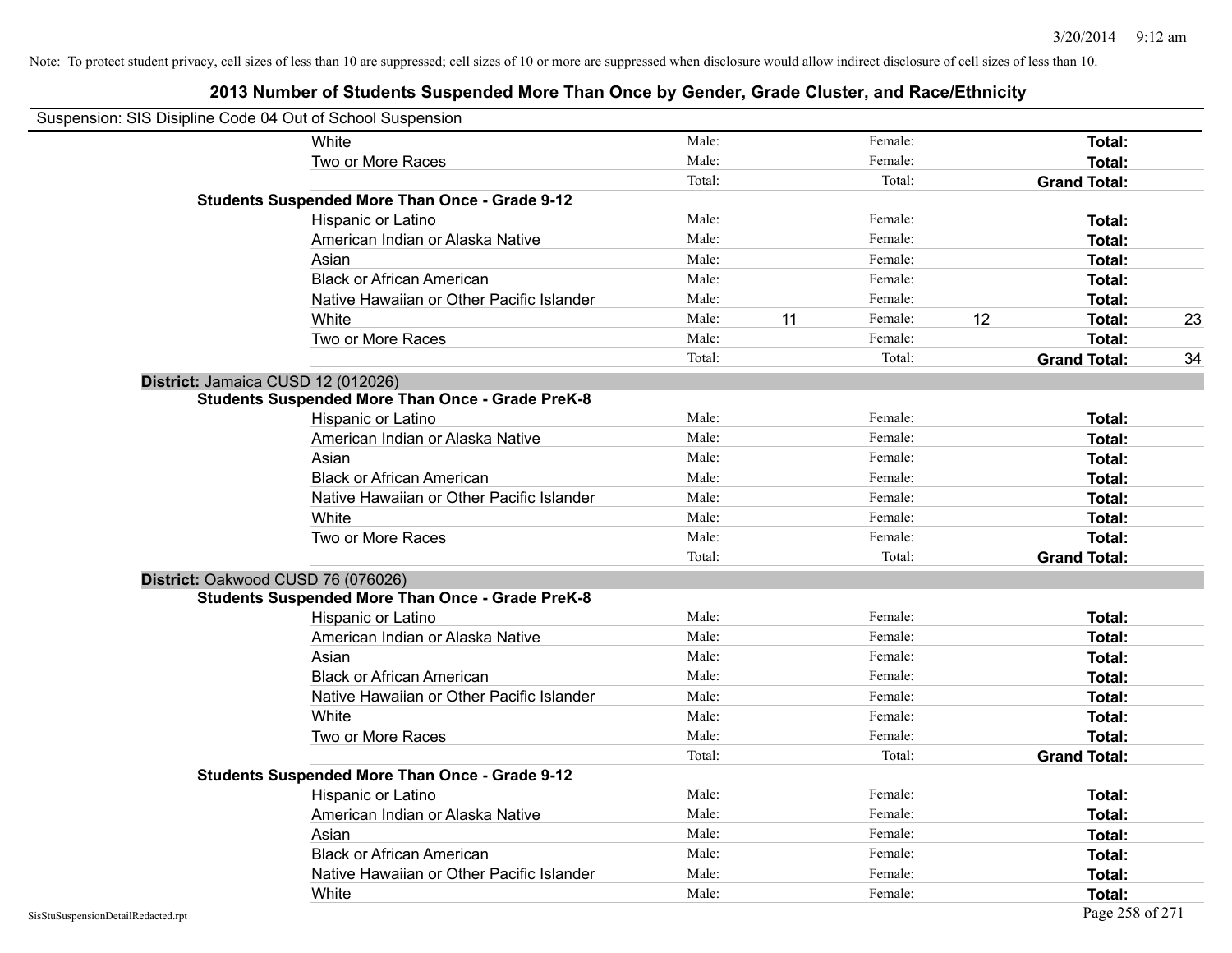| Suspension: SIS Disipline Code 04 Out of School Suspension |                                                         |        |         |                     |    |
|------------------------------------------------------------|---------------------------------------------------------|--------|---------|---------------------|----|
|                                                            | Two or More Races                                       | Male:  | Female: | Total:              |    |
|                                                            |                                                         | Total: | Total:  | <b>Grand Total:</b> |    |
| District: Potomac CUSD 10 (010026)                         |                                                         |        |         |                     |    |
|                                                            | <b>Students Suspended More Than Once - Grade PreK-8</b> |        |         |                     |    |
|                                                            | Hispanic or Latino                                      | Male:  | Female: | Total:              |    |
|                                                            | American Indian or Alaska Native                        | Male:  | Female: | Total:              |    |
|                                                            | Asian                                                   | Male:  | Female: | Total:              |    |
|                                                            | <b>Black or African American</b>                        | Male:  | Female: | Total:              |    |
|                                                            | Native Hawaiian or Other Pacific Islander               | Male:  | Female: | Total:              |    |
|                                                            | White                                                   | Male:  | Female: | Total:              |    |
|                                                            | Two or More Races                                       | Male:  | Female: | Total:              |    |
|                                                            |                                                         | Total: | Total:  | <b>Grand Total:</b> |    |
| District: Rossville-Alvin CUSD 7 (007026)                  |                                                         |        |         |                     |    |
|                                                            | <b>Students Suspended More Than Once - Grade PreK-8</b> |        |         |                     |    |
|                                                            | Hispanic or Latino                                      | Male:  | Female: | Total:              |    |
|                                                            | American Indian or Alaska Native                        | Male:  | Female: | Total:              |    |
|                                                            | Asian                                                   | Male:  | Female: | Total:              |    |
|                                                            | <b>Black or African American</b>                        | Male:  | Female: | Total:              |    |
|                                                            | Native Hawaiian or Other Pacific Islander               | Male:  | Female: | Total:              |    |
|                                                            | White                                                   | Male:  | Female: | Total:              |    |
|                                                            | Two or More Races                                       | Male:  | Female: | Total:              |    |
|                                                            |                                                         | Total: | Total:  | <b>Grand Total:</b> |    |
| District: Westville CUSD 2 (002026)                        |                                                         |        |         |                     |    |
|                                                            | <b>Students Suspended More Than Once - Grade PreK-8</b> |        |         |                     |    |
|                                                            | Hispanic or Latino                                      | Male:  | Female: | Total:              |    |
|                                                            | American Indian or Alaska Native                        | Male:  | Female: | Total:              |    |
|                                                            | Asian                                                   | Male:  | Female: | Total:              |    |
|                                                            | <b>Black or African American</b>                        | Male:  | Female: | Total:              |    |
|                                                            | Native Hawaiian or Other Pacific Islander               | Male:  | Female: | Total:              |    |
|                                                            | White                                                   | Male:  | Female: | Total:              | 20 |
|                                                            | Two or More Races                                       | Male:  | Female: | Total:              |    |
|                                                            |                                                         | Total: | Total:  | <b>Grand Total:</b> |    |
|                                                            | <b>Students Suspended More Than Once - Grade 9-12</b>   |        |         |                     |    |
|                                                            | Hispanic or Latino                                      | Male:  | Female: | Total:              |    |
|                                                            | American Indian or Alaska Native                        | Male:  | Female: | Total:              |    |
|                                                            | Asian                                                   | Male:  | Female: | Total:              |    |
|                                                            | <b>Black or African American</b>                        | Male:  | Female: | Total:              |    |
|                                                            | Native Hawaiian or Other Pacific Islander               | Male:  | Female: | Total:              |    |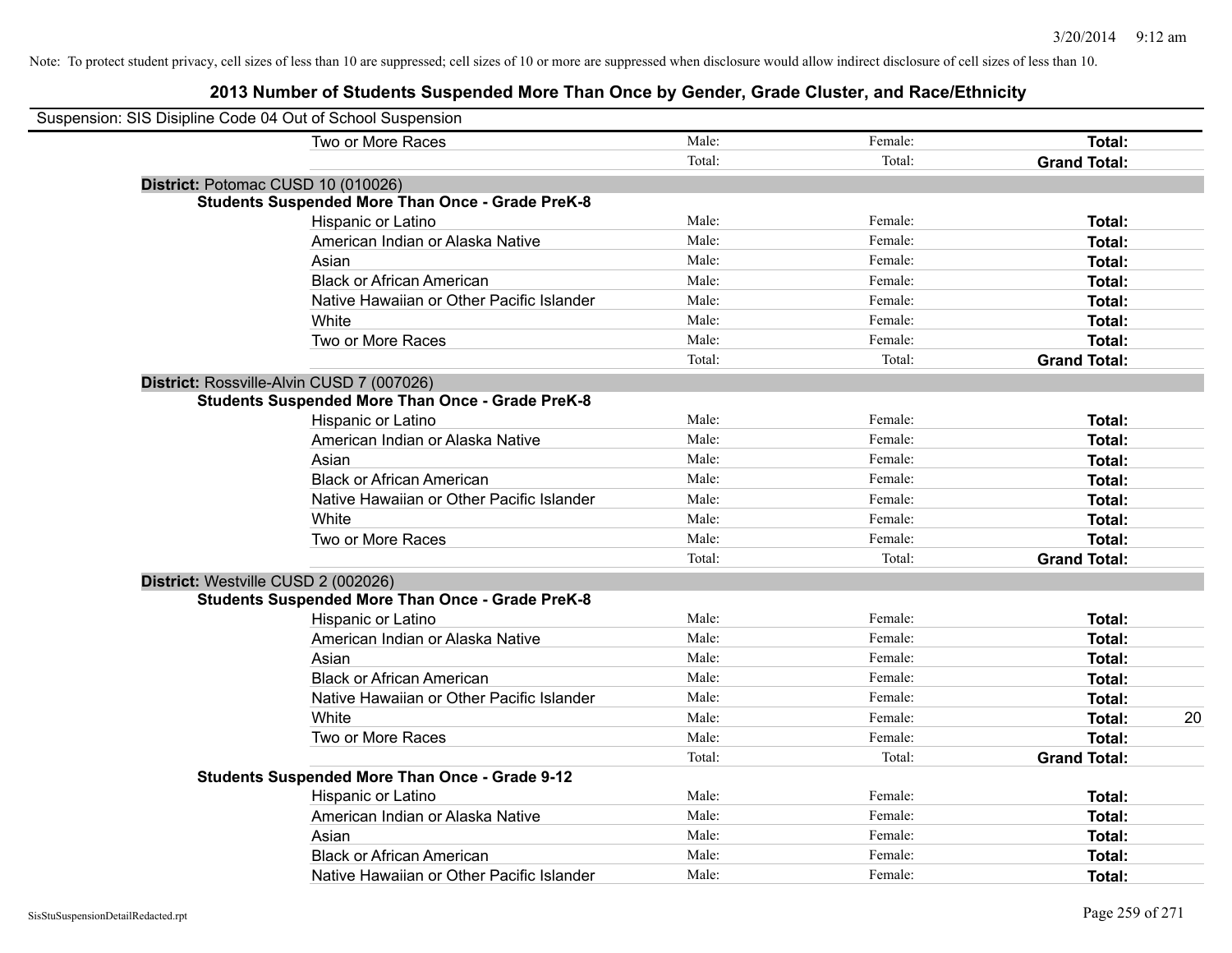| Suspension: SIS Disipline Code 04 Out of School Suspension |                                                         |        |         |                     |    |
|------------------------------------------------------------|---------------------------------------------------------|--------|---------|---------------------|----|
|                                                            | White                                                   | Male:  | Female: | <b>Total:</b>       | 24 |
|                                                            | Two or More Races                                       | Male:  | Female: | Total:              |    |
|                                                            |                                                         | Total: | Total:  | <b>Grand Total:</b> |    |
| Region: Whiteside ROE (55)                                 |                                                         |        |         |                     |    |
| County: Whiteside (098)                                    |                                                         |        |         |                     |    |
|                                                            | District: Morrison CUSD 6 (006026)                      |        |         |                     |    |
|                                                            | <b>Students Suspended More Than Once - Grade PreK-8</b> |        |         |                     |    |
|                                                            | Hispanic or Latino                                      | Male:  | Female: | Total:              |    |
|                                                            | American Indian or Alaska Native                        | Male:  | Female: | Total:              |    |
|                                                            | Asian                                                   | Male:  | Female: | Total:              |    |
|                                                            | <b>Black or African American</b>                        | Male:  | Female: | Total:              |    |
|                                                            | Native Hawaiian or Other Pacific Islander               | Male:  | Female: | Total:              |    |
|                                                            | White                                                   | Male:  | Female: | Total:              |    |
|                                                            | Two or More Races                                       | Male:  | Female: | Total:              |    |
|                                                            |                                                         | Total: | Total:  | <b>Grand Total:</b> |    |
|                                                            | <b>Students Suspended More Than Once - Grade 9-12</b>   |        |         |                     |    |
|                                                            | Hispanic or Latino                                      | Male:  | Female: | Total:              |    |
|                                                            | American Indian or Alaska Native                        | Male:  | Female: | Total:              |    |
|                                                            | Asian                                                   | Male:  | Female: | Total:              |    |
|                                                            | <b>Black or African American</b>                        | Male:  | Female: | Total:              |    |
|                                                            | Native Hawaiian or Other Pacific Islander               | Male:  | Female: | Total:              |    |
|                                                            | White                                                   | Male:  | Female: | Total:              |    |
|                                                            | Two or More Races                                       | Male:  | Female: | Total:              |    |
|                                                            |                                                         | Total: | Total:  | <b>Grand Total:</b> |    |
|                                                            | District: Prophetstown-Lyndon-Tampico CUSD3 (003026)    |        |         |                     |    |
|                                                            | <b>Students Suspended More Than Once - Grade PreK-8</b> |        |         |                     |    |
|                                                            | Hispanic or Latino                                      | Male:  | Female: | Total:              |    |
|                                                            | American Indian or Alaska Native                        | Male:  | Female: | Total:              |    |
|                                                            | Asian                                                   | Male:  | Female: | Total:              |    |
|                                                            | <b>Black or African American</b>                        | Male:  | Female: | Total:              |    |
|                                                            | Native Hawaiian or Other Pacific Islander               | Male:  | Female: | Total:              |    |
|                                                            | White                                                   | Male:  | Female: | Total:              |    |
|                                                            | Two or More Races                                       | Male:  | Female: | Total:              |    |
|                                                            |                                                         | Total: | Total:  | <b>Grand Total:</b> |    |
|                                                            | <b>Students Suspended More Than Once - Grade 9-12</b>   |        |         |                     |    |
|                                                            | Hispanic or Latino                                      | Male:  | Female: | Total:              |    |
|                                                            | American Indian or Alaska Native                        | Male:  | Female: | Total:              |    |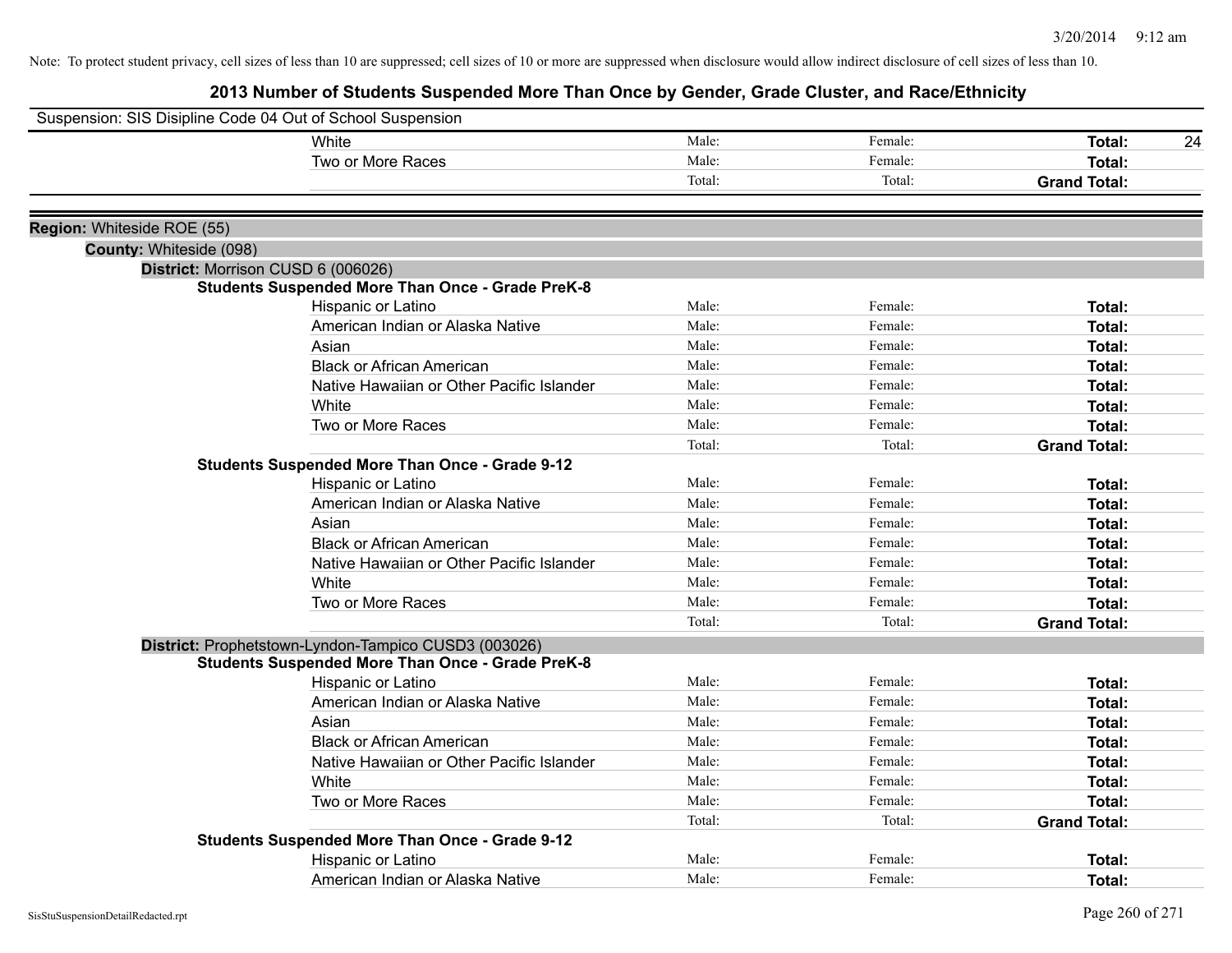| Suspension: SIS Disipline Code 04 Out of School Suspension |                                                         |        |         |                     |
|------------------------------------------------------------|---------------------------------------------------------|--------|---------|---------------------|
|                                                            | Asian                                                   | Male:  | Female: | Total:              |
|                                                            | <b>Black or African American</b>                        | Male:  | Female: | Total:              |
|                                                            | Native Hawaiian or Other Pacific Islander               | Male:  | Female: | Total:              |
|                                                            | White                                                   | Male:  | Female: | Total:              |
|                                                            | Two or More Races                                       | Male:  | Female: | Total:              |
|                                                            |                                                         | Total: | Total:  | <b>Grand Total:</b> |
|                                                            | District: River Bend CUSD 2 (002026)                    |        |         |                     |
|                                                            | <b>Students Suspended More Than Once - Grade PreK-8</b> |        |         |                     |
|                                                            | Hispanic or Latino                                      | Male:  | Female: | Total:              |
|                                                            | American Indian or Alaska Native                        | Male:  | Female: | Total:              |
|                                                            | Asian                                                   | Male:  | Female: | Total:              |
|                                                            | <b>Black or African American</b>                        | Male:  | Female: | Total:              |
|                                                            | Native Hawaiian or Other Pacific Islander               | Male:  | Female: | Total:              |
|                                                            | White                                                   | Male:  | Female: | Total:              |
|                                                            | Two or More Races                                       | Male:  | Female: | Total:              |
|                                                            |                                                         | Total: | Total:  | <b>Grand Total:</b> |
|                                                            | <b>Students Suspended More Than Once - Grade 9-12</b>   |        |         |                     |
|                                                            | Hispanic or Latino                                      | Male:  | Female: | Total:              |
|                                                            | American Indian or Alaska Native                        | Male:  | Female: | Total:              |
|                                                            | Asian                                                   | Male:  | Female: | Total:              |
|                                                            | <b>Black or African American</b>                        | Male:  | Female: | Total:              |
|                                                            | Native Hawaiian or Other Pacific Islander               | Male:  | Female: | Total:              |
|                                                            | White                                                   | Male:  | Female: | 10<br>Total:        |
|                                                            | Two or More Races                                       | Male:  | Female: | Total:              |
|                                                            |                                                         | Total: | Total:  | <b>Grand Total:</b> |
|                                                            | District: Rock Falls ESD 13 (013002)                    |        |         |                     |
|                                                            | <b>Students Suspended More Than Once - Grade PreK-8</b> |        |         |                     |
|                                                            | Hispanic or Latino                                      | Male:  | Female: | Total:              |
|                                                            | American Indian or Alaska Native                        | Male:  | Female: | Total:              |
|                                                            | Asian                                                   | Male:  | Female: | Total:              |
|                                                            | <b>Black or African American</b>                        | Male:  | Female: | Total:              |
|                                                            | Native Hawaiian or Other Pacific Islander               | Male:  | Female: | Total:              |
|                                                            | White                                                   | Male:  | Female: | Total:              |
|                                                            | Two or More Races                                       | Male:  | Female: | Total:              |
|                                                            |                                                         | Total: | Total:  | <b>Grand Total:</b> |
|                                                            | District: Rock Falls Twp HSD 301 (301017)               |        |         |                     |
|                                                            | <b>Students Suspended More Than Once - Grade 9-12</b>   |        |         |                     |
|                                                            | Hispanic or Latino                                      | Male:  | Female: | Total:              |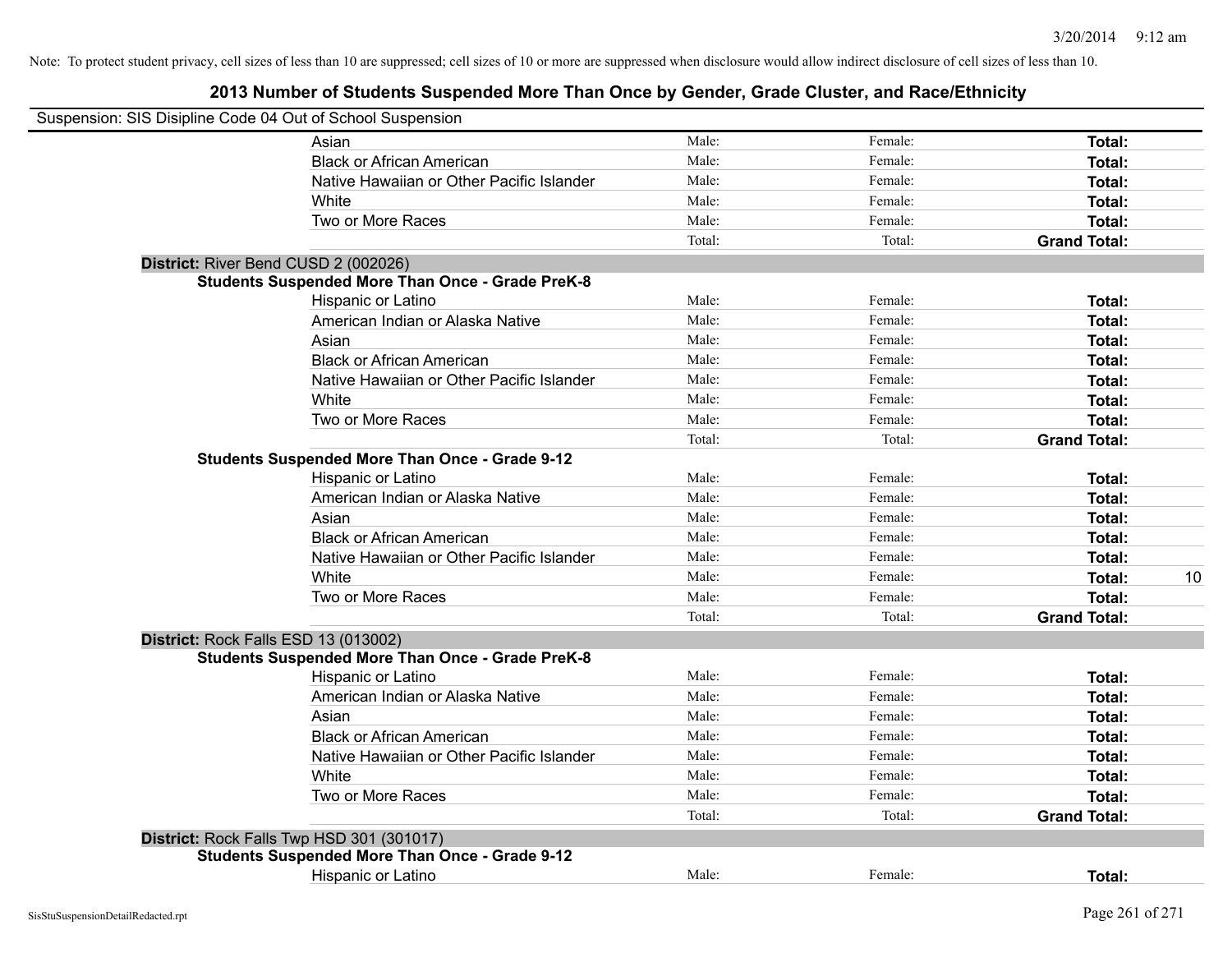## **2013 Number of Students Suspended More Than Once by Gender, Grade Cluster, and Race/Ethnicity**

| Suspension: SIS Disipline Code 04 Out of School Suspension |                                                         |        |         |                     |    |
|------------------------------------------------------------|---------------------------------------------------------|--------|---------|---------------------|----|
|                                                            | American Indian or Alaska Native                        | Male:  | Female: | Total:              |    |
|                                                            | Asian                                                   | Male:  | Female: | <b>Total:</b>       |    |
|                                                            | <b>Black or African American</b>                        | Male:  | Female: | <b>Total:</b>       |    |
|                                                            | Native Hawaiian or Other Pacific Islander               | Male:  | Female: | Total:              |    |
|                                                            | White                                                   | Male:  | Female: | Total:              | 25 |
|                                                            | Two or More Races                                       | Male:  | Female: | Total:              |    |
|                                                            |                                                         | Total: | Total:  | <b>Grand Total:</b> |    |
| District: Sterling CUSD 5 (005026)                         |                                                         |        |         |                     |    |
|                                                            | <b>Students Suspended More Than Once - Grade PreK-8</b> |        |         |                     |    |
|                                                            | Hispanic or Latino                                      | Male:  | Female: | <b>Total:</b>       |    |
|                                                            | American Indian or Alaska Native                        | Male:  | Female: | <b>Total:</b>       |    |
|                                                            | Asian                                                   | Male:  | Female: | Total:              |    |
|                                                            | <b>Black or African American</b>                        | Male:  | Female: | <b>Total:</b>       |    |
|                                                            | Native Hawaiian or Other Pacific Islander               | Male:  | Female: | Total:              |    |
|                                                            | White                                                   | Male:  | Female: | Total:              | 15 |
|                                                            | Two or More Races                                       | Male:  | Female: | Total:              |    |
|                                                            |                                                         | Total: | Total:  | <b>Grand Total:</b> | 32 |
|                                                            | <b>Students Suspended More Than Once - Grade 9-12</b>   |        |         |                     |    |
|                                                            | Hispanic or Latino                                      | Male:  | Female: | Total:              |    |
|                                                            | American Indian or Alaska Native                        | Male:  | Female: | Total:              |    |
|                                                            | Asian                                                   | Male:  | Female: | <b>Total:</b>       |    |
|                                                            | <b>Black or African American</b>                        | Male:  | Female: | Total:              |    |
|                                                            | Native Hawaiian or Other Pacific Islander               | Male:  | Female: | Total:              |    |
|                                                            | White                                                   | Male:  | Female: | Total:              |    |
|                                                            | Two or More Races                                       | Male:  | Female: | Total:              |    |
|                                                            |                                                         | Total: | Total:  | <b>Grand Total:</b> |    |
|                                                            |                                                         |        |         |                     |    |
| Region: Will ROE (56)                                      |                                                         |        |         |                     |    |
| County: Non-Public School (000)                            |                                                         |        |         |                     |    |

# **District:** Will ROE (000000)

### **Students Suspended More Than Once - Grade PreK-8**

| Hispanic or Latino                        | Male: | Female: | Total: |
|-------------------------------------------|-------|---------|--------|
| American Indian or Alaska Native          | Male: | Female: | Total: |
| Asian                                     | Male: | Female: | Total: |
| <b>Black or African American</b>          | Male: | Female: | Total: |
| Native Hawaiian or Other Pacific Islander | Male: | Female: | Total: |
| White                                     | Male: | Female: | Total: |
| Two or More Races                         | Male: | Female: | Total: |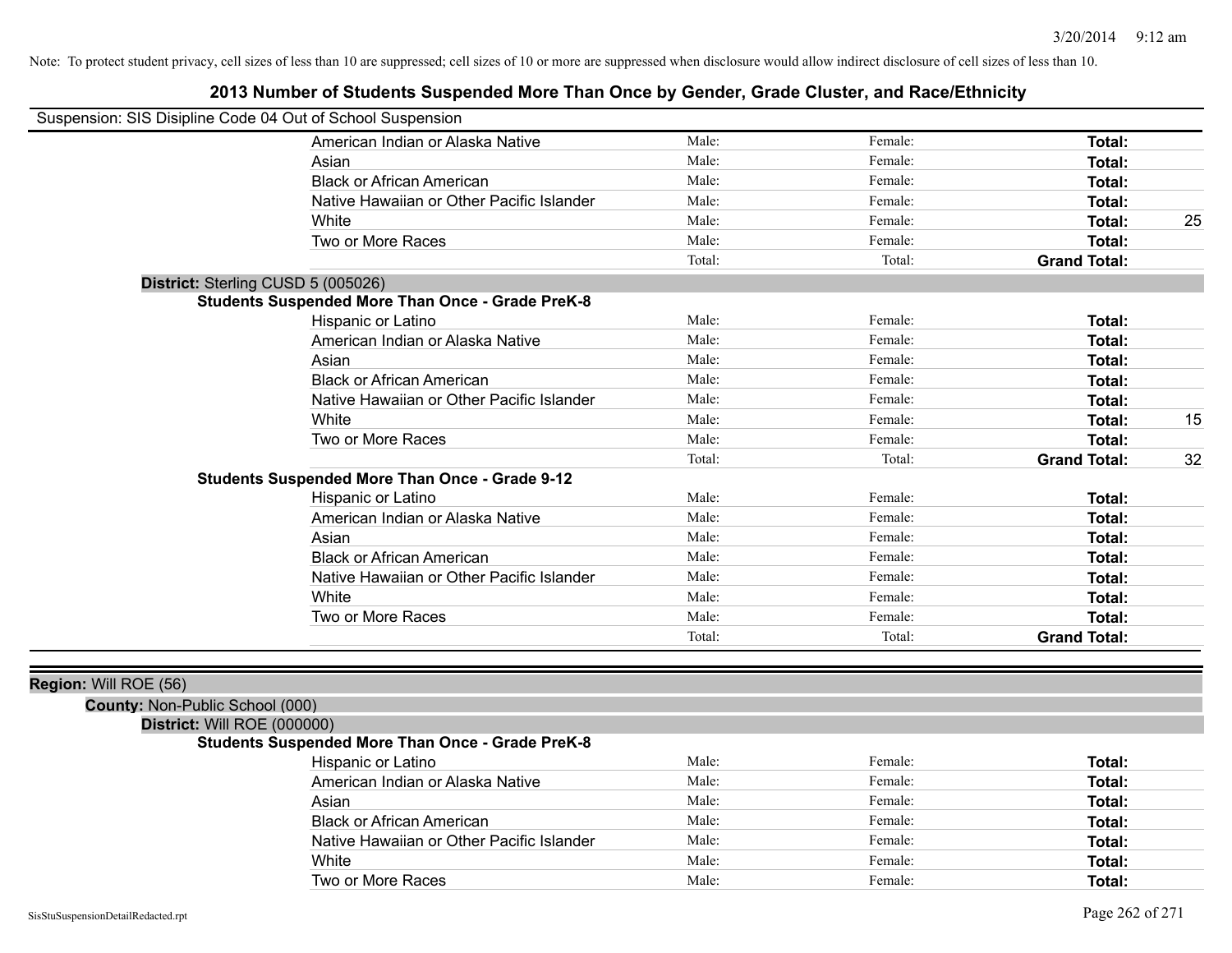| Suspension: SIS Disipline Code 04 Out of School Suspension |                                                         |        |         |                     |    |
|------------------------------------------------------------|---------------------------------------------------------|--------|---------|---------------------|----|
|                                                            |                                                         | Total: | Total:  | <b>Grand Total:</b> |    |
|                                                            | <b>Students Suspended More Than Once - Grade 9-12</b>   |        |         |                     |    |
|                                                            | Hispanic or Latino                                      | Male:  | Female: | Total:              | 14 |
|                                                            | American Indian or Alaska Native                        | Male:  | Female: | Total:              |    |
|                                                            | Asian                                                   | Male:  | Female: | Total:              |    |
|                                                            | <b>Black or African American</b>                        | Male:  | Female: | Total:              |    |
|                                                            | Native Hawaiian or Other Pacific Islander               | Male:  | Female: | Total:              |    |
|                                                            | White                                                   | Male:  | Female: | Total:              |    |
|                                                            | Two or More Races                                       | Male:  | Female: | Total:              |    |
|                                                            |                                                         | Total: | Total:  | <b>Grand Total:</b> | 29 |
| <b>County: Will (099)</b>                                  |                                                         |        |         |                     |    |
|                                                            | District: Beecher CUSD 200U (200U26)                    |        |         |                     |    |
|                                                            | <b>Students Suspended More Than Once - Grade PreK-8</b> |        |         |                     |    |
|                                                            | Hispanic or Latino                                      | Male:  | Female: | Total:              |    |
|                                                            | American Indian or Alaska Native                        | Male:  | Female: | Total:              |    |
|                                                            | Asian                                                   | Male:  | Female: | Total:              |    |
|                                                            | <b>Black or African American</b>                        | Male:  | Female: | Total:              |    |
|                                                            | Native Hawaiian or Other Pacific Islander               | Male:  | Female: | Total:              |    |
|                                                            | White                                                   | Male:  | Female: | Total:              |    |
|                                                            | Two or More Races                                       | Male:  | Female: | Total:              |    |
|                                                            |                                                         | Total: | Total:  | <b>Grand Total:</b> |    |
|                                                            | <b>Students Suspended More Than Once - Grade 9-12</b>   |        |         |                     |    |
|                                                            | Hispanic or Latino                                      | Male:  | Female: | Total:              |    |
|                                                            | American Indian or Alaska Native                        | Male:  | Female: | Total:              |    |
|                                                            | Asian                                                   | Male:  | Female: | Total:              |    |
|                                                            | <b>Black or African American</b>                        | Male:  | Female: | Total:              |    |
|                                                            | Native Hawaiian or Other Pacific Islander               | Male:  | Female: | Total:              |    |
|                                                            | White                                                   | Male:  | Female: | Total:              |    |
|                                                            | Two or More Races                                       | Male:  | Female: | Total:              |    |
|                                                            |                                                         | Total: | Total:  | <b>Grand Total:</b> |    |
|                                                            | District: Chaney-Monge SD 88 (088002)                   |        |         |                     |    |
|                                                            | <b>Students Suspended More Than Once - Grade PreK-8</b> |        |         |                     |    |
|                                                            | Hispanic or Latino                                      | Male:  | Female: | Total:              |    |
|                                                            | American Indian or Alaska Native                        | Male:  | Female: | Total:              |    |
|                                                            | Asian                                                   | Male:  | Female: | Total:              |    |
|                                                            | <b>Black or African American</b>                        | Male:  | Female: | Total:              |    |
|                                                            | Native Hawaiian or Other Pacific Islander               | Male:  | Female: | Total:              |    |
|                                                            | White                                                   | Male:  | Female: | Total:              |    |
|                                                            | Two or More Races                                       | Male:  | Female: | Total:              |    |
| SisStuSuspensionDetailRedacted.rpt                         |                                                         |        |         | Page 263 of 271     |    |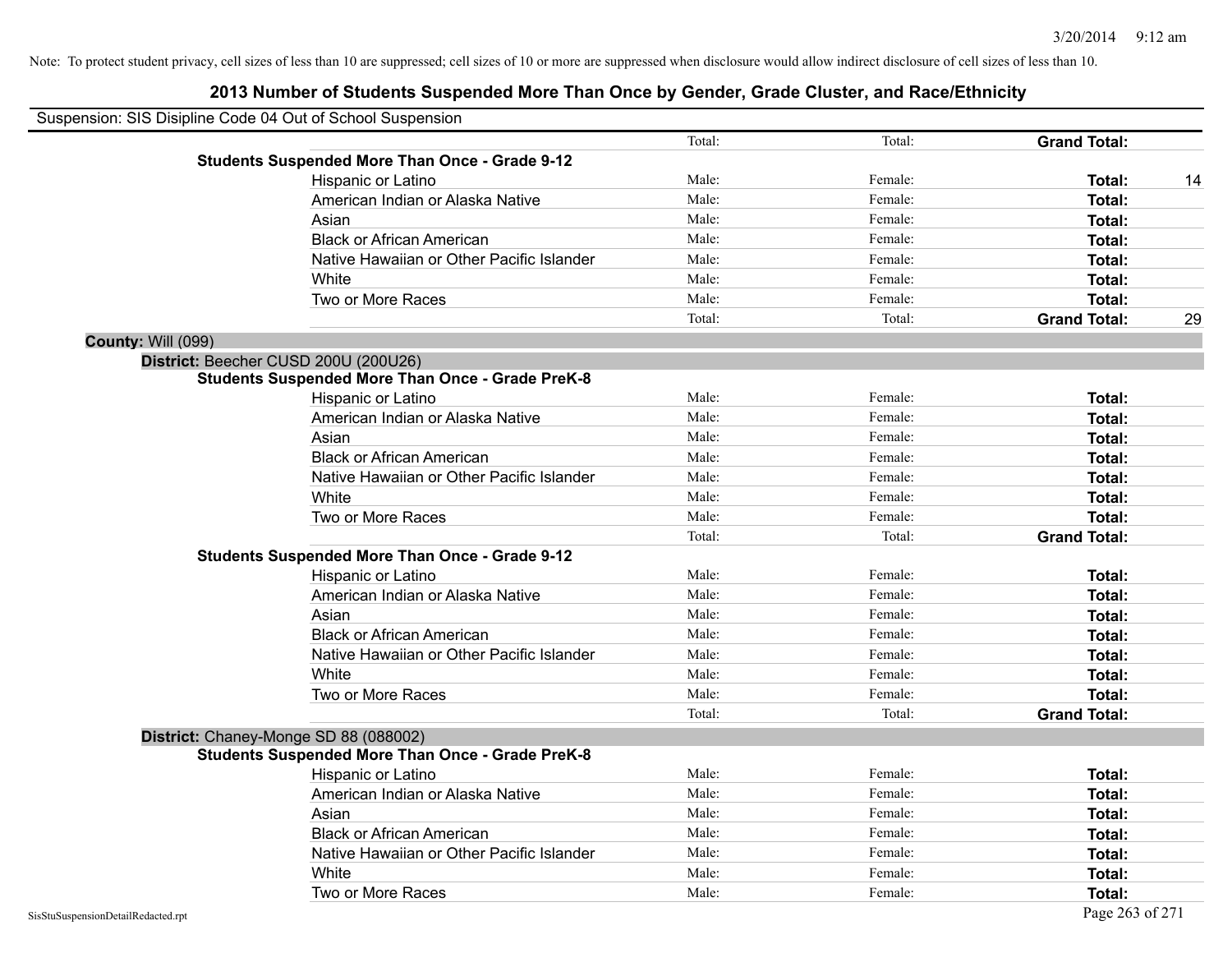| Suspension: SIS Disipline Code 04 Out of School Suspension |                                                         |        |    |         |    |                     |     |
|------------------------------------------------------------|---------------------------------------------------------|--------|----|---------|----|---------------------|-----|
|                                                            |                                                         | Total: |    | Total:  |    | <b>Grand Total:</b> |     |
|                                                            | District: Crete Monee CUSD 201U (201U26)                |        |    |         |    |                     |     |
|                                                            | <b>Students Suspended More Than Once - Grade PreK-8</b> |        |    |         |    |                     |     |
|                                                            | Hispanic or Latino                                      | Male:  |    | Female: |    | Total:              |     |
|                                                            | American Indian or Alaska Native                        | Male:  |    | Female: |    | Total:              |     |
|                                                            | Asian                                                   | Male:  |    | Female: |    | Total:              |     |
|                                                            | <b>Black or African American</b>                        | Male:  | 31 | Female: | 16 | Total:              | 47  |
|                                                            | Native Hawaiian or Other Pacific Islander               | Male:  |    | Female: |    | Total:              |     |
|                                                            | White                                                   | Male:  |    | Female: |    | Total:              |     |
|                                                            | Two or More Races                                       | Male:  |    | Female: |    | Total:              |     |
|                                                            |                                                         | Total: |    | Total:  |    | <b>Grand Total:</b> | 62  |
|                                                            | <b>Students Suspended More Than Once - Grade 9-12</b>   |        |    |         |    |                     |     |
|                                                            | Hispanic or Latino                                      | Male:  |    | Female: |    | Total:              | 15  |
|                                                            | American Indian or Alaska Native                        | Male:  |    | Female: |    | Total:              |     |
|                                                            | Asian                                                   | Male:  |    | Female: |    | Total:              |     |
|                                                            | <b>Black or African American</b>                        | Male:  | 91 | Female: | 59 | Total:              | 150 |
|                                                            | Native Hawaiian or Other Pacific Islander               | Male:  |    | Female: |    | Total:              |     |
|                                                            | White                                                   | Male:  |    | Female: |    | Total:              | 14  |
|                                                            | Two or More Races                                       | Male:  |    | Female: |    | Total:              |     |
|                                                            |                                                         | Total: |    | Total:  |    | <b>Grand Total:</b> |     |
|                                                            | District: Frankfort CCSD 157C (157C04)                  |        |    |         |    |                     |     |
|                                                            | <b>Students Suspended More Than Once - Grade PreK-8</b> |        |    |         |    |                     |     |
|                                                            | Hispanic or Latino                                      | Male:  |    | Female: |    | Total:              |     |
|                                                            | American Indian or Alaska Native                        | Male:  |    | Female: |    | Total:              |     |
|                                                            | Asian                                                   | Male:  |    | Female: |    | Total:              |     |
|                                                            | <b>Black or African American</b>                        | Male:  |    | Female: |    | Total:              |     |
|                                                            | Native Hawaiian or Other Pacific Islander               | Male:  |    | Female: |    | Total:              |     |
|                                                            | White                                                   | Male:  |    | Female: |    | Total:              |     |
|                                                            | Two or More Races                                       | Male:  |    | Female: |    | Total:              |     |
|                                                            |                                                         | Total: |    | Total:  |    | <b>Grand Total:</b> |     |
|                                                            | District: Homer CCSD 33C (033C04)                       |        |    |         |    |                     |     |
|                                                            | <b>Students Suspended More Than Once - Grade PreK-8</b> |        |    |         |    |                     |     |
|                                                            | <b>Hispanic or Latino</b>                               | Male:  |    | Female: |    | Total:              |     |
|                                                            | American Indian or Alaska Native                        | Male:  |    | Female: |    | Total:              |     |
|                                                            | Asian                                                   | Male:  |    | Female: |    | Total:              |     |
|                                                            | <b>Black or African American</b>                        | Male:  |    | Female: |    | Total:              |     |
|                                                            | Native Hawaiian or Other Pacific Islander               | Male:  |    | Female: |    | Total:              |     |
|                                                            | White                                                   | Male:  |    | Female: |    | Total:              |     |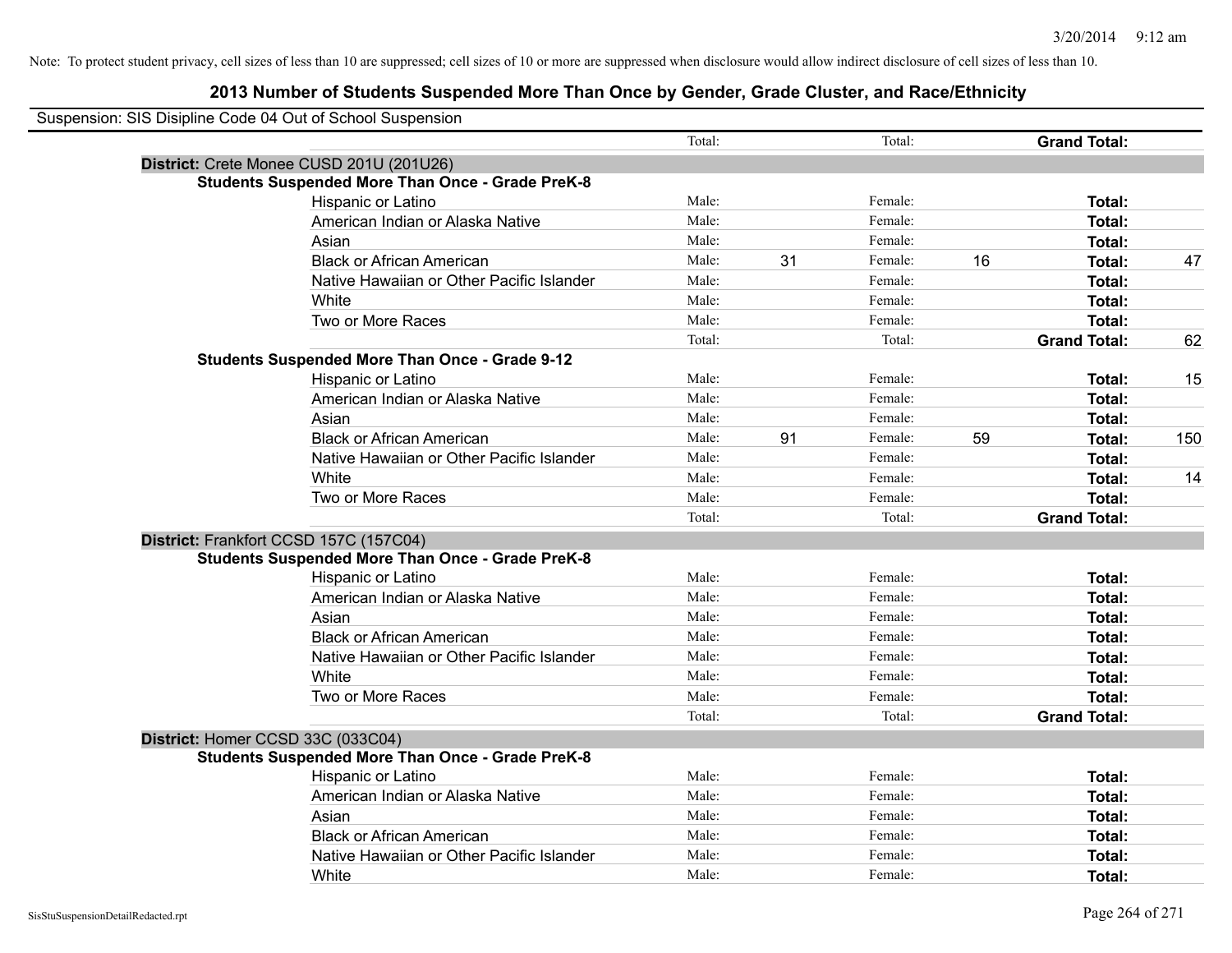| Suspension: SIS Disipline Code 04 Out of School Suspension |        |     |         |    |                     |     |
|------------------------------------------------------------|--------|-----|---------|----|---------------------|-----|
| Two or More Races                                          | Male:  |     | Female: |    | Total:              |     |
|                                                            | Total: |     | Total:  |    | <b>Grand Total:</b> |     |
| District: Joliet PSD 86 (086005)                           |        |     |         |    |                     |     |
| <b>Students Suspended More Than Once - Grade PreK-8</b>    |        |     |         |    |                     |     |
| Hispanic or Latino                                         | Male:  |     | Female: |    | Total:              | 51  |
| American Indian or Alaska Native                           | Male:  |     | Female: |    | <b>Total:</b>       |     |
| Asian                                                      | Male:  |     | Female: |    | Total:              |     |
| <b>Black or African American</b>                           | Male:  | 140 | Female: | 50 | Total:              | 190 |
| Native Hawaiian or Other Pacific Islander                  | Male:  |     | Female: |    | Total:              |     |
| White                                                      | Male:  |     | Female: |    | <b>Total:</b>       | 26  |
| Two or More Races                                          | Male:  |     | Female: |    | <b>Total:</b>       | 20  |
|                                                            | Total: |     | Total:  |    | <b>Grand Total:</b> |     |
| District: Joliet Twp HSD 204 (204017)                      |        |     |         |    |                     |     |
| <b>Students Suspended More Than Once - Grade 9-12</b>      |        |     |         |    |                     |     |
| Hispanic or Latino                                         | Male:  | 59  | Female: | 21 | <b>Total:</b>       | 80  |
| American Indian or Alaska Native                           | Male:  |     | Female: |    | <b>Total:</b>       |     |
| Asian                                                      | Male:  |     | Female: |    | Total:              |     |
| <b>Black or African American</b>                           | Male:  | 98  | Female: | 53 | Total:              | 151 |
| Native Hawaiian or Other Pacific Islander                  | Male:  |     | Female: |    | Total:              |     |
| White                                                      | Male:  | 19  | Female: | 12 | Total:              | 31  |
| Two or More Races                                          | Male:  |     | Female: |    | <b>Total:</b>       |     |
|                                                            | Total: |     | Total:  |    | <b>Grand Total:</b> |     |
| District: Laraway CCSD 70C (070C04)                        |        |     |         |    |                     |     |
| <b>Students Suspended More Than Once - Grade PreK-8</b>    |        |     |         |    |                     |     |
| Hispanic or Latino                                         | Male:  |     | Female: |    | <b>Total:</b>       |     |
| American Indian or Alaska Native                           | Male:  |     | Female: |    | <b>Total:</b>       |     |
| Asian                                                      | Male:  |     | Female: |    | <b>Total:</b>       |     |
| <b>Black or African American</b>                           | Male:  |     | Female: |    | Total:              |     |
| Native Hawaiian or Other Pacific Islander                  | Male:  |     | Female: |    | <b>Total:</b>       |     |
| White                                                      | Male:  |     | Female: |    | Total:              |     |
| Two or More Races                                          | Male:  |     | Female: |    | Total:              |     |
|                                                            | Total: |     | Total:  |    | <b>Grand Total:</b> | 11  |
| District: Lockport SD 91 (091002)                          |        |     |         |    |                     |     |
| <b>Students Suspended More Than Once - Grade PreK-8</b>    |        |     |         |    |                     |     |
| Hispanic or Latino                                         | Male:  |     | Female: |    | Total:              |     |
| American Indian or Alaska Native                           | Male:  |     | Female: |    | <b>Total:</b>       |     |
| Asian                                                      | Male:  |     | Female: |    | <b>Total:</b>       |     |
| <b>Black or African American</b>                           | Male:  |     | Female: |    | Total:              |     |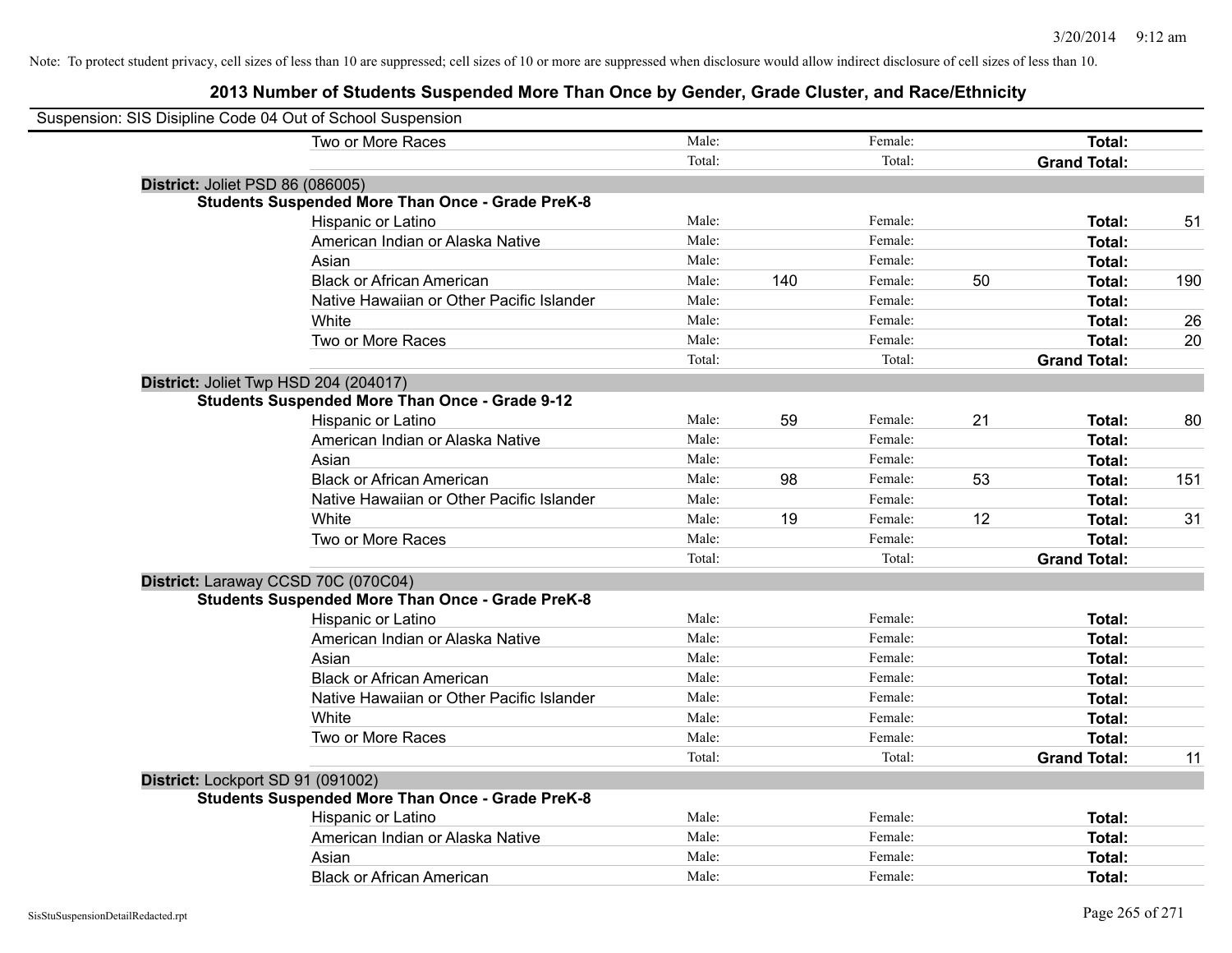| Suspension: SIS Disipline Code 04 Out of School Suspension |        |    |         |    |                     |    |
|------------------------------------------------------------|--------|----|---------|----|---------------------|----|
| Native Hawaiian or Other Pacific Islander                  | Male:  |    | Female: |    | Total:              |    |
| White                                                      | Male:  |    | Female: |    | <b>Total:</b>       |    |
| Two or More Races                                          | Male:  |    | Female: |    | <b>Total:</b>       |    |
|                                                            | Total: |    | Total:  |    | <b>Grand Total:</b> |    |
| District: Lockport Twp HSD 205 (205017)                    |        |    |         |    |                     |    |
| <b>Students Suspended More Than Once - Grade 9-12</b>      |        |    |         |    |                     |    |
| Hispanic or Latino                                         | Male:  |    | Female: |    | Total:              | 18 |
| American Indian or Alaska Native                           | Male:  |    | Female: |    | <b>Total:</b>       |    |
| Asian                                                      | Male:  |    | Female: |    | Total:              |    |
| <b>Black or African American</b>                           | Male:  |    | Female: |    | <b>Total:</b>       | 23 |
| Native Hawaiian or Other Pacific Islander                  | Male:  |    | Female: |    | <b>Total:</b>       |    |
| White                                                      | Male:  | 42 | Female: | 11 | <b>Total:</b>       | 53 |
| Two or More Races                                          | Male:  |    | Female: |    | <b>Total:</b>       |    |
|                                                            | Total: |    | Total:  |    | <b>Grand Total:</b> |    |
| District: Manhattan SD 114 (114002)                        |        |    |         |    |                     |    |
| <b>Students Suspended More Than Once - Grade PreK-8</b>    |        |    |         |    |                     |    |
| Hispanic or Latino                                         | Male:  |    | Female: |    | <b>Total:</b>       |    |
| American Indian or Alaska Native                           | Male:  |    | Female: |    | Total:              |    |
| Asian                                                      | Male:  |    | Female: |    | Total:              |    |
| <b>Black or African American</b>                           | Male:  |    | Female: |    | Total:              |    |
| Native Hawaiian or Other Pacific Islander                  | Male:  |    | Female: |    | <b>Total:</b>       |    |
| White                                                      | Male:  |    | Female: |    | <b>Total:</b>       |    |
| Two or More Races                                          | Male:  |    | Female: |    | Total:              |    |
|                                                            | Total: |    | Total:  |    | <b>Grand Total:</b> |    |
| District: Mokena SD 159 (159002)                           |        |    |         |    |                     |    |
| <b>Students Suspended More Than Once - Grade PreK-8</b>    |        |    |         |    |                     |    |
| Hispanic or Latino                                         | Male:  |    | Female: |    | Total:              |    |
| American Indian or Alaska Native                           | Male:  |    | Female: |    | <b>Total:</b>       |    |
| Asian                                                      | Male:  |    | Female: |    | Total:              |    |
| <b>Black or African American</b>                           | Male:  |    | Female: |    | Total:              |    |
| Native Hawaiian or Other Pacific Islander                  | Male:  |    | Female: |    | Total:              |    |
| White                                                      | Male:  |    | Female: |    | Total:              |    |
| Two or More Races                                          | Male:  |    | Female: |    | Total:              |    |
|                                                            | Total: |    | Total:  |    | <b>Grand Total:</b> |    |
| <b>District: New Lenox SD 122 (122002)</b>                 |        |    |         |    |                     |    |
| <b>Students Suspended More Than Once - Grade PreK-8</b>    |        |    |         |    |                     |    |
| Hispanic or Latino                                         | Male:  |    | Female: |    | <b>Total:</b>       |    |
| American Indian or Alaska Native                           | Male:  |    | Female: |    | Total:              |    |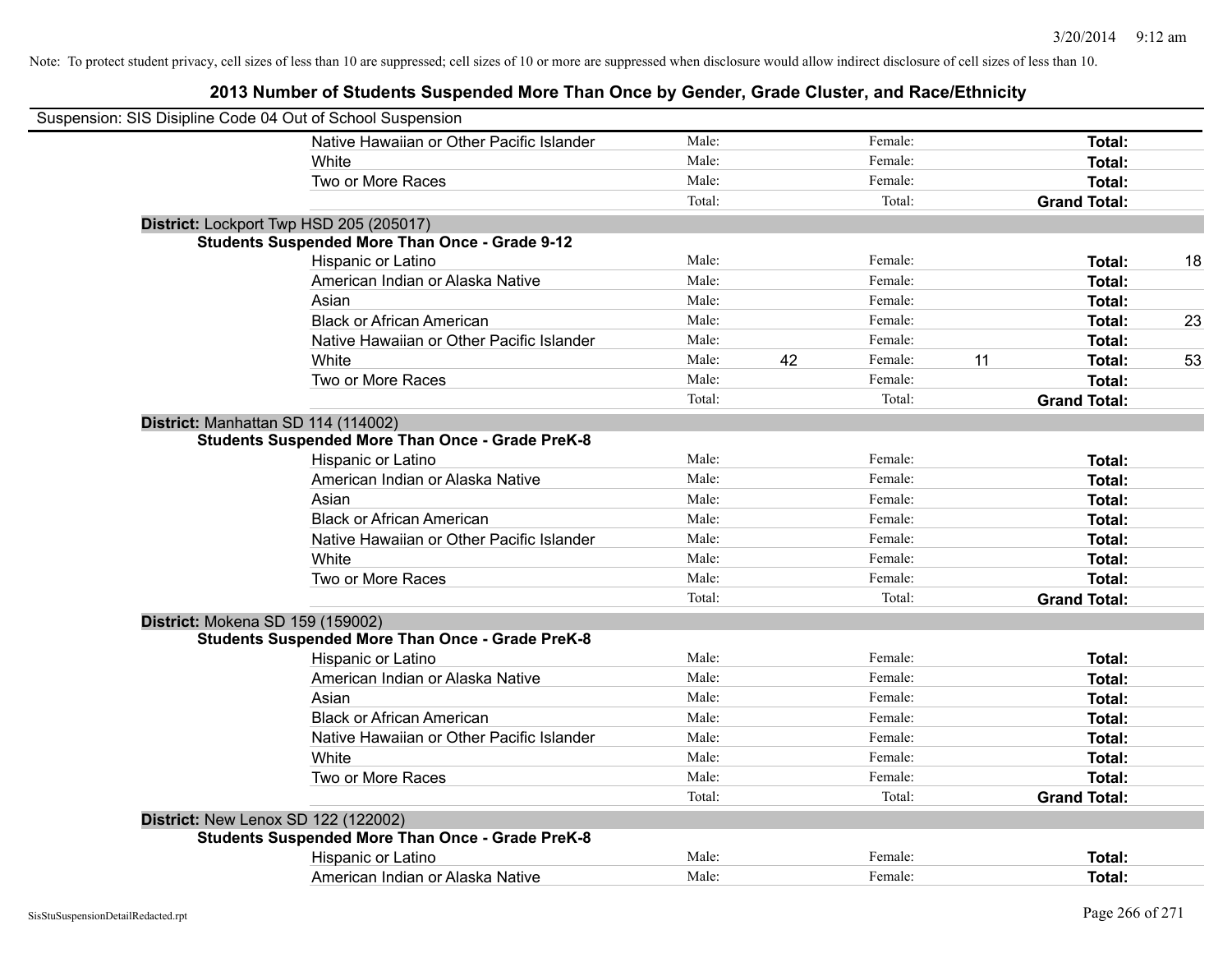|                                    | Suspension: SIS Disipline Code 04 Out of School Suspension |        |    |         |    |                     |    |
|------------------------------------|------------------------------------------------------------|--------|----|---------|----|---------------------|----|
|                                    | Asian                                                      | Male:  |    | Female: |    | Total:              |    |
|                                    | <b>Black or African American</b>                           | Male:  |    | Female: |    | Total:              |    |
|                                    | Native Hawaiian or Other Pacific Islander                  | Male:  |    | Female: |    | Total:              |    |
|                                    | White                                                      | Male:  |    | Female: |    | Total:              |    |
|                                    | Two or More Races                                          | Male:  |    | Female: |    | Total:              |    |
|                                    |                                                            | Total: |    | Total:  |    | <b>Grand Total:</b> |    |
|                                    | District: Peotone CUSD 207U (207U26)                       |        |    |         |    |                     |    |
|                                    | <b>Students Suspended More Than Once - Grade PreK-8</b>    |        |    |         |    |                     |    |
|                                    | Hispanic or Latino                                         | Male:  |    | Female: |    | Total:              |    |
|                                    | American Indian or Alaska Native                           | Male:  |    | Female: |    | Total:              |    |
|                                    | Asian                                                      | Male:  |    | Female: |    | Total:              |    |
|                                    | <b>Black or African American</b>                           | Male:  |    | Female: |    | Total:              |    |
|                                    | Native Hawaiian or Other Pacific Islander                  | Male:  |    | Female: |    | Total:              |    |
|                                    | White                                                      | Male:  |    | Female: |    | Total:              |    |
|                                    | Two or More Races                                          | Male:  |    | Female: |    | Total:              |    |
|                                    |                                                            | Total: |    | Total:  |    | <b>Grand Total:</b> |    |
|                                    | <b>Students Suspended More Than Once - Grade 9-12</b>      |        |    |         |    |                     |    |
|                                    | Hispanic or Latino                                         | Male:  |    | Female: |    | Total:              |    |
|                                    | American Indian or Alaska Native                           | Male:  |    | Female: |    | Total:              |    |
|                                    | Asian                                                      | Male:  |    | Female: |    | Total:              |    |
|                                    | <b>Black or African American</b>                           | Male:  |    | Female: |    | Total:              |    |
|                                    | Native Hawaiian or Other Pacific Islander                  | Male:  |    | Female: |    | Total:              |    |
|                                    | White                                                      | Male:  |    | Female: |    | Total:              | 21 |
|                                    | Two or More Races                                          | Male:  |    | Female: |    | Total:              |    |
|                                    |                                                            | Total: |    | Total:  |    | <b>Grand Total:</b> |    |
|                                    | District: Plainfield SD 202 (202022)                       |        |    |         |    |                     |    |
|                                    | <b>Students Suspended More Than Once - Grade PreK-8</b>    |        |    |         |    |                     |    |
|                                    | Hispanic or Latino                                         | Male:  |    | Female: |    | Total:              | 15 |
|                                    | American Indian or Alaska Native                           | Male:  |    | Female: |    | Total:              |    |
|                                    | Asian                                                      | Male:  |    | Female: |    | Total:              |    |
|                                    | <b>Black or African American</b>                           | Male:  |    | Female: |    | Total:              | 23 |
|                                    | Native Hawaiian or Other Pacific Islander                  | Male:  |    | Female: |    | Total:              |    |
|                                    | White                                                      | Male:  |    | Female: |    | Total:              | 35 |
|                                    | Two or More Races                                          | Male:  |    | Female: |    | Total:              |    |
|                                    |                                                            | Total: |    | Total:  |    | <b>Grand Total:</b> |    |
|                                    | <b>Students Suspended More Than Once - Grade 9-12</b>      |        |    |         |    |                     |    |
|                                    | Hispanic or Latino                                         | Male:  | 31 | Female: | 13 | Total:              | 44 |
|                                    | American Indian or Alaska Native                           | Male:  |    | Female: |    | Total:              |    |
|                                    | Asian                                                      | Male:  |    | Female: |    | Total:              |    |
| SisStuSuspensionDetailRedacted.rpt |                                                            |        |    |         |    | Page 267 of 271     |    |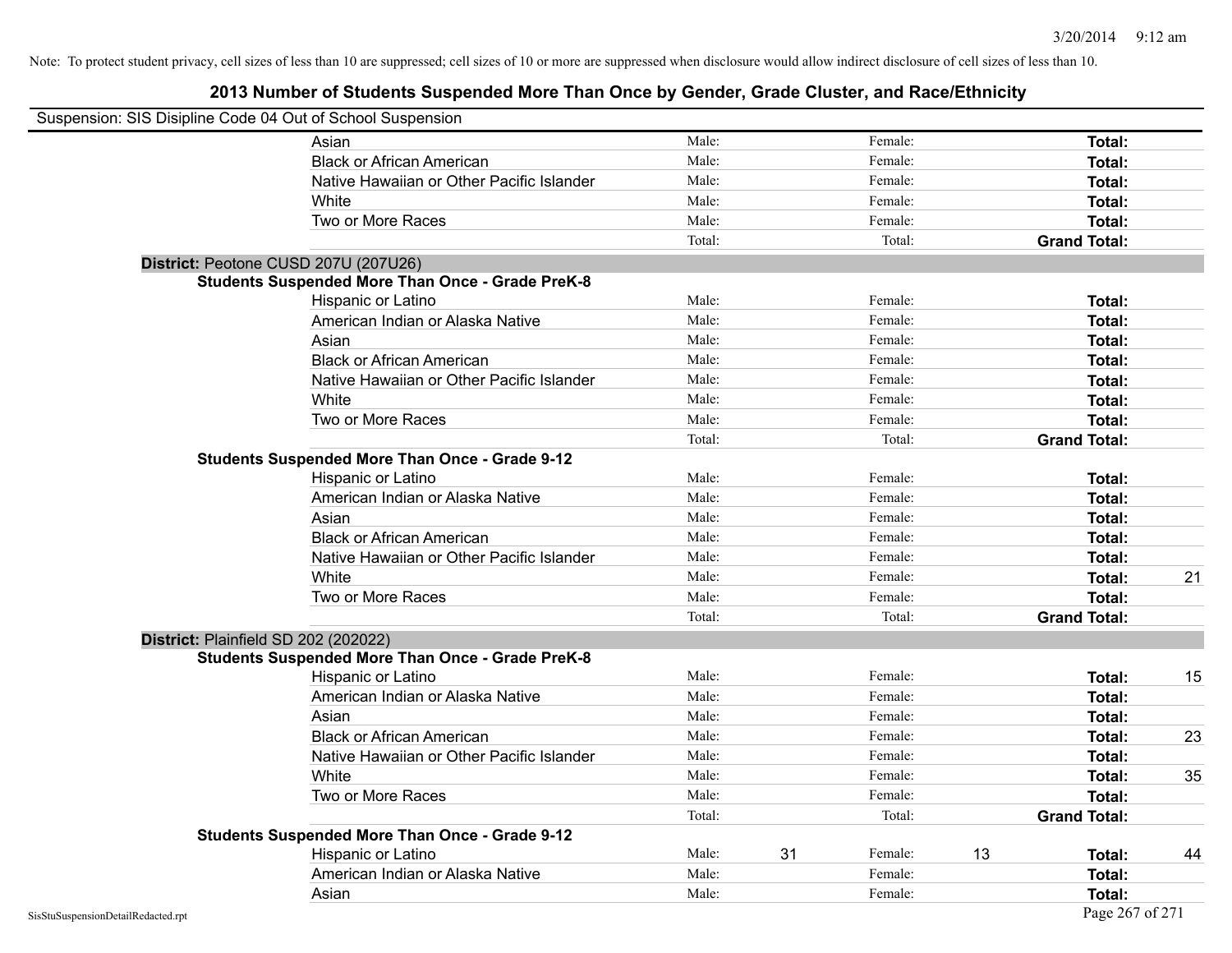| Suspension: SIS Disipline Code 04 Out of School Suspension |                                                         |        |    |         |    |                     |    |
|------------------------------------------------------------|---------------------------------------------------------|--------|----|---------|----|---------------------|----|
|                                                            | <b>Black or African American</b>                        | Male:  |    | Female: |    | Total:              | 27 |
|                                                            | Native Hawaiian or Other Pacific Islander               | Male:  |    | Female: |    | Total:              |    |
|                                                            | White                                                   | Male:  | 47 | Female: | 13 | Total:              | 60 |
|                                                            | Two or More Races                                       | Male:  |    | Female: |    | Total:              |    |
|                                                            |                                                         | Total: |    | Total:  |    | <b>Grand Total:</b> |    |
|                                                            | District: Reed Custer CUSD 255U (255U26)                |        |    |         |    |                     |    |
|                                                            | <b>Students Suspended More Than Once - Grade PreK-8</b> |        |    |         |    |                     |    |
|                                                            | Hispanic or Latino                                      | Male:  |    | Female: |    | Total:              |    |
|                                                            | American Indian or Alaska Native                        | Male:  |    | Female: |    | Total:              |    |
|                                                            | Asian                                                   | Male:  |    | Female: |    | Total:              |    |
|                                                            | <b>Black or African American</b>                        | Male:  |    | Female: |    | Total:              |    |
|                                                            | Native Hawaiian or Other Pacific Islander               | Male:  |    | Female: |    | Total:              |    |
|                                                            | White                                                   | Male:  |    | Female: |    | Total:              |    |
|                                                            | Two or More Races                                       | Male:  |    | Female: |    | Total:              |    |
|                                                            |                                                         | Total: |    | Total:  |    | <b>Grand Total:</b> |    |
|                                                            | <b>Students Suspended More Than Once - Grade 9-12</b>   |        |    |         |    |                     |    |
|                                                            | Hispanic or Latino                                      | Male:  |    | Female: |    | Total:              |    |
|                                                            | American Indian or Alaska Native                        | Male:  |    | Female: |    | Total:              |    |
|                                                            | Asian                                                   | Male:  |    | Female: |    | Total:              |    |
|                                                            | <b>Black or African American</b>                        | Male:  |    | Female: |    | Total:              |    |
|                                                            | Native Hawaiian or Other Pacific Islander               | Male:  |    | Female: |    | Total:              |    |
|                                                            | White                                                   | Male:  |    | Female: |    | Total:              | 16 |
|                                                            | Two or More Races                                       | Male:  |    | Female: |    | Total:              |    |
|                                                            |                                                         | Total: |    | Total:  |    | <b>Grand Total:</b> |    |
|                                                            | District: Richland GSD 88A (088A02)                     |        |    |         |    |                     |    |
|                                                            | <b>Students Suspended More Than Once - Grade PreK-8</b> |        |    |         |    |                     |    |
|                                                            | Hispanic or Latino                                      | Male:  |    | Female: |    | Total:              |    |
|                                                            | American Indian or Alaska Native                        | Male:  |    | Female: |    | Total:              |    |
|                                                            | Asian                                                   | Male:  |    | Female: |    | Total:              |    |
|                                                            | <b>Black or African American</b>                        | Male:  |    | Female: |    | Total:              |    |
|                                                            | Native Hawaiian or Other Pacific Islander               | Male:  |    | Female: |    | Total:              |    |
|                                                            | White                                                   | Male:  |    | Female: |    | Total:              |    |
|                                                            | Two or More Races                                       | Male:  |    | Female: |    | Total:              |    |
|                                                            |                                                         | Total: |    | Total:  |    | <b>Grand Total:</b> | 13 |
|                                                            | District: S Will Co Coop for Spec Ed (255U61)           |        |    |         |    |                     |    |
|                                                            | <b>Students Suspended More Than Once - Grade PreK-8</b> |        |    |         |    |                     |    |
|                                                            | Hispanic or Latino                                      | Male:  |    | Female: |    | <b>Total:</b>       |    |
|                                                            | American Indian or Alaska Native                        | Male:  |    | Female: |    | Total:              |    |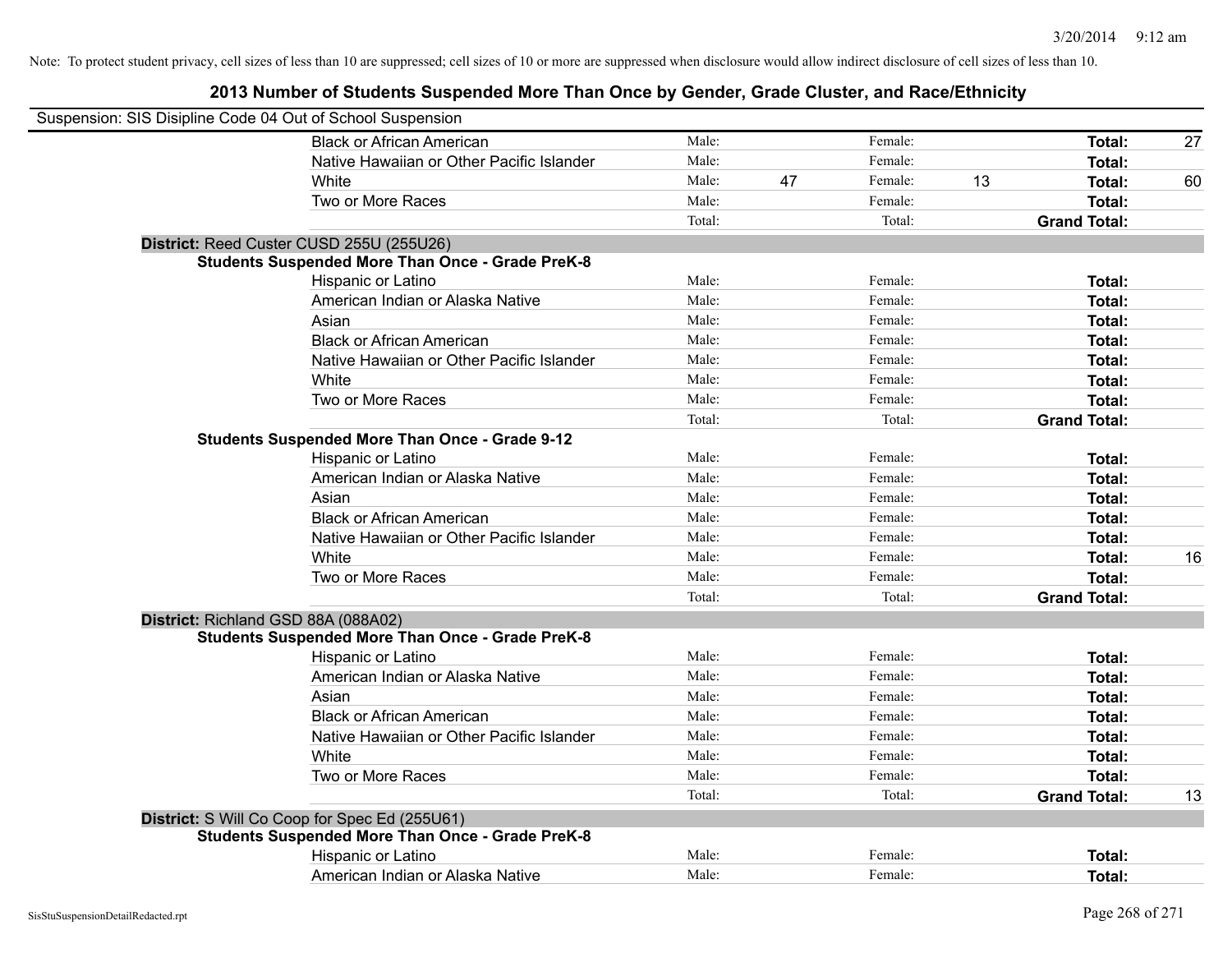|                                      | Suspension: SIS Disipline Code 04 Out of School Suspension |        |         |                     |    |
|--------------------------------------|------------------------------------------------------------|--------|---------|---------------------|----|
|                                      | Asian                                                      | Male:  | Female: | Total:              |    |
|                                      | <b>Black or African American</b>                           | Male:  | Female: | Total:              |    |
|                                      | Native Hawaiian or Other Pacific Islander                  | Male:  | Female: | Total:              |    |
|                                      | White                                                      | Male:  | Female: | Total:              |    |
|                                      | Two or More Races                                          | Male:  | Female: | Total:              |    |
|                                      |                                                            | Total: | Total:  | <b>Grand Total:</b> |    |
|                                      | <b>Students Suspended More Than Once - Grade 9-12</b>      |        |         |                     |    |
|                                      | Hispanic or Latino                                         | Male:  | Female: | Total:              |    |
|                                      | American Indian or Alaska Native                           | Male:  | Female: | Total:              |    |
|                                      | Asian                                                      | Male:  | Female: | Total:              |    |
|                                      | <b>Black or African American</b>                           | Male:  | Female: | Total:              |    |
|                                      | Native Hawaiian or Other Pacific Islander                  | Male:  | Female: | Total:              |    |
|                                      | White                                                      | Male:  | Female: | Total:              |    |
|                                      | Two or More Races                                          | Male:  | Female: | Total:              |    |
|                                      |                                                            | Total: | Total:  | <b>Grand Total:</b> |    |
|                                      | District: Summit Hill SD 161 (161002)                      |        |         |                     |    |
|                                      | <b>Students Suspended More Than Once - Grade PreK-8</b>    |        |         |                     |    |
|                                      | Hispanic or Latino                                         | Male:  | Female: | Total:              |    |
|                                      | American Indian or Alaska Native                           | Male:  | Female: | Total:              |    |
|                                      | Asian                                                      | Male:  | Female: | Total:              |    |
|                                      | <b>Black or African American</b>                           | Male:  | Female: | Total:              |    |
|                                      | Native Hawaiian or Other Pacific Islander                  | Male:  | Female: | Total:              |    |
|                                      | White                                                      | Male:  | Female: | Total:              |    |
|                                      | Two or More Races                                          | Male:  | Female: | Total:              |    |
|                                      |                                                            | Total: | Total:  | <b>Grand Total:</b> |    |
| <b>District: Taft SD 90 (090002)</b> |                                                            |        |         |                     |    |
|                                      | <b>Students Suspended More Than Once - Grade PreK-8</b>    |        |         |                     |    |
|                                      | Hispanic or Latino                                         | Male:  | Female: | Total:              |    |
|                                      | American Indian or Alaska Native                           | Male:  | Female: | Total:              |    |
|                                      | Asian                                                      | Male:  | Female: | Total:              |    |
|                                      | <b>Black or African American</b>                           | Male:  | Female: | Total:              |    |
|                                      | Native Hawaiian or Other Pacific Islander                  | Male:  | Female: | Total:              |    |
|                                      | White                                                      | Male:  | Female: | Total:              | 16 |
|                                      | Two or More Races                                          | Male:  | Female: | Total:              |    |
|                                      |                                                            | Total: | Total:  | <b>Grand Total:</b> |    |
| District: Troy CCSD 30C (030C04)     |                                                            |        |         |                     |    |
|                                      | <b>Students Suspended More Than Once - Grade PreK-8</b>    |        |         |                     |    |
|                                      | <b>Hispanic or Latino</b>                                  | Male:  | Female: | Total:              | 10 |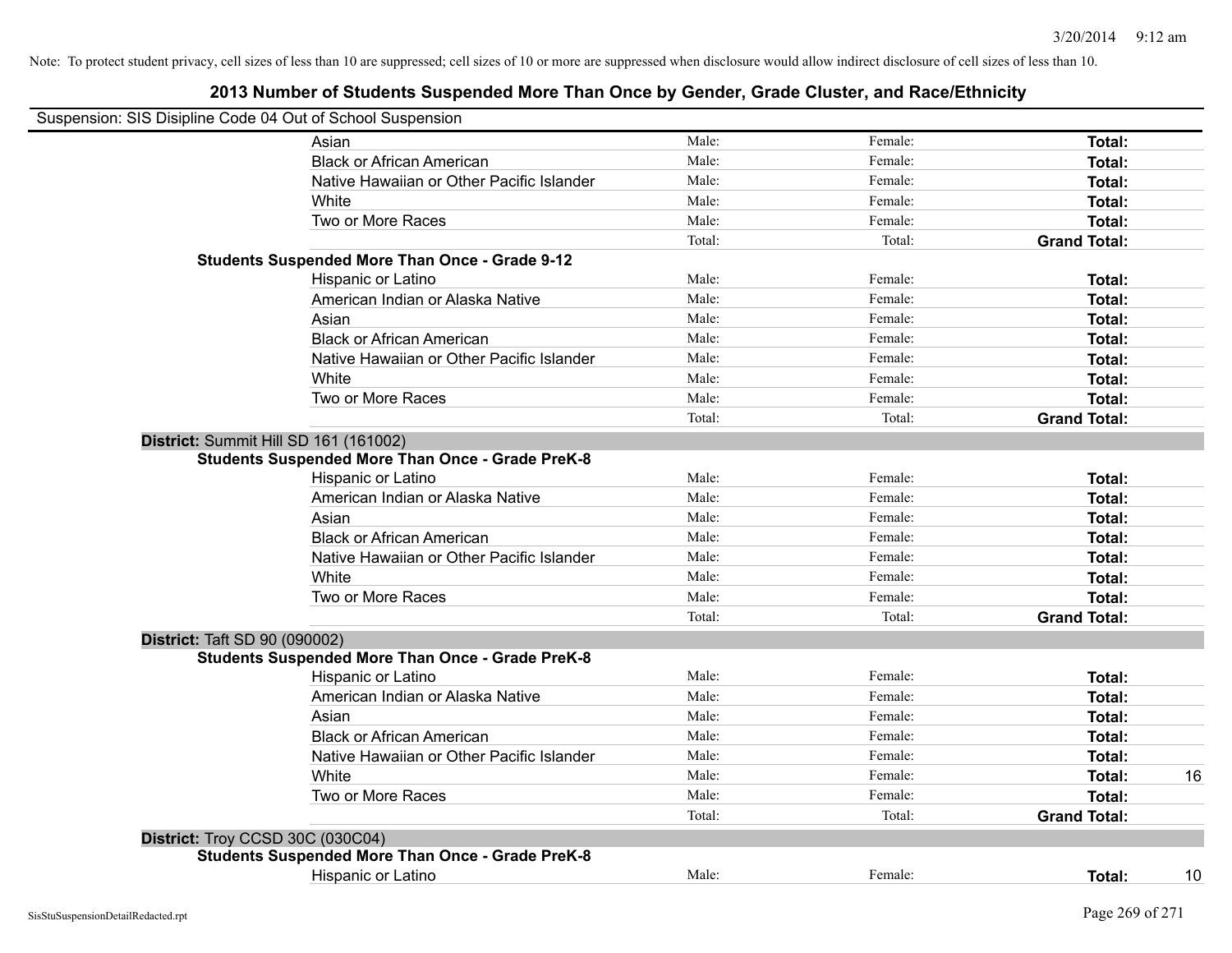|                                    | Suspension: SIS Disipline Code 04 Out of School Suspension |        |    |         |    |                     |     |
|------------------------------------|------------------------------------------------------------|--------|----|---------|----|---------------------|-----|
|                                    | American Indian or Alaska Native                           | Male:  |    | Female: |    | Total:              |     |
|                                    | Asian                                                      | Male:  |    | Female: |    | Total:              |     |
|                                    | <b>Black or African American</b>                           | Male:  |    | Female: |    | Total:              |     |
|                                    | Native Hawaiian or Other Pacific Islander                  | Male:  |    | Female: |    | Total:              |     |
|                                    | White                                                      | Male:  |    | Female: |    | Total:              | 15  |
|                                    | Two or More Races                                          | Male:  |    | Female: |    | Total:              |     |
|                                    |                                                            | Total: |    | Total:  |    | <b>Grand Total:</b> | 35  |
|                                    | District: Valley View CUSD 365U (365U26)                   |        |    |         |    |                     |     |
|                                    | <b>Students Suspended More Than Once - Grade PreK-8</b>    |        |    |         |    |                     |     |
|                                    | Hispanic or Latino                                         | Male:  |    | Female: |    | Total:              | 46  |
|                                    | American Indian or Alaska Native                           | Male:  |    | Female: |    | Total:              |     |
|                                    | Asian                                                      | Male:  |    | Female: |    | Total:              |     |
|                                    | <b>Black or African American</b>                           | Male:  | 54 | Female: | 24 | Total:              | 78  |
|                                    | Native Hawaiian or Other Pacific Islander                  | Male:  |    | Female: |    | Total:              |     |
|                                    | White                                                      | Male:  |    | Female: |    | Total:              | 30  |
|                                    | Two or More Races                                          | Male:  |    | Female: |    | Total:              |     |
|                                    |                                                            | Total: |    | Total:  |    | <b>Grand Total:</b> |     |
|                                    | <b>Students Suspended More Than Once - Grade 9-12</b>      |        |    |         |    |                     |     |
|                                    | Hispanic or Latino                                         | Male:  | 56 | Female: | 12 | Total:              | 68  |
|                                    | American Indian or Alaska Native                           | Male:  |    | Female: |    | Total:              |     |
|                                    | Asian                                                      | Male:  |    | Female: |    | Total:              |     |
|                                    | <b>Black or African American</b>                           | Male:  | 65 | Female: | 33 | Total:              | 98  |
|                                    | Native Hawaiian or Other Pacific Islander                  | Male:  |    | Female: |    | Total:              |     |
|                                    | White                                                      | Male:  | 26 | Female: | 10 | Total:              | 36  |
|                                    | Two or More Races                                          | Male:  |    | Female: |    | Total:              |     |
|                                    |                                                            | Total: |    | Total:  |    | <b>Grand Total:</b> | 215 |
|                                    | District: Wilmington CUSD 209U (209U26)                    |        |    |         |    |                     |     |
|                                    | <b>Students Suspended More Than Once - Grade PreK-8</b>    |        |    |         |    |                     |     |
|                                    | Hispanic or Latino                                         | Male:  |    | Female: |    | Total:              |     |
|                                    | American Indian or Alaska Native                           | Male:  |    | Female: |    | Total:              |     |
|                                    | Asian                                                      | Male:  |    | Female: |    | Total:              |     |
|                                    | <b>Black or African American</b>                           | Male:  |    | Female: |    | Total:              |     |
|                                    | Native Hawaiian or Other Pacific Islander                  | Male:  |    | Female: |    | Total:              |     |
|                                    | White                                                      | Male:  |    | Female: |    | Total:              | 13  |
|                                    | Two or More Races                                          | Male:  |    | Female: |    | Total:              |     |
|                                    |                                                            | Total: |    | Total:  |    | <b>Grand Total:</b> |     |
|                                    | <b>Students Suspended More Than Once - Grade 9-12</b>      |        |    |         |    |                     |     |
|                                    | Hispanic or Latino                                         | Male:  |    | Female: |    | Total:              |     |
|                                    | American Indian or Alaska Native                           | Male:  |    | Female: |    | Total:              |     |
| SisStuSuspensionDetailRedacted.rpt |                                                            |        |    |         |    | Page 270 of 271     |     |